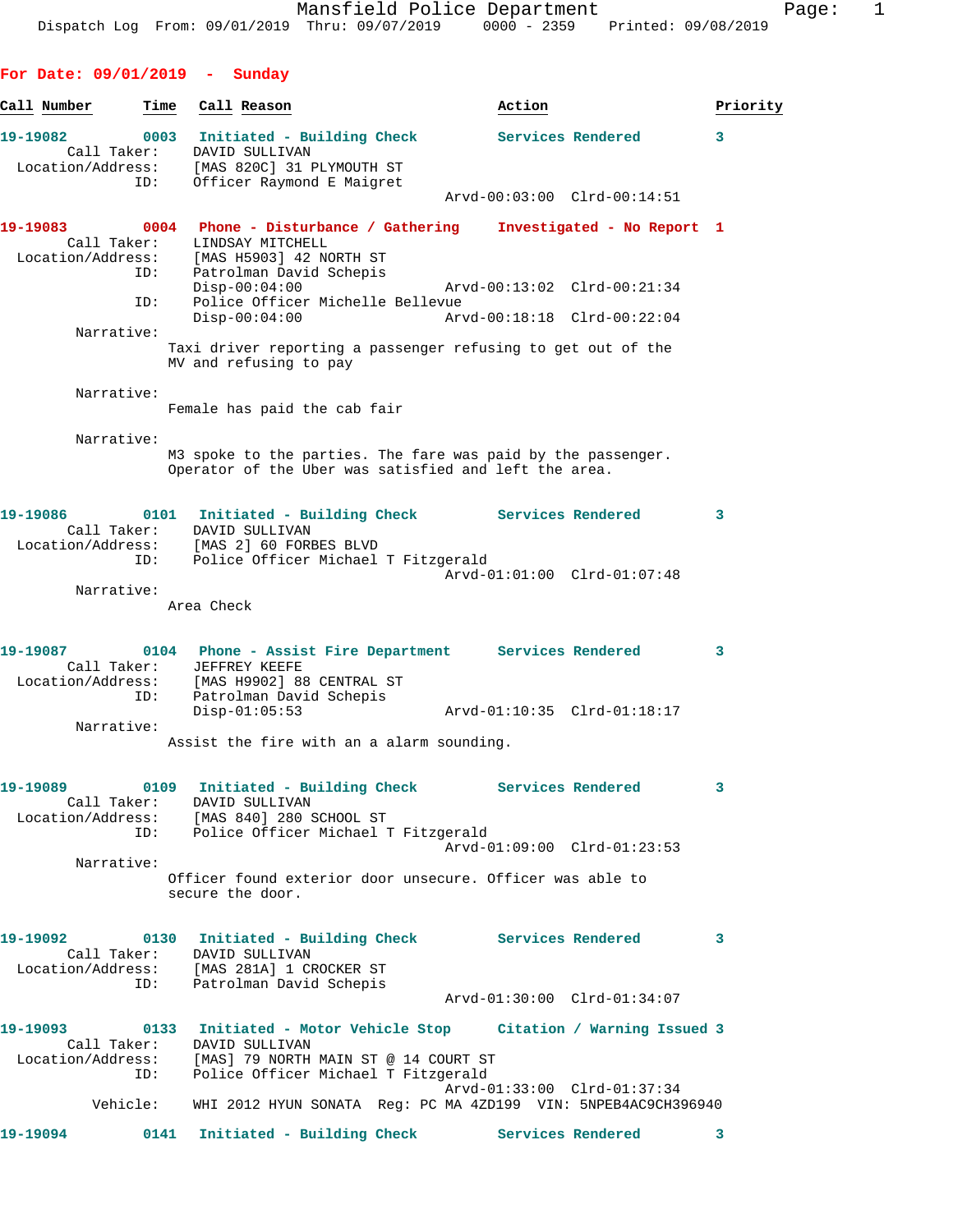Mansfield Police Department Fage: 2 Dispatch Log From: 09/01/2019 Thru: 09/07/2019 0000 - 2359 Printed: 09/08/2019 Call Taker: DAVID SULLIVAN Location/Address: [MAS 281A] 1 CROCKER ST ID: Patrolman David Schepis Arvd-01:41:00 Clrd-01:43:17 **19-19095 0143 Initiated - Motor Vehicle Stop Citation / Warning Issued 3**  Call Taker: DAVID SULLIVAN Location/Address: [MAS 255] 377 CHAUNCY ST ID: Police Officer Michael T Fitzgerald Arvd-01:43:00 Clrd-01:48:02 Vehicle: BLU 2007 HYUN SONATA Reg: PC MA 9EB188 VIN: 5NPEU46F27H173111 **19-19096 0148 Initiated - Building Check Services Rendered 3**  Call Taker: DAVID SULLIVAN Location/Address: [MAS 322] 31 HAMPSHIRE ST ID: Police Officer Michael T Fitzgerald Arvd-01:48:00 Clrd-01:54:14 19-19097 **0154** Initiated - Building Check Services Rendered 3 Call Taker: DAVID SULLIVAN Location/Address: [MAS 1019] 792 WEST ST ID: Police Officer Michael T Fitzgerald Arvd-01:54:00 Clrd-01:57:14 **19-19100 0200 Initiated - Building Check Services Rendered 3**  Call Taker: DAVID SULLIVAN Location/Address: [MAS 820C] 31 PLYMOUTH ST ID: Support Staff Derek M Stark Arvd-02:00:00 Clrd-02:06:22 **19-19105 0230 Initiated - Proactive Patrol Building Checked / Secured 3** Call Taker: Police Officer Andrew J Kelley Location/Address: [MAS 834] 261 CHAUNCY ST ID: Police Officer Andrew J Kelley Arvd-02:31:35 Clrd-02:35:32 Narrative: Checking the area. **19-19108 0242 Initiated - Building Check Building Checked / Secured 3** Call Taker: DAVID SULLIVAN Location/Address: [MAS 944F] 905 SOUTH MAIN ST Apt. #B204 ID: Police Officer Michael T Fitzgerald Arvd-02:42:00 Clrd-03:09:27 **19-19109 0246 Initiated - Building Check Services Rendered 3**  Call Taker: DAVID SULLIVAN Location/Address: [MAS] COPELAND DR ID: Police Officer Andrew J Kelley Arvd-02:46:00 Clrd-03:00:22 **19-19111 0300 Initiated - Proactive Patrol Services Rendered 3**  Call Taker: LINDSAY MITCHELL Location/Address: [MAS] EAST ST ID: Police Officer Michelle Bellevue Arvd-03:00:00 Clrd-03:08:34 **19-19114 0324 Initiated - Building Check Services Rendered 3**  Call Taker: DAVID SULLIVAN Location/Address: [MAS 992] 660 EAST ST ID: Police Officer Michelle Bellevue Arvd-03:24:00 Clrd-03:25:42 **19-19115 0326 Initiated - Building Check Services Rendered 3**  Call Taker: DAVID SULLIVAN Location/Address: [MAS 907E] 390 WEST ST ID: Police Officer Michelle Bellevue Arvd-03:26:00 Clrd-03:39:27 **19-19119 0402 Initiated - Building Check Services Rendered 3**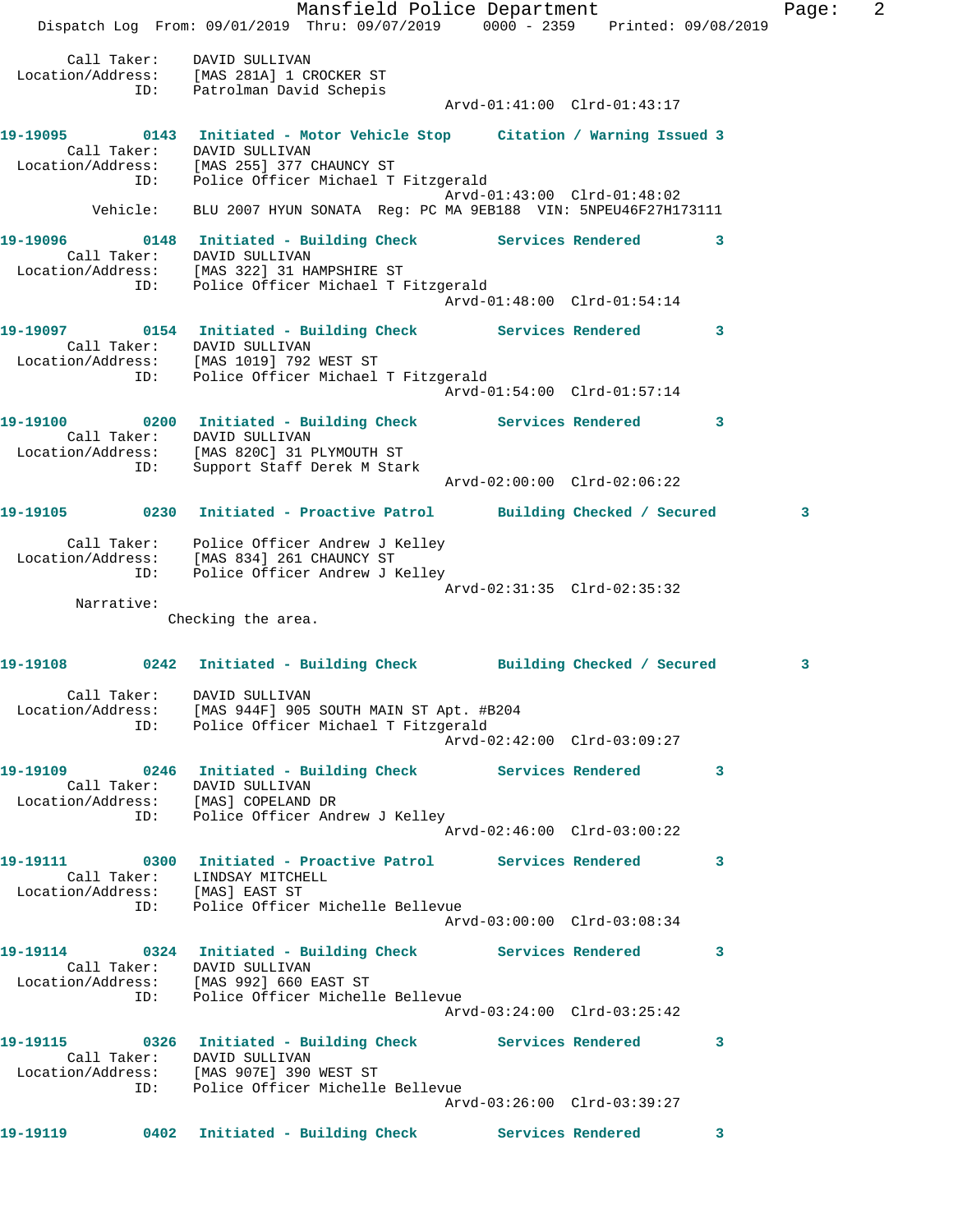|                                         |                                                                   | Mansfield Police Department<br>Dispatch Log From: 09/01/2019 Thru: 09/07/2019                                                                                           | $0000 - 2359$                                              | Printed: 09/08/2019        |                   | Page: | 3 |
|-----------------------------------------|-------------------------------------------------------------------|-------------------------------------------------------------------------------------------------------------------------------------------------------------------------|------------------------------------------------------------|----------------------------|-------------------|-------|---|
| Call Taker:<br>Location/Address:<br>ID: | DAVID SULLIVAN                                                    | [MAS 820C] 31 PLYMOUTH ST<br>Officer Raymond E Maigret                                                                                                                  |                                                            |                            |                   |       |   |
| ID:                                     | $Disp-04:03:02$                                                   | Support Staff Derek M Stark                                                                                                                                             | Arvd-04:02:00 Clrd-04:07:24<br>Arvd-04:03:06 Clrd-04:07:28 |                            |                   |       |   |
| 19-19120<br>Call Taker:                 | 0600<br>DAVID SULLIVAN                                            | Initiated - Building Check                                                                                                                                              |                                                            | Services Rendered          | 3                 |       |   |
| Location/Address:<br>ID:                |                                                                   | [MAS 820C] 31 PLYMOUTH ST<br>Support Staff Derek M Stark                                                                                                                | Arvd-06:00:00 Clrd-06:07:21                                |                            |                   |       |   |
| ID:                                     | $Disp-06:02:38$                                                   | Officer Raymond E Maigret                                                                                                                                               | Arvd-06:02:41 Clrd-06:06:29                                |                            |                   |       |   |
| 19-19122<br>3                           | 0614                                                              | Initiated - Selective Enforcement/RADAR                                                                                                                                 |                                                            |                            | Services Rendered |       |   |
| Call Taker:<br>Vicinity of:<br>ID:      | DAVID SULLIVAN                                                    | [MAS] 99 COPELAND DR. @ 235 CHAUNCY ST<br>Police Officer Andrew J Kelley                                                                                                |                                                            |                            |                   |       |   |
| Narrative:                              | In the Area.                                                      |                                                                                                                                                                         | Arvd-06:14:00 Clrd-06:34:49                                |                            |                   |       |   |
| Narrative:                              | No Violations.                                                    |                                                                                                                                                                         |                                                            |                            |                   |       |   |
| 19-19123<br>$\overline{\mathbf{2}}$     |                                                                   | 0644 Walk-In - Property Offenses - non specfc                                                                                                                           |                                                            |                            | Incident Report   |       |   |
| Call Taker:<br>Location/Address:<br>ID: | [MAS] CANOE RIVER DR<br>$Disp-06:49:52$                           | Support Staff Katherine Gillis<br>Police Officer Michelle Bellevue                                                                                                      | Arvd-06:50:34 Clrd-06:59:01                                |                            |                   |       |   |
| Narrative:                              |                                                                   | RP into the lobby to report lost phone at Canoe River<br>campground around 2100 and would like to speak with an<br>officer. Ofc. Bellevue advised party how to proceed. |                                                            |                            |                   |       |   |
| Refer To Incident:                      | $19MAS - 779 - OF$                                                |                                                                                                                                                                         |                                                            |                            |                   |       |   |
| 19-19124                                | 0744                                                              | Initiated - Proactive Patrol                                                                                                                                            |                                                            | Building Checked / Secured |                   | 3     |   |
| Call Taker:<br>Location/Address:<br>ID: | TARA LAKO<br>[MAS 820C] 31 PLYMOUTH ST                            | Support Staff Derek M Stark                                                                                                                                             | Arvd-07:44:00 Clrd-07:45:06                                |                            |                   |       |   |
| Narrative:                              | Checking the area.                                                |                                                                                                                                                                         |                                                            |                            |                   |       |   |
| 19-19125                                |                                                                   | 0745 Initiated - Proactive Patrol                                                                                                                                       |                                                            | Building Checked / Secured |                   | 3     |   |
| Call Taker:<br>Location/Address:<br>ID: | TARA LAKO<br>[MAS 820C] 31 PLYMOUTH ST                            | Officer Raymond E Maigret                                                                                                                                               | Arvd-07:45:00 Clrd-07:45:47                                |                            |                   |       |   |
| Narrative:                              | Checking the area.                                                |                                                                                                                                                                         |                                                            |                            |                   |       |   |
| 19-19126                                |                                                                   | 0801 Initiated - Proactive Patrol                                                                                                                                       |                                                            | Building Checked / Secured |                   | 3     |   |
| Call Taker:<br>Location/Address:<br>ID: | TARA LAKO<br>[MAS 820C] 31 PLYMOUTH ST<br>Officer Robert C Martin |                                                                                                                                                                         |                                                            |                            |                   |       |   |
| Narrative:                              | Checking the area.                                                |                                                                                                                                                                         | Arvd-08:01:00 Clrd-08:25:38                                |                            |                   |       |   |
| 19-19127                                |                                                                   | 0801 Initiated - Proactive Patrol                                                                                                                                       |                                                            | Building Checked / Secured |                   | 3     |   |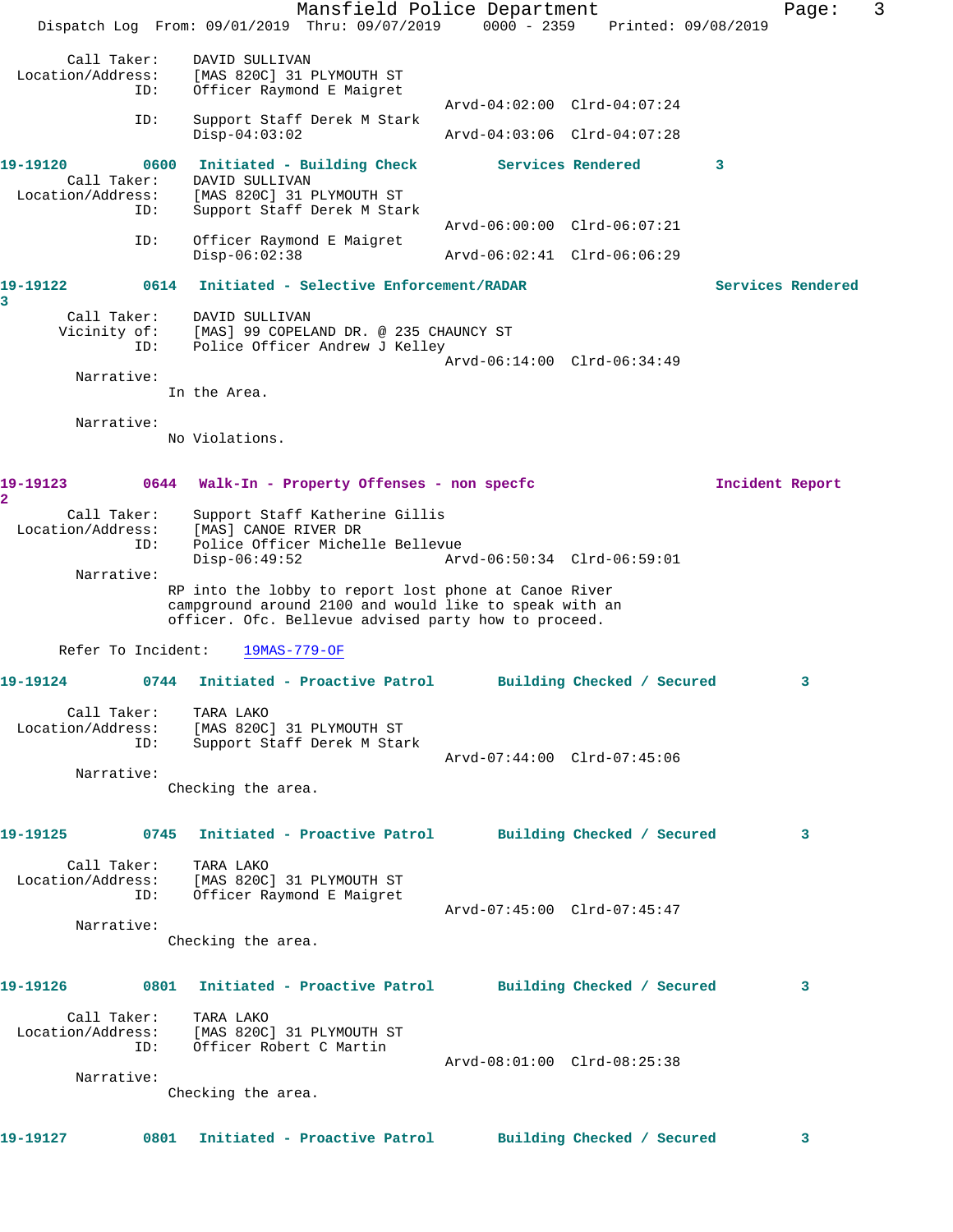Mansfield Police Department Fage: 4 Dispatch Log From: 09/01/2019 Thru: 09/07/2019 0000 - 2359 Printed: 09/08/2019 Call Taker: TARA LAKO Location/Address: [MAS 820C] 31 PLYMOUTH ST ID: Support Staff Philip D Seaward Arvd-08:01:00 Clrd-08:25:26 Narrative: Checking the area. **19-19128 0849 Phone - Lost / Found Property Services Rendered 3**  Call Taker: TARA LAKO Location/Address: [MAS H5892] 52 NORTH ST ID: Detective Gregory S Martell Disp-08:52:06 Arvd-08:57:20 Clrd-09:00:16 Narrative: RP requesting police assistance in locating his glasses. RP is an Uber driver and had dropped off a customer last night in the area. Narrative: Ofc Martell reports RP was able to locate the items in the yard. **19-19130 0953 Initiated - Motor Vehicle Stop Citation / Warning Issued 3**  Call Taker: TARA LAKO Location/Address: [MAS 438] 27 EAST ST ID: Police Officer Michael T Fitzgerald Arvd-09:53:00 Clrd-09:56:06 Vehicle: WHI 2005 CHEV UT TRAILB Reg: PC MA 1BCK57 VIN: 1GNDT13S652342647 Narrative: Citation issued for crosswalk violation **19-19131 0954 Initiated - Proactive Patrol Building Checked / Secured 3** Call Taker: TARA LAKO Location/Address: [MAS 820C] 31 PLYMOUTH ST ID: Officer Robert C Martin Arvd-09:54:00 Clrd-10:00:55 Narrative: Checking the area. **19-19132 1001 Initiated - Selective Enforcement/RADAR Services Rendered 3**  Call Taker: TARA LAKO Location/Address: [MAS] WEST ST ID: Police Officer Nicole M Boldrighini Arvd-10:01:00 Clrd-10:26:48 Narrative: Traffic enforcement in the area. **19-19135 1010 911 - 911 Hang-ups & Verifications Building Checked / Secured 2** Call Taker: PATRICK FEENEY Location/Address: [MAS 418F] 31 FRANCIS AVE Apt. #3111 ID: Detective Gregory S Martell Disp-10:12:29 Arvd-10:17:18 Clrd-10:21:00 Narrative: 911 hangup from an uninitilized phone number; mapped to with in 19 meters of the address and apt 3111. Narrative: Det Martell reports speaking with a resident, no issues. Nobody else in the area. **19-19140 1043 Initiated - Motor Vehicle Stop Citation / Warning Issued 3**  Call Taker: TARA LAKO Location/Address: [MAS] 300 RTE 140 SB @ 375 WEST ST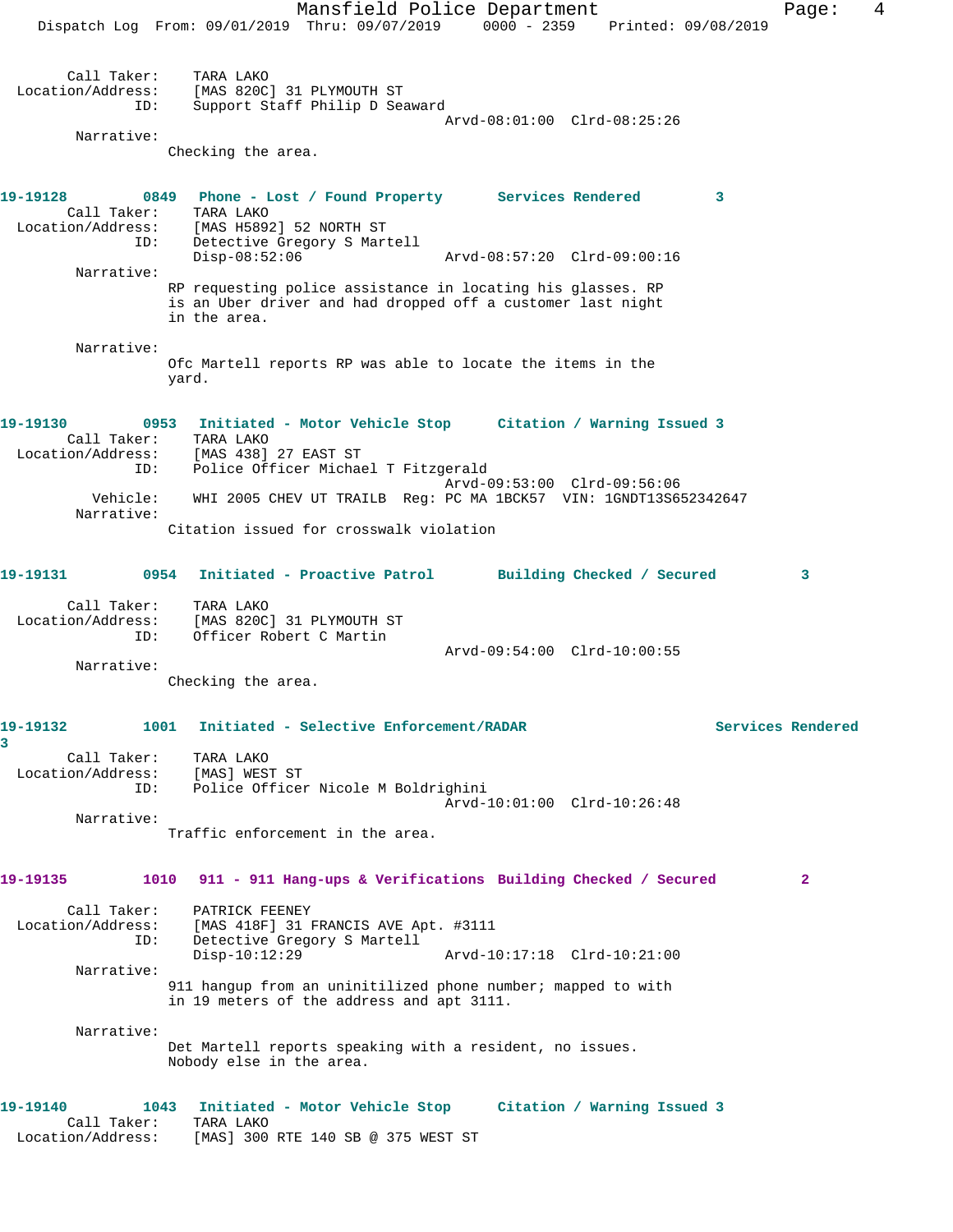Mansfield Police Department Fage: 5 Dispatch Log From: 09/01/2019 Thru: 09/07/2019 0000 - 2359 Printed: 09/08/2019 ID: Police Officer Nicole M Boldrighini Arvd-10:43:00 Clrd-10:54:51 Vehicle: BLK 2019 CHEV SILVER Reg: PAS MA NE2427 VIN: 2GCVKPEC3K1128350 Narrative: Citation issued for unregistered MV, able to renew online. **19-19148 1138 Initiated - Proactive Patrol Building Checked / Secured 3** Call Taker: TARA LAKO Location/Address: [MAS 820C] 31 PLYMOUTH ST ID: Officer Robert C Martin Arvd-11:38:00 Clrd-11:47:35 ID: Support Staff Philip D Seaward Disp-11:39:50 Arvd-11:39:54 Clrd-11:47:49 Narrative: Checking the area. **19-19151 1207 Initiated - Proactive Patrol Building Checked / Secured 3** Call Taker: TARA LAKO Location/Address: [MAS] 4 ERICK RD @ 15 BONNEY LN ID: Detective Gregory S Martell Arvd-12:07:00 Clrd-12:12:33 Narrative: Checking the area. **19-19152 1209 Initiated - Motor Vehicle Stop Citation / Warning Issued 3**  Call Taker: TARA LAKO Location/Address: [MAS] 1689 WEST ST @ 16 PLAIN ST ID: Police Officer Nicole M Boldrighini Arvd-12:09:00 Clrd-12:13:40 Vehicle: WHI 2015 FORD ESCAPE Reg: PAS MA NE6362 VIN: 1FMCU9G94FUA13549 Narrative: Citation issued for speed **19-19154 1232 Initiated - Motor Vehicle Stop Citation / Warning Issued 3**  Call Taker: TARA LAKO Location/Address: [MAS 451B] 500 EAST ST ID: Detective Gregory S Martell Arvd-12:32:00 Clrd-12:37:11 Vehicle: GRY 2015 KIA SORENT Reg: PC MA 6PN954 VIN: 5XYKWDA77FG567075 Narrative: Citation issued for failure to inspect **19-19155 1241 Initiated - Selective Enforcement/RADAR Citation / Warning Issued 3**  Call Taker: TARA LAKO Location/Address: [MAS] MAPLE ST ID: Detective Gregory S Martell Arvd-12:41:00 Clrd-12:53:51 Vehicle: BLK 2013 BMW 328 Reg: PC MA 8ST976 VIN: WBA3B5C54DF598587 Narrative: Traffic enforcement in the area. Narrative: Citation issued for failure to inspect **19-19156 1244 Initiated - Proactive Patrol Building Checked / Secured 3** Call Taker: TARA LAKO Location/Address: [MAS 907E] 390 WEST ST ID: Police Officer Nicole M Boldrighini Arvd-12:44:00 Clrd-12:53:57 Narrative: Checking the area.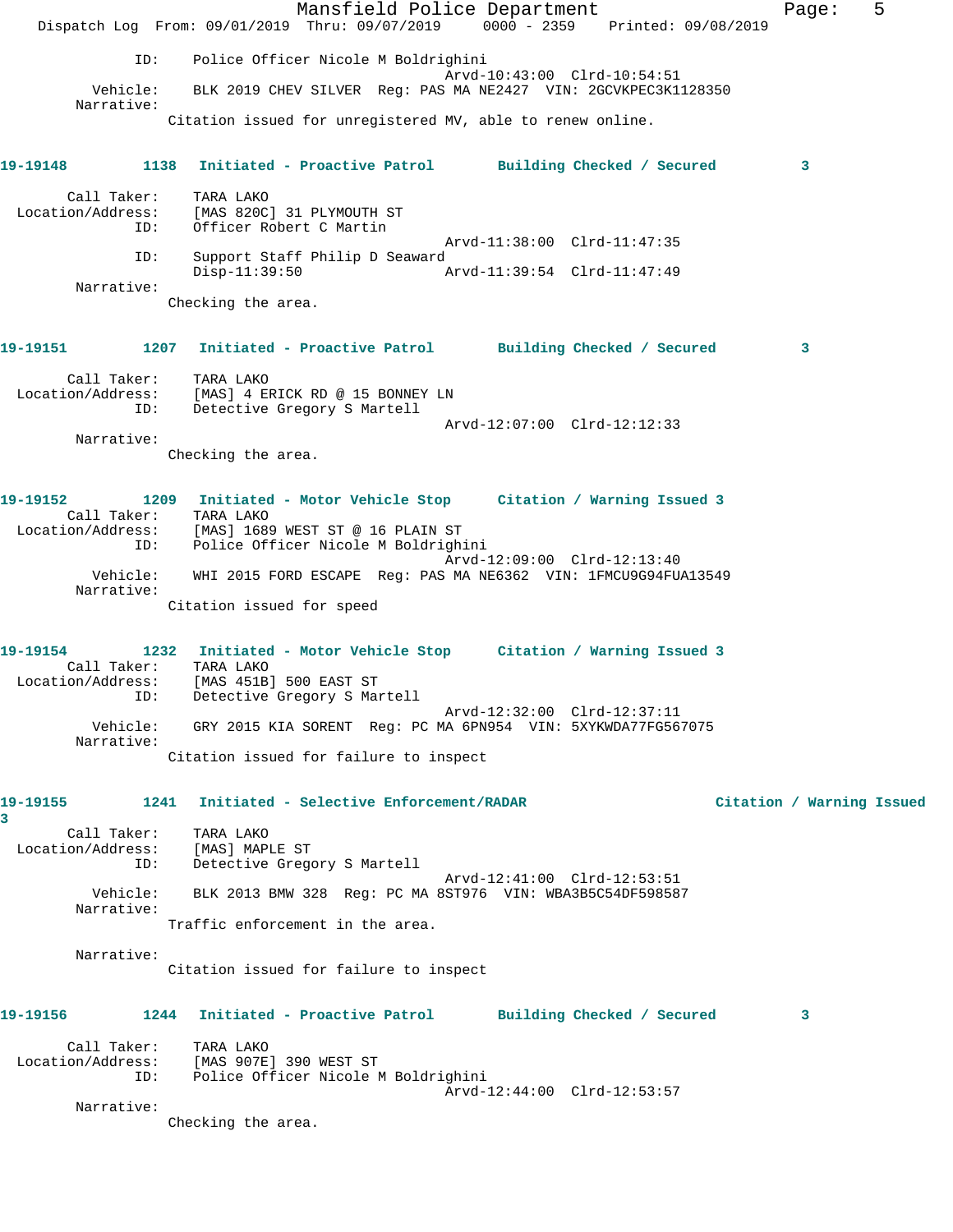19-19157 1250 Phone - 911 Hang-ups & Verifications **19-19157** Building Checked / Secured **2**  Call Taker: TARA LAKO Location/Address: [MAS 43] 137 MILL ST<br>ID: Sergeant Thomas R Com Sergeant Thomas R Connor<br>Disp-12:54:13 Disp-12:54:13 Arvd-12:57:31 Clrd-13:01:11 ID: Detective Gregory S Martell Disp-12:54:17 Arvd-12:57:51 Clrd-13:01:13 Narrative: Out to check on an open 911 line, voicemail on call back. Narrative: Office has been notified, will have gate open for the officers responding Narrative: Sgt Connor reports nobody flagging the officers down in the area, all checks ok. **19-19159 1302 Initiated - Proactive Patrol Building Checked / Secured 3** Call Taker: TARA LAKO Location/Address: [MAS 43] 137 MILL ST ID: Detective Gregory S Martell Arvd-13:02:00 Clrd-13:10:09 Narrative: Checking the area. **19-19160 1307 Initiated - Selective Enforcement/RADAR Citation / Warning Issued 3**  Call Taker: TARA LAKO Location/Address: [MAS 1019] 792 WEST ST ID: Police Officer Nicole M Boldrighini Arvd-13:07:00 Clrd-13:35:03 Vehicle: BRO 2012 HYUN UT TUCSON Reg: PC MA 6497VT VIN: KM8JT3AB2CU375880 Narrative: Traffic enforcement in the area. **19-19163 1328 Initiated - Motor Vehicle Stop Citation / Warning Issued 3**  Call Taker: TARA LAKO Location/Address: [MAS] RTE 140 SB ID: Police Officer Michael T Fitzgerald Arvd-13:28:00 Clrd-13:56:35 ID: Police Officer Nicole M Boldrighini Disp-13:35:17 Arvd-13:38:29 Clrd-13:56:37<br>Vehicle: GRY 2012 KIA SOUL Reg: PC MA 7BX738 VIN: KNDJT2A64C73532 GRY 2012 KIA SOUL Reg: PC MA 7BX738 VIN: KNDJT2A64C7353282 Towed: For: Unregistered/Uninsured By: Central Street Garage To: Central Street Garage Narrative: Out with a vehicle, showing EXPI/NONR. Ofc Fitzgerald requesting a second car to this location as well as a tow. Central St is en route. Narrative: Central St has the vehicle, will be standing by with the operator and a passenger who are waiting a ride. Narrative: Ofc Fitzgerald reports both parties have been picked up. **19-19166 1348 Phone - 911 Hang-ups & Verifications Confirmed misdial/Accdntl Call 2**  Call Taker: TARA LAKO Location/Address: [MAS 43] 137 MILL ST ID: Detective Gregory S Martell Disp-13:48:45 Arvd-13:59:47 Clrd-14:02:13 Narrative: Out to confirm an accidental 911, prior to disconnecting the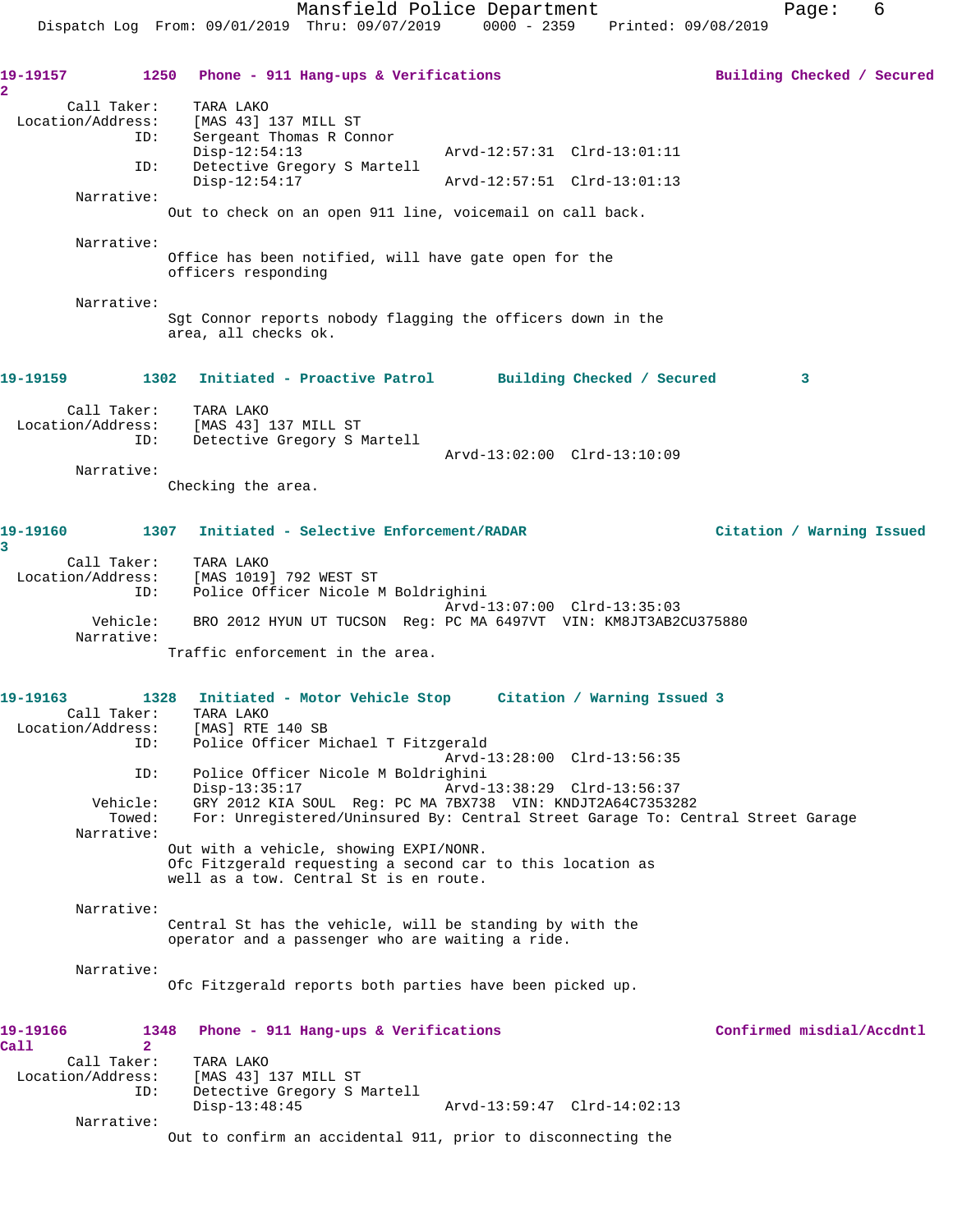Mansfield Police Department Fage: 7 Dispatch Log From: 09/01/2019 Thru: 09/07/2019 0000 - 2359 Printed: 09/08/2019 call, the male stated he was at site #42. Unable to call male party back, called from a government issued phone. **19-19167 1353 Initiated - Proactive Patrol Building Checked / Secured 3** Call Taker: TARA LAKO Location/Address: [MAS 820C] 31 PLYMOUTH ST Officer Robert C Martin Arvd-13:53:00 Clrd-13:58:16<br>TD: Support Staff Philip D Seaward Support Staff Philip D Seaward<br>Disp-13:54:57  $p$  Disp-13:54:57 Arvd-13:55:00 Clrd-13:58:31 Narrative: Checking the area. **19-19170 1428 Initiated - Motor Vehicle Stop Citation / Warning Issued 3**  Call Taker: TARA LAKO Location/Address: [MAS 1002] 250 EAST ST ID: Detective Gregory S Martell Arvd-14:28:00 Clrd-14:34:20 Vehicle: WHI 2011 VOLK JETTA Reg: PC MA 399EC5 VIN: 3VWDZ7AJ1BM372936 Narrative: Citation issued for failure to inspect and equipment violation, given in hand to the operator. **19-19171 1435 Phone - Alarm - Burglar False / Accidental Alarm 1**  Call Taker: APRIL LEHANE Location/Address: [MAS 12] 250 EAST ST<br>ID: Detective Gregory S N Detective Gregory S Martell<br>Disp-14:36:56 Disp-14:36:56 Arvd-14:38:40 Clrd-14:43:33 ID: Police Officer Michael T Fitzgerald Disp-14:36:59 Arvd-14:38:39 Clrd-14:43:36 Narrative: door 9 east gym Narrative: Ofc Fitzgerald reports youth football games are going on at this time, as well as coaching staff on site. Narrative: Det Martell reports speaking with athletic staff, they had just finished a practice and the alarm was an oversight. **19-19174 1450 Phone - 911 Hang-ups & Verifications Building Checked / Secured 2**  Call Taker: TARA LAKO Location/Address: [MAS 43] 137 MILL ST ID: Detective Gregory S Martell Disp-14:53:36 Arvd-14:53:44 Clrd-15:00:09<br>TD: Police Officer Michael T Fitzgerald Police Officer Michael T Fitzgerald<br>1-Disp-14:53:41 Arvd Disp-14:53:41 Arvd-14:55:40 Clrd-15:00:11 Narrative: Out to respond for an open 911 call, upon call back the younger male was adamant he did not call 911 and then disconnected the call. Narrative: Det Martell reports both units drove around in the area, nobody flagged them down. Also spoke to management at the office about the parking in the front area by the pool and they will start moving some cars. **19-19175 1452 Initiated - Motor Vehicle Stop Verbal Warning 3**  Call Taker: CARLY MORIARTY<br>Location/Address: [MAS H4511] 83 [MAS H4511] 83 MARSHALL AVE ID: Sergeant Thomas R Connor Arvd-14:52:00 Clrd-14:53:16 Vehicle: WHI 2016 DODG VN PROMAS Reg: CO MA T50481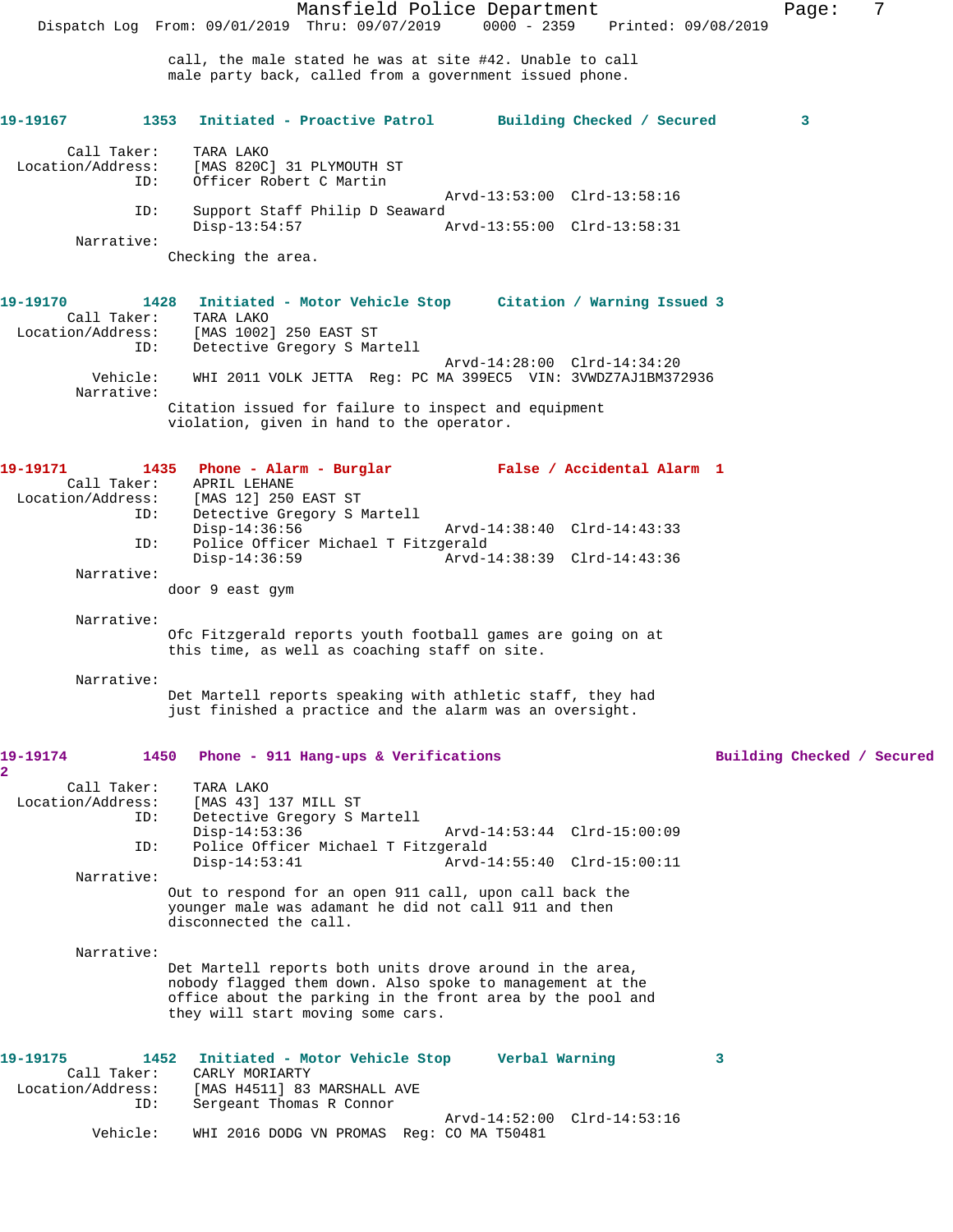Mansfield Police Department Fage: 8 Dispatch Log From: 09/01/2019 Thru: 09/07/2019 0000 - 2359 Printed: 09/08/2019 Narrative: Mvs-verbal warning for speed and failure to wear seat belt **19-19176 1513 Phone - 911 Hang-ups & Verifications Building Checked / Secured 2**  Call Taker: TARA LAKO Location/Address: [MAS 840I100] 280 SCHOOL ST Apt. #I100 Police Officer Nicole M Boldrighini<br>Disp-15:14:25 Arvd-Arvd-15:15:03 Clrd-15:17:53 Narrative: Out to check the area for an open 911 call, upon call back went to voicemail. Narrative: Ofc Boldrighini reports area checks ok, nobody flagged her down. **19-19177 1535 Initiated - Proactive Patrol Building Checked / Secured 3** Call Taker: TARA LAKO Location/Address: [MAS 820C] 31 PLYMOUTH ST ID: Officer Robert C Martin Arvd-15:35:00 Clrd-15:46:45 ID: Support Staff Philip D Seaward Disp-15:36:46 Arvd-15:36:48 Clrd-15:46:37 Narrative: Checking the area. **19-19178 1559 Initiated - Traffic Grant Enforcement Citation / Warning Issued 1**  Call Taker: TARA LAKO Location/Address: [MAS 153] 50 WEST ST ID: Detective Gregory S Martell Arvd-15:59:00 Clrd-19:47:34<br>TD: Police Officer Andrew J Kelley Police Officer Andrew J Kelley<br>Disp-19:06:37 Disp-19:06:37 Arvd-19:08:47 Clrd-19:20:10 Vehicle: BLK 2013 TOYT COROLL Reg: PC MA 7VZ122 VIN: 2T1BU4EE5DC976070 Vehicle: GRY 2010 CHEV 4D MALIBU Reg: PC MA 42Z680<br>Vehicle: GRY 2000 NISS ALTIMA Reg: PC MA 1XZF11 VI<br>Vehicle: BLU 2008 HOND CIVIC Reg: PC MA 8GL279 VII Vehicle: GRY 2000 NISS ALTIMA Reg: PC MA 1XZF11 VIN: 1N4DL01D7YC164677 Vehicle: BLU 2008 HOND CIVIC Reg: PC MA 8GL279 VIN: 2HGFG11618H550038 Vehicle: WHI 2014 JEEP GRANDC Reg: PC MA 79GD45 VIN: 1C4RJFAG0EC392387 Vehicle: ONG 2009 DODG CHALLE Reg: PC MA 4VP369 VIN: 2B3LJ54T29H511411 Vehicle: WHI 2010 MERC MILAN Reg: PC MA 292FY1 VIN: 3MEHM0JGXAR661067 Vehicle: BLK 2007 CHEV SILVER Reg: PC MA 2TF447 VIN: 1GCHK29D97E105745<br>Vehicle: WHI 2016 LNDR UT RANGE Reg: PC MA 8VL928 VIN: SALWR2KF9GA5769<br>Vehicle: WHI 2014 HOND UT CRVAWD Reg: PC MA 262ZA9 VIN: 5J6RM4H7XEL019 WHI 2016 LNDR UT RANGE Reg: PC MA 8VL928 VIN: SALWR2KF9GA576972 WHI 2014 HOND UT CRVAWD Reg: PC MA 262ZA9 VIN: 5J6RM4H7XEL019661 Vehicle: GLD 2001 S-T Reg: PC RI 380615 VIN: SAJDA01C31FL81091 Towed: For: Unregistered/Uninsured By: Central Street Garage To: Central Street Garage Narrative: Citation issued for speed. Narrative: Verbal to the operator for speed Narrative: Citation issued for red light violation Narrative: Verbal warning for speed Narrative: Verbal warning for speed Narrative: Citation issued for speed Narrative: Bottom of the S curves MA 292FY1, cited for speed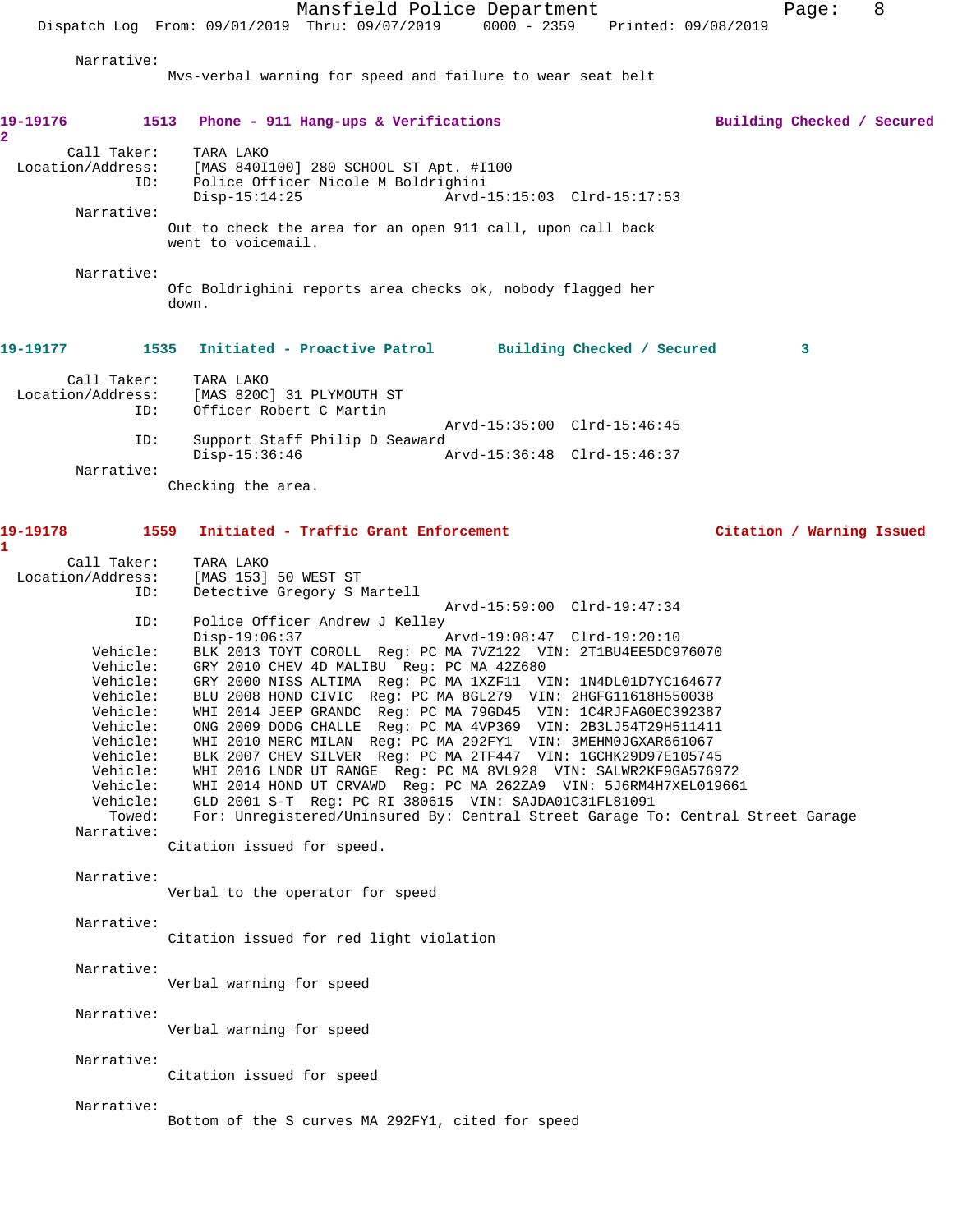Mansfield Police Department Fage: 9 Dispatch Log From: 09/01/2019 Thru: 09/07/2019 0000 - 2359 Printed: 09/08/2019 Narrative: Citation issued, unregistered, able to renew online Narrative: Out with MA 8VL928, Rte 140NB/West. Cited for speed Narrative: Out with MA reg 262ZA9, Home Depot lot. Narrative: Verbal warning to operator for red light. Narrative: Out with RI 380615, School at Plymouth. Showing expired. Narrative: Requesting duty wrecker. Central Street responding. Narrative: Central Street on scene. Citation to the RO for unregistered and attaching. Narrative: Central Street has the vehicle, private tow. Narrative: . Refer To Summons: 19MAS-519-AR Summons: FELIX, MARIA C<br>Address: 16 WASHBURN ST 16 WASHBURN ST PAWTUCKET, RI Age: 52 Charges: NUMBER PLATE VIOLATION TO CONCEAL ID UNREGISTERED MOTOR VEHICLE **19-19179 1601 Radio - Xfinity Event Arrest(s) Made 2**  Call Taker: Support Staff Matthew Todesco<br>Location/Address: [MAS 108B] 885 SOUTH MAIN ST [MAS 108B] 885 SOUTH MAIN ST Vehicle: BLK 2003 VOLK JETTA Reg: PC MA 413XW3 VIN: 3VWSK69M53M012252 Vehicle: WHI 2006 GMC YUKON Reg: PC MA 786KF1 VIN: 1GKEK63U06J112516 Towed: For: Arrest By: Central Street Garage To: Central Street Garage Released To: RIVERA On: 09/02/2019 @ 1241 Liens: HOLD UNTIL 1122HRS Narrative: All accident, incident, and arrest numbers are associated with the Mary J Blige show. Narrative: Red team is responding to Lot 10 row 2 for a patron giving parking a "hard time" Narrative: Sgt Thibault reports 1,620 through the gate. Narrative: 1940 Sgt Thibault reports 3,027 through the gate. Narrative: 1311 interior EOD sweep was conducted with Sgt Thibault. The sweep concluded at 1357 Narrative: Officers are assisting at the main gate getting people in the building, officers are also assisting at the Mckenna gate Narrative: Officers assisted with an unruly patron at the front gate. Patron is in custody Narrative: Ofc Lattanzio requests EMS to the VIP lot for a highly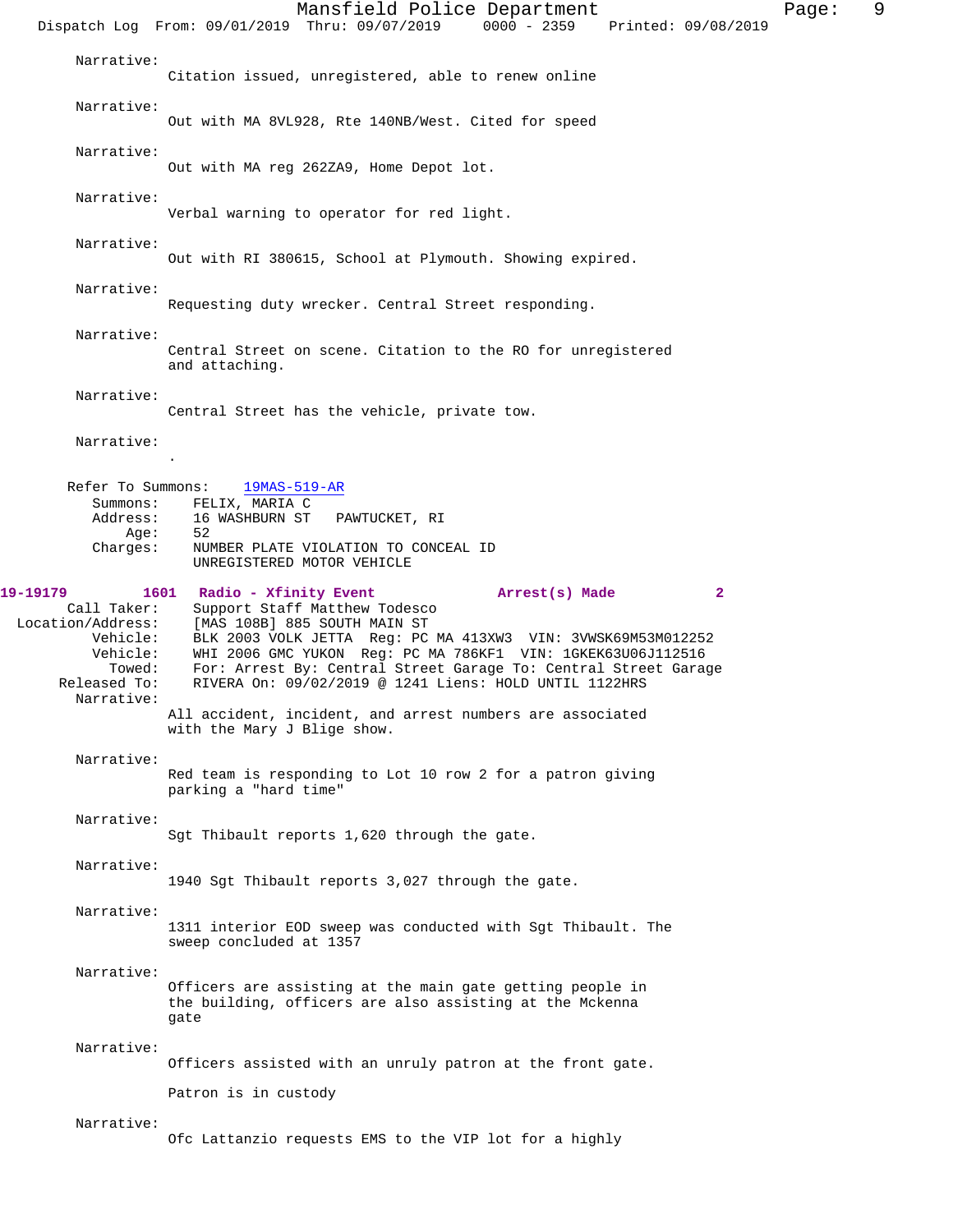Mansfield Police Department Page: 10 Dispatch Log From: 09/01/2019 Thru: 09/07/2019 intoxicated patron, MFD responding. Ofc Lattanzio reports the female is being transported to Sturdy. Narrative: T1 transporting one male to 50 West St Narrative: Ofc Kinahan requests EOD to the bad check area, EOD responding. EOD reports the owner of the bag returned, officers are clear the bag checks ok. Narrative: Sgt Thibault reports 8700 through the gate. Narrative: Blue team responded to the box office to assist with an unruly patron Narrative: SEMRECC rec'd E911 hang-up in the area of Lower Lotside<br>Concessions, will be waiting for Ofc's. will be waiting for Ofc's. Area Search Negative. Narrative: Security Requesting Bag Checkof unattended bag by McKenna Gate. EOD responded and cleared bag. Narrative: First Aid requesting immediate police assistance for combative patient. Patient fled first aid and security is following. Party relocated by officers and is now in custody. Ofc Schepis will be riding on the rescue with EMS. The intoxicated male will be transported. Narrative: Officers are responding to the area between 5  $\&$  6 for people climbing the poles Officers cleared, upon their arrival the suspect was gone. Narrative: Officers are responding to the area between Section 12 and the Lawn for the reported 911 hang up clear - area checked OK, no one flagging the officers down. Narrative: Officers responding to the area of the front gate with EMS for the report of an intoxicated male. Narrative: Ofc Armstrong reports this was a 25 year old female who has fallen. She is with her friend and declined medical assistance. Narrative: Venue officer are responding to the wood side womans restroom for the reported male inside the females bathroom. Officers report they are coming down with one. Narrative:

final through the gate, 9,377.

Narrative: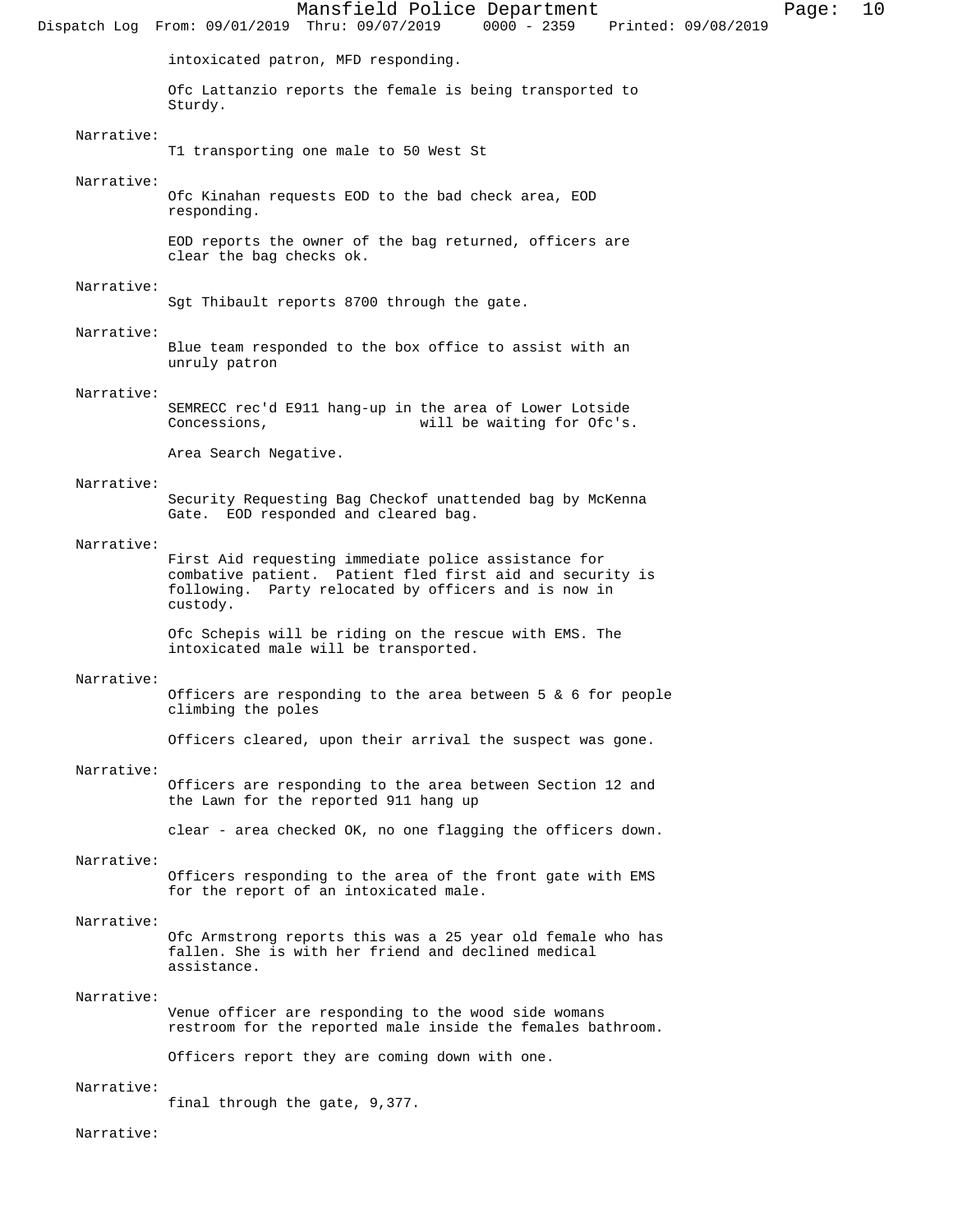Mansfield Police Department Page: 11 Dispatch Log From: 09/01/2019 Thru: 09/07/2019 0000 - 2359 Printed: 09/08/2019 T1 reports en route to 50 West St with one. Narrative: Ti reports he is off at the station Narrative: Red team responding to the back of lot 12 for a poss intoxicated operator of MA/PC 786KF1 Officers report one female in custody OUI. Ofc Schepis reports the car has been secured Narrative: Ofc Lattanzio is responding to the first row of Lot 11 for a highly intoxicated Narrative: Ofc Seaward requests MFD to medical. Narrative: Ofc Seaward reports transporting one female to 50 West St starting miles/time 15951.2/2337 Narrative: Lot 9 911 hang up, red team investigating. Call was reported to be unfounded. Narrative: Ofc Seaward reports he is off at 50 West St ending miles/time 15954.1/2346 Refer To Arrest: 19MAS-520-AR Arrest: CURLEY, CONNOR<br>Address: 41 GROVE NORI 41 GROVE NORWELL, MA Age: 24 Charges: DISORDERLY CONDUCT Refer To P/C: 19MAS-521-AR P/C: CARTIER, JAMES Address: 43 PLEASANT VIEW DR HOPE VALLEY, RI Age: 41 Charges: PROTECTIVE CUSTODY Refer To Arrest: 19MAS-522-AR Arrest: OGUNNAIKE, SEGUN Address: 59 ARMINGTON ST CRANSTON, RI Age: 37 Charges: PROTECTIVE CUSTODY Refer To Arrest: 19MAS-523-AR Arrest: KNUDSEN, CHRISTINA M Address: 230 ARTHUR PAQUIN WAY BROCKTON, MA Age: 40 Charges: OUI-LIQUOR OR .08% NEGLIGENT OPERATION OF MOTOR VEHICLE **19-19181 1619 Phone - Well Being Check Spoken To 3**  Call Taker: APRIL LEHANE Location/Address: [MAS H9994] 657 WARE ST ID: Police Officer Nicole M Boldrighini Disp-16:26:05 Arvd-16:33:42 Clrd-16:36:43<br>ID: Police Officer Danielle C Titus Police Officer Danielle C Titus<br>Disp-16:26:10 A Disp-16:26:10 Arvd-16:33:44 Clrd-16:36:41<br>Vehicle: RED 2010 TOYT PRIUS Reg: PAS MA RST919 VIN: JTDKN3DU0A00 RED 2010 TOYT PRIUS Reg: PAS MA RST919 VIN: JTDKN3DU0A0043344 Vehicle: BLU 2016 MAZD CX5 Reg: PC MA 3SX393 VIN: JM3KE4DY9G0648097 Narrative: RP requesting a well being check on his brother. He recieved a call from him and he sounded like gasping. Nothing futher.

Narrative:

Ofc Boldrighini reports there are two vehicles in the driveway, come back to the residence.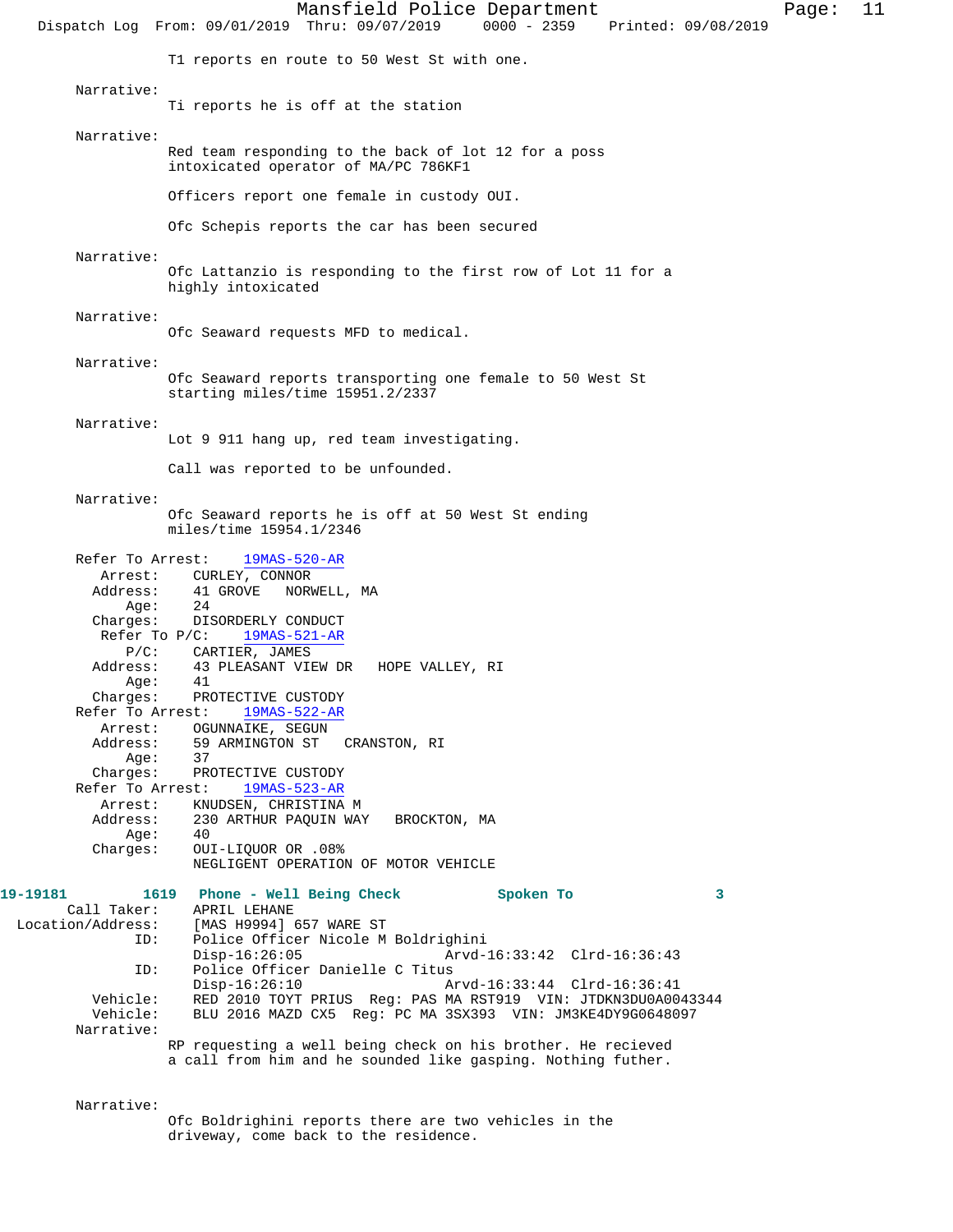|                                                                   | Mansfield Police Department<br>Dispatch Log From: 09/01/2019 Thru: 09/07/2019<br>$0000 - 2359$<br>Printed: 09/08/2019                                                                                                                                                                                                                                                                                                                                                                                                                                                   | 12<br>Page:               |
|-------------------------------------------------------------------|-------------------------------------------------------------------------------------------------------------------------------------------------------------------------------------------------------------------------------------------------------------------------------------------------------------------------------------------------------------------------------------------------------------------------------------------------------------------------------------------------------------------------------------------------------------------------|---------------------------|
|                                                                   | Ofc Boldrighini reports the brother answered the door.<br>Brother showed officers his phone, he accidentally pocket<br>dialed his brother.                                                                                                                                                                                                                                                                                                                                                                                                                              |                           |
| 19-19182                                                          | 1641<br>Phone - Suspicious Actv / Persn / Veh                                                                                                                                                                                                                                                                                                                                                                                                                                                                                                                           | Spoken To 2               |
| Call Taker:<br>Location/Address:<br>ID:<br>Vehicle:<br>Narrative: | Support Staff Derek M Stark<br>[MAS 840J160A] 280 SCHOOL ST Apt. #J160<br>Police Officer Andrew J Kelley<br>$Disp-16:45:33$<br>Arvd-16:52:26 Clrd-16:59:11<br>BLU 2002 TOYT COROLL Req: PC MA 6SK550 VIN: 2T1BR12EX2C531521<br>the store manager requesting officers to check a<br>unoccupied suspicious MV that is parked next to the dumpster<br>behind the store. Manager reporting a blue Toyota Corolla<br>that has a wallet and phone inside the car. They have not<br>seen it before and would like it checked as they are closing<br>and leaving for the night. |                           |
| Narrative:                                                        | Ptl. Kelley reporting he was able to locate the owner of the<br>vehicle who works at Game Stop, no issue                                                                                                                                                                                                                                                                                                                                                                                                                                                                |                           |
| 19-19183                                                          | 911 - 911 Hang-ups & Verifications Confirmed misdial/Accdntl Call<br>1645                                                                                                                                                                                                                                                                                                                                                                                                                                                                                               | $\mathbf{2}$              |
| Call Taker:<br>Location/Address:<br>ID:<br>ID:                    | CARLY MORIARTY<br>[MAS 4] 31 HAMPSHIRE ST<br>Police Officer Danielle C Titus<br>$Disp-16:49:10$<br>Arvd-16:53:05 Clrd-16:58:56<br>Police Officer Jay J Sparrow                                                                                                                                                                                                                                                                                                                                                                                                          |                           |
| Narrative:                                                        | $Disp-16:57:25$<br>Arvd-16:57:27 Clrd-16:58:58<br>911 Abandoned call from room 137                                                                                                                                                                                                                                                                                                                                                                                                                                                                                      |                           |
| Narrative:                                                        | Ofc Titus confirms accidental, the occupant in the room was<br>attempting to call one of his friends.                                                                                                                                                                                                                                                                                                                                                                                                                                                                   |                           |
| 19-19184<br>1733<br>$\overline{2}$                                | Phone - 911 Hang-ups & Verifications                                                                                                                                                                                                                                                                                                                                                                                                                                                                                                                                    | Confirmed misdial/Accdntl |
| Call<br>Call Taker:<br>ID:<br>Narrative:                          | TARA LAKO<br>Location/Address: [MAS H6569] 156 WINTER ST<br>Police Officer Nicole M Boldrighini<br>Arvd-17:42:58 Clrd-17:44:55<br>$Disp-17:34:40$                                                                                                                                                                                                                                                                                                                                                                                                                       |                           |
|                                                                   | Out to confirm an accidental 911                                                                                                                                                                                                                                                                                                                                                                                                                                                                                                                                        |                           |
| Narrative:                                                        | Ofc Boldrighini confirmed accidental                                                                                                                                                                                                                                                                                                                                                                                                                                                                                                                                    |                           |
| 19-19186<br>1744                                                  | Initiated - Proactive Patrol Building Checked / Secured                                                                                                                                                                                                                                                                                                                                                                                                                                                                                                                 | 3                         |
| Call Taker:<br>ID:                                                | TARA LAKO<br>Location/Address: [MAS 820C] 31 PLYMOUTH ST<br>Sergeant Thomas R Connor                                                                                                                                                                                                                                                                                                                                                                                                                                                                                    |                           |
| Narrative:                                                        | Arvd-17:44:00 Clrd-17:46:11<br>Checking the area.                                                                                                                                                                                                                                                                                                                                                                                                                                                                                                                       |                           |
| 19-19187                                                          | 1748 Initiated - Proactive Patrol Building Checked / Secured                                                                                                                                                                                                                                                                                                                                                                                                                                                                                                            | 3                         |
| ID:                                                               | Call Taker: TARA LAKO<br>Location/Address: [MAS 1002] 250 EAST ST<br>Police Officer Nicole M Boldrighini                                                                                                                                                                                                                                                                                                                                                                                                                                                                |                           |
| Narrative:                                                        | Arvd-17:48:00 Clrd-18:00:46<br>Checking the area.                                                                                                                                                                                                                                                                                                                                                                                                                                                                                                                       |                           |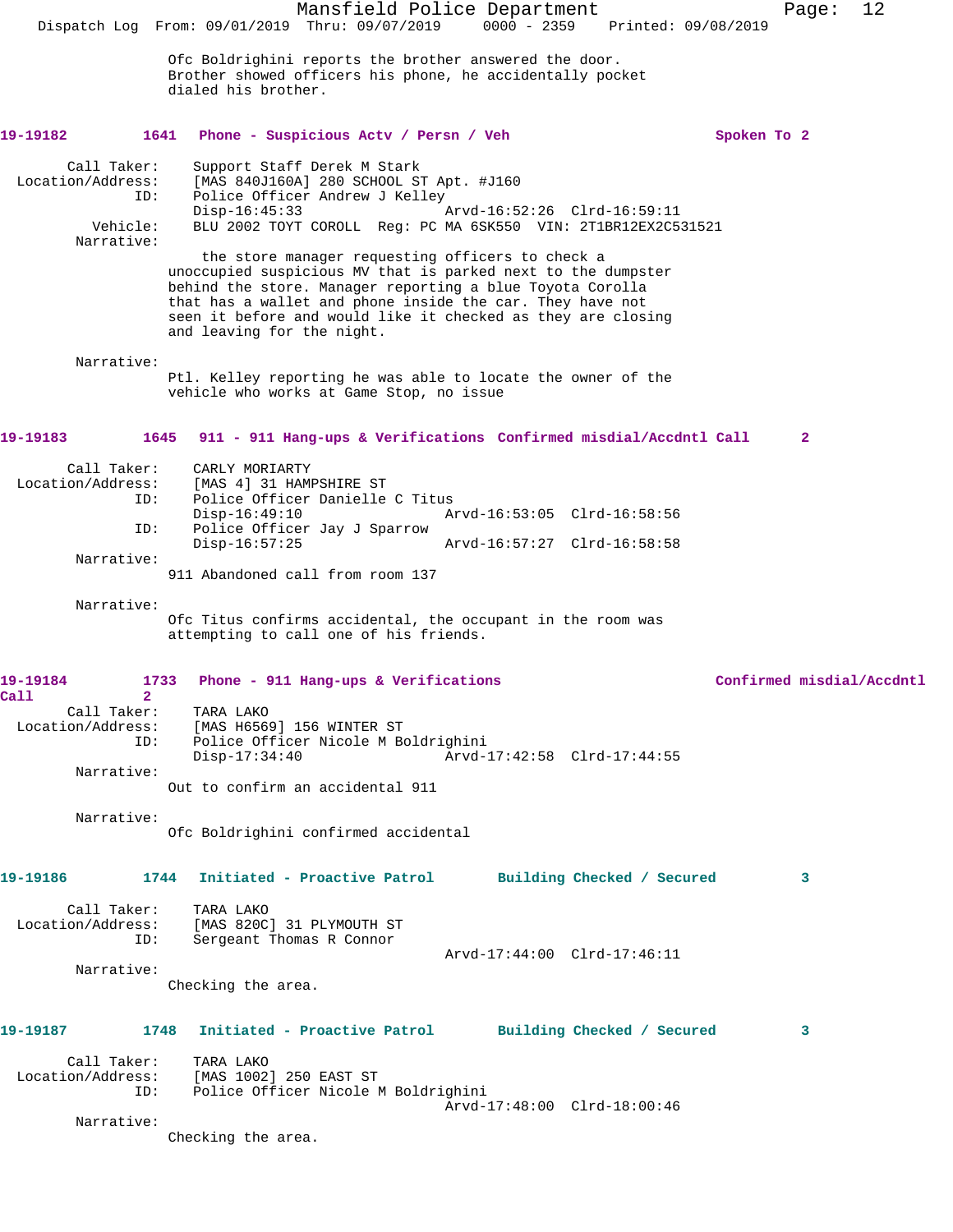|                                  |                                                                                | Mansfield Police Department                                       |                             |                            | Page:                     | 13 |
|----------------------------------|--------------------------------------------------------------------------------|-------------------------------------------------------------------|-----------------------------|----------------------------|---------------------------|----|
|                                  | Dispatch Log From: 09/01/2019 Thru: 09/07/2019 0000 - 2359 Printed: 09/08/2019 |                                                                   |                             |                            |                           |    |
| Narrative:                       |                                                                                |                                                                   |                             |                            |                           |    |
|                                  | Ofc Boldrighini reports there is practice on the turf and                      |                                                                   |                             |                            |                           |    |
|                                  | the have propped the gym door open as well as the front                        |                                                                   |                             |                            |                           |    |
|                                  | entrance, nobody is in the gym.                                                |                                                                   |                             |                            |                           |    |
| 19-19188                         | 1802                                                                           | Initiated - Motor Vehicle Stop Citation / Warning Issued 3        |                             |                            |                           |    |
| Call Taker:<br>Location/Address: | TARA LAKO<br>[MAS 1002] 250 EAST ST                                            |                                                                   |                             |                            |                           |    |
| ID:                              |                                                                                | Police Officer Nicole M Boldrighini                               |                             |                            |                           |    |
|                                  |                                                                                |                                                                   | Arvd-18:02:00 Clrd-18:06:58 |                            |                           |    |
| Vehicle:<br>Narrative:           |                                                                                | BLK 2017 AUDI UT Q7 Reg: PC MA 7PNJ50 VIN: WA1LAAF71HD038503      |                             |                            |                           |    |
|                                  | Citation issued for speed                                                      |                                                                   |                             |                            |                           |    |
| 19-19190                         | 1826                                                                           | Phone - 911 Hang-ups & Verifications                              |                             |                            | Confirmed misdial/Accdntl |    |
| Call<br>$\overline{2}$           |                                                                                |                                                                   |                             |                            |                           |    |
| Call Taker:<br>Location/Address: | TARA LAKO                                                                      | [MAS 322] 31 HAMPSHIRE ST                                         |                             |                            |                           |    |
| ID:                              |                                                                                | Police Officer Andrew J Kelley                                    |                             |                            |                           |    |
|                                  | $Disp-18:29:55$                                                                |                                                                   | Arvd-18:30:00 Clrd-18:31:24 |                            |                           |    |
| Narrative:                       | Out to confirm an accidental 911                                               |                                                                   |                             |                            |                           |    |
|                                  |                                                                                |                                                                   |                             |                            |                           |    |
| Narrative:                       |                                                                                |                                                                   |                             |                            |                           |    |
|                                  | Ofc Kelley confirms accidental                                                 |                                                                   |                             |                            |                           |    |
| 19-19192                         | 1923                                                                           | 911 - 911 Hang-ups & Verifications Confirmed misdial/Accdntl Call |                             |                            | 2                         |    |
| Call Taker:<br>Location/Address: | <b>JAMES VIERA</b>                                                             | [MAS H1037] 160 STEARNS AVE                                       |                             |                            |                           |    |
| ID:                              |                                                                                | Police Officer Nicole M Boldrighini                               |                             |                            |                           |    |
| ID:                              | $Disp-19:24:58$                                                                | Police Officer Danielle C Titus                                   | Arvd-19:33:25 Clrd-19:35:28 |                            |                           |    |
|                                  | $Disp-19:26:13$                                                                |                                                                   | Arvd-19:33:27 Clrd-19:35:42 |                            |                           |    |
| Narrative:                       | Caller states she hit the emergency button accidentally.                       |                                                                   |                             |                            |                           |    |
|                                  |                                                                                |                                                                   |                             |                            |                           |    |
| 19-19194                         | 1945                                                                           | Phone - Alarm - Burglar                                           |                             | Building Checked / Secured |                           |    |
| Call Taker:                      | JEFFREY KEEFE                                                                  |                                                                   |                             |                            |                           |    |
| Location/Address:                | [MAS 120C] 71 HAMPDEN RD Apt. #180                                             |                                                                   |                             |                            |                           |    |
| ID:                              | $Disp-19:48:16$                                                                | Police Officer Jay J Sparrow                                      | Arvd-19:51:01 Clrd-19:58:04 |                            |                           |    |
| ID:                              |                                                                                | Police Officer Andrew J Kelley                                    |                             |                            |                           |    |
| Narrative:                       | $Disp-19:49:14$                                                                |                                                                   | Arvd-19:52:38 Clrd-19:58:08 |                            |                           |    |
|                                  | Tyco reported a commercial burglar alarm reported as info<br>red alarm.        |                                                                   |                             |                            |                           |    |
| Narrative:                       |                                                                                |                                                                   |                             |                            |                           |    |
|                                  | Building secure. ALarm card issued.                                            |                                                                   |                             |                            |                           |    |
|                                  |                                                                                |                                                                   |                             |                            |                           |    |
| 19-19195                         | 1949                                                                           | Initiated - Building Check Services Rendered                      |                             | 3                          |                           |    |
| Call Taker:<br>Location/Address: | <b>JAMES VIERA</b><br>[MAS 820C] 31 PLYMOUTH ST                                |                                                                   |                             |                            |                           |    |
| ID:                              |                                                                                | Sergeant Thomas R Connor                                          |                             |                            |                           |    |
|                                  |                                                                                |                                                                   | Arvd-19:49:00 Clrd-19:53:36 |                            |                           |    |
| Narrative:                       | Ofc Connor is checking the rear and Sheriff is checking the                    |                                                                   |                             |                            |                           |    |
|                                  | front.                                                                         |                                                                   |                             |                            |                           |    |
| 19-19201                         | 2014 Phone - Noise Complaint                                                   |                                                                   | Spoken To                   | $\mathbf{2}$               |                           |    |
| Call Taker:                      |                                                                                | Support Staff Derek M Stark                                       |                             |                            |                           |    |
| Location/Address:<br>ID:         | [MAS H1067] 230 WEST ST                                                        | Police Officer Danielle C Titus                                   |                             |                            |                           |    |
|                                  |                                                                                |                                                                   |                             |                            |                           |    |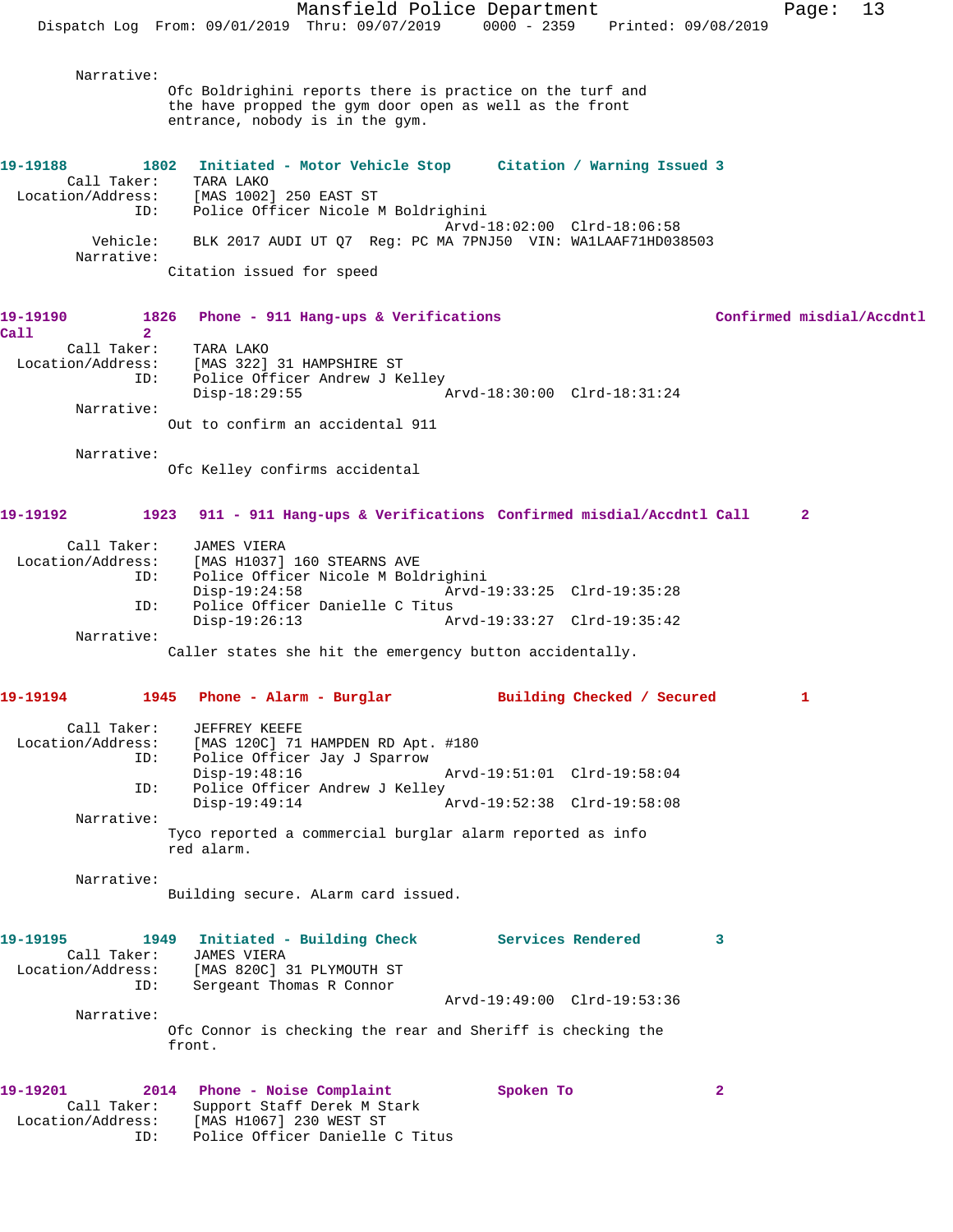|                                                                  | Dispatch Log From: 09/01/2019 Thru: 09/07/2019                                                                                                                                               | Mansfield Police Department                    | $0000 - 2359$ |                             | Printed: 09/08/2019 | Page:               | 14 |
|------------------------------------------------------------------|----------------------------------------------------------------------------------------------------------------------------------------------------------------------------------------------|------------------------------------------------|---------------|-----------------------------|---------------------|---------------------|----|
|                                                                  | $Disp-20:19:25$                                                                                                                                                                              |                                                |               | Arvd-22:21:01 Clrd-20:30:57 |                     |                     |    |
| Narrative:                                                       | Anonymous caller wants officers to check a noise complaint<br>in the area West Street @ George Street. Appears a home<br>owner has been running a table saw for the past few hours or<br>SO. |                                                |               |                             |                     |                     |    |
| Narrative:                                                       | Ofc Titus spoke to the homeowner who states he is done for<br>the evening and was only outside 20 minutes.                                                                                   |                                                |               |                             |                     |                     |    |
| 19-19202<br>Call Taker:<br>Location/Address: [MAS] 280 SCHOOL ST | 2034 Initiated - Assist Law Enfrc Agncy Services Rendered<br>JAMES VIERA                                                                                                                     |                                                |               |                             | 3                   |                     |    |
| ID:                                                              | Police Officer Andrew J Kelley                                                                                                                                                               |                                                |               | Arvd-20:34:00 Clrd-20:36:59 |                     |                     |    |
| Narrative:                                                       | Off at the entrance with MSP.                                                                                                                                                                |                                                |               |                             |                     |                     |    |
| 19-19203<br>Call Taker:<br>Location/Address:                     | 2038<br>LINDSAY MITCHELL<br>[MAS 281A] 1 CROCKER ST                                                                                                                                          | Initiated - Proactive Patrol Services Rendered |               |                             | 3                   |                     |    |
| ID:                                                              |                                                                                                                                                                                              | Police Officer Danielle C Titus                |               | Arvd-20:38:00 Clrd-20:47:44 |                     |                     |    |
| 19-19205<br>Call Taker:<br>Location/Address:                     | 2047 911 - Suspicious Actv / Persn / Veh Services Rendered<br>JEFFREY KEEFE<br>[MAS H4471] 900 WEST ST                                                                                       |                                                |               |                             | $\mathbf{2}$        |                     |    |
| ID:                                                              | Police Officer Danielle C Titus<br>$Disp-20:50:00$                                                                                                                                           |                                                |               | Arvd-20:54:13 Clrd-20:55:27 |                     |                     |    |
| ID:<br>Narrative:                                                | Police Officer Jay J Sparrow<br>$Disp-20:50:07$                                                                                                                                              |                                                |               | Arvd-20:54:17 Clrd-20:55:29 |                     |                     |    |
|                                                                  | Reports of gun shots in the area of West st. responders on<br>scene reports that the shots were fireworks. Foxborough PD<br>confirmed on their end of the fireworks.                         |                                                |               |                             |                     |                     |    |
| 19-19207<br>$\overline{\mathbf{2}}$                              | 2110 Phone - Fireworks / Explosives Viols.                                                                                                                                                   |                                                |               |                             |                     | Unfounded/Unverifed |    |
| Call Taker:<br>Location/Address:<br>ID:                          | Support Staff Derek M Stark<br>[MAS] MILL ST<br>$Disp-21:15:20$                                                                                                                              | Detective Gregory S Martell                    |               | Arvd-21:22:12 Clrd-21:26:18 |                     |                     |    |
| ID:                                                              | Police Officer Danielle C Titus<br>$Disp-21:17:34$                                                                                                                                           |                                                |               | Arvd-21:22:13 Clrd-21:26:14 |                     |                     |    |
| Narrative:                                                       | Mansfield Police front desk recieving multiple complaints of<br>fireworks in the area. Several callers reporting it to be a<br>very large display. "Like the fourth of July"                 |                                                |               |                             |                     |                     |    |
| Narrative:                                                       | M8 reports both units clear, all quiet.                                                                                                                                                      |                                                |               |                             |                     |                     |    |
| 19-19208                                                         | 2113 Initiated - Building Check                                                                                                                                                              |                                                |               | Building Checked / Secured  |                     | 3                   |    |
| Call Taker:<br>Location/Address:<br>ID:                          | <b>JAMES VIERA</b><br>[MAS 280] 440 FORBES BLVD<br>Police Officer Jay J Sparrow                                                                                                              |                                                |               | Arvd-21:13:00 Clrd-21:19:06 |                     |                     |    |
| 19-19210<br>2128                                                 | Phone - Alarm - Burglar                                                                                                                                                                      |                                                |               | Building Checked / Secured  |                     | 1                   |    |
| Call Taker:<br>Location/Address:<br>ID:                          | LINDSAY MITCHELL<br>Police Officer Andrew J Kelley<br>$Disp-21:30:10$                                                                                                                        | [MAS 120C] 71 HAMPDEN RD Apt. #180             |               | Arvd-21:33:03 Clrd-21:39:15 |                     |                     |    |
| ID:                                                              | $Disp-21:30:21$                                                                                                                                                                              | Police Officer Jay J Sparrow                   |               | Arvd-21:32:50 Clrd-21:39:12 |                     |                     |    |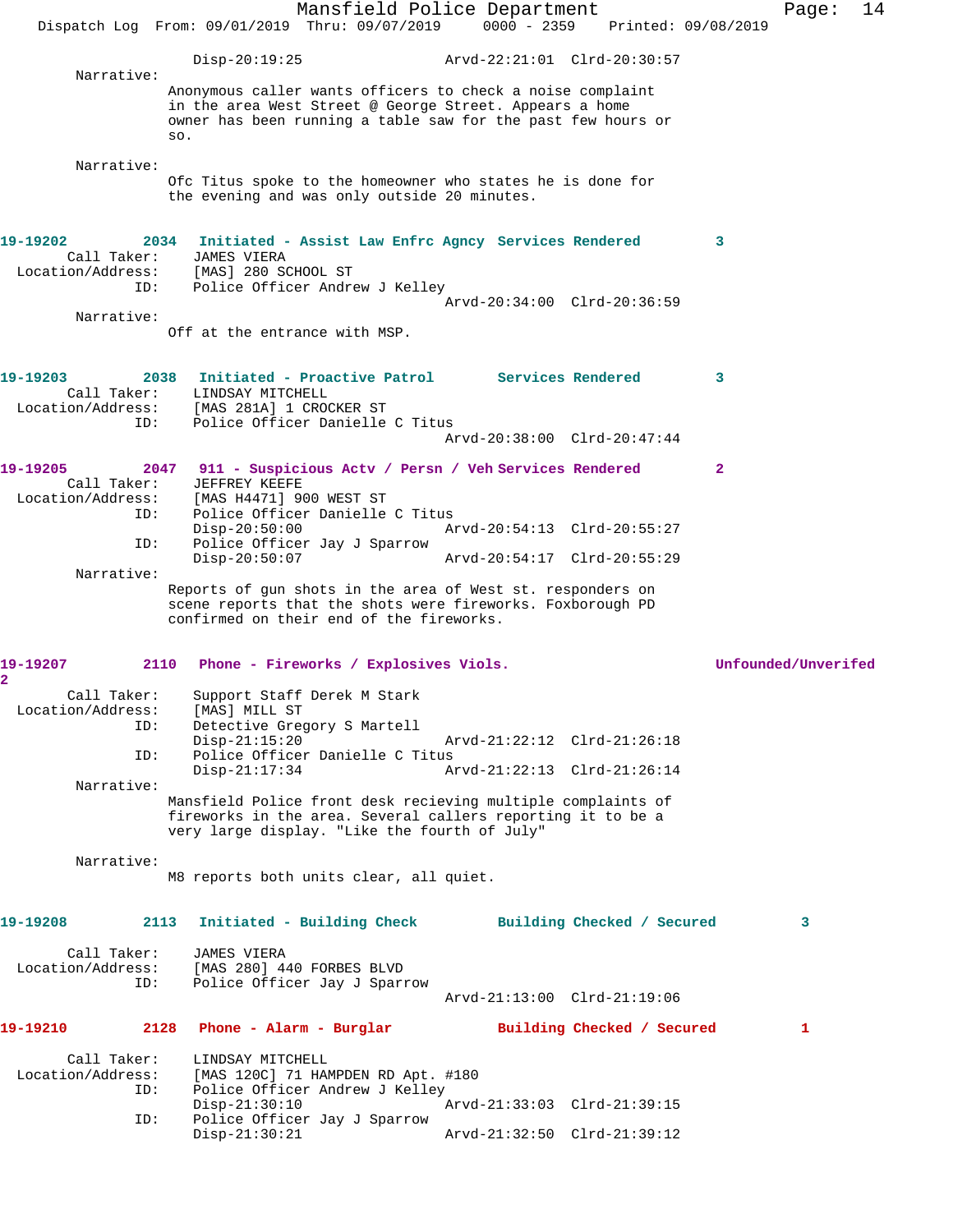Mansfield Police Department Fage: 15 Dispatch Log From: 09/01/2019 Thru: 09/07/2019 0000 - 2359 Printed: 09/08/2019 Narrative: Officers responding for an infra red receiving Narrative: Both units clear, building checks secure. Issuing another card. **19-19211 2133 Phone - Assist Fire Department Services Rendered 3**  Call Taker: LINDSAY MITCHELL Location/Address: [MAS H5605] 320 HOPE ST ID: Police Officer Danielle C Titus Disp-21:33:58 Arvd-21:37:56 Clrd-21:43:53 Narrative: Out to assist MFD smoke condition **19-19213 2153 Initiated - Building Check Building Checked / Secured 3** Call Taker: JAMES VIERA Location/Address: [MAS 1015] 30 CHAUNCY ST ID: Police Officer Danielle C Titus Arvd-21:53:00 Clrd-21:54:33 **19-19214 2154 Initiated - Building Check Services Rendered 3**  Call Taker: JAMES VIERA Location/Address: [MAS 907E] 390 WEST ST ID: Police Officer Andrew J Kelley Arvd-21:54:00 Clrd-22:08:25 **19-19215 2156 Initiated - Building Check Services Rendered 3**  Call Taker: JAMES VIERA Location/Address: [MAS 820C] 31 PLYMOUTH ST ID: Sergeant Thomas R Connor Arvd-21:56:00 Clrd-22:02:45 **19-19216 2159 Phone - Noise Complaint Unfounded/Unverifed 2**  Call Taker: Support Staff Derek M Stark Location/Address: [MAS H1067] 230 WEST ST ID: Police Officer Danielle C Titus Disp-22:02:12 Arvd-22:02:15 Clrd-22:08:35 ID: Detective Gregory S Martell Disp-22:08:14 Arvd-22:08:17 Clrd-22:08:36 ID: Police Officer Andrew J Kelley<br>Disp-22:08:32 A Disp-22:08:32 Arvd-22:08:34 Clrd-22:08:37 Narrative: Same caller from previous noise complaint reporting same neighbor is now running a chainsaw. **19-19218 2235 911 - Erratic Oper MV / Road Rage Spoken To 3**  Call Taker: JEFFREY KEEFE Location/Address: [MAS] 363 NORTH MAIN ST @ 54 CHAUNCY ST ID: Police Officer Danielle C Titus Disp-22:39:32 Arvd-22:44:15 Clrd-22:45:03 ID: Detective Gregory S Martell Disp-22:39:39 Arvd-22:44:17 Clrd-22:45:03 Vehicle: GRY 2016 CADI SD XTS Reg: PC MA 7NP112 VIN: 2G61N5S37G9165931 Narrative: Erratic operator taking a right onto North Man st from 106. Narrative: M12 and M8 are off with the vehicle at 1 Mansfield ave. Spoke with the operator of the vehicle and advised him of the complaint with no signs of impairment. Narrative: .

**19-19220 2249 Initiated - Proactive Patrol Building Checked / Secured 3**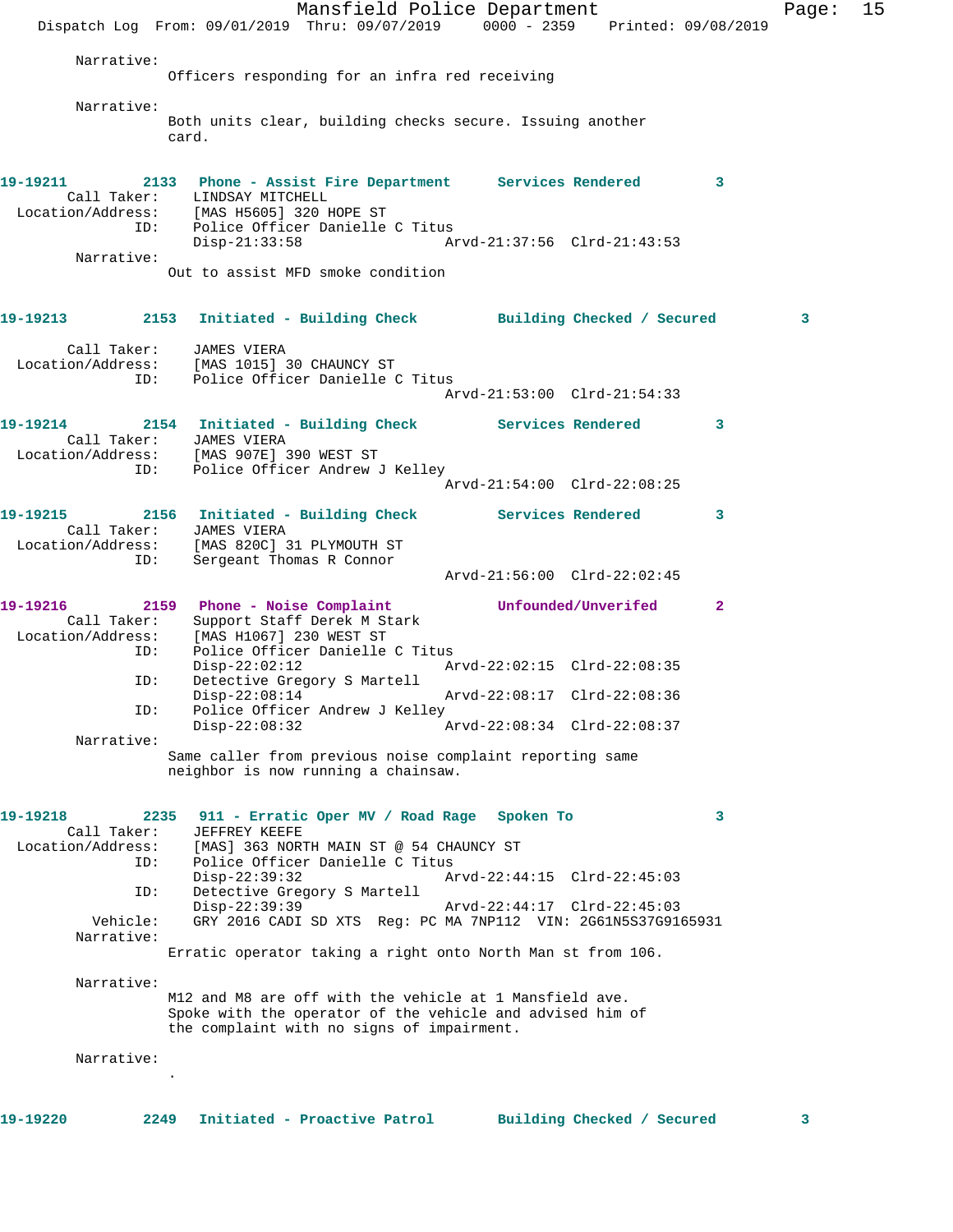Mansfield Police Department Fage: 16 Dispatch Log From: 09/01/2019 Thru: 09/07/2019 0000 - 2359 Printed: 09/08/2019 Call Taker: Police Officer Andrew J Kelley<br>Location/Address: [MAS 900A] 242 CHAUNCY ST Apt. ess: [MAS 900A] 242 CHAUNCY ST Apt. #1<br>ID: Police Officer Andrew J Kelley Police Officer Andrew J Kelley Arvd-22:49:53 Clrd-22:57:06 Narrative: Checking the area. **19-19221 2253 911 - Assist Fire Department Referred to Other Agency 3**  Call Taker:<br>Location/Address: [MAS 438D] 27 EAST ST Apt. #3 ID: Police Officer Danielle C Titus Disp-22:55:03 Arvd-22:55:56 Clrd-23:07:31<br>ID: Detective Gregory S Martell Detective Gregory S Martell<br>Disp-22:56:07 Disp-22:56:07 Arvd-22:56:12 Clrd-23:06:00 19-19223 2323 911 - Deer kill Referred to Other Agency 3<br>Call Taker: JAMES VIERA Call Taker: JAMES VIERA<br>Location/Address: [MAS H3901] ess: [MAS H3901] 870 MAPLE ST<br>ID: Detective Gregory S Marte Detective Gregory S Martell<br>Disp-23:25:35 Disp-23:25:35 Arvd-23:31:09 Clrd-23:49:25 Narrative: Easton Police received a call reporting car vs deer. Car left the scene. Passerby moved the deer out of the roadway but it is still twitching. Narrative: Animal is deceased. Message will be left with Highway Dept.

## **For Date: 09/02/2019 - Monday**

|                                  |      | 19-19227 6053 Initiated - Building Check Building Checked / Secured                                                                                                |                             |                            | $\mathbf{3}$ |
|----------------------------------|------|--------------------------------------------------------------------------------------------------------------------------------------------------------------------|-----------------------------|----------------------------|--------------|
| Call Taker:<br>Location/Address: | ID:  | JAMES VIERA<br>[MAS 820C] 31 PLYMOUTH ST<br>Police Officer Patrick J Pennie                                                                                        |                             |                            |              |
|                                  | ID:  | Officer KYLE J MELLO                                                                                                                                               | Arvd-00:53:00 Clrd-01:05:07 |                            |              |
|                                  |      | $Disp-00:56:08$                                                                                                                                                    | Arvd-00:56:12 Clrd-01:05:10 |                            |              |
| Narrative:                       |      | Ofc Pennie checking rear of building. Ofc Mello checking the<br>front.                                                                                             |                             |                            |              |
| Narrative:                       |      | Ofc Pennie clear.                                                                                                                                                  |                             |                            |              |
| Narrative:                       |      | Ofc Mello clear.                                                                                                                                                   |                             |                            |              |
| 19-19228<br>Call Taker:          | ID:  | 0111 Initiated - Motor Vehicle Stop Citation / Warning Issued 3<br>JAMES VIERA<br>Vicinity of: [MAS] 85 PRATT ST @ 50 CLINTON ST<br>Police Officer Andrew J Kelley |                             |                            |              |
| Vehicle:<br>Narrative:           |      | GRN 2001 HOND CIVIC Req: PC MA 8943XW VIN: 2HGES16561H543330                                                                                                       | Arvd-01:11:00 Clrd-01:17:58 |                            |              |
|                                  |      | Cited for defective equipment and no license in possession.                                                                                                        |                             |                            |              |
| 19-19229 0120                    |      | Initiated - Building Check Building Checked / Secured                                                                                                              |                             |                            | 3            |
| Call Taker:                      | ID:  | JAMES VIERA<br>Location/Address: [MAS 840] 280 SCHOOL ST<br>Police Officer Meghan Birnie                                                                           | Arvd-01:20:00 Clrd-01:32:23 |                            |              |
| 19-19230                         | 0121 | Initiated - Building Check                                                                                                                                         |                             | Building Checked / Secured | 3            |
|                                  |      |                                                                                                                                                                    |                             |                            |              |

Call Taker: JAMES VIERA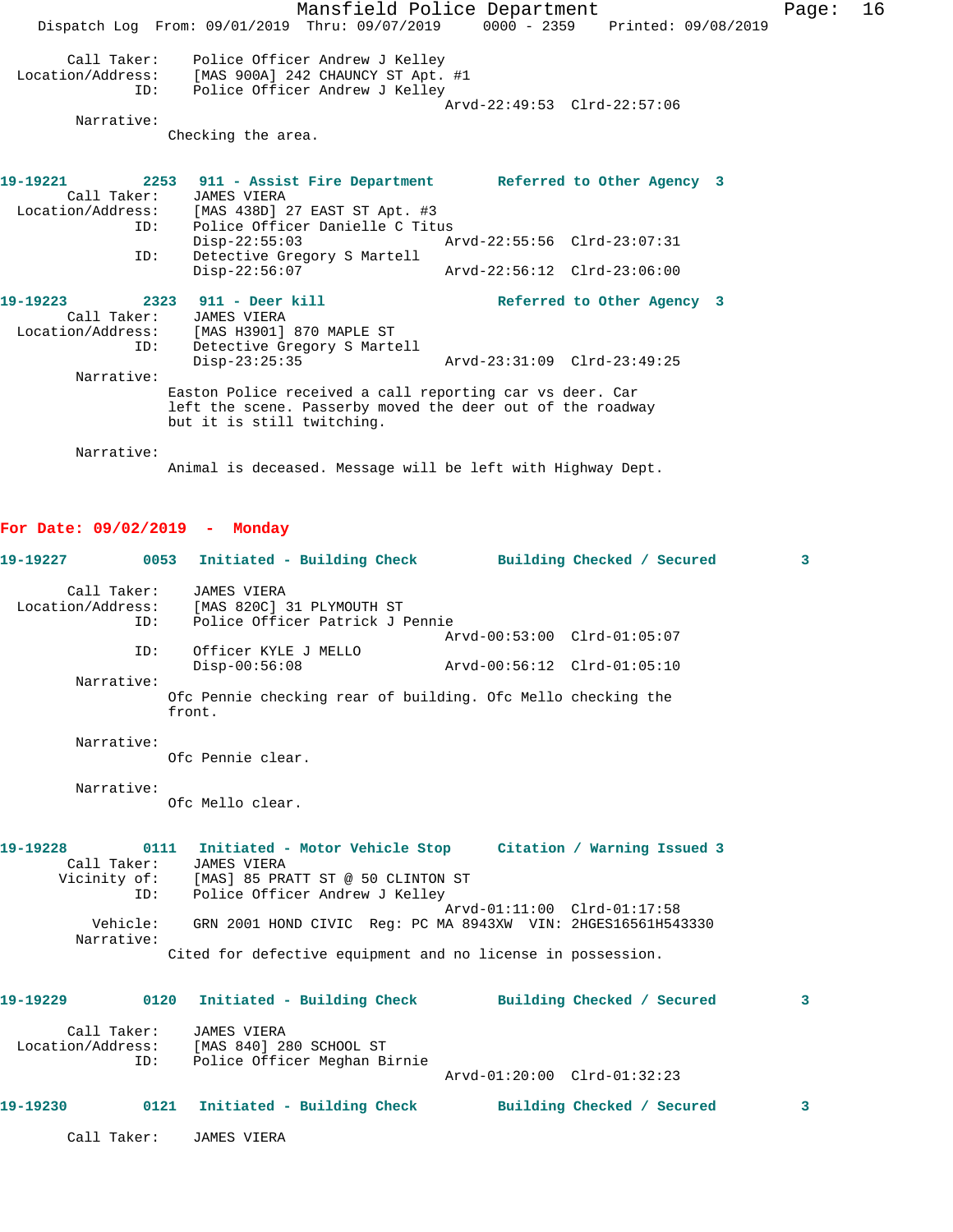Mansfield Police Department Fage: 17 Dispatch Log From: 09/01/2019 Thru: 09/07/2019 0000 - 2359 Printed: 09/08/2019 Location/Address: [MAS 253] 330 PRATT ST Apt. #A ID: Police Officer Andrew J Kelley Arvd-01:21:00 Clrd-01:24:49 **19-19231 0137 Initiated - Building Check Building Checked / Secured 3** Call Taker: JAMES VIERA Location/Address: [MAS 417] 9 FRANCIS AVE ID: Police Officer Andrew J Kelley Arvd-01:37:00 Clrd-01:49:34 **19-19232 0149 Initiated - Building Check Building Checked / Secured 3** Call Taker: JAMES VIERA Location/Address: [MAS 907E] 390 WEST ST ID: Police Officer Meghan Birnie Arvd-01:49:00 Clrd-01:58:28 **19-19238 0209 Initiated - Building Check Building Checked / Secured 3** Call Taker: JAMES VIERA Location/Address: [MAS 992] 660 EAST ST ID: Police Officer Andrew J Kelley Arvd-02:09:00 Clrd-02:16:06 **19-19239 0215 Initiated - Proactive Patrol Services Rendered 3**  Call Taker: LINDSAY MITCHELL Location/Address: [MAS 255] 377 CHAUNCY ST ID: Police Officer Meghan Birnie Arvd-02:15:00 Clrd-02:18:27 **19-19241 0232 Initiated - Building Check Building Checked / Secured 3** Call Taker: JAMES VIERA Location/Address: [MAS] 905 SOUTH MAIN ST ID: Police Officer Meghan Birnie Arvd-02:32:00 Clrd-02:38:46 **19-19242 0241 Initiated - Building Check Building Checked / Secured 3** Call Taker: JAMES VIERA Location/Address: [MAS 1015] 30 CHAUNCY ST ID: Police Officer Andrew J Kelley Arvd-02:41:00 Clrd-02:55:47 **19-19243 0258 Initiated - Proactive Patrol Services Rendered 3**  Call Taker: LINDSAY MITCHELL Location/Address: [MAS 982] 111 HOPE ST ID: Police Officer Andrew J Kelley Arvd-02:58:00 Clrd-03:00:10 Vehicle: GRY 2000 TOYT PK TACOMA Reg: PAS SC 2018MZ VIN: 4TAVL52NXYZ617556 Narrative: Checking the area. Narrative: Out with SC 2018MZ. Operator was taking a rest and will be moving along **19-19244 0300 Initiated - Suspicious Actv / Persn / Veh Services Rendered 2**  Call Taker: LINDSAY MITCHELL Location/Address: [MAS 982] 111 HOPE ST ID: Police Officer Andrew J Kelley Arvd-03:00:00 Clrd-03:06:30 ID: Police Officer Meghan Birnie Disp-03:00:49 Arvd-03:00:52 Clrd-03:06:31 Vehicle: GRY 2014 TOYT PRIUS Reg: PC MA 1FX124 VIN: JTDKN3DU0E0358148 Narrative: Checking on a MV. Narrative: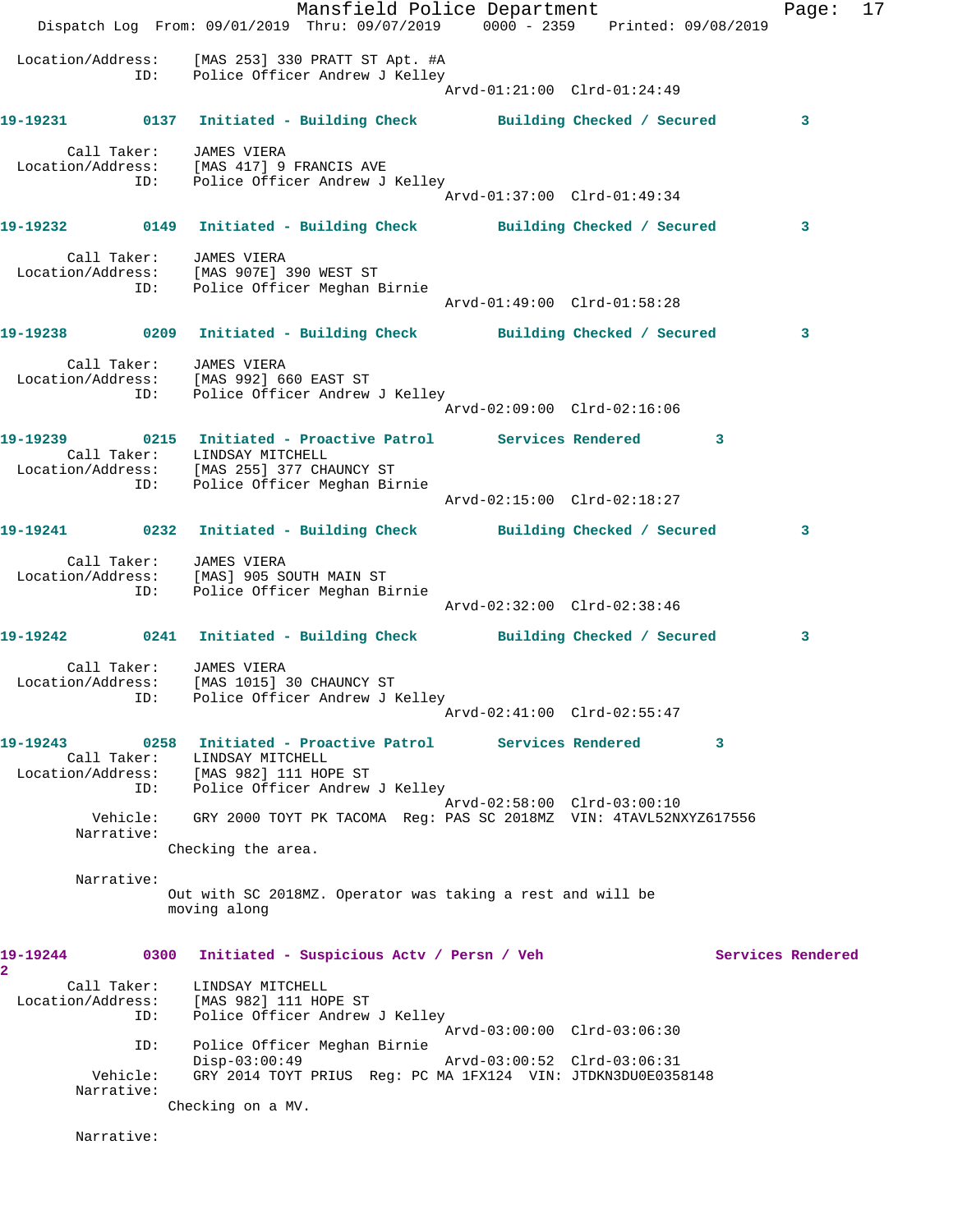Mansfield Police Department Fage: 18 Dispatch Log From: 09/01/2019 Thru: 09/07/2019 0000 - 2359 Printed: 09/08/2019 Clear, party leaving the area **19-19246 0305 Initiated - Proactive Patrol Building Checked / Secured 3** Call Taker: LINDSAY MITCHELL Location/Address: [MAS 834] 261 CHAUNCY ST ID: Sergeant Robert S Pierce Arvd-03:05:00 Clrd-03:15:22 **19-19251 0341 Initiated - Proactive Patrol Services Rendered 3**  Call Taker: LINDSAY MITCHELL Location/Address: [MAS] EAST ST ID: Police Officer Andrew J Kelley Arvd-03:41:00 Clrd-05:00:53 **19-19252 0344 Initiated - Building Check Building Checked / Secured 3** Call Taker: JAMES VIERA Location/Address: [MAS 987A] 125 HIGH ST Apt. #1-4 ID: Patrolman David Schepis Arvd-03:44:00 Clrd-03:45:49 **19-19253 0349 Initiated - Building Check Building Checked / Secured 3** Call Taker: JAMES VIERA Location/Address: [MAS 281A] 1 CROCKER ST ID: Patrolman David Schepis Arvd-03:49:00 Clrd-03:51:16 **19-19254 0350 Initiated - Proactive Patrol Services Rendered 3**  Call Taker: LINDSAY MITCHELL Location/Address: [MAS 820C] 31 PLYMOUTH ST ID: Officer KYLE J MELLO Arvd-03:50:00 Clrd-03:53:25 ID: Police Officer Patrick J Pennie Disp-03:51:13 Arvd-03:51:15 Clrd-03:53:25 **19-19260 0600 Initiated - Building Check Building Checked / Secured 3** Call Taker: JAMES VIERA Location/Address: [MAS 820C] 31 PLYMOUTH ST ID: Police Officer Patrick J Pennie Arvd-06:00:00 Clrd-06:08:20 ID: Officer KYLE J MELLO Disp-06:01:30 Arvd-06:01:41 Clrd-06:09:48 **19-19261 0607 Initiated - Traffic Enforcement / Activity Citation / Warning Issued 2**  Call Taker: JAMES VIERA Location/Address: [MAS] RESERVOIR ST ID: Police Officer Meghan Birnie Arvd-06:07:00 Clrd-06:56:32 Vehicle: GRY 2008 FORD PK RANGER Reg: PC MA 2YN771 **19-19262 0614 Initiated - Traffic Enforcement / Activity Citation / Warning Issued 2**  Call Taker: JAMES VIERA Vicinity of: [MAS] 173 CHAUNCY ST @ 12 PERKINS AVE ID: Patrolman David Schepis Arvd-06:14:00 Clrd-07:01:36 Vehicle: BRO 2002 CADI ESCALA Reg: PC MA 2FH297 VIN: 1GYEK63N82R228895 Narrative: Out with MA reg 2FH297. Citation issued. **19-19263 0636 Initiated - Selective Enforcement/RADAR Services Rendered 3**  Call Taker: CARLY MORIARTY Location/Address: [MAS 1002] 250 EAST ST

 ID: Police Officer Andrew J Kelley Arvd-06:36:00 Clrd-06:38:30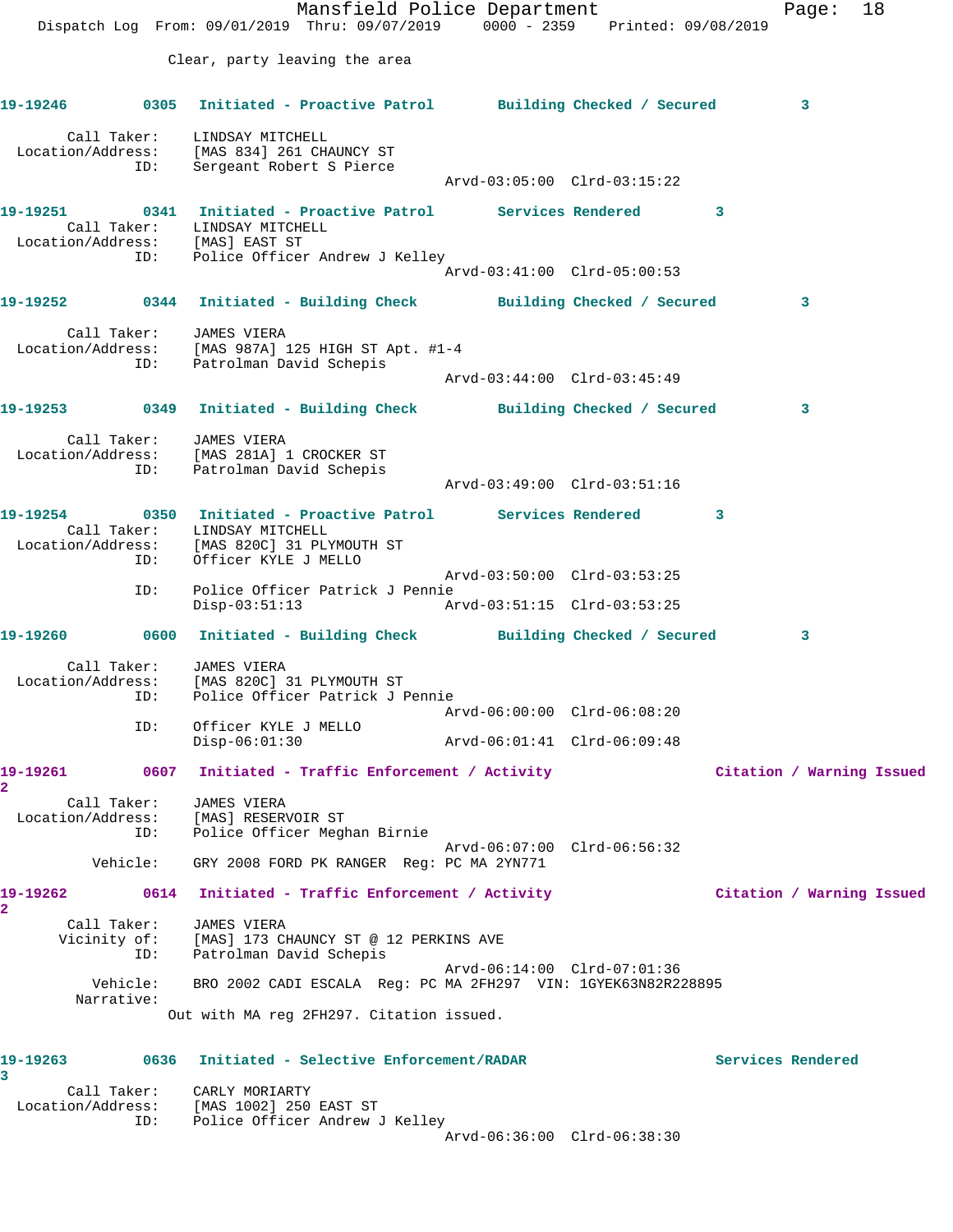Mansfield Police Department Fage: 19 Dispatch Log From: 09/01/2019 Thru: 09/07/2019 0000 - 2359 Printed: 09/08/2019 Narrative: Selective enforcement **19-19271 0838 Initiated - Proactive Patrol Building Checked / Secured 3** Call Taker: TARA LAKO Location/Address: [MAS 820C] 31 PLYMOUTH ST ID: Police Officer Patrick J Pennie Arvd-08:38:00 Clrd-08:45:11 Narrative: Checking the area. **19-19273 0857 Initiated - Motor Vehicle Stop Citation / Warning Issued 3**  Call Taker: TARA LAKO Location/Address: [MAS] 710 EAST ST @ 48 STEARNS AVE ID: Police Officer Nicole M Boldrighini Arvd-08:57:00 Clrd-09:01:19 Vehicle: WHI 2011 NISS ALTIMA Reg: PC MA 379WN2 VIN: 1N4AL2AP5BN436440 Narrative: Citation for stop sign violation **19-19276 0935 Initiated - Proactive Patrol Building Checked / Secured 3** Call Taker: TARA LAKO Location/Address: [MAS 417] 9 FRANCIS AVE ID: Police Officer Nicole M Boldrighini Arvd-09:35:00 Clrd-09:42:29 Narrative: Checking the area. **19-19277 0936 Initiated - Proactive Patrol Building Checked / Secured 3** Call Taker: TARA LAKO Location/Address: [MAS 820C] 31 PLYMOUTH ST ID: Police Officer Joshua S Ellender Arvd-09:36:00 Clrd-09:44:46 Narrative: Checking the area. **19-19282 1005 Initiated - Selective Enforcement/RADAR Services Rendered 3**  Call Taker: CARLY MORIARTY Location/Address: [MAS] 79 NORTH MAIN ST @ 14 COURT ST ID: Police Officer John R Armstrong Arvd-10:05:00 Clrd-10:26:13 Narrative: Selective enforcement **19-19286 1102 Initiated - Proactive Patrol Building Checked / Secured 3** Call Taker: TARA LAKO Location/Address: [MAS] 4 ERICK RD @ 15 BONNEY LN ID: Police Officer Nicole M Boldrighini Arvd-11:02:00 Clrd-11:12:27 Narrative: Checking the area. **19-19287 1137 Initiated - Proactive Patrol Building Checked / Secured 3** Call Taker: TARA LAKO Location/Address: [MAS 820C] 31 PLYMOUTH ST ID: Police Officer Patrick J Pennie Arvd-11:37:00 Clrd-11:46:03 ID: Police Officer Joshua S Ellender Disp-11:38:37 Arvd-11:40:48 Clrd-11:46:05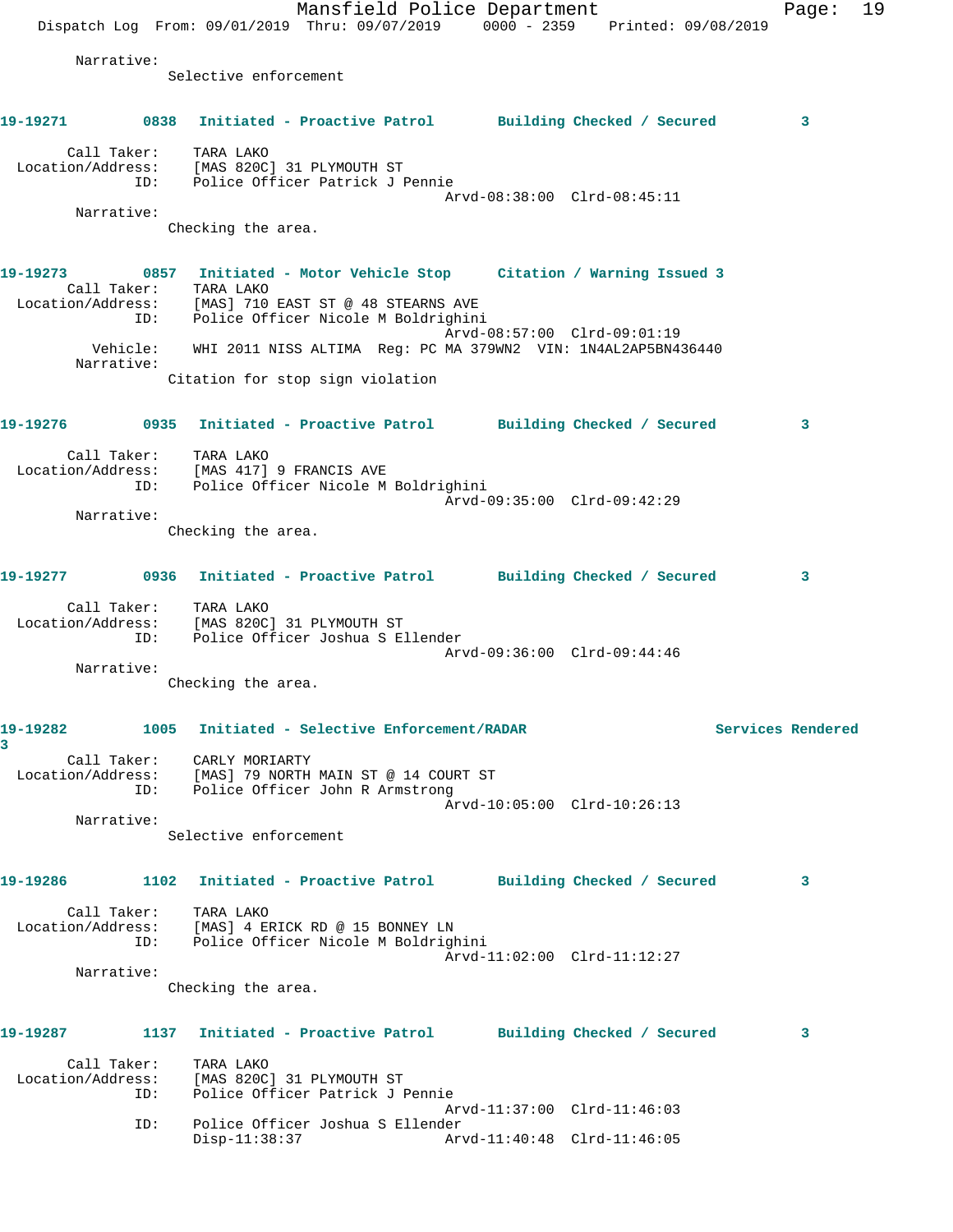|                                                                                                                                              |                                                                                              | Mansfield Police Department                                                                                                                                                                                                                                                                                                                                                                                                                                                                                                                                                                                                                                                                                                                                                                    |                                                |         | Page:                     | 20 |
|----------------------------------------------------------------------------------------------------------------------------------------------|----------------------------------------------------------------------------------------------|------------------------------------------------------------------------------------------------------------------------------------------------------------------------------------------------------------------------------------------------------------------------------------------------------------------------------------------------------------------------------------------------------------------------------------------------------------------------------------------------------------------------------------------------------------------------------------------------------------------------------------------------------------------------------------------------------------------------------------------------------------------------------------------------|------------------------------------------------|---------|---------------------------|----|
|                                                                                                                                              |                                                                                              | Dispatch Log From: 09/01/2019 Thru: 09/07/2019                                                                                                                                                                                                                                                                                                                                                                                                                                                                                                                                                                                                                                                                                                                                                 | 0000 - 2359 Printed: 09/08/2019                |         |                           |    |
| Vehicle:<br>Narrative:                                                                                                                       |                                                                                              | BLK 2005 MOU Reg: PC RI IR797 VIN: 4M2ZU86EX5UJ17639                                                                                                                                                                                                                                                                                                                                                                                                                                                                                                                                                                                                                                                                                                                                           |                                                |         |                           |    |
|                                                                                                                                              | Checking the area.                                                                           |                                                                                                                                                                                                                                                                                                                                                                                                                                                                                                                                                                                                                                                                                                                                                                                                |                                                |         |                           |    |
| Narrative:                                                                                                                                   |                                                                                              | Ofc Ellender reports a vehicle into the lot with a language<br>barrier asking for directions.                                                                                                                                                                                                                                                                                                                                                                                                                                                                                                                                                                                                                                                                                                  |                                                |         |                           |    |
| 19-19291<br>1210                                                                                                                             |                                                                                              | Initiated - Traffic Grant Enforcement                                                                                                                                                                                                                                                                                                                                                                                                                                                                                                                                                                                                                                                                                                                                                          |                                                |         | Citation / Warning Issued |    |
| 1.<br>Call Taker:                                                                                                                            | TARA LAKO                                                                                    |                                                                                                                                                                                                                                                                                                                                                                                                                                                                                                                                                                                                                                                                                                                                                                                                |                                                |         |                           |    |
| Location/Address:                                                                                                                            | [MAS 1] 50 WEST ST<br>ID:                                                                    | Detective Gregory S Martell                                                                                                                                                                                                                                                                                                                                                                                                                                                                                                                                                                                                                                                                                                                                                                    |                                                |         |                           |    |
| Vehicle:<br>Vehicle:<br>Vehicle:<br>Vehicle:<br>Vehicle:<br>Vehicle:<br>Vehicle:<br>Vehicle:<br>Vehicle:<br>Vehicle:<br>Vehicle:<br>Vehicle: |                                                                                              | BLU 2014 HOND 4H INSIGH Req: PC MA 567YG2 VIN: JHMZE2H30ES000853<br>WHI 2013 VOLK PASSAT Req: PC MA 7KN459 VIN: 1VWBP7A33DC086718<br>WHI 2017 RANGER Req: PC MA 6TG846 VIN: SALWR2FV5HA175177<br>GRY 2018 COROLLA Req: PC RI TM386 VIN: 2T1BPRHE0JC975016<br>WHI 2014 TOYT PRIUS Reg: PC MA 118ZN5 VIN: JTDKN3DU5E0367752<br>GRY 2018 FORD F-150 Reg: PC NH 4321532 VIN: 1FTEX1EP1JFA75396<br>GRN 2005 JEEP UT LIBERT Reg: PC MA 14PY58 VIN: 1J4GL48K95W703176<br>BLU 2016 JEEP GRANDC Req: PC MA 1GFB84 VIN: 1C4RJFCT0GC333904<br>WHI 2014 LEXS IS Reg: PC MA 17X280 VIN: JTHCF1D22E5006341<br>RED 2012 HYUN ELANTR Reg: PC MA 17KF03 VIN: KMHDH4AE5CU361583<br>GRY 2011 VOLK TIGUAN Reg: PC MA 515YD2 VIN: WVGCV7AX1BW502417<br>BLK 2012 AUDI UT Q5 Req: PC MA 8WEE10 VIN: WA1DKAFPXCA107278 | Arvd-12:10:00 Clrd-16:48:51                    |         |                           |    |
| 19-19292                                                                                                                                     |                                                                                              | 1212 Phone - Alarm - Burglar Building Checked / Secured                                                                                                                                                                                                                                                                                                                                                                                                                                                                                                                                                                                                                                                                                                                                        |                                                |         | 1                         |    |
| Call Taker:<br>Location/Address:<br>Narrative:                                                                                               | APRIL LEHANE<br>[MAS H6671] 1405 WEST ST<br>ID:<br>$Disp-12:13:47$<br>ID:<br>$Disp-12:13:47$ | Police Officer Gregg S Kennedy<br>Police Officer John R Armstrong<br>Alarm company reporting a front door activation                                                                                                                                                                                                                                                                                                                                                                                                                                                                                                                                                                                                                                                                           | $Clrd-12:15:20$<br>Arvd-12:19:55 Clrd-12:21:08 |         |                           |    |
| Narrative:                                                                                                                                   |                                                                                              |                                                                                                                                                                                                                                                                                                                                                                                                                                                                                                                                                                                                                                                                                                                                                                                                |                                                |         |                           |    |
|                                                                                                                                              | Armstrong to confirm                                                                         | Requset to cancel, homeowner stated accidental. Ofc                                                                                                                                                                                                                                                                                                                                                                                                                                                                                                                                                                                                                                                                                                                                            |                                                |         |                           |    |
| 19-19294<br>3                                                                                                                                | 1226                                                                                         | Initiated - Selective Enforcement/RADAR                                                                                                                                                                                                                                                                                                                                                                                                                                                                                                                                                                                                                                                                                                                                                        |                                                |         | Citation / Warning Issued |    |
| Call Taker:<br>Location/Address:                                                                                                             | TARA LAKO<br>[MAS 1019] 792 WEST ST<br>ID:                                                   | Police Officer Gregg S Kennedy                                                                                                                                                                                                                                                                                                                                                                                                                                                                                                                                                                                                                                                                                                                                                                 |                                                |         |                           |    |
|                                                                                                                                              |                                                                                              |                                                                                                                                                                                                                                                                                                                                                                                                                                                                                                                                                                                                                                                                                                                                                                                                | Arvd-12:26:00 Clrd-13:14:23                    |         |                           |    |
| Vehicle:<br>Vehicle:<br>Vehicle:                                                                                                             |                                                                                              | BLU 2012 VOLK UT TOUARE Req: PC MA 8GJ358 VIN: WVGEF9BP7CD011654<br>GRY 2005 TOYT CORMAT Reg: PC MA 8RN823 VIN: 2T1KR32E35C440235<br>WHI 2012 TOYT 4H PRIUS Reg: VA VKE5287 VIN: JTDKN3DU6C5446847                                                                                                                                                                                                                                                                                                                                                                                                                                                                                                                                                                                             |                                                |         |                           |    |
| Narrative:                                                                                                                                   |                                                                                              | Traffic enforcement in the area.                                                                                                                                                                                                                                                                                                                                                                                                                                                                                                                                                                                                                                                                                                                                                               |                                                |         |                           |    |
| Narrative:                                                                                                                                   | Citation issued for speed                                                                    |                                                                                                                                                                                                                                                                                                                                                                                                                                                                                                                                                                                                                                                                                                                                                                                                |                                                |         |                           |    |
| Narrative:                                                                                                                                   | Verbal warning for speed                                                                     |                                                                                                                                                                                                                                                                                                                                                                                                                                                                                                                                                                                                                                                                                                                                                                                                |                                                |         |                           |    |
| Narrative:                                                                                                                                   |                                                                                              | Citation issued for speed and verbal warning for expired<br>registration, able to renew online                                                                                                                                                                                                                                                                                                                                                                                                                                                                                                                                                                                                                                                                                                 |                                                |         |                           |    |
| 19-19295                                                                                                                                     | 1227                                                                                         | Initiated - Selective Enforcement/RADAR                                                                                                                                                                                                                                                                                                                                                                                                                                                                                                                                                                                                                                                                                                                                                        |                                                | Summons | 3                         |    |
| Call Taker:<br>Location/Address:                                                                                                             | TARA LAKO<br>ID:                                                                             | [MAS] 562 MAPLE ST @ 3 JENNIFER DR<br>Police Officer Nicole M Boldrighini                                                                                                                                                                                                                                                                                                                                                                                                                                                                                                                                                                                                                                                                                                                      |                                                |         |                           |    |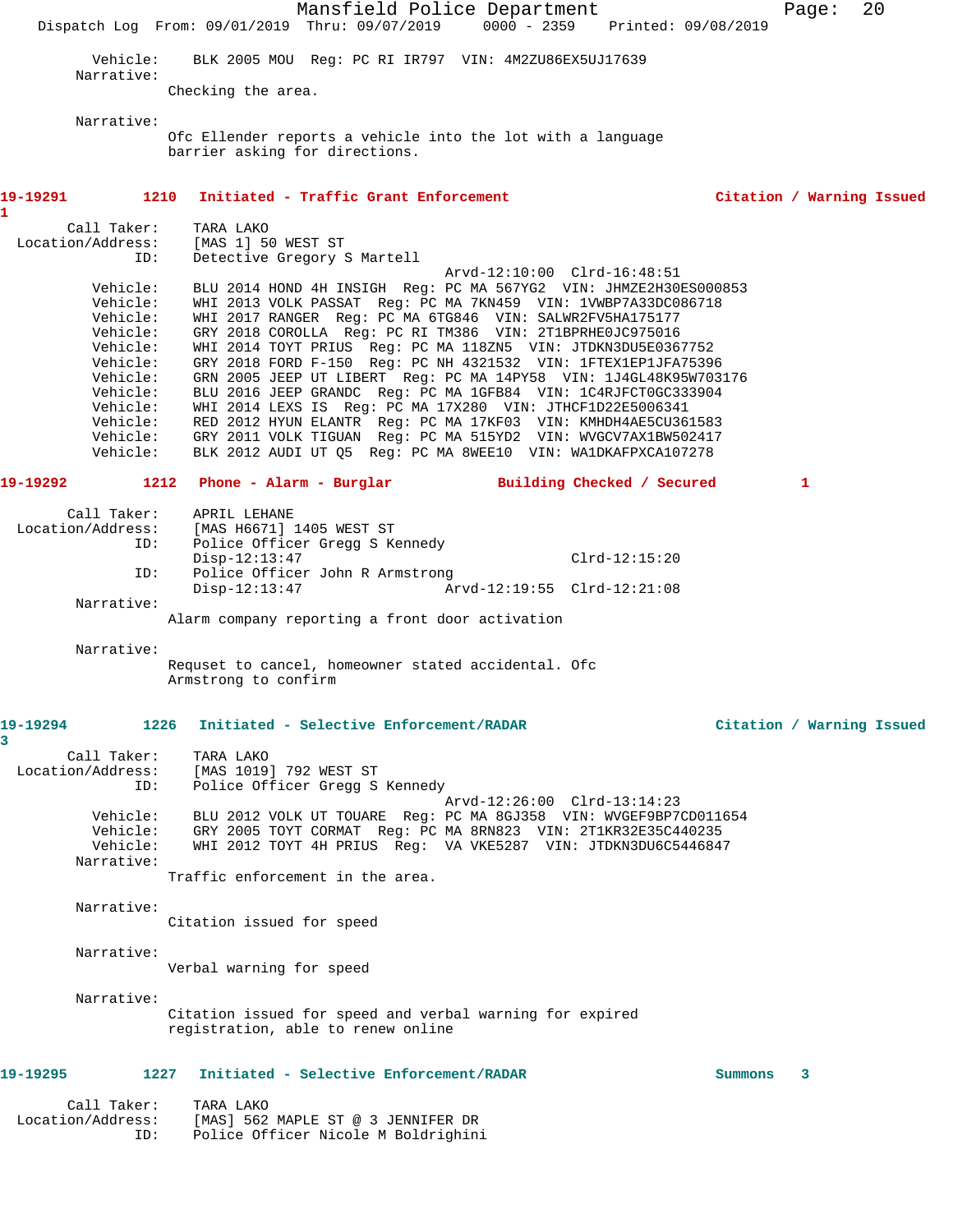Mansfield Police Department Page: 21 Dispatch Log From: 09/01/2019 Thru: 09/07/2019 0000 - 2359 Printed: 09/08/2019 Arvd-12:27:00 Clrd-13:28:20 Vehicle: BLK 2007 WRA Reg: PC RI QI870 VIN: 1J4GA391X7L136695 Vehicle: WHI 2016 MAZD CX5 Reg: PC MA 4YS859 VIN: JM3KE4DYXG0871197 Vehicle: BLK 2009 JEEP LIBERT Reg: PC MA 3HY618 VIN: 1J8GN28K59W544966 Towed: For: Unlicensed Operation By: Central Street Garage To: Owner's Residence Narrative: Traffic enforcement in the area. Narrative: Verbal for speed and defective equipment Narrative: Citation issued for speed Narrative: Ofc Boldrighini reports operator is unable to renew license online, Central St is en route for the tow. Ofc Boldrighini reports operator issued a citation for unlicensed operation and speed. Narrative: Central St is on scene Narrative: Central St has the vehicle, will be returning it to the operator's home. Refer To Summons: 19MAS-524-AR Summons: MONROE, ZACHARY E Address: 21 SUMMER ST N EASTON, MA<br>Ade: 21 Age: Charges: UNLICENSED OPERATION OF MV **19-19298 1313 Initiated - Proactive Patrol Building Checked / Secured 3** Call Taker: TARA LAKO Location/Address: [MAS 820C] 31 PLYMOUTH ST ID: Police Officer Joshua S Ellender Arvd-13:13:00 Clrd-13:26:07 Narrative: Checking the area. **19-19300 1400 Initiated - Proactive Patrol Building Checked / Secured 3** Call Taker: CARLY MORIARTY Location/Address: [MAS 820C] 31 PLYMOUTH ST ID: Police Officer Patrick J Pennie Arvd-14:00:00 Clrd-14:06:27 Narrative: Building Check **19-19302 1454 Walk-In - Child Safety Seat Program Services Rendered 3**  Call Taker: Support Staff Matthew Todesco Location/Address: [MAS 451B] 500 EAST ST ID: Police Officer Nicole M Boldrighini Disp-14:55:00 Arvd-14:55:18 Clrd-15:08:49 Vehicle: GRY 2012 NISS 4D ALTIMA Reg: PC MA 796LR7 Narrative: Ofc. Boldrighini installing a child safety seat. **19-19304 1512 Initiated - Motor Vehicle Stop Citation / Warning Issued 3**  Call Taker: TARA LAKO Location/Address: [MAS] OLD COLONY WAY ID: Police Officer John R Armstrong Arvd-15:12:00 Clrd-15:16:45 Vehicle: RED 1998 JEEP UT GRACHE Reg: PC MA 2SL872 VIN: 1J4GZ58S8WC112781 Narrative: Citation for inspection sticker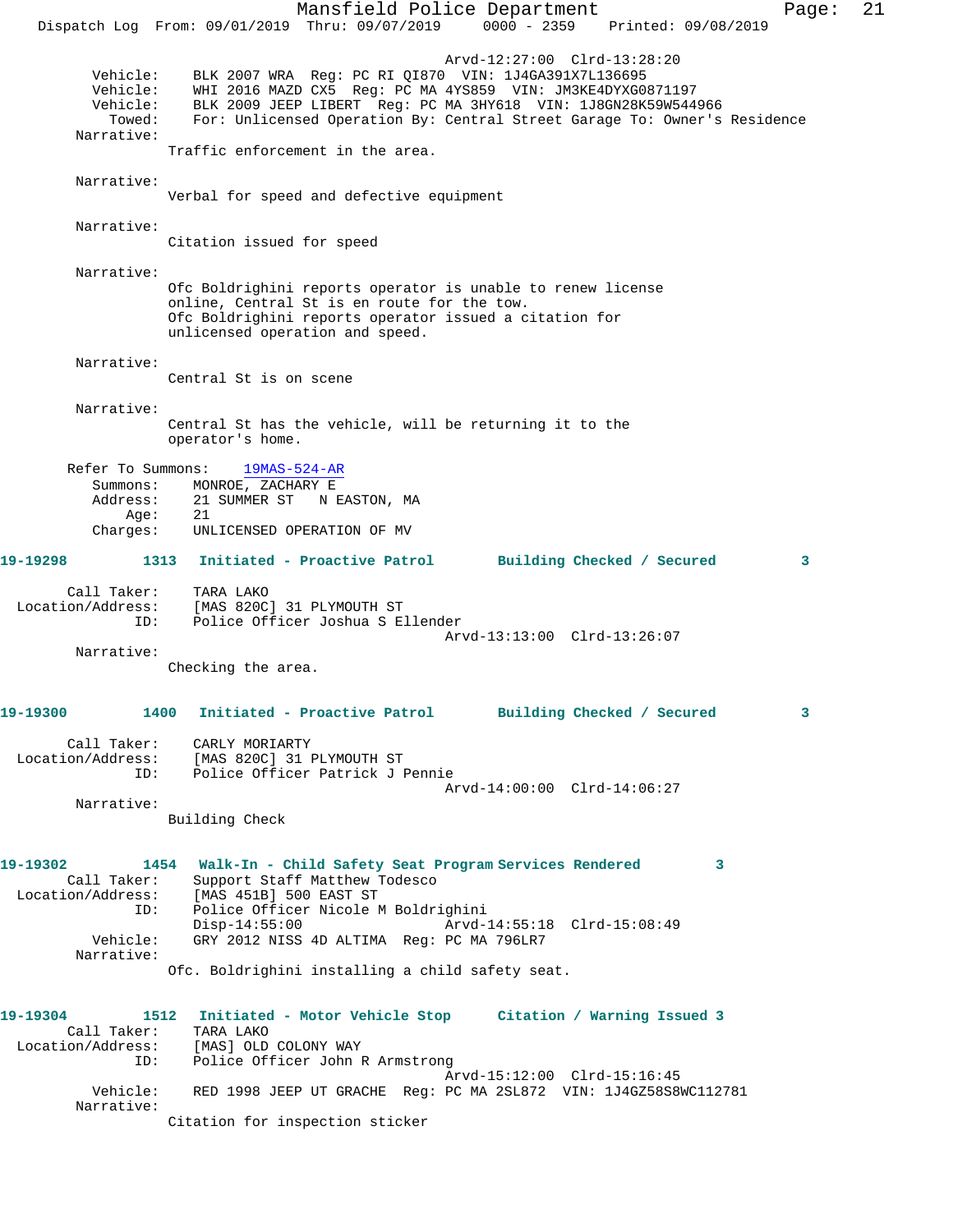Mansfield Police Department Fage: 22 Dispatch Log From: 09/01/2019 Thru: 09/07/2019 0000 - 2359 Printed: 09/08/2019 **19-19305 1521 Initiated - Proactive Patrol Building Checked / Secured 3** Call Taker: TARA LAKO Location/Address: [MAS 820C] 31 PLYMOUTH ST ID: Police Officer Joshua S Ellender Arvd-15:21:00 Clrd-15:33:15 Checking the area. **19-19307 1531 Phone - Erratic Oper MV / Road Rage Spoken To 3**  Call Taker: APRIL LEHANE Location/Address: [MAS] 50 WEST ST ID: Police Officer John R Armstrong Disp-15:32:49 Arvd-15:32:52 Clrd-15:34:54 Vehicle: GRY 2015 NISS ROGUE Reg: PC MA 716YB5 VIN: 5N1AT2MV7FC925052 Caller reporting a vehicle almost caused multiple accidents in multiple locations from Buffalo Wild Wings to 50 West

Narrative:

Narrative:

Narrative:

Ofc Armstrong located vehicle at the residence. The operator was spoken to and advised of the complaint

## **19-19308 1533 Initiated - Proactive Patrol Building Checked / Secured 3**

| Call Taker:       | TARA LAKO                       |  |
|-------------------|---------------------------------|--|
| Location/Address: | [MAS 820C] 31 PLYMOUTH ST       |  |
| TD:               | Police Officer Patrick J Pennie |  |
|                   | Arvd-15:33:00 Clrd-15:40:17     |  |

Narrative:

Checking the area.

**19-19312 1655 Phone - Motor Veh Acc - No Injury Spoken To 1**  Call Taker: TARA LAKO Location/Address: [MAS 907A] 390 WEST ST Apt. #B ID: Police Officer Joshua S Ellender Disp-16:56:35 Arvd-17:00:20 Clrd-17:32:44 Vehicle: WHI 2004 NISS TTN Reg: TN 6G59Z6 VIN: 1N6AA06B44N518032 Vehicle: GRY 2019 DODG 4D CHARGER Reg: MD 2DY1556 VIN: 2C3CDXBG7KH657286 Narrative:

Responding for the minor MVA in the parking lot

Narrative:

Ofc Ellender reports minor damage, assisted with a paper exchange. RO of the Nissan was advised of the registration

| 19-19313   |     | 1659 Phone - Alarm - Burglar                                                  | False / Accidental Alarm 1 |
|------------|-----|-------------------------------------------------------------------------------|----------------------------|
|            |     | Call Taker: TARA LAKO                                                         |                            |
|            |     | Location/Address: [MAS 1005B] 292 CHAUNCY ST Apt. #150                        |                            |
|            |     | ID: Police Officer Nicole P Newport                                           |                            |
|            |     | Disp-17:01:37                                                                 |                            |
|            | ID: | Police Officer William C Trudell                                              |                            |
|            |     | $Disp-17:01:47$                                                               |                            |
| Vehicle:   |     | BLK 2017 FORD ESCAPE Req: CO MA S88278 VIN: 1FMCU9JD0HUC16213                 |                            |
| Narrative: |     |                                                                               |                            |
|            |     | rear entry door, no answer at the premises                                    |                            |
| Narrative: |     |                                                                               |                            |
|            |     | Call back from the alarm company, no keyholders responding                    |                            |
| Narrative: |     |                                                                               |                            |
|            |     | Ofc Trudell reports a vehicle in the lot, also keys in the                    |                            |
|            |     | door.                                                                         |                            |
|            |     | Ofc Trudell reports the cleaners on site, code is not<br>working that she has |                            |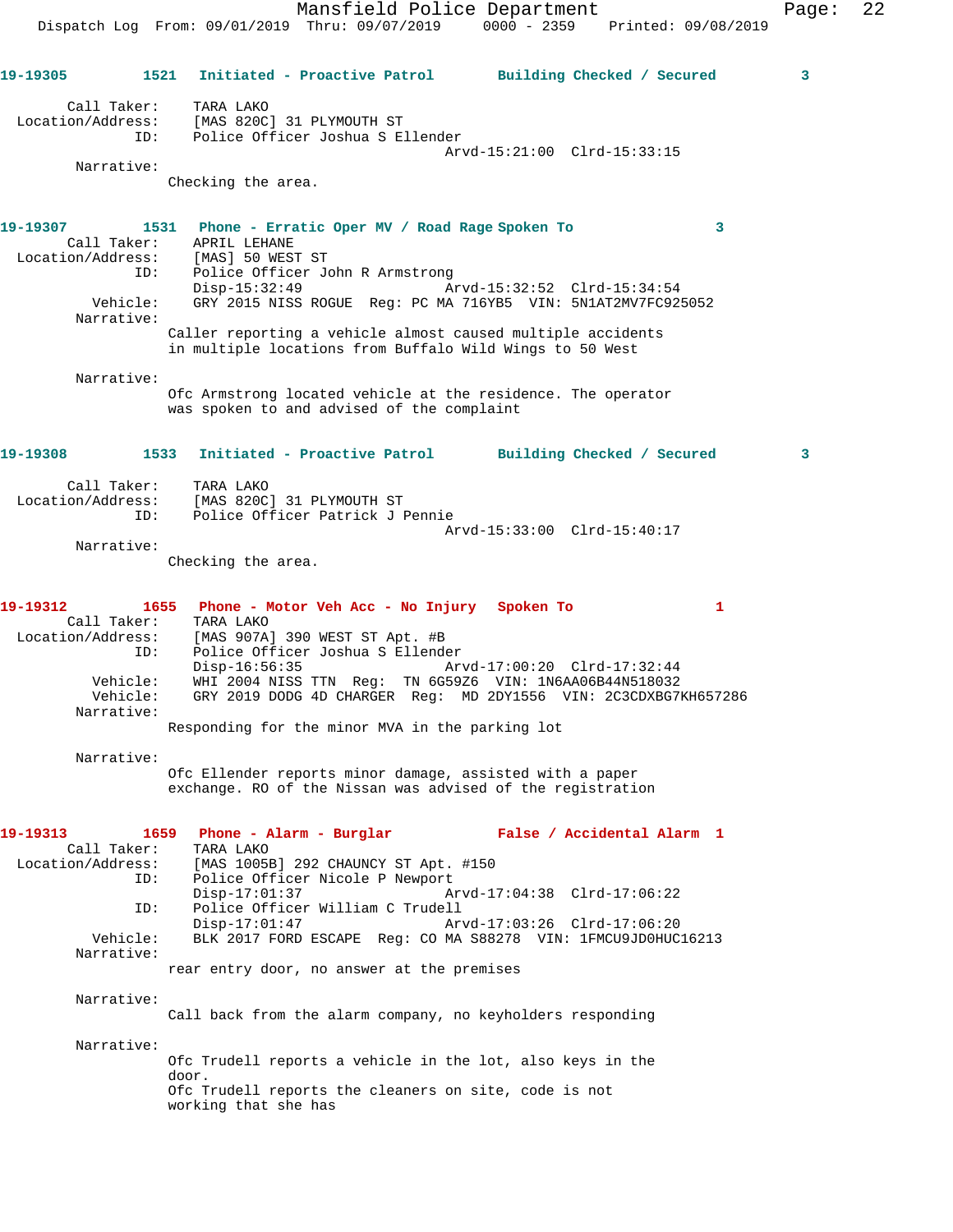Mansfield Police Department Fage: 23 Dispatch Log From: 09/01/2019 Thru: 09/07/2019 0000 - 2359 Printed: 09/08/2019 **19-19314 1729 Phone - Well Being Check Incident Report 3**  Call Taker: TARA LAKO<br>Location/Address: [MAS] 395 [MAS] 395 SOUTH MAIN ST @ 396 WILLOW ST ID: Police Officer Joshua S Ellender Disp-17:29:00 Arvd-17:31:13 Clrd-18:09:13<br>TD: Police Officer Nicole P Newport Police Officer Nicole P Newport<br>Disp-17:29:00 Ar Disp-17:29:00 Arvd-17:31:13 Clrd-18:09:11 ID: Police Officer Jay J Sparrow Disp-17:33:26 Arvd-17:33:29 Clrd-18:09:09 Vehicle: Narrative: RP reports his 35yo son is riding a bicycle in the area and is concerned for his well being. RP is following his son in his vehicle and is observing his son weaving in and out of traffic. Narrative: Officers are off with the son at the set of lights at the 495 overpass. Narrative: Ofc Newport reports both parents on scene, they have put a plan in place, all parties involved are satisfied. See report for further. Refer To Incident: 19MAS-780-OF **19-19315 1735 Initiated - Proactive Patrol Building Checked / Secured 3** Call Taker: APRIL LEHANE Location/Address: [MAS 820C] 31 PLYMOUTH ST<br>ID: Police Officer Andrew J K Police Officer Andrew J Kelley Arvd-17:35:00 Clrd-17:48:39<br>TD: Police Officer Michael T Fitzgerald Police Officer Michael T Fitzgerald Disp-17:35:29 Arvd-17:35:31 Clrd-17:48:41 Narrative: Checking the area. **19-19316 1752 Phone - Animal Complaints Gone on Arrival 3**  Call Taker: Support Staff Katherine Gillis Location/Address: [MAS H2461] 17 SUMMIT AVE ID: Police Officer William C Trudell Disp-17:57:34 Arvd-18:03:50 Clrd-18:07:14 Narrative: Caller reports that four brown dogs are running around in the area of 17 Summit Ave. Three of them are pitbullls with no collar on. Narrative: Ofc Trudell checked the area, negative **19-19317 1828 Phone - 911 Hang-ups & Verifications Cancelled Enroute 2**  Call Taker: TARA LAKO Location/Address: [MAS] 2 NORTH MAIN ST @ 15 WEST ST ID: Police Officer Nicole P Newport Disp-18:29:47 Clrd-18:31:16 Narrative: Received 2 911 hang ups in a row from the area of the intersection, no answer on the call back Narrative: Ofc Newport rerouted to a past physical altercation. The 911 hang ups could be related to this call **19-19318 1830 Phone - Assault - No Weapon Arrest(s) Made 2**  Call Taker: APRIL LEHANE Location/Address: [MAS 244A] 4 SOUTH MAIN ST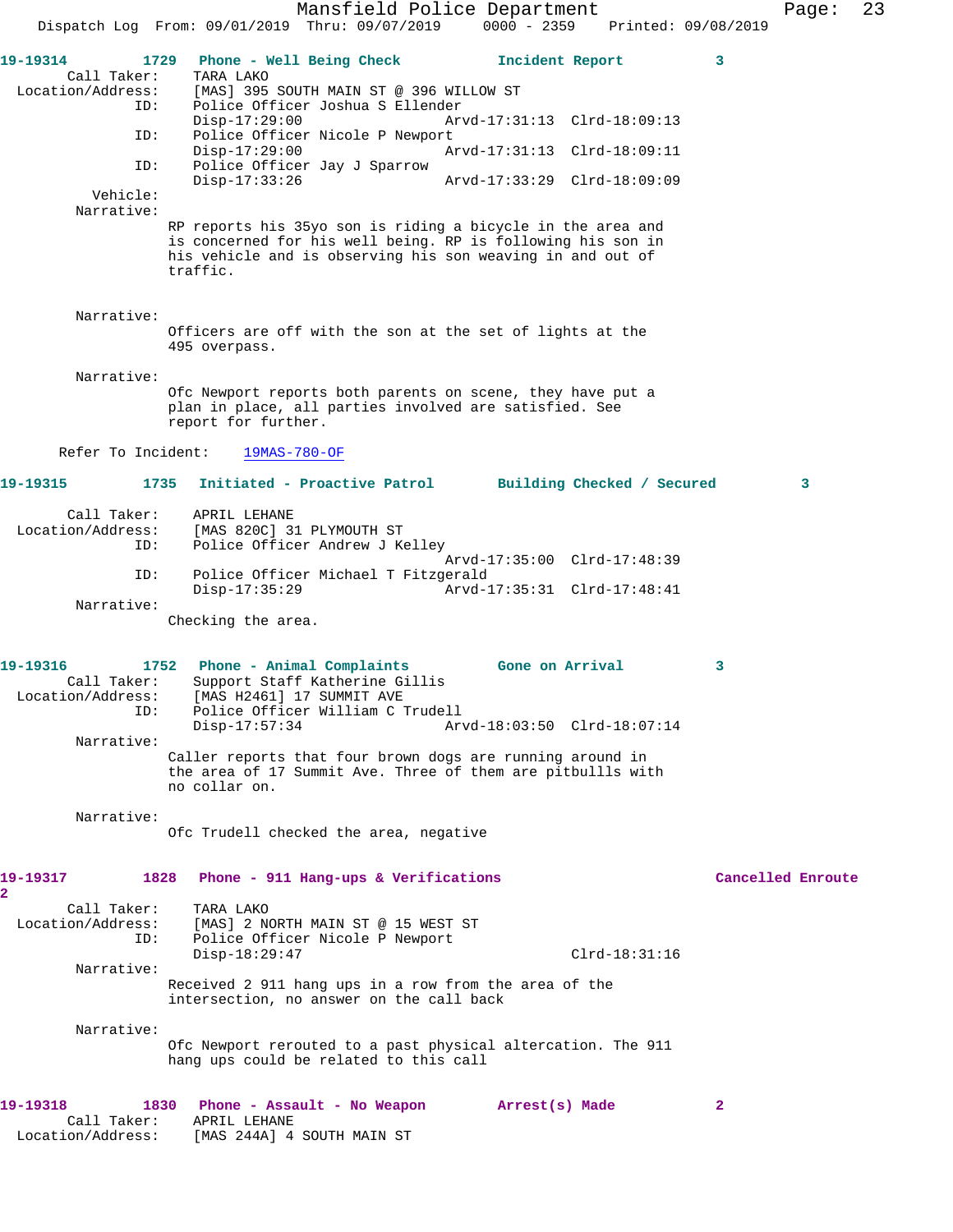Mansfield Police Department Page: 24 Dispatch Log From: 09/01/2019 Thru: 09/07/2019 0000 - 2359 Printed: 09/08/2019 ID: Police Officer Nicole P Newport Disp-18:31:30 Arvd-18:33:51 Clrd-20:25:03 ID: Police Officer William C Trudell Disp-18:31:33 Arvd-18:36:40 Clrd-18:51:35<br>ID: Police Officer Jav J Sparrow Police Officer Jay J Sparrow Disp-18:32:50 Arvd-18:33:47 Clrd-20:25:05 Vehicle: GRN 2003 DODG VN CARAVA Reg: PC MA 19LR38 VIN: 2D8GP44383R166039 Narrative: 911 caller reporting her husband was just assaulted by another male. The other male has left heading back to his residence on East St. Her husband has a head laceration. MFD is responding as well. Narrative: Male party involved is in custody. Narrative: Clerk was contacted. \$250+\$40. Refer To Arrest: 19MAS-525-AR Arrest: TERRIO, DELMONT LEE<br>Address: 81 EAST ST Apt. #1 MANSFIELD, MA 81 EAST ST Apt. #1<br>53 Age: Charges: A&B WITH DANGEROUS WEAPON A&B WITH DANGEROUS WEAPON **19-19319 1847 911 - HAZARDOUS CONDITION - Other Services Rendered 2**  JEFFREY KEEFE Location/Address: [MAS 434] 13 BONNEY LN Apt. #21 ID: Police Officer Joshua S Ellender Arvd-18:54:20 Clrd-18:57:23 Narrative: Assist MFD with a hazardous water condition in the basement of 13 Bonney Ln. **19-19321 1913 Phone - Motor Veh Acc - w/Injury Accident Report 1**  Call Taker: JEFFREY KEEFE<br>Vicinity of: [MAS] 86 EASTI of: [MAS] 86 EASTMAN ST @ 0 AUTUMN LN<br>TD: Police Officer Joshua S Ellender Police Officer Joshua S Ellender<br>Disp-19:14:31 Arv Disp-19:14:31 Arvd-19:19:21 Clrd-20:24:58 ID: Police Officer Michael N Fenore<br>Disp-19:25:32 A Disp-19:25:32 Arvd-19:25:39 Clrd-20:25:00 Police Officer David M Sennott Vehicle: BRO 2011 HOND UT CRV Reg: PC MA 99NM99 VIN: 5J6RE4H52BL001033 Towed: For: Accident By: Central Street Garage To: Central Street Garage Released To: LAM On: 09/03/2019 @ 1513 Vehicle: BLU 2011 CHEV SD CRUZE Reg: PC MA 8DLV70 VIN: 1G1PC5SH1B7176466 For: Accident Narrative: Missing man hole cover caused a Two car mva on Eastman by Autumn Ln. Narrative: DPW notified Narrative: Second vehicle reported that they also hit the missing man hole cover on Eastman. Narrative: Central St notified for a tow. Second operator has AAA. PD requesting a call to Achins to expedite. Achins notified Refer To Accident: 19MAS-333-AC **19-19324 2106 Phone - Assist Fire Department Transported to Hospital 3**  Call Taker: LINDSAY MITCHELL Location/Address: [MAS H4064] 80 FRANKLIN ST ID: Police Officer William C Trudell Arvd-21:10:59 Clrd-21:26:19 Narrative: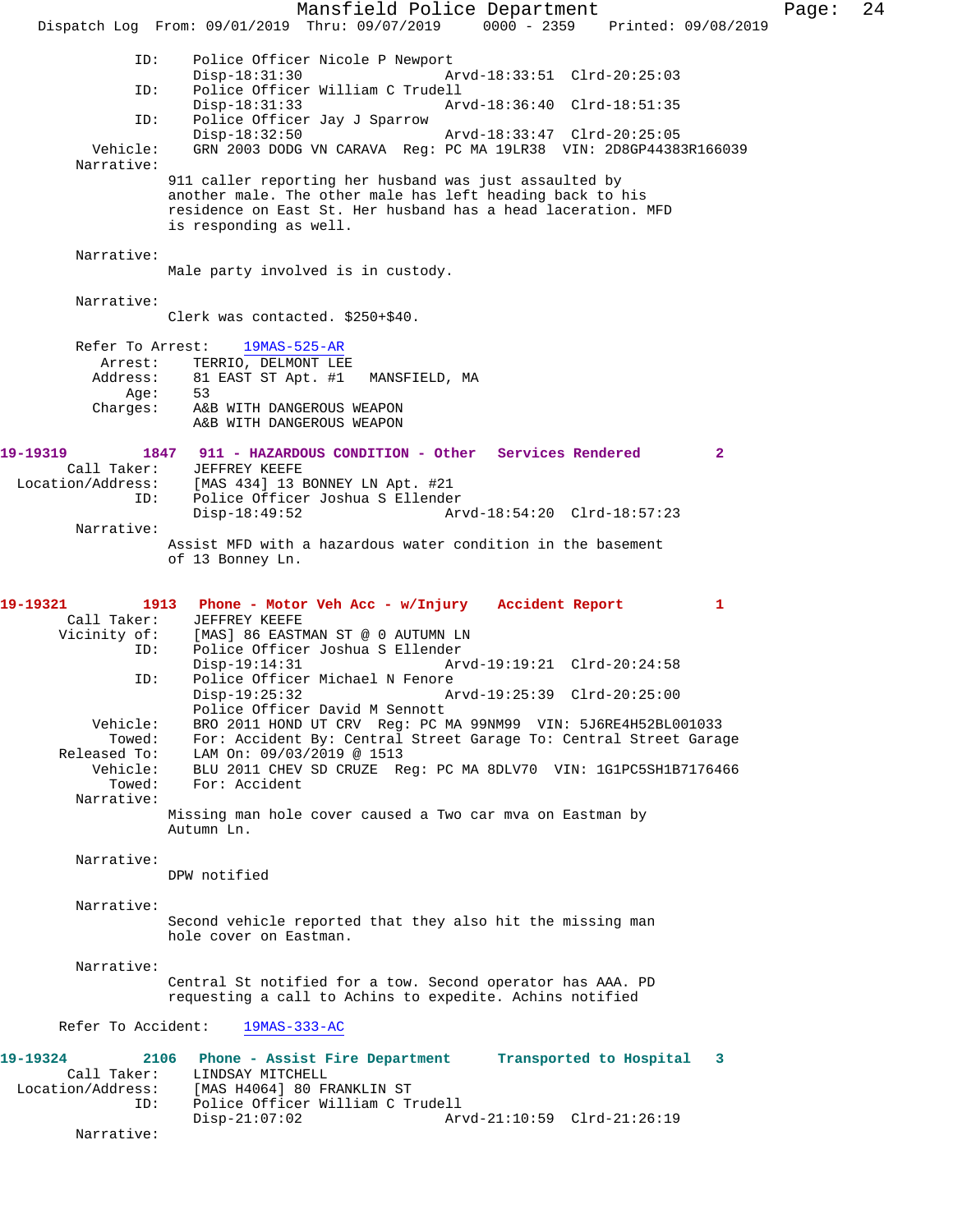Mansfield Police Department Fage: 25 Dispatch Log From: 09/01/2019 Thru: 09/07/2019 0000 - 2359 Printed: 09/08/2019 Assist MFD with a M/E. **19-19326 2125 Initiated - Proactive Patrol Building Checked / Secured 3** Call Taker: JEFFREY KEEFE Location/Address: [MAS 2] 60 FORBES BLVD ID: Police Officer Joshua S Ellender Arvd-21:25:00 Clrd-21:30:28 **19-19327 2217 Phone - Erratic Oper MV / Road Rage Citation / Warning Issued 3**  Call Taker: JEFFREY KEEFE Vicinity of: [MAS 907E] 390 WEST ST ID: Police Officer Joshua S Ellender Disp-22:18:21 Arvd-22:18:54 Clrd-22:20:17 ID: Police Officer William C Trudell Disp-22:18:52 Arvd-22:18:56 Clrd-22:20:21 Vehicle: GRY 2014 MERC SD UNKNOWN Reg: PC RI JV617 VIN: 4JGDA5HB3EA292855 Narrative: CP reported an erratic operator from 495 onto 140 and stoped at Norfolk st Narrative: Officer Ellender out with the MV. No signs of impairment. Operator was advised of the complaint **For Date: 09/03/2019 - Tuesday 19-19335 0128 Initiated - Proactive Patrol Building Checked / Secured 3** Call Taker: JEFFREY KEEFE Vicinity of: [MAS 840] 280 SCHOOL ST ID: Police Officer Donald MacLean Arvd-01:28:00 Clrd-01:39:28 19-19336 0129 Phone - 911 Hang-ups & Verifications **Confirmed misdial/Accdntl Call 2**  Call Taker: LINDSAY MITCHELL Location/Address: [MAS H428] 15 CEDAR RIDGE LN ID: Police Officer Andrew J Kelley Disp-01:29:00 Arvd-01:35:46 Clrd-01:42:27 ID: Police Officer Meghan Birnie Disp-01:29:00 Arvd-01:36:42 Clrd-01:42:30 Narrative: 911 open line then the caller hung up. No answer on the call back. Call mapped in the area. Officers responding Narrative: COnfirmed accidental. **19-19340 0143 Initiated - Proactive Patrol Building Checked / Secured 3** Call Taker: JEFFREY KEEFE Vicinity of: [MAS 280] 440 FORBES BLVD ID: Police Officer Donald MacLean Arvd-01:43:00 Clrd-01:52:12 **19-19341 0145 Initiated - Proactive Patrol Building Checked / Secured 3** Call Taker: JEFFREY KEEFE Vicinity of: [MAS] 4 ERICK RD @ 15 BONNEY LN OI: IMADI I ANION NO U I .<br>ID: Police Officer Andrew J Kelley Arvd-01:45:00 Clrd-01:55:07 **19-19342 0149 Initiated - Proactive Patrol Building Checked / Secured 3** Call Taker: JEFFREY KEEFE Vicinity of: [MAS 281A] 1 CROCKER ST ID: Police Officer Meghan Birnie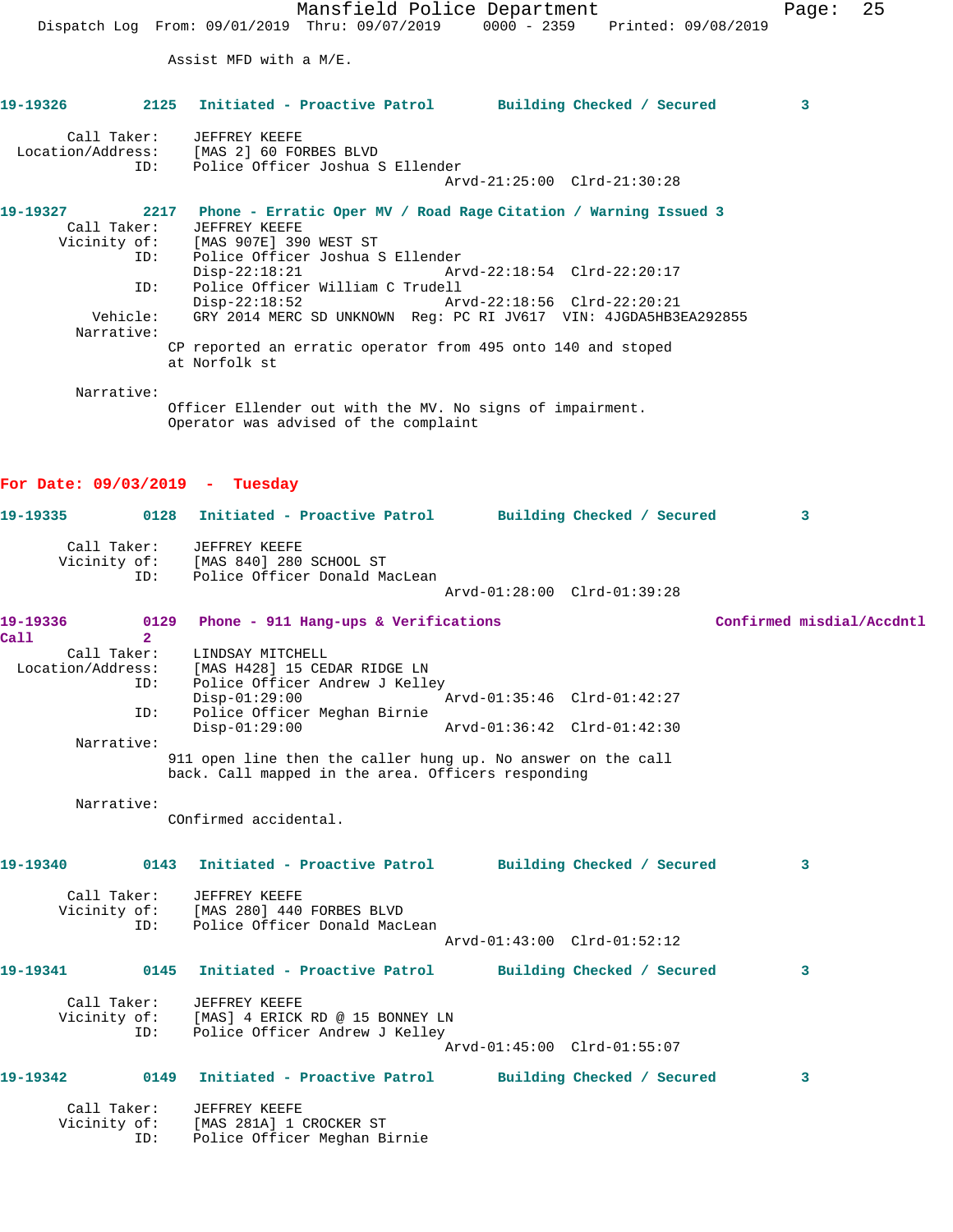**19-19344 0155 Initiated - Proactive Patrol Building Checked / Secured 3**

Arvd-01:49:00 Clrd-01:54:40

 Call Taker: JEFFREY KEEFE Location: [MAS] T LOTS ID: Police Officer Meghan Birnie Arvd-01:55:00 Clrd-01:59:40 **19-19345 0158 Initiated - Proactive Patrol Building Checked / Secured 3** Call Taker: JEFFREY KEEFE Vicinity of: [MAS 4] 31 HAMPSHIRE ST ID: Police Officer Donald MacLean Arvd-01:58:00 Clrd-02:08:46 **19-19346 0208 Initiated - Proactive Patrol Building Checked / Secured 3** Call Taker: JEFFREY KEEFE Vicinity of: [MAS 814] 50 WEST CHURCH ST ID: Police Officer Meghan Birnie Arvd-02:08:00 Clrd-02:13:28 **19-19347 0209 Initiated - Proactive Patrol Building Checked / Secured 3** Call Taker: JEFFREY KEEFE Location/Address: [MAS 992] 660 EAST ST ID: Police Officer Andrew J Kelley Arvd-02:09:00 Clrd-02:13:51 **19-19348 0210 Initiated - Proactive Patrol Building Checked / Secured 3** Call Taker: JEFFREY KEEFE Location/Address: [MAS 2] 60 FORBES BLVD ID: Police Officer Donald MacLean Arvd-02:10:00 Clrd-02:22:36 **19-19349 0227 Initiated - Proactive Patrol Building Checked / Secured 3** Call Taker: JEFFREY KEEFE Vicinity of: [MAS 9] 25 COBB ST Apt. #C105 ID: Police Officer Meghan Birnie Arvd-02:27:00 Clrd-02:34:46 **19-19352 0406 Initiated - Proactive Patrol Building Checked / Secured 3** Call Taker: Police Officer Andrew J Kelley Location/Address: [MAS 1002] 250 EAST ST ID: Police Officer Andrew J Kelley Arvd-04:07:22 Clrd-04:10:40 Narrative: Checking the area. **19-19354 0629 Initiated - Traffic Enforcement / Activity Citation / Warning Issued** Call Taker: JEFFREY KEEFE Vicinity of: [MAS] 792 WEST ST ID: Police Officer Donald MacLean Arvd-06:29:00 Clrd-06:44:48 Vehicle: GRY 2011 NISS LL ROGUE Reg: PC MA 5ME283 VIN: JN8AS5MV9BW662651 Narrative: Traffic enforcement. Narrative: MV stop. Citation for speed. 19-19364 0759 Phone - Suspicious Actv / Persn / Veh Spoken To 2 Call Taker: APRIL LEHANE

**2**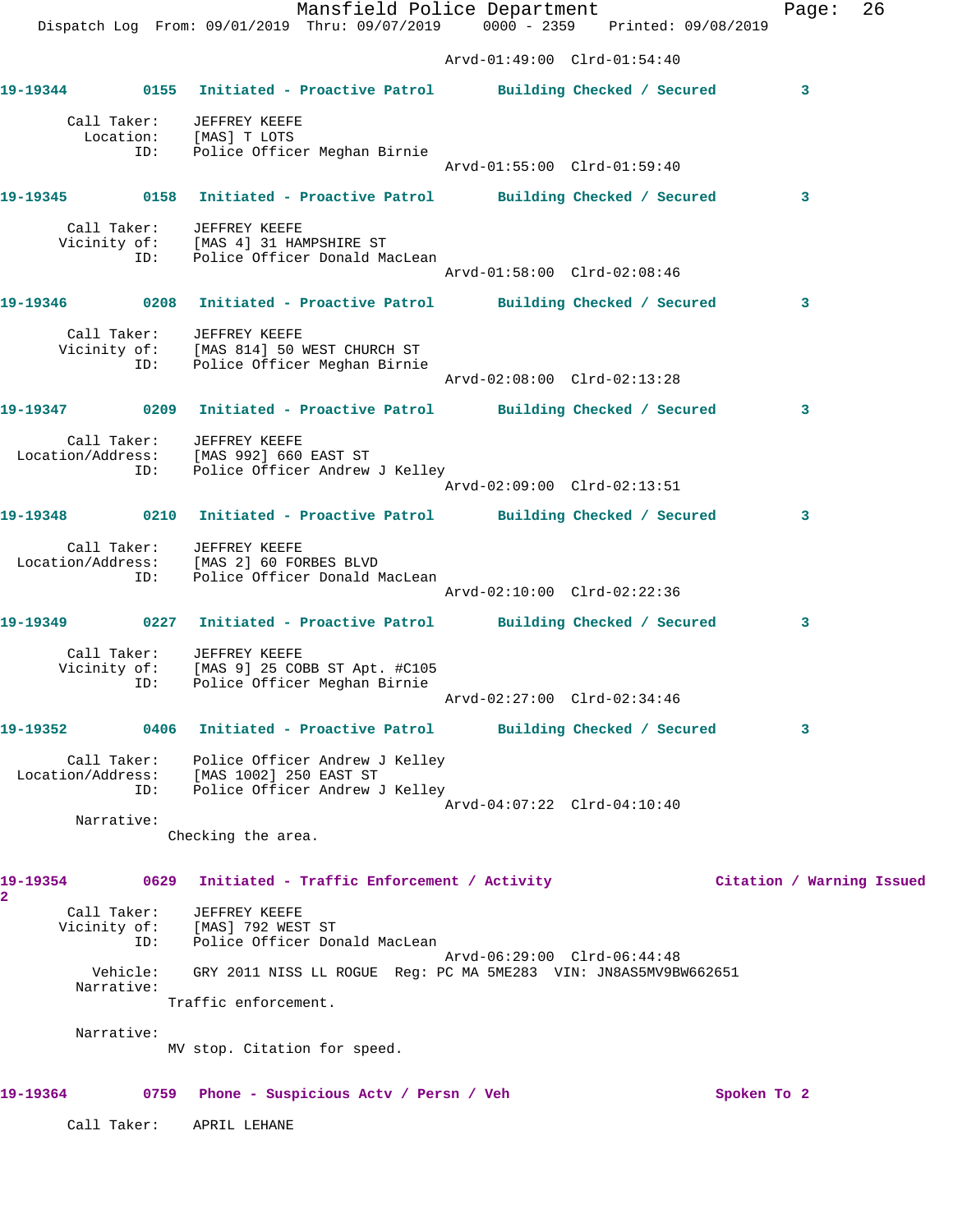Mansfield Police Department Page: 27 Dispatch Log From: 09/01/2019 Thru: 09/07/2019 0000 - 2359 Printed: 09/08/2019 Location/Address: [MAS] 100 COPELAND DR Police Officer John R Armstrong<br>Disp-08:01:48 A Arvd-08:05:35 Clrd-08:14:31 Narrative: 911 caller reporting a w/m 30-40 sleeping in front of suite 1 Narrative: Ptl. Armstrong reporting the male party has a ride on the way and will be leaving the area **19-19366 0808 Initiated - School Officer Activity Incident Report 3**  Call Taker: APRIL LEHANE Location/Address: [MAS 12] 250 EAST ST ID: Detective Derek M McCune Arvd-08:08:00 Clrd-08:09:50 Narrative: See 19MAS-781-OF for further Refer To Incident: 19MAS-781-OF **19-19367 0814 Phone - Assist Fire Department Services Rendered 3**  Call Taker: APRIL LEHANE<br>Location/Address: [MAS 864] 65 [MAS 864] 65 CROCKER ST ID: Police Officer Matthew A Souza Disp-08:15:22 Arvd-08:21:33 Clrd-08:24:38 Narrative: assist MFD with a masterbox activation **19-19375 0850 Initiated - Traffic Enforcement / Activity Citation / Warning Issued 2**  Call Taker: APRIL LEHANE Location/Address: [MAS 1002] 250 EAST ST Police Officer Gregg S Kennedy Arvd-08:50:00 Clrd-10:09:15 Vehicle: GRY 2013 HOND CIVIC Reg: PC MA 4TS173 VIN: 2HGFB2F53DH565395 Vehicle: GRY 2007 HOND ACCORD Reg: PAS MA FF320B VIN: 1HGCM66447A084375 Vehicle: GRY 2005 TOYT TACOMA Reg: PC MA 4MZ174 VIN: 5TENX22NX5Z096720 Narrative: Ofc Kennedy on selective enforcement Narrative: Citation issued for crosswalk violation and speed Narrative: Citation for speed Narrative: citation issued for speed **19-19382 1021 911 - Motor Veh Acc - w/Injury Accident Report 1**  Call Taker: CARLY MORIARTY<br>.on/Address: [MAS] 12 PRATT ST Location/Address: ID: Police Officer Gregg S Kennedy Disp-10:23:28 Arvd-10:25:03 Clrd-11:16:29 ID: Police Officer John R Armstrong Disp-10:23:44 Arvd-10:25:01 Clrd-11:16:23<br>ID: Executive Lieutenant Francis W Archer JR Executive Lieutenant Francis W Archer JR<br>Disp-10:26:45 Arvd-10:26: Disp-10:26:45 Arvd-10:26:50 Clrd-11:16:26 ID: Police Officer David W Kinahan Disp-10:32:09 Arvd-10:32:41 Clrd-11:21:17 ID: Sergeant Thomas R Connor Disp-10:55:35 Arvd-10:55:37 Clrd-11:21:17<br>Vehicle: BLK 2012 CADI CTSCOU Req: PC MA 1WG865 VIN: 1G6DL1E37C01 hicle: BLK 2012 CADI CTSCOU Reg: PC MA 1WG865 VIN: 1G6DL1E37C0150423<br>Towed: For: Accident By: Central Street Garage To: Central Street Gara Towed: For: Accident By: Central Street Garage To: Central Street Garage Released To: TESSIER On: 09/03/2019 @ 1642 TESSIER On: 09/03/2019 @ 1642 Narrative: 911 calls reporting single vehicle into a pole. Operator is unconcious but breathing. Appears to be a medical issue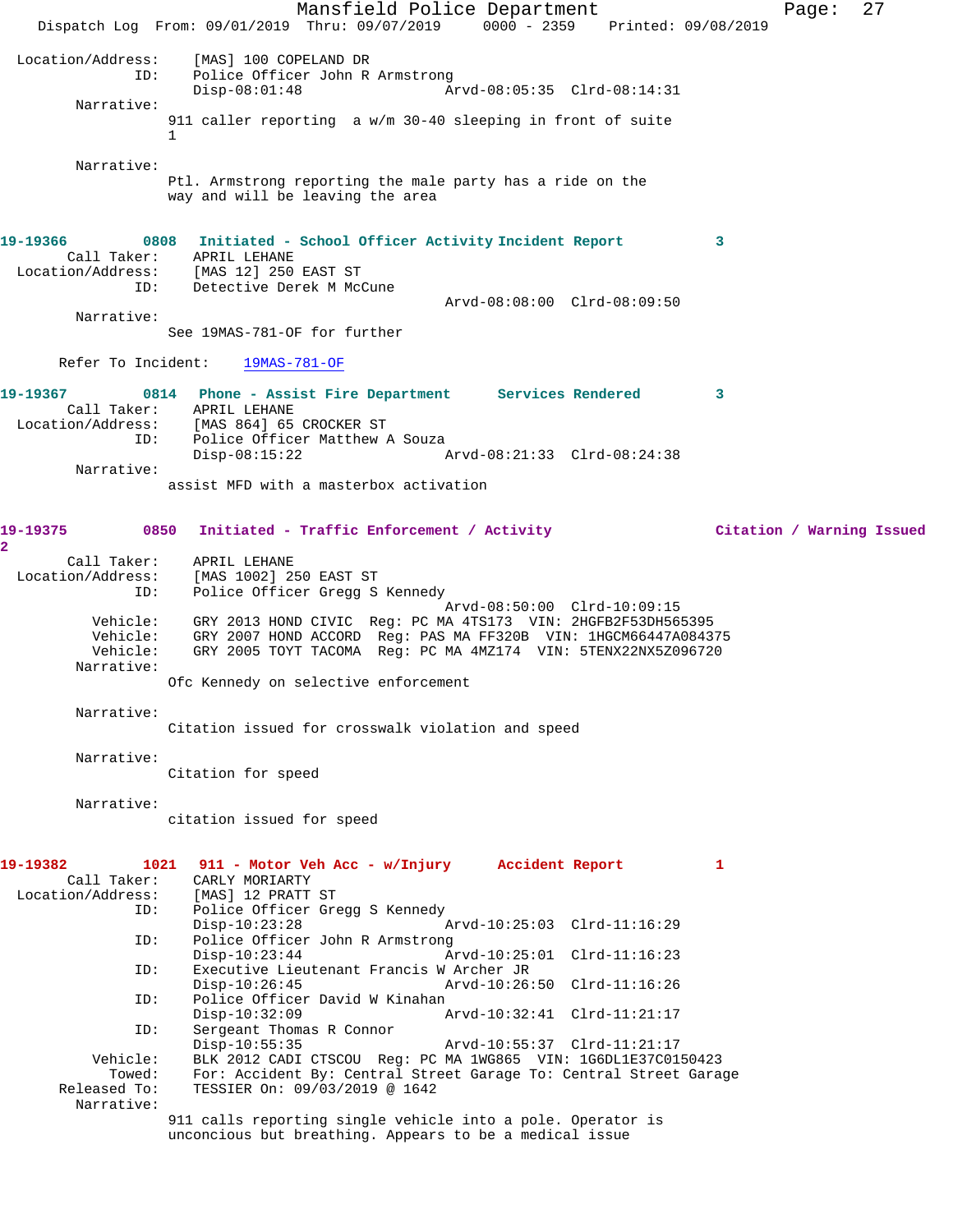Mansfield Police Department Page: 28 Dispatch Log From: 09/01/2019 Thru: 09/07/2019 0000 - 2359 Printed: 09/08/2019 Narrative: Mva with PI reported Narrative: Central street enroute Narrative: clear- Central ST has the vehicle Refer To Accident: 19MAS-334-AC **19-19383 1027 Initiated - Motor Vehicle Stop Citation / Warning Issued 3**  Call Taker: CARLY MORIARTY Location/Address: [MAS 1008] 1 OLD COLONY WAY Apt. #105 ID: Police Officer Matthew A Souza Arvd-10:27:00 Clrd-10:35:23 Vehicle: GRY 2006 MERZ 4D E350 Reg: PC MA 7XP115 VIN: WDBUF87J36X209003 Narrative: Mvs-operator will leave the vehicle until the registration issue is taken care of **19-19387 1127 Phone - Road Hazards Services Rendered 3**  Call Taker: APRIL LEHANE Location/Address: [MAS] 946 EAST ST @ 1 MILL ST ID: Police Officer Matthew A Souza<br>Disp-11:29:11 Disp-11:29:11 Arvd-11:31:27 Clrd-11:34:18 Narrative: a rental truck just has items fall off the truck and kept going Narrative: Ofc Souza reports the truck is back at the scene now picking up the stove they dropped **19-19388 1129 911 - 911 Hang-ups & Verifications Confirmed misdial/Accdntl Call 2** Call Taker: CARLY MORIARTY<br>Location/Address: [MAS 418B] 23 E Extember 1888 1281 FRANCIS AVE Apt. #17<br>ID: Sergeant Thomas R Connor Sergeant Thomas R Connor<br>Disp-11:30:40 Disp-11:30:40 Arvd-11:34:14 Clrd-11:45:05<br>TD: Police Officer John R Armstrong Police Officer John R Armstrong<br>Disp-11:30:56 Ar Arvd-11:36:17 Clrd-11:45:05 Narrative: 911 hang up call from VoIP indicating this address. Check of IMC shows the party now lives in Franklin. Officers checked the Mansfield address, no issues there. MECC was advised and will contact the party in Franklin. **19-19392 1151 Initiated - Proactive Patrol Building Checked / Secured 3** Call Taker: APRIL LEHANE Location/Address: [MAS 840] 280 SCHOOL ST ID: Police Officer John R Armstrong Arvd-11:51:00 Clrd-11:59:54 Narrative: Checking the area. **19-19393 1152 Initiated - Motor Vehicle Stop Verbal Warning 3**  Call Taker: APRIL LEHANE Vicinity of: [MAS] 575 WEST ST ID: Detective Gregory S Martell Arvd-11:52:00 Clrd-11:53:40 Vehicle: GRY 2017 FORD F150 Reg: PAV MA YELLOW VIN: 1FTFW1RG0HFA95621 Narrative: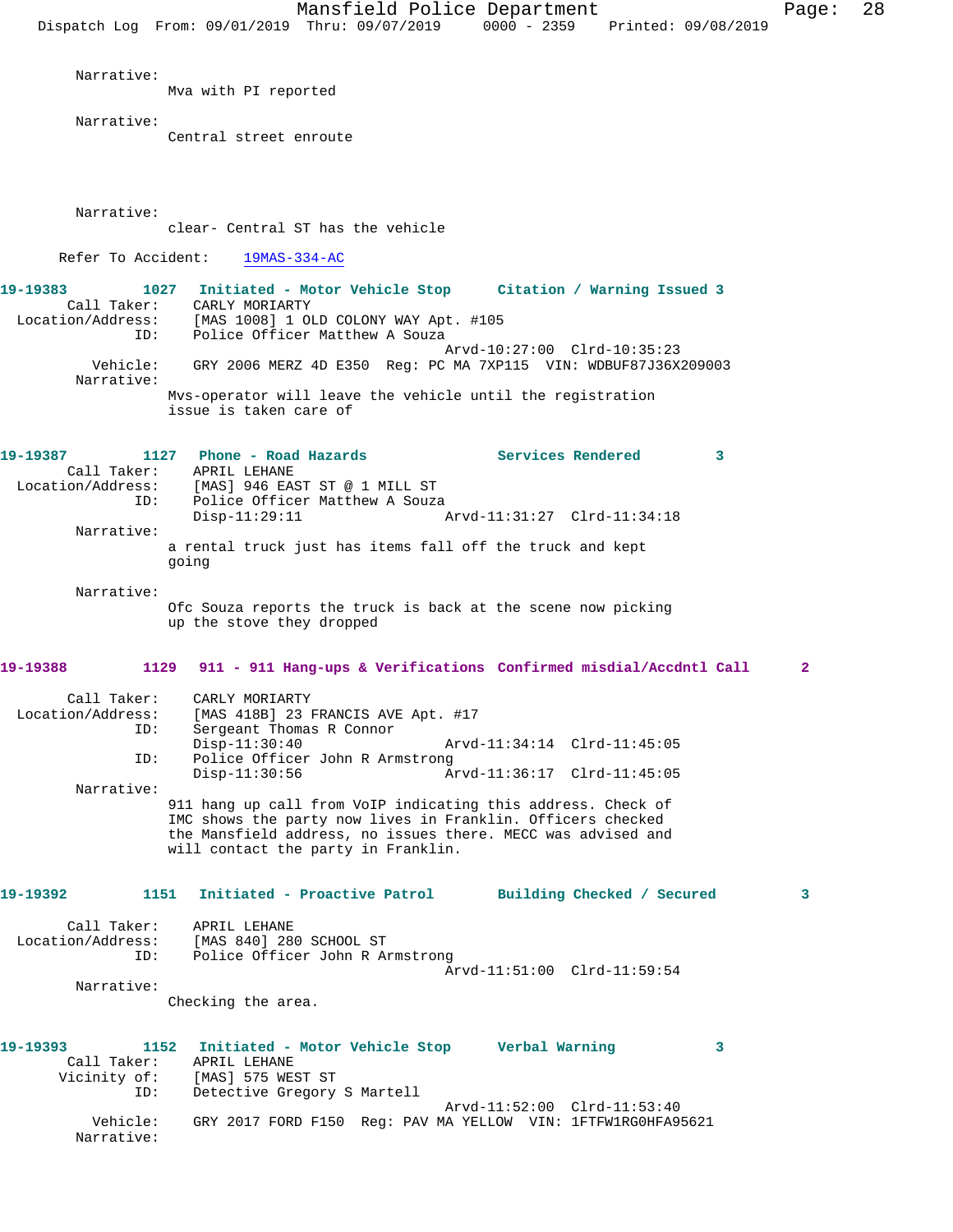Mansfield Police Department Fage: 29 Dispatch Log From: 09/01/2019 Thru: 09/07/2019 0000 - 2359 Printed: 09/08/2019 verbal warning for red light violation **19-19396 1244 Initiated - Traffic Enforcement / Activity Citation / Warning Issued 2**  Call Taker: APRIL LEHANE Location/Address: [MAS] 62 HOPE ST @ 155 CHURCH ST ID: Police Officer Matthew A Souza Arvd-12:44:00 Clrd-13:04:33 Vehicle: BLK 2011 TOYT UT RAV4 Reg: PC MA 718BFV VIN: 2T3BF4DV3BW127988 Narrative: citation issued for speed 19-19398 **1340** Phone - 911 Hang-ups & Verifications **19-19398** Confirmed misdial/Accdntl **Call 2** Call Taker: APRIL LEHANE Location/Address: [MAS 907] 390 WEST ST Apt. #A ID: Police Officer John R Armstrong Disp-13:41:18 Arvd-13:48:26 Clrd-13:51:07 Narrative: Confirming an accidental 911

Narrative:

clear confirmed no issues

| 19-19399          | 1343 | Phone - Well Being Check        |  | Incident Report             |                 |  |
|-------------------|------|---------------------------------|--|-----------------------------|-----------------|--|
| Call Taker:       |      | APRIL LEHANE                    |  |                             |                 |  |
| Location/Address: |      |                                 |  |                             |                 |  |
|                   | ID:  | Police Officer Gregg S Kennedy  |  |                             |                 |  |
|                   |      | $Disp-13:46:59$                 |  | Arvd-13:58:11 Clrd-14:10:21 |                 |  |
|                   | ID:  | Sergeant Thomas R Connor        |  |                             |                 |  |
|                   |      | $Disp-13:47:27$                 |  |                             | $Clrd-13:51:00$ |  |
|                   | ID:  | Police Officer John R Armstrong |  |                             |                 |  |
|                   |      | $Disp-13:51:30$                 |  | Arvd-14:00:25 Clrd-14:10:21 |                 |  |
| Narrative:        |      |                                 |  |                             |                 |  |
|                   |      |                                 |  |                             |                 |  |

Refer To Incident: 19MAS-782-OF

| 19-19405          |             | 1415 Walk-In - Assist Citizen - P S A Incident Report                                                                    |                             | $\mathbf{3}$ |
|-------------------|-------------|--------------------------------------------------------------------------------------------------------------------------|-----------------------------|--------------|
|                   | Call Taker: | Support Staff Matthew Todesco                                                                                            |                             |              |
|                   |             | Location/Address: [MAS] 48 EDDY ST                                                                                       |                             |              |
|                   |             | ID: Police Officer Matthew A Souza                                                                                       |                             |              |
|                   |             | $Disp-14:17:28$                                                                                                          |                             |              |
|                   | Narrative:  |                                                                                                                          |                             |              |
|                   |             | RP into the station to speak with an officer because her son<br>has run away and she believes he will come to Mansfield. |                             |              |
|                   | Narrative:  | See 19MAS-783-OF                                                                                                         |                             |              |
|                   |             | Refer To Incident: 19MAS-783-OF                                                                                          |                             |              |
| 19-19408          |             | 1450 Phone - Assist Citizen - P S A 1 Incident Report                                                                    |                             | 3            |
|                   | Call Taker: | APRIL LEHANE                                                                                                             |                             |              |
| Location/Address: |             |                                                                                                                          |                             |              |
|                   | ID:         | Police Officer Gregg S Kennedy                                                                                           |                             |              |
|                   |             | $Disp-14:53:46$                                                                                                          | Arvd-15:09:46 Clrd-15:38:29 |              |
|                   | ID:         | Sergeant Thomas R Connor                                                                                                 |                             |              |
|                   |             | $Disp-15:17:34$                                                                                                          | Arvd-15:28:10 Clrd-15:38:29 |              |
|                   | Narrative:  |                                                                                                                          |                             |              |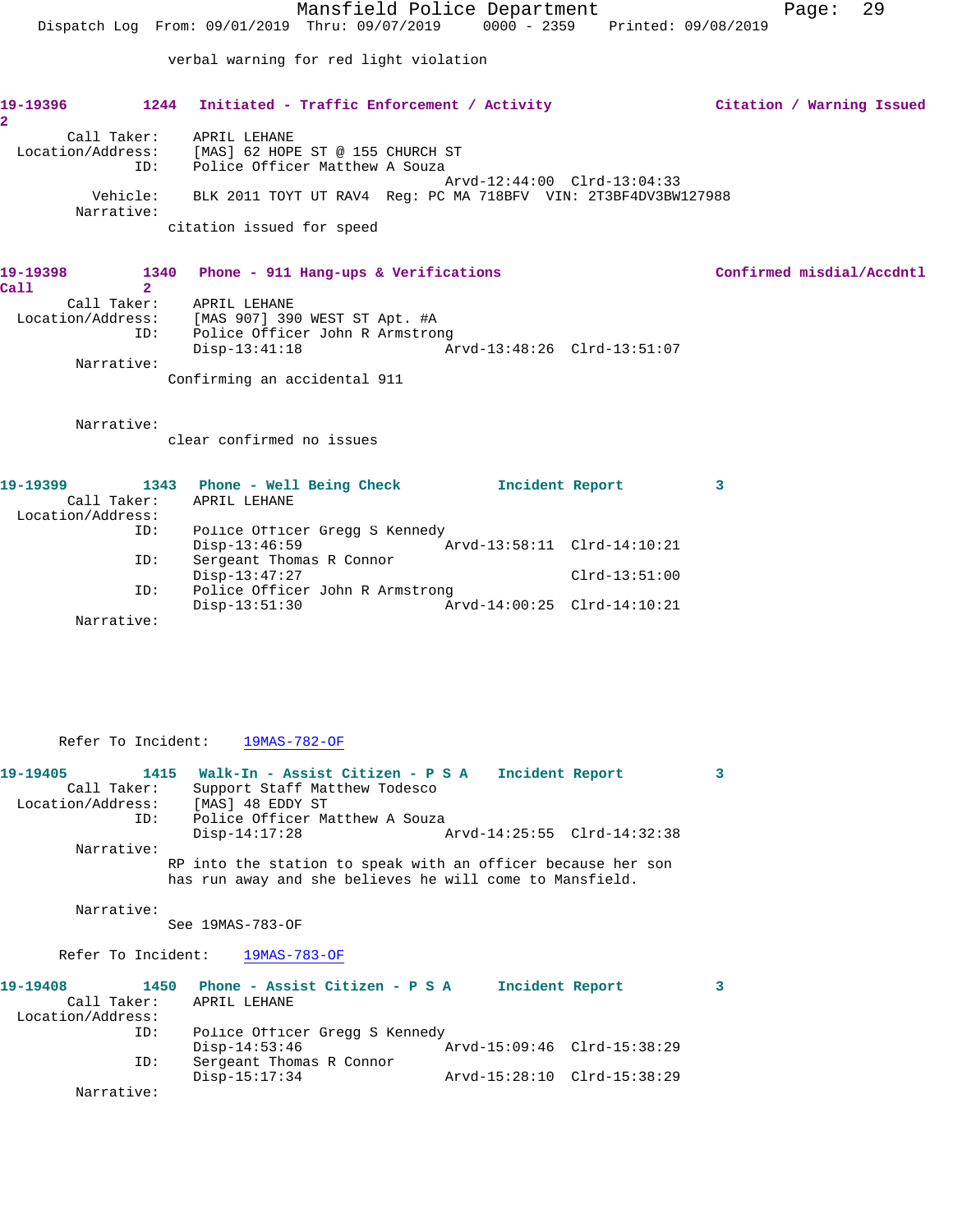Narrative:

Refer To Incident: 19MAS-784-OF

**19-19411 1511 Phone - Banking - Finance Offense Incident Report 3**  Call Taker: TARA LAKO

 Location/Address: [MAS H6521] 384 WILLIAMS ST ID: Police Officer John R Armstrong Disp-15:22:53 Arvd-15:22:57 Clrd-15:52:43 Narrative: RP looking to speak with an officer regarding a scam, RP did

not give any information however did give them \$5,000 in credit cards.

Narrative:

See 19MAS-785-OF

Refer To Incident: 19MAS-785-OF

**19-19416 1653 Initiated - Selective Enforcement/RADAR Citation / Warning Issued 3**  Call Taker: MEGHAN MILLS Location/Address: [MAS] SCHOOL ST ID: Police Officer Joshua S Ellender

 Arvd-16:53:00 Clrd-17:29:25 Vehicle: GRY 2009 HOND UT PILOT Reg: PC MA 87XH47 VIN: 5FNYF48919B025967 Narrative:

in the area for selective enforcement

Narrative:

citation issued

| 19-19419<br>Ca11                 | 1733 Phone - 911 Hang-ups & Verifications<br>$\overline{2}$                                | Confirmed misdial/Accdntl |
|----------------------------------|--------------------------------------------------------------------------------------------|---------------------------|
| Call Taker:<br>Location/Address: | APRIL LEHANE<br>[MAS H4967] 9 BERNIES WAY                                                  |                           |
|                                  | Police Officer David J Pepicelli<br>ID:<br>$Disp-17:34:05$                                 |                           |
| ID:                              | Police Officer Nicole P Newport                                                            |                           |
|                                  | Arvd-17:40:20 Clrd-17:41:50<br>$Disp-17:37:38$                                             |                           |
| Narrative:                       |                                                                                            |                           |
|                                  | 911 hang up from this location no answer on call back                                      |                           |
| Narrative:                       |                                                                                            |                           |
|                                  | Received a second call from this location. Young child<br>stated the address, then hung up |                           |
| Narrative:                       |                                                                                            |                           |
|                                  | Confirmed accidental. Father will speak to the child                                       |                           |
| 19-19424                         | 1822 Phone - 911 Hang-ups & Verifications                                                  | Confirmed misdial/Accdntl |
| Call                             | $\mathbf{2}$                                                                               |                           |
| Call Taker:                      | APRIL LEHANE                                                                               |                           |
| Location/Address:                | [MAS H320] 19 JUNIPER DR<br>Police Officer David J Pepicelli<br>ID:                        |                           |
|                                  | Arvd-18:30:10 Clrd-18:31:31<br>$Disp-18:23:08$                                             |                           |
| Narrative:                       |                                                                                            |                           |
|                                  | 911 accidental call. On call back she stated she hit the<br>button by accident             |                           |

## **19-19425 1849 Walk-In - Trespassing / Unwanted Person Services Rendered**

**1**  Call Taker: Support Staff Katherine Gillis Location/Address: [MAS] 26 NORTH MAIN ST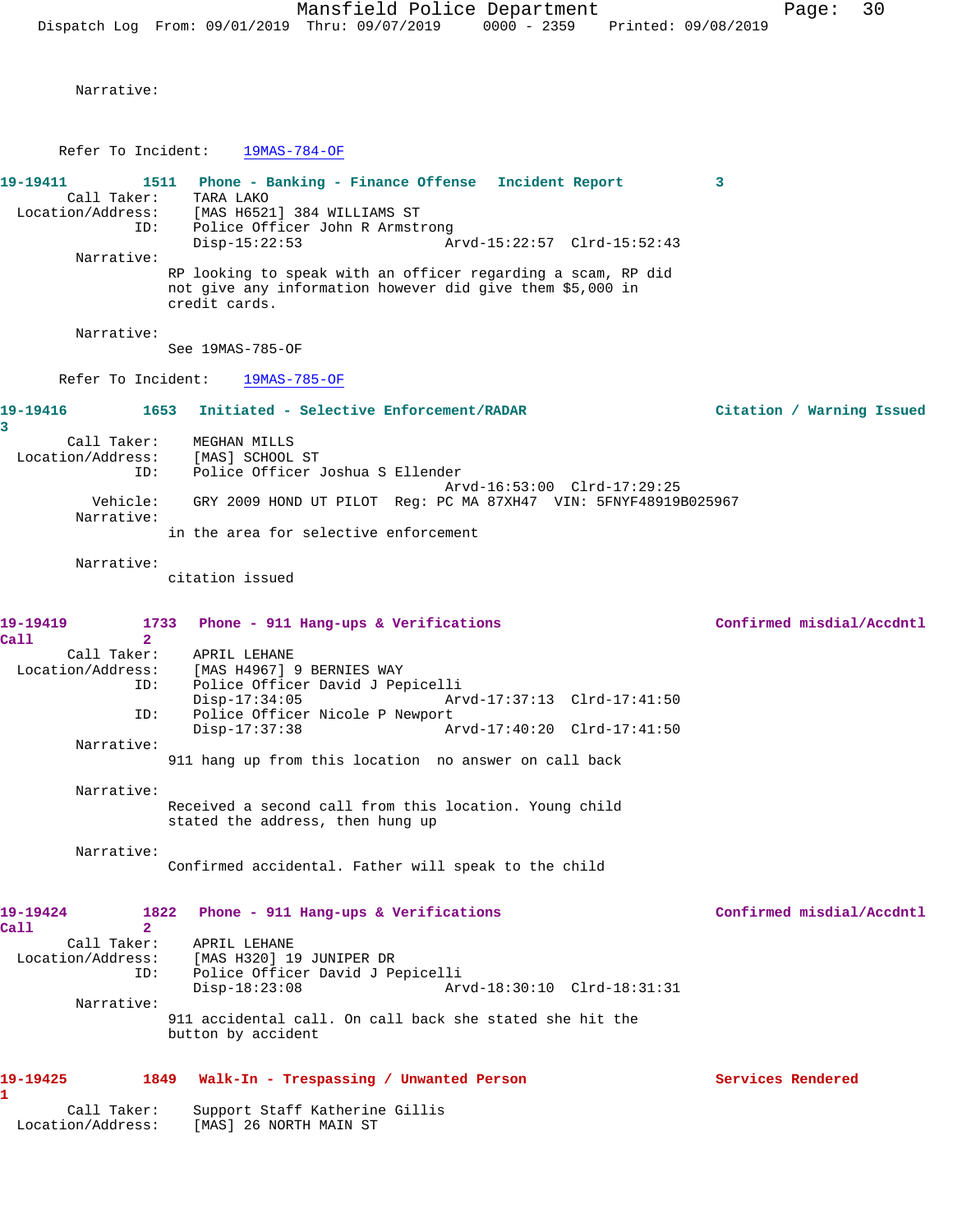Mansfield Police Department Page: 31 Dispatch Log From: 09/01/2019 Thru: 09/07/2019 0000 - 2359 Printed: 09/08/2019 ID: Police Officer William C Trudell Disp-18:53:20 Arvd-19:09:10 Clrd-19:30:16 Narrative: RP into the lobby to speak with an officer about a person trespassing on her property. Narrative: Spoke with the party. Female had been walking her dog on the property. She was advised of the trespass law and what to do. She will follow up. **19-19426 1900 Initiated - Selective Enforcement/RADAR Citation / Warning Issued 3**  Call Taker: JAMES VIERA<br>:on/Address: [MAS] EAST ST Location/Address: ID: Police Officer David J Pepicelli Arvd-19:00:00 Clrd-19:58:45 Vehicle: WHI 2017 NISS MURANO Reg: PC MA 7YWF70 VIN: 5N1AZ2MH2HN103629 Vehicle: RED 2010 TOYT YARIS Reg: PC MA 11ZJ35 VIN: JTDKT4K34A5282338 Vehicle: BLU 2013 TOYT HIGHLA Reg: PAS MA RS30YW VIN: 5TDBK3EH7DS207765 Narrative: Out with MA 7YWF70, cited for speed. Offence occured East/Ware Narrative: Out with MA 11ZJ35. Cited for defective equipment. Narrative: Out with MA RS30YW. Cited for light violation East @ Pratt. Narrative: 3 violations. Top speed 42 mph, average speed 32 mph. **19-19427 1903 Initiated - Motor Vehicle Stop Verbal Warning 3**  Call Taker: JAMES VIERA Location/Address: [MAS] 287 CHAUNCY ST ID: Police Officer Joshua S Ellender Arvd-19:03:00 Clrd-19:06:55 Vehicle: GRY 2016 FORD FUSION Reg: PC MA 496KR1 VIN: 3FA6P0RU4GR162158 Narrative: Verbal warning for red light. **19-19428 1919 Initiated - Community Policing Services Rendered 3**  Call Taker: JAMES VIERA<br>ion/Address: [MAS 12] 250 EAST ST Cair rolls<br>
Location/Address:<br>
ID: Police Officer Nicole P Newport Arvd-19:19:00 Clrd-19:32:34 Narrative: Community Policing, Alumni Field **19-19432 1958 Phone - Assist Fire Department Referred to Other Agency 3**  Call Taker: LINDSAY MITCHELL Location/Address: [MAS H6449] 700 WARE ST ID: Police Officer David J Pepicelli Disp-19:58:45 Arvd-20:03:16 Clrd-20:21:37 Narrative: Out to assist MFD with a fall **19-19435 2022 Phone - Assist Fire Department Referred to Other Agency 3**  Call Taker: LINDSAY MITCHELL Location/Address: [MAS 848] 560 WEST ST Police Officer William C Trudell<br>Disp-20:23:47 Ar Disp-20:23:47 Arvd-20:26:42 Clrd-20:35:22 Narrative: Alarm Co reports a medical alert from a key pad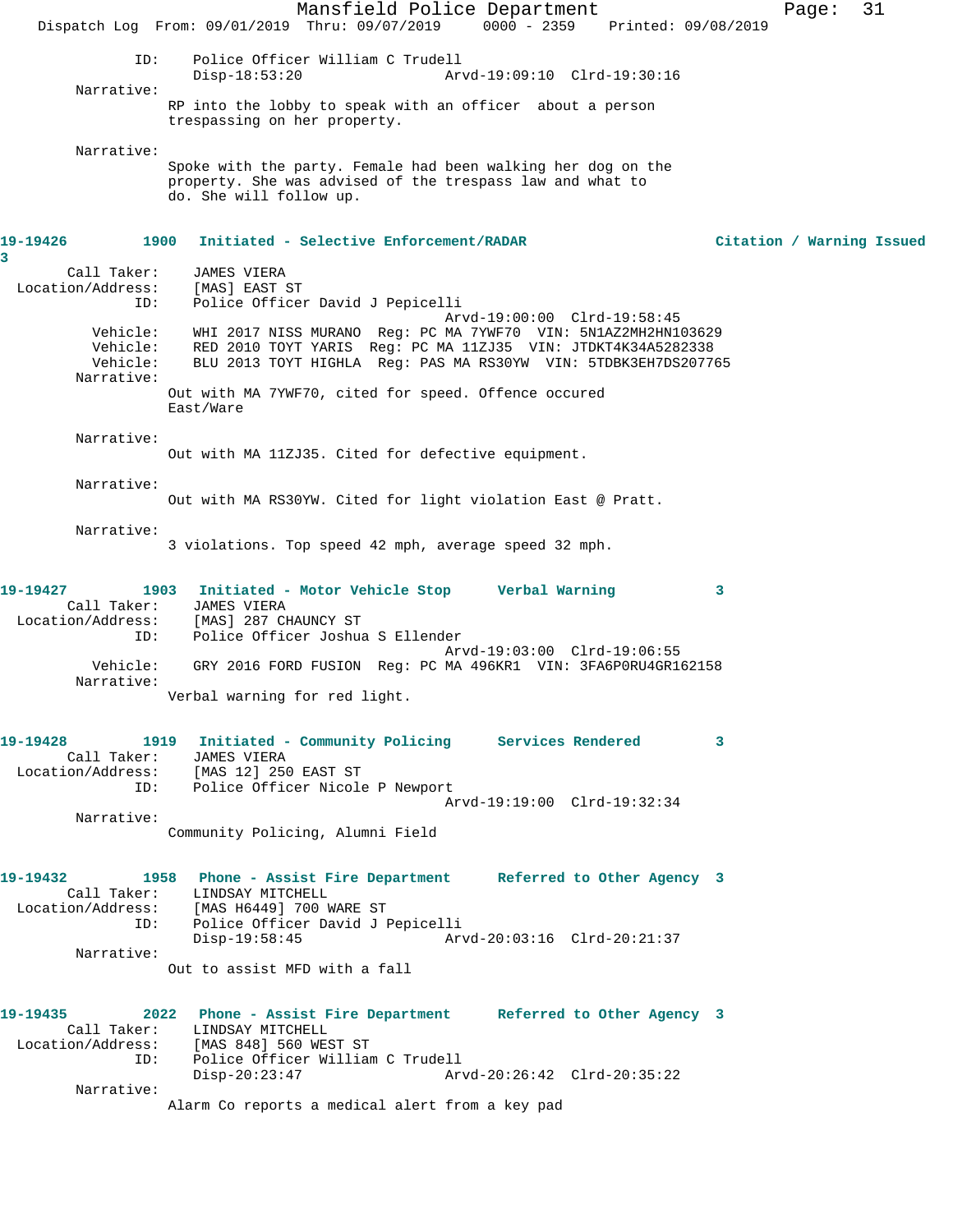Mansfield Police Department Fage: 32 Dispatch Log From: 09/01/2019 Thru: 09/07/2019 0000 - 2359 Printed: 09/08/2019 **19-19436 2036 911 - Animal Complaints Services Rendered 3**  Call Taker: JAMES VIERA Location/Address: [MAS] MAPLE ST ID: Police Officer Joshua S Ellender Disp-20:39:37 Arvd-20:47:32 Clrd-20:47:37 Narrative: Report of a dead raccoon in the middle of the road. Narrative: Animal has been removed **19-19437 2040 Initiated - Building Check Services Rendered 3**  Call Taker: JAMES VIERA Location/Address: [MAS 927] 50 PLYMOUTH ST ID: Police Officer William C Trudell Arvd-20:40:00 Clrd-20:42:55 **19-19438 2048 Initiated - Motor Vehicle Stop Verbal Warning 3**  Call Taker: LINDSAY MITCHELL Location/Address: [MAS] 800 MAPLE ST ID: Police Officer Joshua S Ellender Arvd-20:48:00 Clrd-20:52:36 Vehicle: GRY 2010 MERC MILAN Reg: PAS MA US30PG VIN: 3MEHM0JA4AR664767 Narrative: Verbal for speed **19-19439 2112 Initiated - Building Check Building Checked / Secured 3** Call Taker: JAMES VIERA Location/Address: [MAS 2] 60 FORBES BLVD ID: Police Officer William C Trudell Arvd-21:12:00 Clrd-21:17:35 **19-19441 2136 911 - Suspicious Actv / Persn / Veh Gone on Arrival 2**  Call Taker: JEFFREY KEEFE Vicinity of: [MAS H4880] 368 ELM ST ID: Police Officer William C Trudell<br>Disp-21:36:49 Arv Arvd-21:43:43 Clrd-21:55:58 Narrative: CP reports a single MVA, scooter on the ground. Operator got back on the scooter and left heading toward Norton. Call was also transferred to Norton. Narrative: Ofc Trudell checked the area, nothing showing. Unfounded from Norton PD also **For Date: 09/04/2019 - Wednesday 19-19448 0058 Initiated - Building Check Building Checked / Secured 3** Call Taker: JAMES VIERA Location/Address: [MAS 281A] 1 CROCKER ST ID: Patrolman David Schepis Arvd-00:58:00 Clrd-01:00:39 **19-19449 0100 Initiated - Building Check Building Checked / Secured 3** Call Taker: JAMES VIERA Location: [MAS] TRAIN LOTS ID: Patrolman David Schepis Arvd-01:00:00 Clrd-01:19:23 **19-19452 0104 Initiated - Building Check Building Checked / Secured 3** Call Taker: JAMES VIERA Location/Address: [MAS 927] 50 PLYMOUTH ST ID: Police Officer Meghan Birnie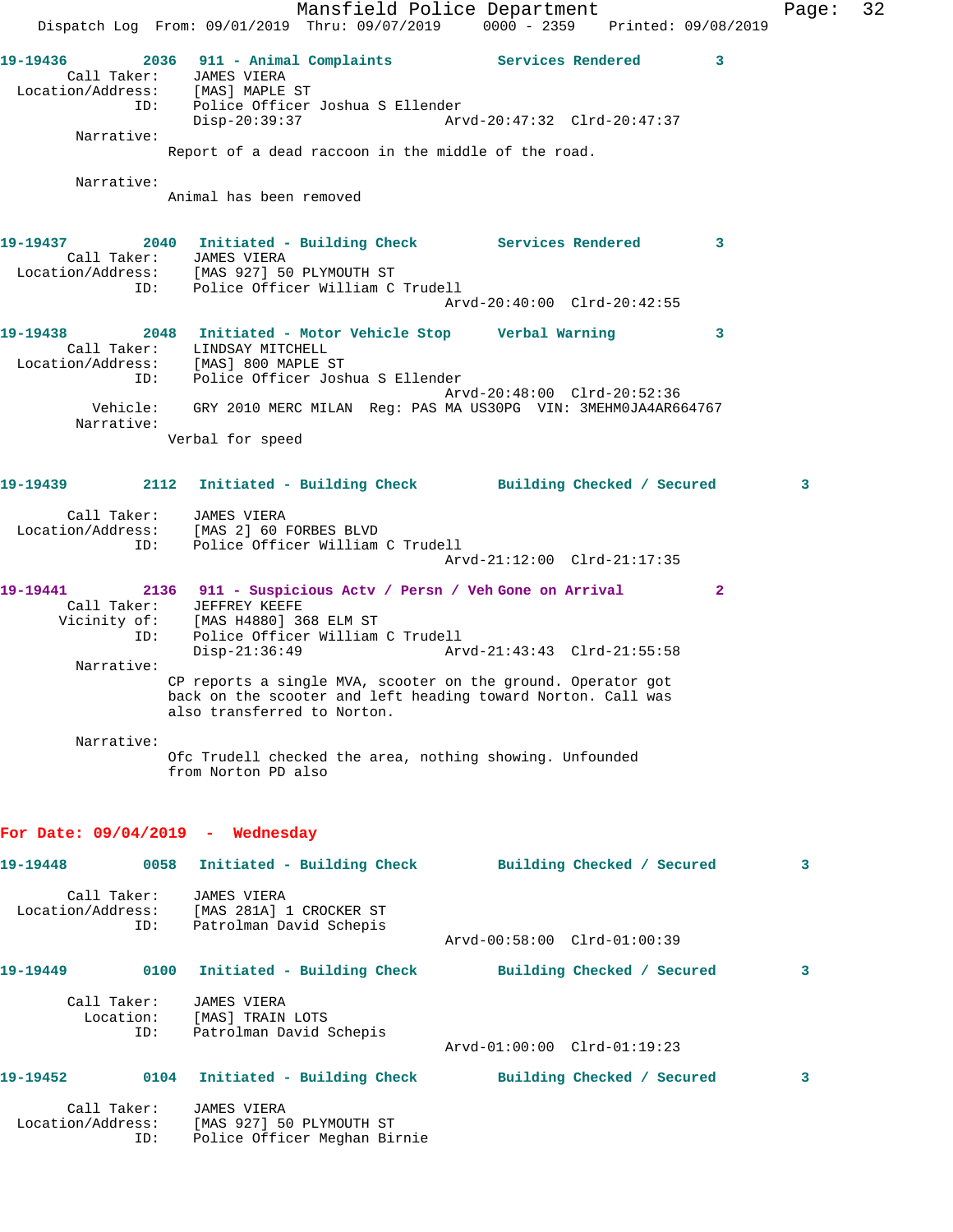Mansfield Police Department Page: 33 Dispatch Log From: 09/01/2019 Thru: 09/07/2019 0000 - 2359 Printed: 09/08/2019 Arvd-01:04:00 Clrd-01:10:26 Narrative: Ofc Birnie reports gates were left open. Area checks ok. Gates were secured **19-19453 0104 Initiated - Building Check Building Checked / Secured 3** Call Taker: JAMES VIERA Location/Address: [MAS 1002] 250 EAST ST ID: Police Officer Donald MacLean Arvd-01:04:00 Clrd-01:13:05 **19-19463 0121 Initiated - Building Check Building Checked / Secured 3** Call Taker: JAMES VIERA Location/Address: [MAS 907E] 390 WEST ST ID: Police Officer Meghan Birnie Arvd-01:21:00 Clrd-01:34:10 **19-19467 0142 Phone - Disturbance / Gathering Unfounded/Unverifed 1**  Call Taker: LINDSAY MITCHELL<br>Location/Address: [MAS H3244] 606 9 Location/Address: [MAS H3244] 606 SCHOOL ST ID: Sergeant Lawrence G Crosman Disp-01:42:57 Arvd-01:47:25 Clrd-01:55:53 ID: Police Officer Michelle Bellevue Disp-01:42:57 Arvd-01:44:34 Clrd-01:55:58 ID: Police Officer Meghan Birnie Disp-01:42:57 Arvd-01:44:19 Clrd-01:56:01 ID: Patrolman David Schepis Disp-01:47:13 Arvd-01:47:30 Clrd-01:55:56 Narrative: RP believes he heard a gun shot coming from outside his residence. Officers responding Narrative: Area search negative and no casings found on the ground. Narrative: Ofc Birnie checking the industrial park. Ofc Schepis checking K&D Auto. Narrative: Ofc Schepis clear. Narrative: Ofc Birnie clear. **19-19468 0201 Initiated - Building Check Building Checked / Secured 3** Call Taker: JAMES VIERA Location/Address: [MAS 840] 280 SCHOOL ST ID: Police Officer Meghan Birnie Arvd-02:01:00 Clrd-02:15:51 **19-19469 0203 Initiated - Building Check Building Checked / Secured 3** Call Taker: JAMES VIERA Location/Address: [MAS 417] 9 FRANCIS AVE ID: Patrolman David Schepis Arvd-02:03:00 Clrd-02:08:28 **19-19470 0220 Initiated - Building Check Building Checked / Secured 3** Call Taker: JAMES VIERA Location/Address: [MAS 4] 31 HAMPSHIRE ST ID: Police Officer Meghan Birnie Arvd-02:20:00 Clrd-02:28:52 **19-19471 0228 Initiated - Building Check Building Checked / Secured 3**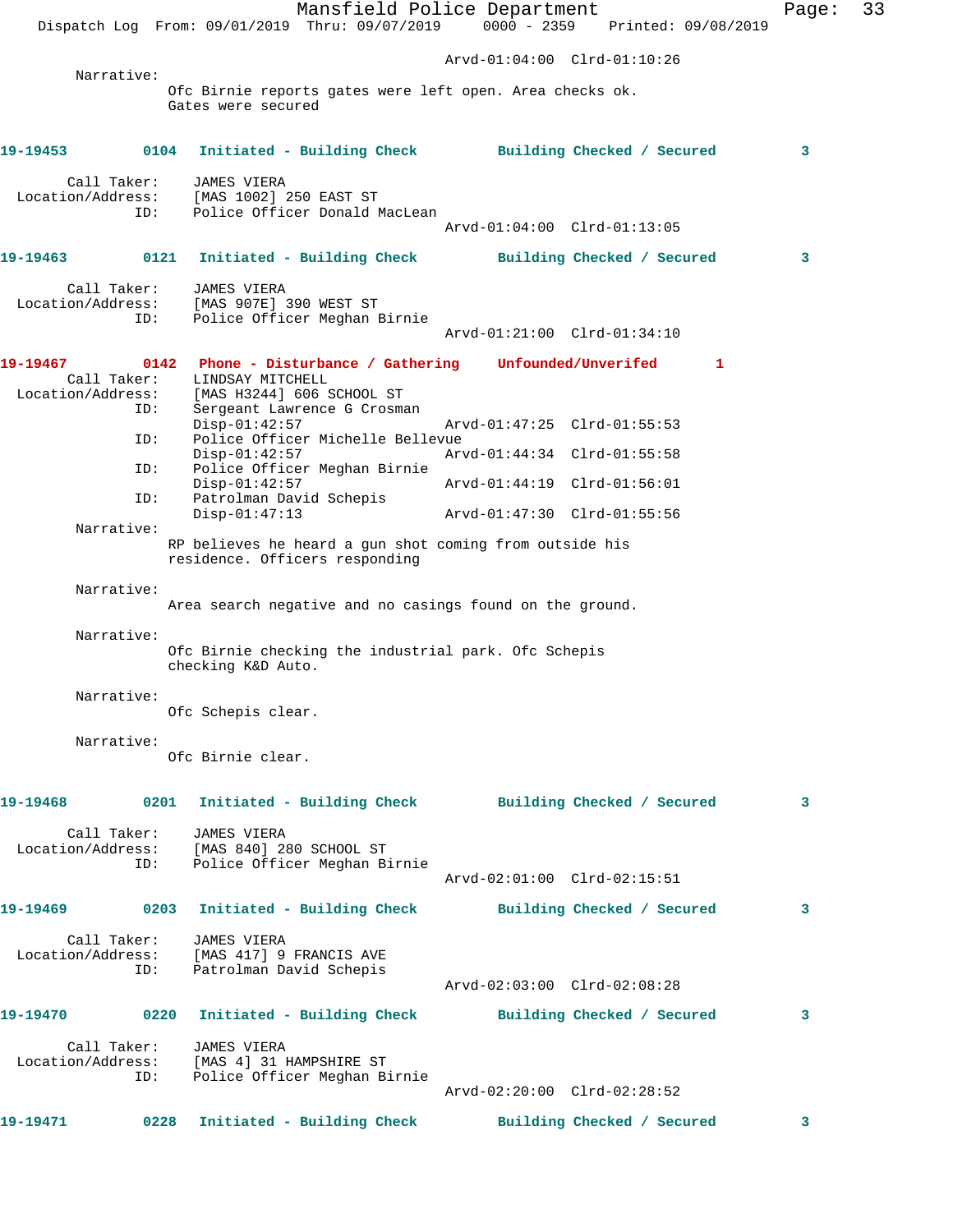Mansfield Police Department Fage: 34 Dispatch Log From: 09/01/2019 Thru: 09/07/2019 0000 - 2359 Printed: 09/08/2019 Call Taker: JAMES VIERA Location/Address: [MAS 992] 660 EAST ST ID: Police Officer Donald MacLean Arvd-02:28:00 Clrd-02:35:00 **19-19472 0228 Initiated - Building Check Building Checked / Secured 3** Call Taker: JAMES VIERA Location/Address: [MAS 2] 60 FORBES BLVD ID: Police Officer Meghan Birnie Arvd-02:28:00 Clrd-02:39:46 **19-19473 0246 Initiated - Building Check Building Checked / Secured 3** Call Taker: JAMES VIERA Location/Address: [MAS] 4 ERICK RD @ 15 BONNEY LN ID: Police Officer Donald MacLean Arvd-02:46:00 Clrd-02:59:47 **19-19475 0350 911 - Alarm - Burglar False / Accidental Alarm 1**  Call Taker: JAMES VIERA<br>Location/Address: [MAS] 11 NO Location/Address: [MAS] 11 NORFOLK ST ID: Police Officer Meghan Birnie Disp-03:53:46 Arvd-03:55:31 Clrd-03:59:42 ID: Police Officer Michelle Bellevue Disp-03:53:46 Arvd-03:57:14 Clrd-03:59:39 Narrative: Activations for entry/exit office and warehouse, perimeter side office door, interior motion and improper code on keypad. Narrative: Ofc Birnie speaking with the manager. **19-19476 0405 911 - Alarm - Burglar Building Checked / Secured 1** Call Taker: JAMES VIERA Location/Address: [MAS] 11 NORFOLK ST ID: Police Officer Meghan Birnie Disp-04:05:57 Arvd-04:08:43 Clrd-04:17:31 ID: Police Officer Michelle Bellevue Disp-04:05:57 Arvd-04:08:45 Clrd-04:17:34 Narrative: Silent panic alarm received. Narrative: Ofc Birnie doing a walk-through with manager. Narrative: Card issued in hand. **19-19482 0614 911 - Assist Fire Department Services Rendered 3**  Call Taker: CARLY MORIARTY Location/Address: [MAS 10C] 305 FORBES BLVD ID: Police Officer Meghan Birnie Disp-06:15:42 Arvd-06:21:09 Clrd-06:35:05 Narrative: Assist the fd with a fire alarm activation **19-19492 0728 Initiated - Motor Vehicle Stop Verbal Warning 3**  Call Taker: NICHOLAS GOYETTE Location/Address: [MAS 1002] 250 EAST ST ID: Police Officer Nicole M Boldrighini Arvd-07:28:00 Clrd-07:31:29 Vehicle: GRY 2015 TOYT HIGHLA Reg: PC MA 7115KR VIN: 5TDJKRFH8FS153747 Narrative: 0728 Out with an mv stop. Verbal for speed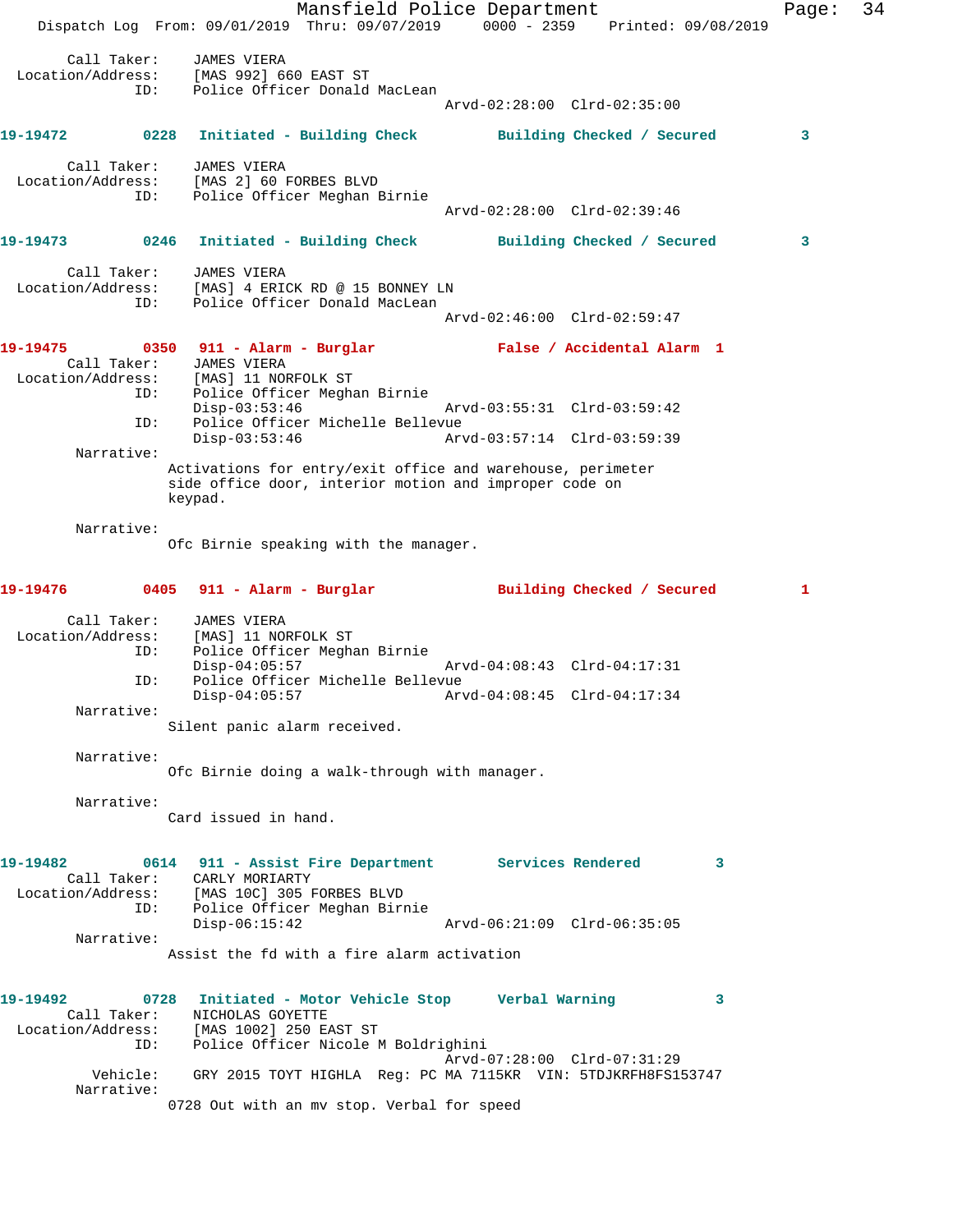Mansfield Police Department Page: 35 Dispatch Log From: 09/01/2019 Thru: 09/07/2019 0000 - 2359 Printed: 09/08/2019 **19-19491 0741 Initiated - Selective Enforcement/RADAR Citation / Warning Issued 3**  Call Taker: NICHOLAS GOYETTE Location/Address: [MAS 1002] 250 EAST ST ID: Police Officer David W Kinahan Arvd-07:41:00 Clrd-08:30:42 Vehicle: WHI 2019 ACUR UT RDX Reg: PC MA 6LNE10 VIN: 5J8TC2H38KL020661 Vehicle: GRY 2017 TOYT CAMRY Reg: PC MA 3RF162 VIN: 4T1BF1FK2HU652821 Narrative: Traffic enforcement in the area. Narrative: Out with an mv stop. Verbal for speed Narrative: Out with an mv stop. Verbal to the operator for speed. **19-19493 0754 Initiated - Motor Vehicle Stop Verbal Warning 3**  Call Taker: NICHOLAS GOYETTE Location/Address: [MAS 1002] 250 EAST ST ID: Police Officer Nicole M Boldrighini Arvd-07:54:00 Clrd-07:58:52 Vehicle: GRY 2018 HOND CIVIC Reg: PC MA 9KP828 VIN: SHHFK7H23JU432988

 Location/Address: [MAS] FORBES BLVD @ RTE 140 NB ID: Police Officer David W Kinahan<br>Disp-08:30:57 Disp-08:30:57 Arvd-08:34:29 Clrd-09:10:54 ID: Police Officer Patrick J Pennie Disp-08:30:59 Arvd-08:36:18 Clrd-09:10:56 Vehicle: GRY 2013 TOYT CAMRY Reg: PC MA 894VR3 VIN: 4T1BF1FK7DU681208 Vehicle: WHI 2013 KW CONSTR Reg: CO MA S79867 VIN: 2NKHHN7X9DM341058 Vehicle: YEL 2014 TR CONSTR Reg: TRN MA B53069 VIN: 112H8V341EL078867 Narrative:

**19-19495 0827 Radio - Motor Veh Acc - No Injury Accident Report 1** 

0754 Out with an mv stop. Verbal to the RO for speed.

Report of a minor mva with no injuries

 Narrative: Units clear, mva occurred on Chauncy st in the area of Perkins. No injuries and both mvs are drivable, see AC report for further.

Refer To Accident: 19MAS-335-AC

Narrative:

Call Taker: NICHOLAS GOYETTE

**19-19501**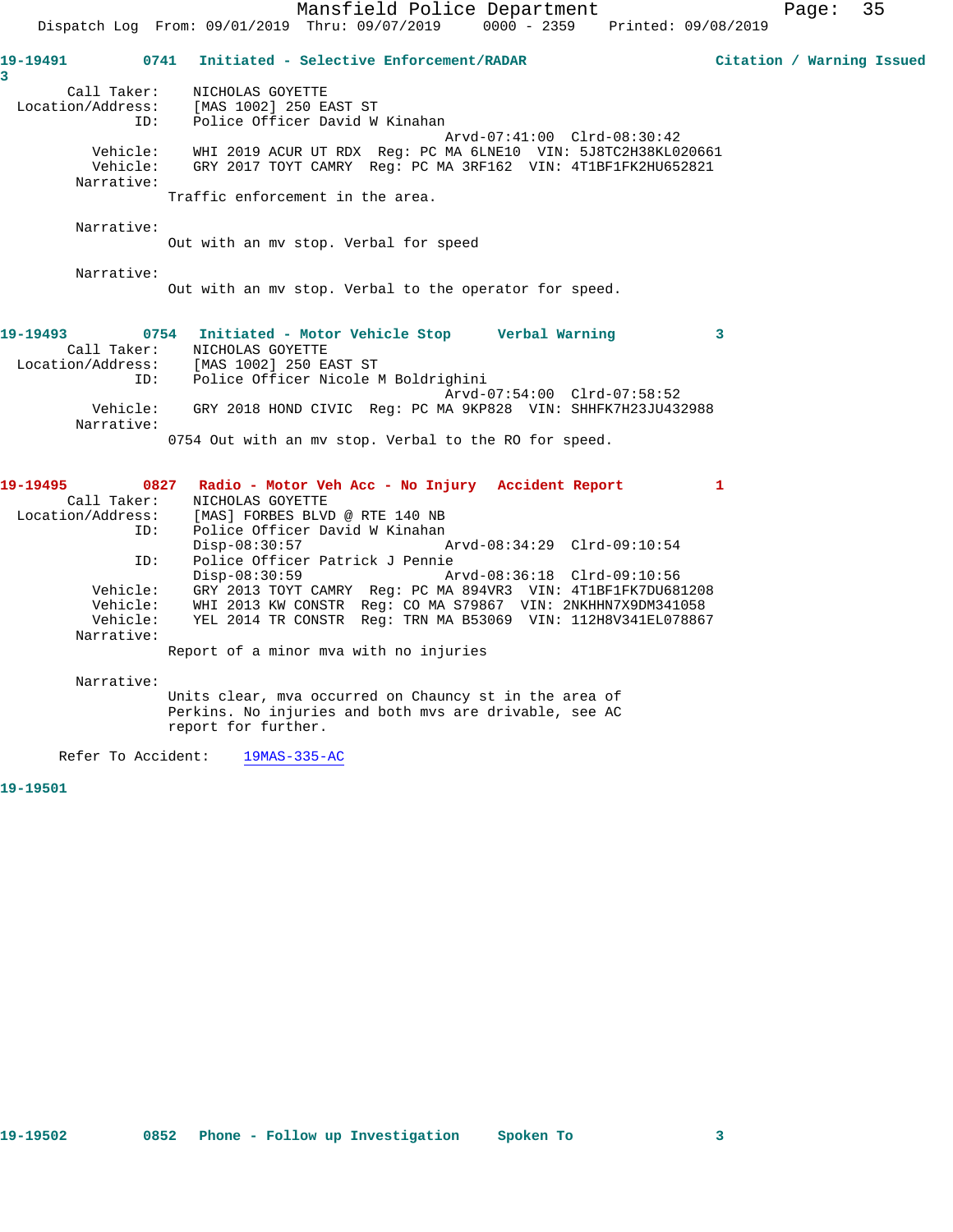Mansfield Police Department Page: 36 Dispatch Log From: 09/01/2019 Thru: 09/07/2019 0000 - 2359 Printed: 09/08/2019 Call Taker: NICHOLAS GOYETTE Location/Address: [MAS H6521] 384 WILLIAMS ST ID: Sergeant Lawrence G Crosman Disp-08:58:35 Arvd-09:07:04 Clrd-09:25:50 Narrative: RP requesting officer presence for a follow up regarding phone calls in which she gave \$5000 to the caller, and they will be calling again in ten minutes. Narrative: Clear, party called back but hungup when her husband answered. RP advised of her options and what Ofc. Armstrong had accomplished thus far, and will continue the investigation. **19-19506 0942 Initiated - Selective Enforcement/RADAR Citation / Warning Issued 3**  Call Taker: NICHOLAS GOYETTE Location/Address: [MAS 1002] 250 EAST ST ID: Police Officer Nicole M Boldrighini Arvd-09:42:00 Clrd-09:51:52 Vehicle: BLK 2010 HOND CIVIC Reg: PC MA 9BH675 VIN: 2HGFA1F51AH542061 Narrative: Traffic enforcement in the area. Narrative: Out with an mv stop. Operator cited for speed **19-19507 0942 Initiated - Proactive Patrol Building Checked / Secured 3** Call Taker: NICHOLAS GOYETTE Location/Address: [MAS 281A] 1 CROCKER ST ID: Sergeant Lawrence G Crosman Arvd-09:42:00 Clrd-09:55:15 Narrative: Checking the area. **19-19508 1020 Phone - Assist Law Enfrc Agncy Spoken To 3**  Call Taker: NICHOLAS GOYETTE Location/Address: [MAS H6158] 103 RUMFORD AVE ID: Sergeant Lawrence G Crosman<br>Disp-10:21:16 Arvd-10:26:27 Clrd-10:37:32 Narrative: Out to attempt to notify a female party for NAPD Narrative: Sgt. Crosman made contact with the involved parties mother, will call NAPD Detective directly to pass on information **19-19513 1048 Phone - 911 Hang-ups & Verifications Confirmed misdial/Accdntl Call 2**  Call Taker: <br>
MICHOLAS GOYETTE<br>
Location/Address: [MAS 840J155] 28 [MAS 840J155] 280 SCHOOL ST Apt. #J155 ID: Police Officer Patrick J Pennie Disp-10:49:06 Arvd-10:59:40 Clrd-11:03:23 Narrative: Out for a 911 misdial Narrative: Clear, confirmed accidental. **19-19515 1101 Initiated - Motor Vehicle Stop Citation / Warning Issued 3**  Call Taker: NICHOLAS GOYETTE Location/Address: [MAS 1002] 250 EAST ST ID: Police Officer David W Kinahan Arvd-11:01:00 Clrd-11:10:01 Vehicle: GRY 2015 INFI QX60 Reg: PC MA 7CGA10 VIN: 5N1AL0MM6FC519677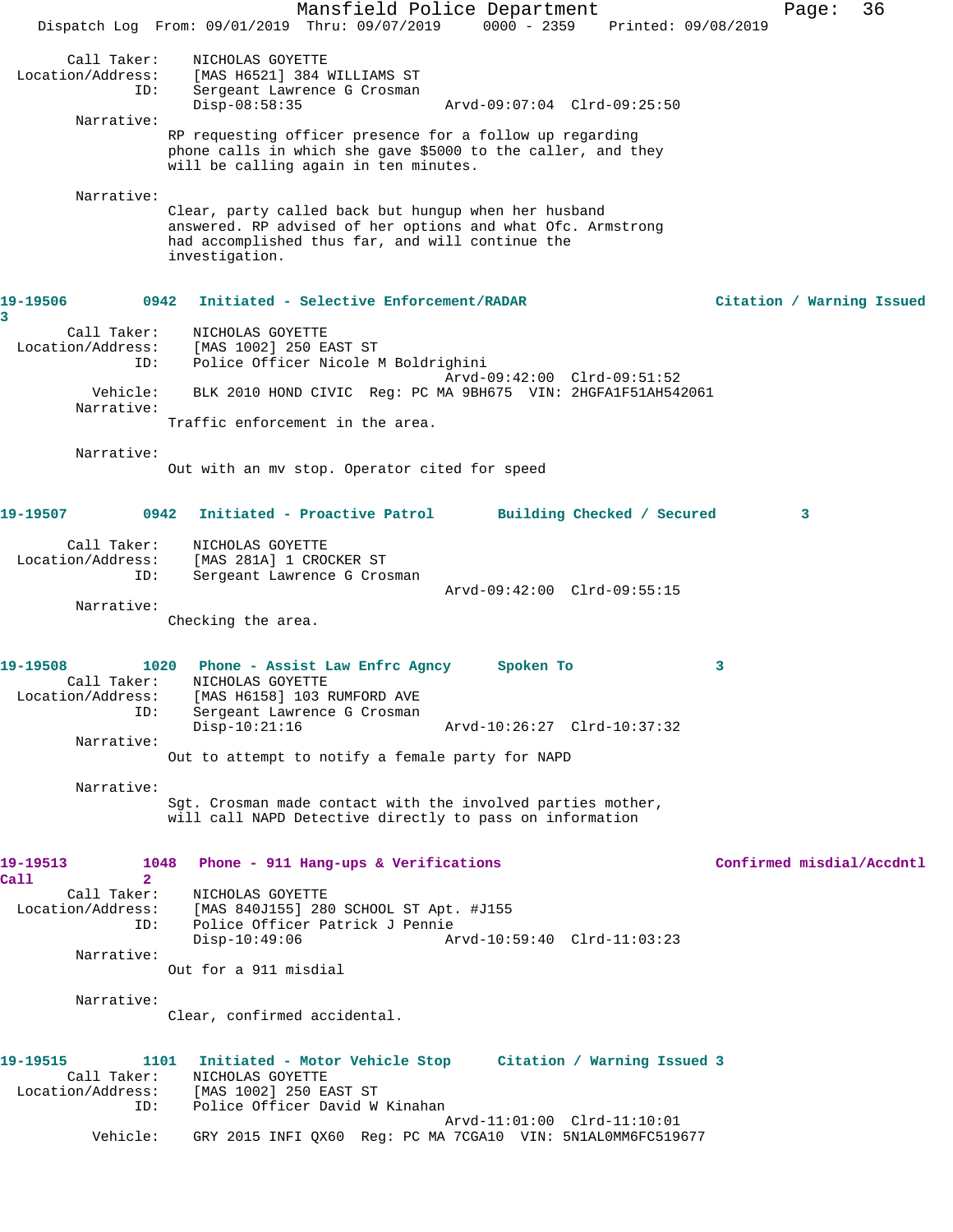Mansfield Police Department Page: 37 Dispatch Log From: 09/01/2019 Thru: 09/07/2019 0000 - 2359 Printed: 09/08/2019 Narrative: Out with an mv stop. RO cited for speeding in the school zone. **19-19517 1123 Phone - Assist Fire Department Referred to Other Agency 3**  Call Taker: NICHOLAS GOYETTE Location/Address: [MAS 89890] 160 NORTH MAIN ST ID: Sergeant Lawrence G Crosman Disp-11:24:19 Arvd-11:28:58 Clrd-11:32:29 Narrative: Out to assist MFD with a central station alarm Narrative: Clear, MFD to handle **19-19518 1132 Initiated - Motor Vehicle Stop Verbal Warning 3**  Call Taker: NICHOLAS GOYETTE Location/Address: [MAS 1002] 250 EAST ST ID: Police Officer David W Kinahan Arvd-11:32:00 Clrd-11:34:40 Vehicle: BLK 2011 HYUN SONATA Reg: PC MA 811SN1 VIN: 5NPEC4ACXBH181983 Narrative: Out with an mv stop. Narrative: Mvs-verbal warning **19-19523 1156 Initiated - Motor Vehicle Stop Verbal Warning 3**  Call Taker: NICHOLAS GOYETTE Location/Address: [MAS 1002] 250 EAST ST ID: Police Officer Nicole M Boldrighini Arvd-11:56:00 Clrd-11:58:04 Vehicle: BLU 2019 MAZD UT CX-5 Reg: PC MA 376EG8 VIN: JM3KFBCM7K0590290 Narrative: Out with an mv stop. Verbal to the ro for speed **19-19524 1200 Initiated - Motor Vehicle Stop Verbal Warning 3**  Call Taker: CARLY MORIARTY Location/Address: [MAS] NORTH MAIN ST ID: Police Officer John R Armstrong Arvd-12:00:00 Clrd-12:04:43 Vehicle: BLK 2009 TOYT LL RAV4 Reg: PC MA 7AM719 Narrative: Mvs-verbal warning **19-19526 1201 Initiated - Motor Vehicle Stop Verbal Warning 3**  Call Taker: NICHOLAS GOYETTE Location/Address: [MAS] PARK ST ID: Police Officer David W Kinahan Arvd-12:01:00 Clrd-12:06:14 Vehicle: WHI 2018 JEEP GRANDC Reg: PC MA 7GR349 VIN: 1C4RJFBG8JC109209 Narrative: Out with an mv stop. Verbal to the RO **19-19527 1202 Phone - 911 Hang-ups & Verifications Confirmed misdial/Accdntl Call 2**  Call Taker: APRIL LEHANE Location/Address: [MAS H4985] 260 GILBERT ST ID: Police Officer Patrick J Pennie Disp-12:06:10 Arvd-12:19:41 Clrd-12:24:18 Narrative: confirm a 911 hang up. Spoke with male who stated accidental Narrative: Clear, accidental by a contractor on site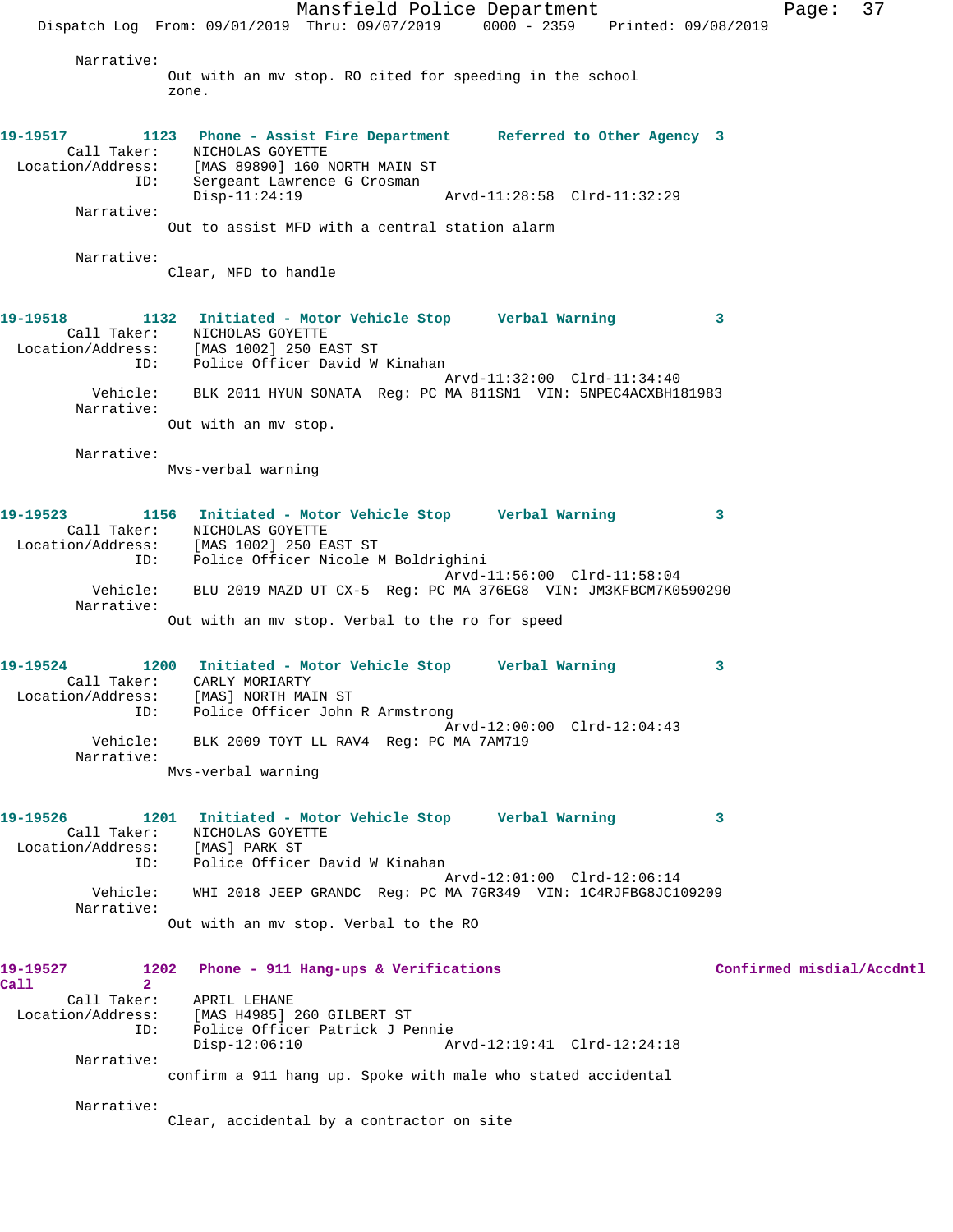Mansfield Police Department Fage: 38 Dispatch Log From: 09/01/2019 Thru: 09/07/2019 0000 - 2359 Printed: 09/08/2019 **19-19528 1204 Initiated - Motor Vehicle Stop Citation / Warning Issued 3**  Call Taker: NICHOLAS GOYETTE Location/Address: [MAS 1002] 250 EAST ST ID: Police Officer Nicole M Boldrighini Arvd-12:04:00 Clrd-12:08:50 Vehicle: GRY 2016 1500 Reg: PC MA 227NZ1 VIN: 1C6RR7GG1GS132733 Narrative: Out with an mv stop. RO cited for speed **19-19529 1211 Initiated - Selective Enforcement/RADAR Citation / Warning Issued 3**  Call Taker: NICHOLAS GOYETTE Location/Address: [MAS 1002] 250 EAST ST ID: Police Officer Nicole M Boldrighini Arvd-12:11:00 Clrd-12:48:20 Vehicle: WHI 2017 CHEV UT TRAX Reg: CO MA T11592 VIN: 3GNCJNSB1HL264016 Narrative: Traffic enforcement in the area. Narrative: Out with an mv stop. Operator cited for speed **19-19532 1240 Initiated - Proactive Patrol Building Checked / Secured 3** Call Taker: NICHOLAS GOYETTE Location/Address: [MAS 840] 280 SCHOOL ST ID: Police Officer Patrick J Pennie Arvd-12:40:00 Clrd-12:48:28 Narrative: Checking the area. **19-19533 1301 Initiated - Selective Enforcement/RADAR Verbal Warning 3**  Call Taker: NICHOLAS GOYETTE Location/Address: [MAS H9922] 600 WEST ST ID: Police Officer Patrick J Pennie Arvd-13:01:00 Clrd-13:35:37 Vehicle: GRY 2018 CHEV EQUINO Reg: PC MA 9AWM40 VIN: 2GNAXSEV4J6265472 Narrative: Traffic enforcement in the area. Narrative: Out with an mv stop. RO given verbal warning for speed **19-19534 1302 Initiated - Motor Vehicle Stop Citation / Warning Issued 3**  Call Taker: NICHOLAS GOYETTE Location/Address: [MAS] 145 SCHOOL ST @ 231 SPRING ST ID: Police Officer David W Kinahan Arvd-13:02:00 Clrd-13:06:41 Vehicle: GRY 2016 TOYT COROLL Reg: PC MA 88CH74 VIN: 2T1BURHE6GC673845 Narrative: Out with an mv stop. RO cited for red light violation at School @ RTE 140 **19-19538 1337 Initiated - Community Policing Services Rendered 3**  Call Taker: NICHOLAS GOYETTE Location/Address: [MAS 1002] 250 EAST ST ID: Police Officer Nicole M Boldrighini Arvd-13:37:00 Clrd-14:10:03 Narrative: Out for the buses **19-19542 1402 Phone - 911 Hang-ups & Verifications Confirmed misdial/Accdntl Call 2** 

Call Taker: NICHOLAS GOYETTE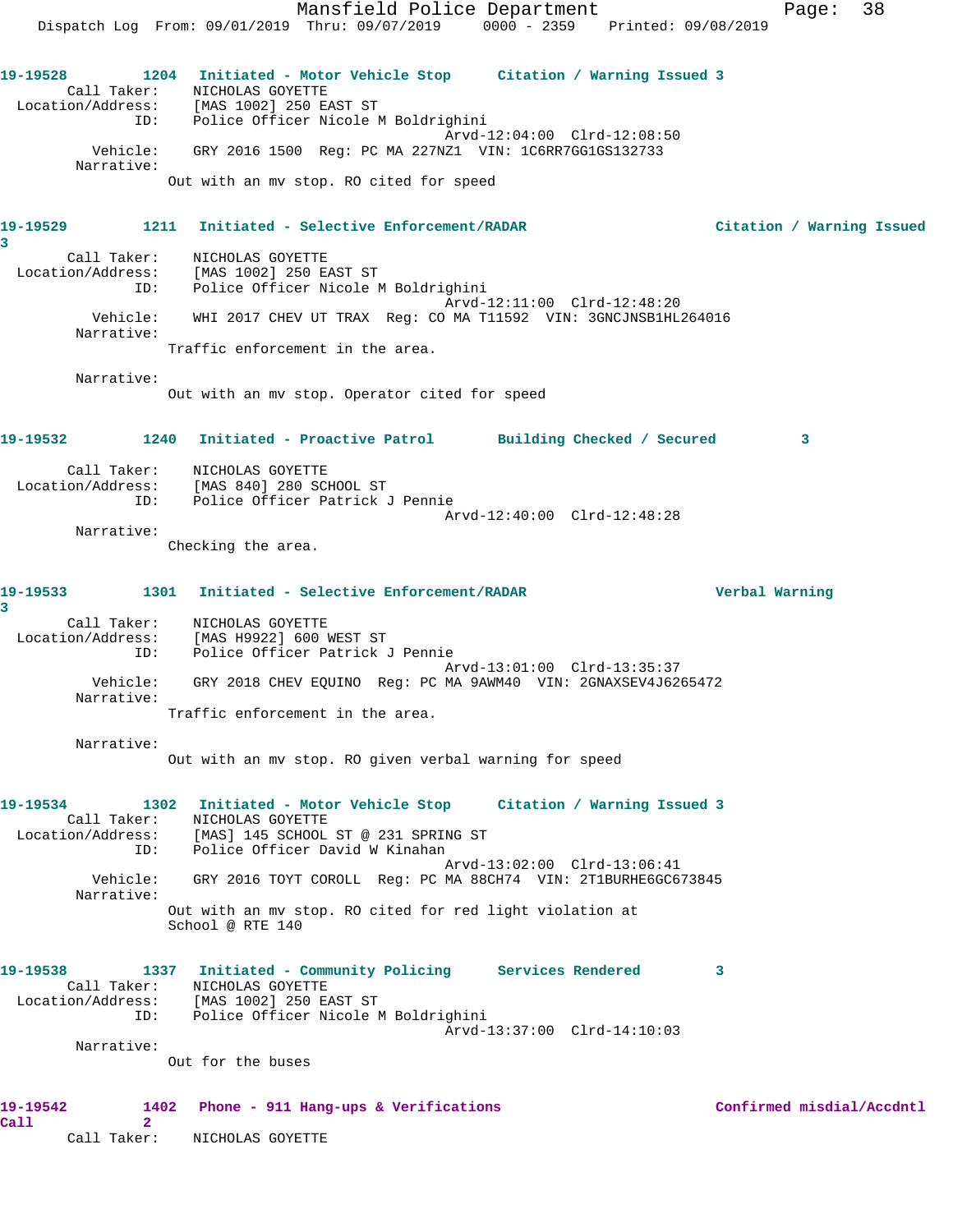Mansfield Police Department Page: 39 Dispatch Log From: 09/01/2019 Thru: 09/07/2019 0000 - 2359 Printed: 09/08/2019 Location/Address: [MAS] GEORGE ST Sergeant Lawrence G Crosman<br>Disp-14:05:32 Disp-14:05:32 Arvd-14:13:04 Clrd-14:20:39 Narrative: Out for a 911 hangup Narrative: Checked the area and businesses, nothing out of place **19-19544 1405 911 - Assist Fire Department Referred to Other Agency 3**  Call Taker: CARLY MORIARTY Location/Address: [MAS 271] 390 OAKLAND ST ID: Police Officer John R Armstrong Disp-14:07:00 Arvd-14:10:54 Clrd-14:21:47 Narrative: Assist the fd with a fire alarm activation **19-19546 1413 Initiated - Motor Vehicle Stop Citation / Warning Issued 3**  Call Taker: <br>
MICHOLAS GOYETTE<br>
Location/Address: [MAS 1002] 250 E.<br>
ID: Police Officer N [MAS 1002] 250 EAST ST Police Officer Nicole M Boldrighini Arvd-14:13:00 Clrd-14:17:20 Vehicle: GRY 2017 AUDI UT Q7 Reg: PAV MA GEL247 VIN: WA1VAAF72HD022478 Narrative: Out on an mv stop. RO cited for speed **19-19547 1419 Walk-In - Lost / Found Property Services Rendered 3**  Call Taker: Support Staff Matthew Todesco Location/Address: [MAS 422] 15 PARK ST ID: Sergeant Lawrence G Crosman Disp-14:22:59 Clrd-14:24:51<br>ID: Detective Anthony R Lattanzio Detective Anthony R Lattanzio<br>Disp-14:24:15 Disp-14:24:15 Arvd-14:24:22 Clrd-14:55:08<br>TD: Sergeant Lawrence G Crosman Sergeant Lawrence G Crosman<br>Disp-14:41:05 Arvd-14:41:10 Clrd-15:13:45 ID: Sergeant Brian P Thibault Disp-14:49:42 Arvd-14:49:45 Clrd-14:54:53<br>ID: Police Officer Patrick J Pennie Police Officer Patrick J Pennie<br>Disp-14:54:57 A Disp-14:54:57 Arvd-14:54:59 Clrd-14:55:01<br>Vehicle: BLU 2006 NISS SENTRA Reg: PC MA 9319SO VIN: 3N1CB51D76L5 BLU 2006 NISS SENTRA Reg: PC MA 9319SO VIN: 3N1CB51D76L570887 Narrative: RP into the lobby to report she left her phone at the above address. When her son went on the find my phone app the phone was at Stop & Shop, Sgt Crosman into speak with the RP Narrative: Units out at Stop & Shop searching with a ping around the store Narrative: Clear, phone returned to the son at Bristol Plaza by an involved female party Refer To Incident: 19MAS-786-OF **19-19550 1502 Phone - 911 Hang-ups & Verifications Confirmed misdial/Accdntl Call 2**  Call Taker: APRIL LEHANE Location/Address: [MAS 447H] 26 BICENTENNIAL CT Apt. #E ID: Police Officer John R Armstrong<br>Disp-15:02:48 Disp-15:02:48 Arvd-15:07:58 Clrd-15:08:02 Narrative: Confrim a 911 accidental call Narrative: Clear, accidental **19-19556 1622 Phone - Assist Fire Department Referred to Other Agency 3**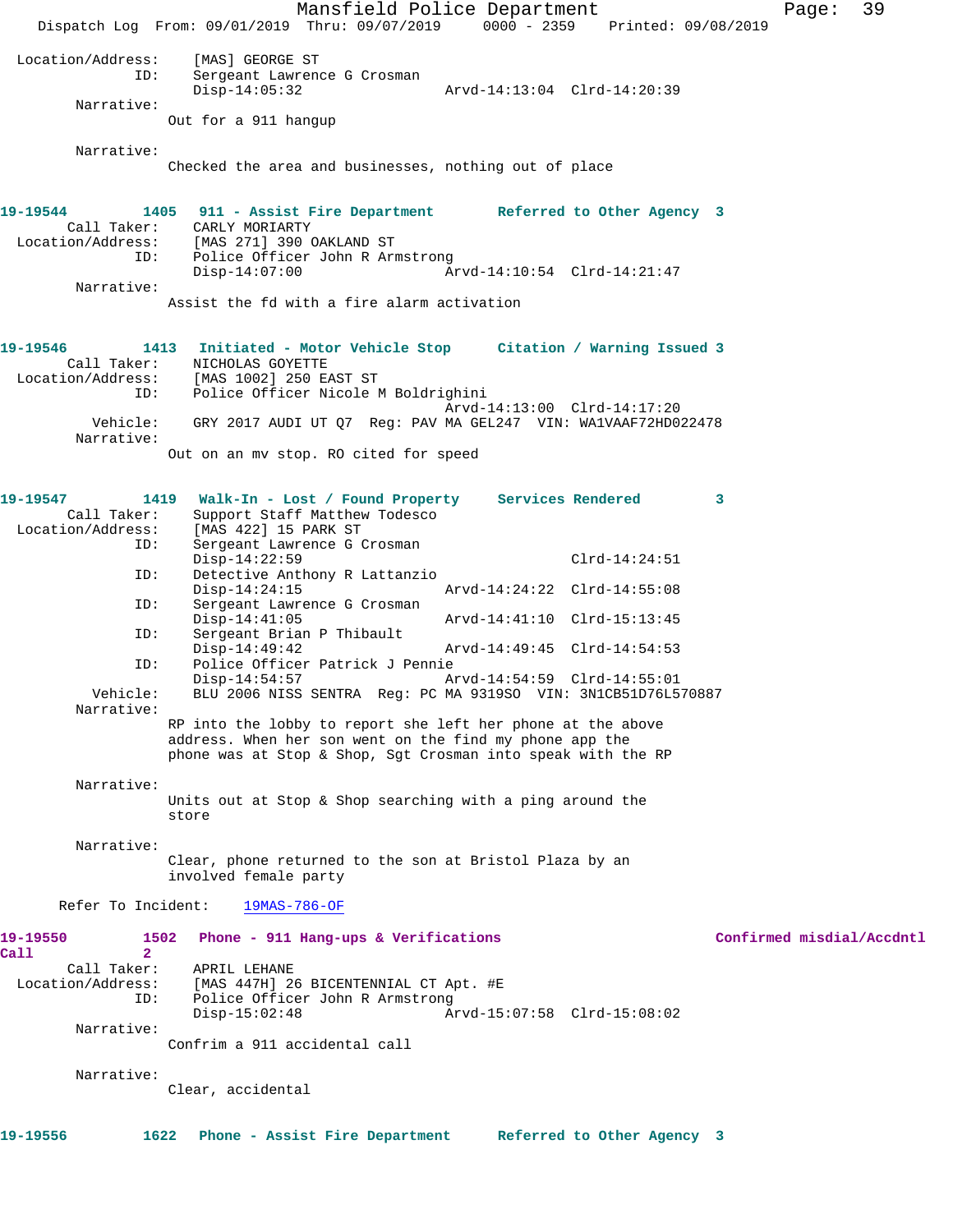Mansfield Police Department Page: 40 Dispatch Log From: 09/01/2019 Thru: 09/07/2019 0000 - 2359 Printed: 09/08/2019 Call Taker: NICHOLAS GOYETTE<br>Location/Address: [MAS H6213] 12 SI [MAS H6213] 12 SHIELDS ST ID: Police Officer David J Pepicelli Disp-16:23:24 Arvd-16:27:02 Clrd-16:34:29 Narrative: Out to assist MFD with a life alert activation Narrative: Clear, accidental activation **19-19557 1638 Phone - 911 Hang-ups & Verifications Confirmed misdial/Accdntl Call 2**  Call Taker: NICHOLAS GOYETTE Location/Address: [MAS H2974] 246 FRANKLIN ST<br>ID: Police Officer Joshua S Elle Police Officer Joshua S Ellender Disp-16:39:44 Arvd-16:54:08 Clrd-16:54:12 Narrative: Out to confirm a 911 misdial **19-19558 1648 911 - Motor Veh Acc - No Injury Accident Report 1**  Call Taker: CARLY MORIARTY<br>Location/Address: [MAS] 300 RTE 1 ess: [MAS] 300 RTE 140 SB B @ 375 WEST ST<br>ID: Police Officer Nicole P Newport Police Officer Nicole P Newport<br>Disp-16:49:51 Am Disp-16:49:51 Arvd-16:55:31 Clrd-17:29:12 ID: Police Officer Danielle C Titus<br>Disp-16:50:26 Am Disp-16:50:26 Arvd-16:55:29 Clrd-17:29:08 Vehicle: SIL 2018 TOYT 4D CAMRY Reg: PC VT HHT622 Vehicle: GRY 2007 TOYT 4D CAMRY Reg: PC MA 552EC7 Narrative: Mva-CP declined the fd would only like an officer Narrative: Units clear, parties advised and operator of VT registration given citation. No injuries no tows. Refer To Accident: 19MAS-336-AC **19-19560 1657 Initiated - Selective Enforcement/RADAR Citation / Warning Issued 3**  Call Taker: CARLY MORIARTY<br>Location/Address: [MAS 1002] 250 ess: [MAS 1002] 250 EAST ST<br>ID: Police Officer Joshua Police Officer Joshua S Ellender Arvd-16:57:00 Clrd-18:07:43 ID: Police Officer David J Pepicelli Disp-17:58:46 Arvd-17:58:48 Clrd-18:01:44<br>Vehicle: GRY 2010 NISS MURANO Reg: PC MA 4TT928 VIN: JN8AZ1MW3AW1 Vehicle: GRY 2010 NISS MURANO Reg: PC MA 4TT928 VIN: JN8AZ1MW3AW107173 Narrative: Selective enforcement Narrative: Out with an mv stop. Operator cited for speed. **19-19561 1659 Phone - 911 Hang-ups & Verifications Citation / Warning Issued 2**  Call Taker: NICHOLAS GOYETTE<br>[MAS] 8 COTTAGE; ess: [MAS] 8 COTTAGE ST @ 255 NORTH MAIN ST<br>ID: Police Officer David J Pepicelli Police Officer David J Pepicelli Disp-17:00:05 Arvd-17:00:21 Clrd-17:23:25<br>ID: Sergeant Jeffrey G Bombard Sergeant Jeffrey G Bombard Disp-17:00:10 Arvd-17:02:27 Clrd-17:23:24<br>Vehicle: SIL 2018 HVIN 4D ELANTRA Reg: PC NH 4336258 VIN: 5NPD84L SIL 2018 HYUN 4D ELANTRA Reg: PC NH 4336258 VIN: 5NPD84LF3JH265274 Narrative: Responding for an open line 911 Narrative: MFD en route, bicyclist struck by a mv, reports no injuries. Narrative: Ofc. Pepicelli reports citations issued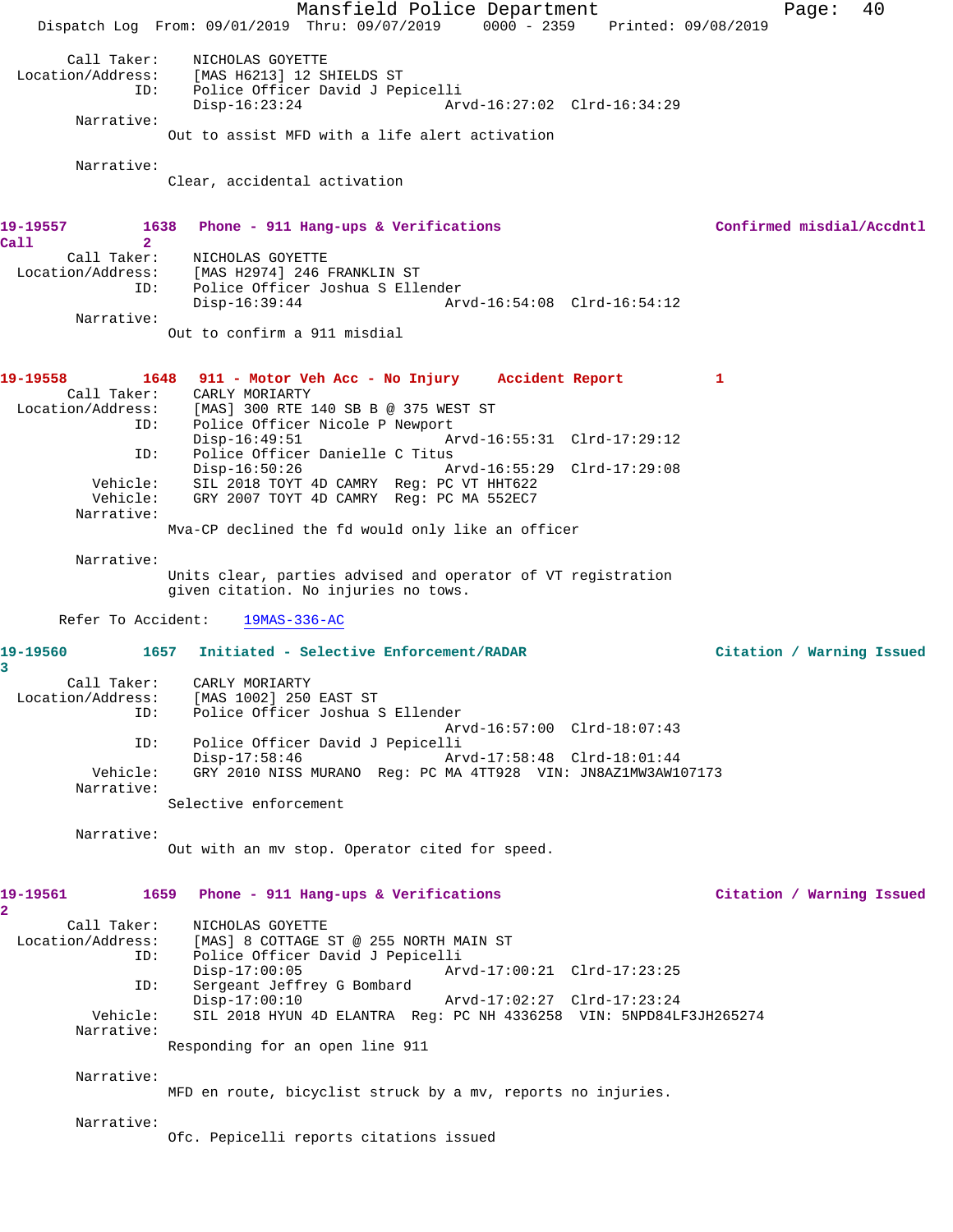Mansfield Police Department Fage: 41 Dispatch Log From: 09/01/2019 Thru: 09/07/2019 0000 - 2359 Printed: 09/08/2019 Narrative: Units clear, all parties advised of options going forward Refer To Accident: 19MAS-338-AC **19-19563 1736 Initiated - Motor Vehicle Stop Citation / Warning Issued 3**  Call Taker: NICHOLAS GOYETTE Location/Address: [MAS] 400 RTE 140 NB @ 287 CHAUNCY ST ID: Police Officer Michael N Fenore Arvd-17:36:00 Clrd-17:44:45 Police Officer David M Sennott Vehicle: GRY 2005 TOYT MATRIX Reg: PC MA 34FV35 VIN: 2T1LR32E75C339204 Narrative: Out with an mv stop. Narrative: Operatoe cited **19-19564 1740 Initiated - Community Policing Services Rendered 3**  Call Taker: NICHOLAS GOYETTE Location/Address: [MAS 333] 245 EAST ST ID: Police Officer David J Pepicelli Arvd-17:40:00 Clrd-17:58:36 Narrative: Out for the Champs **19-19566 1755 Phone - Suspicious Actv / Persn / Veh Spoken To 2** Call Taker: NICHOLAS GOYETTE Location/Address: [MAS 281A] 1 CROCKER ST ID: Sergeant Thomas R Connor Disp-17:55:42 Arvd-18:00:21 Clrd-18:00:32<br>ID: Police Officer Danielle C Titus Police Officer Danielle C Titus<br>Disp-17:55:46 Ar Disp-17:55:46 Arvd-17:59:44 Clrd-18:00:30 Narrative: Sgt. Connor receives a direct report of older and younger male parties possibly drinking at the train station Narrative: Checked the area, nothing showing Narrative: Sgt. Connor reports witnessing male parties in the distance on bikes that left the area, could not ID them. Resident RP stated a group of younger and older males were drinking alcohol and urinating in the area. Narrative: Sgt. Connor reports an additional involved party located in the area. was asked to spread the word that T Police will be issuing trespass notices to the individuals when they are identified, and are being sought out. **19-19567 1801 Initiated - Motor Vehicle Stop Citation / Warning Issued 3**  Call Taker: NICHOLAS GOYETTE Location/Address: [MAS 1002] 250 EAST ST ID: Police Officer David J Pepicelli Arvd-18:01:00 Clrd-18:07:46 Vehicle: BLK 2008 LEXS UT RX350 Reg: PC MA 824WPK VIN: 2T2GK31U38C039366 Narrative: Out with an mv stop. RO cited, given in-hand to operator. **19-19571 1816 Phone - Suspicious Actv / Persn / Veh Services Rendered 2** 

 Call Taker: NICHOLAS GOYETTE Location/Address: [MAS] 1 MANSFIELD AVE ID: Police Officer David J Pepicelli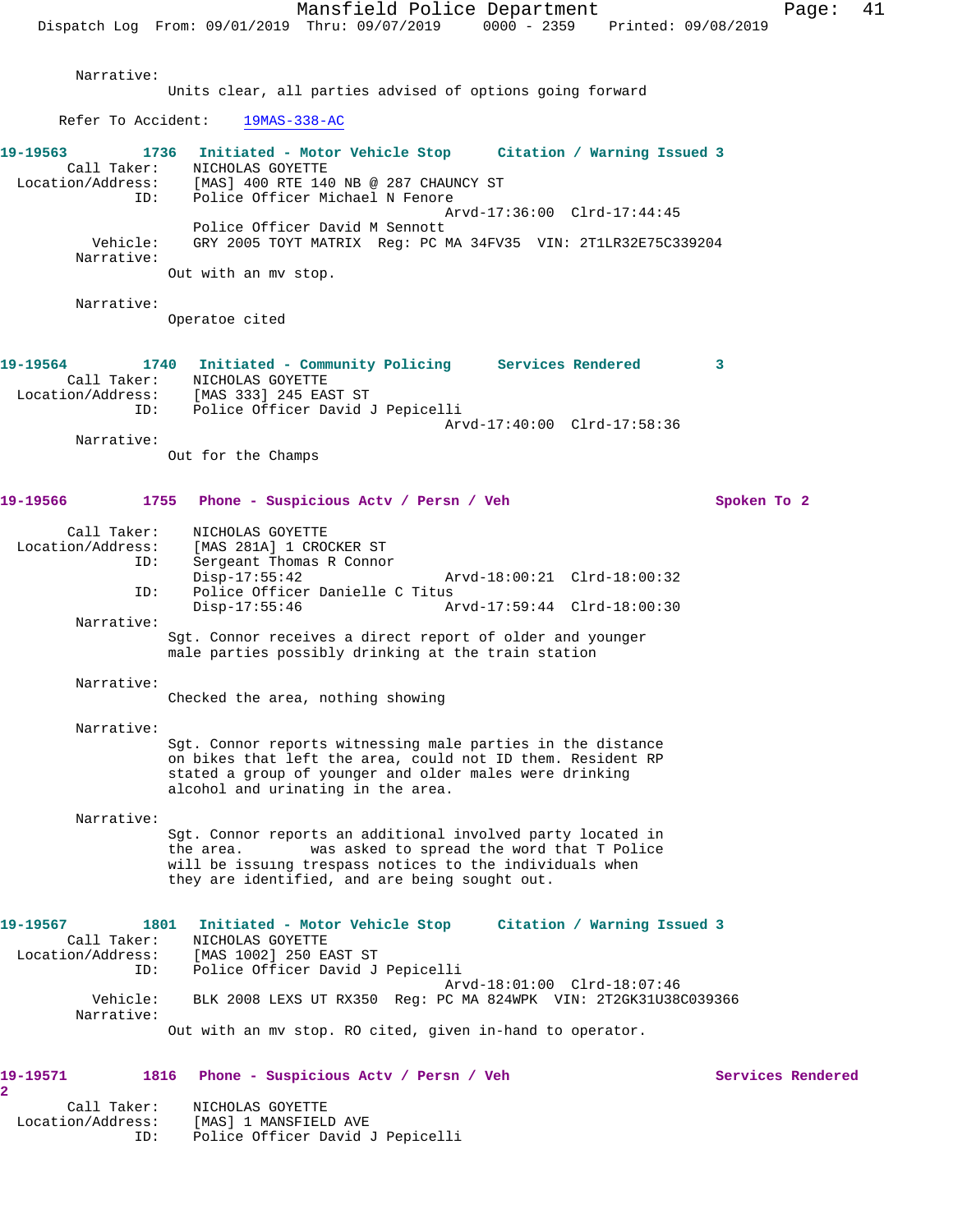Mansfield Police Department Fage: 42 Dispatch Log From: 09/01/2019 Thru: 09/07/2019 0000 - 2359 Printed: 09/08/2019 Disp-18:19:15 Arvd-18:24:26 Clrd-18:30:59 Narrative: RP calling to report a black hardshell suitcase sitting next to a black bench to the right of main door. She states she walks her dog which takes around 20 minutes, and it has been there since. No other suspicious activity reported. Narrative: Ofc Pepicelli reports the suitcase is empty and will remain where it is in case the owner comes back for it. **19-19573 1911 Initiated - Proactive Patrol Services Rendered 3**  Call Taker: JEFFREY KEEFE Vicinity of: [MAS] 4 ERICK RD @ 15 BONNEY LN ID: Police Officer Joshua S Ellender Arvd-19:11:00 Clrd-19:26:54 **19-19574 1915 Phone - Assist Fire Department Referred to Other Agency 3**  Call Taker: LINDSAY MITCHELL Location/Address: [MAS] 26 SHAWMUT AVE ID: Police Officer David J Pepicelli Disp-19:16:56 Clrd-19:22:20 Narrative: Out to assist MFD with a possible illegal burn Narrative: MFD confirmed illegal burn, homeowner advised. **19-19575 1916 Initiated - Selective Enforcement/RADAR Citation / Warning Issued 3**  Call Taker: JEFFREY KEEFE Vicinity of: [MAS] 600 WEST ST ID: Police Officer Nicole P Newport Arvd-19:16:00 Clrd-19:44:19 Vehicle: GRY 2011 FORD SD FUSION Reg: PC MA 7AY138 VIN: 3FADP0L37BR229139 Narrative: MV stop on selective enforcement citation for speed. **19-19576 1950 Initiated - Proactive Patrol Services Rendered 3**  Call Taker: LINDSAY MITCHELL Location/Address: [MAS 840] 280 SCHOOL ST ID: Police Officer Nicole P Newport Arvd-19:50:00 Clrd-19:50:00 **19-19577 1950 Initiated - Proactive Patrol Building Checked / Secured 3** Call Taker: JEFFREY KEEFE Location/Address: [MAS 840] 280 SCHOOL ST ID: Police Officer Nicole P Newport Arvd-19:50:00 Clrd-20:27:24 **19-19580 2019 Initiated - Proactive Patrol Services Rendered 3**  Call Taker: JEFFREY KEEFE Location/Address: [MAS 417] 9 FRANCIS AVE ID: Police Officer Joshua S Ellender Arvd-20:19:00 Clrd-20:27:34 **19-19581 2048 Other - Assist Fire Department Services Rendered 3**  Call Taker: JEFFREY KEEFE Vicinity of: [MAS] 6 ERICK RD ID: Police Officer Joshua S Ellender Disp-20:49:45 Arvd-20:53:54 Clrd-21:03:00 Narrative: Assist MFD on a master box activation. **19-19583 2114 Initiated - Follow up Investigation Arrest(s) Made 3**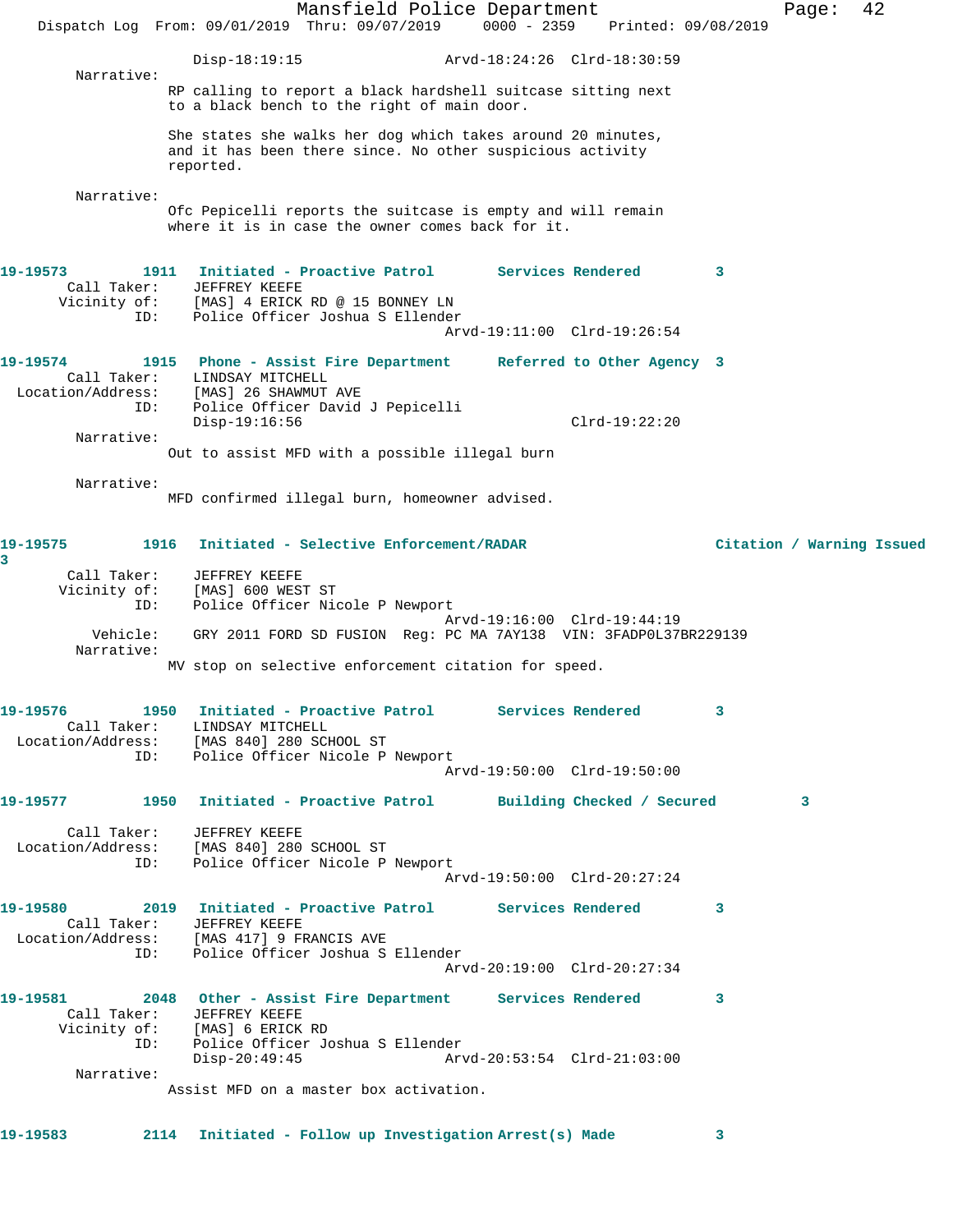Mansfield Police Department Fage: 43 Dispatch Log From: 09/01/2019 Thru: 09/07/2019 0000 - 2359 Printed: 09/08/2019 Call Taker: LINDSAY MITCHELL<br>Location/Address: [MAS 418D] 27 FR. ess: [MAS 418D] 27 FRANCIS AVE<br>ID: Police Officer Michael N Police Officer Michael N Fenore Arvd-21:14:00 Clrd-21:15:06 Police Officer David M Sennott<br>ns: 19MAS-526-AR Refer To Summons: Summons: SEXTON, JULIE<br>Address: 27 FRANCIS AVI 27 FRANCIS AVE Apt. #06 MANSFIELD, MA<br>56 Age:<br>:Charges LARCENY OVER \$250 FROM +60/DISABLED **19-19585 2132 Initiated - Suspicious Actv / Persn / Veh Spoken To 2** Call Taker: JEFFREY KEEFE Vicinity of: [MAS 170] 255 HOPE ST ID: Police Officer Joshua S Ellender Arvd-21:32:00 Clrd-21:35:36 Vehicle: BLK 2004 HYUN SONATA Reg: PC MA 8GB939 VIN: KMHWF35H14A066996 Vehicle: GRY 2011 MAZD CX9 Reg: PAR MA P373 VIN: JM3TB3CV6B0301964 Narrative: Off with two vehicles in the parking lot of the Library. Narrative: Parties and vehicles check okay. **19-19586 2132 Phone - Assist Fire Department Referred to Other Agency 3**  Call Taker: LINDSAY MITCHELL<br>Location/Address: [MAS] 12 PRATT ST ess: [MAS] 12 PRATT ST Apt. #201<br>ID: Police Officer Danielle C.T. Police Officer Danielle C Titus<br>Disp-21:34:07 A Disp-21:34:07 Arvd-21:35:44 Clrd-21:55:18 ID: Police Officer Joshua S Ellender Disp-21:35:41 Arvd-21:35:42 Clrd-21:55:20 Narrative: Out to assist MFD with a past seizure Narrative: MFD transporting to Sturdy **19-19587 2210 Initiated - Proactive Patrol Building Checked / Secured 3** Call Taker: JEFFREY KEEFE Vicinity of: [MAS 1015] 30 CHAUNCY ST ID: Police Officer Danielle C Titus Arvd-22:10:00 Clrd-22:12:47 **19-19588 2219 Phone - Suspicious Actv / Persn / Veh Unfounded/Unverifed 2**  Call Taker: LINDSAY MITCHELL<br>Location/Address: [MAS H5605] 320 1 [MAS H5605] 320 HOPE ST ID: Police Officer Danielle C Titus<br>Disp-22:21:53 A Disp-22:21:53 Arvd-22:23:11 Clrd-22:33:10<br>TD: Police Officer Joshua S Ellender ID: Police Officer Joshua S Ellender Disp-22:21:53 Arvd-22:23:07 Clrd-22:33:09 ID: Sergeant Jeffrey G Bombard Disp-22:23:57 Arvd-22:24:00 Clrd-22:33:12<br>Vehicle: GRY 2006 ACUR TSX Req: PC MA 9YW146 VIN: JH4CL969X6C0051 GRY 2006 ACUR TSX Reg: PC MA 9YW146 VIN: JH4CL969X6C005162 Narrative: RP requesting assistance with a MV lock out. RP states he locked his keys in his brothers MV. RP was unsure of the address then hung up. Upon call back RP states he no longer needs the lock out. Officers out to the area where the 911 map pinged. Vehicle parked on Hope St, unoccupied and cold to the touch Area checked negative. The name the RP gave doesn't match any of the MV registrations that are parked in the area **19-19589 2240 Initiated - Proactive Patrol Services Rendered 3**  Call Taker: JEFFREY KEEFE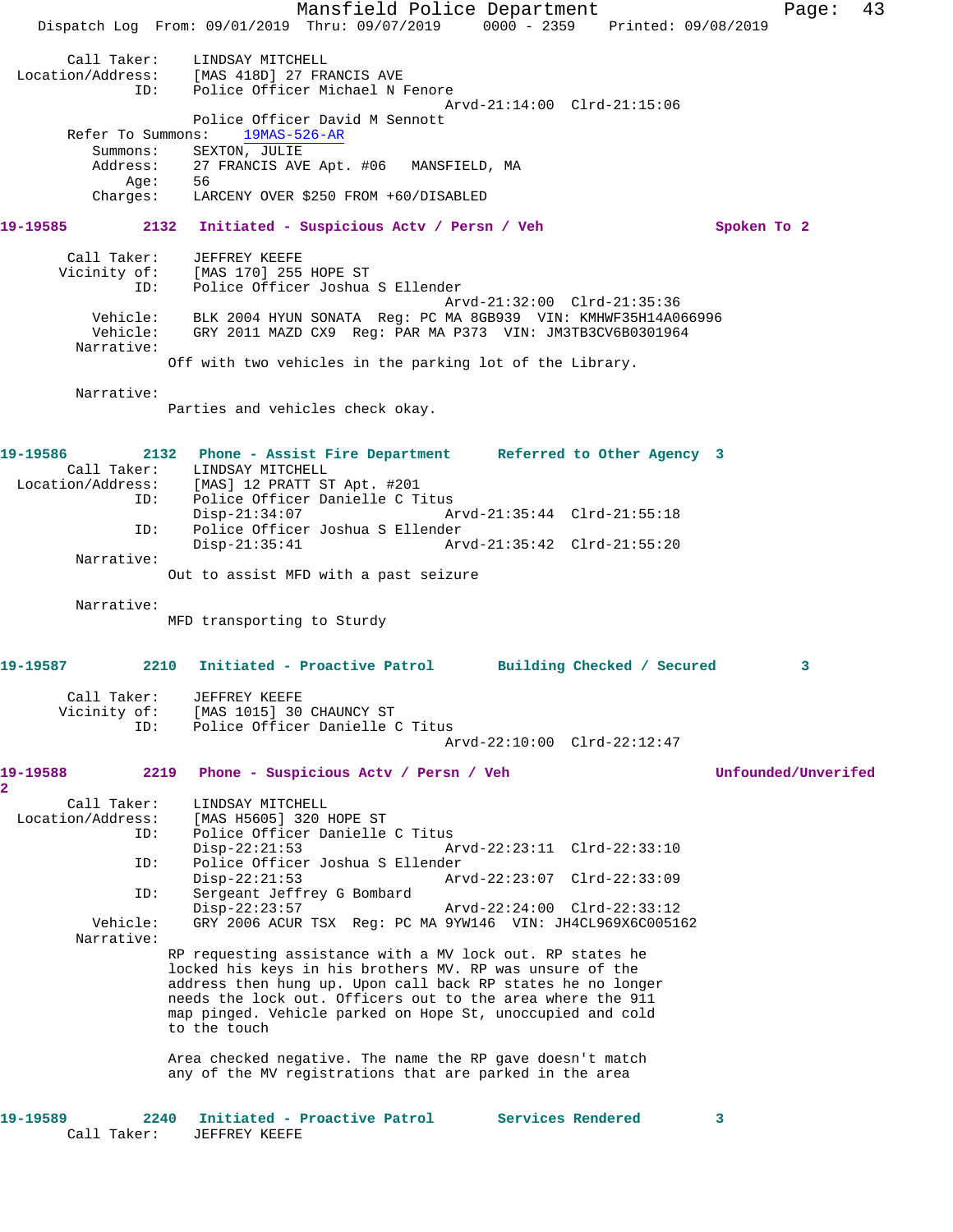Mansfield Police Department Fage: 44 Dispatch Log From: 09/01/2019 Thru: 09/07/2019 0000 - 2359 Printed: 09/08/2019 Vicinity of: [MAS 814] 50 WEST CHURCH ST ID: Police Officer Danielle C Titus Arvd-22:40:00 Clrd-22:43:43 **19-19590 2348 Phone - Assist Fire Department Services Rendered 3**  Call Taker: LINDSAY MITCHELL Location/Address: [MAS H4092] 26 BENEFIT ST ID: Police Officer David J Pepicelli Disp-23:49:10 Clrd-23:49:25 Narrative: Out to assist MFD with an alarm sounding that has since silenced Narrative: Officers will respond if needed **For Date: 09/05/2019 - Thursday 19-19602 0123 Initiated - Proactive Patrol Services Rendered 3**  Call Taker: JEFFREY KEEFE Vicinity of: [MAS 1002] 250 EAST ST ID: Police Officer Donald MacLean Arvd-01:23:00 Clrd-01:33:59 **19-19604 0126 Initiated - Proactive Patrol Building Checked / Secured 3** Call Taker: JEFFREY KEEFE Vicinity of: [MAS 840] 280 SCHOOL ST ID: Patrolman David Schepis Arvd-01:26:00 Clrd-01:30:45 **19-19605 0127 Initiated - Proactive Patrol Services Rendered 3**  Call Taker: JEFFREY KEEFE Vicinity of: [MAS 1015] 30 CHAUNCY ST ID: Police Officer Meghan Birnie Arvd-01:27:00 Clrd-01:33:34 **19-19607 0133 Initiated - Proactive Patrol Building Checked / Secured 3** Call Taker: LINDSAY MITCHELL Location/Address: [MAS 281A] 1 CROCKER ST ID: Police Officer Meghan Birnie Arvd-01:33:00 Clrd-01:41:22 **19-19609 0137 Initiated - Proactive Patrol Building Checked / Secured 3** Call Taker: LINDSAY MITCHELL Location/Address: [MAS 907E] 390 WEST ST ID: Patrolman David Schepis Arvd-01:37:00 Clrd-01:40:35 **19-19611 0156 Initiated - Proactive Patrol Building Checked / Secured 3** Call Taker: JEFFREY KEEFE Vicinity of: [MAS 281A] 1 CROCKER ST ID: Police Officer Meghan Birnie Arvd-01:56:00 Clrd-02:01:54 **19-19612 0157 Initiated - Building Check Building Checked / Secured 3** Call Taker: JAMES VIERA Location/Address: [MAS 992] 660 EAST ST ID: Police Officer Donald MacLean Arvd-01:57:00 Clrd-02:04:14 **19-19613 0207 Initiated - Proactive Patrol Building Checked / Secured 3** Call Taker: JEFFREY KEEFE Vicinity of: [MAS 900A] 242 CHAUNCY ST Apt. #1 ID: Police Officer Meghan Birnie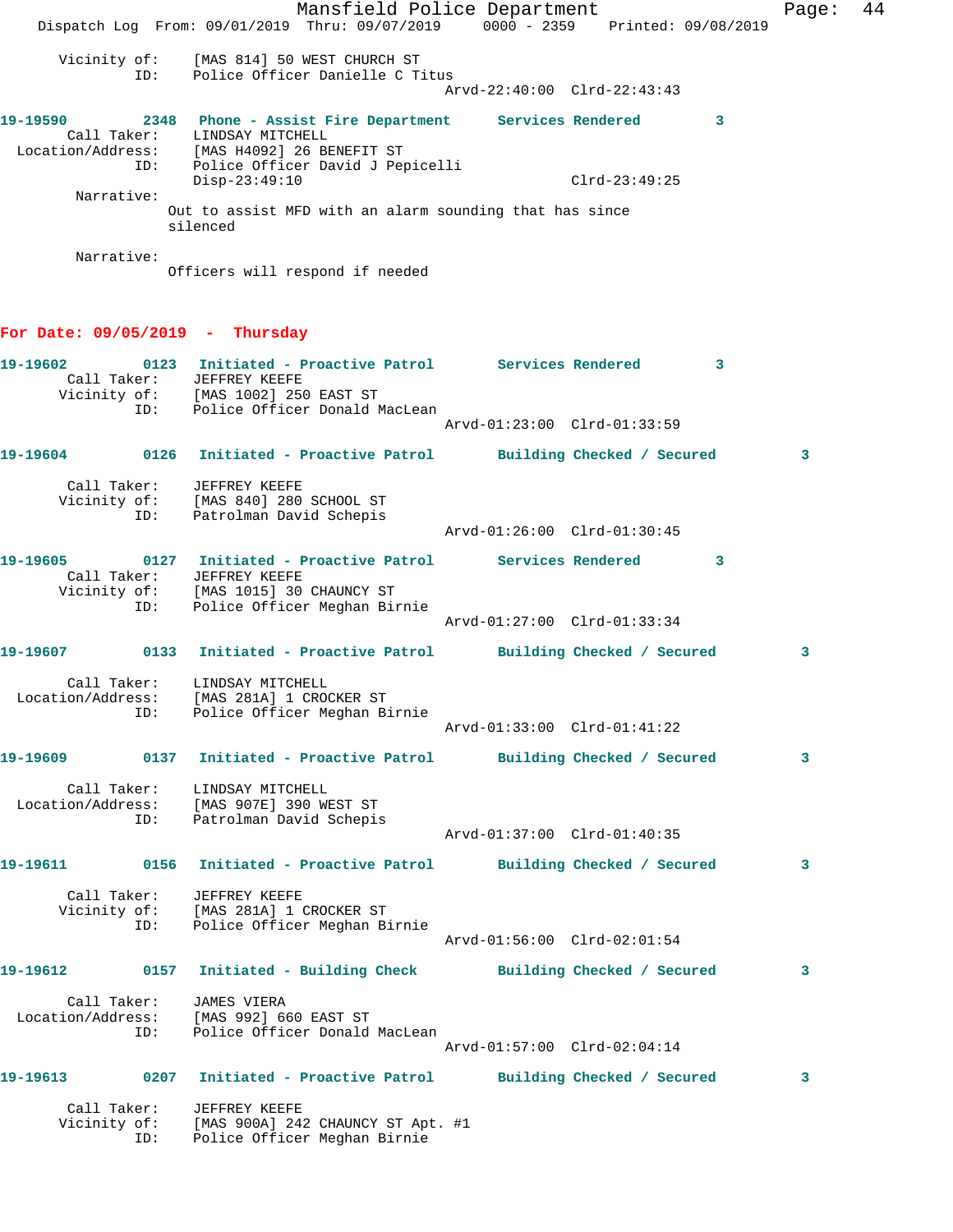Arvd-02:07:00 Clrd-02:13:44

**19-19614 0217 Initiated - Suspicious Actv / Persn / Veh Unfounded/Unverifed 2**  Call Taker: LINDSAY MITCHELL Location/Address: [MAS] 986 EAST ST @ 7 CHERRY ST ID: Police Officer Donald MacLean Arvd-02:17:00 Clrd-02:18:35 Narrative: Ofc MacLean received a direct report from a passer by of a few kids riding bikes in the area. Check of the area, checks negative **19-19616 0253 Initiated - Proactive Patrol Services Rendered 3**  Call Taker: JEFFREY KEEFE Location/Address: [MAS 814] 50 WEST CHURCH ST ID: Police Officer Meghan Birnie Arvd-02:53:00 Clrd-02:57:46 **19-19617 0259 Initiated - Proactive Patrol Building Checked / Secured 3** Call Taker: JEFFREY KEEFE Vicinity of: [MAS] 4 ERICK RD @ 15 BONNEY LN ID: Police Officer Donald MacLean Arvd-02:59:00 Clrd-03:09:06 **19-19618 0300 Initiated - Proactive Patrol Building Checked / Secured 3** Call Taker: JEFFREY KEEFE Location/Address: [MAS 834] 261 CHAUNCY ST ID: Sergeant Robert S Pierce Arvd-03:00:00 Clrd-03:10:46 **19-19619 0326 Initiated - Proactive Patrol Building Checked / Secured 3** Call Taker: JEFFREY KEEFE Vicinity of: [MAS 4] 31 HAMPSHIRE ST ID: Police Officer Donald MacLean Arvd-03:26:00 Clrd-03:30:05 **19-19620 0331 Initiated - Proactive Patrol Building Checked / Secured 3** Call Taker: JEFFREY KEEFE Location/Address: [MAS 2] 60 FORBES BLVD ID: Patrolman David Schepis Arvd-03:31:00 Clrd-03:34:18 **19-19621 0334 Initiated - Proactive Patrol Building Checked / Secured 3** Call Taker: JEFFREY KEEFE Location: [MAS] FOXBORUGH AREA HOTELS ID: Patrolman David Schepis Arvd-03:34:00 Clrd-03:40:40 **19-19622 0349 Phone - Alarm - Burglar Building Checked / Secured 1** Call Taker: LINDSAY MITCHELL Location/Address: [MAS 179A] 11 NORFOLK ST ID: Patrolman David Schepis Disp-03:51:48 Arvd-03:54:12 Clrd-03:56:34<br>ID: Sergeant Robert S Pierce<br>Disp-03:51:52 Arvd-03:53:12 Clrd-03:56:31<br>Disp-03:51:52 Clrd-03:56:31 Sergeant Robert S Pierce Disp-03:51:52 Arvd-03:53:12 Clrd-03:56:31 Vehicle: WHI 2017 VOLK TIGUAN Reg: PC MA 259DD1 VIN: WVGUV7AX6HW504144 Narrative: Officers responding for a entry exit office and warehouse motion

**19-19623 0349 Phone - Alarm - Burglar Building Checked / Secured 1**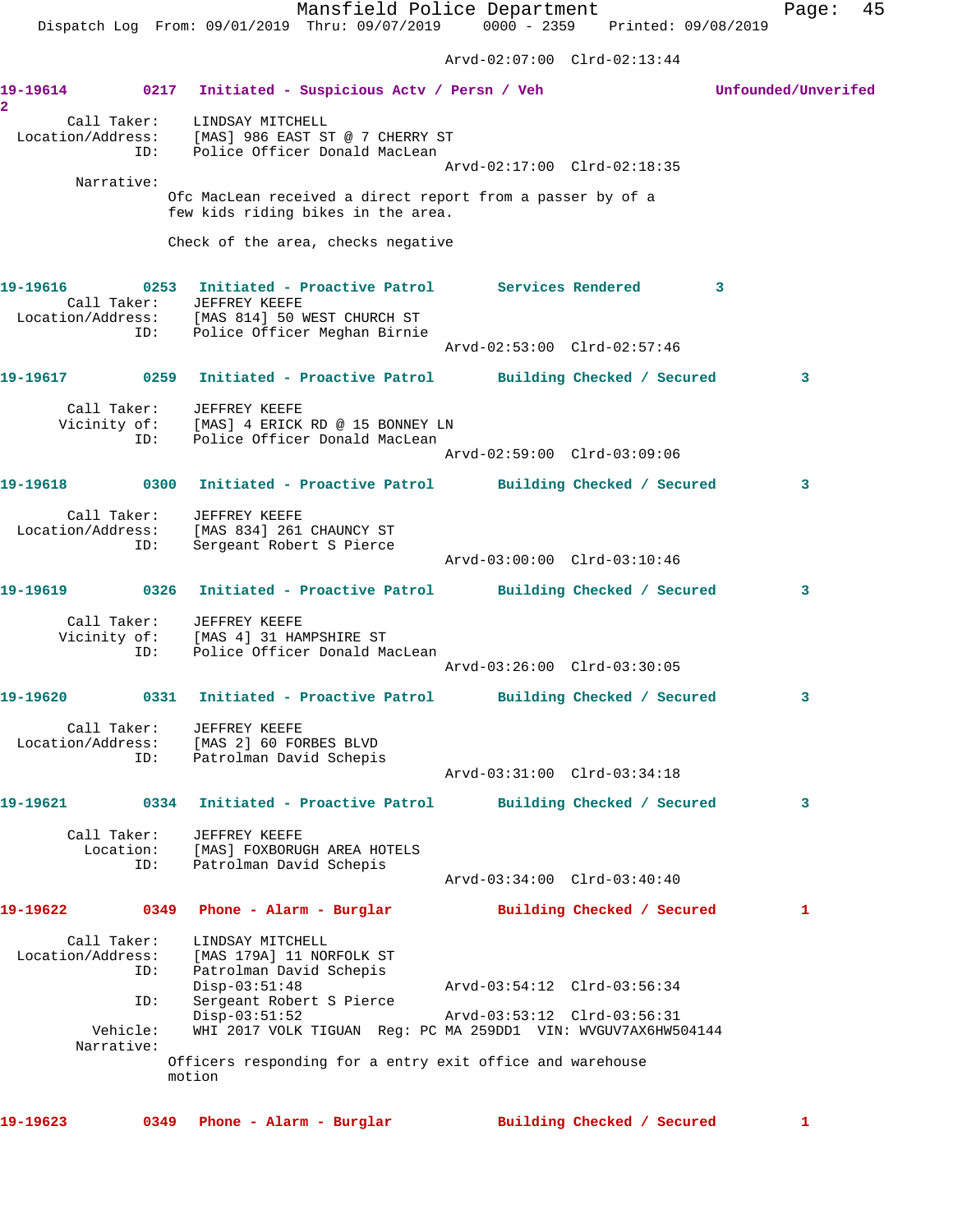Mansfield Police Department Page: 46 Dispatch Log From: 09/01/2019 Thru: 09/07/2019 0000 - 2359 Printed: 09/08/2019 Call Taker: JEFFREY KEEFE<br>Location/Address: [MAS 165] 91 ( [MAS 165] 91 CHAUNCY ST ID: Police Officer Donald MacLean Disp-03:50:46 Arvd-03:53:22 Clrd-03:56:00<br>ID: Police Officer Meghan Birnie Police Officer Meghan Birnie Disp-03:50:52 Arvd-03:53:07 Clrd-03:55:53 Narrative: Alarm reported as shipping door. Narrative: Delivery had wrong pass code. **19-19626 0427 911 - Erratic Oper MV / Road Rage Arrest(s) Made 3**  Call Taker: JEFFREY KEEFE<br>Vicinity of: [MAS] SCHOOL : [MAS] SCHOOL ST ID: Patrolman David Schepis Disp-04:29:13 Arvd-04:29:22 Clrd-05:00:52<br>ID: Police Officer Meghan Birnie Police Officer Meghan Birnie Disp-04:29:15 Arvd-04:29:20 Clrd-04:49:12<br>ID: Police Officer Donald MacLean Police Officer Donald MacLean<br>Disp-04:29:25 Disp-04:29:25 Arvd-04:29:27 Clrd-05:00:48 ID: Sergeant Robert S Pierce Disp-04:49:18 Arvd-04:49:21 Clrd-05:00:24 Vehicle: GRN 2000 JEEP LL CHEROK Reg: PC MA 32T750 VIN: 1J4FF48S8YL238866 Narrative: Cp reported an erratic operator on school st heading in bound. Reported as all over the road. Narrative: Green older model jeep. Failure to stop heading into Foxborough on central st. Foxborough has been notified. Speeds at 80. Narrative: Vehicle reported off the road at the intersection of central at commercial. Narrative: FFD notified and responding. Annex notified and responding. Narrative: One in custody. Refer To Arrest: 19MAS-527-AR Arrest: STEARNS, MATTHEW C<br>Address: 37 CHILSON AVE MA 37 CHILSON AVE MANSFIELD, MA<br>35 Age: Charges: SPEEDING RATE OF SPEED GREATER THAN WAS REASONABLE AND PROPER c90 §17 RECKLESS OPERATION OF MOTOR VEHICLE STOP FOR POLICE, FAIL MARKED LANES VIOLATION **19-19628 0455 Phone - Assist Fire Department Transported to Hospital 3**  Call Taker: LINDSAY MITCHELL Location/Address: [MAS] 22 MARIE DR ID: Police Officer Meghan Birnie Disp-04:56:35 Arvd-04:58:12 Clrd-05:04:58 Narrative: Out to assist MFD with a male difficulty breathing **19-19630 0632 911 - Assist Fire Department Transported to Hospital 3**  Call Taker: MEGHAN MILLS<br>.on/Address: [MAS] 682 ELM ST Location/Address: ID: Patrolman David Schepis Disp-06:35:52 Clrd-06:36:23<br>ID: Police Officer Meghan Birnie Police Officer Meghan Birnie<br>Disp-06:36:20 Arvd-06:41:37 Clrd-06:55:56 Narrative: Assist MFD with the medical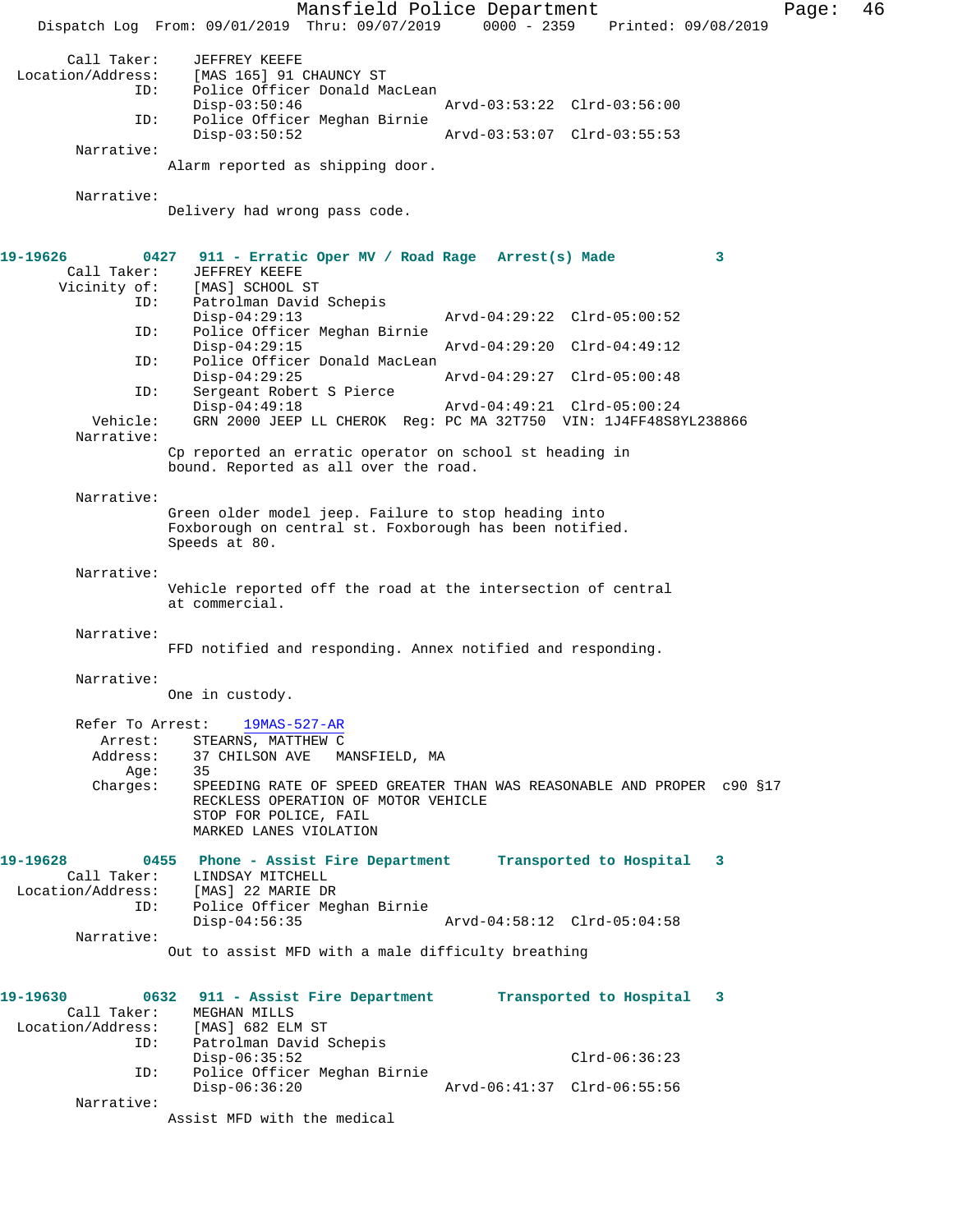Mansfield Police Department Fage: 47 Dispatch Log From: 09/01/2019 Thru: 09/07/2019 0000 - 2359 Printed: 09/08/2019 **19-19632 0637 Phone - Assist Fire Department Services Rendered 3**  Call Taker: JEFFREY KEEFE Location/Address: [MAS 280] 440 FORBES BLVD ID: Police Officer Donald MacLean Disp-06:39:51 Arvd-06:44:03 Clrd-06:46:56 **19-19633 0655 Walk-In - Harass. Electronic Communicat Spoken To 3** Call Taker: Support Staff Derek M Stark Location/Address: [MAS H6156] 96 RUMFORD AVE ID: Police Officer Donald MacLean Disp-06:57:20 Arvd-07:06:10 Clrd-07:47:56 Narrative: Walk in at Mansfield Police looking to speak with an officer regarding ongoing blackmail possibly related to previously reported larceny. Refer To Incident: 19MAS-787-OF **19-19636 0709 Initiated - Selective Enforcement/RADAR Services Rendered 3**  Call Taker: MEGHAN MILLS Location/Address: [MAS 1002] 250 EAST ST ID: Detective Derek M McCune Arvd-07:09:00 Clrd-07:18:54 Narrative: Selective enforcement **19-19639 0718 Initiated - Traffic Enforcement / Activity Verbal Warning 2**  Call Taker: PATRICK FEENEY Location/Address: [MAS 1002] 250 EAST ST ID: Police Officer Meghan Birnie Arvd-07:18:00 Clrd-07:38:41 Vehicle: GRY 2009 INFI M35 Reg: PC MA 7CGB40 VIN: JNKCY01FX9M851977 Narrative: Top speed 33 mph; avg 25 mph. **19-19642 0735 Phone - Burglary ( B & E ) Services Rendered 2**  Call Taker: Support Staff Derek M Stark Location/Address: [MAS H2290] 121 BALCOM ST ID: Police Officer Matthew A Souza Disp-07:51:14 Arvd-08:00:28 Clrd-08:09:57 Narrative: Caller (Ofc. Flyer Marshfield PD) reporting that he has been alerted that an older model Monte Carlo on his late brothers property (121 Balcom St) has been broken into. He will make his way there after shift but is requesting officers check the house and vehicle. Narrative: M12 on scene, reports house is all secure, mv in the back appears secure as well. To follow up with the RP. Narrative: M12 followed up with the RP; apparently a note was left in the m/v for the owner asking if they'd be willing to sell it. Nothing is missing from the m/v. It is unable to be secured. Home checks ok. The RP is working on having the m/v removed this weekend. **19-19641 0741 Initiated - Motor Vehicle Stop Verbal Warning 3**  Call Taker: PATRICK FEENEY Location/Address: [MAS] 400 RTE 140 NB @ 287 CHAUNCY ST ID: Police Officer David W Kinahan Arvd-07:41:00 Clrd-07:54:36 Vehicle: GRY 2013 TOYT SIENNA Reg: PC MA 375RH1 VIN: 5TDYK3DC2DS308521 Narrative: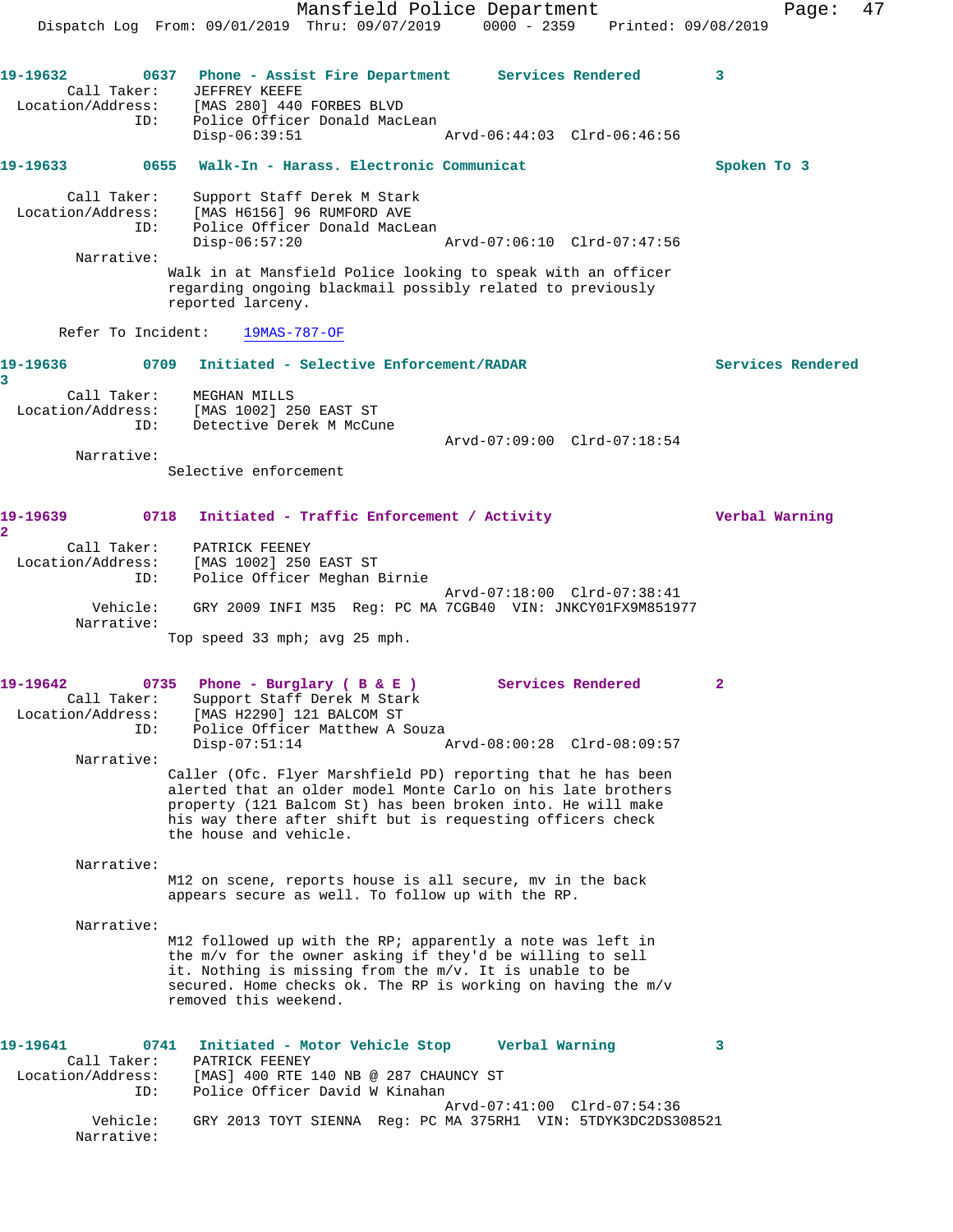| Dispatch Log From: 09/01/2019 Thru: 09/07/2019 0000 - 2359 Printed: 09/08/2019 |     |                                                                           | Mansfield Police Department |                             |                 |    | Page:             | 48 |
|--------------------------------------------------------------------------------|-----|---------------------------------------------------------------------------|-----------------------------|-----------------------------|-----------------|----|-------------------|----|
|                                                                                |     |                                                                           |                             |                             |                 |    |                   |    |
|                                                                                |     | MV stop                                                                   |                             |                             |                 |    |                   |    |
| Narrative:                                                                     |     |                                                                           |                             |                             |                 |    |                   |    |
|                                                                                |     | Verbal                                                                    |                             |                             |                 |    |                   |    |
| 19–19644                                                                       |     | 0807 Initiated - Motor Vehicle Stop Verbal Warning                        |                             |                             |                 | 3  |                   |    |
| Location/Address: [MAS] 144 EAST ST @ 59 EDDY ST                               |     | Call Taker: PATRICK FEENEY                                                |                             |                             |                 |    |                   |    |
|                                                                                | ID: | Police Officer David W Kinahan                                            |                             |                             |                 |    |                   |    |
|                                                                                |     | Vehicle: BLK 2013 JEEP UT WRANGL Reg: PC MA 5AC437 VIN: 1C4BJWEG5DL543332 |                             | Arvd-08:07:00 Clrd-08:09:48 |                 |    |                   |    |
| 19–19645                                                                       |     | 0819 911 - Alarm - Burglar                                                |                             | False / Accidental Alarm 1  |                 |    |                   |    |
| Location/Address: [MAS 143B] 131 COPELAND DR                                   |     | Call Taker: PATRICK FEENEY                                                |                             |                             |                 |    |                   |    |
|                                                                                |     | ID: Police Officer Nicole M Boldrighini<br>$Disp-08:20:50$                |                             |                             | $Clrd-08:25:58$ |    |                   |    |
| ID:                                                                            |     | Police Officer Matthew A Souza                                            |                             |                             |                 |    |                   |    |
| Narrative:                                                                     |     | $Disp-08:20:53$                                                           |                             | Arvd-08:23:51 Clrd-08:25:58 |                 |    |                   |    |
|                                                                                |     | duress alarm.                                                             |                             |                             |                 |    |                   |    |
| Narrative:                                                                     |     |                                                                           |                             |                             |                 |    |                   |    |
|                                                                                |     | M12 reports accidental by employess.                                      |                             |                             |                 |    |                   |    |
| Narrative:                                                                     |     |                                                                           |                             |                             |                 |    |                   |    |
|                                                                                |     | 2 phone calls placed to the business with negative resutls.               |                             |                             |                 |    |                   |    |
| 19-19649                                                                       |     | 0838 Initiated - Proactive Patrol Services Rendered                       |                             |                             |                 | 3  |                   |    |
| Location/Address: [MAS 333] 245 EAST ST                                        |     | Call Taker: MEGHAN MILLS                                                  |                             |                             |                 |    |                   |    |
|                                                                                | ID: | Police Officer John R Armstrong                                           |                             | Arvd-08:38:00 Clrd-08:56:23 |                 |    |                   |    |
|                                                                                |     |                                                                           |                             |                             |                 |    |                   |    |
| 19-19650<br>3                                                                  |     | 0839 Initiated - Selective Enforcement/RADAR                              |                             |                             |                 |    | Services Rendered |    |
|                                                                                |     | Call Taker: MEGHAN MILLS<br>Vicinity of: [MAS] 600 WEST ST                |                             |                             |                 |    |                   |    |
| ID:                                                                            |     | Police Officer Matthew A Souza                                            |                             |                             |                 |    |                   |    |
| Narrative:                                                                     |     |                                                                           |                             | Arvd-08:39:00 Clrd-09:10:08 |                 |    |                   |    |
|                                                                                |     | Off in the area for radar                                                 |                             |                             |                 |    |                   |    |
| 19-19652                                                                       |     | 0849 Phone - Identity Theft Manus Services Rendered                       |                             |                             |                 | -1 |                   |    |
| Location/Address: [MAS] 309 NORTH MAIN ST                                      |     | Call Taker: Kieran M Ruth                                                 |                             |                             |                 |    |                   |    |
| ID:                                                                            |     | Police Officer Nicole M Boldrighini                                       |                             |                             |                 |    |                   |    |
| Narrative:                                                                     |     | $Disp-08:50:43$                                                           |                             | Arvd-08:52:52 Clrd-09:00:40 |                 |    |                   |    |
|                                                                                |     | Out for a possible scam                                                   |                             |                             |                 |    |                   |    |
| Narrative:                                                                     |     |                                                                           |                             |                             |                 |    |                   |    |
|                                                                                |     | No scam at this time                                                      |                             |                             |                 |    |                   |    |
| 19-19653                                                                       |     | 0900 Initiated - Traffic Enforcement / Activity                           |                             |                             |                 |    | Services Rendered |    |
| $\overline{\mathbf{2}}$                                                        |     | Call Taker: PATRICK FEENEY                                                |                             |                             |                 |    |                   |    |
| Location/Address: [MAS] HOPE ST                                                |     |                                                                           |                             |                             |                 |    |                   |    |
|                                                                                |     | ID: Police Officer Nicole M Boldrighini                                   |                             | Arvd-09:00:00 Clrd-09:20:17 |                 |    |                   |    |
| Narrative:                                                                     |     | No violations observed.                                                   |                             |                             |                 |    |                   |    |
|                                                                                |     |                                                                           |                             |                             |                 |    |                   |    |
| 19–19655                                                                       |     | 0904 Initiated - Motor Vehicle Stop Verbal Warning                        |                             |                             |                 | 3  |                   |    |
|                                                                                |     | Call Taker: PATRICK FEENEY<br>Vicinity of: [MAS H1140] 182 EAST ST        |                             |                             |                 |    |                   |    |
| ID:                                                                            |     | Police Officer David W Kinahan                                            |                             |                             |                 |    |                   |    |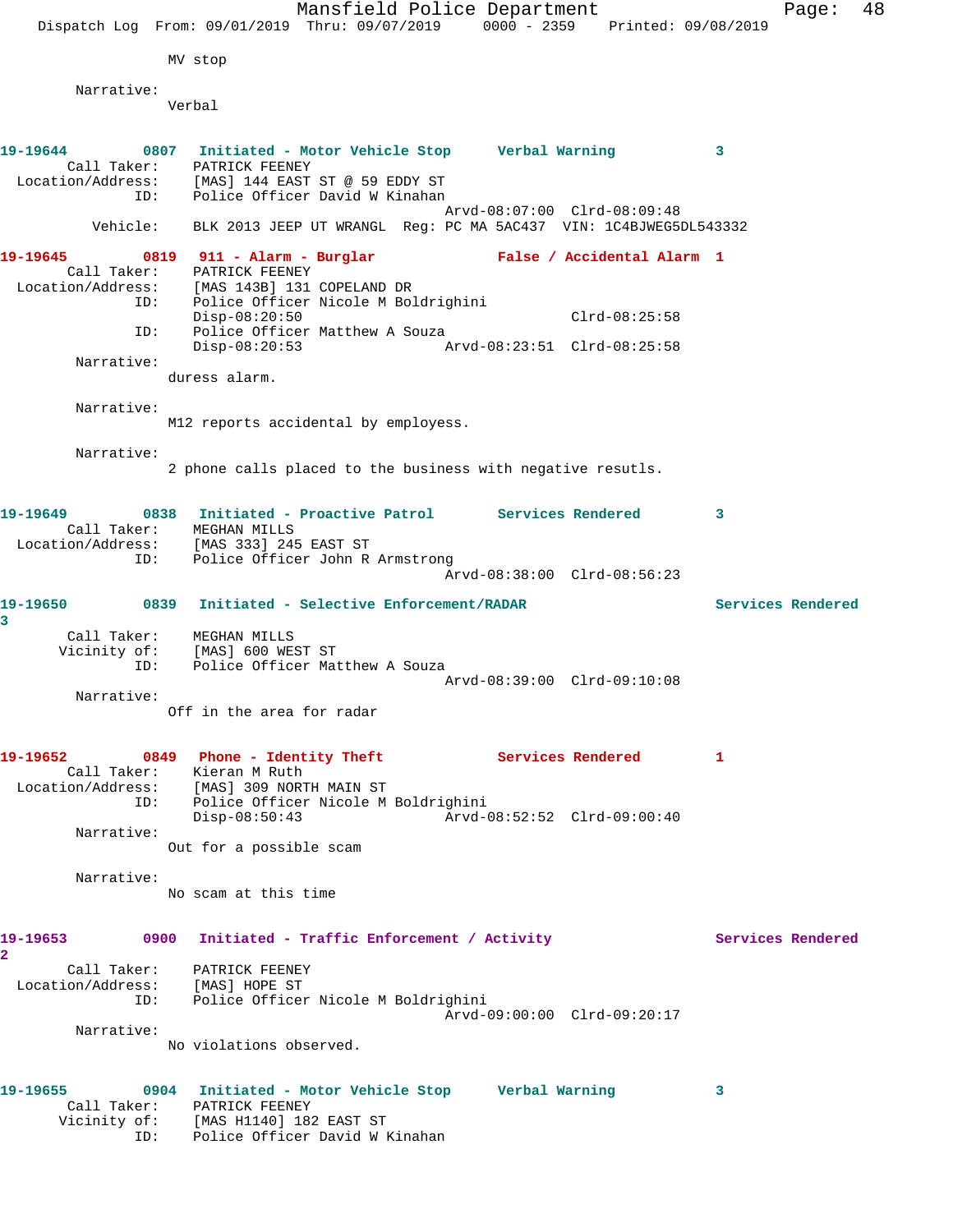Mansfield Police Department Fage: 49 Dispatch Log From: 09/01/2019 Thru: 09/07/2019 0000 - 2359 Printed: 09/08/2019 Arvd-09:04:00 Clrd-09:10:03 Vehicle: BLU 2007 KIA OPTIMA Reg: PC MA 8LD373 VIN: KNAGE124975139978 **19-19656 0915 911 - Assist Fire Department Transported to Hospital 3**  Call Taker: PATRICK FEENEY Location/Address: [MAS 312] 130 FORBES BLVD ID: Police Officer Matthew A Souza<br>Disp-09:17:04 Disp-09:17:04 Arvd-09:23:53 Clrd-09:37:33 Narrative: Assist with a medical. 19-19658 0920 Initiated - Traffic Enforcement / Activity **Services Rendered 2**  Call Taker: PATRICK FEENEY Location/Address: [MAS 1002] 250 EAST ST ID: Police Officer John R Armstrong Arvd-09:20:00 Clrd-09:49:23 Vehicle: GRY 2015 JEEP PATRIO Reg: PC MA 4YN729 VIN: 1C4NJRFB3FD348831 19-19659 **0926** Initiated - Traffic Enforcement / Activity **Services Rendered 2**  Call Taker: PATRICK FEENEY Location/Address: [MAS] 126 NORTH MAIN ST @ 10 VILLA ST ID: Police Officer Nicole M Boldrighini Arvd-09:26:00 Clrd-09:54:01 Vehicle: WHI 2017 TOYT COROLL Reg: PC MA 1468AN VIN: 2T1BURHE2HC813407 **19-19660 0952 Initiated - Disabled Motor Vehicle Services Rendered 3**  Call Taker: PATRICK FEENEY Location/Address: [MAS] 65 STEARNS AVE @ 2 ERICK RD ID: Police Officer John R Armstrong Arvd-09:52:00 Clrd-10:03:07 Narrative: Assisting a TT unit that is unable to get through due to construction. Narrative: Assiting the truck in backing up to seek an alternate route. **19-19661 0957 911 - Suspicious Actv / Persn / Veh Unfounded/Unverifed 2**  Call Taker: PATRICK FEENEY Vicinity of: [MAS H4342] 230 UNION ST EXT ID: Police Officer Nicole M Boldrighini Disp-10:01:04 Arvd-10:03:39 Clrd-10:04:34 Vehicle: BLK 2010 FORD FUSION Reg: MA LV90241 VIN: 3FADP0L37AR275603 Narrative: Caller reports a m/v thats been sitting in the area for approx 45 mins now. Narrative: Party checks out; was waiting to pick up a client on Riverside. No issue. **19-19663 1009 911 - Assist Fire Department Transported to Hospital 3**  Call Taker: PATRICK FEENEY Location/Address: [MAS H292] 493 WEST ST ID: Police Officer Matthew A Souza Disp-10:09:48 Arvd-10:22:24 Clrd-10:30:04 Narrative: Assist FD with a medical. **19-19664 1012 Initiated - Building Check Building Checked / Secured 3** Call Taker: PATRICK FEENEY Location/Address: [MAS 281A] 1 CROCKER ST ID: Police Officer Nicole M Boldrighini Arvd-10:12:00 Clrd-10:21:11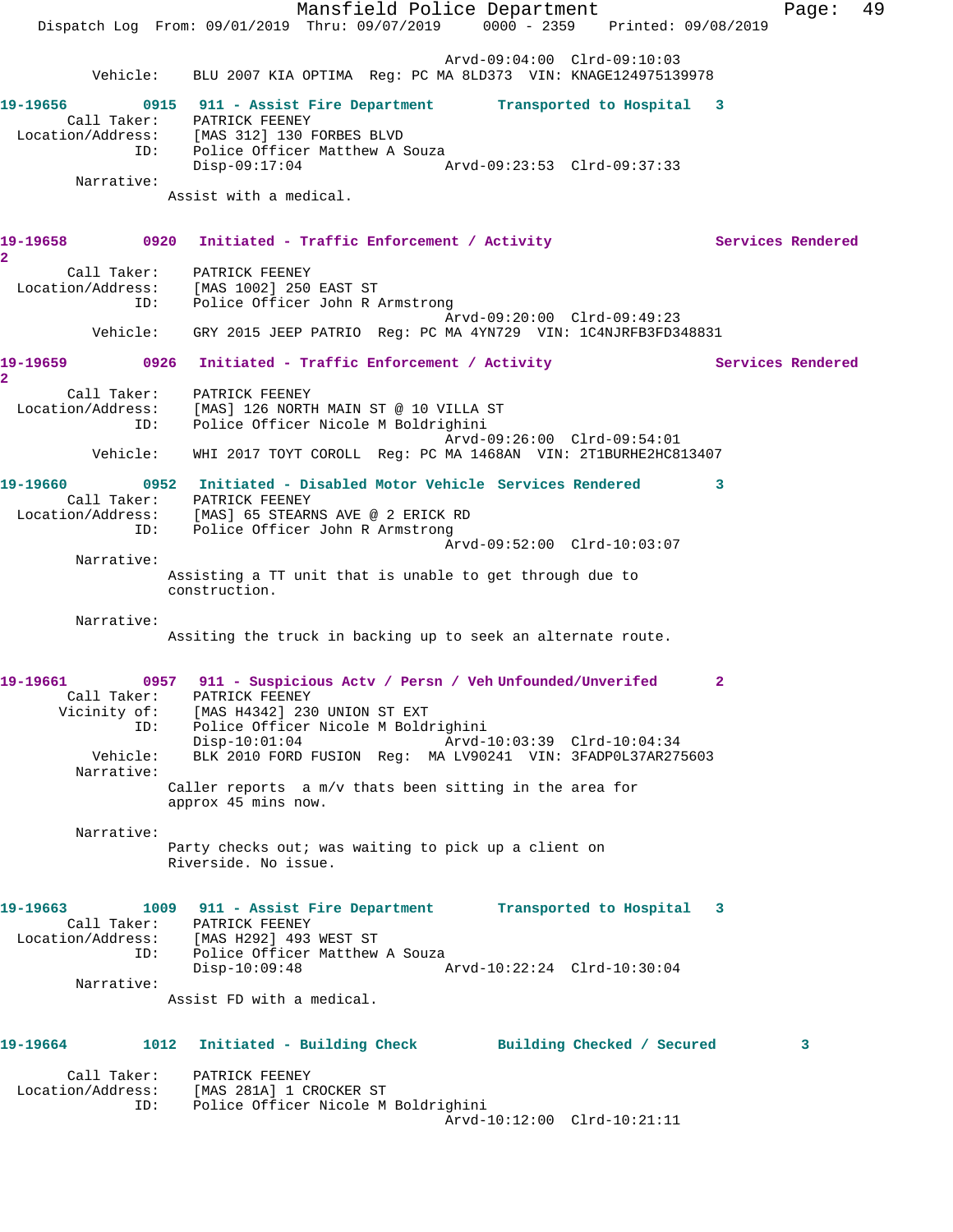Mansfield Police Department Form Page: 50 Dispatch Log From: 09/01/2019 Thru: 09/07/2019 0000 - 2359 Printed: 09/08/2019 **19-19665 1022 Initiated - Proactive Patrol Spoken To 3**  Call Taker: MEGHAN MILLS Location/Address: [MAS] 63 EAST ST @ 2 LINDEN ST ID: Police Officer David W Kinahan Arvd-10:22:00 Clrd-12:28:50 Narrative: Off with CCG, doing work without a detail **19-19667 1031 Initiated - Disabled Motor Vehicle Services Rendered 3**  Call Taker: MEGHAN MILLS Location/Address: [MAS 153] 50 WEST ST ID: Lieutenant Roy D Bain JR Arvd-10:31:00 Clrd-10:38:31 Vehicle: BLK 2017 VOLK LL TIGUAN Reg: PC MA 5AK746 VIN: WVGBV7AX3HK001234 Narrative: Disabled vehicle in lot. Triple A en route. Lt Bain transporting female to Willow Crossing, sm 10309 Narrative: em 10310 **19-19669 1038 911 - 911 Hang-ups & Verifications Confirmed misdial/Accdntl Call 2** Call Taker: PATRICK FEENEY Location/Address: [MAS] 8 COTTAGE ST ID: Police Officer Nicole M Boldrighini Arvd-10:46:03 Clrd-10:47:05 Narrative: 911 call from a cell phone, sounded like a poss. accidental. Able to speak with the caller, Suzie, states accidental from the emergency button activation. **19-19674 1120 Initiated - Traffic Enforcement / Activity Citation / Warning Issued 2**  Call Taker: PATRICK FEENEY Location/Address: [MAS 1002] 250 EAST ST ID: Police Officer John R Armstrong Arvd-11:20:00 Clrd-11:52:05 Vehicle: GRY 2013 TOYT UT RAV4 Reg: PAR MA 42762 VIN: JTMRFREV5DD039602 19-19680 1228 Initiated - Traffic Enforcement / Activity **Services Rendered 2**  Call Taker: PATRICK FEENEY Location/Address: [MAS] 99 COPELAND DR @ 235 CHAUNCY ST ID: Police Officer Nicole M Boldrighini Arvd-12:28:00 Clrd-12:50:10 **19-19681 1233 911 - Assist Fire Department Services Rendered 3**  Call Taker: PATRICK FEENEY Location/Address: [MAS H3969] 5 BUNGAY ST ID: Police Officer Matthew A Souza Disp-12:34:20 Arvd-12:40:37 Clrd-12:45:24 **19-19683 1245 Initiated - Traffic Enforcement / Activity Citation / Warning Issued 2**  Call Taker: PATRICK FEENEY Vicinity of: [MAS] 200 GILBERT ST ID: Police Officer Matthew A Souza Arvd-12:45:00 Clrd-13:00:56 ID: Police Officer Matthew A Souza Disp-13:01:14 Arvd-13:01:20 Clrd-13:04:09 Vehicle: BLK 2019 SUBA IMPREZ Reg: PC MA 2TBC51 VIN: 4S3GTAM62K3739026 **19-19688 1329 Initiated - Selective Enforcement/RADAR Services Rendered 3**  Call Taker: MEGHAN MILLS Location/Address: [MAS] HOPE ST ID: Police Officer Nicole M Boldrighini Arvd-13:29:00 Clrd-14:06:29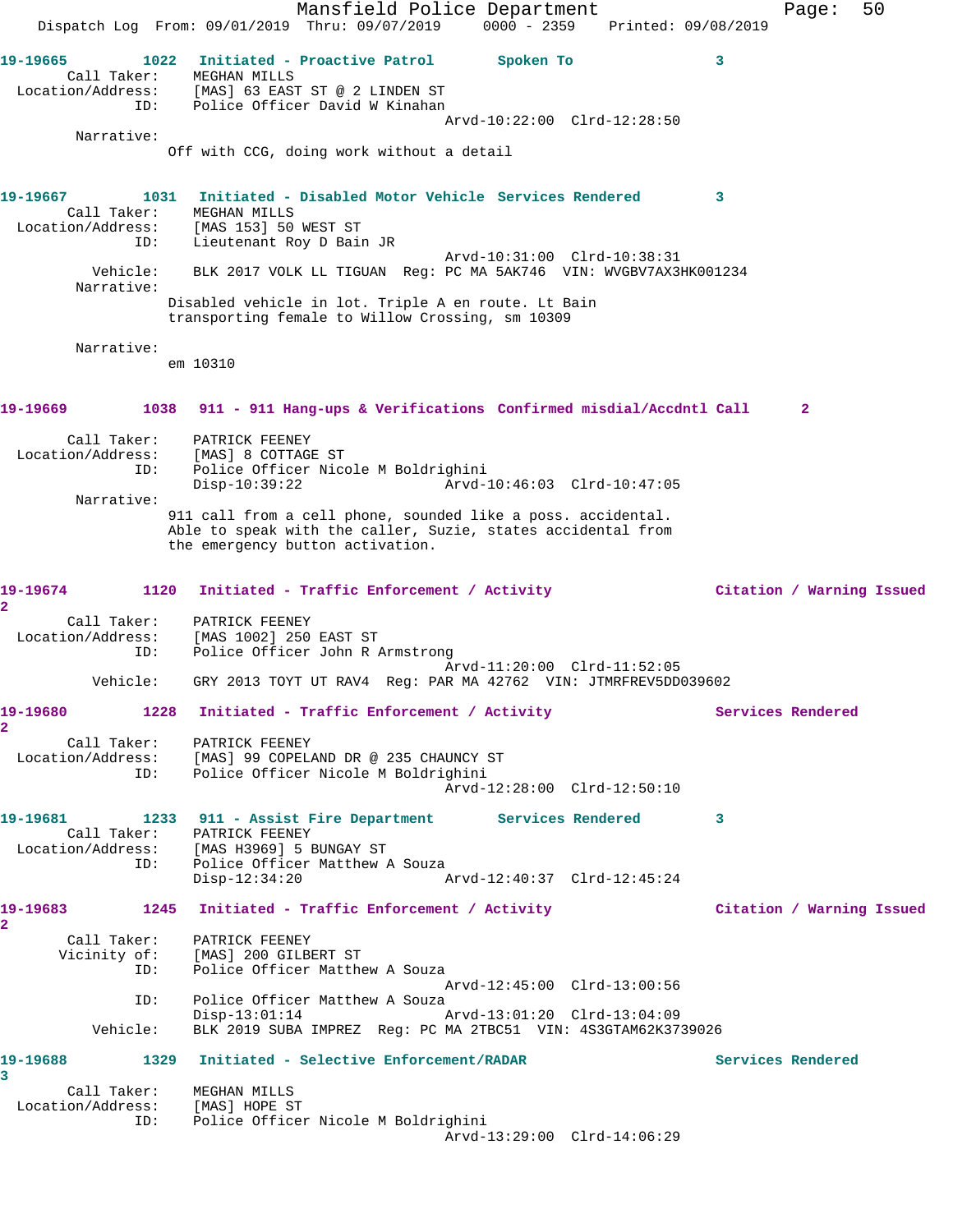Mansfield Police Department Page: 51 Dispatch Log From: 09/01/2019 Thru: 09/07/2019 0000 - 2359 Printed: 09/08/2019 Narrative: Off for selective enforcement **19-19691 1335 Initiated - Proactive Patrol Services Rendered 3**  Call Taker: MEGHAN MILLS Location/Address: [MAS] 280 SCHOOL ST ID: Police Officer Matthew A Souza Arvd-13:35:00 Clrd-13:44:56 19-19694 1408 Initiated - Traffic Enforcement / Activity **Services Rendered 2**  Call Taker: PATRICK FEENEY Location/Address: [MAS 1002] 250 EAST ST Police Officer David W Kinahan Arvd-14:08:00 Clrd-15:26:28 **19-19696 1426 Phone - Alarm - Burglar False / Accidental Alarm 1**  Call Taker: Kieran M Ruth Location/Address: [MAS H3168] 19 NOREEN RD ID: Police Officer John R Armstrong Disp-14:28:18 Arvd-14:32:25 Clrd-14:34:03<br>ID: Police Officer Nicole M Boldrighini Police Officer Nicole M Boldrighini<br>Disp-14:28:23 Arvd- Disp-14:28:23 Arvd-14:33:37 Clrd-14:34:03 Narrative: Out for the entry/exit garage door alarm Narrative: M10 reports a landscape company present; checking in with them Narrative: Accidental by resident. **19-19697 1451 911 - Suspicious Actv / Persn / Veh Services Rendered 2**  Call Taker: PATRICK FEENEY Location/Address: [MAS 1018] 600 EAST ST ID: Police Officer John R Armstrong<br>Disp-14:54:11 Ar Arvd-14:54:49 Clrd-15:10:50 Narrative: Caller reports some sleeping bags/pillows in the adjacent woods. Thought it was odd/out of place. Narrative: Could not locate the specific items; only thing observed was a bicycle. **19-19699 1513 911 - Assist Fire Department Services Rendered 3**  Call Taker: MEGHAN MILLS Location/Address: [MAS 331] 255 EAST ST ID: Police Officer John R Armstrong<br>Disp-15:14:14 Ar Disp-15:14:14 Arvd-15:15:47 Clrd-15:19:24 Narrative: Assist MFD with the medical **19-19700 1527 911 - Disturbance / Gathering Arrest(s) Made 1**  Call Taker: PATRICK FEENEY<br>Vicinity of: [MAS] 10 ERICK [MAS] 10 ERICK RD ID: Police Officer John R Armstrong<br>Disp-15:33:17 Am Arvd-15:33:41 Clrd-16:43:38 ID: Police Officer Nicole M Boldrighini Disp-15:37:34 Arvd-15:40:40 Clrd-16:43:40 ID: Sergeant Brian P Thibault Disp-15:57:43 Arvd-15:57:45 Clrd-16:32:24 Narrative: 911 caller reports an unknown male party yelling very loudly. Unable to see him.

Narrative: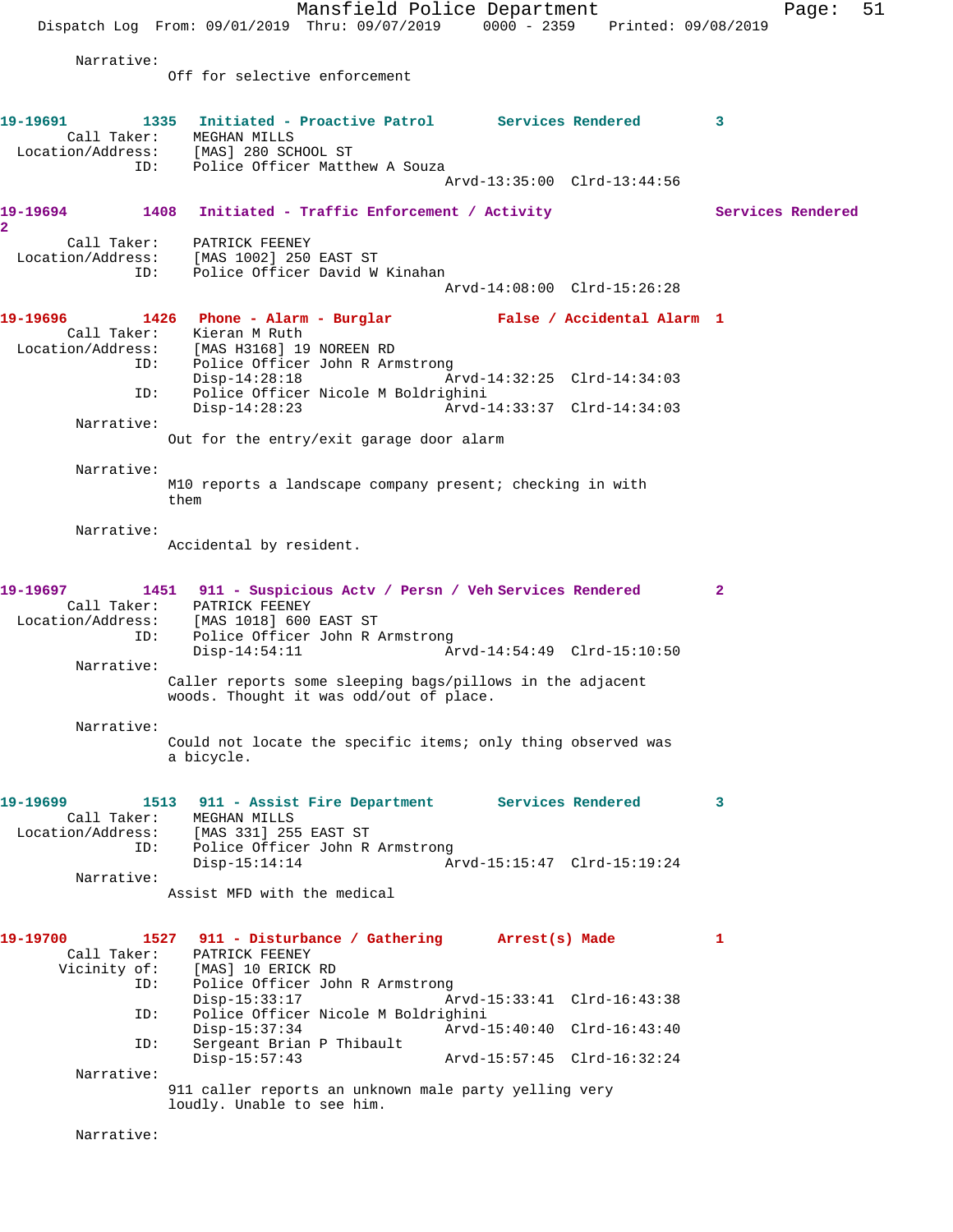Mansfield Police Department Page: 52 Dispatch Log From: 09/01/2019 Thru: 09/07/2019 0000 - 2359 Printed: 09/08/2019 M10 reports coming from the area of 17-19 Erick Narrative: 1 party in custody on active WMS hit. Narrative: M3 reports transporting 1 to 50 West st. Refer To Arrest: 19MAS-528-AR Arrest: ELKHOULY, VICTORIA A Address: 90 COURT ST MANSFIELD, MA Age: 27 Charges: STRAIGHT WARRANT **19-19704 1616 911 - Missing Person Returned to Home / Family 1**  Call Taker: PATRICK FEENEY<br>Location/Address: [MAS H1973] 62! [MAS H1973] 625 NORTH MAIN ST ID: Police Officer Danielle C Titus Disp-16:18:19 Arvd-16:22:14 Clrd-17:09:18<br>ID: Police Officer David J Pepicelli Police Officer David J Pepicelli Disp-16:36:21 Arvd-16:36:31 Clrd-16:52:51<br>ID: Police Officer Jay J Sparrow Police Officer Jay J Sparrow<br>Disp-16:37:03 Disp-16:37:03 Arvd-16:37:05 Clrd-16:52:56 ID: Police Officer Joshua S Ellender Disp-16:41:32 Arvd-16:41:34 Clrd-16:52:19 ID: Sergeant Brian P Thibault Disp-16:42:07 Arvd-16:42:09 Clrd-17:06:53<br>TD: Patrolman PAUL POLITSOPOULOS Patrolman PAUL POLITSOPOULOS Disp-17:08:48 Clrd-17:08:52 Patrolman STEPHEN M McGRATH Narrative: 911 caller reports that she came across a 2-3 y/o bm child wandering in the middle of the road. Uninjured, off with him now at her house. Narrative: Units out checking the area for anyone looking for a child. Narrative: Foxboro PD notified as well. Narrative: Returned to the family. Refer To Incident: 19MAS-788-OF **19-19709 1648 Phone - Parking Violations Services Rendered 3**  Call Taker: Kieran M Ruth<br>ion/Address: [MAS] DRAPER AVE Location/Address: ID: Police Officer Joshua S Ellender Disp-16:55:52 Arvd-16:58:02 Clrd-17:06:02 Vehicle: BLU 2015 TOYT UT RAV4 Reg: PC MA 15JD21 VIN: 2T3RFREV5FW380424 Narrative: Out for a parking issue, MA/15JD21 blocked in by another vehicle Narrative: Party is freed. **19-19710 1702 911 - 911 Hang-ups & Verifications Confirmed misdial/Accdntl Call 2** Call Taker: PATRICK FEENEY Location/Address: [MAS] 16 ERICK RD Apt. #23 ID: Police Officer Jay J Sparrow Disp-17:04:09 Arvd-17:12:26 Clrd-17:18:57 Narrative: 911 misdial; states she was trying to reach 411. **19-19712 1720 Initiated - Follow up Investigation Services Rendered 3**  Call Taker: PATRICK FEENEY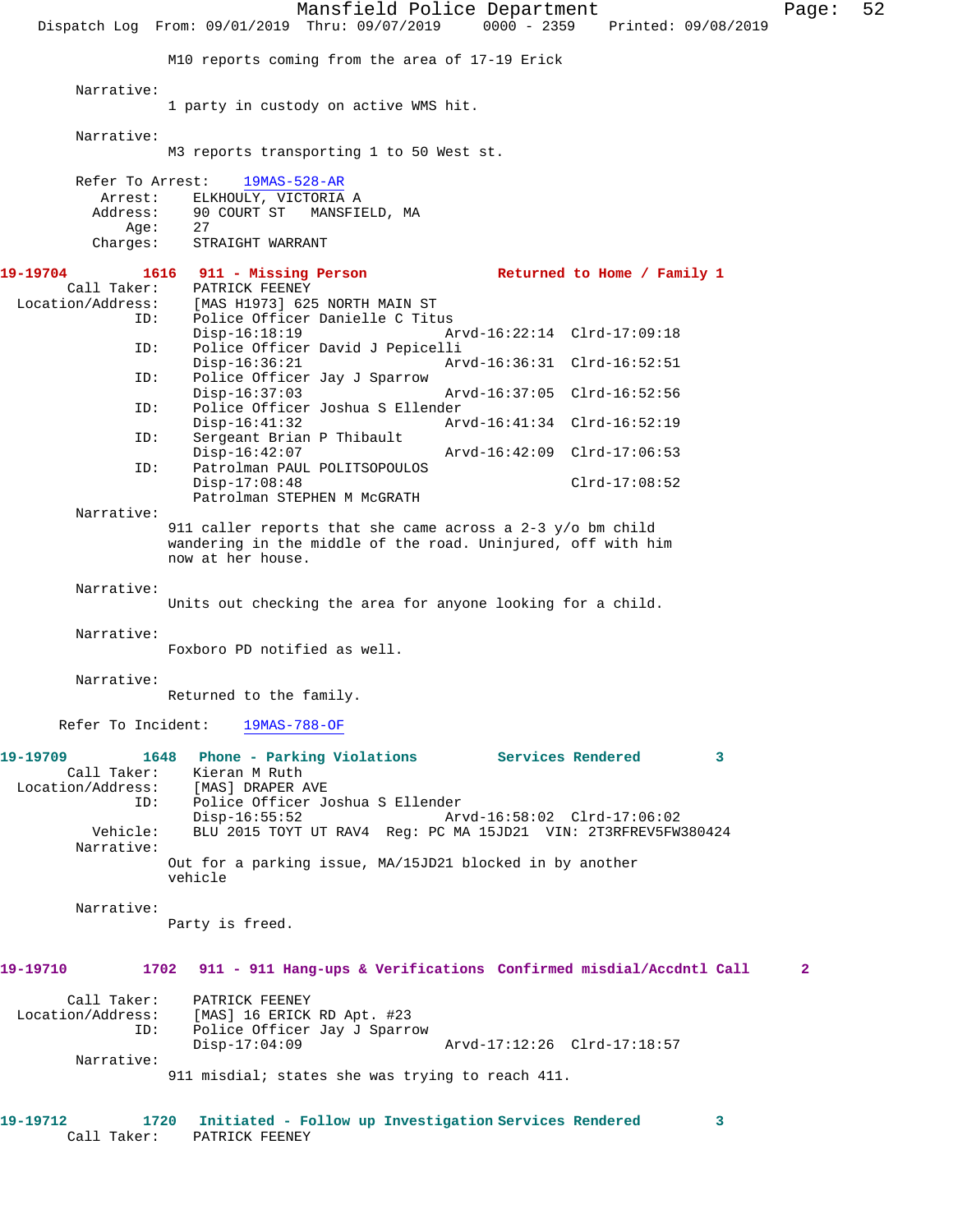Mansfield Police Department Fage: 53 Dispatch Log From: 09/01/2019 Thru: 09/07/2019 0000 - 2359 Printed: 09/08/2019 Location/Address: [MAS H708] 91 COTTAGE ST ID: Police Officer David J Pepicelli Arvd-17:20:00 Clrd-17:41:34 **19-19713 1752 Phone - Assist Fire Department Transported to Hospital 3**  Call Taker: PATRICK FEENEY Location/Address: [MAS H823] 5 BELLVIEW DR ID: Police Officer David J Pepicelli Disp-17:52:36 Arvd-17:58:09 Clrd-18:14:21 Narrative: Assist FD with an unknown medical. **19-19718 1902 Phone - Suspicious Actv / Persn / Veh Unfounded/Unverifed 2**  Call Taker: NICHOLAS GOYETTE Location/Address: [MAS 422] 15 PARK ST ID: Police Officer David J Pepicelli Disp-19:05:43 Arvd-19:13:12 Clrd-19:22:03 Narrative: RP calling to report troubling Verizon solicitors bothering residents Narrative: Clear, nothing found **19-19720 1936 Initiated - Proactive Patrol Building Checked / Secured 3** Call Taker: NICHOLAS GOYETTE Location/Address: [MAS 840] 280 SCHOOL ST ID: Police Officer David J Pepicelli Arvd-19:36:00 Clrd-20:00:59 Narrative: Checking the area. **19-19722 1949 Walk-In - Property Offenses - non specfc Incident Report 2**  Call Taker: Support Staff Amanda Crisfulla Location/Address: [MAS] 30 ESSEX ST ID: Police Officer Jay J Sparrow Disp-19:56:09 Arvd-20:01:54 Clrd-20:10:11 Narrative: RP in lobby requesting to speak with an Ofc regarding damage to a garage door Narrative: Clear, rp advised. See OF report for further. Refer To Incident: 19MAS-789-OF **19-19724 2011 Initiated - Proactive Patrol Building Checked / Secured 3** Call Taker: NICHOLAS GOYETTE Location/Address: [MAS 322] 31 HAMPSHIRE ST ID: Police Officer David J Pepicelli Arvd-20:11:00 Clrd-20:21:16 Narrative: Checking the area. **19-19727 2105 Phone - Suspicious Actv / Persn / Veh Services Rendered 2**  Call Taker: NICHOLAS GOYETTE<br>Location/Address: [MAS H2362] 428 I [MAS H2362] 428 BRANCH ST ID: Police Officer Jay J Sparrow Disp-21:06:45 Arvd-21:11:48 Clrd-21:38:24 ID: Police Officer Joshua S Ellender Disp-21:06:50 Arvd-21:11:50 Clrd-21:38:23 Narrative: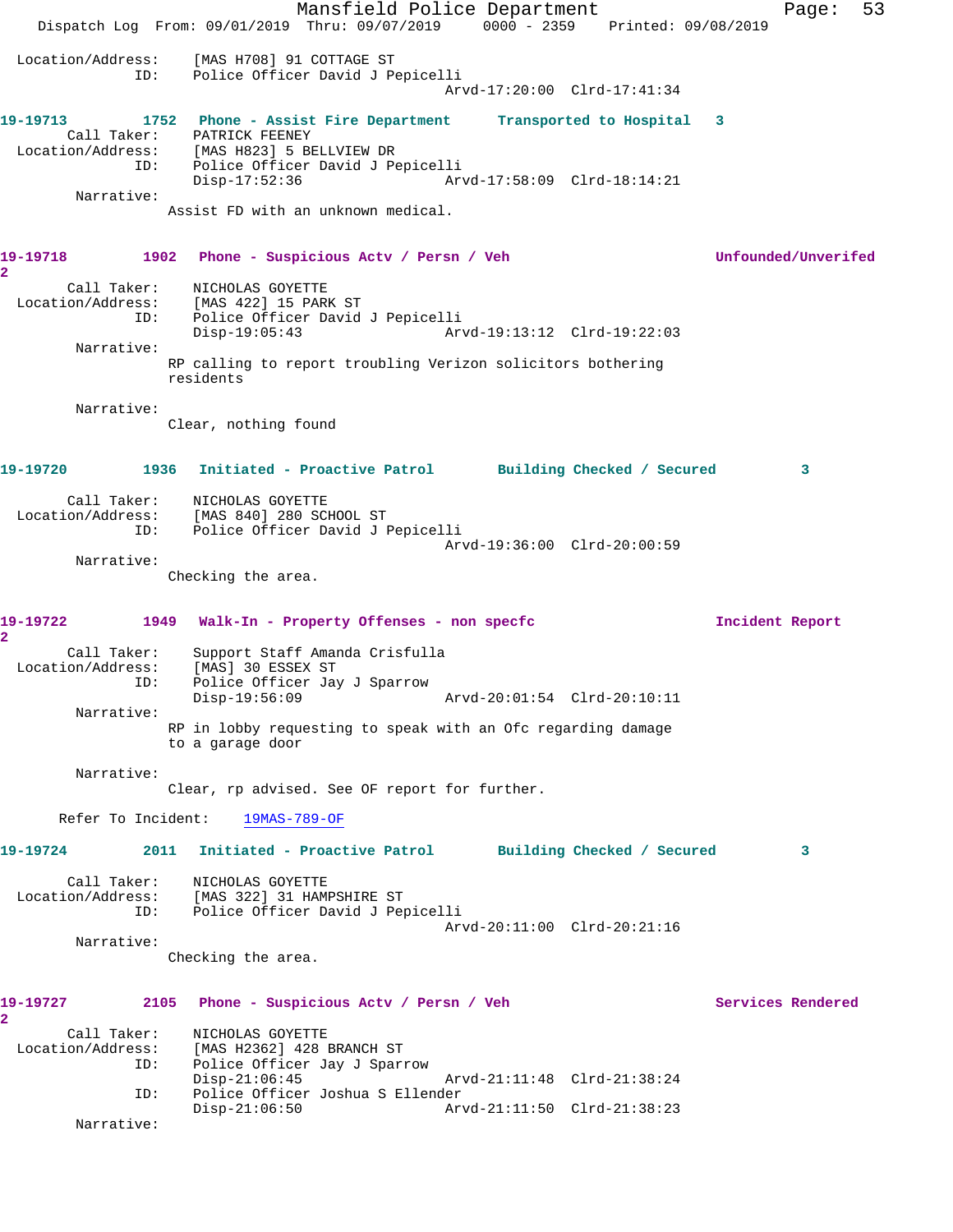|                                                                             | Dispatch Log From: 09/01/2019 Thru: 09/07/2019 0000 - 2359 Printed: 09/08/2019                             |                                           | Mansfield Police Department                                                                                               |                            |             | Page: | 54 |
|-----------------------------------------------------------------------------|------------------------------------------------------------------------------------------------------------|-------------------------------------------|---------------------------------------------------------------------------------------------------------------------------|----------------------------|-------------|-------|----|
|                                                                             |                                                                                                            |                                           | RP calling to report a group of 3 individuals in the woods<br>behind her home causing an issue, and have refused to leave |                            |             |       |    |
| Narrative:                                                                  | Fd responding for the illegal burn                                                                         |                                           |                                                                                                                           |                            |             |       |    |
| Narrative:                                                                  | Clear, fire extinguished                                                                                   |                                           |                                                                                                                           |                            |             |       |    |
| 19-19729                                                                    | 2134 Initiated - Proactive Patrol Building Checked / Secured                                               |                                           |                                                                                                                           |                            |             | 3     |    |
| Call Taker:<br>Location/Address: [MAS 281A] 1 CROCKER ST<br>ID:             | NICHOLAS GOYETTE                                                                                           | Police Officer Danielle C Titus           |                                                                                                                           |                            |             |       |    |
| Narrative:                                                                  | Checking the area.                                                                                         |                                           | Arvd-21:34:00 Clrd-21:45:26                                                                                               |                            |             |       |    |
| 19-19731                                                                    | 2158 Initiated - Proactive Patrol Building Checked / Secured                                               |                                           |                                                                                                                           |                            |             | 3     |    |
| Call Taker:<br>Location/Address: [MAS 987A] 125 HIGH ST Apt. #1-4<br>ID:    | NICHOLAS GOYETTE                                                                                           | Police Officer Danielle C Titus           | Arvd-21:58:00 Clrd-22:01:57                                                                                               |                            |             |       |    |
| Narrative:                                                                  | Checking the area.                                                                                         |                                           |                                                                                                                           |                            |             |       |    |
| 2202<br>19-19732                                                            |                                                                                                            | Initiated - Suspicious Actv / Persn / Veh |                                                                                                                           |                            | Spoken To 2 |       |    |
| Call Taker:<br>Location/Address:<br>ID:                                     | NICHOLAS GOYETTE<br>[MAS 934] RUMFORD AVE                                                                  | Police Officer Danielle C Titus           |                                                                                                                           |                            |             |       |    |
| ID:<br>Vehicle:                                                             | $Disp-22:03:11$                                                                                            | Police Officer Joshua S Ellender          | Arvd-22:02:00 Clrd-22:04:36<br>BLU 2016 HOND CIVIC Reg: PC MA 9SK548 VIN: 19XFC2F51GE209653                               | $Clrd-22:04:35$            |             |       |    |
| Vehicle:<br>Narrative:                                                      |                                                                                                            | TEMP PLATE Reg: PC NH 2571887             |                                                                                                                           |                            |             |       |    |
| Narrative:                                                                  | Checking on two mvs                                                                                        |                                           |                                                                                                                           |                            |             |       |    |
|                                                                             | Clear, playing pokemon go and advised                                                                      |                                           |                                                                                                                           |                            |             |       |    |
| 19-19733                                                                    | 2245 Initiated - Proactive Patrol Building Checked / Secured                                               |                                           |                                                                                                                           |                            |             | 3     |    |
| Call Taker:<br>Location/Address: [MAS 1015] 30 CHAUNCY ST                   | NICHOLAS GOYETTE<br>ID: Police Officer Danielle C Titus                                                    |                                           | Arvd-22:45:00 Clrd-22:48:38                                                                                               |                            |             |       |    |
| Narrative:                                                                  | Checking the area.                                                                                         |                                           |                                                                                                                           |                            |             |       |    |
| For Date: 09/06/2019 - Friday                                               |                                                                                                            |                                           |                                                                                                                           |                            |             |       |    |
| 19-19745 		 0232 Initiated - Proactive Patrol 		 Building Checked / Secured |                                                                                                            |                                           |                                                                                                                           |                            |             | 3     |    |
|                                                                             | Call Taker: NICHOLAS GOYETTE<br>Vicinity of: [MAS] 905 SOUTH MAIN ST<br>ID: Police Officer Andrew J Kelley |                                           |                                                                                                                           |                            |             |       |    |
| Narrative:                                                                  |                                                                                                            |                                           | Arvd-02:32:00 Clrd-02:35:29                                                                                               |                            |             |       |    |
|                                                                             | Checking the area.                                                                                         |                                           |                                                                                                                           |                            |             |       |    |
| 19-19746                                                                    | 0239 Initiated – Proactive Patrol                                                                          |                                           |                                                                                                                           | Building Checked / Secured |             | 3     |    |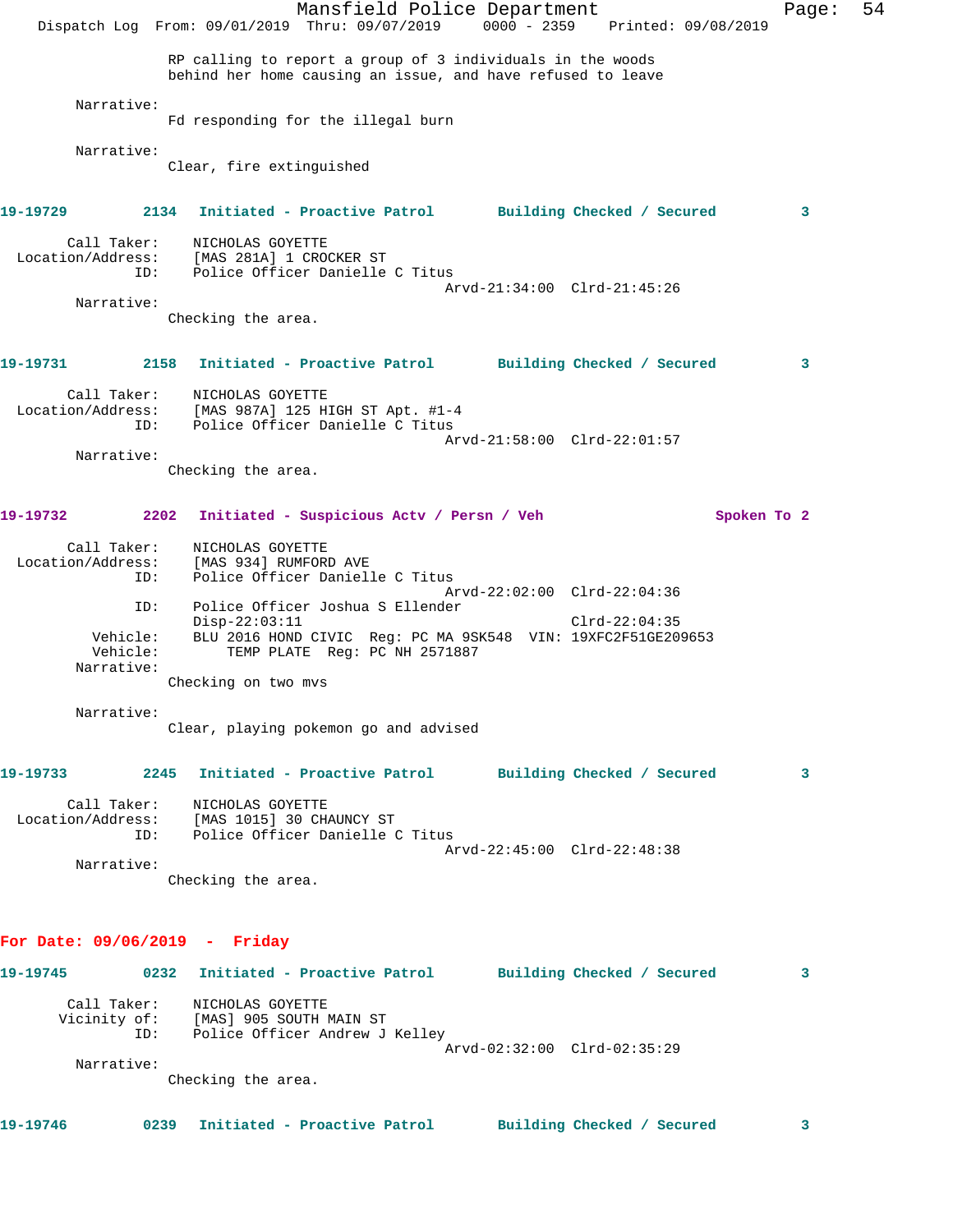Mansfield Police Department Fage: 55 Dispatch Log From: 09/01/2019 Thru: 09/07/2019 0000 - 2359 Printed: 09/08/2019 Call Taker: NICHOLAS GOYETTE Location/Address: [MAS 281A] 1 CROCKER ST ID: Police Officer Andrew J Kelley Arvd-02:39:00 Clrd-02:44:50 Narrative: Checking the area. **19-19750 0324 Initiated - Proactive Patrol Building Checked / Secured 3** Call Taker: NICHOLAS GOYETTE Location/Address: [MAS] COPELAND DR ID: Police Officer Andrew J Kelley Arvd-03:24:00 Clrd-03:28:05 Narrative: Checking the area. **19-19752 0337 Initiated - Proactive Patrol Building Checked / Secured 3** Call Taker: NICHOLAS GOYETTE Location/Address: [MAS 2] 60 FORBES BLVD ID: Police Officer Andrew J Kelley Arvd-03:37:00 Clrd-04:00:18 Narrative: Checking the area of the hotels 19-19753 0359 Initiated - Suspicious Actv / Persn / Veh Spoken To 2 Call Taker: NICHOLAS GOYETTE Location/Address: [MAS 281A] 1 CROCKER ST ID: Police Officer Michelle Bellevue Arvd-03:59:00 Clrd-04:04:59 ID: Police Officer Andrew J Kelley Disp-04:00:27 Arvd-04:01:42 Clrd-04:05:02 Narrative: Checking on a party on a bench at the train station Narrative: Clear, see FI report for further. Refer To Field Int: 19MAS-43-FI **19-19755 0625 Initiated - Selective Enforcement/RADAR Citation / Warning Issued 3**  Call Taker: NICHOLAS GOYETTE Location/Address: [MAS] 363 NORTH MAIN ST @ 54 CHAUNCY ST ID: Police Officer Michelle Bellevue Arvd-06:25:00 Clrd-06:57:54 Vehicle: BLU 2015 BMW X1 Reg: PC MA 32G620 VIN: WBAVL1C50FVY37639 Narrative: Traffic enforcement in the area. Narrative: Out with MA/32G620, cited for a cross walk violation **19-19757 0640 Phone - Assist Fire Department Referred to Other Agency 3**  Call Taker: NICHOLAS GOYETTE Location/Address: [MAS 35A] 135 FORBES BLVD ID: Police Officer Andrew J Kelley  $Disp-06:43:00$  Narrative: Out to assist MFD with a master box alarm activation **19-19759 0659 Initiated - Selective Enforcement/RADAR Verbal Warning 3**  Call Taker: Kieran M Ruth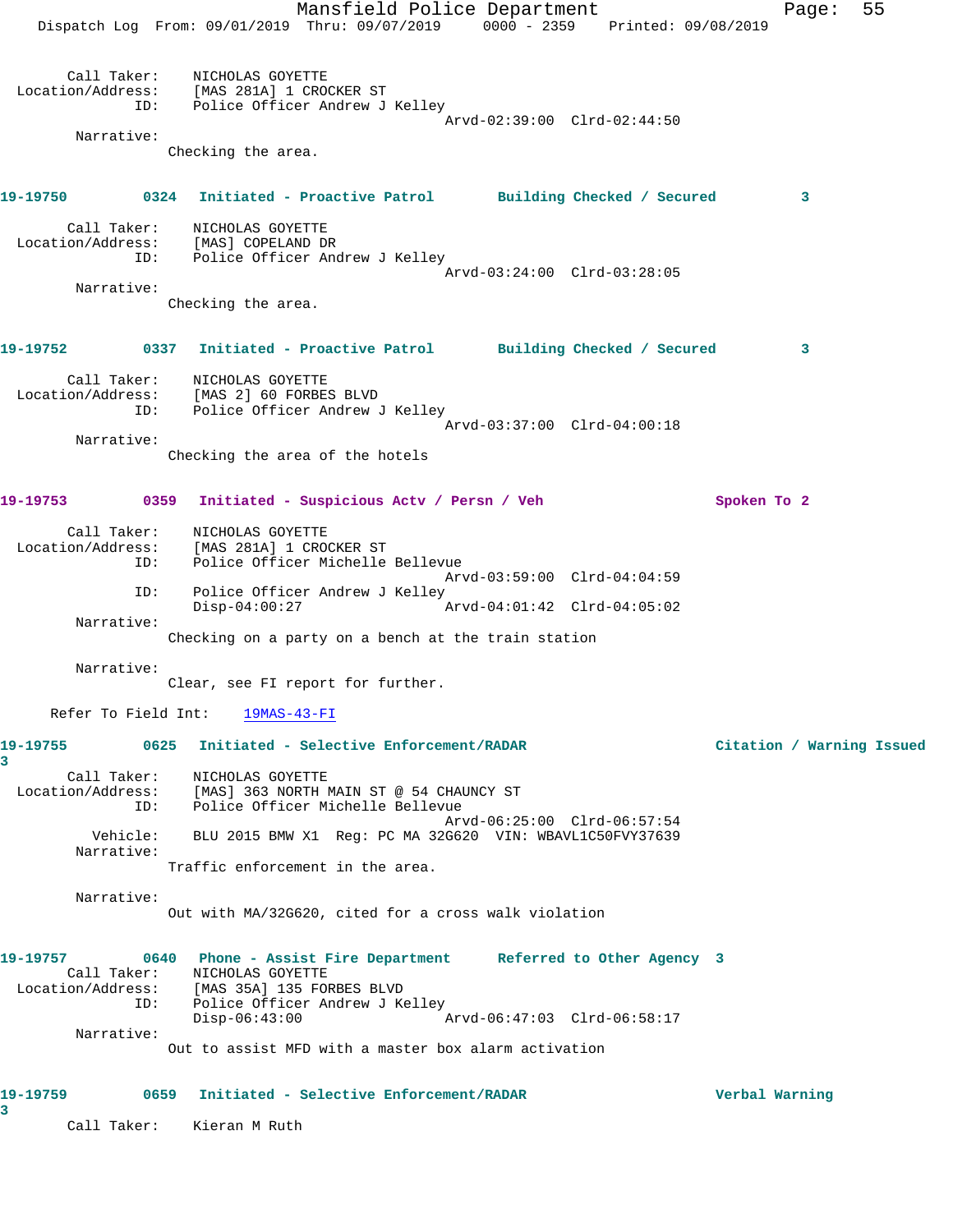|                                                      | Mansfield Police Department                                                                                                                                                                                                                | Page: | 56 |
|------------------------------------------------------|--------------------------------------------------------------------------------------------------------------------------------------------------------------------------------------------------------------------------------------------|-------|----|
|                                                      | Dispatch Log From: 09/01/2019 Thru: 09/07/2019 0000 - 2359 Printed: 09/08/2019                                                                                                                                                             |       |    |
| Location/Address:<br>ID:                             | [MAS] NORTH MAIN ST<br>Police Officer Michelle Bellevue<br>Arvd-06:59:00 Clrd-07:26:16                                                                                                                                                     |       |    |
| Vehicle:<br>Vehicle:<br>Narrative:                   | BLU 2013 CASCADIA 125 Reg: RI 34675 VIN: 1FUJGLDR4DLBV9839<br>Vehicle: BLK 2017 JEEP UT GRAND Reg: PC MA 7CV451 VIN: 1C4RJFBG6HC632559<br>BLK 2016 GMC SIERRA Req: CO MA S48571 VIN: 1GTV2MEC2GZ346129<br>Traffic enforcement in the area. |       |    |
| Narrative:                                           | Out with RI/34675, verbal for speed                                                                                                                                                                                                        |       |    |
| Narrative:                                           | Out with MA/7CV541, verbal for speed                                                                                                                                                                                                       |       |    |
| Narrative:                                           | Out with MA/CO S48571, verbal                                                                                                                                                                                                              |       |    |
| 19-19760                                             | 0722 911 - Alarm - Burglar                                 False / Accidental Alarm 1<br>Call Taker: PATRICK FEENEY<br>Location/Address: [MAS 192] 9 OXFORD RD                                                                             |       |    |
| ID:<br>ID:                                           | Police Officer Andrew J Kelley<br>$Disp-07:24:10$<br>Arvd-07:28:06 Clrd-07:53:50<br>Police Officer Christopher D Sorge<br>Disp-07:24:24<br>Arvd-07:28:53 Clrd-07:53:47                                                                     |       |    |
| Vehicle:<br>Narrative:                               | GRY 2019 DODG UT JOURNE Reg: PC MA 1GDF85 VIN: 3C4PDDEG8KT732415<br>front door alarm.                                                                                                                                                      |       |    |
| Narrative:                                           | MA/1GDF85 in the lot                                                                                                                                                                                                                       |       |    |
| 19-19762<br>ID:                                      | 0753 Phone - Alarm - Hold-up - False / Accidental Alarm 1<br>Call Taker: Kieran M Ruth<br>Location/Address: [MAS 5A] 777 WEST ST<br>Police Officer Matthew A Souza                                                                         |       |    |
| ID:                                                  | $Disp-07:55:00$<br>Arvd-08:01:24 Clrd-08:07:06<br>Police Officer Patrick J Pennie                                                                                                                                                          |       |    |
| Narrative:                                           | $Disp-07:56:58$<br>$Clrd-07:59:23$<br>Out for a hold up alarm                                                                                                                                                                              |       |    |
| Narrative:                                           | Workers in the cafeteria                                                                                                                                                                                                                   |       |    |
| 19-19763<br>0758<br>Call Taker:<br>Location/Address: | Incident Report<br>911 - Disturbance / Gathering<br>1<br>PATRICK FEENEY                                                                                                                                                                    |       |    |
| ID:<br>ID:                                           | Police Officer Michael T Fitzgerald<br>$Disp-08:00:00$<br>Police Officer Nicole M Boldrighini                                                                                                                                              |       |    |
| ID:                                                  | $Disp-08:02:13$<br>Arvd-08:02:17 Clrd-08:20:52<br>Police Officer Patrick J Pennie<br>$Disp-08:05:48$<br>Arvd-08:05:52 Clrd-08:20:52                                                                                                        |       |    |
| Vehicle:                                             |                                                                                                                                                                                                                                            |       |    |
|                                                      |                                                                                                                                                                                                                                            |       |    |

Refer To Summons: 19MAS-530-AR

Summons:

 Age: 22 Charges: A&B ON FAMILY / HOUSEHOLD MEMBER Refer To Incident: 19MAS-790-OF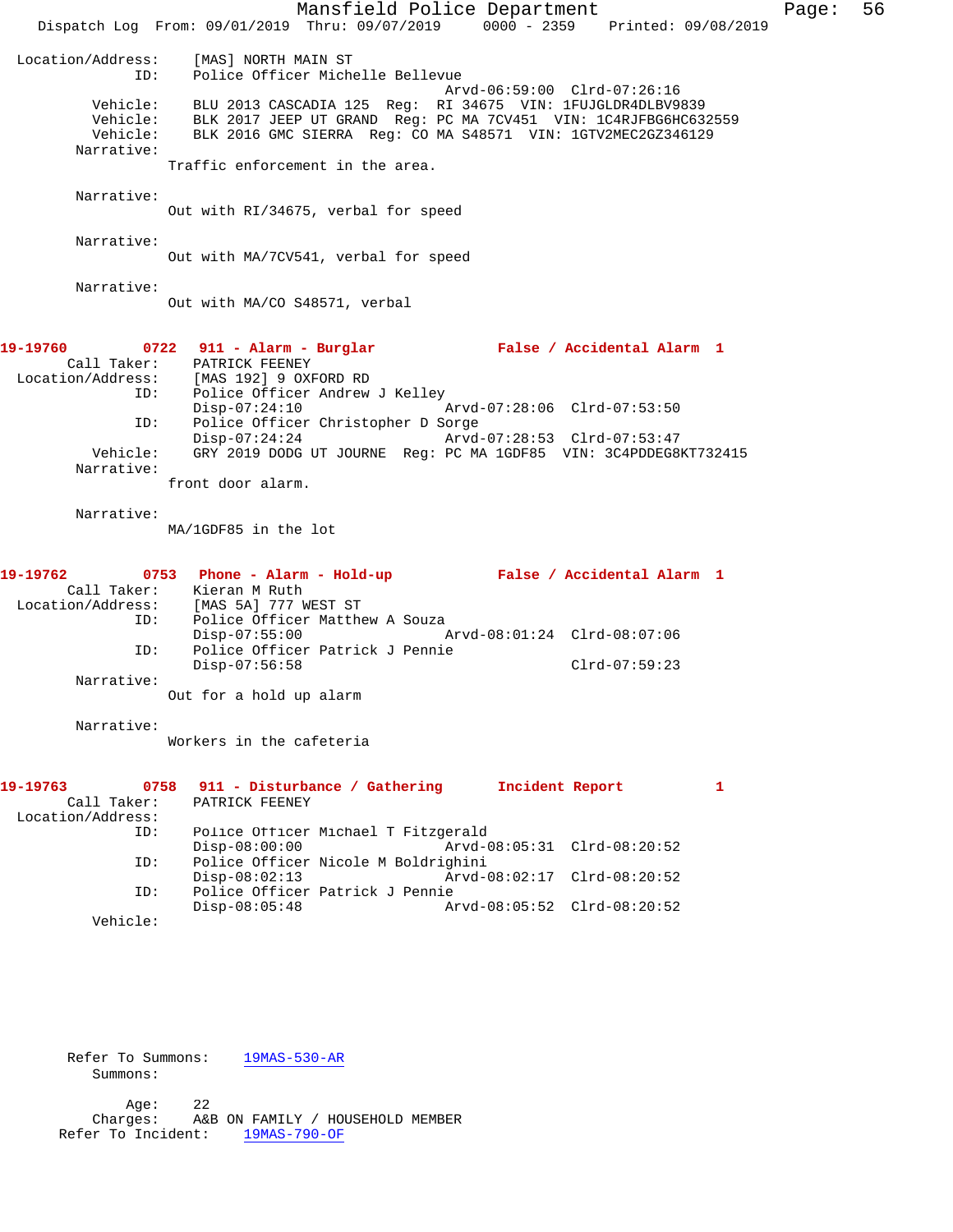**19-19767 0907 Initiated - Selective Enforcement/RADAR Citation / Warning Issued 3**  Call Taker: Kieran M Ruth Vicinity of: [MAS] 792 WEST ST ID: Police Officer Matthew A Souza Arvd-09:07:00 Clrd-09:38:52 Vehicle: GRY 2014 CHEV EQUINO Reg: PC MA 617PR1 VIN: 2GNALAEK1E6150684 Narrative: Traffic enforcement in the area. Narrative: Out with MA/617PR1, verbal for speed **19-19770 0919 911 - Assist Fire Department Transported to Hospital 3**  Call Taker: MEGHAN MILLS Location/Address: [MAS 417H] 19 FRANCIS AVE Apt. #1904 ID: Police Officer Nicole M Boldrighini<br>Disp-09:22:21 Arvd-C Disp-09:22:21 Arvd-09:27:09 Clrd-09:38:37 Narrative: Assist MFD with the medical Narrative: MFD to transport **19-19774 0953 Initiated - Proactive Patrol Building Checked / Secured 3** Call Taker: Kieran M Ruth Location/Address: [MAS 281A] 1 CROCKER ST ID: Police Officer Matthew A Souza Arvd-09:53:00 Clrd-09:57:57 Narrative: Checking the area. **19-19775 0956 Initiated - Selective Enforcement/RADAR Citation / Warning Issued 3**  Call Taker: Kieran M Ruth Location/Address: [MAS] NORTH MAIN ST ID: Police Officer Michael T Fitzgerald Arvd-09:56:00 Clrd-10:16:13 Vehicle: BLU 2017 HOND SD ACCORD Reg: PC MA 6XJ568 VIN: 1HGCR2F80HA283549 Narrative: Traffic enforcement in the area. Narrative: Off with MA 6XJ568, cited for speed **19-19778 1020 Initiated - Proactive Patrol Building Checked / Secured 3** Call Taker: Kieran M Ruth Location/Address: [MAS 840] 280 SCHOOL ST ID: Police Officer Matthew A Souza Arvd-10:20:00 Clrd-10:46:41 Narrative: Checking the area. **19-19781 1042 Initiated - Proactive Patrol Building Checked / Secured 3** Call Taker: Kieran M Ruth Location/Address: [MAS 847] RIVER ST ID: Police Officer Patrick J Pennie Arvd-10:42:00 Clrd-10:50:19 Narrative: Checking the area.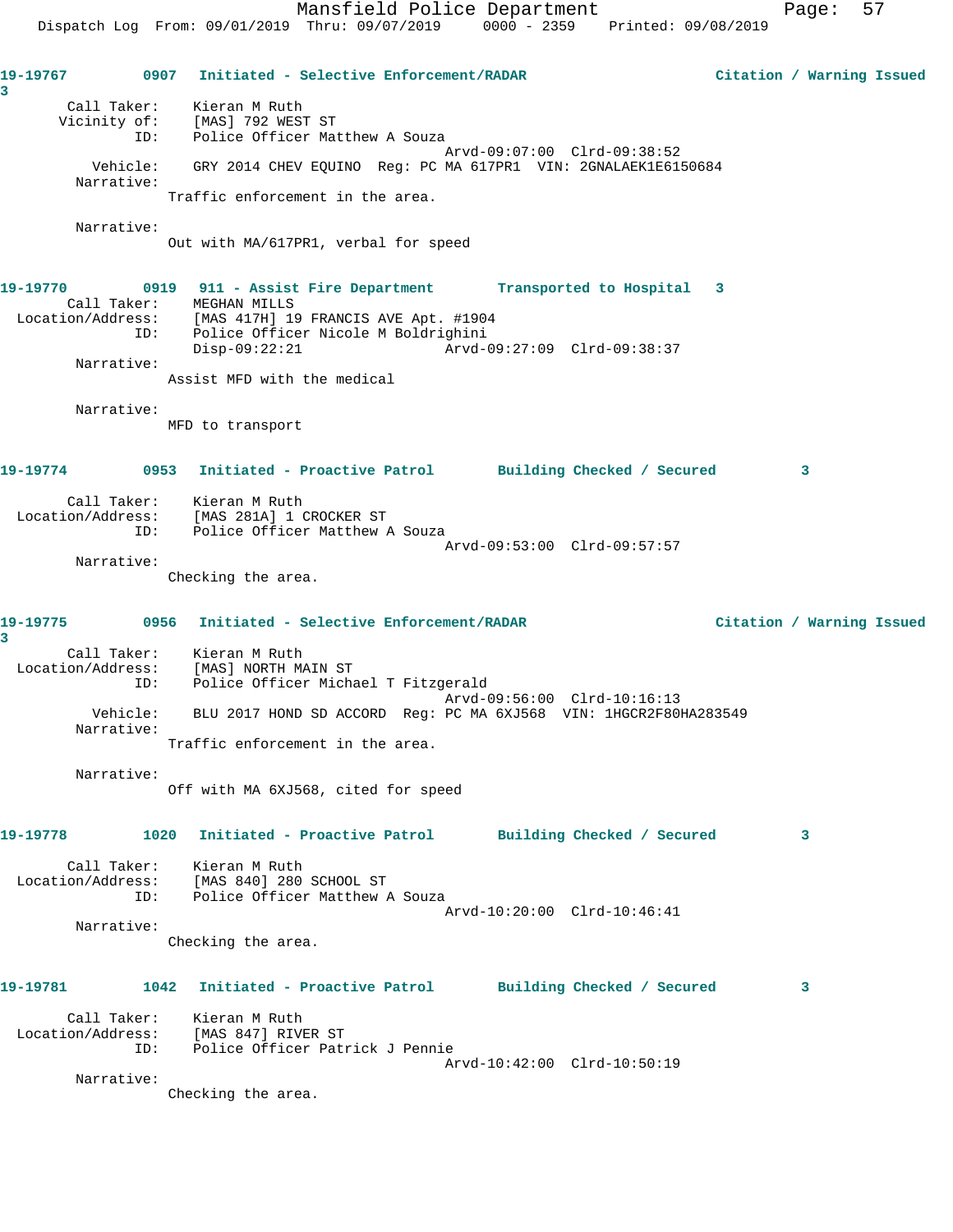Mansfield Police Department Fage: 58 Dispatch Log From: 09/01/2019 Thru: 09/07/2019 0000 - 2359 Printed: 09/08/2019 **19-19783 1050 911 - Assist Fire Department Transported to Hospital 3**  Call Taker: MEGHAN MILLS Location/Address: [MAS 840I120] 280 SCHOOL ST Apt. #I120 ID: Police Officer Matthew A Souza Disp-10:52:51 Arvd-10:58:44 Clrd-11:04:16 Narrative: Assist MFD with the medical Narrative: MFD will have a patient refusal **19-19784 1102 Initiated - Selective Enforcement/RADAR Citation / Warning Issued 3**  Call Taker: Kieran M Ruth Location/Address: [MAS 1002] 250 EAST ST ID: Police Officer Nicole M Boldrighini Arvd-11:02:00 Clrd-11:35:50 Vehicle: WHI 2011 INFI G37 Reg: PAS MA VB5289 VIN: JN1CV6ARXBM401939 Narrative: Traffic enforcement in the area. Narrative: Out with MA/VB5289, cited for speed **19-19787 1126 Initiated - Motor Vehicle Stop Citation / Warning Issued 3**  Call Taker: Kieran M Ruth Location/Address: [MAS 1002] 250 EAST ST ID: Police Officer Andrew J Kelley Arvd-11:26:00 Clrd-11:31:24 Vehicle: BRO 2000 LEXS UT RX Reg: PC MA 195YY1 VIN: JT6HF10U8Y0157126 Narrative: Out with MA/195YY1 Narrative: Cited for failure to stop **19-19788 1140 911 - 911 Hang-ups & Verifications Incident Report 2**  Call Taker: PATRICK FEENEY Location/Address: ID: Police Officer Patrick J Pennie Disp-11:41:51 Arvd-11:46:22 Clrd-13:06:59 ID: Police Officer Michael T Fitzgerald Disp-11:47:22 Arvd-11:47:25 Clrd-12:30:45 ID: Sergeant Thomas R Connor Disp-12:08:35 Arvd-12:08:38 Clrd-12:19:54 Narrative:

## Refer To Incident: 19MAS-791-OF

| 19-19790<br>1201       | Initiated - Motor Vehicle Stop<br>Citation / Warning Issued 3 |
|------------------------|---------------------------------------------------------------|
| Call Taker:            | Kieran M Ruth                                                 |
| Location/Address:      | [MAS 1002] 250 EAST ST                                        |
| ID:                    | Police Officer Andrew J Kelley                                |
|                        | Arvd-12:01:00 Clrd-12:04:36                                   |
| Vehicle:<br>Narrative: | RED 2018 VOLK ATLAS Req: PC MA 8NXH60 VIN: 1V2GR2CA6JC538544  |
|                        | Out with MA/8NXH60                                            |
| Narrative:             |                                                               |
|                        | Cited for speed                                               |
|                        |                                                               |

**19-19791 1206 Initiated - Proactive Patrol Building Checked / Secured 3**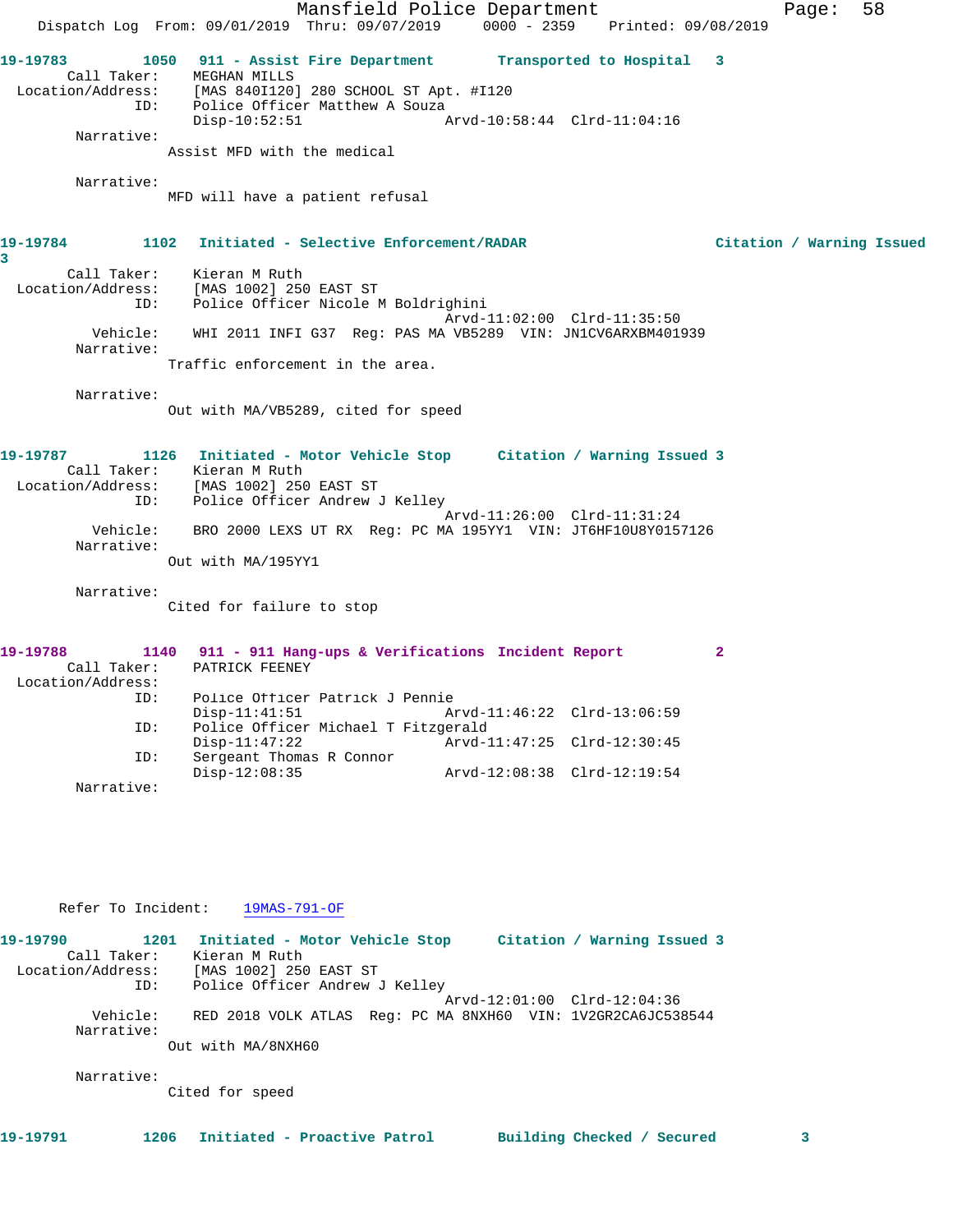Mansfield Police Department Fage: 59 Dispatch Log From: 09/01/2019 Thru: 09/07/2019 0000 - 2359 Printed: 09/08/2019 Call Taker: Kieran M Ruth Location/Address: [MAS 417] 9 FRANCIS AVE ID: Police Officer Nicole M Boldrighini Arvd-12:06:00 Clrd-12:07:44 Narrative: Checking the area. **19-19792 1208 Initiated - Proactive Patrol Building Checked / Secured 3** Call Taker: Police Officer Andrew J Kelley Location/Address: [MAS 441] 29 DEAN ST ID: Police Officer Andrew J Kelley Arvd-12:09:10 Clrd-12:10:08 Narrative: Checking the area. **19-19795 1211 Initiated - Proactive Patrol Building Checked / Secured 3** Call Taker: Police Officer Andrew J Kelley Location/Address: [MAS 911A] 20 CHURCH ST ID: Police Officer Andrew J Kelley Arvd-12:12:57 Clrd-12:14:08 Narrative: Checking the area. **19-19794 1212 Initiated - Proactive Patrol Building Checked / Secured 3** Call Taker: Kieran M Ruth Location/Address: [MAS 170] 255 HOPE ST ID: Police Officer Nicole M Boldrighini Arvd-12:12:00 Clrd-12:33:25 Narrative: Checking the area. **19-19798 1216 Initiated - Building Check Building Checked / Secured 3** Call Taker: Police Officer Andrew J Kelley Location/Address: [MAS 253A] 330 PRATT ST Apt. #B ID: Police Officer Andrew J Kelley Arvd-12:17:29 Clrd-12:25:49 Narrative: checking the area. **19-19803 1230 Phone - Animal Complaints Gone on Arrival 3**  Call Taker: Support Staff Katherine Gillis Location/Address: [MAS] MAPLE AVE ID: animal control Jeffrey S Collins<br>Disp-12:56:42 Arv Arvd-13:11:31 Clrd-13:29:32 Narrative: Caller reports two dogs are running around in the streets of Maple and Franklin St. The first dog is a brown and white boxer while the second is black. Narrative: Area checked negative for any dogs **19-19802 1241 Phone - Assist Citizen - P S A Incident Report 3**  Call Taker: Kieran M Ruth Location/Address: [MAS H4874] 47 HIGH ST ID: Police Officer Matthew A Souza Disp-12:47:56 Arvd-12:52:31 Clrd-13:23:44 Narrative: Caller reports that the paving company he contracted to work on his driveway dumped bricks on his property, abutting the river.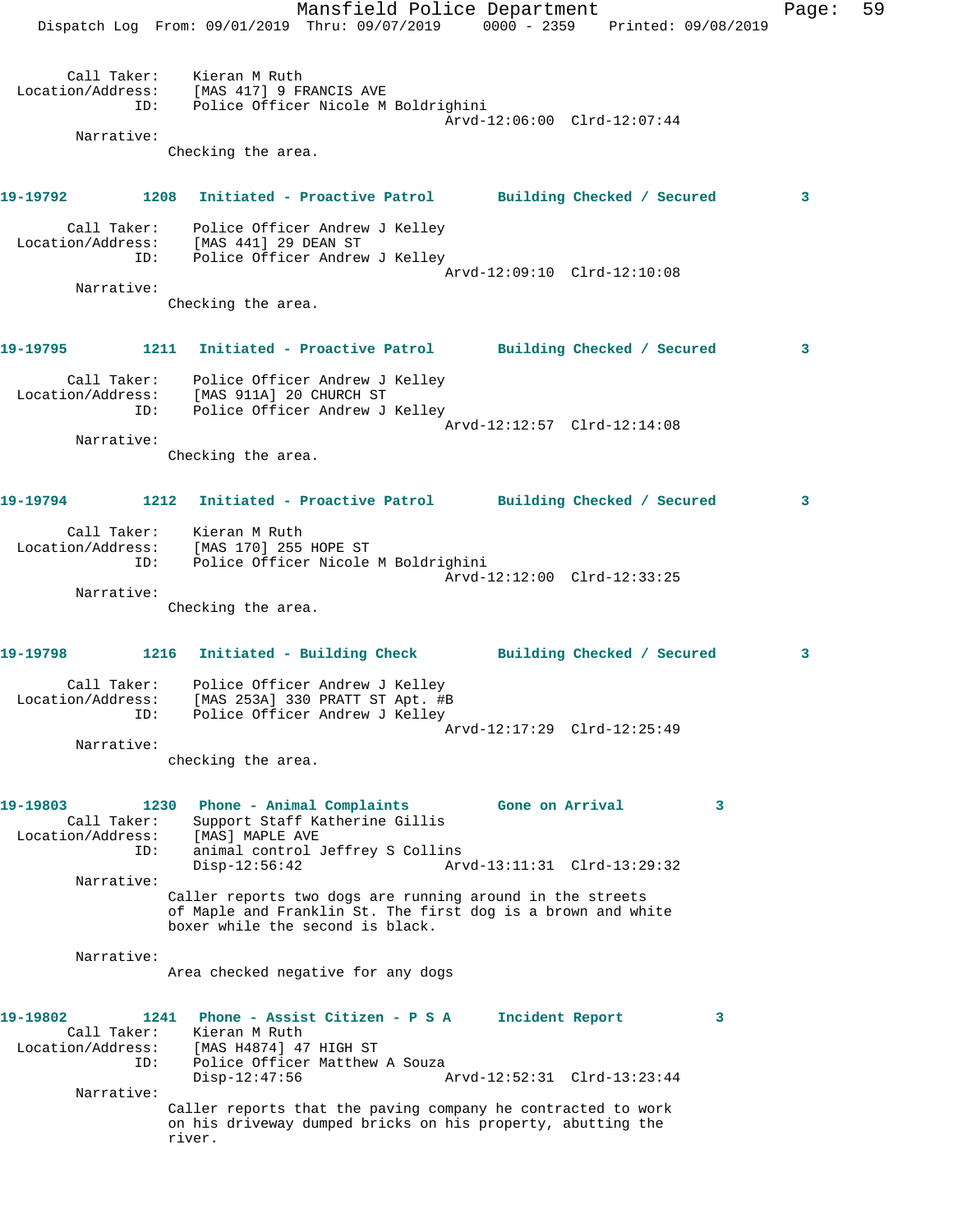Mansfield Police Department Fage: 60 Dispatch Log From: 09/01/2019 Thru: 09/07/2019 0000 - 2359 Printed: 09/08/2019 Narrative: Ofc. Souza confirmed the bricks were dumped next to the river, he will be giving the company a call Narrative: The owner of Elite Paving was spoken to regarding removing the materials, he stated it would be taken care of by the end of the weekend Refer To Incident: 19MAS-792-OF **19-19805 1250 911 - Assist Fire Department Transported to Hospital 3**  Call Taker: MEGHAN MILLS Location/Address: [MAS H3753] 399 PRATT ST ID: Police Officer Nicole M Boldrighini Disp-12:52:19 Arvd-12:54:32 Clrd-13:07:25 Narrative: Assist MFD with the fall **19-19809 1335 Initiated - Motor Vehicle Stop Citation / Warning Issued 3**  Call Taker: Kieran M Ruth Location/Address: [MAS] 1381 WEST ST @ 2 INGRID DR ID: Police Officer Michael T Fitzgerald Arvd-13:35:00 Clrd-13:39:35 Vehicle: GRY 2015 MERZ CLA250 Reg: PC MA 3XR529 VIN: WDDSJ4GB7FN238174 Narrative: Out with MA/3XR529 Narrative: Cited for speed **19-19810 1346 Initiated - Proactive Patrol Building Checked / Secured 3** Call Taker: Kieran M Ruth Location/Address: [MAS 1002] 250 EAST ST ID: Sergeant Thomas R Connor Arvd-13:46:00 Clrd-14:12:03 Narrative: Out with the buses **19-19811 1351 Initiated - School Officer Activity Incident Report 3**  Call Taker: Kieran M Ruth Location/Address: [MAS 332] 240 EAST ST ID: Detective Derek M McCune Arvd-13:51:00 Clrd-13:52:13<br>19MAS-793-OF **Arvel** Refer To Incident: **19-19812 1353 Initiated - Selective Enforcement/RADAR Services Rendered 3**  Call Taker: Kieran M Ruth Location/Address: [MAS] 99 COPELAND DR @ 235 CHAUNCY ST ID: Police Officer Patrick J Pennie Arvd-13:53:00 Clrd-14:03:52 Narrative: Traffic enforcement in the area. **19-19815 1401 Alarm - Assist Fire Department Referred to Other Agency 3**  Call Taker: Kieran M Ruth<br>Location/Address: [MAS 400E] 111 [MAS 400E] 111 FORBES BLVD ID: Police Officer Matthew A Souza Disp-14:02:08 Clrd-14:02:35 ID: Police Officer Matthew A Souza<br>Disp-14:03:00 A Disp-14:03:00 Arvd-14:05:39 Clrd-14:09:39 **19-19816 1402 911 - Erratic Oper MV / Road Rage Unfounded/Unverifed 3**  Call Taker: MEGHAN MILLS Location/Address: [MAS] 99 COPELAND DR @ 235 CHAUNCY ST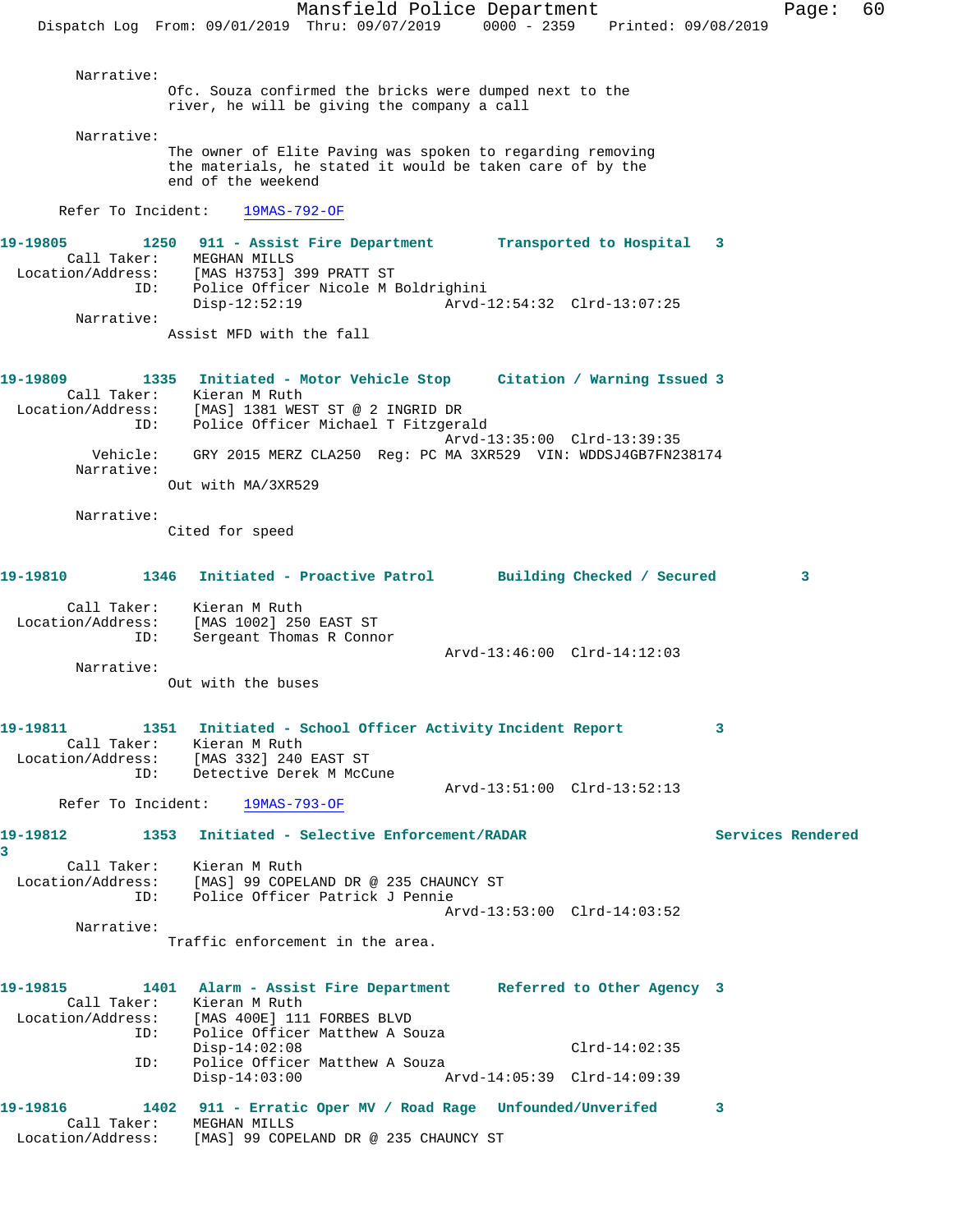Mansfield Police Department Fage: 61 Dispatch Log From: 09/01/2019 Thru: 09/07/2019 0000 - 2359 Printed: 09/08/2019 ID: Police Officer Patrick J Pennie Disp-14:04:27 <br>Vehicle: WHI 2011 FORD SD FUSION Req: PC MA 8GX499 VIN: 3FAHP0GA0 WHI 2011 FORD SD FUSION Reg: PC MA 8GX499 VIN: 3FAHP0GA0BR326810 Narrative: CP reporting vehicle in front of her was brake checking her and swerving Narrative: Are checked negative for the vehicle, the residence also **19-19817 1409 Initiated - Selective Enforcement/RADAR Services Rendered 3**  Call Taker: Kieran M Ruth Vicinity of: [MAS] 80 WALNUT ST ID: Police Officer Matthew A Souza Arvd-14:09:00 Clrd-14:27:22 Narrative: Traffic enforcement in the area. **19-19819 1425 911 - 911 Hang-ups & Verifications Confirmed misdial/Accdntl Call 2** Call Taker: PATRICK FEENEY Location/Address: [MAS 840I180] 280 SCHOOL ST Apt. #I180 ID: Police Officer Matthew A Souza<br>Disp-14:27:36 Disp-14:27:36 Arvd-14:32:24 Clrd-14:39:29 Narrative: Abandoned 911 call; no answer on call backs. Sat on hold. Narrative: Confirmed accidental with the manager **19-19821 1436 Initiated - Motor Vehicle Stop Citation / Warning Issued 3**  Call Taker: Kieran M Ruth<br>Location/Address: [MAS] COPELAND DR Location/Address: [MAS] COPELAND DR ID: Police Officer Patrick J Pennie Arvd-14:36:00 Clrd-14:45:57<br>Vehicle: 2006 TACOMA Reg: RI 143082 VIN: 5TEUU42N16Z316568 2006 TACOMA Reg: RI 143082 VIN: 5TEUU42N16Z316568 Narrative: Out with RI/143082 Narrative: Cited for failure to stop and slow **19-19824 1505 Initiated - Motor Vehicle Stop Verbal Warning 3**  Call Taker: Kieran M Ruth Location/Address: [MAS] RESERVOIR ST ID: Police Officer Matthew A Souza Arvd-15:05:00 Clrd-15:13:29 Vehicle: GRY 1998 TOYT COROLL Reg: PC MA 8ZB261 VIN: 2T1BR18E8WC056562 Narrative: Out with MA/8ZB261 Narrative: Verbal for speed **19-19825 1511 Alarm - Assist Fire Department Referred to Other Agency 3**  Call Taker: Kieran M Ruth<br>Location/Address: [MAS MAS8] 87 [MAS MAS8] 87 CENTRAL ST ID: Police Officer Patrick J Pennie Disp-15:12:34 Arvd-15:15:56 Clrd-15:22:00 Narrative: Out to assist MFD with a mastewr box **19-19829 1514 Walk-In - Larceny - Value Unknown Spoken To 2**  Call Taker: Support Staff Katherine Gillis Location/Address: [MAS 1] 50 WEST ST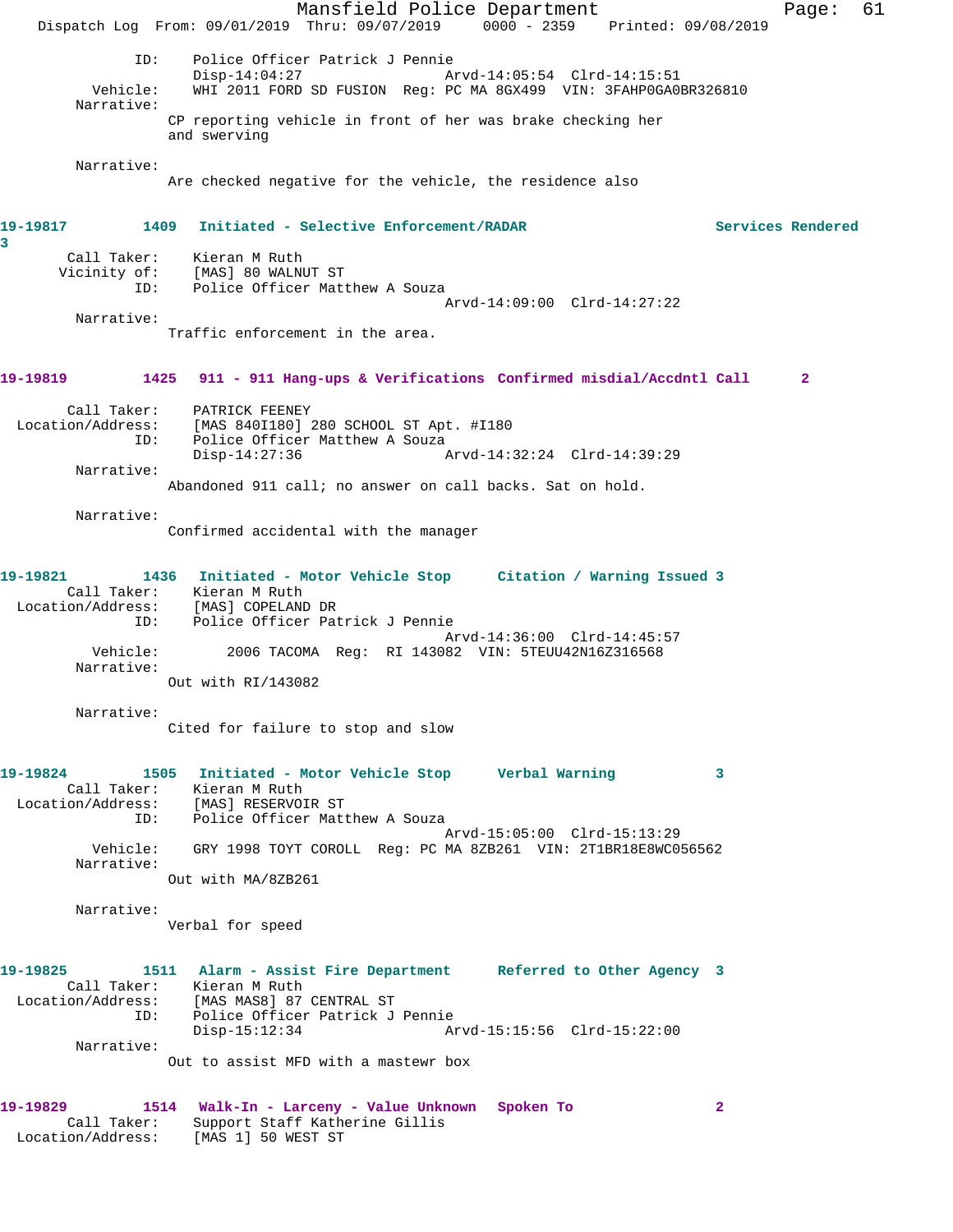Mansfield Police Department Fage: 62 Dispatch Log From: 09/01/2019 Thru: 09/07/2019 0000 - 2359 Printed: 09/08/2019 ID: Police Officer Nicole M Boldrighini Disp-15:19:20 Arvd-15:19:26 Clrd-15:41:06 Narrative: RP into the station to file a police report about getting scammed. Incident took place at 50 West St, Mansfield. Narrative: RP has questions about Facebook market place **19-19830 1522 911 - Motor Veh Acc - No Injury Services Rendered 1**  Call Taker: PATRICK FEENEY Vicinity of: [MAS 254A] 47 MAPLE ST ID: Police Officer Patrick J Pennie Disp-15:24:30 Arvd-15:27:46 Clrd-15:46:18<br>Vehicle: WHI 2018 FRHT TR X12542 Req: MA 1896A VIN: 1FUBGDDV8JLJ WHI 2018 FRHT TR X12542 Reg: MA 1896A VIN: 1FUBGDDV8JLJZ9549 Vehicle: 2018 TT Reg: TRL OK AB9504 VIN: 3H3V532C2JR288530 Narrative: Out for a report of a past MVA vehicle vs guard rail Refer To Accident: 19MAS-341-AC **19-19833 1639 Phone - Suspicious Actv / Persn / Veh Spoken To 2** Call Taker: Support Staff Derek M Stark Location/Address: [MAS 198] 71 COPELAND DR ID: Police Officer David J Pepicelli Disp-16:46:50 Arvd-16:54:06 Clrd-17:12:43<br>ID: Police Officer Danielle C Titus Police Officer Danielle C Titus<br>Disp-16:46:54 A Arvd-16:54:59 Clrd-17:12:43 Narrative: Bank manager requesting an officer to look at footage and take a report of a suspicious male that entered the bank and was "looking aroung". When asked if he was all set he stated he was "just taking a peak". Male described as tan male wearing black & white flannel, shorts and flip flops. Male then walked over to the Dollar General and according to staff there was lingering and looking over the cash registerer. Is a 30minute time delay in call placed to MPD front desk. Involved was in the bank at 4:08pm. Narrative: Ofc. Pepicelli spoke with the bank manager and the party went into the bank and Dollar General to just look around **19-19839 1730 Phone - Motor Veh Acc - w/Injury Accident Report 1**  Call Taker: Kieran M Ruth Location/Address: [MAS] 300 RTE 140 SB @ 375 WEST ST ID: Police Officer Danielle C Titus<br>Disp-17:30:54 A Disp-17:30:54 Arvd-17:34:43 Clrd-18:00:34 ID: Police Officer David J Pepicelli Disp-17:30:54 Arvd-17:34:38 Clrd-18:00:34<br>ID: Police Officer William C Trudell Police Officer William C Trudell Disp-17:32:13 Arvd-17:40:28 Clrd-18:00:34 Vehicle: GRN 2011 TOYT CAMRY Reg: PC MA 8VB270 VIN: 4T4BF3EK9BR093813 Towed: For: Accident By: Central Street Garage To: Central Street Garage Vehicle: BLK 2012 HOND UT CRV Reg: PC MA 2NTD20 VIN: JHLRM4H51CC009671 Towed: For: Accident By: Central Street Garage To: Central Street Garage Narrative: Out for a 2 vehicle MVA Narrative: Central St on scene Narrative: Citation for failure to use care and caution and a seat belt violation Refer To Accident: 19MAS-339-AC **19-19840 1737 Phone - Assist Fire Department Referred to Other Agency 3**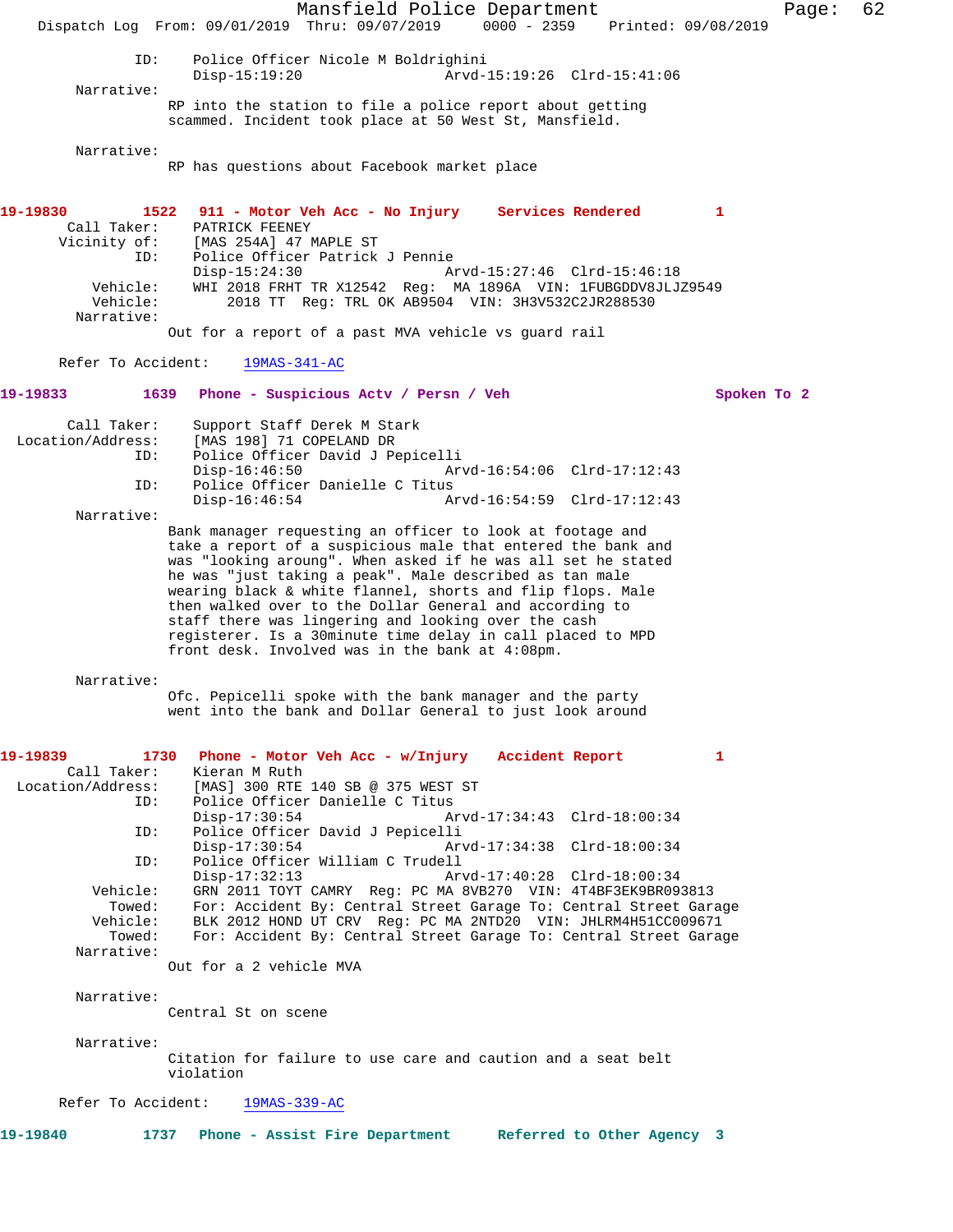Mansfield Police Department Fage: 63 Dispatch Log From: 09/01/2019 Thru: 09/07/2019 0000 - 2359 Printed: 09/08/2019 Call Taker: Kieran M Ruth Location/Address: [MAS H2713] 88 SCHOOL ST ID: Police Officer Jay J Sparrow Disp-17:37:29 Arvd-17:40:21 Clrd-18:00:09 Narrative: Out to assist MFD with a CO detector activation Narrative: Faulty detector **19-19842 1802 Phone - 911 Hang-ups & Verifications Confirmed misdial/Accdntl Call 2**  Call Taker: Kieran M Ruth Location/Address: [MAS 430] 16 ERICK RD Apt. #23 ID: Police Officer William C Trudell Disp-18:03:59 Arvd-18:08:22 Clrd-18:10:25 ID: Police Officer David J Pepicelli Disp-18:03:59 Clrd-18:08:26 Narrative: Out for an accidental 911 Narrative: Confirmed accidental 19-19843 1812 Radio - Police Detail - Crowd Mangmt **19-19843** Services Rendered **3**  Call Taker: APRIL LEHANE<br>Location/Address: [MAS 330] 250 ess: [MAS 330] 250 EAST ST<br>ID: Sergeant Brian P Thib Sergeant Brian P Thibault<br>Disp-18:13:56 Disp-18:13:56 Arvd-18:13:59 Clrd-23:19:51 DISP-18.13.50<br>ID: Sergeant Thomas R Connor Disp-18:14:20 Arvd-18:14:24 Clrd-23:19:49 Narrative: Detail for MHS football **19-19845 1857 Initiated - Selective Enforcement/RADAR Services Rendered 3**  Call Taker: DAVID SULLIVAN Vicinity of: [MAS H9922] 600 WEST ST ID: Police Officer Danielle C Titus Arvd-18:57:00 Clrd-19:25:35 Narrative: Selective Enforcement Narrative: No Violations **19-19851 2024 Initiated - Building Check Services Rendered 3**  Call Taker: DAVID SULLIVAN Location/Address: [MAS 4] 31 HAMPSHIRE ST ID: Police Officer Danielle C Titus Arvd-20:24:00 Clrd-20:36:28 **19-19852 2027 Phone - 911 Hang-ups & Verifications Investigated - No Report 2**  Call Taker: NICHOLAS GOYETTE Location/Address: [MAS] 10 ERICK RD<br>ID: Police Officer Wil Police Officer William C Trudell<br>Disp-20:29:20 Arv Disp-20:29:20 Arvd-20:36:42 Clrd-20:39:14<br>ID: Police Officer David J Pepicelli Police Officer David J Pepicelli Disp-20:29:24 Arvd-20:34:04 Clrd-20:39:17 Narrative: Uninitialized phone open line 911 call. 51 meters from courtyard of 10 Erick Road Narrative: Area Checked Negative.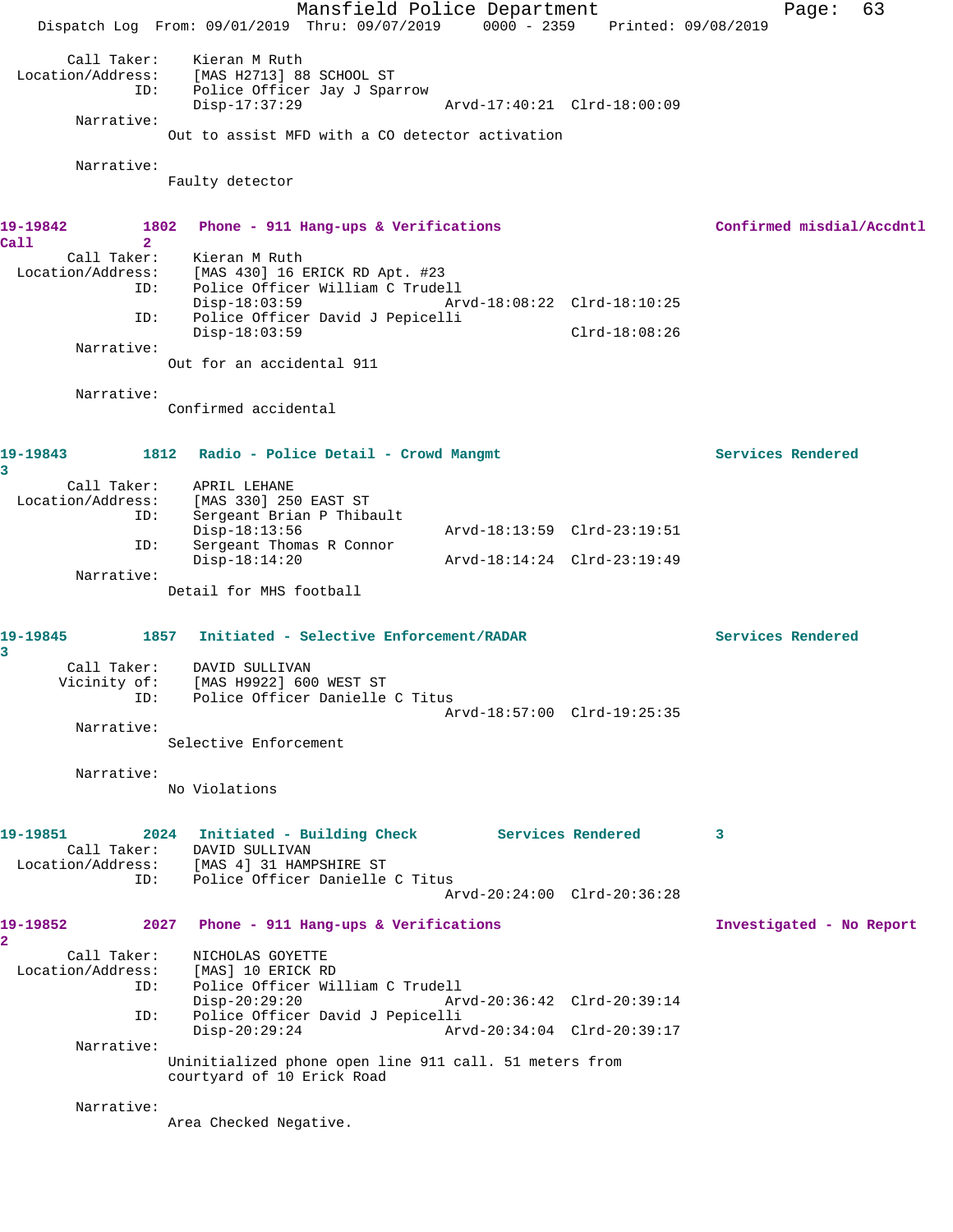**19-19854 2045 Phone - 911 Hang-ups & Verifications Services Rendered 2**  Call Taker: NICHOLAS GOYETTE Location/Address: [MAS] 10 ERICK RD Apt. #49 ID: Police Officer William C Trudell Disp-20:46:47 Arvd-20:52:46 Clrd-20:54:13 Narrative: Out to confirm a 911 misdial Narrative: Verified Accidental **19-19857 2108 Initiated - Building Check Services Rendered 3**  Call Taker: DAVID SULLIVAN Location/Address: [MAS 2] 60 FORBES BLVD ID: Police Officer Danielle C Titus Arvd-21:08:00 Clrd-21:13:00 Narrative: Building Check. **19-19859 2127 911 - Traffic / Roadway Complaint Unfounded/Unverifed 2**  Call Taker: DAVID SULLIVAN Location/Address: [MAS 305] 64 COPELAND DR ID: Police Officer David J Pepicelli Disp-21:30:31 Arvd-21:36:21 Clrd-21:39:20 ID: Police Officer Danielle C Titus Disp-21:32:20 Arvd-21:35:38 Clrd-21:39:10 Narrative: Male Operator of Silver Dodge Pick up Speeding Passing in No Passing Zone. Operator exchanged words with the anonymous caller. R/p did not want to speak with an officer. Narrative: Vehicle Not Found. **19-19862 2141 Initiated - Building Check Services Rendered 3**  Call Taker: DAVID SULLIVAN Location/Address: [MAS 840] 280 SCHOOL ST ERSS. THE ORD CONSTRUCT CONSTRUCT CONSTRUCT DATA POLICE CONSTRUCT POLICE Arvd-21:41:00 Clrd-21:49:39 Narrative: Building Check **19-19863 2144 911 - Overdose Investigated - Report Taken 1** Call Taker: DAVID SULLIVAN Location/Address: [MAS H4516] 477 NORTH MAIN ST ID: Police Officer David J Pepicelli Disp-21:45:40 Arvd-21:48:27 Clrd-22:06:54 ID: Police Officer William C Trudell<br>Disp-21:45:45 Disp-21:45:45 Arvd-21:48:22 Clrd-22:06:46 Narrative: Assist Rescue Refer To Incident: 19MAS-795-OF **19-19867 2232 Initiated - Building Check Building Checked / Secured 3** Call Taker: DAVID SULLIVAN Location/Address: [MAS 820C] 31 PLYMOUTH ST ID: Police Officer Michael T Fitzgerald Arvd-22:32:00 Clrd-22:47:26 **19-19871 2337 Phone - Larceny - Value Unknown Investigated - No Report 2**  Call Taker: NICHOLAS GOYETTE Location/Address: [MAS H4538] 265 NORTH MAIN ST Apt. #203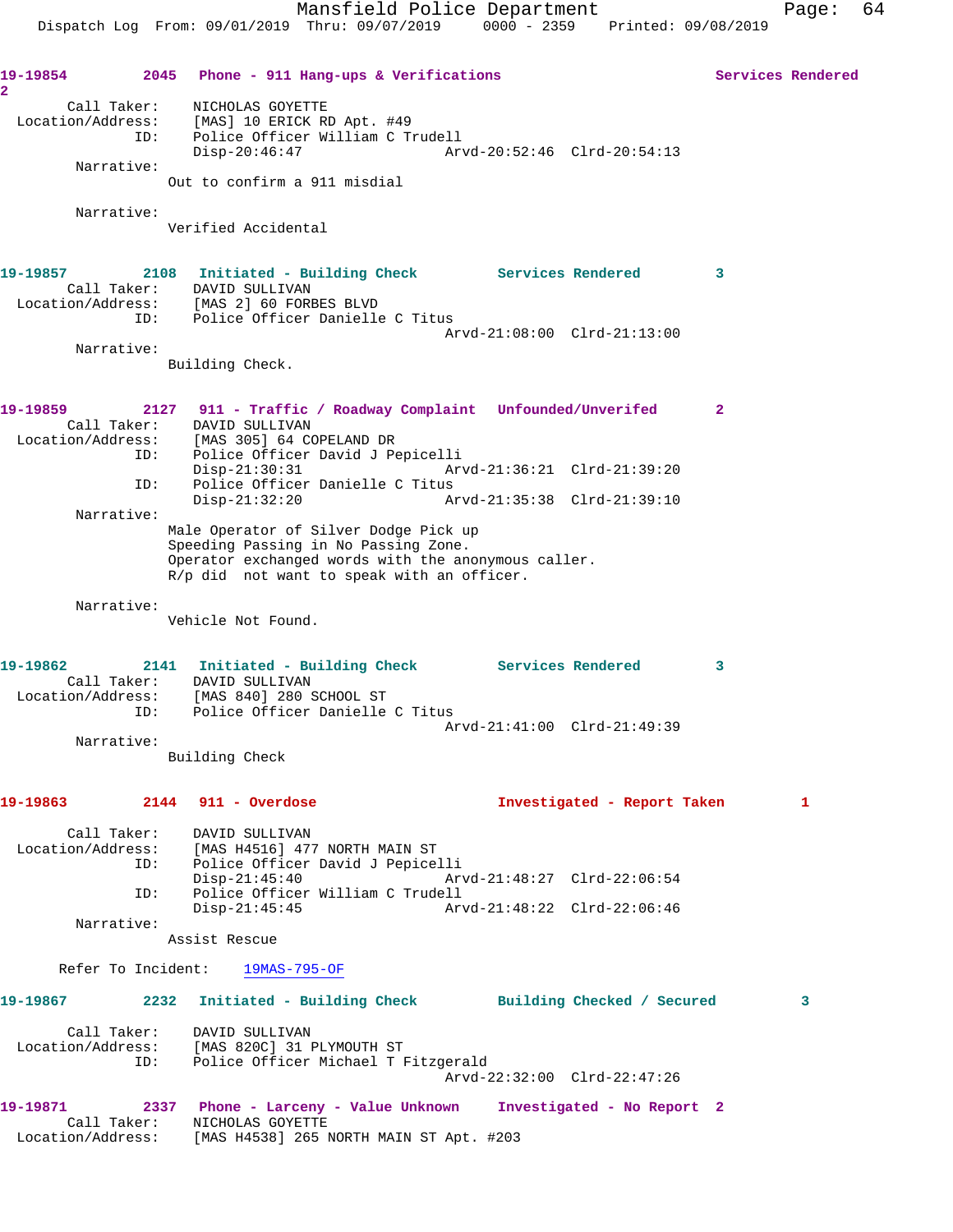Mansfield Police Department Fage: 65 Dispatch Log From: 09/01/2019 Thru: 09/07/2019 0000 - 2359 Printed: 09/08/2019 ID: Police Officer David J Pepicelli Disp-23:40:05 Arvd-23:49:59 Clrd-09/07/2019 @ 00:02:38 Narrative: RP requesting to speak with an officer about someone entering the property unauthorized and taking property earlier in the day **19-19872 2342 Phone - Disturbance / Gathering Investigated - No Report 1**  Call Taker: NICHOLAS GOYETTE Location/Address: [MAS H3885] 115 CHURCH ST ID: Police Officer William C Trudell Arvd-23:49:46 Clrd-23:54:10 ID: Police Officer Danielle C Titus Disp-23:46:27 Arvd-23:49:51 Clrd-23:54:13 Narrative: RP from Samoset ave requesting officers speak with neighbors who are producing noise at a high volume. He reports the fence has fallen down, the parties are becoming a nuisance and this is an on going issue Narrative: New Tenants Moving In. Were Spoken To. **For Date: 09/07/2019 - Saturday 19-19880 0137 Initiated - Building Check Services Rendered 3**  Call Taker: DAVID SULLIVAN Location/Address: [MAS 992] 660 EAST ST ID: Detective Gregory S Martell Arvd-01:37:00 Clrd-01:40:09 **19-19881 0138 Initiated - Building Check Services Rendered 3**  Call Taker: DAVID SULLIVAN Location/Address: [MAS 1015] 30 CHAUNCY ST ID: Police Officer Andrew J Kelley Arvd-01:38:00 Clrd-01:40:18 **19-19882 0148 Initiated - Suspicious Actv / Persn / Veh Citation / Warning Issued 2**  Call Taker: DAVID SULLIVAN Location/Address: [MAS 834] 261 CHAUNCY ST ID: Police Officer Christopher D Sorge Arvd-01:48:00 Clrd-01:58:31<br>ID: Police Officer Andrew J Kellev Police Officer Andrew J Kelley Disp-01:52:54 Arvd-01:52:58 Clrd-01:58:26<br>Vehicle: RED 2013 KIA SOUL Req: PC MA 1HAX74 VIN: KNDJT2A58D76038 RED 2013 KIA SOUL Reg: PC MA 1HAX74 VIN: KNDJT2A58D7603809 **19-19883 0154 Initiated - Proactive Patrol Building Checked / Secured 3** Call Taker: NICHOLAS GOYETTE Location/Address: [MAS 139] 265 FRUIT ST ID: Detective Gregory S Martell Arvd-01:54:00 Clrd-01:58:43 Narrative: Checking the area. **19-19885 0159 Initiated - Motor Vehicle Stop Spoken To 3**  Call Taker: NICHOLAS GOYETTE Location/Address: [MAS] 400 RTE 140 NB @ 287 CHAUNCY ST ID: Police Officer Andrew J Kelley Arvd-01:59:00 Clrd-01:59:00 ID: Police Officer Andrew J Kelley Disp-02:01:32 Clrd-02:01:51 Vehicle: BLK 2001 JEEP CHEROK Reg: PC MA 6HM915 VIN: 1J4FF48S71L578127 **19-19886 0159 Initiated - Motor Vehicle Stop Citation / Warning Issued 3**  Call Taker: DAVID SULLIVAN Location/Address: [MAS] 287 CHAUNCY ST @ 400 RTE 140 NB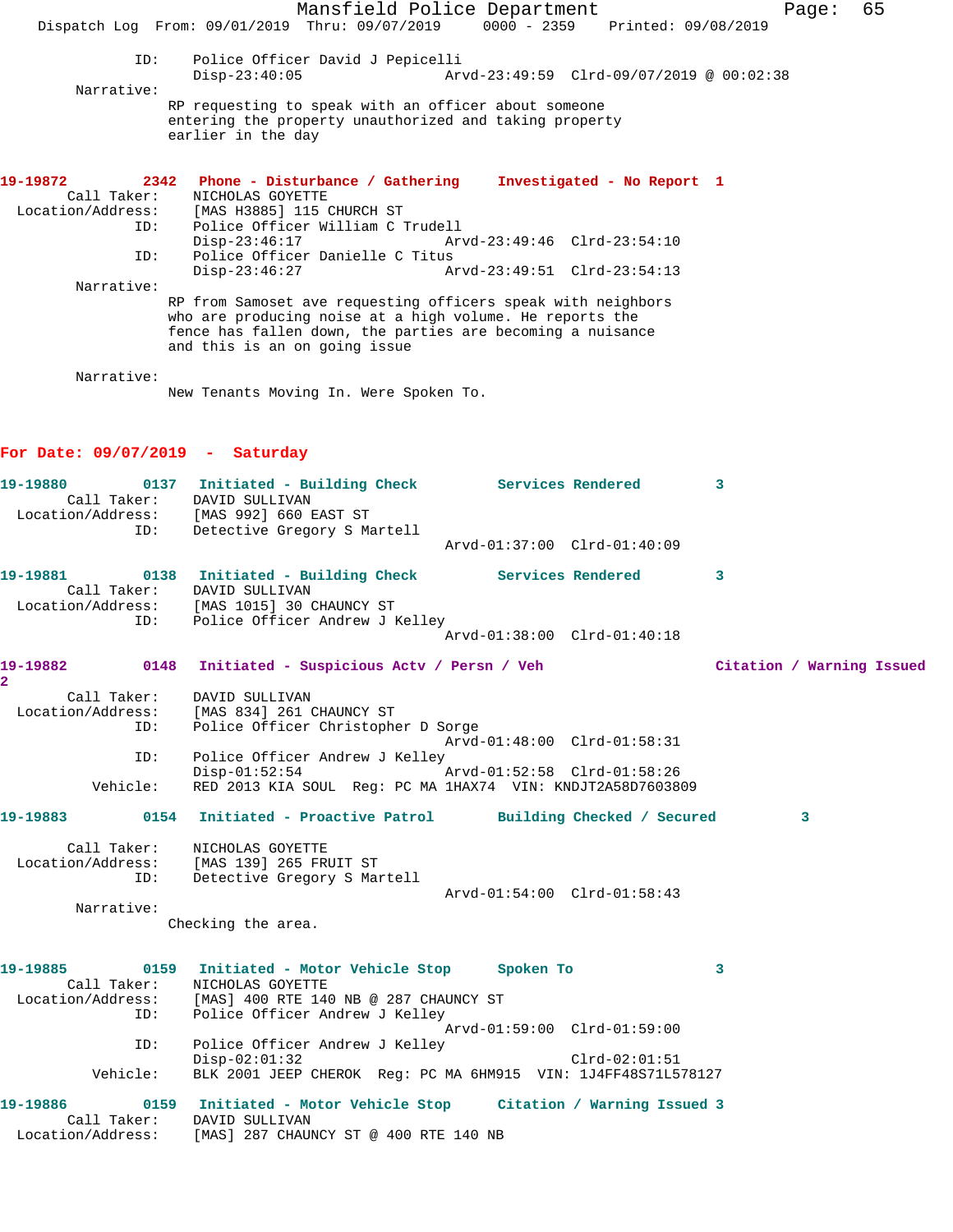Mansfield Police Department Fage: 66 Dispatch Log From: 09/01/2019 Thru: 09/07/2019 0000 - 2359 Printed: 09/08/2019 ID: Police Officer Andrew J Kelley Arvd-01:59:00 Clrd-02:01:32 ID: Police Officer Andrew J Kelley Disp-02:02:24 Arvd-02:02:33 Clrd-02:15:17 ID: Police Officer Christopher D Sorge<br>Disp-02:04:06 Arvd-02:04:10 Clrd-02:15:38 Disp-02:04:06 Arvd-02:04:10 Clrd-02:15:38 Vehicle: 2001 9-3 Reg: PC RI WT490 VIN: YS3DD55H912044756 Towed: For: Unregistered/Uninsured By: Central Street Garage To: Central Street Garage Narrative: Officer Request Tow - Central Street responding. Narrative: Central St on scene. Narrative: Cited for Defective and Unreg. **19-19887 0202 Phone - Assist Fire Department Services Rendered 3**  Call Taker: NICHOLAS GOYETTE Location/Address: [MAS H9895] 250 WILLOW ST ID: Detective Gregory S Martell Disp-02:03:56 Arvd-02:09:46 Clrd-02:23:02 Narrative: assist MFD with alarm sounding **19-19889 0217 911 - Assist Fire Department Services Rendered 3**  Call Taker: DAVID SULLIVAN Location/Address: [MAS 322] 31 HAMPSHIRE ST Apt. #208 ID: Police Officer Andrew J Kelley Disp-02:18:31 Clrd-02:19:26 ID: Police Officer Christopher D Sorge  $Disp-02:19:19$  Narrative: Assist the Fire Dept. **19-19890 0227 Initiated - Building Check Services Rendered 3**  Call Taker: DAVID SULLIVAN Location/Address: [MAS 1002] 250 EAST ST ID: Detective Gregory S Martell Arvd-02:27:00 Clrd-02:33:28 **19-19892 0233 Phone - Noise Complaint Unfounded/Unverifed 2**  Call Taker: DAVID SULLIVAN Location/Address: [MAS] CENTRAL ST ID: Police Officer Andrew J Kelley Disp-02:34:58 Arvd-02:36:59 Clrd-02:40:19 Narrative: Area of the Train Tracks for a loud bang. Narrative: Nothing Found. **19-19893 0246 Initiated - Building Check Building Checked / Secured 3** Call Taker: DAVID SULLIVAN Location/Address: [MAS 840] 280 SCHOOL ST ID: Police Officer Christopher D Sorge Arvd-02:46:00 Clrd-02:52:20 **19-19897 0259 Initiated - Building Check Services Rendered 3**  Call Taker: DAVID SULLIVAN Location/Address: [MAS 834] 261 CHAUNCY ST ID: Sergeant Robert S Pierce Arvd-02:59:00 Clrd-03:03:06 **19-19898 0302 Initiated - Building Check Services Rendered 3**  Call Taker: DAVID SULLIVAN Vicinity of: [MAS] COPELAND DR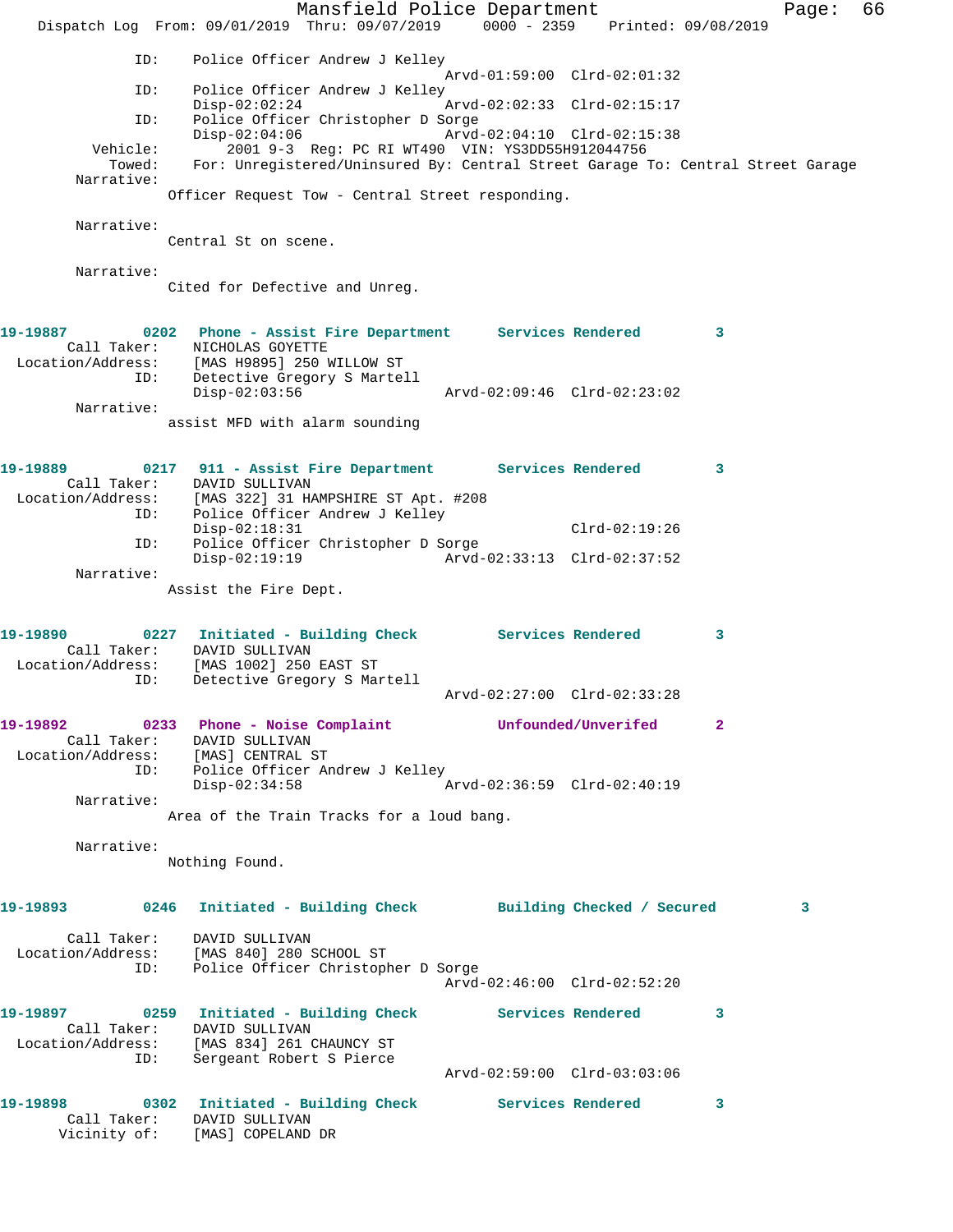Mansfield Police Department Fage: 67 Dispatch Log From: 09/01/2019 Thru: 09/07/2019 0000 - 2359 Printed: 09/08/2019 ID: Police Officer Andrew J Kelley Arvd-03:02:00 Clrd-03:09:13 19-19899 **0308** Initiated - Building Check Services Rendered 3 Call Taker: DAVID SULLIVAN Location/Address: [MAS 907E] 390 WEST ST ID: Police Officer Christopher D Sorge Arvd-03:08:00 Clrd-03:11:10 **19-19900 0321 Initiated - Building Check Services Rendered 3**  Call Taker: DAVID SULLIVAN Location/Address: [MAS 900A] 242 CHAUNCY ST Apt. #1 ID: Police Officer Andrew J Kelley Arvd-03:21:00 Clrd-03:30:33 **19-19901 0323 Initiated - Building Check Services Rendered 3**  Call Taker: DAVID SULLIVAN Location/Address: [MAS 820C] 31 PLYMOUTH ST ID: Police Officer Joshua S Ellender Arvd-03:23:00 Clrd-03:35:57 **19-19902 0455 Phone - Alarm - Burglar Investigated - No Report 1**  Call Taker: NICHOLAS GOYETTE Location/Address: [MAS 907D] 390 WEST ST Apt. #D ID: Detective Gregory S Martell Disp-04:56:52 Clrd-04:58:24 ID: Police Officer Andrew J Kelley Disp-04:56:55 Arvd-04:59:54 Clrd-05:01:18 ID: Police Officer Christopher D Sorge<br>Disp-04:58:19 Arvd- Disp-04:58:19 Arvd-04:59:51 Clrd-05:01:21 Narrative: ZONE: kitchen rear door burg alarm rep: no answer, will try remaining keyholders Narrative: Checked secure **19-19904 0553 Initiated - Building Check Services Rendered 3**  Call Taker: DAVID SULLIVAN Location/Address: [MAS 820C] 31 PLYMOUTH ST ID: Police Officer Joshua S Ellender Arvd-05:53:00 Clrd-06:11:28 **19-19906 0629 Initiated - Selective Enforcement/RADAR Services Rendered 3**  Call Taker: DAVID SULLIVAN Location/Address: [MAS] 400 RTE 140 NB @ 287 CHAUNCY ST ID: Sergeant Robert S Pierce Arvd-06:29:00 Clrd-07:01:40 **19-19907 0640 Initiated - Selective Enforcement/RADAR Services Rendered 3**  Call Taker: DAVID SULLIVAN Location/Address: [MAS] 185 MILL ST @ 4 SANDY HILL RD ID: Detective Gregory S Martell Arvd-06:40:00 Clrd-07:00:47 Narrative: Traffic enforcement in the area; no violations observed. Average speed of 34 mph. **19-19908 0648 Initiated - Selective Enforcement/RADAR Services Rendered 3**  Call Taker: CARLY MORIARTY Location/Address: [MAS] 99 COPELAND DR @ 235 CHAUNCY ST ID: Police Officer Andrew J Kelley Arvd-06:48:00 Clrd-07:20:29 Narrative: Selective enforcement

Narrative: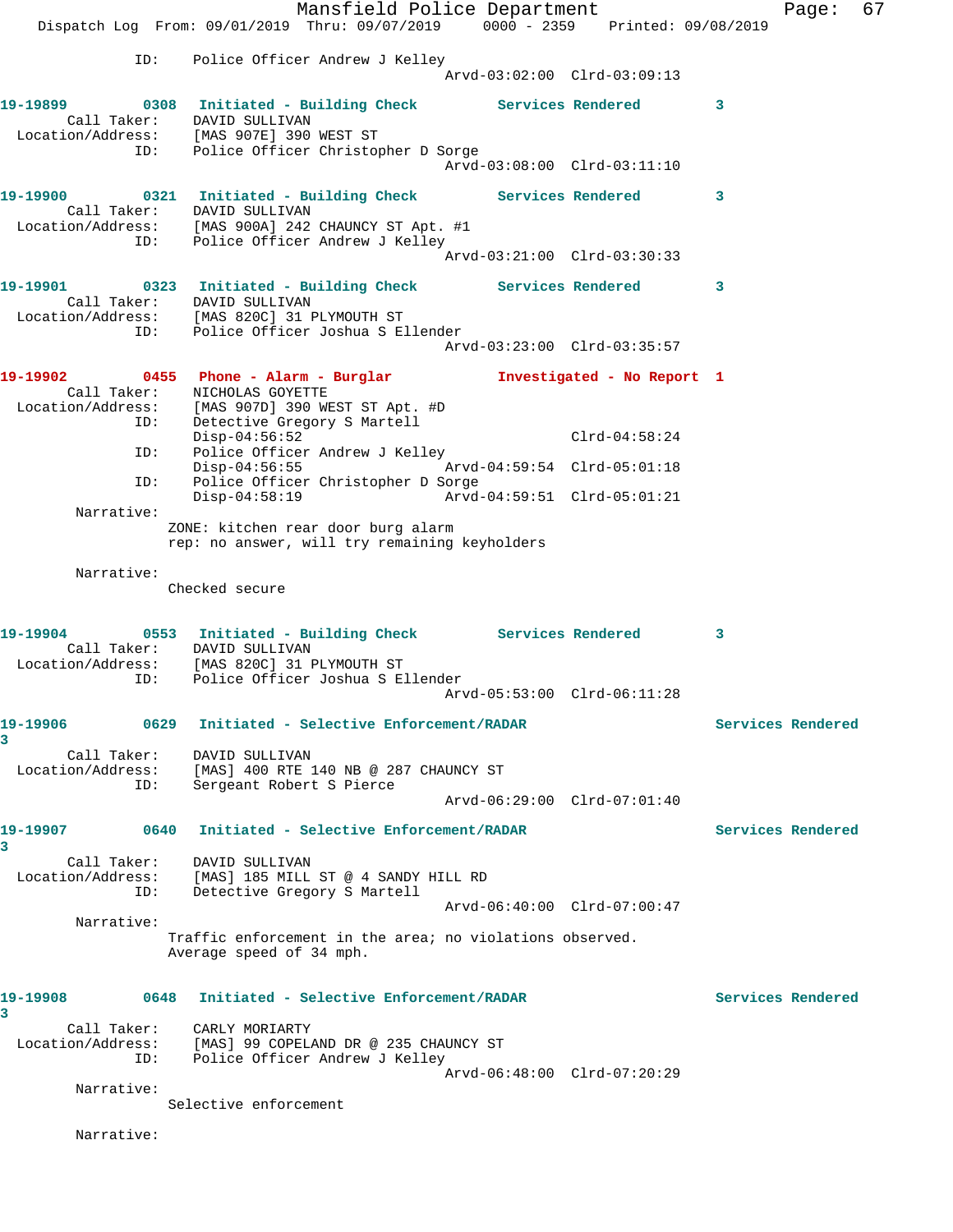Mansfield Police Department Page: 68 Dispatch Log From: 09/01/2019 Thru: 09/07/2019 0000 - 2359 Printed: 09/08/2019

No violations.

| 19-19909<br>2                                |             | 0652 Initiated - Traffic Enforcement / Activity                                                                                                                                                   |                             |                         | Services Rendered          |   |
|----------------------------------------------|-------------|---------------------------------------------------------------------------------------------------------------------------------------------------------------------------------------------------|-----------------------------|-------------------------|----------------------------|---|
|                                              | ID:         | Call Taker: PATRICK FEENEY<br>Vicinity of: [MAS] 792 WEST ST<br>Police Officer Christopher D Sorge                                                                                                | Arvd-06:52:31 Clrd-07:32:05 |                         |                            |   |
| Narrative:                                   |             | No violations observed.                                                                                                                                                                           |                             |                         |                            |   |
| Narrative:                                   |             | 19-19911 		 0803 Phone - Animal Complaints Services Rendered<br>Call Taker: Kieran M Ruth<br>Location/Address: [MAS] 25 SPRING ST @ 44 DAVIS ST                                                   |                             |                         | $\overline{\phantom{a}}$ 3 |   |
|                                              |             | Out for a loose dog in the area                                                                                                                                                                   |                             |                         |                            |   |
| Narrative:                                   |             | Rp called back to report he located the owner and the<br>dog/owner are reunited.                                                                                                                  |                             |                         |                            |   |
|                                              |             | 19-19914 6838 Walk-In - Child Safety Seat Program Services Rendered<br>Call Taker: Officer Kenneth M Clark<br>Location/Address: [MAS 451B] 500 EAST ST<br>ID: Police Officer Nicole M Boldrighini |                             |                         | 3                          |   |
|                                              |             | $Disp-09:06:15$                                                                                                                                                                                   | Arvd-09:16:10 Clrd-09:16:30 |                         |                            |   |
| Narrative:                                   |             | Installing a child safety seat.                                                                                                                                                                   |                             |                         |                            |   |
| 19-19912 0852                                |             | Initiated - Building Check Building Checked / Secured                                                                                                                                             |                             |                         |                            | 3 |
|                                              | ID:         | Call Taker: PATRICK FEENEY<br>Location/Address: [MAS 820C] 31 PLYMOUTH ST<br>Police Officer Joshua S Ellender                                                                                     |                             |                         |                            |   |
|                                              |             |                                                                                                                                                                                                   | Arvd-08:52:00 Clrd-09:17:16 |                         |                            |   |
| 19-19915                                     |             | 0923 Phone - Burglary ( B & E ) Services Rendered<br>Call Taker: Officer Kenneth M Clark<br>Location/Address: [MAS H620] 31 PILGRIM RD<br>ID: Police Officer Patrick J Pennie                     |                             |                         | $\mathbf{2}$               |   |
| Narrative:                                   |             | Disp-09:27:54                                                                                                                                                                                     | Arvd-09:33:23 Clrd-09:38:49 |                         |                            |   |
|                                              |             | Sgt. Crosman reporting he received a call on his personal<br>cellphone regarding front door has been kicked in at the<br>reported address.                                                        |                             |                         |                            |   |
|                                              |             |                                                                                                                                                                                                   |                             |                         |                            |   |
| Narrative:                                   |             | M5 reports door appears to have no damage to it. Appears to<br>be blown open by wind. Checking the interior.                                                                                      |                             |                         |                            |   |
| Narrative:                                   |             | M5 reports interior checks ok; door closed                                                                                                                                                        |                             |                         |                            |   |
| 19-19917<br>Call Taker:<br>Location/Address: | 0956<br>ID: | Phone - Assist Fire Department<br>Kieran M Ruth<br>[MAS H5994] 7 PARTRIDGE LN<br>Police Officer Nicole M Boldrighini                                                                              |                             | Transported to Hospital | 3                          |   |
| Narrative:                                   |             | Disp-09:57:59<br>Assist the fd with a medical                                                                                                                                                     | Arvd-10:05:17 Clrd-10:15:14 |                         |                            |   |
|                                              |             |                                                                                                                                                                                                   |                             |                         |                            |   |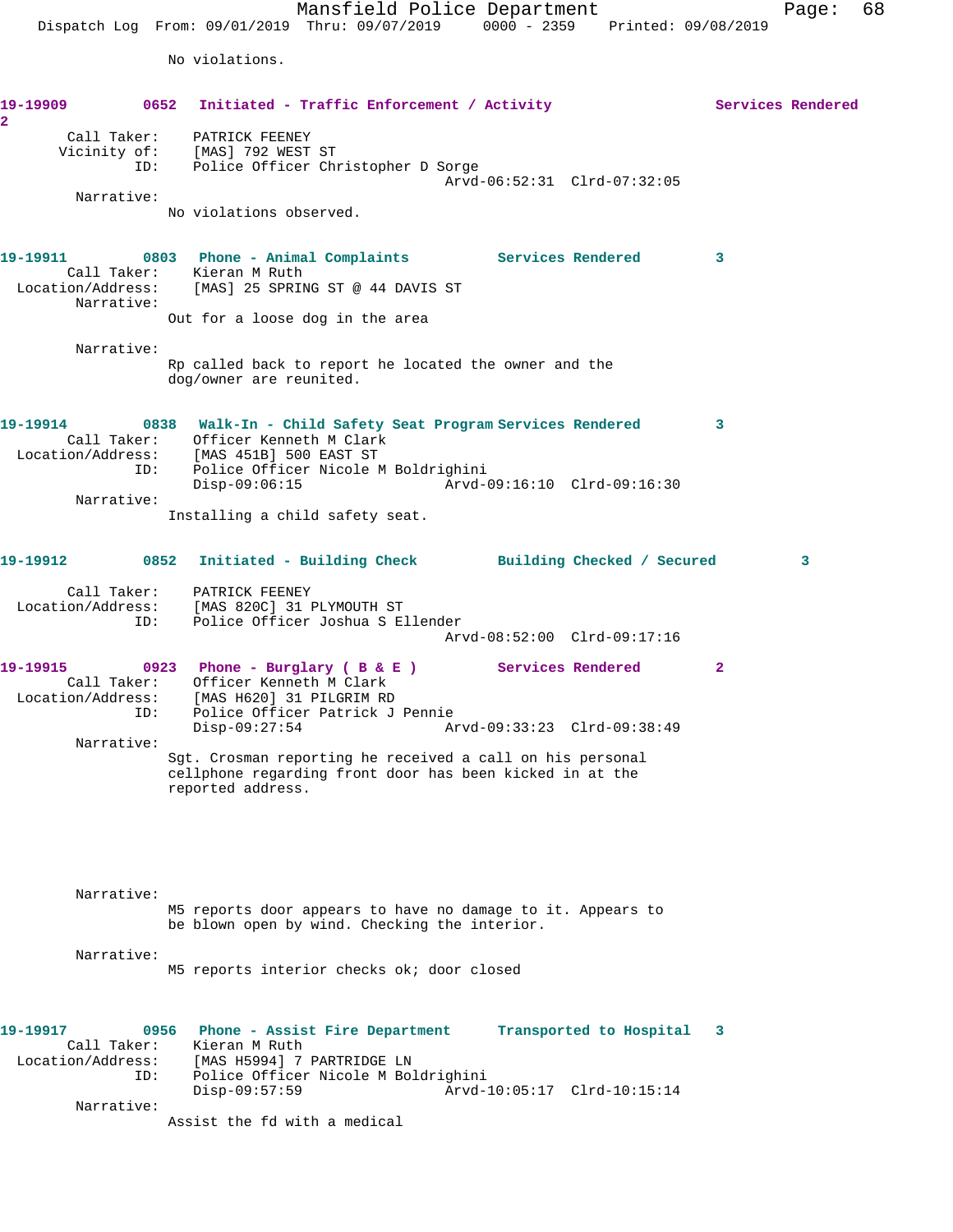Mansfield Police Department Fage: 69 Dispatch Log From: 09/01/2019 Thru: 09/07/2019 0000 - 2359 Printed: 09/08/2019 **19-19919 1016 Phone - Assist Non-Govrnmnt Agency Services Rendered 3**  Call Taker: Kieran M Ruth Location/Address: [MAS H3980] 137 ESSEX ST ess: [MAS H3980] 137 ESSEX ST<br>ID: Police Officer Patrick J Pennie<br>Disp-10:20:18 Disp-10:20:18 Arvd-10:25:53 Clrd-10:51:40 Narrative: Out for wires pulled off the house Narrative: M5 reports that the wires are pulled from the house, about 5 ft off the ground. MELD is en route. Narrative: No road hazard. Narrative: MELD on scene and handling. **19-19921 1043 Initiated - Selective Enforcement/RADAR Services Rendered 3**  Call Taker: CARLY MORIARTY Location/Address: [MAS] 600 WEST ST ID: Police Officer Nicole M Boldrighini Arvd-10:43:00 Clrd-11:06:56 Narrative: Selective enforcement **19-19922 1053 911 - 911 Hang-ups & Verifications Confirmed misdial/Accdntl Call 2** Call Taker: PATRICK FEENEY Location/Address: [MAS] 15 WEST ST ID: Police Officer Gregg S Kennedy Disp-10:55:56 Arvd-10:59:04 Clrd-11:01:10 Narrative: Accidental from the cell phone; spoke to the party no emergency. **19-19924 1105 911 - Motor Veh Acc - No Injury Accident Report 1**  Call Taker: PATRICK FEENEY Vicinity of: [MAS H5523] 2 GROVE ST ID: Police Officer Nicole M Boldrighini<br>Disp-11:07:01 Arvd- Disp-11:07:01 Arvd-11:08:27 Clrd-11:24:29 ID: Police Officer Gregg S Kennedy Disp-11:07:32 Clrd-11:09:57 Vehicle: GRY 2010 SUBA FOREST Reg: PC MA 146RC8 VIN: JF2SH6CC3AH785239 Vehicle: GRY 2018 HOND ODYSSE Reg: PC MA 63VS27 VIN: 5FNRL6H74JB062961 Narrative: Report of a 2 car crash no injuries. Narrative: M14 reports assisted with the exchange, both m/v's able to be driven away. Accident report to follow. Refer To Accident: 19MAS-340-AC **19-19925 1120 Initiated - Building Check Building Checked / Secured 3** Call Taker: PATRICK FEENEY Location/Address: [MAS 820C] 31 PLYMOUTH ST ID: Police Officer Joshua S Ellender Arvd-11:20:00 Clrd-11:32:39 **19-19927 1156 911 - HAZARDOUS CONDITION - Other Services Rendered 2**  Call Taker: PATRICK FEENEY Location/Address: [MAS H5586] 17 HILLSIDE TER ID: Police Officer Gregg S Kennedy Disp-11:58:27 Arvd-11:59:31 Clrd-12:52:17 Narrative: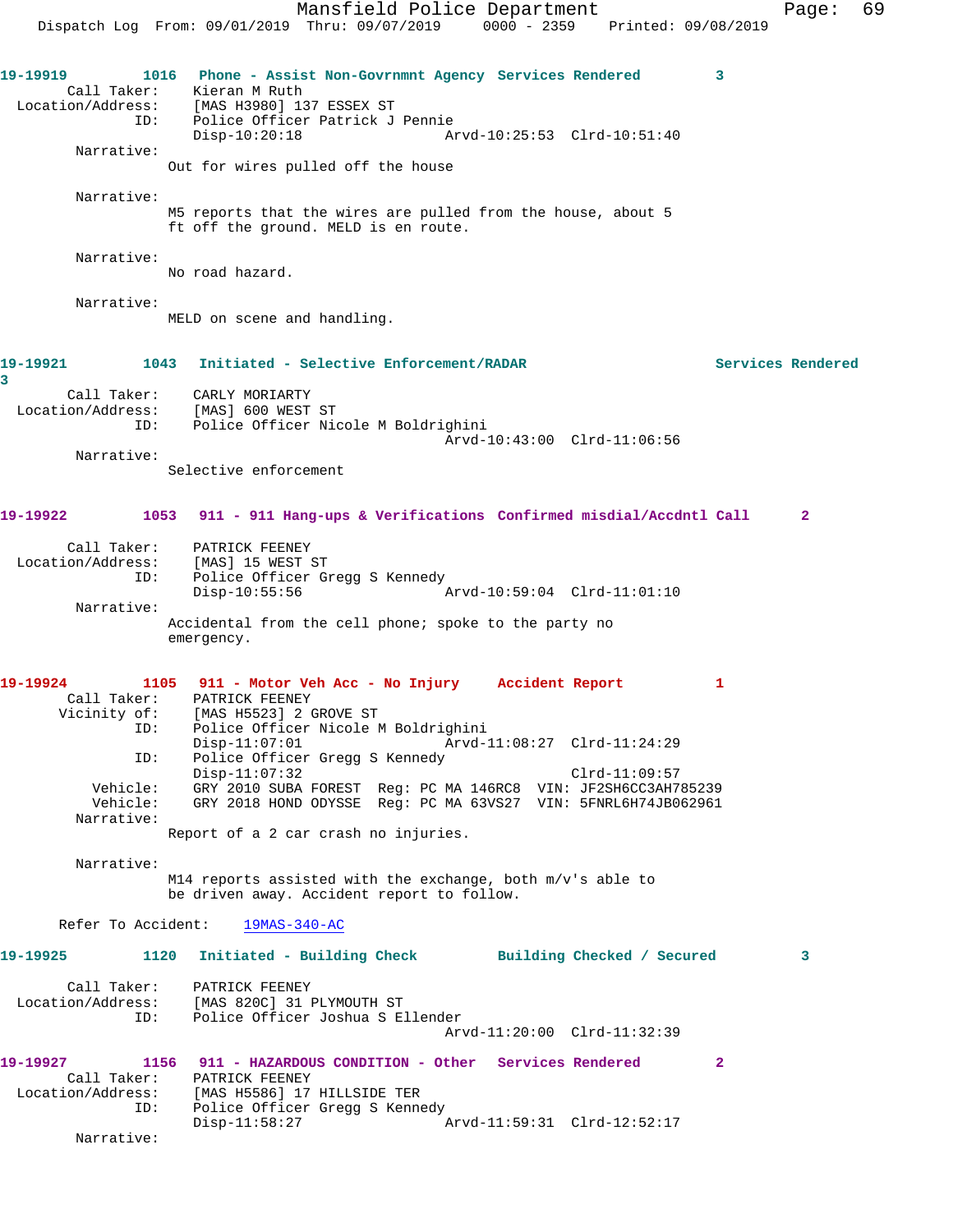Mansfield Police Department Fage: 70 Dispatch Log From: 09/01/2019 Thru: 09/07/2019 0000 - 2359 Printed: 09/08/2019 Tree down on wires. Narrative: MELD contacted. Narrative: DPW contacted. Narrative: MELD on scene. **19-19929 1210 Phone - Assist Fire Department Transported to Hospital 3**  Call Taker: Kieran M Ruth Location/Address: [MAS 825] 25 COBB ST Apt. #L122 ID: Police Officer Patrick J Pennie Disp-12:11:38 Arvd-12:17:33 Clrd-12:26:13 Narrative: Out for an elderly female that has fallen **19-19931 1251 Initiated - Building Check Building Checked / Secured 3** Call Taker: PATRICK FEENEY Location/Address: [MAS 840] 280 SCHOOL ST ID: Police Officer Nicole M Boldrighini Arvd-12:51:00 Clrd-13:20:14 **19-19934 1336 Initiated - Building Check Building Checked / Secured 3** Call Taker: PATRICK FEENEY Location/Address: [MAS 907E] 390 WEST ST ID: Police Officer Nicole M Boldrighini Arvd-13:36:00 Clrd-13:45:21 **19-19935 1349 Initiated - Building Check Building Checked / Secured 3** Call Taker: CARLY MORIARTY Location/Address: [MAS 820C] 31 PLYMOUTH ST ID: Police Officer Joshua S Ellender Arvd-13:49:00 Clrd-14:04:12 Narrative: Check of the building **19-19937 1433 Initiated - Motor Vehicle Stop Citation / Warning Issued 3**  Call Taker: PATRICK FEENEY Vicinity of: [MAS H5594] 50 HOPE ST<br>TD: Police Officer Patrick Police Officer Patrick J Pennie Arvd-14:33:00 Clrd-14:39:10 Vehicle: GRY 2012 NISS PATHFI Reg: PC MA 42SZ19 VIN: 5N1AR1NB7CC603293 **19-19938 1452 Alarm - Alarm - Burglar Building Checked / Secured 1** Call Taker: PATRICK FEENEY Location/Address: [MAS 271] 390 OAKLAND ST ID: Police Officer Gregg S Kennedy Disp-14:54:20 Arvd-14:58:04 Clrd-15:03:41 ID: Police Officer Patrick J Pennie Disp-14:54:38 Arvd-14:57:56 Clrd-15:03:41 Narrative: System door/main door. Narrative: Building exterior checked. Building appears secure. **19-19940 1526 Initiated - Building Check Building Checked / Secured 3** Call Taker: PATRICK FEENEY Location/Address: [MAS 820C] 31 PLYMOUTH ST ID: Police Officer Joshua S Ellender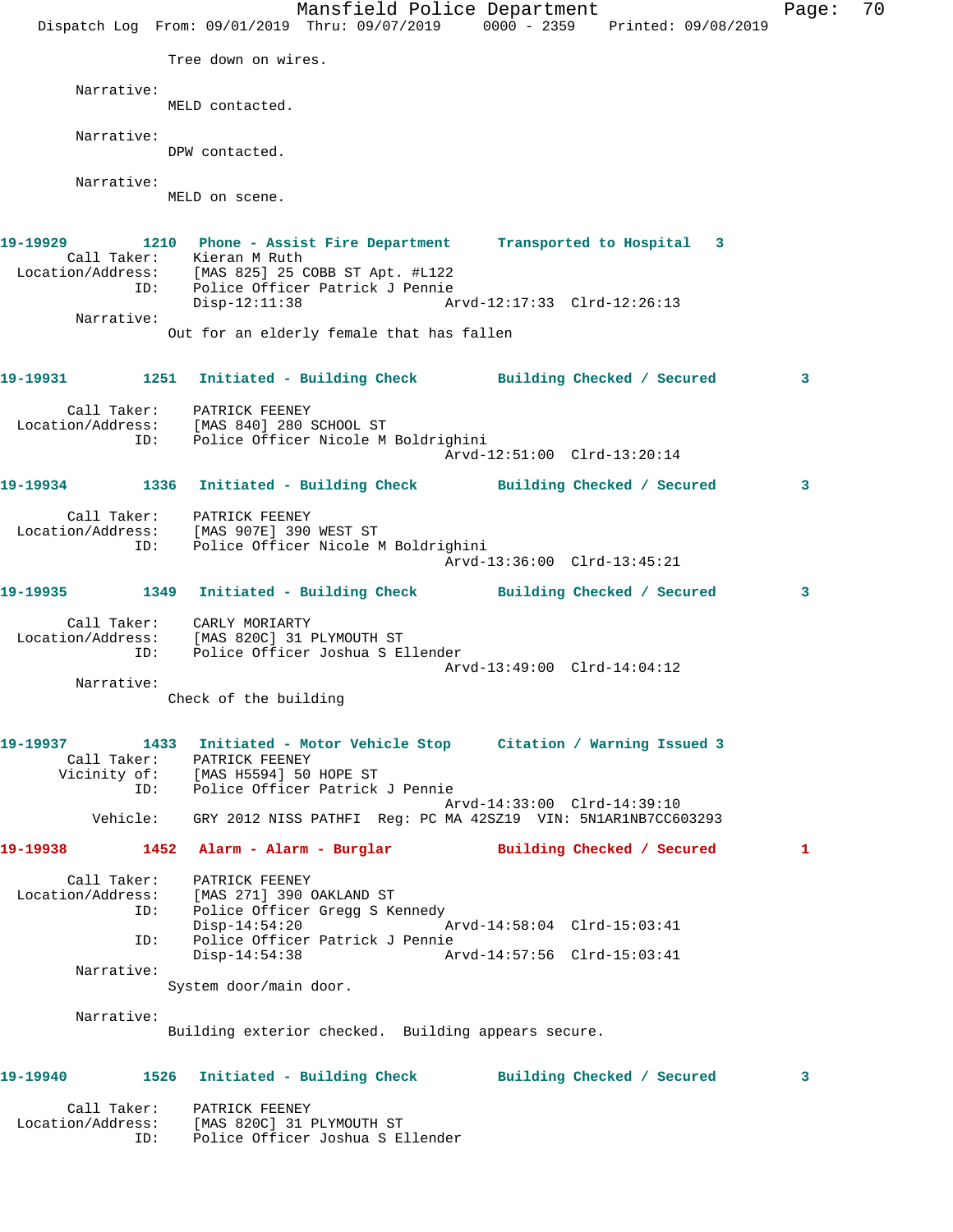Mansfield Police Department Fage: 71

Dispatch Log From: 09/01/2019 Thru: 09/07/2019 0000 - 2359 Printed: 09/08/2019

Arvd-15:26:00 Clrd-15:39:55

| 19-19941     |                    | 1554 Phone - Animal Complaints Services Rendered<br>Call Taker: Kieran M Ruth<br>Location/Address: [MAS] FRUIT ST                                  |                             |                            | 3 |                           |
|--------------|--------------------|----------------------------------------------------------------------------------------------------------------------------------------------------|-----------------------------|----------------------------|---|---------------------------|
| Narrative:   | ID:                | Police Officer Nicole P Newport<br>$Disp-16:10:43$                                                                                                 | Arvd-16:17:19 Clrd-16:31:08 |                            |   |                           |
|              |                    | Out for the report of two Doberman's in the area                                                                                                   |                             |                            |   |                           |
| Narrative:   |                    | Ptl. Newport will be transporting the dogs to the animal<br>shelter                                                                                |                             |                            |   |                           |
| Narrative:   |                    | Dogs dropped off at the animal shelter.                                                                                                            |                             |                            |   |                           |
| 19-19946     |                    | 1646 911 - 911 Hang-ups & Verifications Confirmed misdial/Accdntl Call                                                                             |                             |                            |   | $\mathbf{2}$              |
|              | Call Taker:<br>ID: | PATRICK FEENEY<br>Location/Address: [MAS 322] 31 HAMPSHIRE ST<br>ID: Police Officer Jay J Spar:<br>Police Officer Jay J Sparrow<br>$Disp-16:47:18$ | Arvd-16:59:10 Clrd-17:01:43 |                            |   |                           |
| Narrative:   |                    |                                                                                                                                                    |                             |                            |   |                           |
|              |                    | 911 call from a quest at the front desk attempting to get an<br>outside line.                                                                      |                             |                            |   |                           |
| 19-19947     |                    | 1647 Phone - Alarm - Burglar               Building Checked / Secured                                                                              |                             |                            |   | $\mathbf{1}$              |
| Call Taker:  |                    | Kieran M Ruth                                                                                                                                      |                             |                            |   |                           |
|              | ID:                | Location/Address: [MAS 332] 240 EAST ST<br>Police Officer Danielle C Titus                                                                         |                             |                            |   |                           |
|              | ID:                | $Disp-16:48:39$<br>Police Officer Nicole P Newport                                                                                                 |                             | $Clrd-16:58:50$            |   |                           |
|              |                    | $Disp-16:48:39$                                                                                                                                    |                             | $Clrd-16:58:50$            |   |                           |
|              | ID:                | Sergeant Lawrence G Crosman<br>$Disp-16:49:10$                                                                                                     | Arvd-16:53:01 Clrd-16:58:50 |                            |   |                           |
| Narrative:   |                    | Out for the new wing rear exit                                                                                                                     |                             |                            |   |                           |
|              |                    |                                                                                                                                                    |                             |                            |   |                           |
| Narrative:   |                    | M1 reports exterior doors were checked; secured.                                                                                                   |                             |                            |   |                           |
| 19-19949     |                    | 1713 Initiated - Building Check                                                                                                                    |                             | Building Checked / Secured |   | 3                         |
|              |                    | Call Taker: PATRICK FEENEY<br>Location/Address: [MAS 820C] 31 PLYMOUTH ST<br>ID: Police Officer Andrew J Kelley                                    | Arvd-17:13:00 Clrd-17:26:29 |                            |   |                           |
| 19-19960     |                    | 1906 Initiated - Traffic Enforcement / Activity                                                                                                    |                             |                            |   | Citation / Warning Issued |
| $\mathbf{2}$ |                    | Call Taker: CARLY MORIARTY<br>Location/Address: [MAS H9922] 600 WEST ST<br>ID: Police Officer Jay J Sparrow                                        |                             |                            |   |                           |
|              | Narrative:         | Vehicle: BLU 2016 AUDI A4 Reg: PC MA 9NZ990 VIN: WAUFFAFL7GN005075<br>Vehicle: BLU 2006 MAZD 3 Reg: PC MA 2XD918 VIN: JM1BK124461432196            | Arvd-19:06:00 Clrd-19:38:23 |                            |   |                           |
|              |                    | Traffic enforcement                                                                                                                                |                             |                            |   |                           |
| Narrative:   |                    | 2 violations.                                                                                                                                      |                             |                            |   |                           |
| 19-19961     |                    | 1907 Initiated - Building Check Building Checked / Secured                                                                                         |                             |                            |   | 3                         |
|              |                    | Call Taker: PATRICK FEENEY<br>Location/Address: [MAS 820C] 31 PLYMOUTH ST                                                                          |                             |                            |   |                           |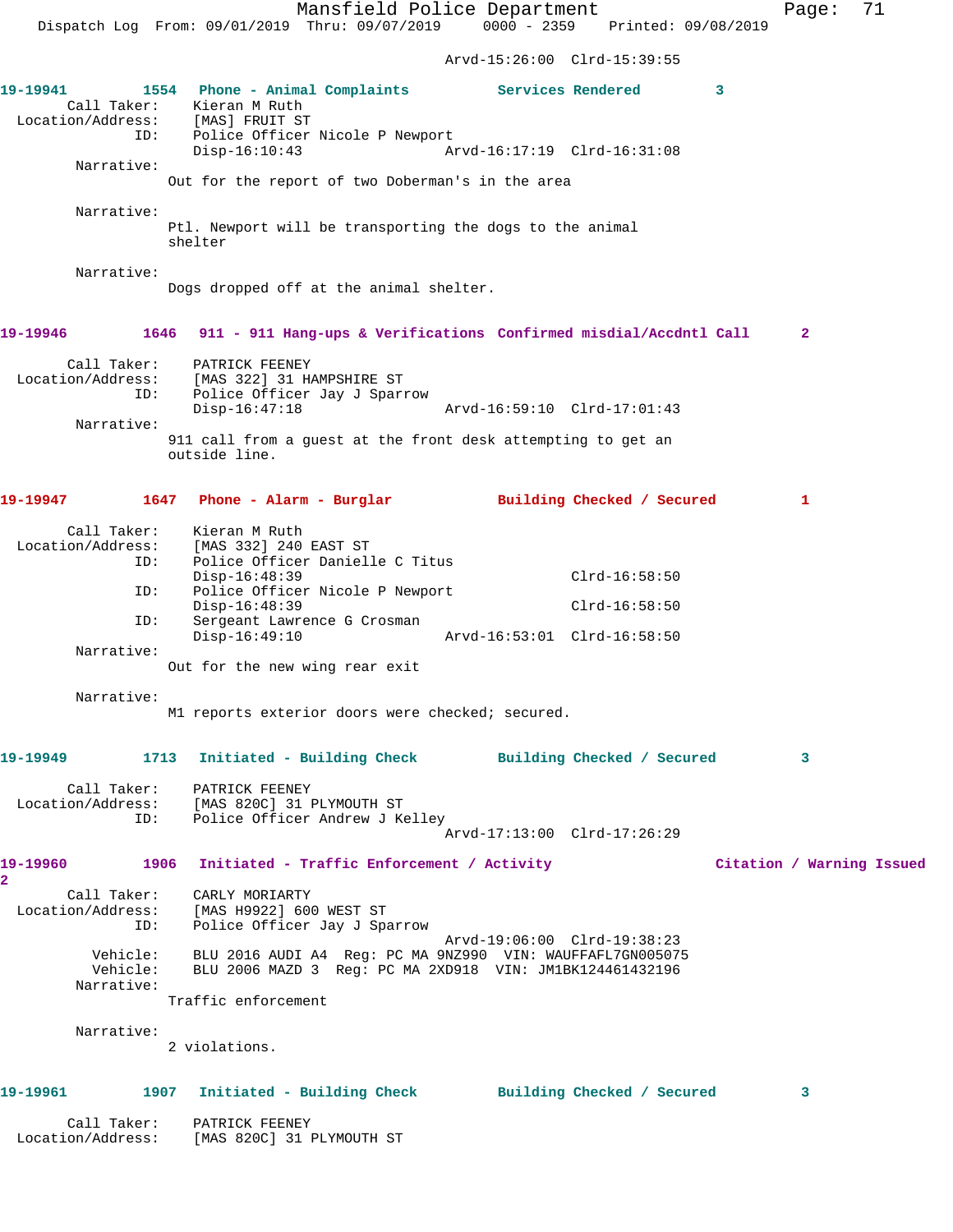Mansfield Police Department Page: 72 Dispatch Log From: 09/01/2019 Thru: 09/07/2019 0000 - 2359 Printed: 09/08/2019 ID: Police Officer Andrew J Kelley Arvd-19:07:00 Clrd-19:16:22 **19-19965 1942 Initiated - Selective Enforcement/RADAR Services Rendered 3**  Call Taker: NICHOLAS GOYETTE Location/Address: [MAS] 167 WEST ST @ 20 COPELAND DR ID: Police Officer William C Trudell Arvd-19:42:00 Clrd-20:46:03<br>Vehicle: WHI 2016 SUBA UT CROSST Req: PC MA 333WKT VIN: JF2GPABC3 Vehicle: WHI 2016 SUBA UT CROSST Reg: PC MA 333WKT VIN: JF2GPABC3G8325147 Narrative: Traffic enforcement in the area. Narrative: M10 off with a bicyclist in front of 88 School st. Narrative: Issued a VW to the bicyclist for 89/9. **19-19967 2024 Initiated - Building Check Building Checked / Secured 3** Call Taker: PATRICK FEENEY Location/Address: [MAS 417] 9 FRANCIS AVE ID: Police Officer Nicole P Newport Arvd-20:24:00 Clrd-20:30:37 **19-19969 2040 Initiated - Building Check Building Checked / Secured 3** Call Taker: PATRICK FEENEY Location/Address: [MAS 1015] 30 CHAUNCY ST ID: Police Officer Danielle C Titus Arvd-20:40:00 Clrd-20:43:54 **19-19970 2043 911 - Motor Veh Acc - No Injury Arrest(s) Made 1**  Call Taker: PATRICK FEENEY<br>Vicinity of: [MAS 451B] 500 of: [MAS 451B] 500 EAST ST<br>ID: Police Officer Danielle Police Officer Danielle C Titus<br>Disp-20:45:39 Ar Disp-20:45:39 Arvd-20:46:18 Clrd-21:27:19 ID: Police Officer William C Trudell Disp-20:46:45 Arvd-20:47:10 Clrd-21:31:56<br>TD: Police Officer Nicole P Newport Police Officer Nicole P Newport Disp-20:47:13 Arvd-20:47:14 Clrd-22:05:18 ID: Sergeant Lawrence G Crosman Arvd-21:06:52 Clrd-22:05:15 Vehicle: WHI 2017 AUDI A4 Reg: PC MA 6CF775 VIN: WAUENAF49HN045800 Towed: For: Accident By: Central Street Garage To: Central Street Garage Liens: OUI 12 HOUR HOLD 9AM Narrative: Multiple 911 callers reports poss single car MVA/DMV. White Audi; oper is attempting to leave the scene. Heavy front end damage to the m/v. Narrative: M14 requests tow for 1; Central contacted. Narrative: M12 reports that the m/v struck pole 55/52. Narrative: M10 reports tow on scene. Narrative: Ofc. Newport has (1) male under arrest for OUI (2nd) offense, vehicle towed and will be held for 12-hours at Central Street. Refer To Accident: 19MAS-342-AC Refer To Arrest: 19MAS-531-AR Arrest: PATEL, DHRUV DINESH Address: 4 OLD STABLE DR MANSFIELD, MA Age: 23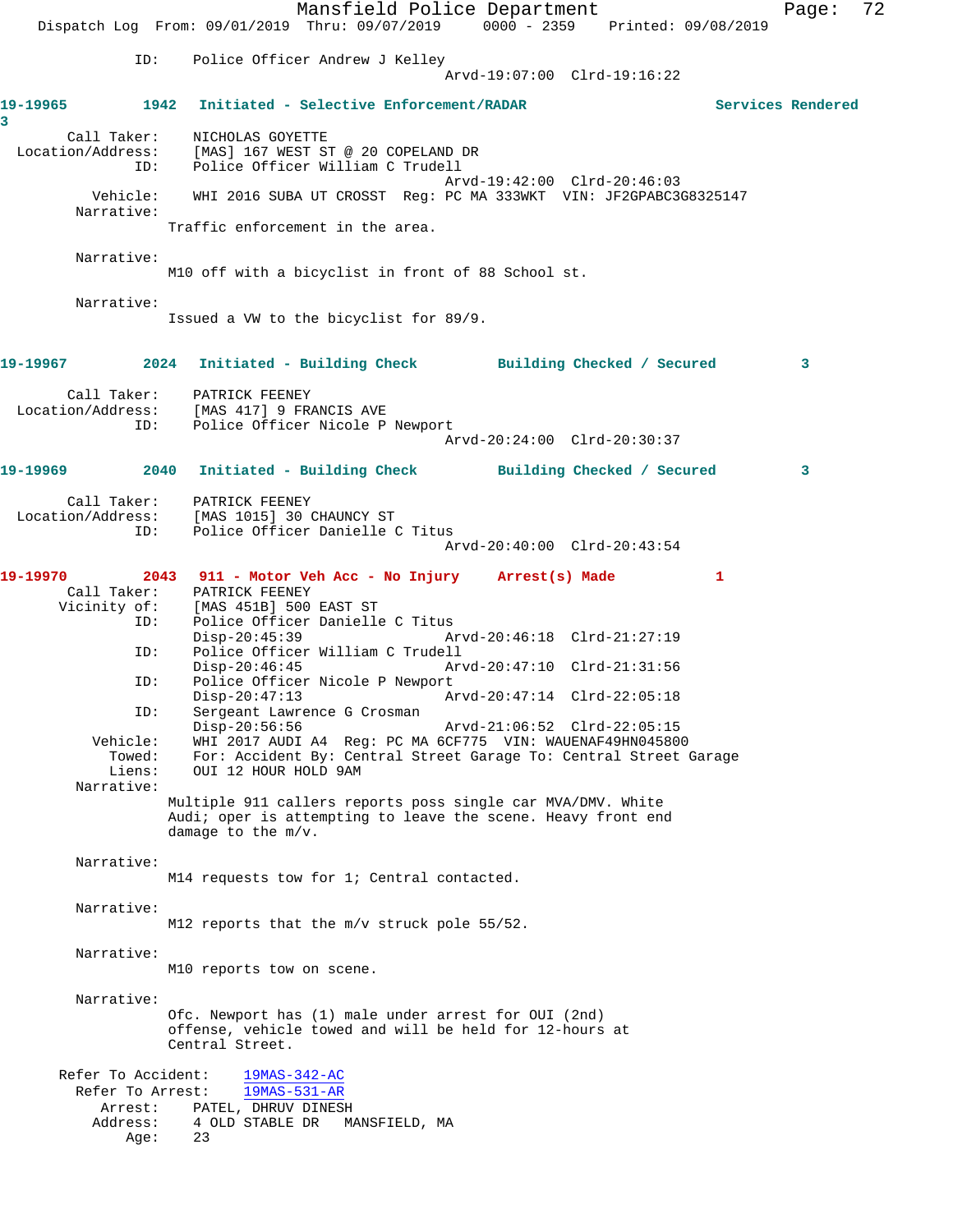|                   | Mansfield Police Department                                                    | Page:        | 73 |
|-------------------|--------------------------------------------------------------------------------|--------------|----|
|                   | Dispatch Log From: 09/01/2019 Thru: 09/07/2019 0000 - 2359 Printed: 09/08/2019 |              |    |
|                   |                                                                                |              |    |
| Charges:          | NEGLIGENT OPERATION OF MOTOR VEHICLE                                           |              |    |
|                   | MARKED LANES VIOLATION<br>OUI-LIQUOR OR .08%, 2ND OFFENSE                      |              |    |
| 19-19978          |                                                                                |              |    |
|                   | 2121 911 - 911 Hang-ups & Verifications Confirmed misdial/Accdntl Call         | $\mathbf{2}$ |    |
| Call Taker:       | PATRICK FEENEY                                                                 |              |    |
|                   | Location/Address: [MAS 43] 137 MILL ST                                         |              |    |
| ID:               | Police Officer Jay J Sparrow                                                   |              |    |
|                   | $Disp-21:23:55$<br>Arvd-21:28:24 Clrd-21:41:04                                 |              |    |
| Narrative:        |                                                                                |              |    |
|                   | Campsite 42; accidental from the cell phone.                                   |              |    |
| 19-19980          | 2125 Phone - Disturbance / Gathering<br>Spoken To<br>1                         |              |    |
| Call Taker:       | NICHOLAS GOYETTE                                                               |              |    |
| Location/Address: |                                                                                |              |    |
| ID:               | Police Officer Danielle C Titus                                                |              |    |
|                   | $Disp-21:27:26$                                                                |              |    |
| ID:               | Police Officer William C Trudell                                               |              |    |
|                   | $Disp-21:32:43$                                                                |              |    |
| Narrative:        |                                                                                |              |    |

Narrative:

Refer To Incident: 19MAS-796-OF

| 19-19982          | 2129 | Radio - Assist Law Enfrc Agncy       |                             | Referred to Other Agency 3 |  |
|-------------------|------|--------------------------------------|-----------------------------|----------------------------|--|
| Call Taker:       |      | PATRICK FEENEY                       |                             |                            |  |
| Location/Address: |      | [MAS 4] 31 HAMPSHIRE ST              |                             |                            |  |
|                   | ID:  | Patrolman JAMES J HEADD              |                             |                            |  |
|                   |      | $Disp-21:31:29$                      | Arvd-21:33:57 Clrd-21:55:41 |                            |  |
|                   |      | Patrolman PAUL POLITSOPOULOS         |                             |                            |  |
| Narrative:        |      |                                      |                             |                            |  |
|                   |      | Out to assist MPD with a disturbance |                             |                            |  |

Narrative:

Clear, MPD to handle

**19-19983**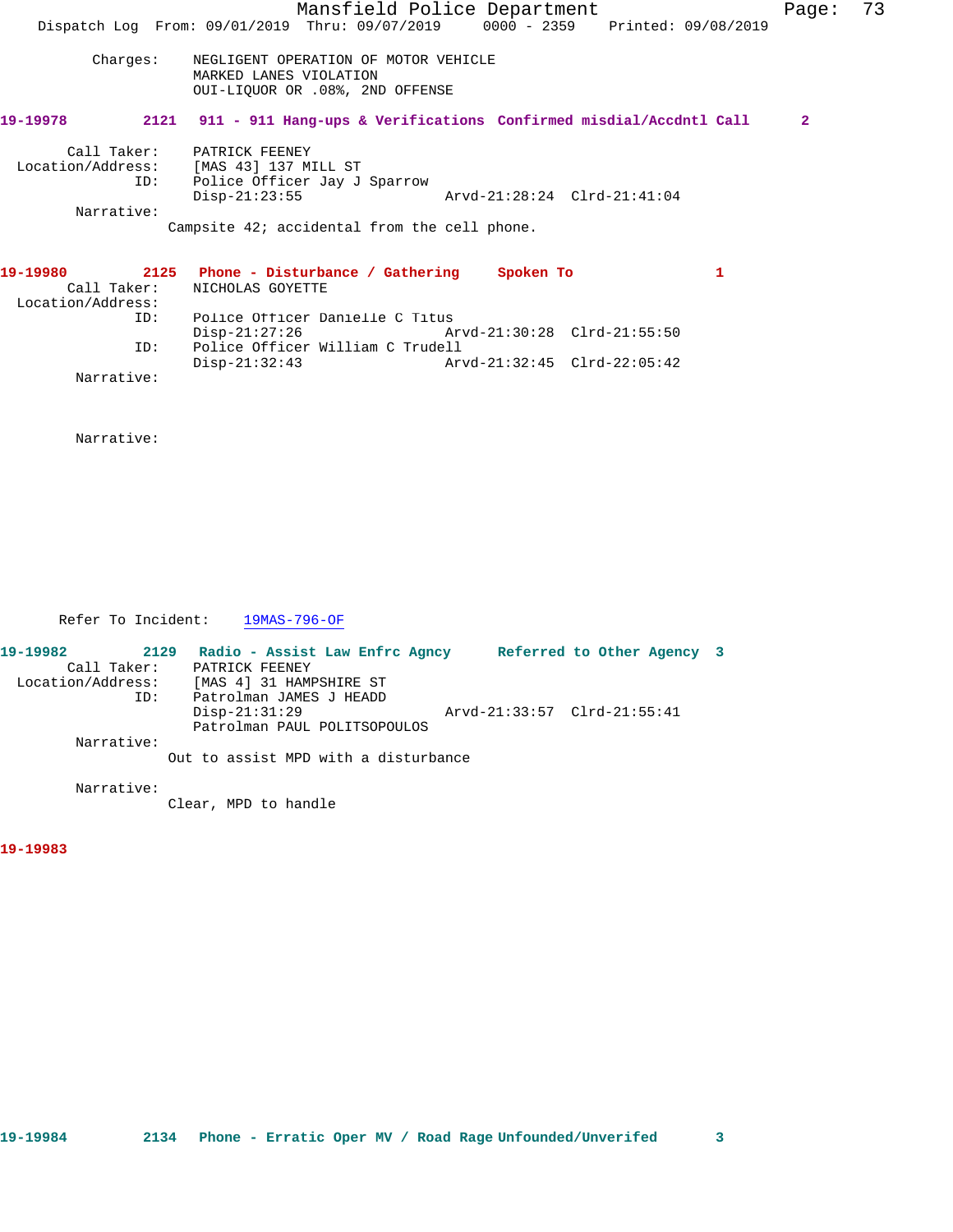Mansfield Police Department Page: 74 Dispatch Log From: 09/01/2019 Thru: 09/07/2019 0000 - 2359 Printed: 09/08/2019 Call Taker: NICHOLAS GOYETTE<br>Iocation/Address: [MAS H2635] 152 [MAS H2635] 152 COURT ST ID: Police Officer William C Trudell Disp-22:09:56 Arvd-22:17:19 Clrd-22:21:21<br>ID: Police Officer Danielle C Titus Police Officer Danielle C Titus Disp-22:11:07 Arvd-22:17:21 Clrd-22:21:21 Vehicle: BLU 2008 TOYT TUNDRA Reg: PC MA 1ENR46 VIN: 5TBBV58148S504072 Narrative: Norton PD calling to report the involved is operating a Blue Toyota Tundra and is driving home from 251 Mansfield Ave. Anonymous RP stated only complaint is unlicensed operation. All units tied up on priority calls, will check address to speak with the party. OLN check reveals SUS OLN. Narrative: Unable to locate the m/v; not at the residence. Narrative: Checked the area as well with negative results. **19-19986 2150 Initiated - Building Check Building Checked / Secured 3** Call Taker: PATRICK FEENEY<br>Location/Address: [MAS 820C] 31 I ess: [MAS 820C] 31 PLYMOUTH ST<br>ID: Police Officer Andrew J Ke Police Officer Andrew J Kelley Arvd-21:50:00 Clrd-21:58:35 **19-19991 2159 Phone - 911 Hang-ups & Verifications Confirmed misdial/Accdntl Call 2**  Call Taker: LINDSAY MITCHELL Location/Address: [MAS H3713] 35 SOUTH ST Police Officer Danielle C Titus<br>Disp-22:01:12 A Arvd-22:06:25 Clrd-22:10:46 Narrative: Ofc Titus responding to check on an accidental 911 call. Caller reports accidental and she is at a friends house 19-19992 2206 Phone - Noise Complaint **Services Rendered** 2<br>Call Taker: Support Staff Derek M Stark Support Staff Derek M Stark<br>[MAS] MCKENZI LN Location/Address:<br>ID: Sergeant Lawrence G Crosman<br>Disp-22:13:03 Disp-22:13:03 Arvd-22:13:05 Clrd-22:13:11 ID: Sergeant Lawrence G Crosman Disp-22:13:20 Arvd-22:27:55 Clrd-22:30:10 Narrative: Caller reporting loud band playing at a block party on McKenzi Lane. Caller want to remain anonymous and have the party shut down. Narrative: M1 reports all quiet; will attempt to speak to the hosts Narrative: Band is all done; packing up, a few adults left in the backyard but it is not loud. **19-19993 2256 Phone - Suspicious Actv / Persn / Veh Unfounded/Unverifed 2**  Call Taker: NICHOLAS GOYETTE Location/Address: [MAS] 54 CHAUNCY ST @ 363 NORTH MAIN ST ID: Sergeant Lawrence G Crosman Disp-23:01:35 Arvd-23:04:15 Clrd-23:10:18 ID: Police Officer William C Trudell Disp-23:01:39 Arvd-23:01:41 Clrd-23:10:20 Narrative: RP calling to report a party sneaking into the construction siteby lifting the fence up. Described as having baggy jeans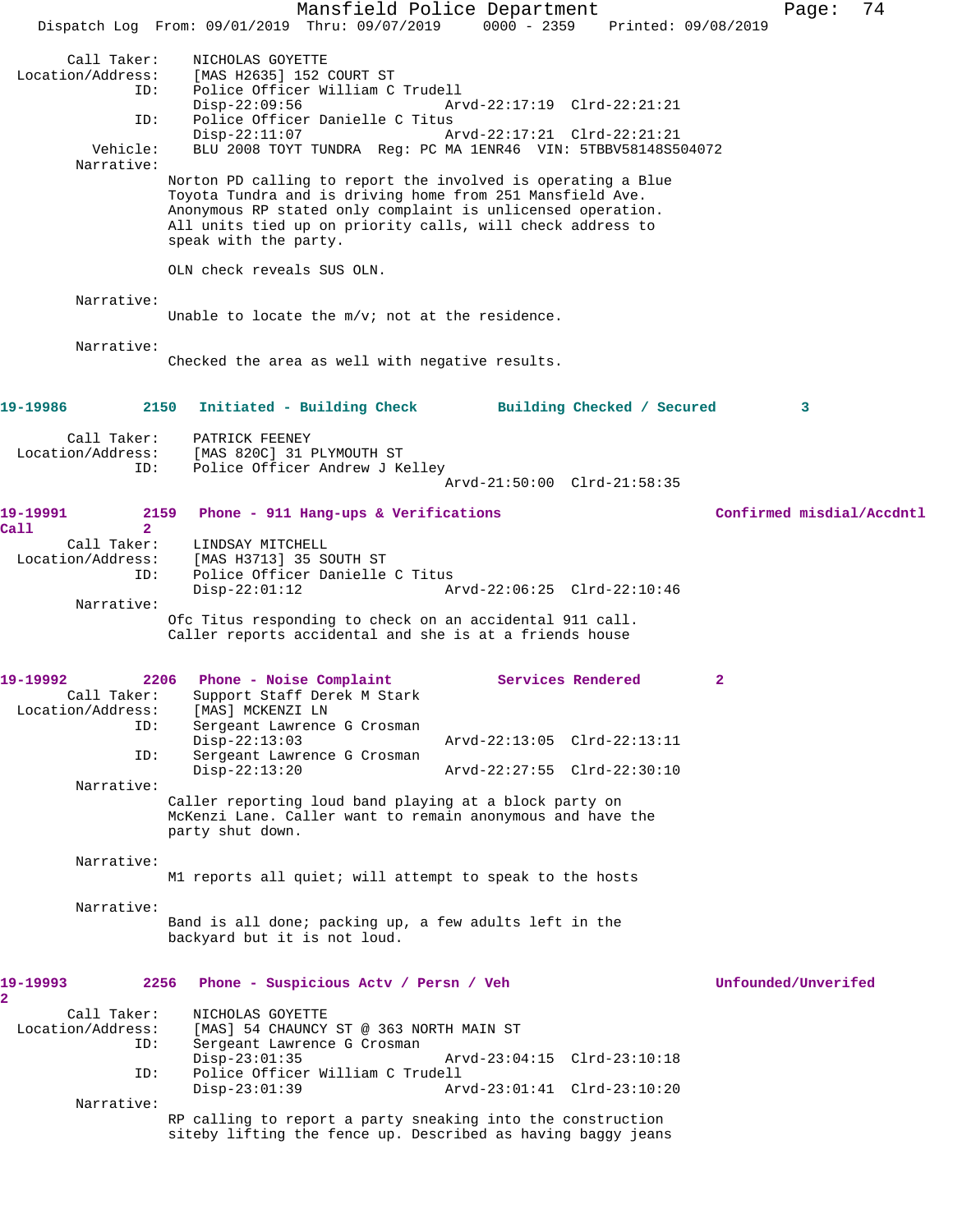| Mansfield Police Department<br>Dispatch Log From: 09/01/2019 Thru: 09/07/2019 0000 - 2359 Printed: 09/08/2019                                         | Page: | 75 |
|-------------------------------------------------------------------------------------------------------------------------------------------------------|-------|----|
| and a backpack, lone male party unk clothing description.                                                                                             |       |    |
| Narrative:<br>Ofc. Trudell reports Train Station site clear, checking<br>THomas St site                                                               |       |    |
| Narrative:<br>Clear, nobody around.                                                                                                                   |       |    |
| 19-19995<br>2311 Initiated - Proactive Patrol Building Checked / Secured                                                                              | 3     |    |
| Call Taker:<br>NICHOLAS GOYETTE<br>Vicinity of: [MAS 202] 16 OLD COLONY WAY<br>Police Officer William C Trudell<br>TD:<br>Arvd-23:11:00 Clrd-23:23:51 |       |    |
| Narrative:<br>Monitoring the area                                                                                                                     |       |    |
| Narrative:<br>Clear, all quiet                                                                                                                        |       |    |
| 19-19997<br>2323 Initiated - Proactive Patrol Building Checked / Secured                                                                              | 3     |    |
| Call Taker:<br>LINDSAY MITCHELL<br>Location/Address:<br>[MAS 820C] 31 PLYMOUTH ST<br>ID:<br>Police Officer Andrew J Kelley                            |       |    |

Arvd-23:23:00 Clrd-23:32:45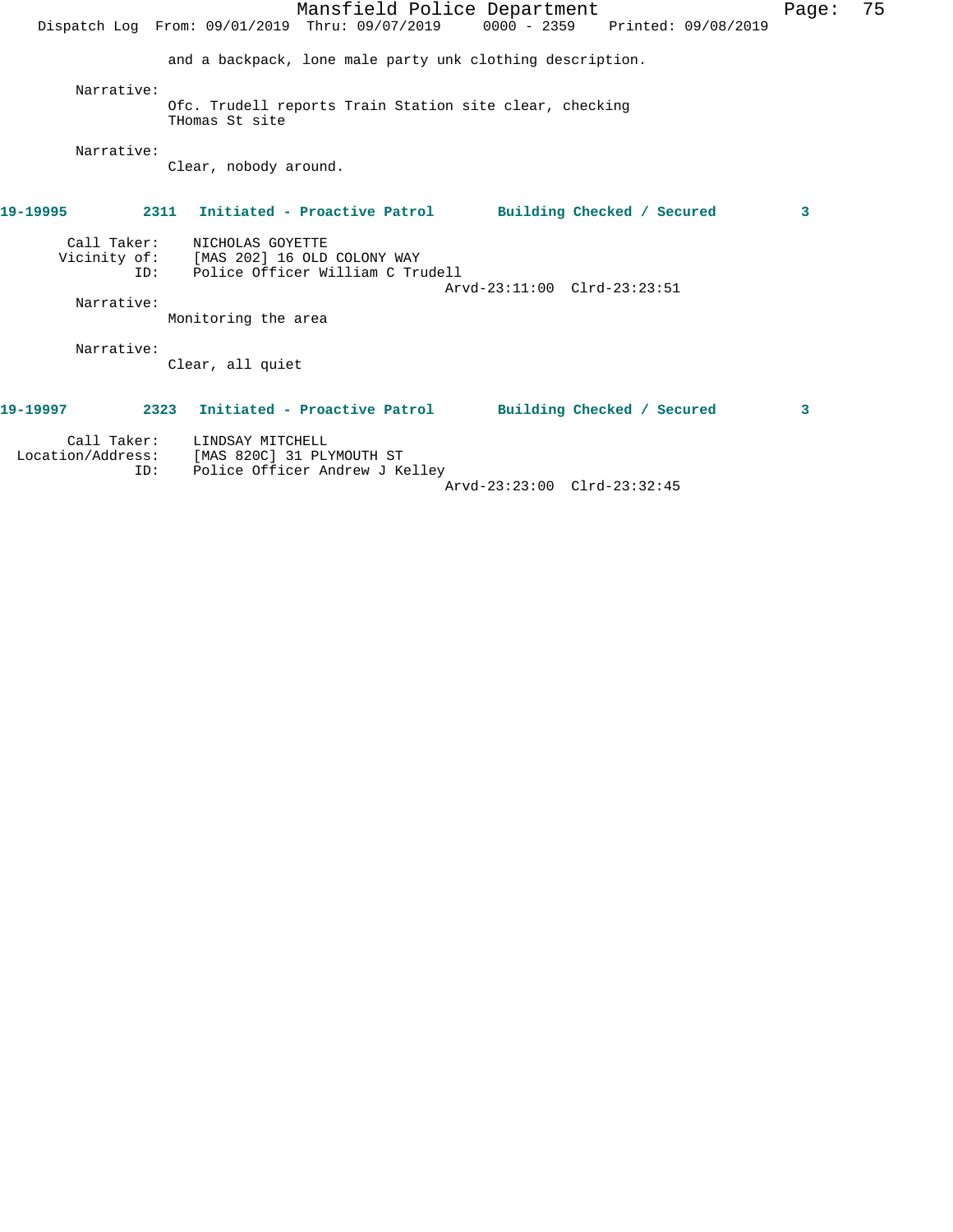**For Date: 09/08/2019 - Sunday** Call Number **Time** Call Reason **Action Action Priority 19-20006 0058 Initiated - Motor Vehicle Stop Citation / Warning Issued 3**  Call Taker: NICHOLAS GOYETTE Location/Address: [MAS] 330 PRATT ST ID: Police Officer Andrew J Kelley Arvd-00:58:00 Clrd-01:04:18 Vehicle: GRY 2010 HYUN ELANTR Reg: PC MA 49J470 VIN: KMHDU4AD9AU940947 Narrative: RO cited for defective equipment **19-20007 0109 Initiated - Proactive Patrol Building Checked / Secured 3** Call Taker: NICHOLAS GOYETTE Location/Address: [MAS 322] 31 HAMPSHIRE ST ID: Police Officer Andrew J Kelley Arvd-01:09:00 Clrd-01:12:54 Narrative: Checking the area. **19-20009 0112 Initiated - Proactive Patrol Building Checked / Secured 3** Call Taker: NICHOLAS GOYETTE Location/Address: [MAS 992] 660 EAST ST ID: Police Officer Christopher D Sorge Arvd-01:12:00 Clrd-01:17:03 Narrative: Checking the area. **19-20010 0116 Initiated - Proactive Patrol Building Checked / Secured 3** Call Taker: NICHOLAS GOYETTE Location/Address: [MAS 840] 280 SCHOOL ST ID: Police Officer Meghan Birnie Arvd-01:16:00 Clrd-01:23:35 Narrative: Checking the area. **19-20011 0117 Initiated - Proactive Patrol Building Checked / Secured 3** Call Taker: NICHOLAS GOYETTE Location/Address: [MAS 281A] 1 CROCKER ST ID: Patrolman David Schepis Arvd-01:17:00 Clrd-01:21:45 Narrative: Checking the area. **19-20013 0123 Initiated - Motor Vehicle Stop Spoken To 3**  Call Taker: NICHOLAS GOYETTE Location/Address: [MAS] 400 RTE 140 SB @ 272 CHAUNCY ST ID: Police Officer Christopher D Sorge Arvd-01:23:00 Clrd-01:31:30 ID: Police Officer Andrew J Kelley Disp-01:23:28 Arvd-01:23:30 Clrd-01:31:32 Vehicle: BRO 2000 MERZ S430 Reg: PC MA 6MT577 VIN: WDBNG70J4YA110203 Narrative: Registration showing EXPI/NONR Narrative: Clear, issue will be resolved and party advised

**19-20015 0129 Initiated - Proactive Patrol Building Checked / Secured 3**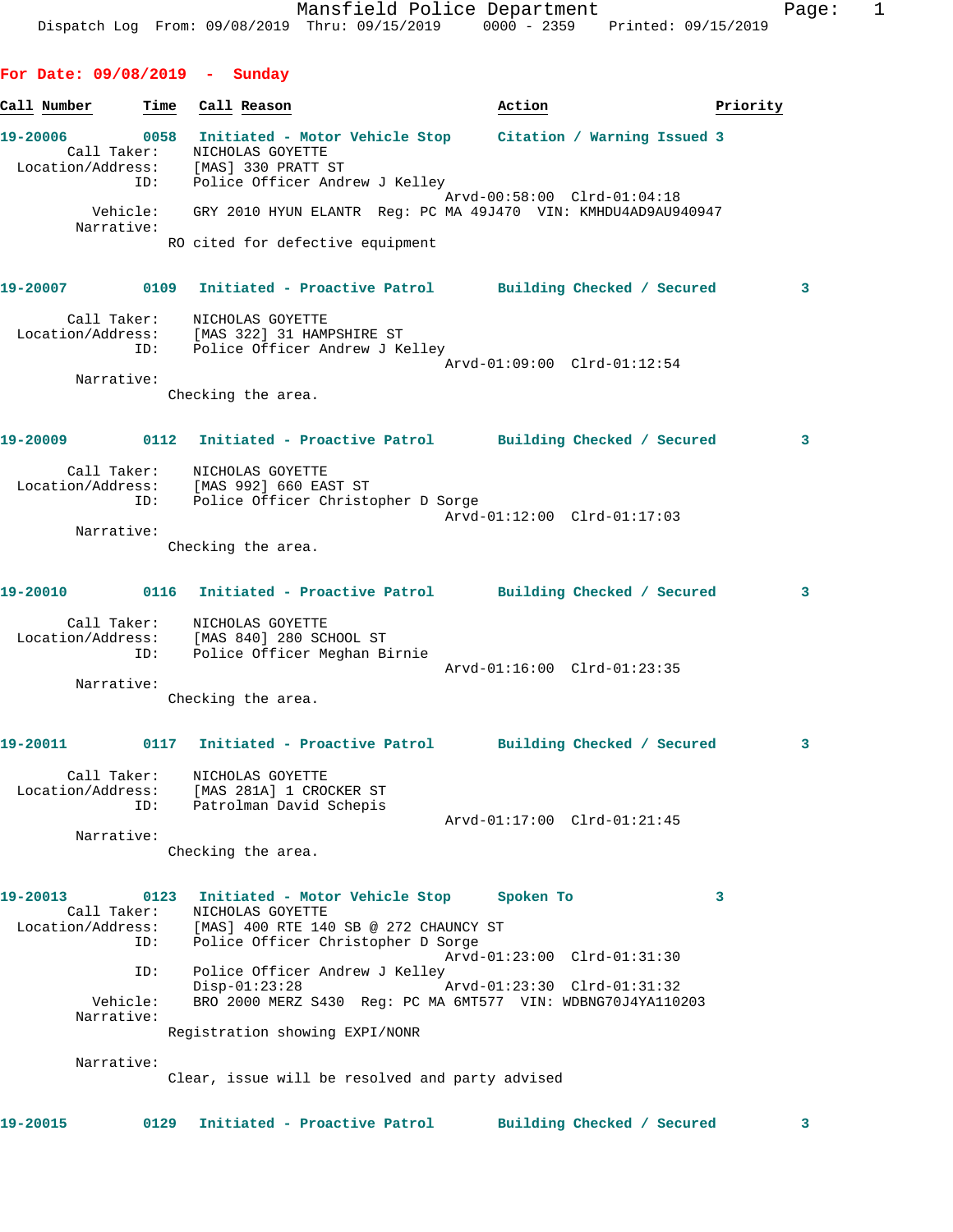Mansfield Police Department Fage: 2 Dispatch Log From: 09/08/2019 Thru: 09/15/2019 0000 - 2359 Printed: 09/15/2019 Call Taker: NICHOLAS GOYETTE Location/Address: [MAS 927] 50 PLYMOUTH ST ID: Police Officer Meghan Birnie Arvd-01:29:00 Clrd-01:34:49 Narrative: Checking the area. **19-20016 0130 Initiated - Proactive Patrol Building Checked / Secured 3** Call Taker: NICHOLAS GOYETTE Location/Address: [MAS 820C] 31 PLYMOUTH ST ID: Police Officer Joshua S Ellender Arvd-01:30:00 Clrd-01:45:05 Narrative: Checking the area. **19-20021 0138 Initiated - Motor Vehicle Stop Spoken To 3**  Call Taker: NICHOLAS GOYETTE Vicinity of: [MAS 1005A] 292 CHAUNCY ST<br>ID: Patrolman David Schepis Patrolman David Schepis Arvd-01:38:00 Clrd-01:46:13 ID: Police Officer Meghan Birnie Disp-01:40:19 Arvd-01:42:20 Clrd-01:46:14 Vehicle: WHI 2011 GRAND CHEROKEE Reg: PC RI AG189 VIN: 1J4RR4GG5BC530564 Narrative: NCIC hit for Stolen Plate Narrative: Clear, all checks out. Stolen plate entry appears to be a mix up through the registry. Reason for stop was driving onto grass at CVS when driver mistook it for the driveway. **19-20025 0147 Initiated - Motor Vehicle Stop Citation / Warning Issued 3**  Call Taker: APRIL LEHANE Location/Address: [MAS] 300 EAST ST @ 2 WARE ST ID: Police Officer Christopher D Sorge Arvd-01:47:00 Clrd-01:50:14 ID: Police Officer Andrew J Kelley Disp-01:48:41 Arvd-01:48:43 Clrd-01:50:16 Vehicle: GRY 2015 NISS ALTIMA Reg: PC MA 4VB645 VIN: 1N4AL3AP5FC410461 Narrative: RO cited for failure to inspect. **19-20026 0147 Initiated - Proactive Patrol Building Checked / Secured 3** Call Taker: NICHOLAS GOYETTE Location/Address: [MAS 907E] 390 WEST ST ID: Police Officer Meghan Birnie Arvd-01:47:00 Clrd-01:58:51 Narrative: Checking the area. **19-20027 0155 Initiated - Proactive Patrol Building Checked / Secured 3** Call Taker: NICHOLAS GOYETTE Location/Address: [MAS 170] 255 HOPE ST ID: Police Officer Andrew J Kelley Arvd-01:55:00 Clrd-01:58:57 Narrative: Checking the area. **19-20031 0219 Initiated - Proactive Patrol Building Checked / Secured 3** Call Taker: NICHOLAS GOYETTE Location/Address: [MAS] 905 SOUTH MAIN ST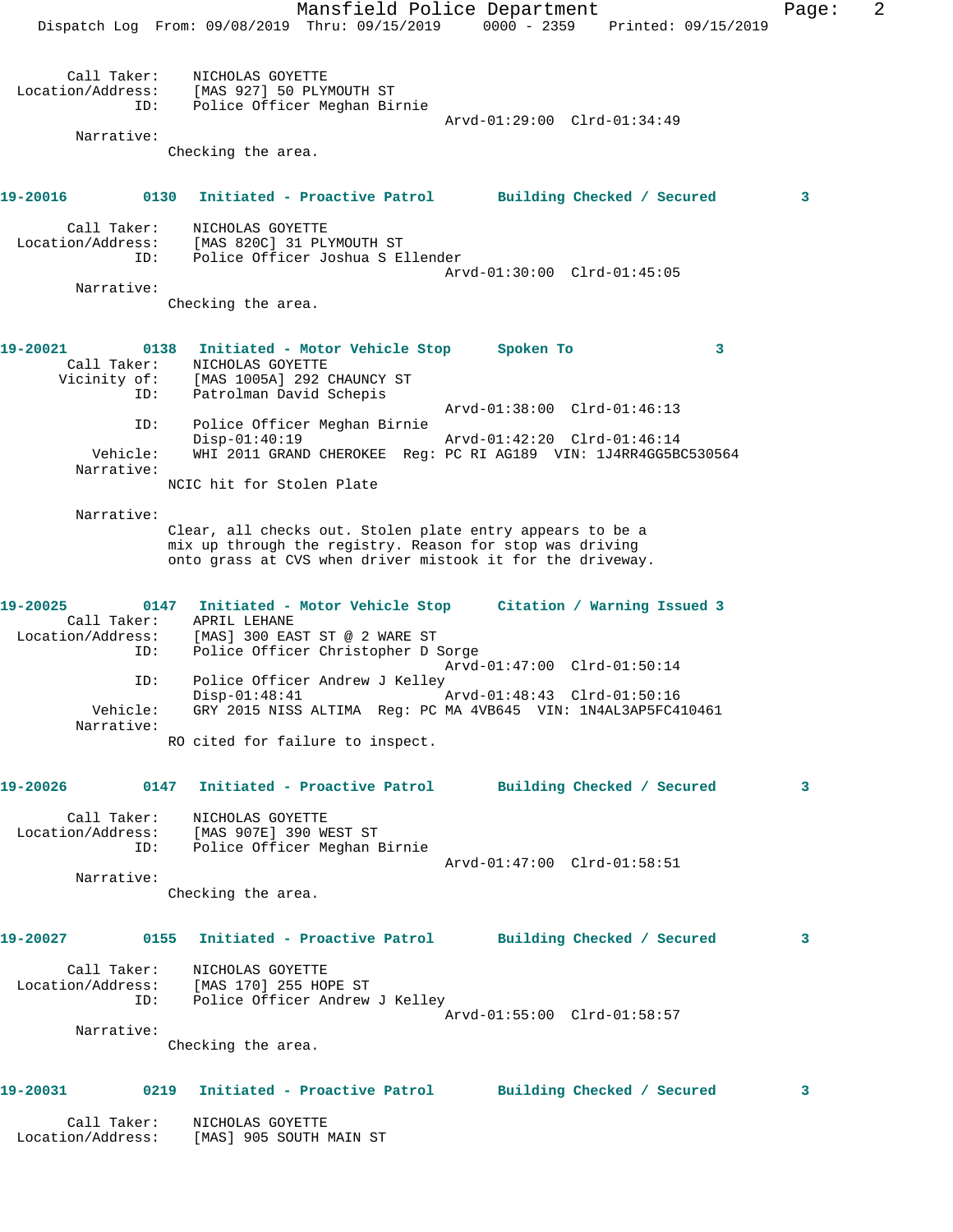Mansfield Police Department Fage: 3 Dispatch Log From: 09/08/2019 Thru: 09/15/2019 0000 - 2359 Printed: 09/15/2019 ID: Police Officer Meghan Birnie Arvd-02:19:00 Clrd-02:26:14 Narrative: Checking the area. **19-20035 0232 Initiated - Assist Law Enfrc Agncy Services Rendered 3**  Call Taker: NICHOLAS GOYETTE Vicinity of: [MAS] SOUTH MAIN ST ID: Police Officer Meghan Birnie Arvd-02:32:00 Clrd-02:39:49 Narrative: Norton PD reporting an erratic operator. Blue Honda CRV partial plate of 1XP headint towards XFinity after turning onto 140 from 123 Narrative: Clear, nothing showing **19-20037 0241 Initiated - Proactive Patrol Building Checked / Secured 3** Call Taker: NICHOLAS GOYETTE Location/Address: [MAS] COPELAND DR. ESS: IPAN, COLLETING 2...<br>ID: Police Officer Andrew J Kelley Arvd-02:41:00 Clrd-02:50:38 Narrative: Checking the area. **19-20039 0244 Initiated - Proactive Patrol Building Checked / Secured 3** Call Taker: NICHOLAS GOYETTE Location/Address: [MAS 253] 330 PRATT ST Apt. #A ID: Police Officer Christopher D Sorge Arvd-02:44:00 Clrd-02:50:35 ID: Patrolman David Schepis Disp-02:45:58 Arvd-02:48:41 Clrd-02:50:39 Narrative: Checking the area Narrative: Ofc. Sorge reports an open garage in the rear of the property Narrative: Clear, appears to be an oversight and all is secure **19-20040 0248 Initiated - Proactive Patrol Building Checked / Secured 3** Call Taker: NICHOLAS GOYETTE Location/Address: [MAS 834] 261 CHAUNCY ST ID: Sergeant Robert S Pierce Arvd-02:48:00 Clrd-02:55:22 Narrative: Checking the area. **19-20041 0259 Initiated - Disabled Motor Vehicle Services Rendered 3**  Call Taker: NICHOLAS GOYETTE Location/Address: [MAS] 100 RTE 140 NB @ 170 SCHOOL ST ID: Police Officer Meghan Birnie Arvd-02:59:00 Clrd-03:10:44 Vehicle: GRY 2007 TOYT 4D CAMRY Reg: PC NH 92618 VIN: 4T1BE46K47U144661 Narrative: Out with a dmv Narrative: Clear, MV pushed into Firestone awaiting a tow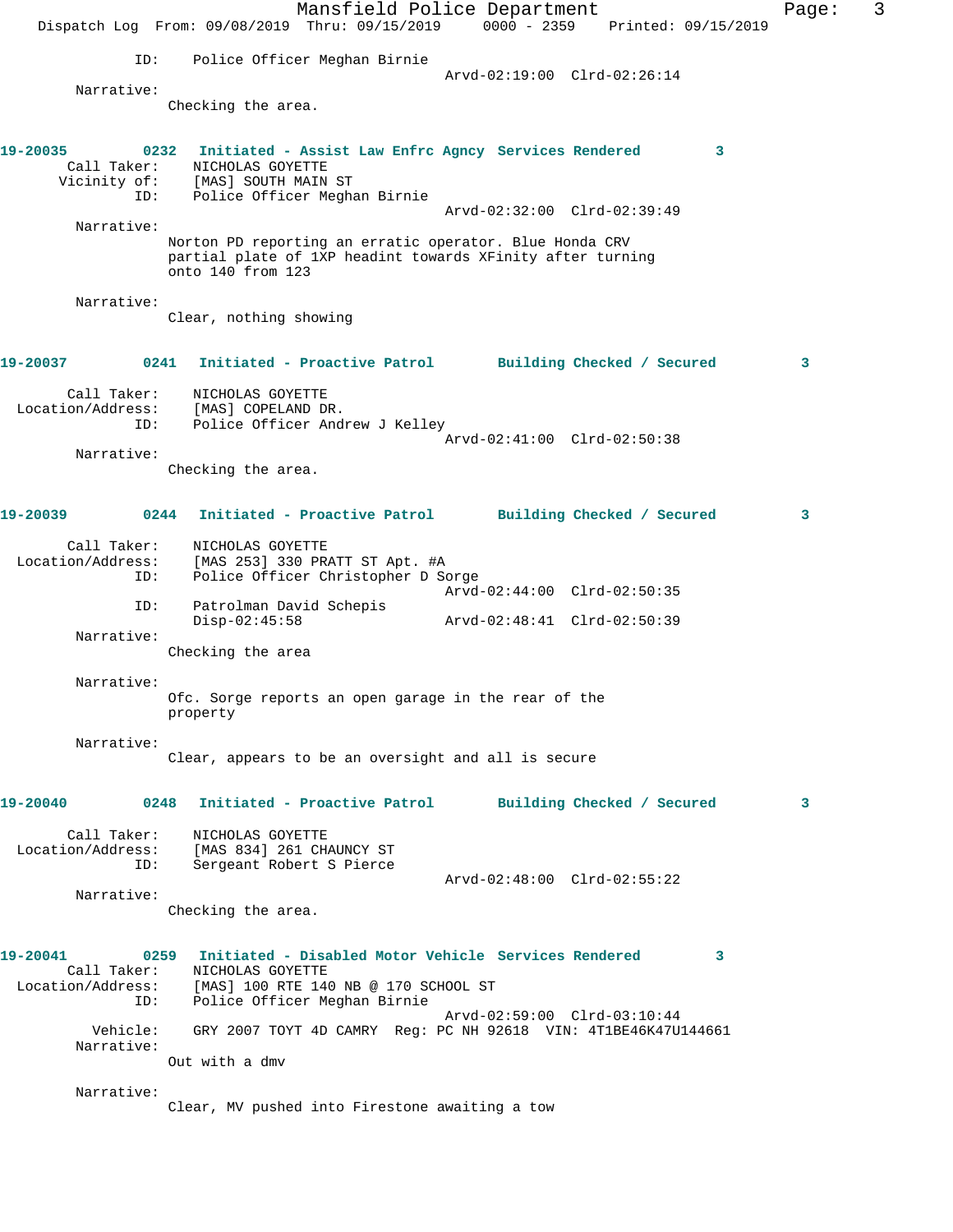Mansfield Police Department Fage: 4 Dispatch Log From: 09/08/2019 Thru: 09/15/2019 0000 - 2359 Printed: 09/15/2019 **19-20042 0314 Initiated - Proactive Patrol Building Checked / Secured 3** Call Taker: NICHOLAS GOYETTE Location/Address: [MAS] 428 ELM ST ID: Police Officer Meghan Birnie Arvd-03:14:00 Clrd-03:18:42 Narrative: Checking the residence. **19-20043 0318 Phone - Disturbance / Gathering Spoken To 1**  Call Taker: APRIL LEHANE Location/Address: [MAS 2] 60 FORBES BLVD ID: Police Officer Meghan Birnie Disp-03:19:48 Arvd-03:23:35 Clrd-03:29:13<br>ID: Police Officer Andrew J Kelley Police Officer Andrew J Kelley Disp-03:19:57 Arvd-03:21:09 Clrd-03:29:15 ID: Sergeant Robert S Pierce Disp-03:20:01 Clrd-03:29:10 ID: Patrolman David Schepis Disp-03:20:44 Arvd-03:21:30 Clrd-03:29:12 Narrative: Front Desk is requesting police to assist with a noise complaint from room 525 Narrative: Officers spoke to the guests in room 525. Parties agreed to quiet down. Management would like them removed if there is another complaint **19-20044 0339 Initiated - Proactive Patrol Building Checked / Secured 3** Call Taker: NICHOLAS GOYETTE<br>Location/Address: [MAS 820C] 31 PL ess: [MAS 820C] 31 PLYMOUTH ST<br>ID: Police Officer Joshua S E Police Officer Joshua S Ellender Arvd-03:39:00 Clrd-03:55:46 Narrative: Checking the area. **19-20045 0350 Phone - Disturbance / Gathering Spoken To 1**  Call Taker: APRIL LEHANE Location/Address: [MAS 2] 60 FORBES BLVD<br>ID: Police Officer Andrew Police Officer Andrew J Kelley Disp-03:51:11 Arvd-03:51:28 Clrd-04:05:50<br>ID: Police Officer Meghan Birnie Police Officer Meghan Birnie<br>Disp-03:51:11 Disp-03:51:11 Arvd-03:52:59 Clrd-04:05:56<br>ID: Patrolman David Schepis Patrolman David Schepis<br>Disp-03:53:48 Disp-03:53:48 Arvd-03:53:50 Clrd-04:05:55 ID: Sergeant Robert S Pierce Disp-04:00:37 Arvd-04:00:39 Clrd-04:05:53 Narrative: Guest at hotel reporting a loud party in room 525. Narrative: Ofc. Kelley states involved are being cooperative Narrative: Units clear, all parties have left the hotel without incident **19-20046 0358 Initiated - Suspicious Actv / Persn / Veh Spoken To 2** Call Taker: LINDSAY MITCHELL Location/Address: [MAS] 235 CHAUNCY ST @ 99 COPELAND DR ID: Sergeant Robert S Pierce Arvd-03:58:00 Clrd-04:00:30 Narrative: Sgt Pierce out speaking with a male walking on Copeland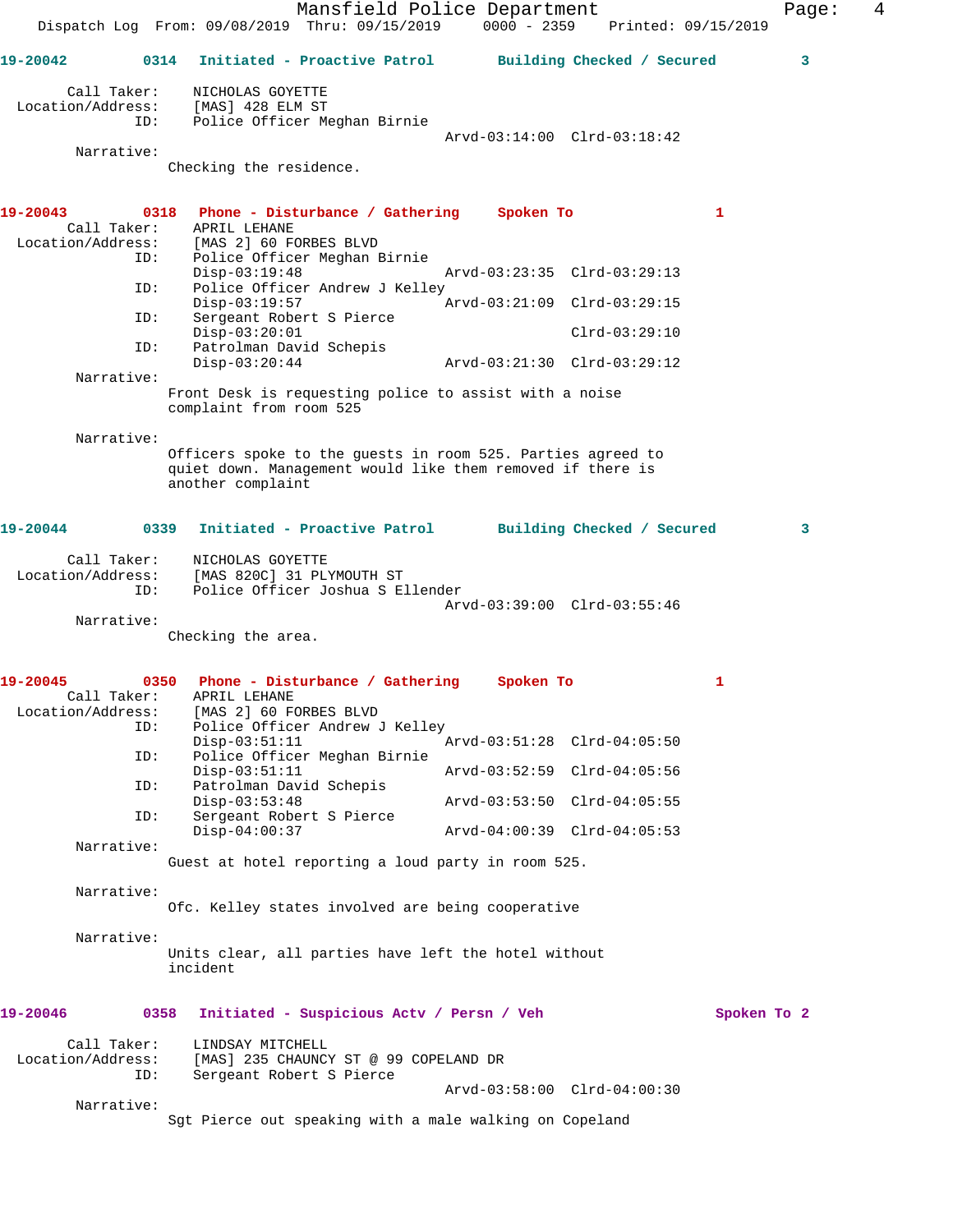Mansfield Police Department Fage: 5 Dispatch Log From: 09/08/2019 Thru: 09/15/2019 0000 - 2359 Printed: 09/15/2019 Narrative: Clear, checks ok **19-20048 0523 Initiated - Proactive Patrol Building Checked / Secured 3** Call Taker: NICHOLAS GOYETTE Location/Address: [MAS 820C] 31 PLYMOUTH ST ID: Police Officer Joshua S Ellender Arvd-05:23:00 Clrd-05:35:54 Narrative: Checking the area. **19-20052 0636 Initiated - Motor Vehicle Stop Citation / Warning Issued 3**  Call Taker: NICHOLAS GOYETTE Vicinity of: [MAS 840] 280 SCHOOL ST ID: Sergeant Robert S Pierce Arvd-06:36:00 Clrd-06:45:18 Vehicle: GRY 2017 TOYT UT RAV4 Reg: PC MA 7TH781 VIN: 2T3RFREV6HW572504 Narrative: Out with an mv stop. RO cited for speed **19-20054 0723 Initiated - Proactive Patrol Building Checked / Secured 3** Call Taker: NICHOLAS GOYETTE Location/Address: [MAS 820C] 31 PLYMOUTH ST ID: Police Officer Joshua S Ellender Arvd-07:23:00 Clrd-07:37:17 Narrative: Checking the area. **19-20055 0812 Walk-In - Lost / Found Property Services Rendered 3**  Call Taker: Officer Eric P Ventola Location/Address: [MAS 451B] 500 EAST ST Narrative: Unidentified male walked into lobby to drop a bag of shotgun shells found while cleaning his basement. Unable to obtain an ID. OIC Armstrong advised, will dispose. **19-20057 0851 Phone - Property Offenses - non specfc Investigated - Report Taken 2**  Call Taker: Kieran M Ruth Location/Address: [MAS 43] 137 MILL ST ID: Police Officer Nicole M Boldrighini Disp-08:54:22 <br>Vehicle: WHI 2004 GMC 4D YUKON Req: PC ME 3354RU VIN: 1GKEK13T84J Vehicle: WHI 2004 GMC 4D YUKON Reg: PC ME 3354RU VIN: 1GKEK13T84J248223 Narrative: Rp reporting his rear tire was slashed over night Refer To Incident: 19MAS-797-OF **19-20060 0913 Alarm - Alarm - Burglar Building Checked / Secured 1** Call Taker: PATRICK FEENEY<br>Location/Address: [MAS 261A] 34 1 [MAS 261A] 34 NORTH MAIN ST ID: Police Officer Michael T Fitzgerald Disp-09:14:43 Arvd-09:16:59 Clrd-09:18:29 ID: Police Officer Gregg S Kennedy Disp-09:15:01 Arvd-09:17:00 Clrd-09:18:29 Narrative: Childrens area glass break Narrative: Building exterior checked. Building appears secure. Card to be issued.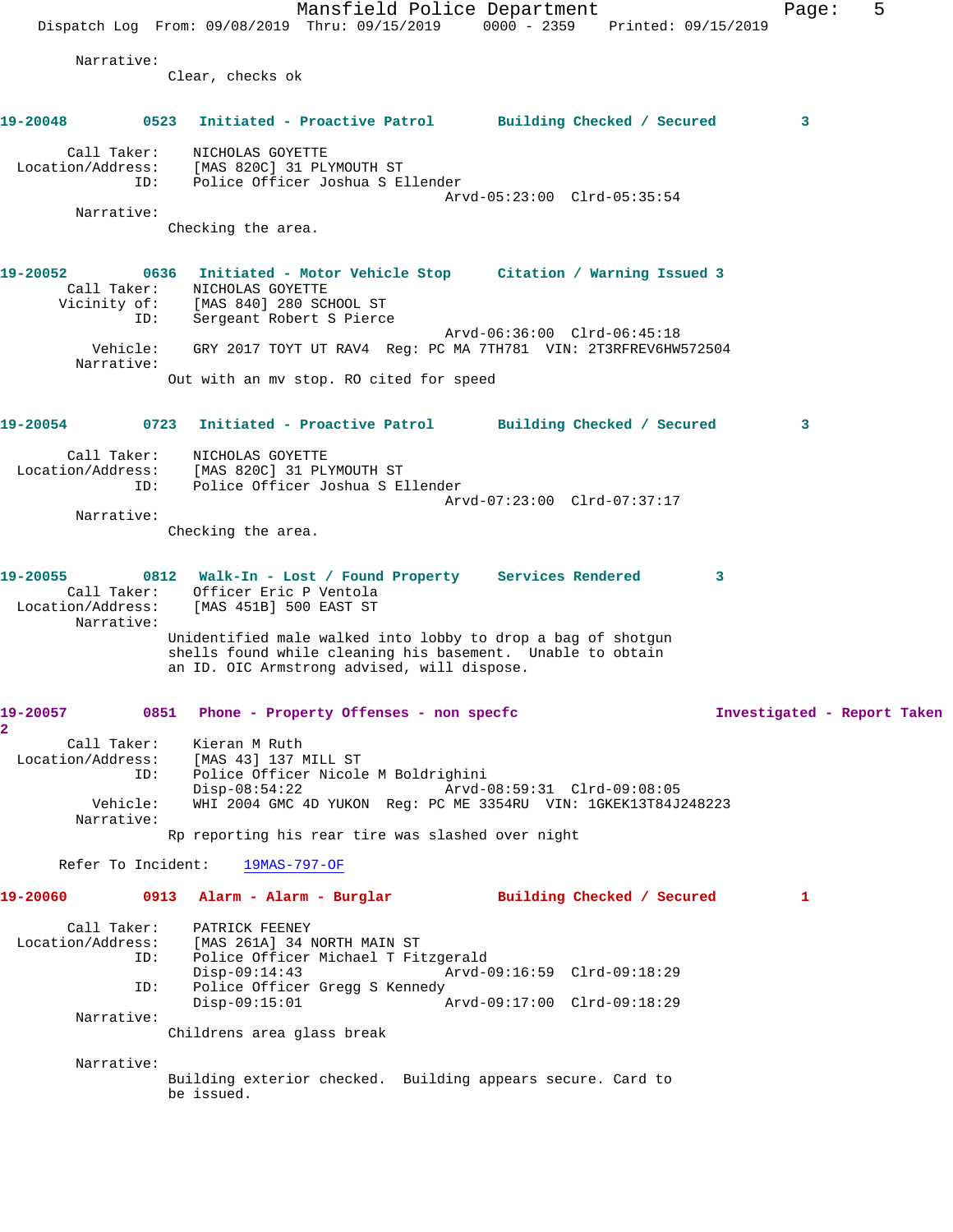Mansfield Police Department Fage: 6 Dispatch Log From: 09/08/2019 Thru: 09/15/2019 0000 - 2359 Printed: 09/15/2019 19-20061 0932 Initiated - Traffic Enforcement / Activity **Services Rendered 2**  Call Taker: PATRICK FEENEY Location/Address: [MAS] MAPLE AVE @ JENNIFER LN ID: Police Officer Nicole M Boldrighini Arvd-09:32:00 Clrd-09:44:01 **19-20062 0937 Initiated - Building Check Building Checked / Secured 3** Call Taker: PATRICK FEENEY Location/Address: [MAS 820C] 31 PLYMOUTH ST ID: Detective Derek M McCune Arvd-09:37:00 Clrd-09:44:42 **19-20063 0942 Phone - Animal Complaints Gone on Arrival 3**  Call Taker: Kieran M Ruth Location/Address: [MAS 43] 137 MILL ST ID: Police Officer Nicole M Boldrighini Disp-09:44:01 Arvd-09:56:19 Clrd-09:56:20 Narrative: Out for the report of a sickly racoon near the barn Narrative: M14 checked the area with negative results. Unable to see/hear any possibly sick animals. 19-20064 0959 Initiated - Traffic Enforcement / Activity **Services Rendered 2**  Call Taker: PATRICK FEENEY Location/Address: [MAS] NORTH MAIN ST ID: Police Officer Michael T Fitzgerald Arvd-09:59:00 Clrd-10:25:38 Narrative: No violations observed. 19-20067 1021 Walk-In - Fingerprinting - non crimnl **Services Rendered 3**  Call Taker: Officer Eric P Ventola Location/Address: [MAS 451B] 500 EAST ST ID: Police Officer John R Armstrong Disp-10:47:42 Arvd-10:51:46 Clrd-11:25:12 Narrative: Officer Armstrong assisting with civilian fingerprints **19-20071 1140 Initiated - Building Check Building Checked / Secured 3** Call Taker: PATRICK FEENEY Location/Address: [MAS 820C] 31 PLYMOUTH ST ID: Detective Derek M McCune Arvd-11:40:00 Clrd-11:50:28 **19-20073 1155 Initiated - Building Check Building Checked / Secured 3** Call Taker: PATRICK FEENEY Location/Address: [MAS 1002] 250 EAST ST ID: Police Officer Nicole M Boldrighini Arvd-11:55:00 Clrd-12:08:24 19-20074 1217 Initiated - Traffic Enforcement / Activity **Services Rendered 2**  Call Taker: PATRICK FEENEY Location/Address: [MAS] HOPE ST ID: Police Officer Nicole M Boldrighini Arvd-12:17:00 Clrd-12:43:15 **19-20076 1239 Alarm - Alarm - Burglar Building Checked / Secured 1** Call Taker: PATRICK FEENEY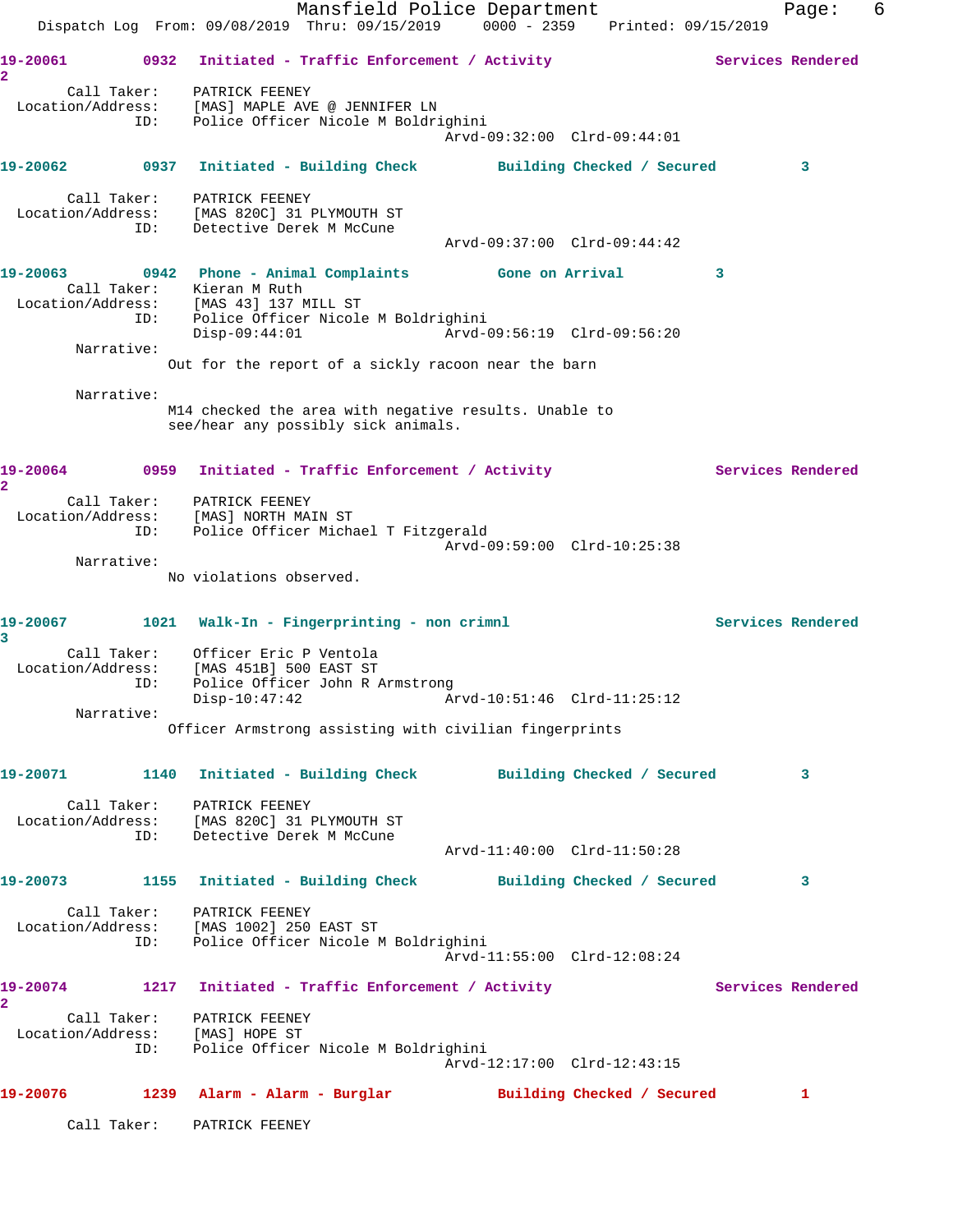| Mansfield Police Department |                                                                                |                             |  |   |  |  |
|-----------------------------|--------------------------------------------------------------------------------|-----------------------------|--|---|--|--|
|                             | Dispatch Log From: 09/08/2019 Thru: 09/15/2019 0000 - 2359 Printed: 09/15/2019 |                             |  |   |  |  |
|                             | Location/Address: [MAS H6750] 1371 EAST ST                                     |                             |  |   |  |  |
| ID:                         | Police Officer Michael T Fitzgerald                                            |                             |  |   |  |  |
|                             | $Disp-12:43:13$                                                                |                             |  |   |  |  |
| ID:                         | Police Officer Nicole M Boldrighini                                            |                             |  |   |  |  |
|                             | $\rho_{1sp-12:43:23}$ $\rho_{1sp-12:43:23}$ $\rho_{1sp-12:48:43}$              |                             |  |   |  |  |
| Narrative:                  |                                                                                |                             |  |   |  |  |
|                             | Dining room motion.                                                            |                             |  |   |  |  |
| Narrative:                  | Building exterior checked. Building appears secure. Card to<br>be issued.      |                             |  |   |  |  |
|                             | 19-20080 1315 911 - Disturbance / Gathering Peace Restored                     |                             |  | 1 |  |  |
|                             | Call Taker: PATRICK FEENEY                                                     |                             |  |   |  |  |
| Location/Address:           |                                                                                |                             |  |   |  |  |
| ID:                         | Police Officer Michael T Fitzgerald                                            |                             |  |   |  |  |
|                             | Disp-13:16:54 Arvd-13:17:15 Clrd-14:11:16                                      |                             |  |   |  |  |
| ID:                         | Police Officer Nicole M Boldrighini                                            |                             |  |   |  |  |
|                             | $Disp-13:16:59$                                                                | Arvd-13:19:05 Clrd-14:11:16 |  |   |  |  |
| ID:                         | Police Officer John R Armstrong<br>$Disp-13:19:24$                             | Arvd-13:19:25 Clrd-14:11:16 |  |   |  |  |
|                             |                                                                                |                             |  |   |  |  |

Narrative:

Refer To Incident: 19MAS-798-OF

|             |                                                                                                                              | 19-20089 1340 Radio - Building Check Building Checked / Secured                      | $\overline{\mathbf{3}}$ |
|-------------|------------------------------------------------------------------------------------------------------------------------------|--------------------------------------------------------------------------------------|-------------------------|
|             | Call Taker: CARLY MORIARTY<br>Location/Address: [MAS 820C] 31 PLYMOUTH ST<br>ID: Detective Derek M McCune<br>$Disp-13:40:25$ | Arvd-13:40:25 Clrd-13:50:55                                                          |                         |
| Narrative:  |                                                                                                                              |                                                                                      |                         |
|             | Check of the building                                                                                                        |                                                                                      |                         |
|             |                                                                                                                              | Incident Report                                                                      | 3                       |
|             | Call Taker: PATRICK FEENEY                                                                                                   |                                                                                      |                         |
|             | Location/Address: [MAS 451B] 500 EAST ST                                                                                     |                                                                                      |                         |
|             | ID: Police Officer Nicole M Boldrighini                                                                                      |                                                                                      |                         |
|             |                                                                                                                              | Disp-15:34:55 Arvd-15:43:32 Clrd-15:54:24                                            |                         |
|             |                                                                                                                              | Vehicle: BLK 2016 JEEP LL GRCHER Req: PC MA 7XT560 VIN: 1C4RJFCG6GC482241            |                         |
| Narrative:  |                                                                                                                              |                                                                                      |                         |
|             | Walk-in reported that someone keyed his $m/v$ .                                                                              |                                                                                      |                         |
|             | Refer To Incident: 19MAS-799-OF                                                                                              |                                                                                      |                         |
|             | 19-20095 1604 Radio - Xfinity Event 19-20095 1604                                                                            |                                                                                      | $\overline{2}$          |
| Call Taker: | Support Staff Matthew Todesco                                                                                                |                                                                                      |                         |
|             | Location/Address: [MAS 108B] 885 SOUTH MAIN ST                                                                               |                                                                                      |                         |
|             |                                                                                                                              | Vehicle: BLK 2009 TOYT RAV Reg: PC MA 1EKY75 VIN: 2T3BK31V99W005656                  |                         |
|             |                                                                                                                              | Vehicle: GRY 2011 SUBA Legacy 2.5i Premium Reg: PC CT AP27398 VIN: 4S3BMBG68B3245424 |                         |
|             |                                                                                                                              | Vehicle: WHI 2015 ALTIMA Reg: PC RI XF751 VIN: 1N4AL3AP2FC249633                     |                         |
| Vehicle:    |                                                                                                                              | GRY 2005 TOYT TUNDRA Req: PC MA 7XP857 VIN: 5TBDT44175S479095                        |                         |

 Vehicle: GRY 2006 JEEP UT COMMAN Reg: PC MA 4PS787 VIN: 1J8HG48K66C271897 Vehicle: GRY 2014 HYUN ACCENT Reg: PAS MA US630 VIN: KMHCT5AEXEU196116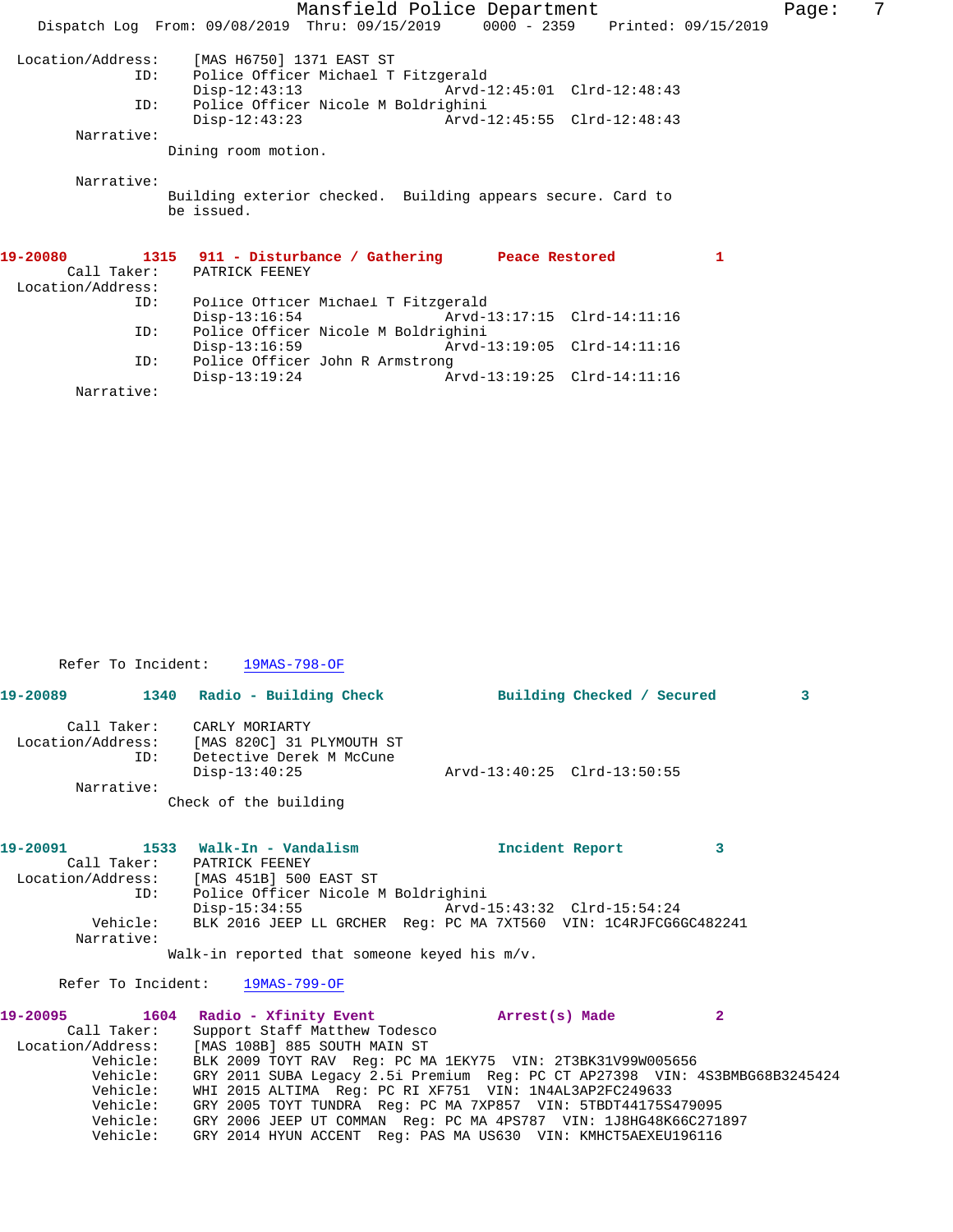Mansfield Police Department Page: 8 Dispatch Log From: 09/08/2019 Thru: 09/15/2019 0000 - 2359 Towed: For: Accident By: Achins Garage To: Achins Garage Released To: MARCELINO On: 09/09/2019 @ 1140 BLK 2017 HYUN Tucson Limitd/sprt/eco/se Reg: PC CT AC07078 VIN: KM8J3CA24HU388265 Towed: For: Accident By: Achins Garage To: Achins Garage Released To: MORA-CEPEDA On: 09/09/2019 @ 1237 Vehicle: BLU 2004 TOYT COROLL Reg: PC MA 5KR192 VIN: 2T1BR32E64C289096 Towed: For: Accident By: Achins Garage To: Achins Garage Vehicle: BLK 2007 BMW 4D 5-SERIES Reg: PC NH 4551960 VIN: WBANF73507CU25180 Vehicle: BLK 2008 BMW 550I Reg: PC MA 9VR633 VIN: WBANW53538CT53431 Towed: For: Arrest By: Achins Garage To: Police Station Released To: WHITNEY On: 09/10/2019 @ 1105 Vehicle: GRY 1997 HOND CIVIC Reg: PC MA 4TA393 VIN: JHMEJ6621VS032688 Vehicle: WHI 2006 INTL BU 300SER Reg: MA 96357 VIN: 1HVBTAAN86H233225 Vehicle: WHI 2019 JEEP GRAND Reg: PC MA 2FLV51 VIN: 1C4RJFAGXKC529086 Vehicle: BLU 2009 TOYT CAMRY Reg: PC MA 525XR5 VIN: 4T1BK46K69U091537 Narrative: All accident, incident, and arrest numbers are associated with the Summer Jam Show. Narrative: Cart 2 reports Lot 9 row 1 for the alcohol seizure from MA/PC 1EKY75 Narrative: Red team reports they are investigating patrons shooting fireworks in the area. MFD is putting out some hot spots in the area. Narrative: Red team reports there are pale suspects in the woods by the trailer park shooting the fireworks over the fence. Norton Police will be checking the area. Narrative: Red team reports alcohol seizure Lot 98 row 2 from CT/PC AP27398 Narrative: 1833 Bain, Roy Red Team alcohol confiscation Lot 10 Row 1 MA 4PS787 security enroute for pick up Cart 1 alcohol confiscation Lot 10 MA 7XP859 Narrative: 1851 Bain, Roy Cart 2 alcohol confiscation Lot 6 Row 2 RI PC XF751 Narrative: 1850 hrs Officers dealt with a 3 car MVA on the ramp. All three cars were towed and there was a report taken by Ofc Kinahan. Officers report there were injuries. Narrative: Lt Bain reports 4,650 through the gate. Narrative: Lt Bain reports 5,755 through the gate. Narrative: Cart 1 requests a bike team to Lot 6 the first row, they are off with MA/PC 9VR633 Officers report one in custody and the car is being towed to the station. Chief Silva reports he will be going to 500 East St to search the car. Narrative: Officers are responding to the females restroom for a female not feeling well.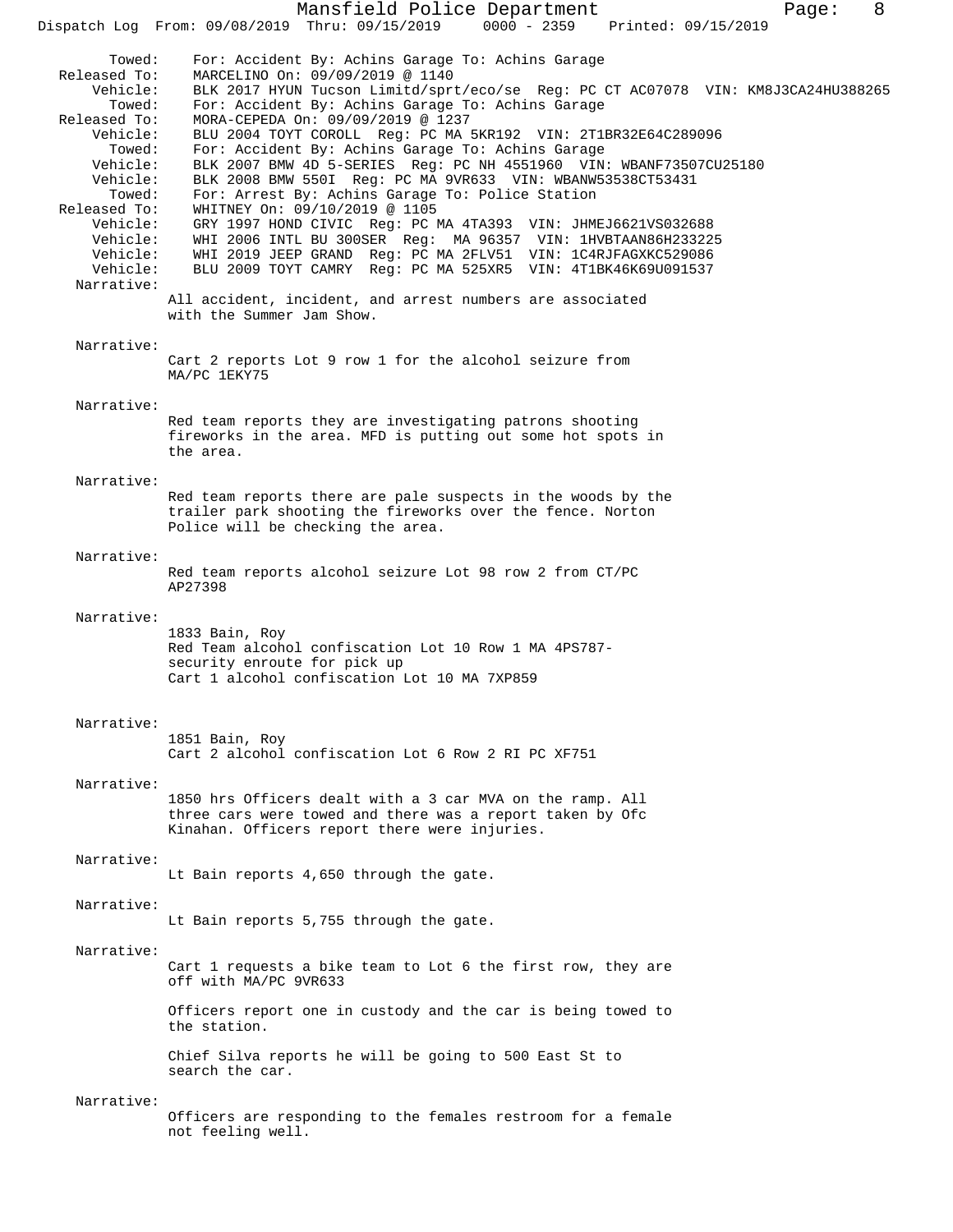Officers report the female is being tended to by EMS at this time, they will be clear.

## Narrative:

Venue team is responding to the isle between section 11 and 12 for a 911 hang up.

Officers investigated and report the call was unfounded.

## Narrative:

Ofc Kinahan reports he is transporting a 16 year old female from the MVA starting miles/time 11798/1958

Ofc Kinahan reports he is off at the Compound ending miles/time 11799/2000

## Narrative:

Blue team responding to the split with EMS for a female with a leg injury

## Narrative:

Lt Bain reports 7,276 through the gate

## Narrative:

Blue team responding to the truck gate, for an unknown reason.

Ofc Schepis resports three

## Narrative:

Red team responding to the lower 1/2 of the premier lot for a male who was trespassed and is back on the property in different clothing

#### Narrative:

T2 transported two males to 500 East St

#### Narrative:

Venue officers are responding to behind Section 2 for the highly intoxicated female.

Officers report the female is now with EMS and they are clear.

## Narrative:

Compound officer responding to the female restroom for an unknow reason.

Officers are clear, there was no issue.

## Narrative:

Venue officer are responding to the front of section 12 for a female who is ill.

Officers report a female vomited and is in the custody of friends and has declined EMS assistance.

## Narrative:

Venue officer are checking on a male in Section 11 1st row for a medical

The male is in the custody of friends, they area clear.

## Narrative:

Venue officers are being advised there is fight in section 6. Officers are sorting out the fight.

Officers report one ejection from the area, they will be clear.

Narrative: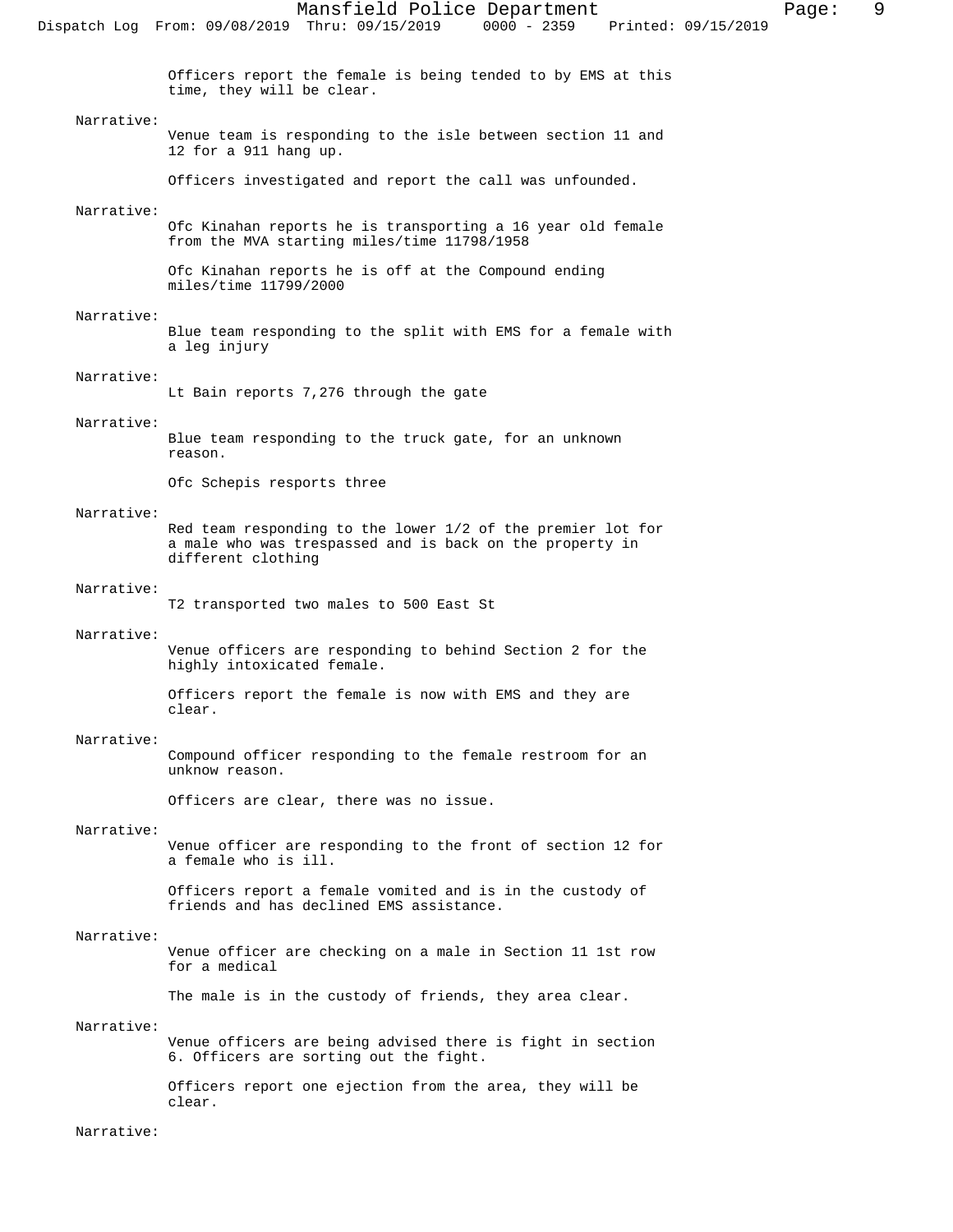Mansfield Police Department Page: 10 Dispatch Log From: 09/08/2019 Thru: 09/15/2019 Venue officers are responding to the isle between sections 2 and 3 for the altercation. Officers report the call is unfounded at this time. Narrative: Blue team is responding to the employee lot for a past hit & run Blue team reports the car is MA/PC 4TA393. Ofc Schepis reports he will taking a report. Red team is responding to the front gate for a report of two drunk males Red team is clear, the call is unfounded. Narrative: Venue officers are checking on a reported disturbance in between 13 and 14 Officers are escorting one male out. Narrative: 2233 House Lights Narrative: Venue officers are responding to the patio gate to assist with a large crowd Narrative: T2 transporting two males to 500 East St Narrative: Blue team is responding to the area of lot 1 on the access road for a bus that broke it's mirror and the driver is now giving employees a hard time. Officers are clear, Ofc Fayles said there was no issue. Narrative: Blue team is responding to the opening of 3/4 for a reported fight The new report is this is a fender bender and they are arguing. Blue team is clear, this call is unfounded. Narrative: Officers are off in the rear of lot 6 for a reported fender bender. Ofc Mello is clear with a report taken. Narrative: T1 reports transporting one male to Ash St jail. Refer To Accident:  $\frac{19MAS-343-AC}{19MAS-344-AC}$ Refer To Accident:  $\frac{19MAS-344-AC}{19MAS-532-AR}$ Refer To Arrest: Juvenile Arrest Age: Charges: DRUG, POSSESS TO DISTRIB CLASS C DRUG, POSSESS TO DISTRIB CLASS D<br>st: 19MAS-533-AR Refer To Arrest: Arrest: THOMAS, JEREMY P<br>Address: 52 HAVERFORD RD 52 HAVERFORD RD WARWICK, RI Age: 22<br>Charges: DI: DISORDERLY CONDUCT<br>P/C: 19MAS-534-AR Refer To  $P/C$ : P/C: HAWE, CONNOR J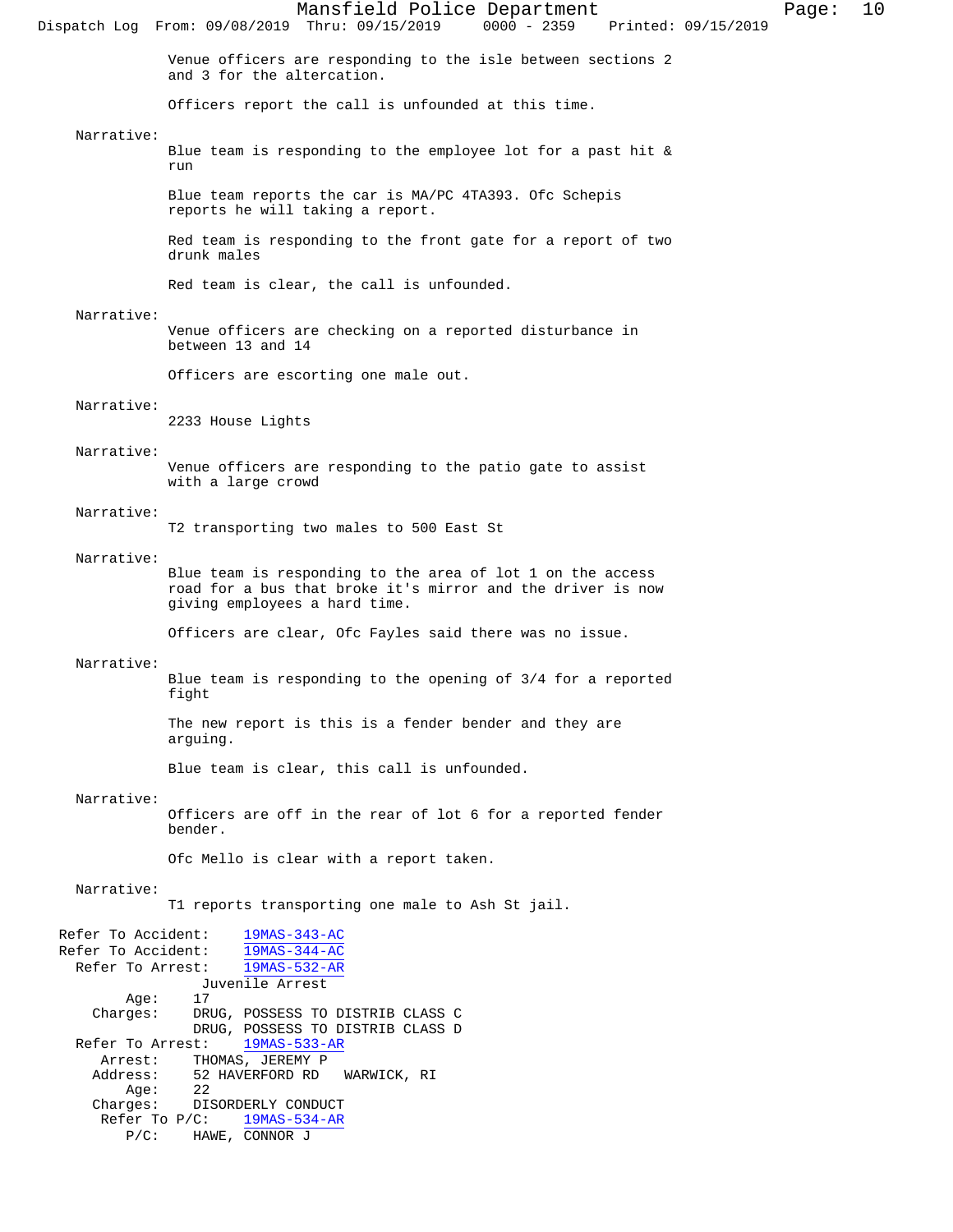Mansfield Police Department Fage: 11 Dispatch Log From: 09/08/2019 Thru: 09/15/2019 0000 - 2359 Printed: 09/15/2019 Address: 43 BARTLETT WEYMOUTH, MA Age: 19 Charges: PROTECTIVE CUSTODY Refer To P/C: 19MAS-535-AR P/C: SELLS, AVERY Address: 11 FOXWOOD RD NEW PALTZ, NY Age: 22 Charges: PROTECTIVE CUSTODY Refer To P/C: 19MAS-536-AR P/C: PISCIOTTA, NICHOLAS SALVATORE Address: BURNT MEADOW RD Apt. #80 GARDNER, NY Age: 22 Charges: PROTECTIVE CUSTODY Refer To Incident: 19MAS-800-OF **19-20096 1605 911 - Suspicious Actv / Persn / Veh Unfounded/Unverifed 2**  Call Taker: CARLY MORIARTY Location/Address: [MAS H2459] 430 FRUIT ST Vehicle: WHI 2012 HOND TL CROSST Reg: PC MA 6EWE70 VIN: 5J6TF1H54CL000677 Narrative: Resident reporting a mv sitting outside her residence for approx 45 mins. Vehicle has tinted windows, unable to see if it is occupied. Narrative: Resident called back to report they know who the owner is, no issue **19-20098 1614 Initiated - Proactive Patrol Building Checked / Secured 3** Call Taker: Kieran M Ruth Location/Address: [MAS 820C] 31 PLYMOUTH ST ID: Detective Gregory S Martell Arvd-16:14:00 Clrd-16:30:44 Narrative: Checking the area. 19-20100 1716 Initiated - Traffic Enforcement / Activity **Services Rendered 2**  Call Taker: PATRICK FEENEY Vicinity of: [MAS] 400 RTE 140 NB @ 287 CHAUNCY ST ID: Police Officer Joshua S Ellender Arvd-17:16:00 Clrd-17:45:19 Vehicle: BLK 2019 DODG PK RAM1500 Reg: PC MA 398YIN VIN: 1C6SRFET8KN629040 Narrative: 1 VIOLATION **19-20101 1755 Initiated - Proactive Patrol Building Checked / Secured 3** Call Taker: Kieran M Ruth Location/Address: [MAS 820C] 31 PLYMOUTH ST ID: Detective Gregory S Martell Arvd-17:55:00 Clrd-18:06:01 Narrative: Checking the area. **19-20102 1816 Phone - Deer kill Services Rendered 3**  Call Taker: Kieran M Ruth<br>Location/Address: [MAS H9973] 27 Location/Address: [MAS H9973] 277 PRATT ST ID: Police Officer William C Trudell Disp-18:17:52 Arvd-18:20:13 Clrd-18:28:35 ID: Executive Lieutenant Francis W Archer JR Arvd-18:19:52 Clrd-18:28:35 ID: Police Officer Jay J Sparrow Disp-18:29:22 Arvd-18:29:35 Clrd-19:08:12 ID: Police Officer William C Trudell Disp-18:29:32 Arvd-18:29:34 Clrd-19:08:12 Narrative: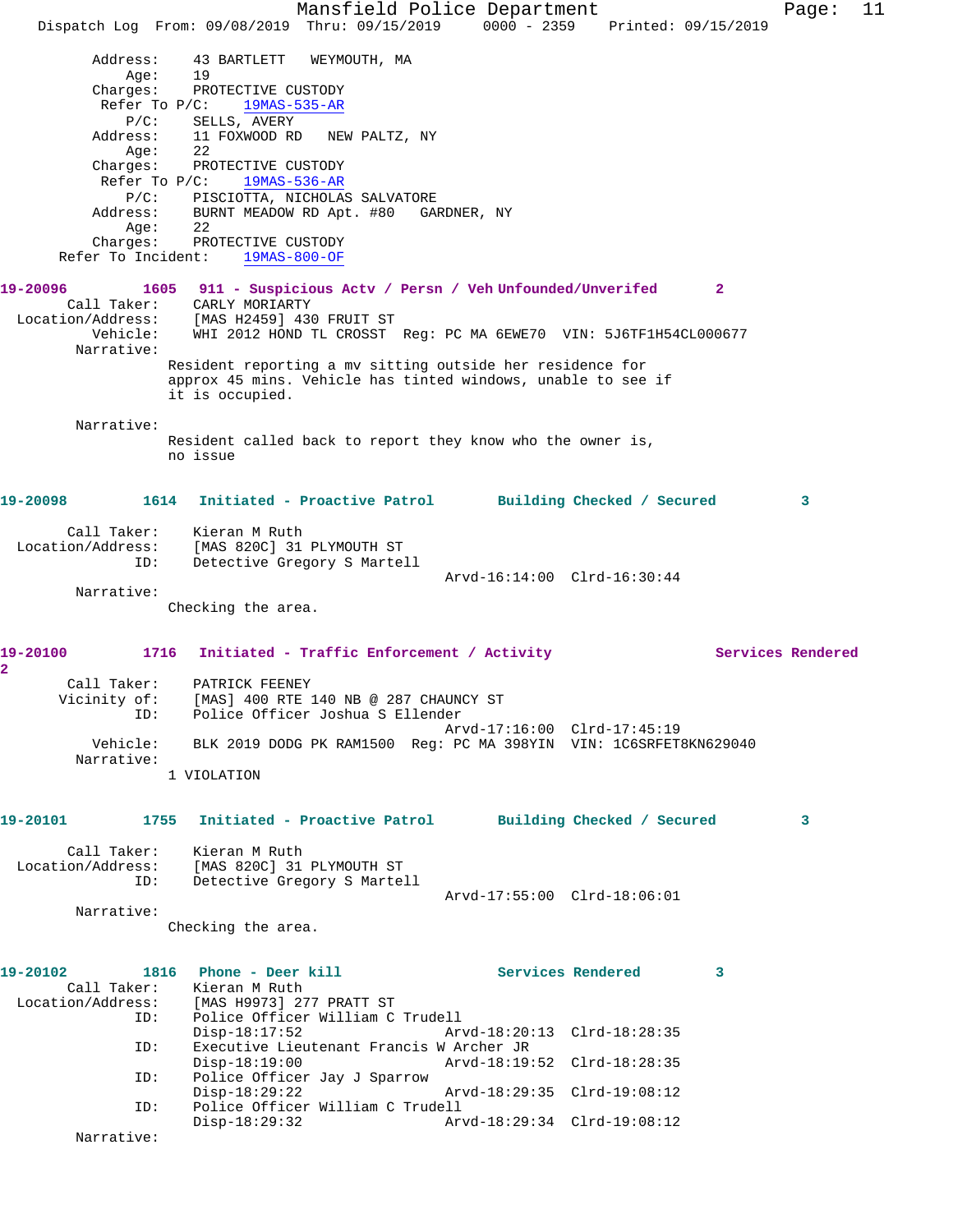Mansfield Police Department Page: 12 Dispatch Log From: 09/08/2019 Thru: 09/15/2019 0000 - 2359 Printed: 09/15/2019 Out for a vehicle vs deer Narrative: Deer was euthanized. In front of 272 Pratt, DPW notified and en route to pick up. Narrative: M10 reports that the DPW picked up the animal. **19-20103 1820 Initiated - Proactive Patrol Services Rendered 3**  Call Taker: LINDSAY MITCHELL Location/Address: [MAS 840] 280 SCHOOL ST ID: Police Officer Joshua S Ellender Arvd-18:20:00 Clrd-18:44:53 Vehicle: GRY 2004 NISS Maxima SE/SL Reg: PC CT AM94683 VIN: 1N4BA41E84C923716<br>Vehicle: 2007 NISS SD Reg: PAS PA KKN2276 VIN: 1N4BL21E77N408942 2007 NISS SD Reg: PAS PA KKN2276 VIN: 1N4BL21E77N408942 Narrative: Ofc Ellender observed individuals from PA KKN2276 go into Best Buy and only bought drinks. Ofc Ellender standing by in the area **19-20107 1830 Phone - Assist Law Enfrc Agncy Spoken To 3**  Call Taker: Kieran M Ruth Location/Address: [MAS H792] 425 BRANCH ST ID: Police Officer Joshua S Ellender Disp-18:52:08 Arvd-18:56:16 Clrd-19:02:33 Vehicle: GRY 2006 CHEV IMPALA Reg: PC MA 682PJ2 VIN: 2G1WB55K369185194 Narrative: Out to make a notification for Shrewsbury PD(508-845-1212) regarding a hit and run involving MA/682PJ2 Narrative: Ofc Ellender spoke to the homeowner who reports their son has the MV and he is not home at this time. Information was passed along Narrative: M2 reports that the father was made aware and will pass on the information. Narrative: Information passed along to Shrewsbury PD **19-20109 1845 Initiated - Motor Vehicle Stop Citation / Warning Issued 3**  Call Taker: PATRICK FEENEY Location/Address: [MAS] 300 RTE 140 NB @ 375 WEST ST ID: Police Officer Joshua S Ellender Arvd-18:45:00 Clrd-18:51:58 Vehicle: GRY 2003 TOYT CORMAT Reg: PC MA 7XBY90 VIN: 2T1KR32E43C138773 Reg: PC MA 702RDA **19-20110 1905 Radio - Traffic Cntrl / Dirctn Services Rendered 3**  Call Taker: PATRICK FEENEY<br>Location/Address: [MAS 1017] RTE ess: [MAS 1017] RTE 140 SB<br>ID: Police Officer Joshua Police Officer Joshua S Ellender<br>Disp-19:07:25 Arv Disp-19:07:25 Arvd-19:11:39 Clrd-19:13:39 ID: Police Officer Jay J Sparrow Disp-19:08:45 Clrd-19:11:41 Narrative: Divert traffic to 495 SB from 140 SB. Narrative: MSP also on scene. Narrative: M2 reports MSP is handling without issue. Clear back in service.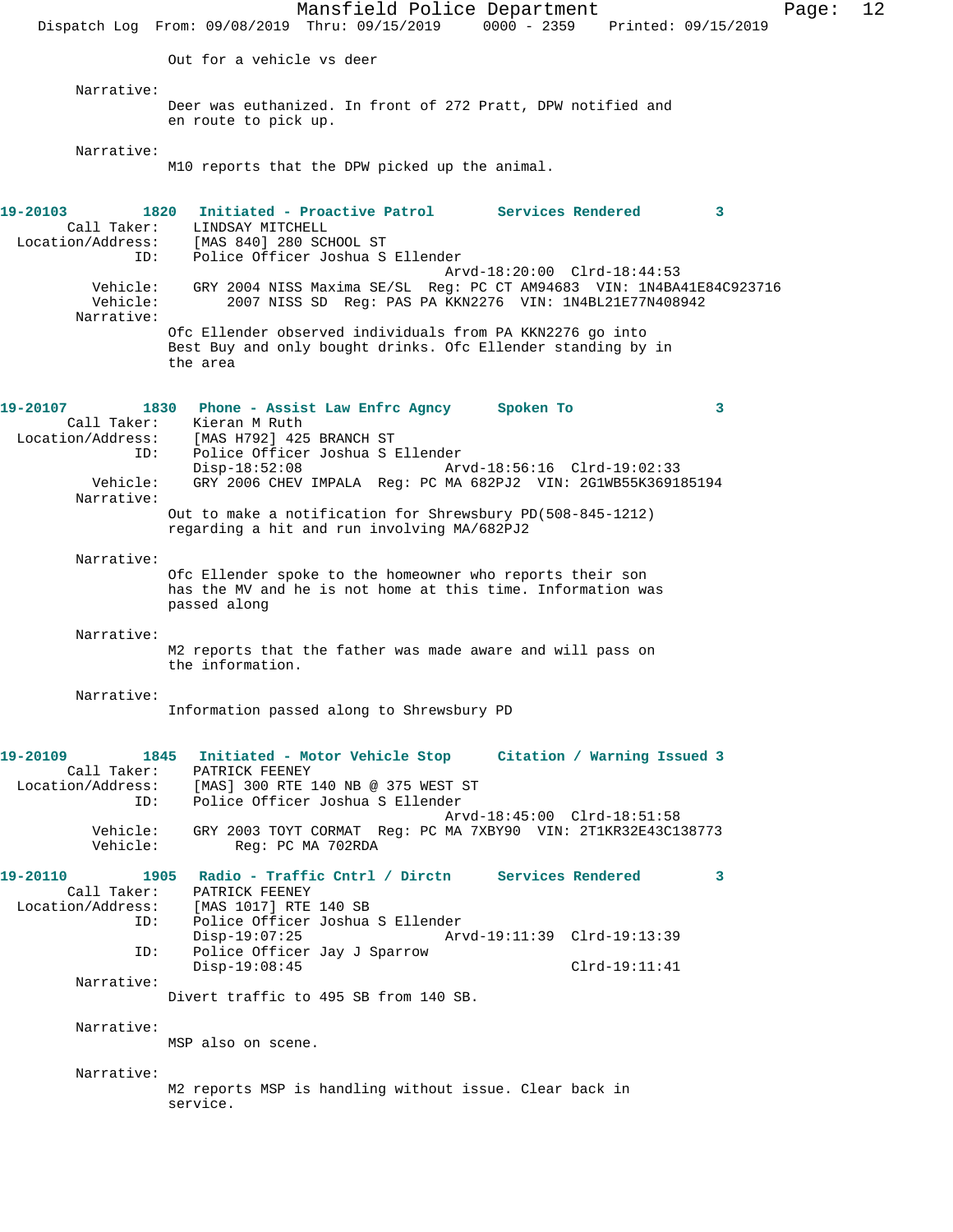Mansfield Police Department Fage: 13 Dispatch Log From: 09/08/2019 Thru: 09/15/2019 0000 - 2359 Printed: 09/15/2019 **19-20112 1924 Walk-In - Larceny - Value Unknown Investigated - No Report 2**  Call Taker: Support Staff Katherine Gillis Location/Address: [MAS H564] 14 BRISTOL ST ID: Police Officer Nicole P Newport Disp-19:31:59 Arvd-19:32:06 Clrd-20:13:37 Narrative: RP into the lobby to speak with an officer about threats he is recieving. Rp would like to file a police report and get advice how to move forward. Narrative: Rp was involved in a exchange of property but was never compensated the \$200 he was promised.He has collateral property and is being threatened with larceny charges. He was advised that this is a civil issue and to take this to civil court. **19-20113 1931 Initiated - Building Check Building Checked / Secured 3** Call Taker: PATRICK FEENEY Location/Address: [MAS 2] 60 FORBES BLVD ID: Police Officer Joshua S Ellender Arvd-19:31:00 Clrd-19:34:51 **19-20114 1935 Initiated - Building Check Services Rendered 3**  Call Taker: PATRICK FEENEY Location/Address: [MAS 322] 31 HAMPSHIRE ST ID: Police Officer Joshua S Ellender Arvd-19:35:00 Clrd-19:39:08 **19-20115 1941 Alarm - Alarm - Burglar False / Accidental Alarm 1**  Call Taker: PATRICK FEENEY Location/Address: [MAS H6005] 36 PATTYS RD ID: Police Officer Jay J Sparrow Disp-19:42:39 Arvd-19:45:32 Clrd-19:54:26 ID: Police Officer Joshua S Ellender Disp-19:42:47 Clrd-19:43:05 Narrative: Panic alarm. Narrative: Alarm co called back; request to cancel, spoke to the homeowner Beverly, she gave proper passcode. Narrative: M5 to confirm. Narrative: COnfirmed accidental. 19-20117 2001 Initiated - Building Check Services Rendered 3 Call Taker: PATRICK FEENEY Location/Address: [MAS 820C] 31 PLYMOUTH ST ID: Detective Gregory S Martell Arvd-20:01:00 Clrd-20:11:24 **19-20118 2029 Initiated - Building Check Building Checked / Secured 3** Call Taker: PATRICK FEENEY Location/Address: [MAS 1015] 30 CHAUNCY ST ID: Police Officer Nicole P Newport Arvd-20:29:00 Clrd-21:27:52 **19-20119 2039 Phone - Assist Fire Department Referred to Other Agency 3**  Call Taker: LINDSAY MITCHELL Location/Address: [MAS] 792 WEST ST Apt. #B102 ID: Police Officer Joshua S Ellender Disp-20:40:07 Arvd-20:43:19 Clrd-20:43:22 ID: Police Officer Joshua S Ellender Disp-20:43:30 Arvd-20:43:32 Clrd-20:51:33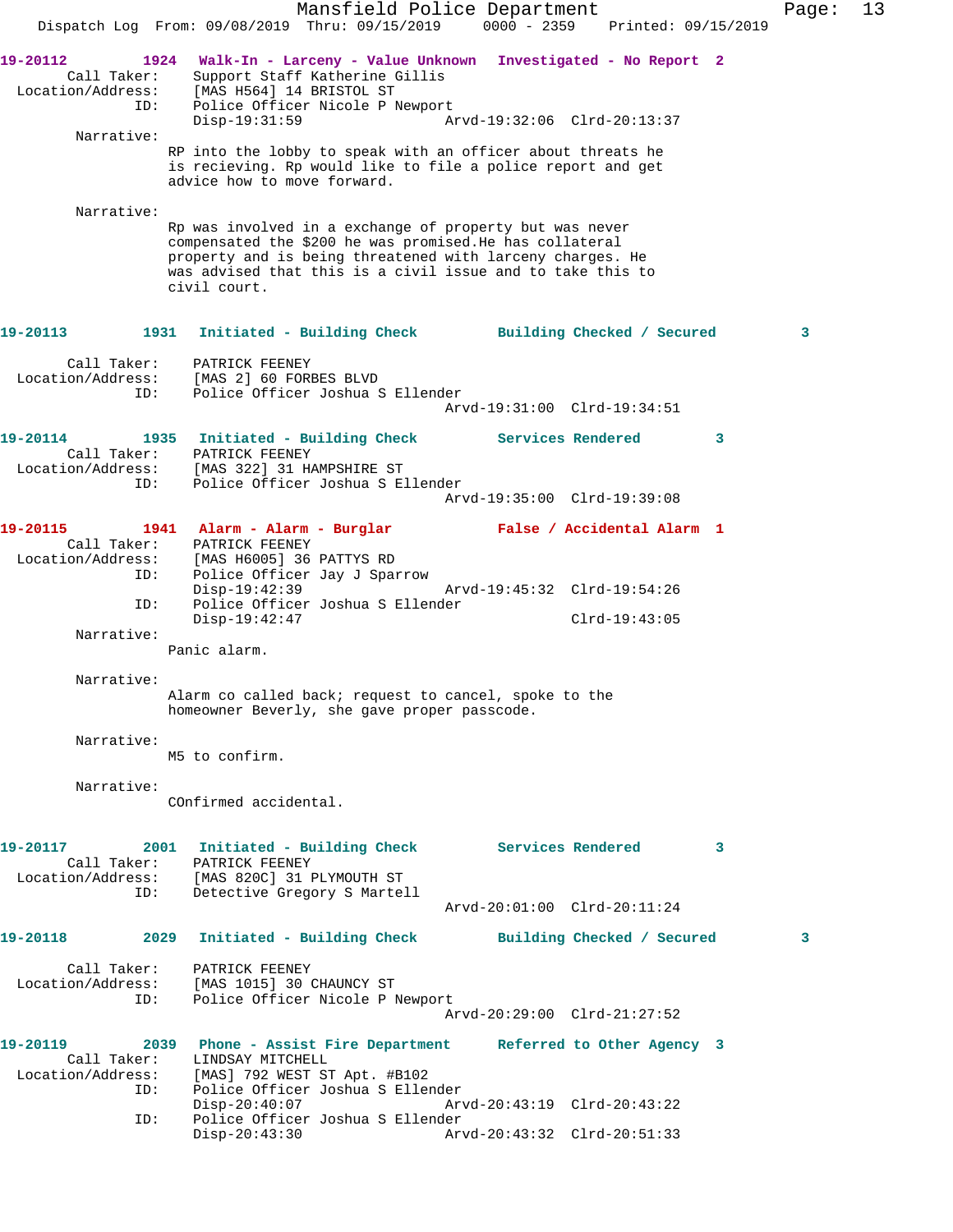Mansfield Police Department Page: 14 Dispatch Log From: 09/08/2019 Thru: 09/15/2019 0000 - 2359 Printed: 09/15/2019 Narrative: Out to assist MFD with a medical Narrative: MFD transport to Sturdy with family **19-20123 2232 Phone - Animal Complaints Services Rendered 3**  Call Taker: Support Staff Katherine Gillis Location/Address: [MAS 139E] 265 FRUIT ST ID: Police Officer William C Trudell Disp-22:39:46 Arvd-22:46:54 Clrd-22:51:12 Narrative: RP calling to report that there is a german shepard loose in the area of the Mansfield Municipal Airport. Narrative: M10 reports the dog is on Stillbrook, appears to be limping. Unknown if from an injury or age. Unable to get the dog to come to him. Narrative: Dog resides at 12 Stillbrook, back inside the home. Narrative: M10 checked in with the owners, dog is uninjured, just an elderly dog. All checks ok. **19-20128 2320 Initiated - Building Check Building Checked / Secured 3** Call Taker: PATRICK FEENEY Location/Address: [MAS] 322 NORTH MAIN ST @ 18 THOMAS ST ID: Police Officer Nicole P Newport Arvd-23:20:00 Clrd-23:23:52 Narrative: Check of the construction site. **For Date: 09/09/2019 - Monday 19-20129 0026 Phone - Suspicious Actv / Persn / Veh Spoken To 2** Call Taker: LINDSAY MITCHELL Location/Address: [MAS] 214 RUMFORD AVE ID: Police Officer Christopher D Sorge Disp-00:29:53 Arvd-00:33:59 Clrd-00:35:06 ID: Police Officer Meghan Birnie Disp-00:29:53 Arvd-00:33:57 Clrd-00:35:08

RP reports a male sleeping on the bench

Narrative:

Narrative:

Officers made contact, male checks ok

| 19-20133<br>0101<br>Call Taker: | Initiated - Proactive Patrol<br>Services Rendered<br>NICHOLAS GOYETTE |  |
|---------------------------------|-----------------------------------------------------------------------|--|
| Location/Address:               | [MAS 2] 60 FORBES BLVD                                                |  |
| ID:                             | Police Officer Christopher D Sorge                                    |  |
|                                 | Arvd-01:01:00 Clrd-01:06:19                                           |  |
| Vehicle:<br>Narrative:          | BLK 2019 NISS UT PATHFI Req: PC MA 7GJ683 VIN: 5N1DR2MM5KC625720      |  |
|                                 | Checking the area.                                                    |  |
| Narrative:                      |                                                                       |  |
|                                 | Checking on a mv                                                      |  |
| Narrative:                      |                                                                       |  |
|                                 | Clear, my shut off and secured. Appears to be an oversight.           |  |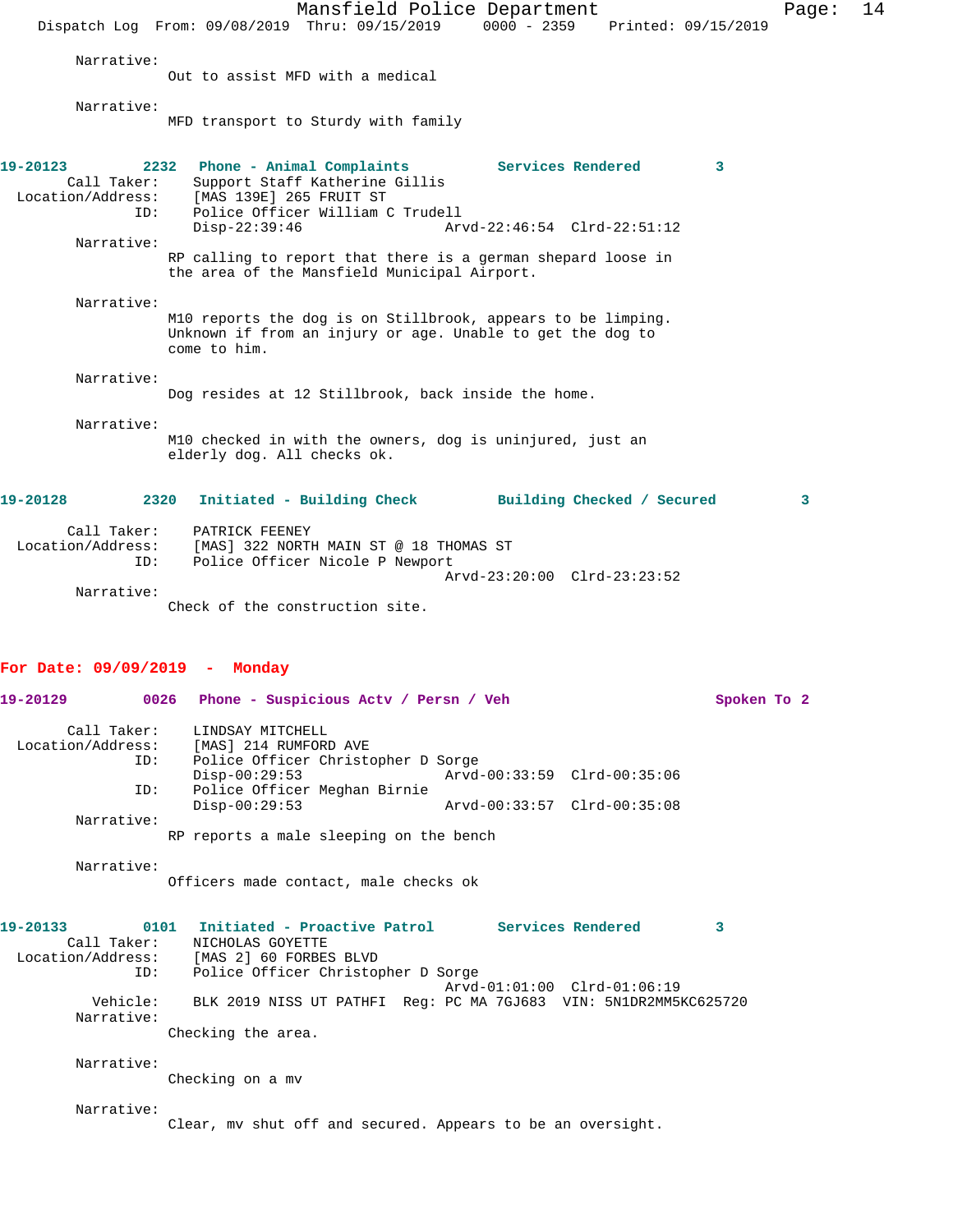|                                              |                                                                                                               | Mansfield Police Department<br>Dispatch Log From: 09/08/2019 Thru: 09/15/2019 0000 - 2359 Printed: 09/15/2019 | 15<br>Page: |
|----------------------------------------------|---------------------------------------------------------------------------------------------------------------|---------------------------------------------------------------------------------------------------------------|-------------|
|                                              |                                                                                                               |                                                                                                               | 3           |
| Call Taker:<br>ID:                           | NICHOLAS GOYETTE<br>Location/Address: [MAS 281A] 1 CROCKER ST<br>Police Officer Meghan Birnie                 | Arvd-01:05:00 Clrd-01:11:55                                                                                   |             |
| Narrative:                                   | Checking the area.                                                                                            |                                                                                                               |             |
|                                              |                                                                                                               |                                                                                                               | 3           |
| ID:                                          | Call Taker: NICHOLAS GOYETTE<br>Location/Address: [MAS 322] 31 HAMPSHIRE ST<br>Police Officer Andrew J Kelley | Arvd-01:06:00 Clrd-01:29:35                                                                                   |             |
| Narrative:                                   |                                                                                                               |                                                                                                               |             |
|                                              | Checking the area of the hotels                                                                               |                                                                                                               |             |
|                                              |                                                                                                               |                                                                                                               | 3           |
|                                              | Call Taker: TARA LAKO<br>Location/Address: [MAS 907E] 390 WEST ST<br>ID: Patrolman David Schepis              |                                                                                                               |             |
| Narrative:                                   |                                                                                                               | Arvd-01:08:00 Clrd-01:11:06                                                                                   |             |
|                                              | Checking the area.                                                                                            |                                                                                                               |             |
|                                              |                                                                                                               |                                                                                                               | 3           |
|                                              | Call Taker: NICHOLAS GOYETTE<br>Location/Address: [MAS 840] 280 SCHOOL ST<br>ID: Patrolman David Schepis      |                                                                                                               |             |
| Narrative:                                   |                                                                                                               | Arvd-01:12:00 Clrd-01:17:57                                                                                   |             |
|                                              | Checking the area.                                                                                            |                                                                                                               |             |
| 19-20138                                     |                                                                                                               | 0117 Initiated - Proactive Patrol Building Checked / Secured                                                  | 3           |
| Call Taker:<br>Location/Address:<br>ID:      | NICHOLAS GOYETTE<br>[MAS 900A] 242 CHAUNCY ST Apt. #1<br>Police Officer Meghan Birnie                         |                                                                                                               |             |
|                                              |                                                                                                               | Arvd-01:17:00 Clrd-01:20:56                                                                                   |             |
| Narrative:                                   | Checking the area.                                                                                            |                                                                                                               |             |
| 19-20140<br>Call Taker:<br>ID:               | NICHOLAS GOYETTE<br>Location/Address: [MAS 2] 60 FORBES BLVD<br>Police Officer Andrew J Kelley                | 0130 Initiated - Motor Vehicle Stop Citation / Warning Issued 3                                               |             |
| ID:                                          | Police Officer Christopher D Sorge                                                                            | Arvd-01:30:00 Clrd-01:32:34                                                                                   |             |
| Vehicle:                                     | $Disp-01:30:45$                                                                                               | Arvd-01:30:47 Clrd-01:32:33<br>RED 2011 TOYT PRIUS Req: PC MA 5FA213 VIN: JTDKN3DU4B1451339                   |             |
| Narrative:                                   | Out with an mv stop. RO cited for defective equipment                                                         |                                                                                                               |             |
| 19-20141<br>Call Taker:<br>Location/Address: | LINDSAY MITCHELL<br>[MAS 1000] 229 SCHOOL ST                                                                  | 0134 Initiated - Motor Vehicle Stop Citation / Warning Issued 3                                               |             |
| ID:                                          | Police Officer Christopher D Sorge                                                                            | Arvd-01:34:00 Clrd-01:38:58                                                                                   |             |
| ID:                                          | Police Officer Andrew J Kelley<br>$Disp-01:35:01$                                                             | Arvd-01:35:04 Clrd-01:36:55                                                                                   |             |

Vehicle: BLK 2018 TOYT UT RAV4 Reg: PC MA 9MKR80 VIN: 2T3RFREVXJW718473

Narrative: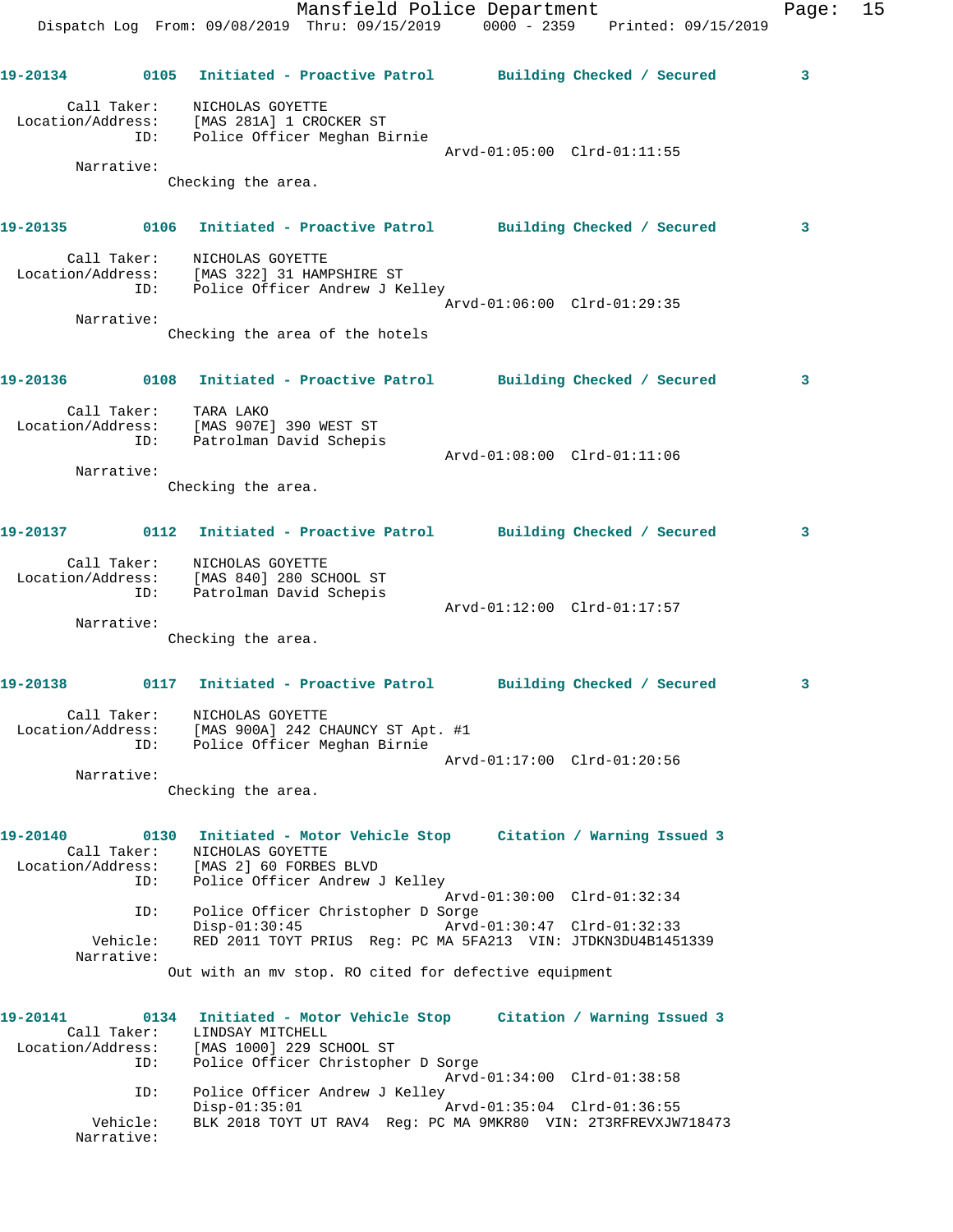Mansfield Police Department Fage: 16 Dispatch Log From: 09/08/2019 Thru: 09/15/2019 0000 - 2359 Printed: 09/15/2019 Out with MA 9MKR80 Narrative: Clear, operator cited **19-20143 0143 Initiated - Motor Vehicle Stop Verbal Warning 3**  Call Taker: NICHOLAS GOYETTE Location/Address: [MAS U5] RTE 140 NB ID: Police Officer Christopher D Sorge Arvd-01:43:00 Clrd-01:45:15 ID: Police Officer Meghan Birnie Disp-01:44:30 Arvd-01:44:32 Clrd-01:45:13 Vehicle: GRY 2008 HOND PILOT Reg: PC MA 457TE1 VIN: 5FNYF18558B000239 Narrative: Out with an mv stop. Verbal for defective equipment **19-20144 0148 Initiated - Disabled Motor Vehicle Services Rendered 3**  Call Taker: NICHOLAS GOYETTE Location/Address: [MAS] RTE 140 NB ID: Police Officer Christopher D Sorge Arvd-01:48:00 Clrd-02:36:34 Vehicle: BLK 2019 SD JETTA S Reg: CO OK FL968AAA VIN: 3VWC57BU1KM066660 Narrative: Checking on a dmv Narrative: Tow requested, Achins enroute Narrative: MSP on location Narrative: Tow on scene **19-20145 0148 Initiated - Proactive Patrol Building Checked / Secured 3** Call Taker: NICHOLAS GOYETTE Location/Address: [MAS 1016] 4 ERICK RD ID: Police Officer Andrew J Kelley Arvd-01:48:00 Clrd-01:57:18 Narrative: Checking the area. **19-20150 0207 Initiated - Proactive Patrol Building Checked / Secured 3** Call Taker: NICHOLAS GOYETTE Location/Address: [MAS 992] 660 EAST ST ID: Police Officer Andrew J Kelley Arvd-02:07:00 Clrd-02:13:05 Narrative: Checking the area. **19-20151 0210 Initiated - Proactive Patrol Building Checked / Secured 3** Call Taker: NICHOLAS GOYETTE Location/Address: [MAS] COPELAND DR ID: Police Officer Meghan Birnie Arvd-02:10:00 Clrd-02:21:18 Narrative: Checking the area. **19-20154 0226 Initiated - Proactive Patrol Services Rendered 3**  Call Taker: NICHOLAS GOYETTE Location/Address: [MAS 987A] 125 HIGH ST Apt. #1-4 ID: Police Officer Meghan Birnie Arvd-02:26:00 Clrd-02:32:01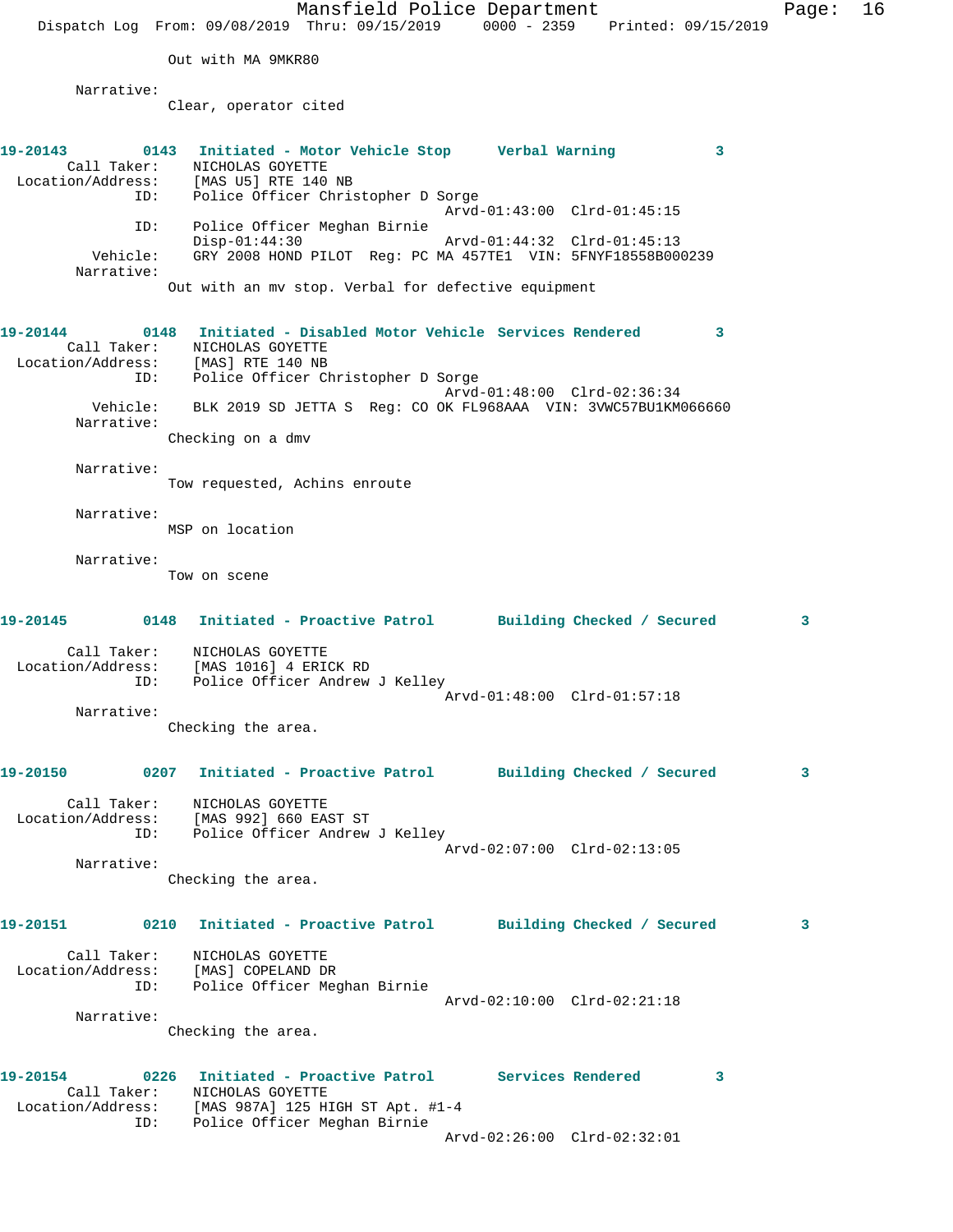Mansfield Police Department Fage: 17 Dispatch Log From: 09/08/2019 Thru: 09/15/2019 0000 - 2359 Printed: 09/15/2019 Narrative: Checking the area. **19-20155 0236 Initiated - Motor Vehicle Stop Verbal Warning 3**  Call Taker: NICHOLAS GOYETTE Location/Address: [MAS] 1 MANSFIELD AVE ID: Police Officer Christopher D Sorge Arvd-02:36:00 Clrd-02:38:31 Vehicle: GRY 2006 TOYT UT RAVNEW Reg: PC MA 53G990 VIN: JTMBD31V965002687 Narrative: Out with an mv stop, verbal for equipment violation **19-20156 0247 Initiated - Proactive Patrol Building Checked / Secured 3** Call Taker: NICHOLAS GOYETTE Location/Address: [MAS 1002] 250 EAST ST ID: Police Officer Andrew J Kelley Arvd-02:47:00 Clrd-03:00:18 Narrative: Checking the area. **19-20159 0332 Initiated - Proactive Patrol Building Checked / Secured 3** Call Taker: Police Officer Andrew J Kelley Location/Address: [MAS 982] 111 HOPE ST ID: Police Officer Andrew J Kelley Arvd-03:33:55 Clrd-03:44:02 Narrative: Checking the area. **19-20161 0624 Initiated - Selective Enforcement/RADAR Citation / Warning Issued 3**  Call Taker: NICHOLAS GOYETTE Location/Address: [MAS] ELM ST ID: Patrolman David Schepis Arvd-06:24:00 Clrd-07:05:02 Vehicle: BLK 2018 GMC PK SIERRA Reg: CO MA H72393 VIN: 3GTU2PEJ4JG122511 Narrative: Traffic enforcement in the area. Narrative: MV stop in the area of 369 Elm **19-20166 0705 Initiated - Motor Vehicle Stop Verbal Warning 3**  Call Taker: APRIL LEHANE Location/Address: [MAS] EAST ST ID: Detective Derek M McCune Arvd-07:05:00 Clrd-07:09:18 Vehicle: GRY 2004 BUIC 4D LESABRE Reg: PC MA 9KLY30 VIN: 1G4HP54K344160004 Narrative: verbal warning failure to stop **19-20176 0845 Initiated - Motor Vehicle Stop Arrest(s) Made 3**  Call Taker: APRIL LEHANE Location/Address: [MAS] 100 RTE 140 SB @ 280 SCHOOL ST ID: Police Officer John R Armstrong Arvd-08:45:00 Clrd-09:24:10 Vehicle: BRO 2013 HYUN ELANTR Reg: PC MA 5JK657 VIN: 5NPDH4AE9DH177585 Towed: For: Unregistered/Uninsured By: Achins Garage To: Achins Garage Narrative: Ofc Armstrong out with vehicle showing revoked registration and expired/nonrenew license. Achins responding for tow. Narrative: Achins on scene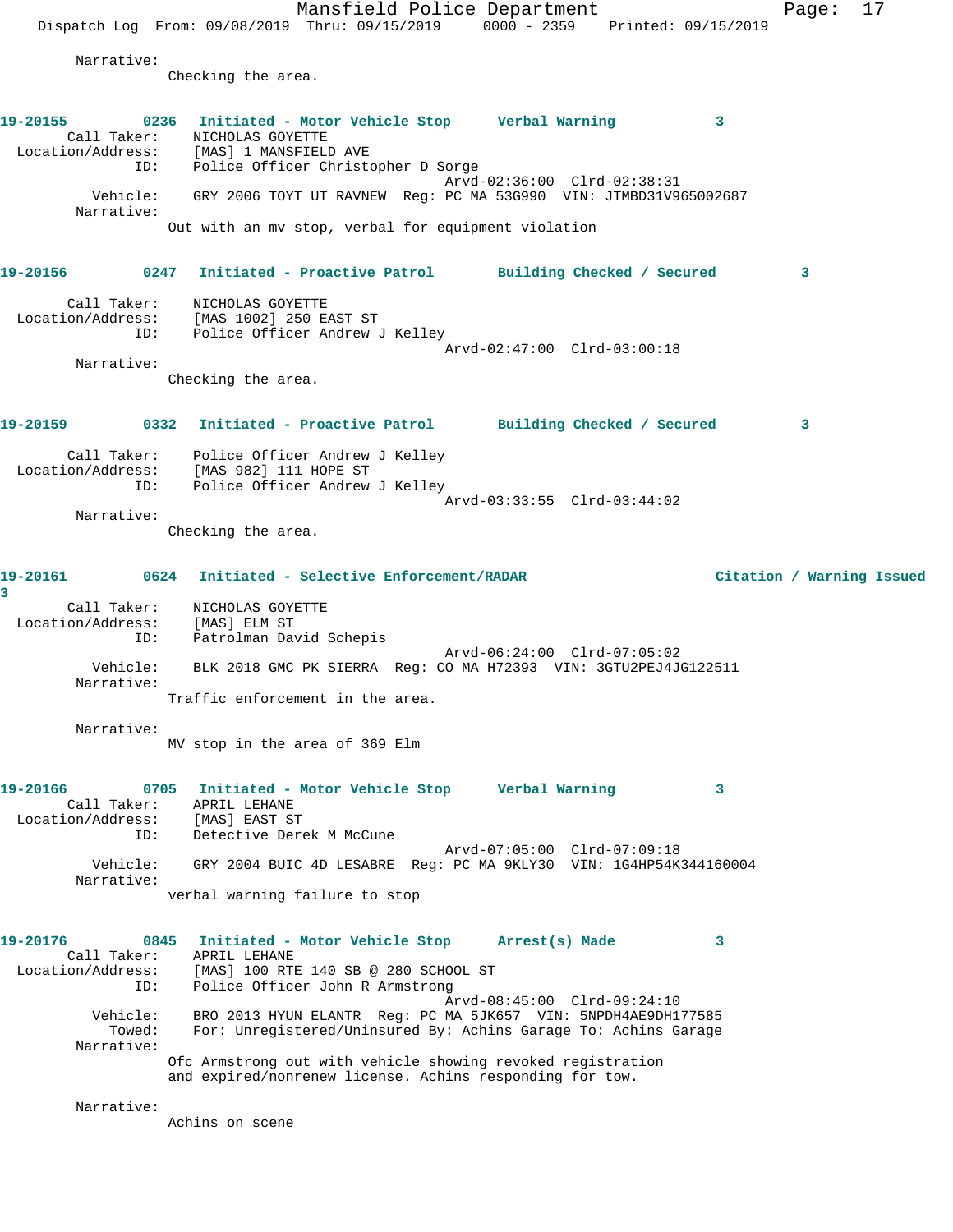Mansfield Police Department Page: 18 Dispatch Log From: 09/08/2019 Thru: 09/15/2019 0000 - 2359 Printed: 09/15/2019 Narrative: Ofc Armstrong will be transporting the operator home. Achins will be bring the vehicle to the home as well 80249 @0912 Narrative: 80254 @0923 Refer To Summons: 19MAS-538-AR Summons: SARNO, PAULA A Address: 11 SURREY DR MANSFIELD, MA Age: 48 Charges: UNREGISTERED MOTOR VEHICLE UNINSURED MOTOR VEHICLE UNLICENSED OPERATION OF MV **19-20177 0845 Walk-In - Vandalism Incident Report 3**  Call Taker: Support Staff Matthew Todesco Location/Address: [MAS 418B] 23 FRANCIS AVE Apt. #13 ID: Police Officer Gregg S Kennedy<br>Disp-08:47:02 A Disp-08:47:02 Arvd-08:52:45 Clrd-09:05:30 Narrative: RP into the station to report her car was scratched and dented, Ofc Kennedy into speak with the RP. Narrative: See 19MAS-801-OF Refer To Incident: 19MAS-801-OF **19-20183 0934 Phone - Larceny from a Motor Vehicle Incident Report 2**  Call Taker: APRIL LEHANE Location/Address: [MAS 108B] 885 SOUTH MAIN ST ID: Police Officer John R Armstrong<br>Disp-09:36:25 Mrvd-09:43:12 Clrd-10:05:29 Disp-09:36:25 Arvd-09:43:12 Clrd-10:05:29 Vehicle: BLK 2017 TOYT CAMRY Reg: PC MA 5VS788 VIN: 4T1BF1FKXHU652906 Narrative: RP returned to pick up her vehicle and found that it was broken into overnight. She is in lot B black toyota Camry Narrative: Ofc Armstrong reports a rock was thrown through the window. A makeup bag and \$600 was taken according to the RO Refer To Incident: 19MAS-802-OF **19-20184 0938 911 - Assist Fire Department Services Rendered 3**  Call Taker: MEGHAN MILLS Location/Address: [MAS 255] 377 CHAUNCY ST ID: IMAS נכ ו סיוטאתט // CARS:<br>ID: Police Officer Matthew A Souza<br>Disp-09:39:52 Disp-09:39:52 Arvd-09:46:09 Clrd-09:49:34 Narrative: Assist MFD with the medical. Narrative: MFD to handle **19-20186 0945 Phone - Assist Fire Department Services Rendered 3**  Call Taker: APRIL LEHANE<br>Location/Address: [MAS] 241 NOR<br>ID: Police Office [MAS] 241 NORTH MAIN ST Police Officer Gregg S Kennedy Disp-09:46:20 Clrd-09:49:49 ID: Sergeant Thomas R Connor Disp-09:48:53 Arvd-09:50:30 Clrd-09:56:29 Narrative: assist with alarm sounding **19-20189 0959 Initiated - Motor Vehicle Stop Verbal Warning 3**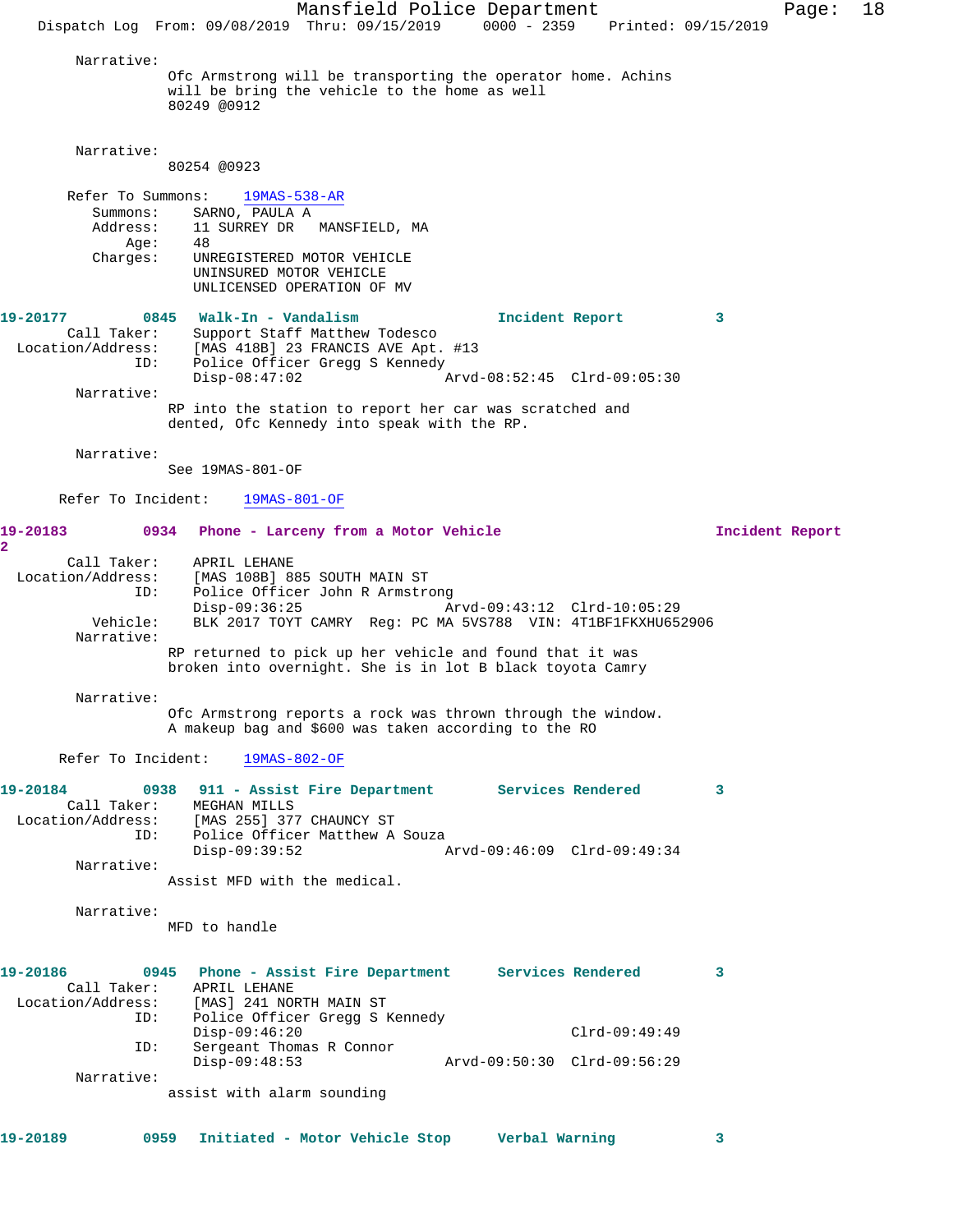Mansfield Police Department Fage: 19 Dispatch Log From: 09/08/2019 Thru: 09/15/2019 0000 - 2359 Printed: 09/15/2019 Call Taker: APRIL LEHANE Location/Address: [MAS] 399 PRATT ST ID: Sergeant Thomas R Connor Arvd-09:59:00 Clrd-10:04:05 Vehicle: BLU 2016 KIA FORTE Reg: PC MA 7BX155 VIN: KNAFX4A66G5541502 Narrative: Verbal warning for marked lanes **19-20190 1011 Initiated - Investigations Incident Report 3**  Call Taker: APRIL LEHANE Location/Address: [MAS 451B] 500 EAST ST ID: Detective Gregory S Martell Arvd-10:11:00 Clrd-10:12:04 Refer To Incident: 19MAS-803-OF **19-20192 1015 911 - Alarm - Burglar Building Checked / Secured 1** Call Taker: JAMES VIERA Location/Address: [MAS] 287 BRANCH ST ID: Police Officer Gregg S Kennedy Disp-10:16:05 Clrd-10:19:42 ID: Police Officer Matthew A Souza Disp-10:16:45 Arvd-10:19:39 Clrd-10:21:05 Narrative: Audible entry/exit from garage door. Narrative: Housekeeper accidently set off alarm when leaving. Ofc Souza to confirm **19-20194 1028 Initiated - School Officer Activity Investigated - Report Taken 3** Call Taker: MEGHAN MILLS Location/Address: [MAS 332] 240 EAST ST ID: Detective Derek M McCune Arvd-10:28:00 Clrd-10:31:01 Refer To Incident: 19MAS-804-OF **19-20196 1042 Phone - Property Offenses - non specfc Incident Report 2**  Call Taker: APRIL LEHANE Location/Address: [MAS H3022] 460 WARE ST ID: Police Officer Gregg S Kennedy Disp-10:43:06 Arvd-10:50:55 Clrd-10:57:06 Narrative: rp is reporting damage to his property Refer To Incident: 19MAS-805-OF **19-20201 1114 Phone - Motor Veh Acc - No Injury Accident Report 1**  Call Taker: APRIL LEHANE Location/Address: [MAS] 389 NORTH MAIN ST @ 10 PRATT ST ID: Police Officer David W Kinahan Arvd-11:22:44 Clrd-11:38:14 ID: Police Officer Matthew A Souza Disp-11:16:18 Arvd-11:18:05 Clrd-11:36:29 Vehicle: BLK 2019 TOYT UT HIGHLA Reg: PAS MA CIZ864 VIN: 5TDBZRFHXKS713357 Vehicle: BLK 2016 DODG CHALLE Reg: PC MA 1BVX63 VIN: 2C3CDZFJ9GH284910 Narrative: Minor MVA no injuries no tows needed Refer To Accident: 19MAS-345-AC **19-20202 1124 Initiated - Proactive Patrol Building Checked / Secured 3** Call Taker: APRIL LEHANE Location/Address: [MAS 840] 280 SCHOOL ST ID: Police Officer John R Armstrong Arvd-11:24:00 Clrd-11:31:24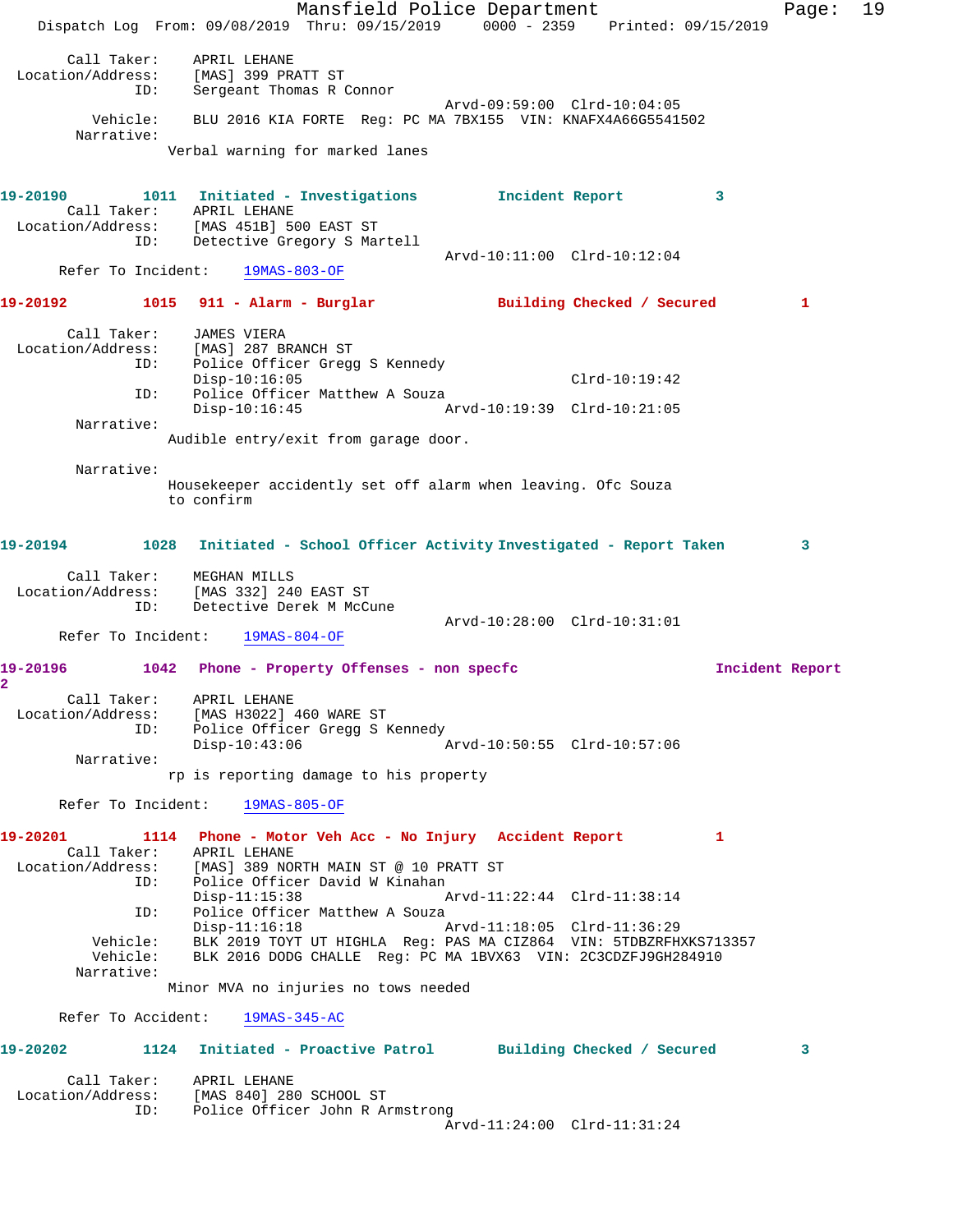Mansfield Police Department Page: 20 Dispatch Log From: 09/08/2019 Thru: 09/15/2019 0000 - 2359 Printed: 09/15/2019 Narrative: Checking the area. **19-20204 1149 911 - Motor Veh Acc - Hit & Run Incident Report 1**  Call Taker: MEGHAN MILLS Location/Address: [MAS] 792 SOUTH MAIN ST ID: Police Officer John R Armstrong Disp-11:52:41 Arvd-11:58:14 Clrd-12:09:28 Vehicle: BRO 2008 COROLLA Reg: PC RI DR631 VIN: 2T1BR32E48C923737 Narrative: report of a hit and run Narrative: RP parked car around 0800 when she came outside at 1130 she noticed damage. She will be checking with management regarding cameras in area Refer To Incident: 19MAS-806-OF **19-20205 1150 911 - Assist Fire Department Transported to Hospital 3**  Call Taker: MEGHAN MILLS Location/Address: [MAS 824A] 754 EAST ST Apt. #A ID: Police Officer Matthew A Souza Disp-11:51:57 Arvd-11:55:41 Clrd-12:00:00 Narrative: Assist MFD with the medical **19-20206 1156 911 - Assist Fire Department Services Rendered 3**  Call Taker: MEGHAN MILLS Location/Address: [MAS 11] 200 COPELAND DR. Narrative: Assist MFD with the medical. Narrative: No police response to this location **19-20209 1257 Initiated - Animal Complaints Services Rendered 3**  Call Taker: APRIL LEHANE Location/Address: [MAS H6763] 541 ELM ST ID: Sergeant Thomas R Connor Arvd-12:57:00 Clrd-13:07:44 ID: Animal Control Steven Simonds Disp-12:57:49 Arvd-12:57:51 Clrd-13:07:44 Vehicle: GRY 2012 HIG Reg: PC RI FC202 VIN: 5TDBK3EH4CS118332 Narrative: Follow up on a missing dog case Narrative: Unable to raise anyone at the location. Took a photo of the dog in question to assist agency looking for the missing dog Narrative: Officer Deborah Newport from Woonsocket, RI Police is investigating the missing dog. Parties have reached a resolution in getting the dog back to Woonsocket. **19-20213 1340 Phone - Assist Fire Department Spoken To 3**  Call Taker: APRIL LEHANE Location/Address: [MAS 261A] 34 NORTH MAIN ST ID: Police Officer Matthew A Souza<br>Disp-13:40:55 Disp-13:40:55 Arvd-13:48:45 Clrd-13:48:49 Narrative: assist with lockout **19-20214 1349 Phone - Assist Fire Department Services Rendered 3**  Call Taker: APRIL LEHANE

Location/Address: [MAS 418D] 27 FRANCIS AVE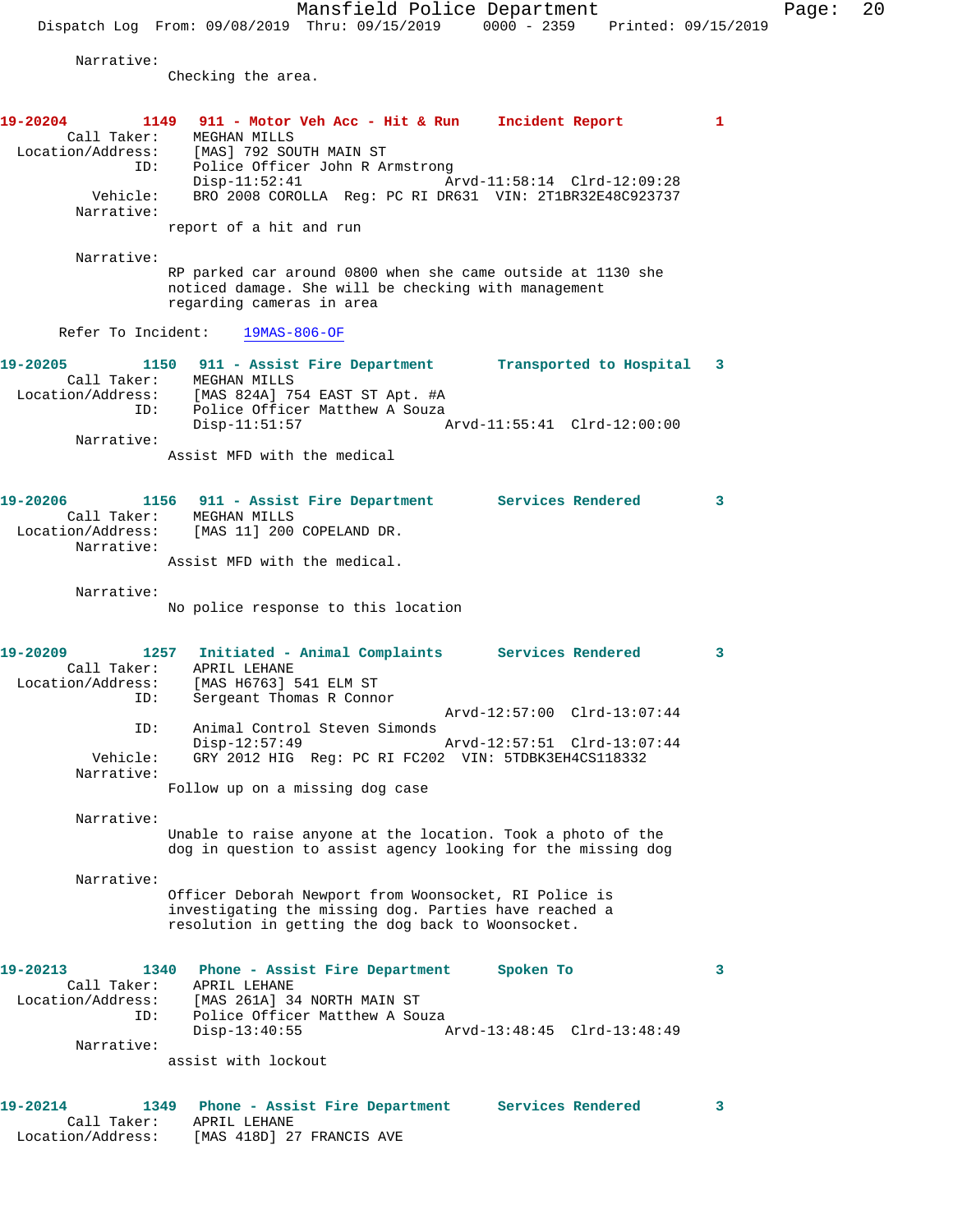Mansfield Police Department The Page: 21 Dispatch Log From: 09/08/2019 Thru: 09/15/2019 0000 - 2359 Printed: 09/15/2019 ID: Police Officer Matthew A Souza<br>Disp-13:50:05 A Disp-13:50:05 Arvd-13:54:15 Clrd-13:58:14 Narrative: assist with masterbo **19-20215 1350 911 - Assist Fire Department Transported to Hospital 3**  Call Taker: MEGHAN MILLS Location/Address: [MAS H4558] 46 EDDY ST ID: Police Officer Gregg S Kennedy Disp-13:53:47 Arvd-14:02:58 Clrd-14:12:01 Narrative: Assist MFD with the medical **19-20216 1355 Initiated - Motor Vehicle Stop Verbal Warning 3**  Call Taker: APRIL LEHANE Location/Address: [MAS] 28 SCHOOL ST @ 67 CORAL ST ID: Police Officer John R Armstrong Arvd-13:55:00 Clrd-13:59:53 Vehicle: BLU 2014 CHEV 4D CRZ Reg: PC NY GDU2199 VIN: 1G1PG5SB2E7282347 Narrative: MV stop for plate violation Narrative: clear- verbal warning 19-20217 1358 Initiated - Traffic Enforcement / Activity **Services Rendered 2**  Call Taker: APRIL LEHANE Vicinity of: [MAS] 150 OAKLAND ST ID: Police Officer Matthew A Souza Arvd-13:58:00 Clrd-14:27:53 Narrative: Traffic enforcement in the area **19-20221 1428 Initiated - Follow up Investigation Services Rendered 3**  Call Taker: MEGHAN MILLS Location/Address: [MAS H6763] 541 ELM ST ID: Police Officer Matthew A Souza Arvd-14:28:00 Clrd-14:43:55 ID: Animal Control Steven Simonds Arvd-14:38:43 Clrd-14:43:55 Narrative: Off on a follow up in regards to missing dog from Woonsocket, RI Narrative: Dog has been given to MACO2, no issues **19-20228 1516 Initiated - Motor Vehicle Stop Citation / Warning Issued 3**  Call Taker: MEGHAN MILLS Vicinity of: [MAS] 600 WEST ST ID: Police Officer John R Armstrong Arvd-15:16:00 Clrd-15:34:38 Vehicle: RED 2012 TOYT VN SIENNA Reg: PC MA 486TP3 VIN: 5TDYK3DC3CS240731 Narrative: Off on a mv stop **19-20229 1520 Initiated - Motor Vehicle Stop Arrest(s) Made 3**  Call Taker: APRIL LEHANE Location/Address: [MAS 202] 16 OLD COLONY WAY ID: Police Officer Matthew A Souza Arvd-15:20:00 Clrd-15:49:06 ID: Police Officer Gregg S Kennedy<br>Disp-15:22:20 Disp-15:22:20 Arvd-15:27:10 Clrd-15:49:06 Vehicle: BLU 2015 NISS VERSA Reg: PC MA 3EW775 VIN: 3N1CE2CP7FL351098 Towed: For: Unregistered/Uninsured By: Achins Garage To: Achins Garage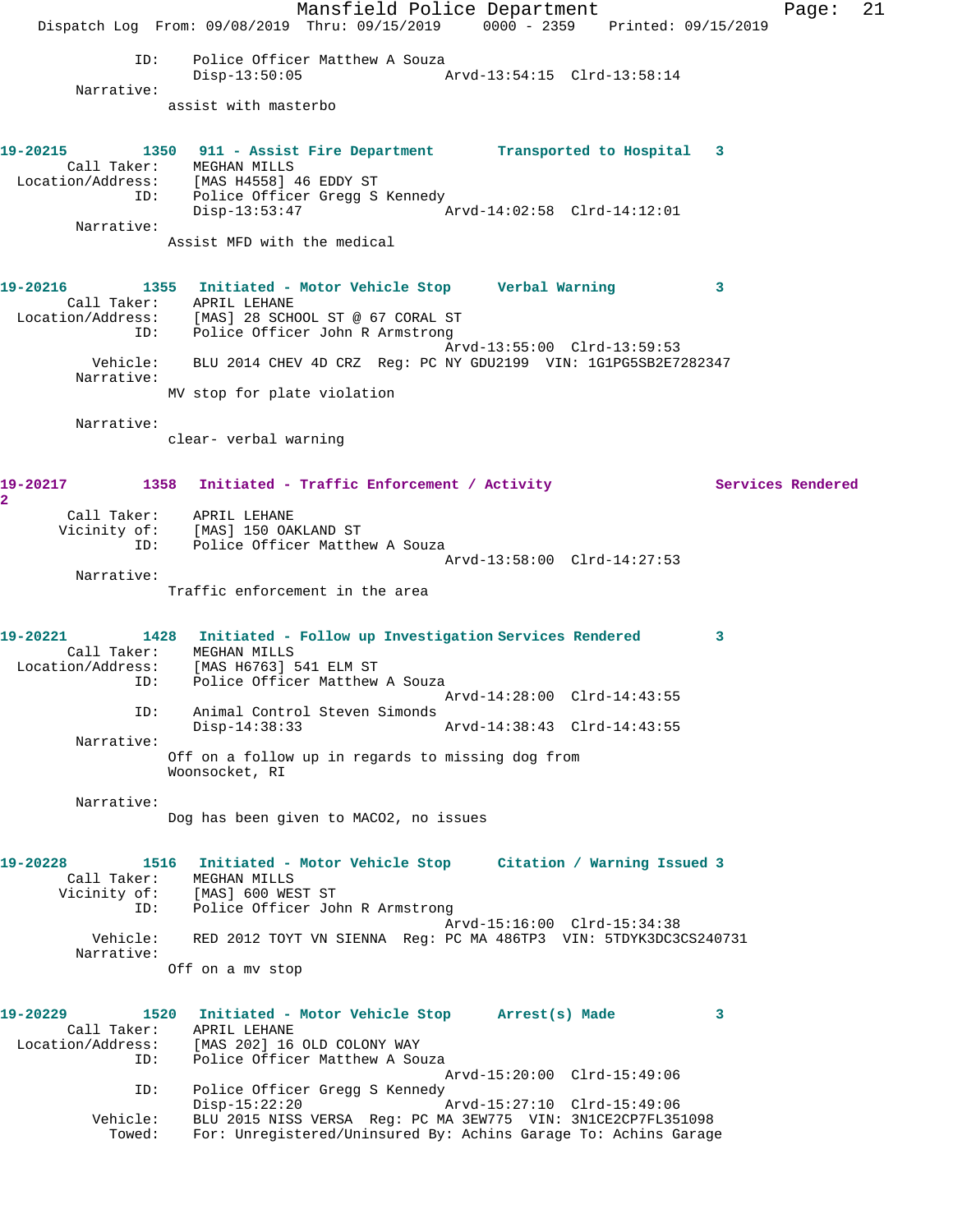Mansfield Police Department Page: 22 Dispatch Log From: 09/08/2019 Thru: 09/15/2019 0000 - 2359 Printed: 09/15/2019 Released To: DUGAN On: 09/10/2019 @ 1424 Narrative: Ofc Souza out with a vehicle showing revoked registration Narrative: Achins en route for the tow Refer To Summons: 19MAS-539-AR Summons: DUGAN, DANIELLE KATE Address: 8 STONEWOOD DR CANTON, MA Age: 28 Charges: UNINSURED MOTOR VEHICLE UNREGISTERED MOTOR VEHICLE INSPECTION/STICKER, NO **19-20232 1707 Initiated - Traffic Enforcement / Activity Citation / Warning Issued 2**  Call Taker: APRIL LEHANE Location/Address: [MAS] 99 COPELAND DR @ 235 CHAUNCY ST ID: Police Officer Joshua S Ellender Arvd-17:07:00 Clrd-17:39:37 Vehicle: BLK 2005 DODG DAKOTA Reg: PAS MA NE2174 VIN: 1D7HW48N45S309917 Vehicle: BLU 2012 NISS ROGUE Reg: PC MA 8RC661 VIN: JN8AS5MV5CW410820 Narrative: Traffic enforcement in the area Narrative: citations issued for failure to stop **19-20235 1724 Initiated - Community Policing Services Rendered 3**  Call Taker: APRIL LEHANE Location/Address: [MAS 1002] 250 EAST ST ID: Police Officer David J Pepicelli Arvd-17:24:00 Clrd-18:58:49 Narrative: in the area for CHAMPS progams Narrative: Ofc Pepicelli reports numerous activities at the schools **19-20237 1737 Phone - Motor Veh Acc - No Injury Accident Report 1**  Call Taker: APRIL LEHANE Location/Address: [MAS] 255 HOPE ST @ 141 PRATT ST ID: Police Officer Joshua S Ellender Disp-17:39:48 Arvd-17:39:52 Clrd-17:57:43<br>ID: Police Officer William C Trudell ID: Police Officer William C Trudell Disp-17:40:42 Arvd-17:42:30 Clrd-17:46:56 Vehicle: BLK 2018 TOYT CAMRY Reg: PC MA 5PY683 VIN: 4T1B11HK1JU058545 Vehicle: GRY 2016 TOYT SEQUOI Reg: PC MA 6YB435 VIN: 5TDJY5G1XGS143764 Narrative: 911 caller reporting an mva unknown on injuries Refer To Accident: 19MAS-346-AC **19-20239 1804 Initiated - Motor Vehicle Stop Citation / Warning Issued 3**  Call Taker: APRIL LEHANE Location/Address: [MAS 812B] 243 CHAUNCY ST ID: Police Officer Nicole P Newport Arvd-18:04:00 Clrd-18:09:54 Vehicle: WHI 2013 MERZ UT ML350 Reg: PC MA 835SV2 VIN: 4JGDA2EB3DA208051 Narrative: citation issued **19-20242 1825 Initiated - Proactive Patrol Building Checked / Secured 3** Call Taker: APRIL LEHANE Location/Address: [MAS 840] 280 SCHOOL ST ID: Police Officer Nicole P Newport Arvd-18:25:00 Clrd-18:36:09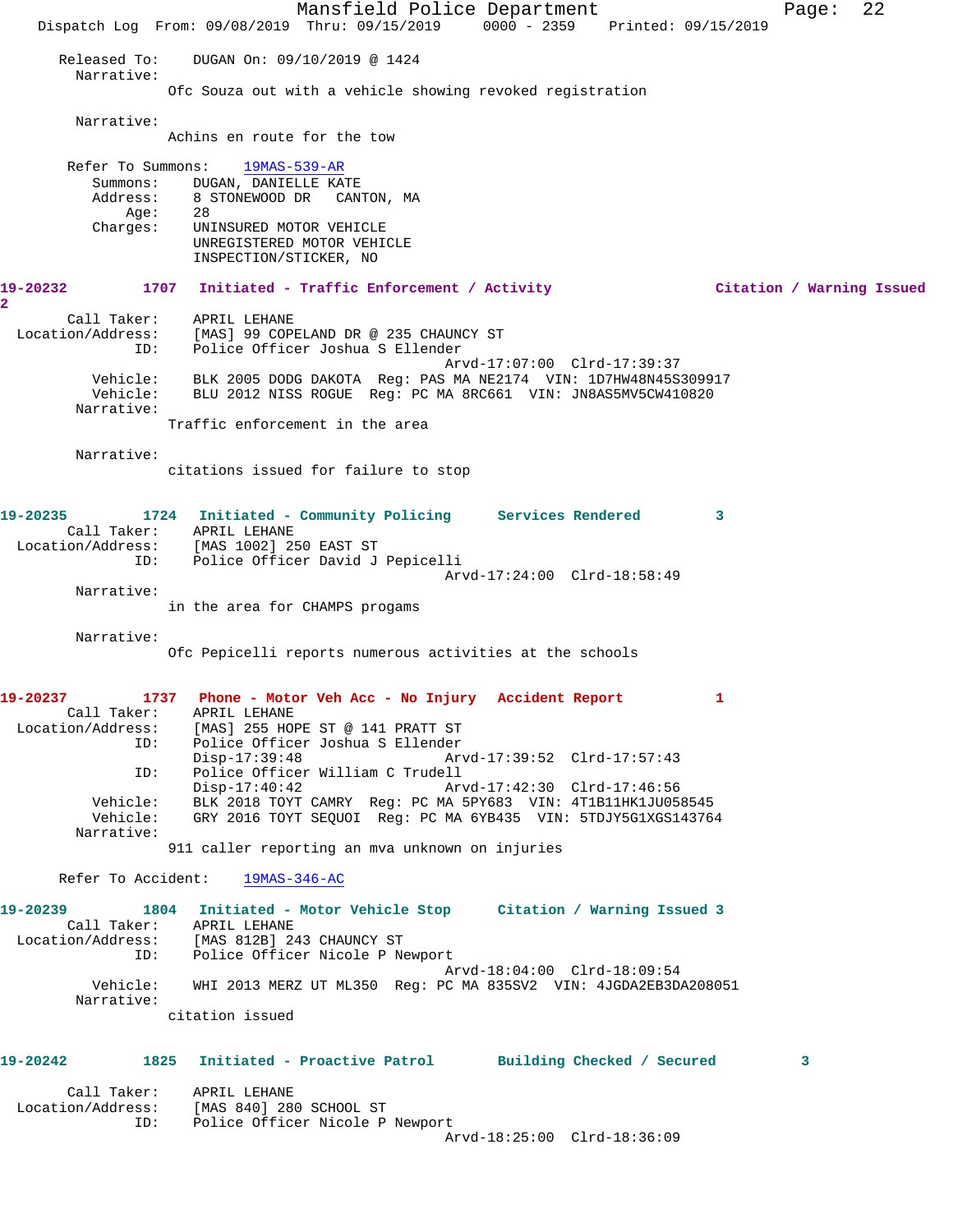Mansfield Police Department Fage: 23 Dispatch Log From: 09/08/2019 Thru: 09/15/2019 0000 - 2359 Printed: 09/15/2019 Narrative: Checking the area. **19-20243 1829 Walk-In - Property Offenses - non specfc Incident Report 2**  Call Taker: Support Staff Katherine Gillis Location/Address: [MAS 108b] 885 SOUTH MAIN ST ID: Police Officer William C Trudell Arvd-18:40:35 Clrd-19:05:52 Narrative: RP into the lobby to file a police report for stolen property. Last night at the Xfinity Center her backpack was stolen out of her car and it contained her green card, permit and other important items. Narrative: Ofc Trudell reports larceny of a backpack from a vehicle at the XFinity center on 9/8 between the hours of 8:30pm and 11:30pm. See report for further. Refer To Incident: 19MAS-807-OF **19-20246 1948 Initiated - Selective Enforcement/RADAR Citation / Warning Issued 3**  Call Taker: TARA LAKO Location/Address: [MAS] WEST ST ID: Police Officer Nicole P Newport Arvd-19:48:00 Clrd-20:20:55 Vehicle: BLU 2014 JEEP UT COMPAS Reg: PC MA 8GT479 VIN: 1C4NJDEB3ED540852 Narrative: Traffic enforcement in the area. Narrative: Out with MA 8GT479, Hampshire @ West. Cited for speed **19-20247 1956 Initiated - Selective Enforcement/RADAR Services Rendered 3**  Call Taker: TARA LAKO Location/Address: [MAS H5498] 275 GILBERT ST ID: Police Officer William C Trudell Arvd-19:56:00 Clrd-20:42:39 Narrative: Traffic enforcement in the area. Narrative: Ofc Trudell reports average speed 40mph, no violations **19-20248 2019 Phone - Assist Fire Department Referred to Other Agency 3**  Call Taker: LINDSAY MITCHELL<br>Location/Address: [MAS 825] 25 COBI [MAS 825] 25 COBB ST Apt. #L243 ID: Police Officer Joshua S Ellender Disp-20:19:41 Clrd-20:20:51<br>TD: Police Officer Nicole P Newport Police Officer Nicole P Newport<br>Disp-20:21:04 Ar Disp-20:21:04 Arvd-20:25:19 Clrd-20:55:04 Narrative: Out to assist with a female fall victim Narrative: Patient refusal, clear **19-20250 2051 Other - Serve Warrant Arrest(s) Made 3**  Call Taker: Support Staff Katherine Gillis Location/Address: [MAS 424C] 149 OAKLAND ST Apt. #D109 ID: Police Officer Joshua S Ellender Disp-21:13:50 Arvd-21:34:26 Clrd-21:58:41 ID: Police Officer David J Pepicelli Disp-21:34:22 Arvd-21:34:24 Clrd-22:02:09

Narrative: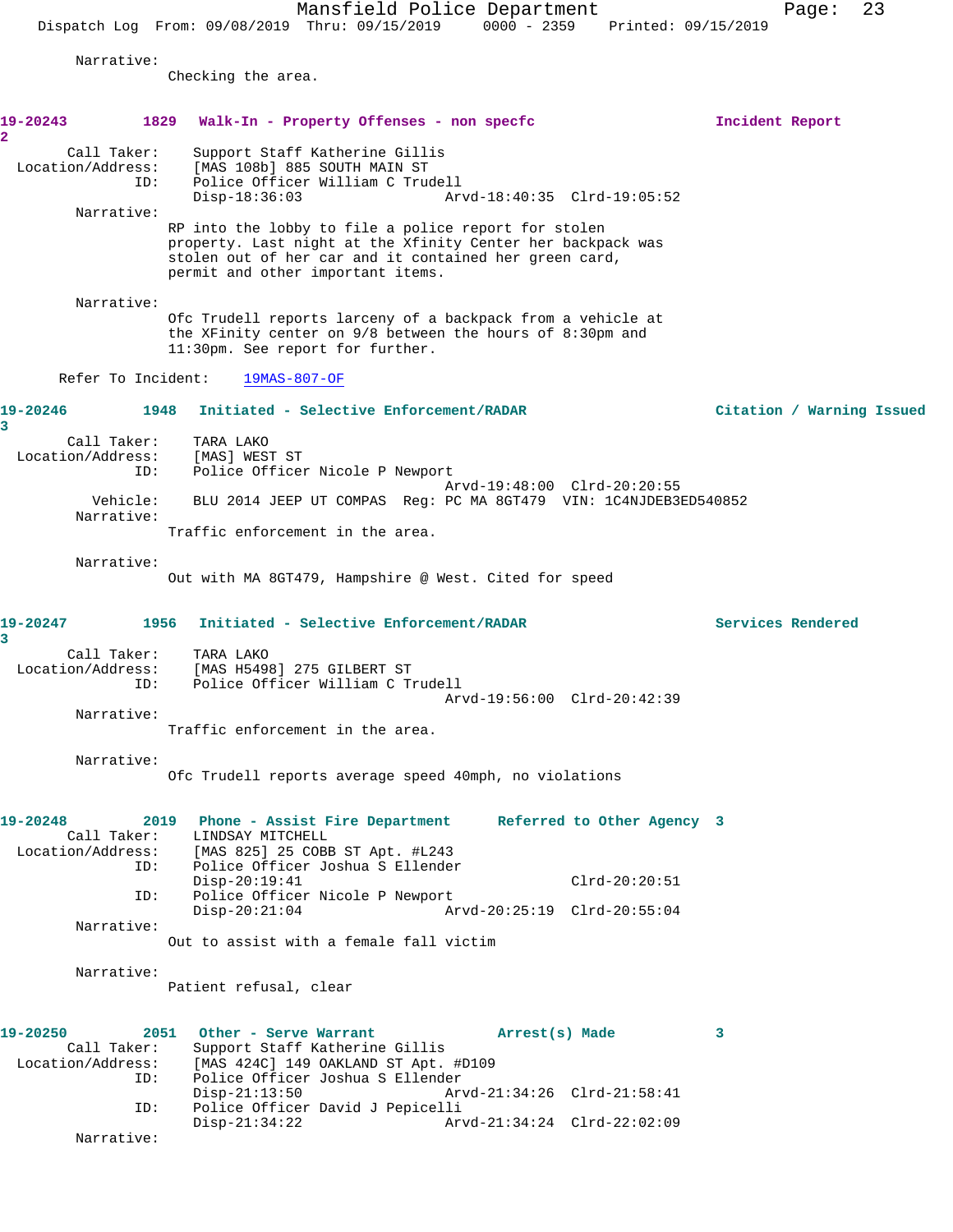Mansfield Police Department Page: 24 Dispatch Log From: 09/08/2019 Thru: 09/15/2019 0000 - 2359 Printed: 09/15/2019 Dedham District court faxed over a warrant for a violation of parole. Narrative: Ofc Ellender and Ofc Pepicelli attempting to serve warrant Narrative: Ofc Pepicelli reports they are speaking with the individual now, he is attempting to contact his probation officer at this time. Narrative: 2153 Ofc Pepicelli reports male is in custody Narrative: Ofc Pepicelli transporting to the station Narrative: Ofc Ellender reports clerk was notified, no release Refer To Arrest: 19MAS-540-AR Arrest: STILL, SCOTT C<br>Address: 149 OAKLAND ST 149 OAKLAND ST Apt. #D109 MANSFIELD, MA<br>51 Age: Charges: CAPIAS WARRANT **19-20249 2108 Initiated - Proactive Patrol Spoken To 3**  Call Taker: TARA LAKO<br>Location/Address: [MAS] NOR ss: [MAS] NORTH MAIN ST:<br>ID: Police Officer Joshu Police Officer Joshua S Ellender Arvd-21:08:00 Clrd-21:13:30 Narrative: Checking the area. Narrative: Ofc Ellender checking on a male at the Common. Ofc Ellender reports the male was given a warning for public drinking. **19-20251 2226 Alarm - Alarm - Burglar Building Checked / Secured 1** Call Taker: TARA LAKO<br>Location/Address: [MAS H656 ess: [MAS H6569] 156 WINTER ST<br>ID: Police Officer Joshua S E Police Officer Joshua S Ellender Disp-22:28:17 Clrd-22:29:02<br>ID: Police Officer William C Trudell Police Officer William C Trudell<br>Disp-22:28:21 Arv Disp-22:28:21 Arvd-22:32:20 Clrd-22:36:02 ID: Police Officer Nicole P Newport<br>Disp-22:29:04 A Disp-22:29:04 Arvd-22:32:18 Clrd-22:36:04 Narrative: Alarm Co reporting an interior motion Narrative: Ofc Trudell reports house is secure, unable to raise anyone inside the residence. **For Date: 09/10/2019 - Tuesday 19-20256 0142 Initiated - Proactive Patrol Building Checked / Secured 3** Call Taker: TARA LAKO Location/Address: [MAS 1002] 250 EAST ST ID: Police Officer Donald MacLean Arvd-01:42:00 Clrd-01:52:12 Narrative: Checking the area.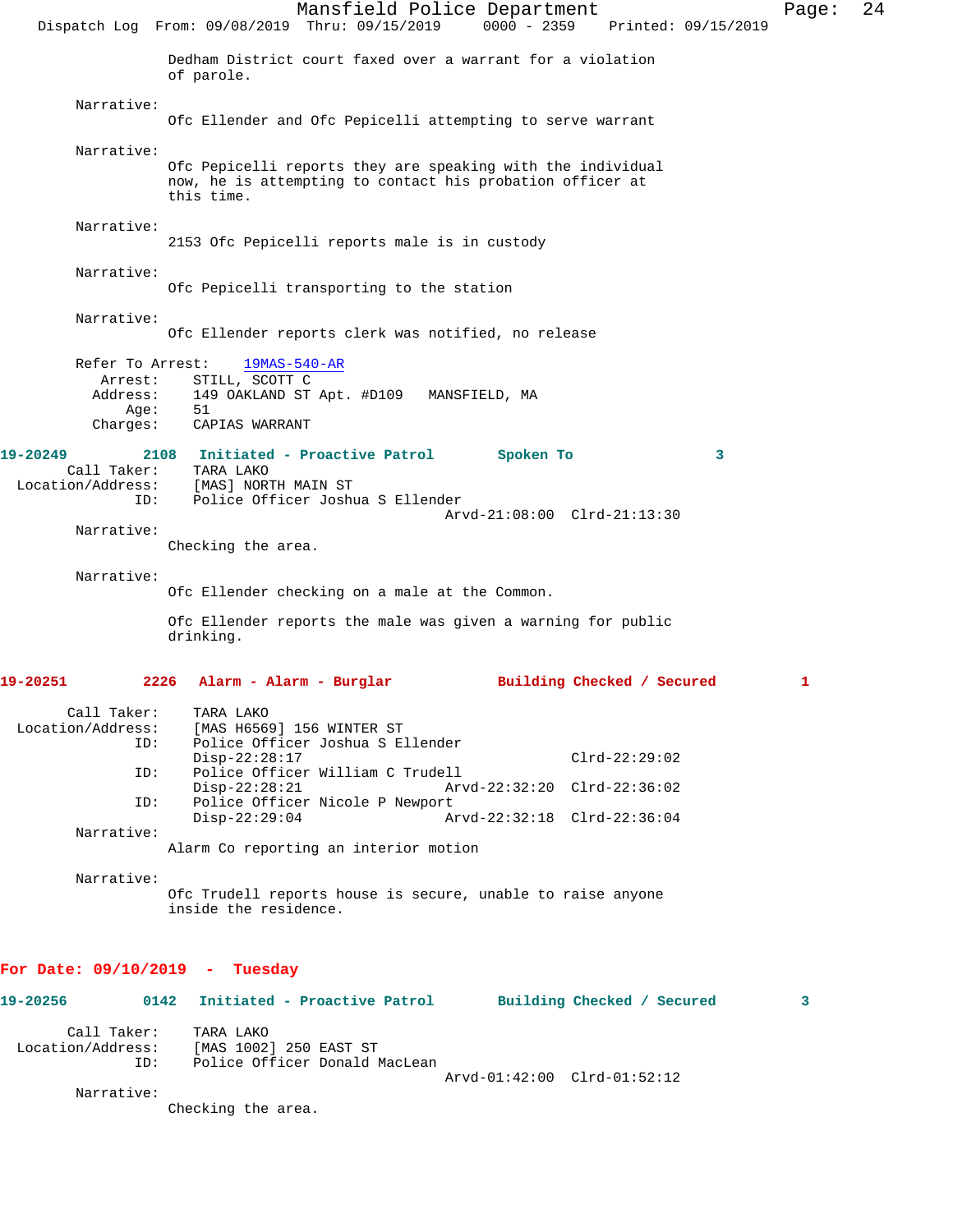|                   |             |                                                                                                   | Mansfield Police Department                                                                      |  |                             |                         | Page: | 25 |
|-------------------|-------------|---------------------------------------------------------------------------------------------------|--------------------------------------------------------------------------------------------------|--|-----------------------------|-------------------------|-------|----|
|                   |             |                                                                                                   | Dispatch Log From: 09/08/2019 Thru: 09/15/2019 0000 - 2359 Printed: 09/15/2019                   |  |                             |                         |       |    |
|                   | ID:         | Call Taker: TARA LAKO<br>Location/Address: [MAS 322] 31 HAMPSHIRE ST                              | 19-20257   0144 Initiated - Proactive Patrol   Services Rendered<br>Police Officer Meghan Birnie |  |                             | $\overline{\mathbf{3}}$ |       |    |
|                   |             |                                                                                                   |                                                                                                  |  | Arvd-01:44:00 Clrd-02:14:47 |                         |       |    |
|                   | Narrative:  | Checking area hotels.                                                                             |                                                                                                  |  |                             |                         |       |    |
|                   |             |                                                                                                   |                                                                                                  |  |                             |                         |       |    |
|                   |             |                                                                                                   |                                                                                                  |  |                             |                         | 3     |    |
|                   |             | Call Taker: TARA LAKO<br>Location/Address: [MAS 281A] 1 CROCKER ST<br>ID: Patrolman David Schepis |                                                                                                  |  |                             |                         |       |    |
|                   | Narrative:  |                                                                                                   |                                                                                                  |  | Arvd-01:51:00 Clrd-01:53:07 |                         |       |    |
|                   |             | Checking the area.                                                                                |                                                                                                  |  |                             |                         |       |    |
|                   |             |                                                                                                   |                                                                                                  |  |                             |                         |       |    |
|                   |             |                                                                                                   |                                                                                                  |  |                             |                         | 3     |    |
|                   | ID:         | Call Taker: TARA LAKO<br>Location/Address: [MAS] WINTHROP AVE<br>Patrolman David Schepis          |                                                                                                  |  |                             |                         |       |    |
|                   | Narrative:  |                                                                                                   |                                                                                                  |  | Arvd-01:53:00 Clrd-01:56:02 |                         |       |    |
|                   |             | Checking the area.                                                                                |                                                                                                  |  |                             |                         |       |    |
|                   |             |                                                                                                   |                                                                                                  |  |                             |                         |       |    |
|                   |             |                                                                                                   | 19-20260 0157 Initiated - Proactive Patrol Building Checked / Secured                            |  |                             |                         | 3     |    |
|                   | ID:         | Call Taker: TARA LAKO<br>Location/Address: [MAS 992] 660 EAST ST                                  | Police Officer Donald MacLean                                                                    |  |                             |                         |       |    |
|                   |             |                                                                                                   |                                                                                                  |  | Arvd-01:57:00 Clrd-02:04:18 |                         |       |    |
|                   | Narrative:  | Checking the area.                                                                                |                                                                                                  |  |                             |                         |       |    |
|                   |             |                                                                                                   |                                                                                                  |  |                             |                         |       |    |
|                   |             | Call Taker: TARA LAKO                                                                             | 19-20261               0207   Initiated – Proactive Patrol           Services Rendered           |  |                             | 3                       |       |    |
| Location/Address: |             |                                                                                                   | [MAS] 4 ERICK RD @ 15 BONNEY LN<br>ID: Police Officer Donald MacLean                             |  |                             |                         |       |    |
|                   | Narrative:  |                                                                                                   |                                                                                                  |  | Arvd-02:07:00 Clrd-02:15:45 |                         |       |    |
|                   |             | Checking the area.                                                                                |                                                                                                  |  |                             |                         |       |    |
|                   |             |                                                                                                   |                                                                                                  |  |                             |                         |       |    |
| 19-20264          | Call Taker: | TARA LAKO                                                                                         | 0212 Initiated - Disabled Motor Vehicle Referred to Other Agency 3                               |  |                             |                         |       |    |
|                   | ID:         | Officer KYLE J MELLO                                                                              | Location/Address: [MAS] RTE 95 SB @ RTE 140 SB                                                   |  |                             |                         |       |    |
|                   |             |                                                                                                   |                                                                                                  |  | Arvd-02:12:00 Clrd-02:22:53 |                         |       |    |
|                   | Narrative:  |                                                                                                   | Vehicle: BLU 2015 MASE GHIBLI Req: PC MA 9TE635 VIN: ZAM57RTA2F1142214                           |  |                             |                         |       |    |
|                   |             | PD responding.                                                                                    | Detail Officer reports a DMV on the ramp, unoccupied. State                                      |  |                             |                         |       |    |
|                   | Narrative:  |                                                                                                   | Detail Officer reports MSP is on scene with a tow en route,<br>clear going back to the detail.   |  |                             |                         |       |    |
| 19-20265          |             |                                                                                                   | 0223 Initiated - Proactive Patrol Building Checked / Secured                                     |  |                             |                         | 3     |    |
|                   | ID:         | Call Taker: TARA LAKO<br>Location/Address: [MAS 840] 280 SCHOOL ST                                | Police Officer Meghan Birnie                                                                     |  |                             |                         |       |    |
|                   | Narrative:  |                                                                                                   |                                                                                                  |  | Arvd-02:23:00 Clrd-02:36:38 |                         |       |    |
|                   |             | Checking the area.                                                                                |                                                                                                  |  |                             |                         |       |    |
|                   |             |                                                                                                   |                                                                                                  |  |                             |                         |       |    |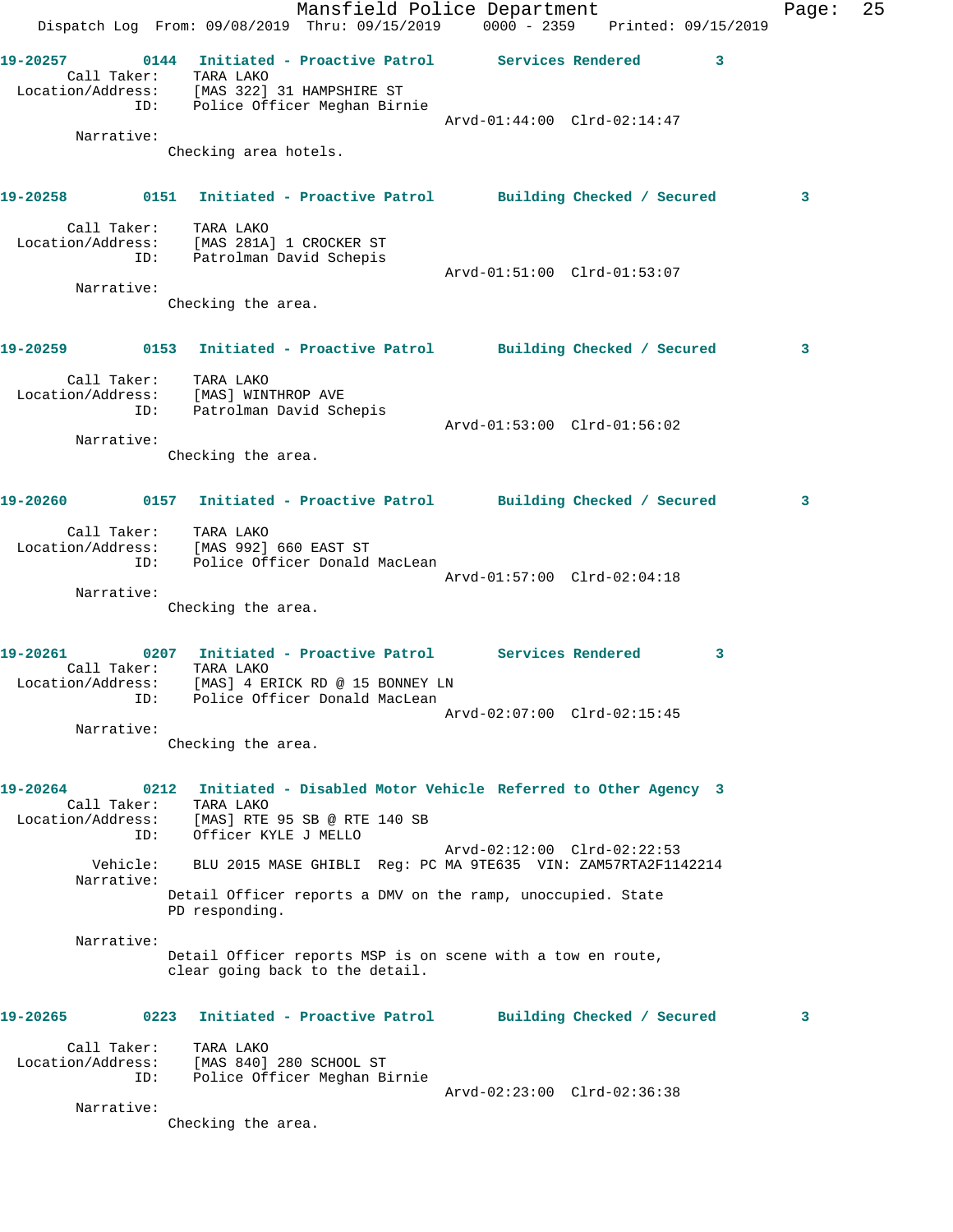Mansfield Police Department Fage: 26 Dispatch Log From: 09/08/2019 Thru: 09/15/2019 0000 - 2359 Printed: 09/15/2019 **19-20268 0240 Initiated - Proactive Patrol Building Checked / Secured 3** Call Taker: TARA LAKO Location/Address: [MAS 417] 9 FRANCIS AVE ID: Patrolman David Schepis Arvd-02:40:00 Clrd-02:45:02 Narrative: Checking the area. **19-20270 0242 Initiated - Proactive Patrol Building Checked / Secured 3** Call Taker: TARA LAKO Location/Address: [MAS 907E] 390 WEST ST ID: Police Officer Meghan Birnie Arvd-02:42:00 Clrd-02:52:07 Narrative: Checking the area. **19-20278 0331 Initiated - Proactive Patrol Building Checked / Secured 3** Call Taker: TARA LAKO Location/Address: [MAS 255] 377 CHAUNCY ST ID: Police Officer Meghan Birnie Arvd-03:31:00 Clrd-03:35:59 Narrative: Checking the area. **19-20279 0454 Phone - Suspicious Actv / Persn / Veh Building Checked / Secured 2**  Call Taker: LINDSAY MITCHELL Location/Address: [MAS H2439] 350 BALCOM ST ID: Patrolman David Schepis Disp-04:55:48 Arvd-05:01:16 Clrd-05:06:22<br>Disp-04:55:48 Arvd-05:01:10 Clrd-05:06:24<br>Disp-04:55:48 Arvd-05:01:10 Clrd-05:06:24 Police Officer Meghan Birnie Arvd-05:01:10 Clrd-05:06:24 Narrative: RP reports a male walking down the road aiming a flashlight at houses. Officers responding Narrative: Ofc Birnie reports units checked Gilbert St and Balcom St, nothing in the area. **19-20280 0501 Phone - 911 Hang-ups & Verifications Confirmed misdial/Accdntl Call 2**  Call Taker: LINDSAY MITCHELL Location/Address: [MAS 430A] 20 ERICK RD Apt. #8 ID: Sergeant Lawrence G Crosman Disp-05:01:00 Arvd-05:09:45 Clrd-05:18:10 ID: Patrolman David Schepis<br>Disp-05:01:00 Disp-05:01:00 Arvd-05:11:33 Clrd-05:21:07 ID: Police Officer Meghan Birnie Disp-05:01:00 Arvd-05:11:35 Clrd-05:21:10 ID: Police Officer Donald MacLean Arvd-05:08:31 Clrd-05:18:08 Narrative: Received a 911 hang up, no answer on call back. Search of the phone number in house comes back to a Mansfield resident, two addresses listed. Officers checking those locations Narrative: Erick Rd address checked negative, party doesn't reside here. Coach Rd area was quiet. Narrative: Dispatch spoke to the father who states it appears to be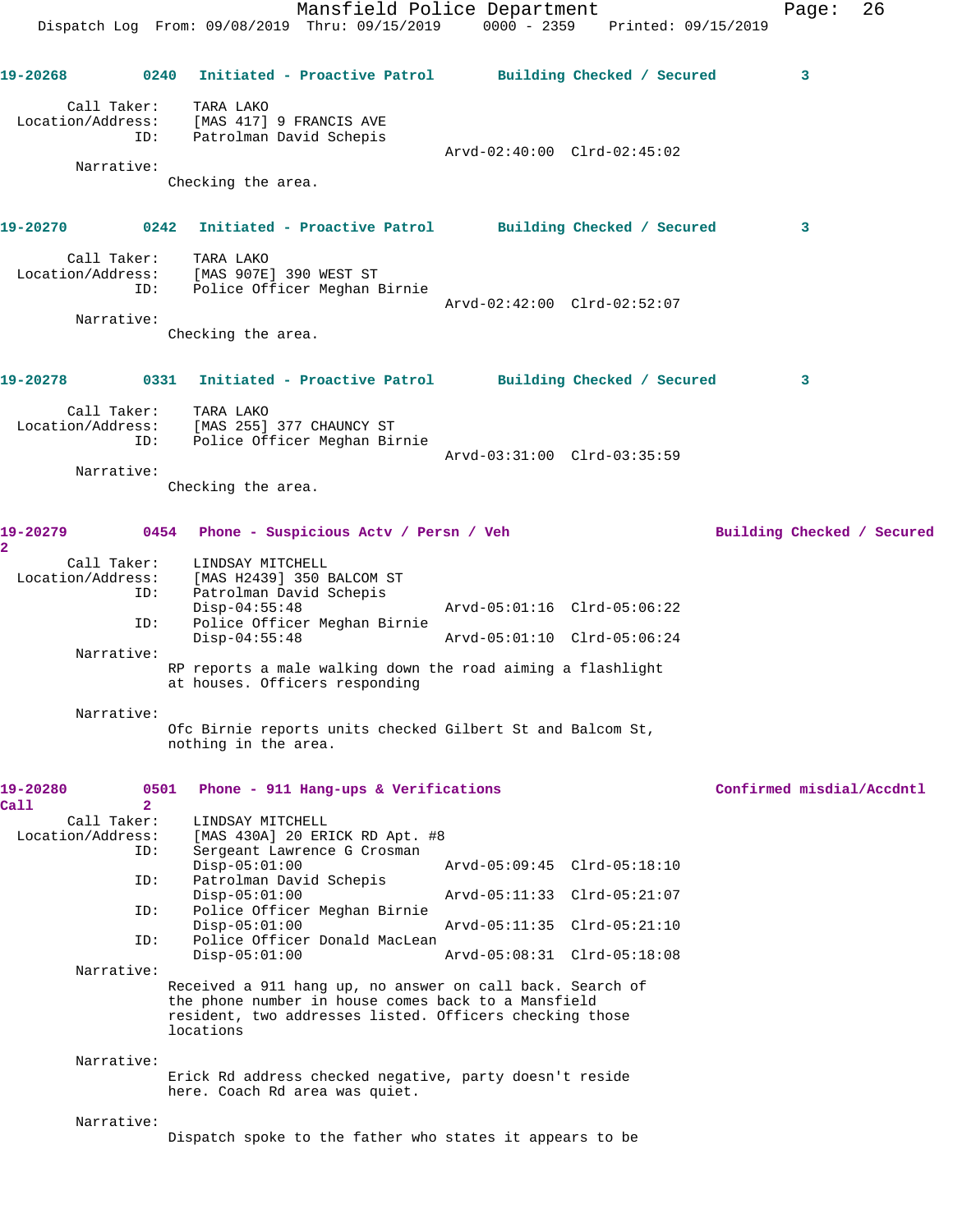Mansfield Police Department Fage: 27 Dispatch Log From: 09/08/2019 Thru: 09/15/2019 0000 - 2359 Printed: 09/15/2019 accidental. Information relayed to M1 **19-20281 0526 Initiated - Motor Vehicle Stop Verbal Warning 3**  Call Taker: TARA LAKO Location/Address: [MAS] RTE 140 NB ID: Patrolman David Schepis Arvd-05:26:00 Clrd-05:32:40 Vehicle: BLU 2018 HOND SD CIVIC Reg: PC MA 9NT348 VIN: 2HGFC2F58JH600344 Narrative: Verbal warning for red light violation. **19-20282 0559 911 - Assist Fire Department Referred to Other Agency 3**  Call Taker: MEGHAN MILLS Location/Address: [MAS H273] 25 SURREY DR ID: Police Officer Meghan Birnie Disp-06:01:38 Arvd-06:09:40 Clrd-06:13:55 Narrative: Assist MFD with the medical. Narrative: MFD to transport to Sturdy. **19-20283 0623 Initiated - Selective Enforcement/RADAR Verbal Warning 3**  Call Taker: TARA LAKO Location/Address: [MAS] RESERVOIR ST ID: Police Officer Meghan Birnie Arvd-06:23:00 Clrd-07:03:20 Vehicle: BLU 2015 TOYT UT RAV4 Reg: PC MA 1ZJR30 VIN: 2T3BFREV2FW401862 Vehicle: GRY 2015 AUDI A6 Reg: PC MA 7KZE30 VIN: WAUFGAFC2FN023950 Narrative: Traffic enforcement in the area. Narrative: Out with MA reg 7KZE30. Verbal for speeding. **19-20284 0627 Initiated - Selective Enforcement/RADAR Services Rendered 3**  Call Taker: TARA LAKO Location/Address: [MAS] NORTH MAIN ST ID: Sergeant Lawrence G Crosman Arvd-06:27:00 Clrd-07:03:31 Narrative: Traffic enforcement in the area. **19-20285 0627 Initiated - Selective Enforcement/RADAR Services Rendered 3**  Call Taker: TARA LAKO Location/Address: [MAS] HOPE ST ID: Patrolman David Schepis Arvd-06:27:00 Clrd-07:45:54 Narrative: Traffic enforcement in the area. **19-20286 0633 Initiated - Selective Enforcement/RADAR Services Rendered 3**  Call Taker: TARA LAKO Location/Address: [MAS 1002] 250 EAST ST ID: Police Officer Donald MacLean Arvd-06:33:00 Clrd-07:05:16 ID: Police Officer Donald MacLean<br>Disp-07:12:22 Arvd-07:12:38 Clrd-07:57:05  $Disp-07:12:22$  Narrative: Traffic enforcement in the area.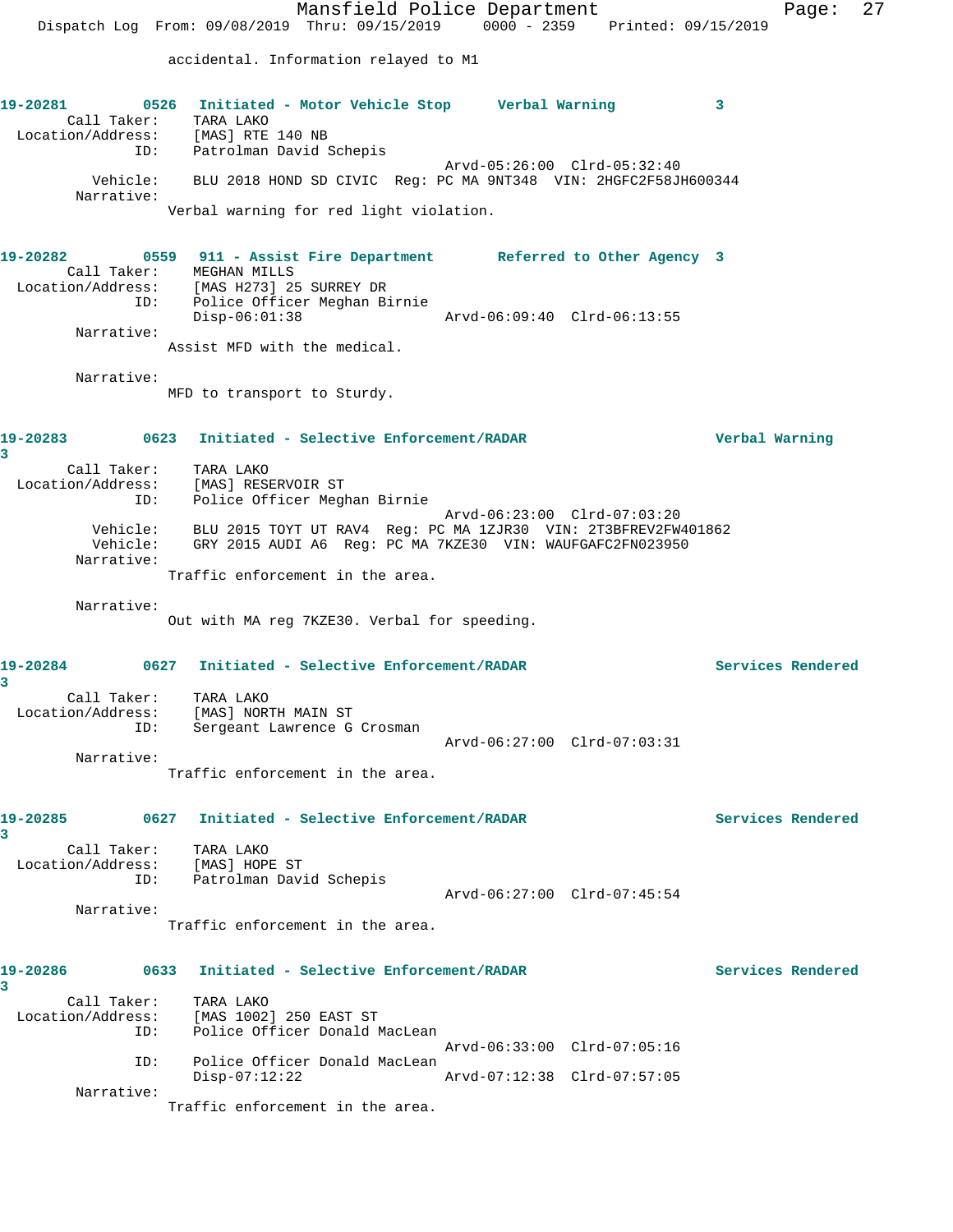**19-20287 0643 Initiated - Assist Non-Govrnmnt Agency Services Rendered 3**  Call Taker: TARA LAKO Location/Address: [MAS] EAST ST ID: animal control Jeffrey S Collins Arvd-06:43:00 Clrd-13:22:13 Narrative:

ACO1 assisting with crosswalks

# **19-20298**

**19-20293 0702 Walk-In - Follow up Investigation Services Rendered 3**  Call Taker: Support Staff Derek M Stark Location/Address: [MAS H6156] 96 RUMFORD AVE ID: Police Officer Donald MacLean Disp-07:05:16 Arvd-07:11:52 Clrd-07:12:22 Narrative: Ofc. MacLean speaking to walk in at Mansfield Police lobby for ongoing harrassment. **19-20292 0704 Phone - Motor Veh Acc - No Injury Services Rendered 1**  Call Taker: APRIL LEHANE Location/Address: [MAS] 1805 WEST ST ID: Police Officer Meghan Birnie Disp-07:04:44 Arvd-07:12:32 Clrd-07:54:51 Vehicle: BRO 2013 FORD F150 Reg: PC MA 4MYW20 VIN: 1FTFX1EF3DFD51531 Narrative: truck into a fence no injuries. Truck appears to be stuck Narrative: M-4 reports operator already has Achin's enroute. Narrative: Achin's contacted to expedite. Narrative: Achin's on scene. Narrative: Achin's has the vehicle, no damage to the fence. Vehicle had mechanical trouble. **19-20294 0738 Radio - Motor Vehicle Stop Citation / Warning Issued 3**  Call Taker: JAMES VIERA Location/Address: [MAS H6685] 1745 WEST ST ID: Police Officer David W Kinahan<br>Disp-07:39:00 P Disp-07:39:00 Arvd-07:40:05 Clrd-07:45:17 Vehicle: GRY 2007 HOND UT CRV Reg: PC MA 8PH531 VIN: JHLRE48557C088006 Narrative: Citation for speed. **19-20295 0752 Radio - Traffic Cntrl / Dirctn Services Rendered 3**  Call Taker: JAMES VIERA Location/Address: [MAS H2160] 1805 WEST ST ID: Police Officer David W Kinahan

Disp-07:53:00 Arvd-07:54:12 Clrd-07:56:40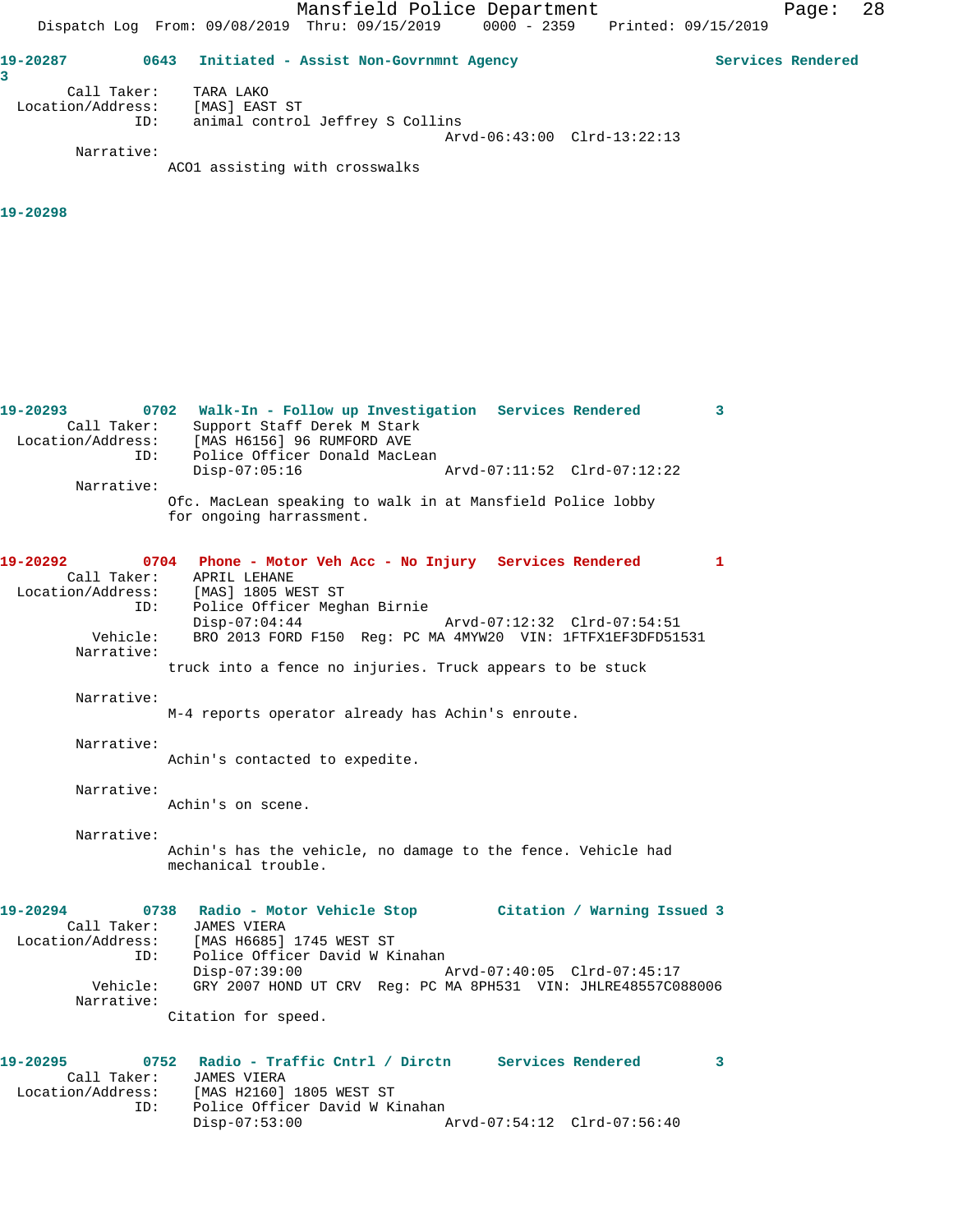Mansfield Police Department Page: 29 Dispatch Log From: 09/08/2019 Thru: 09/15/2019 0000 - 2359 Printed: 09/15/2019 **19-20296 0805 Initiated - Selective Enforcement/RADAR Citation / Warning Issued 3**  Call Taker: JAMES VIERA Location/Address: [MAS] PLAIN ST ID: Police Officer David W Kinahan Arvd-08:05:00 Clrd-09:01:42 Vehicle: GRY 2007 MAZD MAZDA3 Reg: PC MA 7FAC50 VIN: JM1BK32G571682747 Vehicle: WHI 2014 MERZ E350W4 Reg: PC MA 4667RH VIN: WDDHF8JB2EA789646 Vehicle: GRY 2007 FORD UT EDGE Reg: PC MA 272CD1 VIN: 2FMDK48C67BB15790 Narrative: In the area for speed enforcement. Narrative: MV stop, MA reg 7FAC50. Verbal warning for speed. Narrative: MV stop, MA reg 4667RH. Verbal for speed. Narrative: MV stop, MA reg 272CD1. Narrative: Citation issued 19-20300 0821 Phone - 911 Hang-ups & Verifications **Confirmed misdial/Accdntl Call 2**  Call Taker: APRIL LEHANE Location/Address: [MAS] 65 MAPLE ST ID: Police Officer Matthew A Souza Disp-08:23:18 Arvd-08:33:23 Clrd-08:37:57 Narrative: confirm an accidental 911 **19-20303 0838 Initiated - Community Policing Services Rendered 3**  Call Taker: JAMES VIERA Location/Address: [MAS 333] 245 EAST ST ID: Police Officer Matthew A Souza Arvd-08:38:00 Clrd-08:53:03 19-20305 0847 Initiated - Court Activity Services Rendered 3 Call Taker: JAMES VIERA Location/Address: [MAS 1] 50 WEST ST ID: Police Officer John R Armstrong Arvd-08:47:00 Clrd-09:22:59 Narrative: Transporting 1 male to Attleboro District Court. Narrative: Off at court. **19-20312 0927 Initiated - Selective Enforcement/RADAR Services Rendered 3**  Call Taker: JAMES VIERA Location/Address: [MAS 1002] 250 EAST ST ID: Police Officer Matthew A Souza Arvd-09:27:00 Clrd-09:32:17 **19-20313 0930 911 - 911 Hang-ups & Verifications Unfounded/Unverifed 2**  Call Taker: MEGHAN MILLS<br>Location/Address: [MAS] 255 EAS Location/Address: [MAS] 255 EAST ST ID: Police Officer Matthew A Souza Disp-09:32:28 Arvd-09:34:14 Clrd-09:38:42 ID: Detective Kenneth E Wright Disp-09:37:04 Arvd-09:37:07 Clrd-09:57:35 Narrative: Abandoned 911 call from this location, phone line busy on call back. Narrative: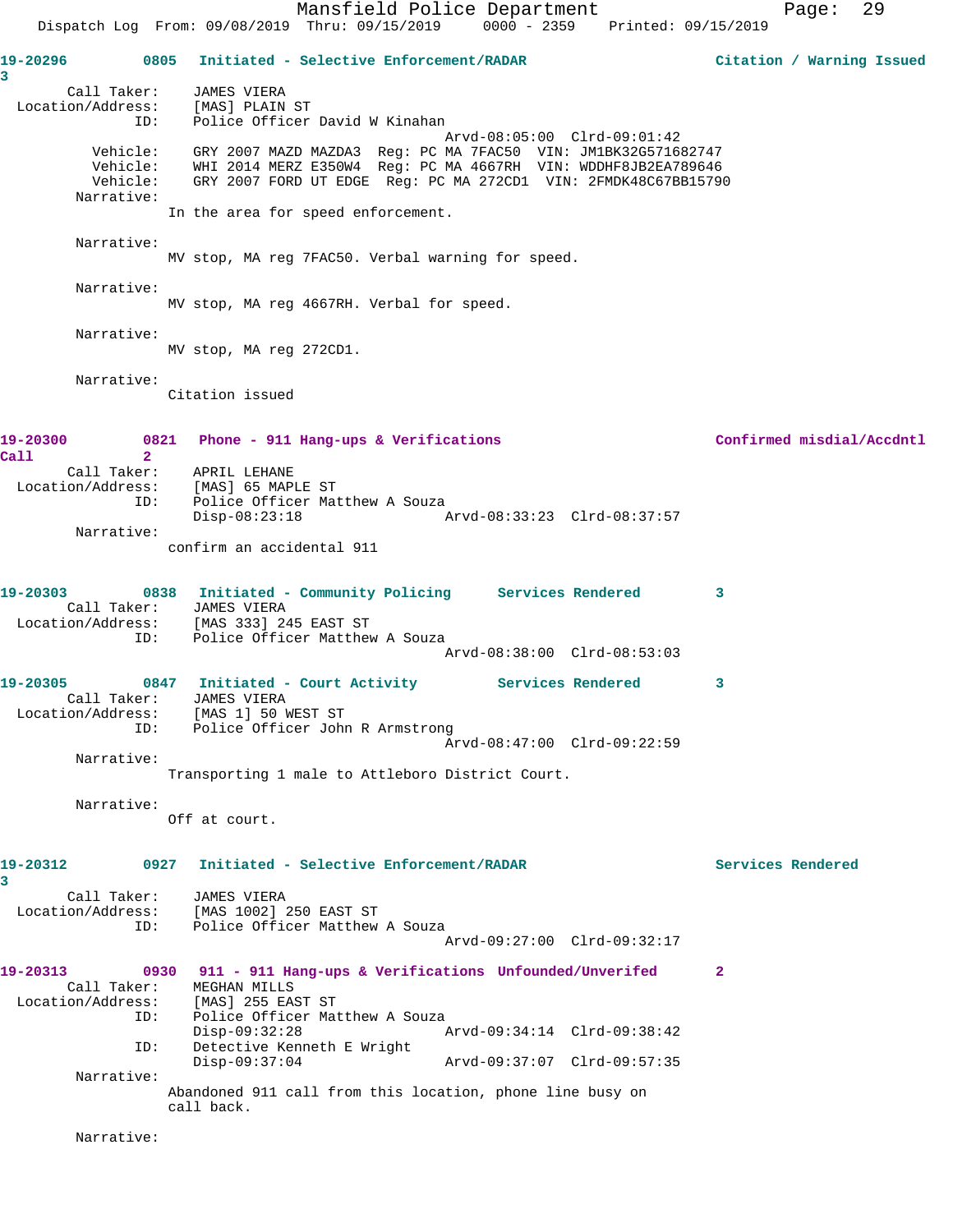Mansfield Police Department Page: 30 Dispatch Log From: 09/08/2019 Thru: 09/15/2019 0000 - 2359 Printed: 09/15/2019 No problem at this time, unable to locate that phone. They will check the elevator phones. **19-20314 0940 Initiated - Selective Enforcement/RADAR Services Rendered 3**  Call Taker: JAMES VIERA Location/Address: [MAS 1002] 250 EAST ST ID: Police Officer Matthew A Souza Arvd-09:40:00 Clrd-10:18:47 **19-20316 0954 Initiated - Selective Enforcement/RADAR Services Rendered 3**  Call Taker: JAMES VIERA Vicinity of: [MAS] 10 RESERVOIR ST @ 800 SOUTH MAIN ST ID: Police Officer Patrick J Pennie Arvd-09:54:00 Clrd-10:50:16 Narrative: No violations. **19-20317 1029 Initiated - Selective Enforcement/RADAR Citation / Warning Issued 3**  Call Taker: JAMES VIERA Location/Address: [MAS 1002] 250 EAST ST ID: Police Officer John R Armstrong Arvd-10:29:00 Clrd-10:50:49 Vehicle: WHI 2018 KIA UT SPORTA Reg: PC MA 8DJ844 VIN: KNDPMCAC0J7348841 Narrative: MV stop, MA reg 8DJ844. Narrative: Citation issued **19-20320 1047 Initiated - Escort / Transport Services Rendered 3**  Call Taker: JAMES VIERA Location/Address: [MAS 242] 55 NORTH MAIN ST ID: Police Officer David W Kinahan Arvd-10:47:00 Clrd-12:21:28 Narrative: Funeral escort. **19-20321 1051 911 - Assist Fire Department Referred to Other Agency 3**  Call Taker: MEGHAN MILLS Location/Address: [MAS 418F] 31 FRANCIS AVE Apt. #3104 ID: Police Officer Gregg S Kennedy Disp-10:53:41 Clrd-10:54:06<br>ID: Police Officer John R Armstrong Clrd-10:54:06 ID: Police Officer John R Armstrong Disp-10:53:56 Arvd-10:57:55 Clrd-11:11:02 Narrative: Assist MFD with the medical **19-20323 1057 Initiated - Building Check Building Checked / Secured 3** Call Taker: JAMES VIERA Location/Address: [MAS 840] 280 SCHOOL ST ID: Police Officer Patrick J Pennie Arvd-10:57:00 Clrd-11:18:18 **19-20328 1219 Initiated - Motor Vehicle Stop Citation / Warning Issued 3**  Call Taker: MEGHAN MILLS Location/Address: [MAS] RTE 140 NB ID: Police Officer Patrick J Pennie Arvd-12:19:00 Clrd-12:23:43 Vehicle: GRY 2018 TOYT CAMRY Reg: PC MA 46SB06 VIN: 4T1B11HK9JU145108 Narrative: Citation issued for red light violation.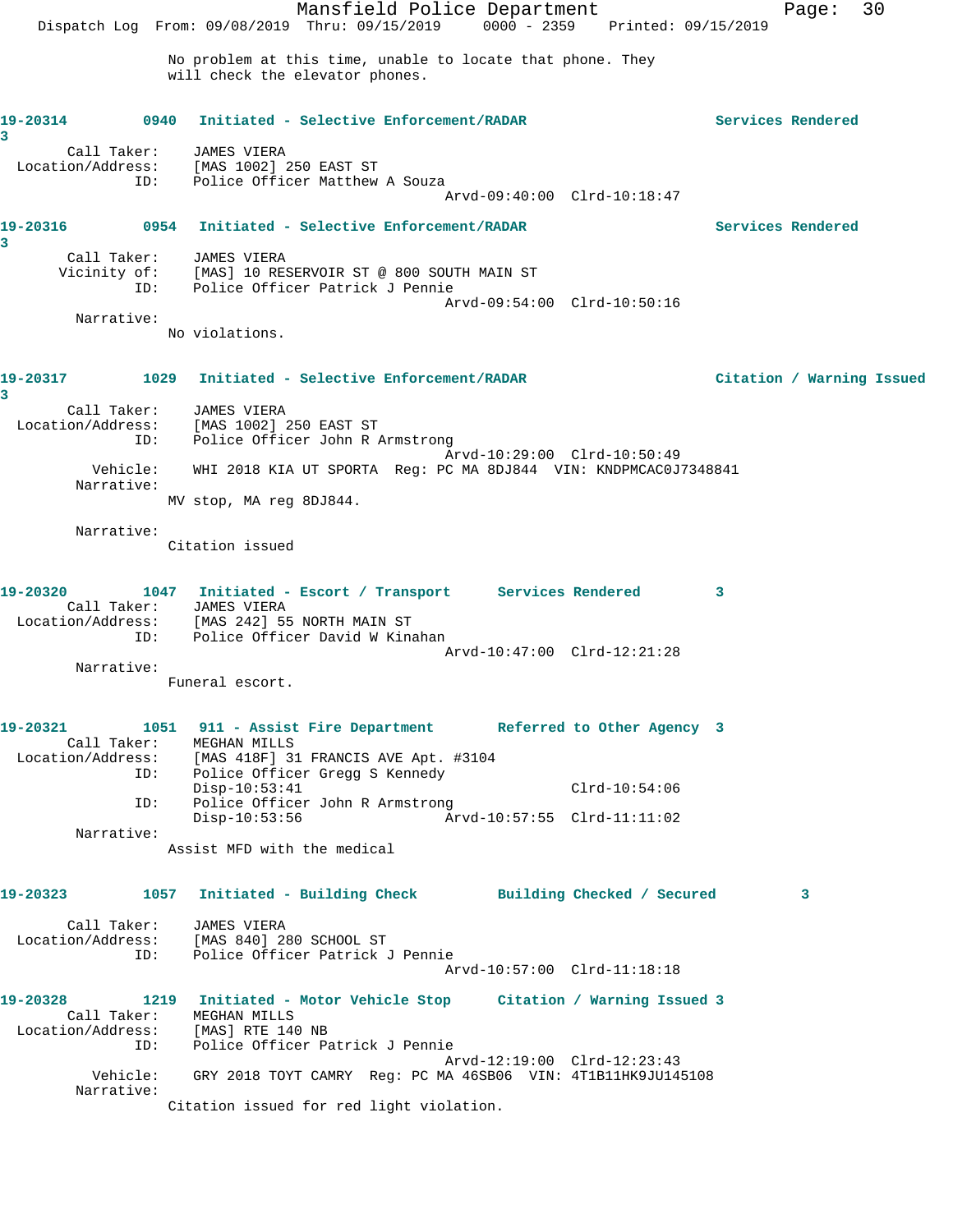Mansfield Police Department Fage: 31 Dispatch Log From: 09/08/2019 Thru: 09/15/2019 0000 - 2359 Printed: 09/15/2019 **19-20330 1241 Initiated - Motor Vehicle Stop Verbal Warning 3**  Call Taker: JAMES VIERA Location/Address: [MAS 1015] 30 CHAUNCY ST ID: Police Officer David W Kinahan Arvd-12:41:00 Clrd-12:45:30 Vehicle: WHI 2009 NISS ALTIMA Reg: PC MA 9JD433 VIN: 1N4AL21EX9N446194 Narrative: Verbal warning for speeding Chauncy @ Perkins. **19-20331 1247 Initiated - Motor Vehicle Stop Verbal Warning 3**  Call Taker: APRIL LEHANE Location/Address: [MAS] 22 CHILSON AVE @ 62 CHURCH ST ID: Police Officer David W Kinahan Arvd-12:47:00 Clrd-12:48:42 Vehicle: GRY 2005 PONT MONTAN Reg: PC MA 7RVR10 VIN: 1GMDV33L15D221578 Narrative: verbal warning stop sign violation **19-20332 1259 Initiated - Selective Enforcement/RADAR Services Rendered 3**  Call Taker: JAMES VIERA Vicinity of: [MAS] SPRING ST ID: נאשא הראדע האווארט ( DI: Police Officer Gregg S Kennedy Arvd-12:59:00 Clrd-13:06:33 **19-20333 1303 911 - 911 Hang-ups & Verifications Confirmed misdial/Accdntl Call 2** Call Taker: JAMES VIERA Location/Address: [MAS] 5 HAMPSHIRE ST ID: Police Officer John R Armstrong Disp-13:04:32 Arvd-13:11:10 Clrd-13:15:03 Narrative: Caller states no emergency and no call was placed. He will do a walk around and check with others and then meet officer outside. Narrative: Confirmed no issues. **19-20334 1304 Phone - Shoplifting Incident Report 3**  Call Taker: APRIL LEHANE Location/Address: [MAS 907B] 390 WEST ST Apt. #C100 ID: Police Officer Gregg S Kennedy<br>Disp-13:06:33 Arvd-13:10:47 Clrd-13:19:28 Disp-13:06:33 Narrative: Loss Prevention would like to file a report regarding a past theft Refer To Incident: 19MAS-808-OF **19-20336 1331 Initiated - Motor Vehicle Stop Citation / Warning Issued 3**  Call Taker: JAMES VIERA Vicinity of: [FOX] SPRING ST @ UNION ST ID: Police Officer Gregg S Kennedy Arvd-13:31:00 Clrd-13:45:30 Vehicle: GRY 2006 FORD UT ESCAPE Reg: PC MA 5XW937 VIN: 1FMCU93116KC05085 Narrative: Vehicle will be parked at 50 Union Street. Narrative: Cited for speed. **19-20337 1346 Initiated - Traffic Cntrl / Dirctn Services Rendered 3**  Call Taker: JAMES VIERA Location/Address: [MAS 1002] 250 EAST ST ID: Police Officer Matthew A Souza Arvd-13:46:00 Clrd-14:00:04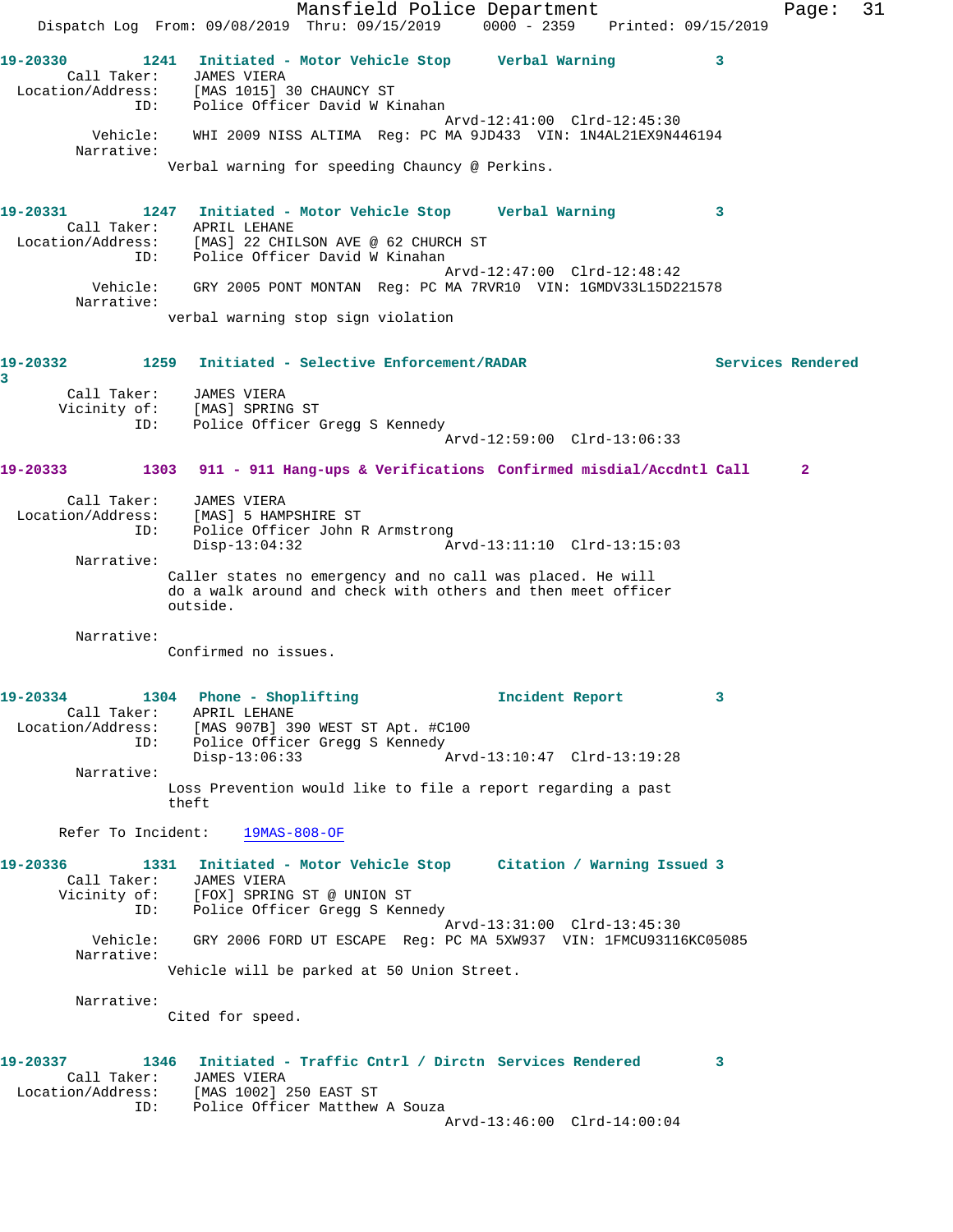Mansfield Police Department Page: 32 Dispatch Log From: 09/08/2019 Thru: 09/15/2019 0000 - 2359 Printed: 09/15/2019 **19-20339 1403 911 - Motor Veh Acc - No Injury Accident Report 1**  Call Taker: MEGHAN MILLS<br>Location/Address: [MAS H1478] [MAS H1478] 105 EAST ST ID: Police Officer David W Kinahan Disp-14:04:18 Arvd-14:14:58 Clrd-14:45:40<br>ID: Police Officer Matthew A Souza Police Officer Matthew A Souza<br>Disp-14:05:24 Arvd-14:24:33 Clrd-14:45:15 ID: Animal Control Steven Simonds Disp-14:05:35 Arvd-14:05:38 Clrd-14:47:06 ID: Detective Derek M McCune Disp-14:07:34 Arvd-14:07:36 Clrd-14:47:09 ID: Police Officer John R Armstrong Disp-14:08:11 Arvd-14:08:27 Clrd-14:45:29 Vehicle: GRY 2012 ACUR LL MDX Reg: PC MA 628TA8 VIN: 2HNYD2H32CH537920 Towed: For: Accident By: Achins Garage To: Achins Garage Vehicle: GRY 2017 NISS PK FRONTI Reg: PC MA 7BB895 VIN: 1N6AD0EV2HN712938 Towed: For: Accident By: Achins Garage To: Achins Garage Released To: SEVASTOS On: 09/10/2019 @ 1524 Vehicle: GRY 2012 KIA SORENT Reg: PC MA 778LL9 VIN: 5XYKTDA2XCG279706 Narrative: Reported 3 car MVC, believed to be no injuries. Narrative: Reporting fluids on the ground. Narrative: Achin's responding for at least 2 vehicles. Narrative: Citation issued for unsafe operation. Refer To Accident: 19MAS-347-AC 19-20342 1502 Initiated - Traffic Enforcement / Activity **Services Rendered 2**  Call Taker: JAMES VIERA Vicinity of: [MAS] 86 EASTMAN ST @ 2 STURBRIDGE DR ID: Police Officer Matthew A Souza Arvd-15:02:00 Clrd-15:29:49 **19-20343 1505 911 - Animal Complaints Gone on Arrival 3**  Call Taker: JAMES VIERA Location/Address: [MAS 840K] 280 SCHOOL ST Apt. #K ID: animal control Jeffrey S Collins<br>Disp-15:06:00 Ar Disp-15:06:00 Arvd-15:20:26 Clrd-15:31:30<br>Vehicle: WHI 2014 MERZ UT ML Req: PC MA 4TZ582 VIN: 4JGDA5HB9EA392 Vehicle: WHI 2014 MERZ UT ML Reg: PC MA 4TZ582 VIN: 4JGDA5HB9EA392507 Narrative: Report of a dog in a car with the windows only cracked a little. Narrative: Lot checks negative for vehicle. **19-20345 1527 911 - Assist Fire Department Services Rendered 3**  Call Taker: MEGHAN MILLS Location/Address: [MAS H822] 20 DEER PATH LN ID: Police Officer Matthew A Souza<br>Disp-15:30:21 Disp-15:30:21 Arvd-15:36:18 Clrd-15:41:55 Narrative: Assist MFD with the inside odor of gas 19-20346 1545 Other - Xfinity Event **Services Rendered** 2 Call Taker: Executive Lieutenant Francis W Archer JR Location/Address: [MAS 108B] 885 SOUTH MAIN ST Vehicle: 2013 TOYT SD COROLLA Reg: PC RI 321618 VIN: 2T1BU4EE2DC948615 Narrative: The following log activity is for the Xfinity Center Game of Thrones event. Narrative: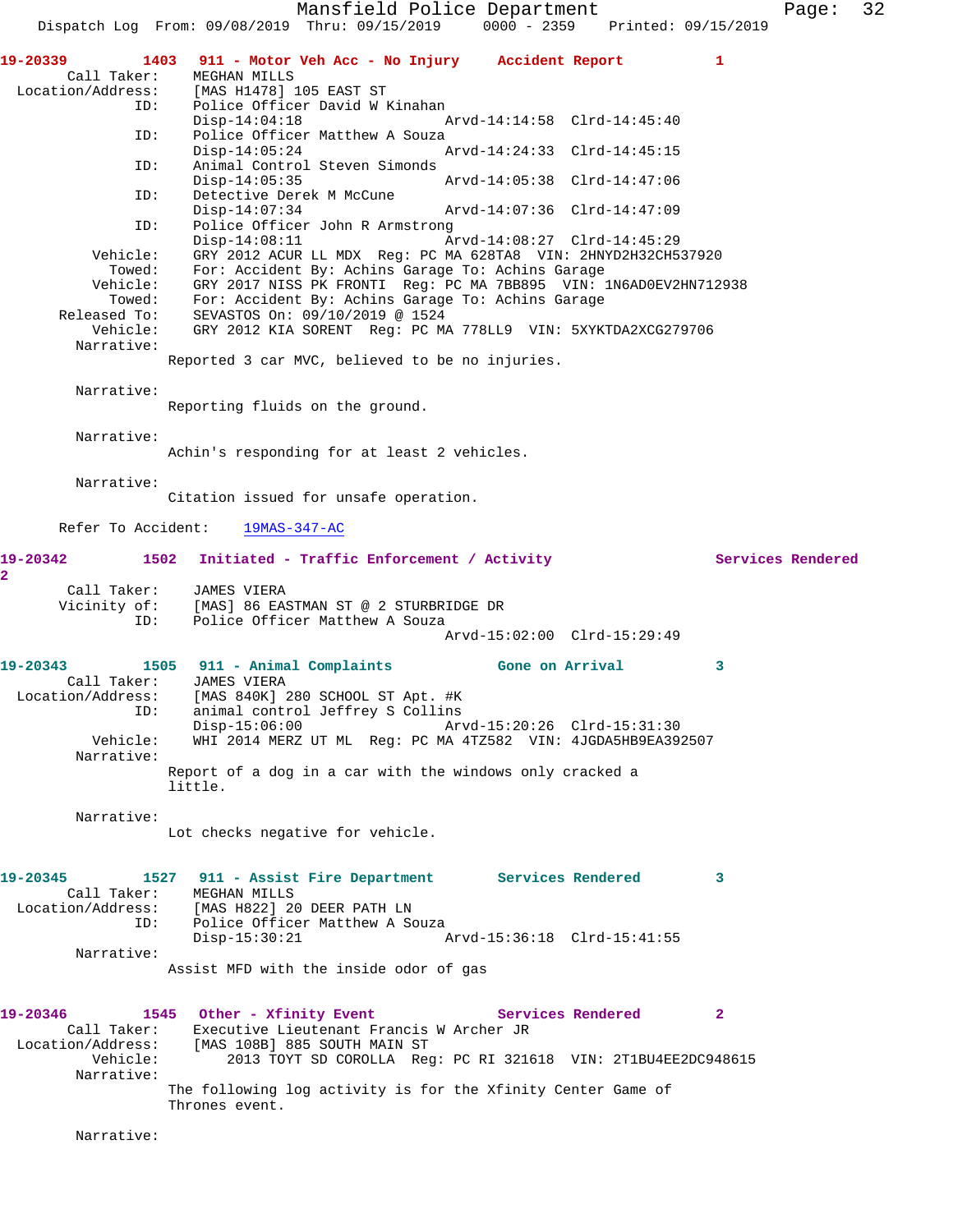Mansfield Police Department Page: 33 Dispatch Log From: 09/08/2019 Thru: 09/15/2019 0000 - 2359 Printed: 09/15/2019 Security reported one of their employees had a large amount of cash stolen from his back pack in the security trailer. Ofc. Fenore to take the report and review video. Refer To Incident: 19MAS-811-OF **19-20347 1555 911 - 911 Hang-ups & Verifications Confirmed misdial/Accdntl Call 2** Call Taker: JAMES VIERA Location/Address: [MAS 782A202] 792 SOUTH MAIN ST Apt. #202 Police Officer Patrick J Pennie Disp-15:57:04 Clrd-15:57:17<br>ID: Police Officer Nicole P Newport Police Officer Nicole P Newport<br>Disp-15:58:00 Ar Disp-15:58:00 Arvd-16:05:10 Clrd-16:07:35 Narrative: Caller states accidental when she threw her phone in her purse. **19-20349 1611 Phone - Road Hazards Services Rendered 3**  Call Taker: Support Staff Katherine Gillis Location/Address: [MAS] NORTH MAIN ST<br>ID: Police Officer David Police Officer David J Pepicelli<br>Disp-16:17:11 Arv Disp-16:17:11 Arvd-16:39:07 Clrd-16:55:21 Narrative: RP reports that serval orange barrels under the North Main St. Bridge have blown over and are in the street casuing a road hazard. Narrative: Barrels are off to the side and not a hazard. **19-20351 1635 Initiated - Community Policing Services Rendered 3**  Call Taker: JAMES VIERA<br>Location/Address: [MAS 1002] [MAS 1002] 250 EAST ST ID: Police Officer Joshua S Ellender Arvd-16:35:00 Clrd-16:38:51 ID: Police Officer Joshua S Ellender Disp-16:53:25 Arvd-16:53:29 Clrd-17:50:40 **19-20352 1636 Phone - Disturbance / Gathering Peace Restored 1**  Call Taker: APRIL LEHANE<br>.on/Address: [MAS] 53 EDDY ST Location/Address:<br>ID: Police Officer Danielle C Titus<br>Disp-16:36:59 A Disp-16:36:59 Arvd-16:39:17 Clrd-16:52:42<br>ID: Sergeant Jeffrey G Bombard Sergeant Jeffrey G Bombard<br>Disp-16:37:04 Arvd-16:39:13 Clrd-16:52:45 ID: Police Officer Joshua S Ellender Disp-16:38:51 Arvd-16:39:11 Clrd-16:52:53 ID: Police Officer Nicole P Newport<br>Disp-16:39:33 Disp-16:39:33 Arvd-16:39:36 Clrd-16:50:56 Narrative: 911 call regarding a neighbor dispute. RP stated her neighbor threatened her doughter Narrative: Argument over a cell phone given to one of the neighbors children. **19-20353 1702 Initiated - Motor Vehicle Stop Citation / Warning Issued 3**  Call Taker: JAMES VIERA Vicinity of: [MAS] 126 NORTH MAIN ST @ 10 VILLA ST ID: Police Officer David J Pepicelli Arvd-17:02:00 Clrd-17:07:35<br>Vehicle: WHI 2019 NISS SENTRA Reg: PC MA 4SA827 VIN: 3N1AB7AP0KY3 WHI 2019 NISS SENTRA Reg: PC MA 4SA827 VIN: 3N1AB7AP0KY336262 Narrative: Citation issued for speeding **19-20355 1707 911 - 911 Hang-ups & Verifications Unfounded/Unverifed 2**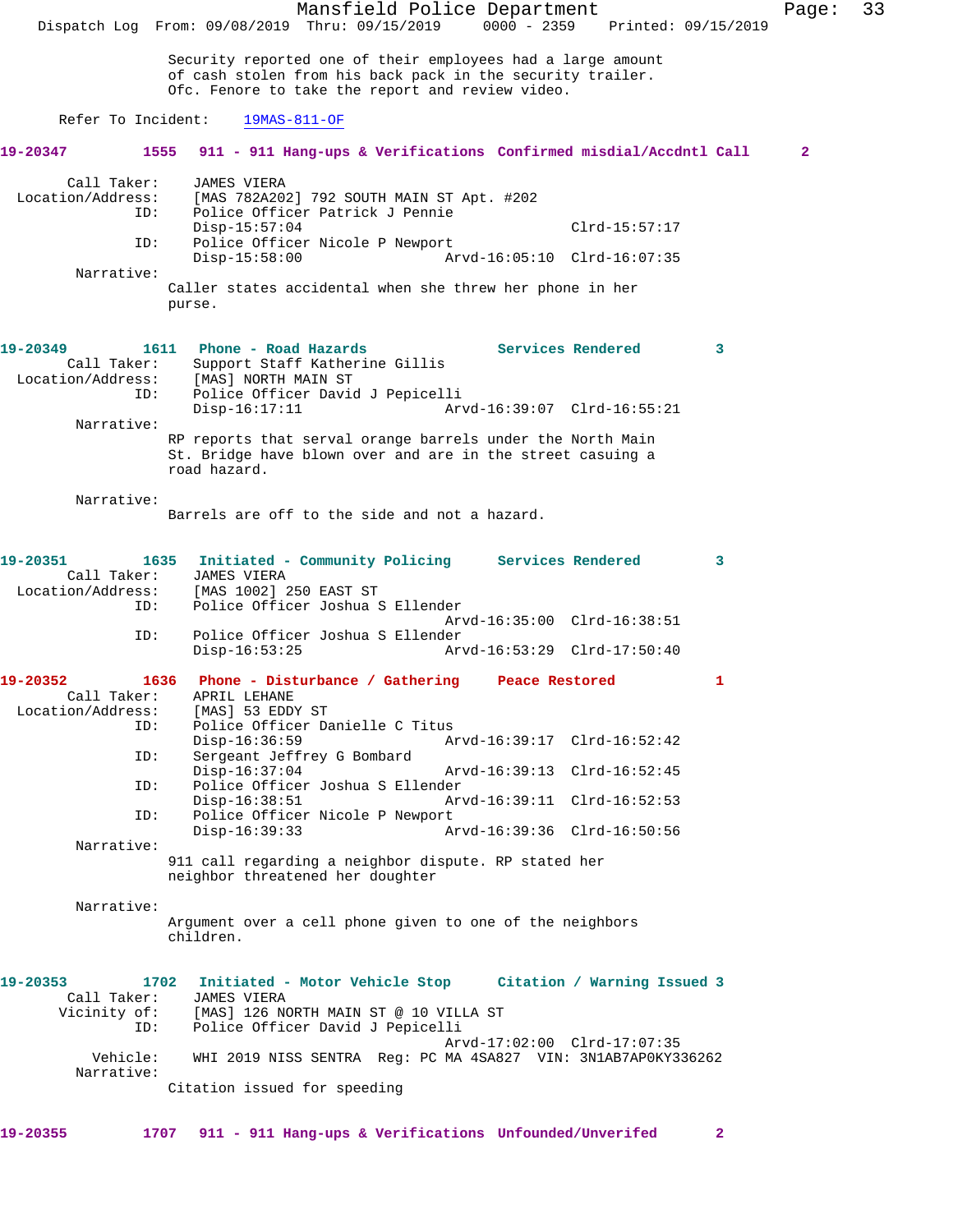Mansfield Police Department Fage: 34 Dispatch Log From: 09/08/2019 Thru: 09/15/2019 0000 - 2359 Printed: 09/15/2019 Call Taker: JAMES VIERA Location/Address: [MAS 255] 377 CHAUNCY ST ID: Police Officer Nicole P Newport Police Officer Nicole P Newport<br>Disp-17:09:10 Arvd-17:15:00 Clrd-17:17:19 Narrative: Voicemail on several callbacks. Ofc Newport clear, unfounded. **19-20356 1712 911 - Assist Fire Department Services Rendered 3**  Call Taker: MEGHAN MILLS Location/Address: [MAS H2527] 198 SOUTH MAIN ST ID: Police Officer David J Pepicelli Disp-17:14:56 Arvd-17:17:55 Clrd-17:25:34 Narrative: Assist MFD with the CO alarm sounding Narrative: MFD still investigating, zero readings. **19-20357 1723 Alarm - Assist Fire Department Services Rendered 3**  Call Taker: JAMES VIERA Location/Address: [MAS 825] 25 COBB ST Apt. #L ID: Police Officer Danielle C Titus Disp-17:24:56 Clrd-17:25:28 ID: Police Officer David J Pepicelli Disp-17:26:05 Arvd-17:27:05 Clrd-17:37:23 Narrative: Assisted MFD with CO alarm. 19-20358 1728 Initiated - Suspicious Actv / Persn / Veh Not Home / No Answer **2**  Call Taker: JAMES VIERA Vicinity of: [MAS H6659] 999 WEST ST ID: Police Officer Nicole P Newport Arvd-17:28:00 Clrd-17:42:48 Narrative: Going back to a residence to speak with a homeowner regarding a fridge without the door taken off. Narrative: Unable to make contact with anyone at the residence. Ofc Newport will check back later. Unable to get an exact house number. **19-20361 1749 Initiated - Motor Vehicle Stop Citation / Warning Issued 3**  Call Taker: APRIL LEHANE Location/Address: [MAS] OLD COLONY WAY ID: Police Officer David J Pepicelli Arvd-17:49:00 Clrd-17:54:34 Vehicle: GRY 2016 VOLV S60 Reg: PC MA 24LN75 VIN: YV1612TK5G2397570 Narrative: MV stop Narrative: Cited for failure to inspect 19-20362 1751 Initiated - Traffic Enforcement / Activity **Services Rendered 2**  Call Taker: JAMES VIERA Location/Address: [MAS] GILBERT ST ID: Police Officer Nicole P Newport Arvd-17:51:00 Clrd-18:41:29 Narrative: No violations high speed is 44 low is 40. **19-20363 1807 Walk-In - Property Offenses - non specfc Services Rendered**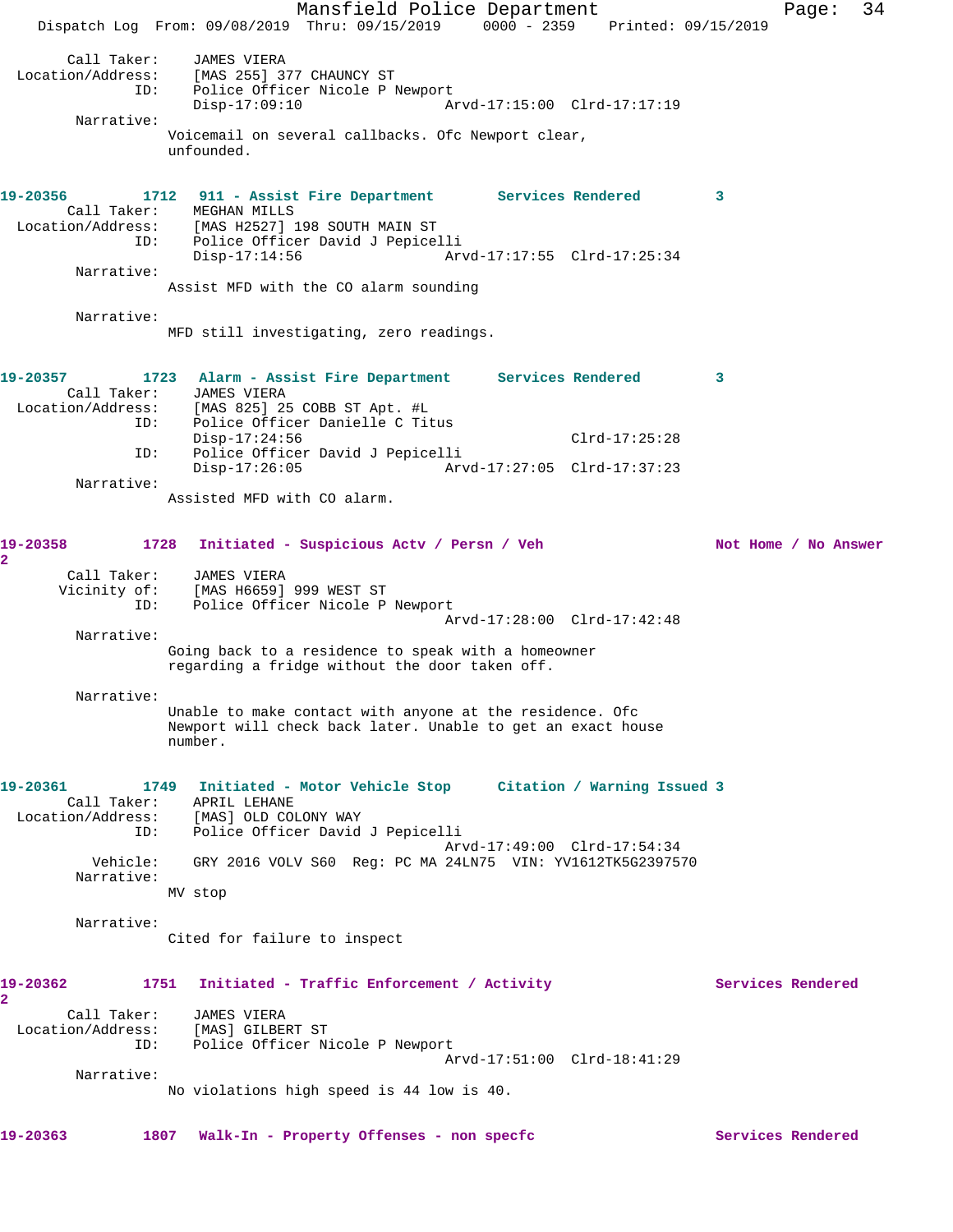Mansfield Police Department Fage: 35 Dispatch Log From: 09/08/2019 Thru: 09/15/2019 0000 - 2359 Printed: 09/15/2019 **2**  Call Taker: Support Staff Katherine Gillis<br>ion/Address: [MAS] EDDY ST Location/Address: ID: Police Officer David J Pepicelli Disp-18:14:50 Arvd-18:14:52 Clrd-18:51:42 Narrative: RP report wallet stolen and would like to file a police report. Narrative: Ofc. Pepicelli is speaking with RP. **19-20365 1822 Initiated - Traffic Enforcement / Activity Citation / Warning Issued 2**  Call Taker: JAMES VIERA Vicinity of: [MAS] 86 EASTMAN ST @ 2 STURBRIDGE DR<br>ID: Police Officer Joshua S Ellender Police Officer Joshua S Ellender Arvd-18:22:00 Clrd-18:51:13 Vehicle: WHI 2018 PROCIT Reg: CO MA M56813 VIN: ZFBERFAB7J6K74652 Vehicle: GRY 2005 TOYT CAMRY Reg: PC MA 25RH46 VIN: 4T1BE32K65U538823 Vehicle: RED 2017 HOND ACCORD Reg: PC MA 692VA1 VIN: 1HGCR2F34HA195799 Vehicle: BRO 2005 NISS SENTRA Reg: PC MA 5265DW VIN: 3N1CB51D05L594091 Narrative: MV stop, MA Commercial reg M56813. Cited for marked lanes. Narrative: MV stop, MA reg 25RH46. Narrative: Out with MA 5265DW citation for marked lanes. 19-20366 1833 Initiated - Traffic Enforcement / Activity **Services Rendered 2**  Call Taker: JAMES VIERA<br>Location/Address: [MAS 181A] ess: [MAS 181A] 150 OAKLAND ST<br>ID: Police Officer Danielle C Police Officer Danielle C Titus Arvd-18:33:00 Clrd-19:03:52 Narrative: Avg speed of 35 high speed of 39 no violations. **19-20367 1843 Walk-In - Follow up Investigation Not Home / No Answer 3**  Call Taker: Support Staff Katherine Gillis<br>Location/Address: [MAS H4559] 55 EDDY ST [MAS H4559] 55 EDDY ST ID: Police Officer David J Pepicelli Disp-18:51:51 Arvd-18:51:54 Clrd-19:16:38 ID: Police Officer Nicole P Newport Disp-19:13:56 Arvd-19:13:58 Clrd-19:16:38 Narrative: RP would like to file police report about an incident that took place earlier today involving her neighbor. Ofc. Pepicelli is speaking with rp. **19-20370 1857 Initiated - Community Policing Services Rendered 3**  Call Taker: JEFFREY KEEFE Vicinity of: [MAS 12] 250 EAST ST<br>ID: Police Officer Joshua Police Officer Joshua S Ellender Arvd-18:57:00 Clrd-19:23:44 Narrative: Community policing at the High School. **19-20372 1926 Radio - Follow up Investigation Investigated - Report Taken 3** Call Taker: JEFFREY KEEFE Vicinity of: [MAS H4559] 55 EDDY ST<br>ID: Police Officer David J Police Officer David J Pepicelli<br>Disp-19:27:08 Ar Disp-19:27:08 Arvd-19:27:16 Clrd-19:54:19<br>ID: Police Officer Nicole P Newport Police Officer Nicole P Newport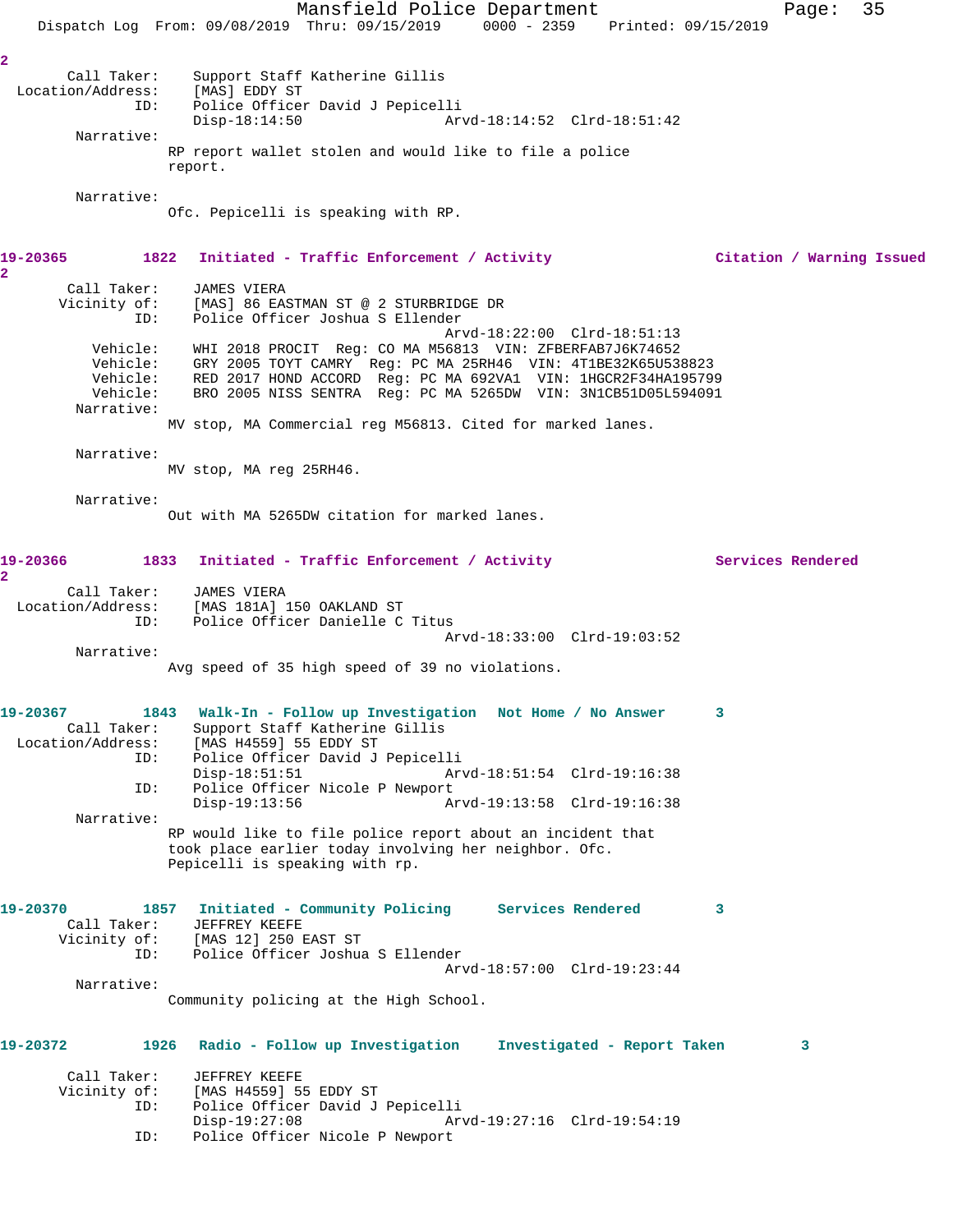Mansfield Police Department Page: 36 Dispatch Log From: 09/08/2019 Thru: 09/15/2019 0000 - 2359 Printed: 09/15/2019 Disp-19:27:13 Arvd-19:27:37 Clrd-19:54:19 Narrative: Follow up call to 19-MAS-20367. Partys advised of their options. See report. Refer To Incident: 19MAS-809-OF **19-20373 1936 Phone - Disturbance / Gathering Incident Report 1**  Call Taker: LINDSAY MITCHELL Location/Address: [MAS 907] 390 WEST ST Apt. #A<br>ID: Sergeant Jeffrey G Bombard Sergeant Jeffrey G Bombard<br>Disp-19:37:53 Disp-19:37:53 Arvd-19:40:43 Clrd-19:59:36<br>ID: Police Officer Danielle C Titus Police Officer Danielle C Titus<br>Disp-19:38:03 A Disp-19:38:03 Arvd-19:40:26 Clrd-20:00:02 ID: Police Officer Joshua S Ellender Disp-19:38:08 Arvd-19:45:38 Clrd-20:00:00 Narrative: Officers responding for a physical altercation Narrative: Clear, see report for further Refer To Incident: 19MAS-810-OF **19-20377 1959 Phone - Assist Fire Department Referred to Other Agency 3**  Call Taker: LINDSAY MITCHELL Location/Address: [MAS H5418] 326 FRANKLIN ST ID: Police Officer Joshua S Ellender Disp-20:00:24 Arvd-20:05:10 Clrd-20:08:00 Narrative: Homeowner reports accidental **19-20378 2001 Initiated - Proactive Patrol Services Rendered 3**  Call Taker: LINDSAY MITCHELL<br>ion/Address: [MAS 840] 280 SCHOOL ST Location/Address:<br>ID: Police Officer Nicole P Newport Arvd-20:01:00 Clrd-20:19:36 **19-20381 2003 Radio - Suspicious Actv / Persn / Veh Spoken To 2** Call Taker: JEFFREY KEEFE Vicinity of: [MAS 907E] 390 WEST ST<br>Vehicle: WHI 2016 BMW LL X5 Reg Vehicle: WHI 2016 BMW LL X5 Reg: PC NH 4052496 VIN: 5UXKR0C54G0P33019 Narrative: M12 Spoke to a party with his hood up in the parking lot of Home Depot. He is selling the car. **19-20383 2036 911 - 911 Hang-ups & Verifications Confirmed misdial/Accdntl Call 2** Call Taker: TARA LAKO Location/Address: [MAS HH2968] 348 SOUTH MAIN ST ID: Police Officer Danielle C Titus<br>Disp-20:39:14 A Disp-20:39:14 Arvd-20:48:06 Clrd-20:55:42 Narrative: Out to confirm an accidental 911. Narrative: Accidental confirmed. **19-20385 2105 Radio - Proactive Patrol Services Rendered 3**  Call Taker: JEFFREY KEEFE Location/Address: [MAS 1015] 30 CHAUNCY ST **19-20388 2146 Phone - Assist Fire Department Services Rendered 3**  Call Taker: JEFFREY KEEFE<br>ion/Address: [MAS] 25 COBB ST Location/Address: ID: Police Officer Joshua S Ellender Disp-21:49:22 Arvd-21:53:02 Clrd-21:59:33 Narrative: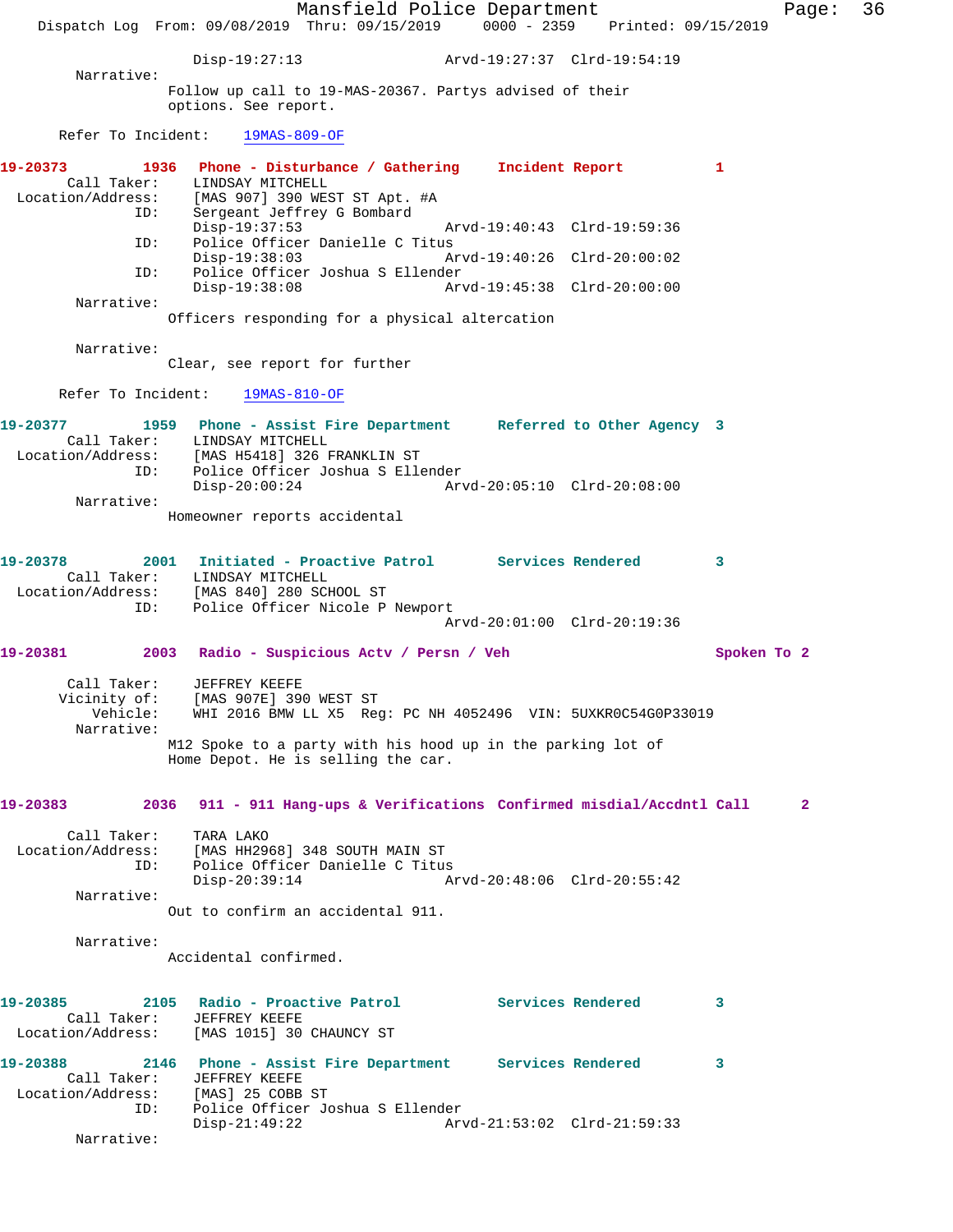Mansfield Police Department Page: 37 Dispatch Log From: 09/08/2019 Thru: 09/15/2019 0000 - 2359 Printed: 09/15/2019 Assist fire with a master box alarm sounding. **19-20389 2159 Initiated - Proactive Patrol Building Checked / Secured 3** Call Taker: JEFFREY KEEFE Vicinity of: [MAS 2] 60 FORBES BLVD ID: Police Officer Danielle C Titus Arvd-21:59:00 Clrd-22:05:20 **19-20390 2206 Initiated - Proactive Patrol Building Checked / Secured 3** Call Taker: JEFFREY KEEFE Vicinity of: [MAS 4] 31 HAMPSHIRE ST ID: Police Officer Nicole P Newport Arvd-22:06:00 Clrd-22:19:56 **19-20391 2215 Initiated - Proactive Patrol Building Checked / Secured 3** Call Taker: JEFFREY KEEFE Vicinity of: [MAS 992] 660 EAST ST ID: Police Officer Danielle C Titus Arvd-22:15:00 Clrd-22:18:02 **19-20392 2231 Initiated - Proactive Patrol Building Checked / Secured 3** Call Taker: JEFFREY KEEFE Vicinity of: [MAS 814] 50 WEST CHURCH ST ID: Police Officer Danielle C Titus Arvd-22:31:00 Clrd-22:34:41 **19-20393 2248 Initiated - Proactive Patrol Building Checked / Secured 3** Call Taker: JEFFREY KEEFE Vicinity of: [MAS] 4 ERICK RD @ 15 BONNEY LN ID: Police Officer Joshua S Ellender Arvd-22:48:00 Clrd-22:56:39 **19-20394 2259 Initiated - Motor Vehicle Stop Verbal Warning 3**  Call Taker: LINDSAY MITCHELL Location/Address: [MAS] 280 SCHOOL ST ID: Executive Lieutenant Francis W Archer JR Arvd-22:59:00 Clrd-23:03:11 ID: Police Officer Nicole P Newport Disp-23:03:04 Clrd-23:03:08 Vehicle: 2013 COROLLA Reg: PC RI 321618 VIN: 2T1BU4EE2DC948615 Narrative: Out with RI 321618, vehicle pulled over the side of the roadway. Operator is on her way Narrative: Lt Archer out with the same MV, Elm/Brookside. Erratic operation Operator was trying to follow her GPS to a friends house in Norton. Operator was advised. **19-20395 2302 Initiated - Suspicious Actv / Persn / Veh Verbal Warning 2**  Call Taker: JEFFREY KEEFE Vicinity of: [MAS 165] 91 CHAUNCY ST ID: Police Officer Joshua S Ellender Arvd-23:02:00 Clrd-23:14:14 ID: Police Officer Nicole P Newport Disp-23:04:37 Arvd-23:04:40 Clrd-23:14:12<br>Vehicle: WHI 2017 DODG PK GRANDC Req: PC MA 8VA292 VIN: 2C4RDGCG9P WHI 2017 DODG PK GRANDC Reg: PC MA 8VA292 VIN: 2C4RDGCG9HR857867 Narrative: Verbal for speed Oakland at Sweat.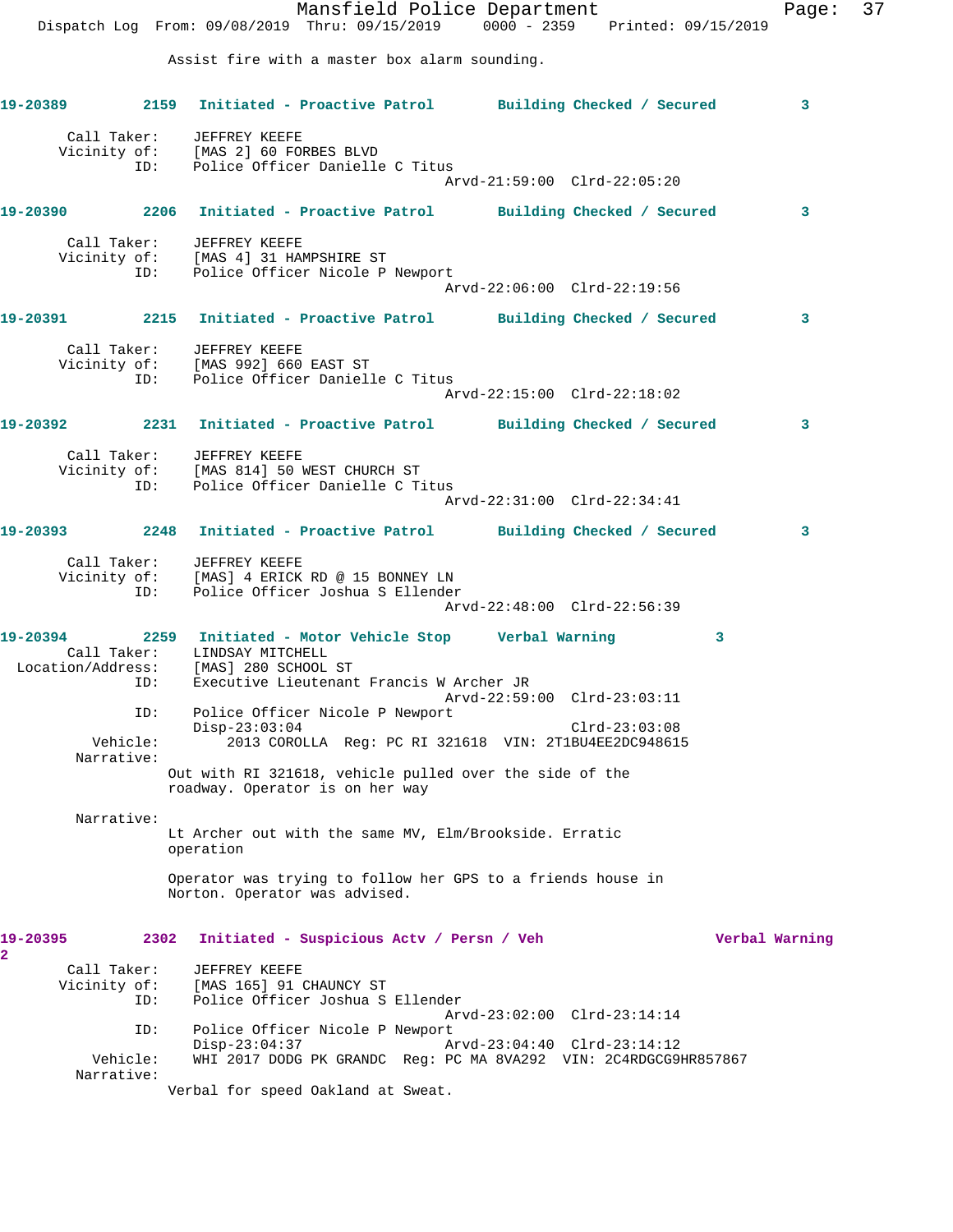Mansfield Police Department Fage: 38 Dispatch Log From: 09/08/2019 Thru: 09/15/2019 0000 - 2359 Printed: 09/15/2019 **For Date: 09/11/2019 - Wednesday 19-20399 0012 911 - Assist Fire Department Transported to Hospital 3**  Call Taker: JEFFREY KEEFE Location/Address: [MAS H2765] 90 GILBERT ST ID: Patrolman David Schepis Disp-00:14:00 Arvd-00:23:31 Clrd-00:29:11 **19-20402 0106 Initiated - Proactive Patrol Services Rendered 3**  Call Taker: JEFFREY KEEFE Vicinity of: [MAS 281A] 1 CROCKER ST ID: Police Officer Meghan Birnie Arvd-01:06:00 Clrd-01:09:20 **19-20403 0108 Phone - Alarm - Burglar Services Rendered 1**  Call Taker: LINDSAY MITCHELL Location/Address: [MAS 840J155] 280 SCHOOL ST Apt. #J155 ID: Police Officer Meghan Birnie Disp-01:09:35 Arvd-01:11:54 Clrd-01:17:11 ID: Patrolman David Schepis Disp-01:09:35 Arvd-01:11:57 Clrd-01:17:28 Narrative: Officers responding for a rear 360 motion Narrative: Security gate is down and building is secure. **19-20404 0117 Other - Assist Fire Department Services Rendered 3**  Call Taker: JEFFREY KEEFE Location/Address: [MAS 946M] 631 EAST ST Apt. #M ID: Police Officer Donald MacLean<br>ID: Police Officer Donald MacLean<br>Disp-01:19:12 Disp-01:19:12 Arvd-01:28:02 Clrd-01:28:05 Narrative: Assist MFD with an alarm activation. **19-20405 0119 Initiated - Proactive Patrol Services Rendered 3**  Call Taker: JEFFREY KEEFE Location/Address: [MAS 840] 280 SCHOOL ST ID: Patrolman David Schepis Arvd-01:19:00 Clrd-01:25:25 **19-20406 0122 Initiated - Proactive Patrol Building Checked / Secured 3** Call Taker: JEFFREY KEEFE Vicinity of: [MAS 900A] 242 CHAUNCY ST Apt. #1 ID: Police Officer Meghan Birnie Arvd-01:22:00 Clrd-01:28:42 **19-20407 0130 Initiated - Proactive Patrol Building Checked / Secured 3** Call Taker: JEFFREY KEEFE Location/Address: [MAS 907E] 390 WEST ST ID: Patrolman David Schepis Arvd-01:30:00 Clrd-01:33:46 **19-20408 0136 Initiated - Proactive Patrol Services Rendered 3**  Call Taker: JEFFREY KEEFE Location/Address: [MAS 1002] 250 EAST ST ID: Police Officer Donald MacLean Arvd-01:36:00 Clrd-01:48:55 **19-20410 0159 Initiated - Proactive Patrol Building Checked / Secured 3** Call Taker: JEFFREY KEEFE Location: [MAS] TRAIN LOTS ID: Police Officer Meghan Birnie Arvd-01:59:00 Clrd-02:09:03 **19-20411 0200 Initiated - Proactive Patrol Building Checked / Secured 3**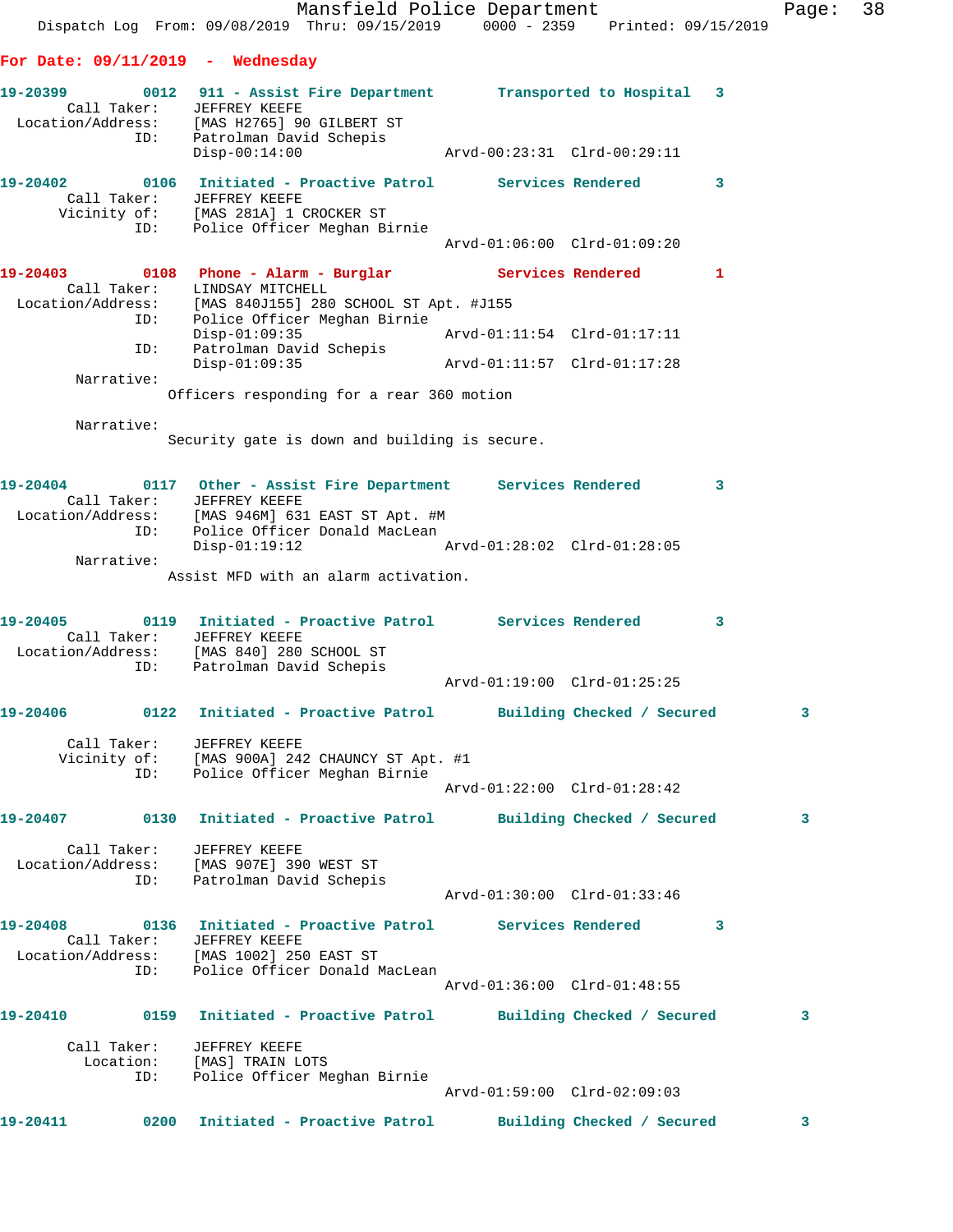Mansfield Police Department Fage: 39 Dispatch Log From: 09/08/2019 Thru: 09/15/2019 0000 - 2359 Printed: 09/15/2019 Call Taker: JEFFREY KEEFE Vicinity of: [MAS 992] 660 EAST ST ID: Police Officer Donald MacLean Arvd-02:00:00 Clrd-02:05:58 **19-20412 0211 Initiated - Proactive Patrol Building Checked / Secured 3** Call Taker: JEFFREY KEEFE Vicinity of: [MAS] 4 ERICK RD @ 15 BONNEY LN ID: Police Officer Donald MacLean Arvd-02:11:00 Clrd-02:22:41 **19-20413 0224 Initiated - Proactive Patrol Building Checked / Secured 3** Call Taker: JEFFREY KEEFE Vicinity of: [MAS 814] 50 WEST CHURCH ST ID: Police Officer Meghan Birnie Arvd-02:24:00 Clrd-02:29:24 **19-20414 0253 Initiated - Proactive Patrol Building Checked / Secured 3** Call Taker: JEFFREY KEEFE Location/Address: [MAS 322] 31 HAMPSHIRE ST ID: Patrolman David Schepis Arvd-02:53:00 Clrd-02:56:31 **19-20415 0256 Initiated - Proactive Patrol Services Rendered 3**  Call Taker: JEFFREY KEEFE Vicinity of: [MAS] COPELAND DR ID: Police Officer Meghan Birnie Arvd-02:56:00 Clrd-03:01:03 **19-20416 0300 911 - Assist Fire Department Services Rendered 3**  Call Taker: JEFFREY KEEFE Location/Address: [MAS H2550] 35 WINTER ST ID: Police Officer Donald MacLean Disp-03:01:46 Arvd-03:05:57 Clrd-03:09:09 Narrative: Assist MFD with M/E. **19-20417 0304 Initiated - Proactive Patrol Building Checked / Secured 3** Call Taker: JEFFREY KEEFE Vicinity of: [MAS 840] 280 SCHOOL ST ID: Sergeant Robert S Pierce Arvd-03:04:00 Clrd-03:12:10 Narrative: Check of the Mall area. **19-20419 0515 Phone - HAZARDOUS CONDITION - Other Services Rendered 2**  Call Taker: LINDSAY MITCHELL Location/Address: [MAS 280] 440 FORBES BLVD ID: Patrolman David Schepis Disp-05:16:39 Arvd-05:19:02 Clrd-06:51:37 Narrative: Radford detail received a report of a tree down in the area. Narrative: DPW was notified. Narrative: clear- tree has been removed **19-20426 0707 Initiated - Community Policing Services Rendered 3**  Call Taker: APRIL LEHANE Location/Address: [MAS 333] 245 EAST ST ID: Police Officer Donald MacLean Arvd-07:07:00 Clrd-07:26:36 Narrative: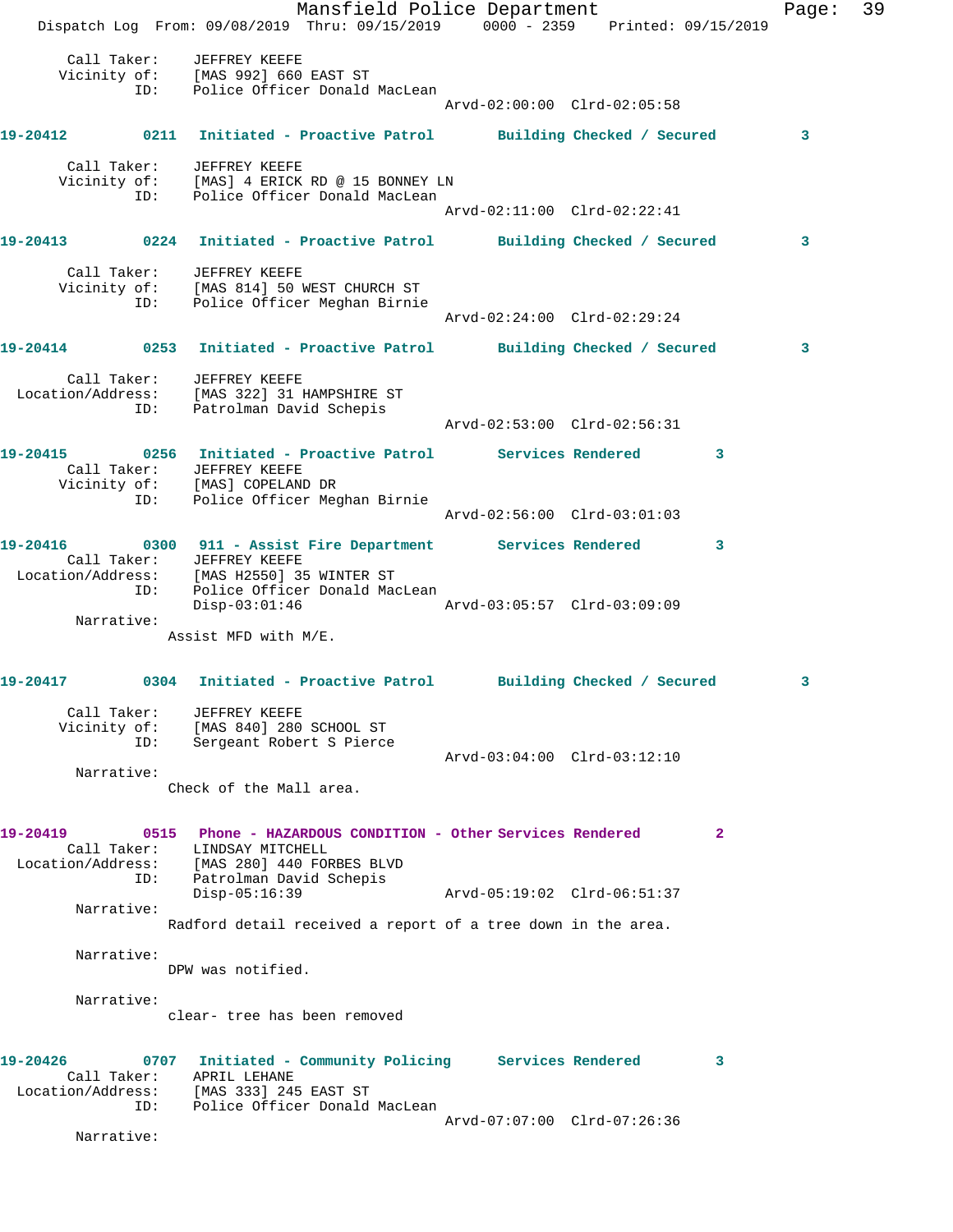Mansfield Police Department Fage: 40 Dispatch Log From: 09/08/2019 Thru: 09/15/2019 0000 - 2359 Printed: 09/15/2019 Ofc MacLean out for CHAMPS programs **19-20433 0842 Phone - Motor Veh Acc - Hit & Run Incident Report 1**  Call Taker: APRIL LEHANE Location/Address: [MAS 960] 792 WEST ST Apt. #G208 ID: Police Officer Patrick J Pennie Disp-08:44:33 Arvd-08:58:04 Clrd-09:10:35 Vehicle: GRY 2019 TOYT COROLL Reg: PC MA 9BZ469 VIN: 2T1BURHE8KC210436 Narrative: rp reporting her vehicle was struck sometime yesterday Narrative: Ofc Pennie reports damage to rear tire. Unknown time of occurance. Refer To Incident:  $\frac{19MAS-812-OF}{}$ **19-20435 0904 Initiated - Motor Vehicle Stop Citation / Warning Issued 3**  Call Taker: APRIL LEHANE Location/Address: [MAS] OLD COLONY WAY ID: Police Officer Matthew A Souza Arvd-09:04:00 Clrd-09:09:13 Vehicle: GRN/GRY 1996 DODG RAMTRU Reg: PC MA 4BM327 VIN: 3B7HF13Y3TG154467 Narrative: citation issued for inspection sticker **19-20438 0924 Initiated - Traffic Enforcement / Activity Citation / Warning Issued 2**  Call Taker: APRIL LEHANE Location/Address: [MAS 1002] 250 EAST ST ID: Police Officer John R Armstrong Arvd-09:24:00 Clrd-10:01:38 Vehicle: BLU 2017 VOLV S90 Reg: PAS MA IC35VP VIN: YV1A22ML6H1006223 Narrative: Ofc Armstrong on traffic enforcement Narrative: MV stop registration is expired Warning issued **19-20441 1010 Initiated - Traffic Enforcement / Activity Citation / Warning Issued 2**  Call Taker: APRIL LEHANE Location/Address: [MAS] 79 NORTH MAIN ST @ 14 COURT ST ID: Police Officer Matthew A Souza Arvd-10:10:00 Clrd-10:44:40 Vehicle: WHI 2015 NISS ROGUE Reg: PC MA 3FA213 VIN: 5N1AT2MV3FC888100 Narrative: Ofc Souza on traffic enforcement Narrative: citation issued for speed **19-20463 1343 Initiated - Assist Non-Govrnmnt Agency Services Rendered 3**  Call Taker: CARLY MORIARTY Location/Address: [MAS 1002] 250 EAST ST ID: Police Officer John R Armstrong Arvd-13:43:00 Clrd-14:00:04 Narrative: Ptl. Armstrong waiting for the school buses **19-20464 1353 Initiated - Proactive Patrol Building Checked / Secured 3** Call Taker: APRIL LEHANE Location/Address: [MAS 840] 280 SCHOOL ST

ID: Police Officer Patrick J Pennie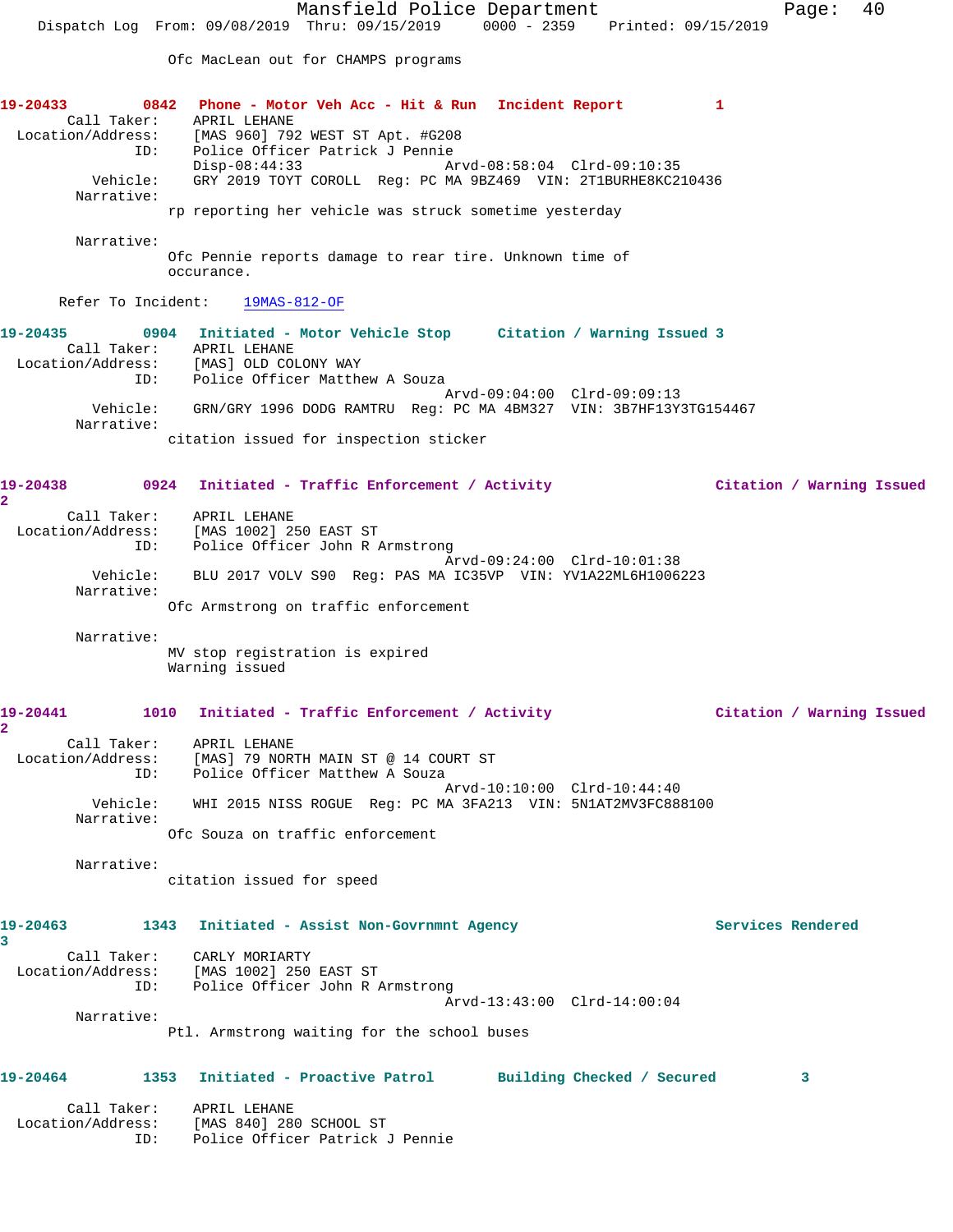Arvd-13:53:00 Clrd-14:01:35

| 19-20470<br>Call<br>$\mathbf{2}$                    | 1416 Phone - 911 Hang-ups & Verifications                                                                                                                                                                                                                   |                                                                   | Confirmed misdial/Accdntl |
|-----------------------------------------------------|-------------------------------------------------------------------------------------------------------------------------------------------------------------------------------------------------------------------------------------------------------------|-------------------------------------------------------------------|---------------------------|
| Call Taker:<br>Location/Address:<br>ID:             | APRIL LEHANE<br>[MAS 85A] 157 PRATT ST<br>Police Officer Matthew A Souza<br>$Disp-14:17:53$                                                                                                                                                                 | Arvd-14:17:55 Clrd-14:18:54                                       |                           |
| Narrative:                                          | confirming an accidental 911 call                                                                                                                                                                                                                           |                                                                   |                           |
| 19-20473<br>Call Taker:<br>Location/Address:<br>ID: | 1501 Phone - Motor Veh Acc - Hit & Run Incident Report<br>APRIL LEHANE<br>[MAS] 100 CHAUNCY ST @ 20 WINTHROP AVE<br>Police Officer Matthew A Souza                                                                                                          |                                                                   | $\mathbf{1}$              |
| ID:                                                 | $Disp-15:02:04$<br>Sergeant Brian P Thibault<br>$Disp-15:03:58$                                                                                                                                                                                             | Arvd-15:04:19 Clrd-15:18:36                                       |                           |
| Vehicle:<br>Narrative:                              |                                                                                                                                                                                                                                                             | BLU 2012 FORD FOCUS Reg: PC MA 3SFV10 VIN: 1FAHP3F22CL359724      |                           |
|                                                     | 911 caller reporting he was in a minor mva the other driver<br>never pulled over. No direction of travel or description<br>given                                                                                                                            |                                                                   |                           |
| Narrative:                                          | Sqt Thibault will be checking area of Tighe Trucking.<br>Witness gave desciption of a blue freightliner with rusty<br>colored trailer                                                                                                                       |                                                                   |                           |
| Narrative:                                          | Vehicle will be a DMV until AAA arrives.                                                                                                                                                                                                                    |                                                                   |                           |
| Refer To Incident:                                  | $19MAS-813-OF$                                                                                                                                                                                                                                              |                                                                   |                           |
| 19-20475<br>1530                                    |                                                                                                                                                                                                                                                             | 911 - 911 Hang-ups & Verifications Confirmed misdial/Accdntl Call | $\mathbf{2}$              |
| Call Taker:<br>Location/Address:<br>ID:             | <b>JAMES VIERA</b><br>[MAS H4046] 54 FAIRFIELD PARK<br>Police Officer Matthew A Souza<br>$Disp-15:31:32$                                                                                                                                                    | Arvd-15:33:32 Clrd-15:34:22                                       |                           |
| Narrative:                                          | Caller states pocket dial.                                                                                                                                                                                                                                  |                                                                   |                           |
| 19-20476<br>Call Taker:<br>ID:                      | 1534 Phone - Assist Citizen - P S A Incident Report<br>APRIL LEHANE<br>Location/Address: [MAS 924] 454 CHAUNCY ST<br>Police Officer Patrick J Pennie                                                                                                        |                                                                   | 3                         |
| ID:                                                 | $Disp-15:34:54$<br>Sergeant Brian P Thibault<br>$Disp-15:41:39$                                                                                                                                                                                             | Arvd-15:41:43 Clrd-16:21:41<br>Arvd-15:48:28 Clrd-16:21:41        |                           |
| Narrative:                                          | RP has a new family of patients. They are new to USA and<br>unaware of car seat laws. They took an Uber to office today<br>without carseats for a 6 month old and a 2 year old. Sgt<br>Thibault is checking the station for seats                           |                                                                   |                           |
| Narrative:                                          | Sgt Thibault located seats. Ofc Ellender is transporting<br>them to the office                                                                                                                                                                              |                                                                   |                           |
| Narrative:                                          | Ofc Pennie reports the family was picked up by a Lyft<br>driver. The children were properly secured in the vehicle<br>with the carseats. They were brought back to residence at<br>149 Oakland St. Ofc Boldrighini to followup as well.<br>See 19MAS-814-OF |                                                                   |                           |
| Refer To Incident:                                  | $19MAS-814-OF$                                                                                                                                                                                                                                              |                                                                   |                           |
| 19-20478                                            | 1557<br>911 - Overdose                                                                                                                                                                                                                                      | Incident Report                                                   | 1                         |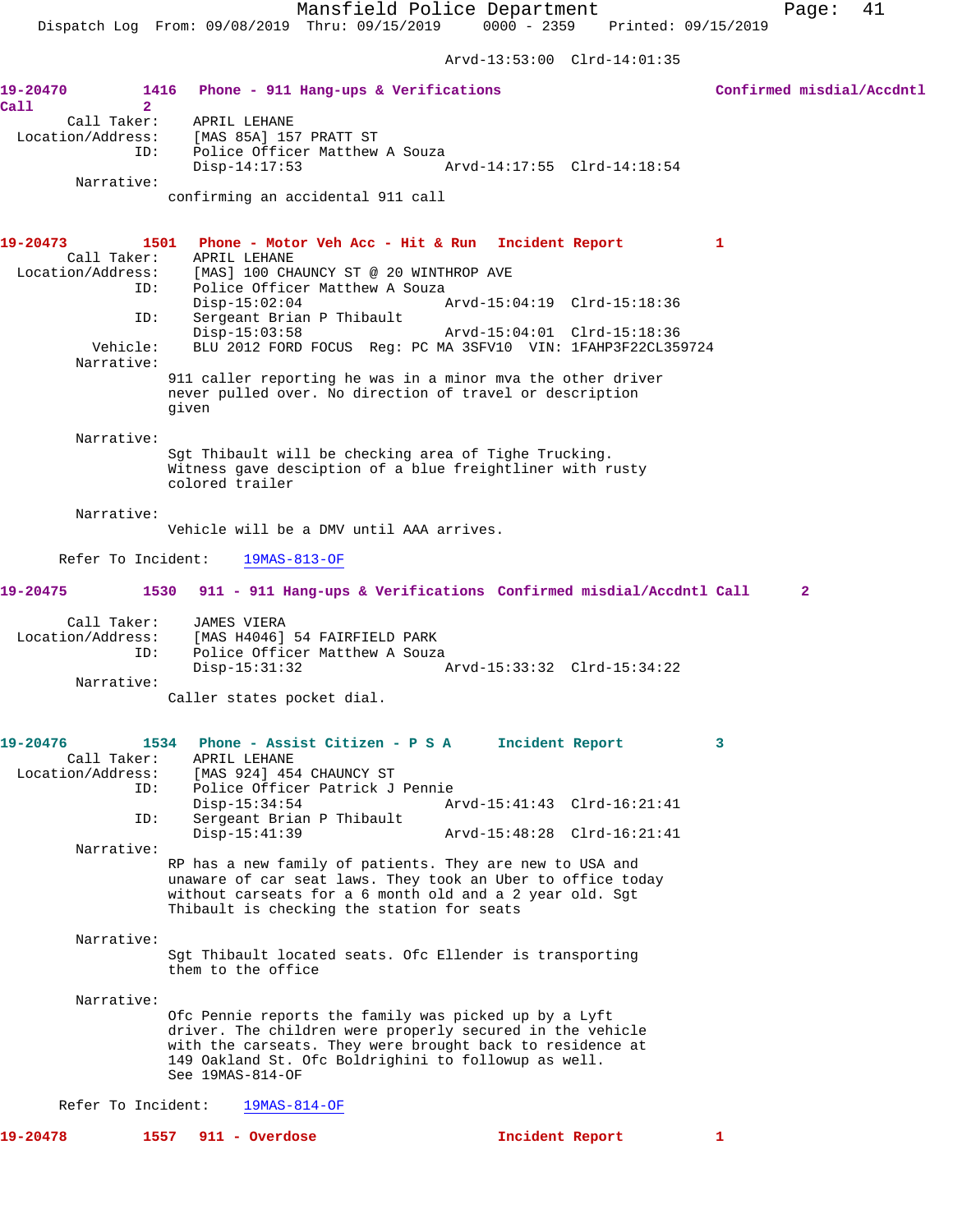Mansfield Police Department Fage: 42 Dispatch Log From: 09/08/2019 Thru: 09/15/2019 0000 - 2359 Printed: 09/15/2019 Call Taker: CARLY MORIARTY Location/Address: [MAS 234] 65 MAPLE ST ID: Police Officer Joshua S Ellender Disp-16:00:44 Arvd-16:05:03 Clrd-16:25:31 ID: Police Officer Danielle C Titus Disp-16:01:07 Arvd-16:04:54 Clrd-16:25:31 Narrative: assist MFD with a man down. Narrative: MFD transported to Sturdy Refer To Incident: 19MAS-815-OF **19-20483 1703 Initiated - Community Policing Services Rendered 3**  Call Taker: APRIL LEHANE Location/Address: [MAS 170] 255 HOPE ST ID: Police Officer Danielle C Titus Arvd-17:03:00 Clrd-17:10:15 **19-20487 1729 Initiated - Motor Vehicle Stop Verbal Warning 3**  Call Taker: APRIL LEHANE<br>Vicinity of: [MAS] 600 EAST ST Vicinity of:<br>ID: Police Officer David J Pepicelli Arvd-17:29:00 Clrd-17:33:00 Vehicle: BLK 2016 MERZ C300W4 Reg: PC MA 2BS545 VIN: 55SWF4KB6GU137212 Narrative: Ofc Pepicelli out on mv stop. RO has suspended status Narrative: Operator is daughter **19-20488 1733 911 - Intoxicated Person Gone on Arrival 1**  Call Taker: JAMES VIERA<br>Location/Address: [MAS 840] 28 [MAS 840] 280 SCHOOL ST ID: Police Officer David J Pepicelli<br>Disp-17:35:11 Arv Disp-17:35:11 Arvd-17:38:54 Clrd-17:48:35 ID: Police Officer Danielle C Titus Disp-17:38:37 Arvd-17:38:47 Clrd-17:48:35 Narrative: Caller reports a possibly intoxicated male was passed out at the lights by Stop & Shop. Caller got out to check on the operator but he drove away. Caller last saw vehicle in the turn lane for Mansfield Crossing. Described as a black SUV with partial reg of 1BCT. Narrative: area checked nothing found **19-20492 1925 Phone - Alarm - Burglar Building Checked / Secured 1** Call Taker: TARA LAKO<br>Location/Address: [MAS 992E [MAS 992E] 660 EAST ST Apt. #6 ID: Police Officer Joshua S Ellender Disp-19:28:38 Arvd-19:30:33 Clrd-19:34:13<br>ID: Police Officer Danielle C Titus Police Officer Danielle C Titus Disp-19:28:41 Clrd-19:30:15<br>ID: Police Officer David J Pepicelli Police Officer David J Pepicelli Disp-19:30:17 Arvd-19:31:25 Clrd-19:34:11 Narrative: Alarm company reporting entry exit burglar front door as well as interior motion from the front. Narrative: Ofc Ellender reports the front door is secure, unable to see anyone from the windows. Narrative: Ofc Ellender reports doors are secure. Flower shop next door is open, owner reports the employees had just left.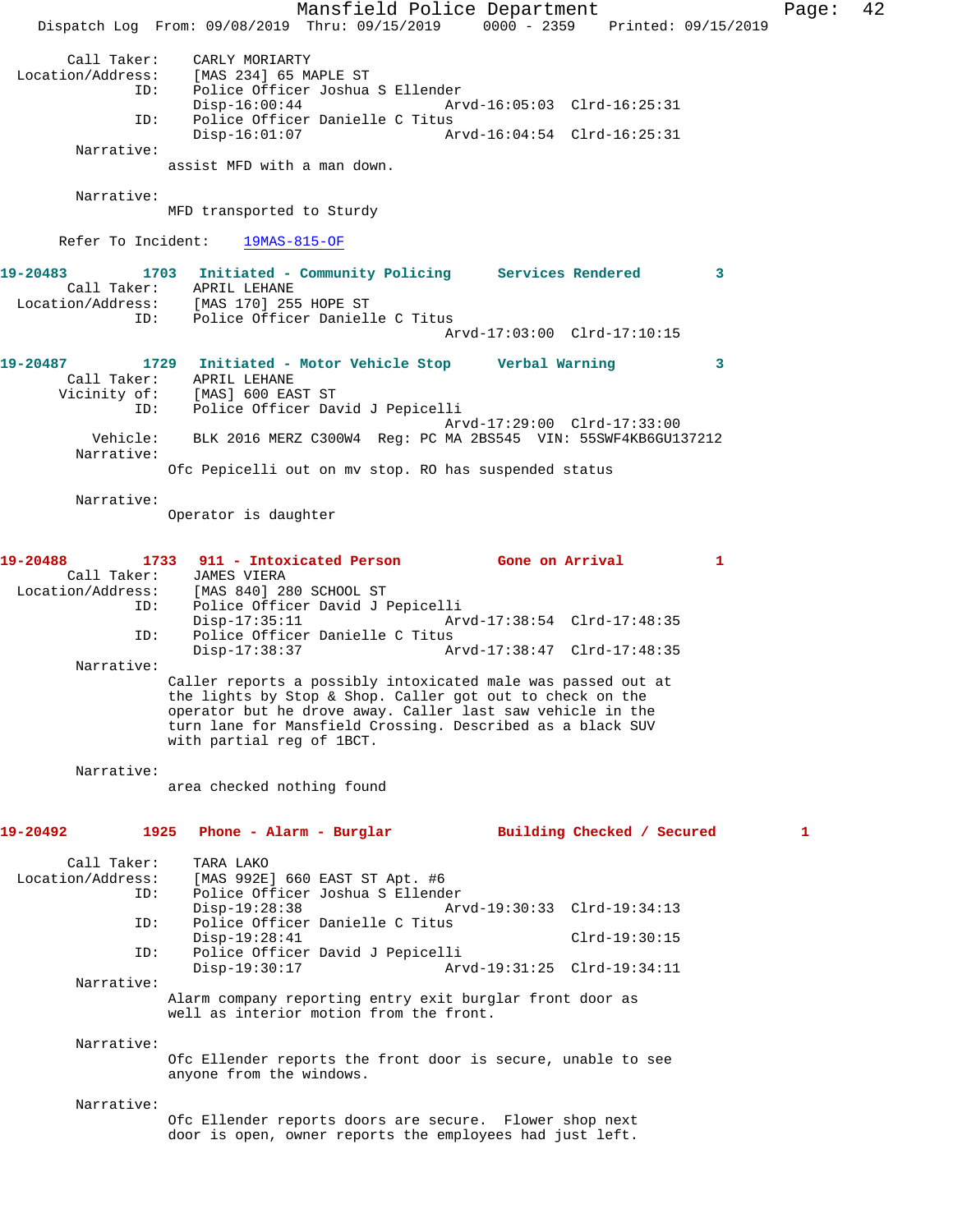Card to be issued.

19-20493 2003 Initiated - Serve Warrant Not Home / No Answer 3 Call Taker: TARA LAKO Location/Address: [MAS H3833] 30 KINGMAN AVE ID: Police Officer Joshua S Ellender Arvd-20:03:00 Clrd-20:08:03 ID: Police Officer Danielle C Titus Disp-20:04:17 Arvd-20:04:20 Clrd-20:08:05 Narrative: Out to attempt to serve a probation warrant Narrative: Ofc Ellender reports loud music, no answer at the door. **19-20494 2008 Initiated - Proactive Patrol Building Checked / Secured 3** Call Taker: TARA LAKO Location/Address: [MAS 281A] 1 CROCKER ST ID: Police Officer Danielle C Titus Arvd-20:08:00 Clrd-20:19:52 Narrative: Checking the area. **19-20498 2020 Initiated - Assist Law Enfrc Agncy Unfounded/Unverifed 3**  Call Taker: TARA LAKO Location/Address: [MAS] RTE 140 SB ID: Police Officer Danielle C Titus Arvd-20:20:00 Clrd-20:26:50 Vehicle: BRO 2000 NISS ALTIMA Reg: PC MA 6TE124 VIN: 1N4DL01D0YC144559 Narrative: Foxboro received a report of an intoxicated operator leaving a residence in Foxboro possibly heading to Taunton. Narrative: checked the area nothing found **19-20503 2120 Initiated - Proactive Patrol Building Checked / Secured 3** Call Taker: LINDSAY MITCHELL Location/Address: [MAS] 30 CHAUNCY ST ID: Police Officer Danielle C Titus Arvd-21:20:00 Clrd-21:23:41 **19-20504 2125 Initiated - Disabled Motor Vehicle Services Rendered 3**  Call Taker: TARA LAKO Location/Address: [MAS 451B] 500 EAST ST ID: Sergeant Robert S Pierce Arvd-21:25:00 Clrd-21:41:05 Vehicle: GRY 2010 TOYT PRIUS Reg: PC MA 417RF7 VIN: JTDKN3DU3A0015568 Narrative: Sgt Pierce reports a DMV, operator struck the curb and the father is off with the vehicle changing the tire. **19-20505 2203 Initiated - Proactive Patrol Building Checked / Secured 3** Call Taker: TARA LAKO Location/Address: [MAS] 4 ERICK RD @ 15 BONNEY LN ID: Police Officer Joshua S Ellender Arvd-22:03:00 Clrd-22:14:19 Narrative: Checking the area. **19-20506 2207 Initiated - Proactive Patrol Building Checked / Secured 3** Call Taker: TARA LAKO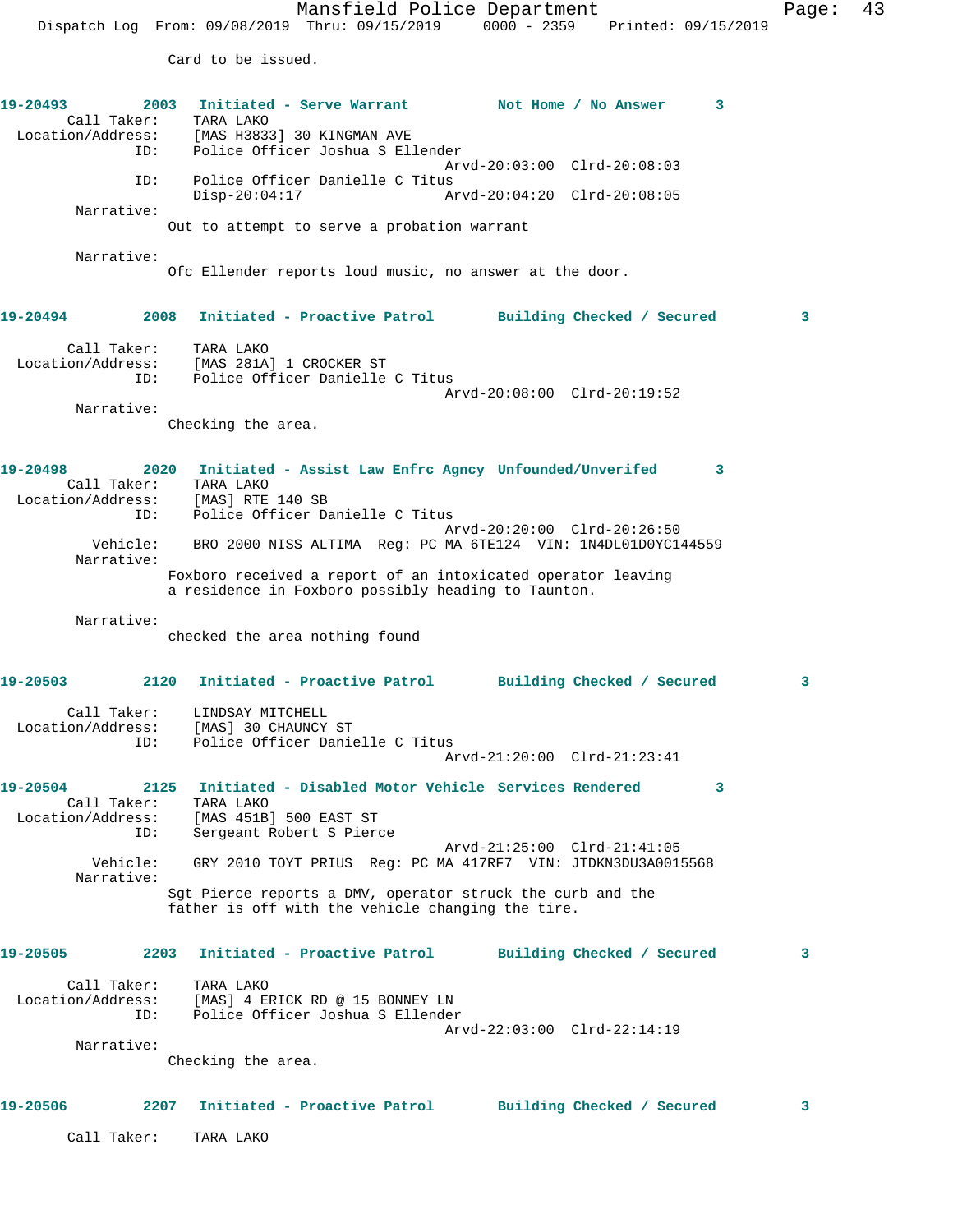Mansfield Police Department Fage: 44 Dispatch Log From: 09/08/2019 Thru: 09/15/2019 0000 - 2359 Printed: 09/15/2019 Location/Address: [MAS 226E] 125 HIGH ST Apt. #1-4 ID: Police Officer Danielle C Titus Arvd-22:07:00 Clrd-22:10:46 Narrative: Checking the area. **19-20507 2214 Initiated - Traffic Cntrl / Dirctn Services Rendered 3**  Call Taker: TARA LAKO<br>Location/Address: [MAS] 377<br>ID: Police Of: [MAS] 377 CHAUNCY ST @ 100 FORBES BLVD Police Officer David J Pepicelli Arvd-22:14:00 Clrd-22:16:27 Narrative: Ofc Pepicelli standing by with a Comcast truck Narrative: Ofc Pepicelli reports the truck is now off the road. **19-20508 2217 Initiated - Proactive Patrol Building Checked / Secured 3** Call Taker: TARA LAKO Location/Address: [MAS 322] 31 HAMPSHIRE ST ID: Police Officer David J Pepicelli Arvd-22:17:00 Clrd-23:08:54 Narrative: Checking the area. **19-20509 2219 Initiated - Proactive Patrol Services Rendered 3**  Call Taker: TARA LAKO Location/Address: [MAS 417] 9 FRANCIS AVE ID: Police Officer Joshua S Ellender Arvd-22:19:00 Clrd-22:56:36 Narrative: Checking the area. **19-20512 2254 Phone - Disabled Motor Vehicle Services Rendered 3**  Call Taker: LINDSAY MITCHELL Location/Address: [MAS H1005] 789 EAST ST @ 86 EASTMAN ST ID: Police Officer Joshua S Ellender Disp-22:56:45 Arvd-23:05:29 Clrd-23:13:08 Vehicle: BRO 2002 CHEV UT TRAILB Reg: PAR MA X5242 VIN: 1GNET16S726134328 Narrative: RP requesting an officer to stand by with lights while he fixes something on his vehicle Narrative: Ofc Ellender reports a Good Samaritan stopped and will be towing the vehicle to Bristol Plaza where it is a safer place to fix the vehicle. 19-20513 2309 Phone - Well Being Check Not Home / No Answer 3 Call Taker: LINDSAY MITCHELL Location/Address: [MAS] 150 RUMFORD AVE Apt. #110 ID: Police Officer Danielle C Titus Disp-23:10:23 Arvd-23:13:00 Clrd-23:24:02<br>ID: Police Officer David J Pepicelli Police Officer David J Pepicelli<br>Disp-23:10:23 Arv Disp-23:10:23 Arvd-23:13:04 Clrd-23:24:03 Narrative: Brockton PD requesting a well being check on a 5 year old that's possibly left home alone. Narrative: Ofc Titus reports no answer at the door, units will be clear. Brockton PD notified **19-20514 2325 Phone - Erratic Oper MV / Road Rage Arrest(s) Made 3**  Call Taker: LINDSAY MITCHELL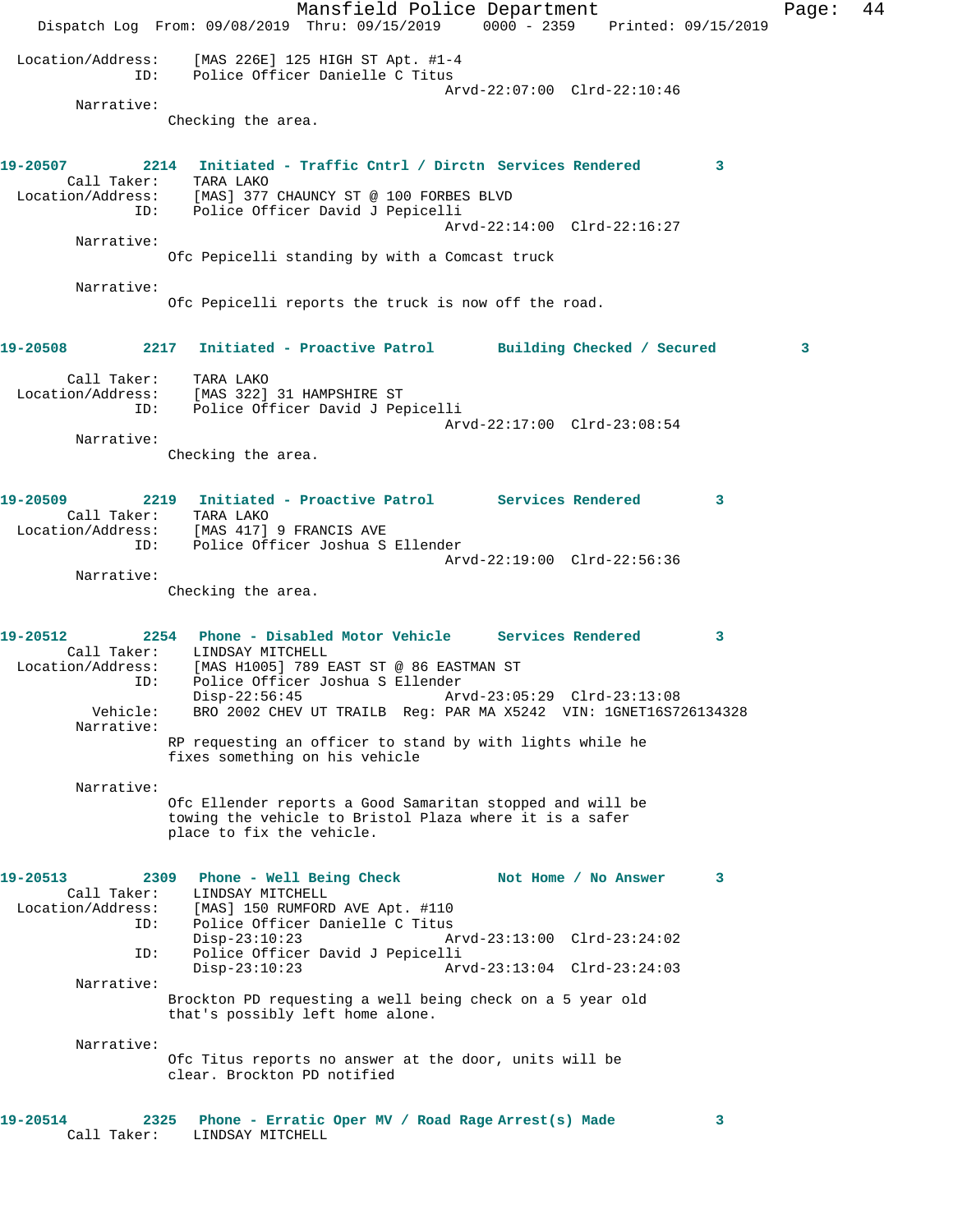|                                                     | Mansfield Police Department<br>Dispatch Log From: 09/08/2019 Thru: 09/15/2019<br>$0000 - 2359$<br>Printed: 09/15/2019                                                                   | Page: | 45 |
|-----------------------------------------------------|-----------------------------------------------------------------------------------------------------------------------------------------------------------------------------------------|-------|----|
| Location/Address:<br>ID:                            | [MAS 240A] 189 CHAUNCY ST<br>Police Officer Danielle C Titus                                                                                                                            |       |    |
| ID:                                                 | $Disp-23:25:00$<br>Arvd-23:28:04 Clrd-09/12/2019 @ 00:12:13<br>Sergeant Robert S Pierce                                                                                                 |       |    |
| ID:                                                 | $Disp-23:25:00$<br>Arvd-23:28:06 Clrd-09/12/2019 @ 00:09:19<br>Police Officer Joshua S Ellender                                                                                         |       |    |
| ID:                                                 | $Disp-23:25:00$<br>Arvd-23:28:04 Clrd-09/12/2019 @ 00:09:17<br>Police Officer David J Pepicelli                                                                                         |       |    |
| Vehicle:<br>Towed:<br>Narrative:                    | $Disp-23:25:00$<br>Arvd-23:29:00 Clrd-09/12/2019 @ 00:09:22<br>RED 2009 FORD UT ESCAPE Req: PAR MA 21354 VIN: 1FMCU93759KA22278<br>For: OUI Related By: Achins Garage To: Achins Garage |       |    |
|                                                     | RP reports a vehicle all over the roadway, vehicle struck a<br>light pole in the parking lot of Mobil. Male then pulled<br>back out of the lot heading Rte 106WB.                       |       |    |
| Narrative:                                          | Detail Ofc Stark out with the MV. Officers responding.                                                                                                                                  |       |    |
|                                                     | Ofc Pepicelli checking the pole at Mobil                                                                                                                                                |       |    |
| Narrative:                                          | Ofc Pepicelli reports speaking with the manager at Mobil.                                                                                                                               |       |    |
| Narrative:                                          | Ofc Titus reports one under arrest, Achin's en route for the<br>tow.                                                                                                                    |       |    |
| Narrative:                                          | Ofc Sorge reports en route with one male to the station.<br>Ofc Titus will be standing by waiting for the tow.                                                                          |       |    |
| Narrative:                                          | Ofc Titus reports tow is on scene                                                                                                                                                       |       |    |
| Narrative:                                          | Ofc Titus reports the tow truck driver is unable to start<br>the vehicle.                                                                                                               |       |    |
| Narrative:                                          | Ofc Titus reports Achin's has the vehicle                                                                                                                                               |       |    |
| Narrative:                                          | Sgt Pierce reports the prisoner has been released                                                                                                                                       |       |    |
| Refer To Arrest:<br>Arrest:<br>Address:<br>Age:     | 19MAS-542-AR<br>BURKE, KYLE MICHAEL<br>19 RIVERWOOD DR MANSFIELD, MA<br>22                                                                                                              |       |    |
| Charges:                                            | OUI-LIQUOR OR .08%<br>NEGLIGENT OPERATION OF MOTOR VEHICLE<br>MARKED LANES VIOLATION                                                                                                    |       |    |
| For Date: $09/12/2019$ - Thursday                   |                                                                                                                                                                                         |       |    |
| 19-20516<br>Call Taker:<br>Location/Address:<br>ID: | 0032 Phone - Disturbance / Gathering Incident Report<br>$\mathbf{1}$<br>TARA LAKO<br>[MAS 309A] 235 CHAUNCY ST<br>Police Officer Andrew J Kelley                                        |       |    |
| ID:                                                 | $Disp-00:32:50$<br>Arvd-00:35:59 Clrd-00:56:23<br>Police Officer Donald MacLean<br>$Disp-00:32:53$<br>Arvd-00:36:39 Clrd-00:56:25                                                       |       |    |
| Vehicle:<br>Vehicle:<br>Narrative:                  | WHI 2010 CHRY SEBRIN Req: PC MA 6EC718 VIN: 1C3CC5FD3AN197038<br>GRY 2005 3 Reg: PC RI GJ988 VIN: JM1BK143251228239                                                                     |       |    |

RP reports a physical altercation between an employee and customer. Employee is now inside the store/ customer is in the parking lot. Officers responding

Narrative:

Ofc Kelley reports a simple A&B, both parties advised,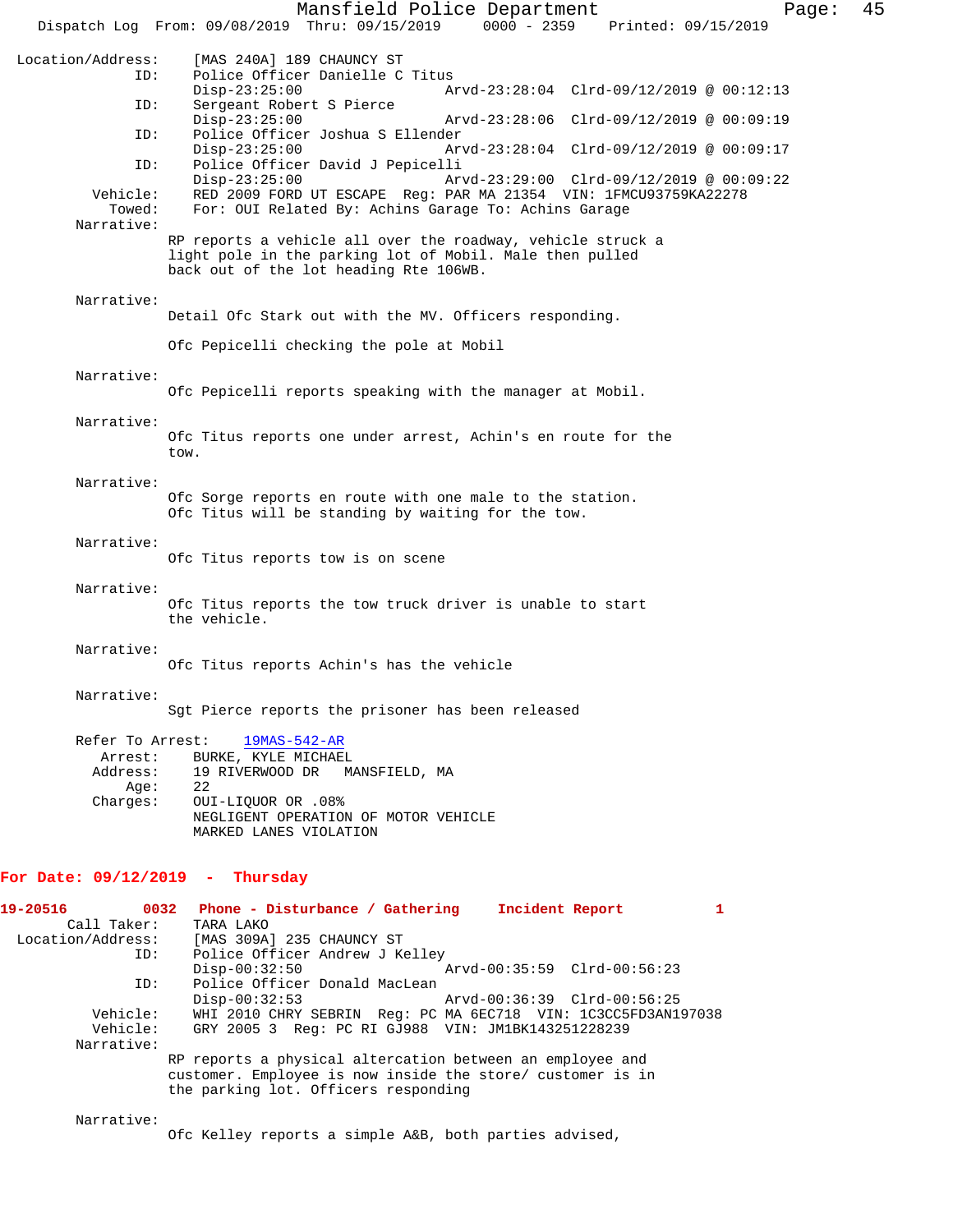Mansfield Police Department Fage: 46 Dispatch Log From: 09/08/2019 Thru: 09/15/2019 0000 - 2359 Printed: 09/15/2019 customer on his way and employees closing up for the night. Refer To Incident: 19MAS-816-OF **19-20523 0114 Initiated - Proactive Patrol Building Checked / Secured 3** Call Taker: TARA LAKO Location/Address: [MAS 820C] 31 PLYMOUTH ST ID: Detective Anthony R Lattanzio Arvd-01:14:00 Clrd-01:25:43 Vehicle: WHI 2018 TOYT TUNDRA Reg: PC MA 9DE947 VIN: 5TFHY5F1XJX774967 Narrative: Checking the area. Narrative: MA 9DE947 picking up truck #421 **19-20528 0132 Initiated - Proactive Patrol Services Rendered 3**  Call Taker: TARA LAKO Location/Address: [MAS 65] 30 CHAUNCY ST ID: Police Officer Andrew J Kelley Arvd-01:32:00 Clrd-01:40:28 Narrative: Checking the area. **19-20532 0138 Phone - Alarm - Burglar Building Checked / Secured 1** Call Taker: LINDSAY MITCHELL Location/Address: [MAS 840J155] 280 SCHOOL ST Apt. #J155 ID: Police Officer Donald MacLean Disp-01:40:43 Arvd-01:45:46 Clrd-01:53:11 ID: Police Officer Andrew J Kelley<br>Disp-01:40:57 Arvd-01:44:05 Clrd-01:53:13 Narrative: Alarm Co reports rear 360 motion Narrative: Ofc Kelley reports both front and back check handtight. **19-20535 0155 Initiated - Proactive Patrol Building Checked / Secured 3** Call Taker: TARA LAKO Location/Address: [MAS 840] 280 SCHOOL ST ID: Police Officer Donald MacLean Arvd-01:55:00 Clrd-02:04:33 Narrative: Checking the area. **19-20536 0201 Initiated - Proactive Patrol Building Checked / Secured 3** Call Taker: LINDSAY MITCHELL Location: [MAS] HOTELS ID: Police Officer Andrew J Kelley Arvd-02:01:00 Clrd-02:24:32 Narrative: . **19-20537 0207 Initiated - Proactive Patrol Building Checked / Secured 3**

 Call Taker: TARA LAKO Location/Address: [MAS 280] 440 FORBES BLVD ID: Police Officer Donald MacLean Arvd-02:07:00 Clrd-02:14:07

Narrative: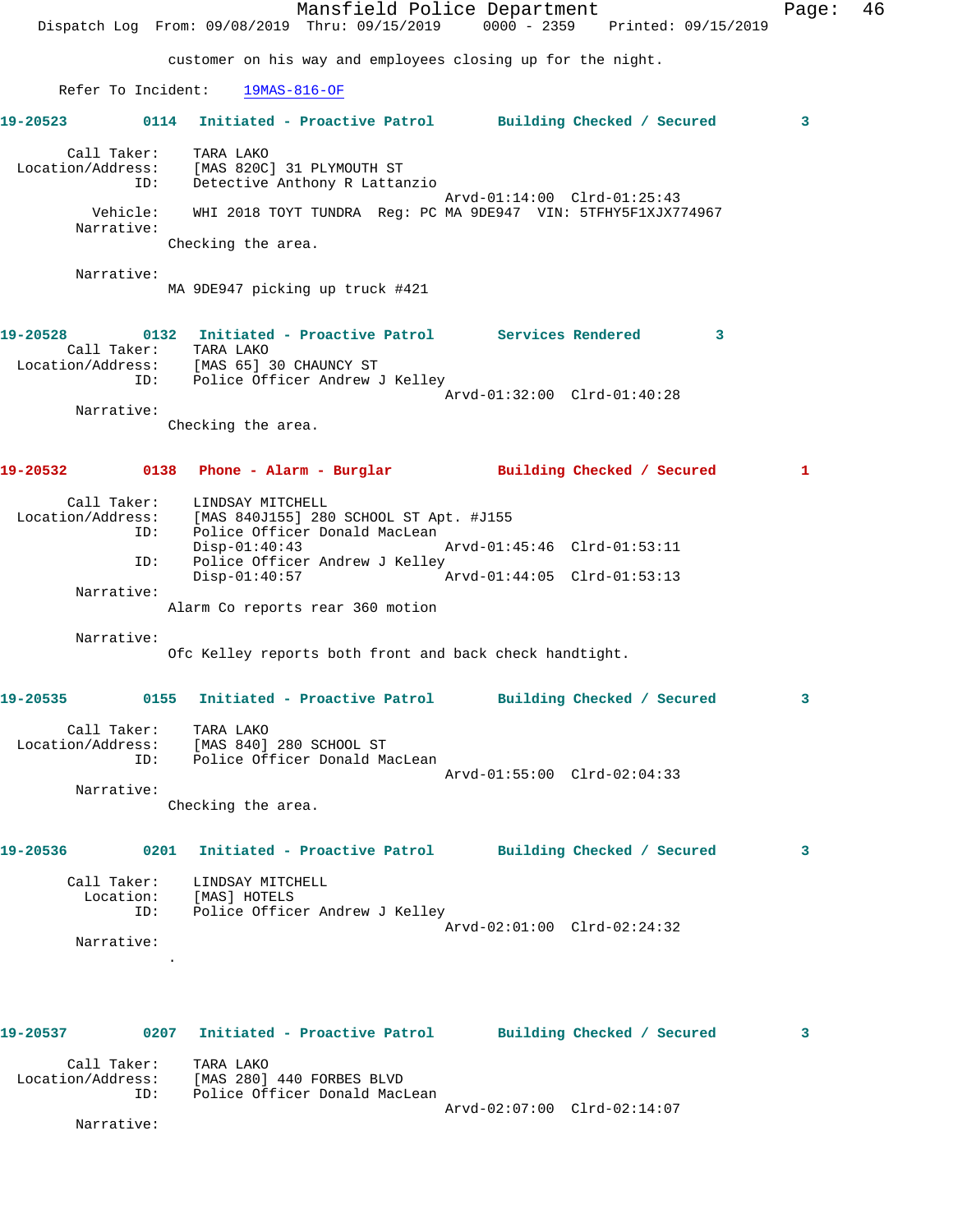Mansfield Police Department Page: 47 Dispatch Log From: 09/08/2019 Thru: 09/15/2019 0000 - 2359 Printed: 09/15/2019 Checking the area. **19-20538 0217 Initiated - Proactive Patrol Building Checked / Secured 3** Call Taker: TARA LAKO Location/Address: [MAS 907E] 390 WEST ST ID: Police Officer Donald MacLean Arvd-02:17:00 Clrd-02:26:48 Narrative: Checking the area. **19-20540 0224 Initiated - Proactive Patrol Building Checked / Secured 3** Call Taker: Police Officer Andrew J Kelley Location/Address: [MAS 4] 31 HAMPSHIRE ST ID: Police Officer Andrew J Kelley Arvd-02:25:07 Clrd-02:31:53 **19-20544 0243 Initiated - Proactive Patrol Building Checked / Secured 3** Call Taker: LINDSAY MITCHELL Location/Address: [MAS] 4 ERICK RD @ 15 BONNEY LN ID: Sergeant Robert S Pierce Arvd-02:43:00 Clrd-02:51:09 **19-20546 0300 Initiated - Proactive Patrol Building Checked / Secured 3** Call Taker: TARA LAKO Location/Address: [MAS 281A] 1 CROCKER ST ID: Police Officer Andrew J Kelley Arvd-03:00:00 Clrd-03:11:04 Narrative: Checking the area. **19-20547 0305 Initiated - Proactive Patrol Building Checked / Secured 3** Call Taker: TARA LAKO Location/Address: [MAS] FRANCIS AVE ID: Sergeant Robert S Pierce Arvd-03:05:00 Clrd-03:13:51 Narrative: Checking the area. **19-20548 0327 Initiated - Proactive Patrol Building Checked / Secured 3** Call Taker: TARA LAKO Location/Address: [MAS] COPELAND DR ID: Police Officer Andrew J Kelley Arvd-03:27:00 Clrd-03:48:37 Narrative: Checking the area. **19-20550 0435 Phone - Assist Fire Department Referred to Other Agency 3**  Call Taker: TARA LAKO Location/Address: [MAS 189A] 5 HAMPSHIRE ST Apt. #DR ID: Police Officer Donald MacLean Disp-04:36:22 Arvd-04:42:40 Clrd-04:55:14 Narrative: Assist with a master box **19-20551 0442 Initiated - Motor Vehicle Stop Verbal Warning 3**  Call Taker: TARA LAKO Location/Address: [MAS] EASTMAN ST ID: Police Officer Christopher D Sorge Arvd-04:42:00 Clrd-04:44:14 Vehicle: BRO 1998 TOYT CAMRY Reg: PC MA 4LR481 VIN: 4T1BG22K8WU370270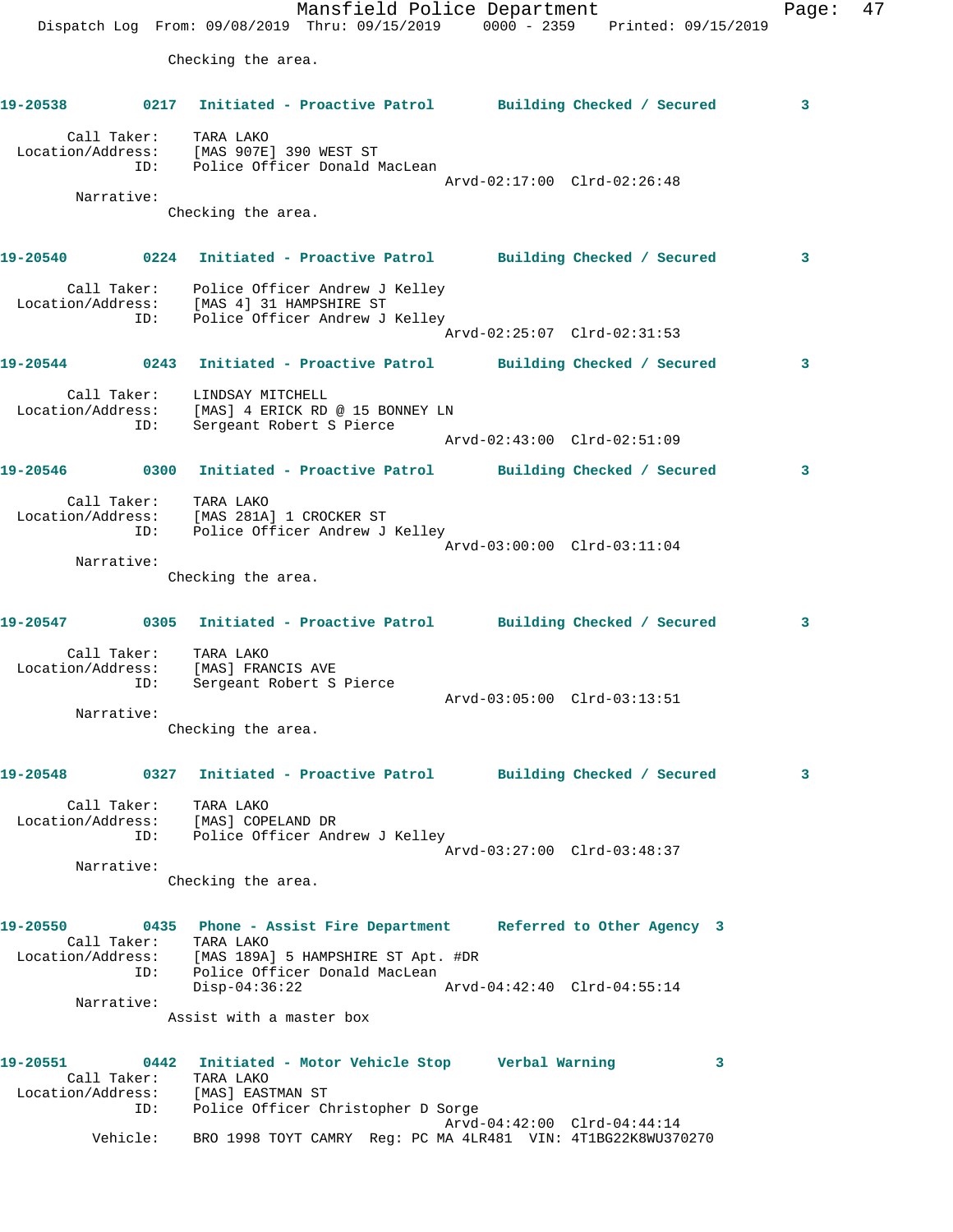Mansfield Police Department Page: 48 Dispatch Log From: 09/08/2019 Thru: 09/15/2019 0000 - 2359 Printed: 09/15/2019 Narrative: Verbal warning for speed **19-20552 0546 Phone - 911 Hang-ups & Verifications Unfounded/Unverifed 2**  Call Taker: TARA LAKO Location/Address: [MAS 1019] 792 WEST ST Apt. #C303 ID: Police Officer Donald MacLean Disp-05:47:42 Arvd-05:53:28 Clrd-06:02:29<br>ID: Police Officer Andrew J Kelley Police Officer Andrew J Kelley<br>Disp-05:47:45 Arvd-05:52:44 Clrd-06:02:32 Narrative: Responding for the abandoned 911, no answer on call back **19-20553 0610 Initiated - Selective Enforcement/RADAR Services Rendered 3**  Call Taker: TARA LAKO Location/Address: [MAS] 458 EAST ST @ 444 PRATT ST ID: Police Officer Christopher D Sorge Arvd-06:10:00 Clrd-06:29:12 Narrative: Traffic enforcement in the area. **19-20554 0612 Initiated - Selective Enforcement/RADAR Services Rendered 3**  Call Taker: TARA LAKO Location/Address: [MAS] 99 COPELAND DR @ 235 CHAUNCY ST ID: Police Officer Andrew J Kelley Arvd-06:12:00 Clrd-06:45:58 Narrative: Traffic enforcement in the area. **19-20555 0642 Initiated - Selective Enforcement/RADAR Verbal Warning 3**  Call Taker: TARA LAKO Location/Address: [MAS] 777 WEST ST @ 100 HAMPSHIRE ST ID: Sergeant Robert S Pierce Arvd-06:42:00 Clrd-06:59:58 Vehicle: WHI 2017 HYUN ACCENT Reg: PC MA 2GJX31 VIN: KMHCT5AE9HU340839 Narrative: Traffic enforcement in the area. Narrative: Verbal warning for speed **19-20556 0648 Phone - Assist Fire Department Services Rendered 3**  Call Taker: TARA LAKO Location/Address: [MAS H2430] 14 BOUNDRY RD ID: Police Officer Christopher D Sorge Disp-06:50:09 Arvd-06:53:59 Clrd-06:57:56 Narrative: Out to assist MFD with a smoke detector activation **19-20559 0656 Phone - Motor Veh Acc - No Injury Accident Report 1**  Call Taker: APRIL LEHANE Location/Address: [MAS H4292] 40 GROVE ST<br>ID: Police Officer Donald Ma Police Officer Donald MacLean Disp-06:57:04 Arvd-07:08:53 Clrd-07:30:29 Vehicle: BLU 2012 HYUN ACCENT Reg: PC MA 981HP1 VIN: KMHCU5AE6CU042142 Vehicle: RED 2001 TOYT TACOMA Reg: PC MA 76WX07 VIN: 5TEWN72N71Z790654 Narrative: 911 caller reporting a minor MVA no injuries Narrative: Tow requested for 1. Achin's enroute.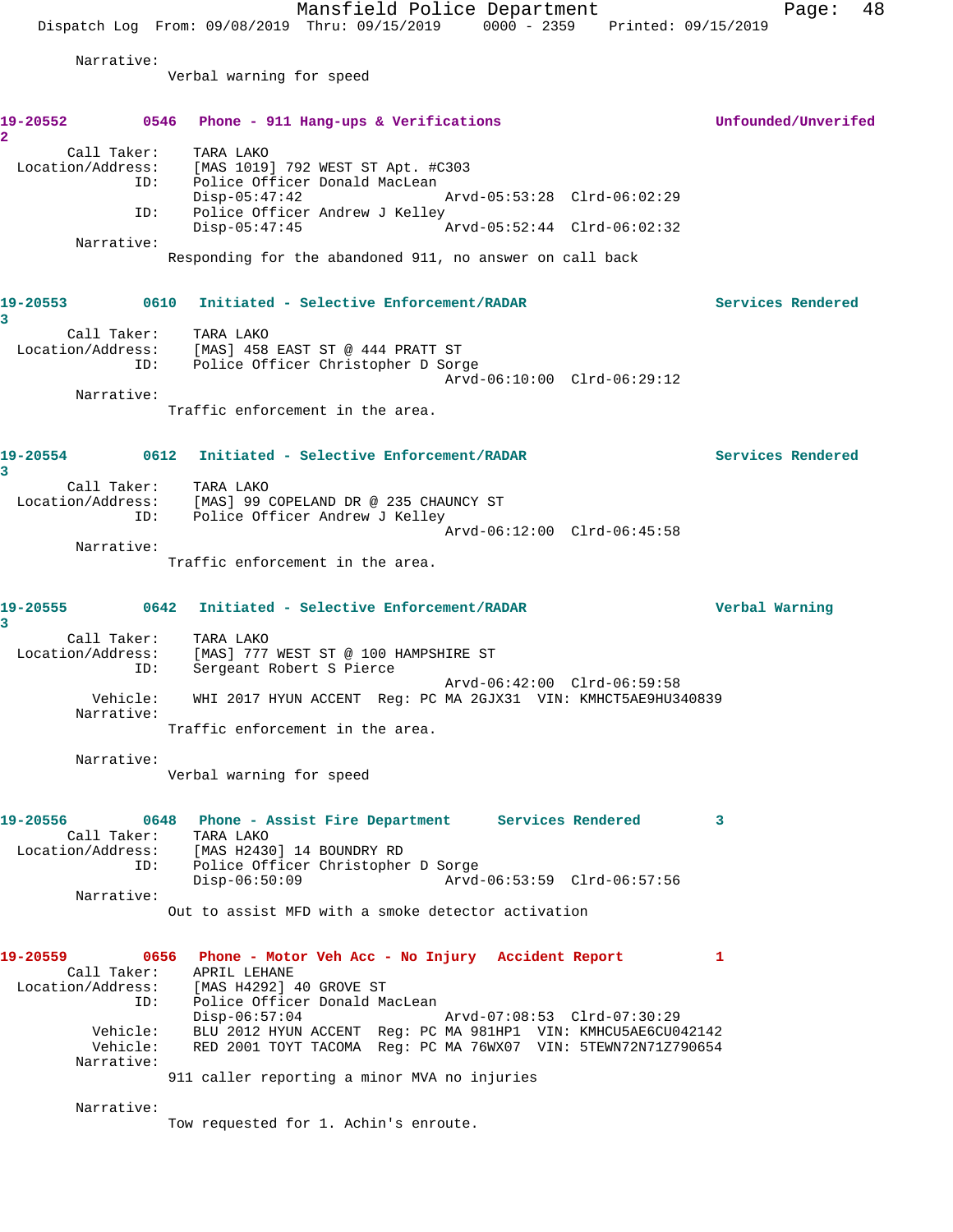Mansfield Police Department Page: 49 Dispatch Log From: 09/08/2019 Thru: 09/15/2019 0000 - 2359 Printed: 09/15/2019 Narrative: Tow was not needed. Achin's assisted operator with his bumper. Refer To Accident: 19MAS-348-AC **19-20560 0700 Initiated - Selective Enforcement/RADAR Vehicle Towed 3**  Call Taker: JAMES VIERA Location/Address: [MAS] NORTH MAIN ST<br>ID: Police Officer Andre Police Officer Andrew J Kelley Arvd-07:00:00 Clrd-07:41:23 Vehicle: GRY 2005 NISS ALTIMA Reg: PC MA 1PBT74 VIN: 1N4AL11D25C170102 Towed: For: Unregistered/Uninsured By: Achins Garage To: Achins Garage Narrative: MV stop, MA reg 1PBT74. Narrative: Tow requested. Achin's enroute. Narrative: Citation given to the operator for the RO for revoked and failure to inspect. Operator left on foot for work. He was offered a ride but couldn't wait. Narrative: Achin's on scene. Narrative: Achin's has the vehicle. Refer To Summons: 19MAS-543-AR Summons: SPENCER, NADINE V Address: 241 WEIR ST TAUNTON, MA<br>Age: 27 Age: Charges: UNINSURED MOTOR VEHICLE REGISTRATION SUSPENDED, OP MV WITH INSPECTION/STICKER, NO **19-20564 0732 Initiated - Selective Enforcement/RADAR Services Rendered 3**  Call Taker: JAMES VIERA Location/Address: [MAS] 47 GROVE ST ID: Police Officer Donald MacLean Arvd-07:32:00 Clrd-07:45:55 **19-20580 0917 Initiated - Traffic Enforcement / Activity Services Rendered 2**  Call Taker: JAMES VIERA Vicinity of: [MAS] 99 COPELAND DR @ 235 CHAUNCY ST<br>ID: Detective Gregory S Martell Detective Gregory S Martell Arvd-09:17:00 Clrd-09:17:01 ID: Police Officer Patrick J Pennie Disp-09:17:39 Arvd-09:17:40 Clrd-09:40:20 Narrative: No violations. **19-20581 0918 Initiated - Building Check Building Checked / Secured 3** Call Taker: JAMES VIERA Location/Address: [MAS 417] 9 FRANCIS AVE ID: Police Officer Nicole M Boldrighini Arvd-09:18:00 Clrd-09:39:03 **19-20583 0939 Initiated - Selective Enforcement/RADAR Citation / Warning Issued 3**  Call Taker: JAMES VIERA Location/Address: [MAS 1002] 250 EAST ST ID: Police Officer Nicole M Boldrighini Arvd-09:39:00 Clrd-10:02:53 Vehicle: GRY/YEL 2011 MERZ E350 Reg: PC MA 282MF9 VIN: WDDHF8HB7BA387476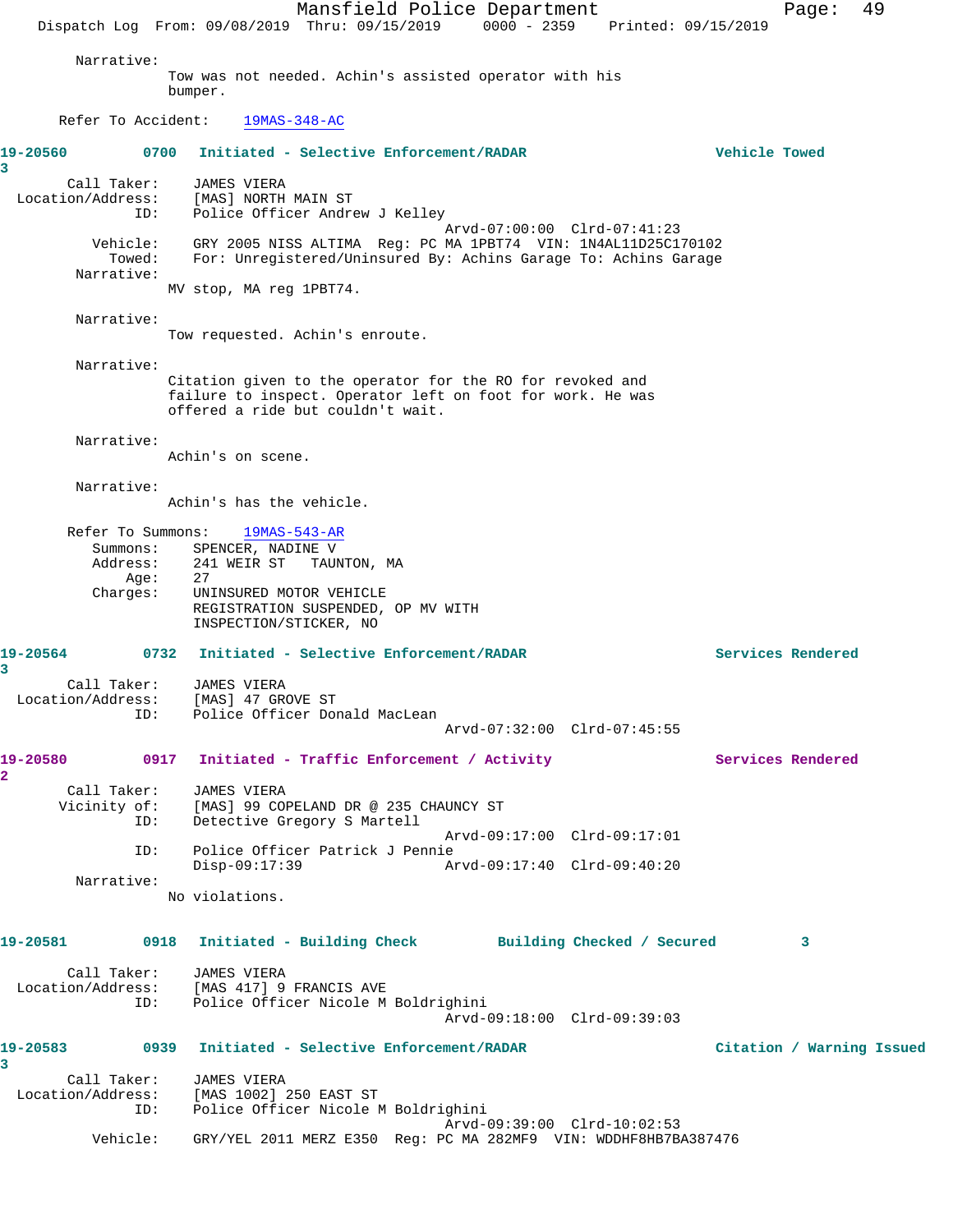Mansfield Police Department Page: 50 Dispatch Log From: 09/08/2019 Thru: 09/15/2019 0000 - 2359 Printed: 09/15/2019 Narrative: MV stop, MA 282MF9. Cited for speed. **19-20584 0953 Initiated - Selective Enforcement/RADAR Citation / Warning Issued 3**  Call Taker: JAMES VIERA Location/Address: [MAS] GILBERT ST ID: Police Officer Matthew A Souza Arvd-09:53:00 Clrd-10:34:08 Vehicle: BLK 2007 TOYT CAMRY Reg: PC MA 568RP7 VIN: 4T1BE46KX7U630908 Narrative: MV stop, MA reg 568RP7. Narrative: Citation to operator for speed. **19-20587 1039 911 - Motor Veh Acc - No Injury Accident Report 1**  Call Taker: JAMES VIERA Location/Address: [MAS 294] 30 CHAUNCY ST ID: Police Officer Patrick J Pennie Disp-10:40:26 Arvd-10:41:59 Clrd-11:00:33 Vehicle: GRY 2015 HYUN SONATA Reg: PC MA 9CP994 VIN: KMHEC4A48FA130807 Vehicle: ONG 2018 HOND UT CR-V Reg: PC MA 64G480 VIN: 5J6RW2H84JL036232 Narrative: Minor MVC in the lot. Narrative: Both vehicles are on their way. Report to follow. Refer To Accident: 19MAS-349-AC **19-20588 1049 Initiated - Selective Enforcement/RADAR Services Rendered 3**  Call Taker: CARLY MORIARTY Location/Address: [MAS] HOPE ST ID: Police Officer Nicole M Boldrighini Arvd-10:49:00 Clrd-11:15:20 Narrative: Selective enforcement **19-20589 1109 Initiated - Building Check Building Checked / Secured 3** Call Taker: JAMES VIERA Location/Address: [MAS 840] 280 SCHOOL ST ID: Police Officer Matthew A Souza Arvd-11:09:00 Clrd-11:43:29 **19-20592 1125 Initiated - Follow up Investigation Services Rendered 3**  Call Taker: JAMES VIERA Location/Address: [MAS 12] 250 EAST ST ID: Sergeant Thomas R Connor Arvd-11:25:00 Clrd-11:36:38 ID: Police Officer Andrew J Kelley<br>Disp-11:26:32 Disp-11:26:32 Arvd-11:26:36 Clrd-11:28:48 Narrative: Suspicious package was found with the schools address. It is books. Narrative: This was an Amazon delivery by a sub-contractor who wasn't familiar with the policy for deliveries. **19-20593 1133 Initiated - Motor Vehicle Stop Citation / Warning Issued 3**  Call Taker: JAMES VIERA Vicinity of: [MAS] 421 FRANKLIN ST @ 491 MAPLE ST ID: Police Officer Nicole M Boldrighini Arvd-11:33:00 Clrd-11:37:00 Vehicle: BLK 2018 JEEP WRANGL Reg: PAV MA FETCHR VIN: 1C4GJXAG2JW170312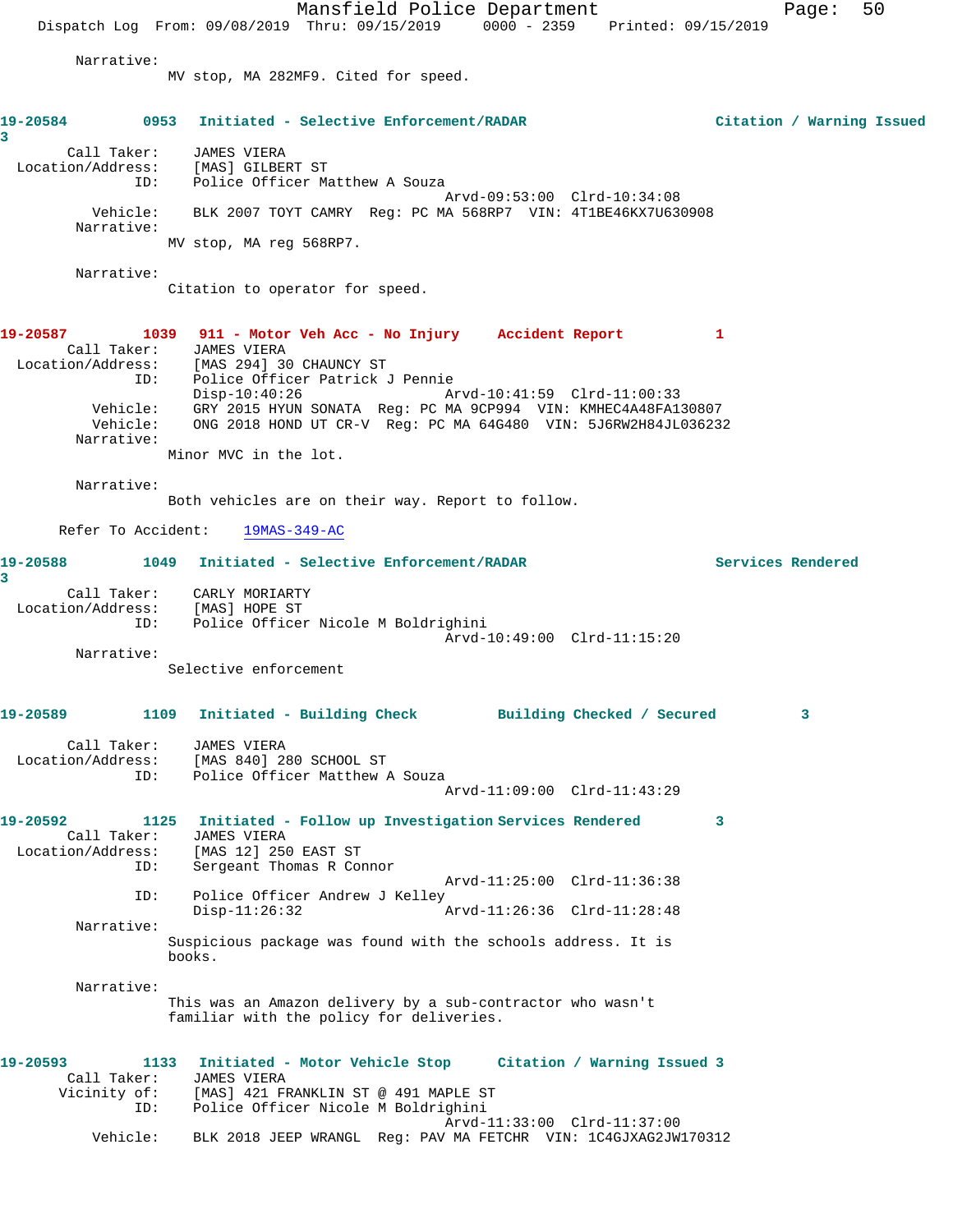Mansfield Police Department Fage: 51 Dispatch Log From: 09/08/2019 Thru: 09/15/2019 0000 - 2359 Printed: 09/15/2019 Narrative: Cited for stop sign violation. **19-20594 1144 Walk-In - Larceny over \$1200 Incident Report 2**  Call Taker: Support Staff Matthew Todesco Location/Address: [MAS H2234] 180 RUMFORD AVE Apt. #10 ID: Police Officer Nicole M Boldrighini Disp-11:51:56 Arvd-11:52:25 Clrd-12:21:17 Vehicle: PLE 2000 HD XL1200 Reg: MC MA 2F8476 VIN: 1HD1CGP10YK116655 Narrative: RP into the station to report his motorcycle was stolen overnight, Ofc Bolbrighini into speak with the RP. Refer To Incident: 19MAS-817-OF **19-20595 1150 Initiated - Motor Vehicle Stop Citation / Warning Issued 3**  Call Taker: APRIL LEHANE Location/Address: [MAS 1002] 250 EAST ST ID: Police Officer Andrew J Kelley Arvd-11:50:00 Clrd-11:53:06 Vehicle: RED 2007 FORD UT FREEST Reg: PC MA 3ZE526 VIN: 1FMDK06127GA22347 Narrative: Mvs-citation issued **19-20597 1253 Initiated - Selective Enforcement/RADAR Services Rendered 3**  Call Taker: JAMES VIERA Location/Address: [MAS H3574] 80 WALNUT ST ID: Police Officer Matthew A Souza Arvd-12:53:00 Clrd-13:50:58 **19-20600 1326 Phone - Assist Other Gov. Agency Services Rendered 3**  Call Taker: APRIL LEHANE Vicinity of: [MAS H2201] 440 MAPLE ST ID: Police Officer Nicole M Boldrighini Disp-13:27:09 Arvd-13:31:50 Clrd-14:05:10 Narrative: assist Water Dept with traffic **19-20605 1342 Initiated - Harass. Electronic Communicat Incident Report 3**  Call Taker: JAMES VIERA Location/Address: [MAS 332] 240 EAST ST ID: Police Officer Andrew J Kelley Arvd-13:42:00 Clrd-13:43:50 Refer To Incident: 19MAS-818-OF **19-20609 1404 Alarm - Assist Fire Department Services Rendered 3**  Call Taker: CARLY MORIARTY Location/Address: [MAS 840D2] 280 SCHOOL ST Apt. #D ID: Police Officer Matthew A Souza<br>Disp-14:05:15 Disp-14:05:15 Arvd-14:09:54 Clrd-14:16:04 Narrative: Assist the fd with a fire alarm activation **19-20612 1431 Initiated - Selective Enforcement/RADAR Services Rendered 3**  Call Taker: CARLY MORIARTY Location/Address: [MAS 1002] 250 EAST ST ID: Police Officer Nicole M Boldrighini Arvd-14:31:00 Clrd-15:00:02 Narrative: Selective Enforcement **19-20614 1450 Initiated - Motor Vehicle Stop Citation / Warning Issued 3**  Call Taker: JAMES VIERA Location/Address: [MAS] RESERVOIR ST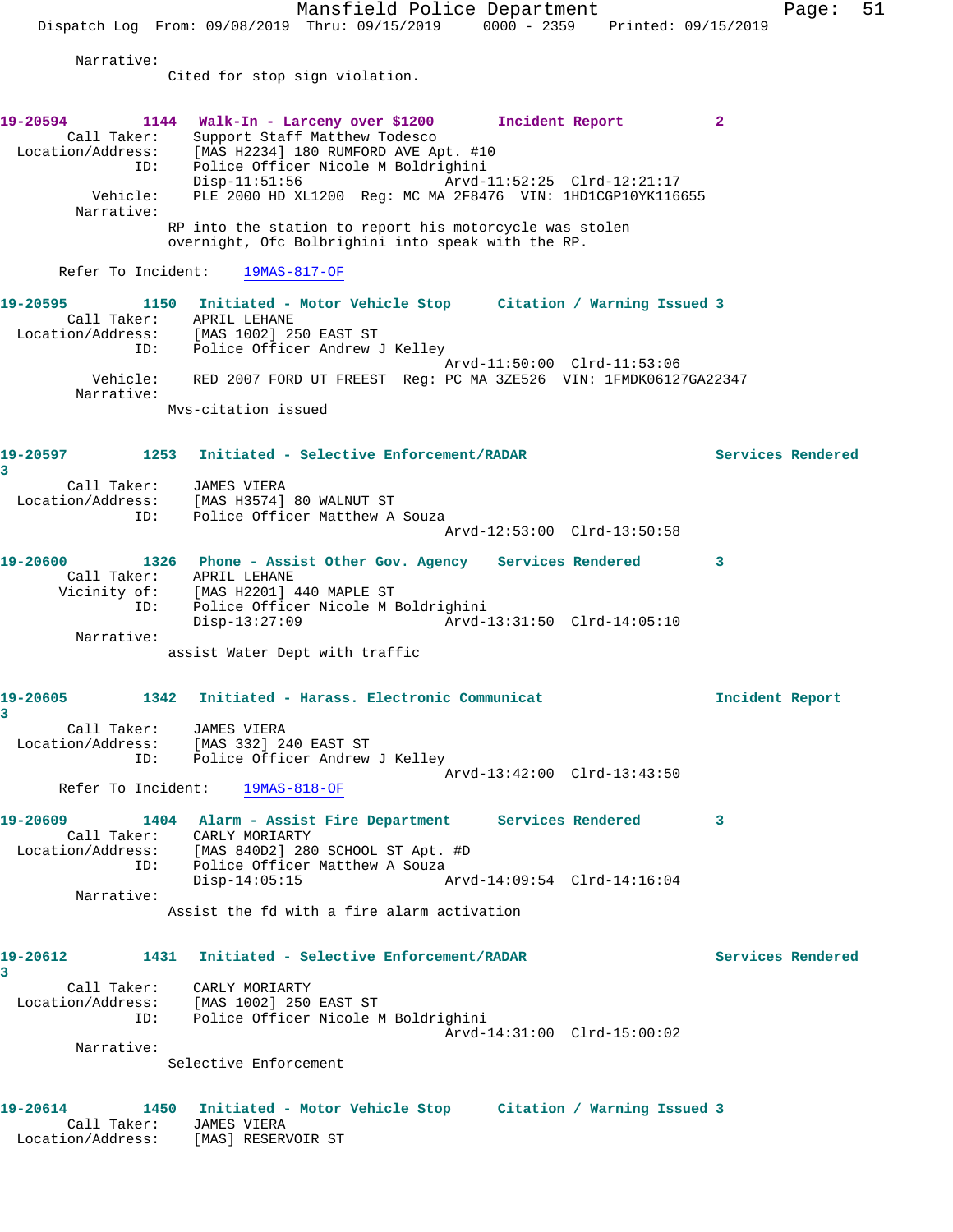Mansfield Police Department Page: 52 Dispatch Log From: 09/08/2019 Thru: 09/15/2019 0000 - 2359 Printed: 09/15/2019 ID: Police Officer Matthew A Souza Arvd-14:50:00 Clrd-14:57:34 Vehicle: BLK 2018 HOND UT CR-V Reg: PC MA 9FP139 VIN: 7FARW2H52JE096741 Narrative: Cited for speed. **19-20621 1650 Initiated - Selective Enforcement/RADAR Services Rendered 3**  Call Taker: JAMES VIERA Location/Address: [MAS 982] 111 HOPE ST ID: Police Officer William C Trudell Arvd-16:50:00 Clrd-18:03:00 **19-20624 1714 Initiated - Motor Vehicle Stop Verbal Warning 3**  Call Taker: JAMES VIERA Location/Address: [MAS] OLD COLONY WAY ID: Police Officer David J Pepicelli Arvd-17:14:00 Clrd-17:16:45 Vehicle: BLU 2005 PONT MONTAN Reg: PC MA 36HD53 VIN: 1GMDV33L55D188391 Narrative: Verbal warning for inspection sticker. **19-20625 1717 Initiated - Motor Vehicle Stop Citation / Warning Issued 3**  Call Taker: JAMES VIERA Location/Address: [MAS] OLD COLONY WAY ID: Police Officer David J Pepicelli Arvd-17:17:00 Clrd-17:33:46 Vehicle: BLU 2005 FORD F150 Reg: PC MA 782VS9 VIN: 1FTRF12285NB57537 Narrative: RO was cited for failure to inspect. Citation was given to operator. **19-20627 1737 Initiated - Motor Vehicle Stop Citation / Warning Issued 3**  Call Taker: JAMES VIERA Location/Address: [MAS 160] 80 NORTH MAIN ST ID: Police Officer David J Pepicelli Arvd-17:37:00 Clrd-17:55:57 Vehicle: RED 2011 KIA UT SORENT Reg: PC MA 816XA8 VIN: 5XYKT4A18BG048826 Narrative: Cited for unregistered. **19-20628 1754 Initiated - Motor Vehicle Stop Citation / Warning Issued 3**  Call Taker: JAMES VIERA Location/Address: [MAS] 800 SOUTH MAIN ST ID: Police Officer Danielle C Titus Arvd-17:54:00 Clrd-18:06:42 Vehicle: BLK 1999 FORD RANGER Reg: PC MA 1MFF94 VIN: 1FTYR10C0XTA21772 Narrative: Cited for failure to stop at red light. **19-20629 1756 Phone - Animal Complaints Services Rendered 3**  Call Taker: Support Staff Derek M Stark Location/Address: [MAS H2332] 461 GILBERT ST ID: Police Officer Danielle C Titus Disp-18:07:52 Arvd-18:16:45 Clrd-18:36:18 Narrative: Caller reporting that he has had a loose Black Lab running around the area, last in his yard. Does appear to have a Mansfield dog tag. Narrative: Ofc Titus out to a residence on Gilbert St in attempt to return the dog to its owner. (tag #000606) Narrative: Dog reunited with owner, clear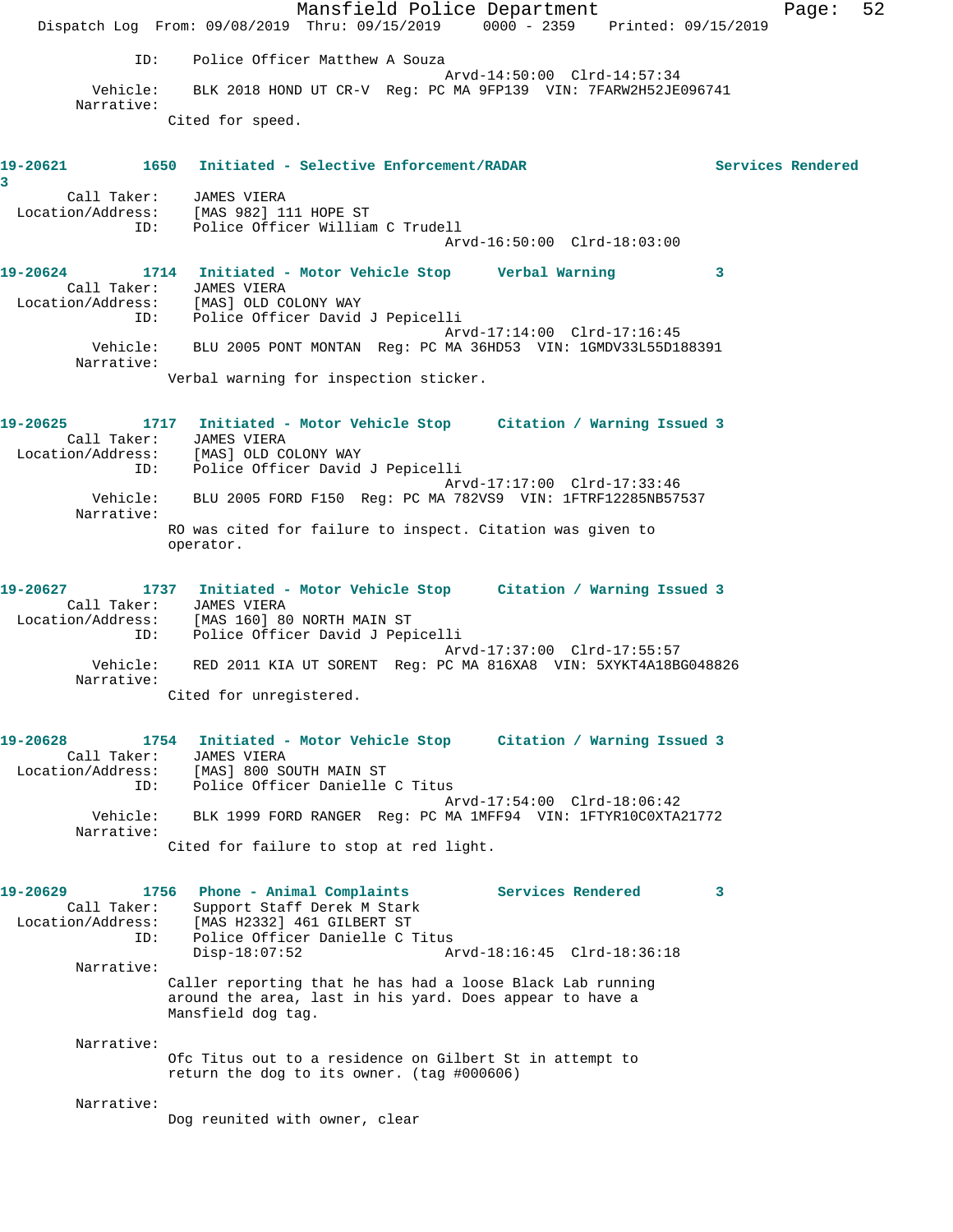Dispatch Log From: 09/08/2019 Thru: 09/15/2019 0000 - 2359 Printed: 09/15/2019 **19-20630 1803 Phone - Erratic Oper MV / Road Rage Spoken To 3**  Call Taker: LINDSAY MITCHELL Location/Address: [MAS H5559] 15 HIGH ST ID: Police Officer William C Trudell Disp-18:04:00 Arvd-18:04:54 Clrd-18:10:54 ID: Police Officer David J Pepicelli Disp-18:04:00 Arvd-18:06:15 Clrd-18:10:51 Vehicle: GRY 2005 TOYT SIENNA Reg: PC MA 55CR07 VIN: 5TDZA23C25S262550 Narrative: Rp reports a vehicle doing donuts in the dirt lot Narrative: Operator was advised of complaint. **19-20633 1811 911 - Suspicious Actv / Persn / Veh Gone on Arrival 2**  Call Taker: JAMES VIERA Location/Address: [MAS] WEST ST ID: Police Officer David J Pepicelli Disp-18:14:36 Arvd-18:23:38 Clrd-18:23:42 Narrative: Report of a young child hanging out window of a gray Honda Odyssey bearing partial MA reg 8HKL. Narrative: Area search negative to the town line. **19-20634 1814 Initiated - Community Policing Services Rendered 3**  Call Taker: JAMES VIERA Location/Address: [MAS 330] 250 EAST ST ID: Police Officer William C Trudell Arvd-18:14:00 Clrd-18:29:20 **19-20636 1840 Initiated - Selective Enforcement/RADAR Services Rendered 3**  Call Taker: LINDSAY MITCHELL Location/Address: [MAS] OAK ST ID: Police Officer Danielle C Titus Arvd-18:40:00 Clrd-18:52:04 **19-20638 1848 Initiated - Motor Vehicle Stop Citation / Warning Issued 3**  Call Taker: NICHOLAS GOYETTE Vicinity of: [MAS 242] 55 NORTH MAIN ST ID: Police Officer David J Pepicelli Arvd-18:48:00 Clrd-18:53:48<br>Vehicle: RED 2018 NISS KICKS Req: PC MA 8KL755 VIN: 3N1CP5CU2JL51 RED 2018 NISS KICKS Reg: PC MA 8KL755 VIN: 3N1CP5CU2JL511737 Narrative: Out with an mv stop. RO cited for speed and failure to inspect. **19-20640 1851 Phone - Suspicious Actv / Persn / Veh Spoken To 2** Call Taker: NICHOLAS GOYETTE Location/Address: [MAS 840f180a] 280 SCHOOL ST ID: Police Officer Danielle C Titus Disp-18:53:10 Arvd-18:57:09 Clrd-19:02:25<br>ID: Sergeant Lawrence G Crosman Sergeant Lawrence G Crosman Disp-18:53:15 Clrd-18:53:45 ID: Police Officer David J Pepicelli Disp-18:53:51 Arvd-19:00:05 Clrd-19:02:27 Vehicle: RED 2007 CHY Reg: PC RI 812063 VIN: JTNBB46K773040311 Narrative: RP calling to report an older male party hitting golf balls behind the paper store. Employees concerned he may be damaging mvs as well. Narrative: Clear, party is waiting for his wife and hitting a wiffle ball. No criminal activity and no damage to mvs present,

Mansfield Police Department Fage: 53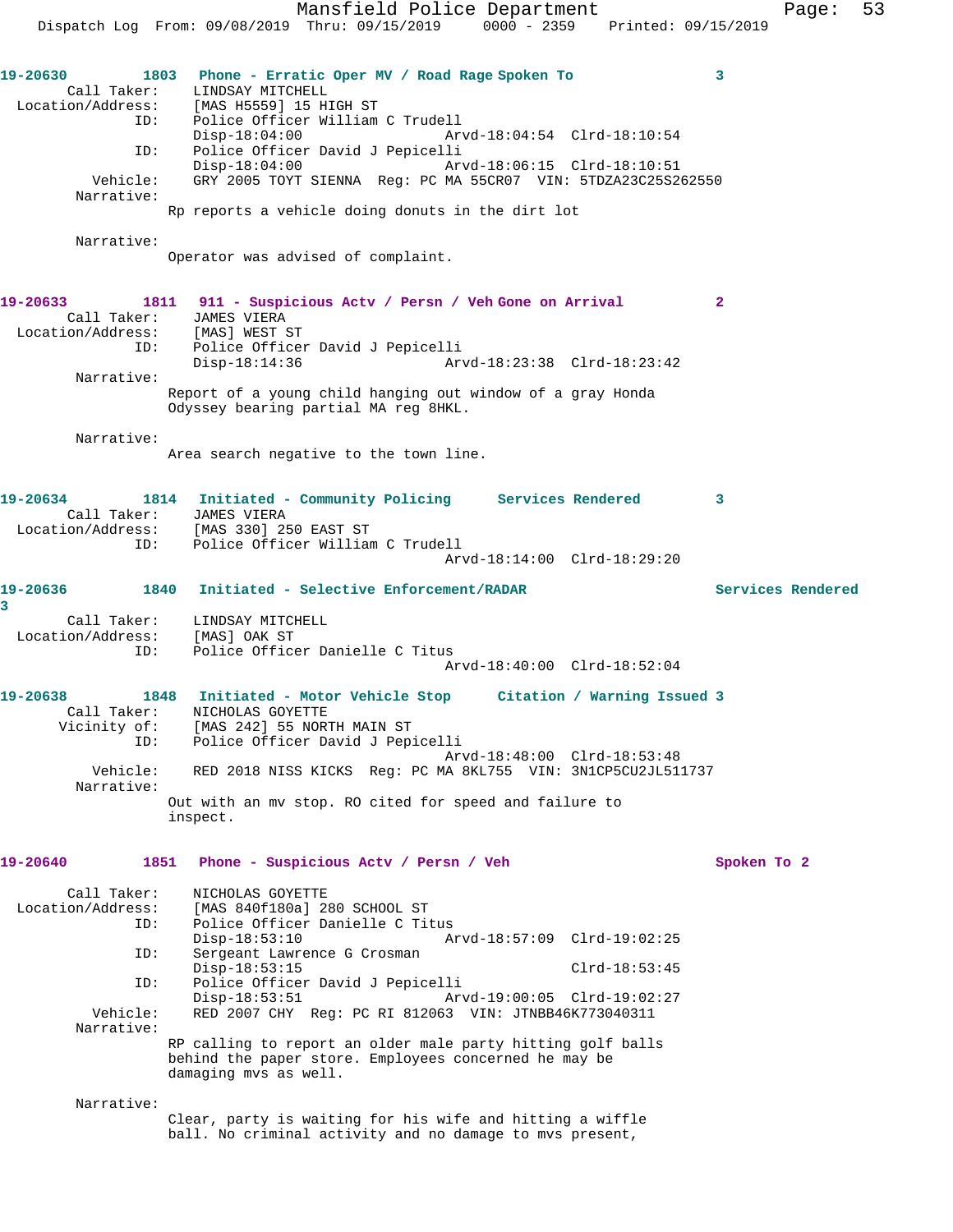party advised.

| 19-20644<br>Call Taker:<br>Location/Address: |      | 1926 Phone - Road Hazards<br>Support Staff Derek M Stark<br>[MAS] GILBERT ST                                                                                   |                             | Services Rendered | 3 |
|----------------------------------------------|------|----------------------------------------------------------------------------------------------------------------------------------------------------------------|-----------------------------|-------------------|---|
|                                              | ID:  | Police Officer Danielle C Titus                                                                                                                                |                             |                   |   |
| ID:                                          |      | $Disp-19:29:25$<br>Police Officer David J Pepicelli                                                                                                            |                             | $Clrd-19:29:31$   |   |
|                                              | ID:  | $Disp-19:29:42$<br>Police Officer William C Trudell                                                                                                            |                             | $Clrd-19:29:48$   |   |
|                                              | ID:  | $Disp-19:29:59$<br>Police Officer Danielle C Titus                                                                                                             | Arvd-19:35:00 Clrd-21:43:43 |                   |   |
| Narrative:                                   |      | $Disp-19:58:14$                                                                                                                                                | Arvd-20:05:29 Clrd-21:43:44 |                   |   |
|                                              |      | Caller reporting large water main break in front of the<br>light plant, street is flooding and large amount of water<br>coming from underground.               |                             |                   |   |
| Narrative:                                   |      |                                                                                                                                                                |                             |                   |   |
|                                              |      | Ofc. Trudell confirming the water main break, shutting down<br>the road                                                                                        |                             |                   |   |
| Narrative:                                   |      | Water department is responding                                                                                                                                 |                             |                   |   |
|                                              |      |                                                                                                                                                                |                             |                   |   |
| Narrative:                                   |      | Clear, detail officer on scene.                                                                                                                                |                             |                   |   |
| 19-20652                                     | 2151 | Initiated - Proactive Patrol Building Checked / Secured                                                                                                        |                             |                   | 3 |
| Call Taker:<br>Location/Address:             | ID:  | NICHOLAS GOYETTE<br>[MAS 322] 31 HAMPSHIRE ST<br>Police Officer Danielle C Titus                                                                               |                             |                   |   |
| Narrative:                                   |      |                                                                                                                                                                | Arvd-21:51:00 Clrd-22:01:37 |                   |   |
|                                              |      | Checking the area.                                                                                                                                             |                             |                   |   |
| 19-20654                                     | 2201 | Initiated - Proactive Patrol Building Checked / Secured                                                                                                        |                             |                   | 3 |
| Call Taker:                                  | ID:  | NICHOLAS GOYETTE<br>Location/Address: [MAS 2] 60 FORBES BLVD<br>Police Officer Danielle C Titus                                                                |                             |                   |   |
| Narrative:                                   |      |                                                                                                                                                                | Arvd-22:01:00 Clrd-22:08:35 |                   |   |
|                                              |      | Checking the area.                                                                                                                                             |                             |                   |   |
|                                              |      | 19-20656 2233 Initiated - Proactive Patrol Building Checked / Secured                                                                                          |                             |                   | 3 |
| Location/Address:                            | ID:  | Call Taker: NICHOLAS GOYETTE<br>ion/Address: [MAS 840] 280 SCHOOL ST<br>Police Officer Danielle C Titus                                                        | Arvd-22:33:00 Clrd-22:43:55 |                   |   |
| Narrative:                                   |      |                                                                                                                                                                |                             |                   |   |
|                                              |      | Checking the area.                                                                                                                                             |                             |                   |   |
| 19-20657                                     |      | 2305 Initiated - Proactive Patrol Building Checked / Secured                                                                                                   |                             |                   | 3 |
|                                              |      | Call Taker: NICHOLAS GOYETTE<br>Location/Address: [MAS 987A] 125 HIGH ST Apt. #1-4<br>ID: Police Officer David J Pepicelli<br>Police Officer David J Pepicelli |                             |                   |   |
| Narrative:                                   |      |                                                                                                                                                                | Arvd-23:05:00 Clrd-23:12:29 |                   |   |
|                                              |      | Checking the area.                                                                                                                                             |                             |                   |   |
| 19-20658                                     | 2314 | Initiated - Proactive Patrol Building Checked / Secured                                                                                                        |                             |                   | 3 |
|                                              |      |                                                                                                                                                                |                             |                   |   |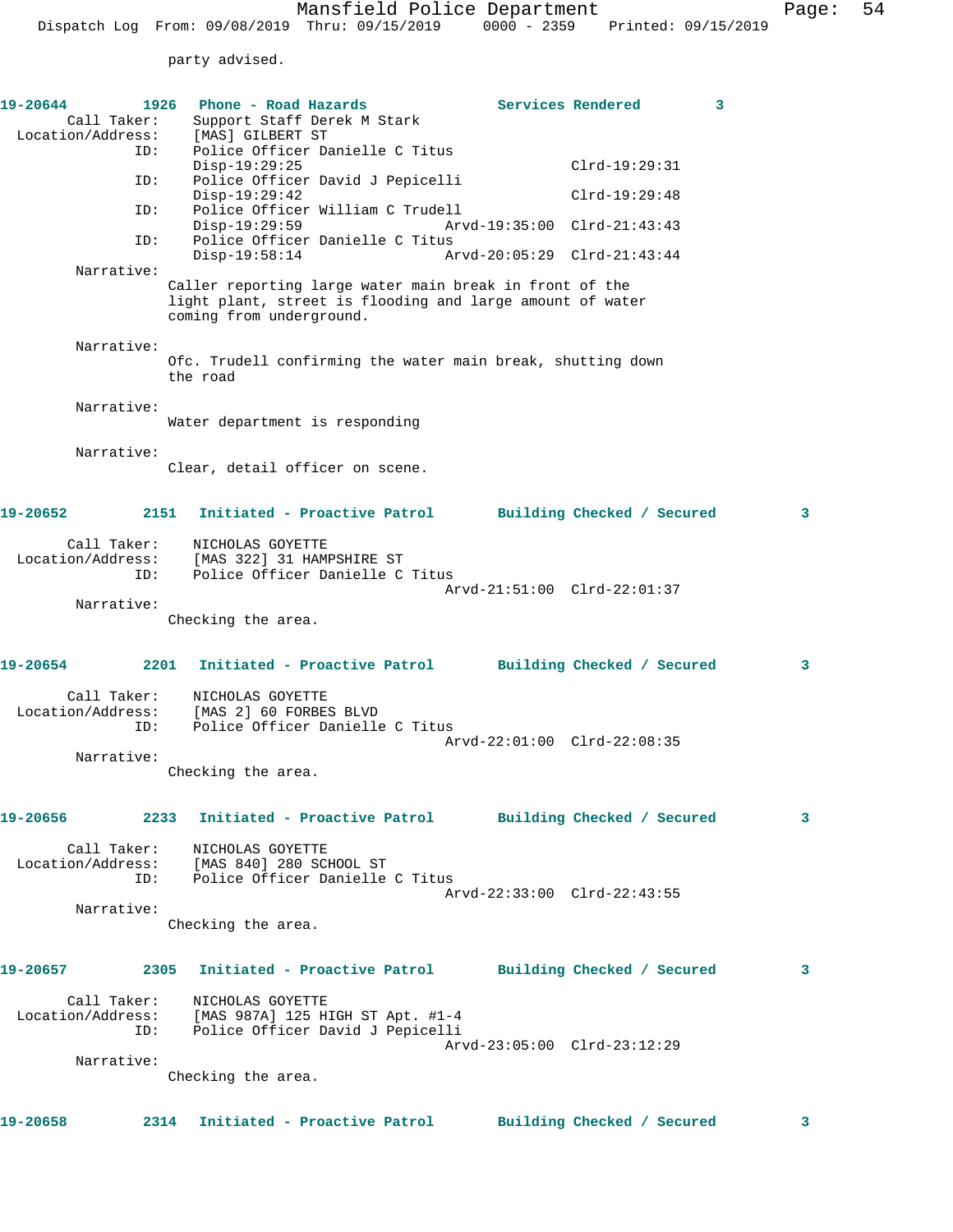Mansfield Police Department Fage: 55 Dispatch Log From: 09/08/2019 Thru: 09/15/2019 0000 - 2359 Printed: 09/15/2019 Call Taker: NICHOLAS GOYETTE Location/Address: [MAS 202] 16 OLD COLONY WAY ID: Police Officer David J Pepicelli Arvd-23:14:00 Clrd-23:14:25 Narrative: Checking the area. All quiet **19-20661 2322 Initiated - Assist Fire Department Services Rendered 3**  Call Taker: LINDSAY MITCHELL Location/Address: [MAS 988] 499 EAST ST ID: Sergeant Lawrence G Crosman Arvd-23:22:00 Clrd-23:31:12 Narrative: Possible fire alarm sounding. MFD enroute Narrative: Alarm coming from a dumpster, MFD clear **19-20660 2326 Phone - Assist Fire Department Referred to Other Agency 3**  Call Taker: LINDSAY MITCHELL Location/Address: [MAS 418F] 31 FRANCIS AVE Apt. #5 ID: Police Officer William C Trudell Disp-23:26:56 Arvd-23:31:47 Clrd-23:40:04 Narrative: Out to assist with a medical Narrative: Clear, MFD to handle **For Date: 09/13/2019 - Friday**

**19-20664 0113 Initiated - Proactive Patrol Building Checked / Secured 3** Call Taker: NICHOLAS GOYETTE Location/Address: [MAS 1016] 4 ERICK RD ID: Police Officer Meghan Birnie Arvd-01:13:00 Clrd-01:27:55 Narrative: Checking the area. **19-20668 0120 Initiated - Proactive Patrol Building Checked / Secured 3** Call Taker: NICHOLAS GOYETTE Location/Address: [MAS 2] 60 FORBES BLVD ID: Police Officer Christopher D Sorge Arvd-01:20:00 Clrd-01:25:51 Narrative: Checking the area. Narrative: Checking on a mv. Clear, checks ok and is unoccupied **19-20674 0127 Initiated - Proactive Patrol Building Checked / Secured 3** Call Taker: NICHOLAS GOYETTE Location/Address: [MAS 907E] 390 WEST ST ID: Police Officer Christopher D Sorge Arvd-01:27:00 Clrd-01:33:10 Narrative: Checking the area. **19-20677 0133 Initiated - Proactive Patrol Building Checked / Secured 3**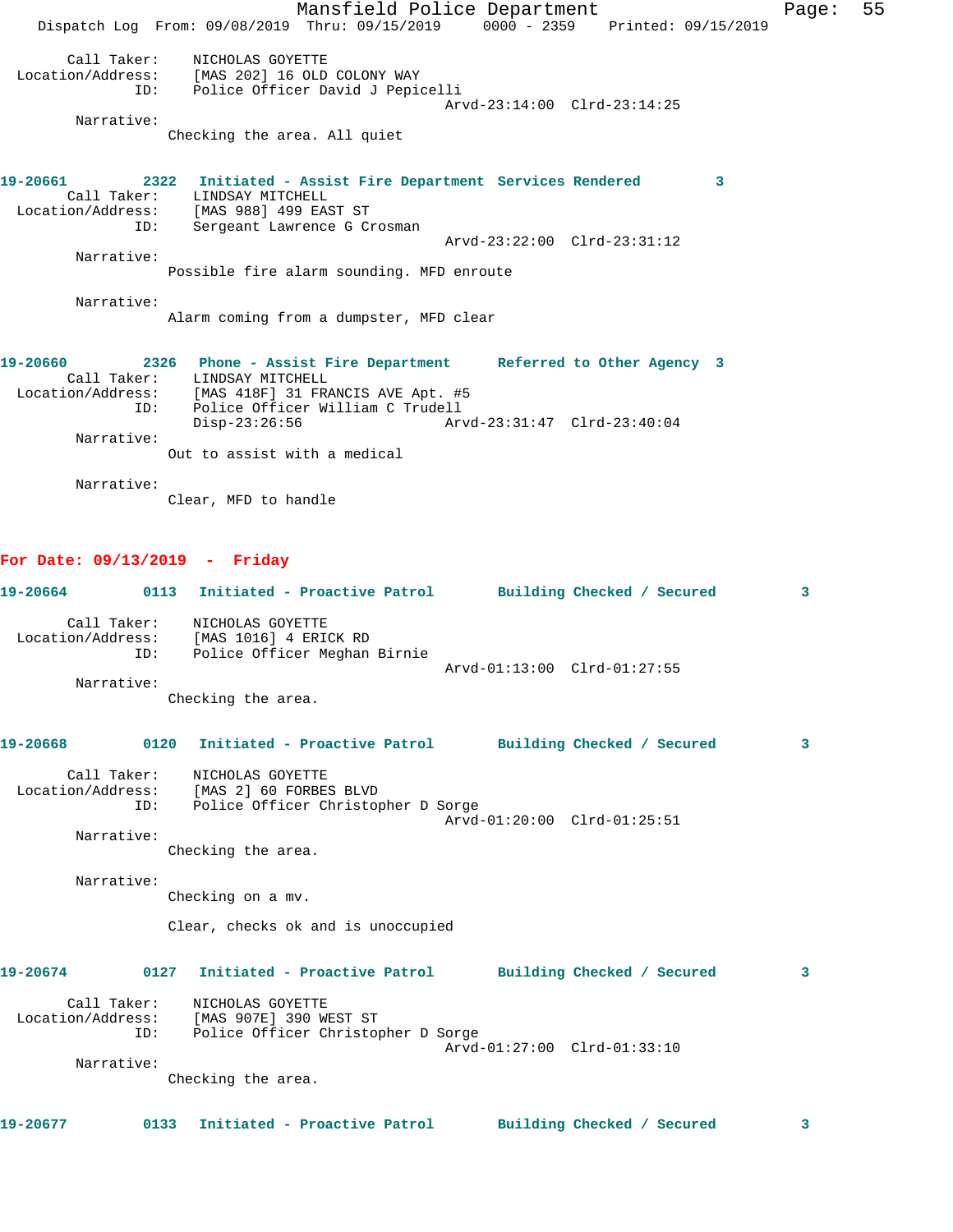|          |                    | Mansfield Police Department<br>Dispatch Log From: 09/08/2019 Thru: 09/15/2019 0000 - 2359 Printed: 09/15/2019                                                           | Page: | 56 |
|----------|--------------------|-------------------------------------------------------------------------------------------------------------------------------------------------------------------------|-------|----|
|          | ID:                | Call Taker: LINDSAY MITCHELL<br>Location/Address: [MAS 907E] 390 WEST ST<br>Police Officer Meghan Birnie<br>Arvd-01:33:00 Clrd-01:36:51                                 |       |    |
|          |                    | 19-20679   0142   Initiated - Proactive Patrol   Building Checked / Secured                                                                                             | 3     |    |
|          | Call Taker:        | NICHOLAS GOYETTE<br>Location/Address: [MAS 840] 280 SCHOOL ST<br>ID: Police Officer Christopher D Sorge<br>Arvd-01:42:00 Clrd-01:57:57                                  |       |    |
|          | Narrative:         | Checking the area.                                                                                                                                                      |       |    |
|          |                    |                                                                                                                                                                         |       |    |
|          |                    | 19-20680   0143   Initiated - Proactive Patrol   Building Checked / Secured                                                                                             | 3     |    |
|          | Call Taker:<br>ID: | TARA LAKO<br>Location/Address: [MAS 1002] 250 EAST ST<br>Police Officer Meghan Birnie                                                                                   |       |    |
|          | Narrative:         | Arvd-01:43:00 Clrd-01:56:49                                                                                                                                             |       |    |
|          |                    | Checking the area.                                                                                                                                                      |       |    |
|          |                    |                                                                                                                                                                         | 3     |    |
|          | ID:                | Call Taker: NICHOLAS GOYETTE<br>Location/Address: [MAS 281A] 1 CROCKER ST<br>Sergeant Robert S Pierce                                                                   |       |    |
|          | Narrative:         | Arvd-02:02:00 Clrd-02:09:22                                                                                                                                             |       |    |
|          |                    | Checking the area.                                                                                                                                                      |       |    |
|          |                    |                                                                                                                                                                         | 3     |    |
|          |                    | Call Taker: NICHOLAS GOYETTE<br>Location/Address: [MAS 139] 265 FRUIT ST<br>ID: Police Officer Meghan 1<br>Police Officer Meghan Birnie                                 |       |    |
|          | Narrative:         | Arvd-02:05:00 Clrd-02:08:53                                                                                                                                             |       |    |
|          |                    | Checking the area.                                                                                                                                                      |       |    |
|          |                    | 19-20683 0208 Initiated - Motor Vehicle Stop Verbal Warning<br>3<br>Call Taker: NICHOLAS GOYETTE<br>Location/Address: [MAS] COPELAND DR                                 |       |    |
|          | ID:                | Police Officer Christopher D Sorge<br>Arvd-02:08:00 Clrd-02:12:19                                                                                                       |       |    |
|          | ID:<br>Vehicle:    | Sergeant Robert S Pierce<br>$Disp-02:09:29$<br>GRY 2019 HYUN SONATA Reg: PC MA 8RL198 VIN: KMHE24L33KA091691                                                            |       |    |
|          | Narrative:         | Out with an my stop. Verbal to the operator for speed                                                                                                                   |       |    |
|          |                    |                                                                                                                                                                         |       |    |
| 19-20684 |                    | 0216 Initiated - Motor Vehicle Stop Gerbal Warning<br>3<br>Call Taker: NICHOLAS GOYETTE<br>Location/Address: [MAS] RTE 140 NB<br>ID: Police Officer Christopher D Sorge |       |    |
|          | Vehicle:           | Arvd-02:16:00 Clrd-02:20:24<br>2008 SPORTAGE Reg: PC RI IJ316 VIN: KNDJE723387515440                                                                                    |       |    |
|          | Narrative:         | Verbal for speed                                                                                                                                                        |       |    |
|          |                    |                                                                                                                                                                         |       |    |
|          |                    | 19-20685 0219 Initiated - Proactive Patrol Building Checked / Secured                                                                                                   | 3     |    |
|          |                    | Call Taker: LINDSAY MITCHELL                                                                                                                                            |       |    |

Location/Address: [MAS] 30 CHAUNCY ST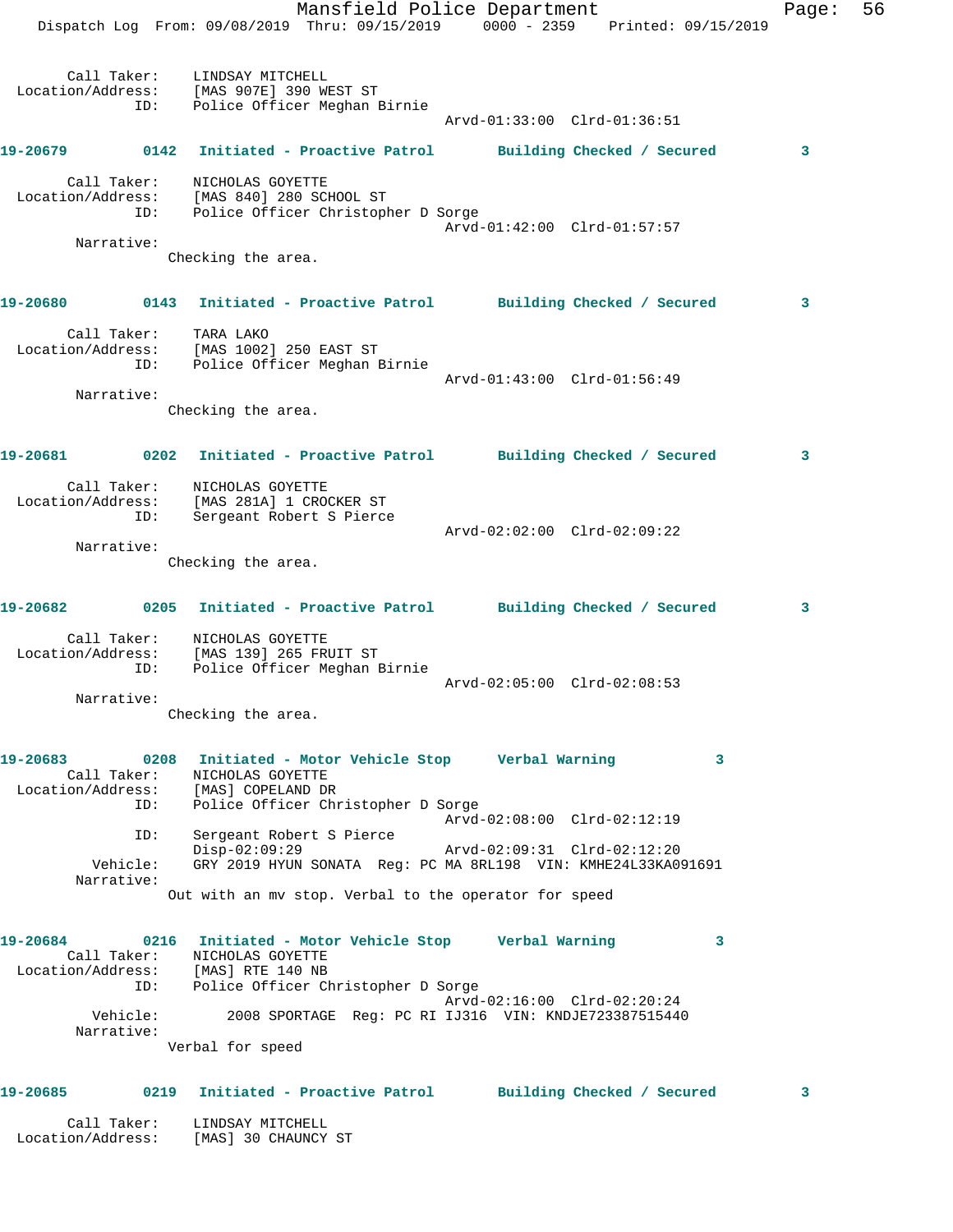|      | Page: |  |
|------|-------|--|
| 2019 |       |  |

|                   | . . <i>.</i> . | DOLACANO RODOLO D FICICO<br>Arvd-02:19:00 Clrd-02:22:05          |  |
|-------------------|----------------|------------------------------------------------------------------|--|
| 19-20686          | 0220           | Services Rendered<br>Phone - Well Being Check                    |  |
| Call Taker:       |                | NICHOLAS GOYETTE                                                 |  |
| Location/Address: |                | [MAS H6085] 93 PLEASANT ST                                       |  |
|                   | ID:            | Sergeant Robert S Pierce                                         |  |
|                   |                | $Disp-02:22:20$<br>Arvd-02:25:36 Clrd-02:31:24                   |  |
|                   | ID:            | Police Officer Meghan Birnie                                     |  |
|                   |                | $Disp-02:22:24$<br>Arvd-02:26:14 Clrd-02:31:22                   |  |
|                   | ID:            | Police Officer Christopher D Sorge                               |  |
|                   |                | $Disp-02:26:18$<br>Arvd-02:26:19 Clrd-02:31:20                   |  |
| Vehicle:          |                | BLU 2014 CHEV SILVER Req: PC MA 438PP9 VIN: 1GCVKPEH6EZ118886    |  |
|                   | Vehicle:       | Reg: PC MA 6MHG80 VIN: 1C4AJWBGXEL109280<br>WHI 2014 JEEP WRANGL |  |
| Narrative:        |                |                                                                  |  |
|                   |                |                                                                  |  |

Narrative:

Sgt. Pierce reports two mvs in the driveway

Narrative:

Sgt. Pierce reports party checks ok,

ID: Sergeant Robert S Pierce

Refer To Incident: 19MAS-819-OF

| 19-20687           | 0233 Phone - Disturbance / Gathering                                                                    |                             | Incident Report | 1 |
|--------------------|---------------------------------------------------------------------------------------------------------|-----------------------------|-----------------|---|
| Call Taker:        | NICHOLAS GOYETTE<br>Call Taker: NICHOLAS GOYETTE<br>Location/Address: [MAS 417C] 5 FRANCIS AVE Apt. #18 |                             |                 |   |
| ID:                | Police Officer Christopher D Sorge                                                                      |                             |                 |   |
|                    | $Disp-02:33:45$                                                                                         |                             | $Clrd-02:33:58$ |   |
| ID:                | Police Officer Meghan Birnie                                                                            |                             |                 |   |
|                    | $Disp-02:33:45$                                                                                         |                             | $Clrd-02:33:58$ |   |
| ID:                | Police Officer Christopher D Sorge                                                                      |                             |                 |   |
|                    | $Disp-02:33:58$                                                                                         | Arvd-02:35:10 Clrd-03:01:47 |                 |   |
| ID:                | Police Officer Meghan Birnie                                                                            |                             |                 |   |
|                    | $Disp-02:33:58$                                                                                         | Arvd-02:35:11 Clrd-03:01:52 |                 |   |
| Narrative:         |                                                                                                         |                             |                 |   |
|                    | Officers responding for the verbal argument between<br>neighbors                                        |                             |                 |   |
| Narrative:         |                                                                                                         |                             |                 |   |
|                    | RP reports an argument with his neighbor and his girlfriend.                                            |                             |                 |   |
|                    | Officers responding.                                                                                    |                             |                 |   |
|                    |                                                                                                         |                             |                 |   |
| Narrative:         |                                                                                                         |                             |                 |   |
|                    | Ofc. Birnie reports speaking with the parties all is calm                                               |                             |                 |   |
|                    |                                                                                                         |                             |                 |   |
|                    |                                                                                                         |                             |                 |   |
|                    | Units clear, all parties advised and this was a<br>misunderstanding. See OF report for further.         |                             |                 |   |
|                    |                                                                                                         |                             |                 |   |
| Refer To Incident: | $19MAS-820-OF$                                                                                          |                             |                 |   |
|                    | 19-20690 0304 Initiated - Proactive Patrol Building Checked / Secured                                   |                             |                 | 3 |
| Call Taker:        | NICHOLAS GOYETTE                                                                                        |                             |                 |   |
| Location/Address:  | [MAS 834] 261 CHAUNCY ST                                                                                |                             |                 |   |
| ID:                | Sergeant Robert S Pierce                                                                                |                             |                 |   |
|                    |                                                                                                         | Arvd-03:04:00 Clrd-03:20:10 |                 |   |
| Narrative:         |                                                                                                         |                             |                 |   |
|                    | Checking the area.                                                                                      |                             |                 |   |
| 19-20691           | 0543 Phone - Assist Fire Department Referred to Other Agency 3                                          |                             |                 |   |
| Call Taker:        | NICHOLAS GOYETTE                                                                                        |                             |                 |   |
| Location/Address:  | [MAS 418C] 25 FRANCIS AVE Apt. #19                                                                      |                             |                 |   |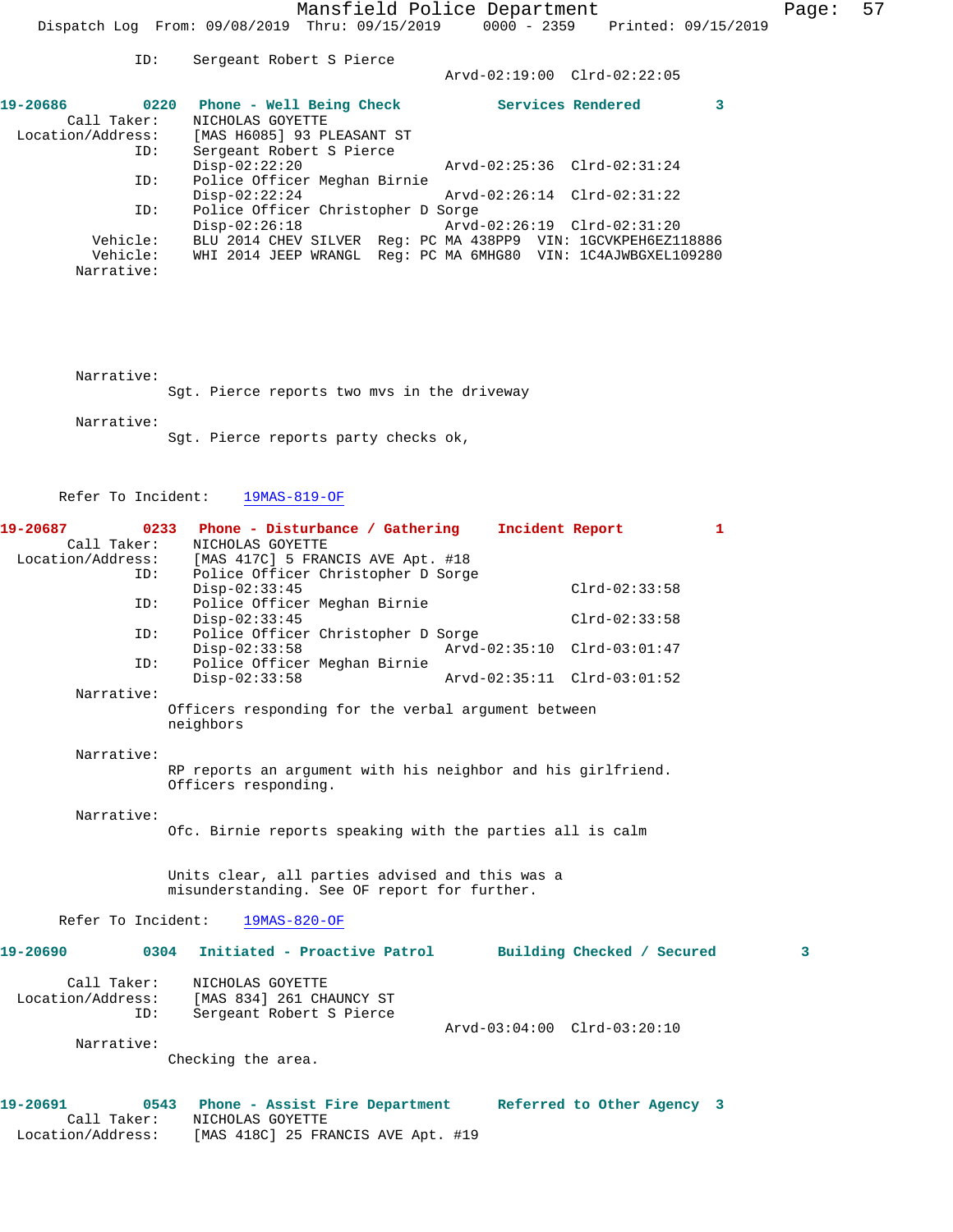|               |                                         | Dispatch Log From: 09/08/2019 Thru: 09/15/2019 0000 - 2359 Printed: 09/15/2019  | Mansfield Police Department        |                             |  | Page:             | 58 |
|---------------|-----------------------------------------|---------------------------------------------------------------------------------|------------------------------------|-----------------------------|--|-------------------|----|
|               | ID:<br>Narrative:                       | $Disp-05:45:27$<br>Out to assist MFD                                            | Police Officer Meghan Birnie       | Arvd-05:50:29 Clrd-06:04:10 |  |                   |    |
|               | Narrative:                              |                                                                                 | Clear, MFD transporting to Norwood |                             |  |                   |    |
| 19-20693<br>3 |                                         | 0628 Initiated - Selective Enforcement/RADAR                                    |                                    |                             |  | Services Rendered |    |
|               | Call Taker:<br>ID:<br>Narrative:        | NICHOLAS GOYETTE<br>Location/Address: [MAS] HOPE ST<br>Sergeant Robert S Pierce | Traffic enforcement in the area.   | Arvd-06:28:00 Clrd-07:08:42 |  |                   |    |
|               | Narrative:                              | No violations.                                                                  |                                    |                             |  |                   |    |
| 19-20694<br>3 |                                         | 0628 Initiated - Selective Enforcement/RADAR                                    |                                    |                             |  | Services Rendered |    |
|               | Call Taker:<br>Location/Address:<br>ID: | NICHOLAS GOYETTE<br>[MAS 1002] 250 EAST ST                                      | Police Officer Meghan Birnie       | Arvd-06:28:00 Clrd-07:09:05 |  |                   |    |
|               | Narrative:                              |                                                                                 | Traffic enforcement in the area.   |                             |  |                   |    |
|               | Narrative:                              | No violations.                                                                  |                                    |                             |  |                   |    |

**19-20695** 

| 19-20700                                        | 0716 Initiated - Community Policing Services Rendered<br>Call Taker: PATRICK FEENEY<br>Location/Address: [MAS 333] 245 EAST ST                                             |                                                           | 3 |
|-------------------------------------------------|----------------------------------------------------------------------------------------------------------------------------------------------------------------------------|-----------------------------------------------------------|---|
|                                                 | ID: Police Officer Meghan Birnie                                                                                                                                           | Arvd-07:16:00 Clrd-07:28:18                               |   |
| 19-20703<br>Call Taker:<br>Narrative:           | 0738 Phone - Alarm - Burglar<br>PATRICK FEENEY<br>Location/Address: [MAS 231] 76 COPELAND DR<br>ID: Police Officer Meghan Birnie<br>$Disp-07:39:19$<br>Vault & night drop. | False / Accidental Alarm 1<br>Arvd-07:42:11 Clrd-07:44:02 |   |
| Narrative:<br>Narrative:                        | M2 responding as well.<br>Accidental by employee.                                                                                                                          |                                                           |   |
| 19-20705<br>Location/Address: [FOX] 77 NORTH ST | 0824 Other - Traffic Cntrl / Dirctn Services Rendered<br>Call Taker: Patrolman MICHAEL D ALBERTS                                                                           |                                                           | 3 |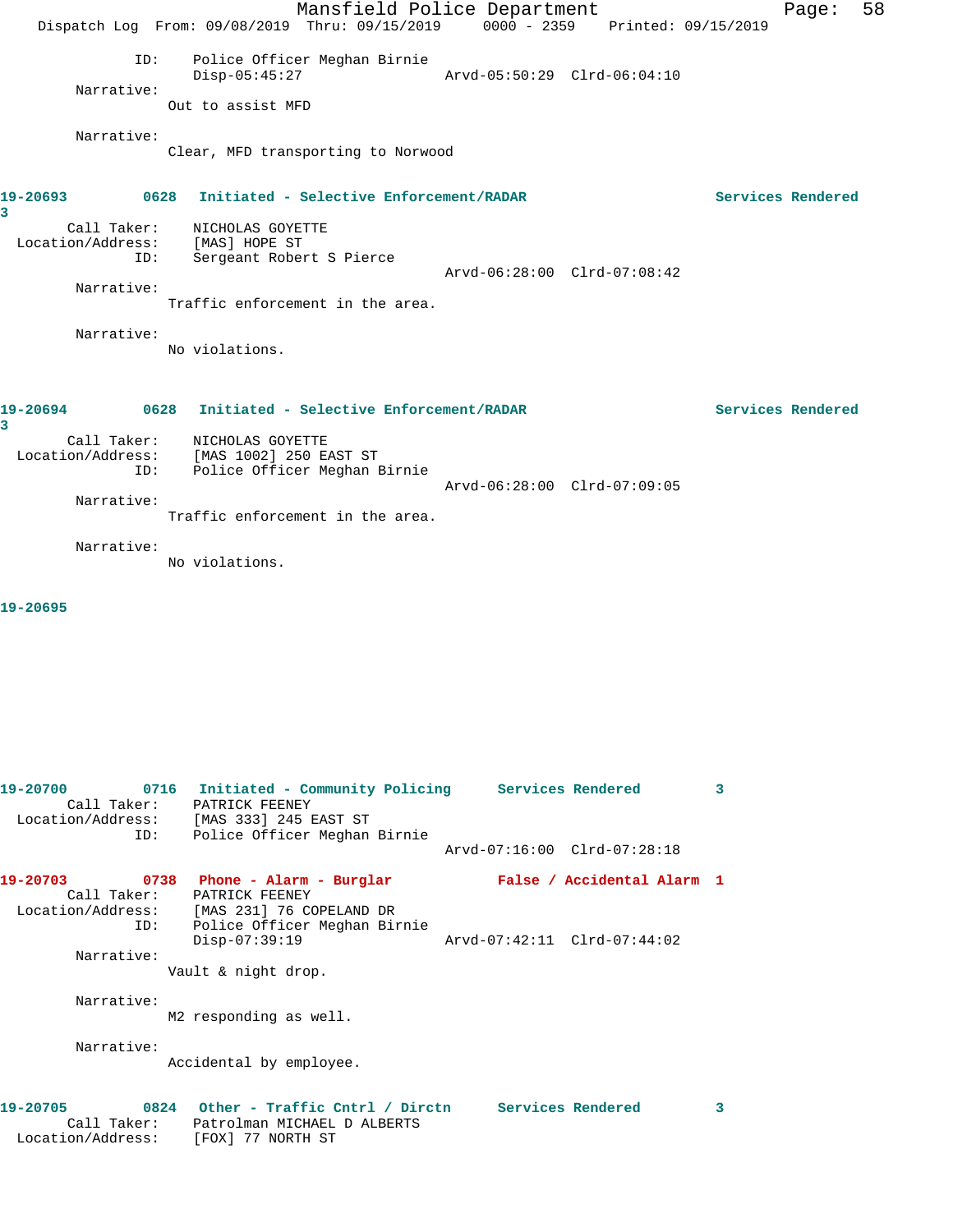Mansfield Police Department Fage: 59 Dispatch Log From: 09/08/2019 Thru: 09/15/2019 0000 - 2359 Printed: 09/15/2019 ID: Sergeant Richard E Hopkins Disp-08:25:41 Arvd-08:25:50 Clrd-11:53:40 Narrative: Officer Hopkins W/ Columbia gas detail. 19-20710 0858 Initiated - Traffic Enforcement / Activity **Services Rendered 2**  Call Taker: PATRICK FEENEY Location/Address: [MAS] RESERVOIR ST ID: Police Officer Nicole M Boldrighini Arvd-08:58:00 Clrd-09:19:34 Vehicle: RED 2013 NISS ALTIMA Reg: PC MA 1XZG70 VIN: 1N4AL3AP8DC143250 Narrative: 1 m/v stop. **19-20711 0858 Initiated - Community Policing Services Rendered 3**  Call Taker: PATRICK FEENEY Location/Address: [MAS 333] 245 EAST ST ID: Sergeant Thomas R Connor Arvd-08:58:00 Clrd-09:15:19 Narrative: Walk through. **19-20715 0913 Initiated - Community Policing Services Rendered 3**  Call Taker: PATRICK FEENEY Location/Address: [MAS 332] 240 EAST ST ID: Police Officer Joshua S Ellender Arvd-09:13:00 Clrd-09:25:27 **19-20716 0915 Initiated - Community Policing Services Rendered 3**  Call Taker: PATRICK FEENEY<br>tion/Address: [MAS 331] 255 EAST ST Location/Address:<br>ID: Sergeant Thomas R Connor Arvd-09:15:00 Clrd-09:30:15 **19-20718 0918 Phone - Disabled Motor Vehicle Vehicle Towed 3**  Call Taker: Kieran M Ruth Location/Address: [MAS] SCHOOL ST ID: Police Officer Nicole M Boldrighini Disp-09:20:04 Arvd-09:23:24 Clrd-10:05:41 Vehicle: RED 2000 PONT GRAND Reg: PC MA 3LC621 VIN: 1G2NF52E9YM791664 Towed: For: Disabled Vehicle By: Achins Garage To: Achins Garage Narrative: Out for a DMV, a red Pontiac Grand Am Narrative: M14 reports that Achins is on scene already; standing by for traffic. **19-20719 0925 Initiated - Traffic Enforcement / Activity Citation / Warning Issued 2**  Call Taker: PATRICK FEENEY Vicinity of: [MAS 1002] 250 EAST ST ID: Police Officer Joshua S Ellender Arvd-09:25:00 Clrd-09:48:23 Vehicle: BLK 2012 CHEV SUBURB Reg: PC MA 6VW842 VIN: 1GNSKKE71CR210571 Vehicle: BLU 2016 INFI UT QX60 Reg: PC MA 84TB78 VIN: 5N1AL0MM1GC520978 **19-20721 0942 Phone - Well Being Check Services Rendered 3**  Call Taker: PATRICK FEENEY Location/Address: [MAS 418] 21 FRANCIS AVE<br>ID: Sergeant Thomas R Connor Sergeant Thomas R Connor Disp-09:46:38 Arvd-09:57:21 Clrd-10:05:29 ID: Police Officer Joshua S Ellender<br>Disp-09:48:31 Arv Arvd-09:57:22 Clrd-10:05:29 Narrative: Rp requests a well being check on her daughter, who is believed to be staying at the bldg in an unknown apartment.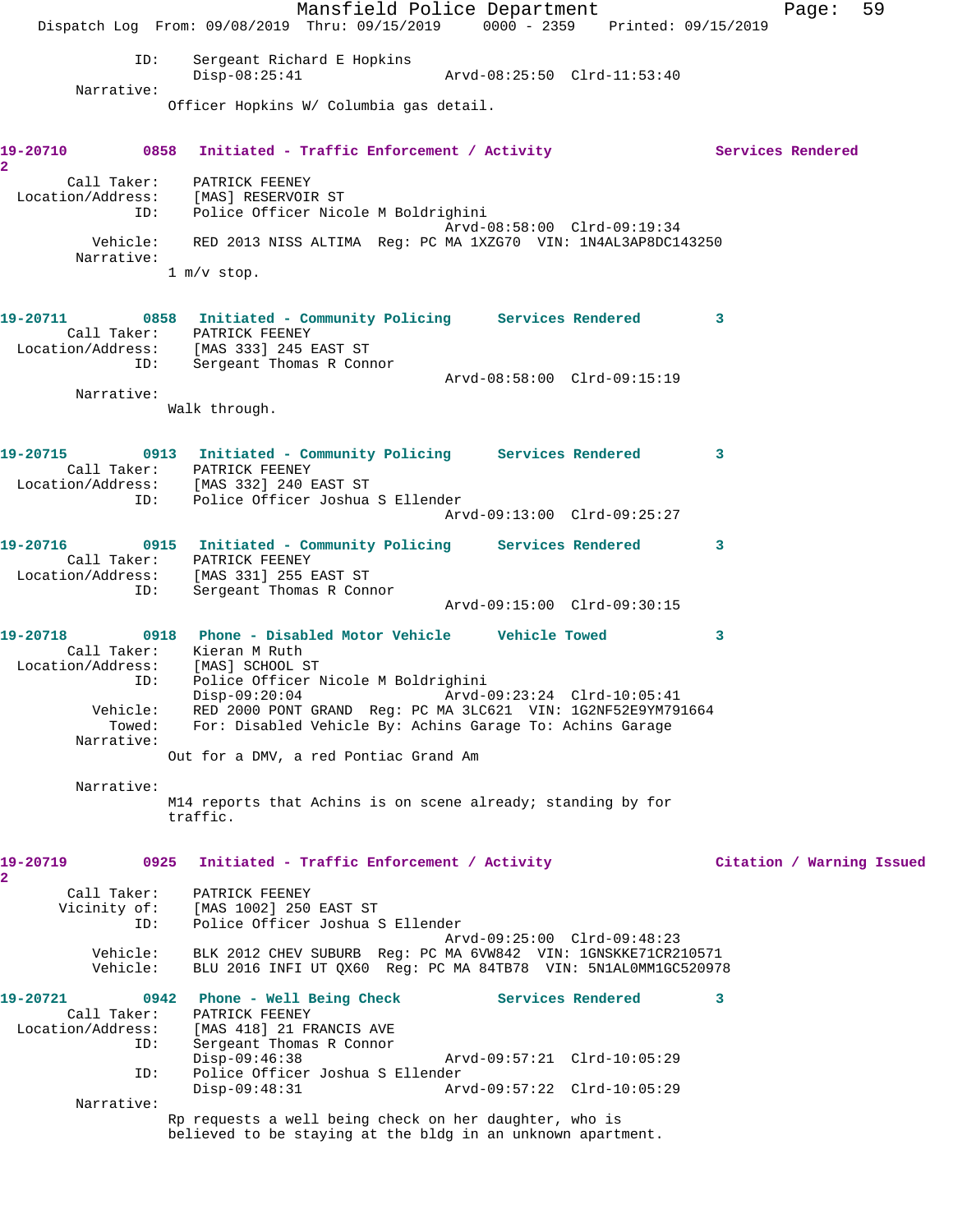| Narrative:                 |                                                                                                                           |
|----------------------------|---------------------------------------------------------------------------------------------------------------------------|
|                            | States she is attempting to get help from the bldg staff;<br>getting no help.                                             |
| Narrative:                 |                                                                                                                           |
|                            | M1 reports party poss. staying with a friend; in house                                                                    |
|                            | checks shows poss. apt of #9 at 27 Francis.                                                                               |
| Narrative:                 |                                                                                                                           |
|                            | M1 reports that after speaking with the resident of apt 9;<br>states that the party left at approx 0600 in good health to |
|                            | an unknown destination. Does not have a cell phone, using                                                                 |
|                            | facebook only for communications.                                                                                         |
|                            |                                                                                                                           |
| 19-20723                   | 1006 Initiated - Motor Vehicle Stop Citation / Warning Issued 3                                                           |
| Location/Address:          | Call Taker: PATRICK FEENEY<br>[MAS] 47 OAKLAND ST @ 57 CHARLES ST                                                         |
| ID:                        | Police Officer Joshua S Ellender                                                                                          |
| Vehicle:                   | Arvd-10:06:00 Clrd-10:14:13<br>RED 2018 TOYT UT RAV4 Reg: PC MA 8VM576 VIN: 2T3RFREV2JW827798                             |
| Narrative:                 |                                                                                                                           |
|                            | Citation issued for speed                                                                                                 |
| Narrative:                 |                                                                                                                           |
|                            | Offense occurred at Oakland and Swett.                                                                                    |
| 19-20726                   | 1042 Initiated - Proactive Patrol Building Checked / Secured<br>3                                                         |
| Call Taker:                |                                                                                                                           |
|                            | Kieran M Ruth<br>Location/Address: [MAS 281A] 1 CROCKER ST                                                                |
| ID:                        | Police Officer Nicole M Boldrighini                                                                                       |
| Narrative:                 | Arvd-10:42:00 Clrd-10:54:10                                                                                               |
|                            | Checking the area.                                                                                                        |
| 19-20728                   | 1106 Initiated - Motor Vehicle Stop Citation / Warning Issued 3                                                           |
| Call Taker:                | MEGHAN MILLS                                                                                                              |
| Location/Address:<br>ID:   | [MAS 1002] 250 EAST ST<br>Police Officer Joshua S Ellender                                                                |
|                            | Arvd-11:06:00 Clrd-11:16:16                                                                                               |
| Vehicle:<br>Narrative:     | WHI 1999 SD SENTRA Reg: PC RI JY655 VIN: 3N1AB41D8XL069977                                                                |
|                            | Off on MV Stop                                                                                                            |
| Narrative:                 |                                                                                                                           |
|                            | Citation issued for speed                                                                                                 |
|                            |                                                                                                                           |
| 19-20729<br>$\overline{2}$ | 1108 Initiated - Traffic Enforcement / Activity<br>Services Rendered                                                      |
|                            | Call Taker: PATRICK FEENEY<br>Vicinity of: [MAS] 600 WEST ST                                                              |
|                            | ID: Police Officer Nicole M Boldrighini                                                                                   |
| Narrative:                 | Arvd-11:08:00 Clrd-11:30:47                                                                                               |
|                            | No violations observed.                                                                                                   |
|                            |                                                                                                                           |
| 19-20732                   | 1143 Initiated - Motor Vehicle Stop Verbal Warning<br>3<br>Call Taker: PATRICK FEENEY                                     |
|                            | Location/Address: [MAS] NORTH MAIN ST                                                                                     |
|                            | ID: Police Officer Nicole M Boldrighini<br>Arvd-11:43:00 Clrd-11:48:43                                                    |
| Vehicle:                   | Reg: AP IN 2738597                                                                                                        |
|                            |                                                                                                                           |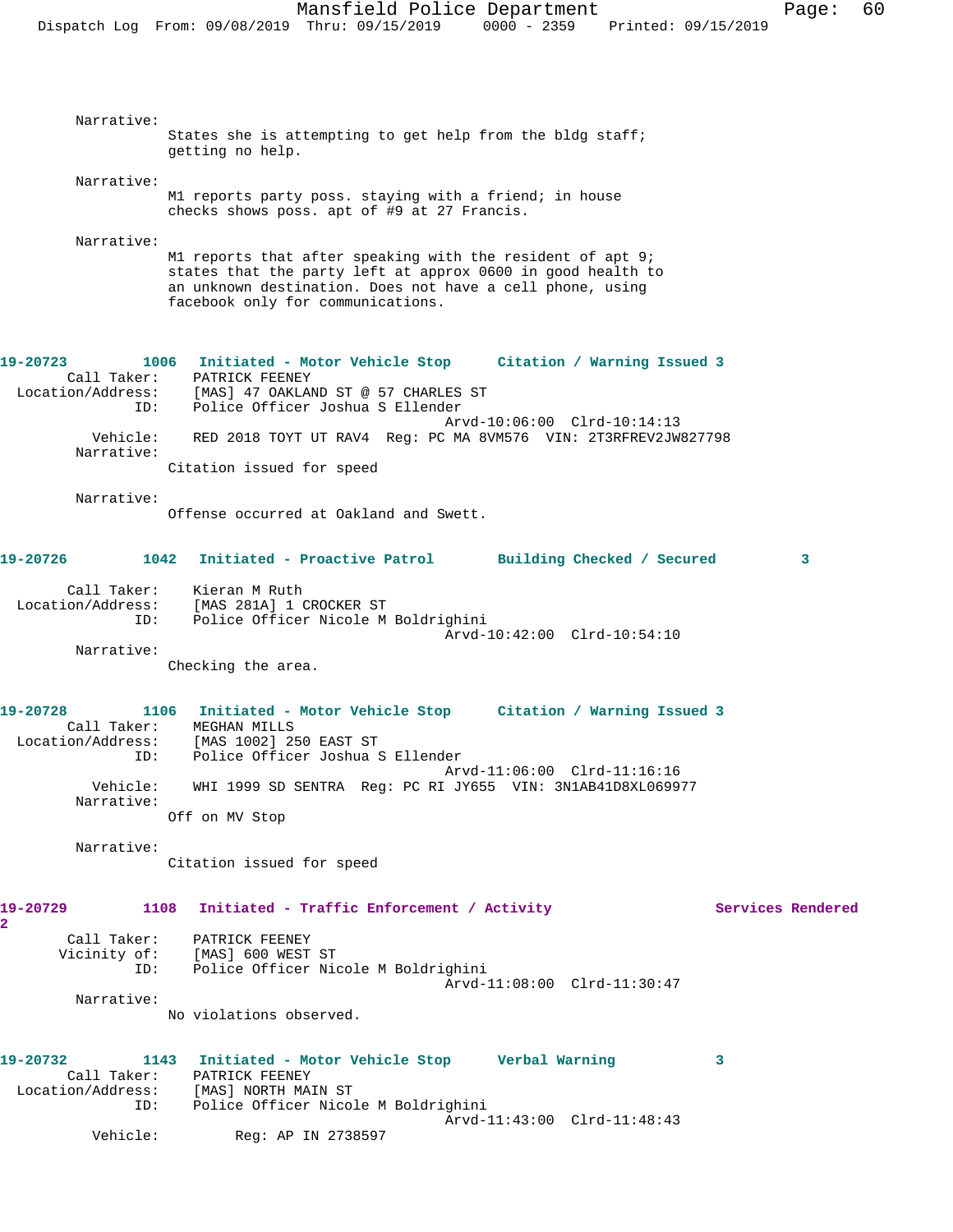**19-20733 1159 Walk-In - Suspicious Actv / Persn / Veh Spoken To 2** Call Taker: Support Staff Matthew Todesco Location/Address: [MAS H2103] 67 ANGELL ST ID: Police Officer Joshua S Ellender Disp-12:02:00 Arvd-12:09:08 Clrd-13:05:05 Narrative: RP would like to speak with an officer because when she leaves her home she sets alarm system. She states the alarm was shut off when she leaves the house from inside, Ofc Ellender is responding to speak with the RP. Narrative: M2 reports after speaking with the RP and ADT there is an alarm condition that is unfamiliar to both parties. **19-20734 1243 Initiated - Building Check Building Checked / Secured 3** Call Taker: PATRICK FEENEY Location/Address: [MAS 840] 280 SCHOOL ST ID: Police Officer Nicole M Boldrighini Arvd-12:43:00 Clrd-13:07:48 **19-20735 1309 Initiated - Building Check Building Checked / Secured 3** Call Taker: PATRICK FEENEY Location/Address: [MAS 281A] 1 CROCKER ST ID: Sergeant Thomas R Connor Arvd-13:09:00 Clrd-13:17:54 **19-20736 1323 911 - Erratic Oper MV / Road Rage Gone on Arrival 3**  Call Taker: PATRICK FEENEY Location/Address: [MAS 1017] RTE 140 SB ID: Police Officer Nicole M Boldrighini<br>Disp-13:26:31 Arvd-1 Disp-13:26:31 Arvd-13:28:02 Clrd-13:34:35 Vehicle: WHI 2013 CHEV IMPALA Reg: PC MA 5715ZT VIN: 2G1WG5E34D1214577 Narrative: 911 caller reports an erratic oper from Norton; states all over the roadway. Described as a white Chevy sedan. Took 495 NB ramp; RP continuing on. MSP notified as well. Narrative: M14 reports checked the area with negative results. **19-20737 1326 Initiated - Building Check Building Checked / Secured 3** Call Taker: PATRICK FEENEY Location/Address: [MAS 1016] 4 ERICK RD ID: Police Officer Joshua S Ellender Arvd-13:26:00 Clrd-13:38:21 19-20739 1338 Initiated - Traffic Enforcement / Activity **Services Rendered 2**  Call Taker: PATRICK FEENEY Vicinity of: [MAS 982] 111 HOPE ST ID: Police Officer Joshua S Ellender Arvd-13:38:00 Clrd-14:17:10 Narrative: No violations observed. 19-20740 1344 Initiated - Traffic Enforcement / Activity **Services Rendered 2**  Call Taker: PATRICK FEENEY Vicinity of: [MAS] 792 WEST ST

 ID: Police Officer Nicole M Boldrighini Arvd-13:44:00 Clrd-14:11:24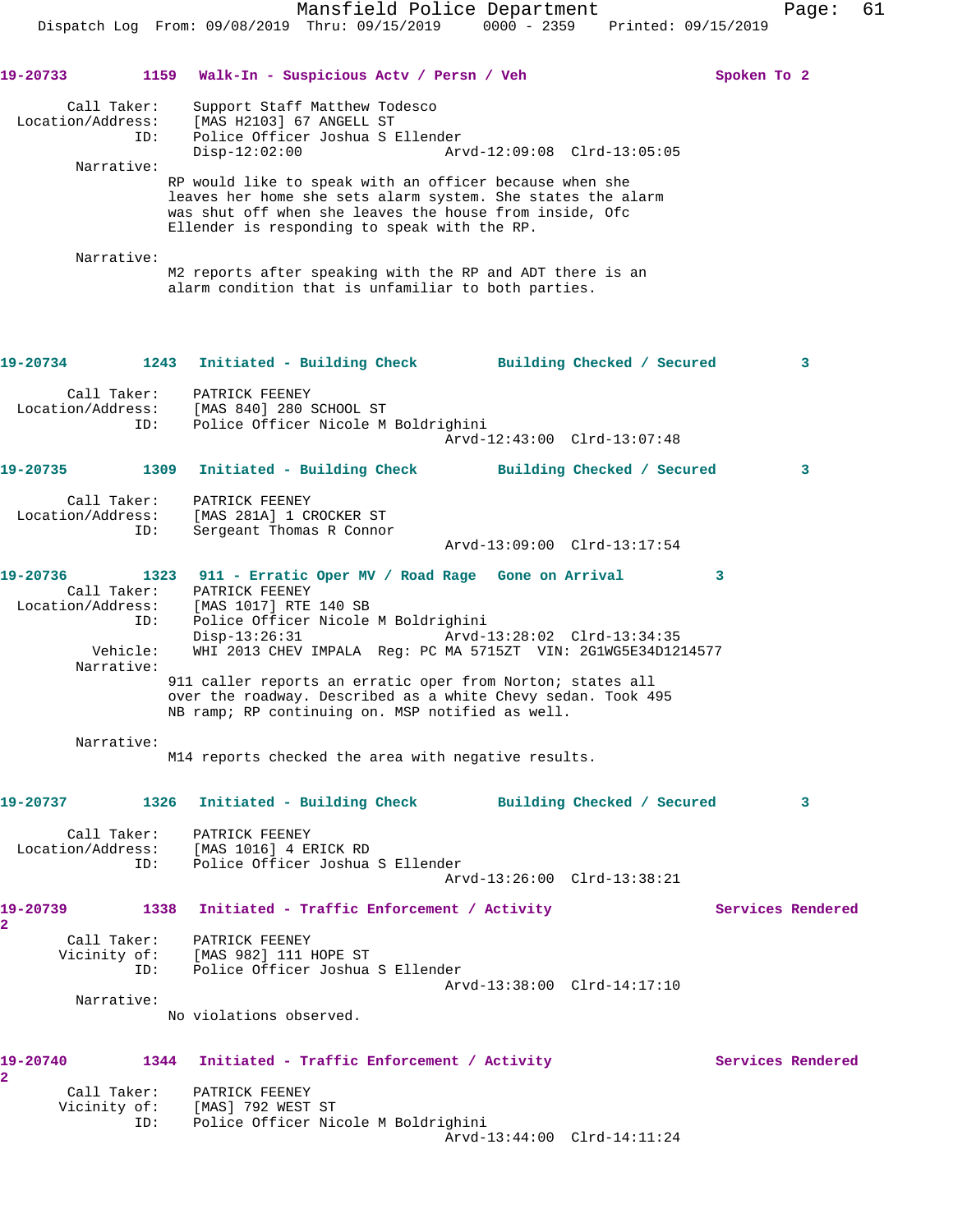Mansfield Police Department Page: 62 Dispatch Log From: 09/08/2019 Thru: 09/15/2019 0000 - 2359 Printed: 09/15/2019 Narrative: No violations observed. **19-20743 1410 Phone - Motor Veh Acc - No Injury Services Rendered 1**  Call Taker: Kieran M Ruth Location/Address: [MAS 123] 774 NORFOLK ST ID: Police Officer Nicole M Boldrighini Disp-14:11:42 Arvd-14:15:15 Clrd-14:27:54 Vehicle: BRO 2012 TOYT UT RAV4 Reg: PC MA 5051GM VIN: 2T3BF4DV4CW232962 Vehicle: WHI 2016 TOYT COROLL Reg: PC MA 186BR7 VIN: 2T1BURHE9GC744083 Narrative: Out for a minor MVA in the parking lot Narrative: M14 reports assisting with the paper exchange. **19-20749 1456 Initiated - Motor Vehicle Stop Citation / Warning Issued 3**  Call Taker: PATRICK FEENEY Location/Address: [MAS] 1100 EAST ST @ 3 SHANNON LN ID: Police Officer Joshua S Ellender Arvd-14:56:00 Clrd-15:00:47 Vehicle: GRY 2012 HOND UT PILOT Reg: PC MA 1DV950 VIN: 5FNYF4H63CB025353 **19-20753 1526 Alarm - Alarm - Burglar False / Accidental Alarm 1**  Call Taker: PATRICK FEENEY<br>Location/Address: [MAS H1467] 59 ess: [MAS H1467] 59 COLONIAL DR<br>TD: Police Officer Nicole M Bol Police Officer Nicole M Boldrighini Disp-15:28:02 Arvd-15:33:53 Clrd-15:37:38<br>TD: Police Officer Joshua S Ellender ID: Police Officer Joshua S Ellender Disp-15:28:05 Arvd-15:33:55 Clrd-15:37:38 Narrative: Interior garage, front door. Narrative: Card issued **19-20756 1546 Alarm - Alarm - Burglar False / Accidental Alarm 1**  Call Taker: PATRICK FEENEY Location/Address: [MAS H1467] 59 COLONIAL DR ID: Police Officer Nicole M Boldrighini<br>Disp-15:47:48 Arvd-1 Disp-15:47:48 Arvd-15:50:36 Clrd-15:59:00 ID: Police Officer Joshua S Ellender Disp-15:47:53 Arvd-15:50:20 Clrd-15:59:00 Vehicle: GRY 2004 TOYT 4D CAMRY 2540 Reg: PC MA 606TXY VIN: 4T1BE30K24U306043 Narrative: 2nd floor bathroom window. Narrative: Keyholder, was notified as well. Narrative: Cleaner present; did not hear the PD earlier. Adt updated and will contact the owners/keyholders. **19-20757 1619 Phone - Erratic Oper MV / Road Rage Referred to Other Agency 3**  Call Taker: Support Staff Derek M Stark<br>ion/Address: [MAS] PRATT ST Location/Address: Vehicle: RED/WHI 2015 HOND MC CRF250 Reg: MC MA 2G3617 VIN: MLHMD3817F5202900 Narrative: Caller reporting (2) street bikes racing up Rte 106. Reported to be black in color. Narrative: info put out to the cars; all at role call; FPD/PPD notified. Narrative: Reporting party is enroute to Mansfield Police Department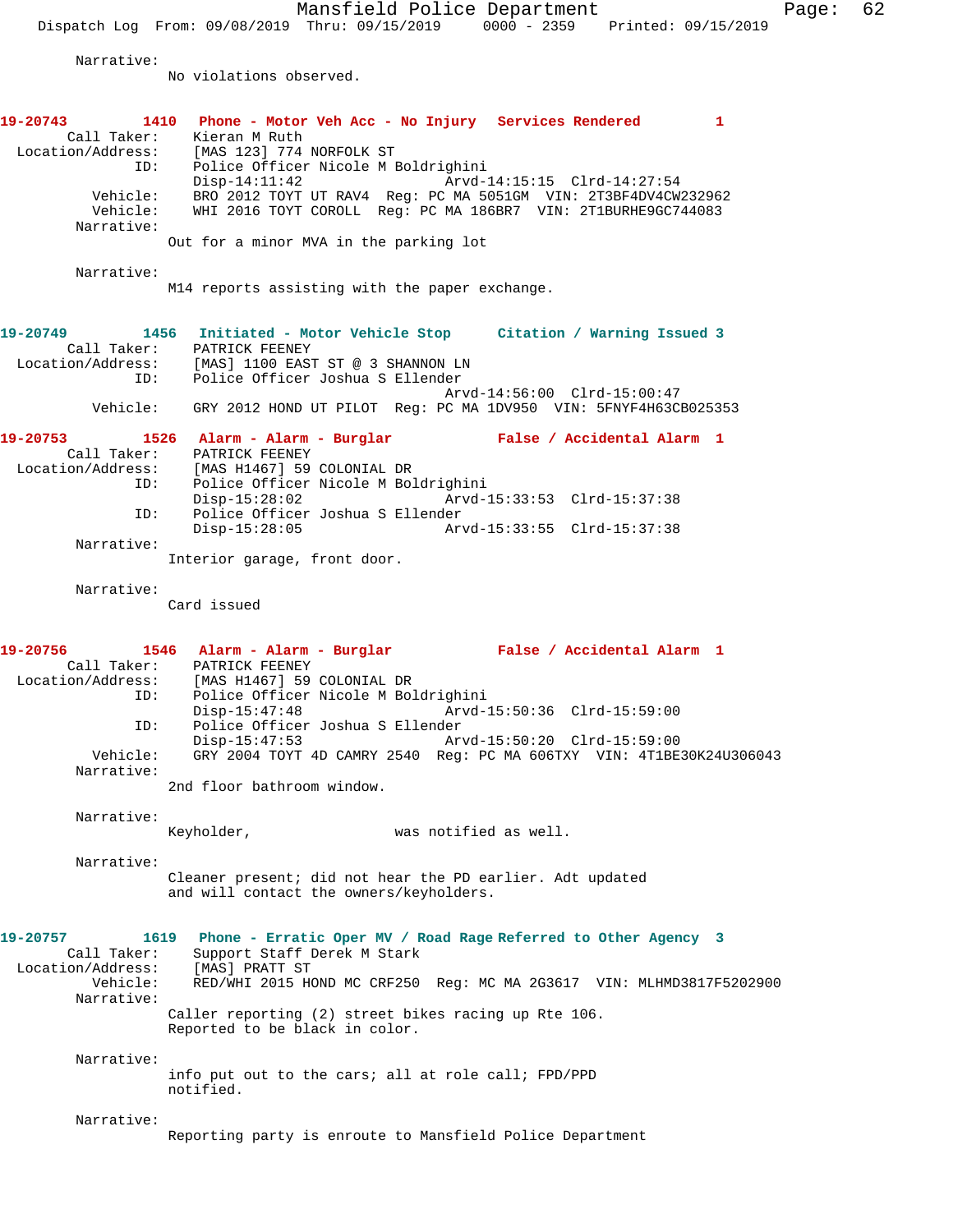| with phone camera footage of vehicles involved.<br>Narrative:<br>RP came into the station and has photo of bikes in question.<br>Was able to obtain a license plate off (1) motorcycle in<br>question MA-2G3617. RP also reporting the males on the<br>motorcycles began to harass a special needs black male that<br>was dancing down Rte 106. After that interaction the<br>motorcycle operators where flipping off other motorist and<br>swerving at them, RP was "run off the road". Both bikes in<br>question are street dirtbikes.<br>1700 Initiated - Community Policing Services Rendered<br>3<br>PATRICK FEENEY<br>Call Taker:<br>Location/Address: [MAS 1002] 250 EAST ST<br>Police Officer Joshua S Ellender<br>ID:<br>Arvd-17:00:00 Clrd-17:36:50<br>1723<br>Initiated - Traffic Enforcement / Activity<br>Services Rendered<br>Call Taker:<br>PATRICK FEENEY<br>Location/Address:<br>[MAS] 20 COPELAND DR @ 167 WEST ST<br>Police Officer William C Trudell<br>ID:<br>Arvd-17:23:00 Clrd-18:17:56<br>Vehicle:<br>BLU 2010 HOND UT CRV Reg: PC MA 28RZ85 VIN: 5J6RE4H72AL005955<br>Vehicle:<br>GRY 2011 TOYT CAMRY Reg: PC MA 5091PW VIN: 4T4BF3EK1BR186826<br>Vehicle:<br>WHI 2016 KIA SORENT Req: PC MA 9XP991 VIN: 5XYPKDA51GG116497<br>1724<br>Initiated - Suspicious Actv / Persn / Veh<br>Services Rendered<br>Call Taker:<br>PATRICK FEENEY<br>Location/Address:<br>[MAS 451] 500 EAST ST<br>Detective Anthony R Lattanzio<br>ID:<br>Arvd-17:24:00 Clrd-17:27:01<br>Vehicle:<br>RED 2013 HYUN SONATA Reg: PC MA 6424SK VIN: 5NPEB4AC9DH716906<br>Narrative:<br>M13 report m/v drove around the whole building actively<br>filming the bldg.<br>1725 Walk-In - Larceny (Plate/s)<br>Investigated - Report Taken<br>2<br>Call Taker:<br>Support Staff Derek M Stark<br>Location/Address: [MAS H194] 84 PATTYS RD<br>Police Officer Danielle C Titus<br>ID:<br>Arvd-17:57:19 Clrd-18:30:26<br>$Disp-17:32:05$<br>GRY 2016 CHEV 4D VOLT Reg: PC MA 6816XH VIN: 1G1RC6S59GU139629<br>Vehicle:<br>Narrative:<br>Walk in at Mansfield Police Department reporting both<br>license plates have been stolen off the vehicle.<br>Refer To Incident: 19MAS-823-OF<br>1743 Initiated - Traffic Enforcement / Activity<br>Services Rendered<br>Call Taker: PATRICK FEENEY<br>Location/Address: [MAS] GROVE ST<br>ID:<br>Detective Anthony R Lattanzio<br>Arvd-17:43:00 Clrd-18:30:17<br>Vehicle:<br>WHI 2017 TOYT CAMRY Req: PC MA 74VK54 VIN: 4T1BF1FK6HU639571<br>Vehicle:<br>1813 Initiated - Traffic Enforcement / Activity<br>Citation / Warning Issued<br>Call Taker:<br>PATRICK FEENEY<br>Location/Address: [MAS] 86 EASTMAN ST @ 2 STURBRIDGE DR<br>Police Officer Joshua S Ellender<br>ID:<br>Arvd-18:13:00 Clrd-18:48:13<br>Vehicle: WHI 2011 MERZ ML350 Reg: PC MA 6486WX VIN: 4JGBB8GB0BA720724<br>Vehicle: GRY 2016 HOND ACCORD Req: PC MA 539DT8 VIN: 1HGCR2F82GA079902<br>Vehicle:<br>GRY 2009 FORD LGTCON Req: PC MA 87DP47 VIN: 1FTRX14W59FB39946 |  | Mansfield Police Department<br>Dispatch Log From: 09/08/2019 Thru: 09/15/2019 0000 - 2359 Printed: 09/15/2019 | Page: | 63 |
|--------------------------------------------------------------------------------------------------------------------------------------------------------------------------------------------------------------------------------------------------------------------------------------------------------------------------------------------------------------------------------------------------------------------------------------------------------------------------------------------------------------------------------------------------------------------------------------------------------------------------------------------------------------------------------------------------------------------------------------------------------------------------------------------------------------------------------------------------------------------------------------------------------------------------------------------------------------------------------------------------------------------------------------------------------------------------------------------------------------------------------------------------------------------------------------------------------------------------------------------------------------------------------------------------------------------------------------------------------------------------------------------------------------------------------------------------------------------------------------------------------------------------------------------------------------------------------------------------------------------------------------------------------------------------------------------------------------------------------------------------------------------------------------------------------------------------------------------------------------------------------------------------------------------------------------------------------------------------------------------------------------------------------------------------------------------------------------------------------------------------------------------------------------------------------------------------------------------------------------------------------------------------------------------------------------------------------------------------------------------------------------------------------------------------------------------------------------------------------------------------------------------------------------------------------------------------------------------------------------------------------------------------------------------------------------------------------------------------------------------------------------------------------------------------------------------------------------------------------------------------------------------------------------------------------------------------------------------------|--|---------------------------------------------------------------------------------------------------------------|-------|----|
|                                                                                                                                                                                                                                                                                                                                                                                                                                                                                                                                                                                                                                                                                                                                                                                                                                                                                                                                                                                                                                                                                                                                                                                                                                                                                                                                                                                                                                                                                                                                                                                                                                                                                                                                                                                                                                                                                                                                                                                                                                                                                                                                                                                                                                                                                                                                                                                                                                                                                                                                                                                                                                                                                                                                                                                                                                                                                                                                                                          |  |                                                                                                               |       |    |
| 19-20765<br>19-20766<br>$\overline{a}$<br>19-20767<br>2<br>19-20770<br>19-20775<br>$\mathbf{2}$<br>19-20778<br>2                                                                                                                                                                                                                                                                                                                                                                                                                                                                                                                                                                                                                                                                                                                                                                                                                                                                                                                                                                                                                                                                                                                                                                                                                                                                                                                                                                                                                                                                                                                                                                                                                                                                                                                                                                                                                                                                                                                                                                                                                                                                                                                                                                                                                                                                                                                                                                                                                                                                                                                                                                                                                                                                                                                                                                                                                                                         |  |                                                                                                               |       |    |
|                                                                                                                                                                                                                                                                                                                                                                                                                                                                                                                                                                                                                                                                                                                                                                                                                                                                                                                                                                                                                                                                                                                                                                                                                                                                                                                                                                                                                                                                                                                                                                                                                                                                                                                                                                                                                                                                                                                                                                                                                                                                                                                                                                                                                                                                                                                                                                                                                                                                                                                                                                                                                                                                                                                                                                                                                                                                                                                                                                          |  |                                                                                                               |       |    |
|                                                                                                                                                                                                                                                                                                                                                                                                                                                                                                                                                                                                                                                                                                                                                                                                                                                                                                                                                                                                                                                                                                                                                                                                                                                                                                                                                                                                                                                                                                                                                                                                                                                                                                                                                                                                                                                                                                                                                                                                                                                                                                                                                                                                                                                                                                                                                                                                                                                                                                                                                                                                                                                                                                                                                                                                                                                                                                                                                                          |  |                                                                                                               |       |    |
|                                                                                                                                                                                                                                                                                                                                                                                                                                                                                                                                                                                                                                                                                                                                                                                                                                                                                                                                                                                                                                                                                                                                                                                                                                                                                                                                                                                                                                                                                                                                                                                                                                                                                                                                                                                                                                                                                                                                                                                                                                                                                                                                                                                                                                                                                                                                                                                                                                                                                                                                                                                                                                                                                                                                                                                                                                                                                                                                                                          |  |                                                                                                               |       |    |
|                                                                                                                                                                                                                                                                                                                                                                                                                                                                                                                                                                                                                                                                                                                                                                                                                                                                                                                                                                                                                                                                                                                                                                                                                                                                                                                                                                                                                                                                                                                                                                                                                                                                                                                                                                                                                                                                                                                                                                                                                                                                                                                                                                                                                                                                                                                                                                                                                                                                                                                                                                                                                                                                                                                                                                                                                                                                                                                                                                          |  |                                                                                                               |       |    |
|                                                                                                                                                                                                                                                                                                                                                                                                                                                                                                                                                                                                                                                                                                                                                                                                                                                                                                                                                                                                                                                                                                                                                                                                                                                                                                                                                                                                                                                                                                                                                                                                                                                                                                                                                                                                                                                                                                                                                                                                                                                                                                                                                                                                                                                                                                                                                                                                                                                                                                                                                                                                                                                                                                                                                                                                                                                                                                                                                                          |  |                                                                                                               |       |    |
|                                                                                                                                                                                                                                                                                                                                                                                                                                                                                                                                                                                                                                                                                                                                                                                                                                                                                                                                                                                                                                                                                                                                                                                                                                                                                                                                                                                                                                                                                                                                                                                                                                                                                                                                                                                                                                                                                                                                                                                                                                                                                                                                                                                                                                                                                                                                                                                                                                                                                                                                                                                                                                                                                                                                                                                                                                                                                                                                                                          |  |                                                                                                               |       |    |
|                                                                                                                                                                                                                                                                                                                                                                                                                                                                                                                                                                                                                                                                                                                                                                                                                                                                                                                                                                                                                                                                                                                                                                                                                                                                                                                                                                                                                                                                                                                                                                                                                                                                                                                                                                                                                                                                                                                                                                                                                                                                                                                                                                                                                                                                                                                                                                                                                                                                                                                                                                                                                                                                                                                                                                                                                                                                                                                                                                          |  |                                                                                                               |       |    |
|                                                                                                                                                                                                                                                                                                                                                                                                                                                                                                                                                                                                                                                                                                                                                                                                                                                                                                                                                                                                                                                                                                                                                                                                                                                                                                                                                                                                                                                                                                                                                                                                                                                                                                                                                                                                                                                                                                                                                                                                                                                                                                                                                                                                                                                                                                                                                                                                                                                                                                                                                                                                                                                                                                                                                                                                                                                                                                                                                                          |  |                                                                                                               |       |    |
|                                                                                                                                                                                                                                                                                                                                                                                                                                                                                                                                                                                                                                                                                                                                                                                                                                                                                                                                                                                                                                                                                                                                                                                                                                                                                                                                                                                                                                                                                                                                                                                                                                                                                                                                                                                                                                                                                                                                                                                                                                                                                                                                                                                                                                                                                                                                                                                                                                                                                                                                                                                                                                                                                                                                                                                                                                                                                                                                                                          |  |                                                                                                               |       |    |
|                                                                                                                                                                                                                                                                                                                                                                                                                                                                                                                                                                                                                                                                                                                                                                                                                                                                                                                                                                                                                                                                                                                                                                                                                                                                                                                                                                                                                                                                                                                                                                                                                                                                                                                                                                                                                                                                                                                                                                                                                                                                                                                                                                                                                                                                                                                                                                                                                                                                                                                                                                                                                                                                                                                                                                                                                                                                                                                                                                          |  |                                                                                                               |       |    |
|                                                                                                                                                                                                                                                                                                                                                                                                                                                                                                                                                                                                                                                                                                                                                                                                                                                                                                                                                                                                                                                                                                                                                                                                                                                                                                                                                                                                                                                                                                                                                                                                                                                                                                                                                                                                                                                                                                                                                                                                                                                                                                                                                                                                                                                                                                                                                                                                                                                                                                                                                                                                                                                                                                                                                                                                                                                                                                                                                                          |  |                                                                                                               |       |    |
|                                                                                                                                                                                                                                                                                                                                                                                                                                                                                                                                                                                                                                                                                                                                                                                                                                                                                                                                                                                                                                                                                                                                                                                                                                                                                                                                                                                                                                                                                                                                                                                                                                                                                                                                                                                                                                                                                                                                                                                                                                                                                                                                                                                                                                                                                                                                                                                                                                                                                                                                                                                                                                                                                                                                                                                                                                                                                                                                                                          |  |                                                                                                               |       |    |
|                                                                                                                                                                                                                                                                                                                                                                                                                                                                                                                                                                                                                                                                                                                                                                                                                                                                                                                                                                                                                                                                                                                                                                                                                                                                                                                                                                                                                                                                                                                                                                                                                                                                                                                                                                                                                                                                                                                                                                                                                                                                                                                                                                                                                                                                                                                                                                                                                                                                                                                                                                                                                                                                                                                                                                                                                                                                                                                                                                          |  |                                                                                                               |       |    |
|                                                                                                                                                                                                                                                                                                                                                                                                                                                                                                                                                                                                                                                                                                                                                                                                                                                                                                                                                                                                                                                                                                                                                                                                                                                                                                                                                                                                                                                                                                                                                                                                                                                                                                                                                                                                                                                                                                                                                                                                                                                                                                                                                                                                                                                                                                                                                                                                                                                                                                                                                                                                                                                                                                                                                                                                                                                                                                                                                                          |  |                                                                                                               |       |    |
|                                                                                                                                                                                                                                                                                                                                                                                                                                                                                                                                                                                                                                                                                                                                                                                                                                                                                                                                                                                                                                                                                                                                                                                                                                                                                                                                                                                                                                                                                                                                                                                                                                                                                                                                                                                                                                                                                                                                                                                                                                                                                                                                                                                                                                                                                                                                                                                                                                                                                                                                                                                                                                                                                                                                                                                                                                                                                                                                                                          |  |                                                                                                               |       |    |
|                                                                                                                                                                                                                                                                                                                                                                                                                                                                                                                                                                                                                                                                                                                                                                                                                                                                                                                                                                                                                                                                                                                                                                                                                                                                                                                                                                                                                                                                                                                                                                                                                                                                                                                                                                                                                                                                                                                                                                                                                                                                                                                                                                                                                                                                                                                                                                                                                                                                                                                                                                                                                                                                                                                                                                                                                                                                                                                                                                          |  |                                                                                                               |       |    |
|                                                                                                                                                                                                                                                                                                                                                                                                                                                                                                                                                                                                                                                                                                                                                                                                                                                                                                                                                                                                                                                                                                                                                                                                                                                                                                                                                                                                                                                                                                                                                                                                                                                                                                                                                                                                                                                                                                                                                                                                                                                                                                                                                                                                                                                                                                                                                                                                                                                                                                                                                                                                                                                                                                                                                                                                                                                                                                                                                                          |  |                                                                                                               |       |    |
|                                                                                                                                                                                                                                                                                                                                                                                                                                                                                                                                                                                                                                                                                                                                                                                                                                                                                                                                                                                                                                                                                                                                                                                                                                                                                                                                                                                                                                                                                                                                                                                                                                                                                                                                                                                                                                                                                                                                                                                                                                                                                                                                                                                                                                                                                                                                                                                                                                                                                                                                                                                                                                                                                                                                                                                                                                                                                                                                                                          |  |                                                                                                               |       |    |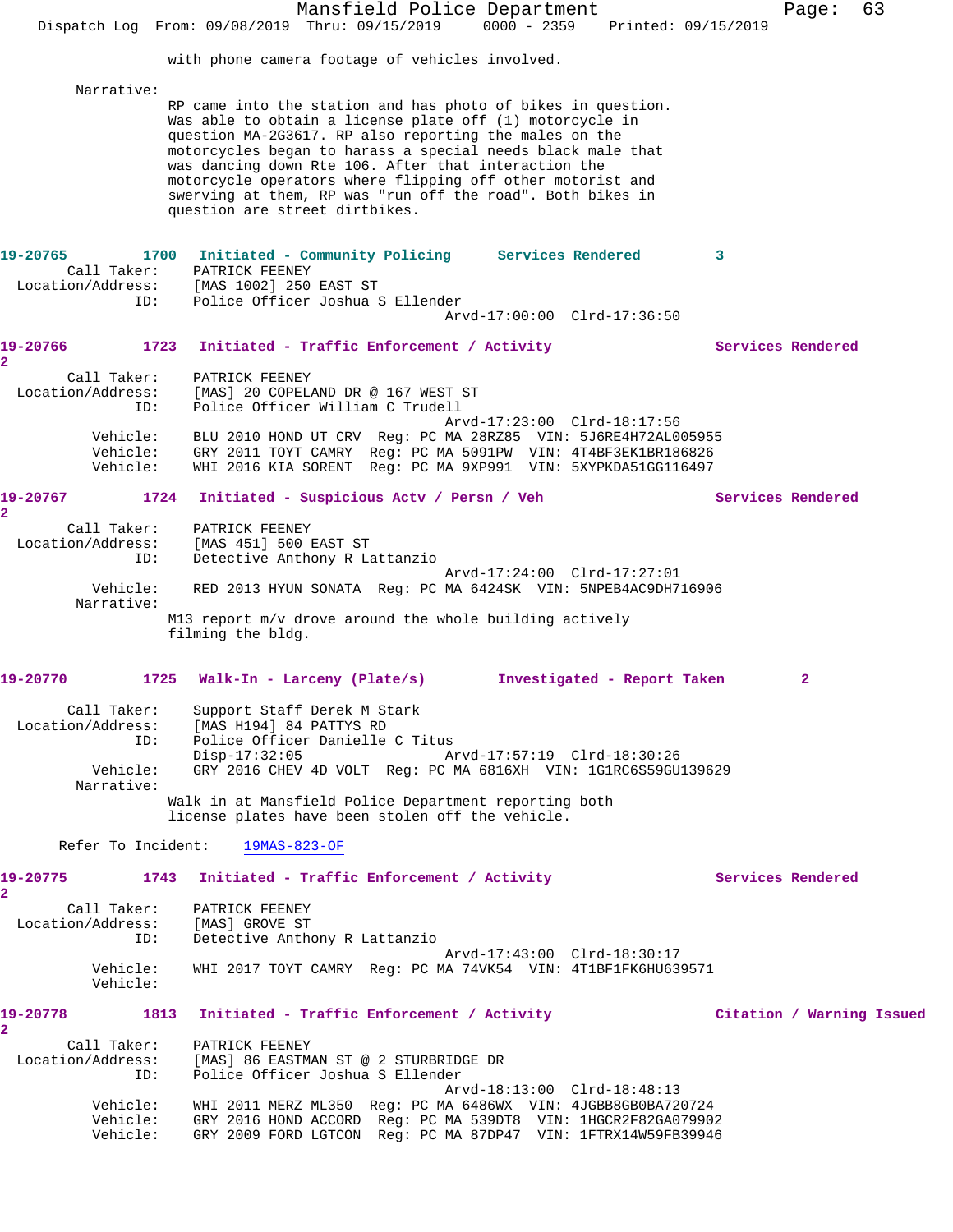Mansfield Police Department Fage: 64 Dispatch Log From: 09/08/2019 Thru: 09/15/2019 0000 - 2359 Printed: 09/15/2019 Vehicle: GRY 2011 HOND ACCORD Reg: PC MA 337SS7 VIN: 1HGCP2F32BA155508 **19-20781 1824 Initiated - Motor Vehicle Stop Citation / Warning Issued 3**  Call Taker: PATRICK FEENEY Vicinity of: [MAS] 36 PRATT ST ID: Police Officer William C Trudell Arvd-18:24:00 Clrd-18:34:37<br>Vehicle: 2016 CHEV 4D SONIC Reg: PC ME 6923WA VIN: 1G1JD6SGXH4 2016 CHEV 4D SONIC Reg: PC ME 6923WA VIN: 1G1JD6SGXH4112761 **19-20787 1946 911 - Erratic Oper MV / Road Rage Unfounded/Unverifed 3**  Call Taker: PATRICK FEENEY<br>Vicinity of: [MAS 293] 2 CHA of: [MAS 293] 2 CHAUNCY ST<br>ID: Detective Anthony R Lat Detective Anthony R Lattanzio<br>Disp-19:48:58 Disp-19:48:58 Arvd-19:49:33 Clrd-19:55:35<br>TD: Police Officer William C Trudell Police Officer William C Trudell<br>Disp-19:49:31 Ar Disp-19:49:31 Arvd-19:51:12 Clrd-19:55:35 Vehicle: BRO 2001 NISS MAXIMA Reg: PC MA 42JK84 VIN: JN1CA31A61T107785 Narrative: 911 caller reports an erratic oper; all over the roadway. M13 observing from 106/140. Continuing on to Stop/shop. Narrative: MV parked; out speaking with the oper. Narrative: M13 reports no observed improper operation. Party checks ok, going to get her hair cut. **19-20789 2017 Initiated - Building Check Building Checked / Secured 3** Call Taker: PATRICK FEENEY Location/Address: [MAS 820C] 31 PLYMOUTH ST ID: Sergeant Thomas R Connor Arvd-20:17:00 Clrd-20:19:39 **19-20795 2102 Initiated - Building Check Building Checked / Secured 3** Call Taker: PATRICK FEENEY Location/Address: [MAS 281A] 1 CROCKER ST Police Officer Danielle C Titus Arvd-21:02:00 Clrd-21:15:59 **19-20796 2114 Phone - Disturbance / Gathering Gone on Arrival 1**  Call Taker: NICHOLAS GOYETTE Location/Address: [MAS] 1441 WEST ST @ 3 MAVERICK DR Detective Anthony R Lattanzio<br>Disp-21:15:46 Disp-21:15:46 Arvd-21:22:39 Clrd-21:48:35<br>ID: Police Officer Danielle C Titus Police Officer Danielle C Titus<br>Disp-21:16:10 A Arvd-21:22:25 Clrd-21:48:35 ID: Police Officer Danielle C Titus Disp-21:49:50 Arvd-21:51:01 Clrd-21:58:55<br>ID: Detective Anthony R Lattanzio Detective Anthony R Lattanzio<br>Disp-21:49:58 Arvd-21:51:01 Clrd-21:59:16 ID: Police Officer William C Trudell Disp-21:50:45 Arvd-21:50:46 Clrd-21:59:15 Narrative: Report of a group of juveniles knocking over signs and entering property between West and Maverick Narrative: M12 reports the street sign is down on the ground. No one in the area. Narrative: M13 reports that the street & stop sign for Westview is bent but not down on the ground. Narrative: Units checking 1591 West St for poss. group of youths. Narrative: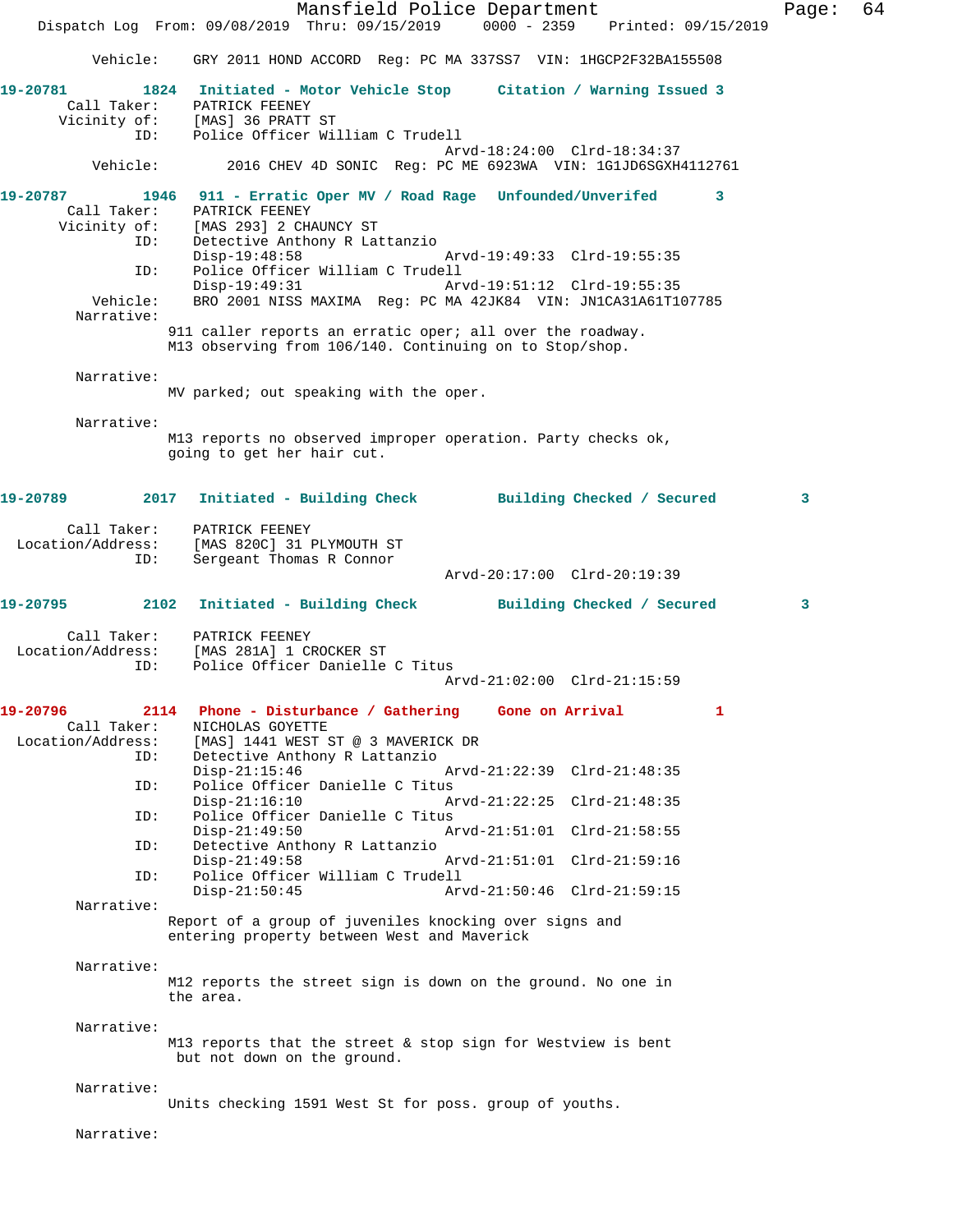Mansfield Police Department Fage: 65 Dispatch Log From: 09/08/2019 Thru: 09/15/2019 0000 - 2359 Printed: 09/15/2019 M12 reports house is in darkness, no youths in the area. Narrative: M12 reports that the area was checked with negative results. No one in the area. Front desk to send an email. Narrative: Front desk reports calls of youths running through the backyards of 465 block of Williams. M13 reports resident reporting hearing crashing through the woods heading towards Pine St. Narrative: All units clear; unable to locate the involved parties. Refer To Incident: 19MAS-824-OF **19-20806 2226 Phone - Assist Fire Department Transported to Hospital 3**  Call Taker: NICHOLAS GOYETTE Location/Address: [MAS] 25 COBB ST Apt. #L217 ID: Police Officer Joshua S Ellender Disp-22:28:45 Arvd-22:31:44 Clrd-22:31:45 ID: Police Officer Joshua S Ellender Disp-22:31:54 Arvd-22:31:55 Clrd-22:39:16 Narrative: Out to assist MFD **19-20808 2240 911 - Motor Veh Acc - w/Injury Vehicle Towed 1**  Call Taker: GARIN EISELE Location/Address: [MAS] 240 SCHOOL ST ID: Police Officer William C Trudell Disp-22:43:05 Arvd-22:44:51 Clrd-23:25:27 ID: Police Officer Joshua S Ellender Disp-22:43:20 Arvd-22:44:49 Clrd-23:25:31 ID: Police Officer Danielle C Titus Disp-22:43:27 Arvd-22:44:35 Clrd-23:25:38 ID: Detective Anthony R Lattanzio Disp-22:44:41 Arvd-22:44:47 Clrd-23:25:35 Vehicle: BLU 2007 TOYT PRIUS Reg: PC MA 19YA93 VIN: JTDKB20U977613589 Vehicle: BLU 2008 HOND RIDGEL Reg: PAS MA TC39LJ VIN: 2HJYK16248H515422 Vehicle: WHI 2015 CHRY 200 Reg: PC MA 69W890 VIN: 1C3CCCBB9FN748962 Narrative: Multiple 911 calls for reported mvs roll over with injuries. All police units responding Narrative: M12 requests tow for 2. Achins contacted. Refer To Accident: 19MAS-350-AC **19-20809 2300 Initiated - Burglary ( B & E ) Building Checked / Secured 2** Call Taker: JAMES VIERA Location/Address: [MAS 820C] 31 PLYMOUTH ST ID: Sergeant Thomas R Connor Arvd-23:00:00 Clrd-23:02:35 **19-20810 2331 Phone - Assist Fire Department Referred to Other Agency 3**  Call Taker: NICHOLAS GOYETTE Location/Address: [MAS H5442] 66 FRUIT ST ID: Police Officer Joshua S Ellender Disp-23:38:42 Arvd-23:40:06 Clrd-09/14/2019 @ 00:03:26 ID: Police Officer Danielle C Titus Disp-23:38:46 Arvd-23:39:12 Clrd-09/14/2019 @ 00:03:24 Narrative: Out to assist MFD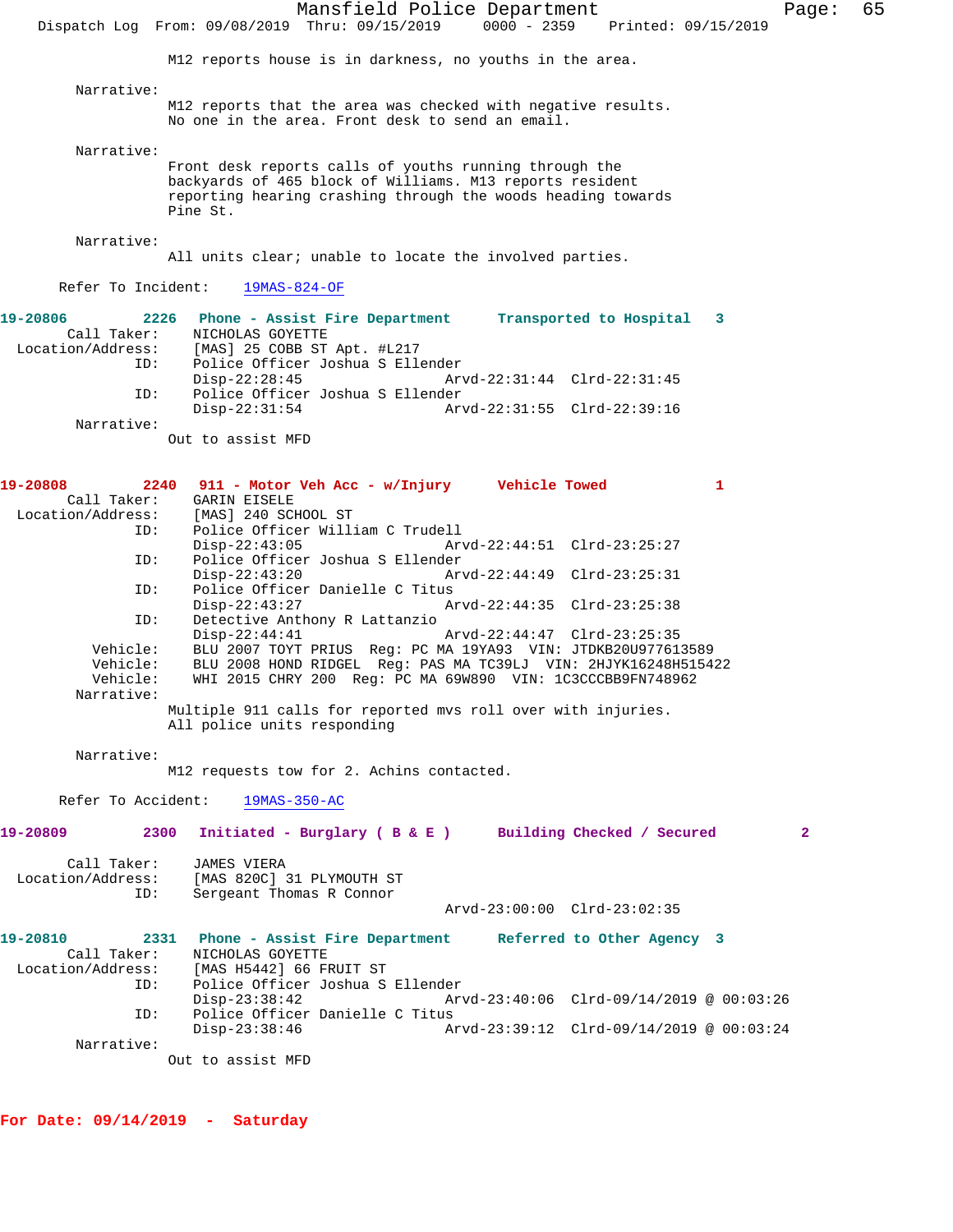|          |                               | Dispatch Log From: 09/08/2019 Thru: 09/15/2019 0000 - 2359 Printed: 09/15/2019                                                                                         | Mansfield Police Department                                |                            | Page: | 66 |
|----------|-------------------------------|------------------------------------------------------------------------------------------------------------------------------------------------------------------------|------------------------------------------------------------|----------------------------|-------|----|
|          |                               | 19-20818   0112    Initiated - Building Check    Building Checked / Secured                                                                                            |                                                            |                            | 3     |    |
|          | ID:                           | Call Taker: JAMES VIERA<br>Location/Address: [MAS 834] 261 CHAUNCY ST<br>Police Officer Christopher D Sorge                                                            | Arvd-01:12:00 Clrd-01:15:10                                |                            |       |    |
|          |                               | 19-20819   0118   Initiated - Building Check   Building Checked / Secured                                                                                              |                                                            |                            | 3     |    |
|          |                               | Call Taker: JAMES VIERA<br>Location/Address: [MAS 417] 9 FRANCIS AVE<br>ID: Patrolman David Schepis                                                                    | Arvd-01:18:00 Clrd-01:24:29                                |                            |       |    |
|          |                               | 19-20820      0120 Initiated - Building Check      Building Checked / Secured                                                                                          |                                                            |                            | 3     |    |
|          |                               | Call Taker: JAMES VIERA<br>Location/Address: [MAS 927] 50 PLYMOUTH ST<br>ID: Police Officer Meghan Birnie                                                              | Arvd-01:20:00 Clrd-01:25:52                                |                            |       |    |
|          |                               | 19-20822   0126 Initiated - Building Check   Building Checked / Secured                                                                                                |                                                            |                            | 3     |    |
|          |                               | Call Taker: JAMES VIERA<br>Location/Address: [MAS 281A] 1 CROCKER ST<br>ID: Patrolman David Schepis                                                                    |                                                            |                            |       |    |
|          |                               | 19-20823 0128 Initiated - Building Check Building Checked / Secured                                                                                                    |                                                            |                            | 3     |    |
|          |                               | Call Taker: JAMES VIERA<br>Location: [MAS] TRAIN LOTS<br>ID: Patrolman David Schepis                                                                                   | Arvd-01:28:00 Clrd-01:34:35                                |                            |       |    |
|          |                               | 19-20824   0129   Initiated - Building Check   Building Checked / Secured                                                                                              |                                                            |                            | 3     |    |
|          |                               | Call Taker:    JAMES VIERA<br>Location/Address: [MAS 992] 660 EAST ST<br>ID: Police Officer Christopher D Sorge                                                        | Arvd-01:29:00 Clrd-01:34:28                                |                            |       |    |
|          |                               | 19-20825 0133 Initiated - Building Check Building Checked / Secured                                                                                                    |                                                            |                            |       |    |
|          | Call Taker:<br>ID:            | JAMES VIERA<br>Location/Address: [MAS 907E] 390 WEST ST<br>Police Officer Meghan Birnie                                                                                | Arvd-01:33:00 Clrd-01:46:50                                |                            |       |    |
| 19-20826 | Call Taker:<br>ID:            | 0134 Initiated - Motor Vehicle Stop       Verbal Warning<br>NICHOLAS GOYETTE<br>Location/Address: [MAS 253] 330 PRATT ST Apt. #A<br>Police Officer Christopher D Sorge |                                                            |                            | 3     |    |
|          | ID:<br>Vehicle:<br>Narrative: | Patrolman David Schepis<br>$Disp-01:36:34$<br>GLD 2005 ALTIMA Req: PC RI AH924 VIN: 1N4AL11D95C387341<br>Out with an my stop                                           | Arvd-01:34:00 Clrd-01:41:00<br>Arvd-01:40:53 Clrd-01:41:03 |                            |       |    |
|          | Narrative:                    | Verbal warning for failure to stop.                                                                                                                                    |                                                            |                            |       |    |
| 19-20828 |                               | 0141 Initiated - Building Check Building Checked / Secured                                                                                                             |                                                            |                            | 3     |    |
|          | Call Taker:<br>ID:            | <b>JAMES VIERA</b><br>Location/Address: [MAS 987A] 125 HIGH ST Apt. #1-4<br>Patrolman David Schepis                                                                    | Arvd-01:41:00 Clrd-01:43:56                                |                            |       |    |
| 19-20831 |                               | 0146 Initiated - Building Check                                                                                                                                        |                                                            | Building Checked / Secured | 3     |    |
|          |                               |                                                                                                                                                                        |                                                            |                            |       |    |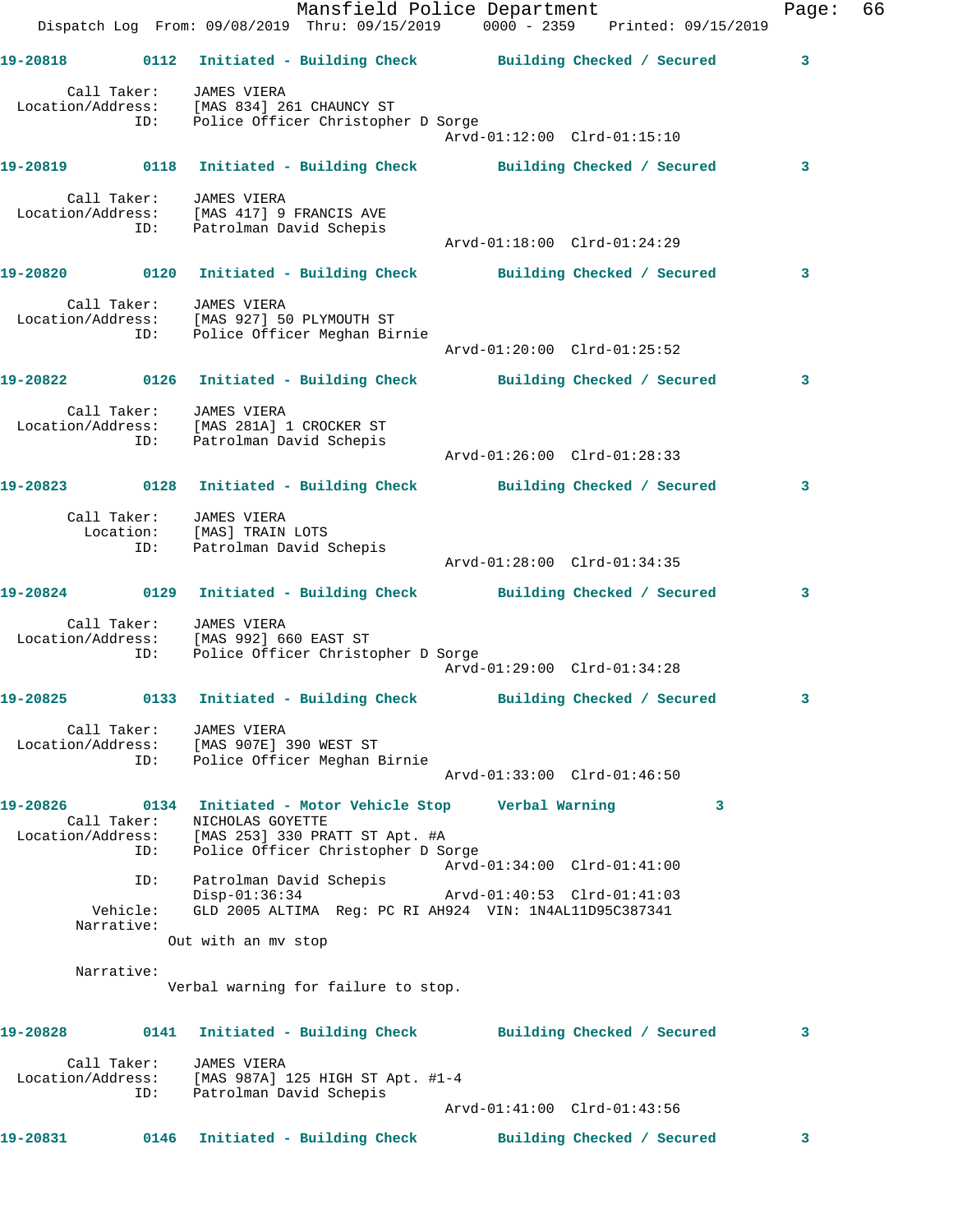Mansfield Police Department Fage: 67 Dispatch Log From: 09/08/2019 Thru: 09/15/2019 0000 - 2359 Printed: 09/15/2019 Call Taker: JAMES VIERA Location/Address: [MAS 820C] 31 PLYMOUTH ST ID: Police Officer Michael T Fitzgerald Arvd-01:46:00 Clrd-01:58:06 **19-20832 0148 Initiated - Building Check Building Checked / Secured 3** Call Taker: JAMES VIERA Location/Address: [MAS 900A] 242 CHAUNCY ST Apt. #1 ID: Patrolman David Schepis Arvd-01:48:00 Clrd-01:49:30 **19-20833 0148 Initiated - Motor Vehicle Stop Citation / Warning Issued 3**  Call Taker: JAMES VIERA Location/Address: [MAS 65] 30 CHAUNCY ST ID: Police Officer Christopher D Sorge Arvd-01:48:00 Clrd-01:53:45 Vehicle: GRY 2015 1500 Reg: PC MA 9CS151 VIN: 1C6RR7GT7FS518682 **19-20835 0159 Initiated - Building Check Building Checked / Secured 3** Call Taker: JAMES VIERA Location/Address: [MAS 4] 31 HAMPSHIRE ST ID: Police Officer Meghan Birnie Arvd-01:59:00 Clrd-02:09:25 **19-20836 0209 Initiated - Building Check Building Checked / Secured 3** Call Taker: JAMES VIERA Location/Address: [MAS 2] 60 FORBES BLVD ID: Police Officer Meghan Birnie Arvd-02:09:00 Clrd-02:19:17 **19-20838 0241 Initiated - Building Check Services Rendered 3**  Call Taker: JAMES VIERA Location/Address: [MAS] 4 ERICK RD @ 15 BONNEY LN ID: Police Officer Christopher D Sorge Arvd-02:41:00 Clrd-02:58:33 **19-20840 0252 Initiated - Proactive Patrol Services Rendered 3**  Call Taker: MEGHAN MILLS Location/Address: [MAS 834] 261 CHAUNCY ST ID: Sergeant Robert S Pierce Arvd-02:52:00 Clrd-02:57:51 Narrative: Checking the area **19-20841 0253 Initiated - Proactive Patrol Services Rendered 3**  Call Taker: MEGHAN MILLS Location/Address: [MAS 840] 280 SCHOOL ST ID: Police Officer Meghan Birnie Arvd-02:53:00 Clrd-03:06:52 Narrative: Checking the area **19-20842 0305 Initiated - Proactive Patrol Services Rendered 3**  Call Taker: MEGHAN MILLS Location/Address: [MAS 253] 330 PRATT ST Apt. #A ID: Police Officer Christopher D Sorge Arvd-03:05:00 Clrd-03:10:20 Narrative: Checking the area **19-20843 0310 Initiated - Proactive Patrol Services Rendered 3**  Call Taker: MEGHAN MILLS Location/Address: [MAS 253A] 330 PRATT ST Apt. #B ID: Police Officer Christopher D Sorge Arvd-03:10:00 Clrd-03:19:49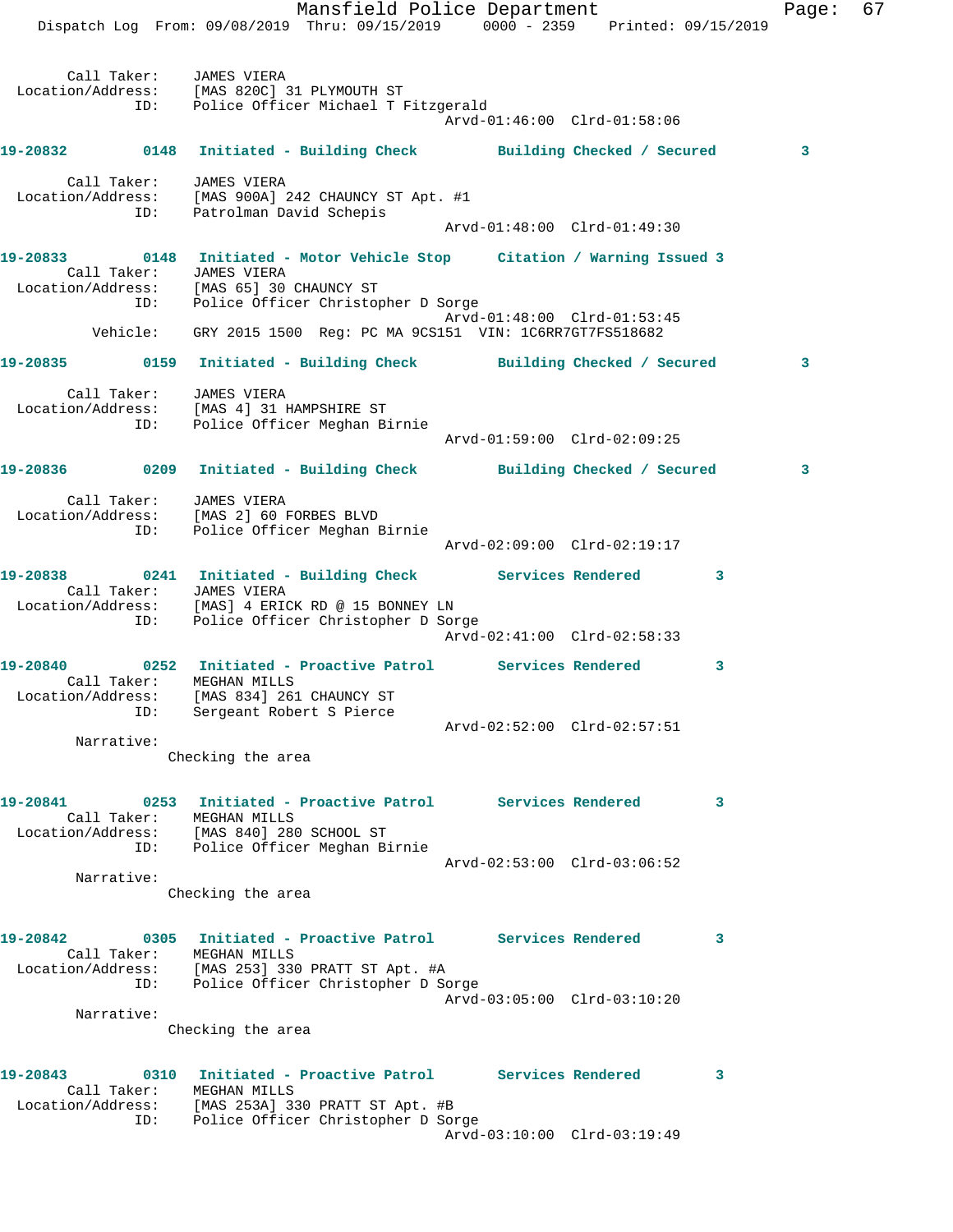Mansfield Police Department Fage: 68 Dispatch Log From: 09/08/2019 Thru: 09/15/2019 0000 - 2359 Printed: 09/15/2019 Narrative: Checking the area **19-20844 0400 Initiated - Proactive Patrol Services Rendered 3**  Call Taker: NICHOLAS GOYETTE Location/Address: [MAS 820C] 31 PLYMOUTH ST ID: Police Officer Michael T Fitzgerald Arvd-04:00:00 Clrd-04:10:35 Narrative: Checking the area. **19-20847 0615 Initiated - Proactive Patrol Building Checked / Secured 3** Call Taker: Kieran M Ruth Location/Address: [MAS 820C] 31 PLYMOUTH ST ID: Police Officer Michael T Fitzgerald Arvd-06:15:00 Clrd-06:20:22 Narrative: Checking the area. **19-20851 0721 Initiated - Proactive Patrol Building Checked / Secured 3** Call Taker: Kieran M Ruth Location/Address: [MAS 820C] 31 PLYMOUTH ST ID: Police Officer Michael T Fitzgerald Arvd-07:21:00 Clrd-07:36:12 Narrative: Checking the area. **19-20855 0901 Walk-In - Assist Citizen - P S A Field Interrogation 3**  Call Taker: Officer Christopher OMalley Location/Address: [MAS 451B] 500 EAST ST ID: Police Officer John R Armstrong Disp-09:10:50 Arvd-09:10:54 Clrd-09:55:21 Narrative: rp concerns about High School kids purchasing vaping from a local vendor on Runford ave. Officer Armstrong to advse the party Refer To Field Int: 19MAS-44-FI **19-20854 0908 Initiated - Proactive Patrol Building Checked / Secured 3** Call Taker: Kieran M Ruth Location/Address: [MAS 820C] 31 PLYMOUTH ST ID: Police Officer Joshua S Ellender Arvd-09:08:00 Clrd-09:24:06 Narrative: Checking the area. **19-20856 0910 Initiated - Selective Enforcement/RADAR Citation / Warning Issued 3**  Call Taker: Kieran M Ruth Location/Address: [MAS] 562 MAPLE ST @ 3 JENNIFER DR ID: Police Officer Nicole M Boldrighini Arvd-09:10:00 Clrd-09:43:04 Vehicle: WHI 2012 FORD FUSION Reg: PAS MA VT27113 VIN: 3FAHP0JA2CR264126 Vehicle: WHI 2015 JEEP WRANGL Reg: PC MA 8YD749 VIN: 1C4BJWEG7FL678654 Narrative: Traffic enforcement in the area. Narrative: Out with MA/VT27113, cited for speed and failure to inspect **19-20859 0948 Initiated - Motor Vehicle Stop Citation / Warning Issued 3**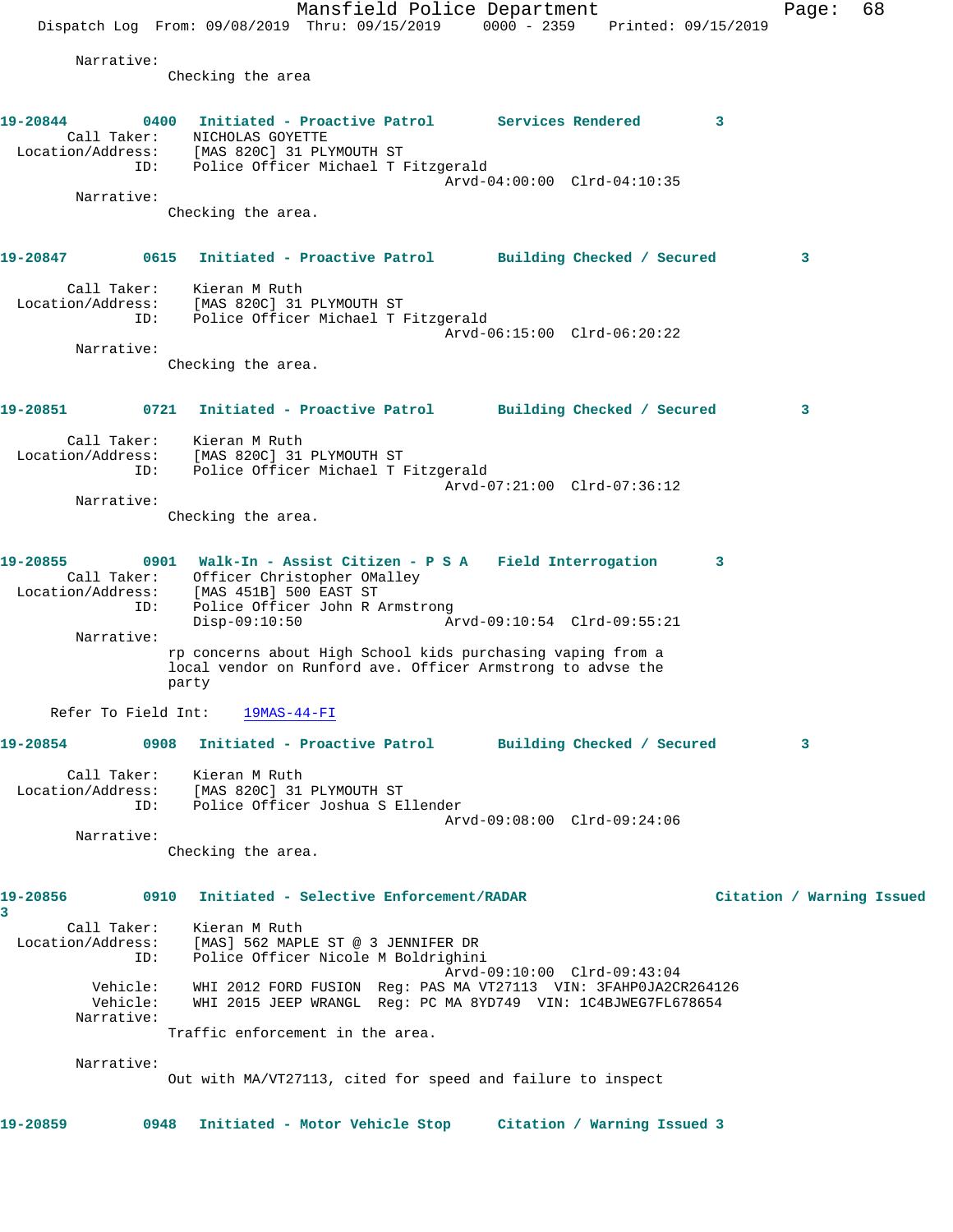Mansfield Police Department Fage: 69 Dispatch Log From: 09/08/2019 Thru: 09/15/2019 0000 - 2359 Printed: 09/15/2019 Call Taker: Kieran M Ruth Location/Address: [MAS] 144 EAST ST @ 59 EDDY ST ID: Police Officer Nicole M Boldrighini Arvd-09:48:00 Clrd-09:53:32 Vehicle: BLK 2012 JEEP UT GRAND Reg: PC MA 9LPP60 VIN: 1C4RJFAG4CC171016 Narrative: Out with MA/9LPP60 Narrative: Cited for a stop sign violation **19-20864 1101 Initiated - Proactive Patrol Building Checked / Secured 3** Call Taker: Kieran M Ruth Location/Address: [MAS] 4 ERICK RD @ 15 BONNEY LN ID: Police Officer Nicole M Boldrighini Arvd-11:01:00 Clrd-11:12:57 Narrative: Checking the area. **19-20867 1114 Phone - Motor Veh Acc - Dam. -\$1k Accident Report 2**  Call Taker: Kieran M Ruth Location/Address: [MAS] 145 SCHOOL ST @ 231 SPRING ST ID: Police Officer Gregg S Kennedy<br>Disp-11:15:08  $Arvd-11:18:04$  Clrd-11:32:27 ID: Police Officer John R Armstrong Arvd-11:16:07 Clrd-11:52:34 ID: Sergeant Thomas R Connor Disp-11:18:11 Arvd-11:18:16 Clrd-11:29:33 Vehicle: BLU 2013 MAZD CX5 Reg: PC MA 2RL787 VIN: JM3KE4DE3D0100310 Towed: For: Accident By: Achins Garage To: Achins Garage Vehicle: WHI 2002 FORD ECOVAN Reg: PC MA 988ZZ2 VIN: 1FTNS24L42HA71366 Narrative: Out for a 2 vehicle MVA, unkown injuries Refer To Accident: 19MAS-351-AC **19-20871 1140 Initiated - Proactive Patrol Building Checked / Secured 3** Call Taker: Kieran M Ruth Location/Address: [MAS 820C] 31 PLYMOUTH ST ID: Police Officer Joshua S Ellender Arvd-11:40:00 Clrd-11:46:54 Narrative: Checking the area. **19-20872 1208 Initiated - Proactive Patrol Building Checked / Secured 3** Call Taker: MEGHAN MILLS Location/Address: [MAS 1002] 250 EAST ST ID: Police Officer Nicole M Boldrighini Arvd-12:08:00 Clrd-12:10:47 Narrative: Checking the area **19-20873 1209 Phone - Assist Fire Department Referred to Other Agency 3**  Call Taker: Kieran M Ruth Location/Address: [MAS H6721] 1030 EAST ST ID: Police Officer Nicole M Boldrighini Disp-12:11:01 Arvd-12:15:10 Clrd-12:18:08 Narrative: Out for an unknown medical called in by A1 Alert Narrative: MFD confirmed accidental **19-20878 1327 Initiated - Proactive Patrol Building Checked / Secured 3**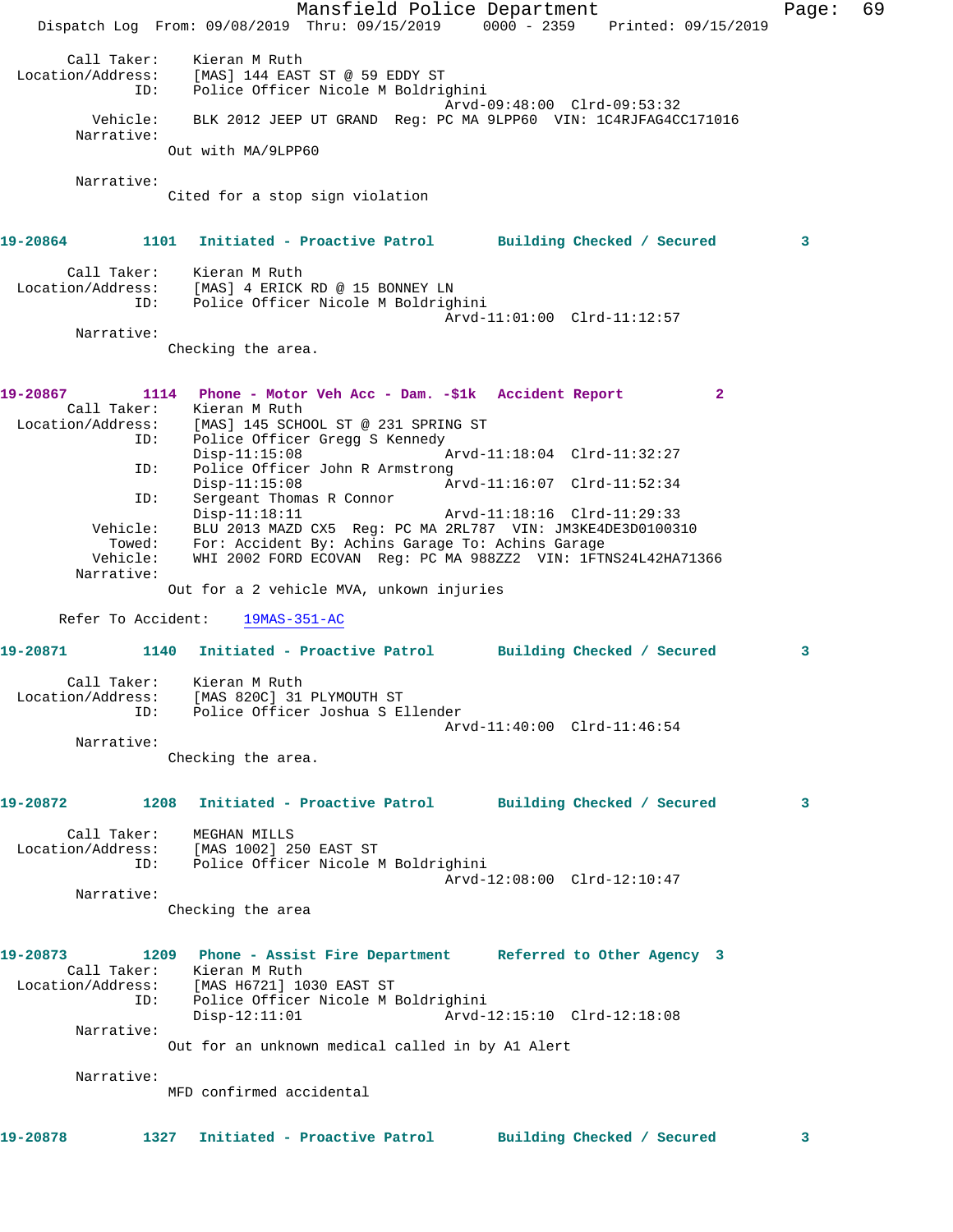Mansfield Police Department Fage: 70 Dispatch Log From: 09/08/2019 Thru: 09/15/2019 0000 - 2359 Printed: 09/15/2019 Call Taker: Kieran M Ruth Location/Address: [MAS 820C] 31 PLYMOUTH ST ID: Police Officer Joshua S Ellender Arvd-13:27:00 Clrd-13:45:17 Narrative: Checking the area. **19-20879 1357 Initiated - Motor Vehicle Stop Verbal Warning 3**  Call Taker: Kieran M Ruth Location/Address: [MAS] 18 NORTH MAIN ST @ 12 HIGH ST ID: Sergeant Thomas R Connor Arvd-13:57:00 Clrd-14:03:19 Vehicle: BLU 2017 SUBA IMPREZ Reg: PC MA 8HW491 VIN: 4S3GKAA68H3603855 Narrative: MV stop Narrative: Verbal **19-20880 1403 Phone - Assist Fire Department Transported to Hospital 3**  Call Taker: Kieran M Ruth Location/Address: [MAS H6721] 1030 EAST ST ID: Police Officer Nicole M Boldrighini Disp-14:05:27 Arvd-14:10:09 Clrd-14:30:48 **19-20881 1407 Initiated - Motor Vehicle Stop Verbal Warning 3**  Call Taker: Kieran M Ruth Vicinity of: [MAS] 1680 WEST ST ID: Police Officer Gregg S Kennedy Arvd-14:07:00 Clrd-14:13:15 Vehicle: WHI 2009 FORD FUSION Reg: PC MA 1ARV98 VIN: 3FAHP071X9R100512 Narrative: MV stop Narrative: Verbal for failure to inspect and following to close **19-20882 1414 Initiated - Motor Vehicle Stop Citation / Warning Issued 3**  Call Taker: Kieran M Ruth Vicinity of: [MAS] 1608 WEST ST ID: Police Officer Gregg S Kennedy Arvd-14:14:00 Clrd-14:23:56 Vehicle: WHI 2014 CHEV IMPALA Reg: PC MA 9ND181 VIN: 2G1125S34E9118819 Narrative: MV stop Narrative: Cited for speed **19-20883 1416 Initiated - Selective Enforcement/RADAR Citation / Warning Issued 3**  Call Taker: Kieran M Ruth Location/Address: [MAS] 43 NORTH MAIN ST @ 13 PARK ST ID: Police Officer John R Armstrong Arvd-14:16:00 Clrd-14:44:09 Vehicle: BLK 2014 HOND ODYSSE Reg: PC MA 1NZN40 VIN: 5FNRL5H6XEB055682 Narrative: Traffic enforcement in the area. Narrative: Out with MA/1NZN40, cited for speed **19-20886 1435 Initiated - Proactive Patrol Building Checked / Secured 3** Call Taker: Kieran M Ruth

Location/Address: [MAS 417] 9 FRANCIS AVE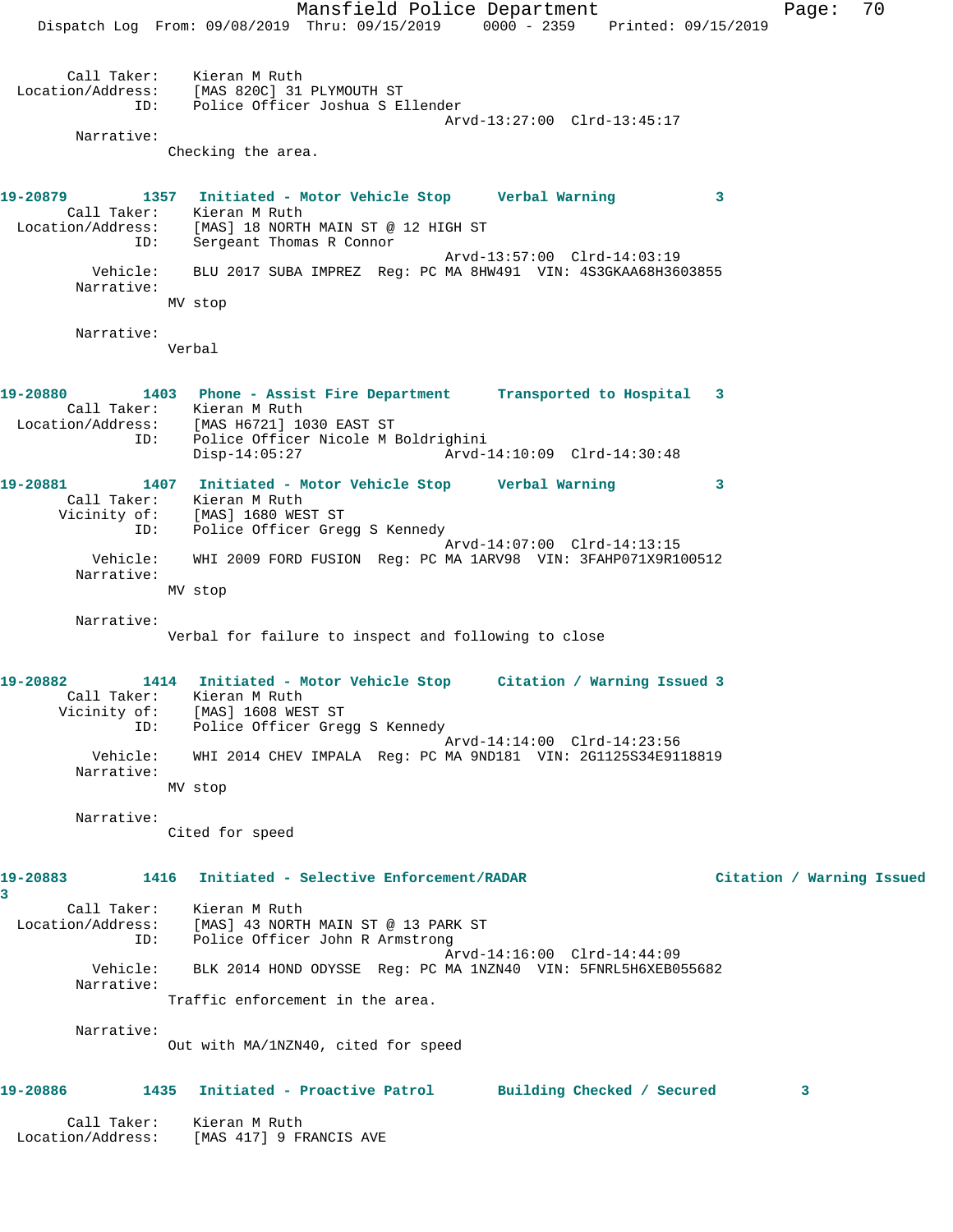Mansfield Police Department Page: 71 Dispatch Log From: 09/08/2019 Thru: 09/15/2019 0000 - 2359 Printed: 09/15/2019 ID: Police Officer Nicole M Boldrighini Arvd-14:35:00 Clrd-14:44:31 Narrative: Checking the area. **19-20889 1536 Initiated - Building Check Building Checked / Secured 3** Call Taker: PATRICK FEENEY Location/Address: [MAS 820C] 31 PLYMOUTH ST ID: Police Officer Joshua S Ellender Arvd-15:36:00 Clrd-15:54:07 **19-20891 1556 Phone - Motor Veh Acc - No Injury Unfounded/Unverifed 1**  Call Taker: Kieran M Ruth Location/Address: [MAS] 280 SCHOOL ST @ 100 RTE 140 SB ID: Detective Gregory S Martell Disp-16:00:56 Arvd-16:03:46 Clrd-16:10:05 Narrative: Out for a minor 2 vehicle MVA, no injuries Narrative: The vehicles have left the area, clear **19-20894 1629 Phone - 911 Hang-ups & Verifications Confirmed misdial/Accdntl Call 2**  Call Taker: Kieran M Ruth Location/Address: [MAS 840K] 280 SCHOOL ST Apt. #K ID: Police Officer Joshua S Ellender Disp-16:30:45 Arvd-16:39:43 Clrd-16:43:57 Narrative: Attleboro Pd reports they got a misdirected 911 hangup. They called it back and came back to a party at the Kohls in Mansfield. Party will be waiting at customer service. Narrative: Confirmed accidental **19-20896 1635 911 - Motor Veh Acc - Hit & Run Incident Report 1**  Call Taker: PATRICK FEENEY Location/Address: [MAS 907] 390 WEST ST Apt. #A ID: Detective Gregory S Martell Disp-16:40:14 Arvd-16:49:15 Clrd-17:21:43 Vehicle: GRY 2004 VOLV 70WAG Reg: PC MA 159FX9 VIN: YV1SZ59H241164753 Vehicle: BLK 2008 LEXS UT RX350 Reg: PC MA 824WPK VIN: 2T2GK31U38C039366 Narrative: 911 caller reports that his m/v was damaged while in the lot. Other party witness and provided a plate. RP is by the contractor entrance with a black Lexus SUV. Narrative: Victim MA/824WPK Suspect vehicle MA/159FX9 Det. Martell to South St in Foxboro to try and speak with the offender Refer To Incident: 19MAS-825-OF **19-20899 1656 Phone - 911 Hang-ups & Verifications Confirmed misdial/Accdntl Call 2**  Call Taker: Kieran M Ruth Location/Address: [MAS] 25 COBB ST Apt. #130 ID: Police Officer Jay J Sparrow Disp-17:10:17 Arvd-17:10:27 Clrd-17:21:06 Narrative: Out to check an accidental 911 call Narrative: Confirmed accidental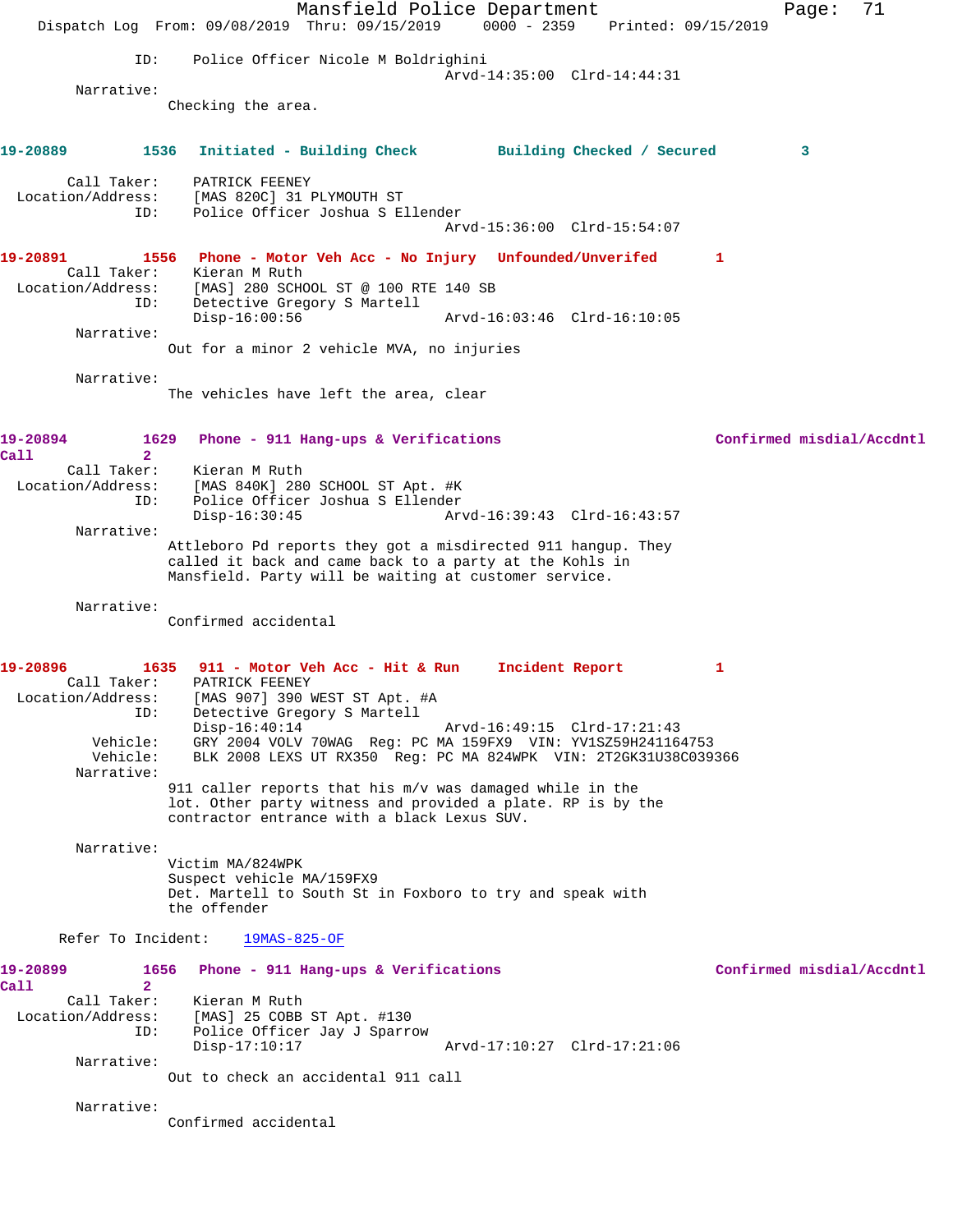Mansfield Police Department Fage: 72 Dispatch Log From: 09/08/2019 Thru: 09/15/2019 0000 - 2359 Printed: 09/15/2019 **19-20904 1744 Initiated - Building Check Building Checked / Secured 3** Call Taker: CARLY MORIARTY Location/Address: [MAS 820C] 31 PLYMOUTH ST ID: Detective Christopher P Walsh Arvd-17:44:00 Clrd-17:54:10 Narrative: Building check **19-20907 1818 Phone - Animal Complaints Services Rendered 3**  Call Taker: Kieran M Ruth Location/Address: [MAS H3088] 45 SHIELDS ST ID: Detective Gregory S Martell Disp-18:20:15 Arvd-18:28:27 Clrd-18:39:02 Narrative: Out for a stray cat that has wandered into the yard, the RP believes it is injured **19-20913 1934 Initiated - Motor Vehicle Stop Citation / Warning Issued 3**  Call Taker: NICHOLAS GOYETTE Location/Address: [MAS] 400 RTE 140 NB @ 287 CHAUNCY ST ID: Police Officer Joshua S Ellender Arvd-19:34:00 Clrd-19:39:28 Vehicle: RED 2018 MODEL3 Reg: PAS MA EV570W VIN: 5YJ3E1EB9JF074745 Narrative: Out with an mv stop. Operator cited for speed **19-20915 1943 Initiated - Proactive Patrol Building Checked / Secured 3** Call Taker: NICHOLAS GOYETTE Location/Address: [MAS 840] 280 SCHOOL ST ID: Police Officer Joshua S Ellender Arvd-19:43:00 Clrd-20:08:21 Narrative: Checking the area. 19-20918 1953 Radio - Building Check **Building Checked / Secured** 3 Call Taker: CARLY MORIARTY Location/Address: [MAS 820C] 31 PLYMOUTH ST ID: Detective Christopher P Walsh Disp-19:54:17 Arvd-19:54:24 Clrd-20:02:43 Narrative: Check of the building **19-20925 2030 Initiated - Proactive Patrol Building Checked / Secured 3** Call Taker: NICHOLAS GOYETTE Location/Address: [MAS 322] 31 HAMPSHIRE ST ID: Police Officer Joshua S Ellender Arvd-20:30:00 Clrd-20:34:51

Narrative:

Checking the area.

### **19-20927 2034 Initiated - Proactive Patrol Building Checked / Secured 3**

 Call Taker: NICHOLAS GOYETTE Location/Address: [MAS 2] 60 FORBES BLVD ID: Police Officer Joshua S Ellender Arvd-20:34:00 Clrd-20:46:33 Narrative:

Checking the area.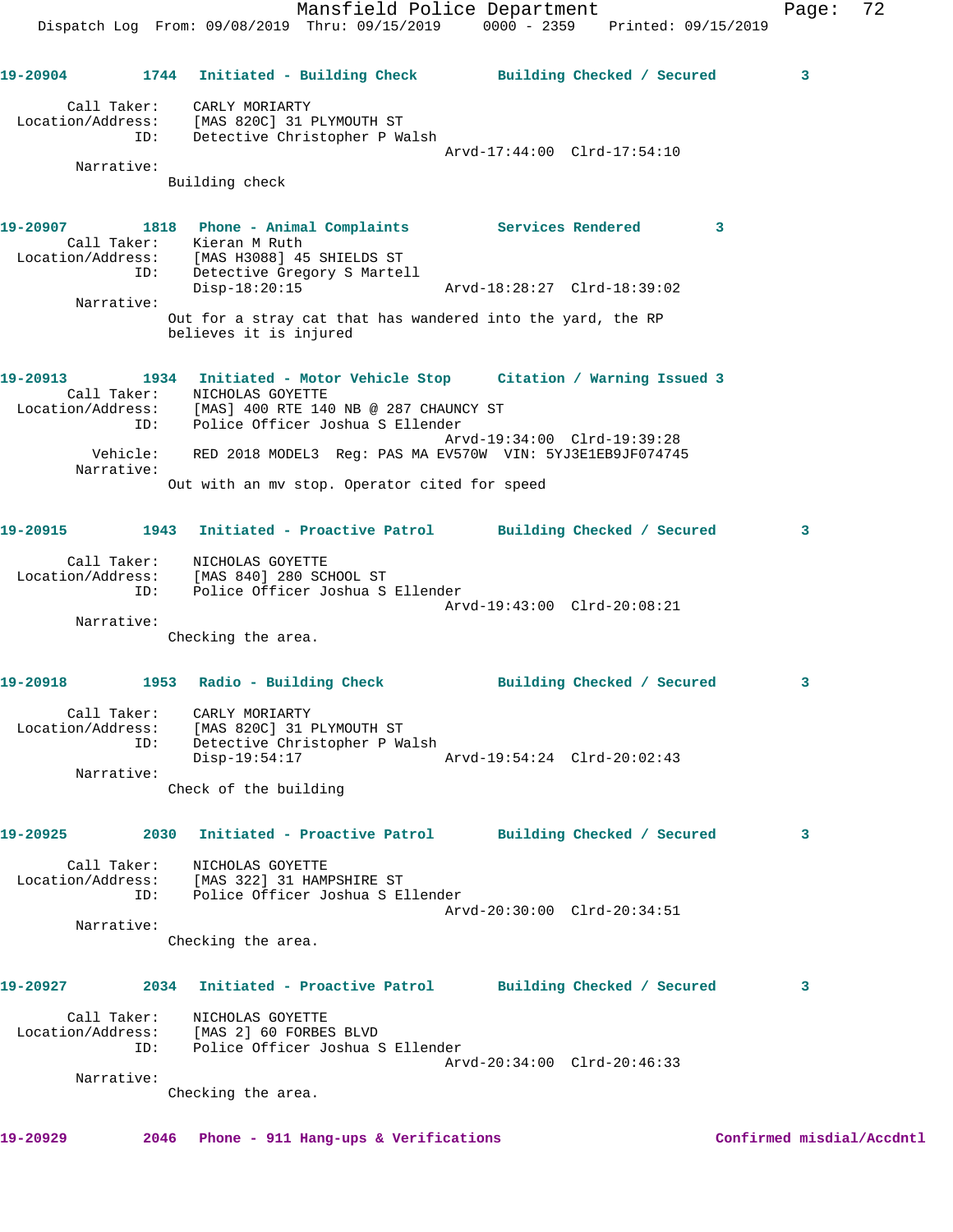Mansfield Police Department Page: 73 Dispatch Log From: 09/08/2019 Thru: 09/15/2019 0000 - 2359 Printed: 09/15/2019 **Call 2**  Call Taker: NICHOLAS GOYETTE Location/Address: [MAS 2] 60 FORBES BLVD Apt. #308 ID: Police Officer Joshua S Ellender Disp-20:47:00 Arvd-20:50:35 Clrd-20:50:38 Narrative: Out for a 911 misdial Narrative: 911 hangup from the cell phone, call back made. Spoke first to Kevin, states accidental. Then spoke to phone owner, Desiree, states accidental. In room 308. **19-20932 2109 Walk-In - Trespassing / Unwanted Person Spoken To 1** Call Taker: Support Staff Katherine Gillis Location/Address: [MAS 432] 12 BONNEY LN Apt. #35 ID: Police Officer Jay J Sparrow Disp-21:13:09 Arvd-21:18:28 Clrd-22:14:59 Narrative: Rp into the station to report that a person is trespassing on her property and threatening to take her cat away. Would like to speak to an officer and file a police report. Narrative: Ofc. Sparrow advised the party and will follow the rp to 12 Bonney in order to ensure the other involved parties are no longer in the area. Narrative: Front desk reports RP is back in the lobby and another involved party is on the way there, RP is scared. Ofc. Sparrow en route. Narrative: RP into the lobby to report that her daughters cat was stolen and that her daughter was pushed. Ofc. Sparrow is speaking with the family. Narrative: Clear, arugment was over a cat. Parties advised. **19-20936 2152 Initiated - Proactive Patrol Building Checked / Secured 3** Call Taker: NICHOLAS GOYETTE Location/Address: [MAS 820C] 31 PLYMOUTH ST ID: Detective Christopher P Walsh Arvd-21:52:00 Clrd-21:52:00 Narrative: Checking the area. **19-20937 2152 Initiated - Building Check Building Checked / Secured 3** Call Taker: CARLY MORIARTY Location/Address: [MAS 820C] 31 PLYMOUTH ST ID: Detective Christopher P Walsh Arvd-21:52:00 Clrd-22:03:06 Narrative: Check of the building **19-20939 2213 Initiated - Motor Vehicle Stop Citation / Warning Issued 3**  Call Taker: NICHOLAS GOYETTE Vicinity of: [MAS 1005a] 272 CHAUNCY ST ID: Police Officer Joshua S Ellender Arvd-22:13:00 Clrd-22:18:08 Vehicle: BLK 2015 HOND CIVIC Reg: PC MA 7283BW VIN: 2HGFB2F96FH510154 Narrative: Out with an mv stop. RO cited for failure to stop.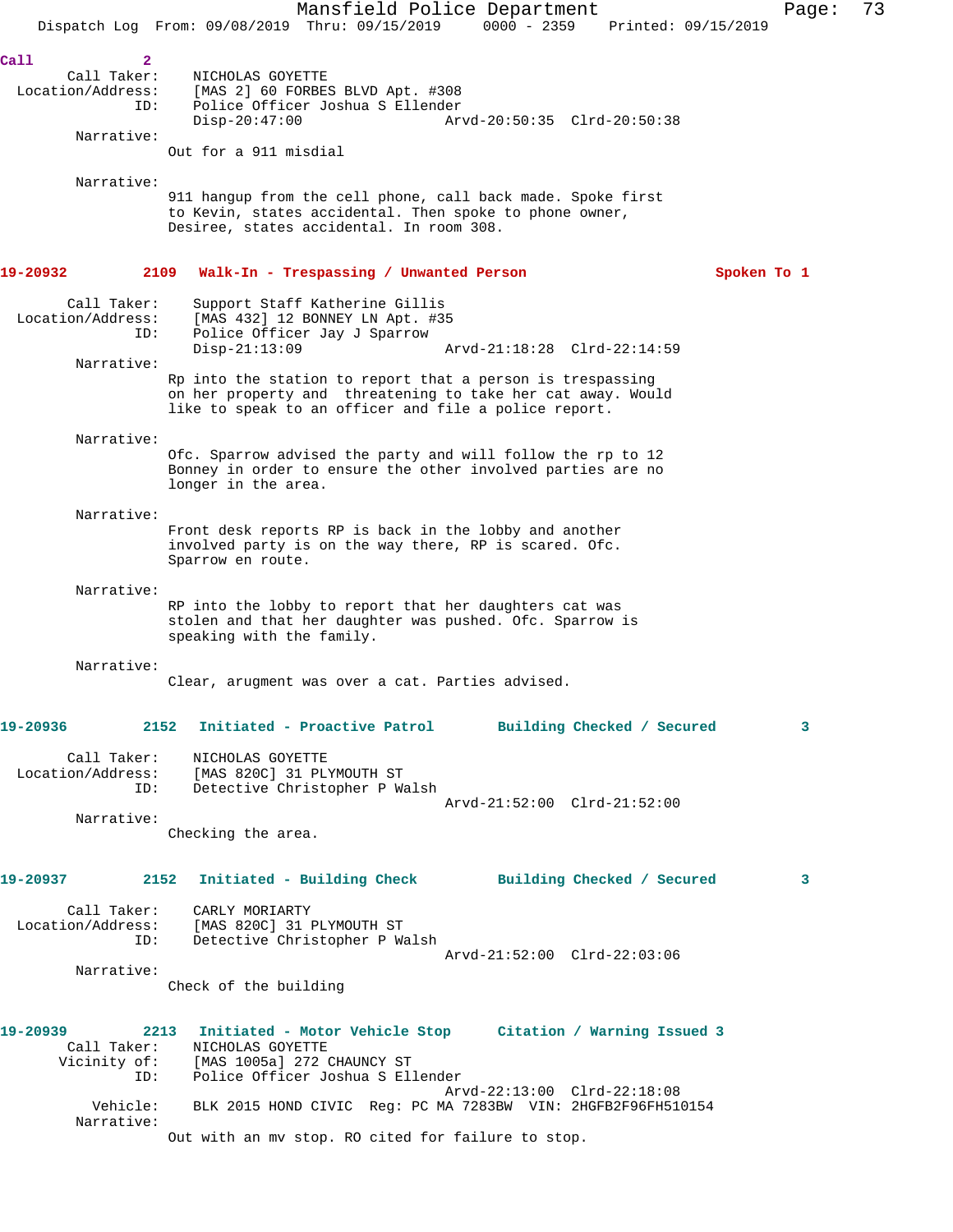**For Date: 09/15/2019 - Sunday**

```
19-20944 0004 Initiated - Proactive Patrol Building Checked / Secured 3
 Call Taker: NICHOLAS GOYETTE
 Location/Address: [MAS 820C] 31 PLYMOUTH ST
 ID: Officer Raymond E Maigret
                                      Arvd-00:04:00 Clrd-00:12:29
       Narrative: 
         Checking the area.
19-20948 0111 Initiated - Proactive Patrol Building Checked / Secured 3
 Call Taker: NICHOLAS GOYETTE
 Location/Address: [MAS 900A] 242 CHAUNCY ST Apt. #1
 ID: Police Officer Meghan Birnie
                                      Arvd-01:11:00 Clrd-01:17:25
       Narrative: 
             Checking the area.
19-20951 0116 Radio - Building Check Building Checked / Secured 3
 Call Taker: CARLY MORIARTY
 Location/Address: [MAS 2] 60 FORBES BLVD
 ID: Patrolman David Schepis
 Disp-01:17:21 Arvd-01:17:34 Clrd-01:19:00
       Narrative: 
             Check of the hotel
19-20952 0119 Initiated - Proactive Patrol Building Checked / Secured 3
 Call Taker: NICHOLAS GOYETTE
 Location/Address: [MAS 322] 31 HAMPSHIRE ST
 ID: Patrolman David Schepis
 Arvd-01:19:00 Clrd-01:24:45
 Narrative: 
         Checking the area.
19-20953 0130 Initiated - Proactive Patrol Building Checked / Secured 3
 Call Taker: NICHOLAS GOYETTE
 Location/Address: [MAS 281A] 1 CROCKER ST
           ID: Police Officer Meghan Birnie
                               Arvd-01:30:00 Clrd-01:42:06
       Narrative: 
             Checking the area.
19-20957 0141 Initiated - Proactive Patrol Building Checked / Secured 3
 Call Taker: NICHOLAS GOYETTE
 Location/Address: [MAS 907E] 390 WEST ST
 ID: Patrolman David Schepis
 Arvd-01:41:00 Clrd-01:44:20
 Narrative: 
             Checking the area.
19-20958 0145 Initiated - Proactive Patrol Building Checked / Secured 3
      Call Taker: NICHOLAS GOYETTE
 Location/Address: [MAS 840] 280 SCHOOL ST
 ID: Patrolman David Schepis
 Arvd-01:45:00 Clrd-01:51:22
```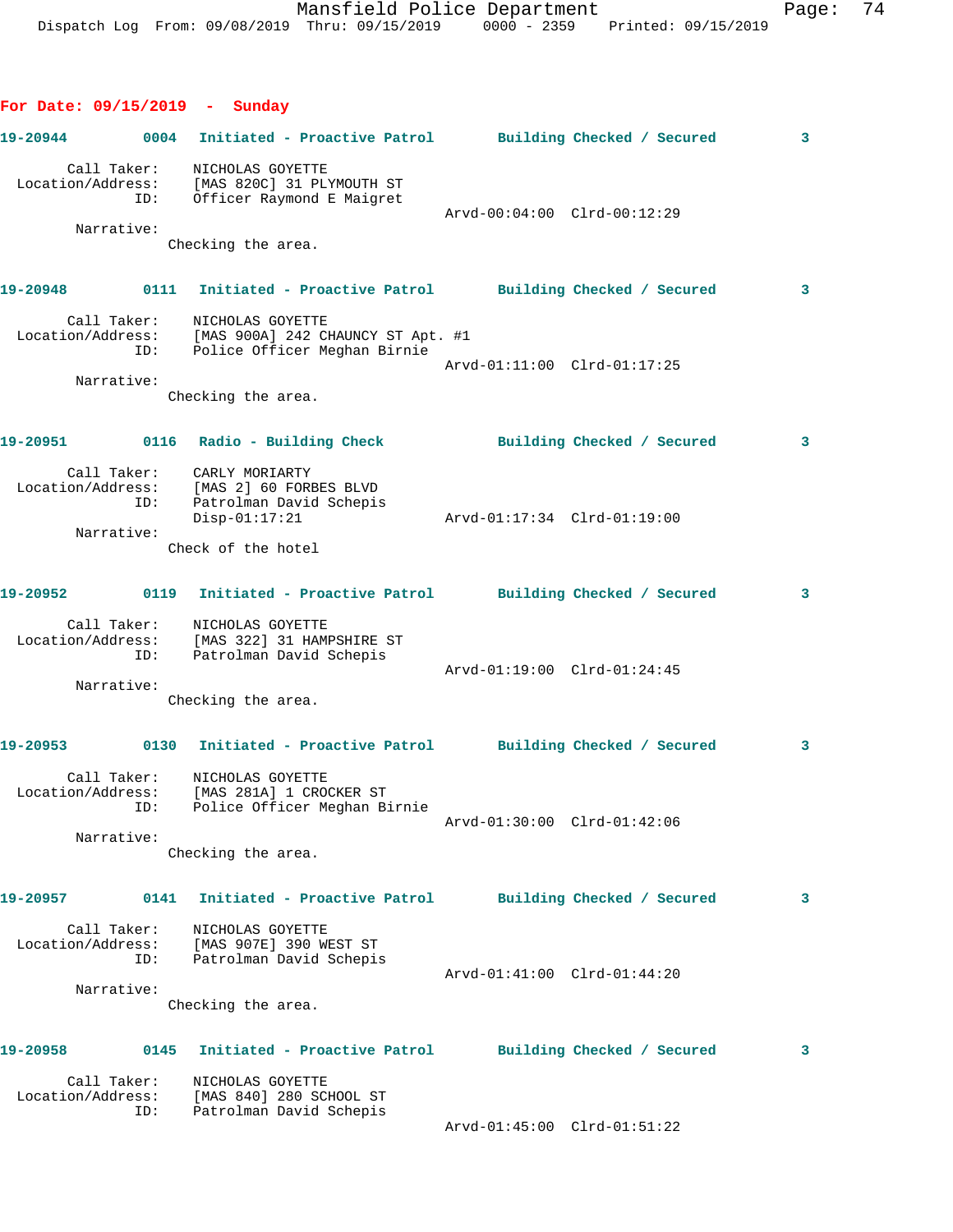Mansfield Police Department Fage: 75 Dispatch Log From: 09/08/2019 Thru: 09/15/2019 0000 - 2359 Printed: 09/15/2019 Narrative: Checking the area. **19-20959 0210 Initiated - Proactive Patrol Building Checked / Secured 3** Call Taker: NICHOLAS GOYETTE Location/Address: [MAS 820C] 31 PLYMOUTH ST ID: Officer Raymond E Maigret Arvd-02:10:00 Clrd-02:17:49 Narrative: Checking the area. **19-20960 0211 Initiated - Proactive Patrol Building Checked / Secured 3** Call Taker: NICHOLAS GOYETTE Location/Address: [MAS 992] 660 EAST ST ID: Police Officer Christopher D Sorge Arvd-02:11:00 Clrd-02:27:51 Narrative: Checking the area. **19-20962 0216 Initiated - Proactive Patrol Building Checked / Secured 3** Call Taker: NICHOLAS GOYETTE Location/Address: [MAS 987A] 125 HIGH ST Apt. #1-4 ID: Police Officer Meghan Birnie Arvd-02:16:00 Clrd-02:17:03 Narrative: Checking the area. **19-20963 0227 Initiated - Proactive Patrol Building Checked / Secured 3** Call Taker: NICHOLAS GOYETTE Location/Address: [MAS 1016] 4 ERICK RD ID: Police Officer Christopher D Sorge Arvd-02:27:00 Clrd-02:44:21 Narrative: Checking the area. **19-20965 0306 Initiated - Proactive Patrol Building Checked / Secured 3** Call Taker: NICHOLAS GOYETTE Location/Address: [MAS 1002] 250 EAST ST ID: Police Officer Christopher D Sorge Arvd-03:06:00 Clrd-03:13:40 Narrative: Checking the area. **19-20967 0406 Initiated - Proactive Patrol Building Checked / Secured 3** Call Taker: NICHOLAS GOYETTE Location/Address: [MAS 820C] 31 PLYMOUTH ST ID: Officer Raymond E Maigret Arvd-04:06:00 Clrd-04:17:46 Narrative: Checking the area. **19-20970 0602 Initiated - Proactive Patrol Building Checked / Secured 3** Call Taker: NICHOLAS GOYETTE Location/Address: [MAS 820C] 31 PLYMOUTH ST ID: Officer Raymond E Maigret Arvd-06:02:00 Clrd-06:16:49 Narrative: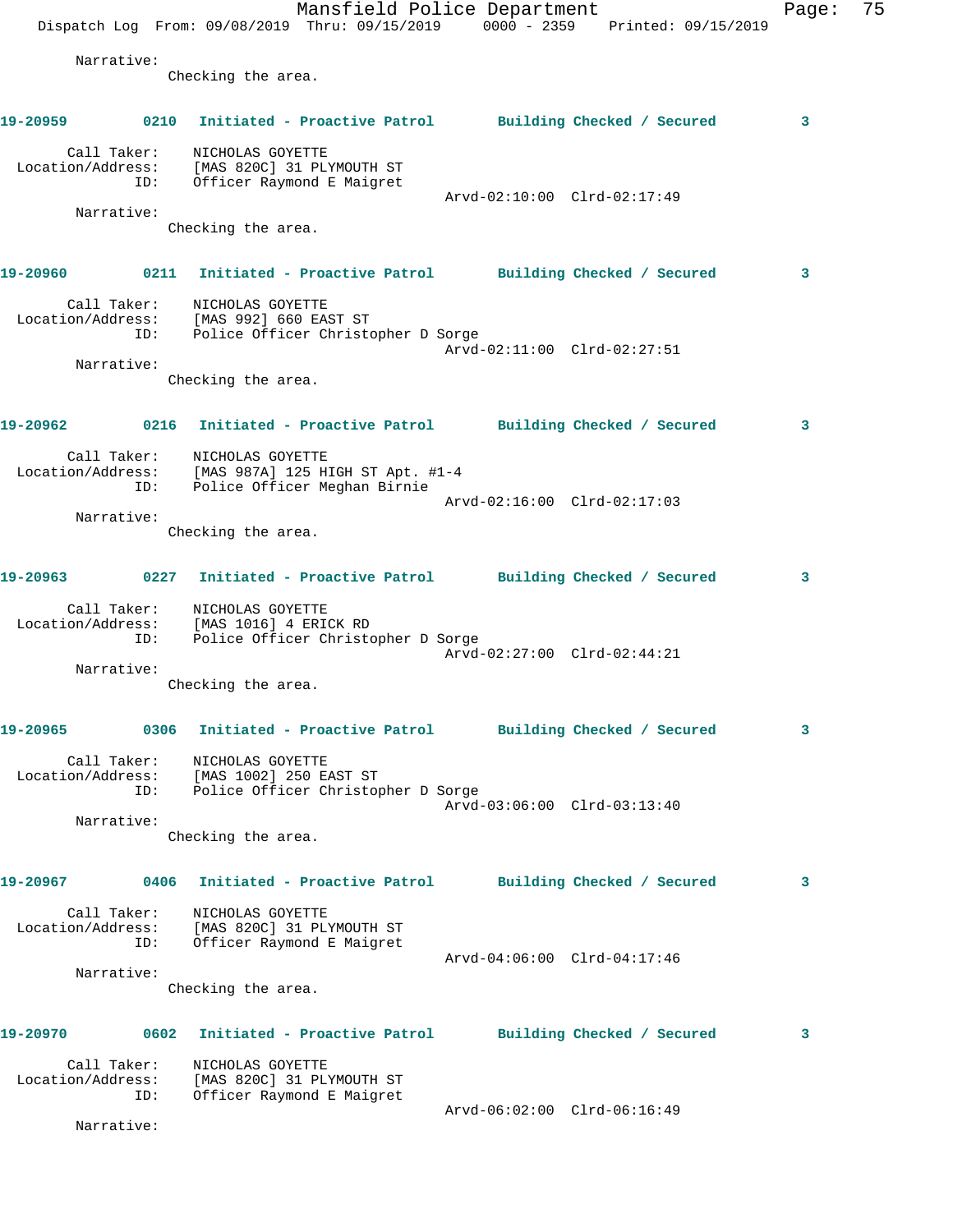Checking the area.

| 19-20972          | 0613 | Initiated - Selective Enforcement/RADAR |                 | Services Rendered |
|-------------------|------|-----------------------------------------|-----------------|-------------------|
|                   |      |                                         |                 |                   |
| Call Taker:       |      | NICHOLAS GOYETTE                        |                 |                   |
| Location/Address: |      | [MAS] NORTH MAIN ST                     |                 |                   |
|                   | ID:  | Police Officer Meghan Birnie            |                 |                   |
|                   |      | Arvd-06:13:00 Clrd-07:08:29             |                 |                   |
|                   | ID:  | Police Officer Christopher D Sorge      |                 |                   |
|                   |      | $Disp-07:08:25$                         | $Clrd-07:08:29$ |                   |
| Narrative:        |      |                                         |                 |                   |
|                   |      | Traffic enforcement in the area.        |                 |                   |

Narrative:

No violations observed.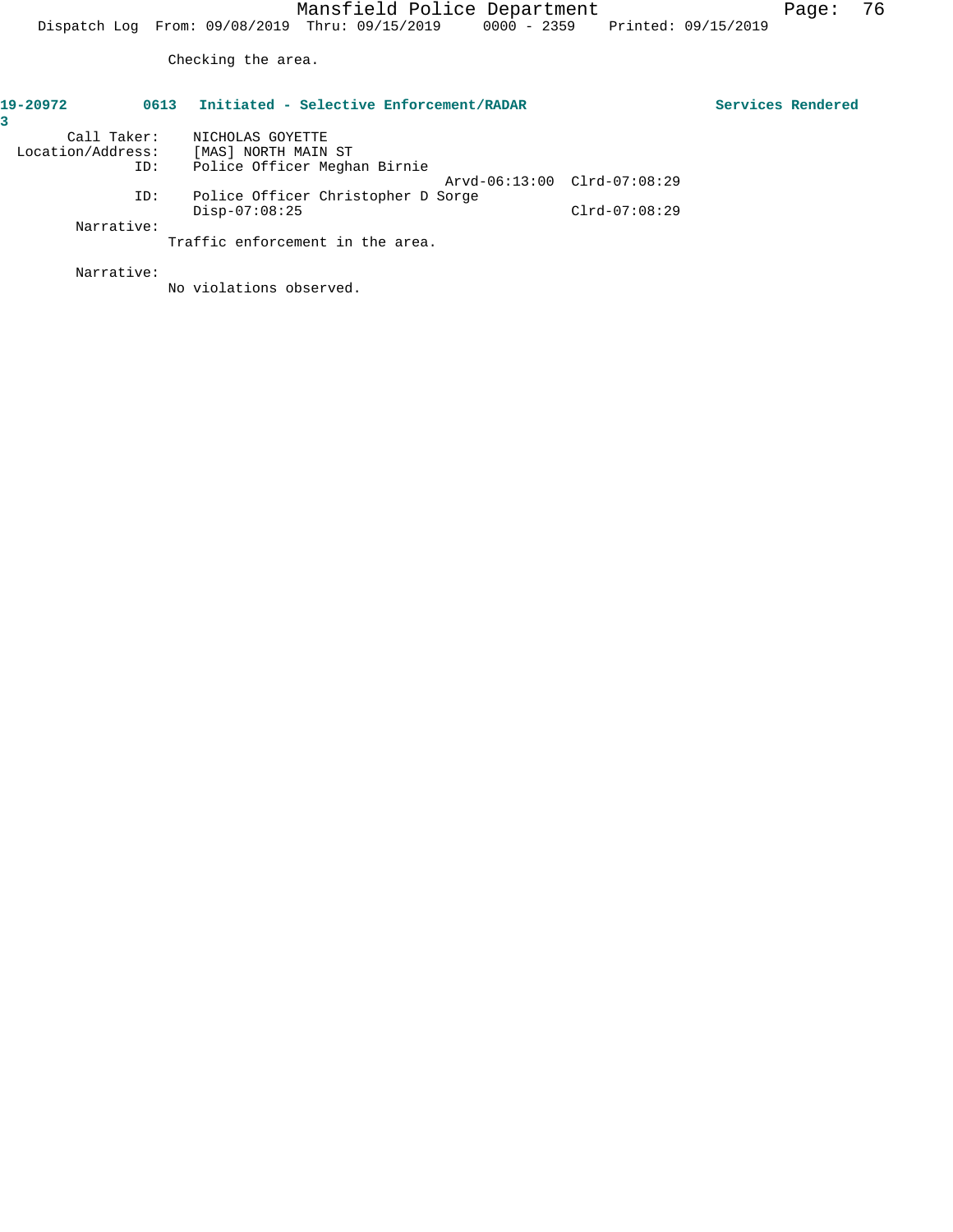| Call Number                      | Time | Call Reason                                                                                                                   | Action                      |                            | Priority                |
|----------------------------------|------|-------------------------------------------------------------------------------------------------------------------------------|-----------------------------|----------------------------|-------------------------|
| 19-20944                         |      | 0004 Initiated - Proactive Patrol Building Checked / Secured                                                                  |                             |                            | 3                       |
| Call Taker:                      |      | NICHOLAS GOYETTE<br>Location/Address: [MAS 820C] 31 PLYMOUTH ST<br>ID: Officer Raymond E Maigret<br>Officer Raymond E Maigret | Arvd-00:04:00 Clrd-00:12:29 |                            |                         |
| Narrative:                       |      | Checking the area.                                                                                                            |                             |                            |                         |
| 19-20948 0111                    |      | Initiated - Proactive Patrol Building Checked / Secured                                                                       |                             |                            | $\overline{\mathbf{3}}$ |
| Call Taker:                      |      | NICHOLAS GOYETTE<br>Location/Address: [MAS 900A] 242 CHAUNCY ST Apt. #1<br>ID: Police Officer Meghan Birnie                   |                             |                            |                         |
| Narrative:                       |      |                                                                                                                               | Arvd-01:11:00 Clrd-01:17:25 |                            |                         |
|                                  |      | Checking the area.                                                                                                            |                             |                            |                         |
|                                  |      | 19-20951    Q116    Radio - Building Check    Chailding Checked / Secured                                                     |                             |                            | $\mathbf{3}$            |
| Call Taker:<br>Location/Address: | ID:  | CARLY MORIARTY<br>[MAS 2] 60 FORBES BLVD<br>Patrolman David Schepis<br>$Disp-01:17:21$                                        |                             |                            |                         |
| Narrative:                       |      | Check of the hotel                                                                                                            |                             |                            |                         |
|                                  |      | 19-20952 0119 Initiated - Proactive Patrol Building Checked / Secured                                                         |                             |                            | $\mathbf{3}$            |
|                                  | ID:  | Call Taker: MICHOLAS GOYETTE<br>Location/Address: [MAS 322] 31 HAMPSHIRE ST<br>Patrolman David Schepis                        | Arvd-01:19:00 Clrd-01:24:45 |                            |                         |
| Narrative:                       |      | Checking the area.                                                                                                            |                             |                            |                         |
|                                  |      | 19-20953 0130 Initiated - Proactive Patrol Building Checked / Secured                                                         |                             |                            | $\mathbf{3}$            |
| Call Taker:<br>Location/Address: | ID:  | NICHOLAS GOYETTE<br>[MAS 281A] 1 CROCKER ST<br>Police Officer Meghan Birnie                                                   |                             |                            |                         |
| Narrative:                       |      |                                                                                                                               | Arvd-01:30:00 Clrd-01:42:06 |                            |                         |
|                                  |      | Checking the area.                                                                                                            |                             |                            |                         |
| 19-20957                         | 0141 | Initiated - Proactive Patrol                                                                                                  |                             | Building Checked / Secured | 3                       |
| Call Taker:<br>Location/Address: | ID:  | NICHOLAS GOYETTE<br>[MAS 907E] 390 WEST ST<br>Patrolman David Schepis                                                         |                             |                            |                         |
| Narrative:                       |      | Checking the area.                                                                                                            | Arvd-01:41:00 Clrd-01:44:20 |                            |                         |
| 19-20958                         | 0145 | Initiated - Proactive Patrol                                                                                                  |                             | Building Checked / Secured | 3                       |
| Call Taker:<br>Location/Address: |      | NICHOLAS GOYETTE<br>[MAS 840] 280 SCHOOL ST                                                                                   |                             |                            |                         |
|                                  | ID:  | Patrolman David Schepis                                                                                                       | Arvd-01:45:00 Clrd-01:51:22 |                            |                         |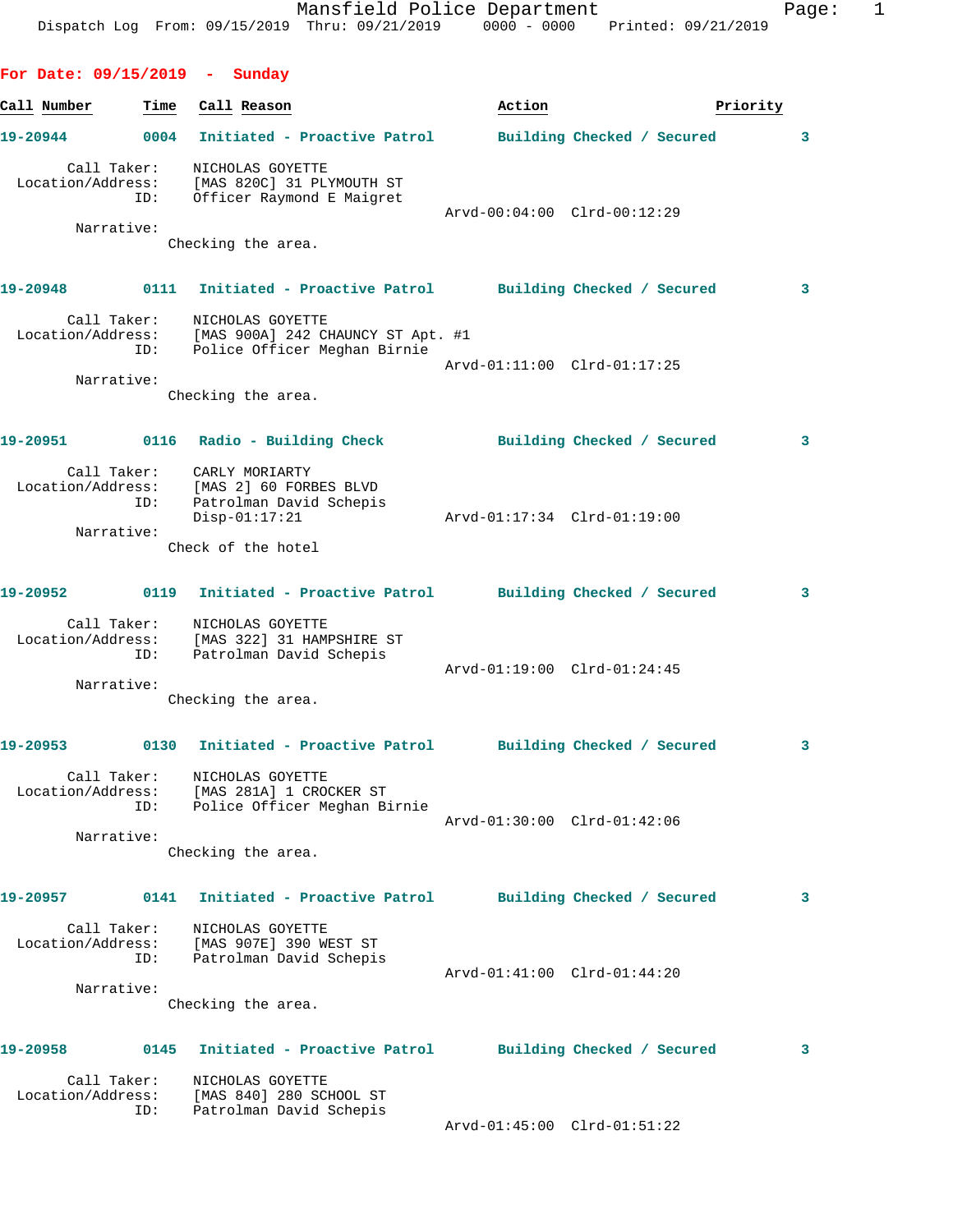|                   |                    |                                                                            | Mansfield Police Department<br>Dispatch Log From: 09/15/2019 Thru: 09/21/2019 0000 - 0000 Printed: 09/21/2019 |                             |  | Page: | 2 |
|-------------------|--------------------|----------------------------------------------------------------------------|---------------------------------------------------------------------------------------------------------------|-----------------------------|--|-------|---|
|                   | Narrative:         | Checking the area.                                                         |                                                                                                               |                             |  |       |   |
| 19-20959          |                    |                                                                            | 0210 Initiated - Proactive Patrol Building Checked / Secured                                                  |                             |  | 3     |   |
|                   | Call Taker:<br>ID: | NICHOLAS GOYETTE                                                           | Location/Address: [MAS 820C] 31 PLYMOUTH ST<br>Officer Raymond E Maigret                                      |                             |  |       |   |
|                   | Narrative:         |                                                                            |                                                                                                               | Arvd-02:10:00 Clrd-02:17:49 |  |       |   |
|                   |                    | Checking the area.                                                         |                                                                                                               |                             |  |       |   |
| 19-20960          |                    |                                                                            | 0211 Initiated - Proactive Patrol Building Checked / Secured                                                  |                             |  | 3     |   |
|                   | ID:                | Call Taker: NICHOLAS GOYETTE<br>Location/Address: [MAS 992] 660 EAST ST    | Police Officer Christopher D Sorge                                                                            | Arvd-02:11:00 Clrd-02:27:51 |  |       |   |
|                   | Narrative:         | Checking the area.                                                         |                                                                                                               |                             |  |       |   |
| 19-20962          |                    |                                                                            | 0216 Initiated - Proactive Patrol Building Checked / Secured                                                  |                             |  | 3     |   |
|                   | ID:                | Call Taker: NICHOLAS GOYETTE                                               | Location/Address: [MAS 987A] 125 HIGH ST Apt. #1-4<br>Police Officer Meghan Birnie                            | Arvd-02:16:00 Clrd-02:17:03 |  |       |   |
|                   | Narrative:         |                                                                            |                                                                                                               |                             |  |       |   |
|                   |                    | Checking the area.                                                         |                                                                                                               |                             |  |       |   |
|                   |                    |                                                                            | 19-20963 6227 Initiated - Proactive Patrol Building Checked / Secured                                         |                             |  | 3     |   |
|                   | ID:                | Call Taker:<br>NICHOLAS GOYETTE<br>Location/Address: [MAS 1016] 4 ERICK RD | Police Officer Christopher D Sorge                                                                            |                             |  |       |   |
|                   | Narrative:         |                                                                            |                                                                                                               | Arvd-02:27:00 Clrd-02:44:21 |  |       |   |
|                   |                    | Checking the area.                                                         |                                                                                                               |                             |  |       |   |
| 19-20965          |                    |                                                                            | 0306 Initiated - Proactive Patrol Building Checked / Secured                                                  |                             |  | 3     |   |
|                   | ID:                | Call Taker: NICHOLAS GOYETTE<br>Location/Address: [MAS 1002] 250 EAST ST   | Police Officer Christopher D Sorge                                                                            | Arvd-03:06:00 Clrd-03:13:40 |  |       |   |
|                   | Narrative:         | Checking the area.                                                         |                                                                                                               |                             |  |       |   |
| 19-20967          |                    |                                                                            | 0406 Initiated - Proactive Patrol Building Checked / Secured                                                  |                             |  | 3     |   |
|                   | ID:                | Call Taker: NICHOLAS GOYETTE                                               | Location/Address: [MAS 820C] 31 PLYMOUTH ST<br>Officer Raymond E Maigret                                      |                             |  |       |   |
|                   |                    |                                                                            |                                                                                                               | Arvd-04:06:00 Clrd-04:17:46 |  |       |   |
|                   | Narrative:         | Checking the area.                                                         |                                                                                                               |                             |  |       |   |
|                   |                    |                                                                            | 19-20970 0602 Initiated - Proactive Patrol Building Checked / Secured                                         |                             |  | 3     |   |
| Location/Address: | Call Taker:<br>ID: | NICHOLAS GOYETTE                                                           | [MAS 820C] 31 PLYMOUTH ST<br>Officer Raymond E Maigret                                                        |                             |  |       |   |
|                   | Narrative:         |                                                                            |                                                                                                               | Arvd-06:02:00 Clrd-06:16:49 |  |       |   |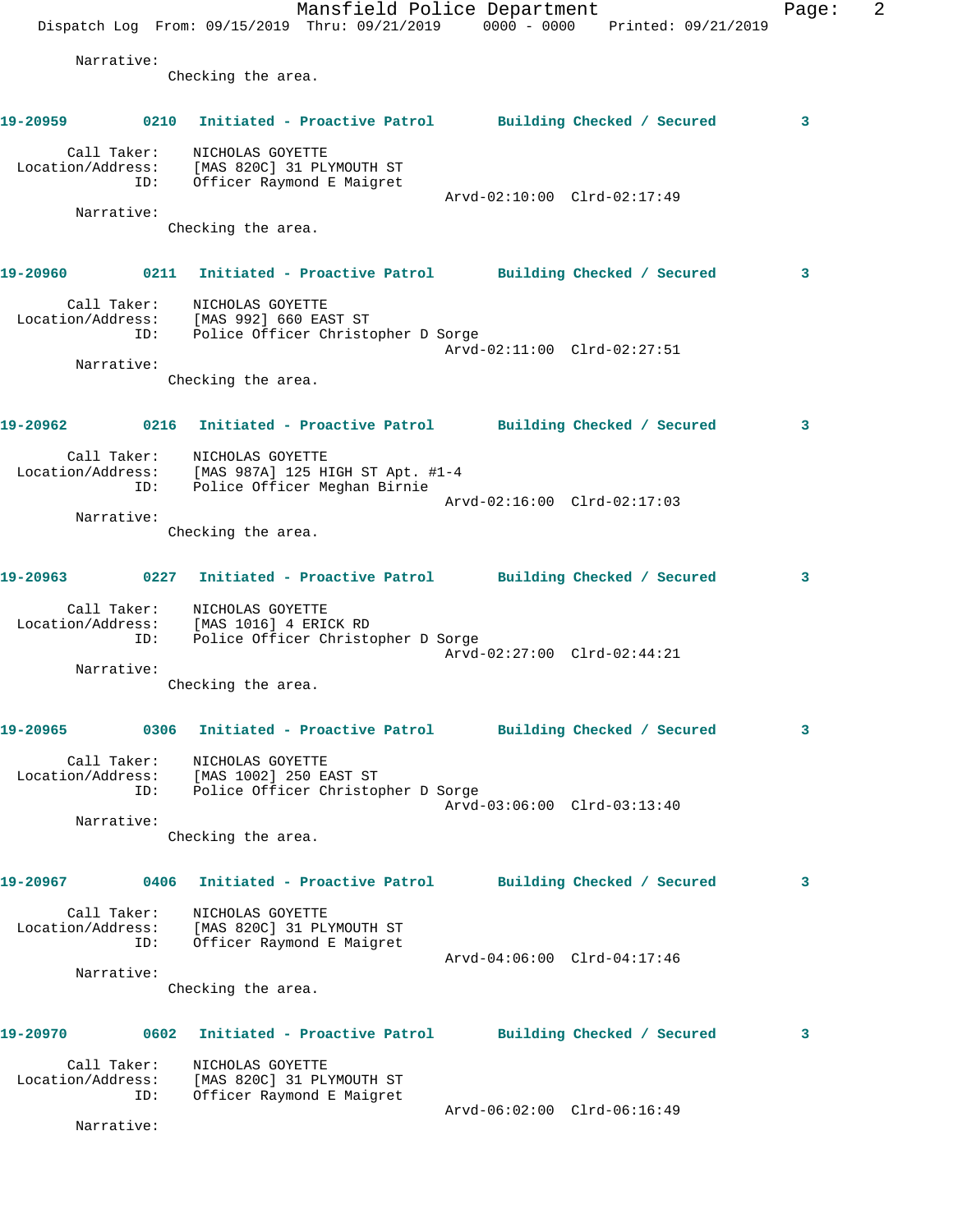Checking the area.

**19-20972 0613 Initiated - Selective Enforcement/RADAR Services Rendered 3**  Call Taker: NICHOLAS GOYETTE Location/Address: [MAS] NORTH MAIN ST ID: Police Officer Meghan Birnie Arvd-06:13:00 Clrd-07:08:29 ID: Police Officer Christopher D Sorge Disp-07:08:25 Clrd-07:08:29 Narrative: Traffic enforcement in the area. Narrative: No violations observed. 19-20976 0851 Walk-In - Fingerprinting - non crimnl Services Rendered **3**  Call Taker: Officer Brendan Fayles Location/Address: [MAS 451B] 500 EAST ST Police Officer Gregg S Kennedy Disp-08:53:36 Arvd-09:40:52 Clrd-09:53:21 ID: Police Officer Matthew A Souza Disp-09:40:40 Clrd-09:40:44 **19-20977 0857 Walk-In - Motor Veh Acc - Hit & Run Investigated - Report Taken 1** Call Taker: Officer Brendan Fayles Location/Address: [MAS 451B] 500 EAST ST Apt. #101 ID: Police Officer Matthew A Souza Disp-09:02:16 Arvd-09:07:35 Clrd-09:40:27 Vehicle: BLK 2019 VOLK UT ATLAS Reg: PC MA 51F790 VIN: 1V2UR2CA2KC525827 Narrative: Party in the lobby looking to speak with an officer regarding damage to his vehicle that took place overnight. Narrative: Occurred sometime between 1700 hrs on 9/14 and 0600 on 9/15. Refer To Incident: 19MAS-826-OF **19-20978 0922 Initiated - Building Check Building Checked / Secured 3** Call Taker: PATRICK FEENEY Location/Address: [MAS 820C] 31 PLYMOUTH ST ID: Sergeant Brian P Thibault Arvd-09:22:00 Clrd-09:26:44 **19-20979 0929 Initiated - Building Check Building Checked / Secured 3** Call Taker: PATRICK FEENEY Location/Address: [MAS 820C] 31 PLYMOUTH ST ID: Police Officer Joshua S Ellender Arvd-09:29:00 Clrd-09:40:54 **19-20980 0938 Alarm - Alarm - Burglar False / Accidental Alarm 1**  Call Taker: PATRICK FEENEY Location/Address: [MAS 12] 250 EAST ST ID: Police Officer Matthew A Souza Disp-09:40:47 Arvd-09:42:44 Clrd-09:44:31 Police Officer John R Armstrong Disp-09:30:1.<br>
Police Officer John R Armstrong<br>
Disp-09:40:51 Clrd-09:44:31 Narrative: Door 9 east, gym corridor. Narrative: Confirmed accidental by soccer coach.

**19-20981 0946 Initiated - Selective Enforcement/RADAR Services Rendered**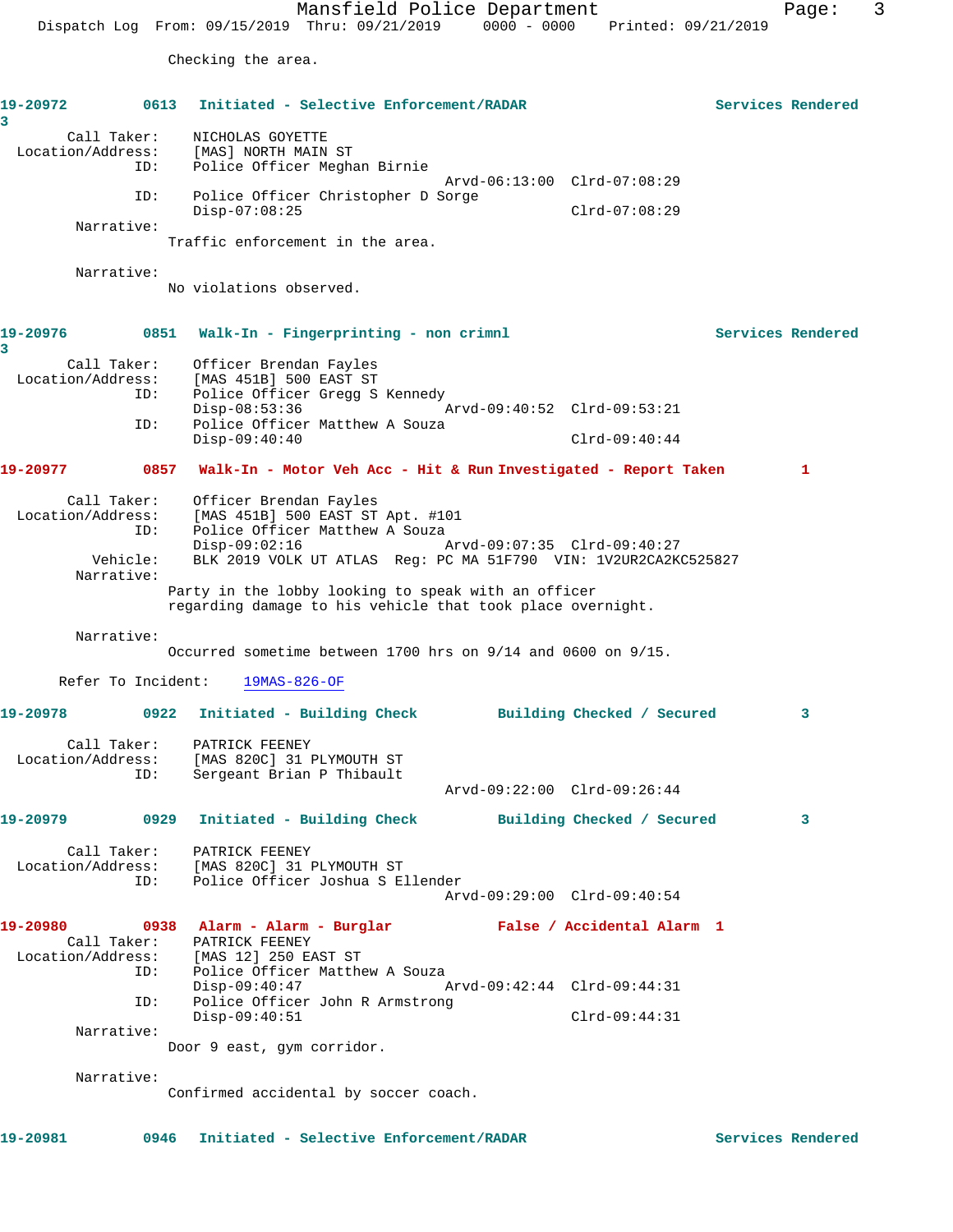|              |                                  | Mansfield Police Department                                                         |                             | Page:             | 4 |
|--------------|----------------------------------|-------------------------------------------------------------------------------------|-----------------------------|-------------------|---|
|              |                                  | Dispatch Log From: 09/15/2019 Thru: 09/21/2019 0000 - 0000 Printed: 09/21/2019      |                             |                   |   |
| 3            |                                  |                                                                                     |                             |                   |   |
|              | Call Taker:<br>Location/Address: | MEGHAN MILLS<br>[MAS] 79 NORTH MAIN ST @ 14 COURT ST                                |                             |                   |   |
|              | ID:                              | Police Officer Matthew A Souza                                                      |                             |                   |   |
|              | Narrative:                       |                                                                                     | Arvd-09:46:00 Clrd-10:21:12 |                   |   |
|              |                                  | Off in the area for radar                                                           |                             |                   |   |
|              |                                  |                                                                                     |                             |                   |   |
|              | Narrative:                       | No violations.                                                                      |                             |                   |   |
|              |                                  |                                                                                     |                             |                   |   |
| 19-20982     |                                  | 1007 Walk-In - Fingerprinting - non crimnl                                          |                             | Services Rendered |   |
| 3            |                                  |                                                                                     |                             |                   |   |
|              | Call Taker:<br>Location/Address: | Officer Brendan Fayles<br>[MAS 451B] 500 EAST ST                                    |                             |                   |   |
|              | ID:                              | Police Officer Gregg S Kennedy                                                      |                             |                   |   |
|              |                                  | $Disp-10:09:17$                                                                     | Arvd-10:34:54 Clrd-10:37:42 |                   |   |
| 19-20984     |                                  | 1026 Alarm - Alarm - Burglar - False / Accidental Alarm 1                           |                             |                   |   |
|              | Call Taker:                      | PATRICK FEENEY<br>Location/Address: [MAS 12] 250 EAST ST                            |                             |                   |   |
|              | ID:                              | Police Officer John R Armstrong                                                     |                             |                   |   |
|              | ID:                              | $Disp-10:28:12$<br>Police Officer Matthew A Souza                                   | $Clrd-10:35:02$             |                   |   |
|              |                                  | $Disp-10:28:16$                                                                     | Arvd-10:32:07 Clrd-10:35:10 |                   |   |
|              | Narrative:                       | Door 9 east gym corridor.                                                           |                             |                   |   |
|              |                                  |                                                                                     |                             |                   |   |
|              | Narrative:                       | M13 reports there is a girls soccer camp going on until                             |                             |                   |   |
|              |                                  | noon. The code provided to the coaches is not working,                              |                             |                   |   |
|              |                                  | ultimately causing the alarm to still be tripped.                                   |                             |                   |   |
|              | Narrative:                       |                                                                                     |                             |                   |   |
|              |                                  | Alarm co contacted for a keyholder to reset the alarm/code.                         |                             |                   |   |
|              | Narrative:                       |                                                                                     |                             |                   |   |
|              |                                  |                                                                                     |                             |                   |   |
|              |                                  |                                                                                     |                             |                   |   |
|              |                                  |                                                                                     |                             |                   |   |
|              |                                  | 19-20985 1050 Initiated - Traffic Enforcement / Activity 100 Services Rendered      |                             |                   |   |
| $\mathbf{2}$ |                                  | Call Taker: PATRICK FEENEY                                                          |                             |                   |   |
|              |                                  | Vicinity of: [MAS] 700 WEST ST<br>ID: Police Officer John R Armstrong               |                             |                   |   |
|              |                                  |                                                                                     | Arvd-10:50:00 Clrd-11:12:14 |                   |   |
|              |                                  | Vehicle: BLK 2016 TOYT COROLL Reg: PC MA 9DR327 VIN: 2T1BURHE4GC726350              |                             |                   |   |
|              |                                  |                                                                                     |                             |                   |   |
|              |                                  | 19-20986     1115 Initiated - Building Check      Building Checked / Secured        |                             | 3                 |   |
|              |                                  | Call Taker: PATRICK FEENEY                                                          |                             |                   |   |
|              |                                  | Location/Address: [MAS 820C] 31 PLYMOUTH ST<br>ID: Police Officer Joshua S Ellender |                             |                   |   |
|              |                                  |                                                                                     | Arvd-11:15:00 Clrd-11:16:49 |                   |   |
|              | Narrative:                       | Party picking up a truck.                                                           |                             |                   |   |
|              |                                  |                                                                                     |                             |                   |   |
|              |                                  | 19-20987 1120 Initiated - Building Check Building Checked / Secured                 |                             | 3                 |   |
|              |                                  |                                                                                     |                             |                   |   |
|              |                                  | Call Taker: PATRICK FEENEY<br>Location/Address: [MAS 820C] 31 PLYMOUTH ST           |                             |                   |   |
|              |                                  | ID: Police Officer Joshua S Ellender                                                |                             |                   |   |
|              |                                  |                                                                                     | Arvd-11:20:00 Clrd-11:35:12 |                   |   |
|              |                                  | 19-20988 1125 Initiated - Proactive Patrol Building Checked / Secured               |                             | 3                 |   |
|              |                                  |                                                                                     |                             |                   |   |
|              |                                  | Call Taker: MEGHAN MILLS<br>Location/Address: [MAS 840] 280 SCHOOL ST               |                             |                   |   |
|              |                                  |                                                                                     |                             |                   |   |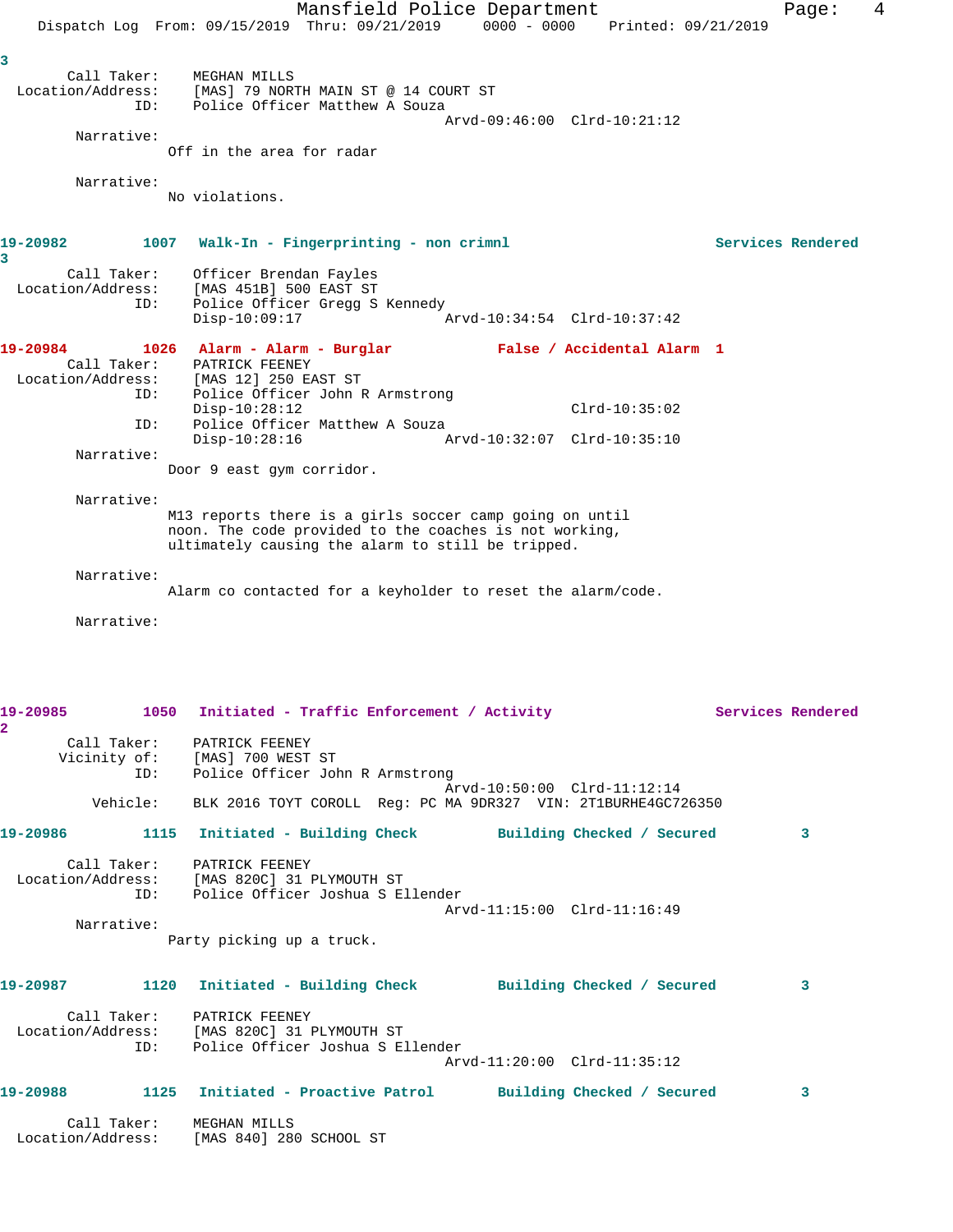Mansfield Police Department Fage: 5 Dispatch Log From: 09/15/2019 Thru: 09/21/2019 0000 - 0000 Printed: 09/21/2019 ID: Police Officer John R Armstrong Arvd-11:25:00 Clrd-11:32:16 Narrative: Checking the area **19-20989 1128 Phone - Assist Non-Govrnmnt Agency Services Rendered 3**  Call Taker: PATRICK FEENEY Location/Address: [MAS] 23 FRANCIS AVE Apt. #21 ID: Police Officer Gregg S Kennedy Disp-11:32:26 Arvd-11:38:34 Clrd-11:41:14 Narrative: Nursing home in Attleboro requests assistance in getting in touch with a resident regarding the care of her uncle, Narrative: M8 passed the message along. Will be contacting the hospital. **19-20990 1137 Walk-In - Motor Veh Acc - Hit & Run Services Rendered 1**  Call Taker: Officer Brendan Fayles Location/Address: [MAS 451B] 500 EAST ST ID: Police Officer John R Armstrong Disp-11:41:06 Arvd-11:50:00 Clrd-11:58:49 Narrative: Party in lobby reporting they witnessed a past hit and run at Stop & Shop. Would like to speak to an Officer. Ofc. Armstrong to handle Narrative: M10 reports that the RP only witnessed the incident happen. No victim m/v owners have come forward regarding the incident. **19-20991 1142 Initiated - Selective Enforcement/RADAR Services Rendered 3**  Call Taker: MEGHAN MILLS Location/Address: [MAS] OAKLAND ST ID: Police Officer Gregg S Kennedy Arvd-11:42:00 Clrd-12:16:11 Narrative: Off in the area for radar 19-20994 1213 Walk-In - Vandalism **Services Rendered** 3 Call Taker: Officer Brendan Fayles Location/Address: [MAS 451B] 500 EAST ST ID: Police Officer Matthew A Souza Disp-12:16:24 Clrd-12:32:16 ID: Police Officer Gregg S Kennedy Arvd-12:40:43 Clrd-12:48:13 Narrative: Party in the lobby wishing to speak to an Officer regarding possible vadalism to her vehicle Narrative: Party hit a curb. No crime committed. **19-20993 1214 911 - Disturbance / Gathering Incident Report 1**  Call Taker: PATRICK FEENEY Location/Address: [MAS H5478] 50 GEORGE ST ID: Police Officer John R Armstrong<br>Disp-12:16:09 Ar Disp-12:16:09 Arvd-12:19:44 Clrd-12:30:02 ID: Police Officer Gregg S Kennedy Disp-12:16:17 Arvd-12:20:03 Clrd-12:29:59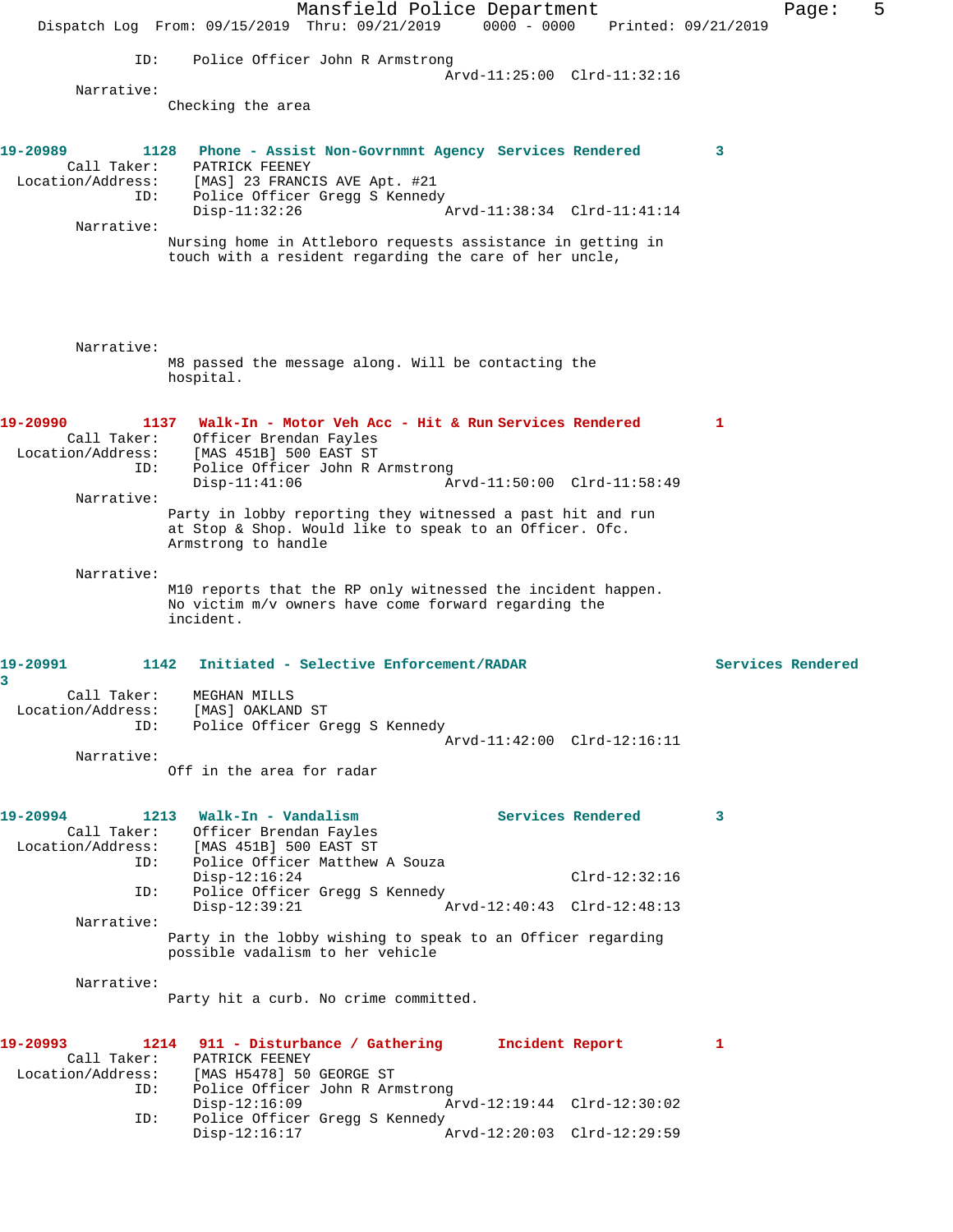|                                              | Mansfield Police Department<br>Page:<br>Dispatch Log From: 09/15/2019 Thru: 09/21/2019 0000 - 0000 Printed: 09/21/2019                                                                               | 6 |
|----------------------------------------------|------------------------------------------------------------------------------------------------------------------------------------------------------------------------------------------------------|---|
| ID:                                          | Police Officer David J Pepicelli<br>$Disp-12:19:40$<br>Arvd-12:27:58 Clrd-12:30:02                                                                                                                   |   |
| Narrative:                                   | 911 caller reports that his upstairs neighbors are arguing<br>really loudly and things are being slammed around, doors<br>slamming.                                                                  |   |
| Narrative:                                   | M10 reports no domestic; one party had the other's phone and<br>they were horsing around. Ran into the bathroom and locked<br>the other female out of the bathroom, hence all the banging<br>sounds. |   |
|                                              | Refer To Incident: 19MAS-827-OF                                                                                                                                                                      |   |
| 19-20998<br>Call Taker:<br>ID:               | 1231 Initiated - Motor Vehicle Stop Citation / Warning Issued 3<br>PATRICK FEENEY<br>Vicinity of: [MAS] 260 CENTRAL ST<br>Police Officer Gregg S Kennedy                                             |   |
| Vehicle:                                     | Arvd-12:31:00 Clrd-12:38:51<br>GRY 2016 HOND UT CRV Req: PC MA 7VV681 VIN: 2HKRM4H73GH605390                                                                                                         |   |
| 19-21008<br>Call Taker:<br>Location/Address: | Incident Report<br>1310 911 - Disturbance / Gathering<br>1<br>PATRICK FEENEY                                                                                                                         |   |
| ID:                                          | Police Officer Matthew A Souza                                                                                                                                                                       |   |
| ID:                                          | $Disp-13:11:45$<br>Arvd-13:16:03 Clrd-13:32:50<br>Police Officer John R Armstrong<br>$Disp-13:12:15$<br>Arvd-13:17:48 Clrd-13:22:36                                                                  |   |
| ID:                                          | Police Officer David J Pepicelli                                                                                                                                                                     |   |
| Narrative:                                   | Arvd-13:16:25 Clrd-13:30:36<br>$Disp-13:13:18$                                                                                                                                                       |   |
|                                              |                                                                                                                                                                                                      |   |

## Refer To Incident:  $\frac{19MAS-828-OF}{}$

| 19-21011          | 1318 Phone - Alarm - Burglar                             | False / Accidental Alarm 1                                   |
|-------------------|----------------------------------------------------------|--------------------------------------------------------------|
| Call Taker:       | Kieran M Ruth                                            |                                                              |
| Location/Address: | [MAS H4918] 14 CAMDEN LN                                 |                                                              |
| ID:               | Police Officer Gregg S Kennedy                           |                                                              |
|                   | $Disp-13:22:13$                                          | Arvd-13:34:43 Clrd-13:36:07                                  |
| ID:               | Police Officer John R Armstrong                          |                                                              |
|                   | $Disp-13:22:41$                                          | Arvd-13:33:50 Clrd-13:36:07                                  |
| Narrative:        |                                                          |                                                              |
|                   | Out for the front door alarm                             |                                                              |
| Narrative:        |                                                          |                                                              |
|                   |                                                          | M10 reports door was unsecured. Poss. blew open, there was   |
|                   |                                                          | nothing amiss inside. Homeonwer is on scene now to address   |
|                   | the issue.                                               |                                                              |
|                   |                                                          |                                                              |
| 19-21012          | 1324 Phone - Well Being Check                            | <b>Services Rendered</b><br>3                                |
|                   | Call Taker: PATRICK FEENEY                               |                                                              |
|                   | Location/Address: [MAS 139] 265 FRUIT ST                 |                                                              |
| ID:               | Police Officer David J Pepicelli                         |                                                              |
|                   | $Disp-13:32:02$                                          |                                                              |
| Narrative:        |                                                          |                                                              |
|                   |                                                          | Caller reports an emergency beacon going off in one of the   |
|                   | aircraft; no reported crashes etc. RP spoke with airport |                                                              |
|                   | manager and there are no issues; request dispatch to     |                                                              |
|                   |                                                          | confirm. Spoke with Kevin Bullock, manager, stated no issues |
|                   |                                                          | present. He checked the grounds along with other staff and   |
|                   | could not locate the beacon.                             |                                                              |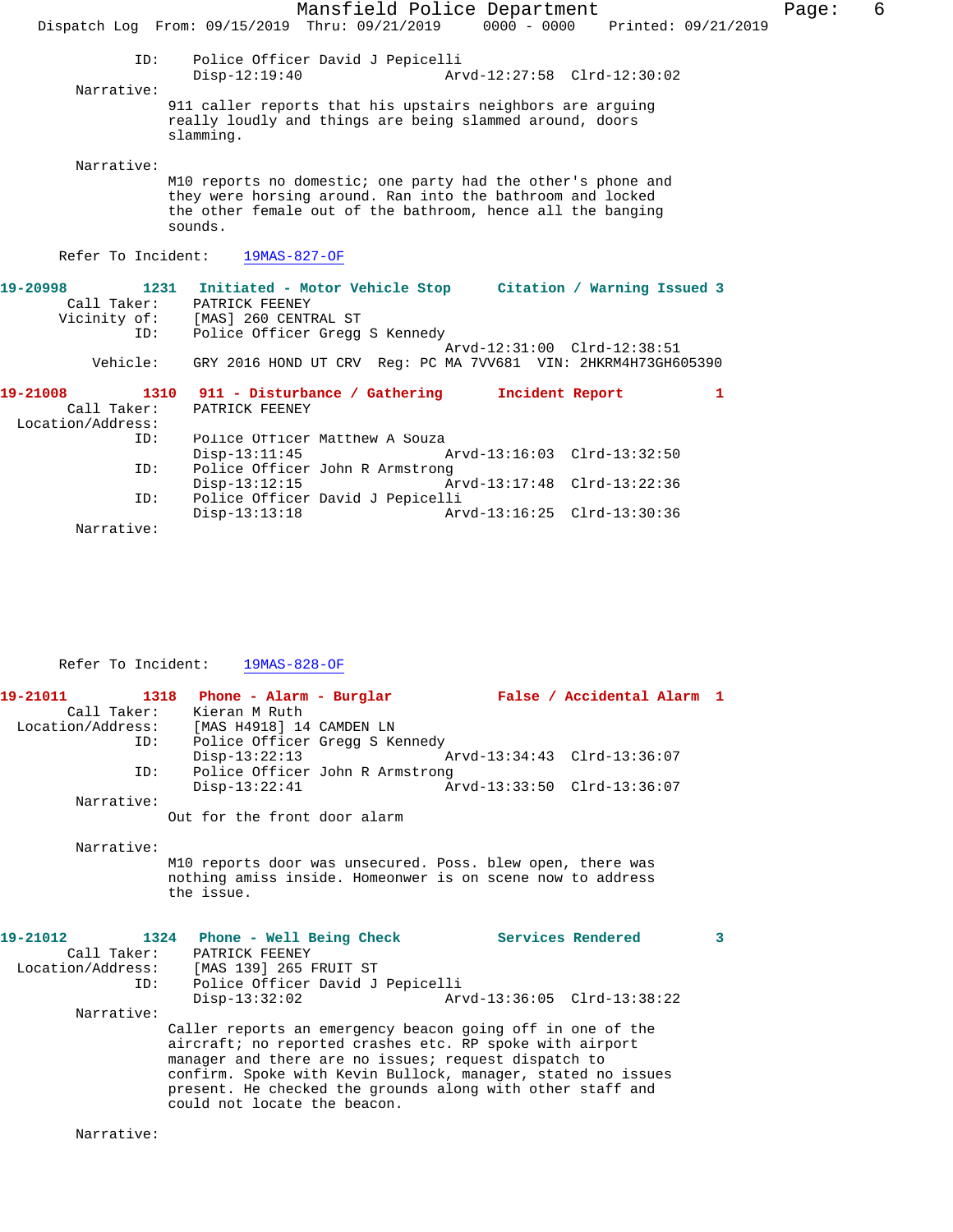confirmed no issues.

| 19-21015<br>ID:                                     | 1340 Phone - Assist Fire Department Services Rendered<br>Call Taker: PATRICK FEENEY<br>Location/Address: [MAS] 660 EAST ST<br>Police Officer Matthew A Souza                                       | 3                 |
|-----------------------------------------------------|----------------------------------------------------------------------------------------------------------------------------------------------------------------------------------------------------|-------------------|
| Narrative:                                          | $Disp-13:41:17$<br>Commercial fire alarm.                                                                                                                                                          |                   |
| 19-21018                                            | 1354<br>911 - 911 Hang-ups & Verifications Gone on Arrival<br>Call Taker: PATRICK FEENEY                                                                                                           | $\mathbf{2}$      |
| Vicinity of:<br>ID:                                 | [MAS 840G100] 280 SCHOOL ST Apt. #G100<br>Police Officer John R Armstrong<br>$Disp-13:54:49$<br>Arvd-13:55:19 Clrd-13:58:25                                                                        |                   |
| Narrative:                                          | 911 call from<br>, sounds like a pocket dial, no<br>response to TTY or silent call. Call backs made with no<br>response, maps to within 41 meters of the location.                                 |                   |
| Narrative:                                          | Checked the area, party not found                                                                                                                                                                  |                   |
| Narrative:                                          | Got in touch with the phone owner, states hes at the<br>bar and having problems with his phone. No emergency.                                                                                      |                   |
| 19-21019                                            | 1355 Phone - Well Being Check<br>Spoken To                                                                                                                                                         | 3                 |
| ID:                                                 | Call Taker: Kieran M Ruth<br>Location/Address: [MAS] 31 RUMFORD AVE @ 28 FULTON ST<br>Police Officer Matthew A Souza                                                                               |                   |
| ID:                                                 | $Disp-13:57:50$<br>Arvd-13:59:26 Clrd-14:03:46<br>Police Officer John R Armstrong<br>$Disp-13:58:43$<br>$Clrd-14:03:46$                                                                            |                   |
| Narrative:                                          | Out for the report a male party in the area for about 5<br>hours, wearing a maroon shirt and black pants                                                                                           |                   |
| Narrative:                                          | M13 reports that the party checks out, is waiting for his<br>dad to pick him up after work. Party is eating a snack.                                                                               |                   |
| 19-21022<br>Call Taker:<br>ID:                      | 1407 911 - Assist Fire Department<br>Transported to Hospital<br>MEGHAN MILLS<br>Location/Address: [MAS H9877] 19 JENNIFER DR<br>Police Officer Matthew A Souza                                     | 3                 |
| Narrative:                                          | $Disp-14:08:27$<br>Arvd-14:13:11 Clrd-14:15:37<br>Assist MFD with the medical                                                                                                                      |                   |
|                                                     |                                                                                                                                                                                                    |                   |
| 19-21028<br>Call Taker:<br>Location/Address:<br>ID: | 1451<br>Phone - Traffic / Roadway Complaint Services Rendered<br>Officer Brendan Fayles<br>[MAS H2655] 502 GILBERT ST<br>Officer Brendan Fayles                                                    | $\mathbf{2}$      |
| Narrative:                                          | $Disp-14:58:08$<br>$Clrd-14:58:29$<br>RP reports vehicles traveling at excessive speeds in the<br>area. Additional patrols and traffic enforcement requested<br>in the area of 501 Gilbert Street. |                   |
| Narrative:                                          | RP will be following up with Officer Kinahan tomorrow.                                                                                                                                             |                   |
| 19-21029<br>2                                       | 1458<br>Initiated - Traffic Enforcement / Activity                                                                                                                                                 | Services Rendered |

Call Taker: PATRICK FEENEY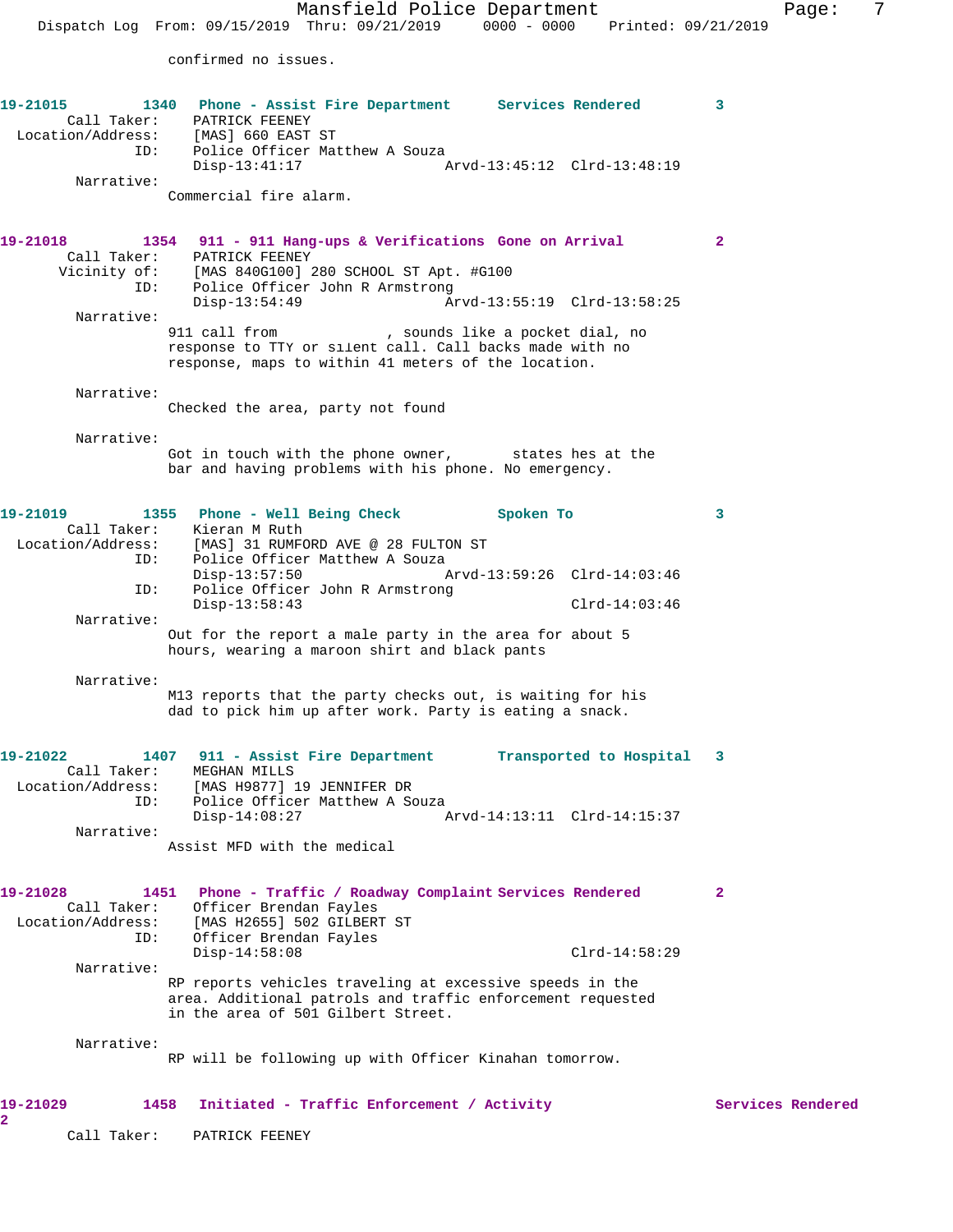Mansfield Police Department Fage: 8 Dispatch Log From: 09/15/2019 Thru: 09/21/2019 0000 - 0000 Printed: 09/21/2019 Vicinity of: [MAS] 500 GILBERT ST ID: Police Officer John R Armstrong Arvd-14:58:00 Clrd-15:20:17 **19-21030 1511 Initiated - Proactive Patrol Building Checked / Secured 3** Call Taker: Kieran M Ruth Location/Address: [MAS 820C] 31 PLYMOUTH ST ID: Police Officer Joshua S Ellender Arvd-15:11:00 Clrd-15:30:36 Narrative: Checking the area. **19-21033 1644 Initiated - Building Check Services Rendered 3**  Call Taker: PATRICK FEENEY Location/Address: [MAS 281A] 1 CROCKER ST ID: Police Officer Joshua S Ellender Arvd-16:44:00 Clrd-16:50:09 Narrative: Checking on 2 female parties at the train station. Narrative: Parties check out; one is intox but with her significant other. They are making their way back home to 50 George. 19-21034 1653 Initiated - Traffic Enforcement / Activity **Services Rendered 2**  Call Taker: PATRICK FEENEY Location/Address: [MAS] 99 COPELAND DR @ 235 CHAUNCY ST ID: Police Officer Joshua S Ellender Arvd-16:53:00 Clrd-17:33:31 Vehicle: BLK 2016 JEEP PATRIO Reg: PC MA 52CX62 VIN: 1C4NJRFB8GD632649 Vehicle: WHI 2017 FORD TRANSI Reg: CO MA T21781 VIN: 1FTBW2CMXHKA82031 Narrative: Citations issued 19-21035 1657 Initiated - Traffic Enforcement / Activity **Services Rendered 2**  Call Taker: PATRICK FEENEY Vicinity of: [MAS H2655] 502 GILBERT ST ID: Police Officer William C Trudell Arvd-16:57:00 Clrd-17:27:05 **19-21036 1705 Initiated - Building Check Building Checked / Secured 3** Call Taker: PATRICK FEENEY Location/Address: [MAS 820C] 31 PLYMOUTH ST ID: Patrolman David Schepis Arvd-17:05:00 Clrd-17:13:46 19-21037 1714 Initiated - Traffic Enforcement / Activity Services Rendered **2**  Call Taker: PATRICK FEENEY Location/Address: [MAS] 562 MAPLE ST @ 3 JENNIFER LN ID: Police Officer Nicole P Newport Arvd-17:14:00 Clrd-17:51:23 Vehicle: BLU 2019 SUBA FOREST Reg: PC MA 1MYM55 VIN: JF2SKAEC7KH563211 Narrative: Citation issued for speed **19-21038 1725 911 - Erratic Oper MV / Road Rage Unfounded/Unverifed 3**  Call Taker: PATRICK FEENEY Location/Address: [MAS 927] 50 PLYMOUTH ST ID: Police Officer William C Trudell Disp-17:27:11 Arvd-17:32:30 Clrd-17:37:21 Vehicle: GRY 2007 DODG RAM150 Reg: PC MA 8SZ758 VIN: 1D7HU18227J528913 Narrative: 911 caller reports truck entered the parking lot & started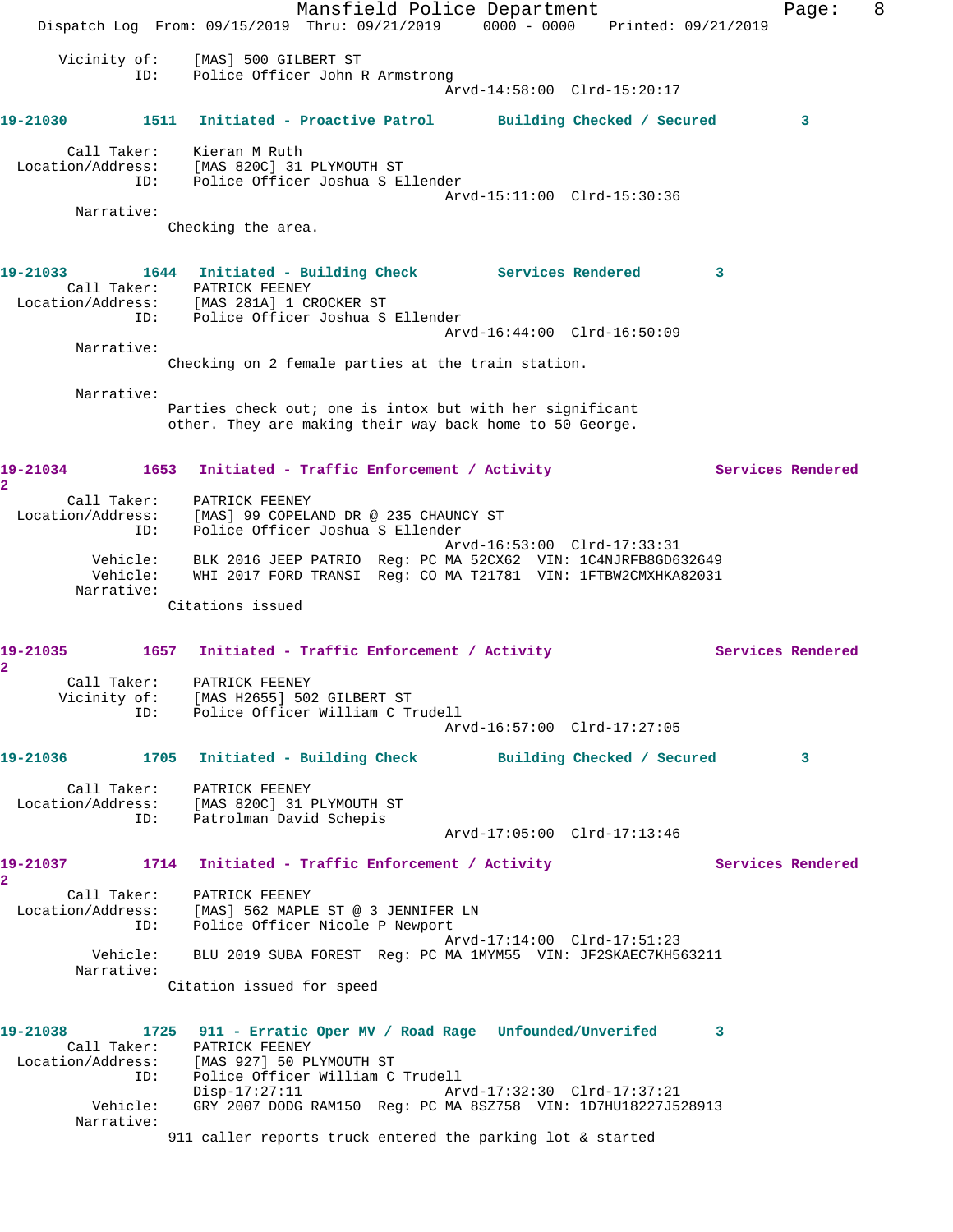Mansfield Police Department Fage: 9 Dispatch Log From: 09/15/2019 Thru: 09/21/2019 0000 - 0000 Printed: 09/21/2019 doing donuts in the gravel parking lot. Narrative: The vehicle is no longer in the area **19-21039 1736 Initiated - Motor Vehicle Stop Citation / Warning Issued 3**  Call Taker: MEGHAN MILLS Location/Address: [MAS] 15 CHURCH ST @ 215 NORTH MAIN ST ID: Police Officer Joshua S Ellender Arvd-17:36:00 Clrd-17:43:15 Vehicle: WHI 2013 BMW 3SERIE Reg: PC MA 7VH375 VIN: WBA3B3C58DJ811655 Narrative: off on mv stop **19-21041 1739 911 - Well Being Check Spoken To 3**  Call Taker: PATRICK FEENEY Location/Address: [MAS 934] RUMFORD AVE @ FULTON ST ID: Police Officer William C Trudell Disp-17:43:13 Arvd-17:44:49 Clrd-17:47:58<br>ID: Police Officer Joshua S Ellender Police Officer Joshua S Ellender<br>Disp-17:43:49 Arv Disp-17:43:49 Arvd-17:43:54 Clrd-17:47:58 Narrative: Rp is concerned that the male party she called prior on is in need of services. States he is sleeping in the park and been there all day. Narrative: Party checks ok; asked to sit at a bench or a table so people do not think that something is wrong. States he is waiting for his father to pick him up; unknown time frame. **19-21048 2050 Walk-In - Harass. Electronic Communicat Incident Report 3**  Call Taker: Support Staff Amanda Crisfulla Location/Address: [MAS] 12 PRATT ST Apt. #201 ID: Police Officer Joshua S Ellender Disp-20:57:32 Arvd-21:04:54 Clrd-22:08:33 Narrative: RP in lobby requesting to speak with an Ofc regarding harrassment and scared for her safety Refer To Incident: 19MAS-830-OF **19-21050 2221 Phone - Assist Fire Department Services Rendered 3**  Call Taker: NICHOLAS GOYETTE Location/Address: [MAS 418B] 23 FRANCIS AVE Apt. #21 ID: Police Officer David J Pepicelli Disp-22:24:28 Clrd-22:27:39 Narrative: Out to assist MFD with a CO detector sounding Narrative: M1 advised all other units tied up on reports, alarm came in; M1 pulled off to handle alarm and MFD to handle on their own. **19-21051 2225 Phone - Alarm - Burglar Building Checked / Secured 1** Call Taker: NICHOLAS GOYETTE Location/Address: [MAS 9A] 55 CABOT BLVD ID: Police Officer David J Pepicelli Disp-22:27:46 Arvd-22:32:18 Clrd-22:42:33 ID: Police Officer Joshua S Ellender Disp-22:27:53 Arvd-22:32:55 Clrd-22:42:33 Vehicle: BLK 2010 FORD LGTCON Reg: CO MA N31956 VIN: 1FTEW1E87AFA89671 Narrative: Zone: Right east office infrared motion Rep: no contact reached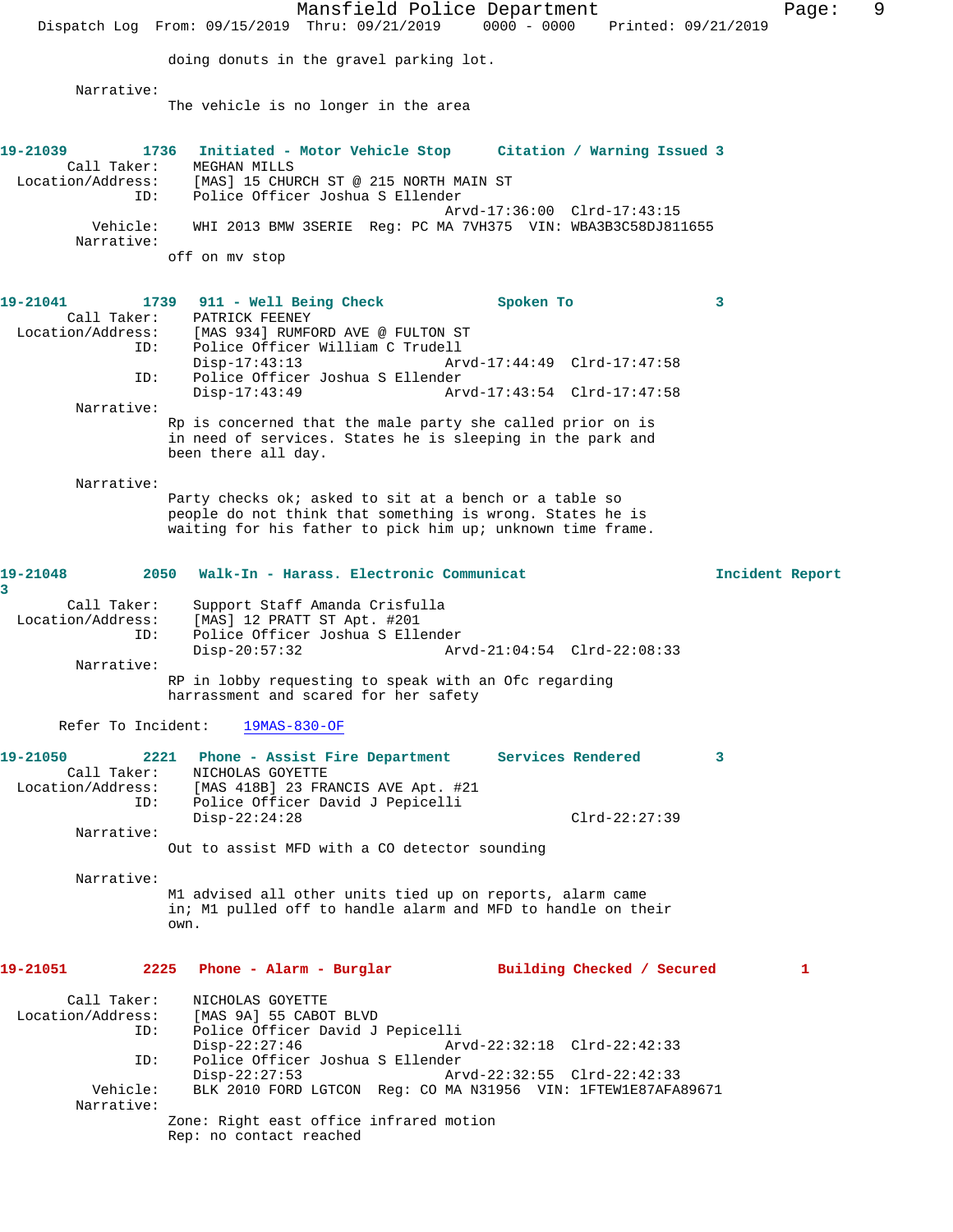M1 reports an open door; 1 m/v in the lot.

M1 reports unable to get past the vestibule. Narrative: M1 reports unable to gain access; Card to be issued. **For Date: 09/16/2019 - Monday 19-21053 0021 911 - Noise Complaint Spoken To 2**  Call Taker: GARIN EISELE<br>Location/Address: [MAS 942] 10 للموسود الموسود المستحدة (MAS 942) 10 CONNORS AVE Apt. #A<br>ID: Detective Gregory S Martell Detective Gregory S Martell<br>Disp-00:25:10 Disp-00:25:10 Arvd-00:29:24 Clrd-00:34:28 ID: Patrolman David Schepis Disp-00:25:15 Arvd-00:30:00 Clrd-00:34:25 Narrative: Reporting A101 loud noise complaint, Loud music and singing. Narrative: Clear, assistance was facilitated and involved was spoken to about the noise. **19-21055 0046 Initiated - Proactive Patrol Building Checked / Secured 3** Call Taker: NICHOLAS GOYETTE Location/Address: [MAS 139] 265 FRUIT ST ID: Detective Gregory S Martell Arvd-00:46:00 Clrd-00:50:56 Narrative: Checking the area. **19-21057 0047 Initiated - Proactive Patrol Building Checked / Secured 3** Call Taker: NICHOLAS GOYETTE Location/Address: [MAS 322] 31 HAMPSHIRE ST ID: Police Officer Meghan Birnie Arvd-00:47:00 Clrd-00:56:57 Narrative: Checking the area. **19-21059 0055 Radio - Building Check Building Checked / Secured 3** Call Taker: GARIN EISELE<br>Location/Address: [MAS 281A] 1 [MAS 281A] 1 CROCKER ST ID: Patrolman David Schepis Disp-00:55:49 Arvd-00:56:24 Clrd-01:02:05 **19-21060 0058 Initiated - Proactive Patrol Building Checked / Secured 3** Call Taker: NICHOLAS GOYETTE Location/Address: [MAS 2] 60 FORBES BLVD ID: Police Officer Meghan Birnie Arvd-00:58:00 Clrd-01:01:50

Narrative:

Narrative:

Narrative:

Checking the area.

#### **19-21061 0114 Initiated - Proactive Patrol Building Checked / Secured 3**

| Call Taker:       | NICHOLAS GOYETTE            |
|-------------------|-----------------------------|
| Location/Address: | [MAS 992] 660 EAST ST       |
| TD:               | Detective Gregory S Martell |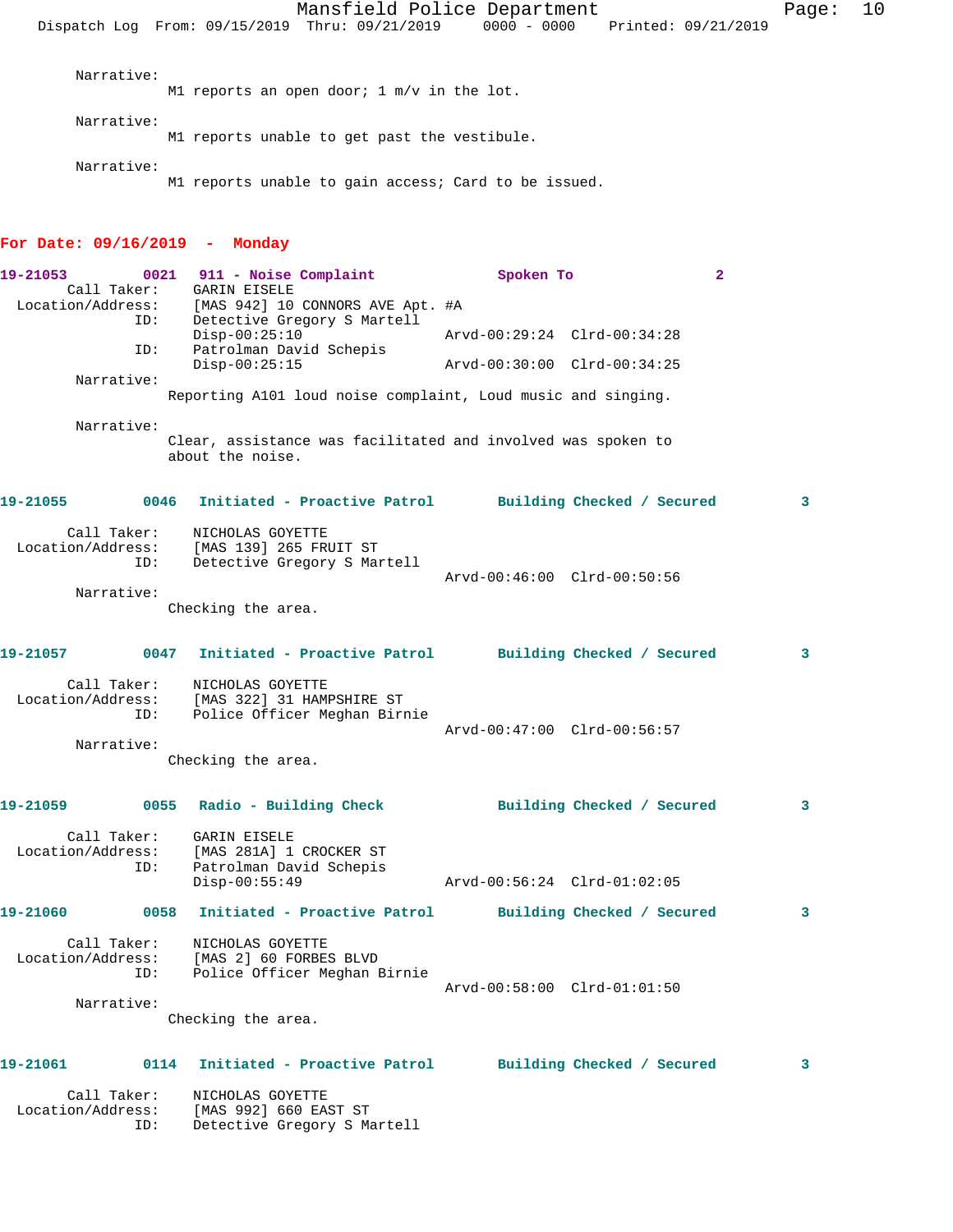|                   |                     | Mansfield Police Department<br>Dispatch Log From: 09/15/2019 Thru: 09/21/2019 0000 - 0000 Printed: 09/21/2019 |                             | 11<br>Page:       |
|-------------------|---------------------|---------------------------------------------------------------------------------------------------------------|-----------------------------|-------------------|
|                   |                     |                                                                                                               | Arvd-01:14:00 Clrd-01:21:44 |                   |
|                   | Narrative:          |                                                                                                               |                             |                   |
|                   |                     | Checking the area.                                                                                            |                             |                   |
| 19-21062          |                     | 0117 Initiated - Proactive Patrol Building Checked / Secured                                                  |                             | 3                 |
| Location/Address: | Call Taker:<br>ID:  | NICHOLAS GOYETTE<br>[MAS 907E] 390 WEST ST<br>Police Officer Meghan Birnie                                    |                             |                   |
|                   |                     |                                                                                                               | Arvd-01:17:00 Clrd-01:46:08 |                   |
|                   | Narrative:          | Checking the area.                                                                                            |                             |                   |
| 19-21069          |                     | 0158 Initiated - Proactive Patrol Building Checked / Secured                                                  |                             | 3                 |
| Location/Address: | Call Taker:<br>ID:  | NICHOLAS GOYETTE<br>[MAS 840] 280 SCHOOL ST<br>Police Officer Meghan Birnie                                   |                             |                   |
|                   | Narrative:          |                                                                                                               | Arvd-01:58:00 Clrd-02:17:47 |                   |
|                   |                     | Checking the area.                                                                                            |                             |                   |
| 19-21073          |                     | 0240 Initiated - Proactive Patrol Building Checked / Secured                                                  |                             | 3                 |
|                   | ID:                 | Call Taker: NICHOLAS GOYETTE<br>Location/Address: [MAS 987A] 125 HIGH ST Apt. #1-4<br>Patrolman David Schepis |                             |                   |
|                   | Narrative:          |                                                                                                               | Arvd-02:40:00 Clrd-02:42:20 |                   |
|                   |                     | Checking the area.                                                                                            |                             |                   |
|                   |                     | 19-21075 0257 Initiated - Proactive Patrol Building Checked / Secured                                         |                             | 3                 |
|                   | Vicinity of:<br>ID: | Call Taker: NICHOLAS GOYETTE<br>[MAS 255] 377 CHAUNCY ST<br>Police Officer Meghan Birnie                      | Arvd-02:57:00 Clrd-02:59:33 |                   |
|                   | Narrative:          |                                                                                                               |                             |                   |
|                   |                     | Checking the area.                                                                                            |                             |                   |
| 19-21078<br>3     |                     | 0634 Initiated - Selective Enforcement/RADAR                                                                  |                             | Services Rendered |
| Location/Address: | Call Taker:<br>ID:  | NICHOLAS GOYETTE<br>[MAS] 173 CHAUNCY ST @ 12 PERKINS AVE<br>Patrolman David Schepis                          |                             |                   |
|                   |                     |                                                                                                               | Arvd-06:34:00 Clrd-07:01:24 |                   |
|                   | Narrative:          | Traffic enforcement in the area.                                                                              |                             |                   |
| 19-21085          | Call Taker:         | 0719 Phone - Assist Fire Department Transported to Hospital 3<br>Kieran M Ruth                                |                             |                   |
|                   | ID:                 | Location/Address: [MAS 181A] 150 OAKLAND ST<br>Detective Gregory S Martell<br>$Disp-07:20:30$                 | Arvd-07:22:58 Clrd-07:37:25 |                   |
|                   | Narrative:          | Assist MFD with the medical                                                                                   |                             |                   |
|                   |                     |                                                                                                               |                             |                   |
|                   | Narrative:          | Out to assist MFD with a male party seizing                                                                   |                             |                   |
|                   | Narrative:          | MFD transporting                                                                                              |                             |                   |
| 19-21087          |                     | 0754 Phone - Assist Fire Department                                                                           | No Transport                | 3                 |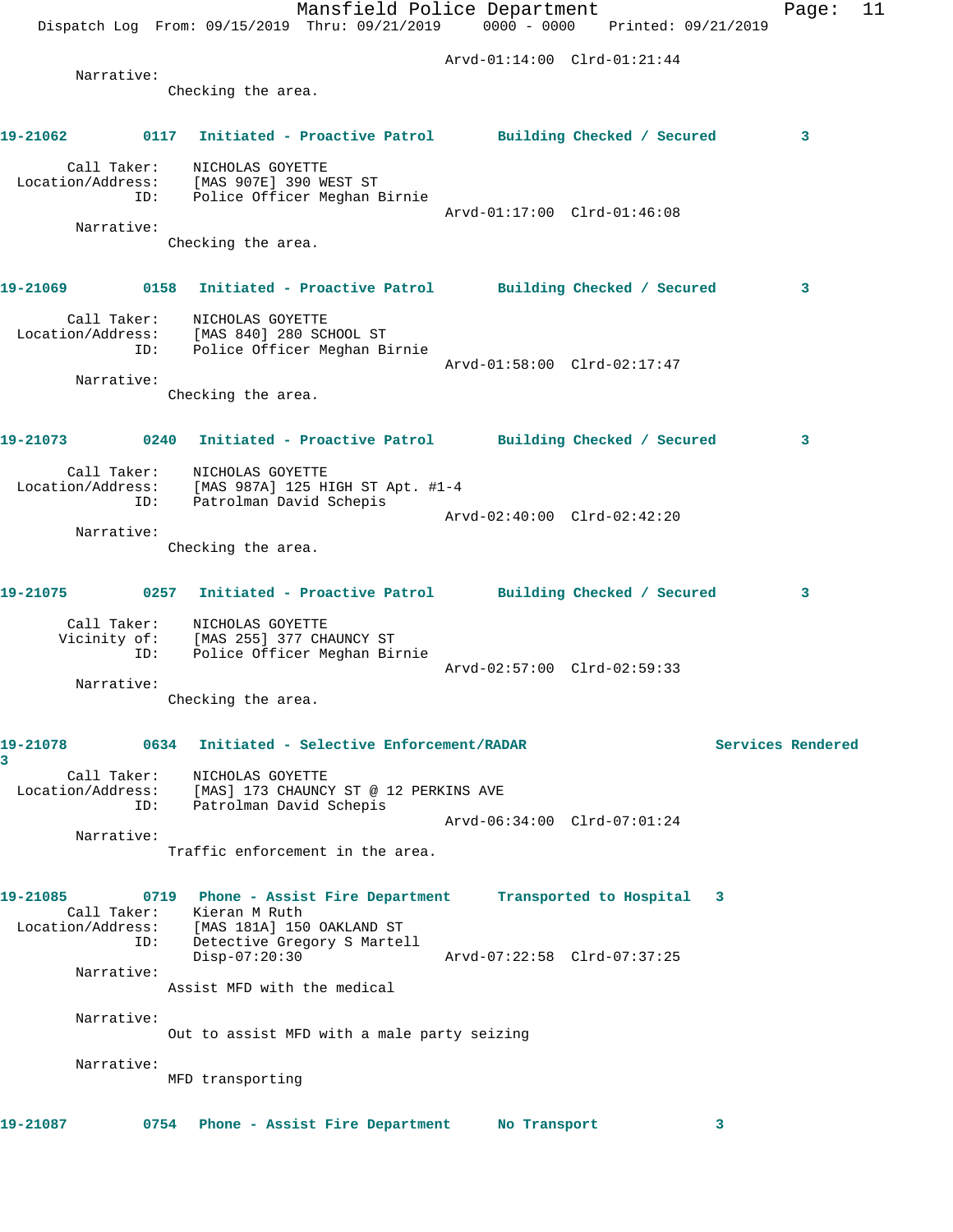Mansfield Police Department Fage: 12 Dispatch Log From: 09/15/2019 Thru: 09/21/2019 0000 - 0000 Printed: 09/21/2019 Call Taker: Kieran M Ruth Location/Address: [MAS 922C] 15 RESERVOIR ST Apt. #45<br>ID: Police Officer Meghan Birnie Police Officer Meghan Birnie<br>Disp-07:59:01 Disp-07:59:01 Arvd-08:05:58 Clrd-08:17:08 Narrative: Out to assist MFD with a fall Narrative: MFD with a sign off **19-21089 0820 Phone - Assist Fire Department Transported to Hospital 3**  Call Taker: Kieran M Ruth Location/Address: [MAS H1575] 1680 WEST ST ID: Police Officer Meghan Birnie Disp-08:21:37 Arvd-08:31:45 Clrd-08:46:36 Narrative: Out to assist MFD with a 72/M with an eye bleeding **19-21090 0830 Initiated - Community Policing Services Rendered 3**  Call Taker: Kieran M Ruth Location/Address: [MAS 331] 255 EAST ST ID: Police Officer Matthew A Souza Arvd-08:30:00 Clrd-08:47:37 Narrative: Out for Champs **19-21100 0913 Radio - Traffic / Roadway Complaint Services Rendered 2**  Call Taker: Kieran M Ruth Location/Address: [MAS H4636] 103 STEARNS AVE ID: Police Officer Matthew A Souza Disp-09:13:37 Arvd-09:18:12 Clrd-09:26:55 Narrative: Out for the report of a traffic issue with vehicles dropping off children Narrative: Ofc. Souza reports business as usual **19-21105 0958 Initiated - Proactive Patrol Building Checked / Secured 3** Call Taker: Kieran M Ruth Location/Address: [MAS 322] 31 HAMPSHIRE ST ID: Police Officer Meghan Birnie Arvd-09:58:00 Clrd-10:04:36 Narrative: Checking the area. **19-21106 1002 911 - 911 Hang-ups & Verifications Confirmed misdial/Accdntl Call 2** Call Taker: PATRICK FEENEY<br>ion/Address: [MAS] 5 HAMPSHIRE ST Location/Address:<br>ID: Police Officer Meghan Birnie<br>Disp-10:04:45 Disp-10:04:45 Arvd-10:07:15 Clrd-10:19:32 Narrative: 911 hangup; call back made and spoke with in security. He is not aware of any issues, he will take a look around and call back if there is. Narrative: Confirmed accidental **19-21108 1025 Initiated - Proactive Patrol Building Checked / Secured 3** Call Taker: Kieran M Ruth Location/Address: [MAS 840] 280 SCHOOL ST ID: Police Officer Meghan Birnie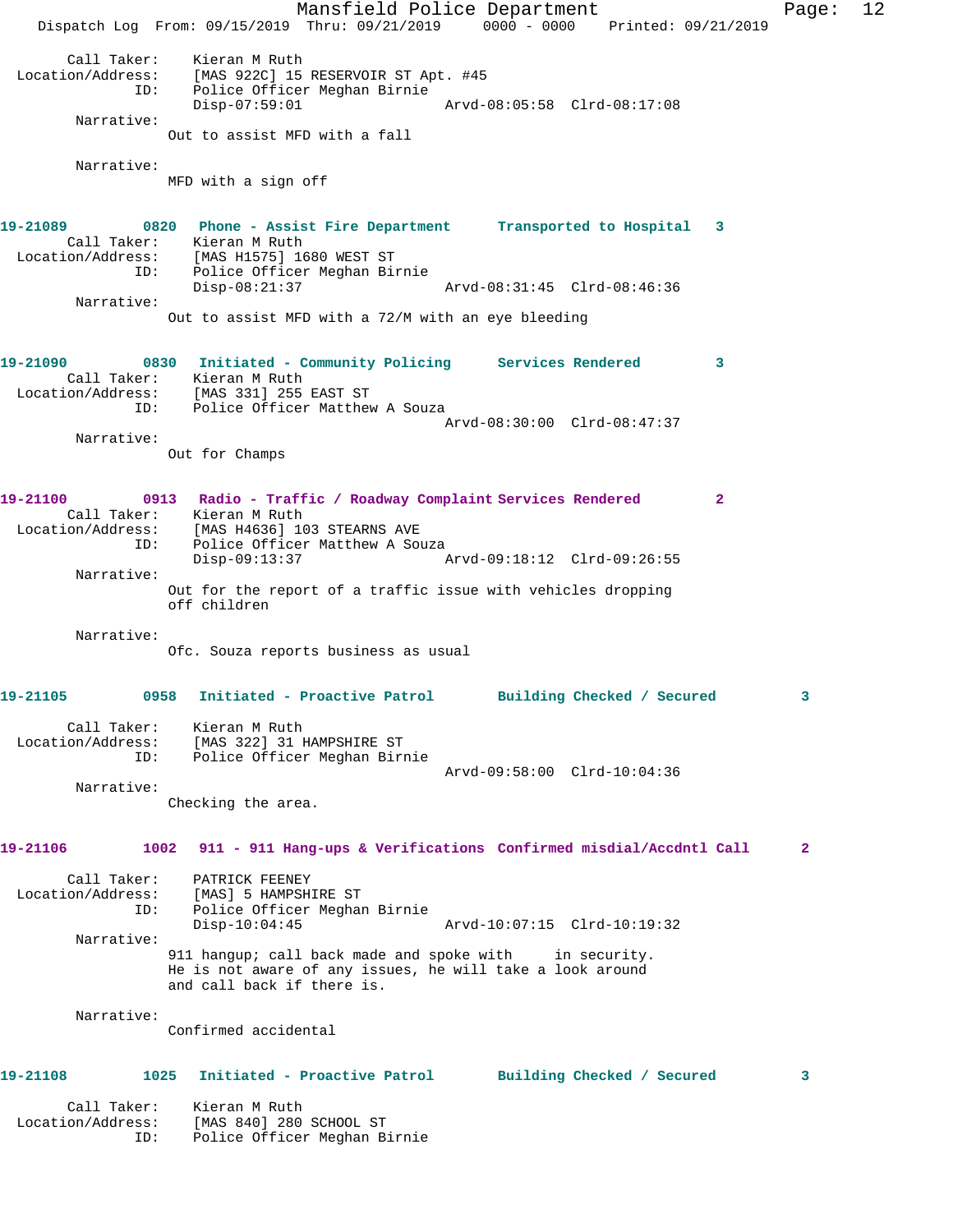Mansfield Police Department Page: 13 Dispatch Log From: 09/15/2019 Thru: 09/21/2019 0000 - 0000 Printed: 09/21/2019 Arvd-10:25:00 Clrd-10:46:48 Narrative: Checking the area. Narrative: Checking the mobile phone stores Narrative: Verizon is launching a new Iphone tomorrow and expecting a lot of foot traffic **19-21110 1034 Initiated - Motor Vehicle Stop Citation / Warning Issued 3**  Call Taker: Kieran M Ruth Vicinity of: [MAS] 100 SOUTH MAIN ST ID: Police Officer John R Armstrong Arvd-10:34:00 Clrd-10:45:33 Vehicle: BLU 2007 STRN AURA Reg: PC MA 1XV996 VIN: 1G8ZV577X7F298762 Narrative: MV stop Narrative: Cited for expired reg 19-21117 1143 Initiated - Traffic Enforcement / Activity **Services Rendered 2**  Call Taker: Police Officer David W Kinahan Location/Address: [MAS 1002] 250 EAST ST ID: Police Officer David W Kinahan Arvd-11:44:56 Clrd-11:58:06 Narrative: Officer Kinahan out to deploy Speed Trailer in the area. **19-21119 1150 Initiated - Proactive Patrol Building Checked / Secured 3** Call Taker: MEGHAN MILLS Location/Address: [MAS 2] 60 FORBES BLVD ID: Police Officer Meghan Birnie Arvd-11:50:00 Clrd-11:55:56 Narrative: Checking the area **19-21121 1154 Initiated - Motor Vehicle Stop Citation / Warning Issued 3**  Call Taker: Kieran M Ruth Vicinity of: [MAS] 400 RTE 140 SB @ 272 CHAUNCY ST ID: Police Officer John R Armstrong Arvd-11:54:00 Clrd-12:10:40 Vehicle: WHI 2011 HOND UT CRV Reg: PC MA 234ML6 VIN: JHLRE4H40BC024973 Narrative: MV stop Narrative: Cited for expired registration **19-21123 1210 Initiated - Motor Vehicle Stop Verbal Warning 3**  Call Taker: Kieran M Ruth Vicinity of: [MAS] 305 FORBES BLVD<br>TD: Police Officer John R Police Officer John R Armstrong Arvd-12:10:00 Clrd-12:29:20 ID: Detective Gregory S Martell Disp-12:11:29 Arvd-12:11:33 Clrd-12:18:01 Vehicle: GRN 2007 TOYT COROLL Reg: PC MA 7GF321 VIN: 2T1BR32E17C761595 Narrative: MV stop Narrative: Verbal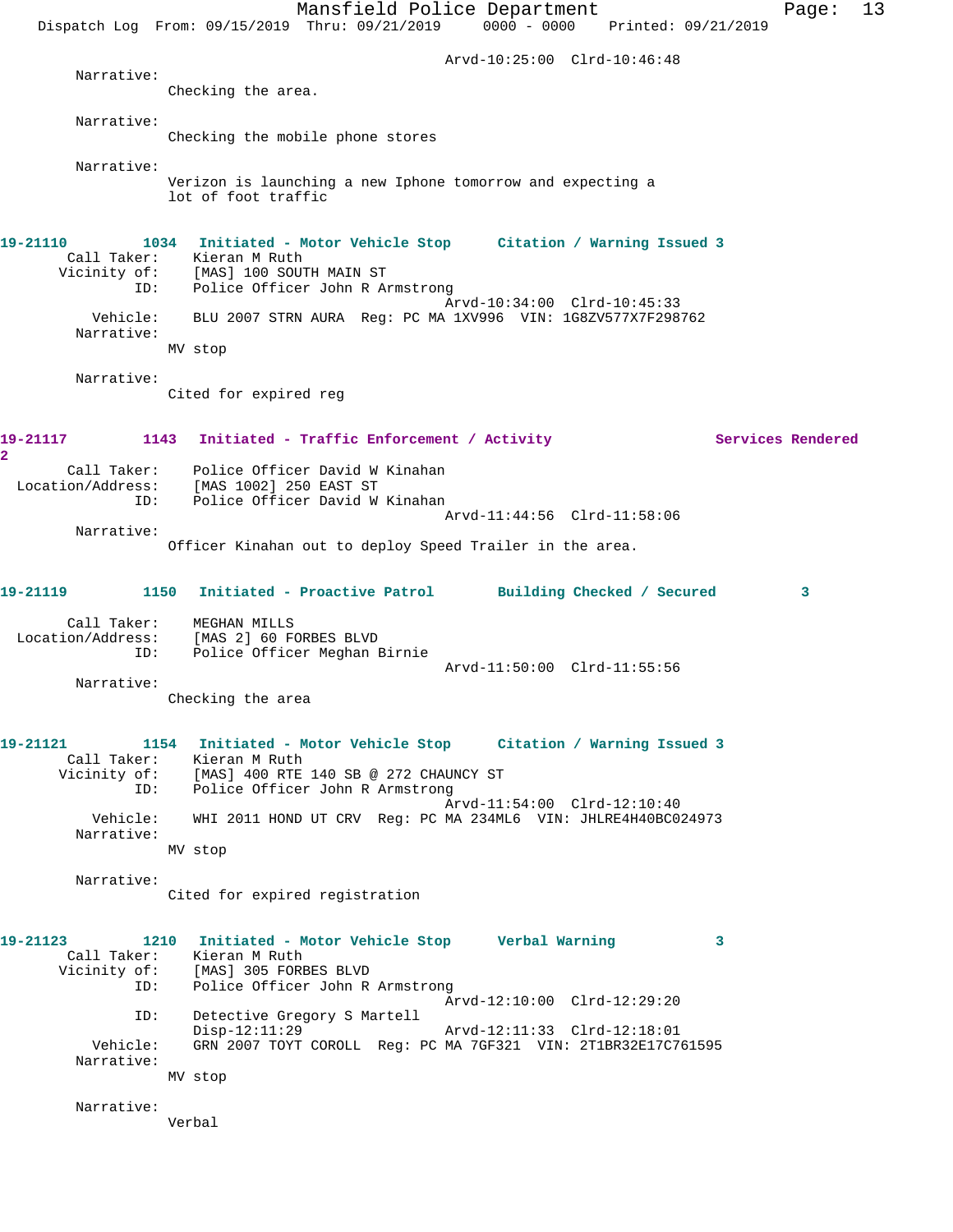Mansfield Police Department Page: 14 Dispatch Log From: 09/15/2019 Thru: 09/21/2019 0000 - 0000 Printed: 09/21/2019 **19-21125 1225 Initiated - Motor Vehicle Stop Citation / Warning Issued 3**  Call Taker: Kieran M Ruth Location/Address: [MAS] 1 CHAUNCY ST @ 101 CHILSON AVE ID: Police Officer David W Kinahan Arvd-12:25:00 Clrd-12:33:02 Vehicle: GRY 2014 HYUN SONATA Reg: PC MA 1JZ130 VIN: 5NPEB4AC6EH929278 Narrative: MV stop Narrative: Written warning issued for speed 19-21128 1253 911 - Road Hazards **1253 126 Services Rendered** 3 ID: Police Officer Meghan Birnie Disp-12:58:52 Arvd-12:59:29 Clrd-13:21:31 Out for a TT unit blocking egress The vehicle has moved, IL/P992473

 Call Taker: PATRICK FEENEY Location/Address: [MAS 907A] 390 WEST ST Apt. #B Narrative:

Narrative:

| 19-21129          |             | 1259 911 - Suspicious Actv / Persn / Veh Incident Report |                             |  |
|-------------------|-------------|----------------------------------------------------------|-----------------------------|--|
|                   | Call Taker: | PATRICK FEENEY                                           |                             |  |
| Location/Address: |             | [MAS] 265 NORTH MAIN ST Apt. #203                        |                             |  |
|                   | ID:         | Police Officer Gregg S Kennedy                           |                             |  |
|                   |             | $Disp-13:02:14$                                          | Arvd-13:05:00 Clrd-13:40:42 |  |
|                   | Narrative:  |                                                          |                             |  |

911 caller reports that he thinks someone is entering his apartment while he is not there. He states its been an ongoing issue.

 Narrative: Reports that someone entered the apt and cut his medication tablets in half. It is something that he does not do.

Refer To Incident: 19MAS-833-OF

| 19-21130          |     | 1307 Initiated - Follow up Investigation Incident Report    |  |
|-------------------|-----|-------------------------------------------------------------|--|
| Call Taker:       |     | Kieran M Ruth                                               |  |
| Location/Address: |     | [MAS 170] 255 HOPE ST                                       |  |
|                   | ID: | Police Officer David M Sennott                              |  |
|                   |     | Arvd-13:07:00 Clrd-13:11:25                                 |  |
|                   |     | Police Officer Michael N Fenore                             |  |
| Narrative:        |     |                                                             |  |
|                   |     | While out on a follow up Ofc, Fenore was told about a break |  |

While out on a follow up Ofc. Fenore was told about a break and enter to a vehicle

Refer To Incident: 19MAS-831-OF

**19-21132 1320 Phone - Assist Fire Department Transported to Hospital 3**  Call Taker: Kieran M Ruth<br>Location/Address: [MAS 15C1] 89 [MAS 15C1] 89 FORBES BLVD Apt. #1000 ID: Police Officer Meghan Birnie Disp-13:21:31 Arvd-13:24:57 Clrd-13:40:26 Narrative: Out to assist MFD with an female in her 80's experiencing difficulty breathing

**19-21133 1323 Initiated - School Officer Activity Incident Report 3**  Call Taker: Kieran M Ruth Location/Address: [MAS 332] 240 EAST ST ID: Detective Derek M McCune Arvd-13:23:00 Clrd-13:24:20

Refer To Incident: 19MAS-832-OF

| Building Checked / Secured<br>1353 Initiated - Community Policing<br>19-21134 |  |
|-------------------------------------------------------------------------------|--|
|-------------------------------------------------------------------------------|--|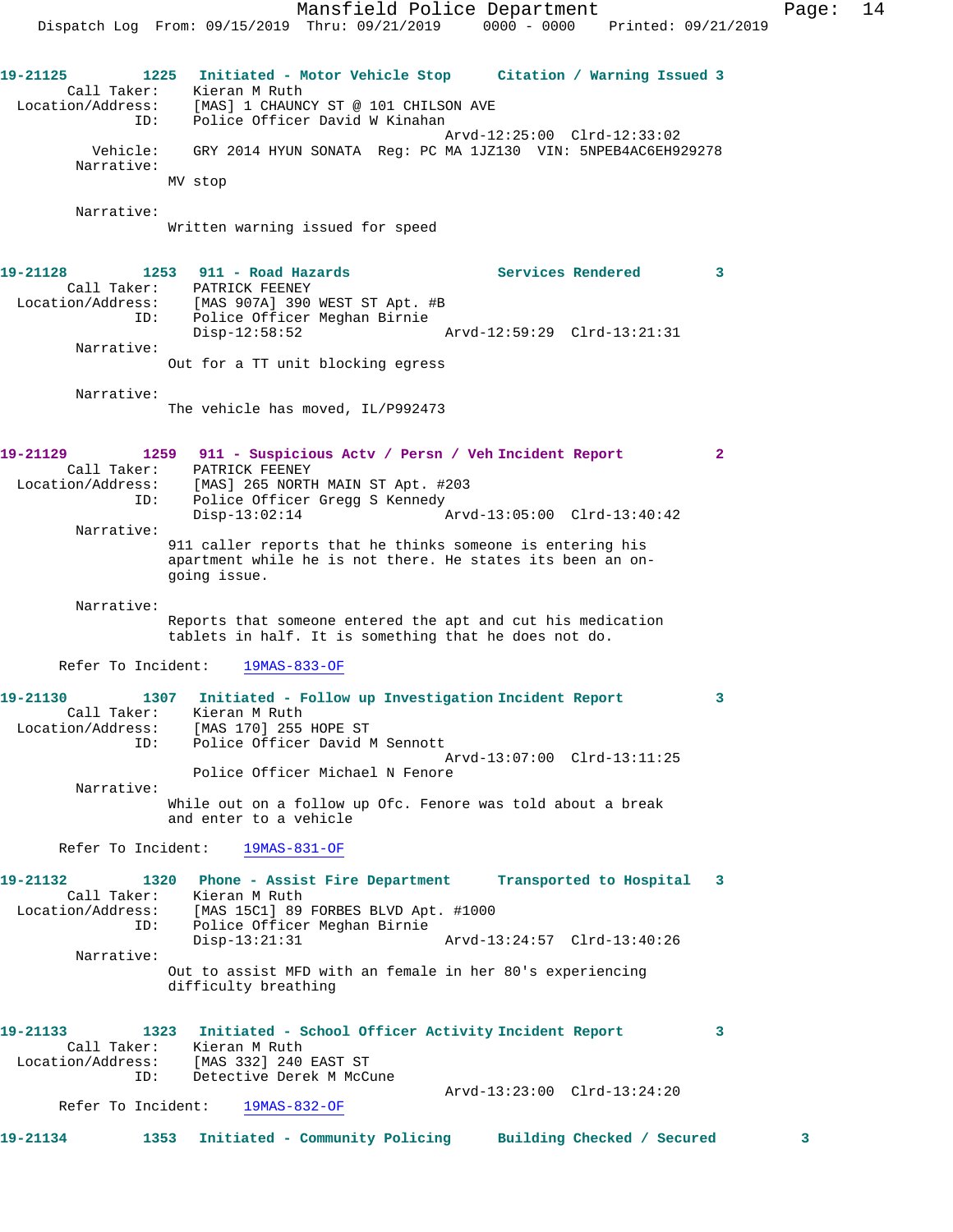Mansfield Police Department Fage: 15 Dispatch Log From: 09/15/2019 Thru: 09/21/2019 0000 - 0000 Printed: 09/21/2019 Call Taker: Kieran M Ruth Location/Address: [MAS 1002] 250 EAST ST ID: Police Officer Matthew A Souza Arvd-13:53:00 Clrd-14:02:37 Narrative: Out with the buses **19-21138 1422 Initiated - Motor Vehicle Stop Citation / Warning Issued 3**  Call Taker: Kieran M Ruth Vicinity of: [MAS 253] 330 PRATT ST Apt. #A ID: Police Officer David W Kinahan Arvd-14:22:00 Clrd-15:03:56 Vehicle: GRY 2016 TOYT SIENNA Reg: PC MA 4VH758 VIN: 5TDYK3DC5GS693688 Narrative: MV stop Narrative: The vehicle will be a DMV in the St Marys parking lot until registered, 1-2 hours **19-21139 1425 Initiated - Selective Enforcement/RADAR Citation / Warning Issued 3**  Call Taker: Kieran M Ruth Location/Address: [MAS] 79 NORTH MAIN ST @ 14 COURT ST ID: Police Officer John R Armstrong Arvd-14:25:00 Clrd-15:21:37 Vehicle: WHI 2017 INFI Q60 Reg: PC MA 6YP875 VIN: JN1EV7ELXHM552423 Towed: For: Arrest By: Central Street Garage To: Central Street Garage Released To: KOTOPOULOS On: 09/17/2019 @ 1517 Narrative: Traffic enforcement in the area. Narrative: Out with MA/6YP875, Central St en route Narrative: Cited for uninsured and unregistered, transporting to the residence SM:80878 EM:80879 Refer To Summons: 19MAS-545-AR Summons: KOTOPOULOS, THEMELINA Address: 647 NORTH MAIN ST MANSFIELD, MA Age: 36<br>Charges: UNI UNINSURED MOTOR VEHICLE UNREGISTERED MOTOR VEHICLE **19-21141 1505 Initiated - Traffic Enforcement / Activity Citation / Warning Issued 2**  Call Taker: Police Officer David W Kinahan Location/Address: [MAS] 18 NORTH MAIN ST @ 12 HIGH ST ID: Police Officer David W Kinahan Arvd-15:06:57 Clrd-15:18:02 **19-21142 1506 Phone - Assist Fire Department Transported to Hospital 3**  Call Taker: Kieran M Ruth Location/Address: [MAS 959A] 68 SPRING ST Apt. #104 ID: Police Officer Gregg S Kennedy Disp-15:09:50 Arvd-15:17:55 Clrd-15:30:29 Narrative: Out to assist MFD with an 84/M possible stroke **19-21144 1532 911 - Assist Fire Department Transported to Hospital 3**  Call Taker: PATRICK FEENEY Location/Address: [MAS] 378 CENTRAL ST ID: Police Officer Gregg S Kennedy<br>Disp-15:35:32 Disp-15:35:32 Arvd-15:41:31 Clrd-15:50:21 Narrative: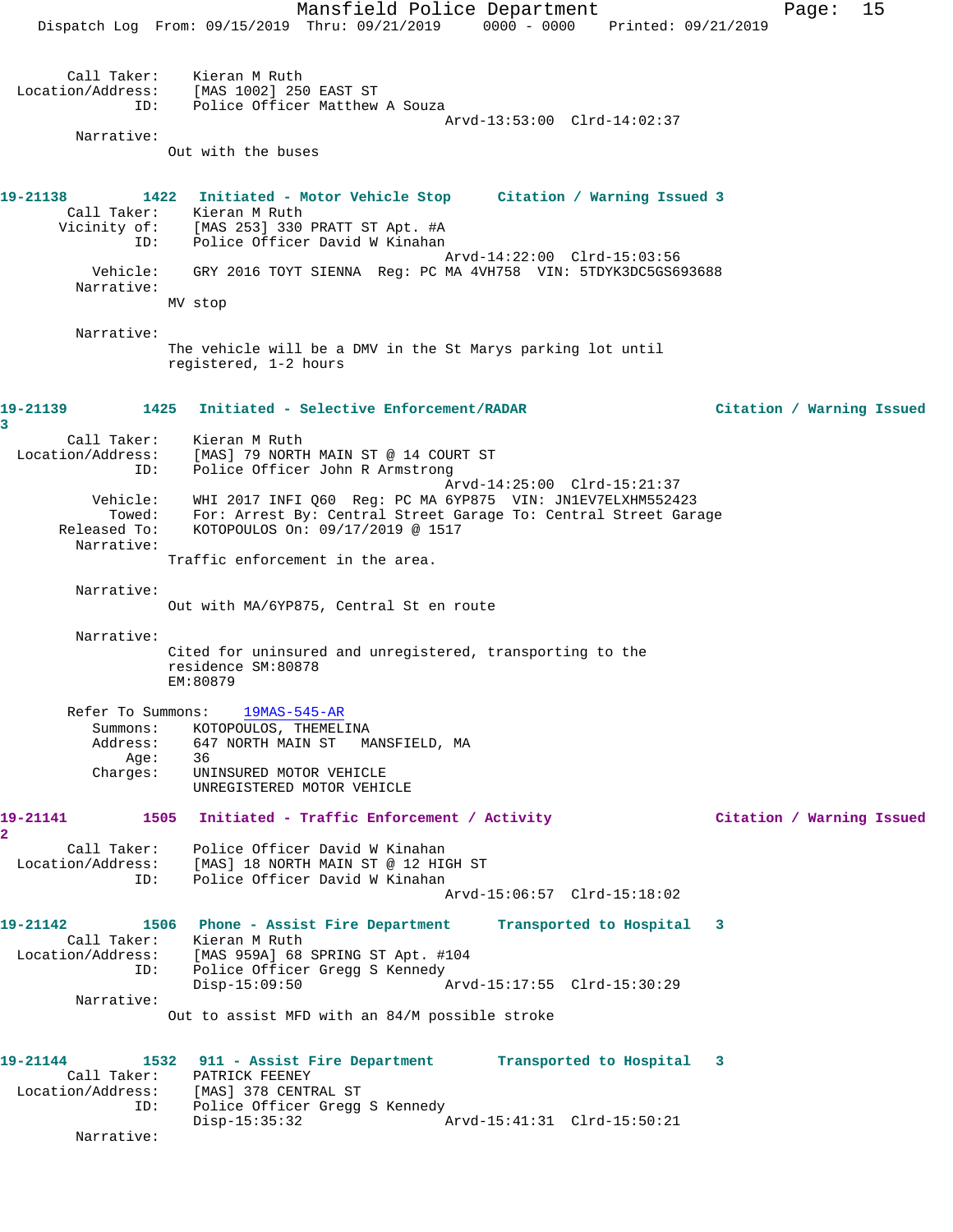Mansfield Police Department Page: 16 Dispatch Log From: 09/15/2019 Thru: 09/21/2019 0000 - 0000 Printed: 09/21/2019 Out to assist MFD with a past fall down the stairs **19-21148 1645 Initiated - Selective Enforcement/RADAR Citation / Warning Issued 3**  Call Taker: Kieran M Ruth Location/Address: [MAS] 86 EASTMAN ST @ 2 STURBRIDGE DR ID: Police Officer Joshua S Ellender Arvd-16:45:00 Clrd-17:16:48 Vehicle: GRY 2010 TOYT LL HIGHLA Reg: COR MA 83 VIN: 5TDDK3EH9AS030186 Vehicle: RED 2016 FORD FUSION Reg: PC MA 6EZ843 VIN: 3FA6P0H71GR335727 Narrative: Traffic enforcement in the area. Narrative: Off on a mv stop, cited for marked lanes Narrative: Out with MA/6EZ843, cited for marked lanes **19-21151 1659 Initiated - Selective Enforcement/RADAR Citation / Warning Issued 3**  Call Taker: Kieran M Ruth Location/Address: [MAS] 30 HOPE ST @ 176 PARK ST ID: Police Officer David J Pepicelli Arvd-16:59:00 Clrd-17:53:05 Vehicle: GRY 2018 HYUN ELANTR Reg: PC MA 9VG190 VIN: 5NPD74LF2JH394187 Vehicle: RED 2017 1500 Reg: PC MA 7FT427 VIN: 3C6RR7LT0HG735104 Narrative: MV stop Narrative: Cited for speed Narrative: Out with MA/7FT427, trying to renew online Cited for expired registration **19-21158 1803 Initiated - Motor Vehicle Stop Citation / Warning Issued 3**  Call Taker: PATRICK FEENEY Location/Address: [MAS] OLD COLONY WAY ID: Police Officer David J Pepicelli Arvd-18:03:00 Clrd-18:09:55 Vehicle: GRY 2008 CHEV AVEO Reg: PC MA 9EG991 VIN: KL1TD56658B101150 Narrative: MV stop Narrative: Cited **19-21159 1810 Initiated - Selective Enforcement/RADAR Citation / Warning Issued 3**  Call Taker: Kieran M Ruth Location/Address: [MAS] NORTH MAIN ST ID: Police Officer David J Pepicelli Arvd-18:10:00 Clrd-18:30:56 Vehicle: GRY 2004 BMW 745LI Reg: PC MA 551WMR VIN: WBAGN63484DS49644 Vehicle: WHI 2008 MAZD UT CX9 Reg: PC MA 98MF87 VIN: JM3TB38V280125951 Narrative: Traffic enforcement in the area. Narrative: Out with MA/551WMR, cited for speed Narrative: Out with MA/98MF87, speed **19-21165 1858 Initiated - Follow up Investigation Incident Report 3**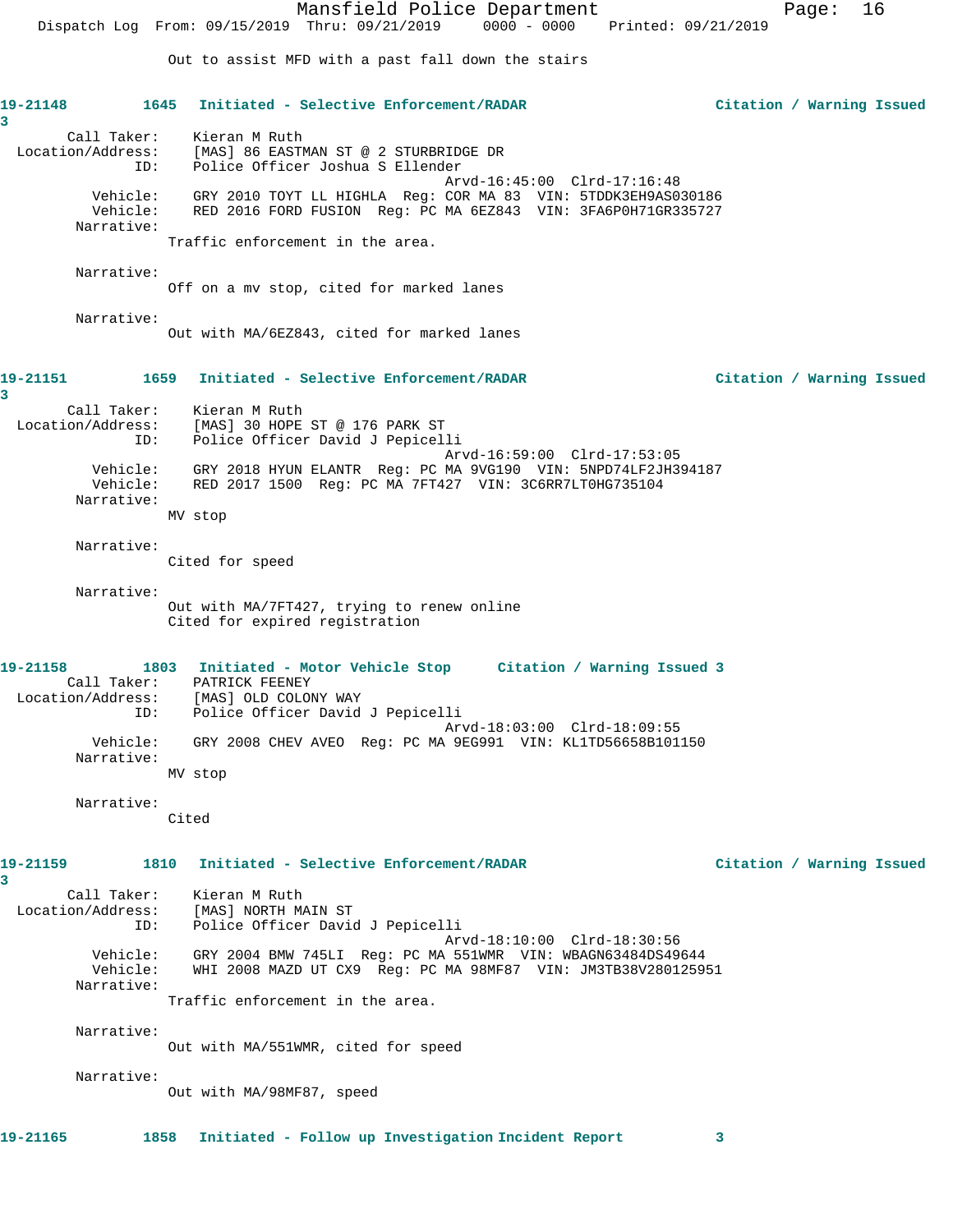Mansfield Police Department Fage: 17 Dispatch Log From: 09/15/2019 Thru: 09/21/2019 0000 - 0000 Printed: 09/21/2019 Call Taker: APRIL LEHANE Location/Address: [MAS H2103] 67 ANGELL ST ID: Police Officer Joshua S Ellender Arvd-18:58:00 Clrd-20:40:29 Narrative: Ofc Ellender on a followup Refer To Incident: 19MAS-834-OF **19-21167** 

| 19-21168 |             | 1937 Initiated - Proactive Patrol Building Checked / Secured                                                     |                             |  | 3 |
|----------|-------------|------------------------------------------------------------------------------------------------------------------|-----------------------------|--|---|
|          |             | Call Taker: NICHOLAS GOYETTE<br>Location/Address: [MAS 840] 280 SCHOOL ST<br>ID: Police Officer Nicole P Newport | Arvd-19:37:00 Clrd-19:57:42 |  |   |
|          | Narrative:  | Checking the area.                                                                                               |                             |  |   |
| 19-21170 |             | 2005 Initiated - Proactive Patrol Building Checked / Secured                                                     |                             |  | 3 |
|          | ID:         | Call Taker: NICHOLAS GOYETTE<br>Location/Address: [MAS 2] 60 FORBES BLVD<br>Police Officer Nicole P Newport      |                             |  |   |
|          | TD:         | Police Officer Danielle C Titus                                                                                  | Arvd-20:05:00 Clrd-20:23:06 |  |   |
|          |             | $Disp-20:06:10$                                                                                                  |                             |  |   |
|          | Narrative:  | Checking the area on a walkthrough                                                                               |                             |  |   |
| 19-21174 | Call Taker: | 2102 Phone - Assist Citizen - P S A<br>NICHOLAS GOYETTE                                                          | Incident Report             |  | 3 |

 Location/Address: ID: Police Officer Joshua S Ellender Disp-21:04:44 Arvd-21:10:27 Clrd-22:19:26 Na

### Refer To Incident: 19MAS-836-OF

| 19-21177          |             | 2212 Phone - Assist Fire Department   |                                 |  | Referred to Other Agency 3  |  |  |
|-------------------|-------------|---------------------------------------|---------------------------------|--|-----------------------------|--|--|
|                   | Call Taker: | NICHOLAS GOYETTE                      |                                 |  |                             |  |  |
| Location/Address: |             |                                       | [MAS] 792 WEST ST Apt. #C110    |  |                             |  |  |
|                   | ID:         |                                       | Police Officer Nicole P Newport |  |                             |  |  |
|                   |             | $Disp-22:14:18$                       |                                 |  | Arvd-22:22:16 Clrd-22:39:54 |  |  |
|                   | Narrative:  |                                       |                                 |  |                             |  |  |
|                   |             | assist MFD with medic alert activtion |                                 |  | Unknown medical             |  |  |

#### 19-21178 2252 Initiated - Foot Patrol - Walk & Talk **Services Rendered 3**

 Call Taker: TARA LAKO Location/Address: [MAS 322] 31 HAMPSHIRE ST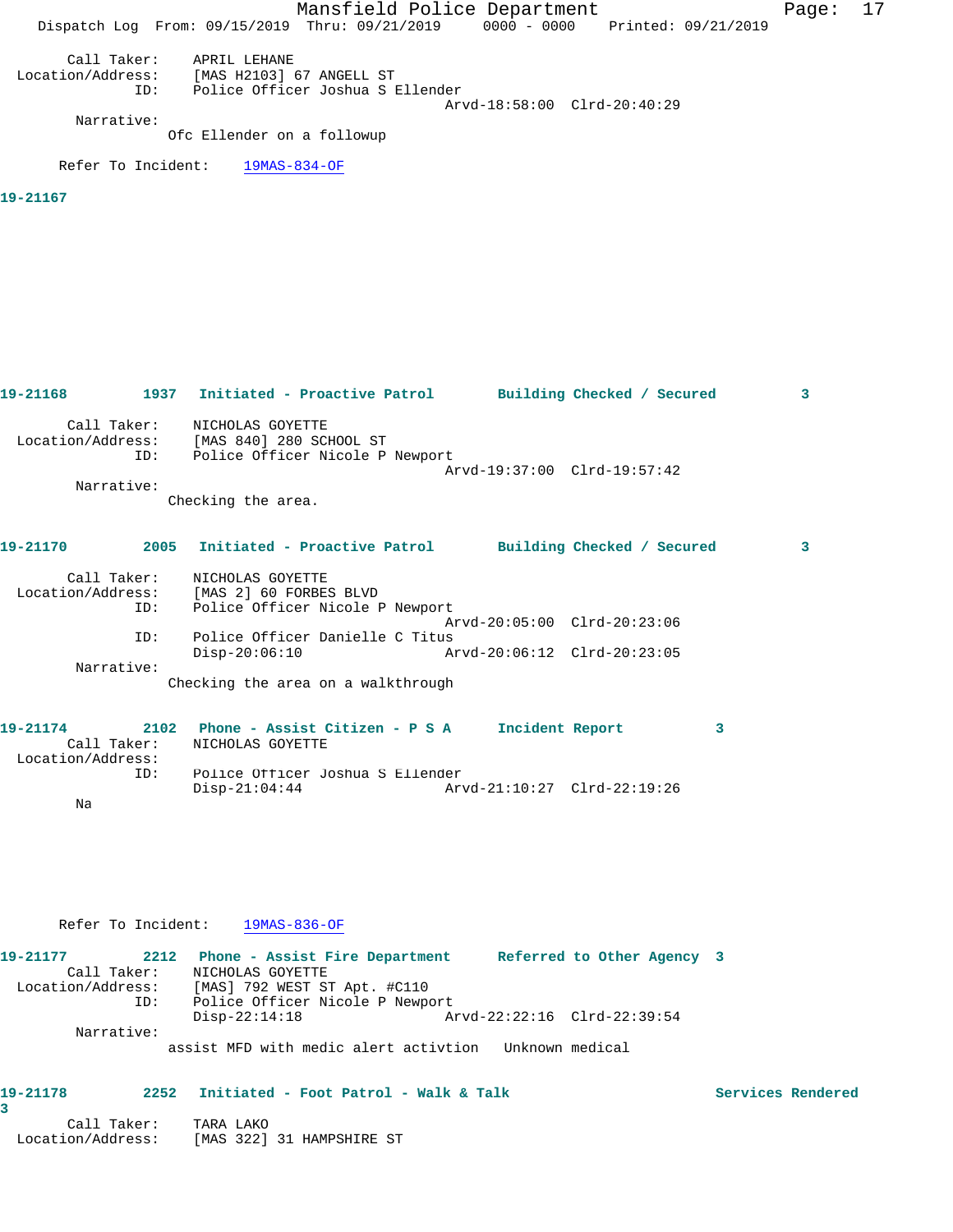|                   |      | Dispatch Log From: 09/15/2019 Thru: 09/21/2019 | Mansfield Police Department | 0000 - 0000 |                             | Printed: 09/21/2019 | Page:             | 18 |
|-------------------|------|------------------------------------------------|-----------------------------|-------------|-----------------------------|---------------------|-------------------|----|
|                   |      |                                                |                             |             |                             |                     |                   |    |
|                   | ID:  | Police Officer Nicole P Newport                |                             |             | Arvd-22:52:00 Clrd-23:05:16 |                     |                   |    |
| Narrative:        |      |                                                |                             |             |                             |                     |                   |    |
|                   |      | Checking the area.                             |                             |             |                             |                     |                   |    |
| 19-21179<br>3     | 2310 | Initiated - Foot Patrol - Walk & Talk          |                             |             |                             |                     | Services Rendered |    |
| Call Taker:       |      | TARA LAKO                                      |                             |             |                             |                     |                   |    |
| Location/Address: |      | [MAS 834] 261 CHAUNCY ST                       |                             |             |                             |                     |                   |    |
|                   | ID:  | Police Officer Nicole P Newport                |                             |             |                             |                     |                   |    |
|                   |      |                                                |                             |             | Arvd-23:10:00 Clrd-23:21:52 |                     |                   |    |
| Narrative:        |      |                                                |                             |             |                             |                     |                   |    |
|                   |      | Checking the area.                             |                             |             |                             |                     |                   |    |

# **For Date: 09/17/2019 - Tuesday**

| 19-21180          | 0010     | Phone - Disturbance / Gathering  | Spoken To                   |  |
|-------------------|----------|----------------------------------|-----------------------------|--|
| Call Taker:       |          | NICHOLAS GOYETTE                 |                             |  |
| Location/Address: |          |                                  |                             |  |
|                   | ID:      | Police Officer Michelle Bellevue |                             |  |
|                   |          | $Disp-00:19:10$                  | Arvd-00:26:31 Clrd-00:32:47 |  |
|                   | ID:      | Police Officer Donald MacLean    |                             |  |
|                   |          | $Disp-00:19:16$                  | Arvd-00:26:29 Clrd-00:32:49 |  |
|                   | Vehicle: |                                  |                             |  |
| Narrative:        |          |                                  |                             |  |

| 19-21181          |                    | 0111 Initiated - Proactive Patrol                                                   |                             | Building Checked / Secured | 3 |
|-------------------|--------------------|-------------------------------------------------------------------------------------|-----------------------------|----------------------------|---|
| Location/Address: | Call Taker:<br>ID: | TARA LAKO<br>[MAS 411] 60 FORBES BLVD<br>Patrolman David Schepis                    | Arvd-01:11:00 Clrd-01:14:29 |                            |   |
|                   | Narrative:         |                                                                                     |                             |                            |   |
|                   |                    | Checking the area.                                                                  |                             |                            |   |
| 19-21184          |                    | 0116 Initiated - Proactive Patrol                                                   |                             | Building Checked / Secured | 3 |
|                   | Call Taker:<br>ID: | TARA LAKO<br>Location/Address: [MAS 322] 31 HAMPSHIRE ST<br>Patrolman David Schepis | Arvd-01:16:00 Clrd-01:20:11 |                            |   |
| Narrative:        |                    | Checking the area.                                                                  |                             |                            |   |
| 19-21186          | 0123               | Initiated - Proactive Patrol                                                        |                             | Building Checked / Secured | 3 |
| Location/Address: | Call Taker:<br>ID: | TARA LAKO<br>[MAS 907E] 390 WEST ST<br>Patrolman David Schepis                      |                             |                            |   |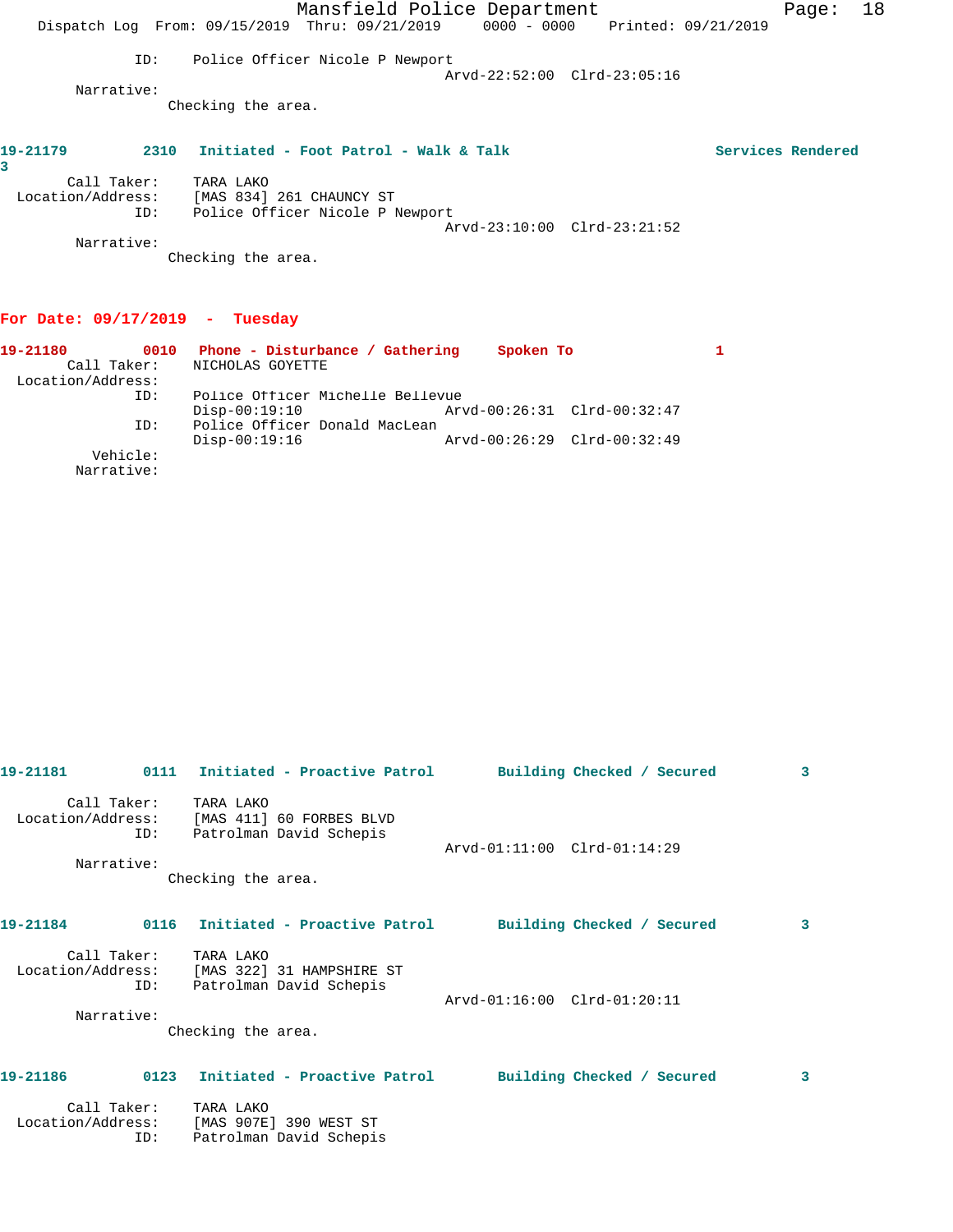Mansfield Police Department Fage: 19 Dispatch Log From: 09/15/2019 Thru: 09/21/2019 0000 - 0000 Printed: 09/21/2019 Arvd-01:23:00 Clrd-01:26:28 Narrative: Checking the area. **19-21188 0128 Initiated - Proactive Patrol Building Checked / Secured 3** Call Taker: TARA LAKO Location/Address: [MAS 840] 280 SCHOOL ST ID: Patrolman David Schepis Arvd-01:28:00 Clrd-01:33:37 Narrative: Checking the area. **19-21190 0133 Initiated - Proactive Patrol Building Checked / Secured 3** Call Taker: TARA LAKO Location/Address: [MAS 1002] 250 EAST ST ID: Police Officer Michelle Bellevue Arvd-01:33:00 Clrd-01:45:15 Vehicle: GRN 2004 MERC MONTER Reg: PC MA 5WY634 VIN: 2MRDA20234BJ02079 Narrative: Checking the area. Narrative: Unoccupied vehicle located in Robinson School parking lot. **19-21191 0134 Initiated - Proactive Patrol Building Checked / Secured 3** Call Taker: TARA LAKO Location/Address: [MAS 65] 30 CHAUNCY ST ID: Police Officer Donald MacLean Arvd-01:34:00 Clrd-01:44:14 Narrative: Checking the area. **19-21196 0210 Initiated - Proactive Patrol Building Checked / Secured 3** Call Taker: TARA LAKO Location/Address: [MAS] 4 ERICK RD @ 15 BONNEY LN ID: Police Officer Michelle Bellevue Arvd-02:10:00 Clrd-02:24:14 Narrative: Checking the area. **19-21198 0225 Initiated - Proactive Patrol Building Checked / Secured 3** Call Taker: TARA LAKO Location/Address: [MAS 992] 660 EAST ST ID: Police Officer Michelle Bellevue Arvd-02:25:00 Clrd-02:28:38 Vehicle: BLU 2014 DODG CARAVA Reg: MA LV84256 VIN: 2C4RDGBG2ER230229 Narrative: Checking the area. Narrative: Unoccupied vehicle in the lot **19-21199 0227 Initiated - Proactive Patrol Building Checked / Secured 3** Call Taker: TARA LAKO Location/Address: [MAS 927] 50 PLYMOUTH ST ID: Patrolman David Schepis Arvd-02:27:00 Clrd-02:28:41 Narrative: Checking the area.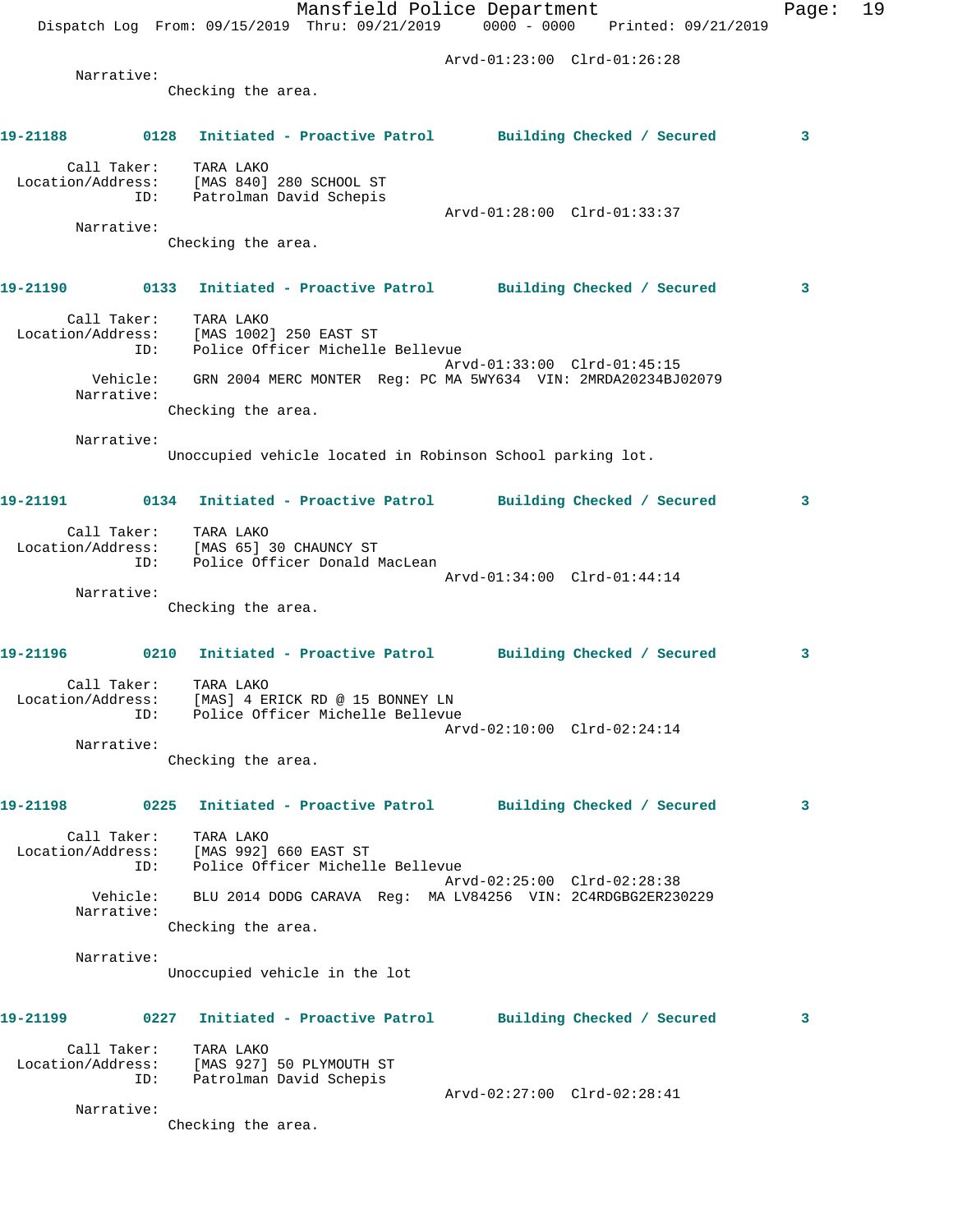Dispatch Log From: 09/15/2019 Thru: 09/21/2019 0000 - 0000 Printed: 09/21/2019 **19-21200 0259 Initiated - Proactive Patrol Building Checked / Secured 3** Call Taker: TARA LAKO Location/Address: [MAS 281A] 1 CROCKER ST ID: Sergeant Robert S Pierce Arvd-02:59:00 Clrd-03:08:08 Narrative: Checking the train lots. **19-21205 0320 Initiated - Proactive Patrol Building Checked / Secured 3** Call Taker: TARA LAKO Location/Address: [MAS 834] 261 CHAUNCY ST ID: Sergeant Robert S Pierce Arvd-03:20:00 Clrd-03:30:48 Narrative: Checking the area. **19-21214 0425 Initiated - Proactive Patrol Building Checked / Secured 3** Call Taker: TARA LAKO Location/Address: [MAS] NORTH MAIN ST ID: Police Officer Donald MacLean Arvd-04:25:00 Clrd-04:32:18 Narrative: Checking businesses **19-21215 0432 Initiated - Proactive Patrol Building Checked / Secured 3** Call Taker: TARA LAKO Location/Address: [MAS 226E] 125 HIGH ST Apt. #1-4 ID: Police Officer Donald MacLean Arvd-04:32:00 Clrd-04:41:35 Narrative: Checking the area. **19-21216 0513 Initiated - Motor Vehicle Stop Citation / Warning Issued 3**  Call Taker: TARA LAKO Location/Address: [MAS] 464 SCHOOL ST @ 10 PLYMOUTH ST ID: Patrolman David Schepis Arvd-05:13:00 Clrd-05:16:31 Vehicle: BLU 2016 MAZD CX3 Reg: PC MA 3052WY VIN: JM1DKFC71G0131665 Narrative: Verbal warning for headlight violation **19-21217 0548 Initiated - Selective Enforcement/RADAR Services Rendered 3**  Call Taker: TARA LAKO Location/Address: [MAS] 43 NORTH MAIN ST @ 13 PARK ST ID: Police Officer Donald MacLean Arvd-05:48:00 Clrd-06:11:40 Narrative: Traffic enforcement in the area. **19-21218 0601 Initiated - Selective Enforcement/RADAR Citation / Warning Issued 3**  Call Taker: TARA LAKO Location/Address: [MAS 1002] 250 EAST ST ID: Sergeant Robert S Pierce Arvd-06:01:00 Clrd-06:46:27 Vehicle: WHI 2018 VOLK ATLAS Reg: PC MA 7FL197 VIN: 1V2HR2CA8JC511883

Narrative:

Traffic enforcement in the area.

Mansfield Police Department Fage: 20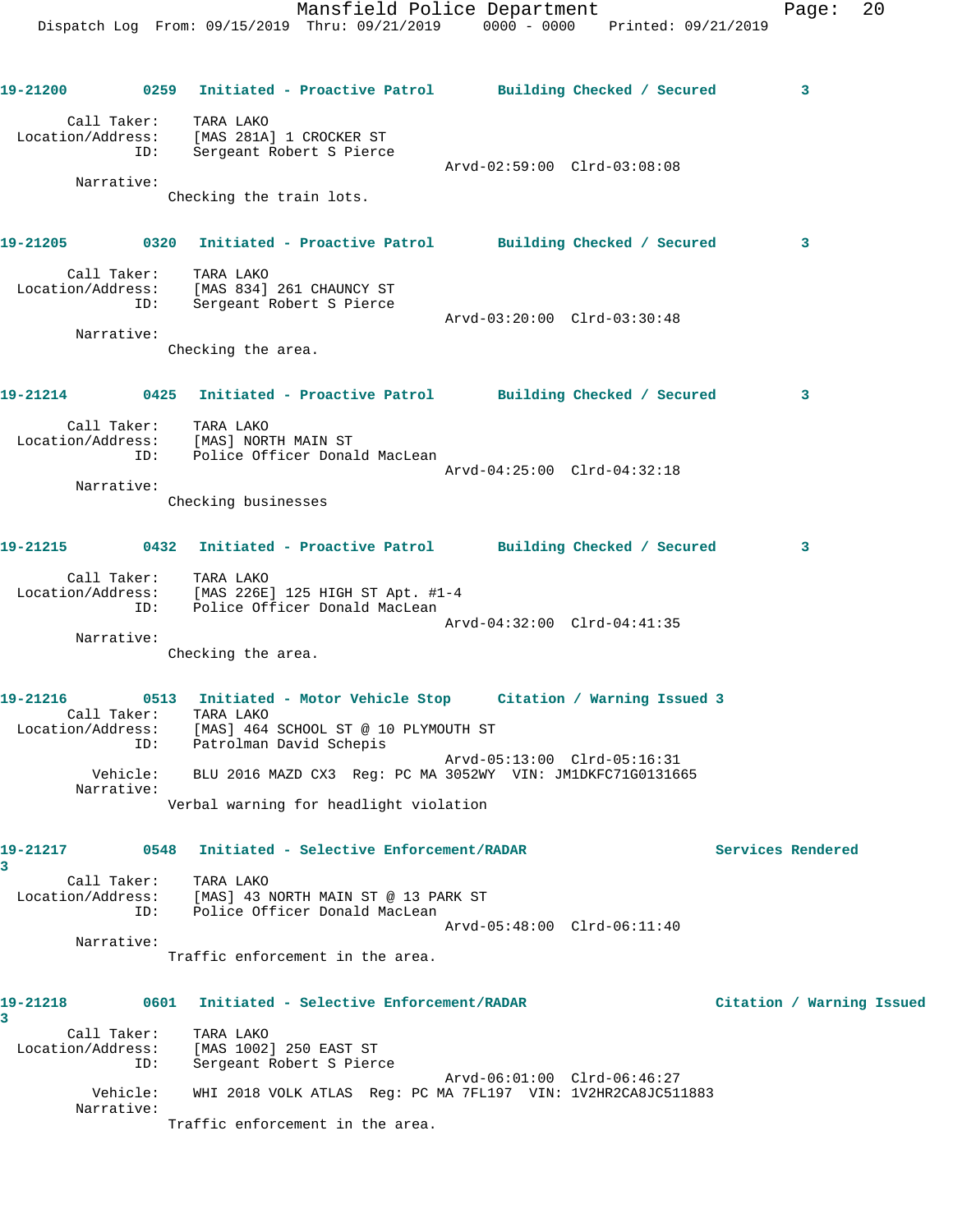Mansfield Police Department Page: 21 Dispatch Log From: 09/15/2019 Thru: 09/21/2019 0000 - 0000 Printed: 09/21/2019 Narrative: Verbal warning for expired registration **19-21219 0614 Initiated - Selective Enforcement/RADAR Services Rendered 3**  Call Taker: TARA LAKO Location/Address: [MAS] ELM ST ID: Patrolman David Schepis Arvd-06:14:00 Clrd-06:46:15 Narrative: Traffic enforcement in the area. **19-21220 0620 Phone - Suspicious Actv / Persn / Veh Services Rendered 2**  Call Taker: TARA LAKO Location/Address: [MAS 11B] 174 NORTH MAIN ST ID: Police Officer Donald MacLean Disp-06:23:36 Arvd-06:27:36 Clrd-06:30:38 ID: Police Officer Michelle Bellevue Disp-06:23:40 Arvd-06:25:14 Clrd-06:30:40 Narrative: RP reports a young male with dark hair and a multi colored shirt that appears to be sleeping in the area. Narrative: Ofc Bellevue reports speaking with a witness who states the male left the area walking down Villa St. Witness reports the male was not wearing any socks/shoes and has long hair with a beard. Officers will be checking the area. Narrative: Ofc MacLean states he has the male at Fulton's Pond and he checks ok. Male states that his father works in the area and was just resting and was advised he needed to move along. **19-21222 0630 Phone - Suspicious Actv / Persn / Veh Spoken To 2** Call Taker: NICHOLAS GOYETTE Location/Address: [MAS H2103] 67 ANGELL ST ID: Police Officer Donald MacLean Arvd-06:35:23 Clrd-06:52:50 ID: Police Officer Michelle Bellevue Disp-06:31:46 Arvd-06:43:04 Clrd-06:52:40 Vehicle: WHI 2019 NISS SD SEN Reg: PC LA N487482 VIN: 3N1AB7APXKY223368 GRY 2018 VOLK JETTA Reg: PC MA 1CJP91 VIN: 3VWD17AJXJM215167 Narrative: RP calling to report leaving for work and witnessing what appeared to be a male party sleeping in her mv with a blanket on him. The mv is a white nissan. She also reports finding a pair of shoes outside her home and leaving them at the top of the deck. Narrative: Units reporting no male party in the vehicle, niece was spoken to. Ptl. MacLean with follow up with the cp. **19-21223 0651 Phone - Alarm - Burglar False / Accidental Alarm 1**  Call Taker: CARLY MORIARTY<br>Location/Address: [MAS H130] 22 P [MAS H130] 22 MAYFLOWER DR ID: Police Officer Michelle Bellevue Disp-06:53:28 Arvd-06:58:44 Clrd-07:01:14 ID: Police Officer Donald MacLean Disp-06:53:32 Arvd-06:58:46 Clrd-07:01:18 Vehicle: WHI 2019 LEXS RX350 Reg: PC MA 65F330 VIN: JTJBZMCA0K2039864 Narrative: Kitchen door alarm reported

Narrative: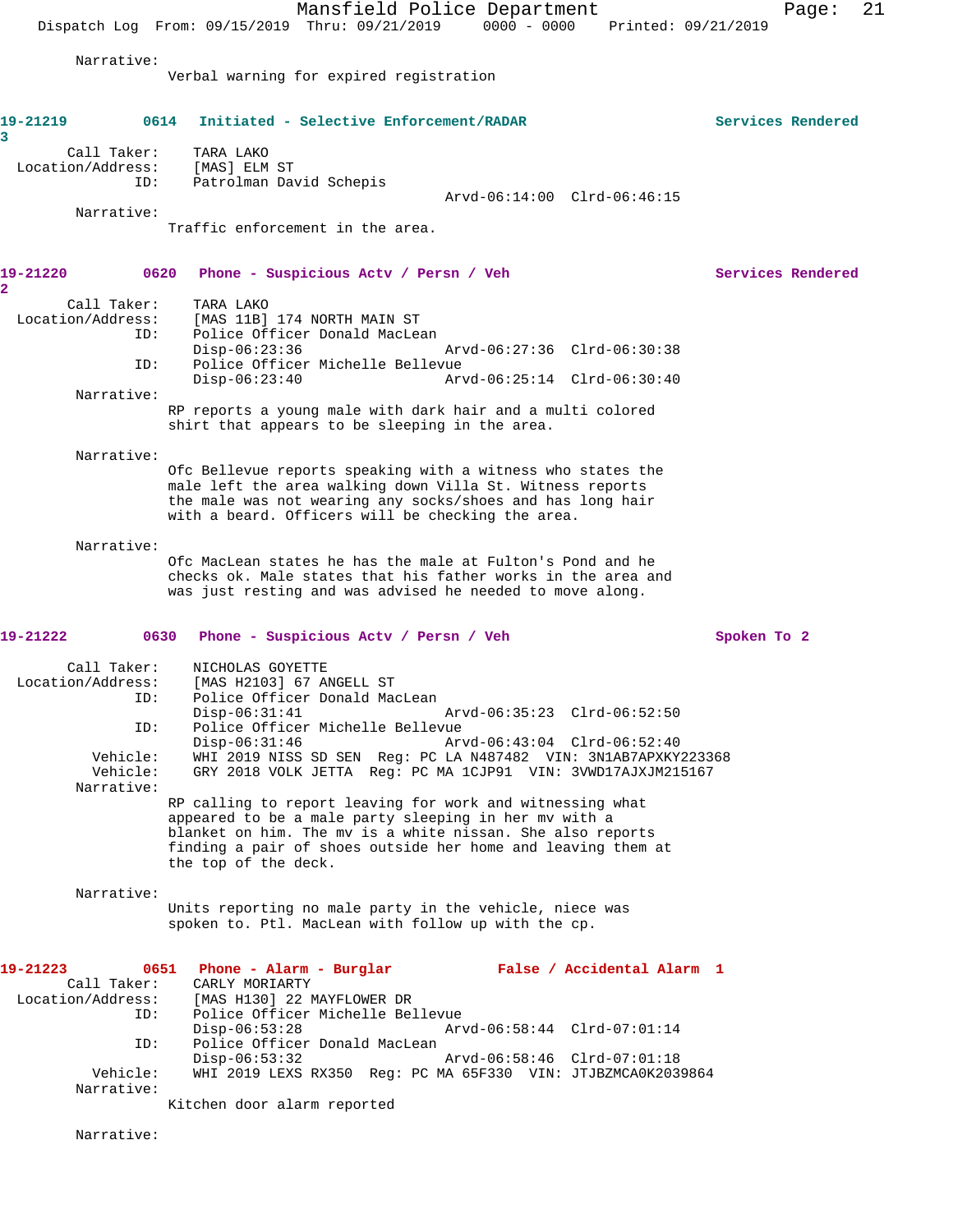Mansfield Police Department Fage: 22 Dispatch Log From: 09/15/2019 Thru: 09/21/2019 0000 - 0000 Printed: 09/21/2019 Accidental by homeowner **19-21225 0707 Initiated - Community Policing Services Rendered 3**  Call Taker: APRIL LEHANE Location/Address: [MAS 1002] 250 EAST ST ID: Police Officer Michelle Bellevue Arvd-07:07:00 Clrd-07:21:33 Narrative: Ofc Bellevue out for CHAMPS **19-21228 0723 Initiated - Traffic Enforcement / Activity Citation / Warning Issued 2**  Call Taker: APRIL LEHANE Location/Address: [MAS] GROVE ST ID: Police Officer David W Kinahan Arvd-07:24:00 Clrd-08:34:40 Vehicle: BLK 2006 CHEV SILVER Reg: PC MA 8EE769 VIN: 2GCEK19B561208950 Vehicle: GRY 2017 AUDI UT Q5 Reg: PC MA 1MD866 VIN: WA1L2AFP4HA085751 Narrative: Ofc Kinahan on traffic enforcement Narrative: citation for speed Narrative: verbal warning for speed **19-21232 0842 Initiated - Motor Vehicle Stop Citation / Warning Issued 3**  Call Taker: APRIL LEHANE Location/Address: [MAS] 300 RTE 140 NB @ 375 WEST ST ID: Police Officer David W Kinahan Arvd-08:42:00 Clrd-08:53:13 2016 INTL TT INTL Reg: AP TN N086HZ VIN: 3HSDJAPR8GN408909 Vehicle:<br>Narrative: citation issued for illegal u turn **19-21233 0848 Phone - Alarm - Burglar False / Accidental Alarm 1**  Call Taker: APRIL LEHANE Location/Address: [MAS H5741] 10 LEWIS RD ID: Police Officer John R Armstrong Disp-08:49:16 Arvd-08:53:55 Clrd-09:00:01 ID: Police Officer Matthew A Souza Disp-08:49:20 Clrd-08:50:41<br>
Disp-08:50:58 Arvd-08:53:57 Clrd-09:00:01<br>
Disp-08:50:58 Arvd-08:53:57 Clrd-09:00:01 Sergeant Brian P Thibault Disp-08:50:58 Arvd-08:53:57 Clrd-09:00:01 Narrative: alarm activation from multiple zones Narrative: clear- officers spoke with homeowner. They are having issues with alarm. Card was issued **19-21234 0909 Initiated - Motor Vehicle Stop Verbal Warning 3**  Call Taker: APRIL LEHANE Location/Address: [MAS 451B] 500 EAST ST ID: Police Officer John R Armstrong Arvd-09:09:00 Clrd-09:11:37 Vehicle: BLK 2015 TOYT COROLL Reg: PC MA 8VE476 VIN: 2T1BURHE6FC423102 Narrative: Vehicle shows revoked for insureance. Operator showed proff of insurance **19-21240 1025 Initiated - Proactive Patrol Building Checked / Secured 3** Call Taker: APRIL LEHANE Location/Address: [MAS 840] 280 SCHOOL ST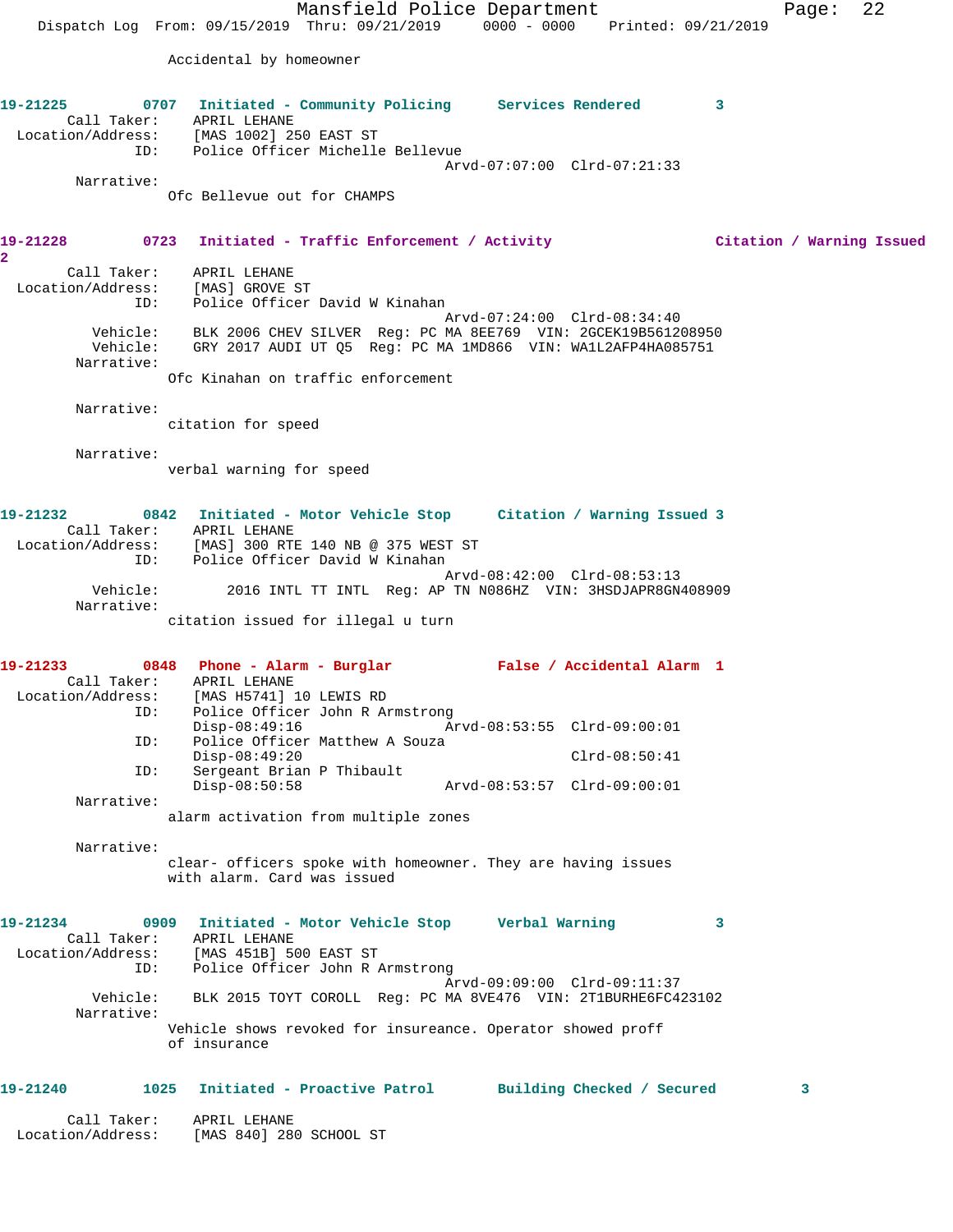Mansfield Police Department Page: 23 Dispatch Log From: 09/15/2019 Thru: 09/21/2019 0000 - 0000 Printed: 09/21/2019 ID: Police Officer Patrick J Pennie Arvd-10:25:00 Clrd-10:38:45 Narrative: Checking the area. **19-21245 1045 Initiated - Traffic Enforcement / Activity Building Checked / Secured 2**  Call Taker: APRIL LEHANE Vicinity of: [MAS] 500 GILBERT ST ID: Police Officer Patrick J Pennie Arvd-10:45:00 Clrd-11:05:44 **19-21250 1110 Phone - Motor Veh Acc - No Injury Accident Report 1**  Call Taker: APRIL LEHANE Location/Address: [MAS H6399] 213 WARE ST ID: Police Officer John R Armstrong Arvd-11:19:31 Clrd-12:11:26 ID: Police Officer David W Kinahan Disp-11:20:32 Arvd-11:20:38 Clrd-12:35:33 Vehicle: BLK 2007 TOYT UT RAVNEW Reg: PC MA 793ANK VIN: JTMBD33V276043784 Vehicle: GRY 2005 VOLV S80 Reg: PAS MA UM3738 VIN: YV1TS592351410053 Narrative: rp was involved in a single car mva. She is now at home Narrative: Ofc Armstrong requesting eval from MFD. Son and daughter in law are now at the home as well Narrative: Ofc Kinahan reporting damage to pole 21 in front of 213 Ware street as well as a parked car. MELD advised Narrative: MFD obtained a patient refusal. Message left for owner of parked vehicle Narrative: Damage also done to the roof of the residence at 213 Ware Street Refer To Accident: 19MAS-352-AC **19-21258 1238 Phone - Assist Fire Department Services Rendered 3**  Call Taker: APRIL LEHANE Location/Address: [MAS 22] 52 NORTH MAIN ST ID: Police Officer Patrick J Pennie Disp-12:39:45 Arvd-12:43:36 Clrd-12:54:17 **19-21265 1345 Initiated - Community Policing Services Rendered 3**  Call Taker: APRIL LEHANE Location/Address: [MAS 1002] 250 EAST ST ID: Police Officer John R Armstrong Arvd-13:45:00 Clrd-14:01:04 Narrative: assisting with buses **19-21266 1412 Phone - Assist Fire Department Services Rendered 3**  Call Taker: APRIL LEHANE Location/Address: [MAS 181A] 150 OAKLAND ST Sergeant Brian P Thibault<br>Disp-14:13:14 Disp-14:13:14 Arvd-14:18:36 Clrd-15:55:54 ID: Police Officer John R Armstrong Disp-14:14:36 Arvd-14:18:38 Clrd-15:55:54 ID: Police Officer David W Kinahan Disp-14:33:40 Arvd-14:33:43 Clrd-15:55:54 **19-21267 1421 Initiated - Motor Vehicle Stop Verbal Warning 3**  Call Taker: APRIL LEHANE Location/Address: [MAS 244A] 4 SOUTH MAIN ST ID: Detective Anthony R Lattanzio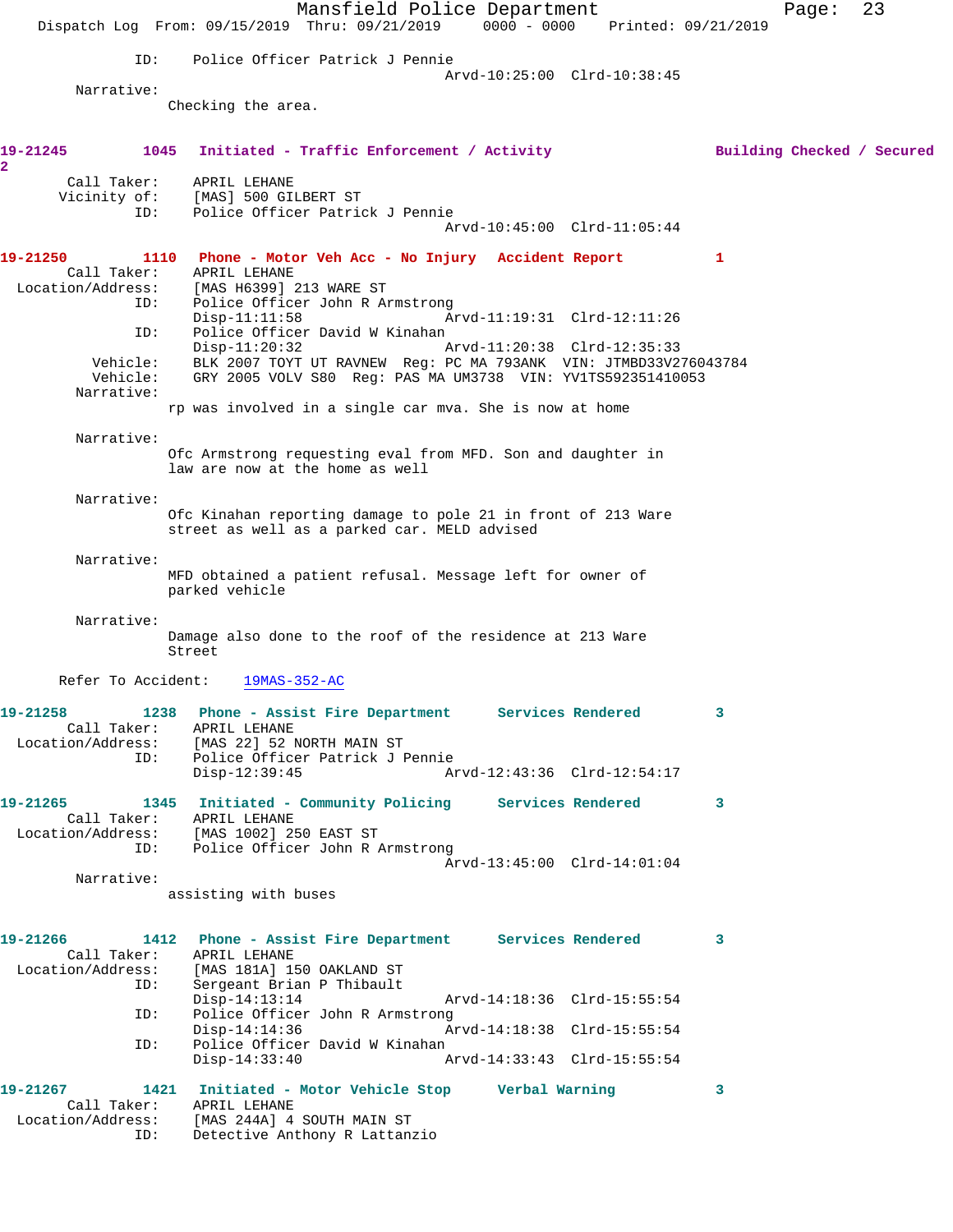|                                    |                                                                                                                                                     | Mansfield Police Department |                                                                  | Page:                     | 24 |
|------------------------------------|-----------------------------------------------------------------------------------------------------------------------------------------------------|-----------------------------|------------------------------------------------------------------|---------------------------|----|
|                                    | Dispatch Log From: 09/15/2019 Thru: 09/21/2019 0000 - 0000 Printed: 09/21/2019                                                                      |                             |                                                                  |                           |    |
|                                    |                                                                                                                                                     |                             | Arvd-14:21:00 Clrd-14:23:43                                      |                           |    |
| Vehicle:<br>Narrative:             |                                                                                                                                                     |                             | GRY 2008 JEEP UT GRACHE Req: PC MA 2GJY60 VIN: 1J8HR58N18C130846 |                           |    |
|                                    | school bus stop sign violation                                                                                                                      |                             |                                                                  |                           |    |
| 19-21271                           | 1456 Phone - 911 Hang-ups & Verifications                                                                                                           |                             |                                                                  | Confirmed misdial/Accdntl |    |
| Call<br>$\mathbf{2}$               |                                                                                                                                                     |                             |                                                                  |                           |    |
| Call Taker:                        | APRIL LEHANE<br>Location/Address: [MAS 12] 250 EAST ST                                                                                              |                             |                                                                  |                           |    |
| ID:                                | Detective Derek M McCune                                                                                                                            |                             |                                                                  |                           |    |
|                                    | $Disp-14:57:35$                                                                                                                                     |                             |                                                                  |                           |    |
| Narrative:                         |                                                                                                                                                     |                             |                                                                  |                           |    |
|                                    | accidental 911 call from rear of HS                                                                                                                 |                             |                                                                  |                           |    |
| Narrative:                         |                                                                                                                                                     |                             |                                                                  |                           |    |
|                                    | SRO McCune checked the area. No issues found                                                                                                        |                             |                                                                  |                           |    |
| 19-21275                           | 1533 911 - 911 Hang-ups & Verifications Confirmed misdial/Accdntl Call                                                                              |                             |                                                                  | 2                         |    |
| Call Taker:                        | JAMES VIERA                                                                                                                                         |                             |                                                                  |                           |    |
|                                    | Location/Address: [MAS] 111 FORBES BLVD                                                                                                             |                             |                                                                  |                           |    |
| ID:                                | Police Officer Patrick J Pennie<br>Disp-15:34:59                                                                                                    |                             | Arvd-15:43:05 Clrd-15:45:13                                      |                           |    |
| Narrative:                         |                                                                                                                                                     |                             |                                                                  |                           |    |
|                                    | Caller states accidental dial.                                                                                                                      |                             |                                                                  |                           |    |
| Narrative:                         |                                                                                                                                                     |                             |                                                                  |                           |    |
|                                    | confirmed accidental                                                                                                                                |                             |                                                                  |                           |    |
|                                    |                                                                                                                                                     |                             |                                                                  |                           |    |
| 19-21277<br>Call<br>$\overline{2}$ | Phone - 911 Hang-ups & Verifications<br>1601                                                                                                        |                             |                                                                  | Confirmed misdial/Accdntl |    |
|                                    | Call Taker: APRIL LEHANE                                                                                                                            |                             |                                                                  |                           |    |
| Location/Address:                  | [MAS 195A] 254 CHAUNCY ST                                                                                                                           |                             |                                                                  |                           |    |
| ID:                                | Police Officer Danielle C Titus<br>$Disp-16:02:54$                                                                                                  |                             |                                                                  |                           |    |
| Narrative:                         |                                                                                                                                                     |                             |                                                                  |                           |    |
|                                    | confirm an accidental 911 call                                                                                                                      |                             |                                                                  |                           |    |
|                                    |                                                                                                                                                     |                             |                                                                  |                           |    |
| 19-21282<br>Call<br>$\mathbf{2}$   | 1621 Phone - 911 Hang-ups & Verifications                                                                                                           |                             |                                                                  | Confirmed misdial/Accdntl |    |
|                                    | Call Taker: APRIL LEHANE                                                                                                                            |                             |                                                                  |                           |    |
|                                    | Location/Address: [MAS 840F100B] 280 SCHOOL ST Apt. #F100                                                                                           |                             |                                                                  |                           |    |
|                                    | ID: Police Officer David J Pepicelli<br>$Disp-16:25:16$                                                                                             |                             | Arvd-16:39:18 Clrd-16:43:12                                      |                           |    |
| Narrative:                         |                                                                                                                                                     |                             |                                                                  |                           |    |
|                                    | Confirm a 911 accidental                                                                                                                            |                             |                                                                  |                           |    |
| Narrative:                         |                                                                                                                                                     |                             |                                                                  |                           |    |
|                                    | Confirmed accidental                                                                                                                                |                             |                                                                  |                           |    |
|                                    |                                                                                                                                                     |                             |                                                                  |                           |    |
| 19-21284                           | 1636 Phone - Motor Veh Acc - No Injury Accident Report<br>Call Taker: APRIL LEHANE                                                                  |                             |                                                                  | 1                         |    |
|                                    | Location/Address: [MAS] RTE 140 SB                                                                                                                  |                             |                                                                  |                           |    |
|                                    | ID: Police Officer David J Pepicelli                                                                                                                |                             |                                                                  |                           |    |
|                                    | $Disp-16:43:22$                                                                                                                                     |                             | Arvd-16:46:36 Clrd-17:13:35                                      |                           |    |
|                                    | Vehicle: BLU 2007 CHEV UT SURBUR Reg: PC MA 3TT841 VIN: 3GNFC16037G282808<br>Vehicle: GRY 2010 NISS ALTIMA Req: PC MA 37GS54 VIN: 1N4AL2AP5AN536892 |                             |                                                                  |                           |    |
| Narrative:                         |                                                                                                                                                     |                             |                                                                  |                           |    |
|                                    | minor MVA no injuries                                                                                                                               |                             |                                                                  |                           |    |
| Narrative:                         |                                                                                                                                                     |                             |                                                                  |                           |    |
|                                    | One of the operators is asking for eval for back pain.                                                                                              |                             |                                                                  |                           |    |
|                                    | Damage is under \$1000                                                                                                                              |                             |                                                                  |                           |    |
| Narrative:                         |                                                                                                                                                     |                             |                                                                  |                           |    |
|                                    | MFD obtained a patient refusal. Only a small scuff mark was                                                                                         |                             |                                                                  |                           |    |
|                                    | observed.                                                                                                                                           |                             |                                                                  |                           |    |
|                                    |                                                                                                                                                     |                             |                                                                  |                           |    |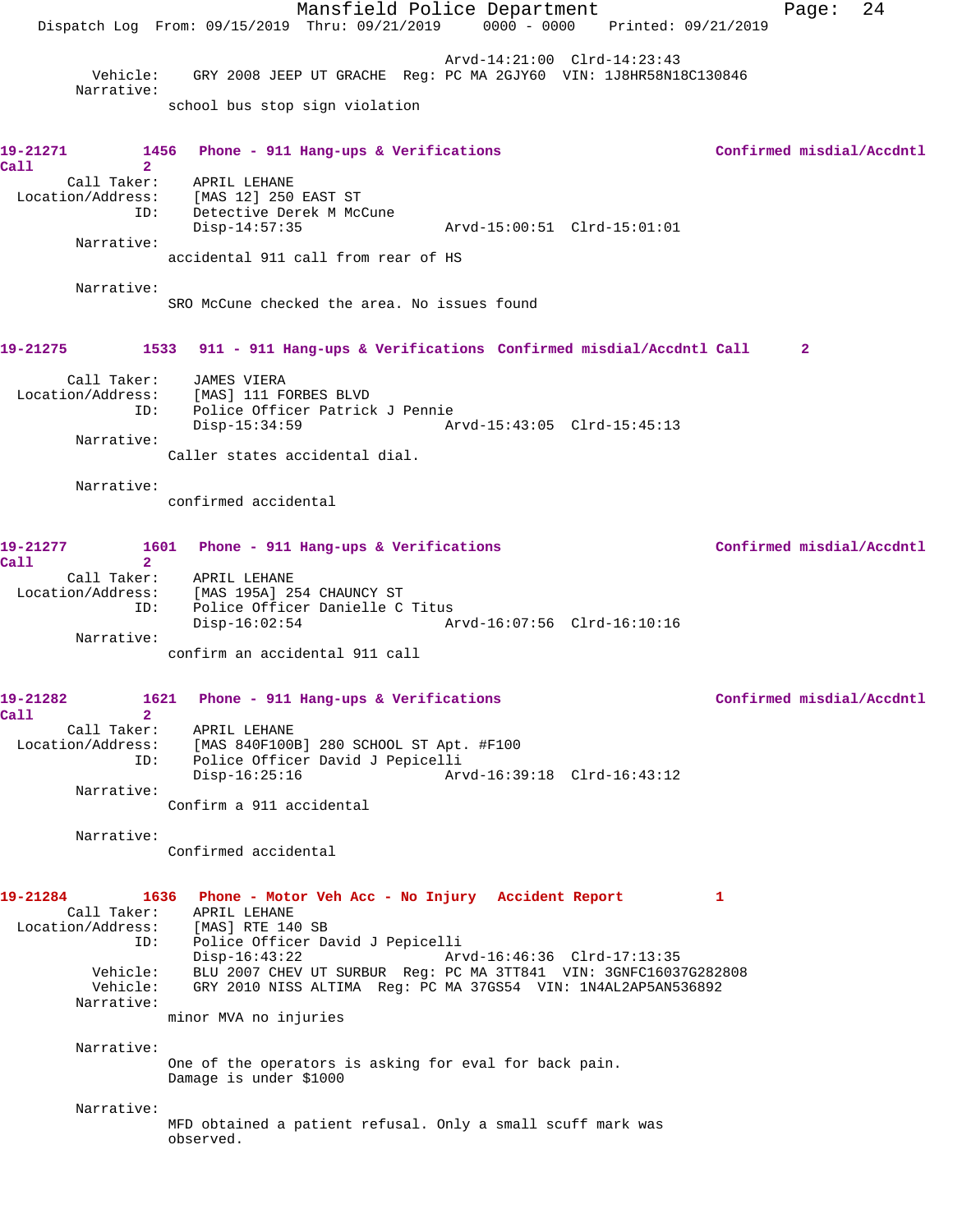Mansfield Police Department Fage: 25 Dispatch Log From: 09/15/2019 Thru: 09/21/2019 0000 - 0000 Printed: 09/21/2019 Refer To Accident: 19MAS-353-AC **19-21288 1704 Initiated - Motor Vehicle Stop Citation / Warning Issued 3**  Call Taker: APRIL LEHANE Location/Address: [MAS] 670 EAST ST @ 2 LAWNDALE RD ID: Police Officer Joshua S Ellender Arvd-17:04:00 Clrd-17:10:49 Vehicle: WHI 2013 FORD ECONOL Reg: CO MA T54082 VIN: 1FTSS3EL7DDB01560 Narrative: citation issued for failure to yield **19-21290 1712 Initiated - Community Policing Services Rendered 3**  Call Taker: APRIL LEHANE Location/Address: [MAS 1002] 250 EAST ST ID: Police Officer Joshua S Ellender Arvd-17:12:00 Clrd-17:30:02 **19-21294 1742 911 - Disturbance / Gathering Services Rendered 1**  Call Taker: JAMES VIERA Location/Address: [MAS 43] 137 MILL ST<br>ID: Police Officer Joshua ID: Police Officer Joshua S Ellender Disp-17:43:43 Arvd-17:46:22 Clrd-18:10:31 ID: Police Officer Danielle C Titus Disp-17:43:43 Arvd-17:47:54 Clrd-18:10:31 Vehicle: WHI 2012 HOND CIVIC Reg: PC MA 6YF822 VIN: 2HGFG3B88CH524377 Narrative: Caller reports there was a fight between 2 females. Oned may be leaving and he doesn't know where the second one is at this time. They are in the area of Windmill 9. Narrative: Ofc Ellender reports this was an assault. Female was given an official notice of trespass in front of officers. She will be gathering her belongings and leaving. Ofc Ellender has a copy of the notice and it was entered into IMC. 19-21297 1833 Phone - 911 Hang-ups & Verifications **Confirmed misdial/Accdntl Call 2**  Call Taker: APRIL LEHANE Location/Address: [MAS] 64 BIRD RD ID: Police Officer Jay J Sparrow Disp-18:34:30 Arvd-18:41:24 Clrd-18:44:40 ID: Police Officer Danielle C Titus Disp-18:34:33 Arvd-18:39:11 Clrd-18:44:35 Vehicle: BRO 2005 MAZD 6 Reg: PC MA 858WN6 VIN: 1YVHP80D855M77103 Narrative: Out for a 911 hang up, no answer upon call back Narrative: Confirmed accidental **19-21298 1834 Initiated - Traffic Enforcement / Activity Citation / Warning Issued 2**  Call Taker: APRIL LEHANE Vicinity of: [MAS] 792 WEST ST ID: Police Officer David J Pepicelli Arvd-18:34:00 Clrd-19:29:50 Vehicle: BLK 2012 HYUN SONATA Reg: PC MA 1KS896 VIN: 5NPEC4AC7CH370785 Reg: DL MA 95X Narrative: Cited for speed. Occured in the area of West/Hampshire Narrative: Verbal warning issued for speed

**19-21299 1914 Initiated - Community Policing Services Rendered 3**  Call Taker: TARA LAKO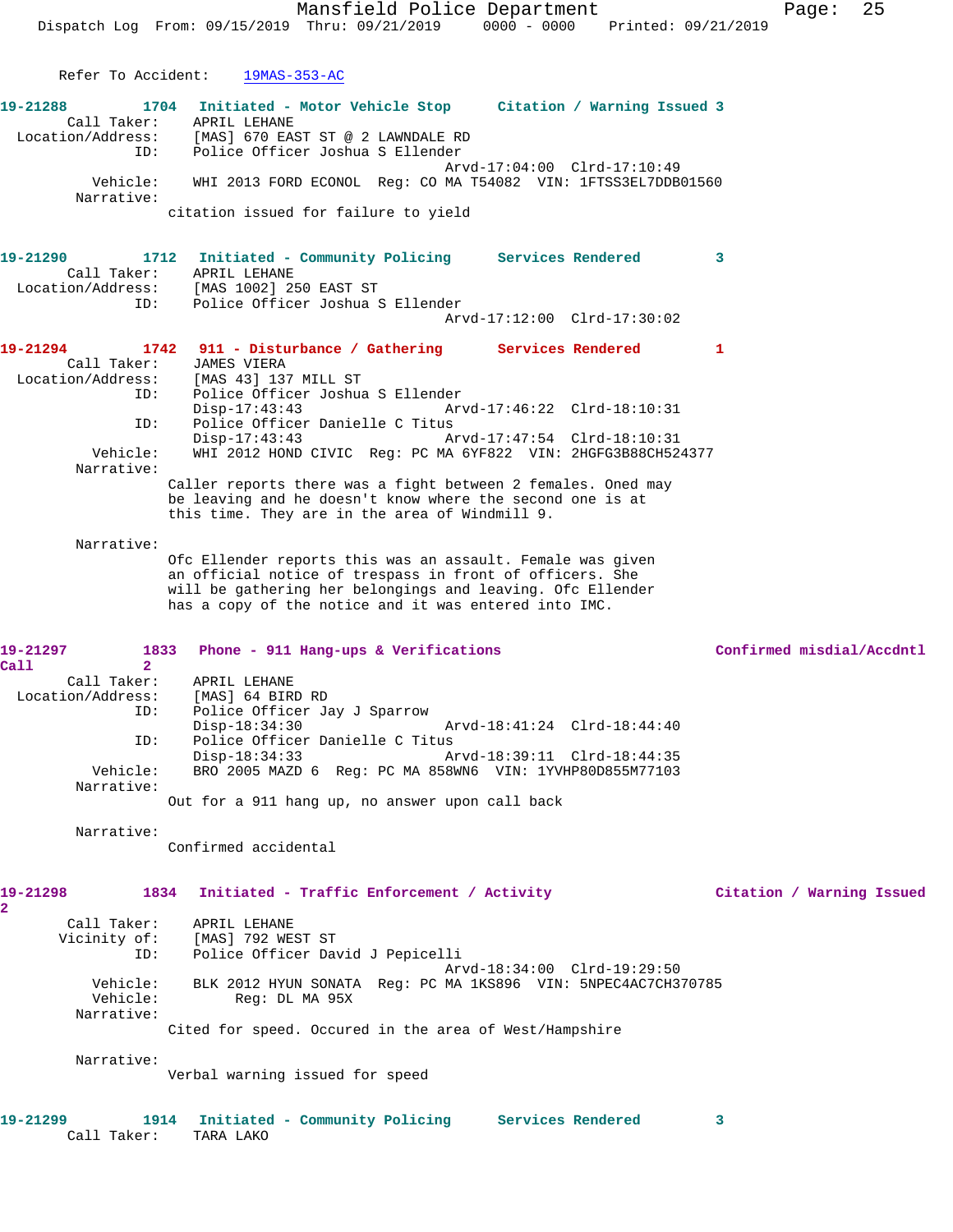Mansfield Police Department Fage: 26 Dispatch Log From: 09/15/2019 Thru: 09/21/2019 0000 - 0000 Printed: 09/21/2019 Location/Address: [MAS 1002] 250 EAST ST Police Officer Joshua S Ellender Arvd-19:14:00 Clrd-19:44:33 Narrative: Out for community policing. **19-21300 1930 Initiated - Proactive Patrol Building Checked / Secured 3** Call Taker: TARA LAKO<br>Location/Address: [MAS 322] ess: [MAS 322] 31 HAMPSHIRE ST<br>ID: Police Officer David J Per Police Officer David J Pepicelli Arvd-19:30:00 Clrd-19:43:26 Narrative: Checking the area. **19-21302 1946 Phone - Disturbance / Gathering Spoken To 1**  Call Taker: LINDSAY MITCHELL<br>Location/Address: [MAS] COLUMBINE H [MAS] COLUMBINE RD ID: Police Officer Danielle C Titus Disp-19:46:59 Arvd-19:51:58 Clrd-20:18:06<br>ID: Police Officer David J Pepicelli Police Officer David J Pepicelli<br>Disp-19:46:59 Ar Disp-19:46:59 Arvd-19:51:28 Clrd-20:18:08 ID: Police Officer Joshua S Ellender Disp-19:46:59 Arvd-19:50:54 Clrd-20:00:52<br>TD: Police Officer Jav J Sparrow Police Officer Jay J Sparrow<br>Disp-19:46:59 Disp-19:46:59 Arvd-19:51:27 Clrd-20:17:57 ID: Officer Darius Varmahmoodi Arvd-19:51:51 Clrd-20:18:14 Narrative: RP reports a verbal neighborhood argument involving 7 individuals. Narrative: Ofc Sparrow reports an argument between two men stemming from a child going over to another neighbor's house, nothing physical. Refer To Incident: 19MAS-837-OF **19-21304 2004 Phone - Assist Fire Department Referred to Other Agency 3**  Call Taker: Kieran M Ruth<br>ion/Address: [MAS] 25 COBB ST Location/Address: ID: Police Officer Joshua S Ellender Disp-20:08:06 Arvd-20:11:05 Clrd-20:25:10 Narrative: Out to assist MFD with a fall victin **19-21305 2033 Walk-In - Follow up Investigation Incident Report 3**  Call Taker: Support Staff Katherine Gillis<br>Location/Address: [MAS H2761] 15 INGRID DR ess: [MAS H2761] 15 INGRID DR<br>ID: Police Officer Joshua S.E Police Officer Joshua S Ellender<br>Disp-20:45:48 Ar Arvd-20:45:57 Clrd-21:37:51 Narrative: Rp into the lobby wanting to speak with an officer about being harassed. Rp previously stated that she came to the station on 6/1/19 to speak with an officer about this same person harassing. Refer To Incident: 19MAS-838-OF **19-21308 2204 Initiated - Suspicious Actv / Persn / Veh Spoken To 2** Call Taker: TARA LAKO Location/Address: [MAS] 163 FRANKLIN ST @ 1 DARBY DR<br>TD: Sergeant Robert S Pierce Sergeant Robert S Pierce Arvd-22:04:00 Clrd-22:06:35 Narrative: Sgt Pierce reports speaking with male on the corner, refusing any assistance, wearing a white t-shirt and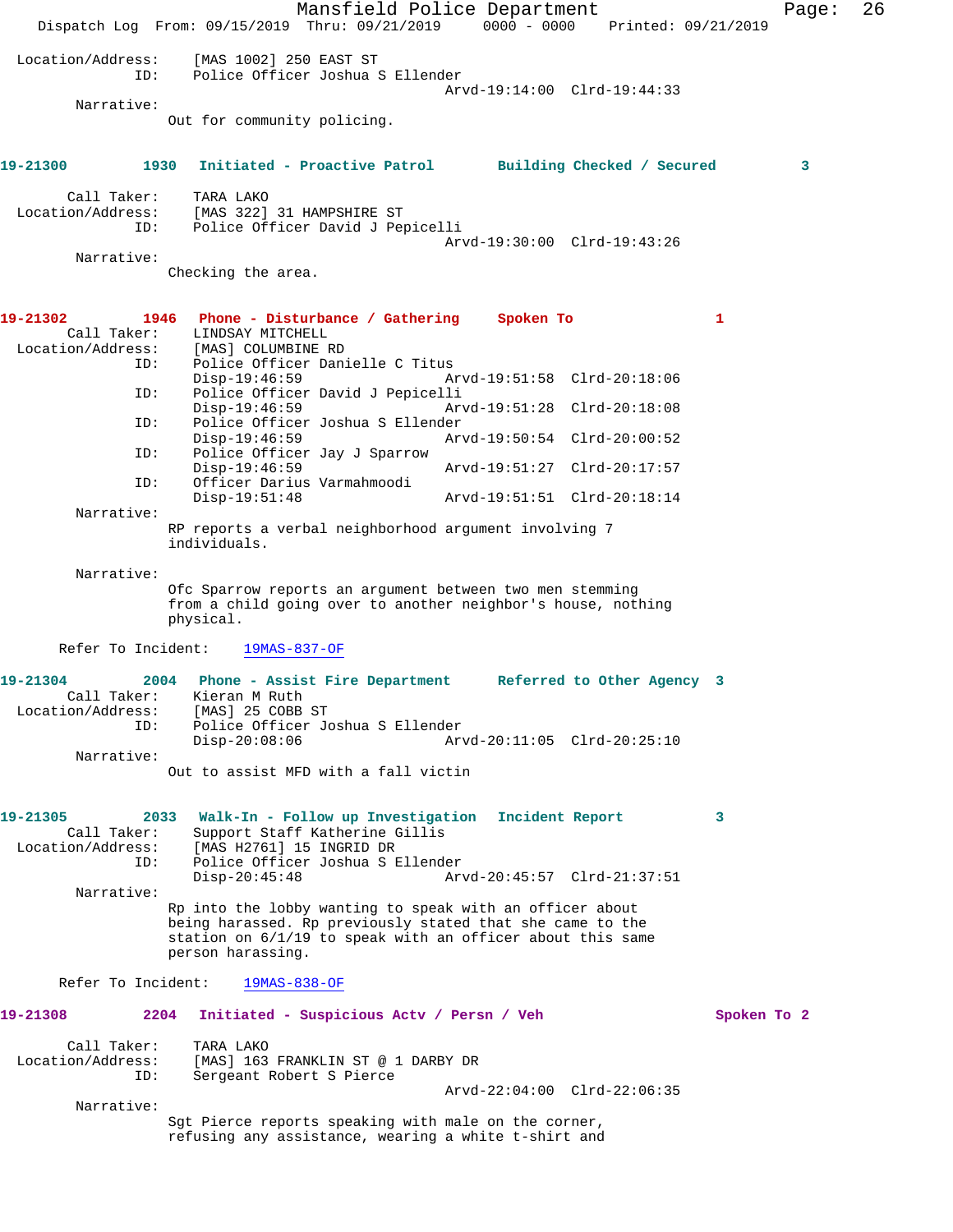sweatpants. Log item only.

| 19-21312<br>Call Taker:<br>Location/Address:<br>ID:         | Phone - Parking Violations<br>2254<br>Support Staff Katherine Gillis<br>[MAS] VILLA ST<br>Police Officer Joshua S Ellender                                            | Services Rendered                              | 3 |
|-------------------------------------------------------------|-----------------------------------------------------------------------------------------------------------------------------------------------------------------------|------------------------------------------------|---|
| ID:                                                         | $Disp-23:04:31$<br>Police Officer Jay J Sparrow                                                                                                                       | Arvd-23:05:15 Clrd-23:05:22                    |   |
| ID:                                                         | $Disp-23:04:31$<br>Police Officer Jay J Sparrow                                                                                                                       | $Clrd-23:05:19$                                |   |
| Narrative:                                                  | $Disp-23:09:18$                                                                                                                                                       | Arvd-23:11:03 Clrd-23:14:03                    |   |
|                                                             | RP sent a message to the Mansfield Police saying that there<br>are cars parking on Villa St that arent suppose to be there.<br>Would like an officer to check it out. |                                                |   |
| Narrative:                                                  | Ofc Sparrow reports 2 vehicles parked on the street in the<br>area and appears they are unable to get into their driveways<br>due to the cement.                      |                                                |   |
| 19-21311                                                    | Initiated - Proactive Patrol<br>2302                                                                                                                                  | Building Checked / Secured                     | 3 |
| Call Taker:<br>Location/Address:<br>ID:                     | LINDSAY MITCHELL<br>[MAS 840] 280 SCHOOL ST<br>Sergeant Robert S Pierce                                                                                               | Arvd-23:02:00 Clrd-23:13:57                    |   |
|                                                             |                                                                                                                                                                       |                                                |   |
| 19-21313                                                    | 2302 Phone - ALARM - BANK                                                                                                                                             | Building Checked / Secured                     | 1 |
| Call Taker:<br>Location/Address:<br>ID:<br>ID:              | Kieran M Ruth<br>[MAS 25A] 355 NORTH MAIN ST<br>Police Officer Joshua S Ellender<br>$Disp-23:02:00$<br>Police Officer Jay J Sparrow                                   | Arvd-23:06:35 Clrd-23:08:10                    |   |
| Narrative:                                                  | $Disp-23:02:00$<br>Out for the power failure ATM alarm                                                                                                                | Arvd-23:06:34 Clrd-23:08:12                    |   |
| Narrative:                                                  |                                                                                                                                                                       |                                                |   |
|                                                             | Ofc Sparrow reports the exterior ATM is showing out of<br>service, Ofc Ellender reports the inside ATM checks ok.                                                     |                                                |   |
| For Date: $09/18/2019$ - Wednesday                          |                                                                                                                                                                       |                                                |   |
| 19-21321<br>0128<br>Call Taker:<br>Location/Address:<br>ID: | Initiated - Proactive Patrol<br>TARA LAKO<br>[MAS 281A] 1 CROCKER ST<br>Police Officer Michelle Bellevue                                                              | Field Interrogation                            | 3 |
| ID:                                                         | Police Officer Donald MacLean<br>Disp-01:30:30 Enrt-01:30:30                                                                                                          | Arvd-01:28:00 Clrd-01:37:38<br>$Clrd-01:32:30$ |   |
| Narrative:                                                  | Checking train lots                                                                                                                                                   |                                                |   |
| Narrative:                                                  | Ofc Bellevue reports a party sleeping on the bench in the                                                                                                             |                                                |   |

area. Ofc MacLean responding to the area.

Ofc Bellevue cancels Ofc MacLean en route.

Refer To Field Int: 19MAS-45-FI

**19-21323 0139 Initiated - Proactive Patrol Building Checked / Secured 3**

| Call Taker:       | TARA LAKO                     |
|-------------------|-------------------------------|
| Location/Address: | [MAS 411] 60 FORBES BLVD      |
| TD:               | Police Officer Donald MacLean |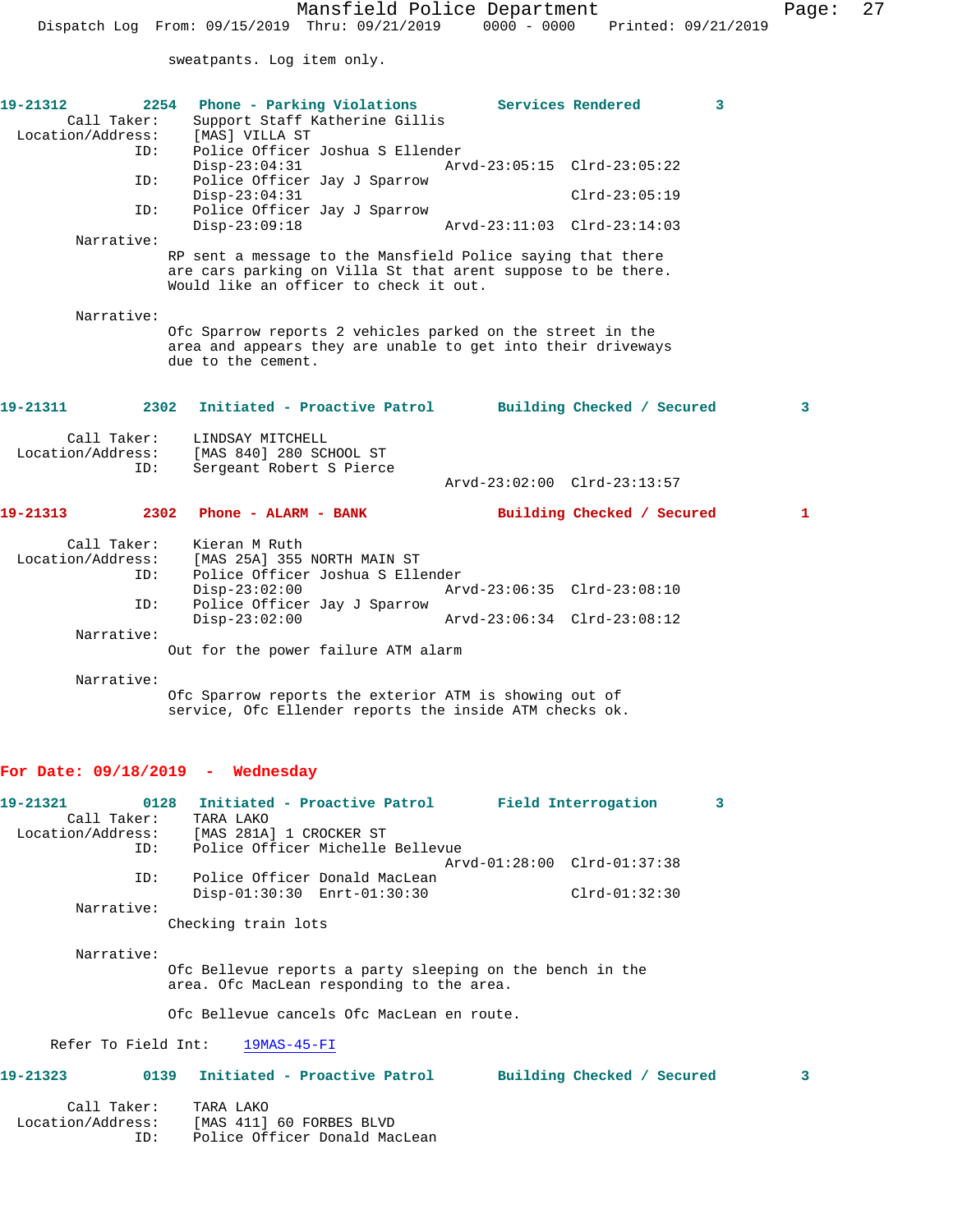|                                     |            | Dispatch Log From: 09/15/2019 Thru: 09/21/2019 0000 - 0000 Printed: 09/21/2019                           | Mansfield Police Department |                             |                | Page: | 28 |
|-------------------------------------|------------|----------------------------------------------------------------------------------------------------------|-----------------------------|-----------------------------|----------------|-------|----|
|                                     |            |                                                                                                          |                             | Arvd-01:39:00 Clrd-01:46:16 |                |       |    |
|                                     | Narrative: | Checking the area.                                                                                       |                             |                             |                |       |    |
|                                     |            |                                                                                                          |                             |                             |                |       |    |
|                                     |            | 19-21324 0146 Initiated - Proactive Patrol Building Checked / Secured                                    |                             |                             |                | 3     |    |
|                                     | ID:        | Call Taker: TARA LAKO<br>Location/Address: [MAS 418] 21 FRANCIS AVE<br>Police Officer Michelle Bellevue  |                             |                             |                |       |    |
|                                     | Narrative: |                                                                                                          |                             | Arvd-01:46:00 Clrd-01:52:10 |                |       |    |
|                                     |            | Checking the area.                                                                                       |                             |                             |                |       |    |
|                                     |            | 19-21325 0149 Initiated - Proactive Patrol Building Checked / Secured                                    |                             |                             |                | 3     |    |
|                                     | ID:        | Call Taker: TARA LAKO<br>Location/Address: [MAS 322] 31 HAMPSHIRE ST<br>Police Officer Donald MacLean    |                             |                             |                |       |    |
|                                     | Narrative: |                                                                                                          |                             | Arvd-01:49:00 Clrd-02:00:26 |                |       |    |
|                                     |            | Checking the area.                                                                                       |                             |                             |                |       |    |
|                                     |            | 19-21326 0153 Initiated - Proactive Patrol Building Checked / Secured                                    |                             |                             |                | 3     |    |
|                                     |            | Call Taker: TARA LAKO<br>Location/Address: [MAS 992] 660 EAST ST<br>ID: Police Officer Andrew J Kelley   |                             |                             |                |       |    |
|                                     | Narrative: |                                                                                                          |                             | Arvd-01:53:00 Clrd-01:59:56 |                |       |    |
|                                     |            | Checking the area.                                                                                       |                             |                             |                |       |    |
|                                     |            | 19-21327 0202 Initiated - Proactive Patrol Building Checked / Secured                                    |                             |                             |                | 3     |    |
|                                     | ID:        | Call Taker: TARA LAKO<br>Location/Address: [MAS 322] 31 HAMPSHIRE ST<br>Police Officer Andrew J Kelley   |                             | Arvd-02:02:00 Clrd-02:12:21 |                |       |    |
|                                     | Narrative: |                                                                                                          |                             |                             |                |       |    |
|                                     |            | Checking the area.                                                                                       |                             |                             |                |       |    |
| 19-21328                            |            | 0210 Initiated - Proactive Patrol Building Checked / Secured                                             |                             |                             |                | 3     |    |
|                                     | ID:        | Call Taker: TARA LAKO<br>Location/Address: [MAS 840] 280 SCHOOL ST<br>Police Officer Donald MacLean      |                             |                             |                |       |    |
|                                     | Narrative: |                                                                                                          |                             | Arvd-02:10:00 Clrd-02:23:27 |                |       |    |
|                                     |            | Checking the area.                                                                                       |                             |                             |                |       |    |
| 19-21329                            |            | 0216 Initiated - Proactive Patrol Building Checked / Secured                                             |                             |                             |                | 3     |    |
|                                     |            | Call Taker: TARA LAKO<br>Location/Address: [MAS 417] 9 FRANCIS AVE<br>ID: Police Officer Andrew J Kelley |                             |                             |                |       |    |
|                                     | Narrative: |                                                                                                          |                             | Arvd-02:16:00 Clrd-02:31:27 |                |       |    |
|                                     |            | Checking the area.                                                                                       |                             |                             |                |       |    |
| 19-21331<br>$\overline{\mathbf{2}}$ |            | 0254 Phone - Suspicious Actv / Persn / Veh                                                               |                             |                             | Arrest(s) Made |       |    |
|                                     | ID:        | Call Taker: Kieran M Ruth<br>Location/Address: [MAS H6108] 70 PRATT ST<br>Police Officer Andrew J Kelley |                             |                             |                |       |    |
|                                     |            | $Disp-02:56:22$                                                                                          |                             | Arvd-02:58:41 Clrd-04:13:37 |                |       |    |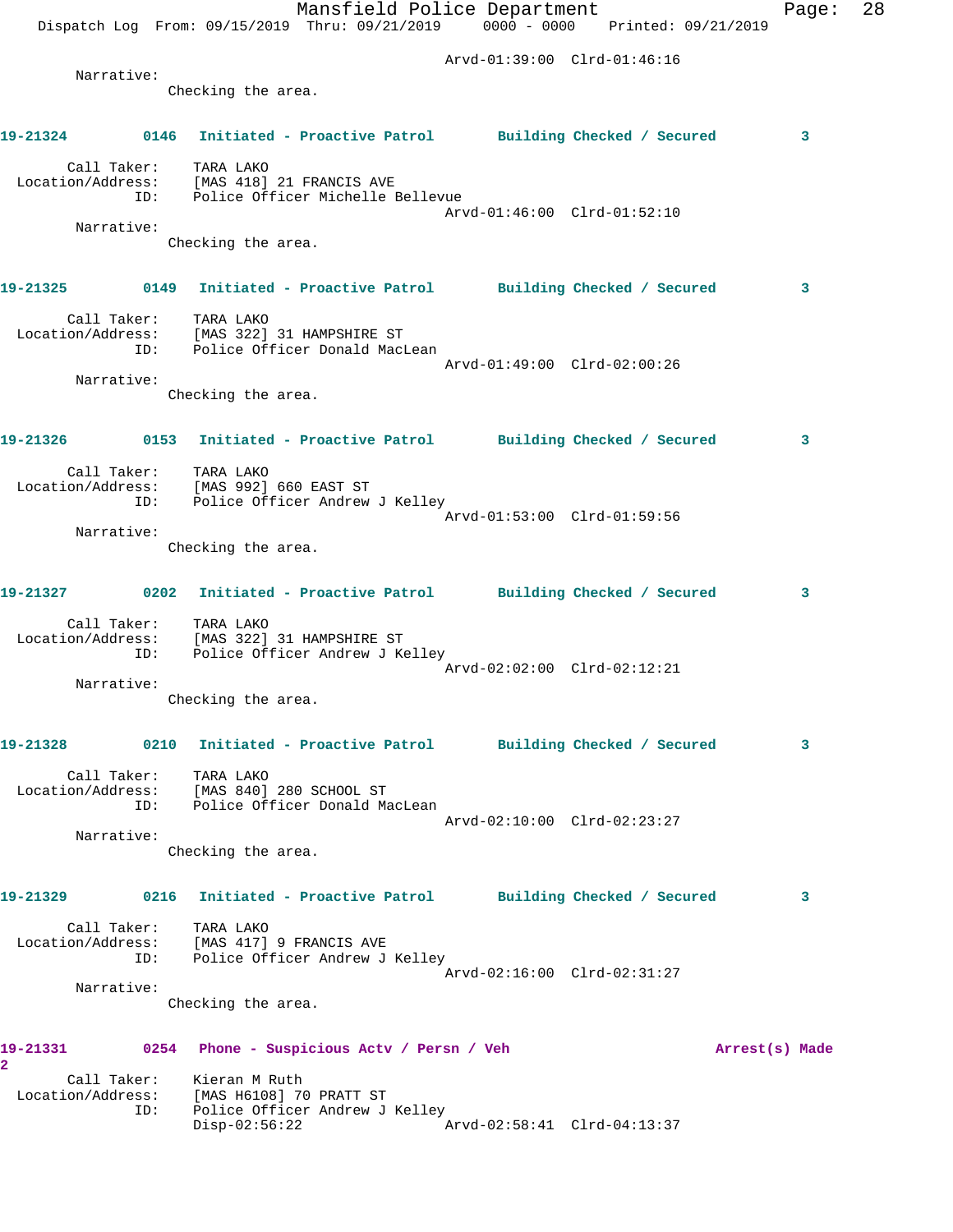Mansfield Police Department Fage: 29 Dispatch Log From: 09/15/2019 Thru: 09/21/2019 0000 - 0000 Printed: 09/21/2019 ID: Police Officer Donald MacLean Disp-02:56:27 Clrd-02:56:45 ID: Police Officer Michelle Bellevue Disp-02:56:54 Arvd-02:58:43 Clrd-04:13:35 Vehicle: GRY 2019 CHEV 4D CRZ Reg: BU NY JDM8622 VIN: 3G1BE6SM4KS544728 Narrative: Out for a suspicious dark colored sedan in the parking lot near the dumpster, occupied 1 time Narrative: 0306 Male in custody active WMS Refer To Arrest: 19MAS-546-AR Arrest: LOPEZ, JOSHUA R Address: 30 PRATT ST Apt. #2 MANSFIELD, MA Age: 21 Charges: Warrant arrest **19-21332 0454 Phone - Alarm - Burglar Building Checked / Secured 1** Call Taker: TARA LAKO Location/Address: [MAS 840A] 280 SCHOOL ST Apt. #A ID: Police Officer Michelle Bellevue Disp-04:56:43 Arvd-05:01:27 Clrd-05:06:43 ID: Police Officer Andrew J Kelley Disp-04:56:46 Clrd-04:57:39 ID: Police Officer Donald MacLean<br>Disp-04:57:44 Arvd-05:02:54 Clrd-05:06:41  $Disp-04:57:44$  Narrative: Officers responding for the right dining room glass break Narrative: Ofc MacLean reports both units checked the building, checks secure at this time. **19-21335 0558 Initiated - Motor Vehicle Stop Citation / Warning Issued 3**  Call Taker: TARA LAKO Location/Address: [MAS 165] 91 CHAUNCY ST ID: Police Officer Michelle Bellevue Arvd-05:58:00 Clrd-06:05:20 Vehicle: BRO 2005 TOYT CAMRY Reg: PC MA 7CV975 VIN: 4T1BE32K75U067569 Narrative: Citation issued for a crosswalk violation **19-21336 0635 Initiated - Selective Enforcement/RADAR Services Rendered 3**  Call Taker: CARLY MORIARTY Location/Address: [MAS] 100 WILLIAMS ST @ 225 TREMONT ST ID: Police Officer Donald MacLean Arvd-06:35:00 Clrd-07:08:50 Narrative: Selective enforcement **19-21337 0645 Initiated - Selective Enforcement/RADAR Services Rendered 3**  Call Taker: TARA LAKO Location/Address: [MAS] 99 COPELAND DR @ 235 CHAUNCY ST ID: Police Officer Michelle Bellevue Arvd-06:45:00 Clrd-06:59:50 Narrative: Traffic enforcement in the area. **19-21338 0657 Initiated - Community Policing Services Rendered 3**  Call Taker: JAMES VIERA Location/Address: [MAS 1002] 250 EAST ST ID: Police Officer Andrew J Kelley Arvd-06:57:00 Clrd-07:05:27 Narrative: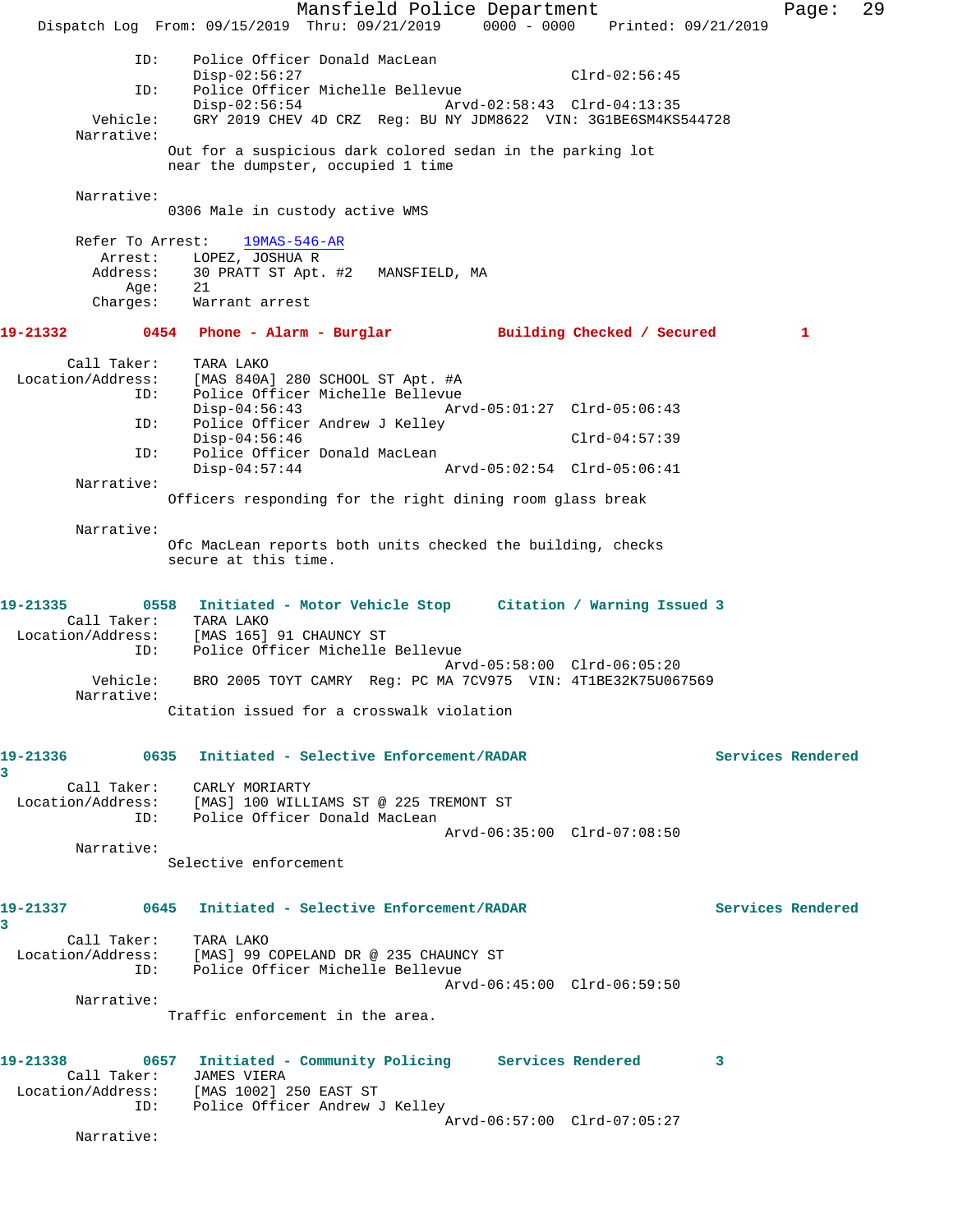Off at Champs.

| 19-21340<br>$\overline{2}$                          | 0716 Radio - Traffic Enforcement / Activity                                                                                                            |                                                            | Services Rendered |
|-----------------------------------------------------|--------------------------------------------------------------------------------------------------------------------------------------------------------|------------------------------------------------------------|-------------------|
| Call Taker:<br>ID:<br>Narrative:                    | <b>JAMES VIERA</b><br>Vicinity of: [MAS] 153 EASTMAN ST @ 4 MONAHAN LN<br>Police Officer Andrew J Kelley<br>$Disp-07:17:15$<br>School bus enforcement. | Arvd-07:18:10 Clrd-07:25:59                                |                   |
| Narrative:                                          | Clear, no issues.                                                                                                                                      |                                                            |                   |
| 19-21347<br>$\overline{2}$                          | 0735<br>Initiated - Traffic Enforcement / Activity                                                                                                     |                                                            | Services Rendered |
| Call Taker:<br>ID:                                  | Police Officer David W Kinahan<br>Location/Address: [MAS] HIGHLAND AVE<br>Police Officer David W Kinahan                                               |                                                            |                   |
| Narrative:                                          | $Disp-08:37:50$<br>Officer Kinahan out conducting Traffic Enforcement.                                                                                 |                                                            |                   |
| Narrative:                                          | Clear. High of 33 mph, average of 25 mph.                                                                                                              |                                                            |                   |
| 19-21344                                            | 0737   911 – Alarm – Burglar                                                                                                                           | Building Checked / Secured                                 | 1                 |
| Call Taker:<br>Location/Address:<br>ID:             | JAMES VIERA<br>[MAS 204] 26 OTIS ST<br>Sergeant Robert S Pierce                                                                                        |                                                            |                   |
| ID:                                                 | $Disp-07:42:22$<br>MANSFIELD PATRICK J PENNIE<br>$Disp-07:55:06$                                                                                       | Arvd-07:46:53 Clrd-07:58:54<br>Arvd-07:55:09 Clrd-07:58:48 |                   |
| Narrative:                                          | Radio burglar alarm, perimeter door counter area and elect<br>$I$ -beam                                                                                |                                                            |                   |
|                                                     | 19-21343 0738 Alarm - Alarm - Burglar Building Checked / Secured                                                                                       |                                                            | 1                 |
| Call Taker:<br>Location/Address:<br>ID:             | CARLY MORIARTY<br>[MAS 25A] 355 NORTH MAIN ST<br>Police Officer Donald MacLean<br>$Disp-07:40:37$                                                      | Arvd-07:43:04 Clrd-07:48:21                                |                   |
| ID:<br>Narrative:                                   | Police Officer Andrew J Kelley<br>$Disp-07:40:40$                                                                                                      | Arvd-07:42:58 Clrd-07:48:18                                |                   |
|                                                     | Audible alarm reported from ceiling motion                                                                                                             |                                                            |                   |
| 19-21345<br>Call Taker:<br>Location/Address:<br>ID: | 0744<br>911 - HAZARDOUS CONDITION - Other Services Rendered<br>CARLY MORIARTY<br>[MAS 238] 100 FORBES BLVD<br>Police Officer Andrew J Kelley           |                                                            | $\mathbf{2}$      |
| Narrative:                                          | $Disp-07:49:09$<br>Cp reporting the traffic lights are out at the intersection.                                                                        | Arvd-07:50:28 Clrd-07:51:29                                |                   |
| Narrative:                                          | Lights are completely out. All traffic is stopping.<br>Shouldn't be a problem for now.                                                                 |                                                            |                   |
| Narrative:                                          | Dpw to be notified, Ptl. Kelley reporting vehicles are<br>stopping at the intersection.                                                                |                                                            |                   |
|                                                     |                                                                                                                                                        |                                                            |                   |

**19-21346 0750 Other - Assist Fire Department Services Rendered 3**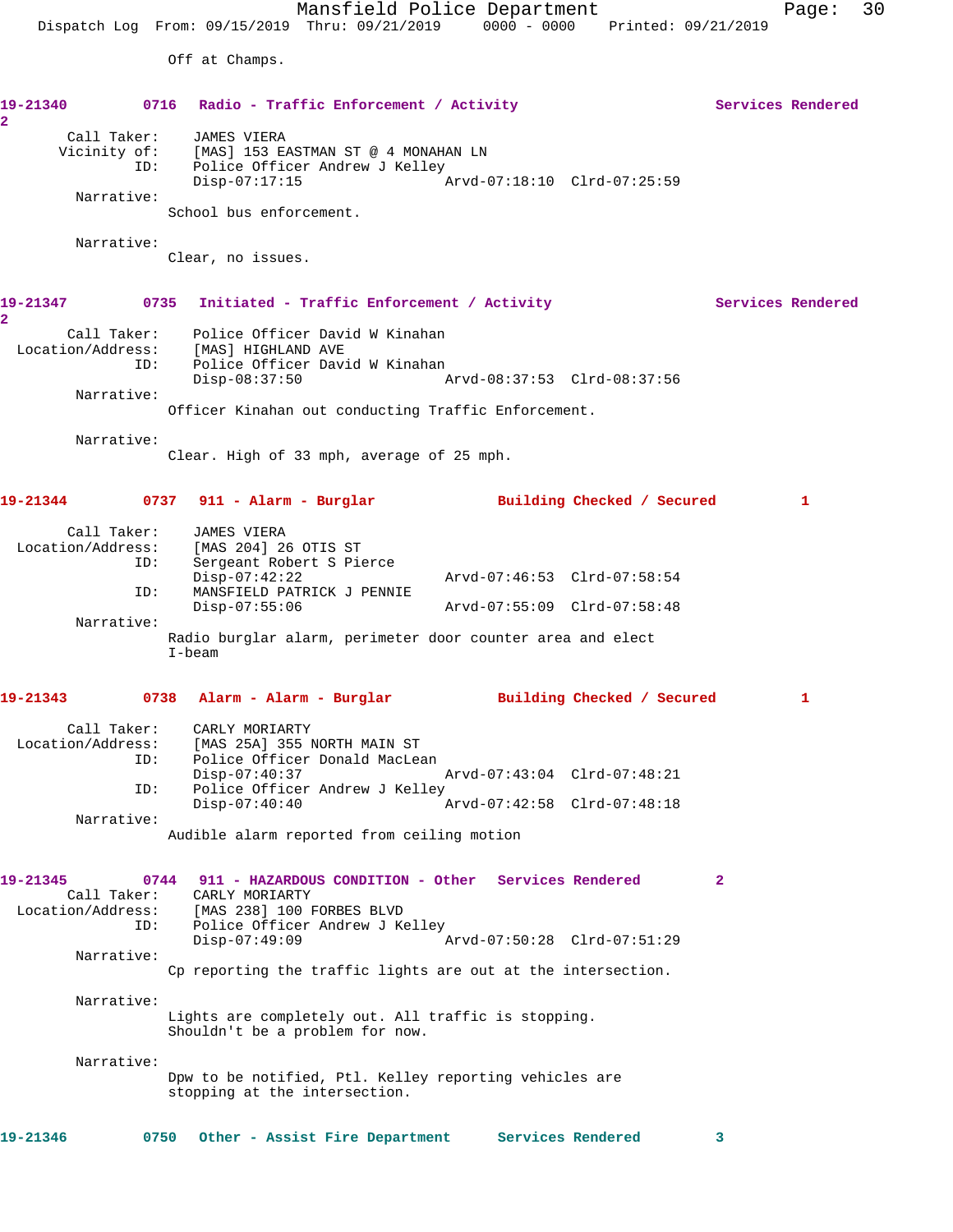Mansfield Police Department Page: 31 Dispatch Log From: 09/15/2019 Thru: 09/21/2019 0000 - 0000 Printed: 09/21/2019 Call Taker: JAMES VIERA Location/Address: [MAS 2] 60 FORBES BLVD ID: Police Officer Andrew J Kelley Disp-07:51:41 Arvd-07:51:54 Clrd-08:09:24 Narrative: Assist MFD with person stuck in the elevator. Narrative: All power to the building appears to be out. Narrative: Power has been restored and individual is out of the elevator. **19-21352 0850 Phone - Suspicious Actv / Persn / Veh Spoken To 2** Call Taker: APRIL LEHANE Location/Address: [MAS 968A] 1 VILLA ST ID: Police Officer Patrick J Pennie Disp-08:55:24 Arvd-09:00:12 Clrd-09:05:50 Narrative: rp is reporting a suspicious male he saw about 10-15 minutes ago. White male brown pants, brown sweater. Long hair and beard Narrative: Male is homeless. He was advised of the complaint and the proximity to the daycare. He will move along the area of Fulton's Pond. **19-21356 0900 Initiated - Community Policing Services Rendered 3**  Call Taker: JAMES VIERA<br>ion/Address: [MAS 333] 245 EAST ST Location/Address:<br>ID: Police Officer Andrew J Kelley Arvd-09:00:00 Clrd-09:06:00 Narrative: Off for Champs. **19-21357 0916 911 - Suspicious Actv / Persn / Veh Incident Report 2**  Call Taker: Location/Address: Police Officer Patrick J Pennie Disp-09:17:22 Clrd-09:26:43<br>ID: Police Officer Andrew J Kelley Police Officer Andrew J Kelley<br>Disp-09:26:39 Disp-09:26:39 Arvd-09:26:45 Clrd-09:39:14 Narrative:

## Refer To Incident: 19MAS-839-OF

**19-21358 0922 Initiated - Selective Enforcement/RADAR Citation / Warning Issued 3**  Call Taker: JAMES VIERA Vicinity of: [MAS] GILBERT ST ID: Police Officer Matthew A Souza Arvd-09:22:00 Clrd-10:08:15 Vehicle: WHI 2012 KIA OPTIMA Reg: PC MA 8PC891 VIN: KNAGM4A79C5294878 Narrative: Radar enforcement.

Narrative:

MV Stop, MA reg 8PC891. Cited.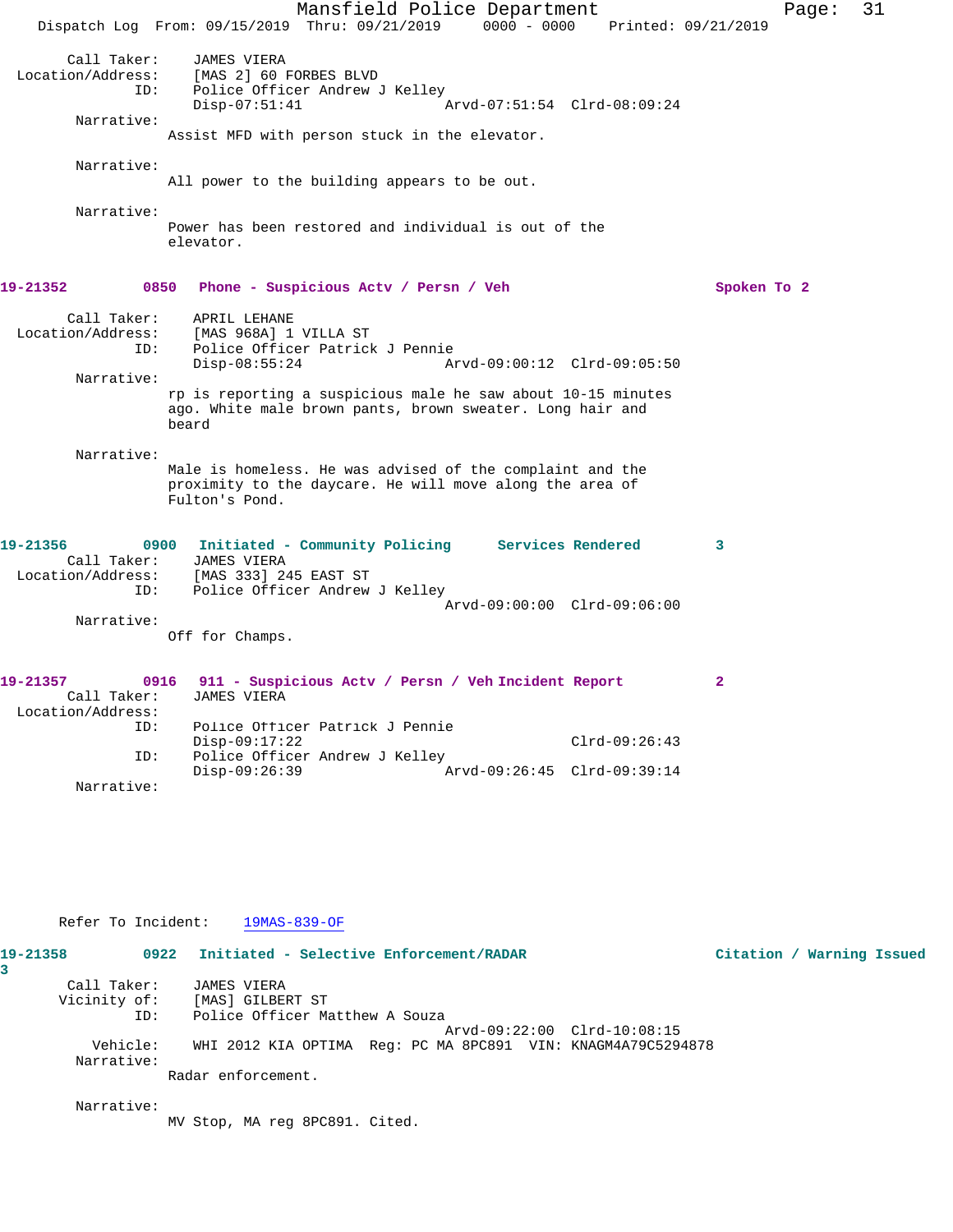Mansfield Police Department Fage: 32 Dispatch Log From: 09/15/2019 Thru: 09/21/2019 0000 - 0000 Printed: 09/21/2019 **19-21359 0943 Initiated - Selective Enforcement/RADAR Citation / Warning Issued** Call Taker: JAMES VIERA Location/Address: [MAS 1002] 250 EAST ST ID: Police Officer Andrew J Kelley Arvd-09:43:00 Clrd-10:04:33 Vehicle: WHI 2011 FORD TAURUS Reg: PC MA 309XKC VIN: 1FAHP2FW9BG154891 Narrative: MV stop, MA reg 309XKC. Cited for speed. **19-21362 1027 Initiated - Investigations Incident Report 3**  Call Taker: JAMES VIERA Location/Address: [MAS 6] 46 CHAUNCY ST ID: Detective Gregory S Martell Arvd-10:27:00 Clrd-10:28:50 Refer To Incident: 19MAS-840-OF **19-21363 1036 Initiated - Proactive Patrol Building Checked / Secured 3** Call Taker: CARLY MORIARTY Location/Address: [MAS 840] 280 SCHOOL ST ID: Police Officer Matthew A Souza Arvd-10:36:00 Clrd-11:06:13 Narrative: Check of the mall **19-21364 1036 Initiated - Building Check Building Checked / Secured 3** Call Taker: JAMES VIERA Location/Address: [MAS 281A] 1 CROCKER ST ID: Police Officer Patrick J Pennie Arvd-10:36:00 Clrd-10:44:11 Narrative: Checking train lots.

**19-21365 1046 Initiated - Motor Vehicle Stop Citation / Warning Issued 3**  Call Taker: JAMES VIERA Vicinity of: [MAS] 562 MAPLE ST @ 3 JENNIFER DR ID: Police Officer Andrew J Kelley Arvd-10:46:00 Clrd-10:51:02 Vehicle: BLK 2018 HOND UT PILOT Reg: PC MA 7KL643 VIN: 5FNYF6H38JB042910 Narrative:

Cited for speed.

**19-21366 1049 Initiated - Motor Vehicle Stop Citation / Warning Issued 3**  Call Taker: JAMES VIERA Vicinity of: [MAS] 198 PRATT ST @ 1 GRANADA CIR ID: Police Officer Patrick J Pennie Arvd-10:49:00 Clrd-11:24:25 Vehicle: GRY 2018 HOND UT CR-V Reg: PC MA 8TW823 VIN: 7FARW2H89JE016474 Narrative:

Female RO showing expired. Attempting to renew online.

Narrative:

**3** 

Transporting operator to residence. SM-23391 Cited for speed and a warning for expired license.

Narrative:

Transport complete. EM-23394

## **19-21368 1107 Initiated - Building Check Building Checked / Secured 3**

| Call Taker:       | JAMES VIERA                    |  |
|-------------------|--------------------------------|--|
| Location/Address: | [MAS 139] 265 FRUIT ST         |  |
| TD:               | Police Officer Andrew J Kelley |  |
|                   | Arvd-11:07:00 Clrd-11:16:47    |  |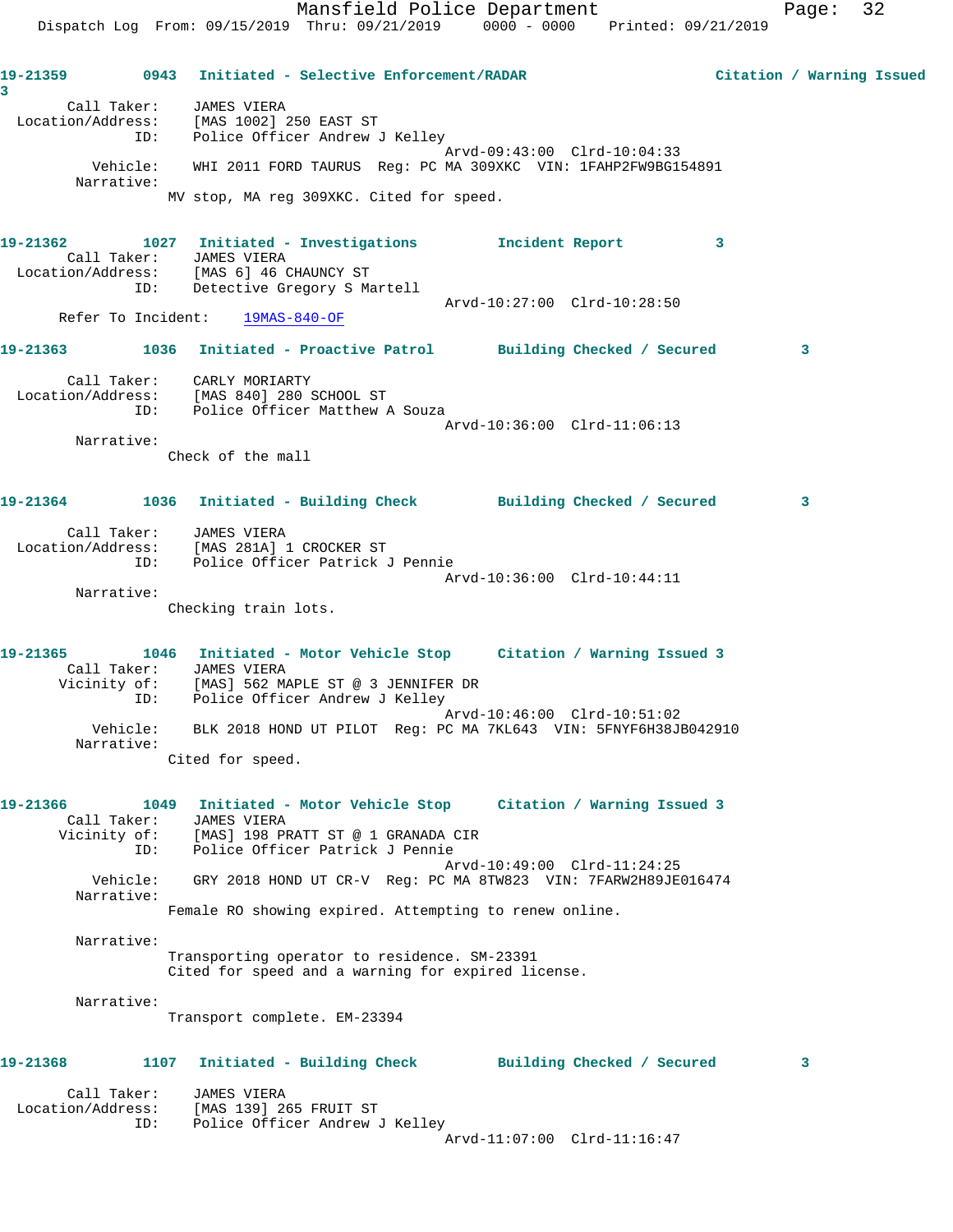Mansfield Police Department Page: 33 Dispatch Log From: 09/15/2019 Thru: 09/21/2019 0000 - 0000 Printed: 09/21/2019 Narrative: Checking the airport and shelter. 19-21369 1118 Walk-In - Identity Theft **Incident Report** 1 Call Taker: Support Staff Matthew Todesco Location/Address: [MAS 429] 10 ERICK RD Apt. #24 ID: Police Officer Andrew J Kelley<br>Disp-11:22:03 Disp-11:22:03 Arvd-11:40:39 Clrd-13:08:52 Narrative: RP into the station to speak with an officer in regards to him giving his personal information out to a scam email. Ofc Kelley into speak with the RP. Refer To Incident: 19MAS-841-OF **19-21378 1239 Initiated - Selective Enforcement/RADAR Services Rendered 3**  Call Taker: JAMES VIERA Location/Address: [MAS] 792 WEST ST ID: Police Officer Matthew A Souza Arvd-12:39:00 Clrd-13:21:33 **19-21382 1356 Initiated - Traffic Cntrl / Dirctn Services Rendered 3**  Call Taker: JAMES VIERA Location/Address: [MAS 1002] 250 EAST ST ID: Police Officer Andrew J Kelley Arvd-13:56:00 Clrd-14:00:17 Narrative: Assisting with buses. **19-21385 1405 Phone - Assist Fire Department Referred to Other Agency 3**  Call Taker: JAMES VIERA Location/Address: [MAS H5950] 41 OLD FARM RD<br>ID: Police Officer Patrick J Pe Police Officer Patrick J Pennie<br>Disp-14:06:55 Ar Disp-14:06:55 Arvd-14:18:27 Clrd-14:20:00 **19-21388 1431 Initiated - Proactive Patrol Building Checked / Secured 3** Call Taker: Police Officer Andrew J Kelley Location/Address: [MAS 982] 111 HOPE ST ID: Police Officer Andrew J Kelley Arvd-14:31:38 Clrd-14:37:13 Narrative: Checking the area. **19-21390 1446 Phone - Animal Complaints Services Rendered 3**  Call Taker: APRIL LEHANE Location/Address: [MAS H1772] 19 WESTVIEW DR ID: animal control Jeffrey S Collins<br>Disp-14:48:33 Arv Arvd-15:08:44 Clrd-15:34:34 Narrative: Loose dog in the area. The owner was just transported to hospital. 30 pound brown mutt named Scout Narrative: Dog has been picked up and is at the shelter. **19-21392 1452 911 - 911 Hang-ups & Verifications Confirmed misdial/Accdntl Call 2** Call Taker: JAMES VIERA Location/Address: [MAS H2250] 16 PIASECKI DR ID: Police Officer Andrew J Kelley Disp-14:53:32 Arvd-14:56:34 Clrd-14:58:59 Narrative: Male is having phone difficulties. He will be going to Verizon.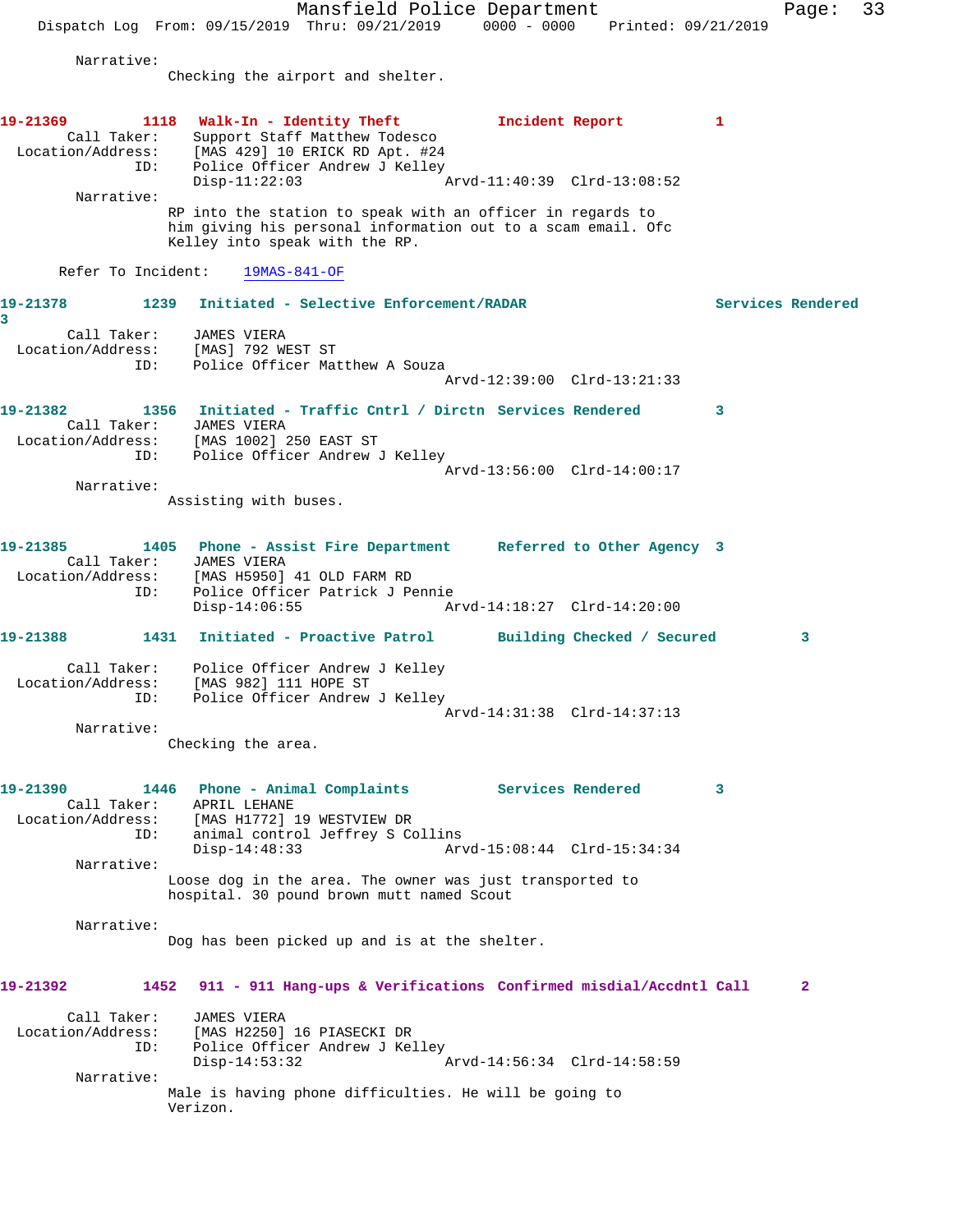Mansfield Police Department Page: 34 Dispatch Log From: 09/15/2019 Thru: 09/21/2019 0000 - 0000 Printed: 09/21/2019 **19-21395 1500 Walk-In - Identity Theft Investigated - No Report 1**  Call Taker: Support Staff Matthew Todesco Location/Address: [MAS H394] 12 DOUGLAS DR ID: Police Officer Matthew A Souza Disp-15:02:59 Arvd-15:29:29 Clrd-15:33:39 Narrative: RP spoke with a person on the phone and she gave her personal information. Ofc Souza into speak with the RP. **19-21396 1508 Initiated - Selective Enforcement/RADAR Services Rendered 3**  Call Taker: JAMES VIERA Vicinity of: [MAS 982] 111 HOPE ST ID: Police Officer Patrick J Pennie Arvd-15:08:00 Clrd-15:17:49 Narrative: Radar enforcement. **19-21398 1516 911 - Lost / Found Property Prisoner Monitored/Released 3** Call Taker: JAMES VIERA Location/Address: [MAS 170] 255 HOPE ST ID: Police Officer Patrick J Pennie Disp-15:18:05 Arvd-15:18:08 Clrd-15:39:57 Narrative: Bicycle found in the brush. Narrative: Ptl. Pennie reporting the bike will be brought back to the station-pink Bayside Bicycle **19-21410 1643 Phone - Well Being Check Services Rendered 3**  Call Taker: APRIL LEHANE<br>Location/Address: [MAS] 10 PLY! [MAS] 10 PLYMOUTH ST @ 464 SCHOOL ST ID: Police Officer David J Pepicelli<br>Disp-16:44:40 Arv Arvd-16:55:20 Clrd-17:09:50 Narrative: rp walked in to fire station to report a female in her late teens early 20s walking towards the Mansfield Crossing carrying a trash bag looking very upset. RP would like someone to check on the female Narrative: M-13 off with that party. Narrative: Female had an argument with he boyfriend in Attleboro and is trying to make her way to Whitman. He will be transporting her from the AT&T lot to the station to make transportation arrangements with her mother. SM-79034.4 Narrative: Transport complete. EM-79036.9 **19-21411 1655 Initiated - Community Policing Services Rendered 3**  Call Taker: JAMES VIERA Location/Address: [MAS 333] 245 EAST ST ID: Police Officer William C Trudell Arvd-16:55:00 Clrd-17:12:55 Narrative: Out for Champs program. **19-21415 1730 Initiated - Proactive Patrol Services Rendered 3**  Call Taker: CARLY MORIARTY Location/Address: [MAS 12] 250 EAST ST ID: Police Officer William C Trudell Arvd-17:30:00 Clrd-17:47:59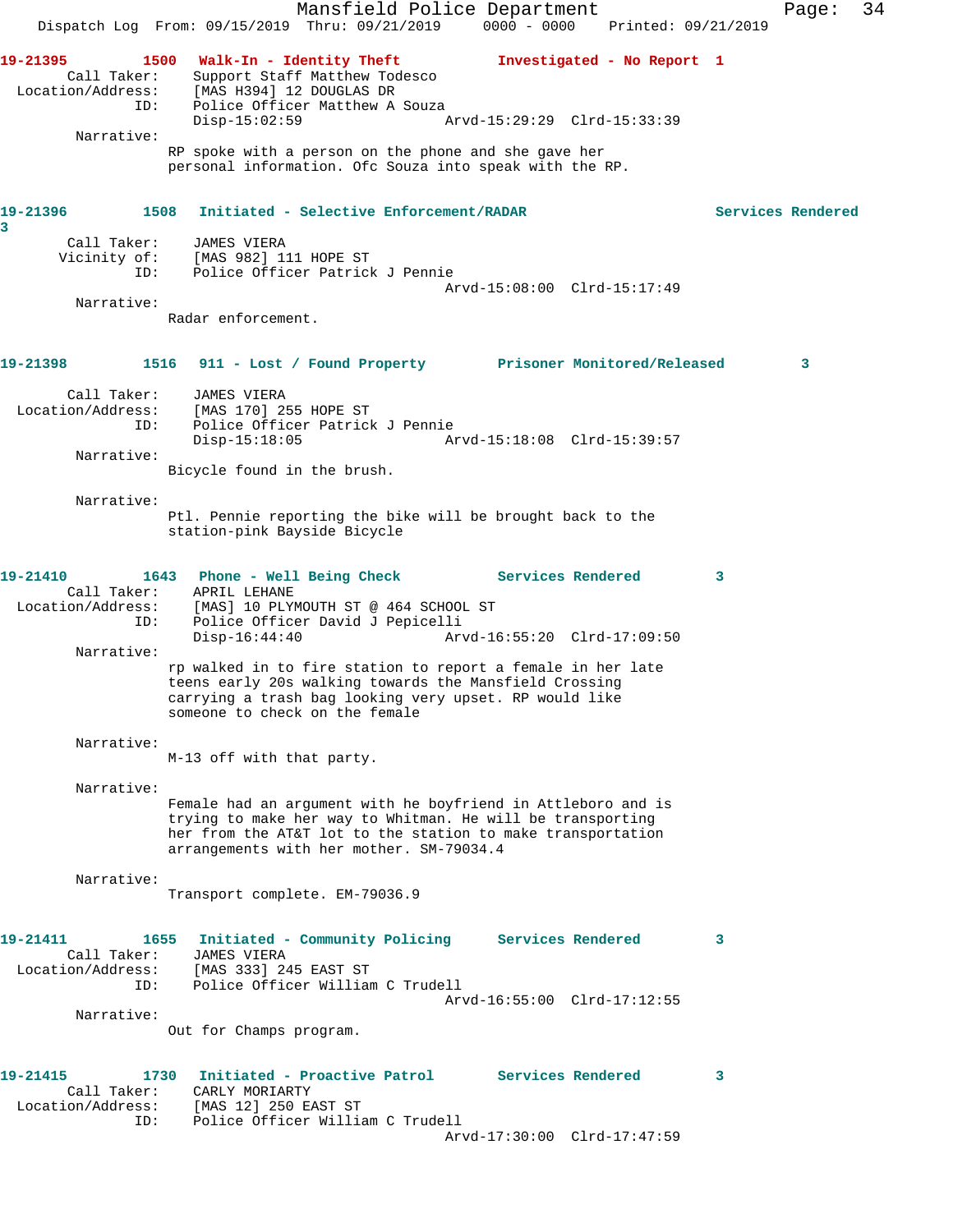Mansfield Police Department Fage: 35 Dispatch Log From: 09/15/2019 Thru: 09/21/2019 0000 - 0000 Printed: 09/21/2019 Narrative: Walk thru of the High School 19-21419 1751 Initiated - Traffic Enforcement / Activity **Services Rendered 2**  Call Taker: JAMES VIERA Vicinity of: [MAS 982] 111 HOPE ST ID: Police Officer Jay J Sparrow Arvd-17:51:00 Clrd-18:45:53 **19-21421 1754 Phone - Disturbance / Gathering Spoken To 1**  Call Taker: APRIL LEHANE Location/Address: [MAS 281A] 1 CROCKER ST ID: Police Officer David J Pepicelli Arvd-18:00:45 Clrd-18:08:00 ID: Police Officer William C Trudell Disp-17:55:37 Arvd-18:00:46 Clrd-18:11:40<br>ID: Sergeant Brian P Thibault Sergeant Brian P Thibault<br>Disp-18:00:52 Disp-18:00:52 Arvd-18:01:38 Clrd-18:08:03 Narrative: Amtrack requesting officers for assistance Narrative: Parties are on their way. They were advised not to hang around the station. **19-21426 1823 Phone - Assist Law Enfrc Agncy Services Rendered 3**  Call Taker: Support Staff Derek M Stark Location/Address: [MAS 433] 11 BONNEY LN Apt. #9 ID: Police Officer William C Trudell Disp-18:42:38 Arvd-18:47:47 Clrd-19:01:09 Narrative: Braintree Police looking to confirm if involved is at said address. Involved in an ongoing investigation, if contact is made he can call Det. Meloy. Narrative: Clear, involved and mv not home. REquest to contact relayed to his girlfriend. Front Desk to alert reqeusting agency. **19-21431 1924 Initiated - Proactive Patrol Building Checked / Secured 3** Call Taker: NICHOLAS GOYETTE Location/Address: [MAS 840] 280 SCHOOL ST<br>ID: Police Officer David J I Police Officer David J Pepicelli Arvd-19:24:00 Clrd-20:47:16 Narrative: Checking the area. **19-21437 2056 Phone - Motor Veh Acc - No Injury Accident Report 1**  Call Taker: NICHOLAS GOYETTE Location/Address: [MAS] 29 SHAWMUT AVE @ 36 HODGES ST ID: Police Officer William C Trudell Disp-20:58:12 Arvd-21:00:20 Clrd-21:24:18 Vehicle: GRY 2017 DODG DURANG Reg: PC MA 187JX8 VIN: 1C4RDJDG1HC719812 Towed: For: Accident By: Central Street Garage To: Central Street Garage Vehicle: WHI 2018 JEEP GRANDC Reg: PAS MA VT35517 VIN: 1C4RJFAG4JC285563 Narrative: Report of an mva with no injuries. Narrative: Ofc. Trudell requesting a tow for one Narrative: Central St notified. Narrative: Clear, see AC report for further. Operator cited.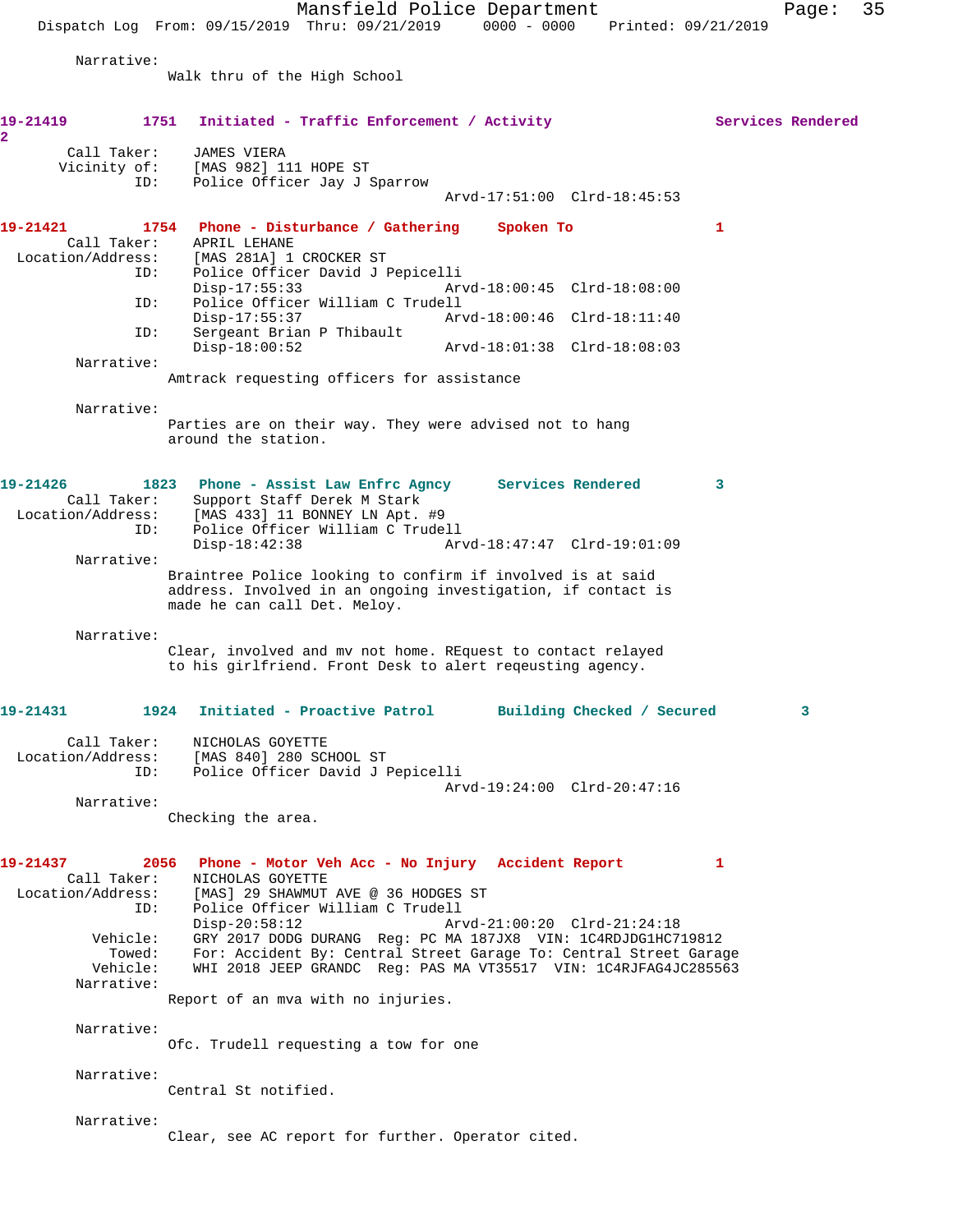Refer To Accident: 19MAS-354-AC

| 19-21440          | 2116 | Phone - Assist Fire Department   |                             | Referred to Other Agency 3 |  |
|-------------------|------|----------------------------------|-----------------------------|----------------------------|--|
| Call Taker:       |      | NICHOLAS GOYETTE                 |                             |                            |  |
| Location/Address: |      | [MAS H6627] 186 WEST ST          |                             |                            |  |
|                   | ID:  | Police Officer William C Trudell |                             |                            |  |
|                   |      | Disp-21:24:24                    | Arvd-21:27:59 Clrd-21:28:33 |                            |  |
| Narrative:        |      |                                  |                             |                            |  |
|                   |      | Assist with a fall, no injuries  |                             |                            |  |

**19-21443 2216 Phone - Assist Fire Department Referred to Other Agency 3**  Call Taker: NICHOLAS GOYETTE Location/Address: [MAS H3969] 5 BUNGAY ST ID: Police Officer David J Pepicelli Disp-22:33:41 Arvd-22:33:42 Clrd-22:41:17 Narrative: Out to assist MFD

Narrative:

Clear, services rendered

Narrative:

MFD bent one of the screens on the side of the home, no other damages upon entry.

## **For Date: 09/19/2019 - Thursday**

| 19-21456    |     | 0108 Phone - Alarm - Burglar                                                                            |                             | False / Accidental Alarm 1  |   |
|-------------|-----|---------------------------------------------------------------------------------------------------------|-----------------------------|-----------------------------|---|
| Call Taker: |     | NICHOLAS GOYETTE                                                                                        |                             |                             |   |
|             |     | Location/Address: [MAS 969B] 333 SCHOOL ST Apt. #B                                                      |                             |                             |   |
|             | ID: | Police Officer David J Pepicelli                                                                        |                             |                             |   |
|             |     | $Disp-01:10:39$                                                                                         |                             | Arvd-01:12:14 Clrd-01:21:15 |   |
|             | ID: | Sergeant Robert S Pierce                                                                                |                             |                             |   |
|             |     | $Disp-01:10:42$                                                                                         | Arvd-01:15:55 Clrd-01:21:14 |                             |   |
| Narrative:  |     |                                                                                                         |                             |                             |   |
|             |     | Zone: Rear Door                                                                                         |                             |                             |   |
|             |     | Rep: pending                                                                                            |                             |                             |   |
| Narrative:  |     |                                                                                                         |                             |                             |   |
|             |     | Ofc. Pepicelli reporting an unsecured back door.                                                        |                             |                             |   |
|             |     |                                                                                                         |                             |                             |   |
| Narrative:  |     |                                                                                                         |                             |                             |   |
|             |     | Ofc. Pepicelli reports interior appears in order, will                                                  |                             |                             |   |
|             |     | attempt to secure the door.                                                                             |                             |                             |   |
|             |     |                                                                                                         |                             |                             |   |
| Narrative:  |     |                                                                                                         |                             |                             |   |
|             |     | Clear, alarm was reset and building is secure.                                                          |                             |                             |   |
|             |     |                                                                                                         |                             |                             |   |
| 19-21463    |     | 0119 Initiated - Proactive Patrol Building Checked / Secured                                            |                             |                             | 3 |
|             |     |                                                                                                         |                             |                             |   |
| Call Taker: |     | NICHOLAS GOYETTE                                                                                        |                             |                             |   |
|             |     |                                                                                                         |                             |                             |   |
|             | ID: | Location/Address: [MAS 1002] 250 EAST ST<br>ID: Police Officer Andrew<br>Police Officer Andrew J Kelley |                             |                             |   |
|             |     |                                                                                                         |                             | Arvd-01:19:00 Clrd-01:21:07 |   |
|             | ID: | Police Officer Andrew J Kelley                                                                          |                             |                             |   |
|             |     | $Disp-01:21:12$                                                                                         | Arvd-01:21:13 Clrd-01:22:04 |                             |   |
| Narrative:  |     |                                                                                                         |                             |                             |   |
|             |     | Checking the area.                                                                                      |                             |                             |   |
|             |     |                                                                                                         |                             |                             |   |
|             |     |                                                                                                         |                             |                             |   |
| 19-21465    |     | 0136 Initiated - Proactive Patrol Building Checked / Secured                                            |                             |                             | 3 |
|             |     |                                                                                                         |                             |                             |   |
| Call Taker: |     | NICHOLAS GOYETTE                                                                                        |                             |                             |   |
|             |     | Location: [MAS] HOTELS                                                                                  |                             |                             |   |
|             | ID: | Police Officer Andrew J Kelley                                                                          |                             | Arvd-01:36:00 Clrd-02:01:42 |   |
|             |     |                                                                                                         |                             |                             |   |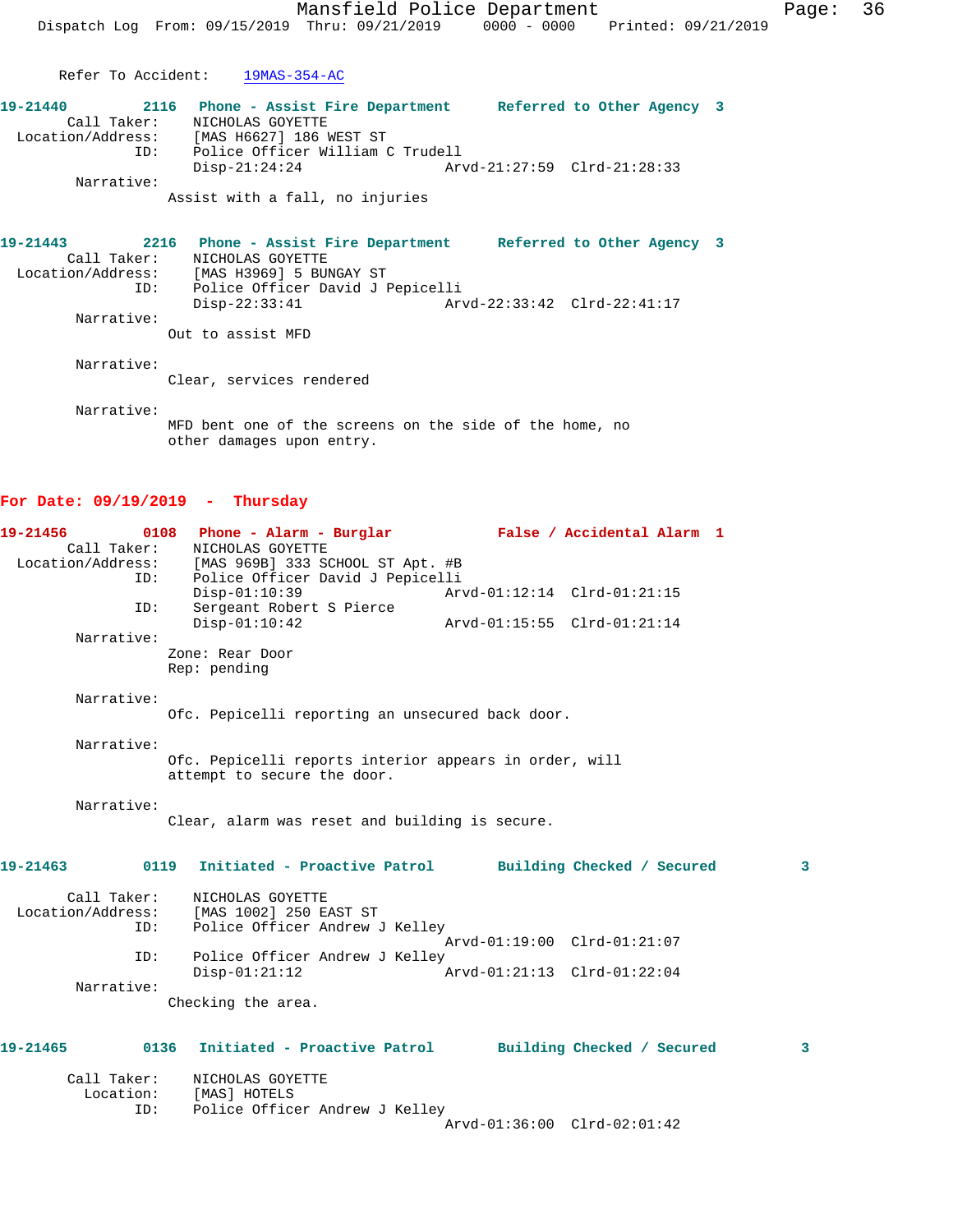|                   |                    | Dispatch Log From: 09/15/2019 Thru: 09/21/2019 0000 - 0000 Printed: 09/21/2019                                | Mansfield Police Department |                             |  | Page: | 37 |
|-------------------|--------------------|---------------------------------------------------------------------------------------------------------------|-----------------------------|-----------------------------|--|-------|----|
|                   | Narrative:         | Checking the area.                                                                                            |                             |                             |  |       |    |
|                   |                    | 19-21468 0150 Initiated - Proactive Patrol Building Checked / Secured                                         |                             |                             |  | 3     |    |
|                   | ID:                | Call Taker: LINDSAY MITCHELL<br>Location/Address: [MAS 840] 280 SCHOOL ST<br>Police Officer David J Pepicelli |                             | Arvd-01:50:00 Clrd-02:05:53 |  |       |    |
| 19-21469          |                    | 0205 Initiated - Proactive Patrol Building Checked / Secured                                                  |                             |                             |  | 3     |    |
| Location/Address: | ID:                | Call Taker: NICHOLAS GOYETTE<br>[MAS 417] 9 FRANCIS AVE<br>Police Officer Andrew J Kelley                     |                             | Arvd-02:05:00 Clrd-02:18:23 |  |       |    |
|                   | Narrative:         | Checking the area.                                                                                            |                             |                             |  |       |    |
| 19-21470          |                    | 0206 Initiated - Proactive Patrol Building Checked / Secured                                                  |                             |                             |  | 3     |    |
| Location/Address: | ID:                | Call Taker: NICHOLAS GOYETTE<br>[MAS 927] 50 PLYMOUTH ST<br>Police Officer David J Pepicelli                  |                             | Arvd-02:06:00 Clrd-02:09:57 |  |       |    |
|                   | Narrative:         | Checking the area.                                                                                            |                             |                             |  |       |    |
|                   |                    | 19-21471   0210   Initiated - Proactive Patrol   Building Checked / Secured                                   |                             |                             |  | 3     |    |
|                   | ID:                | Call Taker: NICHOLAS GOYETTE<br>Location/Address: [MAS 281A] 1 CROCKER ST<br>Sergeant Robert S Pierce         |                             | Arvd-02:10:00 Clrd-02:17:51 |  |       |    |
|                   | Narrative:         | Checking the area.                                                                                            |                             |                             |  |       |    |
| 19-21474          |                    | 0225 Initiated - Proactive Patrol Building Checked / Secured                                                  |                             |                             |  | 3     |    |
|                   | ID:                | Call Taker: NICHOLAS GOYETTE<br>Location: [MAS] COPELAND DR<br>Sergeant Robert S Pierce                       |                             |                             |  |       |    |
|                   | Narrative:         | Checking the area.                                                                                            |                             | Arvd-02:25:00 Clrd-02:29:31 |  |       |    |
| 19-21475          |                    | 0227 Initiated - Proactive Patrol                                                                             |                             | Building Checked / Secured  |  | 3     |    |
| Location/Address: | Call Taker:<br>ID: | NICHOLAS GOYETTE<br>[MAS 204] 26 OTIS ST<br>Police Officer David J Pepicelli                                  |                             |                             |  |       |    |
|                   | Narrative:         | Checking the area.                                                                                            |                             | Arvd-02:27:00 Clrd-02:30:55 |  |       |    |
| 19-21477          |                    | 0235 Initiated - Proactive Patrol Building Checked / Secured                                                  |                             |                             |  | 3     |    |
|                   | ID:                | Call Taker: NICHOLAS GOYETTE<br>Location: [MAS 802a] GREAT WOODS<br>Police Officer David J Pepicelli          |                             |                             |  |       |    |
|                   | Narrative:         | Checking the area.                                                                                            |                             | Arvd-02:35:00 Clrd-02:43:54 |  |       |    |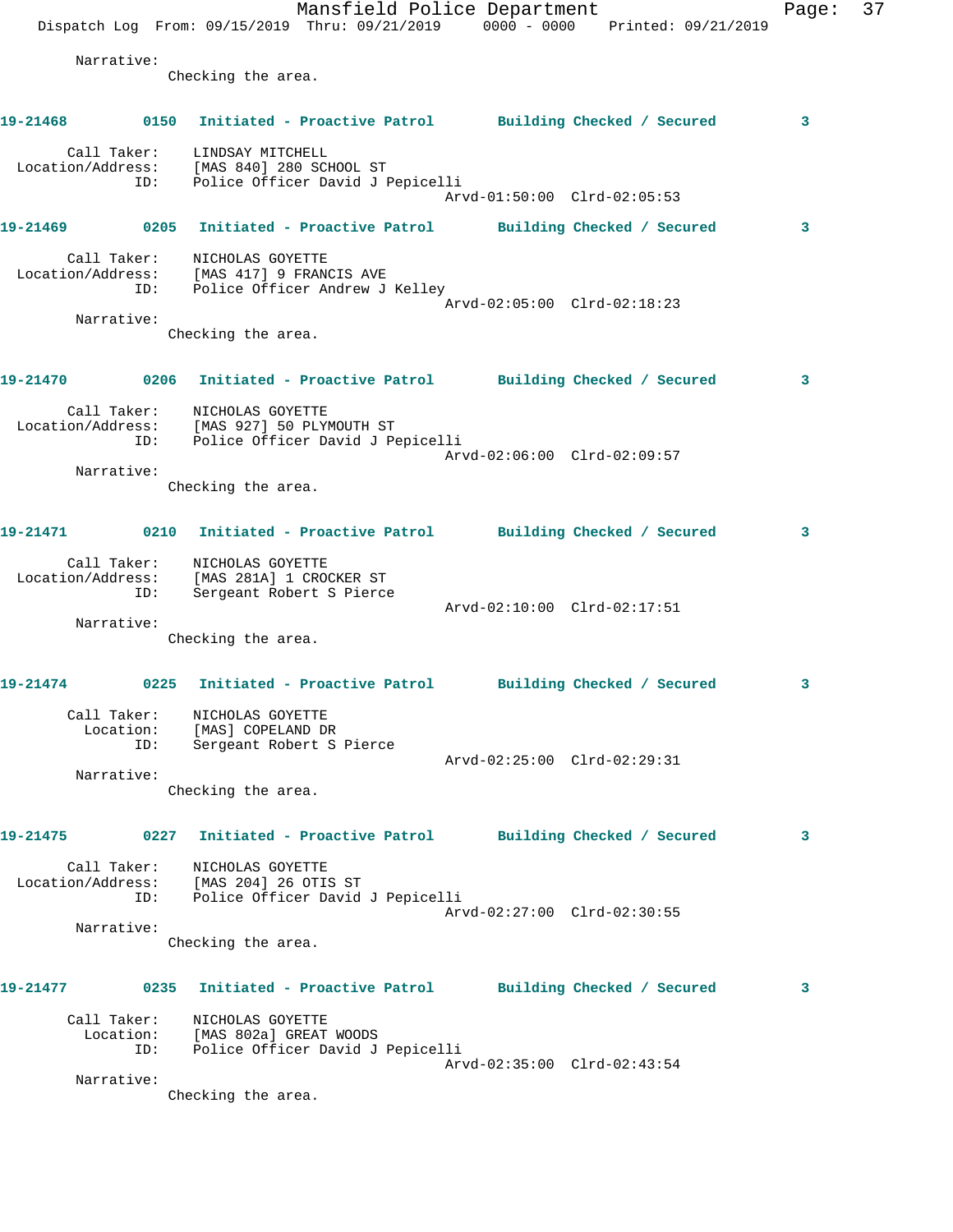|                                     |                    | Dispatch Log From: 09/15/2019 Thru: 09/21/2019 0000 - 0000 Printed: 09/21/2019                                                                                                               | Mansfield Police Department           |  |                             | Page:                    | 38 |
|-------------------------------------|--------------------|----------------------------------------------------------------------------------------------------------------------------------------------------------------------------------------------|---------------------------------------|--|-----------------------------|--------------------------|----|
|                                     |                    | 19-21478 		 0243 Initiated - Proactive Patrol Services Rendered 3<br>Call Taker:<br>NICHOLAS GOYETTE<br>Location/Address: [MAS 322] 31 HAMPSHIRE ST<br>ID: Police Officer David J Pepicelli  |                                       |  |                             |                          |    |
|                                     | Narrative:         | Checking the area.                                                                                                                                                                           |                                       |  | Arvd-02:43:00 Clrd-02:53:44 |                          |    |
|                                     |                    |                                                                                                                                                                                              |                                       |  |                             |                          |    |
|                                     |                    | 19-21479 		 0251 Initiated - Proactive Patrol 		 Building Checked / Secured                                                                                                                  |                                       |  |                             | 3                        |    |
|                                     |                    | Call Taker: LINDSAY MITCHELL<br>Location/Address: [MAS] 4 ERICK RD @ 15 BONNEY LN<br>ID: Police Officer Andrew J Kelley                                                                      |                                       |  | Arvd-02:51:00 Clrd-02:57:17 |                          |    |
|                                     |                    | 19-21481 		 0254 Initiated - Proactive Patrol 		 Building Checked / Secured                                                                                                                  |                                       |  |                             | 3                        |    |
|                                     |                    | Call Taker: LINDSAY MITCHELL<br>Location/Address: [MAS 907E] 390 WEST ST<br>ID: Police Officer David J Pepicelli                                                                             |                                       |  | Arvd-02:54:00 Clrd-03:15:56 |                          |    |
|                                     |                    |                                                                                                                                                                                              |                                       |  |                             |                          |    |
|                                     |                    | 19-21482 		 0307 Initiated - Proactive Patrol 		 Building Checked / Secured<br>Call Taker:<br>NICHOLAS GOYETTE<br>Location/Address: [MAS 834] 261 CHAUNCY ST<br>ID: Sergeant Robert S Pierce |                                       |  |                             | 3                        |    |
|                                     | Narrative:         |                                                                                                                                                                                              |                                       |  | Arvd-03:07:00 Clrd-03:23:18 |                          |    |
|                                     |                    | Checking the area.                                                                                                                                                                           |                                       |  |                             |                          |    |
|                                     |                    | 19-21483   0323 Initiated - Proactive Patrol   Building Checked / Secured                                                                                                                    |                                       |  |                             | 3                        |    |
|                                     |                    | Call Taker: NICHOLAS GOYETTE<br>Location/Address: [MAS 992] 660 EAST ST<br>ID: Police Officer Andrew J Kelley                                                                                |                                       |  | Arvd-03:23:00 Clrd-03:30:19 |                          |    |
|                                     | Narrative:         |                                                                                                                                                                                              |                                       |  |                             |                          |    |
|                                     |                    | Checking the area.                                                                                                                                                                           |                                       |  |                             |                          |    |
| 19-21484                            | 0412               |                                                                                                                                                                                              | Initiated - Proactive Patrol          |  | Building Checked / Secured  | 3                        |    |
| Location/Address:                   | Call Taker:<br>ID: | Police Officer Andrew J Kelley<br>[MAS 293] 2 CHAUNCY ST<br>Police Officer Andrew J Kelley                                                                                                   |                                       |  |                             |                          |    |
|                                     |                    |                                                                                                                                                                                              |                                       |  | Arvd-04:13:20 Clrd-04:16:21 |                          |    |
| 19-21485<br>$\overline{\mathbf{2}}$ | 0426               |                                                                                                                                                                                              | Phone - Suspicious Acty / Persn / Veh |  |                             | Referred to Other Agency |    |
| Location/Address:                   | Call Taker:<br>ID: | LINDSAY MITCHELL<br>[MAS H5966] 9 OTIS ST<br>Police Officer David J Pepicelli<br>$Disp-04:28:35$                                                                                             |                                       |  | Arvd-04:40:06 Clrd-04:48:57 |                          |    |
|                                     | Narrative:         | RP reports a loud noise/flash of light outside the<br>residence. Ofc Pepicelli responding                                                                                                    |                                       |  |                             |                          |    |
|                                     |                    |                                                                                                                                                                                              |                                       |  |                             |                          |    |
|                                     | Narrative:         | Ofc. Pepicelli reports no immediate issues, all streetlights<br>are still on. Will continue area check.                                                                                      |                                       |  |                             |                          |    |
|                                     | Narrative:         | Ofc. Pepicelli reporting an Amtrak truck parked by the<br>tracks by the overpass, will speak with the operator.                                                                              |                                       |  |                             |                          |    |
|                                     | Narrative:         | Clear, crew is out there investigating the noise as well.                                                                                                                                    |                                       |  |                             |                          |    |
|                                     |                    | They have located the issue and will be resolving it. The<br>train car contacted overhead wires as it passed by.                                                                             |                                       |  |                             |                          |    |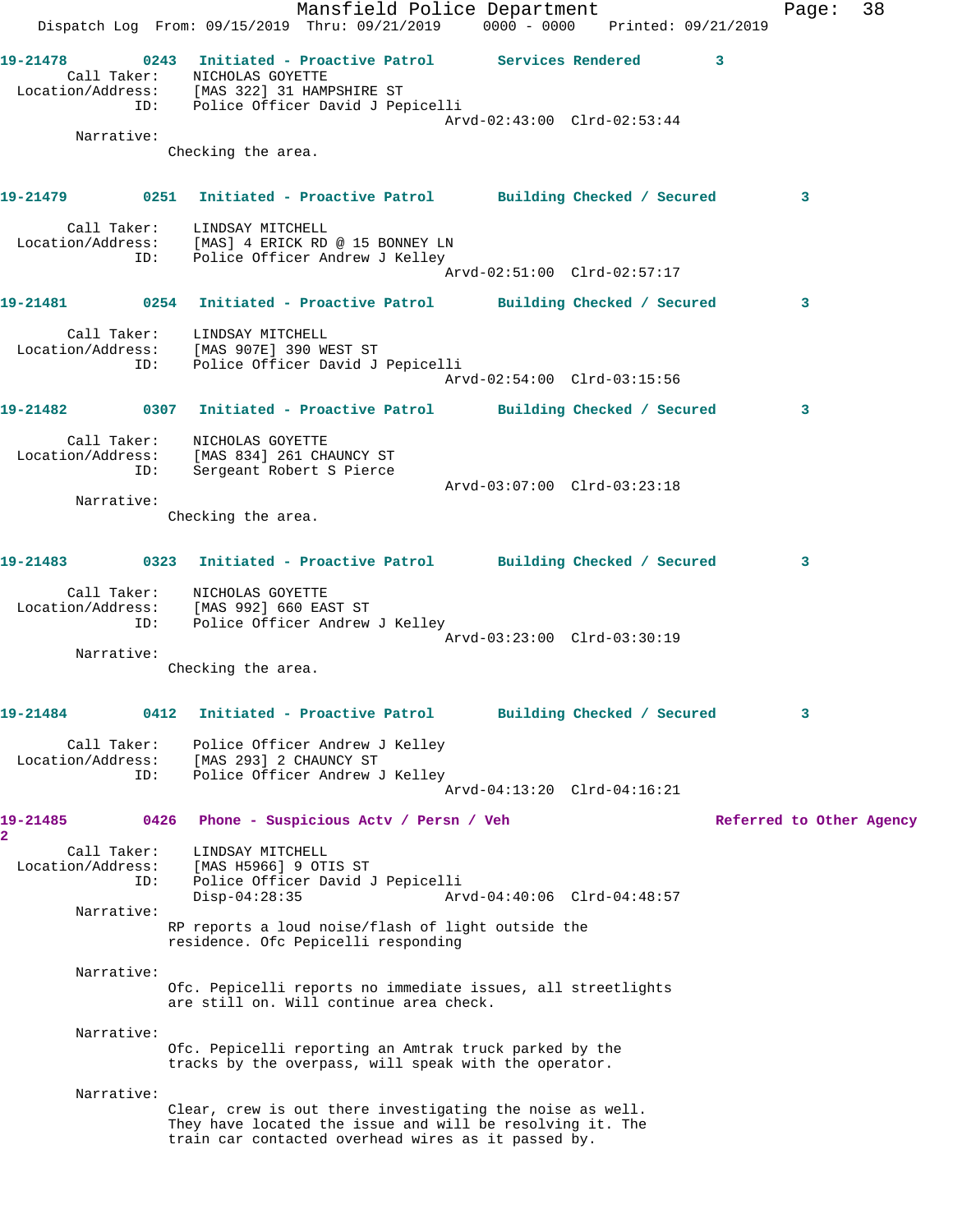| 19-21488<br>Call Taker:<br>Location/Address:<br>ID:<br>ID: | 0614 Phone - Alarm - Burglar Mark False / Accidental Alarm 1<br>NICHOLAS GOYETTE<br>[MAS H6455] 788 WARE ST<br>Sergeant Robert S Pierce<br>$Disp-06:16:30$<br>Arvd-06:24:11 Clrd-06:26:42<br>Police Officer Andrew J Kelley |
|------------------------------------------------------------|-----------------------------------------------------------------------------------------------------------------------------------------------------------------------------------------------------------------------------|
| Vehicle:<br>Vehicle:<br>Narrative:                         | $Disp-06:16:33$<br>Arvd-06:22:05 Clrd-06:26:43<br>GRY 2007 TOYT CAMRY Reg: PC MA 882EG1 VIN: 4T1BE46K37U183905<br>RED 2015 FORD MUSTAN Reg: PC MA 8PM239 VIN: 1FATP8EM0F5340236                                             |
|                                                            | Zone: living room kitchen glass break<br>Keyholder: not responding                                                                                                                                                          |
| Narrative:                                                 | Ofc. Kelley reports two mys in the driveway                                                                                                                                                                                 |
| Narrative:                                                 | Clear, spoke to the homeowner, cat set off the alarm and all<br>checks ok.                                                                                                                                                  |
| 19-21489<br>ID:                                            | 0620 Initiated - Motor Vehicle Stop Citation / Warning Issued 3<br>Call Taker: NICHOLAS GOYETTE<br>Location/Address: [MAS] 777 WEST ST @ 100 HAMPSHIRE ST<br>Police Officer David J Pepicelli                               |
| Vehicle:<br>Narrative:                                     | Arvd-06:20:00 Clrd-06:26:45<br>ONG 2016 JEEP RENEGA Req: PC MA 41RK92 VIN: ZACCJBBT8GPD90394<br>Out with an my stop. RO cited for speed.                                                                                    |
|                                                            |                                                                                                                                                                                                                             |
| 19-21490<br>Location/Address:<br>ID:                       | 0628 Initiated - Motor Vehicle Stop Citation / Warning Issued 3<br>Call Taker: NICHOLAS GOYETTE<br>[MAS] 260 FORBES BLVD @ 575 WEST ST<br>Police Officer David J Pepicelli                                                  |
| Vehicle:<br>Narrative:                                     | Arvd-06:28:00 Clrd-06:32:51<br>BLK 2004 HOND UT CRV Reg: PC MA 1PCG64 VIN: SHSRD77444U238785                                                                                                                                |
|                                                            | Out with an mv stop. RO cited for speed. Location of offense<br>was WEst @ Stratton.                                                                                                                                        |
| 19-21505<br>Location/Address:                              | 0849 Initiated - Follow up Investigation Not Home / No Answer<br>3<br>Call Taker: APRIL LEHANE<br>[MAS H1061] 46 OLD NORTH TRL<br>ID: Police Officer David W Kinahan<br>Arvd-08:49:00 Clrd-08:51:19                         |
| Narrative:                                                 | Ofc Kinahan on a follow up. No answer at door                                                                                                                                                                               |
|                                                            |                                                                                                                                                                                                                             |
| 19-21513                                                   | 1005 Initiated - Proactive Patrol Building Checked / Secured<br>3                                                                                                                                                           |
| Call Taker:                                                | APRIL LEHANE<br>Vicinity of: [MAS] COPELAND DR<br>Police Officer Andrew J Kelley<br>ID:<br>Arvd-10:05:00 Clrd-10:14:06                                                                                                      |
| Narrative:                                                 |                                                                                                                                                                                                                             |
|                                                            | Checking the area.                                                                                                                                                                                                          |
| 19-21518                                                   | 1027 Initiated - Proactive Patrol Building Checked / Secured<br>3                                                                                                                                                           |
| Call Taker:<br>Location/Address:                           | APRIL LEHANE<br>[MAS 907E] 390 WEST ST<br>ID:<br>Police Officer Andrew J Kelley<br>Arvd-10:27:00 Clrd-10:48:15                                                                                                              |
| Narrative:                                                 | Checking the area.                                                                                                                                                                                                          |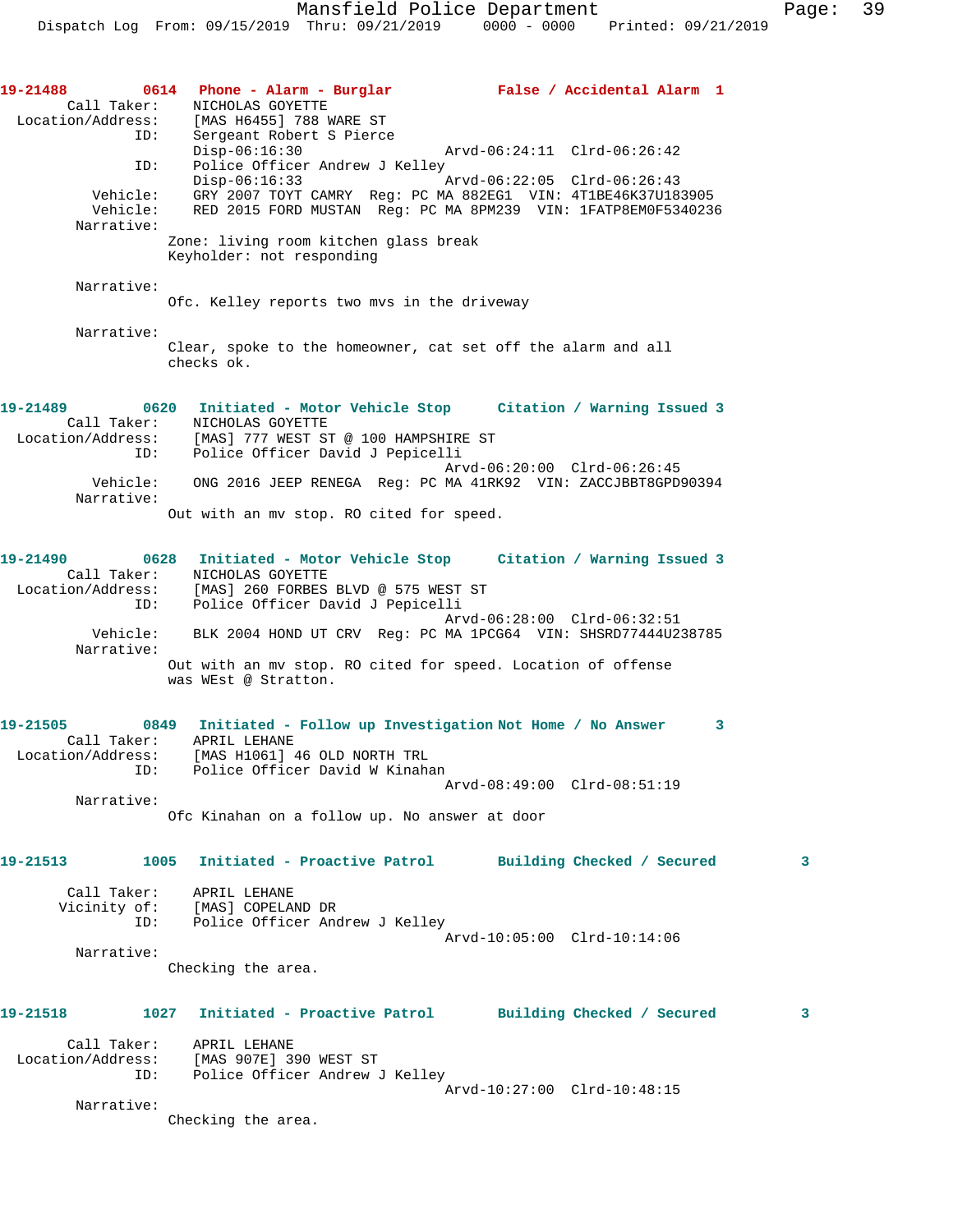| $\overline{\mathbf{2}}$       |                        | 19-21519 1032 Initiated - Traffic Enforcement / Activity 10 11 11 11 Citation / Warning Issued                                                                                                                                                                                                                                                                                                                                                              |                          |
|-------------------------------|------------------------|-------------------------------------------------------------------------------------------------------------------------------------------------------------------------------------------------------------------------------------------------------------------------------------------------------------------------------------------------------------------------------------------------------------------------------------------------------------|--------------------------|
|                               | ID:                    | Call Taker: APRIL LEHANE<br>Location/Address: [MAS 1002] 250 EAST ST<br>Police Officer Joshua S Ellender                                                                                                                                                                                                                                                                                                                                                    |                          |
|                               | Vehicle:<br>Narrative: | Arvd-10:32:00 Clrd-11:27:47<br>BRO 2009 DODG GRAND Reg: PC MA 9GT236 VIN: 2D8HN44E39R601795<br>Vehicle: BLK 2018 NISS LL ROGUE Reg: PC MA 7VY796<br>Vehicle: WHI 2018 FORD UT ESCAPE Reg: PC MA 1BLG51 VIN: 1FMCU9GD4JUA93237<br>Vehicle: GRY 2010 TOYT COROLL Reg: PC MA 1LKG61 VIN: 1NXBU4EE6AZ381495<br>Vehicle: GRY 2011 MAZD UT CX9 Reg: PC MA 1RA145 VIN: JM3TB3BVXB0311611<br>Vehicle: GRN 2010 HOND ODYSSE Reg: PC MA 3EL123 VIN: 5FNRL3H79AB086865 |                          |
|                               |                        | Ofc Ellender on traffic enforcement                                                                                                                                                                                                                                                                                                                                                                                                                         |                          |
|                               | Narrative:             | 6 citations issued for speed                                                                                                                                                                                                                                                                                                                                                                                                                                |                          |
| $\mathbf{2}^-$                |                        | 19-21521 1048 Initiated - Traffic Enforcement / Activity 19-21521 Citation / Warning Issued                                                                                                                                                                                                                                                                                                                                                                 |                          |
|                               |                        | Call Taker: APRIL LEHANE<br>Vicinity of: [MAS] 600 WEST ST<br>ID: Police Officer Andrew J Kelley                                                                                                                                                                                                                                                                                                                                                            |                          |
|                               | Narrative:             | Arvd-10:48:00 Clrd-11:33:53<br>Vehicle: GRY 2015 TOYT TACOMA Req: PC MA 57LL25 VIN: 3TMLU4EN2FM179550                                                                                                                                                                                                                                                                                                                                                       |                          |
|                               |                        | Ofc Kelley on traffic enforcement                                                                                                                                                                                                                                                                                                                                                                                                                           |                          |
|                               | Narrative:             | citation issued                                                                                                                                                                                                                                                                                                                                                                                                                                             |                          |
| $\overline{\mathbf{3}}$       |                        | 19-21524 1056 Radio - Speed Trailer/Signs Deployed                                                                                                                                                                                                                                                                                                                                                                                                          | <b>Services Rendered</b> |
|                               |                        | Call Taker: CARLY MORIARTY<br>Location/Address: [MAS H6573] 185 WINTER ST                                                                                                                                                                                                                                                                                                                                                                                   |                          |
|                               | ID:                    | Police Officer David W Kinahan                                                                                                                                                                                                                                                                                                                                                                                                                              |                          |
|                               | Narrative:             | Disp-10:57:07                                                                                                                                                                                                                                                                                                                                                                                                                                               |                          |
|                               |                        | Ptl. Kinahan deploying speed signs in the area                                                                                                                                                                                                                                                                                                                                                                                                              |                          |
| 19-21533<br>Location/Address: |                        | 1130 911 - Suspicious Actv / Persn / Veh Incident Report<br>Call Taker: CARLY MORIARTY<br>[MAS 139] 265 FRUIT ST                                                                                                                                                                                                                                                                                                                                            | $\mathbf{2}$             |
|                               | ID:                    | Sergeant Thomas R Connor<br>$Disp-11:33:50$<br>Arvd-11:38:33 Clrd-12:23:27                                                                                                                                                                                                                                                                                                                                                                                  |                          |
|                               | ID:                    | Police Officer Andrew J Kelley                                                                                                                                                                                                                                                                                                                                                                                                                              |                          |
|                               | ID:                    | $Disp-11:34:11$<br>Arvd-11:38:15 Clrd-11:47:13<br>Police Officer Joshua S Ellender                                                                                                                                                                                                                                                                                                                                                                          |                          |
|                               | ID:                    | $Disp-11:49:37$<br>Arvd-11:49:40 Clrd-13:28:04<br>Police Officer Andrew J Kelley                                                                                                                                                                                                                                                                                                                                                                            |                          |
|                               | ID:                    | $Disp-11:49:50$<br>Arvd-11:49:52 Clrd-12:23:30<br>Detective Kenneth E Wright                                                                                                                                                                                                                                                                                                                                                                                |                          |
|                               | ID:                    | $Disp-11:52:16$<br>Arvd-11:52:18 Clrd-12:23:32<br>Deputy Chief Michael E Ellsworth                                                                                                                                                                                                                                                                                                                                                                          |                          |
|                               |                        | $Disp-11:53:22$<br>Arvd-11:53:25 Clrd-12:16:53<br>Executive Lieutenant Francis W Archer JR                                                                                                                                                                                                                                                                                                                                                                  |                          |
|                               | ID:                    | Arvd-12:05:44 Clrd-12:16:48<br>$Disp-11:59:31$                                                                                                                                                                                                                                                                                                                                                                                                              |                          |
|                               | Narrative:             | Cp reporting a white male wearing tan pants with a brown<br>beard that went into the airport acting belligerent and<br>using profane language to the employees, male party kicked<br>two doors then left and went down the bike path towards town                                                                                                                                                                                                           |                          |
|                               | Narrative:             |                                                                                                                                                                                                                                                                                                                                                                                                                                                             |                          |
|                               |                        | Sgt Connor located male on bike path near branch st. Subject<br>is noncompliant and went into the woods                                                                                                                                                                                                                                                                                                                                                     |                          |
|                               | Narrative:             |                                                                                                                                                                                                                                                                                                                                                                                                                                                             |                          |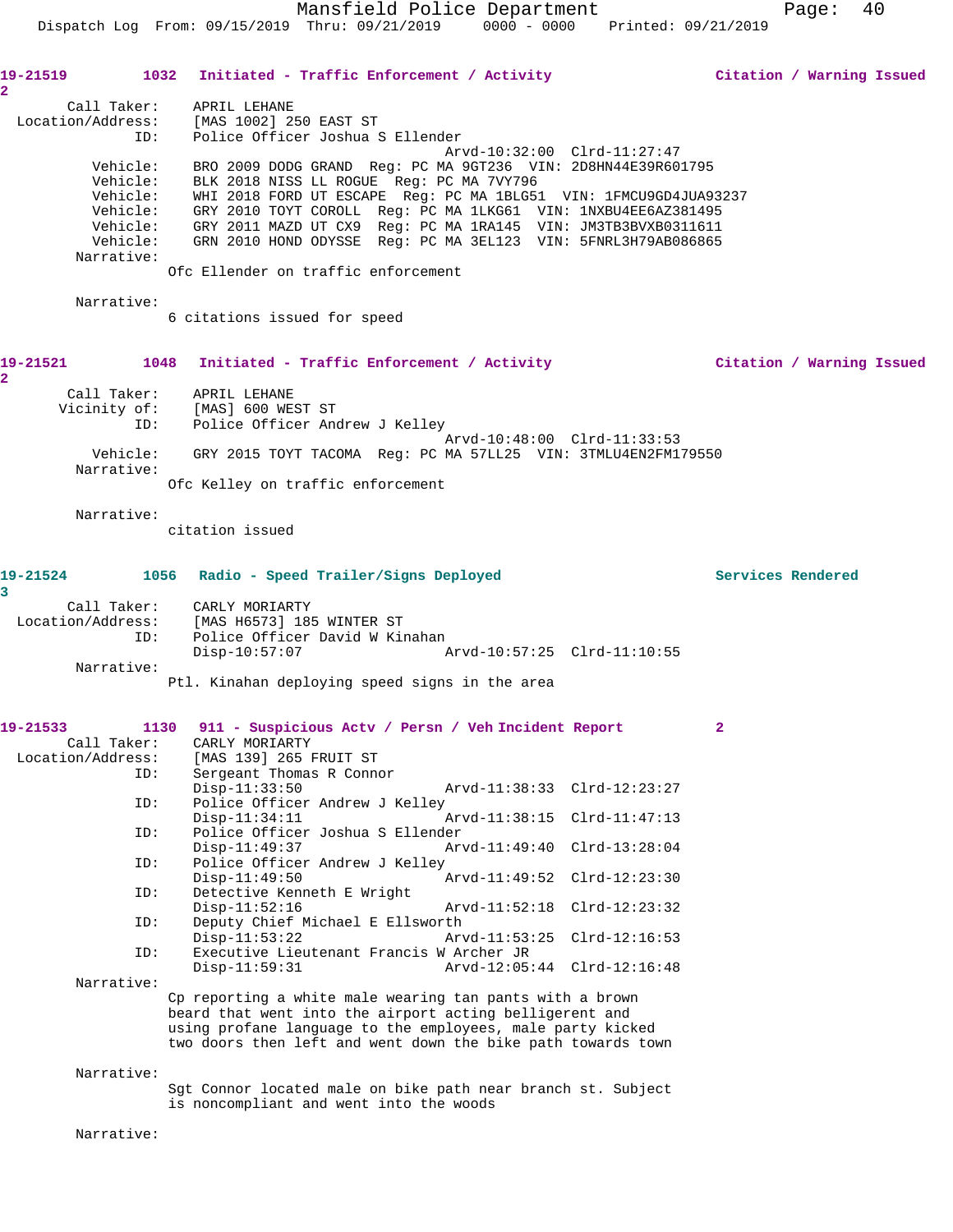|                                  | Dispatch Log From: 09/15/2019 Thru: 09/21/2019 0000 - 0000 Printed: 09/21/2019                                           | Mansfield Police Department |                             |   | Page:                     | 41 |
|----------------------------------|--------------------------------------------------------------------------------------------------------------------------|-----------------------------|-----------------------------|---|---------------------------|----|
|                                  |                                                                                                                          |                             |                             |   |                           |    |
|                                  | Officers have male in custody                                                                                            |                             |                             |   |                           |    |
| Narrative:                       |                                                                                                                          |                             |                             |   |                           |    |
| Narrative:                       |                                                                                                                          |                             |                             |   |                           |    |
|                                  | Ofc Ellender transporting male to Norwood                                                                                |                             |                             |   |                           |    |
| Refer To Incident:               | 19MAS-843-OF                                                                                                             |                             |                             |   |                           |    |
| 19-21534                         | 1136 Initiated - Motor Vehicle Stop Verbal Warning                                                                       |                             |                             | 3 |                           |    |
| ID:                              | Call Taker: APRIL LEHANE<br>Location/Address: [MAS] 215 NORTH MAIN ST @ 15 CHURCH ST<br>Police Officer David W Kinahan   |                             |                             |   |                           |    |
|                                  | Vehicle: RED 2011 HOND UT CRV Reg: COR MA B664 VIN: 5J6RE4H3XBL096407                                                    |                             | Arvd-11:36:00 Clrd-11:46:15 |   |                           |    |
| 19-21535                         | 1139 911 - 911 Hang-ups & Verifications Confirmed misdial/Accdntl Call                                                   |                             |                             |   | $\mathbf{2}$              |    |
| Call Taker:                      | CARLY MORIARTY                                                                                                           |                             |                             |   |                           |    |
| ID:                              | Location/Address: [MAS H678] 1735 WEST ST<br>Police Officer Andrew J Kelley                                              |                             |                             |   |                           |    |
| ID:                              | $Disp-11:47:19$<br>Police Officer David W Kinahan                                                                        |                             | $Clrd-11:49:25$             |   |                           |    |
| Narrative:                       | $Disp-11:51:47$                                                                                                          |                             |                             |   |                           |    |
|                                  | Accidental 911 received                                                                                                  |                             |                             |   |                           |    |
| 19-21539<br>3                    | 1249 Initiated - Selective Enforcement/RADAR                                                                             |                             |                             |   | Citation / Warning Issued |    |
| ID:                              | Call Taker: Police Officer Andrew J Kelley<br>Location/Address: [MAS 1014] COPELAND DR<br>Police Officer Andrew J Kelley |                             |                             |   |                           |    |
|                                  |                                                                                                                          |                             | Arvd-12:50:34 Clrd-13:28:22 |   |                           |    |
| Narrative:                       | Traffic enforcement in the area.                                                                                         |                             |                             |   |                           |    |
| Narrative:                       |                                                                                                                          |                             |                             |   |                           |    |
|                                  | clear- no violations                                                                                                     |                             |                             |   |                           |    |
| 19-21545<br>3                    | 1344 Initiated - Assist Non-Govrnmnt Agency                                                                              |                             |                             |   | Services Rendered         |    |
|                                  | Call Taker: APRIL LEHANE<br>Location/Address: [MAS 1002] 250 EAST ST                                                     |                             |                             |   |                           |    |
|                                  | ID: Police Officer Joshua S Ellender                                                                                     |                             | Arvd-13:44:00 Clrd-14:00:22 |   |                           |    |
| Narrative:                       |                                                                                                                          |                             |                             |   |                           |    |
|                                  | standing by for the buses                                                                                                |                             |                             |   |                           |    |
| 19-21547                         | 1350 Initiated - Proactive Patrol Building Checked / Secured                                                             |                             |                             |   | 3                         |    |
|                                  | Call Taker: APRIL LEHANE<br>Vicinity of: [MAS] COPELAND DR                                                               |                             |                             |   |                           |    |
|                                  | ID: Police Officer Andrew J Kelley                                                                                       |                             |                             |   |                           |    |
| Narrative:                       |                                                                                                                          |                             | Arvd-13:50:00 Clrd-14:01:27 |   |                           |    |
|                                  | Checking the area.                                                                                                       |                             |                             |   |                           |    |
| 19-21550<br>Call<br>$\mathbf{2}$ | 1410 Phone - 911 Hang-ups & Verifications                                                                                |                             |                             |   | Confirmed misdial/Accdntl |    |
| Call Taker:<br>Location/Address: | APRIL LEHANE<br>[MAS H258] 119 SOUTH MAIN ST                                                                             |                             |                             |   |                           |    |
| ID:                              | Sergeant Thomas R Connor                                                                                                 |                             |                             |   |                           |    |
| ID:                              | $Disp-14:11:41$<br>Police Officer Andrew J Kelley                                                                        |                             | $Clrd-14:12:36$             |   |                           |    |
|                                  | $Disp-14:13:27$                                                                                                          |                             | Arvd-14:17:22 Clrd-14:33:53 |   |                           |    |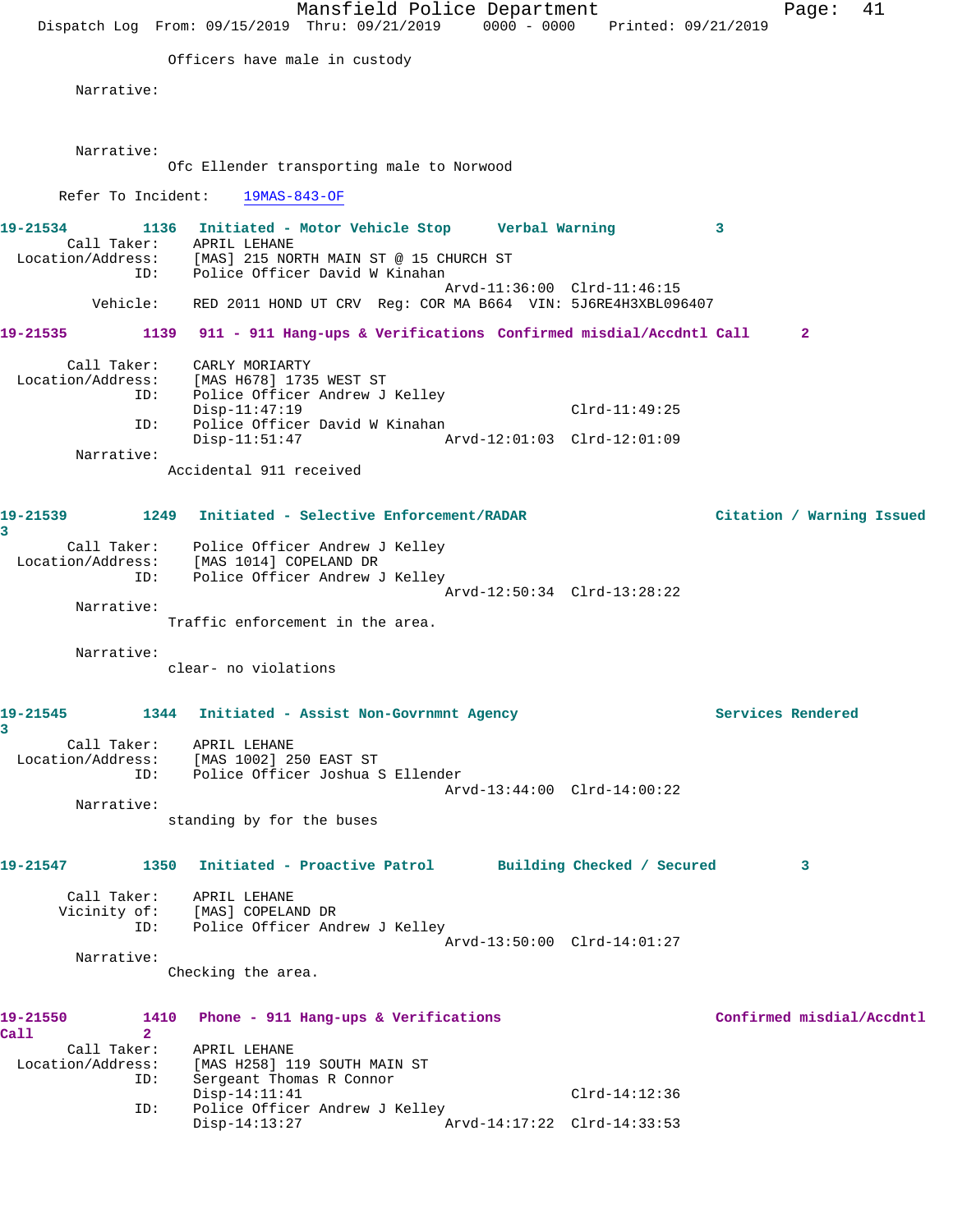Mansfield Police Department Fage: 42 Dispatch Log From: 09/15/2019 Thru: 09/21/2019 0000 - 0000 Printed: 09/21/2019 Narrative: confirm an accidental 911 call **19-21557 1456 911 - 911 Hang-ups & Verifications Confirmed misdial/Accdntl Call 2** Call Taker: CARLY MORIARTY Location/Address: [MAS H3787] 75 WINTER ST ID: Police Officer Andrew J Kelley Disp-14:58:22 Arvd-15:01:57 Clrd-15:24:21 Narrative: Accidental 911 **19-21566 1628 Walk-In - Harass. Electronic Communicat Incident Report 3**  Call Taker: Support Staff Derek M Stark Location/Address: [MAS H945] 102 FRANKLIN ST ID: Detective Kenneth E Wright Disp-16:32:42 Arvd-16:34:57 Clrd-16:56:36 Narrative: Walk in looking to speak with an officer regarding ongoing harassment. Narrative: This is a scam incident. Party advised Refer To Incident: 19MAS-844-OF **19-21569 1719 911 - Motor Veh Acc - No Injury Accident Report 1**  Call Taker: CARLY MORIARTY Location/Address: [MAS 281A] CHAUNCY ST ess: נשטאת נה ומוצא בית ומאז בית Police Officer William C Trudell<br>ID: Disp-17:21:38 Ar Disp-17:21:38 Arvd-17:23:46 Clrd-17:42:21 Vehicle: GRN 1999 HOND ACCORD Reg: PC MA 9ZD121 VIN: JHMCG6659XC003758 Towed: For: Accident By: Central Street Garage To: Central Street Garage Vehicle: BLK 2010 HOND ACCORD Reg: PC MA 115FZ7 VIN: 1HGCP2F34AA191232 Narrative: Mva under the train bridge, no pi reported Narrative: Central St called for the tow Narrative: Central St on scene Refer To Accident: 19MAS-355-AC **19-21570 1719 Phone - Disturbance / Gathering Gone on Arrival 1**  Call Taker: JAMES VIERA<br>Location/Address: [MAS] OLD EI Location/Address: [MAS] OLD ELM ST ID: Sergeant Thomas R Connor Disp-17:22:36 Arvd-17:34:18 Clrd-17:36:43 ID: Police Officer Jay J Sparrow Disp-17:22:40 Clrd-17:36:12 Narrative: Caller reports older, bald, white male sitting on a rock wall yelling at vehicles as they drive by. Narrative: area checked negative **19-21571 1729 Initiated - Community Policing Services Rendered 3**  Call Taker: CARLY MORIARTY Location/Address: [MAS 330] 250 EAST ST ID: Detective Kenneth E Wright Arvd-17:29:00 Clrd-17:46:33 Narrative: Community policing at the soccer game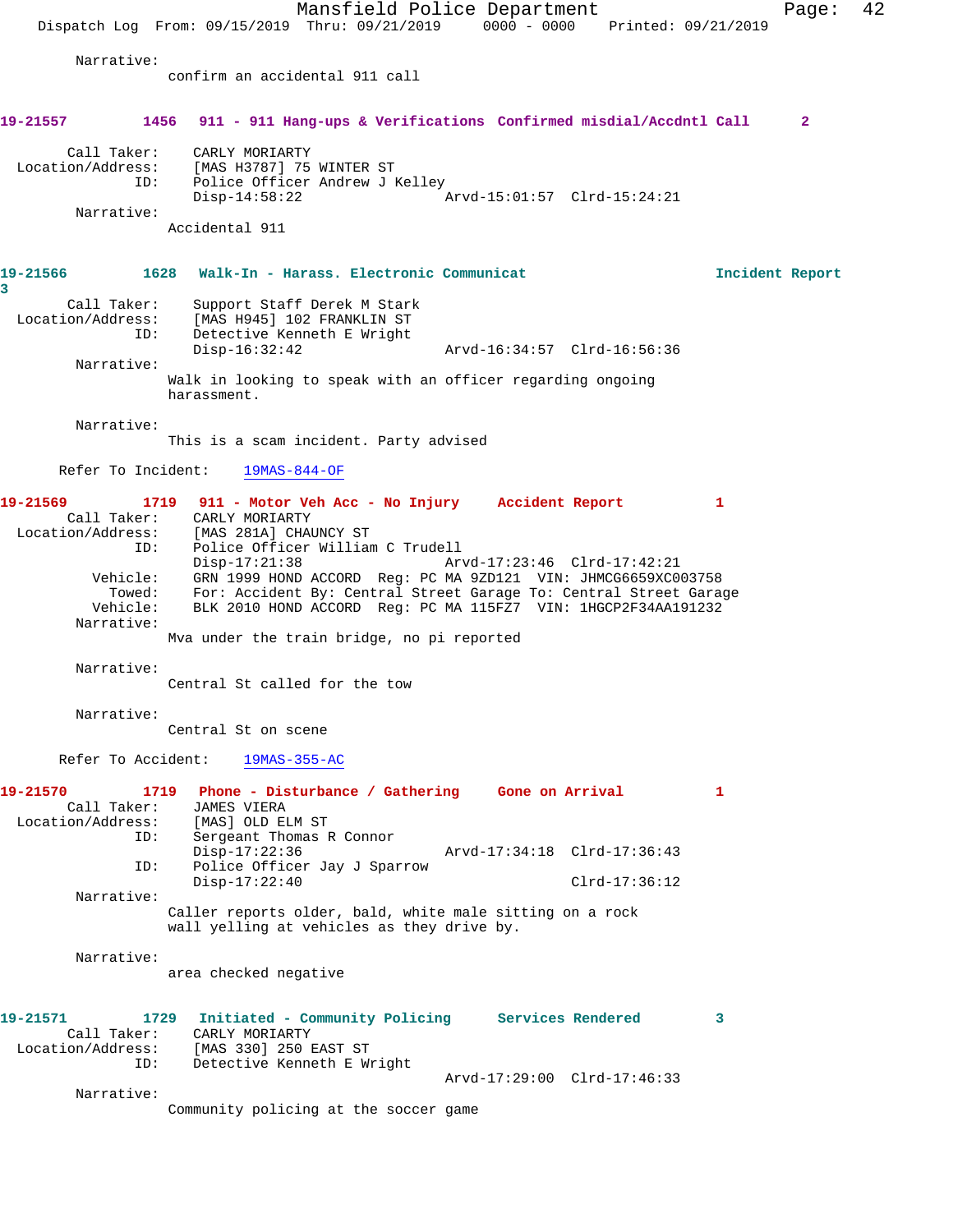|                                                                               | Mansfield Police Department<br>Dispatch Log From: 09/15/2019 Thru: 09/21/2019 0000 - 0000 Printed: 09/21/2019                                                                                                                                                          | 43<br>Page:               |
|-------------------------------------------------------------------------------|------------------------------------------------------------------------------------------------------------------------------------------------------------------------------------------------------------------------------------------------------------------------|---------------------------|
| 19-21573<br>1                                                                 | 1746 Phone - Trespassing / Unwanted Person                                                                                                                                                                                                                             | Unfounded/Unverifed       |
| Call Taker:<br>Location/Address:<br>ID:                                       | Support Staff Derek M Stark<br>[MAS 108B] 885 SOUTH MAIN ST<br>Police Officer William C Trudell<br>$Disp-17:49:12$<br>Arvd-17:52:29 Clrd-18:04:53                                                                                                                      |                           |
| ID:                                                                           | Detective Kenneth E Wright<br>$Disp-17:52:33$                                                                                                                                                                                                                          |                           |
| Narrative:                                                                    | Security reporting (2) ATV's riding through Lot C, security<br>asked them to leave and they where ignored.                                                                                                                                                             |                           |
| 19-21577<br>$\mathbf{2}$                                                      | 1826 Initiated - Traffic Enforcement / Activity                                                                                                                                                                                                                        | Services Rendered         |
|                                                                               | Call Taker: APRIL LEHANE<br>Location/Address: [MAS] 44 MILL ST @ 5 EPHRIAM DR<br>ID: Detective Kenneth E Wright<br>Arvd-18:26:00 Clrd-18:54:04                                                                                                                         |                           |
| 19-21578<br>$\overline{2}$                                                    | 1847 Initiated - Traffic Enforcement / Activity                                                                                                                                                                                                                        | <b>Services Rendered</b>  |
| ID:                                                                           | Call Taker: LINDSAY MITCHELL<br>Location/Address: [MAS] 600 WEST ST<br>Police Officer Jay J Sparrow                                                                                                                                                                    |                           |
| Narrative:                                                                    | Arvd-18:47:00 Clrd-19:14:57                                                                                                                                                                                                                                            |                           |
|                                                                               | Ofc Sparrow reports clear with zero citations.                                                                                                                                                                                                                         |                           |
| 19-21580<br>3                                                                 | 1923 Initiated - Selective Enforcement/RADAR                                                                                                                                                                                                                           | Citation / Warning Issued |
| Call Taker:<br>Location/Address:<br>ID:                                       | TARA LAKO<br>[MAS] 20 COPELAND DR @ 167 WEST ST<br>Police Officer William C Trudell                                                                                                                                                                                    |                           |
| Vehicle:<br>Narrative:                                                        | Arvd-19:23:00 Clrd-19:52:52<br>BLK 2012 GMC SIERRA Req: PC MA 2JCB81 VIN: 1GTR2VE78CZ323409                                                                                                                                                                            |                           |
|                                                                               | Traffic enforcement in the area.                                                                                                                                                                                                                                       |                           |
| Narrative:                                                                    | Issued citation for red light violation                                                                                                                                                                                                                                |                           |
| 19-21581<br>Call Taker:<br>Location/Address:<br>ID:                           | Initiated - Disabled Motor Vehicle Services Rendered<br>1929<br>TARA LAKO<br>[MAS] 200 CHAUNCY ST @ 234 CENTRAL ST<br>Officer KYLE J MELLO                                                                                                                             | 3                         |
| Vehicle:<br>Narrative:                                                        | Arvd-19:29:00 Clrd-19:33:33<br>GRN 1999 GMC SIERRA Reg: PC MA 25A430 VIN: 1GTEK19RXXR504701                                                                                                                                                                            |                           |
|                                                                               | Detail Ofc Mello reports a vehicle lost its back tire and is<br>now in the Mobil parking lot.                                                                                                                                                                          |                           |
| Narrative:                                                                    | Detail Ofc Mello reports he is clear, operator was able to<br>locate the tire and is reattaching it to the vehicle and<br>will be on his way.                                                                                                                          |                           |
| 19-21583<br>Call Taker:<br>Location/Address:<br>ID:<br>Vehicle:<br>Narrative: | Other - Parking Violations<br><b>Services Rendered</b><br>1947<br>Support Staff Derek M Stark<br>[MAS] VILLA ST<br>Police Officer William C Trudell<br>$Disp-19:53:40$<br>Arvd-19:56:53 Clrd-20:02:26<br>WHI 2013 HOND ACCORD Reg: PC MA 5VJ879 VIN: 1HGCR2F78DA061956 | 3                         |
|                                                                               | complained several times<br>over the messenger app to MPD Facebook Page about illegally<br>parked vehicles. He demands the area checked and vehicles<br>cited as the signs state "no parking anytime".                                                                 |                           |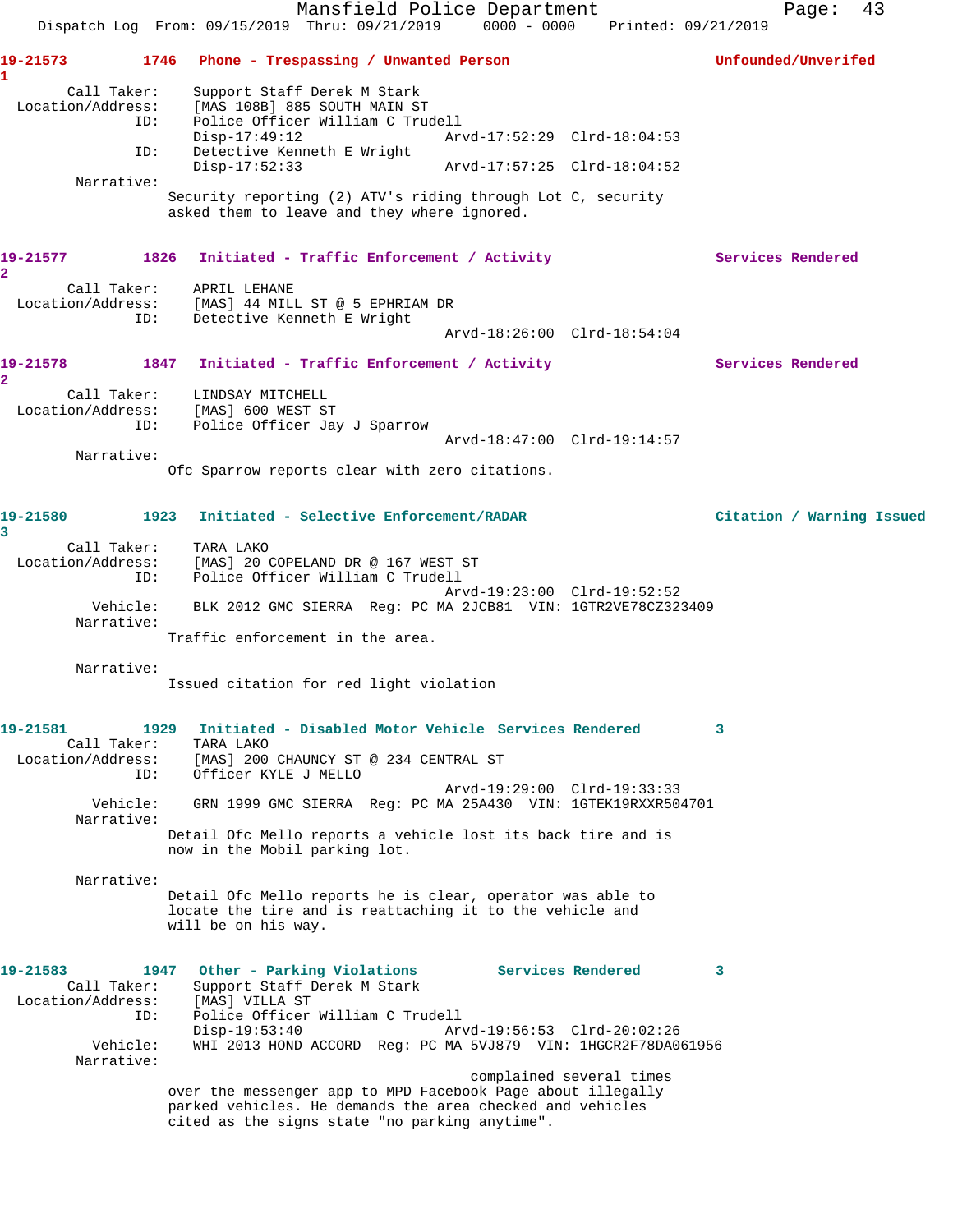|          |                                                 | Dispatch Log From: 09/15/2019 Thru: 09/21/2019                                                                                                                                                                                           | Mansfield Police Department  | $0000 - 0000$     |                                    | Printed: 09/21/2019 | Page: | 44 |
|----------|-------------------------------------------------|------------------------------------------------------------------------------------------------------------------------------------------------------------------------------------------------------------------------------------------|------------------------------|-------------------|------------------------------------|---------------------|-------|----|
|          | Narrative:                                      | Ofc Trudell reports a vehicle that comes back to a resident<br>on Rumford Ave is parked in the area. Ofc Trudell will be<br>attempting to make contact with the owner so they can move<br>the vehicle.                                   |                              |                   |                                    |                     |       |    |
|          | Narrative:                                      | Ofc Trudell reports he spoke with the owner of the vehicle<br>who parked it there earlier during construction. Owner<br>states he was told by DPW he was able to park the vehicle on<br>Villa. Owner is moving the vehicle at this time. |                              |                   |                                    |                     |       |    |
| 19-21584 | 2008<br>Call Taker:<br>Location/Address:<br>ID: | Initiated - Community Policing<br>TARA LAKO<br>[MAS 332] 240 EAST ST<br>Detective Kenneth E Wright                                                                                                                                       |                              | Services Rendered | Arvd-20:08:00 Clrd-20:30:28        | 3                   |       |    |
|          | Narrative:                                      | Det Wright out for curriculum night.                                                                                                                                                                                                     |                              |                   |                                    |                     |       |    |
|          | Narrative:                                      | Det Wright reports everyone has cleared out.                                                                                                                                                                                             |                              |                   |                                    |                     |       |    |
| 19-21585 | 2048                                            | Initiated - Proactive Patrol                                                                                                                                                                                                             |                              |                   | Building Checked / Secured         |                     | 3     |    |
|          | Call Taker:<br>Location/Address:<br>ID:         | TARA LAKO<br>[MAS 322] 31 HAMPSHIRE ST<br>Police Officer Jay J Sparrow                                                                                                                                                                   |                              |                   | Arvd-20:48:00 Clrd-20:52:02        |                     |       |    |
|          | Narrative:                                      | Checking the area.                                                                                                                                                                                                                       |                              |                   |                                    |                     |       |    |
| 19-21586 | 2052                                            |                                                                                                                                                                                                                                          | Initiated - Proactive Patrol |                   | Building Checked / Secured         |                     | 3     |    |
|          | Call Taker:<br>Location/Address:<br>ID:         | TARA LAKO<br>[MAS 411] 60 FORBES BLVD<br>Police Officer Jay J Sparrow                                                                                                                                                                    |                              |                   | Arvd-20:52:00 Clrd-20:56:01        |                     |       |    |
|          | Narrative:                                      | Checking the area.                                                                                                                                                                                                                       |                              |                   |                                    |                     |       |    |
| 19-21589 | ID:                                             | 2222 Phone - Assist Fire Department Referred to Other Agency 3<br>Call Taker: TARA LAKO<br>Location/Address: [MAS 304B] 1 MANSFIELD AVE<br>Police Officer William C Trudell<br>$Disp-22:24:47$                                           |                              |                   | Arvd-22:28:58 Clrd-22:35:26        |                     |       |    |
|          | Narrative:                                      | Out to assist MFD with a master box activation.                                                                                                                                                                                          |                              |                   |                                    |                     |       |    |
| 19-21591 |                                                 | 2232 Initiated - Proactive Patrol Building Checked / Secured                                                                                                                                                                             |                              |                   |                                    |                     | 3     |    |
|          | Call Taker:<br>ID:                              | TARA LAKO<br>Location/Address: [MAS 894] 905 SOUTH MAIN ST Apt. #C<br>Police Officer Jay J Sparrow                                                                                                                                       |                              |                   |                                    |                     |       |    |
|          | Narrative:                                      | Checking the area.                                                                                                                                                                                                                       |                              |                   | Arvd-22:32:00 Clrd-22:35:34        |                     |       |    |
| 19-21592 | Call Taker:<br>Location/Address:<br>ID:         | 2238 Phone - Alarm - Burglar Services Rendered<br>TARA LAKO<br>[MAS 304A] 1 MANSFIELD AVE Apt. #A<br>Police Officer William C Trudell                                                                                                    |                              |                   |                                    | $\mathbf{1}$        |       |    |
|          | ID:<br>Narrative:                               | Disp-22:38:01 Enrt-22:38:01<br>Detective Kenneth E Wright<br>Disp-22:38:01 Enrt-22:38:01                                                                                                                                                 |                              |                   | $Clrd-22:39:01$<br>$Clrd-22:39:01$ |                     |       |    |
|          |                                                 |                                                                                                                                                                                                                                          |                              |                   |                                    |                     |       |    |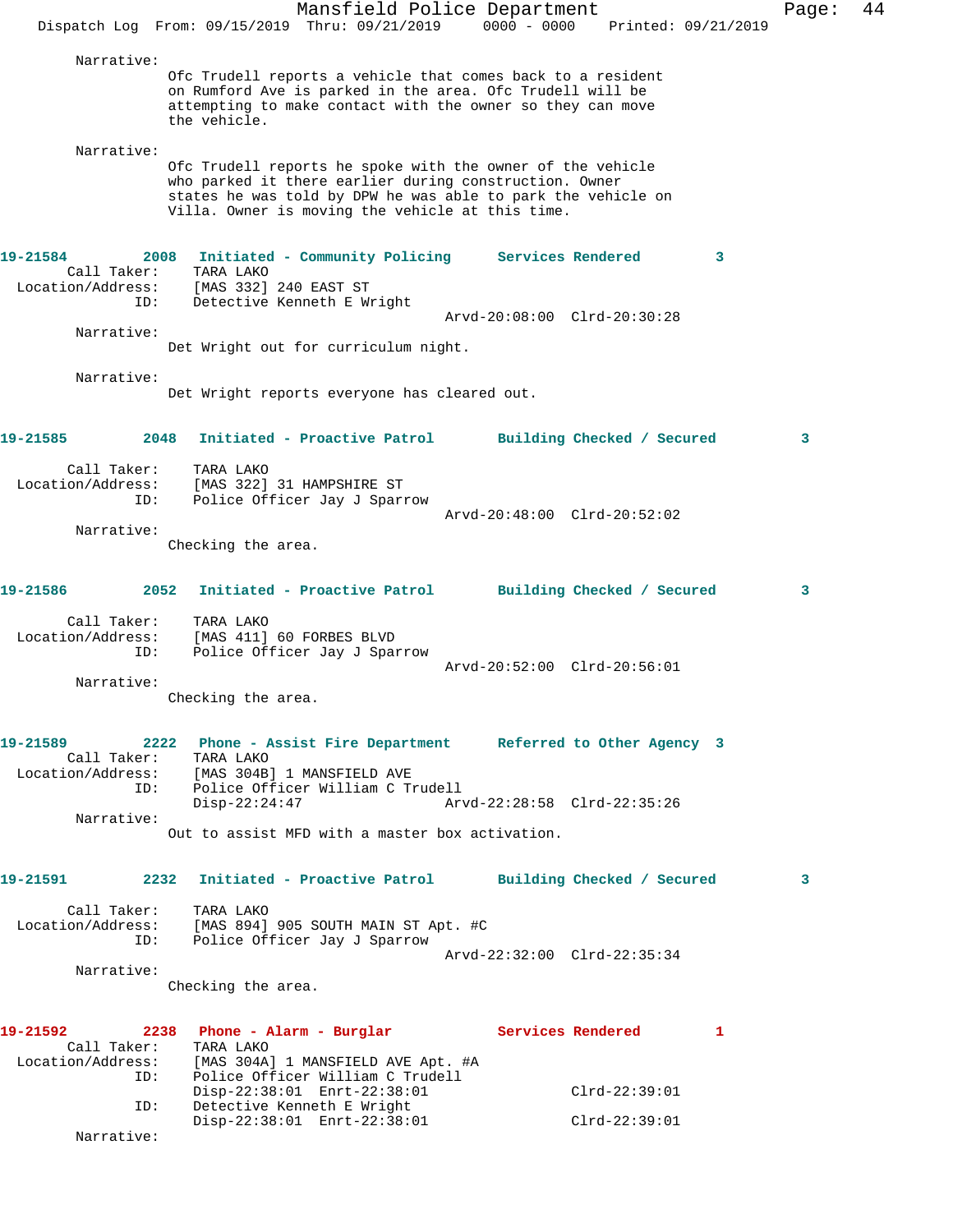|                                              |      | Mansfield Police Department<br>Dispatch Log From: 09/15/2019 Thru: 09/21/2019                                                                                 | 0000 - 0000 Printed: 09/21/2019 | Page: | 45 |
|----------------------------------------------|------|---------------------------------------------------------------------------------------------------------------------------------------------------------------|---------------------------------|-------|----|
|                                              |      | Alarm company reports back door activation.                                                                                                                   |                                 |       |    |
| Narrative:                                   |      |                                                                                                                                                               |                                 |       |    |
|                                              |      | Ofc Trudell reports the fire department opened the back door<br>to gain entry to the building for the master box.                                             |                                 |       |    |
| Narrative:                                   |      | Per Sgt Connor, units will not be responding, cancelled en<br>route.                                                                                          |                                 |       |    |
| For Date: $09/20/2019$ - Friday              |      |                                                                                                                                                               |                                 |       |    |
| 19-21607                                     | 0120 | Initiated - Proactive Patrol Building Checked / Secured                                                                                                       |                                 | 3     |    |
| Call Taker:<br>Location/Address:             | ID:  | TARA LAKO<br>[MAS] 4 ERICK RD @ 15 BONNEY LN<br>Police Officer Andrew J Kelley<br>Arvd-01:20:00 Clrd-01:24:24                                                 |                                 |       |    |
| Narrative:                                   |      | Checking the area.                                                                                                                                            |                                 |       |    |
| 19-21609<br>Call Taker:<br>Location/Address: | ID:  | 0129 Initiated - Motor Vehicle Stop Services Rendered<br>TARA LAKO<br>[MAS] 228 PRATT ST @ 6 BICENTENNIAL CT<br>Police Officer Andrew J Kelley                | 3                               |       |    |
|                                              | ID:  | Arvd-01:29:00 Clrd-01:41:39<br>Police Officer Meghan Birnie                                                                                                   |                                 |       |    |
| Vehicle:                                     |      | $Disp-01:33:59$<br>Arvd-01:34:05 Clrd-01:41:37<br>GRY 2005 HOND ACCORD Reg: PC MA 1ECJ88 VIN: 1HGCM56425A087380                                               |                                 |       |    |
| Narrative:                                   |      | Ofc Kelley reports the reason for the stop was the status on<br>the license, the RO has a valid Guatemalan license.                                           |                                 |       |    |
| 19-21610                                     | 0141 | Initiated - Proactive Patrol                                                                                                                                  | Building Checked / Secured      | 3     |    |
| Call Taker:<br>Location/Address:             | ID:  | TARA LAKO<br>[MAS 65] 30 CHAUNCY ST<br>Police Officer Andrew J Kelley                                                                                         |                                 |       |    |
| Narrative:                                   |      | Arvd-01:41:00 Clrd-01:57:59                                                                                                                                   |                                 |       |    |
|                                              |      | Checking the area.                                                                                                                                            |                                 |       |    |
| 19-21612                                     |      | 0146 Initiated - Proactive Patrol         Building Checked / Secured                                                                                          |                                 | 3     |    |
| Location/Address:                            | ID:  | Call Taker: LINDSAY MITCHELL<br>[MAS 840] 280 SCHOOL ST<br>Police Officer Meghan Birnie<br>Arvd-01:46:00 Clrd-01:59:33                                        |                                 |       |    |
|                                              |      |                                                                                                                                                               |                                 |       |    |
| 19-21616                                     |      | 0158 Initiated - Proactive Patrol                                                                                                                             | Building Checked / Secured      | 3     |    |
|                                              | ID:  | Call Taker: Police Officer Andrew J Kelley<br>Location/Address: [MAS 293] 2 CHAUNCY ST<br>Police Officer Andrew J Kelley                                      |                                 |       |    |
| Narrative:                                   |      | Arvd-02:00:40 Clrd-02:02:29                                                                                                                                   |                                 |       |    |
|                                              |      | Checking the area.                                                                                                                                            |                                 |       |    |
| 19-21617                                     | ID:  | 0203 Initiated - Proactive Patrol Services Rendered<br>Call Taker: TARA LAKO<br>Location/Address: [MAS 322] 31 HAMPSHIRE ST<br>Police Officer Andrew J Kelley | $\sim$ 3                        |       |    |
|                                              |      | Arvd-02:03:00 Clrd-02:29:54                                                                                                                                   |                                 |       |    |
| Narrative:                                   |      | Checking the area.                                                                                                                                            |                                 |       |    |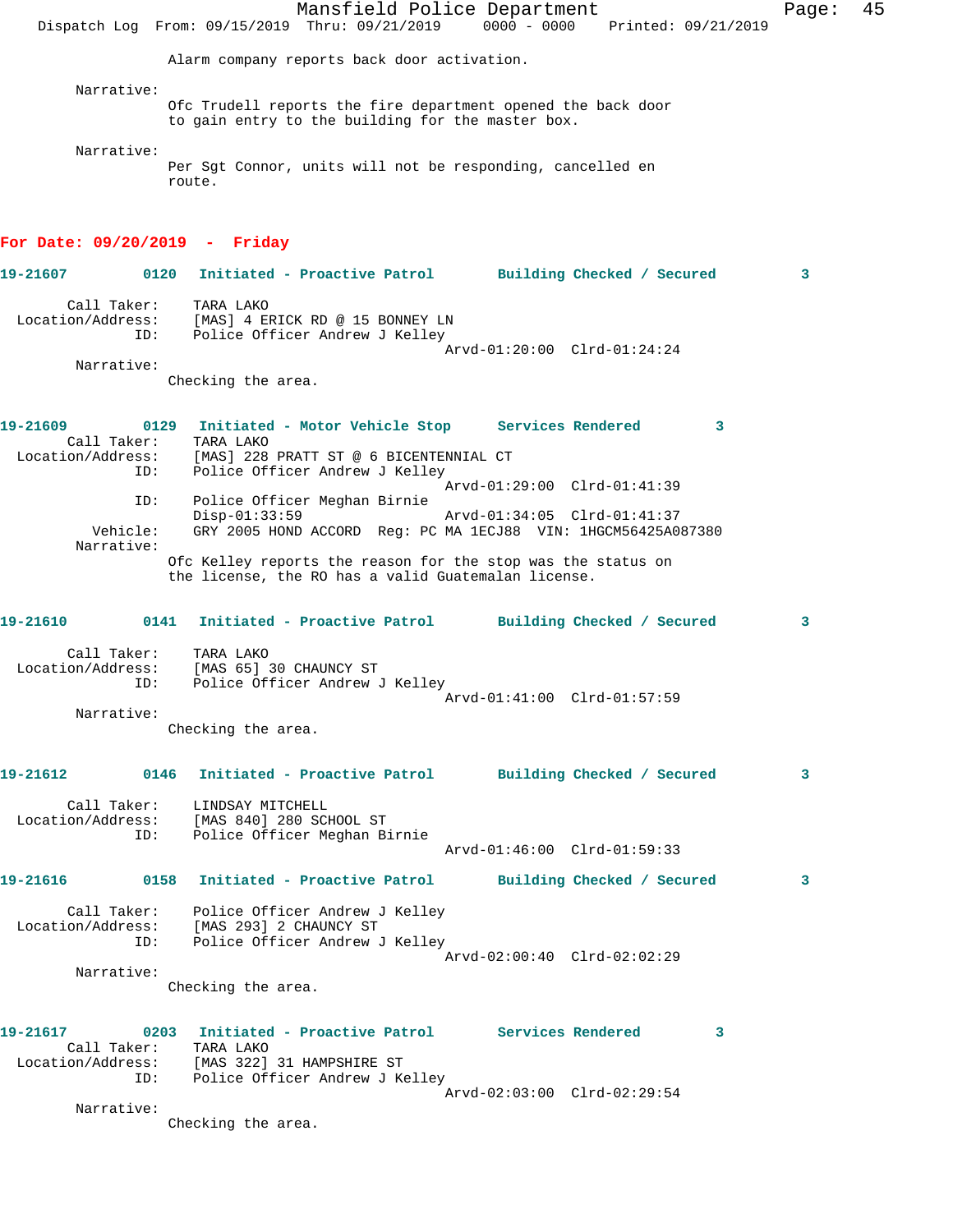Mansfield Police Department Fage: 46 Dispatch Log From: 09/15/2019 Thru: 09/21/2019 0000 - 0000 Printed: 09/21/2019 **19-21618 0208 Initiated - Proactive Patrol Services Rendered 3**  Call Taker: TARA LAKO Location/Address: [MAS 907E] 390 WEST ST ID: Police Officer Meghan Birnie Arvd-02:08:00 Clrd-02:17:20 Narrative: Checking the area. **19-21619 0220 Initiated - Proactive Patrol Building Checked / Secured 3** Call Taker: TARA LAKO Location/Address: [MAS 900A] 242 CHAUNCY ST Apt. #1 ID: Police Officer Meghan Birnie Arvd-02:20:00 Clrd-02:25:44 Narrative: Checking the area. **19-21620 0221 Initiated - Proactive Patrol Building Checked / Secured 3** Call Taker: TARA LAKO Location/Address: [MAS] CROCKER ST ID: Sergeant Robert S Pierce Arvd-02:21:00 Clrd-02:40:04 Narrative: Checking the area. Narrative: . **19-21622 0231 Initiated - Proactive Patrol Services Rendered 3**  Call Taker: LINDSAY MITCHELL Location/Address: [MAS 982] 111 HOPE ST ID: Police Officer Andrew J Kelley Arvd-02:31:00 Clrd-02:31:00 **19-21623 0231 Initiated - Proactive Patrol Services Rendered 3**  Call Taker: LINDSAY MITCHELL Location/Address: [MAS 170] 255 HOPE ST ID: Police Officer Andrew J Kelley Arvd-02:31:00 Clrd-02:39:54 **19-21624 0236 Initiated - Proactive Patrol Services Rendered 3**  Call Taker: LINDSAY MITCHELL Location/Address: [MAS 927] 50 PLYMOUTH ST ess: [MAS 927] 50 For Collect Degman Birnie<br>ID: Police Officer Meghan Birnie<br>Arvd-02:36:00 Clrd-02:48:35 Arvd-02:36:00 Clrd-02:48:35 ID: Sergeant Robert S Pierce Disp-02:40:14 Arvd-02:42:40 Clrd-02:48:37 Vehicle: BRO 2005 BUIC LESABR Reg: PC MA 791WN4 VIN: 1G4HR54KX5U234157 Narrative: Ofc Birnie checking on a vehicle in the area. Ofc Birnie reports vehicle will be on its way, RO was having a coffee. **19-21625 0250 Initiated - Proactive Patrol Building Checked / Secured 3** Call Taker: TARA LAKO Location/Address: [MAS 1002] 250 EAST ST ID: Police Officer Andrew J Kelley Arvd-02:50:00 Clrd-03:02:28 Narrative: Checking the area.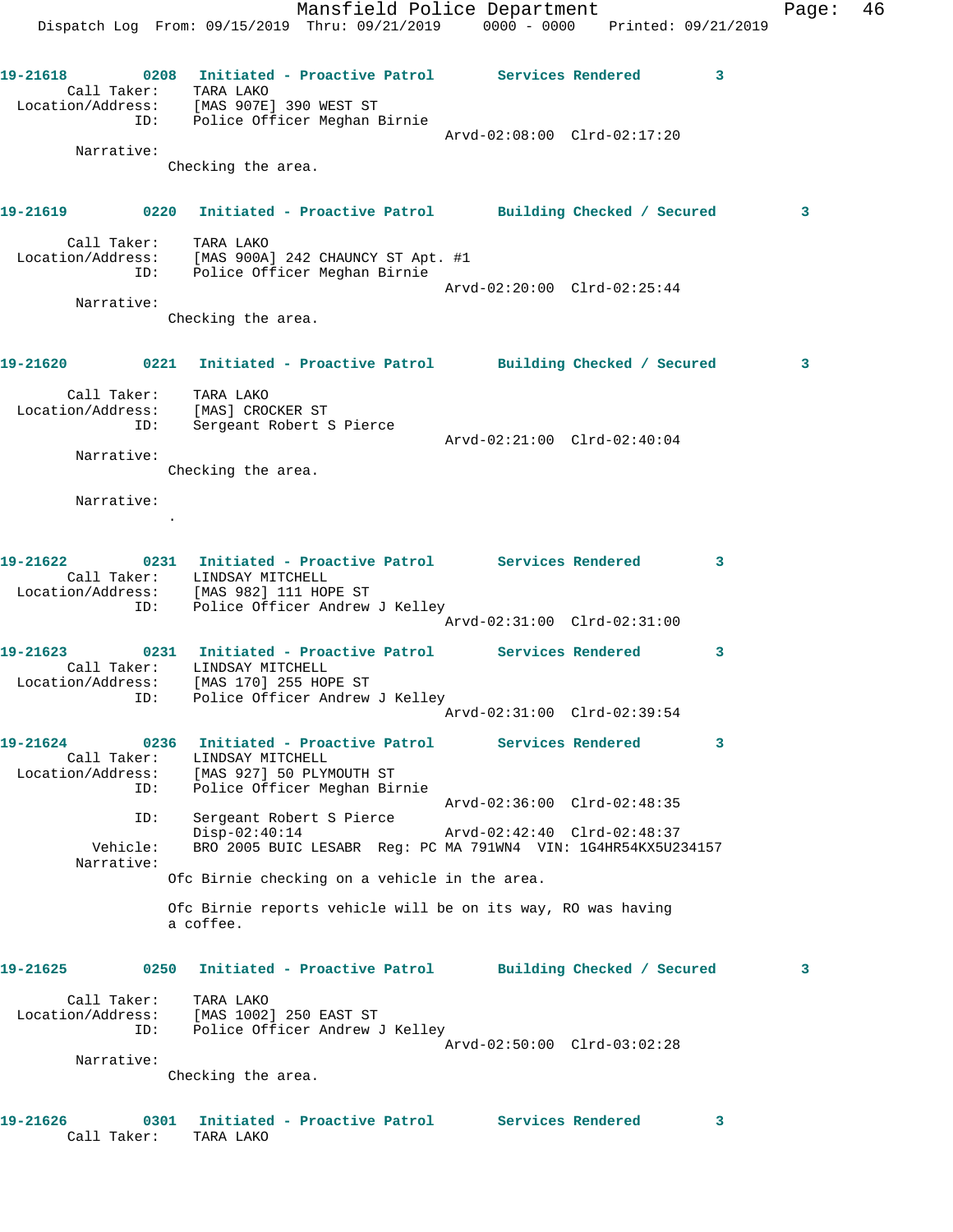Mansfield Police Department Page: 47 Dispatch Log From: 09/15/2019 Thru: 09/21/2019 0000 - 0000 Printed: 09/21/2019 Location/Address: [MAS 834] 261 CHAUNCY ST ID: Sergeant Robert S Pierce Arvd-03:01:00 Clrd-03:05:43 Narrative: Checking the area. **19-21628 0311 Initiated - Proactive Patrol Building Checked / Secured 3** Call Taker: TARA LAKO Location/Address: [MAS 992] 660 EAST ST ID: Police Officer Andrew J Kelley Arvd-03:11:00 Clrd-03:36:03 Narrative: Checking the area. **19-21629 0348 Initiated - Proactive Patrol Building Checked / Secured 3** Call Taker: Police Officer Andrew J Kelley Location/Address: [MAS 293] 2 CHAUNCY ST ID: Police Officer Andrew J Kelley Arvd-03:49:21 Clrd-04:24:06 Narrative: Checking the area. **19-21630 0606 Phone - Assist Law Enfrc Agncy Services Rendered 3**  Call Taker: JEFFREY KEEFE Location/Address: [MAS 2] 60 FORBES BLVD ID: Sergeant Robert S Pierce Disp-06:09:12 Arvd-06:12:07 Clrd-06:19:10 ID: Police Officer Meghan Birnie Disp-06:09:19 Arvd-06:12:05 Clrd-06:19:12 Vehicle: RED 2007 MITS UT ENDEAV Reg: PAV MA ZUZUBR VIN: 4A4MN21S77E050818 Narrative: Plainville PD via the MECC is attempting to locate a vehicle, use without authority, possibly at the Red Roof Inn. Female who may be operating the vehicle has an active WMS warrant for default. After dispatching officers to the call, the MECC called back stating they are only looking to locate the vehicle and notify the RO. Narrative: Sgt Pierce reports the vehicle is in the back lot, will be going inside to speak with the front desk. Narrative: MECC called back to report they are no longer looking for the vehicle, they had spoken with the RO who in turn has spoken with the niece who has the vehicle and they will make arrangements on their own for its return. Sgt Pierce is clear and female is not registered with the front desk. **19-21634 0629 Initiated - Proactive Patrol Services Rendered 3**  Call Taker:<br>Location/Address: [MAS] 99 COPELAND DR @ 235 CHAUNCY ST ID: Sergeant Robert S Pierce Arvd-06:29:00 Clrd-06:57:55 Narrative: Checking the area. 19-21637 **19-21637** 0657 Initiated - Traffic Enforcement / Activity **Services Rendered 2**  Call Taker: JAMES VIERA Location/Address: [MAS] 153 EASTMAN ST @ 4 MONAHAN LN ID: Police Officer Andrew J Kelley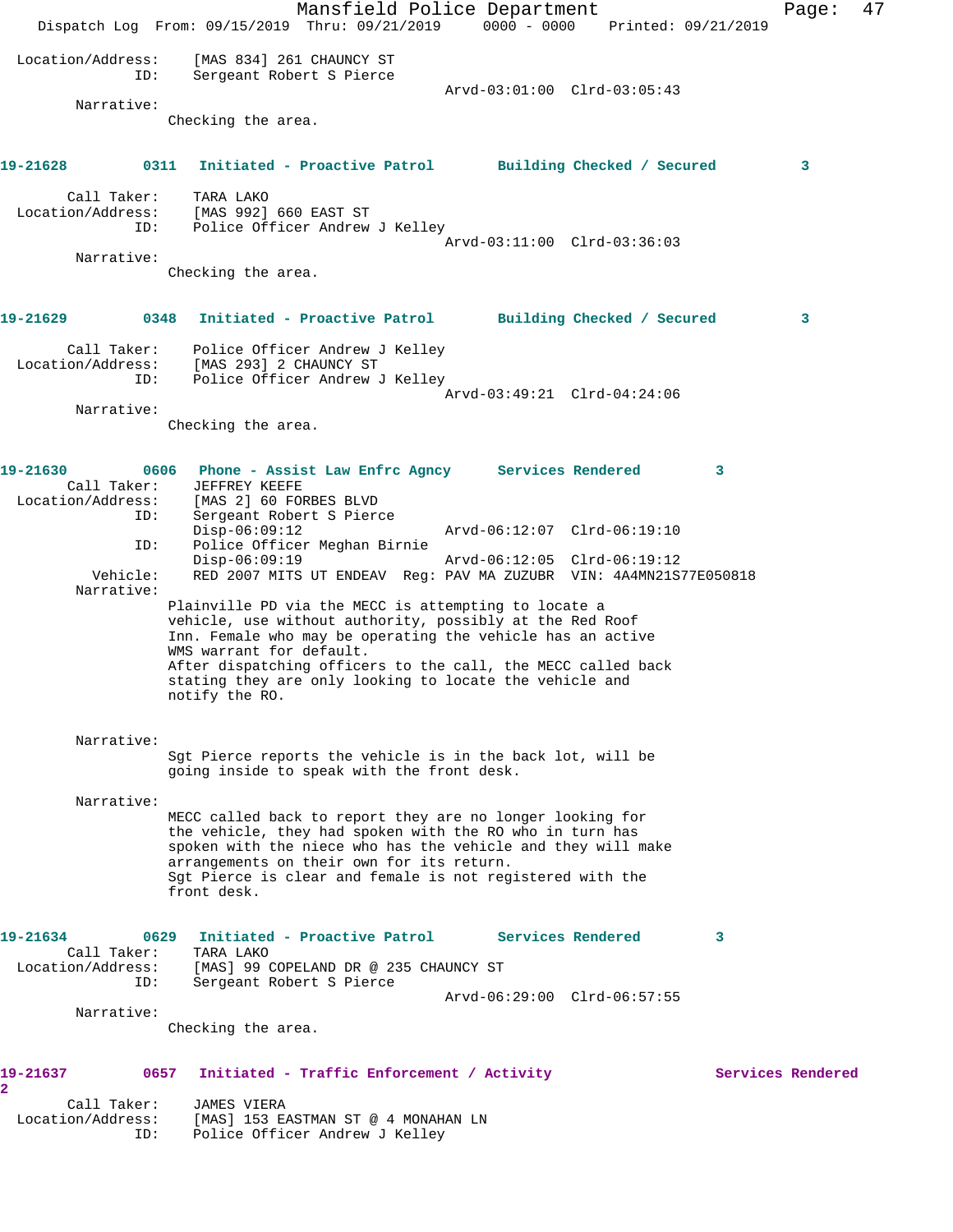Mansfield Police Department Fage: 48 Dispatch Log From: 09/15/2019 Thru: 09/21/2019 0000 - 0000 Printed: 09/21/2019 Arvd-06:57:00 Clrd-07:19:11 Narrative: No violations. **19-21641 0743 Initiated - Selective Enforcement/RADAR Services Rendered 3**  Call Taker: JAMES VIERA Location/Address: [MAS] HIGHLAND AVE ID: Police Officer David W Kinahan Arvd-07:43:00 Clrd-08:13:47 Narrative: Speed enforcement. **19-21643 0819 Initiated - Motor Vehicle Stop Citation / Warning Issued 3**  Call Taker: JAMES VIERA Location/Address: [MAS] 200 CHAUNCY ST @ 234 CENTRAL ST ID: Police Officer David W Kinahan Arvd-08:19:00 Clrd-08:27:23 Vehicle: BLK 2002 CHEV UT TRAILB Reg: PC MA 1VN267 VIN: 1GNDT13S322103665 Narrative: Citation to the RO for expired registration. It was renewed online and she is on her way. **19-21646 0834 Initiated - Motor Vehicle Stop Citation / Warning Issued 3**  Call Taker: JAMES VIERA Location/Address: [MAS] 37 EAST ST ID: Police Officer David W Kinahan Arvd-08:34:00 Clrd-08:41:29 Vehicle: BLU 2017 NISS ALTIMA Reg: PC MA 5HK356 VIN: 1N4AL3AP3HC127902 Narrative: Mvs-citation issued **19-21649 0842 Initiated - Directed Operations Citation / Warning Issued 3**  Call Taker: JAMES VIERA Location/Address: [MAS] 792 WEST ST ID: Police Officer Joshua S Ellender Arvd-08:42:00 Clrd-09:12:57 Vehicle: GRY 2011 HYUN SONATA Reg: PC MA 5NS714 VIN: 5NPEB4AC2BH007859 Vehicle: BLK 2018 JEEP WRANGL Reg: PC MA 8XG481 VIN: 1C4BJWEG6JL890776 Vehicle: WHI 2014 JEEP WRANGL Reg: PAS MA SN73ES VIN: 1C4HJWEG9EL212815 Narrative: Cited for speed. Narrative: Cited for speed. Narrative: Citation for speed. **19-21650 0846 Initiated - Motor Vehicle Stop Verbal Warning 3**  Call Taker: JAMES VIERA

 Location/Address: [MAS] 300 EAST ST @ 2 WARE ST ID: Police Officer David W Kinahan Arvd-08:46:00 Clrd-08:48:34 Vehicle: GRY 2013 HYUN SONATA Reg: PC MA 1MB518 VIN: KMHEC4A47DA101523 Narrative: Verbal warning for speed.

| 19-21652          | 0849        | Initiated - Building Check                     |                             | Building Checked / Secured |  |
|-------------------|-------------|------------------------------------------------|-----------------------------|----------------------------|--|
| Location/Address: | Call Taker: | JAMES VIERA<br>[MAS] 4 ERICK RD @ 15 BONNEY LN |                             |                            |  |
|                   | ID:         | Police Officer Meghan Birnie                   |                             |                            |  |
|                   |             |                                                | Arvd-08:49:00 Clrd-08:53:13 |                            |  |
| 19-21653          | 0856        | Initiated - Motor Vehicle Stop                 | Verbal Warning              |                            |  |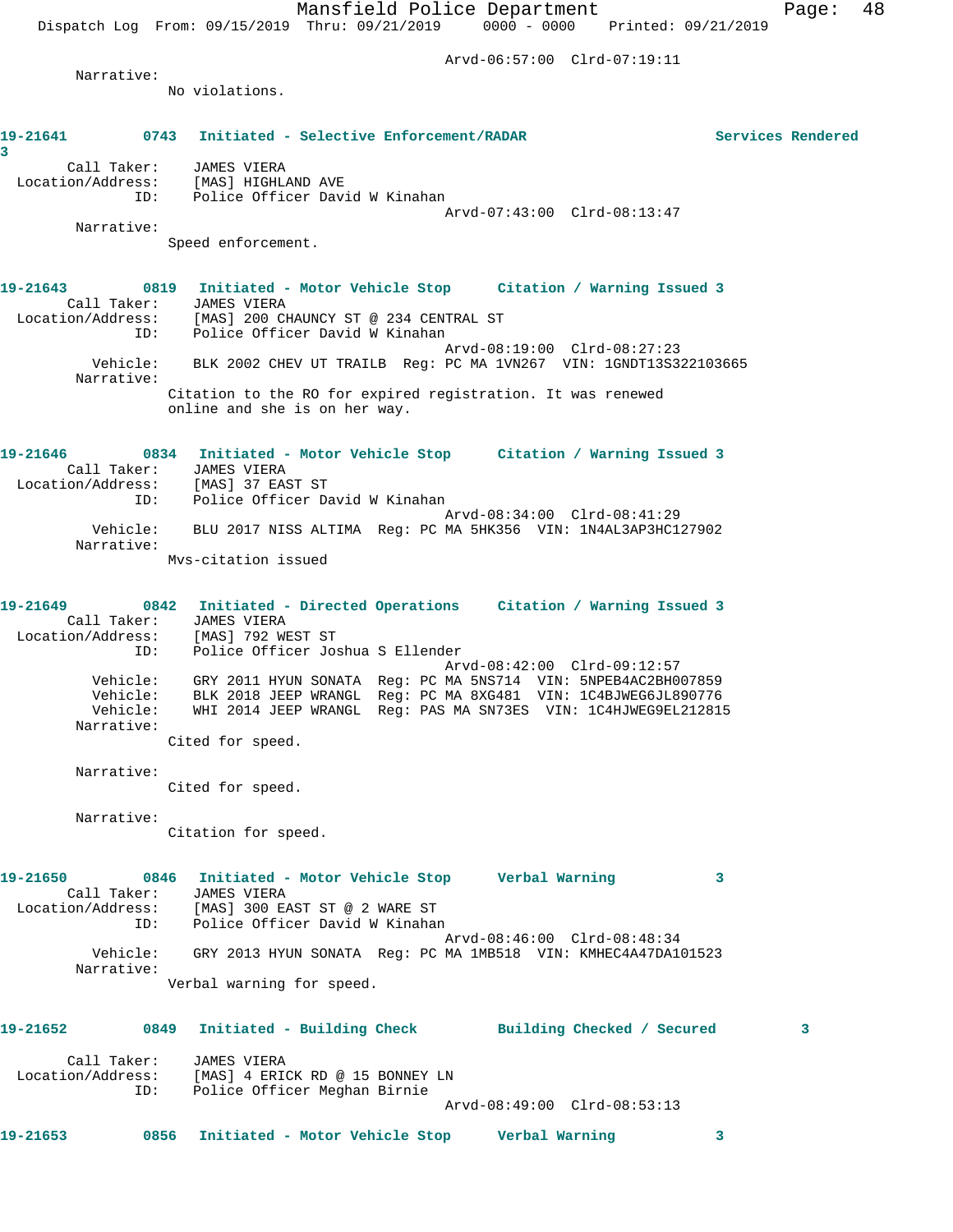Mansfield Police Department Fage: 49 Dispatch Log From: 09/15/2019 Thru: 09/21/2019 0000 - 0000 Printed: 09/21/2019 Call Taker: JAMES VIERA Vicinity of: [MAS] 18 NORTH MAIN ST @ 12 HIGH ST ID: Police Officer David W Kinahan Arvd-08:56:00 Clrd-09:01:41 Vehicle: GRY 2013 FORD EXPLOR Reg: PC MA 8DDX40 VIN: 1FM5K8D81DGC28595 Narrative: Verbal for speed. **19-21654 0858 Initiated - Proactive Patrol Building Checked / Secured 3** Call Taker: CARLY MORIARTY Location/Address: [MAS 417] 9 FRANCIS AVE ID: Police Officer Meghan Birnie Arvd-08:58:00 Clrd-09:06:05 Narrative: Check of the above location **19-21655 0903 Walk-In - Vandalism Incident Report 3**  Call Taker: Support Staff Matthew Todesco Location/Address: [MAS H4324] 122 RUMFORD AVE ID: Police Officer Meghan Birnie Disp-09:07:30 Arvd-09:22:48 Clrd-10:17:43 Narrative: RP into report vandalism to her front walkway, Ofc Birnie into speak with the RP. Refer To Incident: 19MAS-846-OF **19-21656 0909 Phone - Alarm - Burglar False / Accidental Alarm 1**  Call Taker: APRIL LEHANE Location/Address: [MAS H2882] 250 OAK ST ID: Sergeant Thomas R Connor<br>Disp-09:11:39<br>ID: Police Officer Joshua S El<br>Disp-09:13:16 Disp-09:11:39 Arvd-09:18:29 Clrd-09:18:38 Police Officer Joshua S Ellender Disp-09:13:16 Arvd-09:18:32 Clrd-09:18:35 Narrative: front door kitchen slider Narrative: Accidental by homeowner. **19-21659 0938 Initiated - Building Check Building Checked / Secured 3** Call Taker: JAMES VIERA Location/Address: [MAS 840] 280 SCHOOL ST ID: Police Officer Joshua S Ellender Arvd-09:38:00 Clrd-09:50:06 **19-21660 0942 Initiated - Motor Vehicle Stop Citation / Warning Issued 3**  Call Taker: JAMES VIERA Location/Address: [FOX] FORBES BLVD ID: Police Officer David W Kinahan Arvd-09:42:00 Clrd-09:46:46 Vehicle: BLK 2011 MAZD MAZDA3 Reg: PC MA 9KDP80 VIN: JM1BL1VGXB1364810 Narrative: MV stop just over the line in Foxboro. Violation occurred at #140 Chauncy Street. Narrative: Cited for red light violation. **19-21666 1034 Initiated - Directed Operations Citation / Warning Issued 3**  Call Taker: JAMES VIERA Location: [MAS] RT 140 @ CHAUNCY STREET ID: Police Officer Joshua S Ellender Arvd-10:34:00 Clrd-11:12:56 Vehicle: BLK 2010 COROLLA Reg: PC RI HJ517 VIN: 2T1BU4EE7AC480117 Vehicle: GRY 2013 NISS ALTIMA Reg: PC MA 3ZN288 VIN: 1N4AL3APXDC247660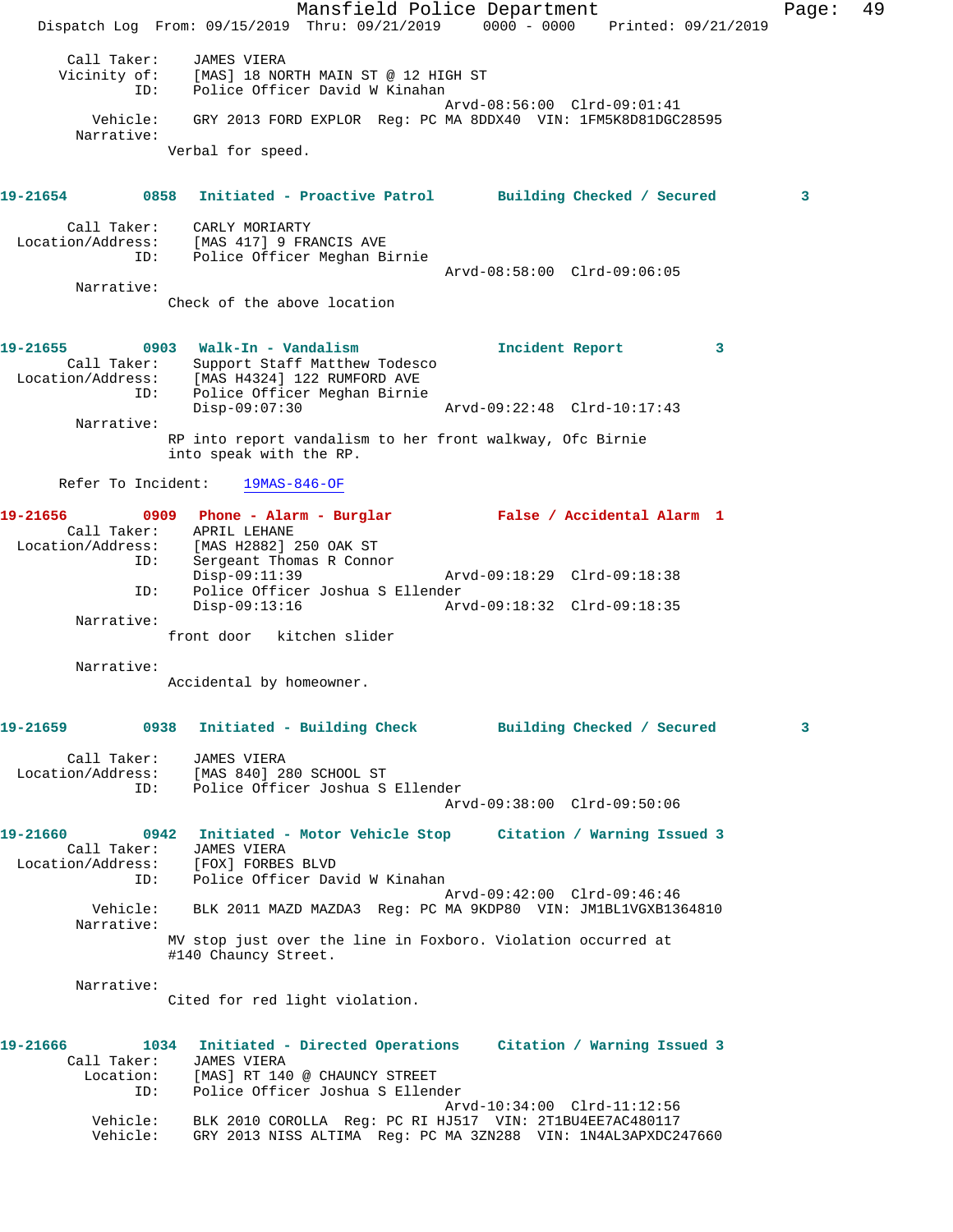Mansfield Police Department Fage: 50 Dispatch Log From: 09/15/2019 Thru: 09/21/2019 0000 - 0000 Printed: 09/21/2019 Narrative: Cited for red light. Narrative: Cited. **19-21670 1121 Initiated - Motor Vehicle Stop Summons 3**  Call Taker: JAMES VIERA Vicinity of: [MAS] 2 WARE ST @ 300 EAST ST ID: Police Officer David W Kinahan Arvd-11:21:00 Clrd-12:00:08 ID: Police Officer Meghan Birnie Disp-11:28:50 Arvd-11:30:34 Clrd-12:00:05<br>Vehicle: CHEV VN Reg: OT VT 352A482 CHEV VN Reg: OT VT 352A482 Narrative: Another operator has taken possession of the vehicle. Narrative: Operator was cited for unlicensed and will be summonsed. Refer To Summons: 19MAS-547-AR Summons: LOJA-LARGO, MARIA VICTORIA<br>Address: 58 FORD ST Apt. #2 BROCK 58 FORD ST Apt. #2 BROCKTON, MA Age: 23 Charges: UNLICENSED OPERATION OF MV SPEEDING IN VIOL SPECIAL REGULATION **19-21673 1219 Initiated - Community Policing Services Rendered 3**  Call Taker: JAMES VIERA Location/Address: [MAS 333] 245 EAST ST ID: Sergeant Thomas R Connor Arvd-12:19:00 Clrd-12:33:50 **19-21674 1233 Initiated - Community Policing Services Rendered 3**  Call Taker: JAMES VIERA Location/Address: [MAS 331] 255 EAST ST ID: Sergeant Thomas R Connor Arvd-12:33:00 Clrd-12:59:23 **19-21675 1236 Initiated - Selective Enforcement/RADAR Services Rendered 3**  Call Taker: JAMES VIERA Location/Address: [MAS 1002] 250 EAST ST ID: Police Officer John R Armstrong Arvd-12:36:00 Clrd-13:05:49 **19-21678 1243 Initiated - Motor Vehicle Stop Citation / Warning Issued 3**  Call Taker: CARLY MORIARTY Location/Address: [MAS 900A] 242 CHAUNCY ST Apt. #1 ID: Police Officer Joshua S Ellender Arvd-12:43:00 Clrd-12:49:19 Vehicle: BLK 2014 FORD UT ESCAPE Reg: PC MA 64WD44 VIN: 1FMCU0G90EUD28620 Vehicle: BLK 2014 FORD LL ESCAPE Reg: PC MA 64WD44 Narrative: Cited for red light and failure to slow. **19-21680 1251 Initiated - Building Check Building Checked / Secured 3** Call Taker: JAMES VIERA Location/Address: [MAS 840] 280 SCHOOL ST ID: Police Officer Joshua S Ellender Arvd-12:51:00 Clrd-13:04:04 19-21685 1327 Phone - 911 Hang-ups & Verifications **19-21685** Confirmed misdial/Accdntl **Call 2**  Call Taker: APRIL LEHANE Location/Address: [MAS 417G] 17 FRANCIS AVE Apt. #09 ID: Police Officer John R Armstrong Disp-13:28:07 Arvd-13:32:22 Clrd-13:35:52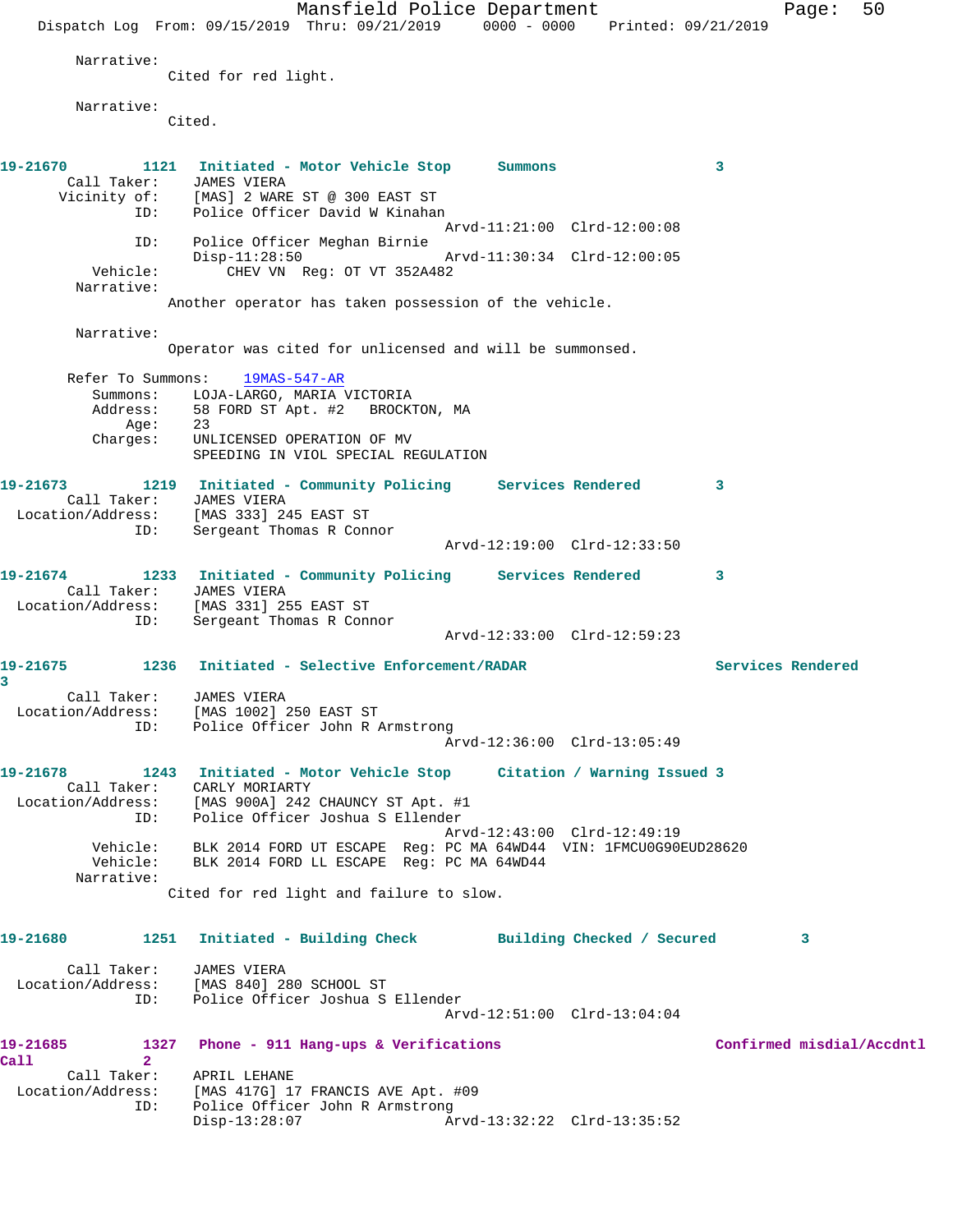Mansfield Police Department Fage: 51 Dispatch Log From: 09/15/2019 Thru: 09/21/2019 0000 - 0000 Printed: 09/21/2019 **19-21688 1343 Initiated - Assist Non-Govrnmnt Agency Services Rendered 3**  Call Taker: CARLY MORIARTY Location/Address: [MAS 1002] 250 EAST ST ID: Police Officer John R Armstrong Arvd-13:43:00 Clrd-14:01:50 Narrative: Standing by for the busses 19-21690 1355 Phone - 911 Hang-ups & Verifications **Confirmed misdial/Accdntl Call 2**  Call Taker: APRIL LEHANE Location/Address: [MAS 1005B] 292 CHAUNCY ST Apt. #150 ID: Police Officer Joshua S Ellender Disp-13:55:47 Arvd-13:59:33 Clrd-13:59:37 Narrative: Ofc Ellender confirming an accidental 911 **19-21699 1433 Initiated - Motor Vehicle Stop Citation / Warning Issued 3**  Call Taker: CARLY MORIARTY Location/Address: [MAS] 800 SOUTH MAIN ST ID: Police Officer Joshua S Ellender Arvd-14:33:00 Clrd-14:37:55 Vehicle: BLU 2006 CHRY VN TOWN AND COUNTRY Reg: PC MA 523W Narrative: Mvs-citation issued **19-21704 1507 Phone - 911 Hang-ups & Verifications Building Checked / Secured 2**  Call Taker: Kieran M Ruth Location/Address: [MAS 927] 50 PLYMOUTH ST ID: Police Officer John R Armstrong Disp-15:08:21 Arvd-15:14:20 Clrd-15:16:23 Narrative: Out for a 911 open line pinging at the soccer fields, no answer upon call back Narrative: area checked secure, soccer coach was unaware of any issues **19-21705 1514 Phone - 911 Hang-ups & Verifications Confirmed misdial/Accdntl Call 2**  Call Taker: Kieran M Ruth Location/Address: [MAS H5806] 7 MCKENZI LN ID: Sergeant Thomas R Connor Disp-15:18:41 Arvd-15:32:28 Clrd-15:33:24 Narrative: Out for an accidental 911 call by a landscaper Narrative: Sgt. O'Connor confirmed accidental, cp is having issues with his cell phone **19-21707 1600 Radio - Xfinity Event Accident Report 2**  Call Taker: Support Staff Matthew Todesco Location/Address: [MAS 108B] 885 SOUTH MAIN ST Vehicle: GRY 2012 FORD FOCUS Reg: PC MA 1TCN68 VIN: 1FAHP3K2XCL371643 Vehicle: WHI 2019 GMC SIERRA Reg: PC MA 54H640 VIN: 2GT22NEG1K1154505 Vehicle: WHI 2015 LEXS IS Reg: PC MA 8DK434 VIN: JTHCF1D28F5021881 Vehicle: WHI 2007 GMC SIERRA Reg: PC MA 4VX547 VIN: 1GTHK23647F550379 Vehicle: GRN 2019 FORD F550 Reg: CO MA T99849 VIN: 1FD0W5HT8KEC93951 Towed: For: Other By: Central Street Garage To: Central Street Garage Vehicle: WHI 2012 JEEP GRANDC Reg: PC MA 8SW675 VIN: 1C4RJFAG9CC304935 Vehicle: PLE 2012 ROGUE Reg: PC RI 384726 VIN: JN8AS5MV3CW411769 Vehicle: BLU 2017 HYUN SANTE Reg: PC MA 66C810 VIN: 5NMZT3LB1HH043836 Vehicle: WHI 2017 HOND ACCORD Reg: PC MA 7WH515 VIN: 1HGCR2F18HA200338 Towed: For: Other By: Central Street Garage To: Central Street Garage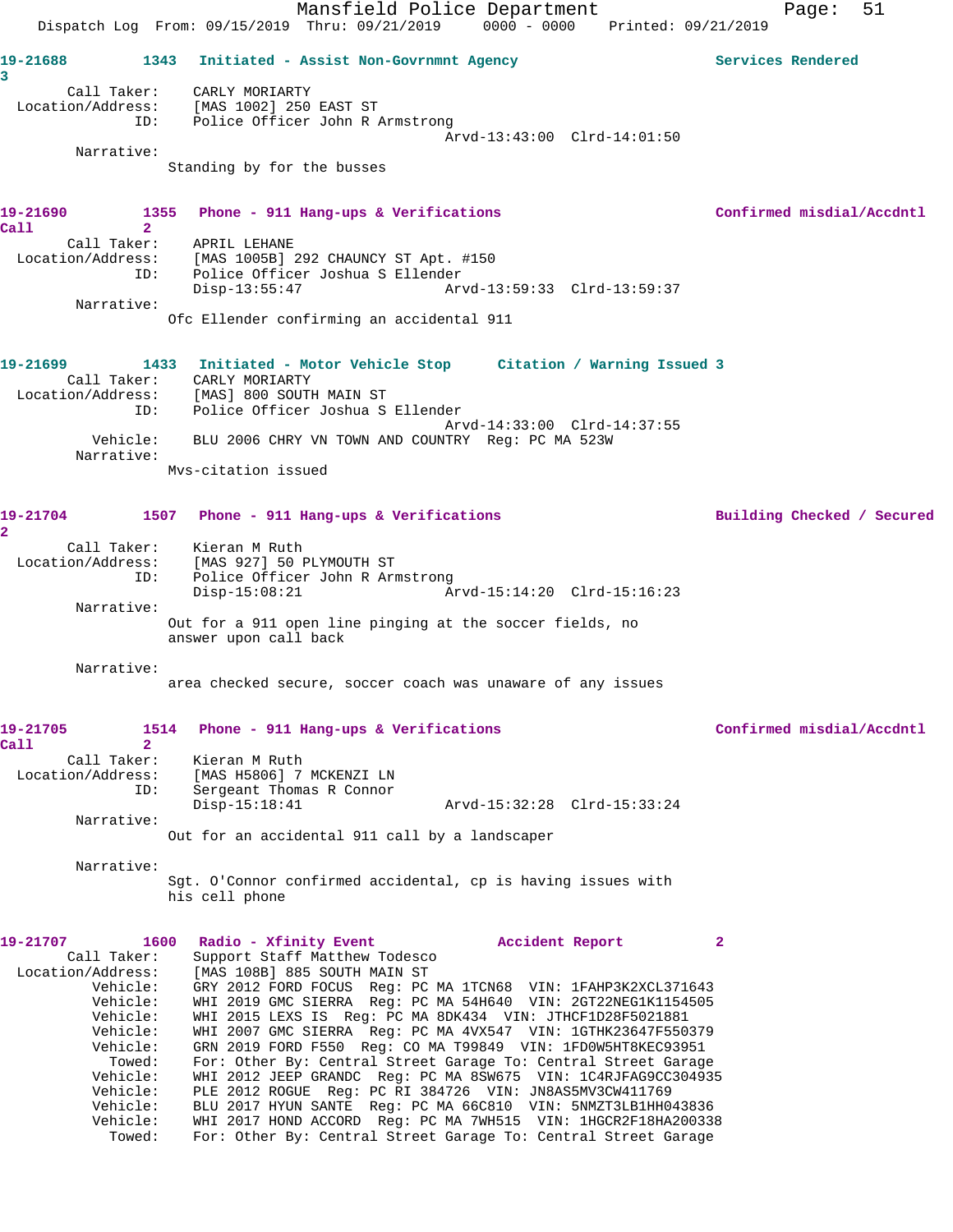Mansfield Police Department Page: 52 Dispatch Log From: 09/15/2019 Thru: 09/21/2019 Vehicle: BLK 2017 LNDR UT RANGE Reg: PC MA 7FP544 VIN: SALVD2BG0HH180148 MAR 2009 SUBA LL FORESTER Reg: PC NH 4591571 VIN: JF2SH63609H701867 Narrative: All accident, incident and arrest numbers are associated with the Jason Aldean concert. Narrative: Officers are checking the area outside of the Compound for the 911 hang up. Officers checked the area and the call was unfounded Narrative: Officers are responding to the main road in for a patron having a hard time breathing as well as selling tee shirts. DC Ellsworth reports the male is being transported and the tee shirts are being seized. Narrative: Officers Seaward and Appel are checking the area of lot 8 for the 911 hang up Officers report the call was unfounded. Narrative: Red team is checking the front of Lot 11 for the reported open 911 call. Confirmed accidental Narrative: Red team reports call is unfounded after checking the lot and surrounding area Narrative: Cart 2 Fayles reports alc. confiscation from Ma PC 1TCN68 in lot 10, last row. Security called for alc. pick up/destruction. Narrative: Cart 2 reports Lot 11 row 1 alcohol seizure from MA/PC 8ET146 Narrative: Red team is responding to the premier lot for the 911 hang up. Officers are clear, confirmed accidental. Narrative: 1841 officers are starting the soft push in. Narrative: Cart 2 Lot 10 row 1 alcohol seizure from MA/PC 54h640 Narrative: Lt Archer reports 5770 through the gate. Narrative: Officers started the hard push at 18:30 Narrative: Lt Archer reports 7,300 through the gate. Narrative: Lt Archer reports 9,650 through the gate. Narrative: Lt Archer reports 12,167 through the gate Narrative: Lt Archer reports 14,684 through the gate.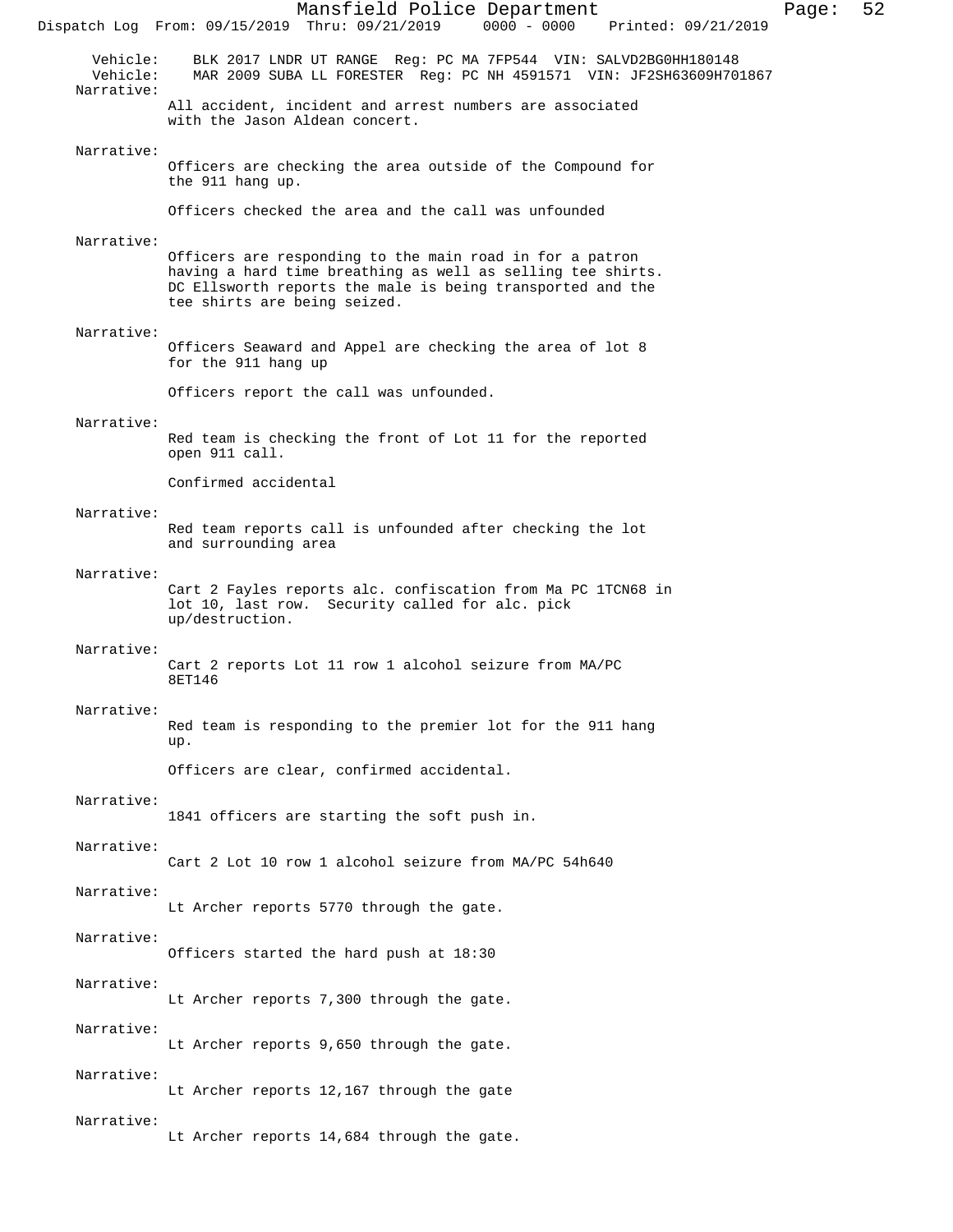Narrative: Compound reports one in custody. One number needed. Narrative: Officers are responding to the Courtyard for the report of an intoxicated female. Narrative: Officers are responding to the lot side concessions for the report of an intoxicated male. Narrative: Cart 2 reports a male was jumping the fence and has hand lacerations and is stuck behind the fence. MFD en route to assist getting access to the male. The hand lacerations are from the barbwire. Ofc Fayles report there are three more jumpers that are now back over. Officers have that one male in protective custody at this time. Narrative: Det Kerr requests EMS to the compound for an evaluation Officers are responding to upper woodside restroom for a female who passed out. Narrative: Venue responding to the walkway in between sections 11 and 5 for a 911 hang up. Officers are clear, the call was unfounded. Narrative: Venue is responding to the Lot side Grab & Go for an unknown medical. Officers are also responding to the rear of Section 2 for the unknown medical. Narrative: Venue reports there is a female lower side concessions with a facial laceration. MFD responding. Officers are clear, MFD has the female. Narrative: T2 reports he is off at MPD with one. Narrative: Officers are responding to the area of the Grab N Go for the people in the woods who have jumped the fences. Narrative: Section 15 Row L seat 11 for the report of an intoxicated male. Officers are off with fire, the male party will be walked

## Narrative:

down to triage.

Officers are responding to the upper concessions on the lawn for a person having a hard time breathing.

Officers are responding to the woodside lower concessions at this time.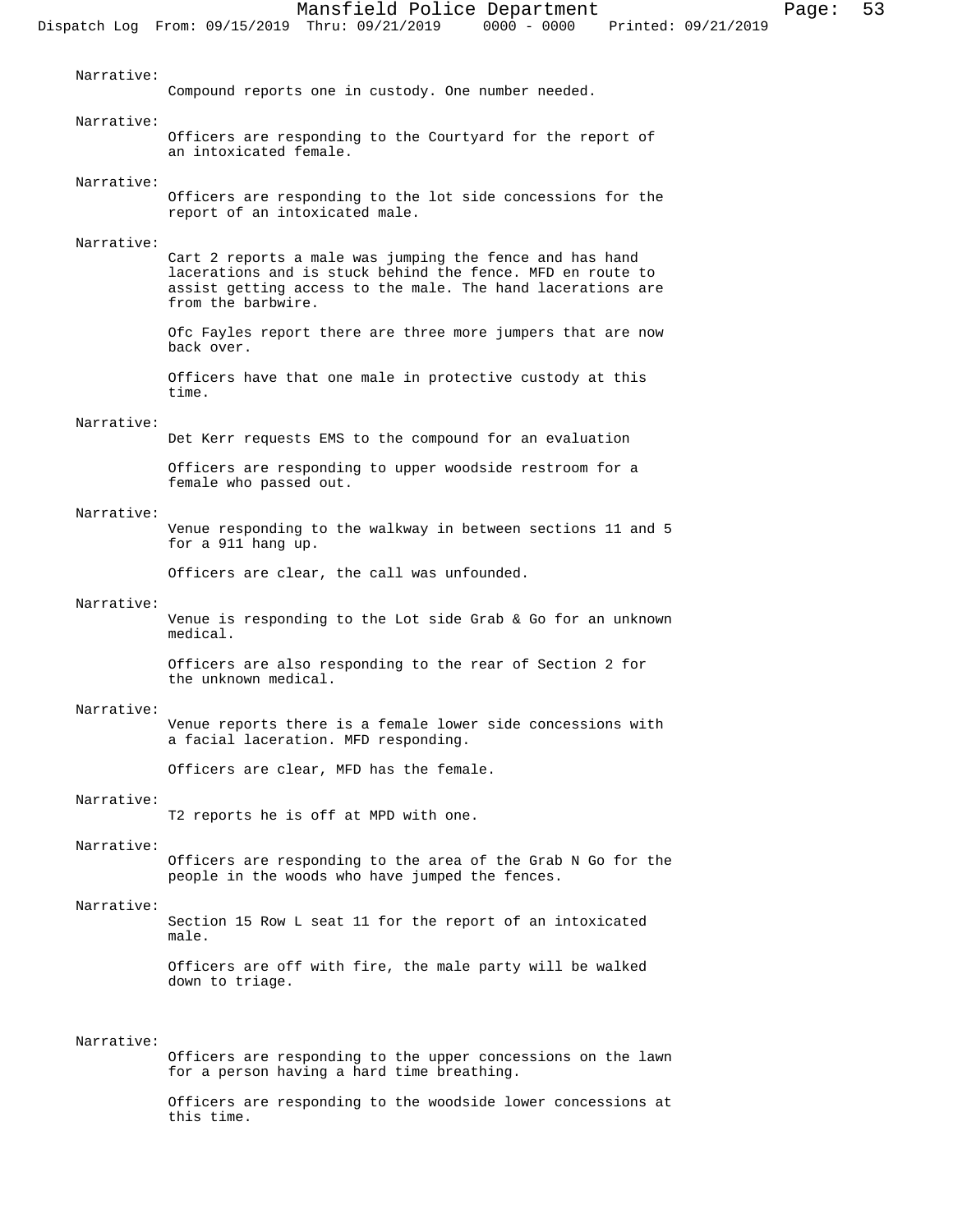Mansfield Police Department Page: 54 Dispatch Log From: 09/15/2019 Thru: 09/21/2019 Narrative: Lt Archer reports 15,500 through the gate Narrative: Venue officers are responding to the bottom of section 5 at the cross isle for a female passed out Narrative: Officers are responding to the opening of section 3 for a large male who needs to be removed. He is a suspect in a past assault. Officers are walking the male suspect down at this time Narrative: Officers are responding to the woodside restroom for a female passed out. Venue officers report she is not passed out, she is intoxicated and leaving with a friend Narrative: Officers are off in lot 13 with a female on the ground. MFD responding. Officers report the female was tired and just resting her eyes, MFD and officers are clear. Narrative: Venue officers are responding to Section 4 row K for an intoxicated female. Narrative: Officers are responding to the bottom of 11 and 12 for a patron who will not leave. Officers are escorting a male and female to the main gate as they are being ejected. Narrative: White team will be investigating fireworks in the A,B,C lots Narrative: 1051 House lights Narrative: Red team is responding to the circle for a report of bootleggers. DC Ellsworth reports the male is running from officers at this time. Narrative: Report of a fight in Lot B, White team is responding Narrative: Officers are off in Lot 9 for a minor MVA they report they are assisting with a paper exchange. Narrative: Officers are responding to Lot 9 for a reported argument between a male and a female. Narrative: Lt Archer requests MFD for an evaluation of an intoxicated patron. Narrative: Cart 1 is responding to Lot 6 by the pump house for the reported domestic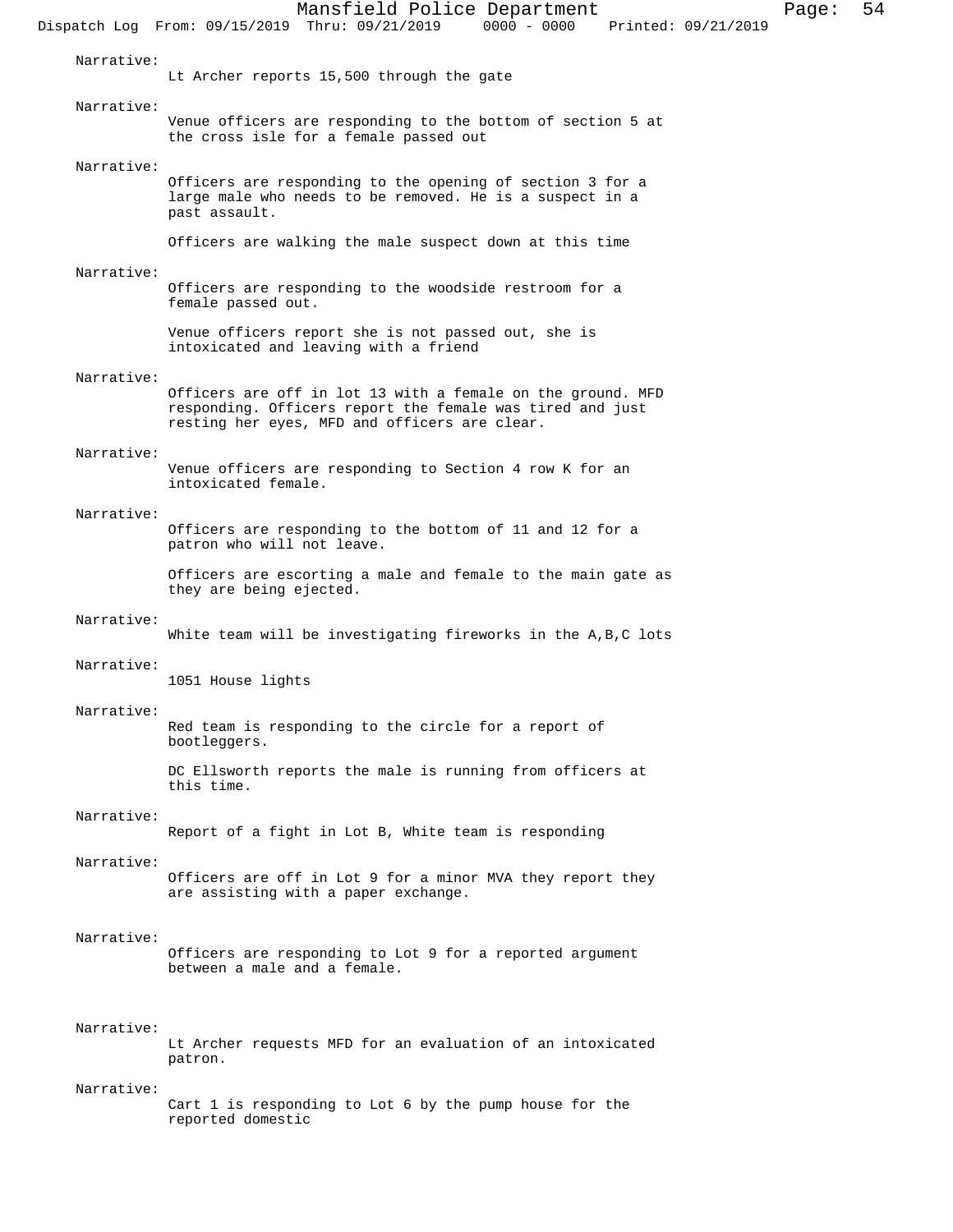Narrative: Lot 9 there is a female who keeps getting out of the car, red team is checking the area for the female a Jessica Lesley. Narrative: Ofc Seaward reports transporting two males to 500 East St at this time. Narrative: Ofc Seaward reports he is off at 500 East St. Ofc Haynes reports he is off at the station with the male from Sturdy Refer To Accident: 19MAS-356-AC Refer To P/C: 19MAS-548-AR P/C: WILLIAMS, BRETT Address: 149 OLD TAVERN RD LEOMINSTER, MA Age: 19 Charges: PROTECTIVE CUSTODY Refer To P/C: 19MAS-549-AR P/C: RICARD, MICHAEL R Address: 10 HORTON LN BILLERICA, MA Age: 19 Charges: PROTECTIVE CUSTODY Refer To Arrest: 19MAS-550-AR Arrest: DOWDY, JORDAN Address: 11 YOUNG AVE NORTON, MA Age: 22 Charges: DISORDERLY CONDUCT TRESPASS Refer To Arrest: 19MAS-551-AR Arrest: PERRY, KEVIN Address: 6 CRESENT RIVERSIDE, RI Age: 33 Charges: DISORDERLY CONDUCT A&B A&B Refer To Arrest: 19MAS-552-AR Arrest: COGAN, STEVEN Address: 121 THOMAS ST MIDDLEBOROUGH, MA Age: 24 Charges: PROTECTIVE CUSTODY Refer To P/C: 19MAS-553-AR P/C: EDWARDS, NICHOLAS R Address: 72 SOUTH ST AVON, MA Age: 23 Charges: PROTECTIVE CUSTODY Refer To Arrest: 19MAS-554-AR Arrest: PIMENTAL, JACOB V<br>Address: 727 COHANNET ST 727 COHANNET ST TAUNTON, MA Age: 18 Charges: DISORDERLY CONDUCT A&B Refer To Arrest: 19MAS-555-AR Arrest: PEREIRA, BRANDON<br>Address: 170 HIGHLAND ST 170 HIGHLAND ST TAUNTON, MA<br>25 Age: Charges: SIMPLE A&B DISORDERLY CONDUCT Refer To Incident: 19MAS-847-OF Refer To Incident: 19MAS-848-OF Refer To Incident: 19MAS-849-OF Refer To Incident: 19MAS-850-OF **19-21709 1630 Initiated - Community Policing Services Rendered 3**  Call Taker: JAMES VIERA

 Location/Address: [MAS 331] 255 EAST ST ID: Police Officer William C Trudell Arvd-16:30:00 Clrd-16:50:36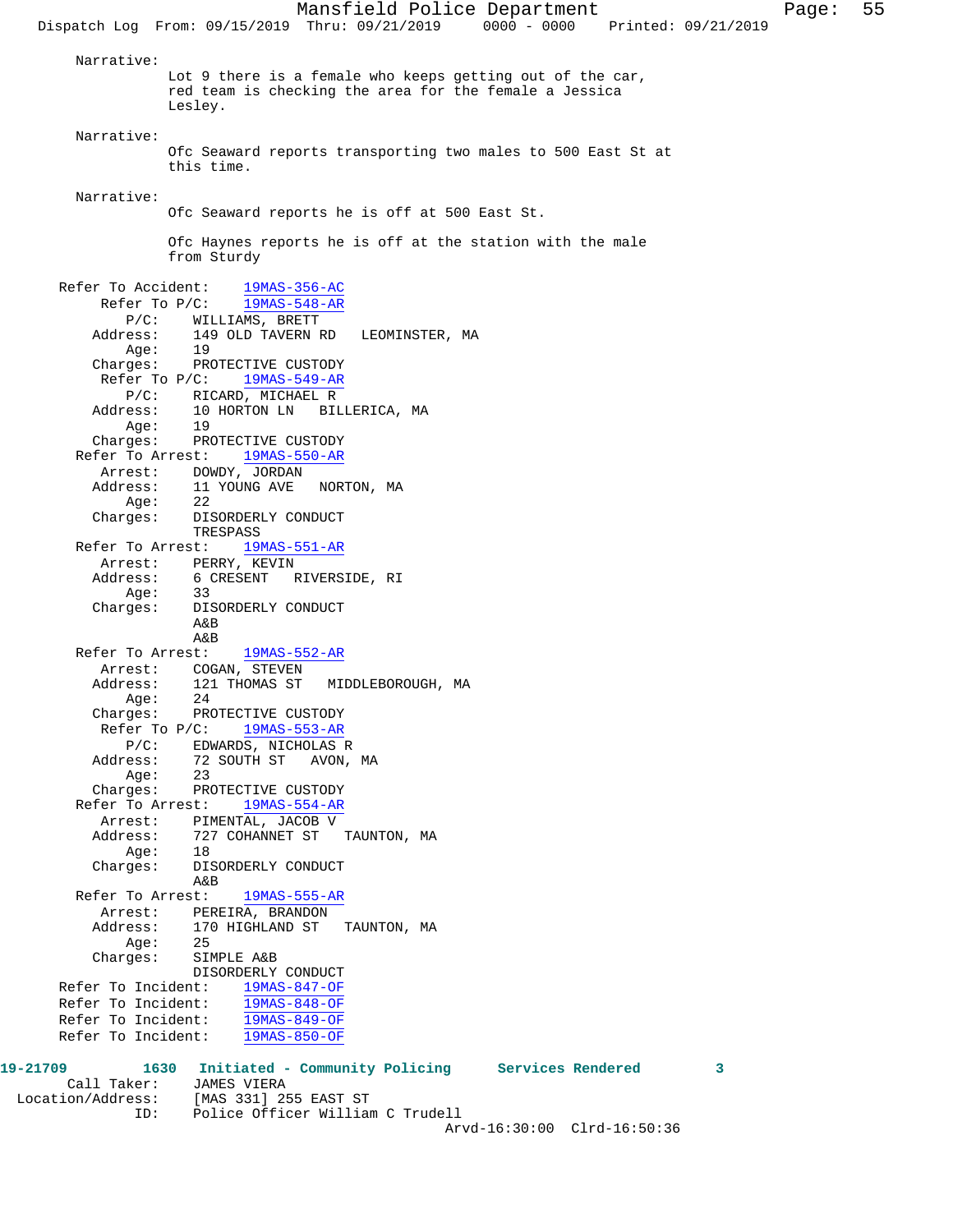Mansfield Police Department Fage: 56 Dispatch Log From:  $09/15/2019$  Thru:  $09/21/2019$  0000 - 0000 Printed:  $09/21/2019$  Narrative: Off for Champs program. **19-21711 1650 Initiated - Community Policing Services Rendered 3**  Call Taker: JAMES VIERA Location/Address: [MAS 333] 245 EAST ST ID: Police Officer William C Trudell Arvd-16:50:00 Clrd-17:20:41 Narrative: Off for Champs program. **19-21715 1743 Initiated - Motor Vehicle Stop Citation / Warning Issued 3**  Call Taker: JAMES VIERA Location/Address: [MAS 907D] 390 WEST ST Apt. #D ID: Police Officer Joshua S Ellender Arvd-17:43:00 Clrd-18:06:43 Vehicle: 2010 TOYT Reg: PC CA 6NCE574 VIN: JTDKN3DU3A0176891 Narrative: Cited for speed Spring at Dean. **19-21716 1744 Initiated - Selective Enforcement/RADAR Citation / Warning Issued 3**  Call Taker: JAMES VIERA Location/Address: [MAS] NORTH MAIN ST ID: Police Officer Andrew J Kelley Arvd-17:44:00 Clrd-17:54:22 Vehicle: GRY 2006 HOND UT PILOT Reg: PC MA 12JA65 VIN: 5FNYF28566B007543 Narrative: Cited for speed. 19-21717 1746 Phone - 911 Hang-ups & Verifications Not Home / No Answer **2**  Call Taker: Kieran M Ruth Location/Address: [MAS H1108] 347 PRATT ST ID: Police Officer William C Trudell Disp-17:47:00 Arvd-17:50:47 Clrd-17:53:19 Narrative: Out to confirm a 911 accidental Narrative: Nobody at residence. 19-21718 1757 Initiated - Traffic Enforcement / Activity **Services Rendered 2**  Call Taker: JAMES VIERA Location/Address: [MAS] 562 MAPLE ST @ 3 JENNIFER DR ID: Police Officer William C Trudell Arvd-17:57:00 Clrd-18:47:07 19-21719 1800 Phone - Road Hazards **Referred to Other Agency** 3 Call Taker: Support Staff Katherine Gillis Location/Address: [MAS] GLADIOLA TER ID: Police Officer Andrew J Kelley<br>Disp-18:07:02 Arvd-18:14:50 Clrd-18:29:18 Narrative: Caller reports that a pipe burst causing a great amount of water to flood the street. Narrative: Message left for the water dept Narrative: Water dept will be responding Narrative: Ofc Sparrow on scene with the water dept. Issue has been resolved for now.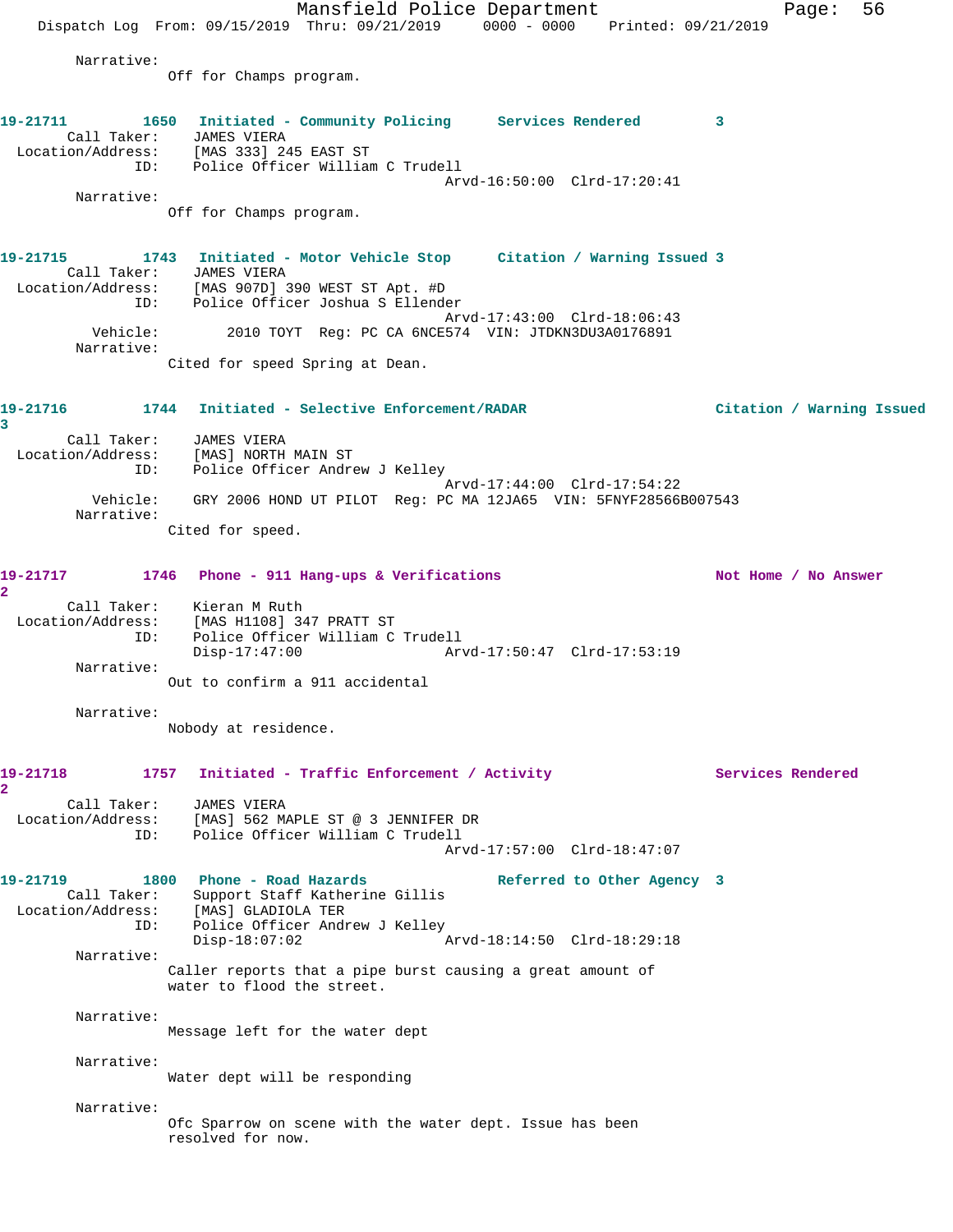Mansfield Police Department Fage: 57 Dispatch Log From: 09/15/2019 Thru: 09/21/2019 0000 - 0000 Printed: 09/21/2019

**19-21721 1833 Initiated - Building Check Services Rendered 3**  Call Taker: JAMES VIERA Location/Address: [MAS 840] 280 SCHOOL ST ID: Police Officer Joshua S Ellender Arvd-18:33:00 Clrd-18:58:58 Vehicle: BLK 2015 NISS ALTIMA Reg: PC MA 3XT591 VIN: 1N4AL3AP3FC209660 Narrative: Out checking on a vehicle behind Best Buy

Vehicle checks ok

**19-21723 1835 Radio - Motor Vehicle Stop Verbal Warning 3**  Call Taker: JEFFREY KEEFE Vicinity of: [MAS H6716] 591 EAST ST Vehicle: WHI 2019 FORD SD FUSION Reg: PC MA 2PKG91 VIN: 3FA6P0LU0KR125352 Narrative: ML1 mv stop in the area of East st.

Narrative:

operator issued a verbal warning.

**19-21722 1843 Initiated - Motor Vehicle Stop Citation / Warning Issued 3**  Call Taker: JEFFREY KEEFE Vicinity of: [MAS 834] 261 CHAUNCY ST ID: Police Officer Andrew J Kelley Arvd-18:43:00 Clrd-18:52:13 Vehicle: BLK 2014 VOLK SD JET Reg: PC RI UB583 VIN: 3VWD17AJ2EM238786 Narrative: MV stop citation issued to the RO for failure to stop.

**19-21724 1853 Walk-In - Assist Citizen - P S A Spoken To 3**  Call Taker: Support Staff Katherine Gillis Location/Address: ID: Police Officer Joshua S Ellender Disp-18:59:05 Arvd-19:05:34 Clrd-20:03:57<br>ID: Police Officer Joshua S Ellender Police Officer Joshua S Ellender Disp-20:04:57 Arvd-20:05:00 Clrd-20:30:11 ID: Police Officer Jay J Sparrow Disp-20:30:02 Clrd-21:38:30 Narrative:

**19-21726 1925 Phone - Assist Fire Department Services Rendered 3**  Call Taker: JEFFREY KEEFE Location/Address: [MAS 161] 18 THOMAS ST ID: Police Officer Andrew J Kelley<br>Disp-19:26:16 Disp-19:26:16 Arvd-19:31:11 Clrd-19:37:24 Narrative: Assist fire with the report of sparks from a structure.

| 19-21728     | 1937     |                  | Initiated - Motor Vehicle Stop                                 |  |                             |  | Citation / Warning Issued 3 |
|--------------|----------|------------------|----------------------------------------------------------------|--|-----------------------------|--|-----------------------------|
| Call Taker:  |          | JEFFREY KEEFE    |                                                                |  |                             |  |                             |
| Vicinity of: |          | [MAS] CHAUNCY ST |                                                                |  |                             |  |                             |
|              | ID:      |                  | Police Officer Andrew J Kelley                                 |  |                             |  |                             |
|              |          |                  |                                                                |  | Arvd-19:37:00 Clrd-19:43:58 |  |                             |
|              | Vehicle: |                  | RED 2018 TOYT UT RAV4 Req: PC MA 5WL531 VIN: JTMBFREV0JD256794 |  |                             |  |                             |
| Narrative:   |          |                  |                                                                |  |                             |  |                             |
|              |          |                  | Citation issued for no head lights.                            |  |                             |  |                             |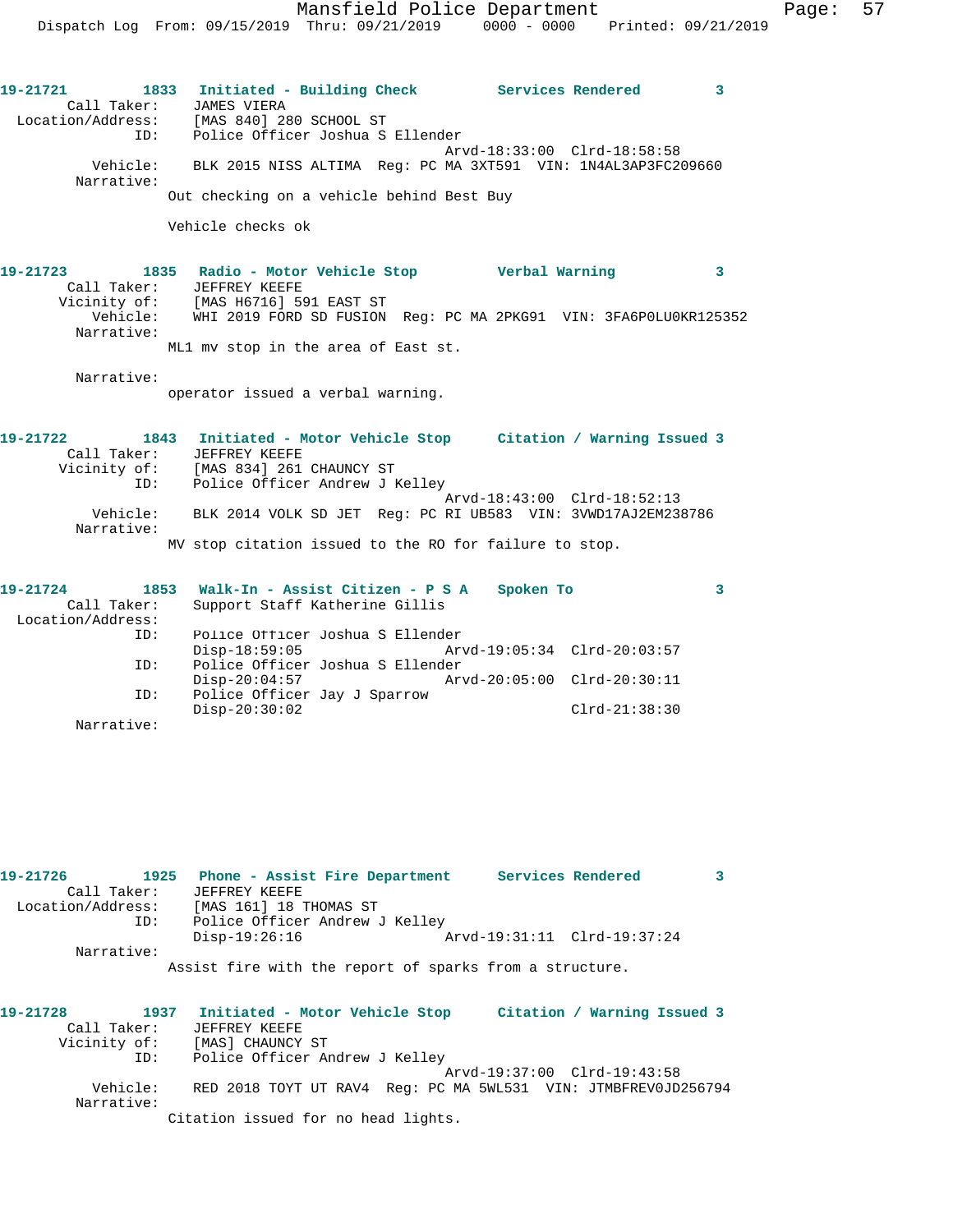Mansfield Police Department Fage: 58 Dispatch Log From: 09/15/2019 Thru: 09/21/2019 0000 - 0000 Printed: 09/21/2019 **19-21730 1955 Initiated - Proactive Patrol Building Checked / Secured 3** Call Taker: JEFFREY KEEFE Vicinity of: [MAS 1015] 30 CHAUNCY ST ID: Police Officer Andrew J Kelley Arvd-19:55:00 Clrd-20:00:14 **19-21732 2021 Phone - Assist Fire Department Services Rendered 3**  Call Taker: JEFFREY KEEFE Vicinity of: [MAS 992] 660 EAST ST ID: Police Officer William C Trudell Disp-20:24:28 Arvd-20:28:52 Clrd-20:43:29 Narrative: Assist MFD with an alarm sounding. **19-21733 2104 Phone - Alarm - Burglar Building Checked / Secured 1** Call Taker: JEFFREY KEEFE Vicinity of: [MAS 820C] 31 PLYMOUTH ST ID: Police Officer Michael T Fitzgerald Disp-21:06:38 Arvd-21:06:42 Clrd-21:09:29<br>ID: Police Officer Joshua S Ellender<br>Disp-21:08:08 Arvd-21:08:10 Clrd-21:09:32 Police Officer Joshua S Ellender Disp-21:08:08 Arvd-21:08:10 Clrd-21:09:32 Narrative: M13 reported an alarm sounding at the Radford group. COntact was made with a rep and somone will be responding to assist. Narrative: The building has been checked secure the audible has been reset. Narrative: M13 did a walk thru of the building and all appears in order. The rep will remain on site to monitor the alarm. **19-21739 2240 Initiated - Proactive Patrol Building Checked / Secured 3** Call Taker: JEFFREY KEEFE Location/Address: [MAS 293] 2 CHAUNCY ST ID: Police Officer William C Trudell Arvd-22:40:00 Clrd-22:44:10 **19-21741 2258 Initiated - Proactive Patrol Building Checked / Secured 3** Call Taker: JEFFREY KEEFE Vicinity of: [MAS 1002] 250 EAST ST ID: Police Officer William C Trudell Arvd-22:58:00 Clrd-23:07:43 **19-21743 2311 Initiated - Proactive Patrol Building Checked / Secured 3** Call Taker: JEFFREY KEEFE Vicinity of: [MAS 870] 175 FRUIT ST ID: Police Officer William C Trudell Arvd-23:11:00 Clrd-23:21:22 **19-21744 2312 Initiated - Proactive Patrol Building Checked / Secured 3** Call Taker: JEFFREY KEEFE Vicinity of: [MAS] COPELAND DR ID: Police Officer Andrew J Kelley Arvd-23:12:00 Clrd-23:21:31 **19-21745 2314 Radio - Proactive Patrol Building Checked / Secured 3** Call Taker: JEFFREY KEEFE Vicinity of: [MAS 820C] 31 PLYMOUTH ST Police Officer Michael T Fitzgerald

Disp-23:15:04 Clrd-23:15:14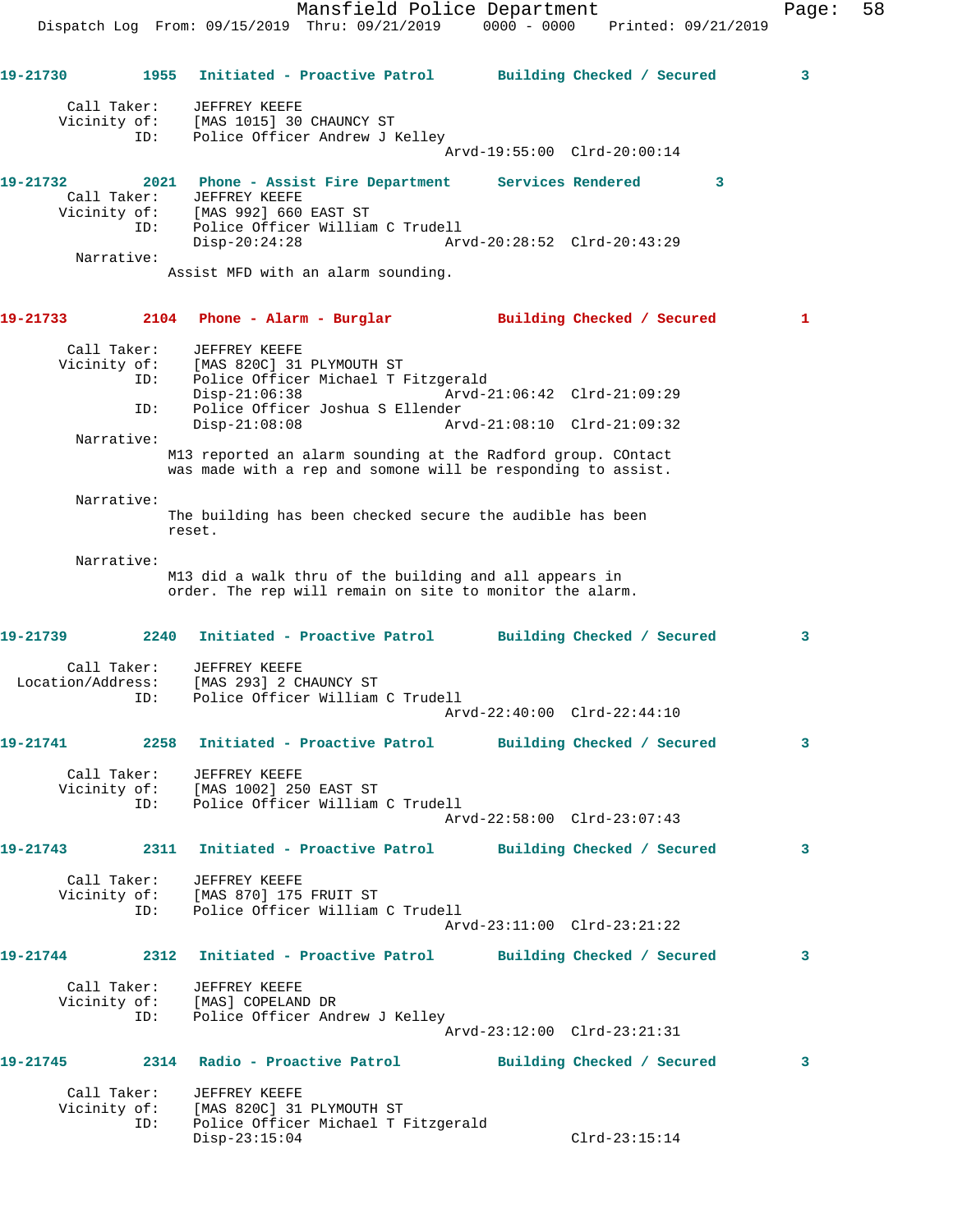ID: Police Officer Michael T Fitzgerald Disp-23:15:35 Arvd-23:15:40 Clrd-23:21:03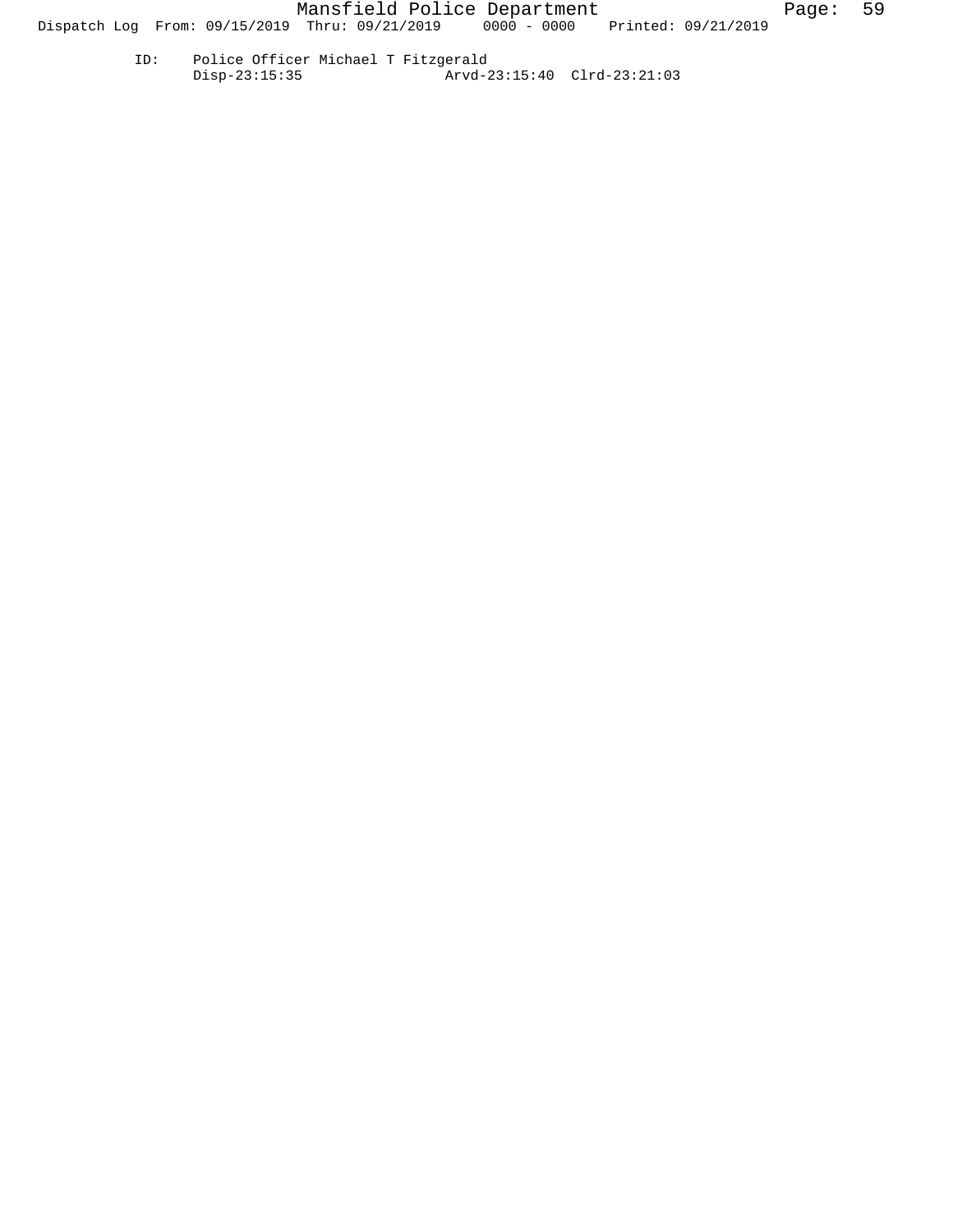**For Date: 09/21/2019 - Saturday** Call Number **Time** Call Reason **Business Call Action Priority 19-21752 0025 Initiated - Proactive Patrol Building Checked / Secured 3** Call Taker: JEFFREY KEEFE Vicinity of: [MAS 820C] 31 PLYMOUTH ST ID: Officer Brendan Fayles Arvd-00:25:00 Clrd-00:35:13 **19-21753 0031 Initiated - Proactive Patrol Building Checked / Secured 3** Call Taker: JEFFREY KEEFE Vicinity of: [MAS 992] 660 EAST ST ID: Police Officer Andrew J Kelley Arvd-00:31:00 Clrd-00:36:32 **19-21755 0032 Initiated - Proactive Patrol Building Checked / Secured 3** Call Taker: JEFFREY KEEFE Location/Address: [MAS 2] 60 FORBES BLVD ID: Police Officer Michelle Bellevue Arvd-00:32:00 Clrd-00:34:54 **19-21757 0036 Initiated - Proactive Patrol Building Checked / Secured 3** Call Taker: JEFFREY KEEFE Location/Address: [MAS 4] 31 HAMPSHIRE ST ID: Police Officer Michelle Bellevue Arvd-00:36:00 Clrd-01:07:09 **19-21759 0041 Initiated - Assist Citizen - P S A Services Rendered 3**  Call Taker: JEFFREY KEEFE Vicinity of: [MAS 10] 885 S MAIN ST ID: Police Officer David W Kinahan Arvd-00:41:00 Clrd-00:49:23 Narrative: Ptl Kinahan is transporting one female patron from Xfinity to MPD. SM: 12292 Em: 12296 **19-21760 0042 Initiated - Proactive Patrol Services Rendered 3**  Call Taker: JEFFREY KEEFE Location: [MAS] TRAIN LOTS ID: Police Officer Meghan Birnie Arvd-00:42:00 Clrd-00:49:32 **19-21761 0044 Phone - Assist Citizen - P S A Services Rendered 3**  Call Taker: JEFFREY KEEFE Location/Address: [MAS 10] 885 S MAIN ST Vehicle: GRY 2013 NISS UT ROGUE Reg: PC MA 6WE600 VIN: JN8AS5MV3DW131884 Narrative: MC2 is assisting two female patrons with finding their vehicle in one of the lots at Xfinity. One female is on board. SM; 35540 Narrative: Vehicle has been located. MC2 is assisting in looking for a friend **19-21767 0103 Initiated - Proactive Patrol Building Checked / Secured 3** Call Taker: JEFFREY KEEFE Vicinity of: [MAS 900A] 242 CHAUNCY ST Apt. #1 ID: Police Officer Meghan Birnie Arvd-01:03:00 Clrd-01:11:55 **19-21769 0107 Initiated - Proactive Patrol Building Checked / Secured 3**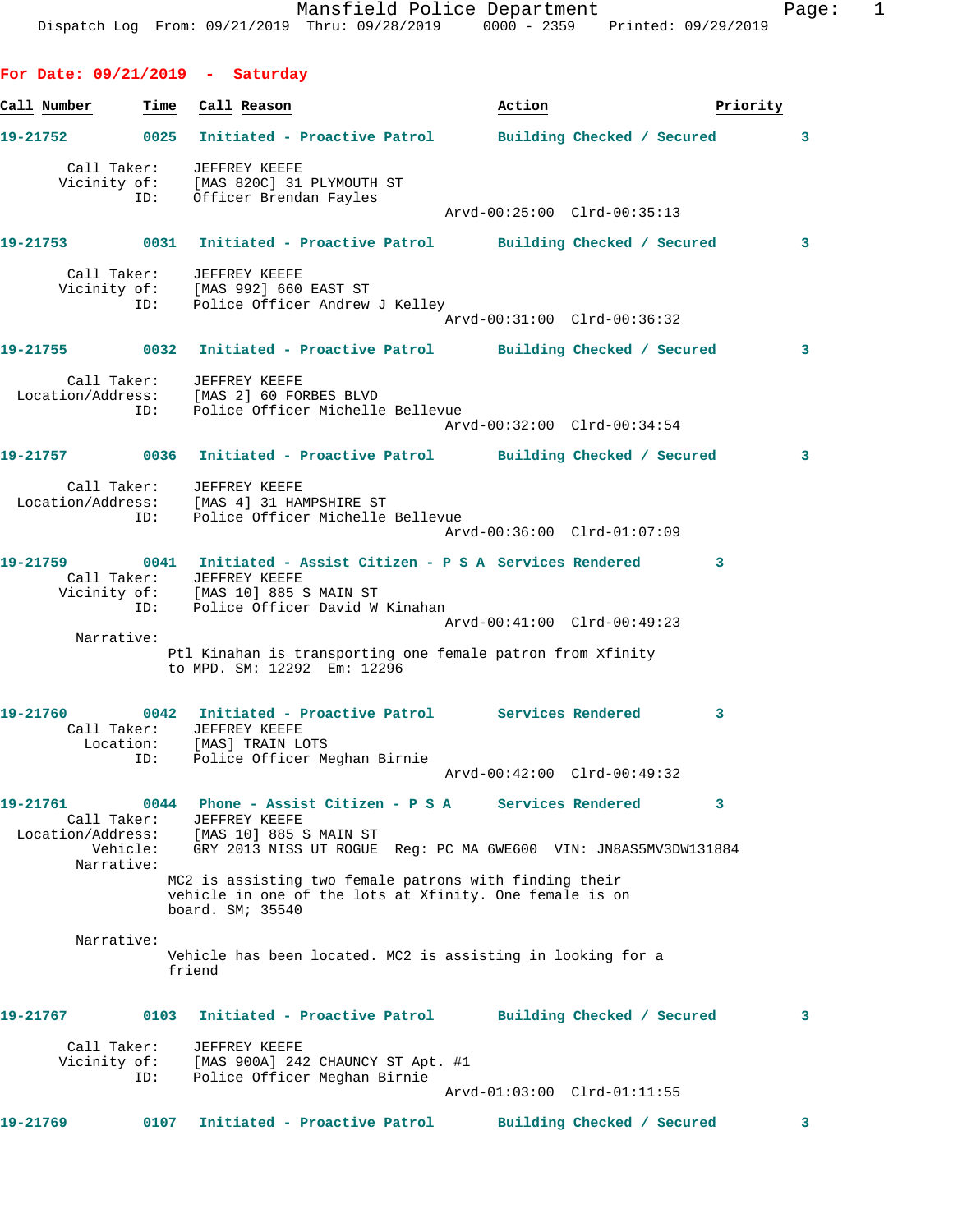Mansfield Police Department Fage: 2 Dispatch Log From: 09/21/2019 Thru: 09/28/2019 0000 - 2359 Printed: 09/29/2019 Call Taker: JEFFREY KEEFE Vicinity of: [MAS 834] 261 CHAUNCY ST ID: Police Officer Michelle Bellevue Arvd-01:07:00 Clrd-01:12:11 **19-21772 0114 Phone - Missing Person Investigated - Report Taken 1** Call Taker: LINDSAY MITCHELL Location/Address: [MAS 10] 885 S MAIN ST Police Officer Michelle Bellevue<br>Disp-01:15:32 Arv Disp-01:15:32 Arvd-01:37:55 Clrd-02:02:10 ID: Police Officer Meghan Birnie Disp-01:47:50 Arvd-01:47:52 Clrd-02:02:07 ID: Police Officer Andrew J Kelley<br>Disp-01:47:58 Disp-01:47:58 Arvd-01:48:01 Clrd-02:02:04 Narrative: RP reports her friend is missing, last seen 21:00 last night. Narrative: Dispatch checked with local Hospitals, no one registered by said name Officers checked the area, unable to locate male. Clear for now Refer To Incident: 19MAS-851-OF **19-21776 0202 Initiated - Proactive Patrol Services Rendered 3**  Call Taker: JEFFREY KEEFE Vicinity of: [MAS] 905 SOUTH MAIN ST ID: Police Officer Andrew J Kelley Arvd-02:02:00 Clrd-02:23:30 **19-21777 0206 Initiated - Proactive Patrol Services Rendered 3**  Call Taker: JEFFREY KEEFE Location/Address: [MAS 1015] 30 CHAUNCY ST ID: Police Officer Meghan Birnie Arvd-02:06:00 Clrd-02:13:23 **19-21779 0222 Initiated - Proactive Patrol Building Checked / Secured 3** Call Taker: Police Officer Andrew J Kelley Location/Address: [MAS 293] 2 CHAUNCY ST ID: Police Officer Andrew J Kelley Arvd-02:23:46 Clrd-02:24:32 Narrative: Checking the area. **19-21780 0225 Initiated - Proactive Patrol Services Rendered 3**  Call Taker: JEFFREY KEEFE Vicinity of: [MAS 170] 255 HOPE ST ID: Police Officer Andrew J Kelley Arvd-02:25:00 Clrd-02:41:18 **19-21781 0239 Initiated - Proactive Patrol Building Checked / Secured 3** Call Taker: JEFFREY KEEFE Vicinity of: [MAS] COPELAND DR ID: Police Officer Meghan Birnie Arvd-02:39:00 Clrd-02:44:15 **19-21783 0302 Initiated - Proactive Patrol Building Checked / Secured 3** Call Taker: JEFFREY KEEFE Location/Address: [MAS 820C] 31 PLYMOUTH ST ID: Officer Brendan Fayles Arvd-03:02:00 Clrd-03:10:56 **19-21786 0309 Initiated - Proactive Patrol Building Checked / Secured 3**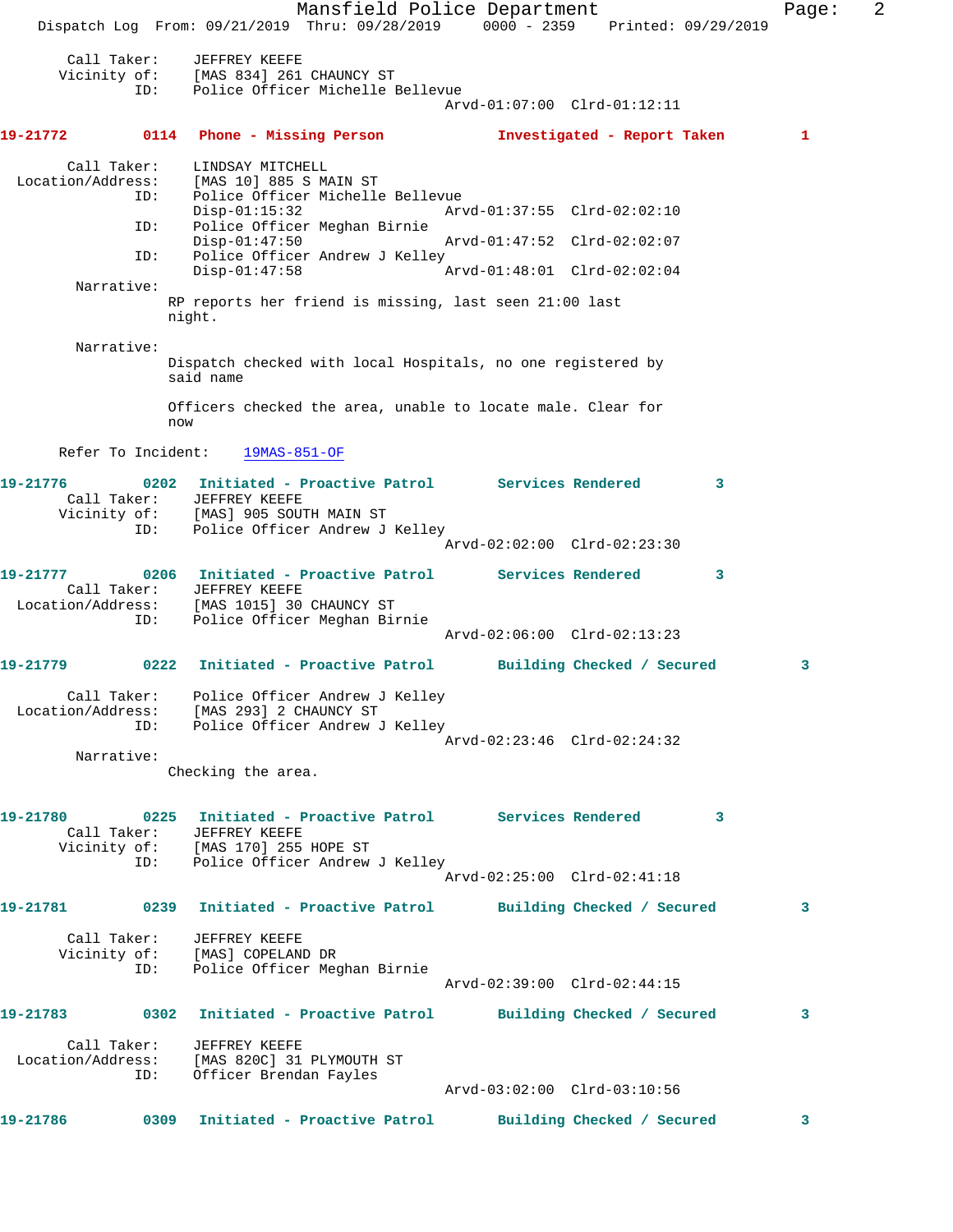Mansfield Police Department Fage: 3 Dispatch Log From: 09/21/2019 Thru: 09/28/2019 0000 - 2359 Printed: 09/29/2019 Call Taker: JEFFREY KEEFE Vicinity of: [MAS 253] 330 PRATT ST Apt. #A ID: Police Officer Andrew J Kelley Arvd-03:09:00 Clrd-03:17:35 Narrative: Assist FFD with an M/E. **19-21788 0411 Walk-In - Missing Person Services Rendered 1**  Call Taker: Support Staff Derek M Stark Location/Address: [MAS 108B] 885 SOUTH MAIN ST ID: Police Officer William C Trudell Disp-04:35:07 Arvd-04:35:09 Clrd-05:16:22 ID: Police Officer Michelle Bellevue Disp-04:35:15 Arvd-04:35:17 Clrd-05:16:24 Narrative: Boston Police reporting female states her husband is missing from the Xfinity Center post Jason Aldean concert. They both separated and chose to get Ubers. Male involved never came home, female is now in Mansfield searching the area. Narrative: Narrative: Ofc. Trudell and Ofc. Bellevue out speaking with party. Ofc. Trudell requesting to ping the cell phone via cell carrier AT&T. Narrative: Phone has pinged to the Jamica Plain at his address. Narrative: AT&T was contacted to ping a the parties phone. The ping<br>location is That location is location is That location is within 148 meters of the parties home. Narrative: Ofc Trudell advised the R/P who is going to have Boston PD check the residence. **19-21790 0621 Initiated - Selective Enforcement/RADAR Services Rendered 3**  Call Taker: JEFFREY KEEFE<br>Vicinity of: [MAS] 100 WILI of: [MAS] 100 WILLIAMS ST @ 225 TREMONT ST<br>TD: Police Officer Michelle Bellevue Police Officer Michelle Bellevue Arvd-06:21:00 Clrd-06:51:26 Narrative: No violations **19-21791 0626 Initiated - Proactive Patrol Building Checked / Secured 3** Call Taker: JEFFREY KEEFE Location/Address: [MAS 820C] 31 PLYMOUTH ST ID: Officer Brendan Fayles Arvd-06:26:00 Clrd-06:41:20 **19-21792 0629 911 - Assist Fire Department Services Rendered 3**  Call Taker: JEFFREY KEEFE Location/Address: [MAS] 25 COBB ST Apt. #111 ID: Police Officer Meghan Birnie Disp-06:32:00 Arvd-06:37:43 Clrd-06:46:38 Narrative: Assist MFD on M/E.

**19-21800**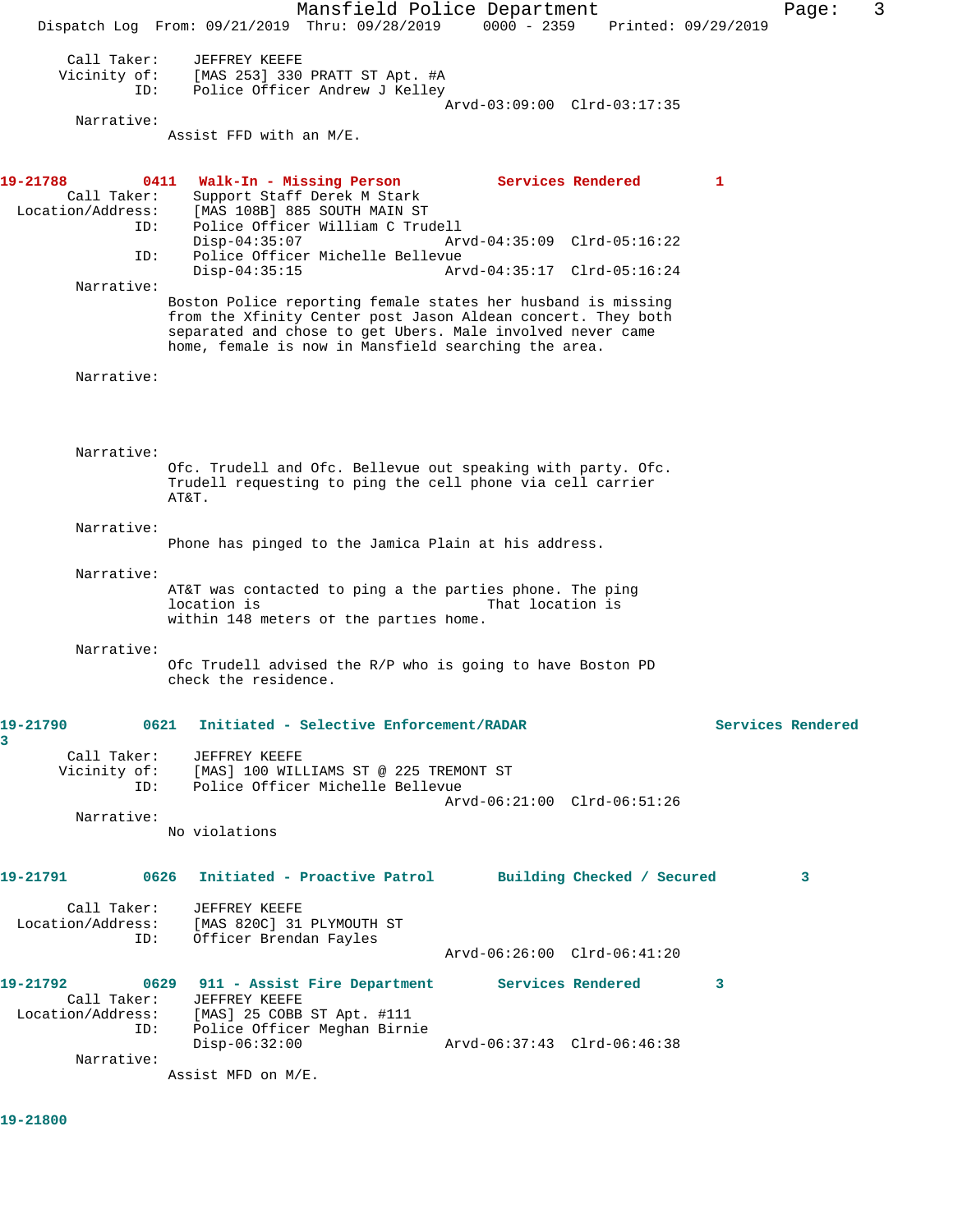| Call Taker: MEGHAN MILLS | 19-21801 0755 911 - Assist Fire Department Services Rendered 3                                                              |                             |                |   |
|--------------------------|-----------------------------------------------------------------------------------------------------------------------------|-----------------------------|----------------|---|
|                          | Location/Address: [MAS 969A160] 333 SCHOOL ST Apt. #A160<br>ID: Police Officer John R Armstrong                             |                             |                |   |
| Narrative:               | Disp-07:57:37                                                                                                               | Arvd-08:03:25 Clrd-08:05:52 |                |   |
|                          | Assist MFD with the medical                                                                                                 |                             |                |   |
| Narrative:               | Party being evaluated; MFD to handle.                                                                                       |                             |                |   |
|                          | 19-21803 0849 Initiated - Proactive Patrol Services Rendered 3                                                              |                             |                |   |
|                          | Call Taker: MEGHAN MILLS<br>Location/Address: [MAS 820C] 31 PLYMOUTH ST                                                     |                             |                |   |
|                          | ID: Support Staff Philip D Seaward                                                                                          | Arvd-08:49:00 Clrd-09:01:13 |                |   |
|                          | 19-21805 0907 Initiated - Building Check Building Checked / Secured                                                         |                             |                | 3 |
|                          |                                                                                                                             |                             |                |   |
|                          | Call Taker: PATRICK FEENEY<br>Location/Address: [MAS] IAN KEATS DR<br>ID: Police Officer Patrick J Pennie                   |                             |                |   |
|                          |                                                                                                                             | Arvd-09:07:00 Clrd-09:12:38 |                |   |
|                          | 19-21807 0930 Initiated - Community Policing Services Rendered 3                                                            |                             |                |   |
|                          | Call Taker: PATRICK FEENEY<br>Location/Address: [MAS 139] 265 FRUIT ST                                                      |                             |                |   |
|                          | ID: Police Officer Patrick J Pennie                                                                                         | Arvd-09:30:00 Clrd-10:16:24 |                |   |
|                          | 19-21808 0944 Initiated - Traffic Enforcement / Activity Services Rendered                                                  |                             |                |   |
| $\overline{\mathbf{2}}$  |                                                                                                                             |                             |                |   |
|                          | Call Taker: PATRICK FEENEY<br>Location/Address: [MAS] 99 COPELAND DR @ 235 CHAUNCY ST<br>ID: Police Officer Matthew A Souza |                             |                |   |
|                          |                                                                                                                             | Arvd-09:44:00 Clrd-09:59:07 |                |   |
|                          | 19-21811 0956 911 - Assist Fire Department Transported to Hospital 3                                                        |                             |                |   |
|                          | Call Taker: MEGHAN MILLS<br>Location/Address: [MAS 130] 6 SCHOOL ST                                                         |                             |                |   |
|                          | ID: Police Officer Matthew A Souza<br>Disp-09:59:13 Arvd-10:03:39 Clrd-10:08:15                                             |                             |                |   |
| Narrative:               | Assist Mfd with the medical.                                                                                                |                             |                |   |
|                          |                                                                                                                             |                             |                |   |
| Call Taker: MEGHAN MILLS | 19-21812 1018 Initiated - Proactive Patrol Services Rendered                                                                |                             | 3              |   |
|                          | Location/Address: [MAS 840] 280 SCHOOL ST<br>ID: Police Officer John R Armstrong                                            |                             |                |   |
| Narrative:               |                                                                                                                             | Arvd-10:18:00 Clrd-10:25:03 |                |   |
|                          | Checking the area                                                                                                           |                             |                |   |
|                          | 19-21813 1023 911 - Hazardous Condition - Wire Dwn                                                                          |                             | Removed Hazard |   |
| 1.                       | Call Taker: MEGHAN MILLS<br>Location/Address: [MAS H4534] 299 ELM TER                                                       |                             |                |   |
|                          |                                                                                                                             |                             |                |   |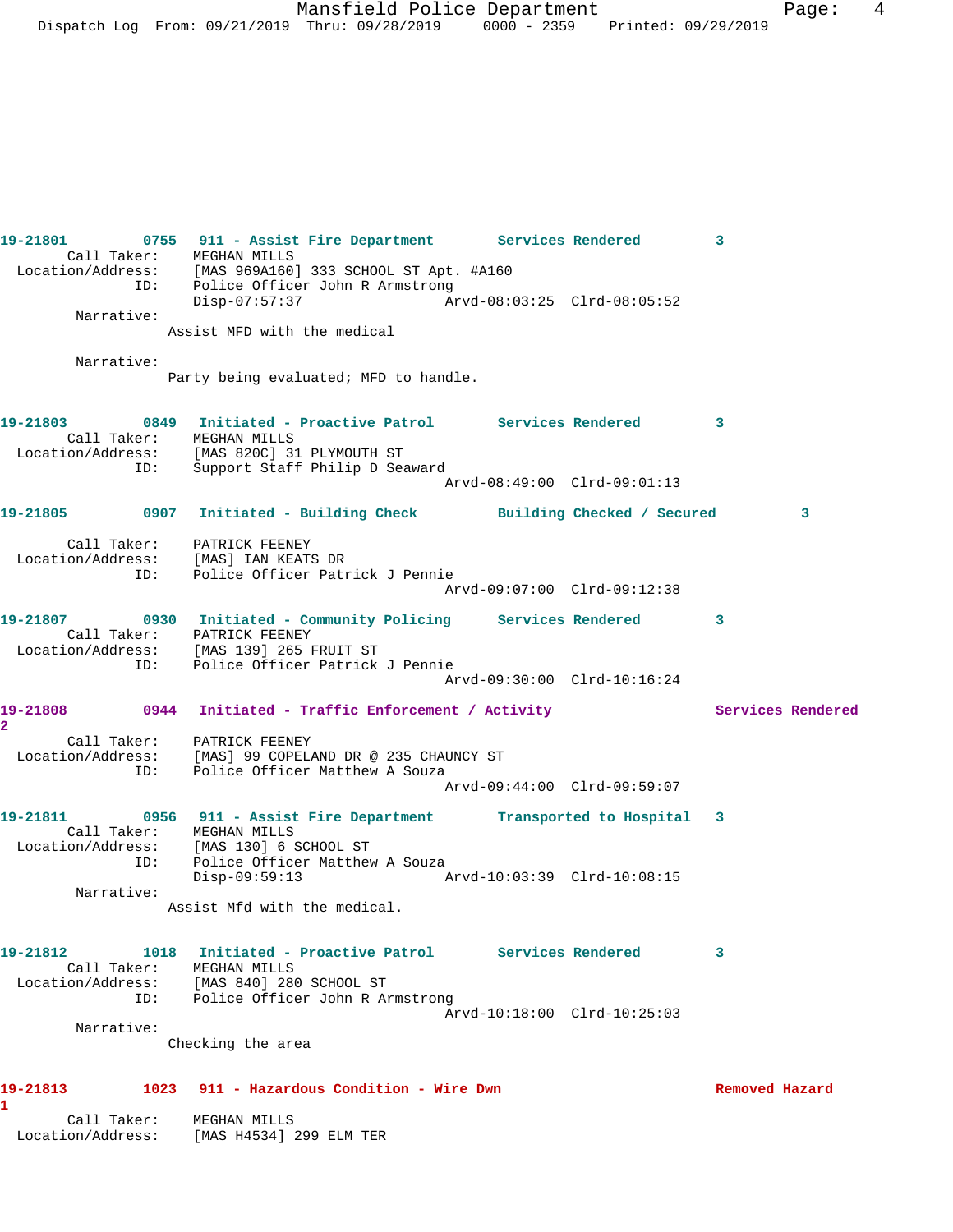Mansfield Police Department Fage: 5 Dispatch Log From: 09/21/2019 Thru: 09/28/2019 0000 - 2359 Printed: 09/29/2019 ID: Police Officer John R Armstrong<br>Disp-10:25:14 Ar Disp-10:25:14 <br>Vehicle: WHI 2013 INTL TR 4300SB Reg: CO MA T56593 VIN: 3HAMMAAL8 WHI 2013 INTL TR 4300SB Reg: CO MA T56593 VIN: 3HAMMAAL8DL151712 Narrative: Report of wires down in the area Narrative: Truck struck a tree branch which then pulled down the cable wire. Narrative: Page sent out for MELD Narrative: Wire belongs to 300 Elm Terrace Narrative: M10 reports box truck struck a low hanging branch that then came down on the wire. Branch partially in the road. MFD clearing. MELD can remove tree branch/debris. Narrative: M10 reports landscape company assisted in dragging it off the roadway; front desk to email dpw. Refer To Incident: 19MAS-852-OF **19-21815 1030 Phone - Suspicious Actv / Persn / Veh Services Rendered** Call Taker: PATRICK FEENEY Location/Address: [MAS H2415] 5 CHERRY ST ID: Police Officer Patrick J Pennie Disp-10:31:20 Clrd-10:36:10 Narrative: Caller reports a m/v that was outside of the house for approx 30 mins. Described as a black toyota with a 4 digit lic plate. Narrative: Party inside described as a male with neon green shirt, ball cap and sunglasses. Narrative: RP states m/v was there approx 30 mins time. Narrative: M1 reports that the party in question is a detail ofc working in the area. Detail ofc to follow up with the RP and make himself known. 19-21816 1036 Initiated - Traffic Enforcement / Activity Services Rendered Call Taker: PATRICK FEENEY Location/Address: [MAS] 79 NORTH MAIN ST @ 14 COURT ST<br>ID: Police Officer Matthew A Souza Police Officer Matthew A Souza Arvd-10:36:00 Clrd-10:36:47 ID: Police Officer Matthew A Souza<br>Disp-11:13:46 Arvd-11:14:12 Clrd-11:50:26 **19-21817 1042 Initiated - Disabled Motor Vehicle Services Rendered 3**  Call Taker: PATRICK FEENEY<br>Location/Address: [MAS] 416 SOUTI [MAS] 416 SOUTH MAIN ST @ 4 FRUIT ST ID: Sergeant Thomas R Connor Arvd-10:42:00 Clrd-10:46:04 ID: Police Officer Matthew A Souza Disp-10:44:30 Arvd-10:44:34 Clrd-10:46:04 BRO 2012 CADI UT SRX Reg: PC MA 949BLD VIN: 3GYFNDE35CS523138 Narrative: M1 reports a DMV in the area; M13 providing a ride home to the oper. Owner to have it removed.

**2** 

**2**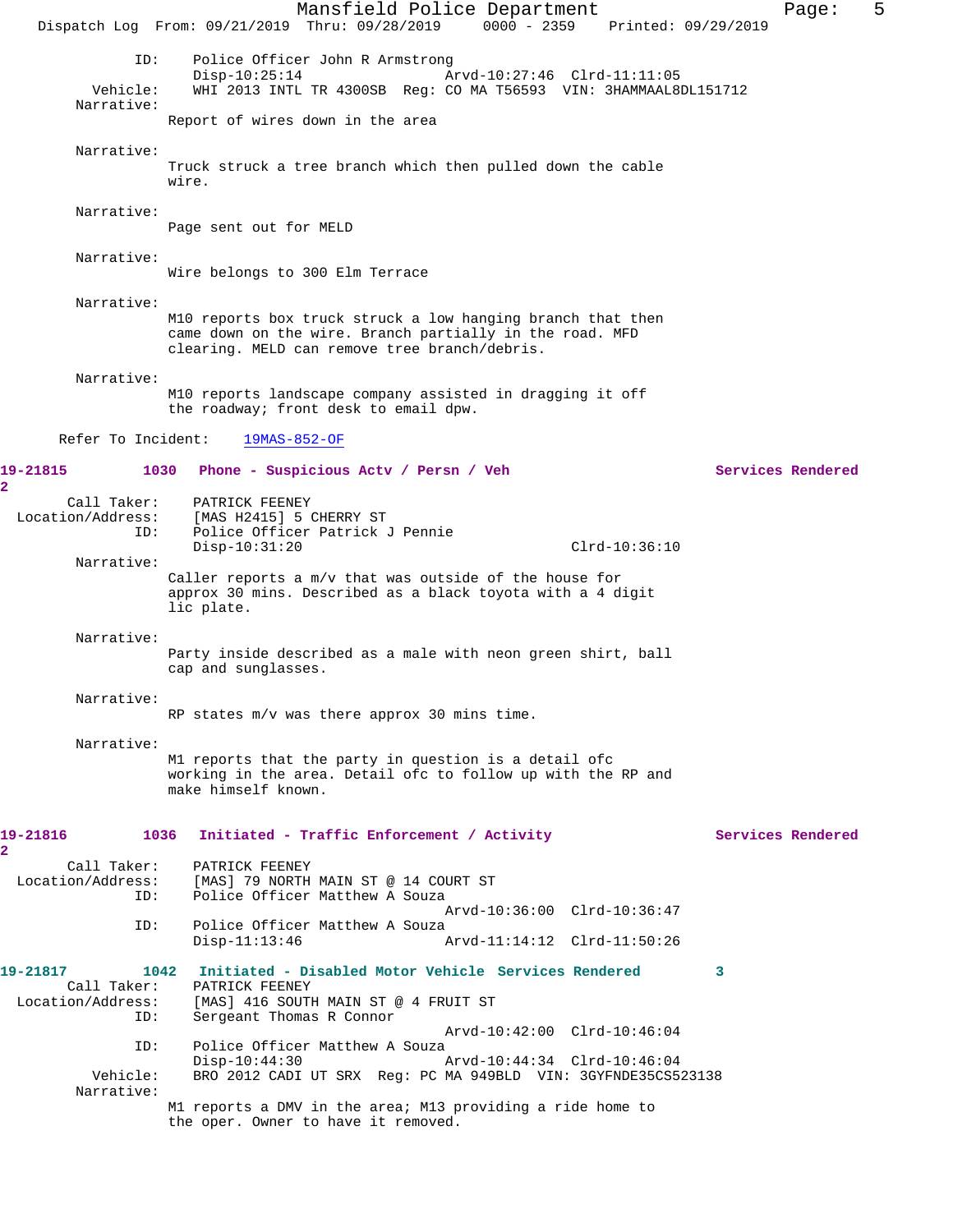Mansfield Police Department Fage: 6 Dispatch Log From: 09/21/2019 Thru: 09/28/2019 0000 - 2359 Printed: 09/29/2019 Narrative: Sm 79222.2 mi; em 79222.7 mi. **19-21818 1042 911 - 911 Hang-ups & Verifications Confirmed misdial/Accdntl Call 2** Call Taker: PATRICK FEENEY Location/Address: [MAS 849A110A] 287 SCHOOL ST Apt. #A110<br>TD: Police Officer Matthew A Souza Police Officer Matthew A Souza Disp-10:43:35 Clrd-10:44:20<br>ID: Police Officer John R Armstrong Clrd-10:44:20 Police Officer John R Armstrong<br>Disp-11:13:24 Ar Arvd-11:16:09 Clrd-11:21:19 Narrative: 911 hangup; call back made and spoke with states that his son was playing with the display cell phones and called 911. No emergency. **19-21819 1045 911 - Disturbance / Gathering Services Rendered 1 Call Taker:** JAMES VIERA Call Taker: Location/Address: [MAS 322] 31 HAMPSHIRE ST<br>: ID: Police Officer Matthew A Police Officer Matthew A Souza<br>Disp-10:46:40 Disp-10:46:40 Arvd-10:54:37 Clrd-11:04:43<br>TD: Police Officer Patrick J Pennie Police Officer Patrick J Pennie<br>Disp-10:46:49 A Disp-10:46:49 Arvd-10:52:11 Clrd-11:04:43 ID: Sergeant Thomas R Connor Disp-10:58:13 Arvd-10:58:16 Clrd-11:04:43<br>Vehicle: BLK 2002 FORD F250 Reg: PC MA 1FGV48 VIN: 1FTNX21L92EC11 BLK 2002 FORD F250 Reg: PC MA 1FGV48 VIN: 1FTNX21L92EC11757 Narrative: Rep reports guest they are trying to evict is refusing to leave. Narrative: M13 reports party was refusing to stop smoking in the rooms; was asked to leave and declined, got beligerant but no threats. Left prior to PD arrival. Got into a black pickup truck. Both units checking the area. Narrative: M13 reports that the party was verbally trespassed from the property. Management to mail the letter of disinvite to the party. Refer To Incident: 19MAS-853-OF **19-21822 1100 Initiated - Building Check Building Checked / Secured 3** Call Taker: PATRICK FEENEY<br>Location/Address: [MAS 820C] 31 I ess: [MAS 820C] 31 PLYMOUTH ST<br>ID: Support Staff Philip D Sea Support Staff Philip D Seaward Arvd-11:00:00 Clrd-11:14:31 **19-21825 1151 Phone - Well Being Check Transported to Hospital 3**  Call Taker: PATRICK FEENEY<br>Location/Address: [MAS 447F] 20 E [MAS 447F] 20 BICENTENNIAL CT Apt. #G ID: Patrolman CHARLES P GALLAGHER Disp-11:53:54 Clrd-11:54:00<br>ID: Police Officer Patrick J Pennie Police Officer Patrick J Pennie<br>Disp-11:54:06 Ar Arvd-12:02:03 Clrd-12:19:13 Narrative: Wbc on involved party who did not make it to an appointment Narrative: Officer on scene requesting rescue for an eval Narrative: Caller reports that the resident failed to arrive for an appointment. Normally present aroung 1030-1100 hrs. Supposed to be present for a kidney dialysis treatment. **19-21826 1154 Initiated - Community Policing Services Rendered 3**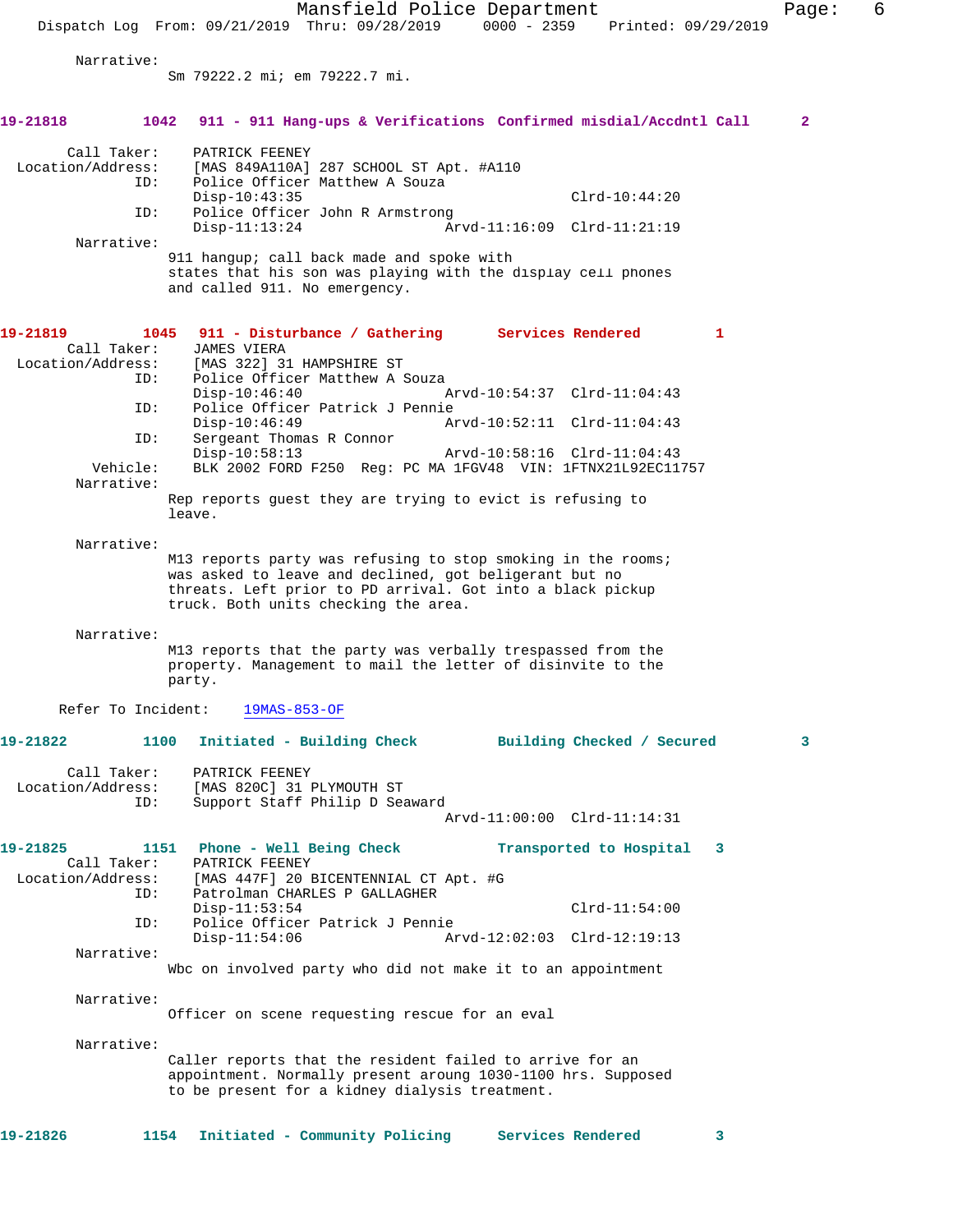Mansfield Police Department Fage: 7 Dispatch Log From: 09/21/2019 Thru: 09/28/2019 0000 - 2359 Printed: 09/29/2019 Call Taker: PATRICK FEENEY Location/Address: [MAS 139] 265 FRUIT ST ID: Police Officer John R Armstrong Arvd-11:54:00 Clrd-12:31:57 **19-21827 1155 911 - Assist Fire Department Transported to Hospital 3**  Call Taker: MEGHAN MILLS Location/Address: [MAS H3504] 40 LAKEVIEW AVE ID: Police Officer Matthew A Souza Disp-11:56:53 Arvd-12:03:07 Clrd-12:07:23 Narrative: Assist MFD with the medical. Narrative: MFD to transport. **19-21828 1206 Radio - Assist Fire Department Services Rendered 3**  Call Taker: PATRICK FEENEY Location/Address: [MAS 139] 265 FRUIT ST Narrative: Detail ofc on scene reports that child has a bloody nose, FD detail on scene to evaluate and treat. **19-21831 1237 911 - Alarm - Burglar False / Accidental Alarm 1**  Call Taker: JAMES VIERA<br>Location/Address: [MAS H5168] ess: [MAS H5168] 195 COPELAND DR<br>ID: Police Officer Patrick J Per Police Officer Patrick J Pennie Disp-12:38:42 Arvd-12:42:35 Clrd-12:42:41 ID: Police Officer Matthew A Souza<br>Disp-12:38:42 A Arvd-12:40:13 Clrd-12:42:39 Narrative: Activation given as PIR zone 13. Narrative: M13 reports that house is all secure. Dog inside. **19-21833 1249 Initiated - Building Check Building Checked / Secured 3** Call Taker: PATRICK FEENEY Location/Address: [MAS 820C] 31 PLYMOUTH ST ID: Support Staff Philip D Seaward Arvd-12:49:00 Clrd-13:18:32 Vehicle: WHI 2017 FRHT TR CAS125 Reg: AP MA 4994A VIN: 3AKJGEBG3HSHX7564 Narrative: **19-21835 1315 911 - Trespassing / Unwanted Person Arrest(s) Made 1**  Call Taker: PATRICK FEENEY<br>Location/Address: [MAS 4] 31 HAM! [MAS 4] 31 HAMPSHIRE ST ID: Police Officer Matthew A Souza Disp-13:18:16 Arvd-13:18:20 Clrd-13:18:26<br>ID: Sergeant Thomas R Connor Sergeant Thomas R Connor<br>Disp-13:18:18 Disp-13:18:18 Arvd-13:26:15 Clrd-14:39:49 ID: Police Officer John R Armstrong Disp-13:18:22 Arvd-13:18:42 Clrd-15:28:54 ID: Police Officer Matthew A Souza<br>Disp-13:18:30 Disp-13:18:30 Arvd-13:18:41 Clrd-14:39:48 Narrative: 911 caller reports that the previous party that was trespassed from the property is back. Believed to be in room 214. Call from the house keeper to the desk requesting PD presence. Narrative: M1 reports party is in handcuffs due to being highly agitated; claims that he has permission to be back on property from a district manager to look for a piece of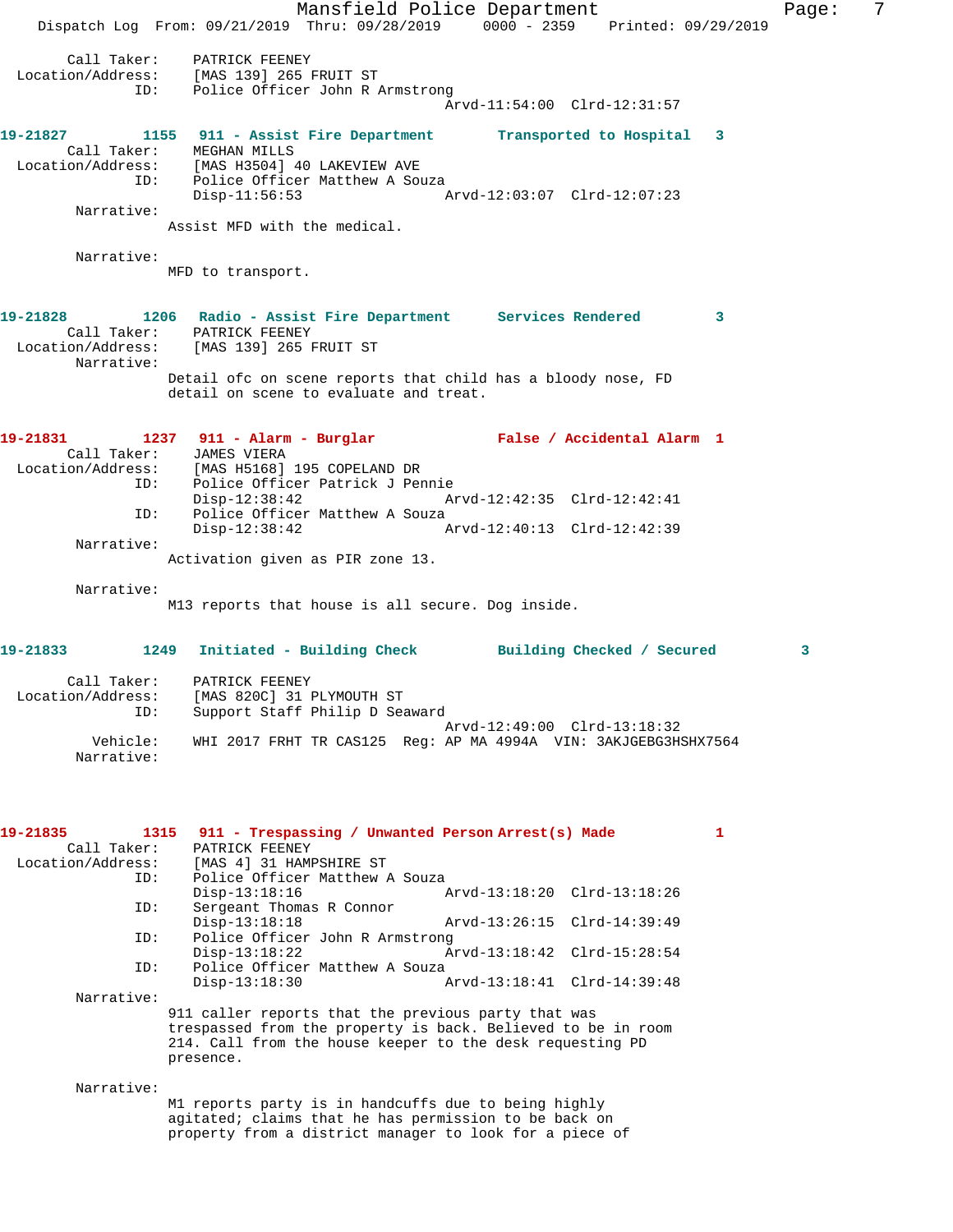Mansfield Police Department Fage: 8 Dispatch Log From: 09/21/2019 Thru: 09/28/2019 0000 - 2359 Printed: 09/29/2019 property. Narrative: M1 reports 1 in custody. Narrative: M10/13 transporting 1 back the station; M1 remaining on scene gathering statements. Narrative: Prisoner was bailed and released at 1545 hrs. Refer To Arrest: 19MAS-557-AR Arrest: DASILVA, DAVID<br>Address: 8 BETSY ROSS RD 8 BETSY ROSS RD TAUNTON, MA Age:<br>:Charges 36<br>TRESPASS **19-21837 1337 Initiated - Lost / Found Property Services Rendered 3**  Call Taker: PATRICK FEENEY Location/Address: [MAS 431] 14 BONNEY LN Apt. #9 ID: Police Officer Patrick J Pennie Arvd-13:37:00 Clrd-13:42:09 Narrative: Notifying the resident that his wallet was located and turned into the front desk. Narrative: M5 reports that the party in question no longer lives there. No forwarding address. **19-21838 1419 911 - Animal Complaints Services Rendered 3**  Call Taker: PATRICK FEENEY Location/Address: [MAS H2380] 51 BROWN AVE<br>ID: Police Officer Patrick J ID: Police Officer Patrick J Pennie Disp-14:21:27 Arvd-14:33:19 Clrd-15:15:46 Narrative: 911 caller reports a possible injured swan in her yard. Narrative: ACO contacted and he is on scene. Narrative: ACO has the swan and is transporting to a wildlife center. 19-21839 1450 Walk-In - General Info **Services Rendered** 3 Call Taker: Officer Christopher OMalley<br>Location: [MAS] Location: Narrative: **19-21844 1515 Initiated - Building Check Building Checked / Secured 3** Call Taker: PATRICK FEENEY Location/Address: [MAS 820C] 31 PLYMOUTH ST<br>ID: Support Staff Philip D Sea Support Staff Philip D Seaward Arvd-15:15:00 Clrd-15:27:38 **19-21845 1525 911 - 911 Hang-ups & Verifications Confirmed misdial/Accdntl Call 2** Call Taker: PATRICK FEENEY Location/Address: [MAS 447F] 20 BICENTENNIAL CT Apt. #J ID: Police Officer Matthew A Souza<br>Disp-15:26:59 A Arvd-15:27:22 Clrd-15:29:06 Narrative: 911 hangups from the cell phone; partie were talking about the recent lift assist, no answer on call backs.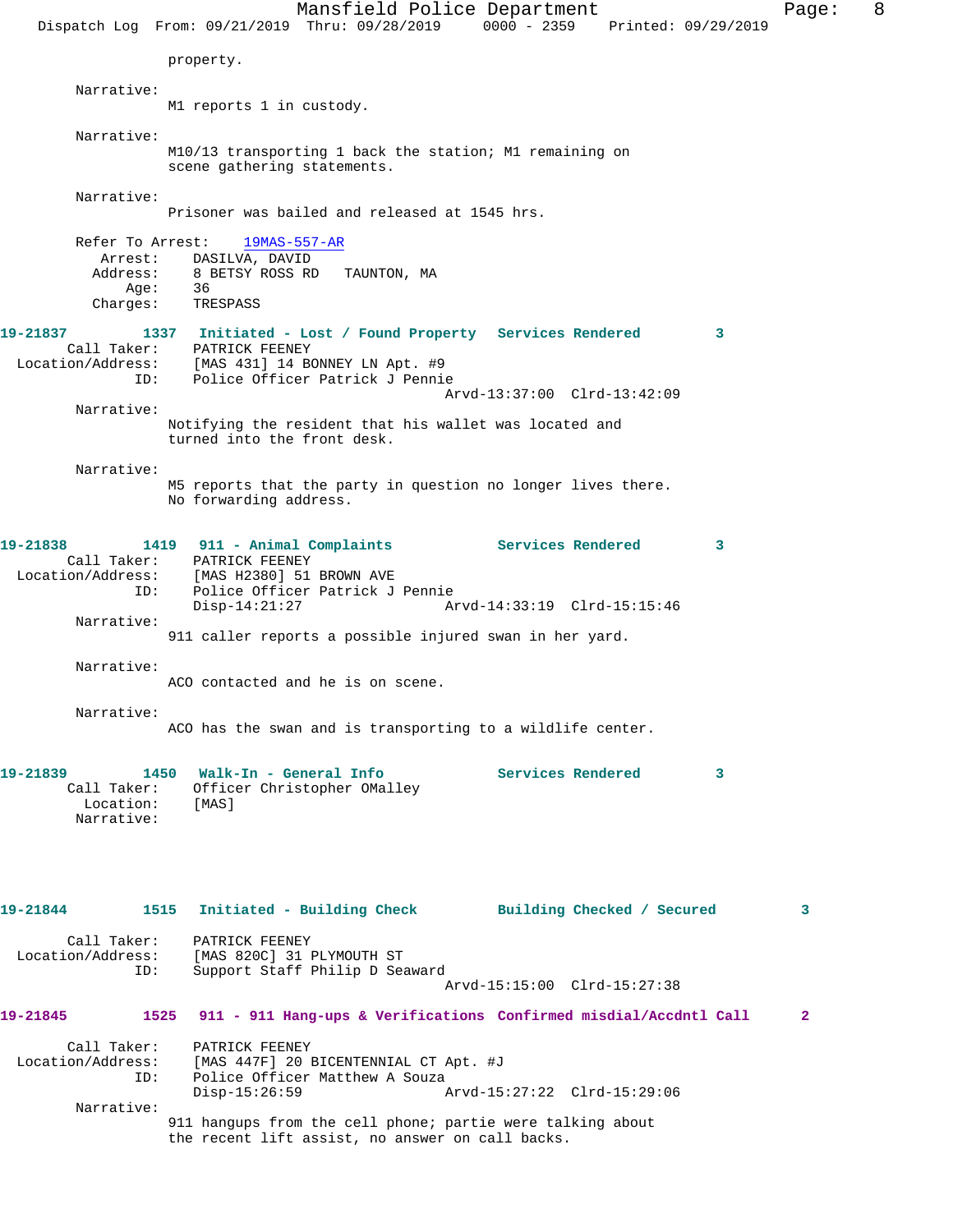**19-21847 1530 911 - 911 Hang-ups & Verifications Confirmed misdial/Accdntl Call 2** Call Taker: PATRICK FEENEY Location/Address: [MAS 922C] 15 RESERVOIR ST Apt. #45 ID: Police Officer John R Armstrong Disp-15:31:33 Arvd-15:38:49 Clrd-15:44:28 Narrative: Party states that he has no emergency, simply testing the system. **19-21849 1606 Phone - Disturbance / Gathering Arrest(s) Made 1**  Call Taker: NICHOLAS GOYETTE<br>Location/Address: [MAS 4] 31 HAMPSI [MAS 4] 31 HAMPSHIRE ST ID: Police Officer Patrick J Pennie Disp-16:09:51 Arvd-16:09:52 Clrd-16:42:43<br>ID: Police Officer Joshua S Ellender Police Officer Joshua S Ellender<br>Disp-16:09:54 Ar Disp-16:09:54 Arvd-16:09:56 Clrd-17:28:51 ID: Police Officer William C Trudell Disp-16:09:57 Arvd-16:09:59 Clrd-18:15:09 Vehicle: BLK 2002 FORD F250 Reg: PC MA 1FGV48 VIN: 1FTNX21L92EC11757 Narrative: Officers responding for the report of the male party from earlier has returned and is driving over property including grass and curbs. Additionally the RP states he was operating aggressively and erratically. Just prior to the 911 call, the involved called 911 expressing anger over his mv keys before disconnecting. Narrative: Ofc. Trudell reports negative findings at School @ RTE 140 Narrative: Clear, video obtained. See AR report for further. Refer To Summons: 19MAS-558-AR Summons: DASILVA, DAVID<br>Address: 8 BETSY ROSS RD 8 BETSY ROSS RD TAUNTON, MA<br>36 Age: Charges: DISORDERLY CONDUCT RECKLESS OPERATION OF MOTOR VEHICLE **19-21854 1701 Initiated - Proactive Patrol Building Checked / Secured 3** Call Taker: NICHOLAS GOYETTE Location/Address: [MAS 820C] 31 PLYMOUTH ST ID: Support Staff Derek M Stark Arvd-17:01:00 Clrd-17:08:38 Narrative: Checking the area. **19-21856 1737 Initiated - Motor Vehicle Stop Citation / Warning Issued 3**  Call Taker: NICHOLAS GOYETTE Location/Address: [MAS] 400 RTE 140 NB @ 287 CHAUNCY ST ID: Police Officer Joshua S Ellender Arvd-17:37:00 Clrd-17:45:10 Vehicle: WHI 1994 LINC TOWCAR Reg: PC MA 29HX83 VIN: 1LNLM81W1RY619400 Narrative: Out with an mv stop **19-21857 1741 911 - Well Being Check Services Rendered 3**  Call Taker: PATRICK FEENEY Location/Address: [MAS H4435] 21 HEMLOCK LN ID: Police Officer Patrick J Pennie Disp-17:47:30 Arvd-17:53:15 Clrd-18:07:22<br>TD: Sergeant Brian P Thibault Sergeant Brian P Thibault<br>Disp-17:48:26

Arvd-17:53:14 Clrd-18:07:22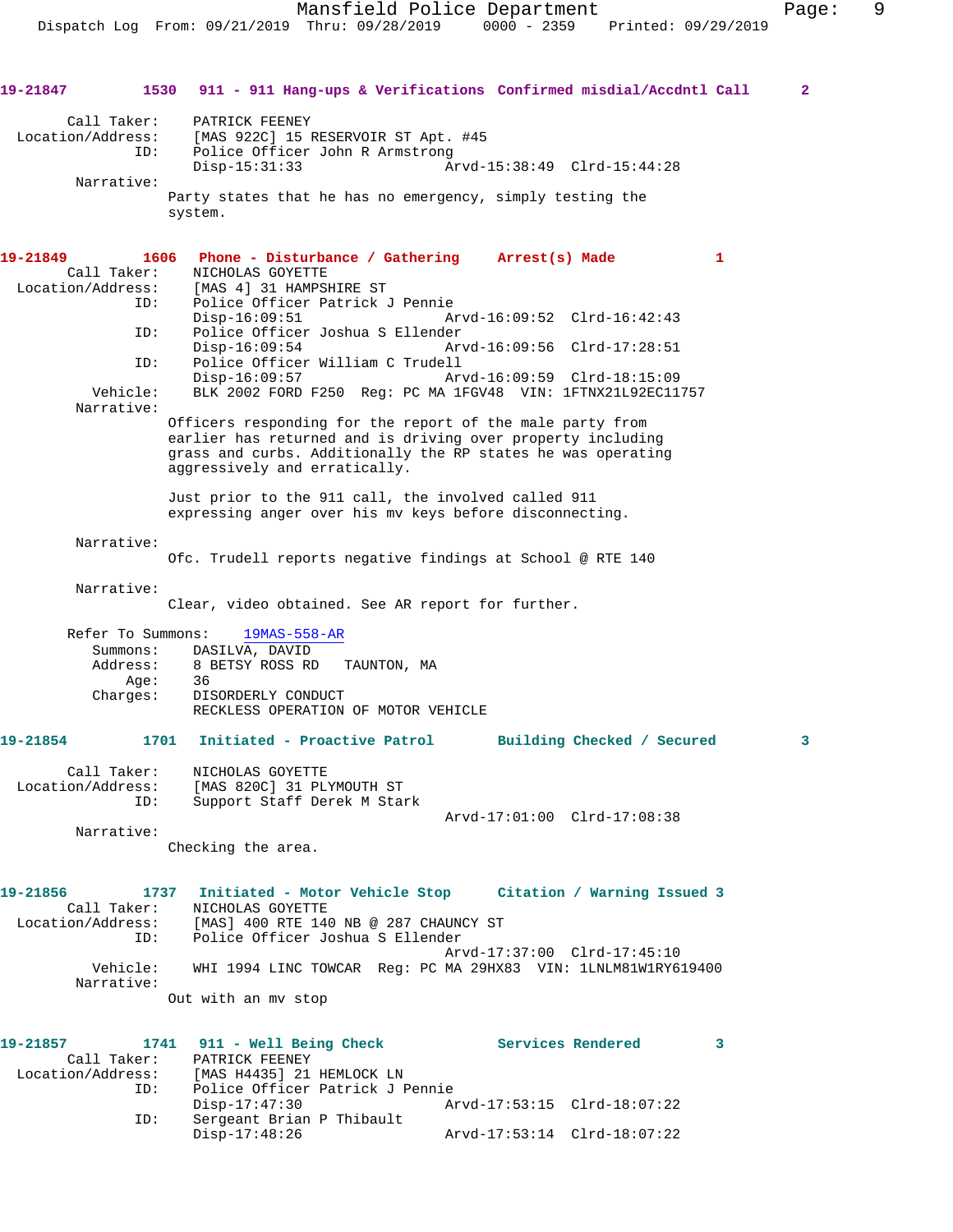Mansfield Police Department Page: 10 Dispatch Log From: 09/21/2019 Thru: 09/28/2019 0000 - 2359 Printed: 09/29/2019 Narrative: RP requesting a well being check on his mother Narrative: Ofc. Pennie reports all checks ok. **19-21860 1826 Phone - Alarm - Burglar False / Accidental Alarm 1**  Call Taker: NICHOLAS GOYETTE Location/Address: [MAS H800] 35 TANYA DR ID: Police Officer Patrick J Pennie Disp-18:28:08 Arvd-18:33:10 Clrd-18:39:51 ID: Sergeant Brian P Thibault Disp-18:28:10 Arvd-18:33:08 Clrd-18:39:50 Narrative: Officers responding for a commercial burglary alarm. Zone is downstairs door/window. Narrative: Units clear, house checks handtight. No signs of forced entry. **19-21864 1850 Phone - Burglary ( B & E ) Incident Report 2**  Call Taker: NICHOLAS GOYETTE Location/Address: [MAS 225B] 116 NORTH MAIN ST ID: Sergeant Brian P Thibault Arvd-18:58:18 Clrd-19:12:31 ID: Police Officer Joshua S Ellender Disp-18:51:12 Arvd-18:54:41 Clrd-19:14:09 Narrative: RP calling to report her business being burglarized while it was closed, and the door had been damaged in the process Narrative: Clear, Ofc. Ellender reporting an attempted break in that occurred late friday night/morning. See OF report for further. Refer To Incident: 19MAS-854-OF **19-21867 1904 Initiated - Proactive Patrol Building Checked / Secured 3** Call Taker: NICHOLAS GOYETTE Location/Address: [MAS 820C] 31 PLYMOUTH ST ID: Support Staff Derek M Stark Arvd-19:04:00 Clrd-19:12:54 Narrative: Checking the area. **19-21868 1913 Initiated - Motor Vehicle Stop Verbal Warning 3**  Call Taker: NICHOLAS GOYETTE Location/Address: [MAS] 27 EAST ST ID: Sergeant Brian P Thibault Arvd-19:13:00 Clrd-19:14:57 Vehicle: BLK 2011 FORD ESCAPE Reg: PC MA 51FK28 VIN: 1FMCU9D73BKB17166 Narrative: Out with an mv stop Narrative: Clear, verbal to the RO for operating without headlights. **19-21869 1934 Phone - Motor Veh Acc - Hit & Run Unfounded/Unverifed 1**  Call Taker: NICHOLAS GOYETTE

Location/Address: [MAS] EASTMAN ST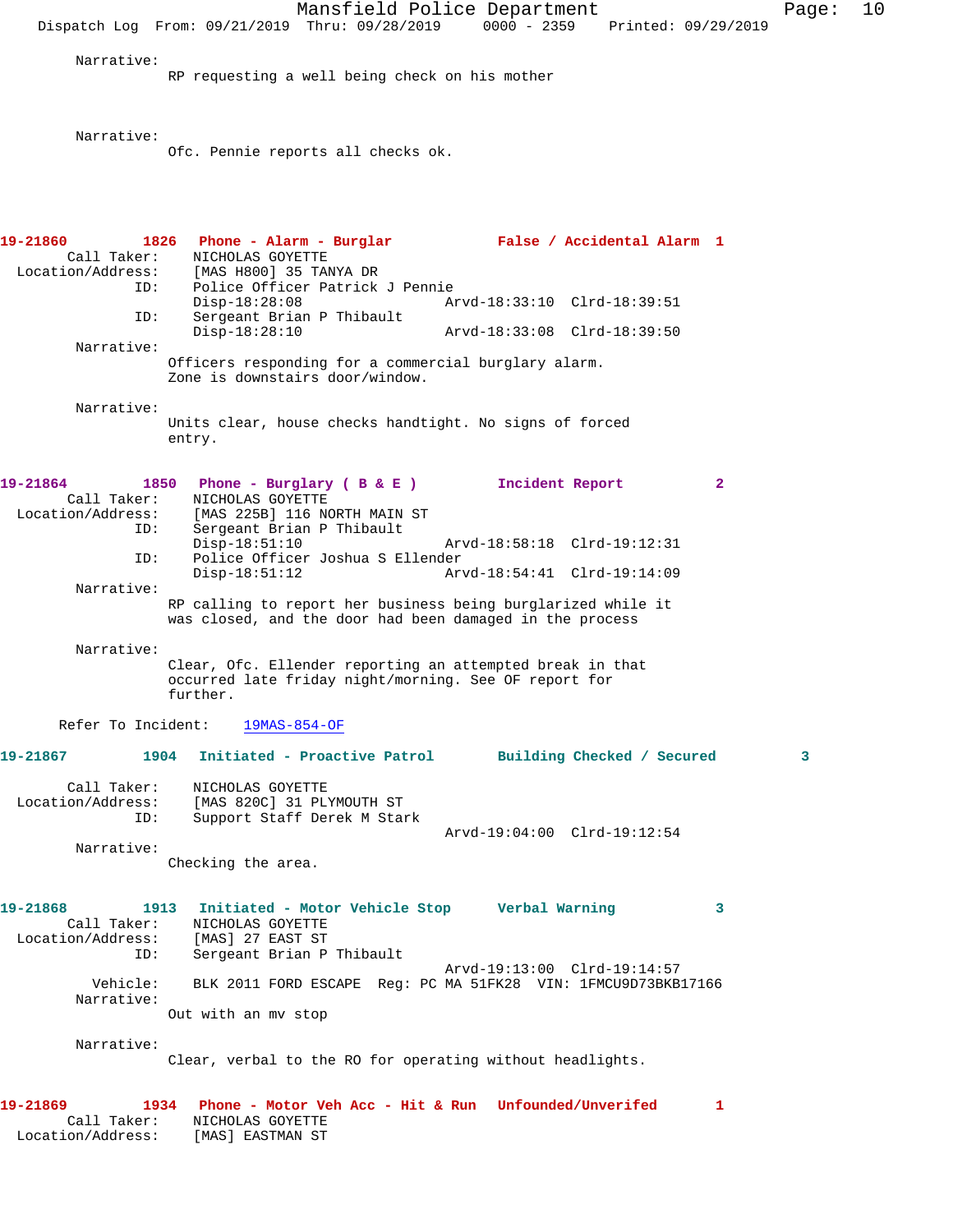Mansfield Police Department Fage: 11 Dispatch Log From: 09/21/2019 Thru: 09/28/2019 0000 - 2359 Printed: 09/29/2019 ID: Police Officer Patrick J Pennie Disp-19:34:00 Arvd-19:38:25 Clrd-19:45:33<br>Vehicle: WHI 2015 MERZ E350 Reg: PC MA 6WK672 VIN: WDDHF8JB8FB090 WHI 2015 MERZ E350 Reg: PC MA 6WK672 VIN: WDDHF8JB8FB090520 Narrative: Easton PD reporting a hit and run, mva left Maguires and headed towards Mansfield via 106. Narrative: Clear, nothing showing **19-21871 1941 Walk-In - Property Offenses - non specfc Incident Report 2**  Call Taker: Support Staff Katherine Gillis Location/Address: [MAS 997] 9 BONNEY LN ID: Police Officer Patrick J Pennie Disp-19:50:24 Arvd-19:50:26 Clrd-20:42:38 Narrative: RP into the lobby to report that her purse was stolen and would like to speak with an officer. Narrative: Clear, party advised. Supposedly occurred around 1840 at Mansfield Meadows. See OF report for further. Refer To Incident: 19MAS-855-OF **19-21873 1946 Initiated - Follow up Investigation Services Rendered 3**  Call Taker: NICHOLAS GOYETTE Location/Address: [MAS H4435] 21 HEMLOCK LN ID: Sergeant Brian P Thibault Arvd-19:46:00 Clrd-20:04:05 Vehicle: BLK 2018 HYUN SONATA Reg: PC MA 7XB128 VIN: 5NPE24AF1JH659025 Narrative:

Out for a follow up,

Narrative:

**19-21876 2101 Phone - Assist Fire Department Referred to Other Agency 3**  Call Taker: NICHOLAS GOYETTE Location/Address: [MAS H4435] 21 HEMLOCK LN ID: Police Officer Patrick J Pennie Disp-21:02:09 Arvd-21:10:32 Clrd-21:20:56 Narrative: Out to assist MFD with a list assist.

Narrative:

Clear, lift assist only.

## **1**  Call Taker: NICHOLAS GOYETTE Location/Address: [MAS 451B] 500 EAST ST Police Officer Patrick J Pennie Arvd-21:29:00 Clrd-22:54:43 ID: Sergeant Brian P Thibault

Disp-21:36:26 Arvd-21:36:32 Clrd-22:02:38<br>ID: Police Officer Joshua S Ellender

Disp-21:36:29 Arvd-21:36:31 Clrd-22:43:36

ID: Police Officer Joshua S Ellender

**19-21877 2129 Initiated - Motor Veh Acc - No Injury Arrest(s) Made**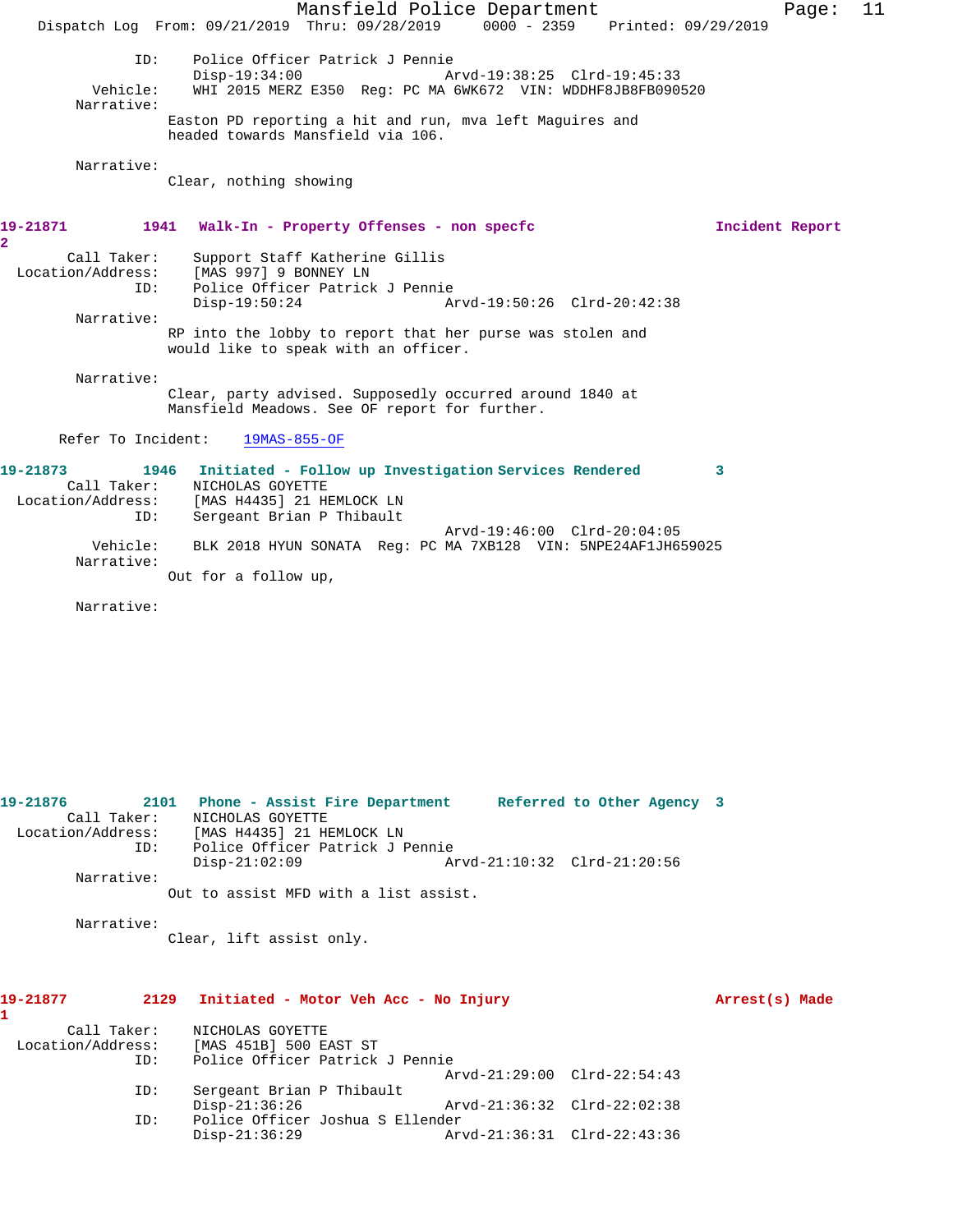Mansfield Police Department Page: 12 Dispatch Log From: 09/21/2019 Thru: 09/28/2019 ID: Police Officer William C Trudell Disp-21:46:18 Arvd-21:47:05 Clrd-22:10:20 Vehicle: GRY 2011 TOYT COROLL Reg: PC MA 314VW3 VIN: 2T1BU4EE3BC734682 Towed: For: Arrest By: Central Street Garage To: Central Street Garage Released To: SYLVESTER On: 09/22/2019 @ 1100 Vehicle: BLK 2018 FORD UT EXPLOR Reg: PC MA 92BS78 VIN: 1FM5K8D86JGC78453 Narrative: Ofc. Pennie reports witnessing an mva, will advise further momentarily. Narrative: Caller involved in mva reporting a hit and run, mv proceeded WB on 106. MV will have rear damage and possibly missing a hubcap. MV described as a honda sedan operated by a male party. Ofc. Pennie reporting glass is at East/Pratt. No injuries confirmed. Narrative: Sgt. Thibault out by RTE 140/Town line after observing a mv with a similar description. Narrative: Sgt. Thibault out at the flannel cow with Ofc. Ellender, reporting hub cap in the middle of the road. 2147 Ofc. Ellender requesting Ofc. Trudell to the scene. Narrative: Sgt. Thibault requesting a tow for one. Central St en route. 2152 Sgt. Thibault confirmed plate reported by caller. Narrative: Ofc. Ellender en route to the station with one male party refusing to identify himself, believed to be the RO of the involved mv. Narrative: Sgt. Thibault reports finding the wallet, positive ID obtained. Narrative: Sgt. Thibault reports clear, heading back to the station. Ofc. Trudell awaiting the tow. Narrative: Ofc. Trudell reports clear, Central St has the mv. Heading back to the station to assist. Narrative: See AR/AC reports for further. Narrative: Ofc. Ellender reporting male placed in Male Cell A158, 6 hour hold. Narrative: 0121 Prisoner released. Refer To Accident:  $\frac{19MAS-357-AC}{19MAS-559-AR}$ Refer To Arrest: Arrest: SYLVESTER, BRANDON J<br>Address: 148 CHURCH ST Apt. # 148 CHURCH ST Apt. #1 MANSFIELD, MA Age: 31 Charges: OUI-LIQUOR OR .08% NEGLIGENT OPERATION OF MOTOR VEHICLE LEAVE SCENE OF PROPERTY DAMAGE MARKED LANES VIOLATION IDENTIFY SELF, MV OPERATOR REFUSE **19-21882 2312 Phone - Disturbance / Gathering Spoken To 1**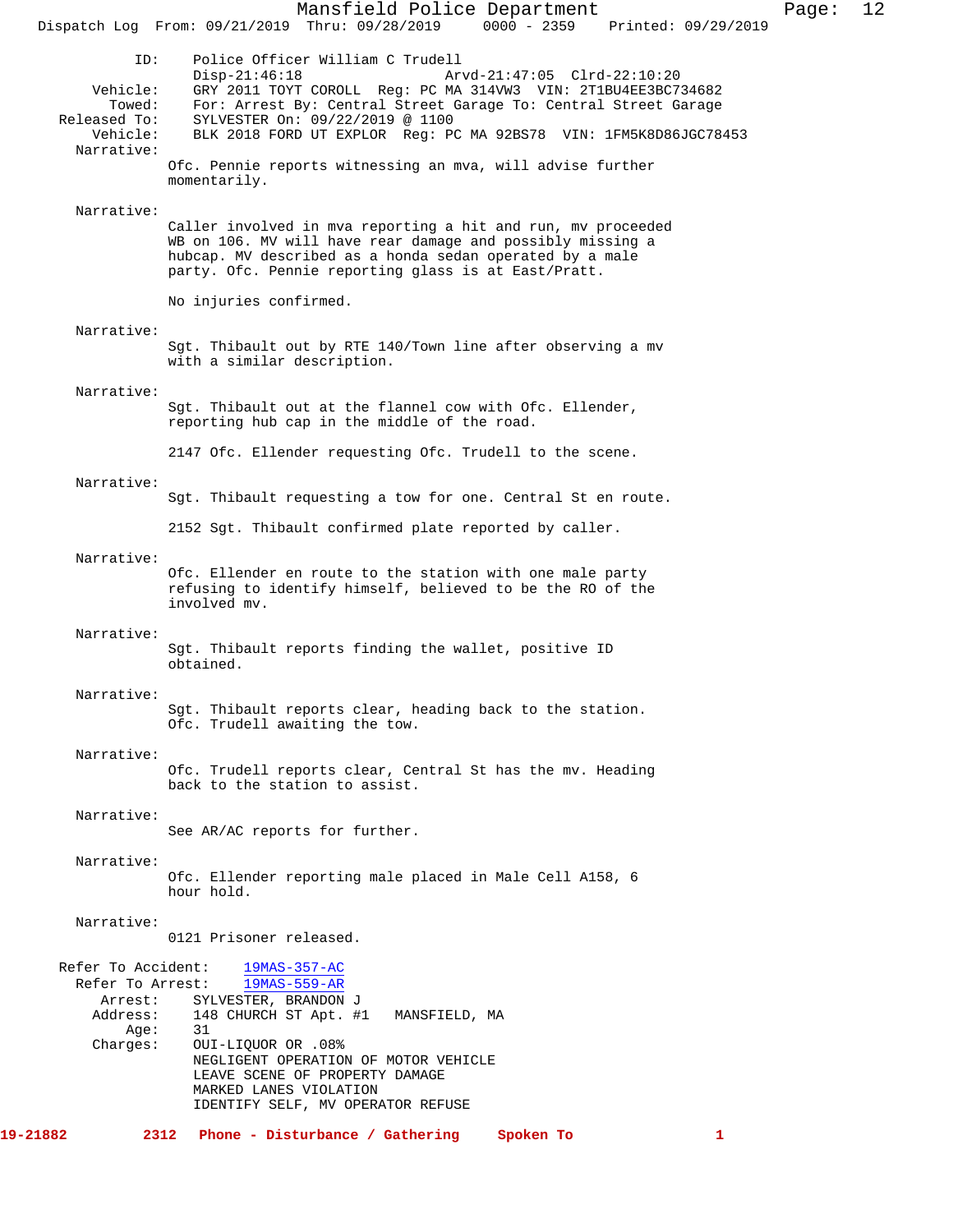|                                 | Mansfield Police Department                                                                                   |                            | Page: | 13 |
|---------------------------------|---------------------------------------------------------------------------------------------------------------|----------------------------|-------|----|
|                                 | Dispatch Log From: 09/21/2019 Thru: 09/28/2019 0000 - 2359 Printed: 09/29/2019                                |                            |       |    |
| Call Taker:                     | NICHOLAS GOYETTE                                                                                              |                            |       |    |
| Location/Address:               | [MAS 4] 31 HAMPSHIRE ST                                                                                       |                            |       |    |
| ID:                             | Sergeant Brian P Thibault                                                                                     |                            |       |    |
|                                 | $Disp-23:14:24$<br>Arvd-23:20:23 Clrd-23:33:22                                                                |                            |       |    |
| ID:                             | Police Officer William C Trudell                                                                              |                            |       |    |
| Vehicle:                        | Arvd-23:20:02 Clrd-23:33:21<br>$Disp-23:14:27$<br>2013 F150 Req: ZZ ME 4487M VIN: 1FTFW1EF5DFA84427           |                            |       |    |
| Narrative:                      |                                                                                                               |                            |       |    |
|                                 | Staff requesting officer assistnace with checking on a mv                                                     |                            |       |    |
|                                 | parked in the back left lot.                                                                                  |                            |       |    |
|                                 | Maintainence reports a pick-up truck containing several male                                                  |                            |       |    |
|                                 | parties causing a disturbance and may be intoxicated.                                                         |                            |       |    |
|                                 |                                                                                                               |                            |       |    |
| Narrative:                      |                                                                                                               |                            |       |    |
|                                 | Officers checking on the mv.                                                                                  |                            |       |    |
|                                 | All checks ok, tailgaters for tomorrows Patriots game are                                                     |                            |       |    |
|                                 | with it. No issues, Staff to be advised.                                                                      |                            |       |    |
|                                 |                                                                                                               |                            |       |    |
| 19-21883                        | 2331 Alarm - Alarm - Burglar<br>False / Accidental Alarm 1                                                    |                            |       |    |
| Call Taker:                     | <b>GARIN EISELE</b>                                                                                           |                            |       |    |
| Location/Address:               | [MAS H3524] 58 FRUIT ST                                                                                       |                            |       |    |
| ID:                             | Sergeant Brian P Thibault                                                                                     |                            |       |    |
|                                 | $Disp-23:33:27$<br>Arvd-23:36:50 Clrd-23:38:37<br>Police Officer William C Trudell                            |                            |       |    |
| ID:                             | Arvd-23:36:51 Clrd-23:38:38<br>$Disp-23:33:30$                                                                |                            |       |    |
| Vehicle:                        | WHI 2018 TOYT UT HIGHLA Req: PC MA 1AHJ55 VIN: 5TDJZRFH4JS881070                                              |                            |       |    |
| Vehicle:                        | BLK 2009 BMW 335XI Reg: PC MA 131PK1 VIN: WBAWC73559E067918                                                   |                            |       |    |
| Narrative:                      |                                                                                                               |                            |       |    |
|                                 | inside dining room and basement motion alarm.                                                                 |                            |       |    |
| Narrative:                      |                                                                                                               |                            |       |    |
|                                 | Clear, confirmed accidental                                                                                   |                            |       |    |
|                                 |                                                                                                               |                            |       |    |
|                                 |                                                                                                               |                            |       |    |
| For Date: $09/22/2019$ - Sunday |                                                                                                               |                            |       |    |
| 19-21895<br>0005                | Initiated - Proactive Patrol                                                                                  | Building Checked / Secured | 3     |    |
|                                 |                                                                                                               |                            |       |    |
| Call Taker:                     | NICHOLAS GOYETTE                                                                                              |                            |       |    |
| Location/Address:               | [MAS 820C] 31 PLYMOUTH ST                                                                                     |                            |       |    |
| ID:                             | Officer Raymond E Maigret                                                                                     |                            |       |    |
| Narrative:                      | Arvd-00:05:00 Clrd-00:17:07                                                                                   |                            |       |    |
|                                 | Checking the area.                                                                                            |                            |       |    |
|                                 |                                                                                                               |                            |       |    |
|                                 |                                                                                                               |                            |       |    |
| 19-21886<br>0056<br>Call Taker: | Initiated - Follow up Investigation Spoken To<br>NICHOLAS GOYETTE                                             | 3                          |       |    |
| Location/Address:               | [MAS 65] 30 CHAUNCY ST                                                                                        |                            |       |    |
| ID:                             | Police Officer Michelle Bellevue                                                                              |                            |       |    |
|                                 | Arvd-00:56:00 Clrd-01:07:14                                                                                   |                            |       |    |
| ID:                             | Police Officer Donald MacLean                                                                                 |                            |       |    |
| Narrative:                      | $Disp-00:59:39$<br>Arvd-01:01:30 Clrd-01:07:15                                                                |                            |       |    |
|                                 | Ofc. Bellevue reports speaking with the clerk at Cumberland                                                   |                            |       |    |
|                                 | Farms. They described a w/m, slim build with dark hair                                                        |                            |       |    |
|                                 | riding a bike using possible 94/C materials, a white powdery                                                  |                            |       |    |
|                                 | substance in front of the store.                                                                              |                            |       |    |
| Narrative:                      |                                                                                                               |                            |       |    |
|                                 | Ofc. Bellevue out at the gazebo with two male parties.                                                        |                            |       |    |
|                                 |                                                                                                               |                            |       |    |
| Narrative:                      |                                                                                                               |                            |       |    |
|                                 | Ofc. Bellevue reports the w/m and w/f refused to provide any<br>identification at all and went on their wall. |                            |       |    |
|                                 |                                                                                                               |                            |       |    |
|                                 |                                                                                                               |                            |       |    |
| 19-21887<br>0107                | Initiated - Proactive Patrol                                                                                  | Building Checked / Secured | 3     |    |
|                                 |                                                                                                               |                            |       |    |
|                                 |                                                                                                               |                            |       |    |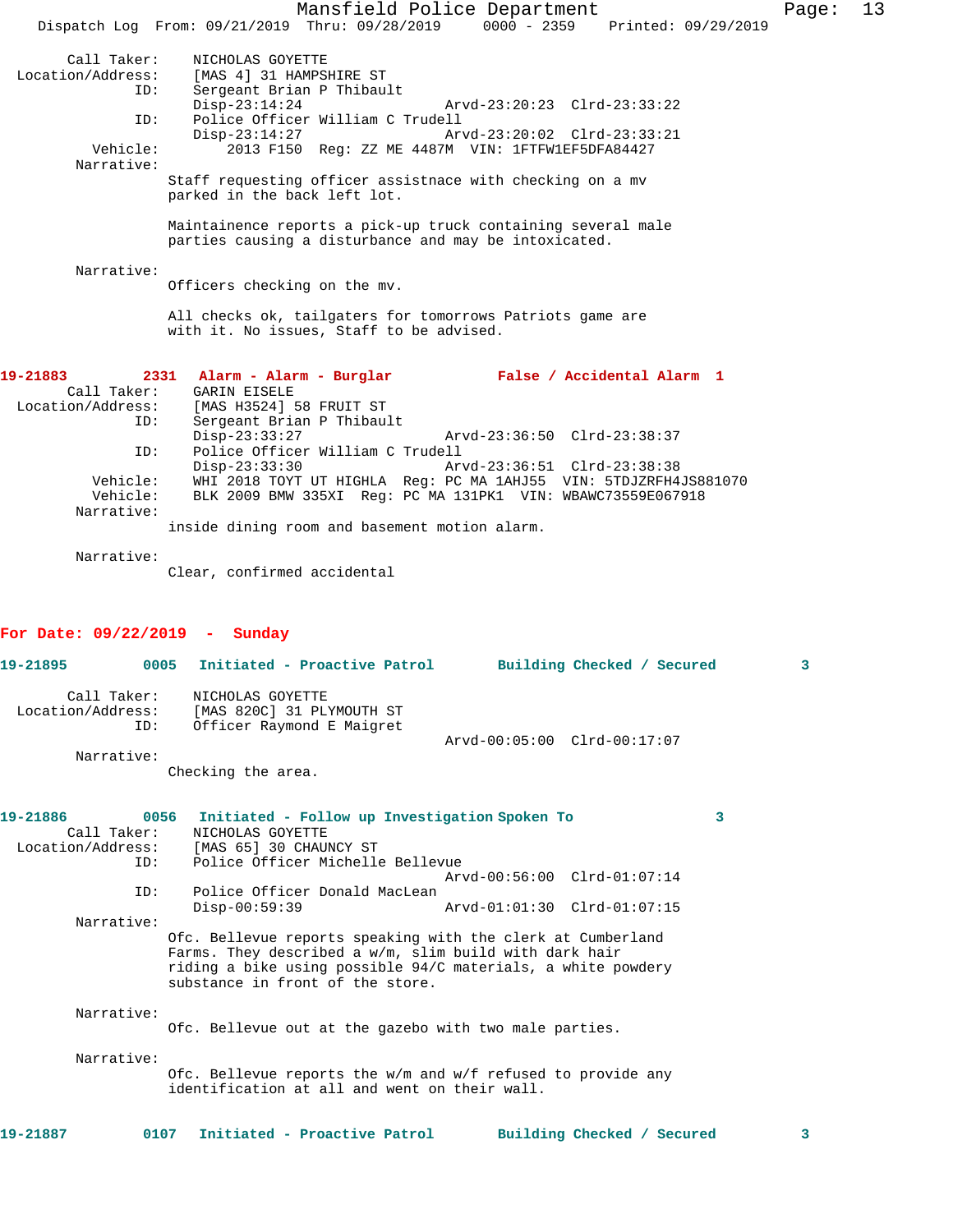Mansfield Police Department Fage: 14 Dispatch Log From: 09/21/2019 Thru: 09/28/2019 0000 - 2359 Printed: 09/29/2019 Call Taker: NICHOLAS GOYETTE Location/Address: [MAS 1002] 250 EAST ST ID: Police Officer Donald MacLean Arvd-01:07:00 Clrd-01:30:42 Narrative: Checking the area. **19-21888 0109 Initiated - Proactive Patrol Building Checked / Secured 3** Call Taker: NICHOLAS GOYETTE Location/Address: [MAS 417] 9 FRANCIS AVE ID: Police Officer Michelle Bellevue Arvd-01:09:00 Clrd-01:19:34 Narrative: Checking the area. **19-21889 0126 Phone - HAZARDOUS CONDITION - Other Services Rendered 2**  Call Taker: DAVID SULLIVAN Location/Address: [MAS H6655] 980 WEST ST ID: Police Officer Meghan Birnie Disp-01:28:23 Arvd-01:33:05 Clrd-02:02:20 Narrative: Tree Down In Roadway. Narrative: Ofc. Birnie confirms the downed tree, it has been moved to the side of the road and debris will be cleaned with shovel from the cruiser. Narrative: Caution tape will suffice until a cone can be placed **19-21893 0147 Initiated - Proactive Patrol Building Checked / Secured 3** Call Taker: NICHOLAS GOYETTE Location/Address: [MAS 992] 660 EAST ST ID: Police Officer Donald MacLean Arvd-01:47:00 Clrd-01:55:08 Narrative: Checking the area. **19-21892 0148 Initiated - Assist Citizen - P S A Services Rendered 3**  Call Taker: NICHOLAS GOYETTE Location/Address: [MAS H5419] 337 FRANKLIN ST ID: Police Officer Joshua S Ellender Arvd-01:48:00 Clrd-01:53:33 Narrative: Ofc. Ellender giving a courtesy transport to a residence. **19-21894 0202 Initiated - Proactive Patrol Building Checked / Secured 3** Call Taker: NICHOLAS GOYETTE Location/Address: [MAS] 4 ERICK RD @ 15 BONNEY LN ID: Police Officer Donald MacLean Arvd-02:02:00 Clrd-02:14:32 Narrative: Checking the area. **19-21897 0210 Initiated - Proactive Patrol Building Checked / Secured 3** Call Taker: NICHOLAS GOYETTE Location/Address: [MAS 820C] 31 PLYMOUTH ST ID: Officer Raymond E Maigret Arvd-02:10:00 Clrd-02:21:43 Narrative: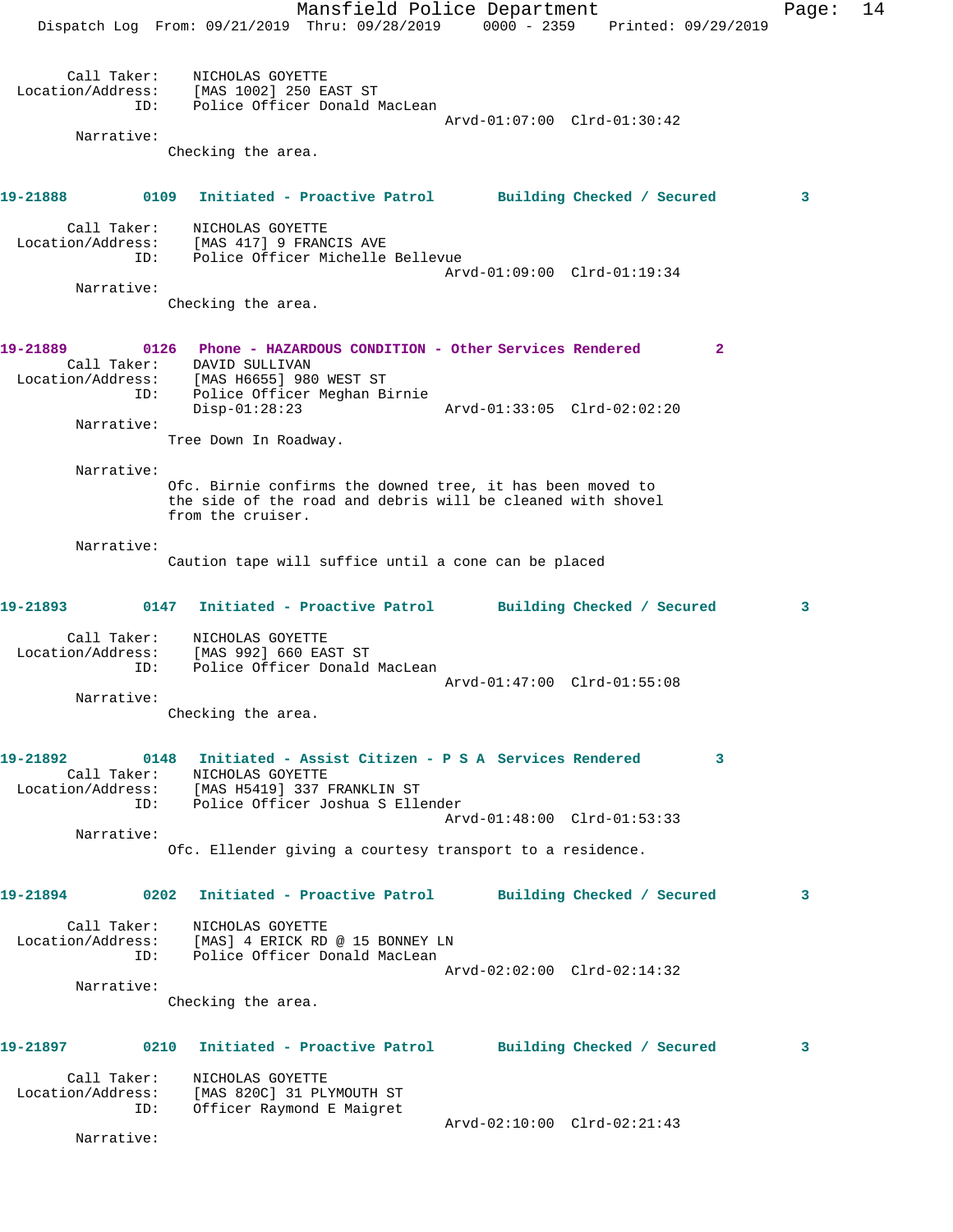Mansfield Police Department Fage: 15 Dispatch Log From: 09/21/2019 Thru: 09/28/2019 0000 - 2359 Printed: 09/29/2019 Checking the area. **19-21896 0211 Initiated - Proactive Patrol Building Checked / Secured 3** Call Taker: NICHOLAS GOYETTE Location/Address: [MAS 322] 31 HAMPSHIRE ST ID: Police Officer Meghan Birnie Arvd-02:11:00 Clrd-02:17:03 Narrative: Checking the area. **19-21898 0217 Initiated - Proactive Patrol Building Checked / Secured 3** Call Taker: NICHOLAS GOYETTE Location/Address: [MAS 2] 60 FORBES BLVD ID: Police Officer Meghan Birnie Arvd-02:17:00 Clrd-02:23:13 Narrative: Checking the area. **19-21899 0220 Phone - Assist Fire Department Referred to Other Agency 3**  Call Taker: NICHOLAS GOYETTE Location/Address: [MAS] 1 OLD COLONY WAY Apt. #201 ID: Police Officer Michelle Bellevue<br>Disp-02:22:46 Arv Disp-02:22:46 Arvd-02:24:54 Clrd-02:33:49 Narrative: Out to assist MFD Narrative: Clear, MFD gained access with no damage **19-21900 0224 Initiated - Proactive Patrol Building Checked / Secured 3** Call Taker: NICHOLAS GOYETTE Location/Address: [MAS 907E] 390 WEST ST ID: Police Officer Meghan Birnie Arvd-02:24:00 Clrd-02:28:50 Narrative: Checking the area. **19-21905 0258 Initiated - Motor Vehicle Stop Verbal Warning 3**  Call Taker: NICHOLAS GOYETTE Vicinity of: [MAS 65] 30 CHAUNCY ST ID: Police Officer Michelle Bellevue Arvd-02:58:00 Clrd-03:04:35 ID: Police Officer Donald MacLean Disp-02:59:05 Clrd-02:59:12 ID: Police Officer Joshua S Ellender Disp-02:59:16 Arvd-03:04:33 Clrd-03:04:34<br>Vehicle: BRO 2005 BUIC LESABR Req: PC MA 972YH8 VIN: 1G4HP52K35U12 BRO 2005 BUIC LESABR Reg: PC MA 972YH8 VIN: 1G4HP52K35U126522 Narrative: Out with an mv stop. Verbal to the RO for speed. **19-21907 0306 Initiated - Proactive Patrol Building Checked / Secured 3** Call Taker: NICHOLAS GOYETTE Location/Address: [MAS 840] 280 SCHOOL ST ID: Police Officer Meghan Birnie Arvd-03:06:00 Clrd-03:20:13 Narrative: Checking the area. **19-21908 0402 Initiated - Proactive Patrol Building Checked / Secured 3** Call Taker: NICHOLAS GOYETTE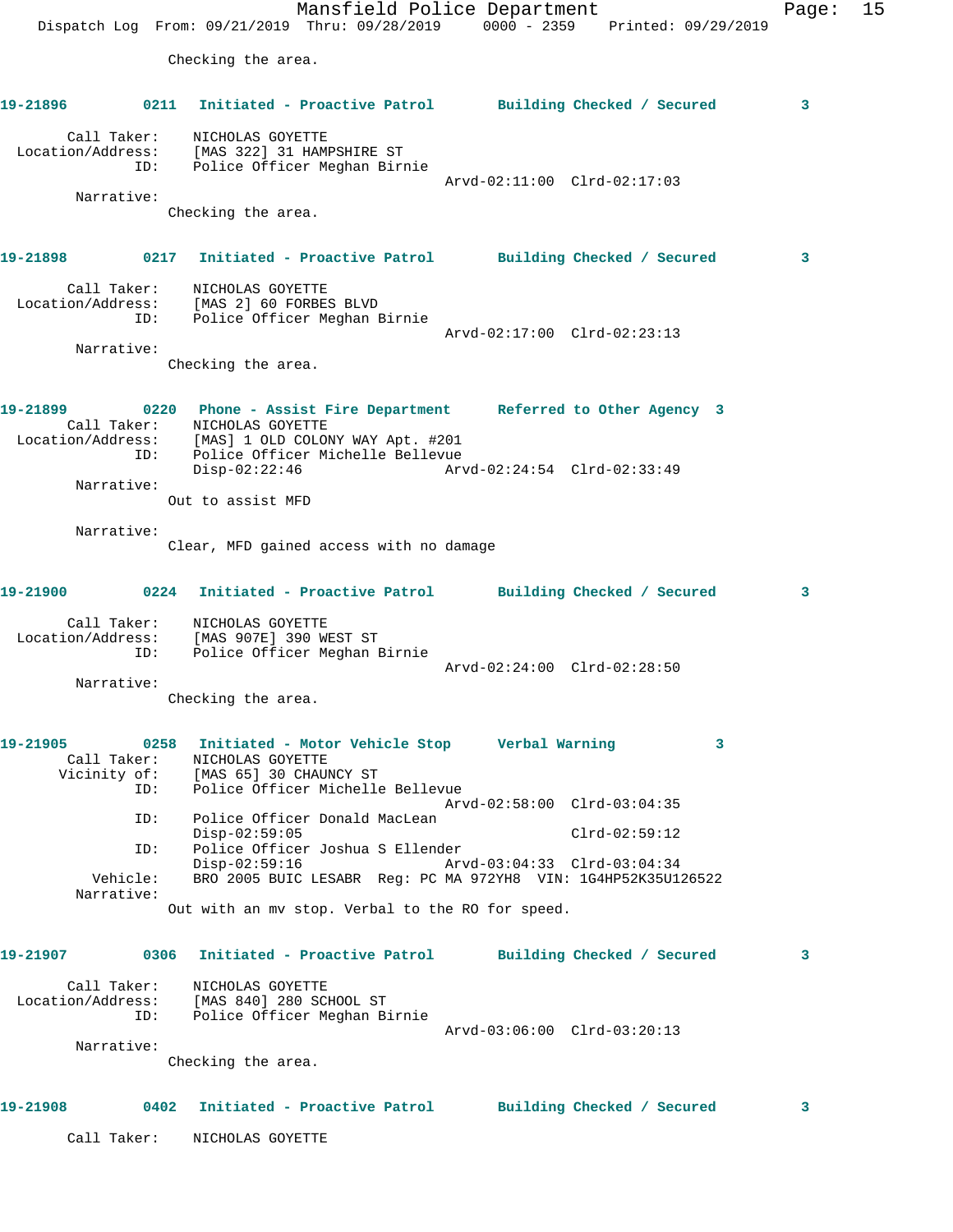Mansfield Police Department Fage: 16 Dispatch Log From: 09/21/2019 Thru: 09/28/2019 0000 - 2359 Printed: 09/29/2019 Location/Address: [MAS 820C] 31 PLYMOUTH ST ID: Officer Raymond E Maigret Arvd-04:02:00 Clrd-04:15:00 Narrative: Checking the area. **19-21909 0441 Phone - Assist Fire Department Referred to Other Agency 3**  Call Taker: NICHOLAS GOYETTE Location/Address: [MAS H3622] 6 CHARLENE DR ID: Police Officer Donald MacLean Disp-04:41:32 Arvd-04:50:09 Clrd-04:56:53 Narrative: Out to assist MFD Narrative: Clear, MFD found no condition or alarm. **19-21912 0610 Initiated - Proactive Patrol Building Checked / Secured 3** Call Taker: NICHOLAS GOYETTE Location/Address: [MAS 820C] 31 PLYMOUTH ST ID: Officer Raymond E Maigret Arvd-06:10:00 Clrd-06:26:59 Narrative: Checking the area. **19-21913 0614 Phone - Disturbance / Gathering Incident Report 1**  Call Taker: NICHOLAS GOYETTE Location/Address: [MAS H5505] 425 GILBERT ST ID: Police Officer Meghan Birnie Disp-06:16:00 Arvd-06:21:43 Clrd-06:48:11<br>ID: Police Officer Michelle Bellevue Police Officer Michelle Bellevue Disp-06:16:02 Enrt-06:16:02 Arvd-06:23:26 Clrd-06:48:09<br>ID: Police Officer Joshua S Ellender Police Officer Joshua S Ellender Disp-06:16:36 Arvd-06:23:51 Clrd-06:47:47 Narrative: Officers responding for the disturbance. RP reports his neighbor made verbal threats to his life and had a dog with him on a leash. This was following the RP attempting to hook up a trailer to his mv, and the neighbor became upset it was being done at 0500. Requesting officer assistance. Narrative: Ptl. Birnie reporting all parties were spoken to and advised to contact the police with any further issues Refer To Incident: 19MAS-856-OF **19-21920 0906 Initiated - Proactive Patrol Building Checked / Secured 3** Call Taker: Kieran M Ruth Location/Address: [MAS 820C] 31 PLYMOUTH ST ID: Police Officer Andrew J Kelley Arvd-09:06:00 Clrd-09:10:20 Narrative: Checking the area. **19-21923 1039 Initiated - Motor Vehicle Stop Citation / Warning Issued 3**  Call Taker: Kieran M Ruth Vicinity of: [MAS] 99 OTIS ST ID: Police Officer David J Pepicelli Arvd-10:39:00 Clrd-10:46:45 Vehicle: BLU 2019 JAGU UT E-PACE Reg: PC MA 1PAK45 VIN: SADFP2FX8K1Z47732 Narrative: Out with MA/1PAK45 Narrative: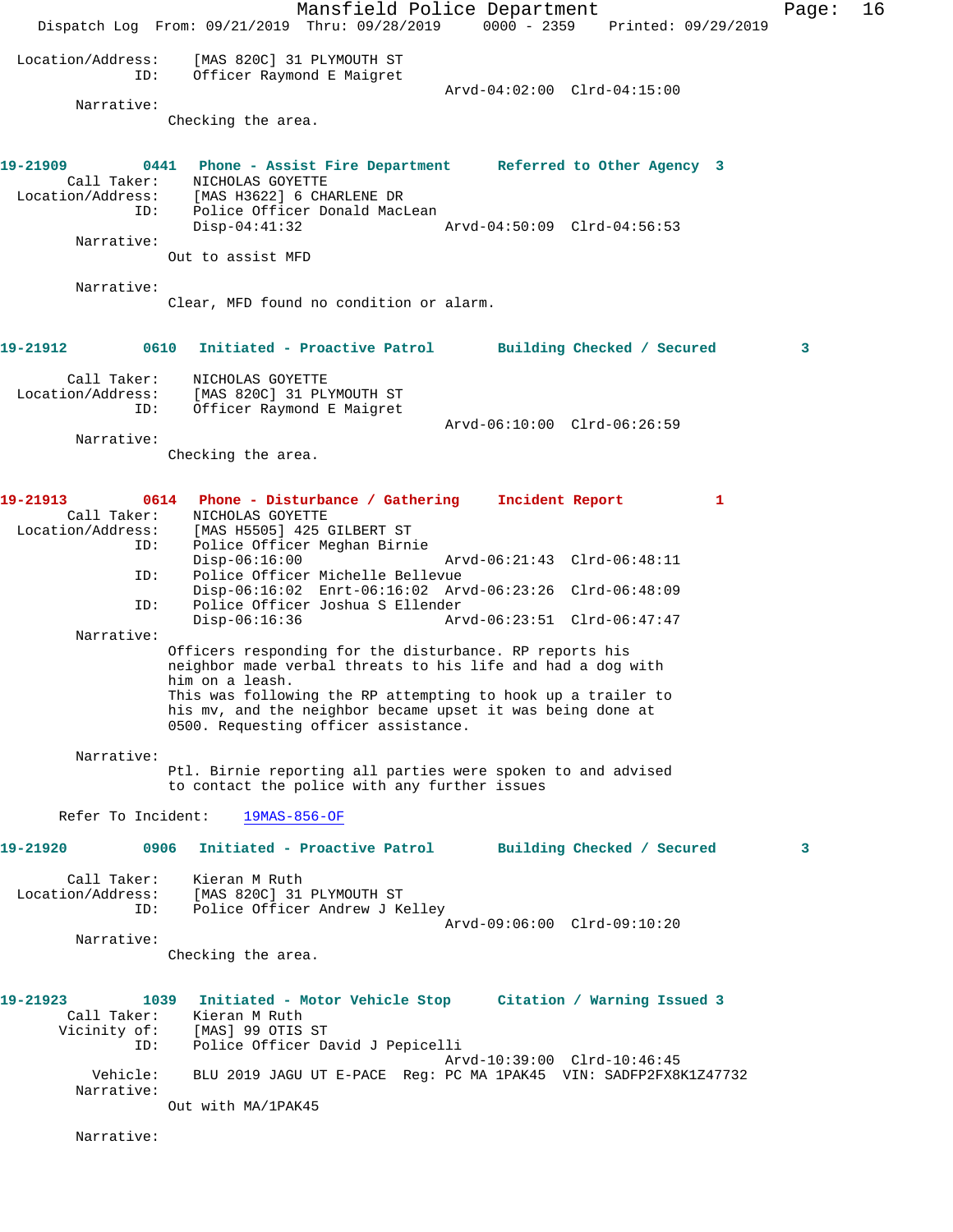Citation for speed

**19-21924 1050 Initiated - Motor Vehicle Stop Citation / Warning Issued 3**  Call Taker: Kieran M Ruth Location/Address: [MAS] 3 PHEASANT HOLLOW DR @ 55 OTIS ST ID: Police Officer David J Pepicelli Arvd-10:50:00 Clrd-10:57:48 Vehicle: GRY 2001 TOYT CAMRY Reg: PC MA 28PW45 VIN: JT2BG22K810597620 Narrative: Out with MA/28PW45, cited for speed

**19-21927 1118 911 - Vandalism Incident Report 3**  Call Taker: PATRICK FEENEY Location/Address: [MAS H2938] 138 FRANKLIN ST ess: [MAS H2938] 138 FRANKLIN ST<br>ID: Police Officer Matthew A Souza<br>Disp-11:23:04 Disp-11:23:04 Arvd-11:26:19 Clrd-11:33:51 Vehicle: RED 2005 HOND PILOT Reg: PC MA 6TZM60 VIN: 2HKYF18485H515076 Narrative: 911 caller reports that his car window was possibly shot out by a bb or pellet overnight.

Narrative:

The vehicle was parked on the street and the damage occurred sometime between 2130-2330

Refer To Incident: 19MAS-857-OF

## **19-21928 1128 Initiated - Proactive Patrol Building Checked / Secured 3**

| Call Taker:       | Kieran M Ruth                  |                             |
|-------------------|--------------------------------|-----------------------------|
| Location/Address: | [MAS 820C] 31 PLYMOUTH ST      |                             |
| TD:               | Police Officer Andrew J Kelley |                             |
|                   |                                | Arvd-11:28:00 Clrd-11:38:11 |

Narrative:

Checking the area.

Narrative:

Operator of RI/ZZ216, picked up a truck

```
19-21935 1255 Walk-In - Motor Veh Acc - Hit & Run Incident Report 1 
 Call Taker: Officer Joshua Knowles
 Location/Address: [MAS 255] 377 CHAUNCY ST
               ID: Sergeant Brian P Thibault
          Disp-12:55:15 Arvd-12:55:17 Clrd-13:16:19<br>Vehicle: GRY 2014 HOND LL PILOT Req: PC MA 6JY122
                    GRY 2014 HOND LL PILOT Reg: PC MA 6JY122
         Narrative: 
                   Party in the lobby to report hit and run in the parking lot
```
of Stop and Shop. Sgt Thibault took the report.

Narrative:

Sgt Thibault reports incident occurred sometime between 11:35 and 12:15 this afternoon. He will be contacting Stop and Shop loss prevention to see if the incident occurred on camera. See report for more.

Refer To Incident: 19MAS-858-OF

## **19-21936 1329 Initiated - Proactive Patrol Building Checked / Secured 3** Call Taker: Kieran M Ruth Location/Address: [MAS 820C] 31 PLYMOUTH ST

 ID: Police Officer Andrew J Kelley Arvd-13:29:00 Clrd-13:39:19

Narrative:

Checking the area.

**Call 2**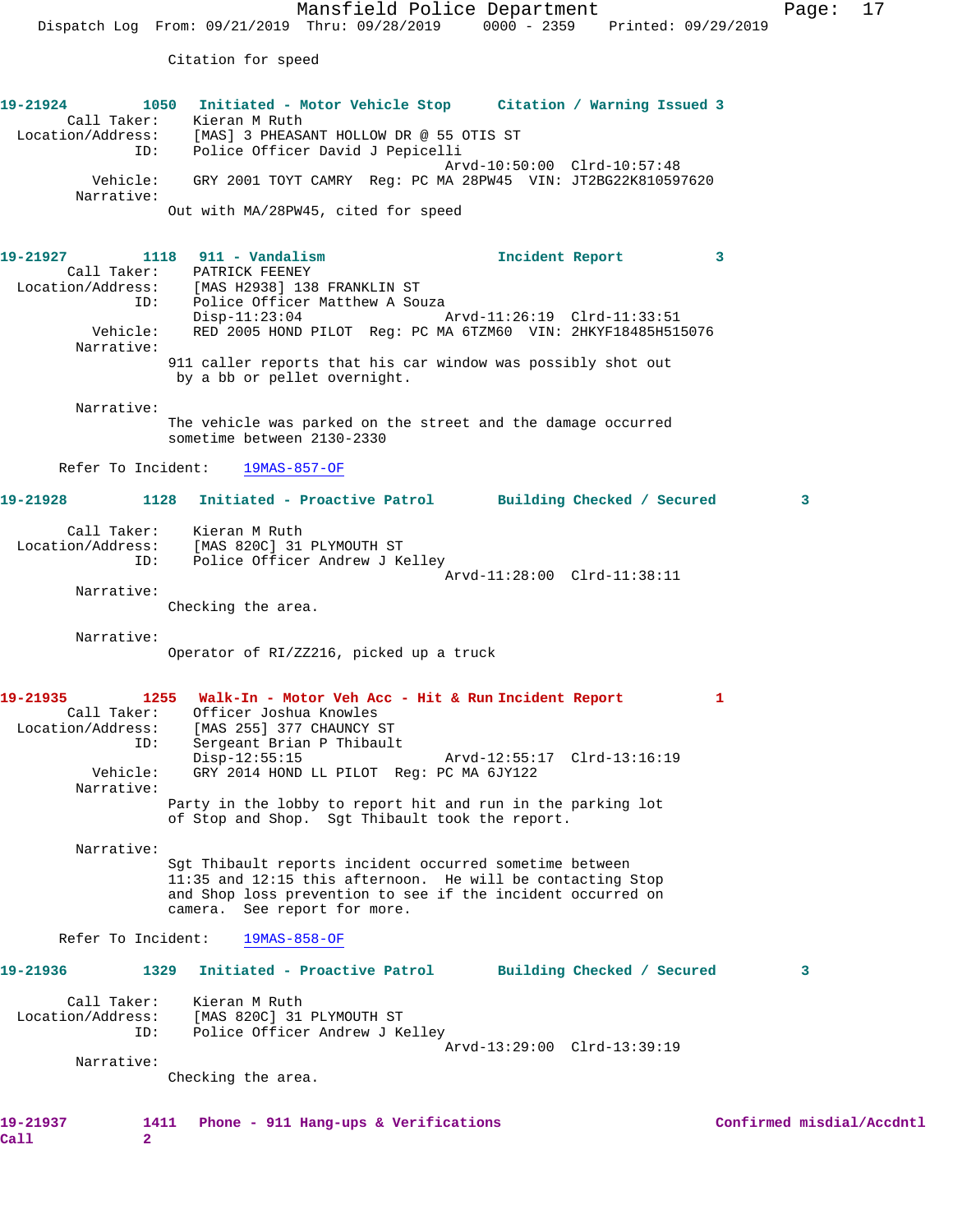Mansfield Police Department Fage: 18 Dispatch Log From: 09/21/2019 Thru: 09/28/2019 0000 - 2359 Printed: 09/29/2019 Call Taker: Kieran M Ruth Location/Address: [MAS H2145] 15 PATTYS RD ID: Police Officer Matthew A Souza Disp-14:12:32 Arvd-14:22:40 Clrd-14:24:16 Narrative: Out to confirm an accidental 911 call Narrative: Confirmed accidental **19-21938 1437 Phone - 911 Hang-ups & Verifications Confirmed misdial/Accdntl Call 2**  Call Taker: Kieran M Ruth Location/Address: [MAS 939] 389 NORTH MAIN ST ID: Police Officer Matthew A Souza Disp-14:38:35 Arvd-14:41:27 Clrd-14:45:36 Narrative: Out to conform an accidental 911 call from the elevator Narrative: Ofc. Souza reports he can not access the part of the building the elevator is in, but he can see the area and the is no one around **19-21939 1532 Walk-In - Larceny under \$1200 Assisted Party 2**  Call Taker: Officer Joshua Knowles Location/Address: [MAS 424] 149 OAKLAND ST ID: Police Officer Matthew A Souza Disp-15:36:09 Arvd-15:36:19 Clrd-15:50:00 Narrative: Party to the lobby report a stolen UPS package. Narrative: Ofc. Souza reports RP stated she aleady spoke to UPS and they are looking into the matter and asked for 8 days for an answer. Today is only day 4 and she reported their mailman also reported they weren't delivering during construction detour. Party will come back after 8 days if package not delivered. **19-21940 1542 Initiated - Proactive Patrol Building Checked / Secured 3** Call Taker: Kieran M Ruth Location/Address: [MAS 820C] 31 PLYMOUTH ST ID: Police Officer Andrew J Kelley Arvd-15:42:00 Clrd-16:05:04 Narrative: Checking the area. **19-21942 1656 Initiated - Building Check Building Checked / Secured 3** Call Taker: GARIN EISELE Location/Address: [MAS] IAN KEATS DR ID: Police Officer David J Pepicelli Arvd-16:56:00 Clrd-16:57:17 Narrative: House Check **19-21944 1700 Initiated - Building Check Building Checked / Secured 3** Call Taker: GARIN EISELE Location/Address: [MAS 820C] 31 PLYMOUTH ST ID: Support Staff Derek M Stark Arvd-17:00:00 Clrd-17:07:41 Narrative: Building Check.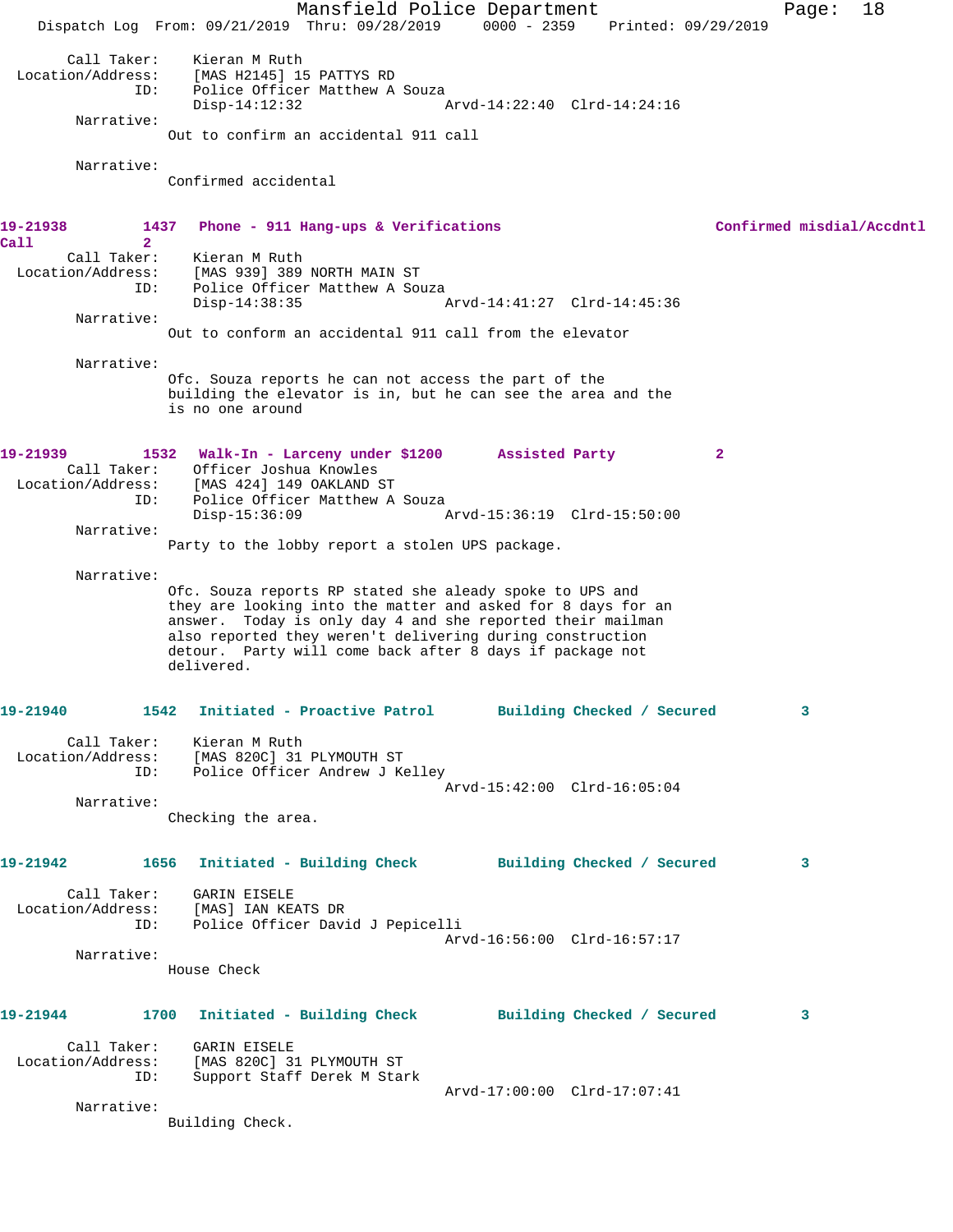Mansfield Police Department Fage: 19 Dispatch Log From: 09/21/2019 Thru: 09/28/2019 0000 - 2359 Printed: 09/29/2019 **19-21945 1755 Initiated - Proactive Patrol Building Checked / Secured 3** Call Taker: Kieran M Ruth Location/Address: [MAS] 30 CHAUNCY ST ID: Police Officer Andrew J Kelley Arvd-17:55:00 Clrd-18:09:10 Narrative: Checking the area. **19-21947 1806 911 - Motor Veh Acc - Hit & Run Incident Report 1**  Call Taker: PATRICK FEENEY Vicinity of: [MAS 202] 16 OLD COLONY WAY ID: Police Officer Andrew J Kelley Disp-18:09:21 Arvd-18:18:53 Clrd-18:27:07 Vehicle: BLU 2019 CHEV TRAX Reg: PC MA 9PV788 VIN: 3GNCJPSB3KL195123 Narrative: Caller reports that her m/v was struck while she was at work. Narrative: Parked at the rear of the bldg. Refer To Incident: 19MAS-859-OF **19-21948 1823 Initiated - Selective Enforcement/RADAR Services Rendered 3**  Call Taker: Kieran M Ruth Vicinity of: [MAS] 600 WEST ST ID: Police Officer Nicole P Newport Arvd-18:23:00 Clrd-18:59:00 Narrative: Traffic enforcement in the area. **19-21949 1826 Phone - Assist Fire Department Services Rendered 3**  Call Taker: Kieran M Ruth Location/Address: [MAS 418F] 31 FRANCIS AVE Apt. #04 ID: Police Officer Andrew J Kelley<br>Disp-18:27:23 Disp-18:27:23 Arvd-18:31:53 Clrd-18:51:36 **19-21950 1839 Walk-In - Harass. Electronic Communicat Investigated - No Report 3**  Call Taker: Support Staff Amanda Crisfulla Location/Address: [MAS] 102 FRANKLIN ST ID: Police Officer Joshua S Ellender Disp-18:44:46 Arvd-18:44:51 Clrd-19:09:51 Narrative: Rp in lobby requesting to speak with an Ofc regarding harrassment. RP was already in this past week but it keeps happening Narrative: Party was spoken to and advised to block all incoming calls from the susp number. **19-21951 1856 911 - 911 Hang-ups & Verifications Investigated - No Report 2**  Call Taker: DAVID SULLIVAN Location/Address: [MAS H4912] 15 CAMDEN LN ID: Police Officer Nicole P Newport<br>Disp-18:59:20 Am Disp-18:59:20 Arvd-19:05:49 Clrd-19:10:53 ID: Police Officer David J Pepicelli Disp-19:03:09 Arvd-19:08:36 Clrd-19:10:49 Narrative: 911 Hang Up from this location. Narrative:

Accidental by occupant.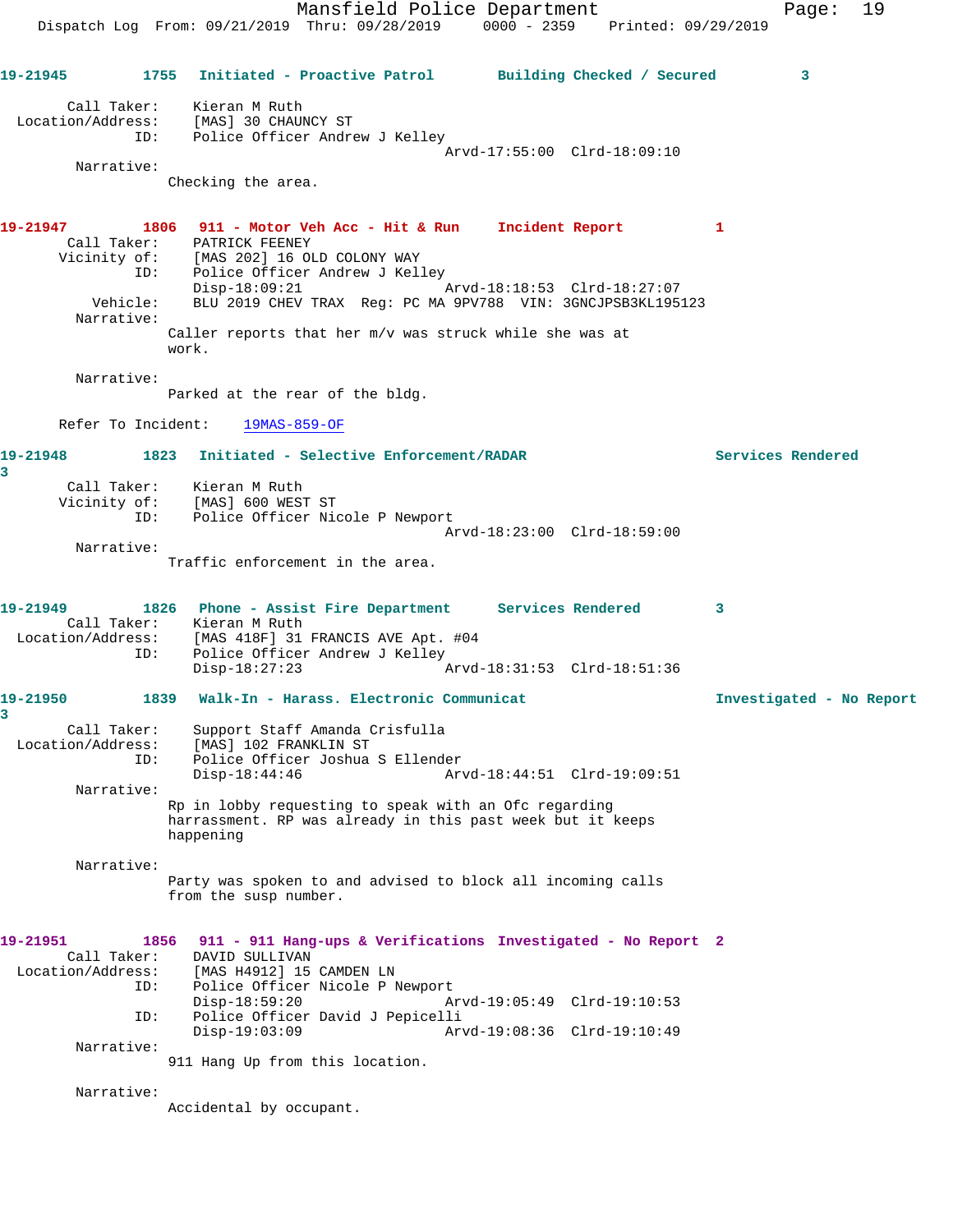Mansfield Police Department Fage: 20 Dispatch Log From: 09/21/2019 Thru: 09/28/2019 0000 - 2359 Printed: 09/29/2019 **19-21952 1857 Walk-In - Fingerprinting - non crimnl Spoken To 3** Call Taker: Support Staff Amanda Crisfulla Location/Address: [MAS 451B] 500 EAST ST ID: Police Officer David J Pepicelli Disp-18:58:27 Arvd-18:58:31 Clrd-19:02:17 Narrative: Did n ot have the required paperwork. **19-21953 1915 Initiated - Disabled Motor Vehicle Services Rendered 3**  Call Taker: DAVID SULLIVAN Vicinity of: [MAS] 300 SCHOOL ST ID: Police Officer Nicole P Newport Arvd-19:15:00 Clrd-19:16:54 Vehicle: WHI 2002 UDY Reg: PC RI 408576 VIN: 5FNRL18042B047187 Narrative: Pos DMV on roadside. Narrative: No Problems. Stopped to pick up item on roadside. **19-21954 1917 Initiated - Building Check Services Rendered 3**  Call Taker: DAVID SULLIVAN Location/Address: [MAS 840] 280 SCHOOL ST ID: Police Officer Nicole P Newport Arvd-19:17:00 Clrd-19:33:39 **19-21955 1930 911 - Suspicious Actv / Persn / Veh Investigated - Report Taken 2** Call Taker: DAVID SULLIVAN Location/Address: [MAS H267] 12 SOUTH WHITE PINE LN ID: Police Officer Nicole P Newport<br>Disp-19:33:52 A Arvd-19:40:22 Clrd-20:06:14 Narrative: Caller requesting to speak with Officer regarding an email received. Refer To Incident: 19MAS-860-OF **19-21957 2002 911 - Suspicious Actv / Persn / Veh Services Rendered 2**  Call Taker: DAVID SULLIVAN Location/Address: [MAS H5967] 19 OTIS ST ID: Police Officer David J Pepicelli<br>Disp-20:06:05 Arv Disp-20:06:05 Arvd-20:11:11 Clrd-20:11:15 ID: Police Officer Nicole P Newport<br>Disp-20:06:25 Az Disp-20:06:25 Arvd-20:11:08 Clrd-20:11:50 Narrative: Two Susp Vehicles parked across the street from her home. Narrative: Clear, two police cruisers. **19-21958 2007 Phone - Disabled Motor Vehicle Services Rendered 3**  Call Taker: NICHOLAS GOYETTE Location/Address: [MAS] RTE 140 NB @ RTE 495 NB ID: Police Officer Andrew J Kelley<br>Disp-20:08:13 Arvd-20:16:32 Clrd-20:25:14 Narrative: Out for a DMV, MSP all cruisers tied up **19-21959 2012 Phone - Assist Fire Department Assisted Party 3**  Call Taker: NICHOLAS GOYETTE Location/Address: [MAS H5415] 227 FRANKLIN ST ID: Police Officer Joshua S Ellender Disp-20:14:38 Arvd-20:17:39 Clrd-20:40:10 **19-21960 2017 Phone - HAZARDOUS CONDITION - Other Removed Hazard 2**  Call Taker: DAVID SULLIVAN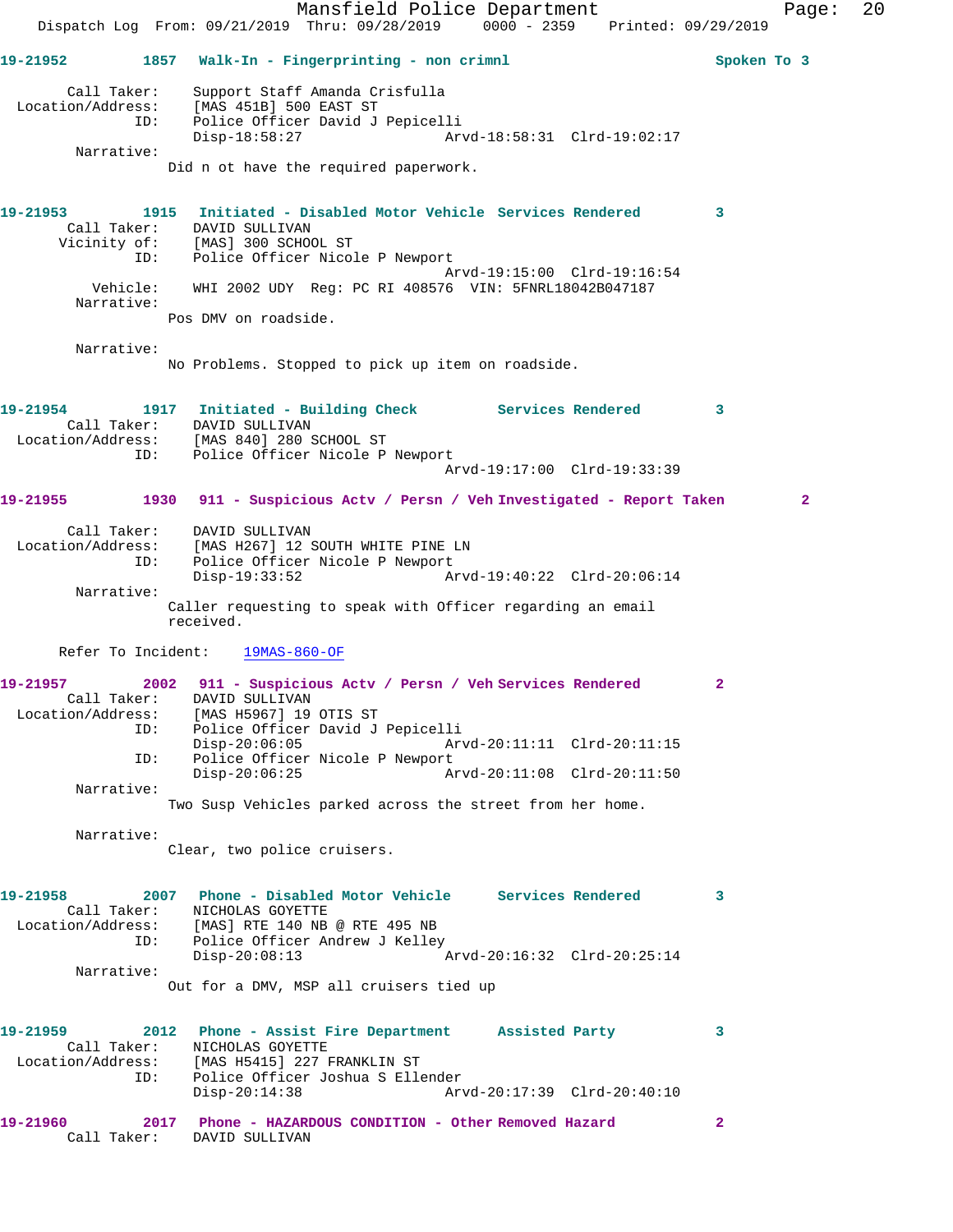Mansfield Police Department Fage: 21 Dispatch Log From: 09/21/2019 Thru: 09/28/2019 0000 - 2359 Printed: 09/29/2019 Location/Address: [MAS H2412] 285 WILLOW ST ID: Police Officer David J Pepicelli Disp-20:20:34 Arvd-20:36:11 Clrd-20:39:51 Narrative: Willow St towards the Pond. Large Tree Branch Down in Roadway. **19-21961 2026 Radio - Disabled Motor Vehicle Services Rendered 3**  Call Taker: DAVID SULLIVAN Location/Address: [MAS 1002] 250 EAST ST ID: Police Officer Andrew J Kelley<br>Disp-20:26:41 Disp-20:26:41 Arvd-20:31:06 Clrd-20:48:39 Vehicle: BLK 2018 HYUN ELANTR Reg: PC MA 7BM332 VIN: 5NPD84LF4JH273643 Narrative: Disabled vehicle in that area. **19-21962 2041 Initiated - Follow up Investigation Services Rendered 3**  Call Taker: DAVID SULLIVAN Location/Address: [MAS H4450] 16 CORAL ST ID: Police Officer Nicole P Newport Arvd-20:41:00 Clrd-21:08:12 ID: Police Officer David J Pepicelli Disp-20:42:21 Arvd-20:42:24 Clrd-21:08:09 Narrative: Follow Up to Previous Report. **19-21963 2101 911 - Motor Veh Acc - No Injury Investigated - Report Taken 1** Call Taker: DAVID SULLIVAN Location/Address: [MAS 122] 99 COPELAND DR ID: Police Officer Andrew J Kelley<br>Disp-21:02:16 Mrvd-21:03:55 Clrd-21:32:06 Disp-21:02:16 Arvd-21:03:55 Clrd-21:32:06 Vehicle: BLU 2006 TOYT CAMRY Reg: PC MA 1PGB64 VIN: 4T1BE32K16U108747 Towed: For: Accident By: Achins Garage To: Achins Garage Released To: REDDISH On: 09/24/2019 @ 0930 Vehicle: GRY 2006 HOND ACCORD Reg: PC MA 9YF994 VIN: 1HGCM56846A108587 Towed: For: Accident By: Achins Garage To: Achins Garage Vehicle: GRY 2015 NISS UT PATHFI Reg: PC MA 8EM926 VIN: 5N1AR2MM9FC639046 Narrative: MVA. Now in the lot. No reported Injuries. Narrative: Rerq tow for two. Achins Notified. Narrative: Achins has the vehicles. Refer To Accident: 19MAS-358-AC **19-21965 2242 911 - 911 Hang-ups & Verifications Investigated - No Report 2**  Call Taker: DAVID SULLIVAN<br>Location/Address: [MAS 2] 60 FORI [MAS 2] 60 FORBES BLVD Apt. #528 ID: Police Officer Joshua S Ellender Disp-22:45:01 Clrd-22:46:44<br>ID: Police Officer Andrew J Kelley Police Officer Andrew J Kelley<br>Disp-22:46:34 Disp-22:46:34 Arvd-22:51:19 Clrd-22:56:28<br>ID: Police Officer David J Pepicelli Police Officer David J Pepicelli Disp-22:46:39 Arvd-22:51:20 Clrd-22:56:31 Narrative: 911 Open Line then disconnected. On redial spoke to male party stated all was ok. Narrative: onfirmed Accidental. **19-21967 2302 Initiated - Building Check Building Checked / Secured 3** Call Taker: GARIN EISELE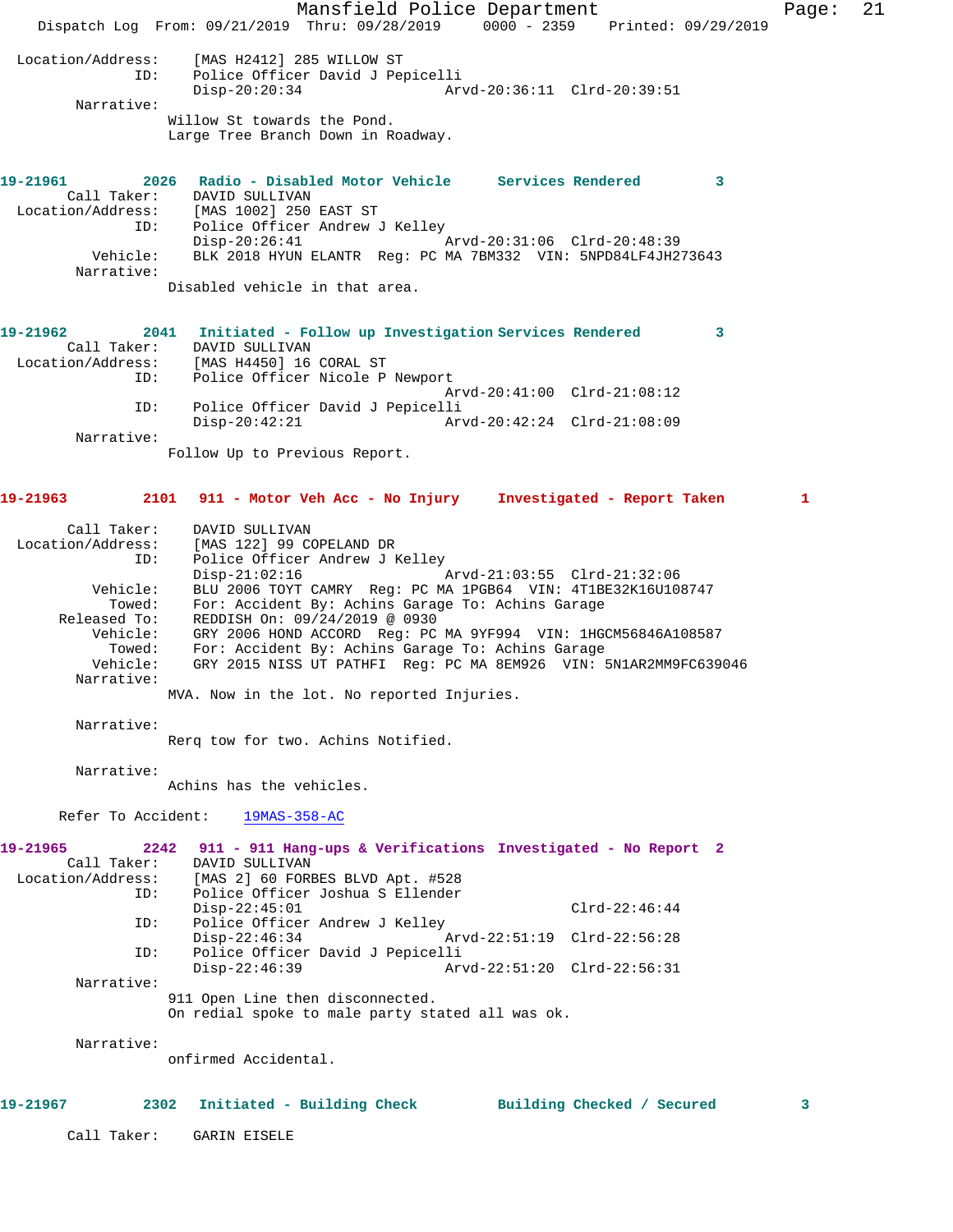|                                     | Mansfield Police Department<br>Dispatch Log From: 09/21/2019 Thru: 09/28/2019 0000 - 2359 Printed: 09/29/2019                                                                                   |                             |   | Page: | 22 |
|-------------------------------------|-------------------------------------------------------------------------------------------------------------------------------------------------------------------------------------------------|-----------------------------|---|-------|----|
|                                     | Location/Address: [MAS 293] 2 CHAUNCY ST<br>ID: Police Officer Andrew J Kelley                                                                                                                  | Arvd-23:02:00 Clrd-23:04:32 |   |       |    |
| Narrative:                          | 19-21968 2351 Phone - Assist Fire Department Referred to Other Agency 3<br>Call Taker: NICHOLAS GOYETTE<br>Location/Address: [MAS 946] 631 EAST ST Apt. #J202                                   |                             |   |       |    |
|                                     | Per M1 Hold Call.                                                                                                                                                                               |                             |   |       |    |
| Narrative:                          | Fire Dept Handled.                                                                                                                                                                              |                             |   |       |    |
| For Date: $09/23/2019$ - Monday     |                                                                                                                                                                                                 |                             |   |       |    |
|                                     | 19-21969 		 0123 Initiated - Building Check Services Rendered 3<br>Call Taker: DAVID SULLIVAN<br>Call Taker<br>Location/Address: [MAS 1002] 250 EAST ST<br>ID: Police Officer Michelle Bellevue |                             |   |       |    |
|                                     |                                                                                                                                                                                                 | Arvd-01:23:00 Clrd-01:30:26 |   |       |    |
|                                     | 19-21970 0124 Initiated - Building Check Services Rendered 3<br>Call Taker: DAVID SULLIVAN                                                                                                      |                             |   |       |    |
|                                     | Location/Address: [MAS 4] 31 HAMPSHIRE ST<br>ID: Patrolman David Schepis                                                                                                                        |                             |   |       |    |
|                                     |                                                                                                                                                                                                 | Arvd-01:24:00 Clrd-01:30:09 |   |       |    |
|                                     | 19-21971   0131   Initiated - Building Check   Services Rendered   3<br>Call Taker: DAVID SULLIVAN<br>Location/Address: [MAS 2] 60 FORBES BLVD                                                  |                             |   |       |    |
|                                     | ID: Patrolman David Schepis                                                                                                                                                                     |                             |   |       |    |
|                                     | 19-21973 0147 Initiated - Building Check Services Rendered 3<br>Call Taker: DAVID SULLIVAN<br>Call Taker.<br>Location/Address: [MAS 1015] 30 CHAUNCY ST<br>ID: Police Officer Donald MacLean    |                             |   |       |    |
|                                     |                                                                                                                                                                                                 | Arvd-01:47:00 Clrd-02:01:22 |   |       |    |
|                                     | 19-21974 0158 Initiated - Building Check Services Rendered 3<br>Call Taker: DAVID SULLIVAN<br>Location/Address: [MAS 907E] 390 WEST ST<br>ID: Patrolman David Schepis                           |                             |   |       |    |
|                                     |                                                                                                                                                                                                 | Arvd-01:58:00 Clrd-02:01:13 |   |       |    |
|                                     | 19-21975 0204 Initiated - Building Check Services Rendered 3<br>Call Taker: DAVID SULLIVAN<br>Location/Address: [MAS 840] 280 SCHOOL ST                                                         |                             |   |       |    |
|                                     | ID: Patrolman David Schepis                                                                                                                                                                     | Arvd-02:04:00 Clrd-02:09:08 |   |       |    |
|                                     | 19-21976 		 0212 Initiated - Building Check Services Rendered 3<br>Call Taker: DAVID SULLIVAN<br>Location: [MAS] CENTER BUSINESS DISTRICT<br>ID: Police Officer Donald MacLean                  |                             |   |       |    |
|                                     |                                                                                                                                                                                                 | Arvd-02:12:00 Clrd-02:25:32 |   |       |    |
| Narrative:                          | Area check.                                                                                                                                                                                     |                             |   |       |    |
|                                     | 19-21982 		 0238 Initiated - Building Check Services Rendered<br>Call Taker: DAVID SULLIVAN<br>Location/Address: [MAS 281A] 1 CROCKER ST<br>ID: Police Officer Donald MacLean                   |                             | 3 |       |    |
|                                     |                                                                                                                                                                                                 | Arvd-02:38:00 Clrd-02:44:17 |   |       |    |
| Location/Address: [MAS] PLYMOUTH ST | 19-21986 		 0248 Initiated - Building Check Services Rendered 3<br>Call Taker: DAVID SULLIVAN<br>ID: Patrolman David Schepis                                                                    |                             |   |       |    |
|                                     |                                                                                                                                                                                                 |                             |   |       |    |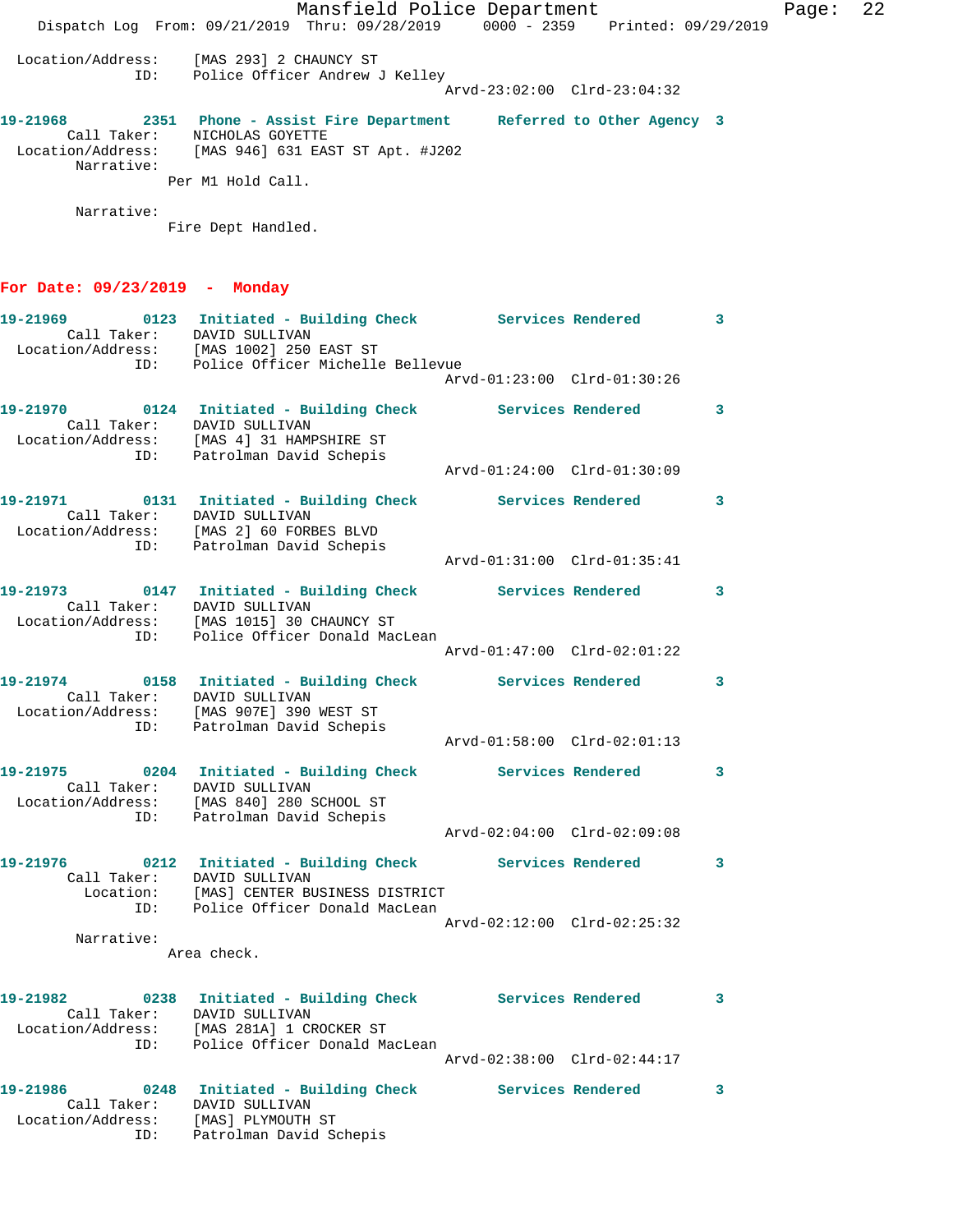Mansfield Police Department Fage: 23 Dispatch Log From: 09/21/2019 Thru: 09/28/2019 0000 - 2359 Printed: 09/29/2019 Arvd-02:48:00 Clrd-02:50:30 **19-21987 0254 Initiated - Building Check Services Rendered 3**  Call Taker: DAVID SULLIVAN Location/Address: [MAS 814] 50 WEST CHURCH ST ID: Police Officer Donald MacLean Arvd-02:54:00 Clrd-03:01:58 **19-21988 0305 Initiated - Building Check Services Rendered 3**  Call Taker: DAVID SULLIVAN Location/Address: [MAS] BONNEY LN ID: Police Officer Michelle Bellevue Arvd-03:05:00 Clrd-03:24:00 **19-21990 0344 Initiated - Building Check Services Rendered 3**  Call Taker: DAVID SULLIVAN Location/Address: [MAS 992] 660 EAST ST ITESS. ITHOUSSES IN THE SALL OF THE CONTROL OF THE POLICE OF THE POLICE OF THE POLICE OF THE POLICE OF THE POLICE OF THE POLICE OF THE POLICE OF THE POLICE OF THE POLICE OF THE POLICE OF THE POLICE OF THE POLICE OF THE POL Arvd-03:44:00 Clrd-03:47:53 **19-21991 0545 Initiated - Proactive Patrol Services Rendered 3**  Call Taker: MEGHAN MILLS Location/Address: [MAS 820C] 31 PLYMOUTH ST ID: Police Officer Meghan Birnie Arvd-05:45:34 Clrd-06:01:26 Narrative: Checking the area **19-21992 0615 Initiated - Selective Enforcement/RADAR Services Rendered 3**  Call Taker: DAVID SULLIVAN Vicinity of: [MAS] GROVE ST ID: Patrolman David Schepis Arvd-06:15:00 Clrd-07:01:08 Narrative: Selective Enforcement in the area. Narrative: High of 37 mph avg 32 mph **19-21994 0625 Initiated - Selective Enforcement/RADAR Services Rendered 3**  Call Taker: DAVID SULLIVAN Location/Address: [MAS] 187 WINTER ST ID: Police Officer Michelle Bellevue Arvd-06:25:00 Clrd-06:57:45 Narrative: Selective Enforcement Narrative: No violations, avg speed 24 mph, highest 30 mph. 19-21995 **0629** Initiated - Traffic Enforcement / Activity **Services Rendered 2**  Call Taker: DAVID SULLIVAN Location/Address: [MAS 1002] 250 EAST ST ID: Sergeant Robert S Pierce Arvd-06:29:00 Clrd-06:57:14 Narrative: Traffic Activity. Narrative: No violations; highest speed, 27 mph. **19-21997 0642 Initiated - Selective Enforcement/RADAR Services Rendered 3**  Call Taker: DAVID SULLIVAN

Vicinity of: [MAS] HIGHLAND AVE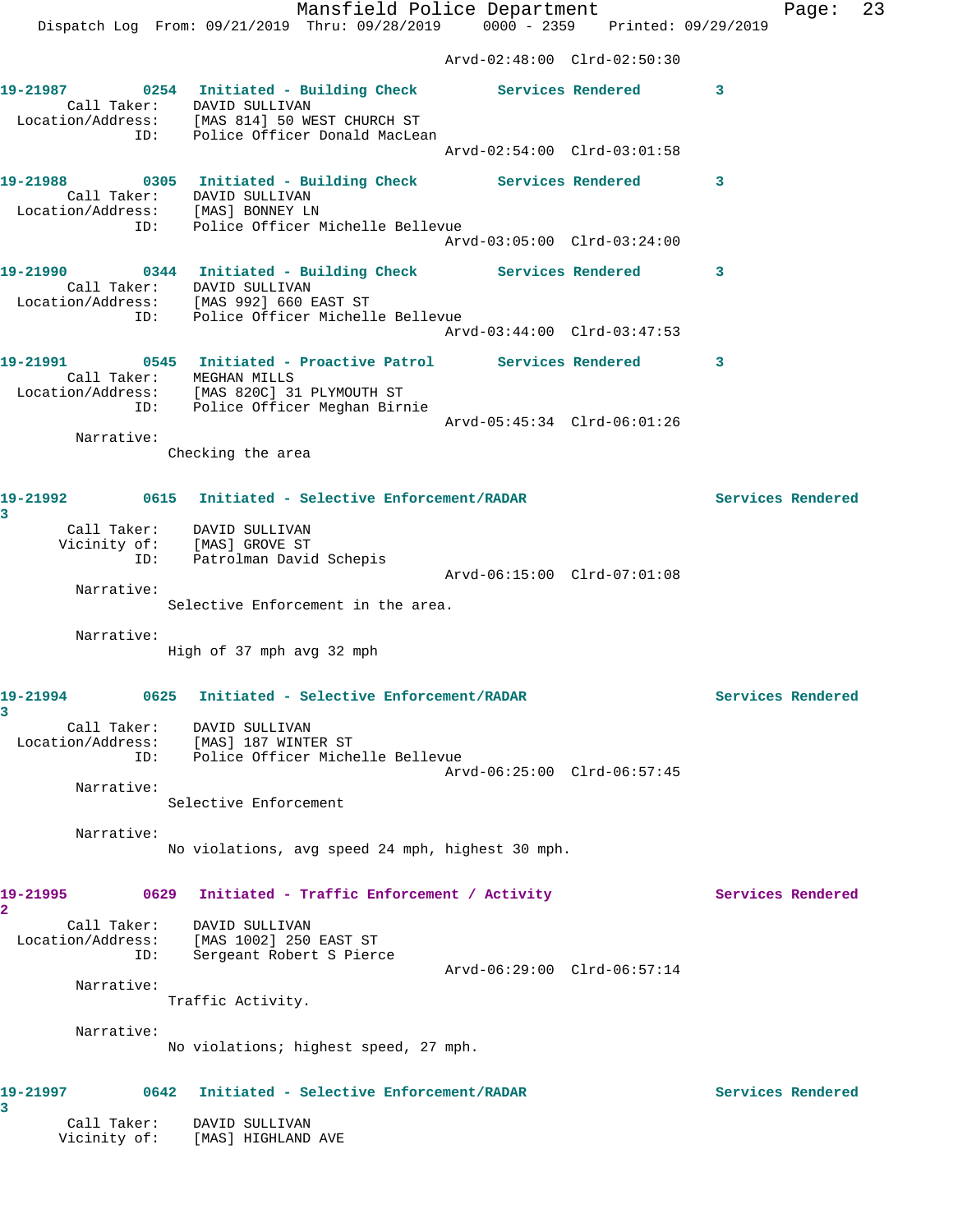Mansfield Police Department Fage: 24 Dispatch Log From: 09/21/2019 Thru: 09/28/2019 0000 - 2359 Printed: 09/29/2019 ID: Police Officer Donald MacLean Arvd-06:42:00 Clrd-07:29:41 Narrative: Traffic Enforcement. **19-21999 0703 Initiated - Motor Vehicle Stop Verbal Warning 3**  Call Taker: PATRICK FEENEY Location/Address: [MAS] EAST ST ID: Police Officer Michelle Bellevue Arvd-07:03:00 Clrd-07:06:37 Vehicle: BLU 2014 SUBA OUTBAC Reg: PAV MA IKOKO2 VIN: 4S4BRBMC6E3200770 **19-22000 0707 Initiated - Community Policing Services Rendered 3**  Call Taker: PATRICK FEENEY Location/Address: [MAS 333] 245 EAST ST ID: Police Officer Michelle Bellevue Arvd-07:07:00 Clrd-07:29:31 Narrative: Chance 19-22003 0736 Initiated - Traffic Enforcement / Activity **Services Rendered 2**  Call Taker: PATRICK FEENEY Location/Address: [MAS] GROVE ST ID: Police Officer David W Kinahan Arvd-07:36:00 Clrd-08:24:08 Narrative: Avg speed 35 mph/ top speed of 41 mph. **19-22005 0754 911 - Assist Fire Department Services Rendered 3**  Call Taker: MEGHAN MILLS Location/Address: [MAS H3969] 5 BUNGAY ST Narrative: Assist MFD with the lift assist Narrative: Shift supervisor was notified **19-22007 0802 Phone - Suspicious Actv / Persn / Veh Vehicle Towed 2**  Call Taker: PATRICK FEENEY Vicinity of: [MAS 164] 175 NORTH MAIN ST ID: Police Officer Matthew A Souza Arvd-08:18:42 Clrd-08:58:52 Vehicle: GLD 2001 S-T Reg: PC RI 380615 VIN: SAJDA01C31FL81091 Towed: For: Unregistered/Uninsured By: Achins Garage To: Achins Garage Narrative: Caller reports a m/v thats been parked at the rear of the bldg for approx over a week. Its also parked there past the posted sign limits as well. RP has not seen it move or anyone approach the m/v in some time now. Narrative: M13 request tow for the unregistered/uninsured m/v. Narrative: Achins contacted. Narrative: Tow on scene. Narrative: Tow has the m/v. Citation to follow. Refer To Summons: 19MAS-560-AR Summons: FELIX, LEONELA Address: 108 SARATOGA AVE PAWTUCKET, RI Age: 31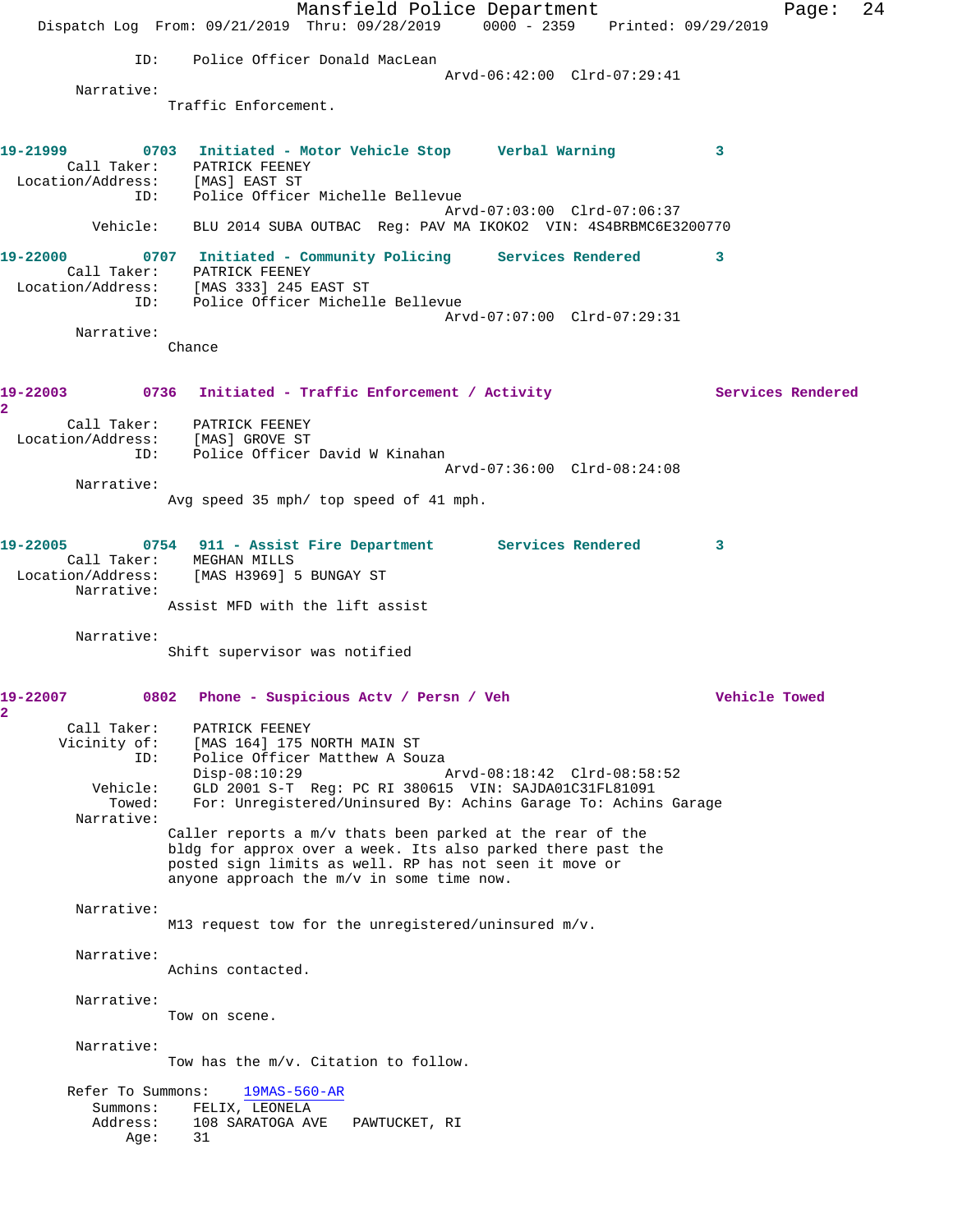Mansfield Police Department Fage: 25 Dispatch Log From: 09/21/2019 Thru: 09/28/2019 0000 - 2359 Printed: 09/29/2019 Charges: NUMBER PLATE VIOLATION TO CONCEAL ID UNREGISTERED MOTOR VEHICLE **19-22011 0837 Initiated - Community Policing Services Rendered 3**  Call Taker: PATRICK FEENEY Location/Address: [MAS 333] 245 EAST ST ID: Police Officer John R Armstrong Arvd-08:37:00 Clrd-08:53:15 Narrative: Checking in on Champs. **19-22012 0842 Walk-In - Assault - No Weapon Investigated - Report Taken 2** Call Taker: Support Staff Matthew Todesco Location/Address: [MAS 108B] 885 SOUTH MAIN ST ID: Police Officer Patrick J Pennie Disp-08:43:33 Arvd-08:44:06 Clrd-08:59:04 Narrative: RP into the station Narrative: Rp reporting a physical fight between the RP and a friend on Friday, 9/20/19 at the location. Refer To Incident: 19MAS-861-OF **19-22014 0846 Initiated - Motor Vehicle Stop Citation / Warning Issued 3**  Call Taker: PATRICK FEENEY Location/Address: [MAS] 10 RESERVOIR ST @ 800 SOUTH MAIN ST ID: Police Officer David W Kinahan Arvd-08:46:00 Clrd-08:53:03 Vehicle: WHI 2015 JEEP WRANGL Reg: PC MA 8TS533 VIN: 1C4HJWFG2FL575053 19-22019 0923 Initiated - Traffic Enforcement / Activity **Services Rendered 2**  Call Taker: PATRICK FEENEY Location/Address: [MAS] 79 NORTH MAIN ST @ 14 COURT ST ID: Police Officer Matthew A Souza Arvd-09:23:00 Clrd-10:54:14 **19-22023 1007 Initiated - Proactive Patrol Building Checked / Secured 3** Call Taker: Kieran M Ruth Location/Address: [MAS] IAN KEATS DR ID: Police Officer John R Armstrong Arvd-10:07:00 Clrd-10:19:08 Narrative: Checking the area. 19-22024 1019 Initiated - Traffic Enforcement / Activity Services Rendered **2**  Call Taker: PATRICK FEENEY Location/Address: [MAS 1002] 250 EAST ST ID: Police Officer John R Armstrong Arvd-10:19:00 Clrd-10:40:52 Vehicle: RED 2017 MAZD CX5 Reg: PC MA 7EL798 VIN: JM3KFBBL3H0105757 Narrative: 1 m/v stop. **19-22029 1042 Initiated - Larceny - Value Unknown Investigated - Report Taken 2** Call Taker: PATRICK FEENEY Location/Address: [MAS 238] 100 FORBES BLVD ID: Detective Gregory S Martell Arvd-10:42:00 Clrd-10:43:23 Refer To Summons: 19MAS-561-AR Summons: PARKS, DENNIS Address: 239 SUNSET HL FALL RIVER, MA Age: 56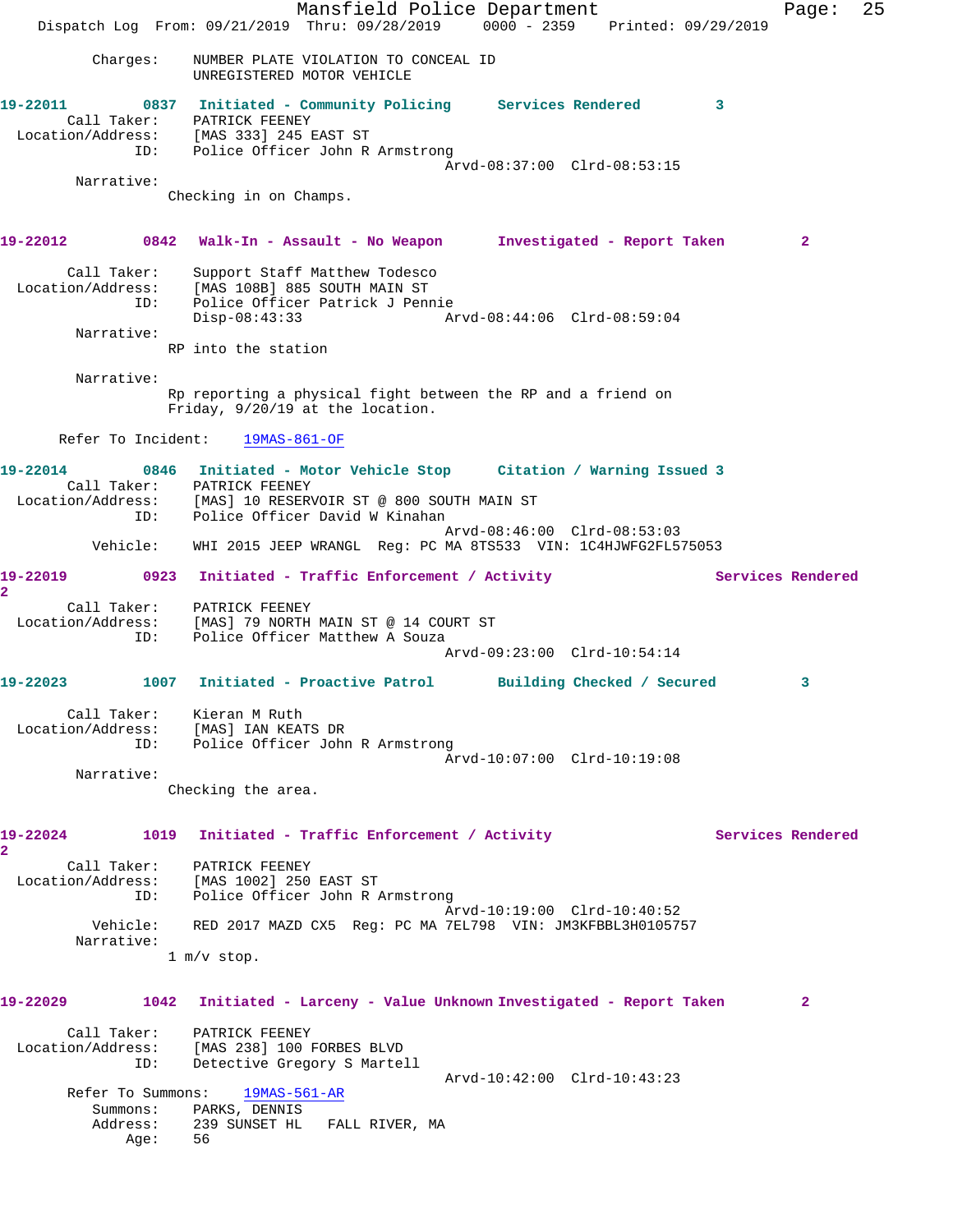Mansfield Police Department Page: 26 Dispatch Log From: 09/21/2019 Thru: 09/28/2019 0000 - 2359 Printed: 09/29/2019 Charges: LARCENY BY CHECK OVER \$1200 c266 §37 & §30(1) **19-22031 1052 911 - 911 Hang-ups & Verifications Confirmed misdial/Accdntl Call 2** Call Taker: PATRICK FEENEY Location/Address: [MAS H4322] 10 HIDDEN LN ID: Police Officer Matthew A Souza Disp-10:54:39 Arvd-11:11:35 Clrd-11:13:32 Narrative: 911 call; party states accidental. She was attempting to dial internationally. Ofc. to confirm. **19-22035 1138 911 - Assist Fire Department Transported to Hospital 3**  Call Taker: PATRICK FEENEY Vicinity of: [MAS] 18 CARPENTER AVE ID: Police Officer Matthew A Souza Disp-11:41:43 Arvd-11:48:22 Clrd-11:48:28 **19-22043 1229 Initiated - Building Check Building Checked / Secured 3** Call Taker: PATRICK FEENEY Location/Address: [MAS 840] 280 SCHOOL ST ID: Police Officer Patrick J Pennie Arvd-12:29:00 Clrd-12:29:45 19-22047 1237 Initiated - Traffic Enforcement / Activity **Services Rendered 2**  Call Taker: PATRICK FEENEY Location/Address: [MAS] 99 COPELAND DR @ 235 CHAUNCY ST ID: Police Officer Matthew A Souza Arvd-12:37:00 Clrd-12:53:56 Vehicle: RED/GRY 2004 FORD LGTCON Reg: PC MA 1RHZ20 VIN: 2FTRF172X4CA20144 **19-22049 1251 Phone - Alarm - Burglar False / Accidental Alarm 1**  Call Taker: PATRICK FEENEY Location/Address: [MAS H9839] 15 MARIE DR ID: Police Officer Patrick J Pennie<br>Disp-12:53:53 Ar Disp-12:53:53 Arvd-13:02:09 Clrd-13:04:20 ID: Police Officer Matthew A Souza Disp-12:54:06 Clrd-13:03:50 Narrative: Entry exit for garage door. Narrative: Accidental by the contractor. **19-22054 1330 Initiated - Motor Vehicle Stop Citation / Warning Issued 3**  Call Taker: PATRICK FEENEY Vicinity of: [MAS] 30 CHAUNCY ST ID: Police Officer David W Kinahan Arvd-13:30:00 Clrd-13:36:12 ID: Sergeant Brian P Thibault Disp-13:30:42 Arvd-13:30:46 Clrd-13:36:12 Vehicle: WHI 2019 FORD F550 Reg: CO MA V49089 VIN: 1FDUF5GT6KDA20788 Vehicle: BLK 2009 TR UTILIT Reg: TRN MA C84396 Narrative: Citation issued for marked lane violation **19-22056 1335 Initiated - Assist Fire Department Transported to Hospital 3**  Call Taker: PATRICK FEENEY Location/Address: [MAS 907] 390 WEST ST Apt. #A ID: Executive Lieutenant Francis W Archer JR Arvd-13:35:00 Clrd-13:50:10 Narrative: Out with a medical by the main entry closest to garden center. MFD notified. **19-22057 1345 911 - 911 Hang-ups & Verifications Confirmed misdial/Accdntl Call 2**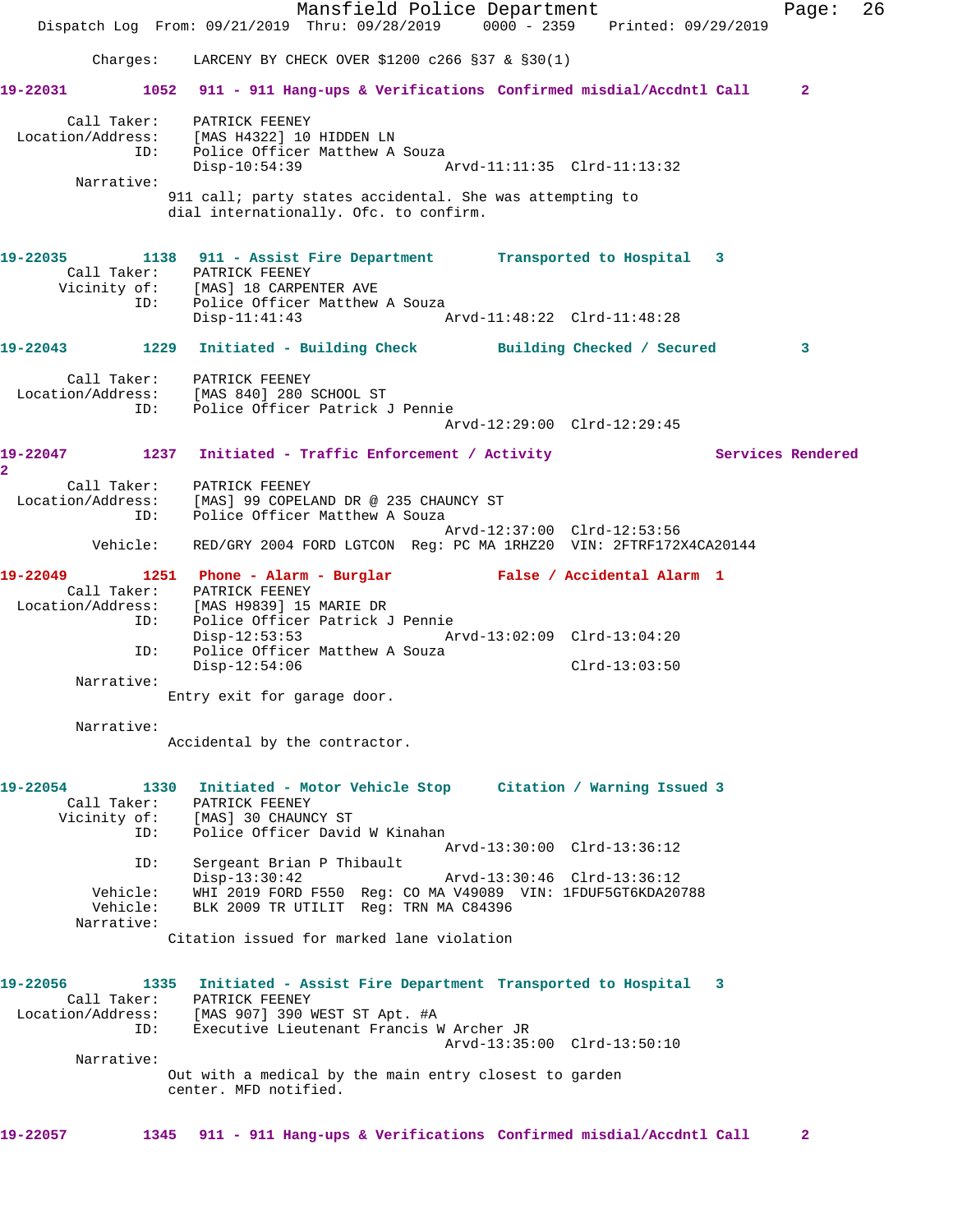Mansfield Police Department Fage: 27 Dispatch Log From: 09/21/2019 Thru: 09/28/2019 0000 - 2359 Printed: 09/29/2019 Call Taker: PATRICK FEENEY Location/Address: [MAS 255A] 377 CHAUNCY ST ID: Police Officer Patrick J Pennie Disp-13:47:01 Clrd-13:48:34 ID: Sergeant Brian P Thibault<br>Disp-13:48:29 Disp-13:48:29 Arvd-13:48:47 Clrd-13:50:19 Narrative: Accidental 911, party was trying to dial out. 19-22058 1346 Initiated - Traffic Enforcement / Activity **Services Rendered 2**  Call Taker: PATRICK FEENEY Location/Address: [MAS 1002] 250 EAST ST ID: Police Officer John R Armstrong Arvd-13:46:00 Clrd-14:00:55 19-22061 1354 Initiated - Traffic Enforcement / Activity **Services Rendered 2**  Call Taker: PATRICK FEENEY Location/Address: [MAS] HOPE ST ID: Police Officer David W Kinahan Arvd-13:54:00 Clrd-14:12:50 Narrative: No issues reported. **19-22065 1403 Initiated - Follow up Investigation Services Rendered 3**  Call Taker: PATRICK FEENEY Location/Address: [MAS 138] 15 HAMPSHIRE ST ID: Sergeant Brian P Thibault Arvd-14:03:00 Clrd-14:03:43 **19-22069 1449 911 - Assist Fire Department Transported to Hospital 3**  Call Taker: MEGHAN MILLS Location/Address: [MAS H3969] 5 BUNGAY ST ID: Police Officer Patrick J Pennie Disp-14:51:09 Arvd-15:01:13 Clrd-15:09:27 Narrative: Assist MFD with the medical **19-22071 1455 911 - Assist Fire Department Transported to Hospital 3**  Call Taker: MEGHAN MILLS Location/Address: [MAS 825] 25 COBB ST Apt. #L ID: Police Officer Matthew A Souza Disp-14:57:33 Arvd-15:01:11 Clrd-15:05:39 Narrative: Assist MFD with the medical **19-22073 1458 Phone - Assist Fire Department No Transport 3**  Call Taker: Kieran M Ruth Location/Address: [MAS 123] 774 NORFOLK ST ID: Police Officer John R Armstrong Disp-15:03:51 Arvd-15:07:53 Clrd-15:19:27 Narrative: Assist MFD with an EMS call Narrative: MFD obtain a refusal. **19-22074 1506 Initiated - Motor Vehicle Stop Citation / Warning Issued 3**  Call Taker: PATRICK FEENEY Location/Address: [MAS] 494 WILLIAMS ST ID: Police Officer David W Kinahan Arvd-15:06:00 Clrd-15:12:05 Vehicle: GRY 2016 VOLV UT XC90 Reg: PC MA 8NS482 VIN: YV4A22PK6G1069777 **19-22075 1515 Initiated - Motor Vehicle Stop Verbal Warning 3**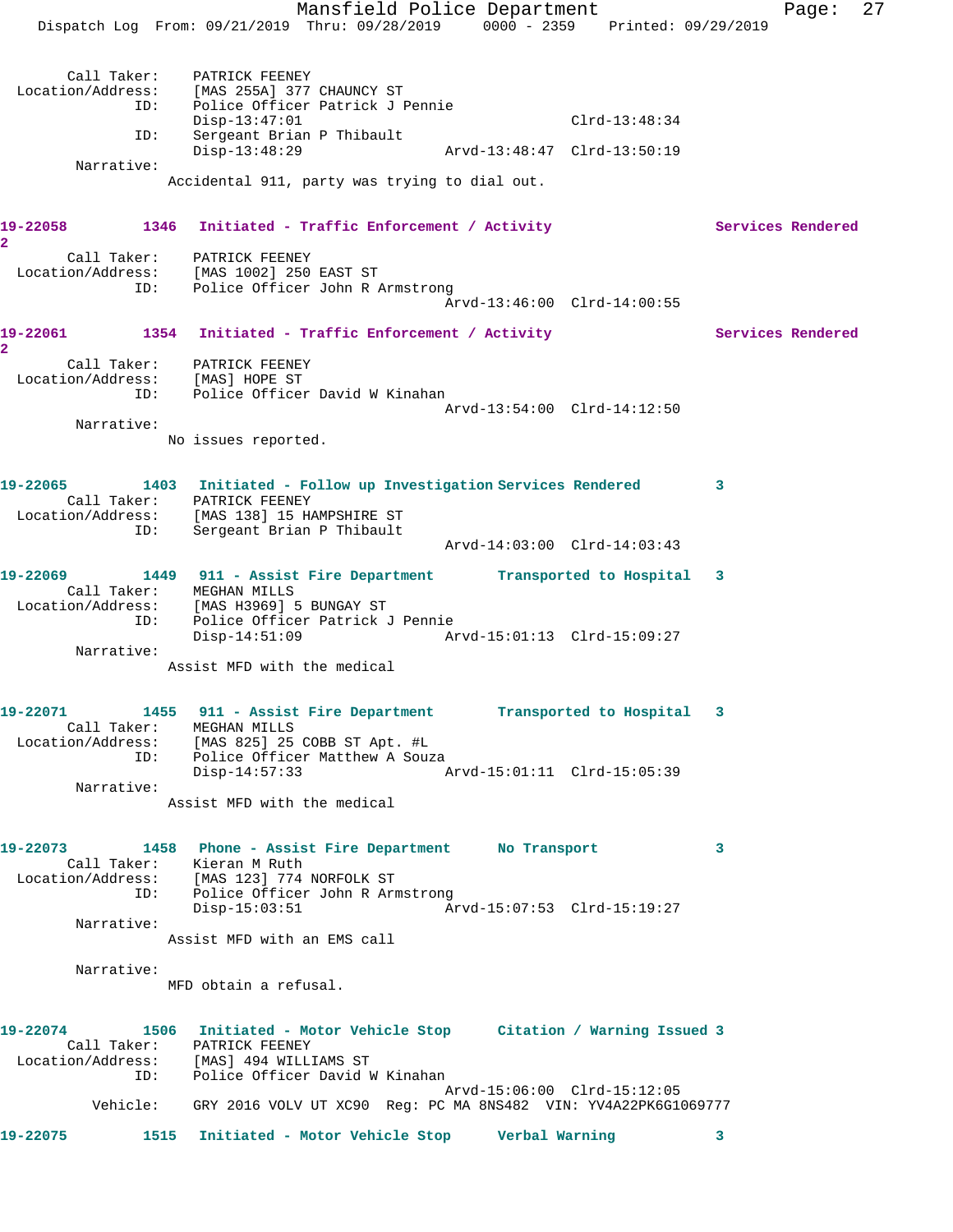Mansfield Police Department Fage: 28 Dispatch Log From: 09/21/2019 Thru: 09/28/2019 0000 - 2359 Printed: 09/29/2019 Call Taker: PATRICK FEENEY Location/Address: [MAS] WILLIAMS ST ID: Police Officer David W Kinahan Arvd-15:15:00 Clrd-15:19:19 Vehicle: GRY 2006 HOND ODYSSE Reg: PC MA 9410YN VIN: 5FNRL38866B121720 **19-22081 1618 911 - Assist Fire Department Cancelled Enroute 3**  Call Taker: PATRICK FEENEY Location/Address: [MAS 11] 200 COPELAND DR ID: Police Officer Danielle C Titus Disp-16:19:49 Clrd-16:20:15 Narrative: Assist on the medical. Narrative: M1 reports no PD response MFD to handle. **19-22082 1631 Initiated - Community Policing Services Rendered 3**  Call Taker: PATRICK FEENEY Location/Address: [MAS 331] 255 EAST ST ID: Police Officer Patrick J Pennie Arvd-16:31:00 Clrd-16:48:18 Narrative: Chance Program **19-22083 1649 Phone - Alarm - Burglar False / Accidental Alarm 1**  Call Taker: PATRICK FEENEY Location/Address: [MAS H2782] 4 RIVER STONE LN ID: Police Officer Patrick J Pennie Disp-16:51:20 Arvd-17:00:02 Clrd-17:00:26 ID: Police Officer Danielle C Titus Arvd-16:58:05 Clrd-17:00:26 Narrative: 1st floor front door/windows. Narrative: Confirmed accidental by the homeowner, **19-22087 1736 Initiated - Motor Vehicle Stop Citation / Warning Issued 3**  Call Taker: PATRICK FEENEY Location/Address: [MAS] 145 SCHOOL ST @ 231 SPRING ST ID: Police Officer Danielle C Titus Arvd-17:36:00 Clrd-17:44:25 Vehicle: BLU 2012 TOYT CAMRY Reg: PC MA 717VS1 VIN: 4T1BF1FK6CU029307 Narrative: Offense occurred West/Copeland, failure to stop **19-22089 1746 Initiated - Traffic Enforcement / Activity Citation / Warning Issued 2**  Call Taker: PATRICK FEENEY Vicinity of: [MAS] 167 WEST ST @ 1 SCHOOL ST ID: Police Officer Danielle C Titus Arvd-17:46:00 Clrd-17:59:04 Vehicle: GRY 2016 SUBA UT CROSST Reg: PC MA 555PP4 VIN: JF2GPALC7GH208976 **19-22090 1749 911 - Motor Veh Acc - Hit & Run Spoken To 1**  Call Taker: PATRICK FEENEY Vicinity of: [MAS 255A] 377 CHAUNCY ST ID: Police Officer David J Pepicelli Disp-17:51:19 Arvd-18:01:27 Clrd-20:59:58 Vehicle: GRY 2016 BUIC VERANO Reg: PC MA 5WH622 VIN: 1G4PW5SK3G4137652 WHI 2018 HOND FIT Reg: PC MA 8KA213 VIN: 3HGGK5H62JM716851 Narrative: 911 caller reports that someone put a note on his car stating that his m/v is the victim of a hit and run crash. No injuries. Narrative: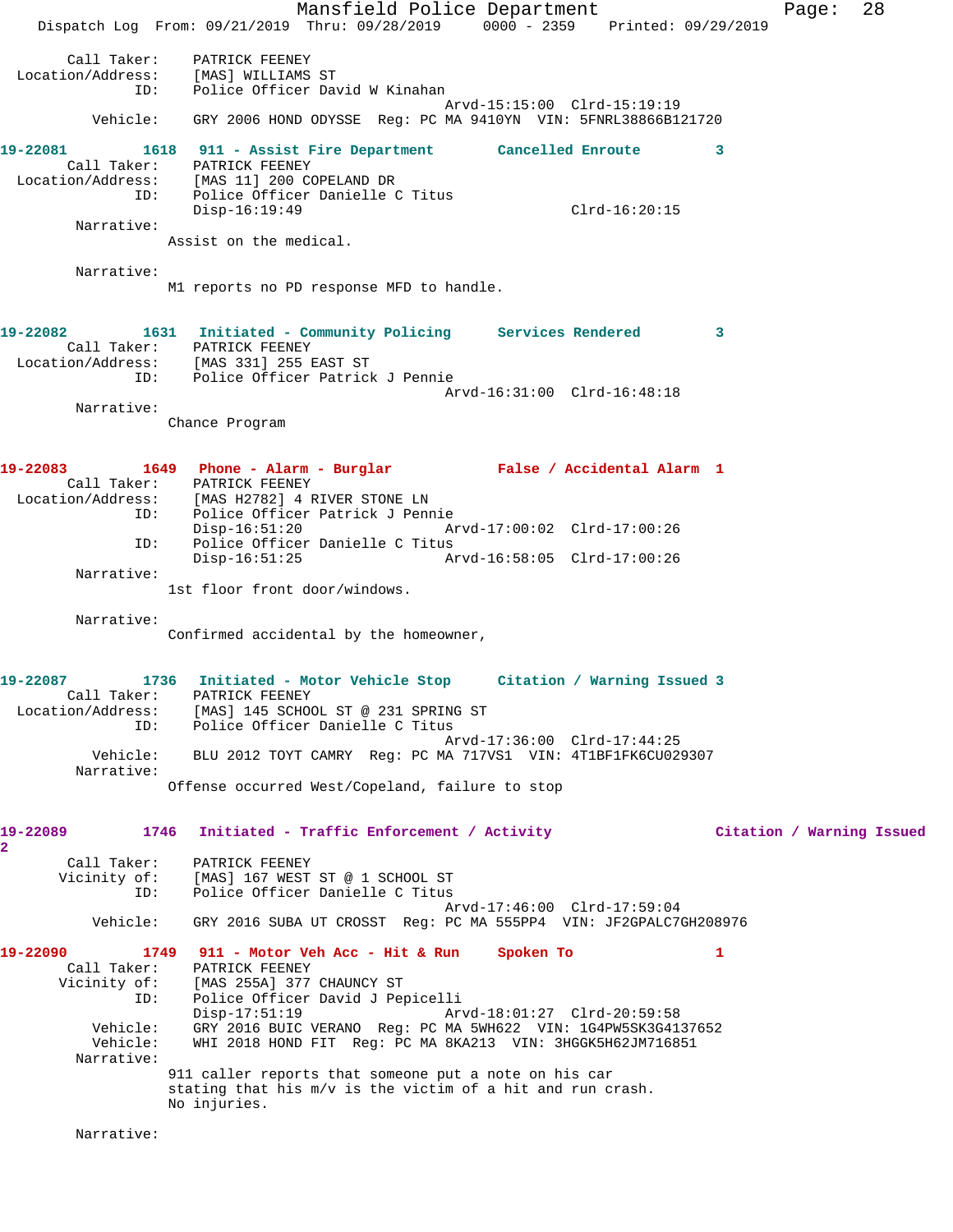|                                                       | Mansfield Police Department<br>Dispatch Log From: 09/21/2019 Thru: 09/28/2019                                            | $0000 - 2359$               | Printed: 09/29/2019 | Page:                     | 29 |
|-------------------------------------------------------|--------------------------------------------------------------------------------------------------------------------------|-----------------------------|---------------------|---------------------------|----|
|                                                       | M13 reports that a cart became wedged between the 2 $m/v$ 's<br>causing the damage.                                      |                             |                     |                           |    |
| Narrative:                                            | M13 attempting to contact the RO of the other $m/v$ .                                                                    |                             |                     |                           |    |
| 19-22091<br>1757<br>$\overline{2}$<br>Call            | Phone - 911 Hang-ups & Verifications                                                                                     |                             |                     | Confirmed misdial/Accdntl |    |
| Call Taker:<br>Location/Address:<br>ID:<br>Narrative: | Kieran M Ruth<br>[MAS H1079] 4 JOHN ST<br>Police Officer Danielle C Titus<br>$Disp-17:59:38$                             | Arvd-18:01:58 Clrd-18:03:27 |                     |                           |    |
|                                                       | 911 hangup; call back made and party stated accidental; was<br>putting her phone into her purse and hit the side button. |                             |                     |                           |    |
| Narrative:                                            | M12 confirmed the accidental, all checks ok.                                                                             |                             |                     |                           |    |
| 19-22092<br>1807<br>2                                 | Initiated - Traffic Enforcement / Activity                                                                               |                             |                     | Citation / Warning Issued |    |
| Call Taker:<br>Vicinity of:<br>ID:                    | PATRICK FEENEY<br>[MAS] 167 WEST ST @ 1 SCHOOL ST<br>Police Officer Danielle C Titus                                     | Arvd-18:07:00 Clrd-18:23:50 |                     |                           |    |
| Vehicle:<br>Narrative:                                | BLU 2007 JEEP GRANDC Req: PC MA 643PR3 VIN: 1J8HR58N77C688246                                                            |                             |                     |                           |    |
|                                                       | M12 issued citation for red light.                                                                                       |                             |                     |                           |    |
| 19-22095<br>1835                                      | 911 - 911 Hang-ups & Verifications Confirmed misdial/Accdntl Call                                                        |                             |                     | $\mathbf{2}$              |    |
| Call Taker:<br>Location/Address:<br>ID:               | PATRICK FEENEY<br>[MAS 840I180] 280 SCHOOL ST Apt. #I180<br>Police Officer Danielle C Titus<br>$Disp-18:36:56$           | Arvd-18:44:15 Clrd-18:54:12 |                     |                           |    |
| Narrative:                                            | 911 caller reports accidental, attempting to dial out.                                                                   |                             |                     |                           |    |
| 19-22097<br>2014<br>3                                 | Walk-In - Harass. Electronic Communicat                                                                                  |                             |                     | Incident Report           |    |
| Call Taker:<br>Location/Address:                      | Support Staff Amanda Crisfulla                                                                                           |                             |                     |                           |    |
| ID:<br>Narrative:                                     | Police Officer Danielle C Titus<br>$Disp-20:17:41$                                                                       | Arvd-21:02:51 Clrd-21:02:53 |                     |                           |    |

| Refer To Incident:    | 19MAS-862-OF                                                      |                             |                 |                     |
|-----------------------|-------------------------------------------------------------------|-----------------------------|-----------------|---------------------|
| 19-22101<br>2150<br>2 | Phone - Suspicious Acty / Persn / Veh                             |                             |                 | Unfounded/Unverifed |
| Call Taker:           | DAVID SULLIVAN                                                    |                             |                 |                     |
| Location/Address:     | [MAS] BALCOM ST                                                   |                             |                 |                     |
| ID:                   | Police Officer David J Pepicelli                                  |                             |                 |                     |
|                       | $Disp-21:52:31$                                                   | Arvd-21:57:33 Clrd-22:00:19 |                 |                     |
| ID:                   | Police Officer Danielle C Titus                                   |                             |                 |                     |
|                       | $Disp-21:52:33$                                                   |                             | $Clrd-21:59:47$ |                     |
| Narrative:            |                                                                   |                             |                 |                     |
|                       | unoccupied gray toyota tundra pick up truck. No plate<br>visible. |                             |                 |                     |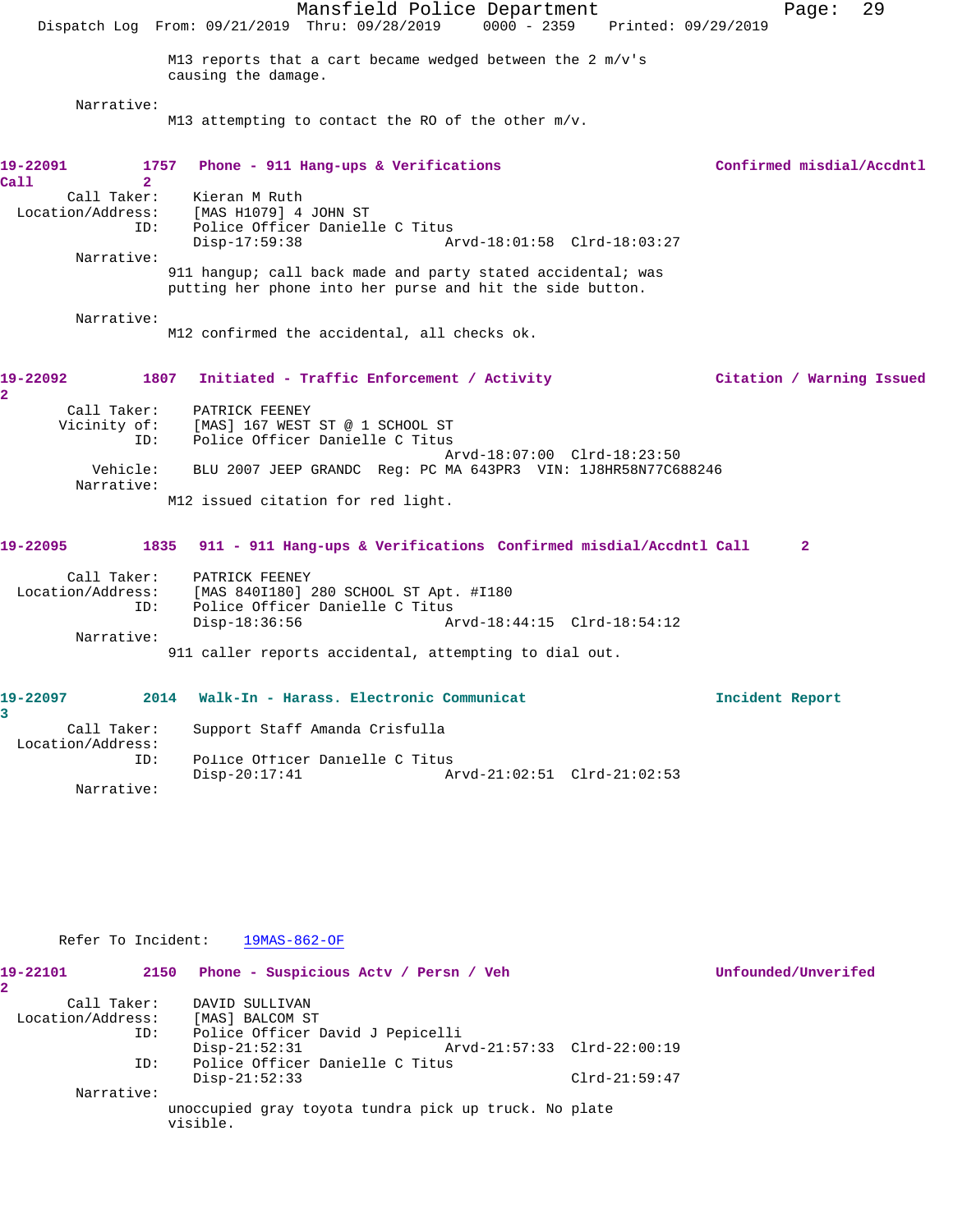Mansfield Police Department Page: 30 Dispatch Log From:  $09/21/2019$  Thru:  $09/28/2019$  0000 - 2359 Printed:  $09/29/2019$  Narrative: Clear, no mvs in the area. **19-22102 2205 Initiated - Proactive Patrol Building Checked / Secured 3** Call Taker: NICHOLAS GOYETTE Location/Address: [MAS 281A] 1 CROCKER ST ID: Police Officer Danielle C Titus Arvd-22:05:00 Clrd-22:17:35 ID: Police Officer David J Pepicelli Disp-22:11:33 Clrd-22:12:46 Vehicle: BRO 2015 TOYT TACOMA Reg: PC MA 5WRC80 VIN: 3TMLU4EN3FM199046 Narrative: Checking the area. Narrative: Checking on a mv. Checks ok, was eating food and said he enjoys his alone time. **19-22103 2207 Initiated - Proactive Patrol Building Checked / Secured 3** Call Taker: NICHOLAS GOYETTE Location/Address: [MAS 1002] 250 EAST ST ID: Police Officer Jay J Sparrow Arvd-22:07:00 Clrd-22:19:15 Narrative: Checking the area. **19-22104 2214 Initiated - Proactive Patrol Building Checked / Secured 3** Call Taker: NICHOLAS GOYETTE Location/Address: [MAS 202] 16 OLD COLONY WAY ID: Police Officer David J Pepicelli Arvd-22:14:00 Clrd-22:14:54 Narrative: Checking the area. Narrative: Clear, all quiet. **19-22105 2217 Initiated - Proactive Patrol Building Checked / Secured 3** Call Taker: NICHOLAS GOYETTE Location/Address: [MAS 1015] 30 CHAUNCY ST ID: Police Officer Danielle C Titus Arvd-22:17:00 Clrd-22:20:45 Narrative: Checking the area. **19-22106 2237 Initiated - Proactive Patrol Building Checked / Secured 3** Call Taker: NICHOLAS GOYETTE Location/Address: [MAS 895] 175 FRUIT ST ID: Police Officer Jay J Sparrow Arvd-22:37:00 Clrd-22:43:05 Narrative: Checking the area. **19-22107 2237 Initiated - Proactive Patrol Building Checked / Secured 3** Call Taker: NICHOLAS GOYETTE Location/Address: [MAS 322] 31 HAMPSHIRE ST ID: Police Officer David J Pepicelli Arvd-22:37:00 Clrd-22:53:22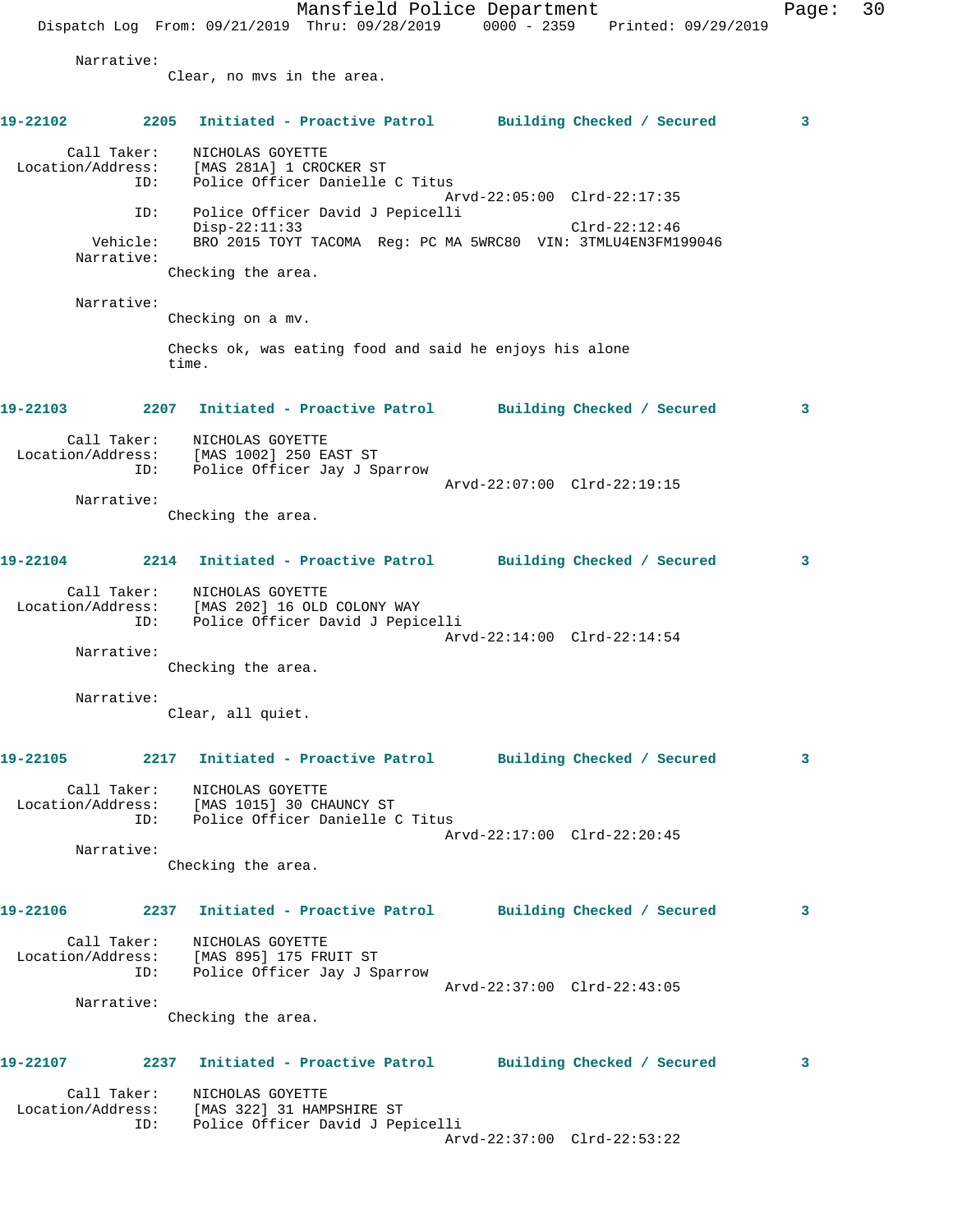Mansfield Police Department Page: 31 Dispatch Log From: 09/21/2019 Thru: 09/28/2019 0000 - 2359 Printed: 09/29/2019 Narrative: Checking the area. **For Date: 09/24/2019 - Tuesday 19-22110 0132 Initiated - Proactive Patrol Building Checked / Secured 3** Call Taker: NICHOLAS GOYETTE Location/Address: [MAS 281A] 1 CROCKER ST ID: Police Officer Michelle Bellevue Arvd-01:32:00 Clrd-01:35:26 Narrative: Checking the area. **19-22111 0137 Initiated - Proactive Patrol Building Checked / Secured 3** Call Taker: NICHOLAS GOYETTE Location/Address: [MAS 417] 9 FRANCIS AVE ID: Police Officer Michelle Bellevue Arvd-01:37:00 Clrd-01:53:14 Narrative: Checking the area. **19-22112 0148 Initiated - Proactive Patrol Building Checked / Secured 3** Call Taker: NICHOLAS GOYETTE Location/Address: [MAS 170] 255 HOPE ST ID: Police Officer Andrew J Kelley Arvd-01:48:00 Clrd-02:01:03 Narrative: Checking the area of the park and library **19-22113 0152 Initiated - Proactive Patrol Building Checked / Secured 3** Call Taker: NICHOLAS GOYETTE Location/Address: [MAS 834] 261 CHAUNCY ST ID: Police Officer Donald MacLean Arvd-01:52:00 Clrd-02:00:55 Narrative: Checking the area. **19-22115 0202 Initiated - Building Check Building Checked / Secured 3** Call Taker: Patrolman JOSEPH GODINO Location/Address: [FOX 43] 60 SOUTH ST ID: Patrolman JOSEPH GODINO Arvd-02:02:57 Clrd-02:05:24 ID: Police Officer Donald MacLean Disp-02:03:18 Enrt-02:03:18 Clrd-02:03:21 **19-22116 0203 Initiated - Proactive Patrol Building Checked / Secured 3** Call Taker: NICHOLAS GOYETTE Location/Address: [MAS 411] 60 FORBES BLVD ID: Police Officer Donald MacLean Arvd-02:03:00 Clrd-02:15:07 Narrative: Checking the area. **19-22120 0220 Initiated - Proactive Patrol Building Checked / Secured 3** Call Taker: NICHOLAS GOYETTE Location/Address: [MAS 1002] 250 EAST ST

ID: Police Officer Andrew J Kelley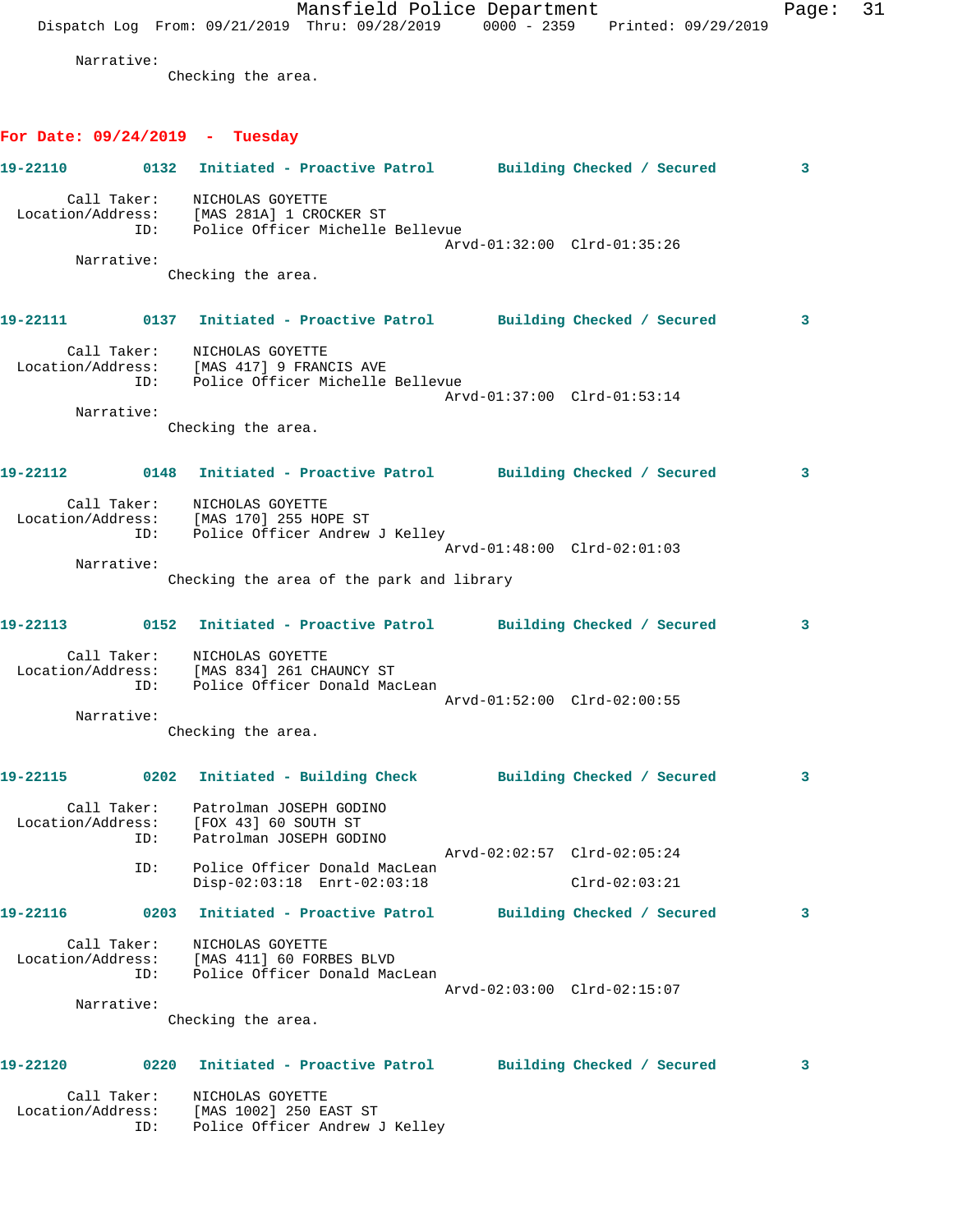|          |                | Mansfield Police Department                                                                                |                             | 32<br>Page:               |
|----------|----------------|------------------------------------------------------------------------------------------------------------|-----------------------------|---------------------------|
|          |                | Dispatch Log From: 09/21/2019 Thru: 09/28/2019 0000 - 2359 Printed: 09/29/2019                             |                             |                           |
|          |                |                                                                                                            | Arvd-02:20:00 Clrd-02:29:11 |                           |
|          | Narrative:     | Checking the area.                                                                                         |                             |                           |
|          |                |                                                                                                            |                             |                           |
| 19-22122 |                | 0222 Initiated - Proactive Patrol Building Checked / Secured                                               |                             | 3                         |
|          |                | Call Taker: NICHOLAS GOYETTE                                                                               |                             |                           |
|          |                | Location/Address: [MAS 322] 31 HAMPSHIRE ST<br>ID: Police Officer Donald MacLean                           |                             |                           |
|          | Narrative:     |                                                                                                            | Arvd-02:22:00 Clrd-02:32:32 |                           |
|          |                | Checking the area.                                                                                         |                             |                           |
|          |                |                                                                                                            |                             |                           |
|          |                | 19-22126 		 0233 Initiated - Proactive Patrol 		 Building Checked / Secured                                |                             | 3                         |
|          |                | Call Taker: NICHOLAS GOYETTE<br>Location: [MAS] HOTELS                                                     |                             |                           |
|          | ID:            | Police Officer Andrew J Kelley                                                                             |                             |                           |
|          | Narrative:     |                                                                                                            | Arvd-02:33:00 Clrd-02:42:02 |                           |
|          |                | Checking the area of the hotels.                                                                           |                             |                           |
|          |                |                                                                                                            |                             |                           |
|          |                | 19-22129 		 0240 Initiated - Proactive Patrol 		 Building Checked / Secured                                |                             | 3                         |
|          |                | Call Taker: NICHOLAS GOYETTE                                                                               |                             |                           |
|          |                | Location/Address: [MAS 840] 280 SCHOOL ST<br>ID: Police Officer Donald Ma<br>Police Officer Donald MacLean |                             |                           |
|          | Narrative:     |                                                                                                            | Arvd-02:40:00 Clrd-03:12:11 |                           |
|          |                | Checking the area.                                                                                         |                             |                           |
|          |                |                                                                                                            |                             |                           |
|          |                | 19-22132 0246 Initiated - Proactive Patrol Building Checked / Secured                                      |                             | 3                         |
|          |                | Call Taker: NICHOLAS GOYETTE                                                                               |                             |                           |
|          | ID:            | Vicinity of: [MAS] NORTH MAIN ST<br>Police Officer Michelle Bellevue                                       |                             |                           |
|          | Narrative:     |                                                                                                            | Arvd-02:46:00 Clrd-03:17:44 |                           |
|          |                | Checking the area.                                                                                         |                             |                           |
|          |                |                                                                                                            |                             |                           |
| 19-22136 |                | 0309 Initiated - Proactive Patrol Building Checked / Secured                                               |                             | 3                         |
|          |                | Call Taker: NICHOLAS GOYETTE<br>Location/Address: [MAS 1016] 4 ERICK RD                                    |                             |                           |
|          | ID:            | Sergeant Robert S Pierce                                                                                   | Arvd-03:09:00 Clrd-03:17:16 |                           |
|          | Narrative:     |                                                                                                            |                             |                           |
|          |                | Checking the area.                                                                                         |                             |                           |
| 19-22138 |                | 0323 Initiated - Proactive Patrol Building Checked / Secured                                               |                             | 3                         |
|          |                |                                                                                                            |                             |                           |
|          |                | Call Taker: NICHOLAS GOYETTE<br>Location/Address: [MAS 992] 660 EAST ST                                    |                             |                           |
|          |                | ID: Police Officer Andrew J Kelley                                                                         | Arvd-03:23:00 Clrd-03:56:28 |                           |
|          | Narrative:     |                                                                                                            |                             |                           |
|          |                | Checking the area.                                                                                         |                             |                           |
| 19-22139 |                | 0355 Phone - 911 Hang-ups & Verifications                                                                  |                             | Confirmed misdial/Accdntl |
| Call     | $\overline{2}$ | Call Taker: NICHOLAS GOYETTE                                                                               |                             |                           |
|          |                | Location/Address: [MAS 55] 51 FRANCIS AVE<br>ID: Police Officer Andrew J Kelley                            |                             |                           |
|          |                | $Disp-03:56:57$                                                                                            | Arvd-03:56:58 Clrd-03:57:00 |                           |
|          |                |                                                                                                            |                             |                           |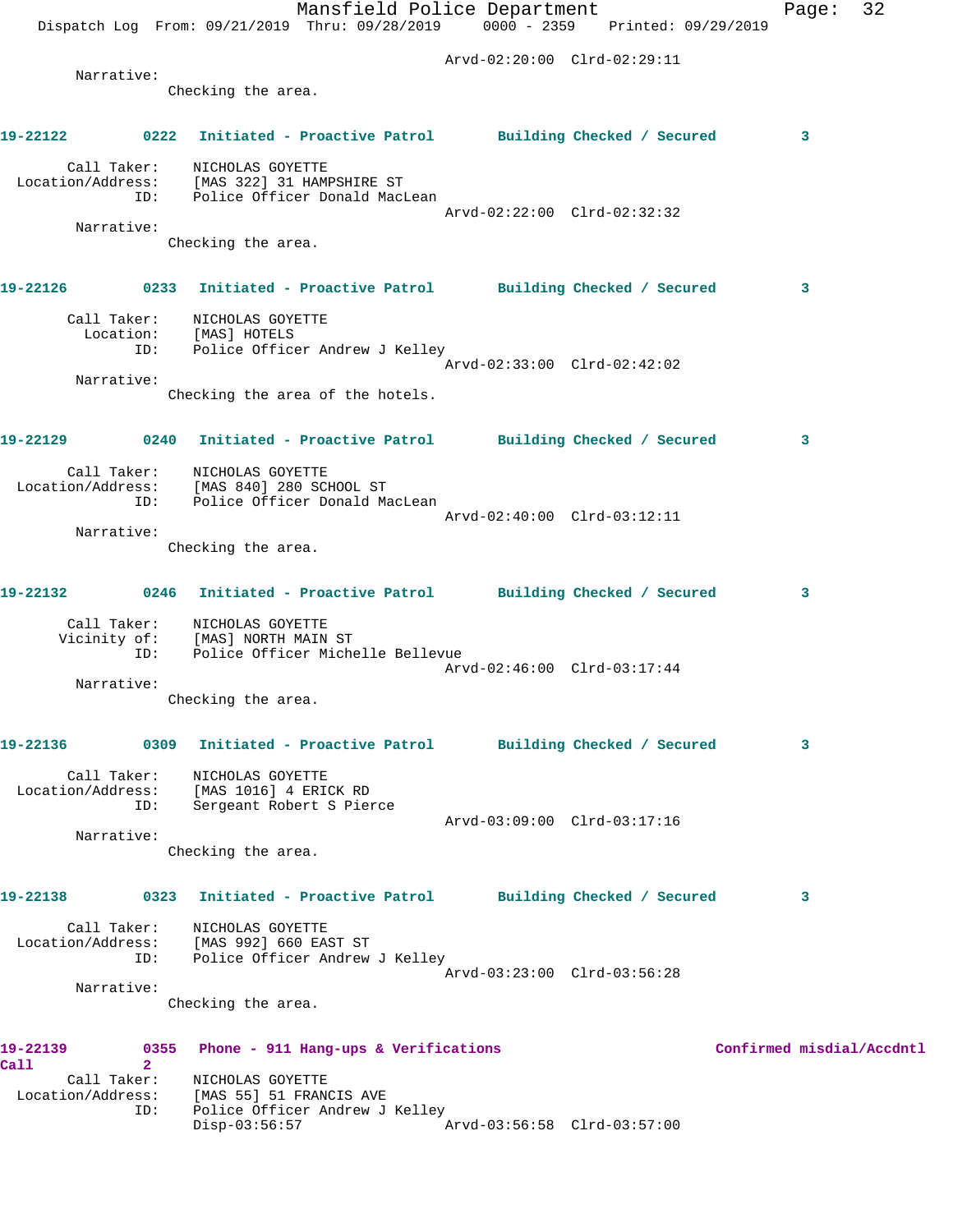Mansfield Police Department Fage: 33 Dispatch Log From: 09/21/2019 Thru: 09/28/2019 0000 - 2359 Printed: 09/29/2019 ID: Police Officer Andrew J Kelley Disp-03:57:03 Arvd-03:59:40 Clrd-04:03:30 ID: Police Officer Michelle Bellevue Disp-03:57:06 Arvd-04:01:51 Clrd-04:03:44 Narrative: Officers responding for the 911 hangup, no success on two callbacks. Narrative: Units clear, confirmed accidental. Employee attempted to dial out. **19-22140 0545 911 - Well Being Check Spoken To 3**  Call Taker: DAVID SULLIVAN<br>Vicinity of: [MAS 108B] 885 Vicinity of: [MAS 108B] 885 SOUTH MAIN ST ID: Police Officer Donald MacLean Disp-05:47:57 Arvd-05:58:55 Clrd-05:58:56 Vehicle: WHI 2017 UTIL TL TRAILER Reg: TL IA DC6129 VIN: 1UYVS253XHU782912 Narrative: Tractor Trailer Truck parked Area Xfinity Center. Truck had a red cab and "Ice Cream" writing on it. Caller concerned for the drivers well being. Truck has been parked same location since yesturday. Narrative: Clear, operator was sleeping and checks ok, will be moving along. **19-22141 0623 Initiated - Motor Vehicle Stop Citation / Warning Issued 3**  Call Taker: NICHOLAS GOYETTE Location/Address: [MAS] 234 FORBES BLVD @ 20 CABOT BLVD ID: Sergeant Robert S Pierce Arvd-06:23:00 Clrd-06:26:08 Vehicle: BLU 2006 GMC SIERRA Reg: PC MA 784ZN1 VIN: 2GTEK19BX61241068 Narrative: Out with a mv stop. Operator cited for stop sign violation. **19-22144 0634 Initiated - Selective Enforcement/RADAR Citation / Warning Issued 3**  Call Taker: NICHOLAS GOYETTE Location/Address: [MAS] 363 NORTH MAIN ST @ 54 CHAUNCY ST ID: Police Officer Michelle Bellevue Arvd-06:34:00 Clrd-07:03:15 Vehicle: WHI 2013 COOPER Reg: PC MA 4ETM60 VIN: WMWSU3C5XDT547154 Narrative: Traffic enforcement in the area. Narrative: Out with a mv stop. **19-22147 0716 Initiated - Selective Enforcement/RADAR Building Checked / Secured 3**  Call Taker: MEGHAN MILLS Location/Address: [MAS 1002] 250 EAST ST ID: Police Officer Andrew J Kelley Arvd-07:16:00 Clrd-07:21:36 ID: Police Officer Andrew J Kelley<br>Disp-07:21:41 Disp-07:21:41 Arvd-07:21:42 Clrd-07:35:15 Narrative: Off in the area for radar **19-22148 0716 Phone - 911 Hang-ups & Verifications Confirmed misdial/Accdntl Call 2**  Call Taker: NICHOLAS GOYETTE Location/Address: [MAS 834] 261 CHAUNCY ST Police Officer Michelle Bellevue<br>Disp-07:17:39 Ar Disp-07:17:39 Arvd-07:19:20 Clrd-07:21:01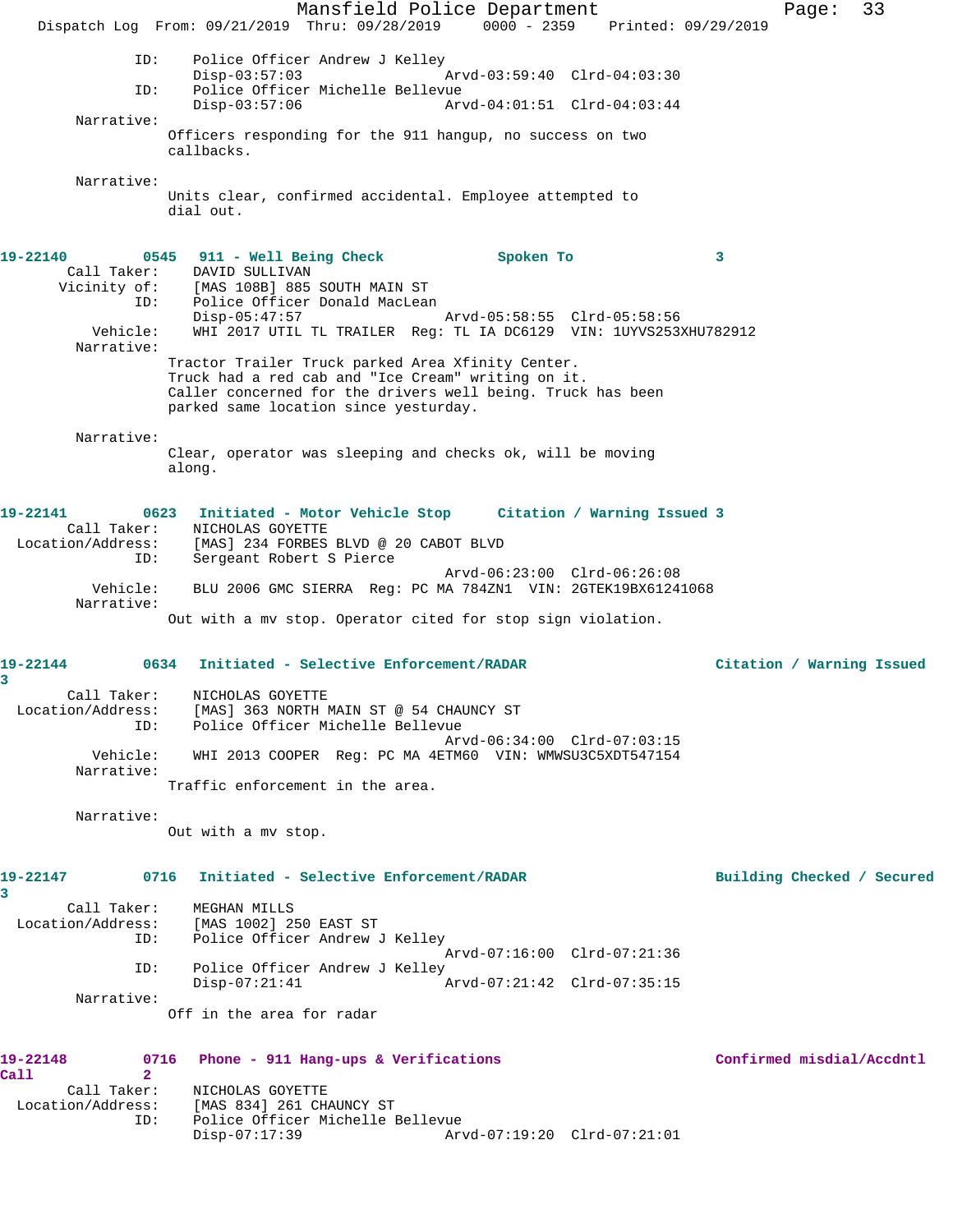Mansfield Police Department Fage: 34

Dispatch Log From: 09/21/2019 Thru: 09/28/2019 0000 - 2359 Printed: 09/29/2019

Narrative:

Out for a 911 hangup

| 19-22150<br>0733<br>Call Taker:<br>Location/Address: | Phone - ALARM - BANK<br>NICHOLAS GOYETTE<br>[MAS 231] 76 COPELAND DR                                                                                                      | False / Accidental Alarm 1                                 |                           |
|------------------------------------------------------|---------------------------------------------------------------------------------------------------------------------------------------------------------------------------|------------------------------------------------------------|---------------------------|
| ID:<br>ID:                                           | Police Officer Donald MacLean<br>$Disp-07:35:44$<br>Police Officer Michelle Bellevue                                                                                      | $Clrd-07:38:02$                                            |                           |
| ID:                                                  | $Disp-07:35:47$<br>Executive Lieutenant Francis W Archer JR<br>$Disp-07:36:00$                                                                                            | Arvd-07:38:09 Clrd-07:39:41<br>Arvd-07:40:08 Clrd-07:40:09 |                           |
| Narrative:                                           | Zone: vault large safe.<br>Rep: pending, alarm acknowledged on site                                                                                                       |                                                            |                           |
| Narrative:                                           | Alarm company attempting to cancel, proper passcode provided<br>on site. Officers to confirm.                                                                             |                                                            |                           |
| Narrative:                                           | Ofc. Bellevue reports Branch Manager on site confirmed the<br>accidental.                                                                                                 |                                                            |                           |
| 0738<br>19-22151<br>3                                | Initiated - Selective Enforcement/RADAR                                                                                                                                   |                                                            | Citation / Warning Issued |
| Call Taker:<br>Location/Address:<br>ID:              | NICHOLAS GOYETTE<br>[MAS] PLAIN ST<br>Police Officer David W Kinahan                                                                                                      |                                                            |                           |
| Vehicle:<br>Narrative:                               | WHI 2015 ALTIMA Reg: PC RI 477775 VIN: 1N4AL3AP6FC177478                                                                                                                  | Arvd-07:38:00 Clrd-08:57:08                                |                           |
| Narrative:                                           | Traffic enforcement in the area.<br>Out with a mv stop. Operator cited for speed.                                                                                         |                                                            |                           |
| Narrative:                                           | Clear, average of 34 and high of 42                                                                                                                                       |                                                            |                           |
| 19-22152<br>Call Taker:<br>Location/Address:<br>ID:  | 0744 Phone - Larceny over \$1200<br>NICHOLAS GOYETTE<br>[MAS 280] 440 FORBES BLVD<br>Police Officer Donald MacLean<br>$Disp-07:45:46$                                     | Incident Report<br>Arvd-07:55:02 Clrd-08:07:17             | 2                         |
| Narrative:                                           | RP calling to request an officer in regards to tires stolen<br>overnight.                                                                                                 |                                                            |                           |
| Narrative:                                           | Clear, 4 tires and rims were stolen off a 2020 Toyota Supra.<br>See OF report for further.                                                                                |                                                            |                           |
|                                                      | Refer To Incident: 19MAS-863-OF                                                                                                                                           |                                                            |                           |
| 19-22153<br>Call Taker:<br>ID:                       | 0758 Phone - Animal Complaints Services Rendered<br>NICHOLAS GOYETTE<br>Location/Address: [MAS H4091] 10 NATHAN RD<br>animal control Jeffrey S Collins<br>$Disp-08:03:15$ | Arvd-08:07:57 Clrd-09:17:26                                | 3                         |
| Narrative:                                           | CAller reports baby cows behind her home and in the area of<br>Nathan, Emerson and Fruit.                                                                                 |                                                            |                           |
| Narrative:                                           | ACO2 reports cows are in a fenced area at 485 Fruit                                                                                                                       |                                                            |                           |
| Narrative:                                           | ACO2 reporting two cows corralled, van from the rodeo is en                                                                                                               |                                                            |                           |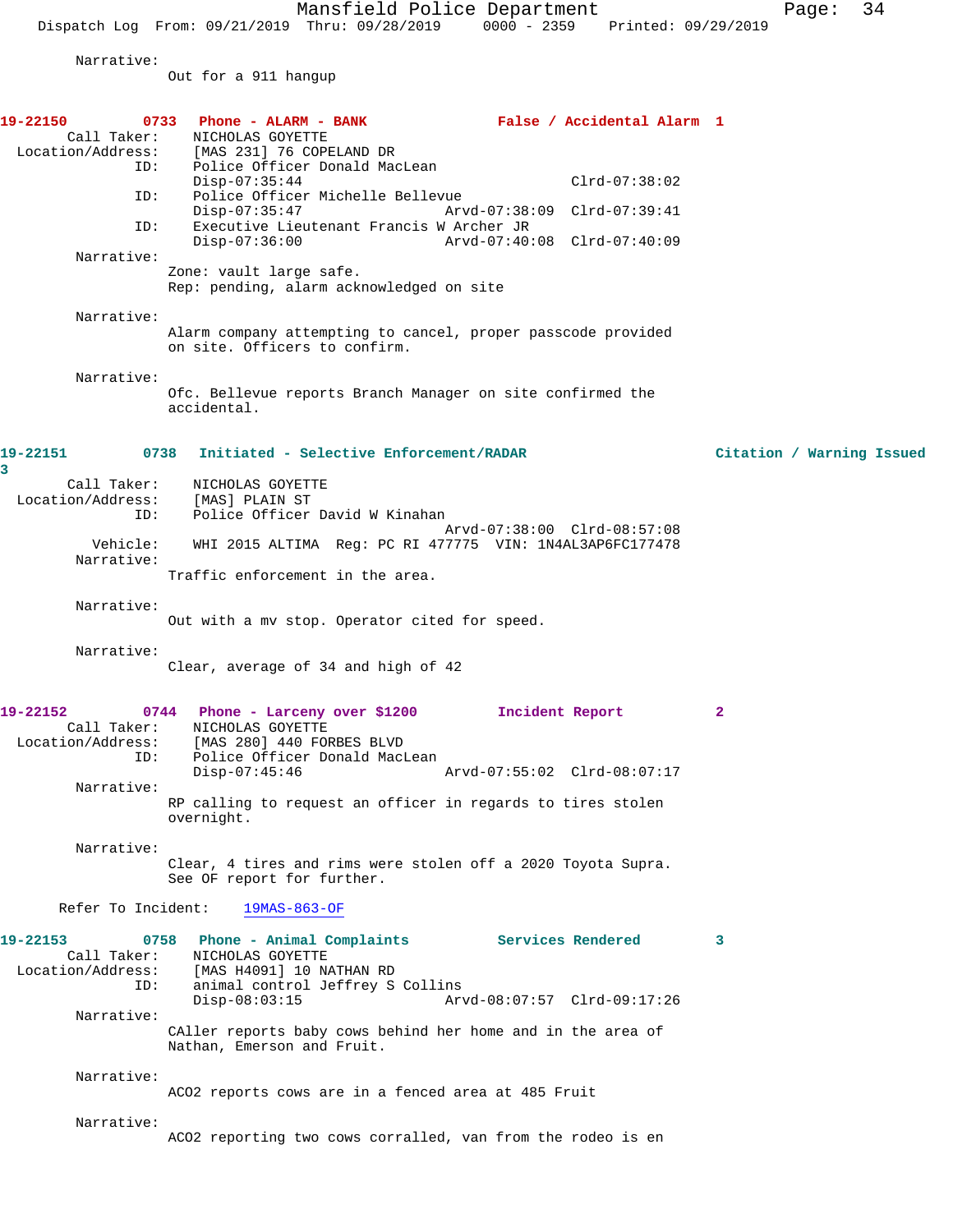Mansfield Police Department Fage: 35 Dispatch Log From: 09/21/2019 Thru: 09/28/2019 0000 - 2359 Printed: 09/29/2019 route to 481 Fruit Narrative: Clear, cows returning to rodeo **19-22154 0803 Phone - Erratic Oper MV / Road Rage Gone on Arrival 3**  Call Taker: NICHOLAS GOYETTE Vicinity of: [MAS 969A110] 321 SCHOOL ST Apt. #A110 Police Officer Matthew A Souza<br>Disp-08:09:24 / Disp-08:09:24 Arvd-08:09:25 Clrd-08:12:52 Narrative: Report of an erratic operator. Said to be following too close behind, pulled off into the area of Buffalo Wild Wings. Described as a gray sedan with MA plates with the first digit of '4' Narrative: Ofc. Souza reports a mv matching the description bears a US GOVT plate, will check with the recruiting office Narrative: Clear, doors are locked and nobody can be raised. The pavement underneath the mv is dry so the it has not moved, the involved mv is gone from the area. **19-22155 0803 Phone - Alarm - Burglar False / Accidental Alarm 1**  Call Taker: MEGHAN MILLS Location/Address: [MAS 944] 905 SOUTH MAIN ST Apt. #B ID: Police Officer David J Pepicelli Disp-08:09:09 Arvd-08:14:59 Clrd-08:22:51 ID: Police Officer Patrick J Pennie Disp-08:09:17 Clrd-08:09:19 Narrative: Burg alarm coming from rear motion detector and conference room at the NES Group **19-22156 0823 Phone - Suspicious Actv / Persn / Veh Spoken To 2** Call Taker: NICHOLAS GOYETTE Location/Address: [MAS 934] RUMFORD AVE ID: Police Officer David J Pepicelli Disp-08:23:40 Arvd-08:27:26 Clrd-08:32:15 ID: Police Officer Matthew A Souza Disp-08:23:42 Clrd-08:32:15 Narrative: Concerned neighbor reporting a male party sleeping by Fultons Pond for the last few days. Currently sleeping in the grassy area on the left coming off WEst St. Narrative: Party has been advised of the complaint. **19-22168 0931 Phone - Alarm - Burglar False / Accidental Alarm 1**  Call Taker: NICHOLAS GOYETTE Location/Address: [MAS H2632] 83 SOUTH ST ID: Police Officer Matthew A Souza Disp-09:33:49 Arvd-09:36:21 Clrd-09:39:03 ID: Police Officer Patrick J Pennie Disp-09:34:06 Clrd-09:39:00 Narrative: Zone: Zone 7 back door Keyolder: pending

Narrative:

Clear, confirmed accidental by the homeowner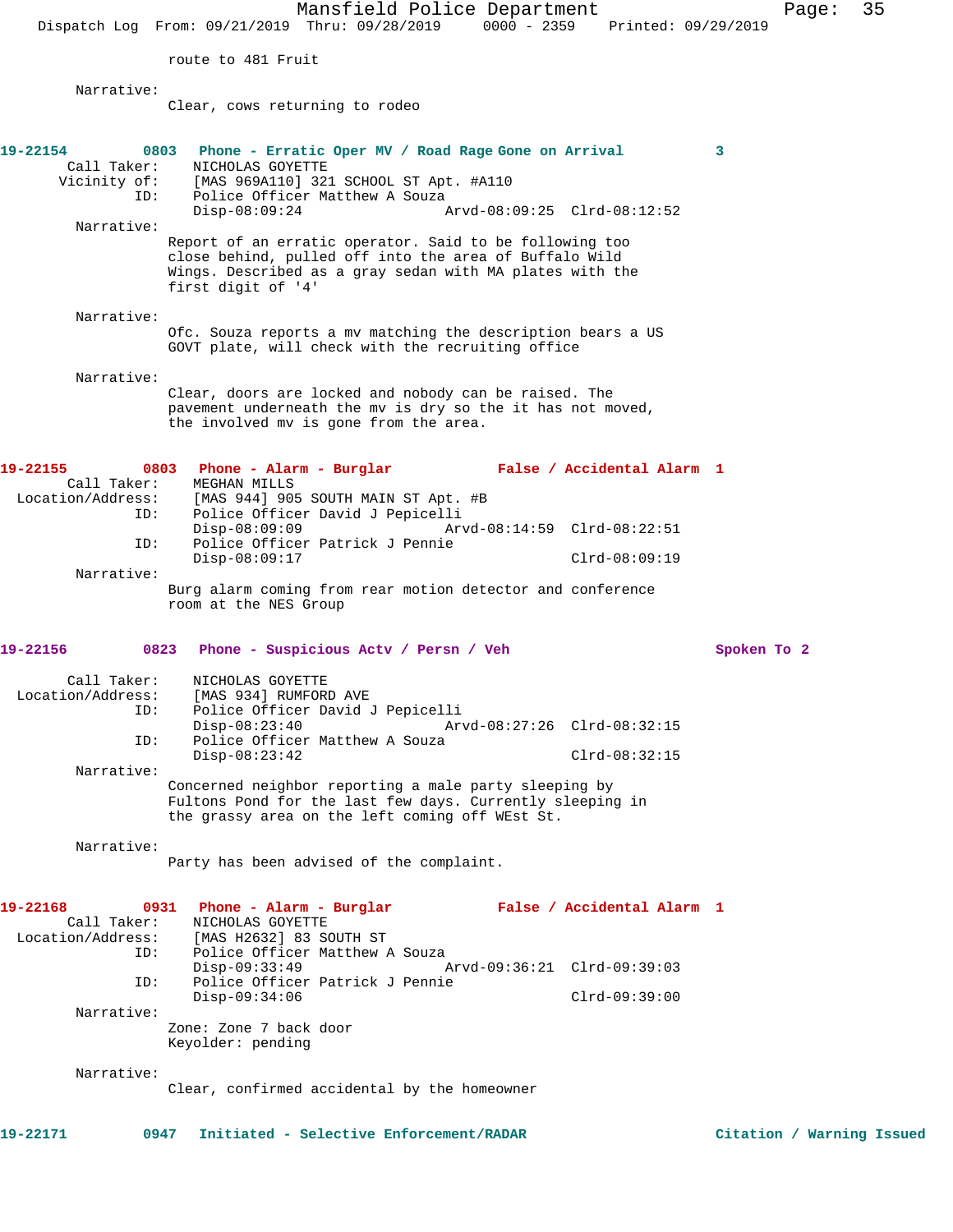Mansfield Police Department Fage: 36 Dispatch Log From: 09/21/2019 Thru: 09/28/2019 0000 - 2359 Printed: 09/29/2019 **3**  Call Taker: NICHOLAS GOYETTE Location/Address: [MAS 1002] 250 EAST ST ID: Police Officer David J Pepicelli Arvd-09:47:00 Clrd-10:40:40 Vehicle: BLK 2018 JEEP LL WRANGL Reg: PC MA 9AF315 VIN: 1C4GJWAG0JL855341 Vehicle: 2015 SILVERADO Reg: RI 77441 VIN: 1GCVKREC7FZ431141 Narrative: Traffic enforcement in the area. Narrative: Off on a traffic stop. RO cited for speed. Narrative: Verbal warning for speed **19-22174 1029 911 - Suspicious Actv / Persn / Veh Spoken To 2**  Call Taker: MEGHAN MILLS Location/Address: [MAS H5473] 28 FULTON ST ID: Police Officer Patrick J Pennie Disp-10:30:37 Arvd-10:36:59 Clrd-11:15:39 Narrative: Cp would like to speak to an officer regarding her ongoing complaint with a party by the pond Narrative: clear- rp was advised to call if she sees him there overnight **19-22181 1116 Initiated - Proactive Patrol Building Checked / Secured 3** Call Taker: APRIL LEHANE Location/Address: [MAS 281A] 1 CROCKER ST ID: Police Officer Patrick J Pennie Arvd-11:16:00 Clrd-11:24:08 Narrative: Checking the area. **19-22182 1123 Phone - Assist Fire Department Services Rendered 3**  Call Taker: APRIL LEHANE Location/Address: [MAS 10C] 305 FORBES BLVD ID: Police Officer Patrick J Pennie<br>Disp-11:24:15 Ar Disp-11:24:15 Arvd-11:28:21 Clrd-11:49:33 Narrative: assist MFD with masterbox **19-22183 1127 Initiated - Motor Vehicle Stop Verbal Warning 3**  Call Taker: APRIL LEHANE Location/Address: [MAS] PLAIN ST ID: Police Officer David W Kinahan Arvd-11:27:00 Clrd-11:30:01 Vehicle: WHI 2018 GMC SIERRA Reg: CO MA V28410 VIN: 1GD42VCY9JF275287 **19-22185 1133 Initiated - Motor Vehicle Stop Citation / Warning Issued 3**  Call Taker: APRIL LEHANE Location/Address: [MAS 1002] 250 EAST ST ID: Police Officer David J Pepicelli Arvd-11:33:00 Clrd-11:38:48 Vehicle: BLK 2015 TOYT VENZA Reg: PC MA 3375ES VIN: 4T3BA3BB9FU074219 **19-22187 1145 Initiated - Motor Vehicle Stop Citation / Warning Issued 3**  Call Taker: APRIL LEHANE Location/Address: [MAS 1002] 250 EAST ST ID: Police Officer David J Pepicelli Arvd-11:45:00 Clrd-11:52:29 Vehicle: WHI 2007 CHEV 4500 Reg: CO MA M90601 VIN: 1GBE4C1227F412069 Narrative: citation issued for unsecured load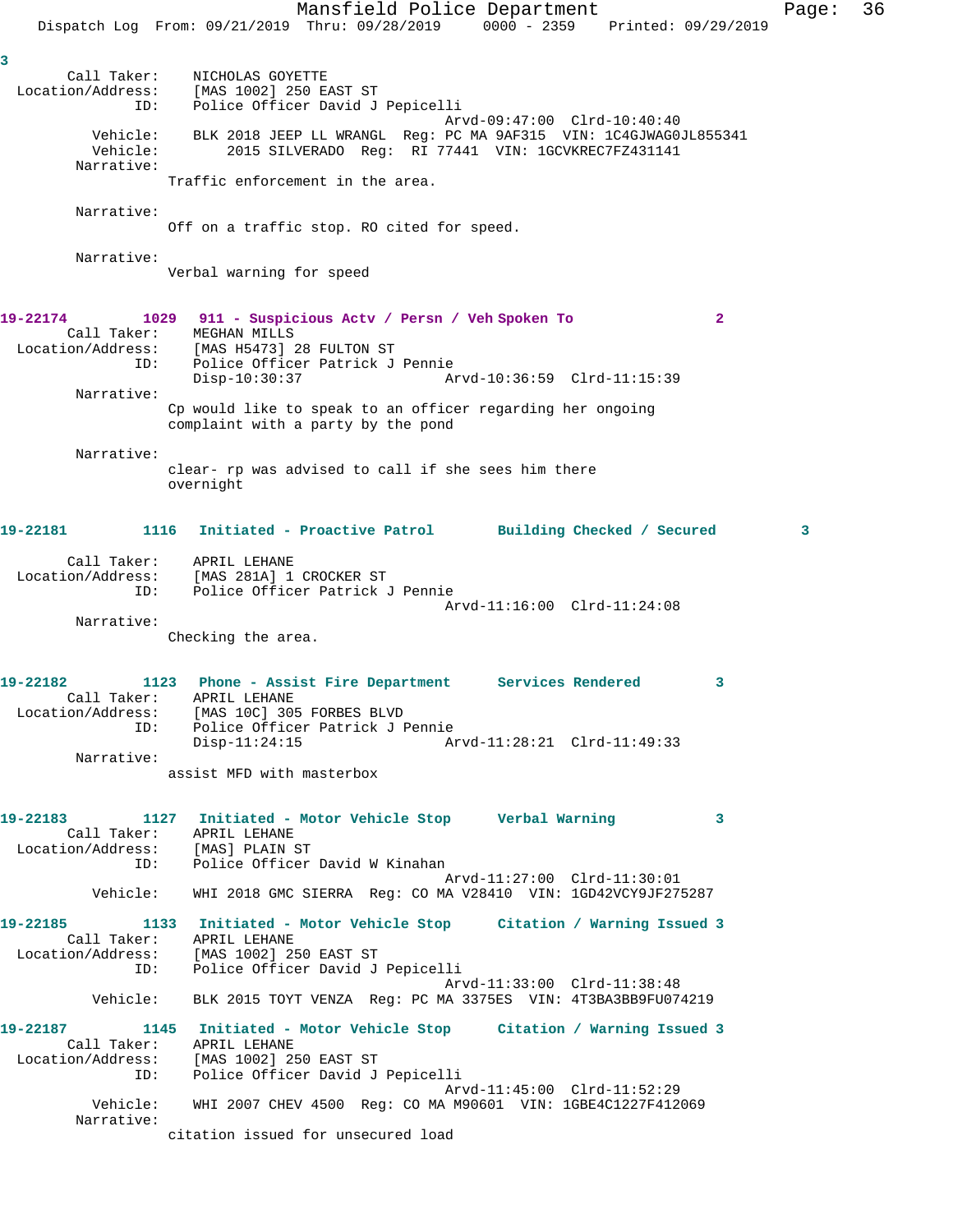**19-22188 1148 Initiated - Motor Vehicle Stop Citation / Warning Issued 3**  Call Taker: APRIL LEHANE Location/Address: [MAS] 16 PLAIN ST @ 1689 WEST ST ID: Police Officer David W Kinahan Arvd-11:48:00 Clrd-11:53:32 Vehicle: WHI 2016 TRANSIT Reg: CO RI 90222 VIN: 1FTYR3XM9GKA54009 Narrative: citation issued for speed **19-22190 1154 Initiated - Motor Vehicle Stop Citation / Warning Issued 3**  Call Taker: APRIL LEHANE Location/Address: [MAS 1002] 250 EAST ST ID: Police Officer David J Pepicelli Arvd-11:54:00 Clrd-12:05:43 Vehicle: BLU 2005 HOND UT PILOT Reg: PC MA 5RA259 VIN: 2HKYF18585H519492 Narrative: Citation issued for speeding in the school zone **19-22193 1206 Initiated - Motor Vehicle Stop Citation / Warning Issued 3**  Call Taker: APRIL LEHANE Location/Address: [MAS 1002] 250 EAST ST ID: Police Officer David J Pepicelli Arvd-12:06:00 Clrd-12:18:01 Vehicle: RED 2003 TOYT UT RAV4 Reg: PC MA 4JS253 VIN: JTEGH20V330096477 Narrative: citation issued for speed **19-22194 1207 Initiated - Motor Vehicle Stop Verbal Warning 3**  Call Taker: APRIL LEHANE Location/Address: [MAS] PLAIN ST ID: Police Officer David W Kinahan Arvd-12:07:00 Clrd-12:31:39 Reg: OT ME 322024 Narrative: Ofc Kinahan out with a vehicle no rear plate Narrative: Verbal warning for temp plate that had fallen off the window **19-22196 1223 Initiated - Motor Vehicle Stop Citation / Warning Issued 3**  Call Taker: APRIL LEHANE Location/Address: [MAS 1002] 250 EAST ST ID: Police Officer David J Pepicelli Arvd-12:23:00 Clrd-12:30:32 Vehicle: GRY 2010 LEXS IS Reg: PC MA 5AT452 VIN: JTHCF5C23A5044096 **19-22199 1249 Initiated - Proactive Patrol Services Rendered 3**  Call Taker: MEGHAN MILLS Location/Address: [MAS 840] 280 SCHOOL ST ID: Police Officer Matthew A Souza Arvd-12:49:00 Clrd-13:17:46 Narrative: Checking the area **19-22200 1254 Initiated - Motor Vehicle Stop Verbal Warning 3**  Call Taker: APRIL LEHANE Location/Address: [MAS] PLAIN ST ID: Police Officer David W Kinahan Arvd-12:54:00 Clrd-13:03:14 Vehicle: GRY 2013 KIA SORENT Reg: PC MA 8EY246 VIN: 5XYKTDA2XDG310809 Narrative: verbal warning for speed

**19-22202 1311 Phone - Assist Citizen - P S A Building Checked / Secured 3**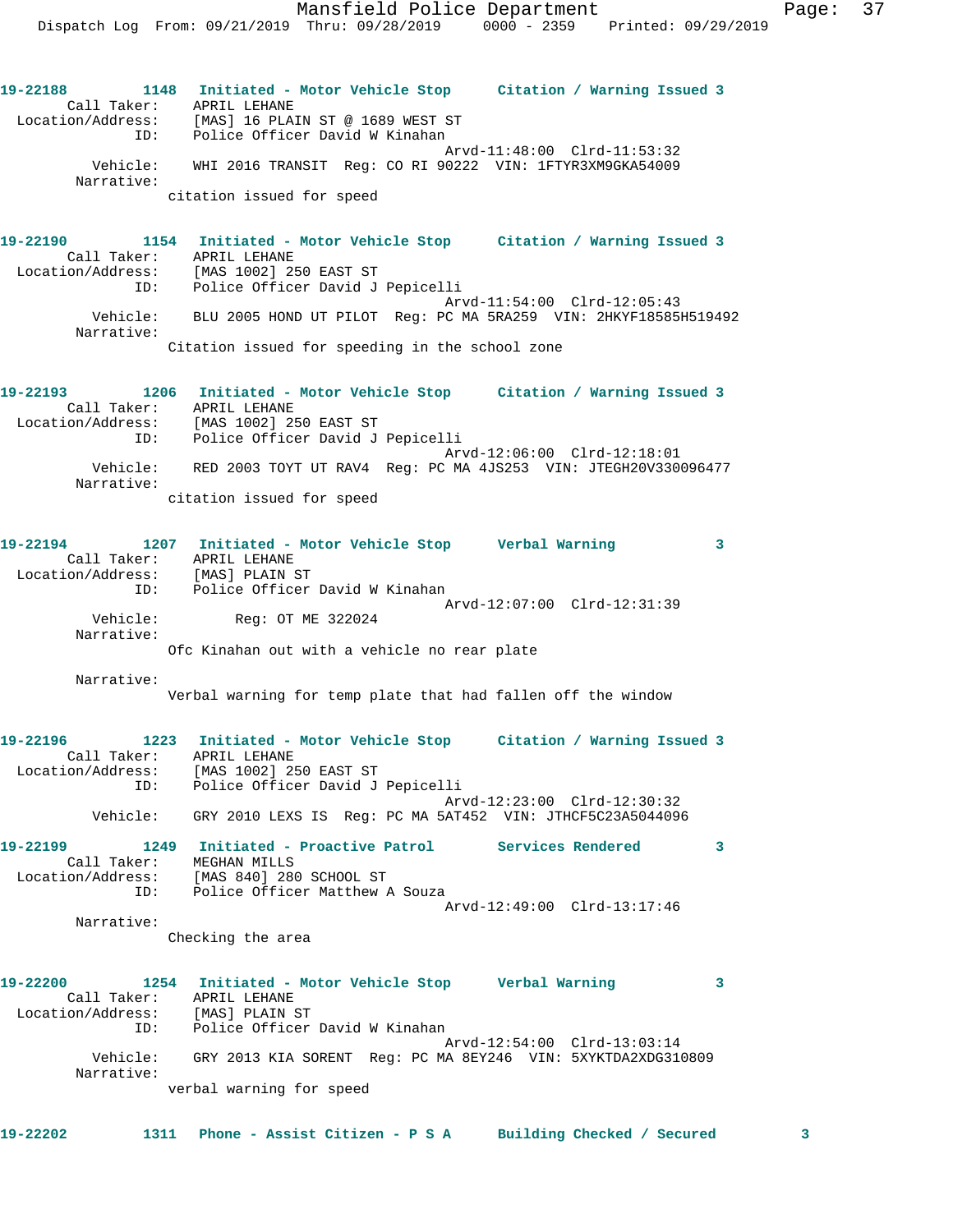Police Officer Patrick J Pennie Disp-13:13:14 Arvd-13:16:11 Clrd-13:28:45 Narrative: Out to assist the resident that recieved a call from her alarm company stating there was an entry alert at her residence. The alarm has not sounded, but she feels uncomfortable entering the residence

Narrative:

Ofc Pennie reports no sign of forced entry. He will be checking interior for resident

Narrative:

clear- interior checks okay

| 19-22206          |          |              | 1359 Initiated - Motor Vehicle Stop     |  |  |  | Citation / Warning Issued 3                                  |  |
|-------------------|----------|--------------|-----------------------------------------|--|--|--|--------------------------------------------------------------|--|
| Call Taker:       |          | APRIL LEHANE |                                         |  |  |  |                                                              |  |
| Location/Address: |          |              | [MAS] 28 SCHOOL ST @ 67 CORAL ST        |  |  |  |                                                              |  |
|                   | ID:      |              | Police Officer Patrick J Pennie         |  |  |  |                                                              |  |
|                   |          |              |                                         |  |  |  | Arvd-13:59:00 Clrd-14:02:20                                  |  |
| Narrative:        | Vehicle: |              |                                         |  |  |  | WHI 2014 FORD FOCUS Req: PC MA 8TM241 VIN: 1FADP3K21EL432248 |  |
|                   |          |              | citation issued for red light violation |  |  |  |                                                              |  |

| 19-22208          | 1413 | Phone - Assist Non-Govrnmnt Agency Not Home / No Answer |  |
|-------------------|------|---------------------------------------------------------|--|
| Call Taker:       |      | APRIL LEHANE                                            |  |
| Location/Address: |      |                                                         |  |
|                   | ID:  | Police Officer Patrick J Pennie                         |  |
|                   |      | Arvd-14:21:45 Clrd-14:29:11<br>Disp-14:14:40            |  |
|                   | TD:  | Police Officer Matthew A Souza                          |  |
|                   |      | Arvd-14:21:47 Clrd-14:29:11<br>$Disp-14:14:45$          |  |
| Narrative:        |      |                                                         |  |

**19-22213 1454 Initiated - Motor Vehicle Stop Verbal Warning 3**  Call Taker: APRIL LEHANE Location/Address: [MAS] 972 WEST ST @ 25 TREMONT ST ID: Police Officer Matthew A Souza Arvd-14:54:00 Clrd-15:04:26<br>Vehicle: WHI 2014 ALT Reg: PC RI 310394 VIN: 1N4AL3AP2EC189965 Vehicle: WHI 2014 ALT Reg: PC RI 310394 VIN: 1N4AL3AP2EC189965 Narrative: Operator has an expired license. Vehicle will be left in lot as DMV. Verbal warning

| 19-22217          | 1538        | Phone - Assist Citizen - P S A<br>Services Rendered |  |
|-------------------|-------------|-----------------------------------------------------|--|
|                   | Call Taker: | Kieran M Ruth                                       |  |
| Location/Address: |             | [MAS 199] 54 CHAUNCY ST                             |  |
|                   | ID:         | Detective Christopher P Walsh                       |  |
|                   |             | Disp-17:34:22<br>Arvd-17:46:28 Clrd-18:00:08        |  |
|                   | Narrative:  |                                                     |  |
|                   |             | Out to retrieve a credit card left in a gas pump    |  |

 Narrative: Owner of card called Mansfield Police station and he is

Narrative:

card was returned

**19-22218 1545 Phone - Assist Fire Department Services Rendered 3**  Call Taker: APRIL LEHANE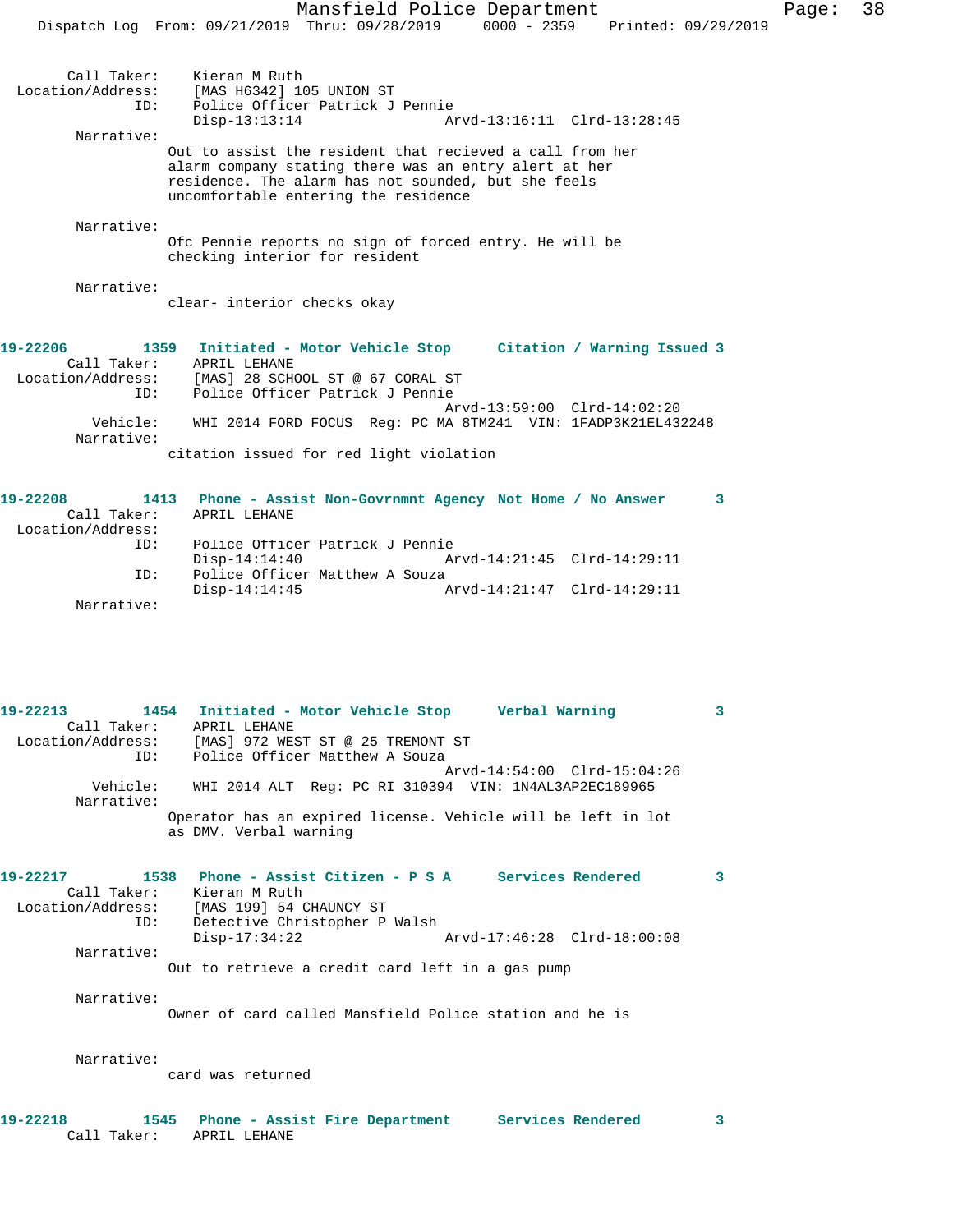Mansfield Police Department Page: 39 Dispatch Log From: 09/21/2019 Thru: 09/28/2019 0000 - 2359 Printed: 09/29/2019 Location/Address: [MAS 417B] 3 FRANCIS AVE ID: Police Officer David J Pepicelli Disp-15:45:40 Arvd-15:49:12 Clrd-16:01:16 Narrative: assist MFD with masterbox activation **19-22220 1620 Phone - Disturbance / Gathering Gone on Arrival 1**  Call Taker: Kieran M Ruth Location/Address: [MAS 982] 111 HOPE ST ESS. The Soap in Roll of<br>ID: Police Officer Michael N Fenore<br>Disp-16:22:07 Ap Disp-16:22:07 Arvd-16:26:04 Clrd-16:33:41 Narrative: Out for the report of 2 male parties harassing a female on the swings, she kept telling them to stop pushing her and 1 of the parties hit her with a swing Narrative: Ofc Fenore checked the area nobody matching description located. People in the area reported that a group of teens left prior **19-22222 1634 911 - Assist Fire Department Transported to Hospital 3**  Call Taker: MEGHAN MILLS Location/Address: [MAS 907A] 390 WEST ST Apt. #B Police Officer David J Pepicelli<br>Disp-16:35:54 Arv Arvd-16:40:58 Clrd-17:14:15 ID: Executive Lieutenant Francis W Archer JR Disp-16:39:38 Arvd-16:39:42 Clrd-16:54:14 Narrative: Assist MFD with the medical Narrative: MFD to transport. Ofc Pepicelli will be bringing the bike back to station. Family notified. Appears to have fallen due to road conditions Refer To Incident: 19MAS-864-OF **19-22223 1644 911 - Assist Fire Department Transported to Hospital 3**  Call Taker: MEGHAN MILLS Location/Address: [MAS H1090] 50 BROWN AVE ID: Police Officer Michael N Fenore<br>Disp-16:45:32 Am Disp-16:45:32 Arvd-16:56:08 Clrd-17:10:26 Narrative: Assist MFD with the medical Narrative: MFD to transport **19-22229 1705 Phone - Alarm - Burglar Building Checked / Secured 1** Call Taker: APRIL LEHANE<br>Location/Address: [MAS 120C] 7 ess: [MAS 120C] 71 HAMPDEN RD Apt. #180<br>ID: Detective Christopher P Walsh Detective Christopher P Walsh<br>Disp-17:07:13 Disp-17:07:13 Arvd-17:16:07 Clrd-17:28:44<br>ID: Sergeant Jeffrey G Bombard Sergeant Jeffrey G Bombard Disp-17:07:17 Arvd-17:16:04 Clrd-17:28:44 Narrative: left office ceiling group 2 motion Narrative: clear- building checks secure **19-22230 1718 Initiated - Motor Vehicle Stop Verbal Warning 3**  Call Taker: APRIL LEHANE Location/Address: [MAS] 91 CHAUNCY ST @ 6 HIGHLAND AVE ID: Officer Darius Varmahmoodi Arvd-17:18:00 Clrd-17:20:38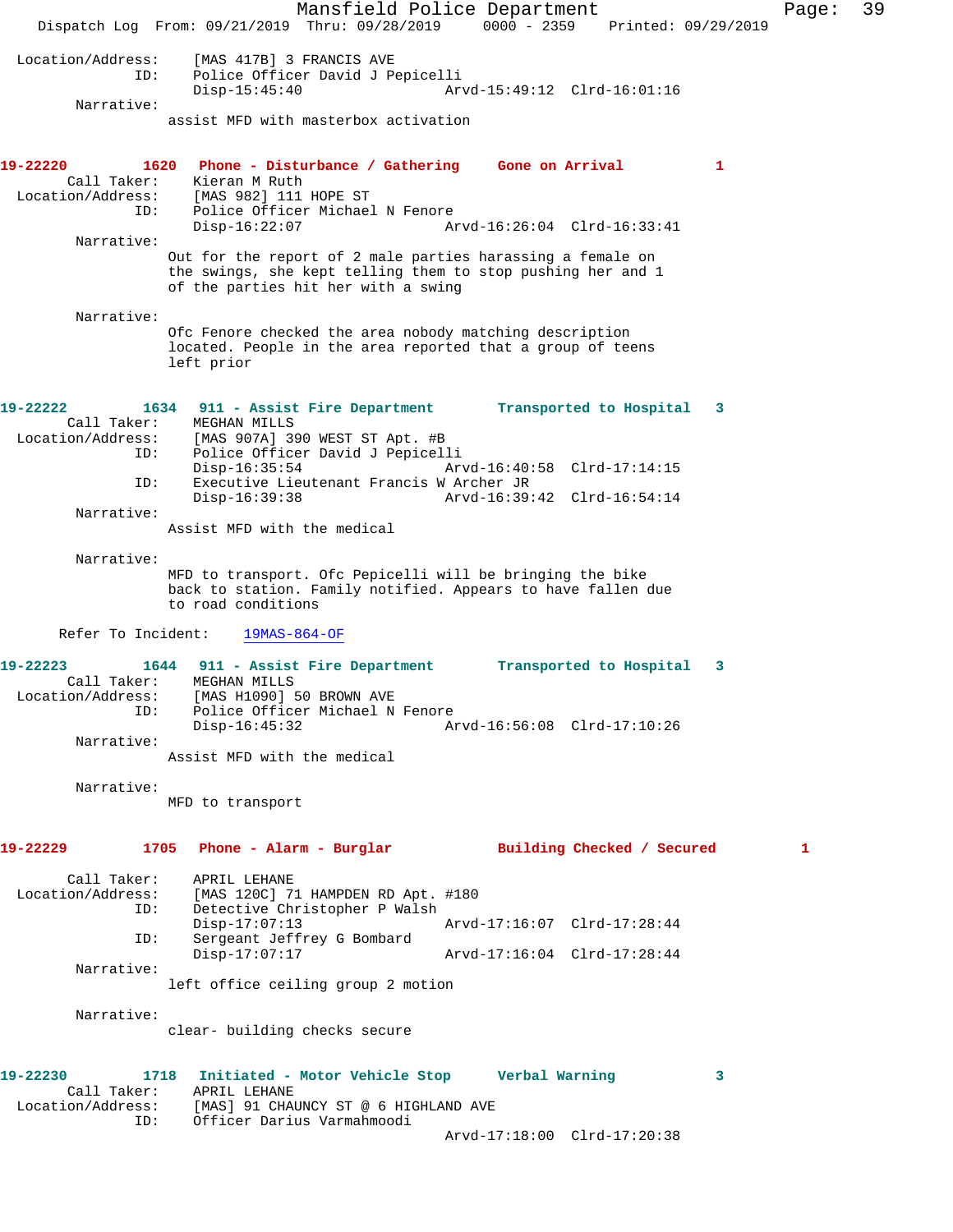Mansfield Police Department Form Page: 40 Dispatch Log From: 09/21/2019 Thru: 09/28/2019 0000 - 2359 Printed: 09/29/2019 Vehicle: BLU 2007 TOYT UT SEQUOI Reg: PC MA 1RM181 VIN: 5TDBT48AX7S290078 Narrative: verbal warning for unsafe lane change **19-22232 1724 Initiated - Motor Vehicle Stop Citation / Warning Issued 3**  Call Taker: APRIL LEHANE Location/Address: [MAS] 43 NORTH MAIN ST @ 13 PARK ST ID: Police Officer Michael N Fenore Arvd-17:24:00 Clrd-17:32:26 Vehicle: WHI 2019 NISS ALTIMA Reg: PC MA 9ZG113 VIN: 1N4BL4BV4KC229174 Narrative: citation issued for marked lanes **19-22233 1733 Phone - Disabled Motor Vehicle Gone on Arrival 3**  Call Taker: APRIL LEHANE Location/Address: [MAS] 145 SCHOOL ST @ 231 SPRING ST ID: Police Officer Michael N Fenore<br>Disp-17:33:31 A Disp-17:33:31 Arvd-17:36:32 Clrd-17:38:59 ID: Police Officer Michael N Fenore Disp-17:39:26 Arvd-17:55:50 Clrd-18:05:44 Vehicle: BLU 2002 95 Reg: PC MA 8JPB60 VIN: YS3EB59E923035934 Narrative: report of a DMV in the area Narrative: Operator of vehicle has suspended license. Summons to be issued Narrative: Achins is towing the vehicle Refer To Summons: 19MAS-562-AR Summons: CARDELLI, JACQUELYN R<br>Address: 167 PARK AVE WHITMAI 167 PARK AVE WHITMAN, MA Age: 56 Charges: LICENSE SUSPENDED, OP MV WITH **19-22234 1748 Phone - Alarm - Burglar False / Accidental Alarm 1**  Call Taker: APRIL LEHANE<br>Location/Address: [MAS] 7 ELMW Location/Address: [MAS] 7 ELMWOOD CT ID: Sergeant Jeffrey G Bombard Disp-17:49:27 Arvd-17:53:24 Clrd-17:56:57 ID: Police Officer David J Pepicelli Disp-17:49:30 Clrd-17:54:52 Narrative: barrier bar burglar alarm Narrative: confirmed accidental by homeowner **19-22236 1758 Phone - Animal Complaints Gone on Arrival 3**  Call Taker: Support Staff Derek M Stark Location/Address: [MAS] 21 OTIS ST @ 24 BALCOM ST ID: Police Officer David J Pepicelli<br>Disp-17:58:42 Arv Disp-17:58:42 Arvd-17:59:01 Clrd-18:05:23 Narrative: Caller reporting loose dog in the area. Narrative: unable to locate **19-22237 1800 Initiated - Community Policing Assisted Party 3**  Call Taker: APRIL LEHANE Location/Address: [MAS 1002] 250 EAST ST ID: Detective Christopher P Walsh Arvd-18:00:00 Clrd-18:37:46 **19-22239 1829 Phone - Alarm - Burglar Building Checked / Secured 1**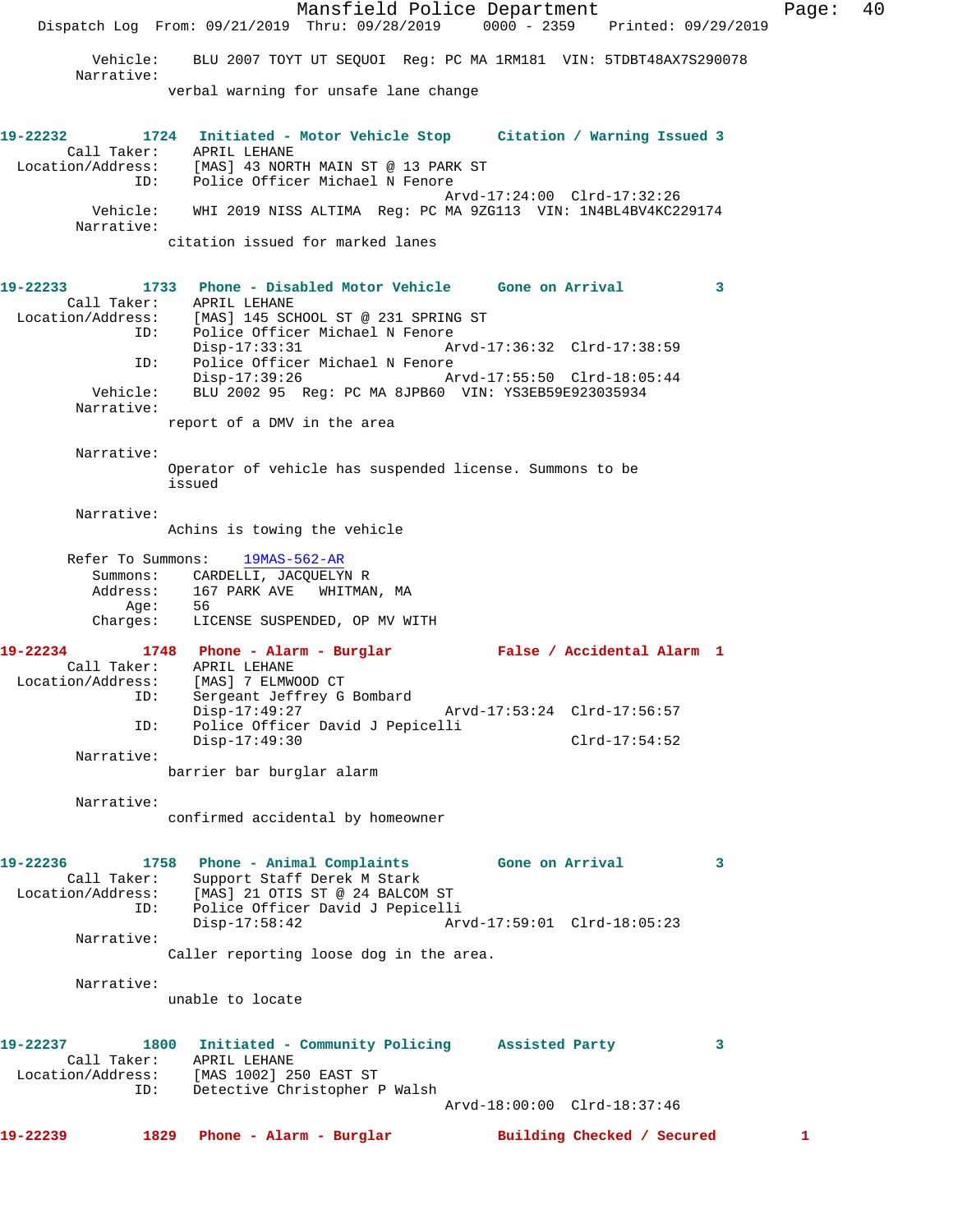Mansfield Police Department Fage: 41 Dispatch Log From: 09/21/2019 Thru: 09/28/2019 0000 - 2359 Printed: 09/29/2019 Call Taker: APRIL LEHANE<br>[MAS H3313] [MAS H3313] 74 YORK RD ID: Police Officer David J Pepicelli Disp-18:30:13 Arvd-18:33:44 Clrd-18:48:28<br>TD: Sergeant Jeffrey G Bombard Sergeant Jeffrey G Bombard<br>Disp-18:30:16 Disp-18:30:16 Arvd-18:40:06 Clrd-18:48:15 Narrative: front door ref#res1156 Narrative: House checked ok door unsecured, Homeowner returned home. **19-22240 1833 Phone - Disturbance / Gathering Peace Restored 1**  Call Taker: APRIL LEHANE Location/Address: [MAS 417B] 3 FRANCIS AVE<br>ID: Detective Christopher P 1 Detective Christopher P Walsh<br>Disp-18:38:05 Disp-18:38:05 Arvd-18:49:07 Clrd-18:49:14 Narrative: 911 caller reporting his daughters were being chased by a few 13-14 year old kids. He said they were using bad words. He is in front of building 5 Narrative: M2 reporting he spoke to all parties involved. The boys are heading in for the night and they thought they were just playing around. **19-22242 1851 Initiated - Community Policing Services Rendered 3**  Call Taker: GARIN EISELE<br>Location/Address: [MAS 1002] 29 [MAS 1002] 250 EAST ST ID: Detective Christopher P Walsh Arvd-18:51:00 Clrd-19:01:42 **19-22244 1857 Initiated - Motor Vehicle Stop Spoken To 3**  Call Taker: DAVID SULLIVAN Location/Address: [MAS] 224 BALCOM ST @ 166 JEWELL ST Police Officer Michael N Fenore Arvd-18:57:00 Clrd-19:07:38 ID: Police Officer David J Pepicelli Disp-19:01:11 Arvd-19:01:15 Clrd-19:07:35<br>Vehicle: BLK 2013 ACUR UT RDX Req: PC MA 716PX3 VIN: 5J8TB4H39DL0 BLK 2013 ACUR UT RDX Reg: PC MA 716PX3 VIN: 5J8TB4H39DL003899 Narrative: Traffic Stop in this Area. Narrative: Operator was spoken to. **19-22246 1910 911 - Motor Veh Acc - No Injury Investigated - Report Taken 1** Call Taker: DAVID SULLIVAN Location/Address: [MAS] 285 PLAIN ST @ 38 BROWN AVE Police Officer David J Pepicelli<br>Disp-19:11:40 Arv Disp-19:11:40 Arvd-19:15:54 Clrd-19:45:42<br>ID: Police Officer Michael N Fenore Police Officer Michael N Fenore Disp-19:11:46 Arvd-19:17:53 Clrd-19:45:50 Vehicle: GRY 2011 DODG CALIBE Reg: PC MA 1PFH44 VIN: 1B3CB3HA8BD221154 Towed: For: Accident By: Achins Garage To: Achins Garage Narrative: Req a tow for 1. Achins Advised. Refer To Accident: 19MAS-359-AC **19-22248 1919 Phone - Suspicious Actv / Persn / Veh Unfounded/Unverifed 2**  Call Taker: GARIN EISELE

Location/Address: [MAS H5473] 28 FULTON ST

ID: Sergeant Jeffrey G Bombard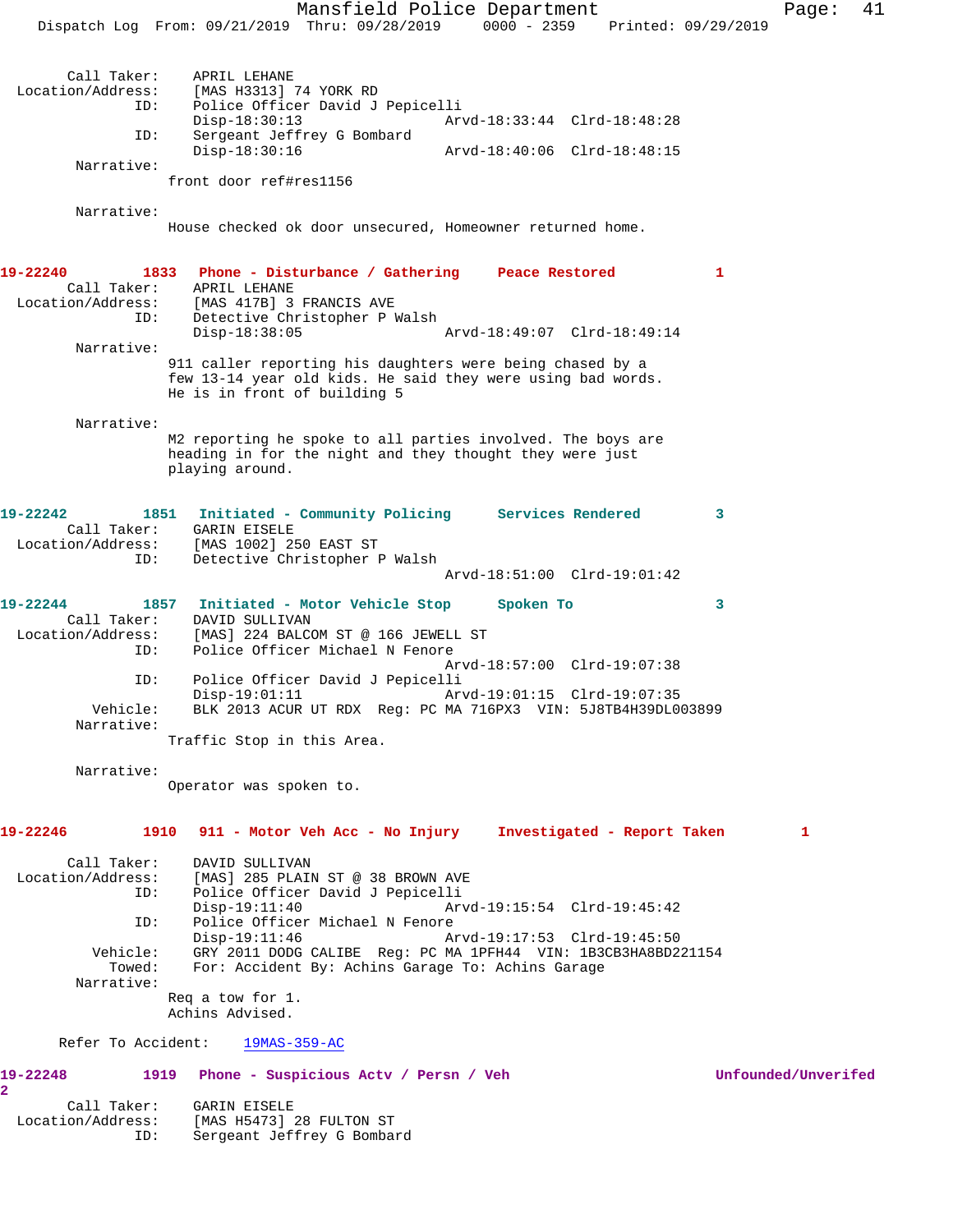Mansfield Police Department Fage: 42 Dispatch Log From: 09/21/2019 Thru: 09/28/2019 0000 - 2359 Printed: 09/29/2019 Disp-19:23:25 Arvd-19:30:42 Clrd-19:39:42 Narrative: Caller reporting male party is back sleeping on the island. Narrative: Unable to locate anyone. **19-22251 2005 Phone - Alarm - Burglar Investigated - No Report 1**  Call Taker: NICHOLAS GOYETTE Location/Address: [MAS] 800 SOUTH MAIN ST Apt. #203 ID: Police Officer Michael N Fenore Disp-20:07:08 Arvd-20:13:34 Clrd-20:17:28 ID: Detective Christopher P Walsh<br>Disp-20:07:11 Disp-20:07:11 Arvd-20:17:18 Clrd-20:17:21 Narrative: Zone: front door Rep: none responding Narrative: Accidental by Manager on site. **For Date: 09/25/2019 - Wednesday 19-22256 0037 911 - Suspicious Actv / Persn / Veh Investigated - Report Taken 2** Call Taker: DAVID SULLIVAN Location/Address: [MAS 43] 137 MILL ST Apt. #8 ID: Sergeant Robert S Pierce Disp-00:42:16 Arvd-00:42:19 Clrd-00:51:54 ID: Police Officer Andrew J Kelley<br>Disp-00:42:23 A Disp-00:42:23 Arvd-00:42:26 Clrd-00:51:51 ID: Detective Gregory S Martell Disp-00:42:33 Arvd-00:42:40 Clrd-00:51:47<br>Vehicle: BLK 1998 TR UTILIT Reg: TRN MA E66006 VIN: 48B500E2XW201 BLK 1998 TR UTILIT Reg: TRN MA E66006 VIN: 48B500E2XW2016127 Refer To Incident: 19MAS-865-OF **19-22258 0102 Initiated - Building Check Services Rendered 3**  Call Taker: DAVID SULLIVAN Location/Address: [MAS 992] 660 EAST ST ID: Detective Gregory S Martell Arvd-01:02:00 Clrd-01:06:15 **19-22259 0105 Initiated - Building Check Services Rendered 3**  Call Taker: DAVID SULLIVAN Location/Address: [MAS 2] 60 FORBES BLVD ID: Police Officer Andrew J Kelley Arvd-01:05:00 Clrd-01:06:26 **19-22260 0106 Initiated - Building Check Services Rendered 3**  Call Taker: DAVID SULLIVAN Location/Address: [MAS 4] 31 HAMPSHIRE ST ID: Police Officer Andrew J Kelley

 Arvd-01:06:00 Clrd-01:07:05 **19-22262 0112 Initiated - Building Check Services Rendered 3**  Call Taker: DAVID SULLIVAN Location/Address: [MAS 834] 261 CHAUNCY ST ID: Detective Gregory S Martell Arvd-01:12:00 Clrd-01:17:22

**19-22269 0133 911 - 911 Hang-ups & Verifications Spoken To 2**  Call Taker: DAVID SULLIVAN Location/Address: [MAS] 71 HAMPDEN RD Apt. #1 ID: Police Officer Andrew J Kelley<br>Disp-01:39:03 Arvd-01:41:45 Clrd-01:46:32 Narrative: Spoke to Party no problems found.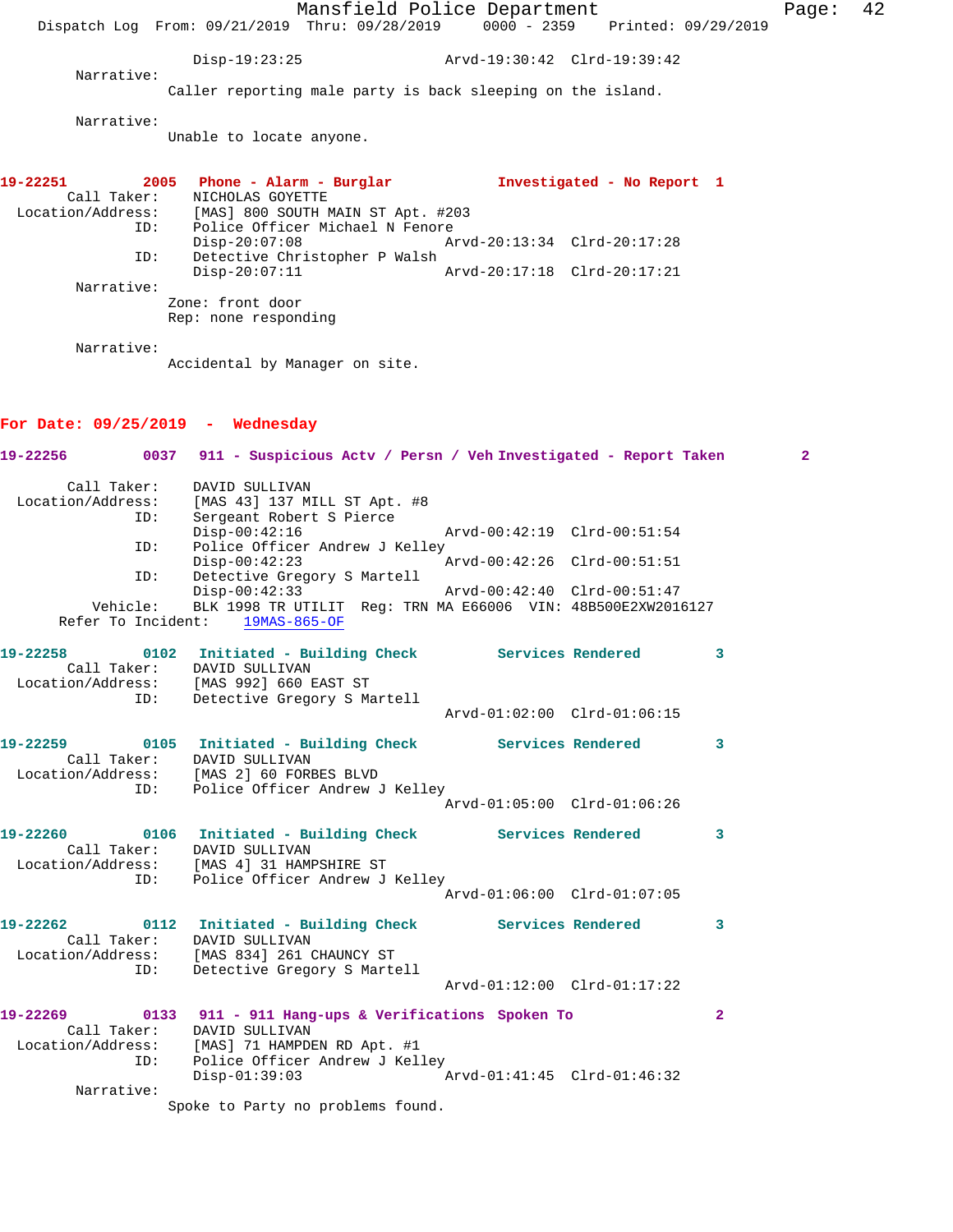|                                      | Mansfield Police Department<br>Dispatch Log From: 09/21/2019 Thru: 09/28/2019 0000 - 2359 Printed: 09/29/2019                                                                   |                             |              | Page:        | 43 |
|--------------------------------------|---------------------------------------------------------------------------------------------------------------------------------------------------------------------------------|-----------------------------|--------------|--------------|----|
|                                      | 19-22270 0134 Initiated - Building Check Services Rendered 3<br>Call Taker: DAVID SULLIVAN<br>Location/Address: [MAS 907E] 390 WEST ST<br>ID: Police Officer Andrew J Kelley    | Arvd-01:34:00 Clrd-01:38:52 |              |              |    |
| Call Taker: DAVID SULLIVAN           | 19-22271 0141 Initiated - Building Check Services Rendered 3<br>Location/Address: [MAS 1015] 30 CHAUNCY ST<br>ID: Sergeant Robert S Pierce                                      |                             |              |              |    |
|                                      |                                                                                                                                                                                 |                             |              |              |    |
|                                      | 19-22274 0154 Initiated - Building Check Services Rendered 3<br>Call Taker: DAVID SULLIVAN<br>Location/Address: [MAS 280] 440 FORBES BLVD<br>ID: Police Officer Andrew J Kelley |                             |              |              |    |
|                                      |                                                                                                                                                                                 | Arvd-01:54:00 Clrd-01:56:57 |              |              |    |
|                                      | 19-22275 0158 Initiated - Building Check Building Checked / Secured                                                                                                             |                             |              | $\mathbf{3}$ |    |
| Call Taker:     DAVID SULLIVAN       | Location/Address: [MAS 840] 280 SCHOOL ST<br>ID: Police Officer Andrew J Kelley                                                                                                 |                             |              |              |    |
|                                      |                                                                                                                                                                                 |                             |              |              |    |
|                                      | 19-22277 0203 Initiated - Building Check Services Rendered 3<br>Call Taker: DAVID SULLIVAN<br>Location/Address: [MAS 1002] 250 EAST ST<br>ID: Detective Gregory S Martell       |                             |              |              |    |
|                                      |                                                                                                                                                                                 | Arvd-02:03:00 Clrd-02:09:22 |              |              |    |
|                                      | 19-22280 0212 Initiated - Building Check Services Rendered 3<br>Call Taker: DAVID SULLIVAN<br>Location/Address: [MAS 281A] 1 CROCKER ST<br>ID: Sergeant Robert S Pierce         |                             |              |              |    |
|                                      |                                                                                                                                                                                 | Arvd-02:12:00 Clrd-02:20:23 |              |              |    |
| Call Taker: DAVID SULLIVAN           | 19-22282 0224 Initiated - Building Check Services Rendered<br>Location/Address: [MAS 139E] 265 FRUIT ST<br>ID: Detective Gregory S Martell                                      |                             | $\mathbf{3}$ |              |    |
|                                      |                                                                                                                                                                                 | Arvd-02:24:00 Clrd-02:56:51 |              |              |    |
| 19-22285<br>Call Taker:              | 0247 Initiated - Building Check Services Rendered<br>DAVID SULLIVAN<br>Vicinity of: [MAS] COPELAND DR                                                                           |                             | 3            |              |    |
| ID:                                  | Sergeant Robert S Pierce                                                                                                                                                        | Arvd-02:47:00 Clrd-02:56:35 |              |              |    |
| 19-22288<br>Call Taker:<br>Location: | 0257 Initiated - Building Check Services Rendered<br>DAVID SULLIVAN<br>[MAS] COMMUNITY GARDEN                                                                                   |                             | 3            |              |    |
| ID:                                  | Detective Gregory S Martell                                                                                                                                                     | Arvd-02:57:00 Clrd-03:12:10 |              |              |    |
| 19-22290<br>Call Taker:              | 0324 Initiated - Building Check<br>DAVID SULLIVAN<br>Location/Address: [MAS 834] 261 CHAUNCY ST                                                                                 | Services Rendered           | 3            |              |    |
| ID:                                  | Sergeant Robert S Pierce                                                                                                                                                        | Arvd-03:24:00 Clrd-03:32:15 |              |              |    |
| 19-22291                             | 0408 911 - 911 Hang-ups & Verifications Investigated - No Report 2<br>Call Taker: DAVID SULLIVAN<br>Location/Address: [MAS 840K] 280 SCHOOL ST Apt. #K                          |                             |              |              |    |
| ID:                                  | Police Officer Andrew J Kelley<br>$Disp-04:10:27$                                                                                                                               | Arvd-04:16:20 Clrd-04:26:10 |              |              |    |
| Narrative:                           | Accidental 911 call from workers inside the store.                                                                                                                              |                             |              |              |    |
| Narrative:                           | Confirmed accidental                                                                                                                                                            |                             |              |              |    |
|                                      |                                                                                                                                                                                 |                             |              |              |    |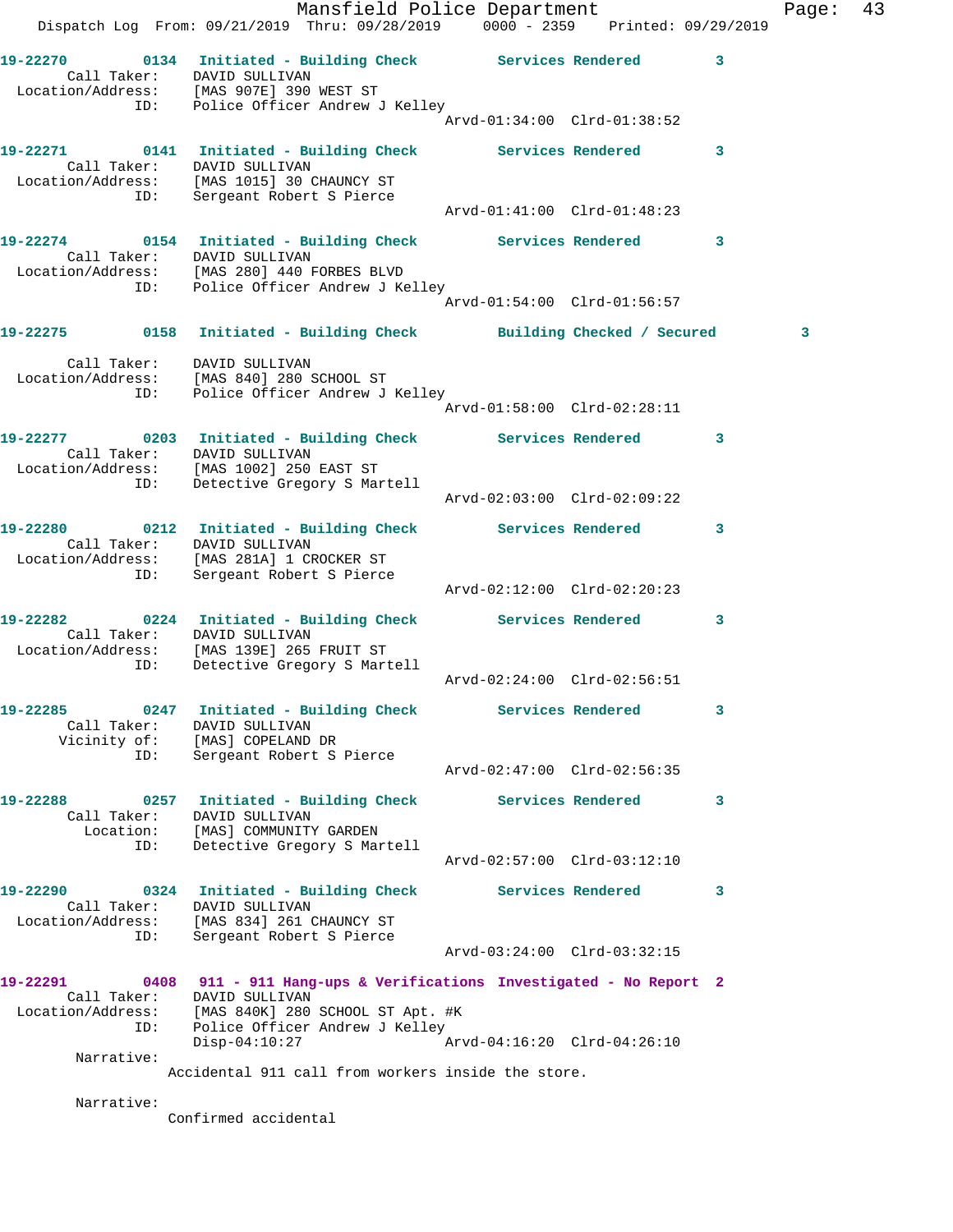Mansfield Police Department Fage: 44 Dispatch Log From: 09/21/2019 Thru: 09/28/2019 0000 - 2359 Printed: 09/29/2019 **19-22292 0453 Initiated - Traffic Cntrl / Dirctn Services Rendered 3**  Call Taker: DAVID SULLIVAN Location/Address: [MAS] 170 SCHOOL ST @ 100 RTE 140 NB ID: Sergeant Robert S Pierce Arvd-04:53:00 Clrd-05:12:04 ID: Police Officer Andrew J Kelley<br>Disp-04:54:18 Arvd-04:54:22 Clrd-05:10:46 Disp-04:54:18 Arvd-04:54:22 Clrd-05:10:46 ID: Detective Gregory S Martell Disp-04:56:54 Arvd-04:56:59 Clrd-05:21:23 Narrative: Traffic Lights Not Functioning. Ma DOT Notified to Respond. Units Tied Up Directing Traffic. Narrative: Control Box was open. Officers were able to reset the lights. They are now operating properly. **19-22293 0511 911 - Assist Fire Department Investigated - No Report 3**  Call Taker: DAVID SULLIVAN Location/Address: [MAS 11B] 174 NORTH MAIN ST ID: Police Officer Andrew J Kelley Disp-05:11:58 Arvd-05:14:52 Clrd-05:19:34 ID: Sergeant Robert S Pierce Disp-05:12:13 Arvd-05:14:50 Clrd-05:19:31 Narrative: Assist Fire Dept. Narrative: Per M1 the male party was advised and offered services for assistance were declined. **19-22294 0617 Initiated - Selective Enforcement/RADAR Citation / Warning Issued 3**  Call Taker: DAVID SULLIVAN Vicinity of: [MAS] NORTH MAIN ST ID: Sergeant Robert S Pierce Arvd-06:17:00 Clrd-06:45:00 Vehicle: WHI 2015 KIA 4D OPTIMA Reg: PC MA RWBZ20 **19-22297 0646 Walk-In - Suspicious Actv / Persn / Veh Field Interrogation 2**  Call Taker: APRIL LEHANE Location/Address: [MAS 11B] 174 NORTH MAIN ST ID: Sergeant Robert S Pierce Disp-06:47:24 Arvd-06:47:33 Clrd-06:48:29 ID: Detective Gregory S Martell Disp-06:47:31 Clrd-06:48:27 Narrative: Checking on a report of homeless male sleeping Narrative: Sgt Pierce spoke to male again. He was moved along Refer To Field Int: 19MAS-47-FI **19-22300 0656 Initiated - Community Policing Services Rendered 3**  Call Taker: APRIL LEHANE Location/Address: [MAS 1002] 250 EAST ST ID: Detective Gregory S Martell Arvd-06:56:00 Clrd-07:14:12 Narrative: Ofc Martell checking CHAMPS programs **19-22328 1023 Initiated - Proactive Patrol Building Checked / Secured 3** Call Taker: APRIL LEHANE Location/Address: [MAS 281A] 1 CROCKER ST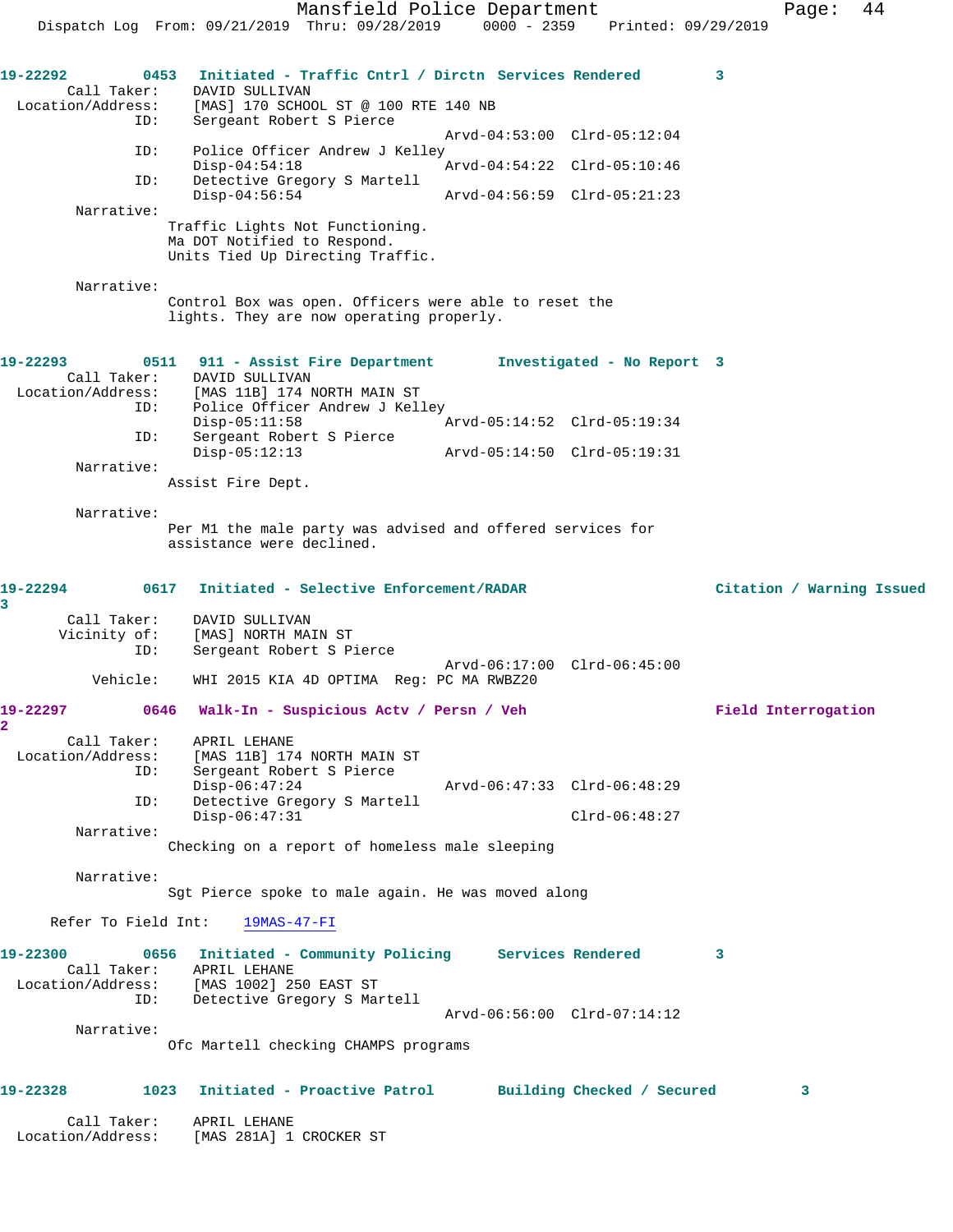Mansfield Police Department Form Page: 45 Dispatch Log From: 09/21/2019 Thru: 09/28/2019 0000 - 2359 Printed: 09/29/2019 ID: Sergeant Thomas R Connor Arvd-10:23:00 Clrd-10:34:03 **19-22336 1133 Walk-In - Harass. Electronic Communicat Incident Report 3**  Call Taker: Support Staff Matthew Todesco Location/Address: [MAS H2718] 248 WEST ST ID: Police Officer Nicole M Boldrighini Disp-11:35:29 Arvd-11:54:39 Clrd-12:19:04 Narrative: RP into report she is being harassed, Ofc Bolderighini into speak with the RP. Refer To Incident: 19MAS-867-OF **19-22337 1134 911 - 911 Hang-ups & Verifications Confirmed misdial/Accdntl Call 2** Call Taker: JAMES VIERA Location/Address: [MAS] 391 OAKLAND ST ID: Police Officer Patrick J Pennie Disp-11:36:11 Arvd-11:42:02 Clrd-11:44:40 Narrative: Caller states accidental dial. **19-22346 1233 911 - Assist Fire Department Incident Report 3**  Call Taker: CARLY MORIARTY<br>Location/Address: [MAS 85A] 157 E [MAS 85A] 157 PRATT ST ID: Police Officer Nicole M Boldrighini Disp-12:36:35 Arvd-12:37:58 Clrd-17:34:13 ID: Sergeant Thomas R Connor Disp-12:36:45 Arvd-12:36:53 Clrd-17:10:14<br>ID: Detective Gregory S Martell Detective Gregory S Martell<br>Disp-12:36:46 Arvd-12:37:53 Clrd-15:17:32 ID: Police Officer Patrick J Pennie Disp-12:37:14 Arvd-12:43:49 Clrd-17:00:26 ID: Deputy Chief Michael E Ellsworth Disp-12:45:06 Arvd-12:45:11 Clrd-15:48:21 ID: Executive Lieutenant Francis W Archer JR Disp-12:50:47 Arvd-12:50:54 Clrd-15:43:39<br>ID: animal control Jeffrey S Collins animal control Jeffrey S Collins Disp-13:06:07 Arvd-13:06:10 Clrd-15:45:34 ID: Police Officer David M Sennott Disp-13:17:23 Arvd-13:17:24 Clrd-17:34:13 ID: Police Officer William C Trudell Disp-16:58:23 Arvd-16:58:25 Clrd-17:34:13 ID: Sergeant Thomas R Connor<br>Disp-17:11:37 Disp-17:11:37 <br>
Disp-17:11:37 Arvd-17:11:42 Clrd-17:34:13<br>
Vehicle: GRY 2008 JEEP GRANC Reg: PC MA 9LB476 VIN: 1J8GR48K68C11 GRY 2008 JEEP GRANC Reg: PC MA 9LB476 VIN: 1J8GR48K68C115870 Narrative: assist with explosion with burn victims Narrative: All occupants accounted for. One injury MedFlight will be transporting from Airport to MGH Library was advised to evacutate Narrative: MELD on scene cut power to building Narrative: State Fire rep on scene. Roadway will be shut down until around 1700 Narrative: MC2 reports route 106 is now open. Hope St will still be closed Refer To Incident: 19MAS-868-OF **19-22365 1529 Initiated - Follow up Investigation Field Interrogation 3**  Call Taker: APRIL LEHANE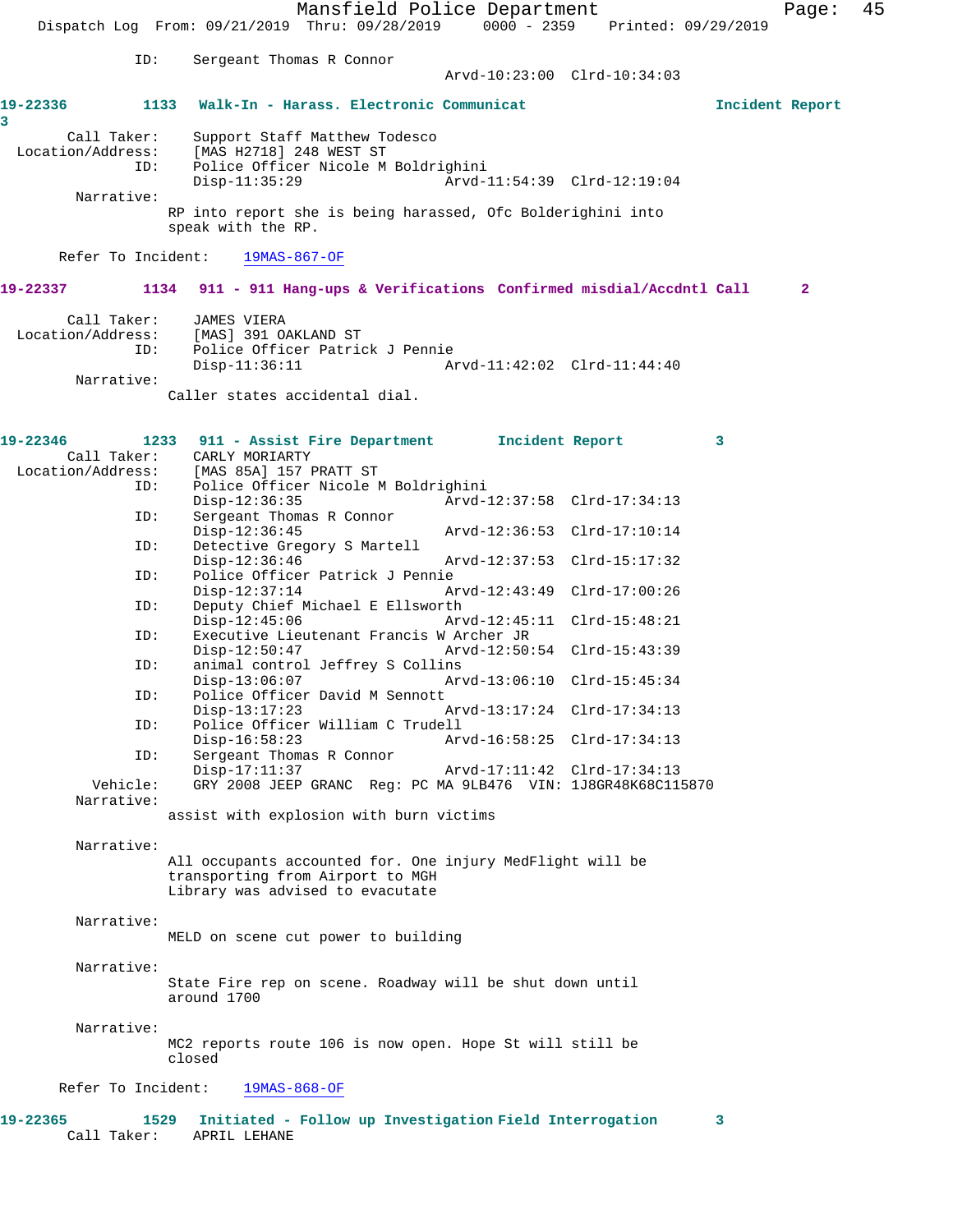Mansfield Police Department Fage: 46 Dispatch Log From: 09/21/2019 Thru: 09/28/2019 0000 - 2359 Printed: 09/29/2019 Location/Address: [MAS] 720 WARE ST @ 9 ERIN DR ID: Police Officer Nicole P Newport Arvd-15:29:00 Clrd-15:30:15 **19-22369 1623 Initiated - Motor Vehicle Stop Verbal Warning 3**  Call Taker: APRIL LEHANE Location/Address: [MAS 451B] 500 EAST ST ID: Deputy Chief Michael E Ellsworth Arvd-16:23:00 Clrd-16:25:37 Vehicle: GRN/GRY 2004 MERC SABLE Reg: PC MA 5VM383 VIN: 1MEFM55S24G606966 Narrative: verbal warning for red light violation **19-22372 1640 Walk-In - Harass. Electronic Communicat Incident Report 3**  Call Taker: Support Staff Derek M Stark Location/Address: [MAS H1931] 24 HEATHER LN ID: Police Officer Nicole P Newport<br>Disp-16:47:25 Ar Disp-16:47:25 Arvd-16:47:29 Clrd-17:41:37 Narrative: Walk in requesting to speak with officer and document ongoing issue with ex-wife. Refer To Incident: 19MAS-869-OF **19-22374 1646 Radio - Assist Law Enfrc Agncy Services Rendered 3**  Call Taker: APRIL LEHANE Location/Address: [FOX] 50 CENTRAL ST @ 8 WALL ST ID: Police Officer Danielle C Titus Disp-16:47:36 Arvd-16:54:26 Clrd-17:10:41 Narrative: assisting FPD with an MVA **19-22375 1659 911 - Alarm - Burglar False / Accidental Alarm 1**  Call Taker: JAMES VIERA Location/Address: [MAS 197] 111 PLYMOUTH ST ID: Police Officer Jay J Sparrow Disp-16:59:46 Arvd-17:07:31 Clrd-17:15:16 Narrative: Zone 51 store entry door. Narrative: clear- accidental by employees. **19-22377 1739 Phone - Animal Complaints Services Rendered 3**  Call Taker: APRIL LEHANE Location/Address: [MAS H5844] 57 MONAHAN LN ID: Police Officer Nicole P Newport Disp-17:42:05 Arvd-17:55:17 Clrd-18:23:26 Narrative: rp is looking for assistance with a snake in basement **19-22380 1805 Phone - Motor Veh Acc - No Injury Accident Report 1**  Call Taker: APRIL LEHANE Location/Address: [MAS] 100 WILLIAMS ST @ 225 TREMONT ST ID: Police Officer Jay J Sparrow Disp-18:05:56 Arvd-18:13:14 Clrd-18:30:02<br>ID: Police Officer Danielle C Titus ID: Police Officer Danielle C Titus Disp-18:06:06 Arvd-18:13:12 Clrd-18:30:00 Vehicle: GRY 2006 TOYT COROLL Reg: PC MA 35G810 VIN: JTDBR32E660076341 Vehicle: BRO 2012 TOYT HIGHLA Reg: PC MA 82GD99 VIN: 5TDBK3EHXCS140612 Refer To Accident: 19MAS-360-AC **19-22381 1824 Phone - Assist Fire Department Transported to Hospital 3**  Call Taker: LINDSAY MITCHELL Location/Address: [MAS] 25 COBB ST Apt. #E103 ID: Police Officer William C Trudell Disp-18:25:14 Arvd-18:27:49 Clrd-18:39:16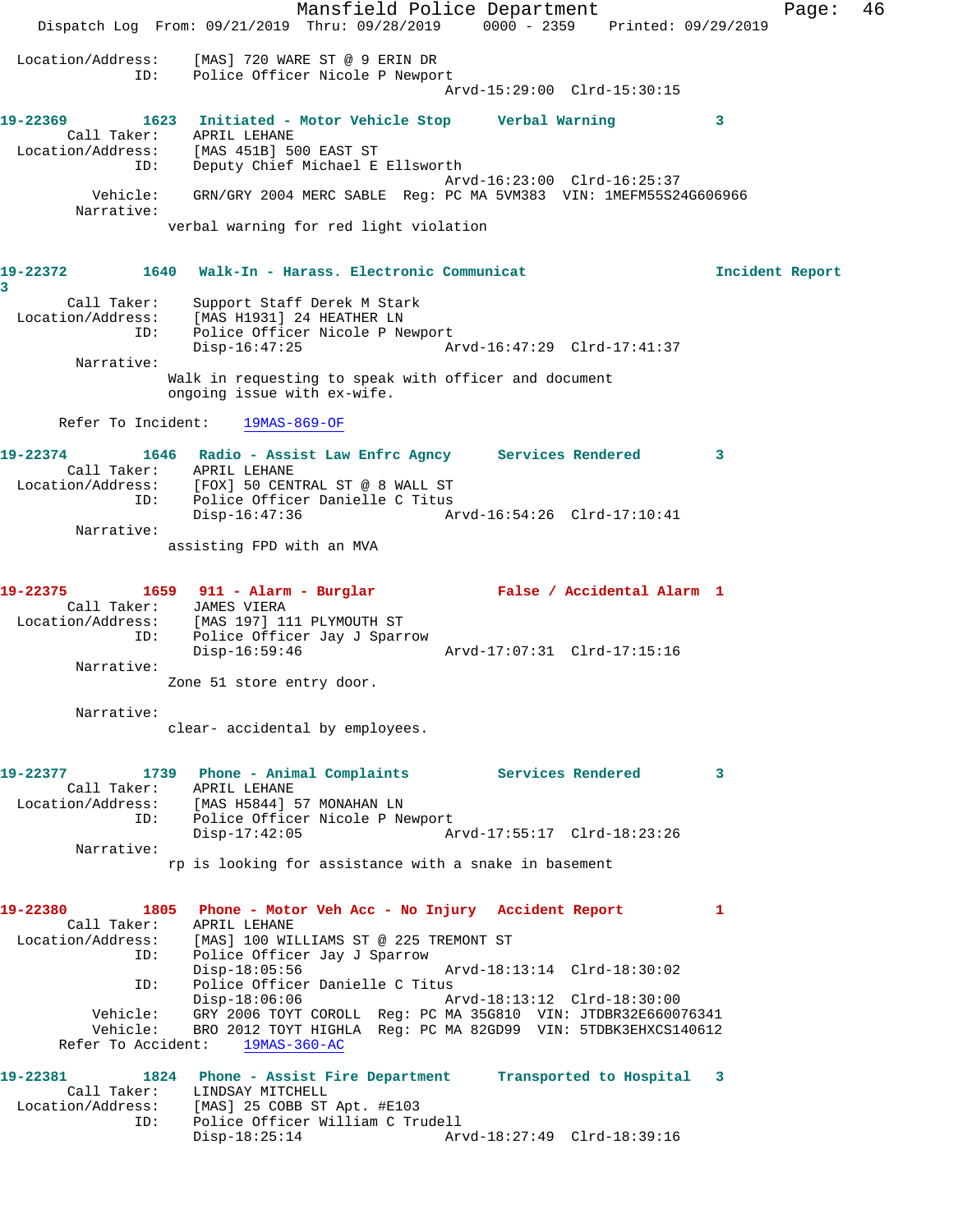Mansfield Police Department Page: 47 Dispatch Log From: 09/21/2019 Thru: 09/28/2019 0000 - 2359 Printed: 09/29/2019 Narrative: Out to assist MFD with chest pain Narrative: NFD to transport **19-22382 1824 Walk-In - Missing Person Services Rendered 1**  Call Taker: Support Staff Derek M Stark<br>Location/Address: [MAS] 750 NORTH MAIN ST ess: [MAS] 750 NORTH MAIN ST<br>ID: Police Officer Nicole P Police Officer Nicole P Newport<br>Disp-18:36:21 A Disp-18:36:21 Arvd-18:54:14 Clrd-19:52:00 Narrative: Walk in party looking for police assistance as 17y/o daughter has not returned home. Narrative: Involved was located and brought to Mansfield Police station where Ofc. Newport spoke with her and mother. **19-22383 1833 Walk-In - Harass. Electronic Communicat Incident Report 3**  Call Taker: Support Staff Derek M Stark<br>Location/Address: [MAS H6325] 158 TREMONT ST ess: [MAS H6325] 158 TREMONT ST<br>ID: Police Officer Danielle C . Police Officer Danielle C Titus Disp-18:36:16 Clrd-18:54:17<br>ID: Police Officer Danielle C Titus ID: Police Officer Danielle C Titus Disp-20:02:50 Arvd-20:02:52 Clrd-20:49:55 Narrative: Walk in would like to speak with officer about photos being sent over SnapChat. Refer To Incident: 19MAS-870-OF **19-22384 1857 Phone - Disabled Motor Vehicle Services Rendered 3**  Call Taker: LINDSAY MITCHELL Location/Address: [MAS] 287 CHAUNCY ST @ 400 RTE 140 NB ID: Police Officer Jay J Sparrow Disp-18:57:57 Arvd-19:07:16 Clrd-19:17:50 ID: Police Officer Danielle C Titus<br>Disp-18:58:49 A: Disp-18:58:49 Arvd-19:07:14 Clrd-19:17:44 Vehicle: BLU 2014 NISS UT JUKE Reg: PC MA 6WD454 VIN: JN8AF5MV3ET356829 Narrative: Responding for a DMV in the left turn lane Narrative: Ofc Sparrow requesting a call to Achin's to expedite the tow for AAA, the vehicle is in the left turn lane almost in the middle of the intersection. Achin's advised the driver is en route coming from the center of North Attleboro. Narrative: Ofc Sparrow reports the vehicle has been moved off to 140N in the breakdown lane, vehicle is no longer a hazard. **19-22385 1859 Phone - Suspicious Actv / Persn / Veh Gone on Arrival 2**  Call Taker: JEFFREY KEEFE<br>Vicinity of: [MAS 934] RUMI [MAS 934] RUMFORD AVE ID: Police Officer Danielle C Titus Disp-19:18:02 Arvd-19:19:57 Clrd-19:31:49 ID: Police Officer Jay J Sparrow Disp-19:21:26 Arvd-19:21:30 Clrd-19:31:51 Vehicle: BLU 2006 BUIC LACROS Reg: PC MA 38LW47 VIN: 2G4WC582861169051 Vehicle: BLU 2014 HOND INSIGH Reg: PC MA 567YG2 VIN: JHMZE2H30ES000853 Narrative: Resident of Fulton st reported a male party sleeping at the pond on Fulton st.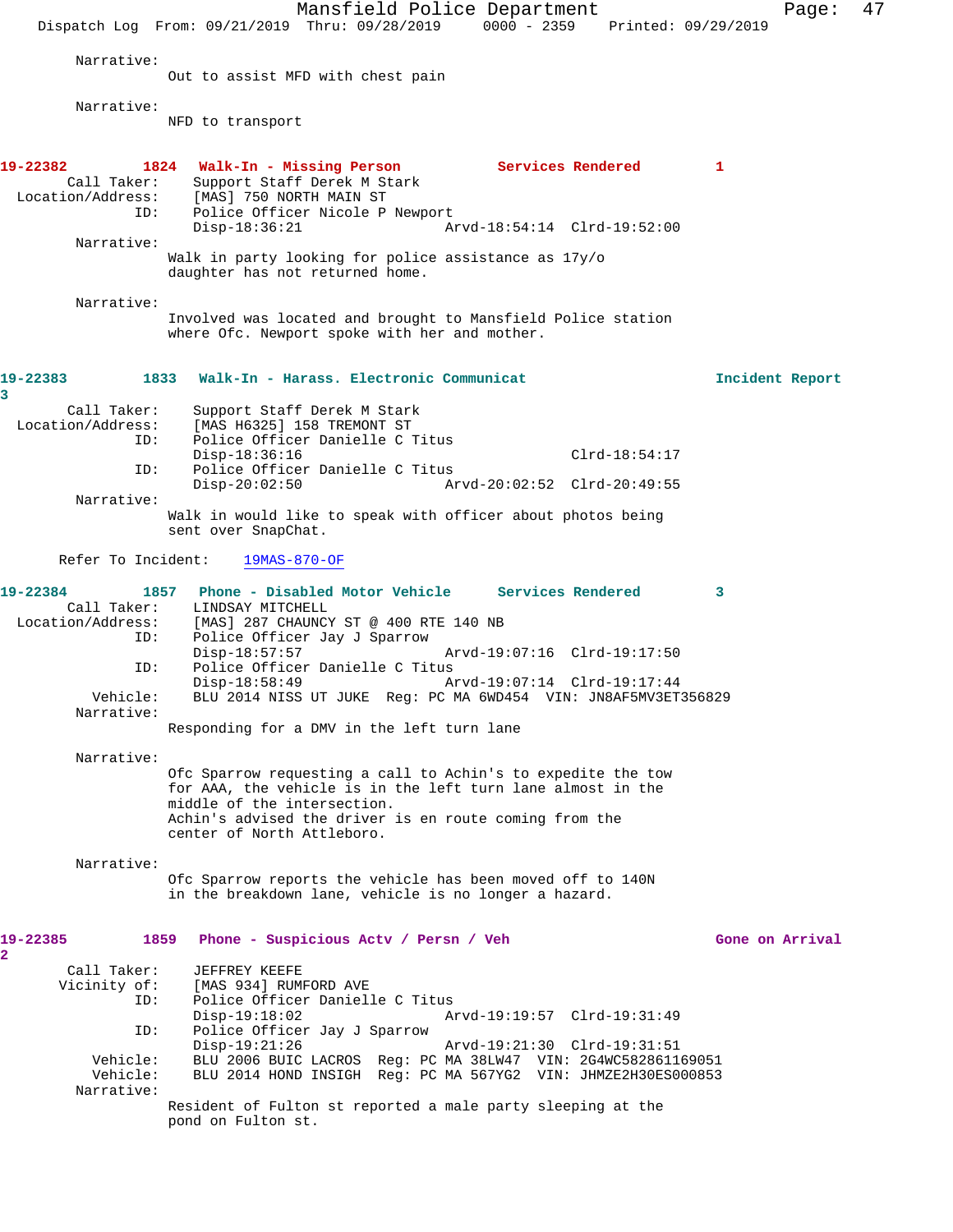Mansfield Police Department Fage: 48 Dispatch Log From: 09/21/2019 Thru: 09/28/2019 0000 - 2359 Printed: 09/29/2019 Narrative: Ofc Titus reports speaking with individuals in the area who did not see anyone out of the ordinary. Narrative: Ofc Titus reports officers walked the whole area, unfounded. **19-22388 1952 Initiated - Proactive Patrol Building Checked / Secured 3** Call Taker: TARA LAKO Location/Address: [MAS 12] 250 EAST ST ID: Police Officer Nicole P Newport Arvd-19:52:00 Clrd-19:58:45 Narrative: Checking the area. **19-22391 2046 Initiated - Proactive Patrol Building Checked / Secured 3** Call Taker: TARA LAKO Location/Address: [MAS 322] 31 HAMPSHIRE ST ID: Police Officer Jay J Sparrow Arvd-20:46:00 Clrd-20:52:54 Narrative: Checking the area. **19-22393 2054 Phone - Suspicious Actv / Persn / Veh Spoken To 2** Call Taker: LINDSAY MITCHELL Location/Address: [MAS] 10 ERICK RD ID: Police Officer William C Trudell<br>Disp-20:55:51 Ar Disp-20:55:51 Arvd-21:03:44 Clrd-21:03:46 Narrative: Rp requesting to speak to an Officer regarding questional behavior of a male party while the RP was out for her walk. RP does not want an Officer to respond to the area and is requesting a phone call back Narrative: Ofc Trudell reports he spoke with the RP via telephone. **19-22395 2100 Phone - Suspicious Actv / Persn / Veh Spoken To 2** Call Taker: LINDSAY MITCHELL Location/Address: [MAS] 172 NORTH MAIN ST Sergeant Lawrence G Crosman Disp-21:02:02<br>ID: Police Officer Jay J Sparrow Clrd-21:03:10 Police Officer Jay J Sparrow Disp-21:02:02 Arvd-21:08:04 Clrd-21:17:56<br>ID: Police Officer Danielle C Titus Police Officer Danielle C Titus Disp-21:02:39 Clrd-21:15:11<br>TD: Sergeant Lawrence G Crosman Sergeant Lawrence G Crosman<br>Disp-21:05:34 Disp-21:05:34 Arvd-21:09:42 Clrd-21:17:54 Narrative: RP reports a male sleeping on her front steps Narrative: Sgt Crosman reports speaking with the gentleman who was not sleeping, he was standing on the steps. Male was advised there is no sleeping on private property or on Main St. Sgt Crosman will be passing along male's name to the POP team. **19-22396 2112 Phone - Suspicious Actv / Persn / Veh Services Rendered 2**  Call Taker: Support Staff Derek M Stark Location/Address: [MAS 85A] 157 PRATT ST Police Officer William C Trudell<br>Disp-21:18:25 Ar Disp-21:18:25 Arvd-21:21:26 Clrd-21:27:35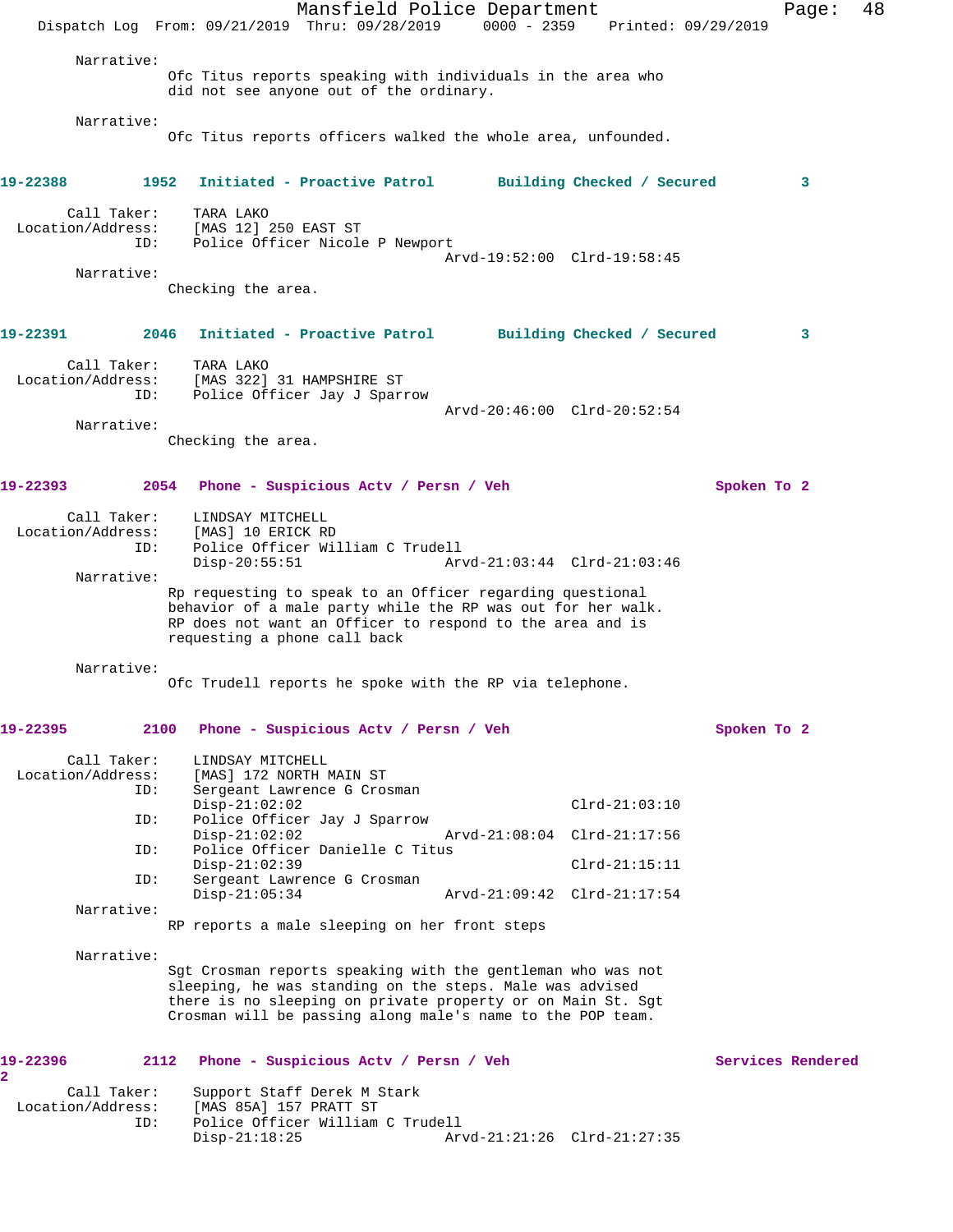Mansfield Police Department Fage: 49 Dispatch Log From: 09/21/2019 Thru: 09/28/2019 0000 - 2359 Printed: 09/29/2019 ID: Police Officer Nicole P Newport Disp-21:18:58 Clrd-21:19:35 ID: Police Officer Jay J Sparrow Disp-21:19:47 Arvd-21:20:49 Clrd-21:44:21 Narrative: Caller reporting seeing a flashlight on in the building. Narrative: Ofc Sparrow reports news reporters in the area and parking lot, as well as at the library. Will be speaking with the reporters to see if they observed anyone walking inside the building. Narrative: Ofc Trudell reports a light inside the building, unsure of any power source to the building or what it would be. Notification to be made to MFD. Narrative: Notification was made to the MFD Narrative: Ofc Trudell reports clothing from the victim from today's fire still on scene, will be requesting MFD's assistance with proper disposal. Narrative: Ofc Sparrow reports MFD is on scene. Narrative: Ofc Sparrow reports MFD states the light was a magnetic rechargable light the mechanics use, they also took care of the clothing items. **19-22399 2210 Initiated - Motor Vehicle Stop Spoken To 3**  Call Taker: TARA LAKO Location/Address: [MAS] RTE 140 SB ID: Police Officer Michael T Fitzgerald Arvd-22:10:00 Clrd-22:16:21<br>Vehicle: 2017 TOYT 4D CAMRY LE Req: PC WV NXL475 VIN: 4T1BF1F Vehicle: 2017 TOYT 4D CAMRY LE Reg: PC WV NXL475 VIN: 4T1BF1FK9HU782532 Narrative: Out with a vehicle passing through construction zone. Narrative: Ofc Fitzgerald reports the operator almost struck his cruiser. Operator was advised of the work zone and also of the obstructed plate. **19-22400 2223 Phone - Neighbor Dispute Spoken To 3**  Call Taker: JEFFREY KEEFE<br>.on/Address: [MAS] 53 EDDY ST Location/Address:<br>ID: Police Officer William C Trudell Disp-22:26:11 Arvd-22:31:14 Clrd-22:42:13 Narrative: Cp from Eddy st reported an on going neighbor dispute. Narrative: Female party advised of her options. **19-22403 2239 Phone - Suspicious Actv / Persn / Veh Gone on Arrival 2**  Call Taker: TARA LAKO Location/Address: [MAS 25A] 355 NORTH MAIN ST Police Officer Danielle C Titus<br>Disp-22:40:49 A Disp-22:40:49 Arvd-22:42:37 Clrd-22:52:58 ID: Police Officer Nicole P Newport Disp-22:41:02 Arvd-22:42:35 Clrd-22:52:50 Narrative: RP states about 10 minutes ago while she was walking her dog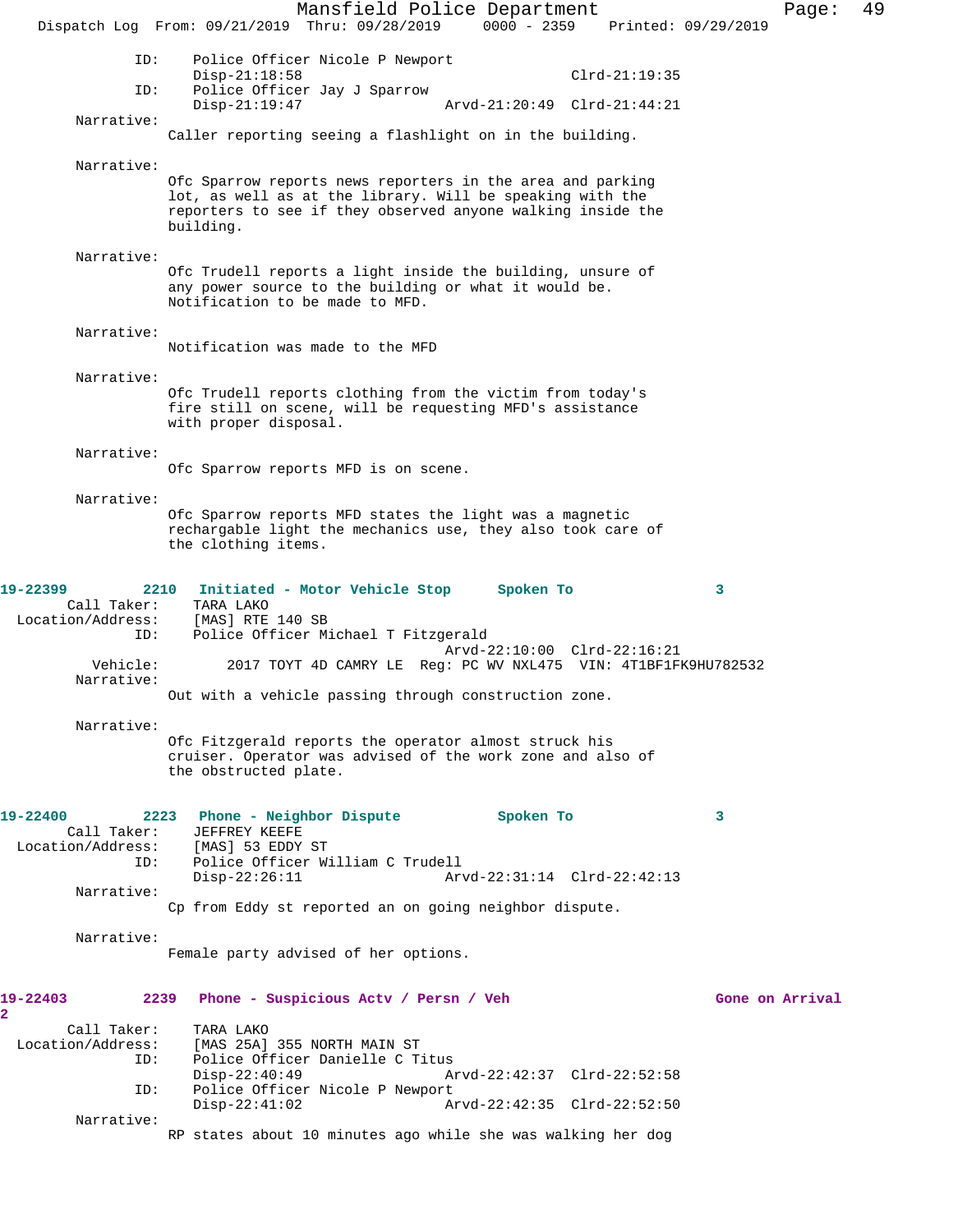|                                              | Dispatch Log From: 09/21/2019 Thru: 09/28/2019                                                                                                                                                                |                                  | Mansfield Police Department<br>$0000 - 2359$ | Printed: 09/29/2019 | Page: | 50 |
|----------------------------------------------|---------------------------------------------------------------------------------------------------------------------------------------------------------------------------------------------------------------|----------------------------------|----------------------------------------------|---------------------|-------|----|
|                                              | she saw someone laying curled up underneath a tree by the<br>stand alone ATM, unsure if the person was breathing or if<br>male or female. RP only saw shoes and a blanket.                                    |                                  |                                              |                     |       |    |
|                                              |                                                                                                                                                                                                               |                                  |                                              |                     |       |    |
| Narrative:                                   | Officers checked the area of the bank and parking lot, also<br>Cumberland Farms, unfounded.                                                                                                                   |                                  |                                              |                     |       |    |
| Narrative:                                   |                                                                                                                                                                                                               |                                  |                                              |                     |       |    |
|                                              | Ofc Titus reports a possible camp in between the bank<br>parking lot and the Meineke building. Officers checking in<br>the area.                                                                              |                                  |                                              |                     |       |    |
| Narrative:                                   | Ofc Titus reports unable to find anyone in the area, but<br>there are some bags in the area. Ofc Titus reports it may be<br>Peter Rogers camp, there are some of his belongings but he<br>is not in the area. |                                  |                                              |                     |       |    |
| 19-22405<br>Call Taker:<br>Location/Address: | 2313 Phone - Disturbance / Gathering<br>LINDSAY MITCHELL<br>[MAS H3885] 115 CHURCH ST<br>ID:                                                                                                                  | Police Officer William C Trudell | Spoken To                                    | 1                   |       |    |
|                                              | $Disp-23:14:28$                                                                                                                                                                                               |                                  | Arvd-23:16:55 Clrd-23:20:55                  |                     |       |    |
|                                              | ID:<br>$Disp-23:14:28$                                                                                                                                                                                        | Police Officer Danielle C Titus  | Arvd-23:16:53 Clrd-23:20:56                  |                     |       |    |
| Narrative:                                   |                                                                                                                                                                                                               |                                  |                                              |                     |       |    |
|                                              | RP reports loud noise coming from the back porch behind her<br>residence                                                                                                                                      |                                  |                                              |                     |       |    |
| Narrative:                                   | Ofc Trudell reports resident is playing video games with his<br>friends, will shut the windows.                                                                                                               |                                  |                                              |                     |       |    |
|                                              | For Date: $09/26/2019$ - Thursday                                                                                                                                                                             |                                  |                                              |                     |       |    |
| 19-22422                                     | 0153                                                                                                                                                                                                          | Initiated - Proactive Patrol     | Building Checked / Secured                   |                     | 3     |    |
| Call Taker:<br>Location/Address:             | TARA LAKO<br>[MAS 65] 30 CHAUNCY ST<br>Sergeant Robert S Pierce<br>ID:                                                                                                                                        |                                  |                                              |                     |       |    |
| Narrative:                                   |                                                                                                                                                                                                               |                                  | Arvd-01:53:00 Clrd-01:55:52                  |                     |       |    |
|                                              | Checking the area.                                                                                                                                                                                            |                                  |                                              |                     |       |    |
| 19-22423                                     | 0154 Initiated - Proactive Patrol Building Checked / Secured                                                                                                                                                  |                                  |                                              |                     | 3     |    |
|                                              | Call Taker: TARA LAKO<br>Location/Address: [MAS 293] 2 CHAUNCY ST<br>ID: Police Officer Andrew J Kelley                                                                                                       |                                  |                                              |                     |       |    |
| Narrative:                                   |                                                                                                                                                                                                               |                                  | Arvd-01:54:00 Clrd-01:59:33                  |                     |       |    |
|                                              | Checking the area.                                                                                                                                                                                            |                                  |                                              |                     |       |    |
|                                              | 19-22424 		 0207 Initiated - Proactive Patrol 		 Building Checked / Secured                                                                                                                                   |                                  |                                              |                     | 3     |    |
|                                              | Call Taker: TARA LAKO<br>Location/Address: [MAS 322] 31 HAMPSHIRE ST<br>ID: Police Officer Andrew J Kelley                                                                                                    |                                  |                                              |                     |       |    |
| Narrative:                                   |                                                                                                                                                                                                               |                                  | Arvd-02:07:00 Clrd-02:14:55                  |                     |       |    |
|                                              | Checking the area.                                                                                                                                                                                            |                                  |                                              |                     |       |    |
| 19-22425                                     | 0209 Initiated - Proactive Patrol Building Checked / Secured                                                                                                                                                  |                                  |                                              |                     | 3     |    |
| Call Taker:                                  | TARA LAKO                                                                                                                                                                                                     |                                  |                                              |                     |       |    |
|                                              |                                                                                                                                                                                                               |                                  |                                              |                     |       |    |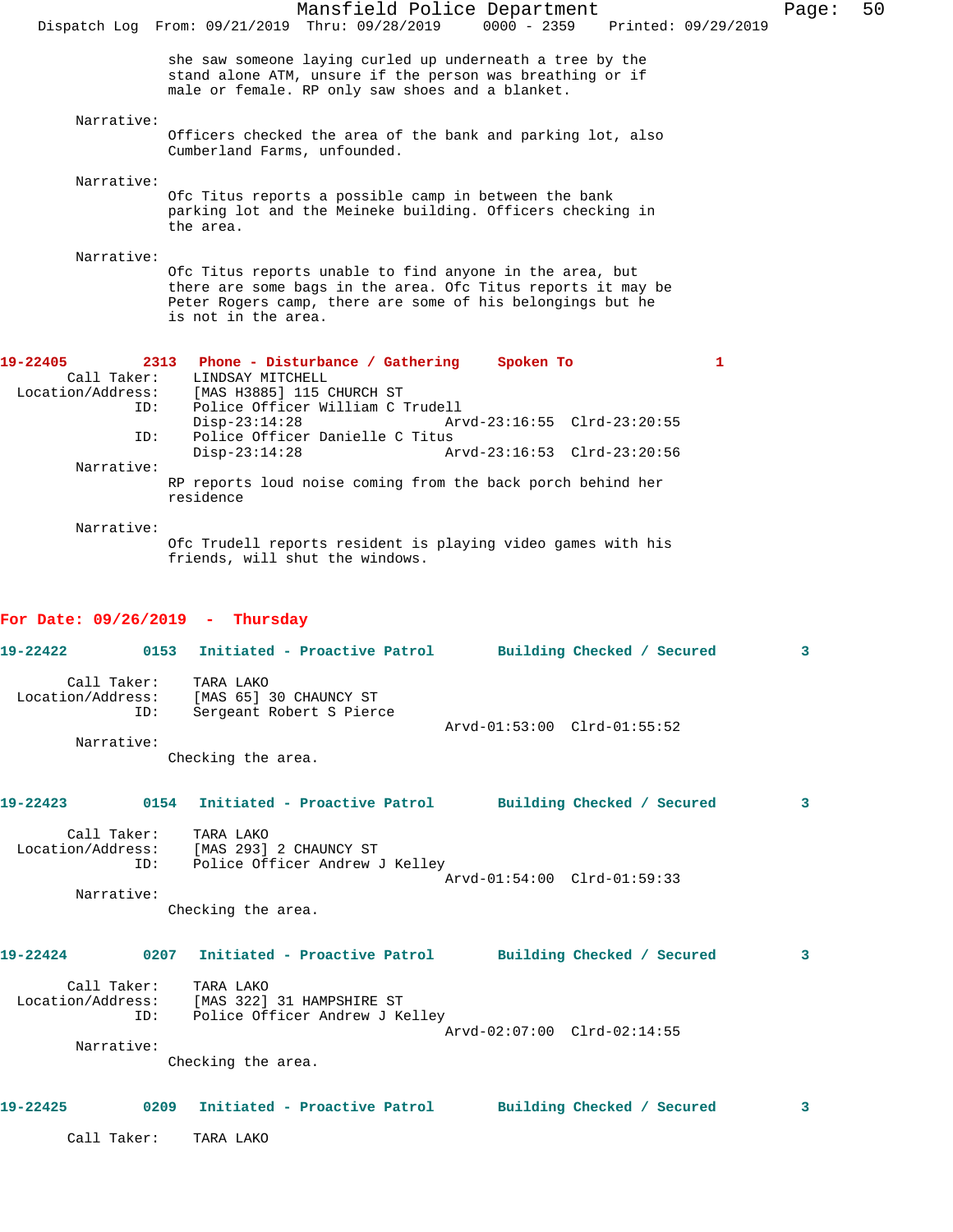Mansfield Police Department Page: 51 Dispatch Log From: 09/21/2019 Thru: 09/28/2019 0000 - 2359 Printed: 09/29/2019 Location/Address: [MAS 840] 280 SCHOOL ST ID: Police Officer Meghan Birnie Arvd-02:09:00 Clrd-02:22:15 Narrative: Checking the area. **19-22428 0212 Initiated - Proactive Patrol Building Checked / Secured 3** Call Taker: TARA LAKO Location/Address: [MAS 1002] 250 EAST ST ID: Sergeant Lawrence G Crosman Arvd-02:12:00 Clrd-02:24:43 Narrative: Checking the area. **19-22430 0227 Initiated - Proactive Patrol Building Checked / Secured 3** Call Taker: LINDSAY MITCHELL Location/Address: [MAS 834] 261 CHAUNCY ST ID: Sergeant Robert S Pierce Arvd-02:27:00 Clrd-02:33:00 **19-22431 0232 Phone - Assist Fire Department Referred to Other Agency 3**  Call Taker: TARA LAKO Location/Address: [MAS 85A] 157 PRATT ST ID: Police Officer Andrew J Kelley<br>Disp-02:34:07 Disp-02:34:07 Arvd-02:35:08 Clrd-05:20:49 ID: Sergeant Lawrence G Crosman Disp-02:37:43 Arvd-02:37:46 Clrd-05:10:14<br>ID: Police Officer Meghan Birnie Police Officer Meghan Birnie<br>Disp-02:38:03 Disp-02:38:03 Arvd-02:38:05 Clrd-03:49:37 ID: Sergeant Robert S Pierce Disp-02:38:07 Arvd-02:38:09 Clrd-05:10:16 Narrative: Responding for the report of a fire inside the garage, about a 3-4 foot flame Narrative: Ofc Kelley on scene confirming a fire in the back corner in the left bay, spreading quickly. Narrative: Sgt Crosman located at East St intersection, Ofc Birnie at the library, Ofc Kelley and Sgt Pierce at the intersection of Hope and Pratt. Narrative: Ofc Birnie relocating to the Park and Hope intersection Narrative: Ofc Kelley reports MFD has completely broken down, clear. **19-22432 0232 Initiated - Proactive Patrol Building Checked / Secured 3** Call Taker: TARA LAKO Location/Address: [MAS 907E] 390 WEST ST Apt. #E ID: Police Officer Meghan Birnie Arvd-02:32:00 Clrd-02:37:55 **19-22437 0348 Phone - Assist Citizen - P S A Referred to Other Agency 3**  Call Taker: LINDSAY MITCHELL Location/Address: [MAS] ROBINSON CT ID: Police Officer Meghan Birnie Clrd-03:51:58 Narrative: Possible water main break Narrative: Water dept states no break. Water dept is out flushing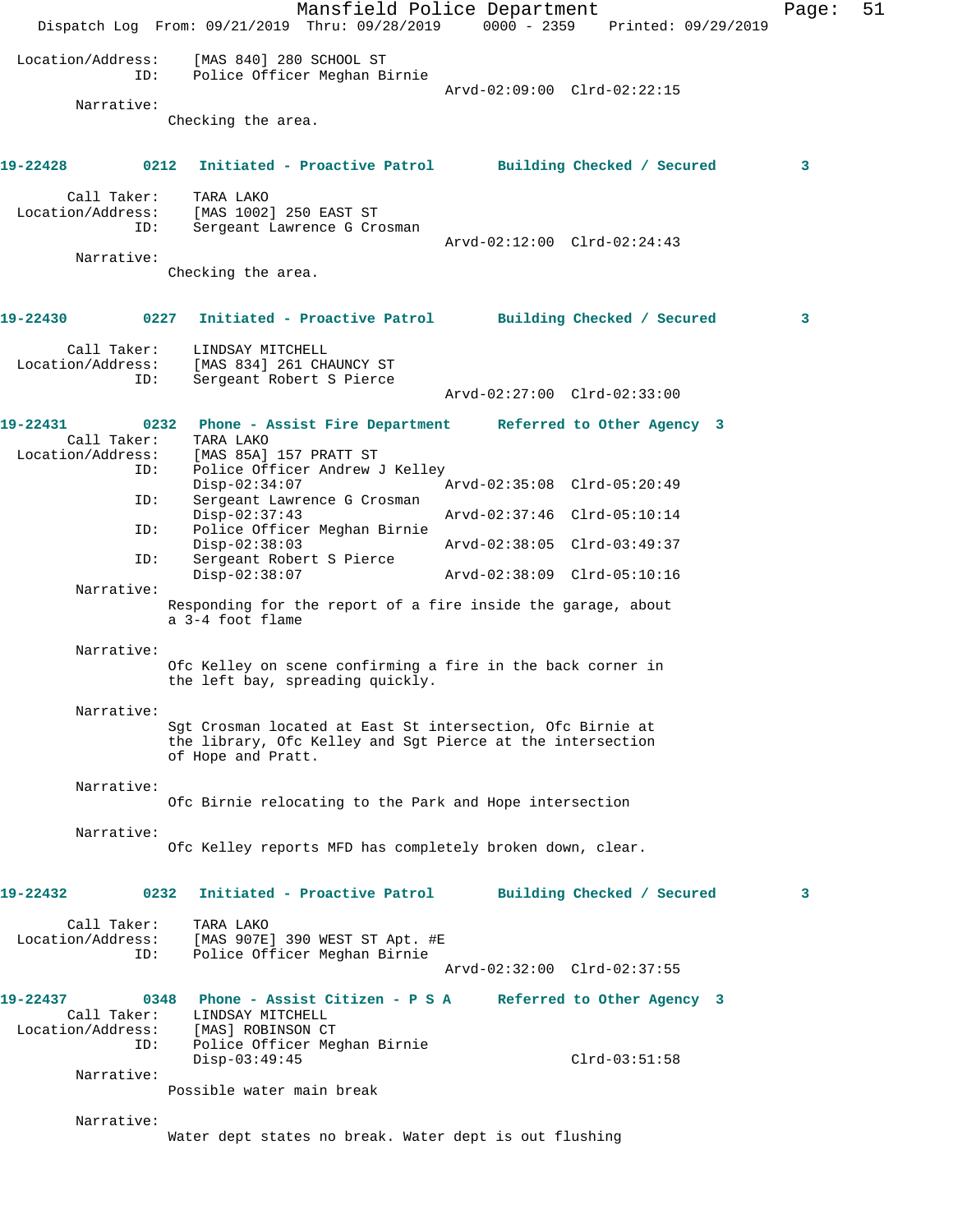**19-22438 0546 Initiated - Motor Vehicle Stop Citation / Warning Issued 3**  Call Taker: TARA LAKO Location/Address: [MAS] 100 CHAUNCY ST @ 20 WINTHROP AVE ID: Police Officer Andrew J Kelley Arvd-05:46:00 Clrd-05:50:33 Vehicle: WHI 2011 CHEV UT HHR Reg: PC MA 2LJ698 VIN: 3GNBACFUXBS610752 Narrative: Citation issued for failure to stop

## **19-22439 0618 Initiated - Selective Enforcement/RADAR Services Rendered 3**

 Call Taker: TARA LAKO Location/Address: [MAS] PLAIN ST ID: Police Officer Meghan Birnie Arvd-06:18:00 Clrd-06:47:44 Narrative:

Traffic enforcement in the area.

## **19-22440 0644 Initiated - Selective Enforcement/RADAR Services Rendered 3**

| Call Taker:<br>Location/Address:<br>ID: | TARA LAKO<br>[MAS] WINTER ST<br>Sergeant Lawrence G Crosman |                             |  |
|-----------------------------------------|-------------------------------------------------------------|-----------------------------|--|
|                                         |                                                             | Arvd-06:44:00 Clrd-07:23:12 |  |

Narrative:

Traffic enforcement in the area.

## **19-22441 0647 Walk-In - Motor Veh Acc - No Injury Services Rendered 1**  Call Taker: TARA LAKO Location/Address: [MAS] 1 NORTH MAIN ST @ 10 EAST ST ID: Police Officer Andrew J Kelley Disp-06:48:33 Arvd-06:55:32 Clrd-07:11:55 Vehicle: RED 2000 FORD RANGER Reg: PC MA 1EGG85 VIN: 1FTYR10C9YPC15128 Vehicle: KEE 2008 BMW 528XI Reg: PC MA 7ZZE60 VIN: WBANV13588CZ51297 Narrative: Front desk reports there is a party in the lobby looking to speak with an officer regarding an MVA he was just involved in. Party states there was a paperwork exchange, no officers were called to respond to the scene.

Narrative:

M-10 reports proper info was exchanged. Damage was under \$1000.

**19-22444 0700 911 - Assist Fire Department Services Rendered 3**  Call Taker: JAMES VIERA Location/Address: [MAS 422] 15 PARK ST Apt. #112 ID: Police Officer Meghan Birnie Disp-07:02:29 Arvd-07:07:05 Clrd-07:15:35 Narrative: Assist MFD.

**19-22448 0710 Phone - Alarm - Burglar Building Checked / Secured 1** Call Taker: APRIL LEHANE Location/Address: [MAS 969A110] 321 SCHOOL ST Apt. #A110 ID: Sergeant Robert S Pierce<br>Disp-07:13:07 Disp-07:13:07 Arvd-07:13:44 Clrd-07:16:28 ID: Police Officer Andrew J Kelley Disp-07:13:13 Clrd-07:16:26 Narrative:

main entry

Narrative:

Doors check tight.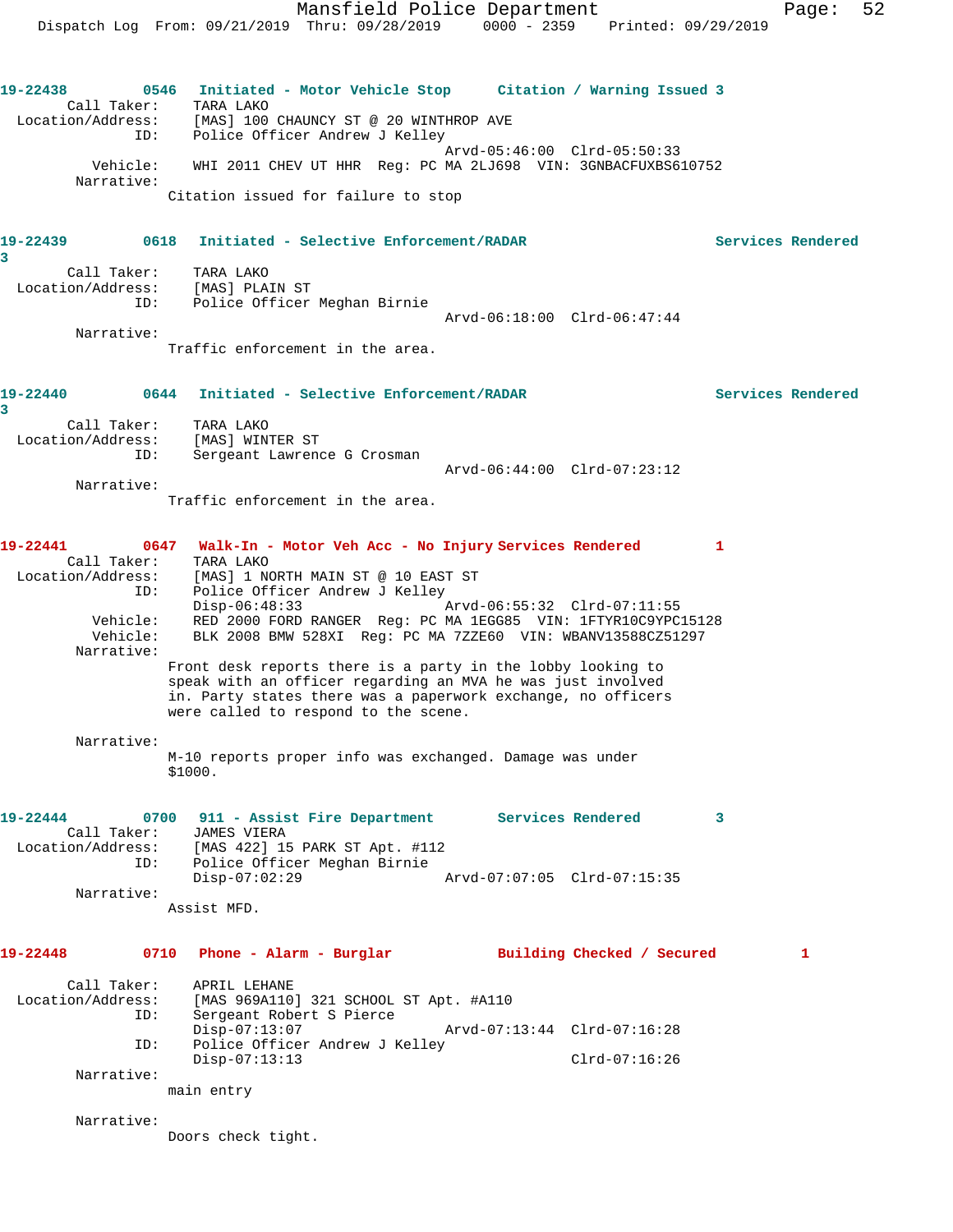**19-22450 0717 Initiated - Selective Enforcement/RADAR Services Rendered 3**  Call Taker: JAMES VIERA Location/Address: [MAS] HIGHLAND AVE ID: Police Officer Andrew J Kelley Arvd-07:17:00 Clrd-07:37:18 Narrative: Clear, high speed of 25 mph. **19-22451 0728 Initiated - Community Policing Services Rendered 3**  Call Taker: JAMES VIERA Location/Address: [MAS 1002] 250 EAST ST ID: Sergeant Lawrence G Crosman Arvd-07:28:00 Clrd-07:37:42 Narrative: Off at Champs. **19-22456 0850 Initiated - Child Safety Seat Program Assisted Party 3**  Call Taker: JAMES VIERA Location/Address: [MAS 451B] 500 EAST ST ID: Police Officer Nicole M Boldrighini Arvd-08:50:00 Clrd-09:08:48 Vehicle: GRY 2018 HYUN ELANTR Reg: PC MA 1BGX83 VIN: 5NPD84LF2JH346105 Narrative: Car seat install. **19-22458 0907 911 - Suspicious Actv / Persn / Veh Services Rendered 2**  Call Taker: JAMES VIERA Location/Address: [MAS] 1008 WEST ST ID: Police Officer John R Armstrong Disp-09:08:07 Arvd-09:11:59 Clrd-09:20:29 Vehicle: RED 2003 FORD UT ESCAPE Req: PC MA 558VY1 VIN: 1FMYU93133KB76593 Narrative: Caller reports a red SUV has been parked at the end of his driveway for a while. Narrative: Party was delivering newspapers. His vehicle is broken down. He is off to the side and has Central Street on the way. **19-22460 0922 Initiated - Community Policing Services Rendered 3**  Call Taker: JAMES VIERA Location/Address: [MAS 253A] 330 PRATT ST Apt. #B ID: Police Officer Meghan Birnie Arvd-09:22:00 Clrd-09:30:43 **19-22462 0933 Initiated - Proactive Patrol Building Checked / Secured 3** Call Taker: JAMES VIERA Location/Address: [MAS 281A] 1 CROCKER ST ID: Police Officer John R Armstrong Arvd-09:33:00 Clrd-09:43:14 Narrative: Checking the lots. **19-22466 1001 Initiated - Building Check Building Checked / Secured 3** Call Taker: JAMES VIERA Location/Address: [MAS] 4 ERICK RD @ 15 BONNEY LN ID: Police Officer Meghan Birnie Arvd-10:01:00 Clrd-10:10:51 **19-22467 1002 Initiated - Proactive Patrol Building Checked / Secured 3**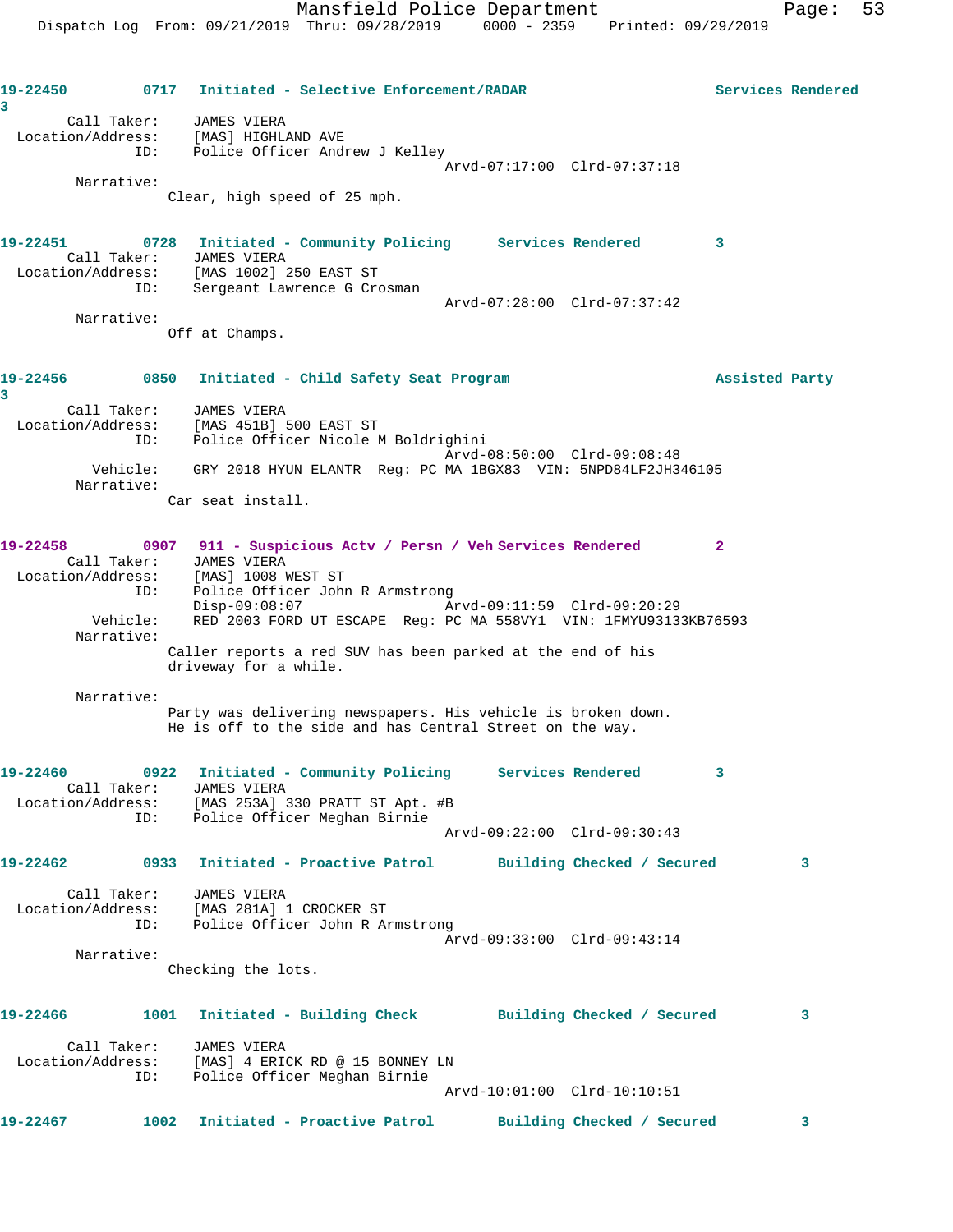Mansfield Police Department Fage: 54 Dispatch Log From: 09/21/2019 Thru: 09/28/2019 0000 - 2359 Printed: 09/29/2019 Call Taker: CARLY MORIARTY Location/Address: [MAS 840] 280 SCHOOL ST ID: Police Officer John R Armstrong Arvd-10:02:00 Clrd-10:10:42 Narrative: Check of the mall **19-22470 1029 Initiated - Selective Enforcement/RADAR Services Rendered 3**  Call Taker: JAMES VIERA Location/Address: [MAS 1002] 250 EAST ST ID: Police Officer Meghan Birnie Arvd-10:29:00 Clrd-10:49:59 **19-22479 1147 Initiated - Building Check Services Rendered 3**  Call Taker: JAMES VIERA Location/Address: [MAS 417] 9 FRANCIS AVE ID: Police Officer Meghan Birnie Arvd-11:47:00 Clrd-12:01:57 **19-22481 1151 911 - Traffic Cntrl / Dirctn Services Rendered 3**  Call Taker: JAMES VIERA Location/Address: [MAS 255] 377 CHAUNCY ST ID: Police Officer John R Armstrong Disp-11:53:57 Arvd-11:57:09 Clrd-11:58:41 Narrative: Assist with traffic while TT unit backs out onto street. **19-22483 1211 Walk-In - Harass. Electronic Communicat Incident Report 3**  Call Taker: Support Staff Matthew Todesco

Disp-12:13:44 Arvd-12:19:05 Clrd-12:45:02

 Location/Address: ID: Police Officer Meghan Birnie

Narrative:

Refer To Incident: 19MAS-871-OF

| 19-22486          |             | 1306 Phone - Larceny - Bicycle  | Incident Report |                             |  |
|-------------------|-------------|---------------------------------|-----------------|-----------------------------|--|
|                   | Call Taker: | JAMES VIERA                     |                 |                             |  |
| Location/Address: |             | [MAS H6619] 87 WEST ST          |                 |                             |  |
|                   | ID:         | Police Officer John R Armstrong |                 |                             |  |
|                   |             | $Disp-13:08:12$                 |                 | Arvd-13:12:20 Clrd-13:17:42 |  |
|                   | Narrative:  |                                 |                 |                             |  |

RP not there.

Narrative:

M-10 spoke with that female. Bike was taken overnight.

Refer To Incident: 19MAS-872-OF

| 19-22487          | 1314 | Initiated - Assist Non-Govrnmnt Agency |                             | Services Rendered |  |
|-------------------|------|----------------------------------------|-----------------------------|-------------------|--|
|                   |      |                                        |                             |                   |  |
| Call Taker:       |      | JAMES VIERA                            |                             |                   |  |
| Location/Address: |      | [MAS H4144] 193 SPRING ST              |                             |                   |  |
|                   | ID:  | Sergeant Thomas R Connor               |                             |                   |  |
|                   |      |                                        | Arvd-13:14:00 Clrd-13:41:28 |                   |  |
| Narrative:        |      |                                        |                             |                   |  |
|                   |      | Standing by to assist with patch job.  |                             |                   |  |
|                   |      |                                        |                             |                   |  |
|                   |      |                                        |                             |                   |  |

19-22491 1350 Initiated - Traffic Enforcement / Activity **Services Rendered** 

**2**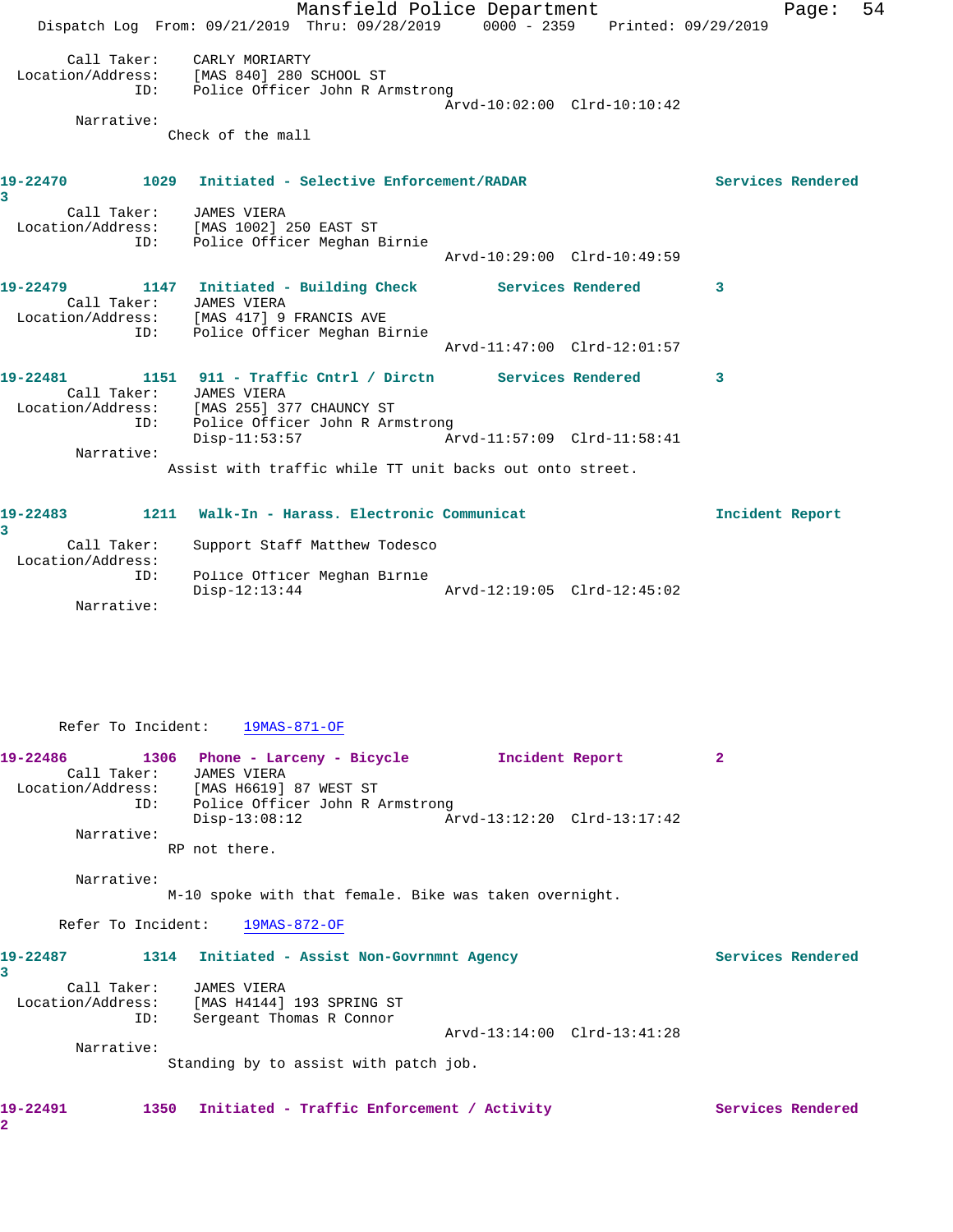Mansfield Police Department Page: 55 Dispatch Log From: 09/21/2019 Thru: 09/28/2019 0000 - 2359 Printed: 09/29/2019 Call Taker: JAMES VIERA<br>Location/Address: [MAS 1002] ess: [MAS 1002] 250 EAST ST<br>ID: Sergeant Thomas R Conne Sergeant Thomas R Connor Arvd-13:50:00 Clrd-14:04:26 **19-22502 1553 Initiated - Traffic Grant Enforcement Citation / Warning Issued 2**  Call Taker: CARLY MORIARTY<br>Location: [MAS] TOWN WIDP [MAS] TOWN WIDE ID: Detective Gregory S Martell Arvd-15:53:00 Clrd-20:55:39 Vehicle: WHI 2014 KIA CADENZ Reg: PC MA 6MX143 VIN: KNALN4D79E5167347 Vehicle: PLE 2016 KIA LL SORENTO Reg: PC MA RW16CD Vehicle: WHI 2009 BUIC LUCERN Reg: PC MA 311YM8 VIN: 1G4HP57M89U100238 Vehicle: WHI 2019 MAZD CX-3 Reg: PC MA 1HNG85 VIN: JM1DKFC71K0450315 Vehicle: BLU 2018 JEEP UT RENEGA Reg: PC MA 9NC446 VIN: ZACCJBBB5JPH44919 Vehicle: WHI 2012 NISS UT ROGUE Reg: PC MA 9JT478 VIN: JN8AS5MV9CW393066 Vehicle: GRY 2011 FORD UT EXPLOR Reg: PC MA 6GCN50 VIN: 1FMHK7D86BGA80545 Narrative: Traffic Grant Narrative: Operator cited for speed, marked lanes and no license. Narrative: Operator cited for failure to inspect. Narrative: RO took possession of vehicle. Operator cited for failure to stop and operating after suspension. Narrative: Operator cited for red light. Narrative: Operator cited for stop sign. Narrative: Operator cited for red light. Narrative: Operator cited for ref light violation. Refer To Summons: 19MAS-563-AR Summons: WALKER, BRUCE DURHAM JR<br>Address: 382 KING PHILIP ST RAY 382 KING PHILIP ST – RAYNHAM, MA<br>70 Age:<br>:Charges LICENSE SUSPENDED, OP MV WITH STOP/YIELD, FAIL TO **19-22506 1637 Walk-In - Larceny - Value Unknown Incident Report 2**  Call Taker: Support Staff Katherine Gillis Location/Address: [MAS 451B] 500 EAST ST Police Officer Patrick J Pennie<br>Disp-16:41:46 A Arvd-16:41:49 Clrd-16:42:18 Narrative: RP into the lobby to report that she was given counterfit money. She recieved a fake 5\$ bill and would like to speak with an officer. Refer To Incident: 19MAS-873-OF **19-22509 1658 Initiated - Community Policing Services Rendered 3**  Call Taker: JAMES VIERA<br>ion/Address: [MAS 331] 255 EAST ST Location/Address: ID: Mansfield WILLIAM TRUDELL Arvd-16:58:00 Clrd-17:23:15 Narrative: Off for Champs. **19-22511 1723 Initiated - Community Policing Services Rendered 3**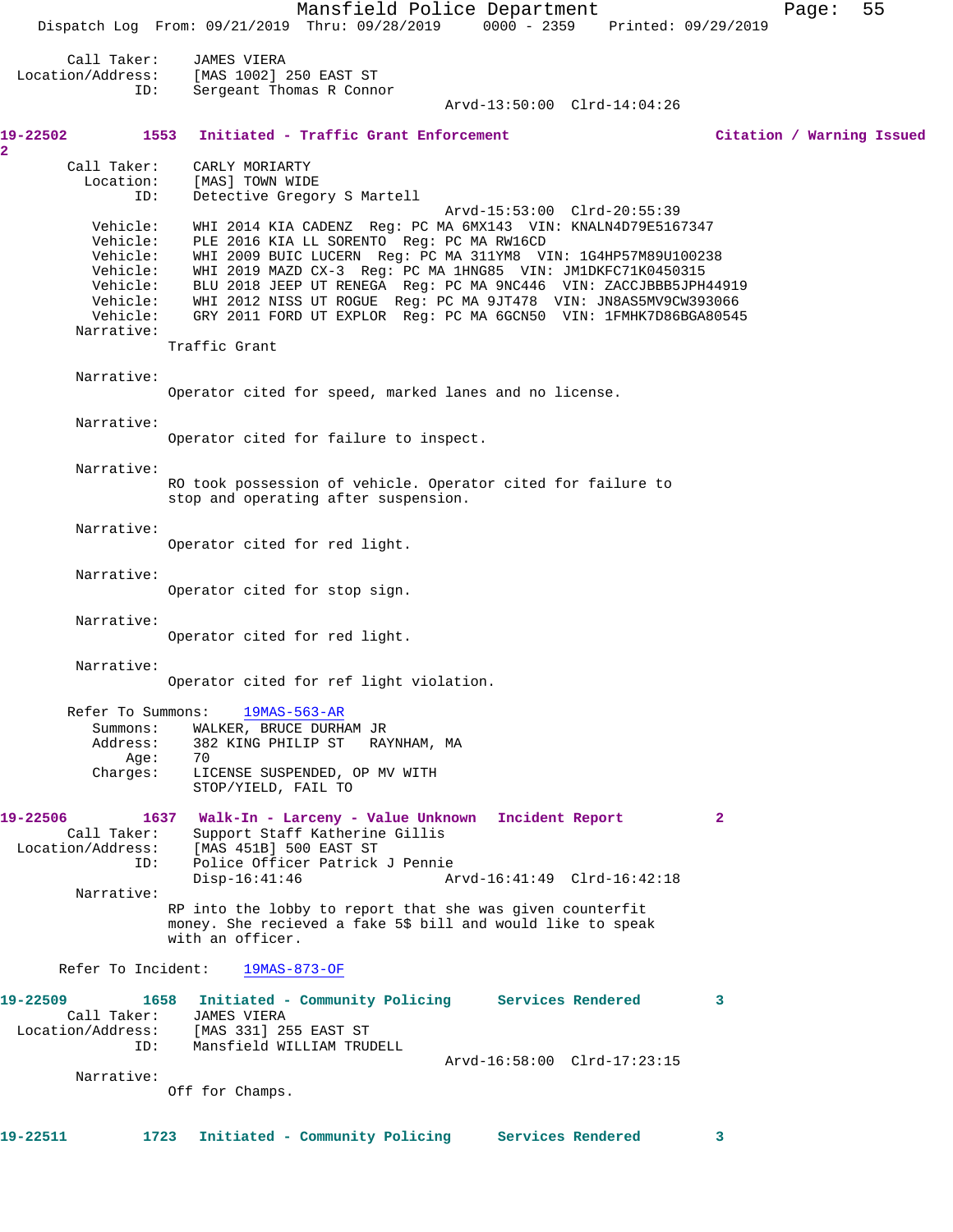Mansfield Police Department Fage: 56 Dispatch Log From: 09/21/2019 Thru: 09/28/2019 0000 - 2359 Printed: 09/29/2019 Call Taker: JAMES VIERA Location/Address: [MAS 333] 245 EAST ST ID: Mansfield WILLIAM TRUDELL Arvd-17:23:00 Clrd-17:41:12 Narrative: Off for Champs. **19-22512 1741 Initiated - Community Policing Services Rendered 3**  Call Taker: JAMES VIERA Location/Address: [MAS 12] 250 EAST ST ID: Mansfield WILLIAM TRUDELL Arvd-17:41:00 Clrd-18:20:43 Narrative: Off for soccer. Narrative: Clear of soccer. Staying at school for driver's ed. **19-22516 1816 Initiated - Selective Enforcement/RADAR Citation / Warning Issued 3**  Call Taker: TARA LAKO Location/Address: [MAS] 167 WEST ST @ 1 SCHOOL ST ID: Police Officer Nicole P Newport Arvd-18:16:00 Clrd-18:36:38 Vehicle: GRY 2008 JEEP UT LIBERT Reg: PC MA 590YBM VIN: 1J8GN28K78W173470 Vehicle: BLK 2016 JEEP UT GCHERO Reg: PC MA 924BCR VIN: 1C4RJFBG8GC333234 Narrative: Traffic enforcement in the area. Narrative: Cited for red light. **19-22518 1820 Initiated - Selective Enforcement/RADAR Citation / Warning Issued 3**  Call Taker: JAMES VIERA Location/Address: [MAS 982] 111 HOPE ST ID: Mansfield WILLIAM TRUDELL Arvd-18:20:00 Clrd-18:56:03 19-22519 1827 Initiated - Traffic Enforcement / Activity Services Rendered **2**  Call Taker: JAMES VIERA Location/Address: [MAS] SOUTH ST ID: Police Officer Patrick J Pennie Arvd-18:27:00 Clrd-18:33:41 **19-22520 1831 Phone - 911 Hang-ups & Verifications Spoken To 2** Call Taker: TARA LAKO Location/Address: [MAS 165] 91 CHAUNCY ST ID: Police Officer Patrick J Pennie Disp-18:33:54 Clrd-18:37:10 ID: Police Officer Nicole P Newport Disp-18:37:06 Arvd-18:38:37 Clrd-18:41:23 Narrative: Out to check the area, dispatch received an open 911 line. Attempted to call the number back twice, went to voicemail both times. 911 map has an 90% accuracy within 16 meters of the above address. Narrative: Spoke to a male dropping off his mv, accidental activation **19-22521 1839 Phone - Motor Veh Acc - No Injury Investigated - Report Taken 1** Call Taker: TARA LAKO Location/Address: [MAS 8] 377 CHAUNCY ST ID: Police Officer Patrick J Pennie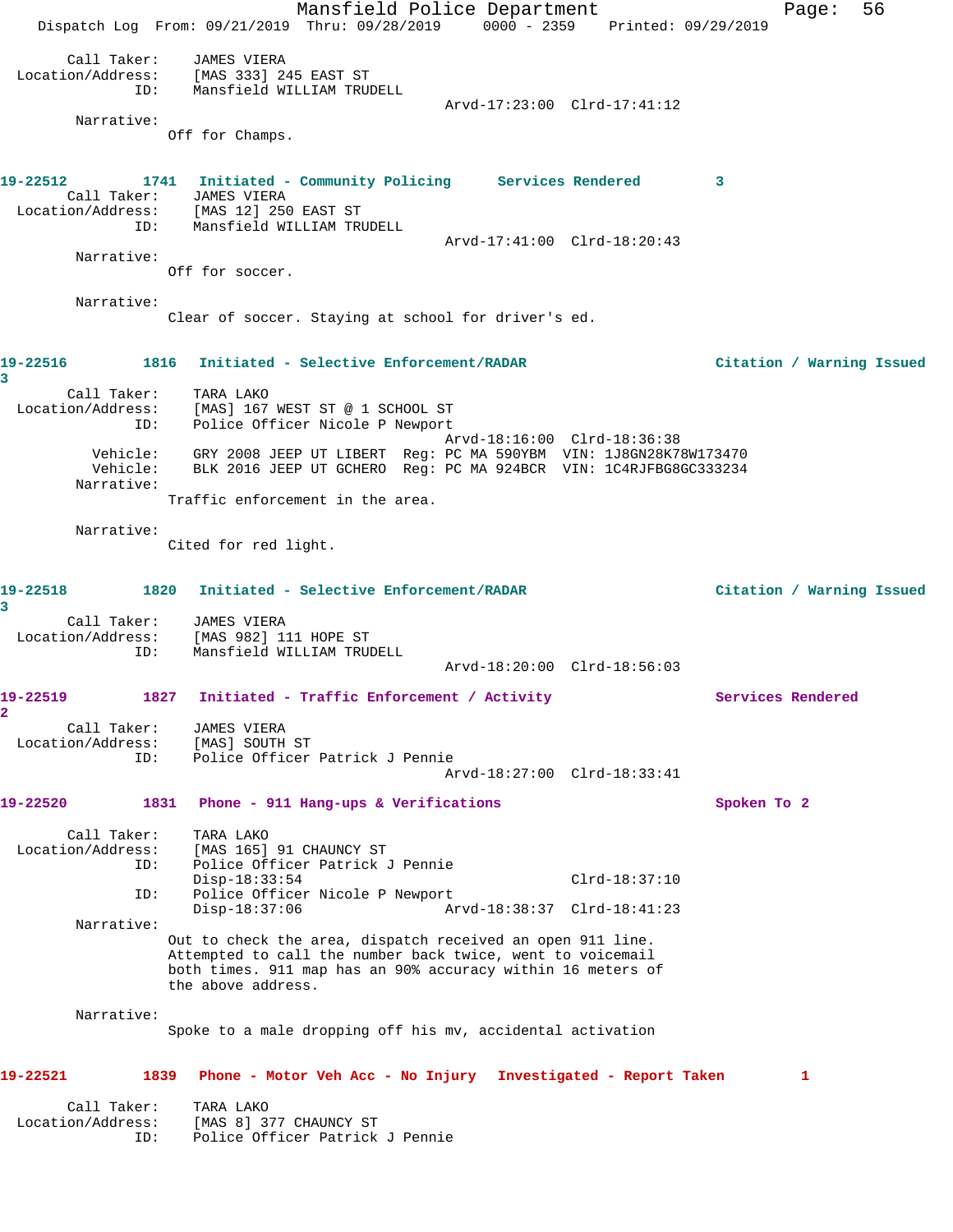Mansfield Police Department Page: 57 Dispatch Log From: 09/21/2019 Thru: 09/28/2019 0000 - 2359 Printed: 09/29/2019 Disp-18:40:50 Arvd-18:41:53 Clrd-19:17:46 ID: Police Officer Nicole P Newport Disp-18:54:30 Arvd-18:54:35 Clrd-19:25:31 Vehicle: GRY 2011 TOYT SD COROLL Reg: PAS MA RT2214 VIN: 2T1BU4EE2BC545215 Vehicle: GRY 2011 HOND LL PILOT Reg: PC MA 9RV988 VIN: 5FNYF4H5XBB049395 Narrative: RP reports a minor MVA in the parking lot, reporting no injuries. Narrative: The damage is over 1000 and the operator of the second vehicle is showing suspended Narrative: Report taken the operator will be transported to her residence. SM: 40857 Em : 40858 Narrative: M14 Will be transporting a family member to pick up the family vehicle. SM:40858 EM:40860. Refer To Accident: 19MAS-361-AC Refer To Summons: 19MAS-564-AR Summons: AUGUSTE, MELISSA Z Address: 949 WEST ST MANSFIELD, MA Age: 34 Charges: LICENSE SUSPENDED, OP MV WITH **19-22522 1842 Initiated - Selective Enforcement/RADAR Services Rendered** Call Taker: TARA LAKO Location/Address: [MAS] 1 SCHOOL ST @ 167 WEST ST ID: Police Officer Nicole P Newport Arvd-18:42:00 Clrd-18:54:13 Narrative: Traffic enforcement in the area. **19-22523 2039 Walk-In - Assist Citizen - P S A Services Rendered 3**  Call Taker: Support Staff Katherine Gillis Location/Address: ID: Mansfield WILLIAM TRUDELL Disp-20:43:46 Arvd-20:43:48 Clrd-21:03:18 Narrative: **19-22528 2240 Initiated - Proactive Patrol Services Rendered 3**  Call Taker: JEFFREY KEEFE Location/Address: [MAS 1015] 30 CHAUNCY ST ID: Police Officer Nicole P Newport Arvd-22:40:00 Clrd-23:39:00 **For Date: 09/27/2019 - Friday 19-22530 0045 911 - Missing Person Services Rendered 1**  Call Taker: JEFFREY KEEFE Location/Address: [MAS 424] 149 OAKLAND ST Apt. #A2 16 ID: Police Officer Andrew J Kelley<br>Disp-00:54:51 Disp-00:54:51 Arvd-01:09:36 Clrd-01:48:09 Vehicle: GRY 2019 JEEP UT CHEROK Reg: PC MA 3KP979 VIN: 1C4PJMLB4KD464842 Narrative: RP reports not hearing from her husband since about 1900 last night. Her husband was due to return home from class at UMASS Boston at around 2130 this evening. Narrative:

**3** 

0100 UMass Boston contacted, no dealings with the party Dispatch attempted to reach the involved male, no answer.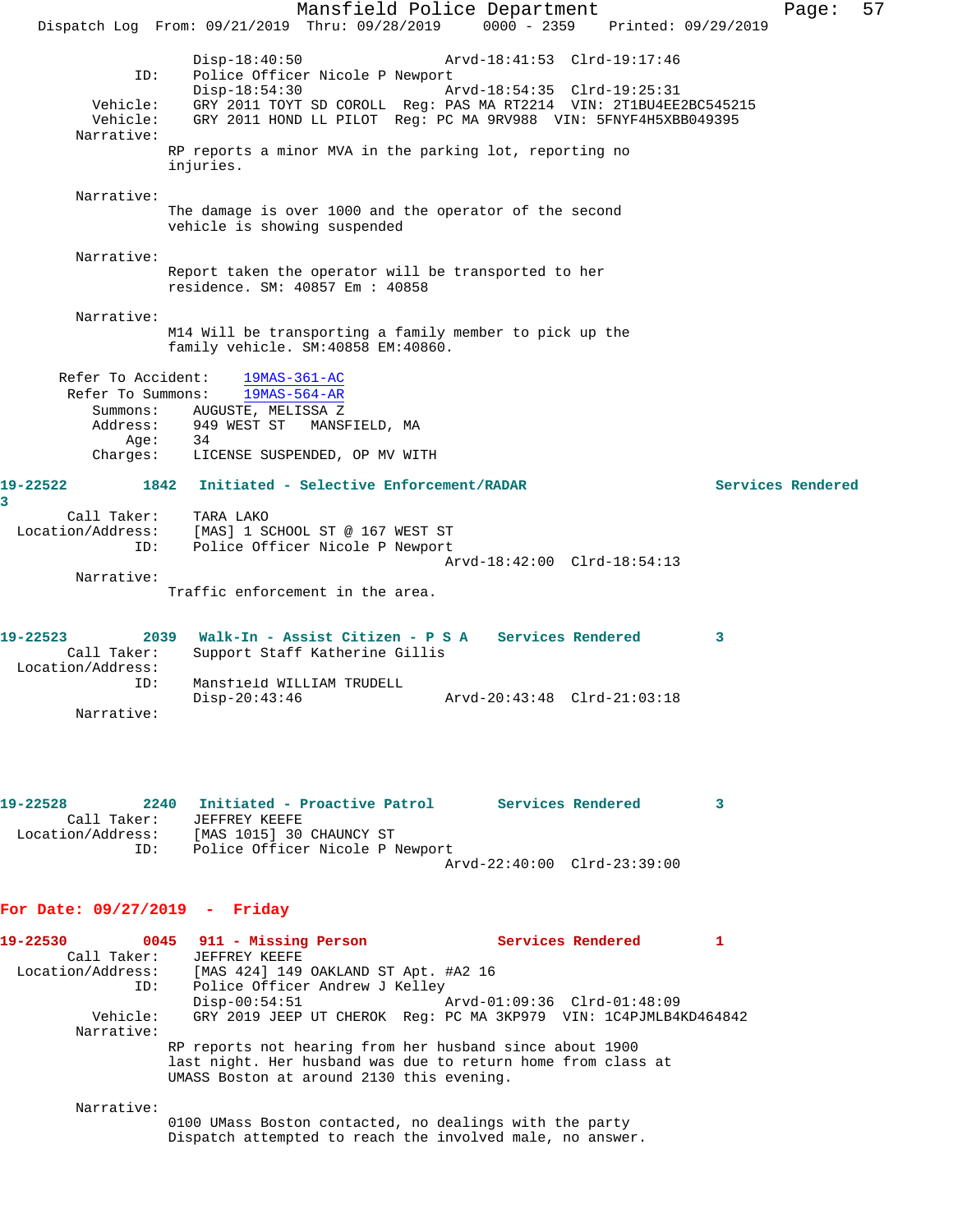Mansfield Police Department Fage: 58 Dispatch Log From: 09/21/2019 Thru: 09/28/2019 0000 - 2359 Printed: 09/29/2019 Message left to contact Mansfield Police Dept. 0120 State PD contacted and will give out a BOLO 0134 UMass contacted and will check the campus for the male and the vehicle. Narrative: Male Party has returned home. Umass and State have been notified. Narrative: Ofc Kelley attempted to reach RP via phone, no answer. Refer To Incident: 19MAS-874-OF **19-22542 0127 Initiated - Proactive Patrol Services Rendered 3**  Call Taker: LINDSAY MITCHELL Location/Address: [MAS 907E] 390 WEST ST ID: Patrolman David Schepis Arvd-01:27:00 Clrd-01:31:36 **19-22544 0132 Initiated - Proactive Patrol Services Rendered 3**  Call Taker: LINDSAY MITCHELL Location/Address: [MAS 280] 440 FORBES BLVD ID: Patrolman David Schepis Arvd-01:32:00 Clrd-01:36:09 **19-22546 0138 Initiated - Proactive Patrol Building Checked / Secured 3** Call Taker: JEFFREY KEEFE Vicinity of: [MAS 840] 280 SCHOOL ST ID: Patrolman David Schepis Arvd-01:38:00 Clrd-01:42:59 **19-22547 0152 Initiated - Proactive Patrol Services Rendered 3**  Call Taker: JEFFREY KEEFE Vicinity of: [MAS 900A] 242 CHAUNCY ST Apt. #1 ID: Police Officer Meghan Birnie Arvd-01:52:00 Clrd-01:59:56 **19-22548 0202 Initiated - Proactive Patrol Services Rendered 3**  Call Taker: JEFFREY KEEFE Vicinity of: [MAS 992] 660 EAST ST ID: Police Officer Donald MacLean Arvd-02:02:00 Clrd-02:08:05 **19-22551 0210 Initiated - Proactive Patrol Services Rendered 3**  Call Taker: LINDSAY MITCHELL Location/Address: [MAS] RIVER ST ID: Police Officer Meghan Birnie Arvd-02:10:00 Clrd-02:18:29 **19-22550 0217 Initiated - Proactive Patrol Services Rendered 3**  Call Taker: LINDSAY MITCHELL Location/Address: [MAS] 4 ERICK RD @ 15 BONNEY LN ID: Police Officer Donald MacLean Arvd-02:17:00 Clrd-02:33:30 **19-22552 0218 Initiated - Proactive Patrol Services Rendered 3**  Call Taker: LINDSAY MITCHELL Location/Address: [MAS 281A] 1 CROCKER ST ID: Police Officer Meghan Birnie Arvd-02:18:00 Clrd-02:23:24 **19-22553 0229 Initiated - Proactive Patrol Services Rendered 3**  Call Taker: LINDSAY MITCHELL Location/Address: [MAS] 25 COBB ST ID: Police Officer Meghan Birnie Arvd-02:29:00 Clrd-02:39:31 **19-22554 0230 Phone - Assist Fire Department Referred to Other Agency 3**  Call Taker: TARA LAKO Location/Address: [MAS H4227] 112 CHARLES ST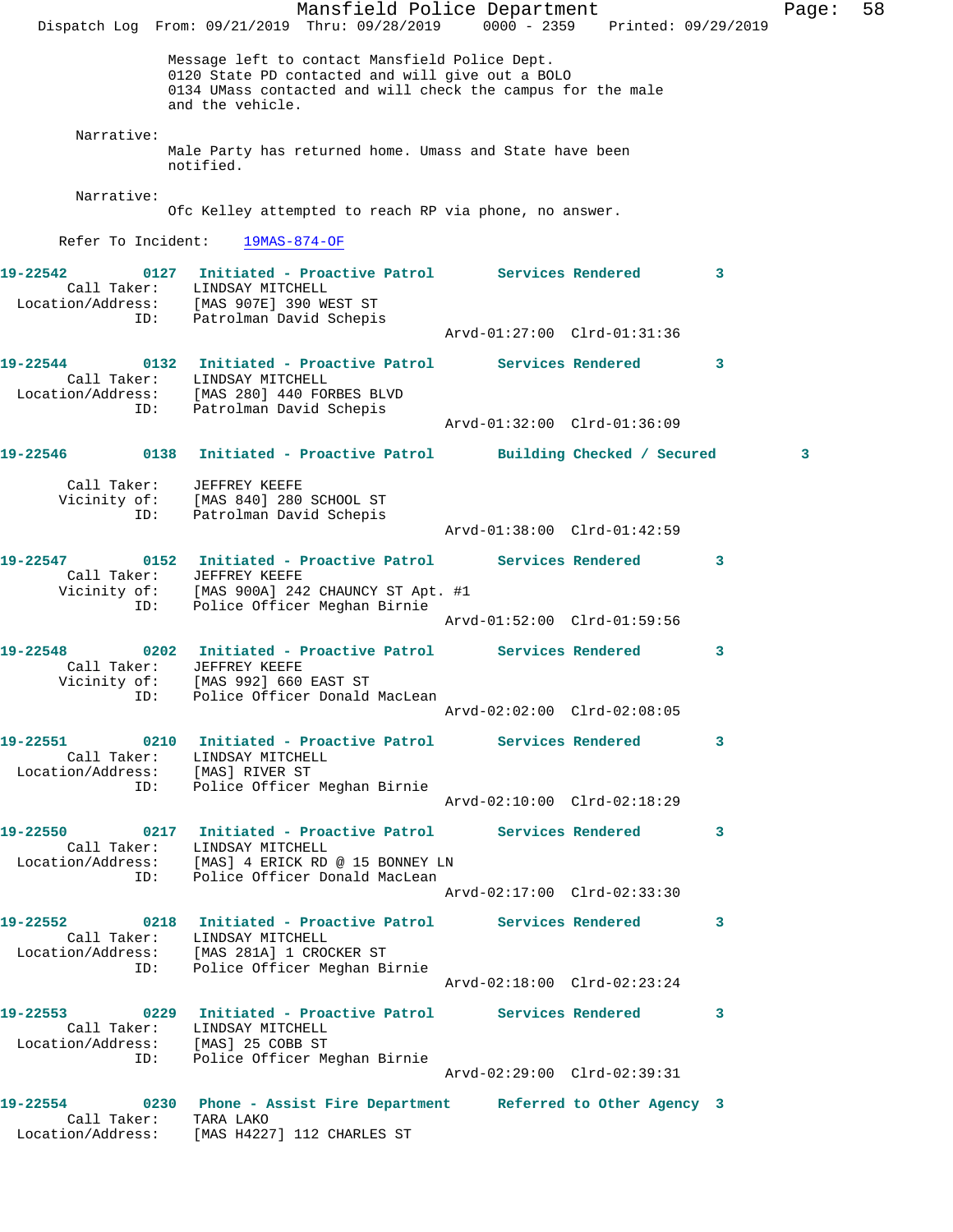Mansfield Police Department Fage: 59 Dispatch Log From: 09/21/2019 Thru: 09/28/2019 0000 - 2359 Printed: 09/29/2019 ID: Police Officer Andrew J Kelley<br>Disp-02:31:57 A Disp-02:31:57 Arvd-02:37:17 Clrd-02:41:51 Narrative: Out to assist with an alarm sounding in the residence, evacuation in progress. **19-22555 0300 Phone - Proactive Patrol Building Checked / Secured 3** Call Taker: JEFFREY KEEFE Vicinity of: [MAS] 905 SOUTH MAIN ST ID: Police Officer Christopher D Sorge Disp-03:00:52 Arvd-03:00:54 Clrd-03:06:29 **19-22556 0359 Initiated - Proactive Patrol Building Checked / Secured 3** Call Taker: Police Officer Andrew J Kelley Location/Address: [MAS 139] 265 FRUIT ST ID: Police Officer Andrew J Kelley Arvd-04:00:15 Clrd-06:00:56 Narrative: Checking the area. **19-22562 0628 Initiated - Selective Enforcement/RADAR Services Rendered 3**  Call Taker: CARLY MORIARTY Location/Address: [MAS] 792 WEST ST ID: Police Officer Christopher D Sorge Arvd-06:28:00 Clrd-06:55:35 Narrative: Selective enforcement 19-22567 0718 Initiated - Traffic Enforcement / Activity **Services Rendered 2**  Call Taker: GARIN EISELE Location/Address: [MAS 1002] 250 EAST ST ID: Police Officer Andrew J Kelley Arvd-07:18:00 Clrd-07:25:44 Narrative: M10 conducting traffic in school zone. Narrative: M10 no traffic violations. **19-22568 0721 Phone - Suspicious Actv / Persn / Veh Spoken To 2** Call Taker: GARIN EISELE Location/Address: [MAS H3332] 449 MILL ST ID: Police Officer Meghan Birnie Disp-07:23:59 Arvd-07:28:40 Clrd-07:36:34 ID: Police Officer Donald MacLean<br>Disp-07:28:37 Disp-07:28:37 Arvd-07:28:42 Clrd-07:36:37 Vehicle: WHI 2015 FORD TRANSI Reg: PC MA 7JK528 VIN: NM0LS7F76F1176491 Narrative: Caller reporting white van been sitting in the area for 25 mins and seems out of place. Narrative: Vehicle checks. They are doing work in the area and have pulled into the driveway. Narrative: M4 and M8 spoke to party. Working at house moved into driveway checked mok. **19-22569 0731 Initiated - Building Check Building Checked / Secured 3**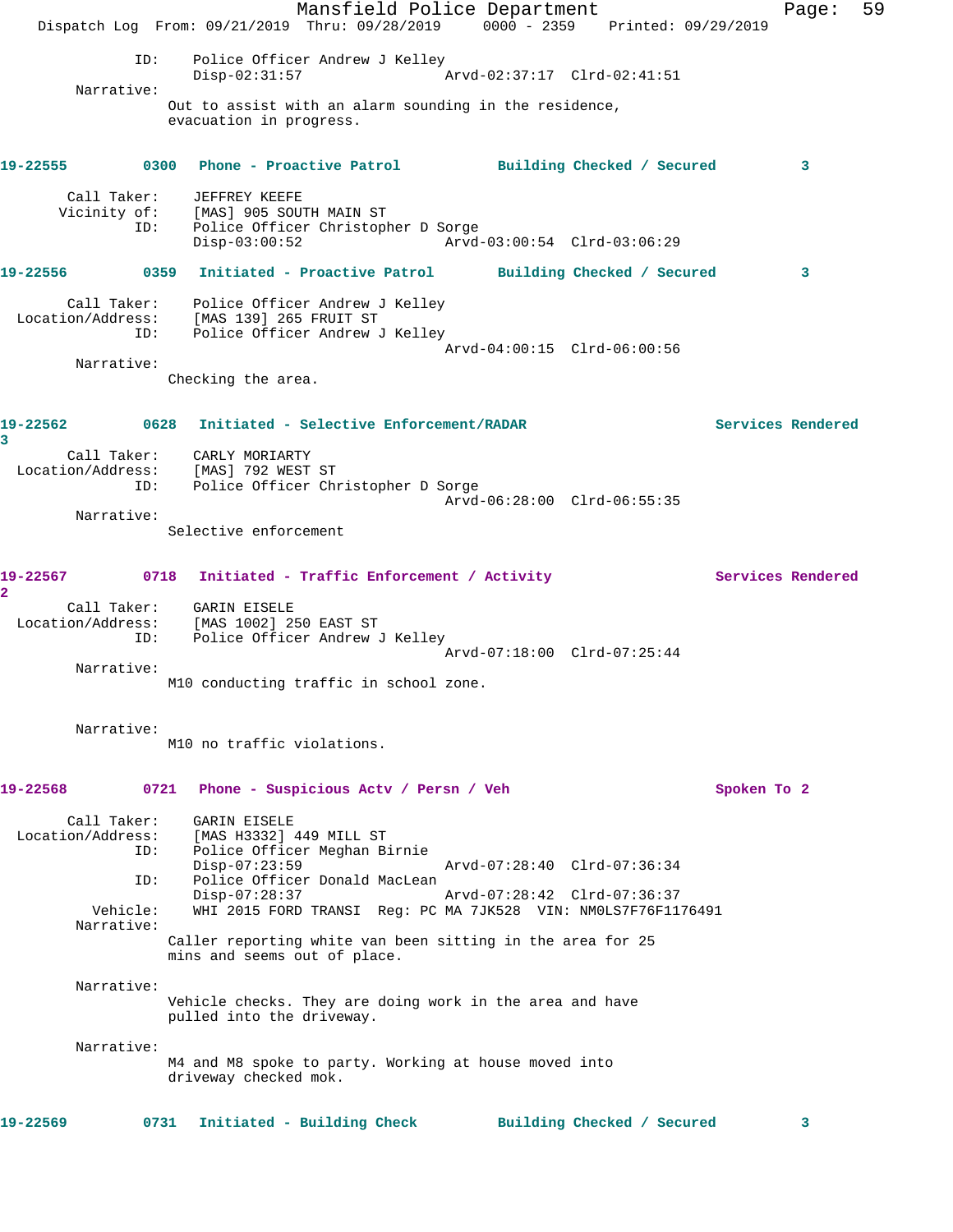Mansfield Police Department Page: 60 Dispatch Log From: 09/21/2019 Thru: 09/28/2019 0000 - 2359 Printed: 09/29/2019 Call Taker: GARIN EISELE Location/Address: [MAS 2] 60 FORBES BLVD ID: Police Officer Andrew J Kelley Arvd-07:31:00 Clrd-07:38:34 Narrative: M10 checking the hotels. **19-22570 0734 Phone - Motor Veh Acc - No Injury Assisted Party 1**  Call Taker: GARIN EISELE Location/Address: [MAS 865] 14 SOUTH MAIN ST ID: Police Officer David W Kinahan<br>Disp-07:42:56 A Disp-07:42:56 Arvd-07:44:38 Clrd-07:53:04 Vehicle: GRY 2009 TOYT UT RAV4 Reg: PC MA 9KH183 VIN: JTMBF32V19D014318 Vehicle: WHI 2011 TOYT CAMRY Reg: PC MA 6VN574 VIN: 4T1BF3EK8BU707955 Narrative: Caller reporting 2 car mva no injuries. M7 responding. Narrative: M7 assisted with paper exchange. **19-22577 0853 Initiated - Traffic Enforcement / Activity Citation / Warning Issued 2**  Call Taker: GARIN EISELE Location/Address: [MAS] 79 NORTH MAIN ST @ 14 COURT ST ID: Police Officer Matthew A Souza Arvd-08:53:00 Clrd-09:32:31 Vehicle: RED 2009 TOYT YARIS Reg: PC MA 5345CY VIN: JTDBT903991326983 Narrative: M13 Radar enfrocement. Narrative: M13 clear verbal for speed. Narrative: M13 clear top speed 32 mph. **19-22579 0856 911 - Assist Fire Department Services Rendered 3**  Call Taker: CARLY MORIARTY Location/Address: [MAS H3154] 22 JOHN ST ID: Police Officer John R Armstrong<br>Disp-08:57:51 Disp-08:57:51 Arvd-09:03:11 Clrd-09:05:52 Narrative: Assist the fd with a residential lockout Narrative: Ptl. Armstrong was able to gain access to the residence 19-22582 0915 Initiated - Traffic Enforcement / Activity **Services Rendered 2**  Call Taker: GARIN EISELE Location/Address: [MAS] 99 TREMONT ST @ 1 JACOB DR ID: Police Officer John R Armstrong Arvd-09:15:00 Clrd-09:35:24 Narrative: M10 traffic enforcement. Narrative: M10 clear little traffic on the road. **19-22584 0946 Initiated - Selective Enforcement/RADAR Citation / Warning Issued 3**  Call Taker: GARIN EISELE<br>.on/Address: [MAS 1002] 250 EAST ST Location/Address:<br>ID: Police Officer Gregg S Kennedy Arvd-09:46:00 Clrd-10:19:12 Vehicle: GRY 2015 HOND ODYSSE Reg: PC MA 7TB853 VIN: 5FNRL5H25FB045687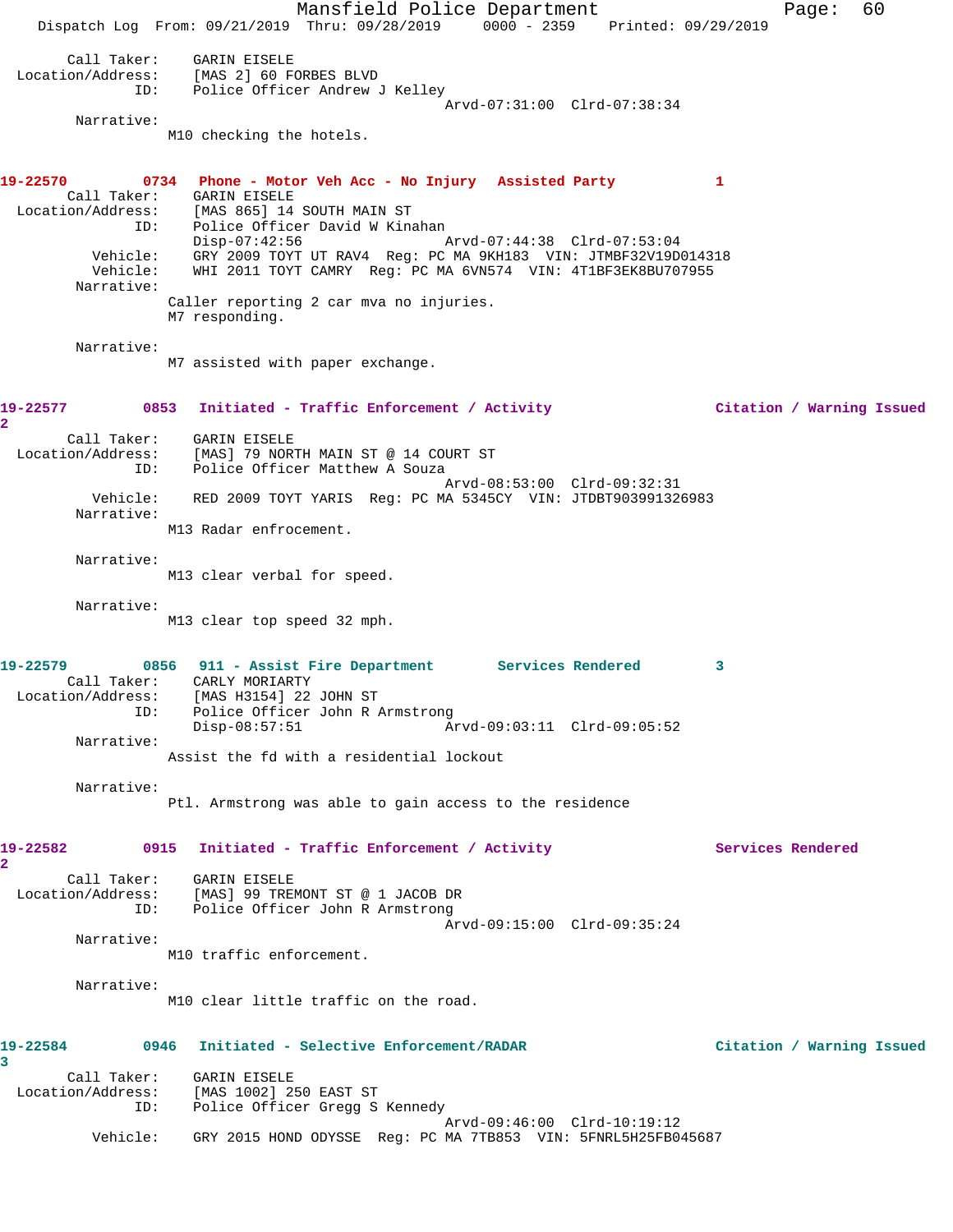Mansfield Police Department Fage: 61 Dispatch Log From: 09/21/2019 Thru: 09/28/2019 0000 - 2359 Printed: 09/29/2019 Narrative: M8 will be clear mvs,verbal for speed and assisted in tire change. **19-22586 0949 Radio - Motor Veh Acc - No Injury Investigated - Report Taken 1** Call Taker: GARIN EISELE Location/Address: [MAS] RUMFORD AVE<br>ID: Police Officer Mat ID: Police Officer Matthew A Souza Disp-09:51:17 Arvd-09:56:01 Clrd-10:14:22 Vehicle: GRY 2016 TOYT CAMRY Reg: PC MA 4MT397 VIN: 4T4BF1FK9GR578964 Vehicle: BLK 2015 TR UTILIT Reg: MVN MA M92910 VIN: 5JPBU1729FP040626 Vehicle: YEL 2014 CHEV CHASSI Reg: MVN MA M88825 VIN: 1GB3KZCG9EF138956 Narrative: Detail officer reporting elderly female struck DPW Trailer. M13 responding. Narrative: M13 clear female has paperwork. Refer To Accident: 19MAS-362-AC **19-22587 1004 Initiated - Building Check Building Checked / Secured 3** Call Taker: GARIN EISELE Location/Address: [MAS 2] 60 FORBES BLVD ID: Police Officer John R Armstrong Arvd-10:04:00 Clrd-10:06:11 **19-22588 1011 Initiated - Building Check Verbal Warning 3**  Call Taker: GARIN EISELE Location/Address: [MAS 840] 280 SCHOOL ST ID: Police Officer John R Armstrong Arvd-10:11:00 Clrd-10:17:53 **19-22592 1031 Initiated - Selective Enforcement/RADAR Services Rendered 3**  Call Taker: GARIN EISELE Location/Address: [MAS H3974] 29 HOPE ST ID: Police Officer Gregg S Kennedy Arvd-10:31:00 Clrd-10:59:24 Vehicle: GRY 2012 HOND 2H HONDA CIVIC Reg: PAS MA 496SV4 VIN: 2HGFG3B55CH542373 Vehicle: BLU 2005 HOND 4D CRV Reg: PC MA 485XWF VIN: JHLRD68585C018141 Vehicle: BLK 2011 NISS VERSA SSL Reg: PC MA 988TE8 VIN: 3N1BC1CP1BL407462 Narrative: M8 Traffic stop Ma reg 496sv4 in front of middle school. Narrative: M8 clear citation for speed. Narrative: M8 Traffic stop Ma reg 485xwf in front of 29 Hope Street. **19-22595 1048 Phone - Suspicious Actv / Persn / Veh Spoken To 2** Call Taker: PATRICK FEENEY Location/Address: [MAS 186] 100 COPELAND DR Apt. #3 ID: Police Officer Matthew A Souza<br>Disp-11:08:02 Ary Disp-11:08:02 Arvd-11:09:42 Clrd-11:16:49 Narrative: Caller reports that a note was left of the front doors of the business from a homeless male that stays in the area that they have been dealing with. Narrative: M13 reports no threats in the letter, more of a thnak you letter from a man named Homeless Pete. Rp advised to contacted MPD if he is back and is making them or patients feel uncomfortable.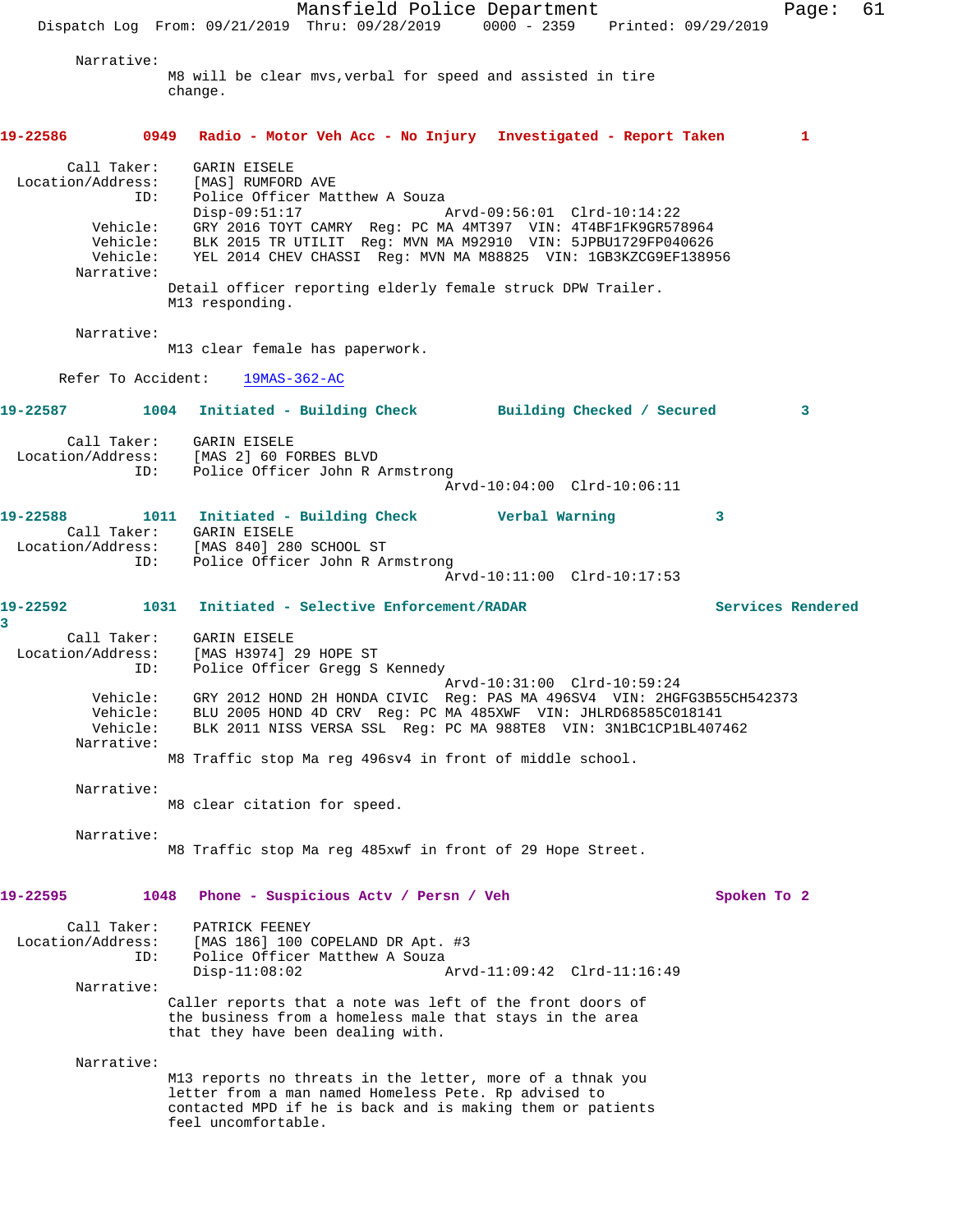Mansfield Police Department Fage: 62 Dispatch Log From: 09/21/2019 Thru: 09/28/2019 0000 - 2359 Printed: 09/29/2019 Narrative: Rp was also advised to contact property management regarding a trespass notice. **19-22599 1102 Initiated - Building Check Services Rendered 3**  Call Taker: PATRICK FEENEY Location/Address: [MAS 982] 111 HOPE ST ID: Police Officer Gregg S Kennedy Arvd-11:02:00 Clrd-11:05:31 Vehicle: BRO 2003 HOND CIVIC Reg: PC MA 9VT243 VIN: JHMES96623S027093 Vehicle: GRY 2017 JEEP WRANGL Reg: PC MA 1TMB54 VIN: 1C4HJWDGXHL565246 Vehicle: GRY 2017 JEEP WRANGL Reg: PC MA 1TMB54 VIN: 1C4HJWDGXHL565246 Narrative: Ofc reports 1 m/v parked in such a way as to block the other. No one around in the area. **19-22600 1111 Initiated - Motor Vehicle Stop Citation / Warning Issued 3**  Call Taker: PATRICK FEENEY Location/Address: [MAS] 789 EAST ST @ 86 EASTMAN AVE ID: Police Officer Gregg S Kennedy Arvd-11:11:00 Clrd-11:18:45 Vehicle: GRY 2016 NISS SESL Reg: PAS MA RT23RD VIN: 1N4AA6AP2GC386256 **19-22603 1144 Initiated - Follow up Investigation Spoken To 3**  Call Taker: PATRICK FEENEY Vicinity of: [MAS 281A] 1 CROCKER ST ID: Police Officer Matthew A Souza Arvd-11:44:00 Clrd-11:51:59 Narrative: Following up with the homeless party regarding leaving a note at the dentists office. Narrative: M13 reports party left a thank you note regarding a lemonade and candy bar they provided him a few weeks ago. **19-22604 1155 Initiated - Motor Vehicle Stop Verbal Warning 3**  Call Taker: PATRICK FEENEY Vicinity of: [MAS 255] 377 CHAUNCY ST ID: Police Officer David W Kinahan Arvd-11:55:00 Clrd-11:56:52 Vehicle: WHI 2009 LINC TWNCAR Reg: PC MA 4GE114 VIN: 2LNHM82V49X629141 Narrative: Mvs-verbal **19-22606 1204 Initiated - Traffic Enforcement / Activity Services Rendered 2**  Call Taker: PATRICK FEENEY Vicinity of: [MAS H3574] 80 WALNUT ST ID: Police Officer John R Armstrong Arvd-12:04:00 Clrd-12:26:01 Narrative: No violations observed. High of 32mph. **19-22610 1241 Initiated - Motor Vehicle Stop Citation / Warning Issued 3**  Call Taker: CARLY MORIARTY Location/Address: [MAS] 11 GILBERT ST @ 1770 WEST ST ID: Police Officer David W Kinahan Arvd-12:41:00 Clrd-12:48:00 Vehicle: BLK 2018 CHEV LL TRAVERSE Reg: PC MA 1LBT11 Narrative: Mvs-citation issued

**19-22611 1242 Phone - Assist Fire Department Services Rendered 3**  Call Taker: APRIL LEHANE Location/Address: [MAS] 3 WESTVIEW DR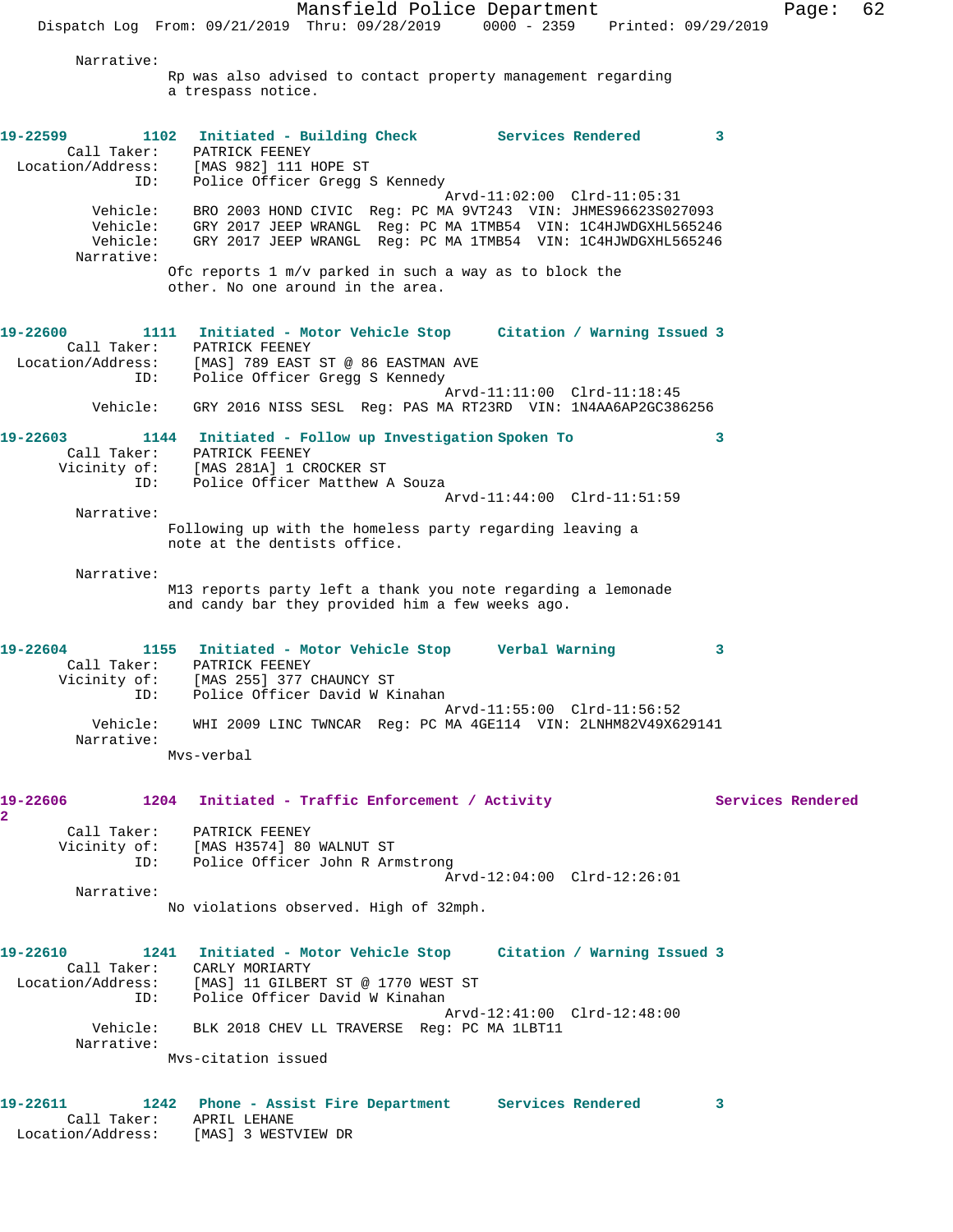Mansfield Police Department Fage: 63 Dispatch Log From: 09/21/2019 Thru: 09/28/2019 0000 - 2359 Printed: 09/29/2019 ID: Police Officer Matthew A Souza Disp-12:43:01 Arvd-12:51:30 Clrd-12:52:38 Narrative: assist the FD with an alarm **19-22612 1252 Initiated - Motor Vehicle Stop Verbal Warning 3**  Call Taker: APRIL LEHANE Location/Address: [MAS] BALCOM ST ID: Police Officer David W Kinahan Arvd-12:52:00 Clrd-12:55:26 Vehicle: BLU 2006 HYUN ELANTR Reg: PC MA 3EV978 VIN: KMHDN46D26U329705 Narrative: verbal warning for speed 19-22616 1348 Initiated - Assist Non-Govrnmnt Agency **Services Rendered 3**  Call Taker: APRIL LEHANE Location/Address: [MAS 1002] 250 EAST ST ID: Police Officer Gregg S Kennedy Arvd-13:48:00 Clrd-14:05:52 Narrative: Assisting with the buses **19-22618 1404 Initiated - Community Policing Services Rendered 3**  Call Taker: APRIL LEHANE Location/Address: [MAS 1002] 250 EAST ST ID: Detective Kenneth E Wright Arvd-14:04:00 Clrd-14:12:01 Narrative: SRO Wright giving a student a ride home SM:82681 @1405 EM:82684 @1411 **19-22622 1427 Initiated - Motor Vehicle Stop Verbal Warning 3**  Call Taker: JAMES VIERA Location/Address: [MAS 331] 255 EAST ST ID: Police Officer David W Kinahan Arvd-14:27:00 Clrd-14:31:41 Vehicle: GRY 2016 HYUN UT TUCSON Reg: PC MA 3XS876 VIN: KM8J3CA22GU060874 Narrative: MV stop. Narrative: verbal warning for speed **19-22623 1444 Walk-In - Follow up Investigation Spoken To 3**  Call Taker: Support Staff Matthew Todesco Location/Address: ID: Police Officer Gregg S Kennedy Disp-14:46:51 Arvd-14:54:09 Clrd-15:11:26 Narrative: **19-22625 1523 911 - Well Being Check Incident Report 3**  Call Taker: CARLY MORIARTY Location/Address: ID: Police Officer John R Armstrong Disp-15:27:38 Arvd-15:28:30 Clrd-15:41:27 ID: Police Officer Gregg S Kennedy Disp-15:27:45 Arvd-15:28:38 Clrd-16:06:20 ID: Police Officer Matthew A Souza<br>Disp-15:27:58

Disp-15:27:58 Arvd-15:28:40 Clrd-16:43:05<br>ID: Police Officer John R Armstrong

Disp-15:44:19 Arvd-15:44:22 Clrd-15:54:07

Police Officer John R Armstrong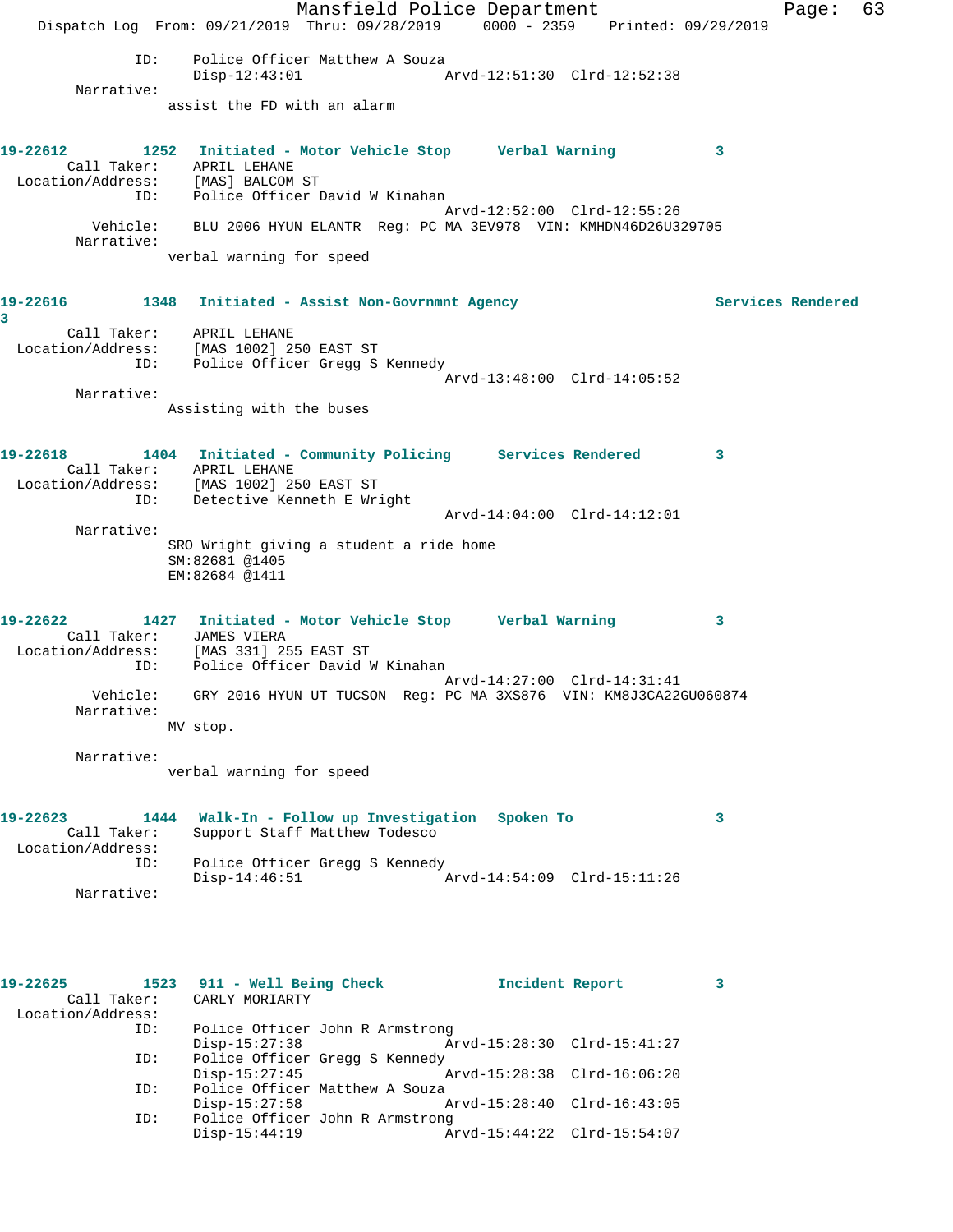Vehicle: Narrative:

Refer To Incident: 19MAS-875-OF

**19-22627 1610 Phone - Well Being Check Spoken To 3**  Call Taker: JAMES VIERA Location/Address: [MAS H1691] 139 GROVE ST ISS. THAS HIGSIT ISS GROVE SI<br>ID: Police Officer William C Trudell<br>Disp-16:26:39 Arv Disp-16:26:39 Arvd-16:26:41 Clrd-16:26:44 Narrative: Anonymous call to Mansfield front desk advising female has made Q5 statements to multiple people and reportedly has cuts on her arms. Unsure if she is at the residence at this time. M-1 advised and states hold off on Ambulance until it is determined whether female is at the residence. Narrative: Ofc Trudell spoke with the female. She was outside cleaning her car. She made no threats to harm herself and does not know who would make the call **19-22628 1622 Radio - Assist Fire Department Services Rendered 3**  Call Taker: APRIL LEHANE Location/Address: [MAS 406C] 260 FORBES BLVD ID: Police Officer William C Trudell Disp-16:27:26 Arvd-16:28:59 Clrd-16:37:30 Narrative: assist with a masterbox **19-22629 1643 Initiated - Community Policing Services Rendered 3**  Call Taker: APRIL LEHANE Location/Address: [MAS 333] 245 EAST ST ID: Police Officer David J Pepicelli Arvd-16:43:00 Clrd-16:58:36 Narrative: out for CHAMPS program **19-22636 1720 Phone - Shoplifting Incident Report 3**  Call Taker: APRIL LEHANE<br>Location/Address: [MAS 840K] 28 Location/Address: [MAS 840K] 280 SCHOOL ST Apt. #K ID: Police Officer William C Trudell Disp-17:21:03 Arvd-17:29:46 Clrd-17:44:02 Narrative: Loss Prevention would like to report a past shoplifting Narrative: Incident occured on Tuesday. Loss Prevention will be getting back to Ofc Trudell next week with further info Refer To Incident: 19MAS-876-OF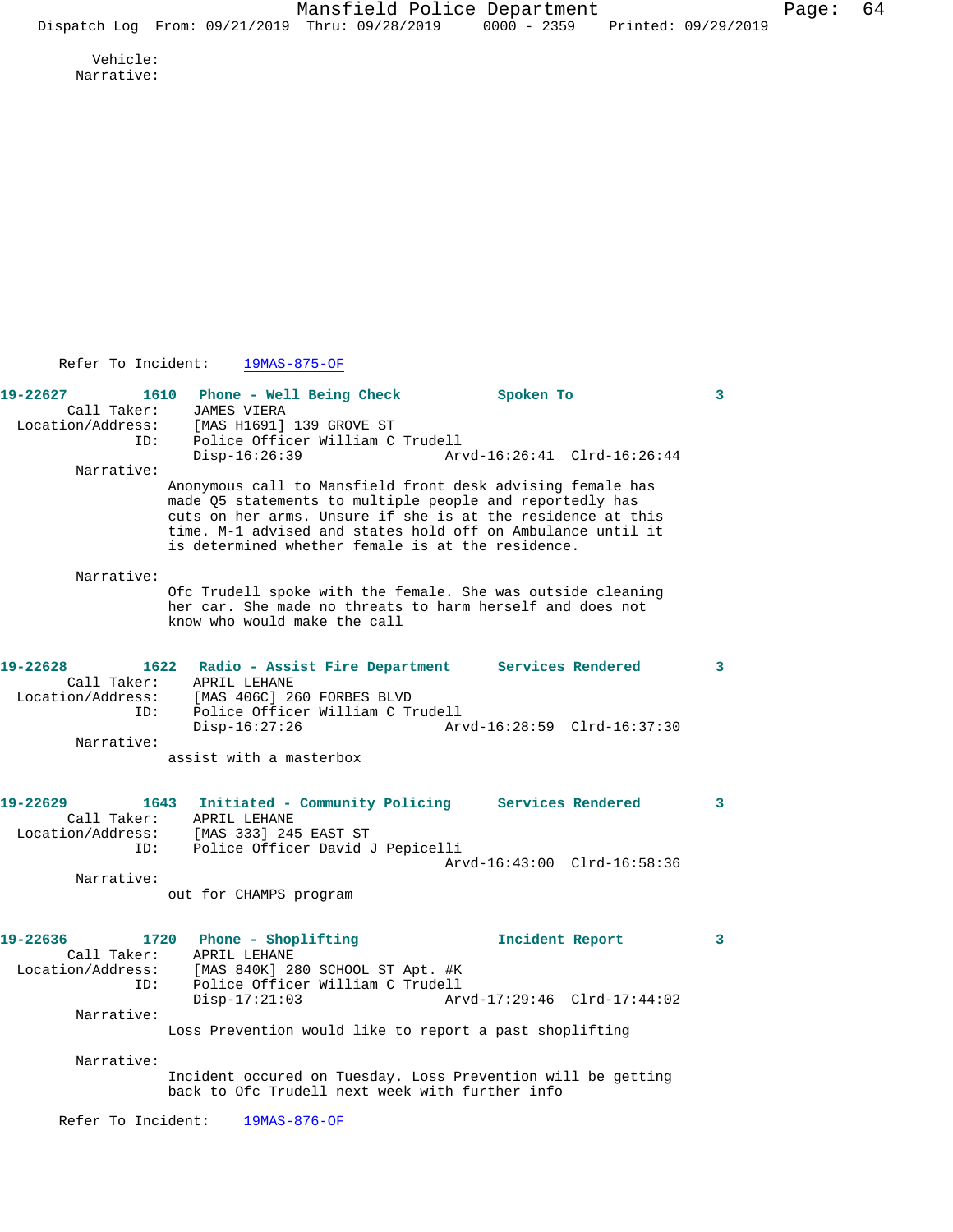Mansfield Police Department Page: 65 Dispatch Log From: 09/21/2019 Thru: 09/28/2019 **19-22638 1728 Phone - Motor Veh Acc - w/Injury Accident Report 1**  Call Taker: LINDSAY MITCHELL<br>Location/Address: [MAS] 377 CHAUNCY [MAS] 377 CHAUNCY ST @ 100 FORBES BLVD ID: Sergeant Jeffrey G Bombard Disp-17:28:54 Arvd-17:33:34 Clrd-18:12:35<br>ID: Police Officer Joshua S Ellender Police Officer Joshua S Ellender<br>Disp-17:28:54 Ar Arvd-17:33:32 Clrd-18:12:35 ID: Police Officer Nicole P Newport<br>Disp-17:33:27 Al Disp-17:33:27 Arvd-17:33:30 Clrd-18:12:35 ID: Police Officer David J Pepicelli Disp-17:37:49 Arvd-17:37:52 Clrd-17:39:24 Vehicle: BLU 2015 NISS ALTIMA Reg: PC MA 8SF783 VIN: 1N4AL3AP3FN887958 Towed: For: Accident By: Achins Garage To: Achins Garage Vehicle: GRY 2005 TOYT TACOMA Reg: PC MA 7116GX VIN: 5TELU42N85Z112022 Towed: For: Accident By: Achins Garage To: Achins Garage Narrative: MVA, unknown injuries. MFD enroute Narrative: Sgt Bombard requesting tow for 2 both vehicles Narrative: Achins en route Narrative: citation issued for failure to yield Refer To Accident: 19MAS-364-AC **19-22640 1737 Phone - Alarm - Burglar False / Accidental Alarm 1**  Call Taker: LINDSAY MITCHELL Location/Address: [MAS] 792 WEST ST ID: Police Officer David J Pepicelli Disp-17:39:28 Arvd-17:42:42 Clrd-17:56:20 Narrative: Officers responding for a golf cart motion Narrative: Ofc Pepicelli checked the complex. No issues found. Site rep was advised of the activation. He will be looking into the alarm. He is not aware what that would be from. **19-22642 1804 Phone - Disturbance / Gathering Referred to Other Agency 1**  Call Taker: APRIL LEHANE<br>Location/Address: [MAS 281A] 1 ess: [MAS 281A] 1 CROCKER ST<br>ID: Police Officer William ( Police Officer William C Trudell Disp-18:05:10 Arvd-18:09:01 Clrd-18:26:53<br>ID: Police Officer David J Pepicelli Police Officer David J Pepicelli<br>Disp-18:05:10 Ar Arvd-18:10:13 Clrd-18:26:53 Narrative: call from Transit Police requesting an officer to the train station. A female was on train in the bathroom when a conductor knocked on the door then entered without her permission. The conductor then kicked her off the train in Mansfield. Transit has an officer en route as well Narrative: Female will be standing by for Transit PD. She was on the last inbound train to Boston when this occured Narrative: female will be standing by for Transit Police **19-22644 1820 Phone - Digital/Electronic Crime Spoken To 3**  Call Taker: APRIL LEHANE<br>Location/Address: [MAS 160] 80 [MAS 160] 80 NORTH MAIN ST ID: Sergeant Jeffrey G Bombard<br>Disp-18:22:21 Disp-18:22:21 Arvd-18:25:09 Clrd-18:34:18<br>TD: Police Officer Nicole P Newport Police Officer Nicole P Newport<br>Disp-18:22:24 Az Disp-18:22:24 Arvd-18:25:46 Clrd-18:34:18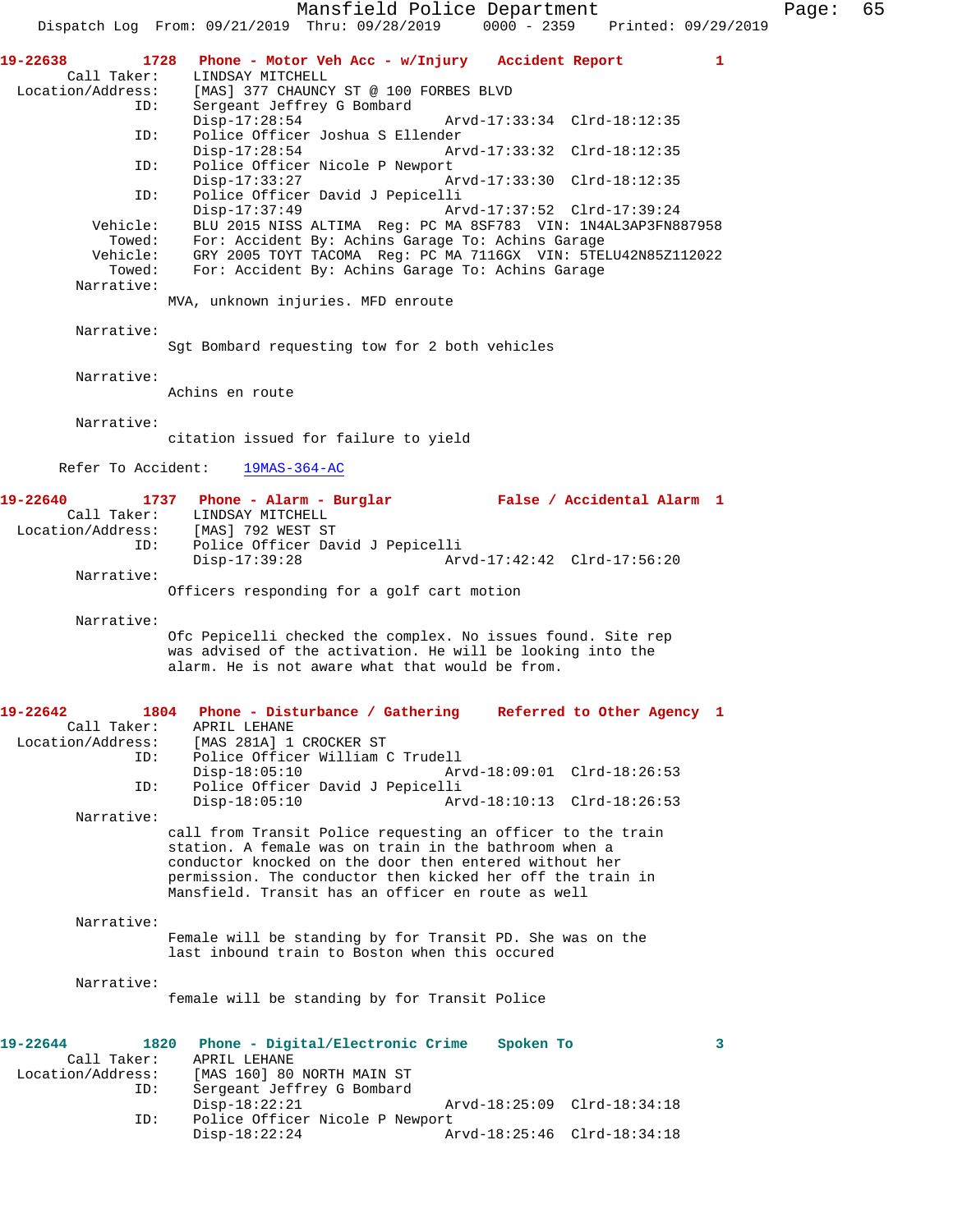Mansfield Police Department Fage: 66 Dispatch Log From: 09/21/2019 Thru: 09/28/2019 0000 - 2359 Printed: 09/29/2019 ID: Police Officer Michael N Fenore<br>Disp-18:31:21 Ar Disp-18:31:21 Arvd-18:31:23 Clrd-18:34:18 Police Officer David M Sennott Narrative: rp is manager from Easton location. Reporting a female is in the Mansfield Bank at this time attempting to open a fraudulent account Narrative: clear- Ofc Newport reports the female has appropriate ID. She stated she was flagged by the bank for bad checks. She left on foot. Stated she was waiting for a ride **19-22645 1822 Phone - Suspicious Actv / Persn / Veh Gone on Arrival 2**  Call Taker: LINDSAY MITCHELL<br>Location/Address: [MAS] NORTH MAIN [MAS] NORTH MAIN ST ID: Police Officer William C Trudell Disp-18:27:29 Arvd-18:30:44 Clrd-18:40:14 ID: Police Officer David J Pepicelli Disp-18:30:40 Arvd-18:30:43 Clrd-18:40:14 Narrative: Youths hanging out under the bridge, possibly drinking Narrative: Parties left prior to arrival. Officers checking the surrounding area. Narrative: Ofc Trudell reports finding a few empty nip bottles **19-22657 1840 Initiated - Selective Enforcement/RADAR Services Rendered 3**  Call Taker: LINDSAY MITCHELL<br>ion/Address: [MAS] EAST ST Location/Address: ID: Police Officer David J Pepicelli Arvd-18:40:00 Clrd-19:57:41 **19-22647 1844 Phone - Disturbance / Gathering Services Rendered 1**  Call Taker: LINDSAY MITCHELL Location/Address: [MAS H410] 946 WEST ST ID: Police Officer William C Trudell Disp-18:45:25 Arvd-18:47:48 Clrd-19:03:53 ID: Police Officer Nicole P Newport Disp-18:45:25 Arvd-18:45:04 Clrd-19:03:51<br>Vehicle: BLK 2017 JEEP GRANDC Req: PC MA 6HC523 VIN: 1C4RJFAG9HC7 Vehicle: BLK 2017 JEEP GRANDC Reg: PC MA 6HC523 VIN: 1C4RJFAG9HC767133 Vehicle: BLU 2003 CHEV SILVER Reg: PC MA 8KL942 VIN: 2GCEK19V231124445 Narrative: RP reports he is a contractor who did work for the resident and was paid with a check that bounced. RP states he is at the residence in attempt to speak with the owner who became very confrontation. Officers responding. Resident has gone back inside the home. RP is waiting for Officers in his MV in the driveway Narrative: Ofc Trudell and Newport report this is a civil matter, resident has agreed to write out a new check and allow the contractor to gather his tools. Officers stood by to keep the peace. **19-22651 1913 Initiated - Motor Vehicle Stop Citation / Warning Issued 3**  Call Taker: TARA LAKO<br>Location/Address: [MAS] 400 [MAS] 400 RTE 140 NB @ 287 CHAUNCY ST ID: Police Officer Joshua S Ellender Arvd-19:13:00 Clrd-19:31:54<br>Vehicle: WHI 2015 FRHT M2 Reg: CO MA R85460 VIN: 3ALACWDT0FDGT394 WHI 2015 FRHT M2 Reg: CO MA R85460 VIN: 3ALACWDT0FDGT3947 Narrative: Citation issued for red light violation, failure to slow,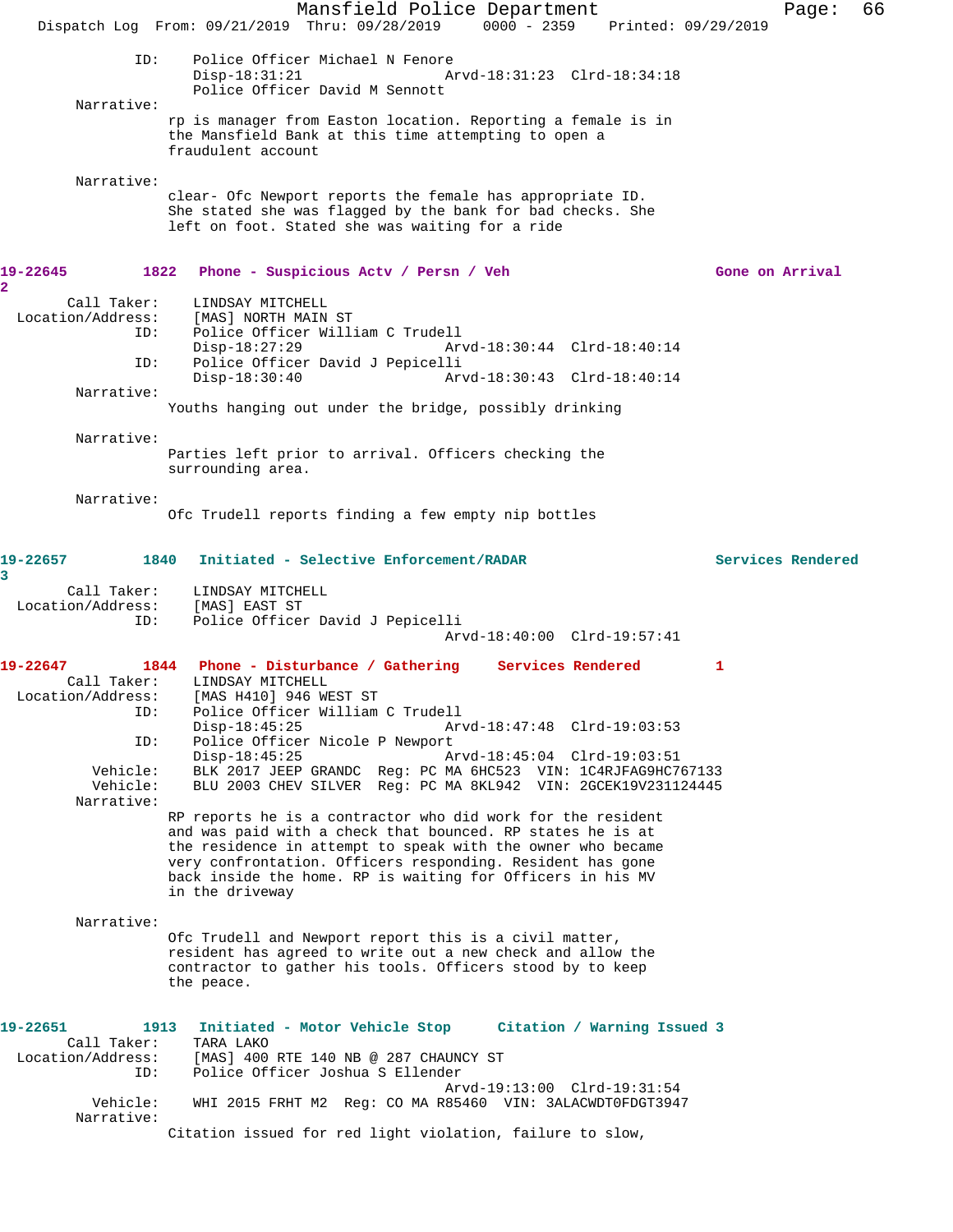offense occurred at Copeland and Chauncy.

**19-22654 1934 Initiated - Parking Violations Citation / Warning Issued 3**  Call Taker: TARA LAKO Location/Address: [MAS] 215 NORTH MAIN ST @ 15 CHURCH ST ID: Police Officer Joshua S Ellender Arvd-19:34:00 Clrd-19:36:15<br>Vehicle: BLU 2013 HYUN SONATA Reg: PC MA 127ZE9 VIN: 5NPEB4AC2DH7 BLU 2013 HYUN SONATA Reg: PC MA 127ZE9 VIN: 5NPEB4AC2DH706590 Narrative: Issued parking citation for being parked within 20 feet of the intersection **19-22655 1937 Phone - Disturbance / Gathering Spoken To 1**  Call Taker: LINDSAY MITCHELL Location/Address: [MAS] SHAWMUT AVE ID: Police Officer Joshua S Ellender Disp-19:39:11 Arvd-19:48:08 Clrd-19:48:13 Narrative: Rp reports a verbal argument with a neighbor over where the RP's truck is parked. Narrative: No parking issues or restictions. **19-22658 1958 Initiated - Motor Vehicle Stop Citation / Warning Issued 3**  Call Taker: JEFFREY KEEFE Vicinity of: [MAS 451B] 500 EAST ST ID: Police Officer Joshua S Ellender Arvd-19:58:00 Clrd-20:11:51 ID: Police Officer Nicole P Newport<br>Disp-20:00:54 A Arvd-20:00:56 Clrd-20:11:54 Vehicle: GRY 2017 TOYT SD CAMRY Reg: PC MA 6CG326 VIN: 4T1BF1FK2HU801342 Narrative: MV stop for unregestered MV and failure to slow at East St and West St. Citation issued. **19-22659 2006 Initiated - Assist Law Enfrc Agncy Services Rendered 3**  Call Taker: JEFFREY KEEFE Vicinity of: [FOX] 46 WALNUT ST @ 100 COMMERCIAL ST ID: Police Officer William C Trudell Arvd-20:06:00 Clrd-21:18:33<br>ID: Police Officer Joshua S Ellender Police Officer Joshua S Ellender<br>Disp-20:24:11 Ar Disp-20:24:11 Arvd-20:24:17 Clrd-20:34:01 Narrative: Assisting Foxborough with a search Narrative: Party was located **19-22660 2014 Initiated - Proactive Patrol Building Checked / Secured 3** Call Taker: TARA LAKO Location/Address: [MAS 65] 30 CHAUNCY ST ID: Police Officer Nicole P Newport Arvd-20:14:00 Clrd-20:25:53 Narrative: Checking the area. **19-22662 2035 Initiated - Motor Vehicle Stop Citation / Warning Issued 3**  Call Taker: LINDSAY MITCHELL Location/Address: [MAS 195A] 254 CHAUNCY ST ID: Police Officer Nicole P Newport Arvd-20:35:00 Clrd-20:47:12 Vehicle: GRY 2014 GMC 1500 Reg: PC MA 788BR8 VIN: 1GTN2TEC8EZ358843 Narrative: RO attempting to renew expired registration online.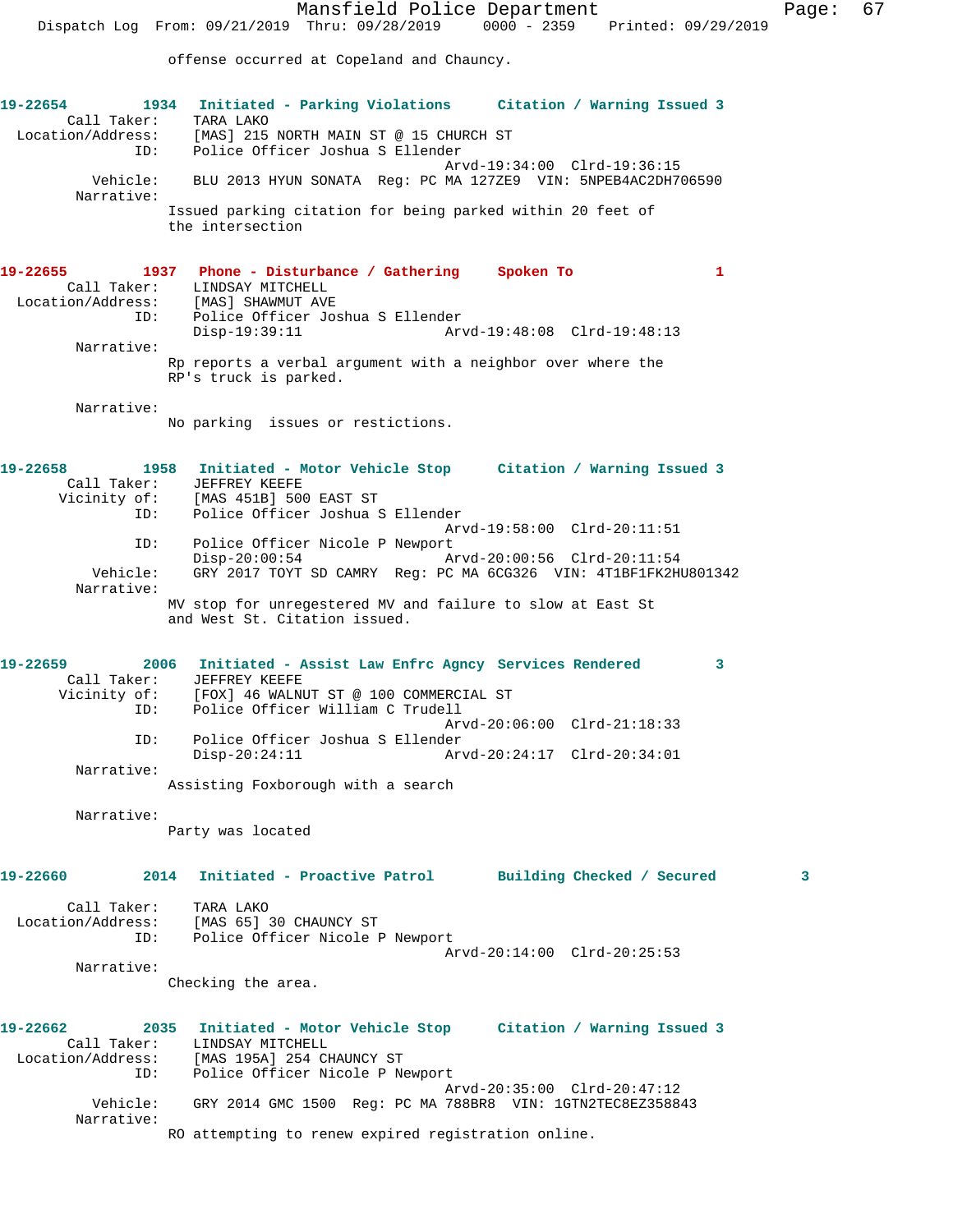Narrative: Citation issued for unregistered motor vehicle, operator was able to renew online. **19-22664 2100 Phone - Suspicious Actv / Persn / Veh Spoken To 2** Call Taker: LINDSAY MITCHELL<br>Location/Address: [MAS H5535] 24 H ess: [MAS H5535] 24 HAWTHORNE CT<br>ID: Police Officer Joshua S Ell Police Officer Joshua S Ellender<br>Disp-21:00:00 Ar Disp-21:00:00 Arvd-21:03:59 Clrd-21:17:32 ID: Police Officer Nicole P Newport Disp-21:00:00 Arvd-21:03:57 Clrd-21:21:15<br>TD: Police Officer David J Pepicelli Police Officer David J Pepicelli Disp-21:00:00 Arvd-21:03:56 Clrd-21:17:03 ID: Sergeant Jeffrey G Bombard Disp-21:00:00 Arvd-21:04:13 Clrd-21:17:36 Narrative: RP reports a male standing in the woods. Officers responding. Narrative: Ofc Newport reports Ofc Ellender is speaking with the male at his residence. Narrative: Ofc Ellender reports speaking with the male who states he was in the woods about an hour ago, making arts and crafts and was feeling fine, stating he did not have an ax. Narrative: Ofc Newport reports speaking with some of the neighbors in the area, who expressed their concerns with the male. Ofc Newport advised them to follow up with management. Ofc Newport reports there was also concern that the male is at the bus stop in the afternoon at 2:55 but does not go when the parents are in the area. Refer To Incident: 19MAS-877-OF **19-22666 2127 Initiated - Proactive Patrol Building Checked / Secured 3** Call Taker: TARA LAKO Location/Address: [MAS 820C] 31 PLYMOUTH ST ID: Detective Anthony R Lattanzio Arvd-21:27:00 Clrd-21:43:49 Vehicle: GRY 2019 TOYT TACOMA Reg: PC MA 6VY281 VIN: 5TFCZ5AN5KX183898 Narrative: Checking the area. Narrative: **19-22669 2216 Initiated - Proactive Patrol Building Checked / Secured 3** Call Taker: TARA LAKO<br>Location/Address: [MAS 139] ess: [MAS 139] 265 FRUIT ST<br>ID: Police Officer David J Police Officer David J Pepicelli Arvd-22:16:00 Clrd-22:22:12 Narrative: Checking the area. Narrative: Ofc Pepicelli reports the gate leading to MedFlight is open, will be checking the area. Narrative: Ofc Pepicelli reports all is secure in the area.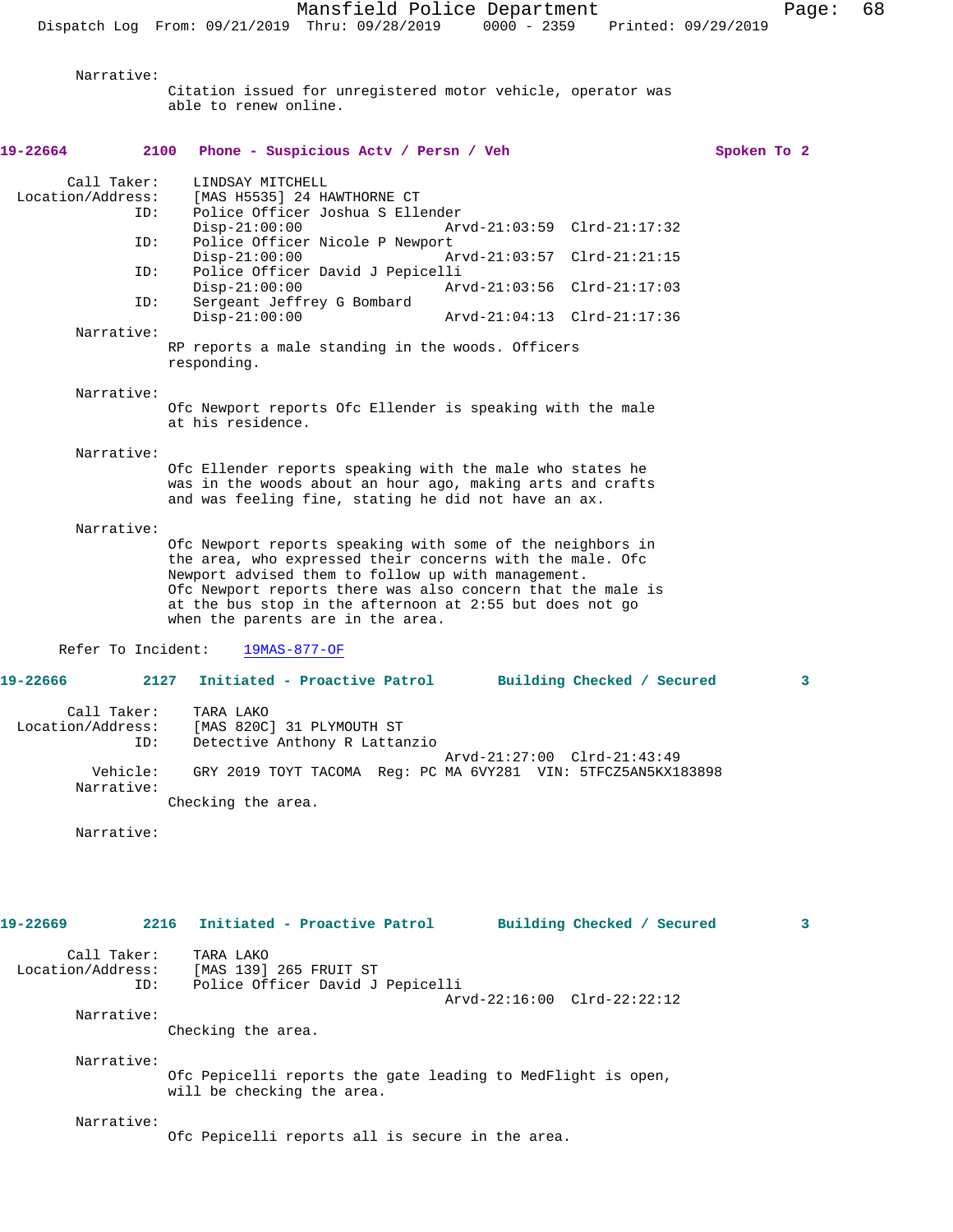**19-22674 2252 Initiated - Proactive Patrol Building Checked / Secured 3** Call Taker: TARA LAKO Location/Address: [MAS 927] 50 PLYMOUTH ST ID: Police Officer William C Trudell Arvd-22:52:00 Clrd-22:54:43 Narrative: Checking the area. **19-22675 2302 Phone - Suspicious Actv / Persn / Veh Spoken To 2** Call Taker: TARA LAKO Location/Address: [MAS] 20 ERICK RD ID: Police Officer Joshua S Ellender Disp-23:02:00 Arvd-23:10:35 Clrd-23:17:10 ID: Police Officer David J Pepicelli Disp-23:02:00 Arvd-23:10:29 Clrd-23:17:12 Narrative: RP reports a possible intoxicated male in the area of the maintenance shed sitting on the chairs. Narrative: Ofc Pepicelli reports speaking with the male who has admitted to having a few drinks but not intoxicated to be a PC. Male will be going back into his residence for the evening. **For Date: 09/28/2019 - Saturday 19-22680 0053 Initiated - Proactive Patrol Building Checked / Secured 3** Call Taker: TARA LAKO Location/Address: [MAS 322] 31 HAMPSHIRE ST ID: Police Officer Meghan Birnie Arvd-00:53:00 Clrd-01:00:47 Narrative: Checking the area. **19-22682 0111 Initiated - Proactive Patrol Building Checked / Secured 3** Call Taker: TARA LAKO Location/Address: [MAS 411] 60 FORBES BLVD ID: Police Officer Meghan Birnie Arvd-01:11:00 Clrd-01:15:18 Narrative: Checking the area. **19-22684 0127 Initiated - Proactive Patrol Services Rendered 3**  Call Taker: TARA LAKO Location/Address: [MAS 1002] 250 EAST ST ID: Police Officer Michelle Bellevue Arvd-01:27:00 Clrd-01:36:06 Narrative: Checking the area. **19-22688 0141 Initiated - Proactive Patrol Building Checked / Secured 3** Call Taker: TARA LAKO Location/Address: [MAS 907E] 390 WEST ST ID: Police Officer Meghan Birnie Arvd-01:41:00 Clrd-01:55:41 Narrative: Checking the area.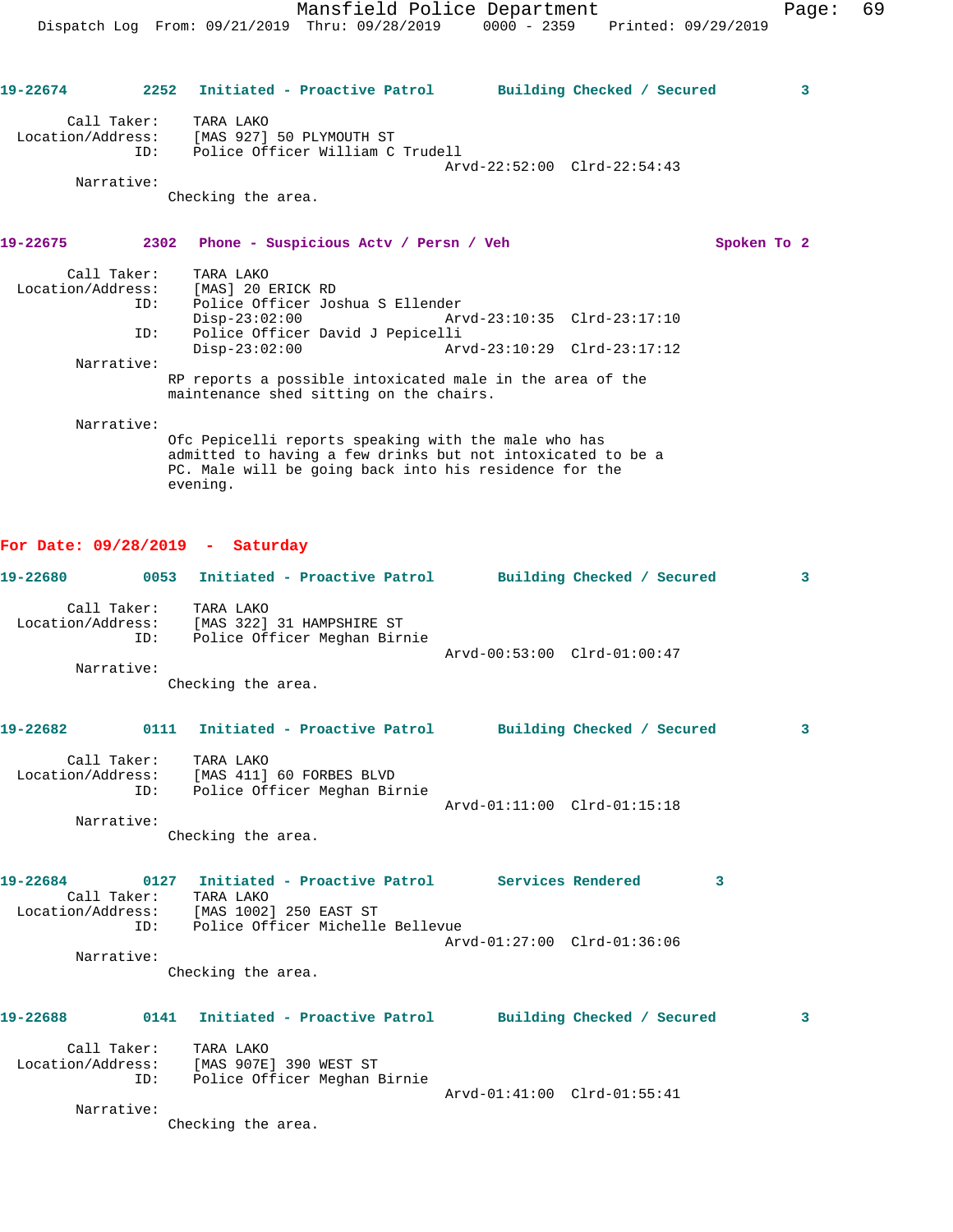Mansfield Police Department Fage: 70 Dispatch Log From: 09/21/2019 Thru: 09/28/2019 0000 - 2359 Printed: 09/29/2019 **19-22689 0203 Initiated - Proactive Patrol Building Checked / Secured 3** Call Taker: TARA LAKO Location/Address: [MAS] 4 ERICK RD @ 15 BONNEY LN ID: Police Officer Michelle Bellevue Arvd-02:03:00 Clrd-02:15:37 Narrative: Checking the area. **19-22691 0206 Initiated - Proactive Patrol Building Checked / Secured 3** Call Taker: TARA LAKO Location/Address: [MAS 281A] 1 CROCKER ST ID: Patrolman David Schepis Arvd-02:06:00 Clrd-02:09:11 Narrative: Checking the area. **19-22693 0209 Initiated - Proactive Patrol Building Checked / Secured 3** Call Taker: TARA LAKO Location/Address: [MAS] WINTHROP AVE ID: Patrolman David Schepis Arvd-02:09:00 Clrd-02:16:27 Narrative: Checking the area. **19-22694 0217 Initiated - Proactive Patrol Building Checked / Secured 3** Call Taker: TARA LAKO Location/Address: [MAS 992] 660 EAST ST ID: Police Officer Michelle Bellevue Arvd-02:17:00 Clrd-02:19:24 Narrative: Checking the area. **19-22695 0218 Initiated - Proactive Patrol Building Checked / Secured 3** Call Taker: TARA LAKO Location/Address: [MAS 820C] 31 PLYMOUTH ST ID: Police Officer John R Armstrong Arvd-02:18:00 Clrd-02:30:41 Narrative: Checking the area. **19-22697 0232 Initiated - Traffic / Roadway Complaint Referred to Other Agency 2**  Call Taker: TARA LAKO Location/Address: [MAS] 10 EAST ST @ 4 SOUTH MAIN ST ID: Sergeant Lawrence G Crosman Arvd-02:32:00 Clrd-02:39:59 Narrative: Sgt Crosman out to fix the lights. Narrative: Sgt Crosman reports he was unable to fix the issue, they are flashing red going West to East and flashing yellow North to South. DPW to be notified. **19-22698 0233 Initiated - Proactive Patrol Building Checked / Secured 3** Call Taker: TARA LAKO Location/Address: [MAS 840] 280 SCHOOL ST

ID: Police Officer Meghan Birnie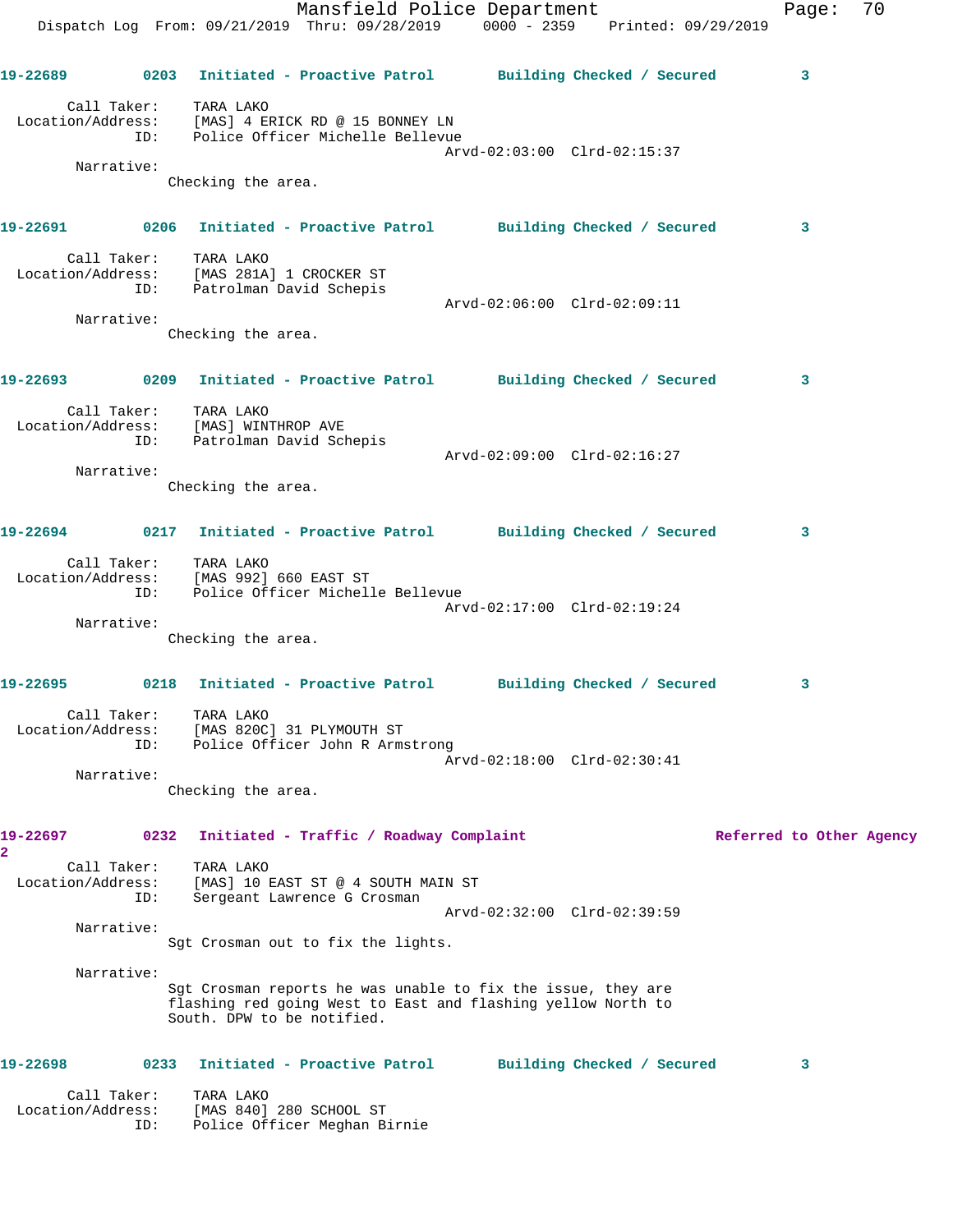|               |                        | Dispatch Log From: 09/21/2019 Thru: 09/28/2019 0000 - 2359 Printed: 09/29/2019                          | Mansfield Police Department |                             |                   | Page: | 71 |
|---------------|------------------------|---------------------------------------------------------------------------------------------------------|-----------------------------|-----------------------------|-------------------|-------|----|
|               |                        |                                                                                                         | Arvd-02:33:00 Clrd-02:42:50 |                             |                   |       |    |
|               | Narrative:             | Checking the area.                                                                                      |                             |                             |                   |       |    |
|               |                        |                                                                                                         |                             |                             |                   |       |    |
| 19-22699      |                        | 0244 Initiated - Proactive Patrol Building Checked / Secured                                            |                             |                             |                   | 3     |    |
|               | Call Taker:<br>ID:     | TARA LAKO<br>Location/Address: [MAS 894] 905 SOUTH MAIN ST Apt. #C<br>Sergeant Lawrence G Crosman       | Arvd-02:44:00 Clrd-02:48:18 |                             |                   |       |    |
|               | Narrative:             |                                                                                                         |                             |                             |                   |       |    |
|               |                        | Checking the area.                                                                                      |                             |                             |                   |       |    |
| 19-22701      |                        | 0425 Initiated - Proactive Patrol Building Checked / Secured                                            |                             |                             |                   | 3     |    |
|               | ID:                    | Call Taker: TARA LAKO<br>Location/Address: [MAS 820C] 31 PLYMOUTH ST<br>Police Officer John R Armstrong | Arvd-04:25:00 Clrd-04:37:42 |                             |                   |       |    |
|               | Narrative:             |                                                                                                         |                             |                             |                   |       |    |
|               |                        | Checking the area.                                                                                      |                             |                             |                   |       |    |
| 3             |                        |                                                                                                         |                             |                             | Services Rendered |       |    |
|               | Call Taker:<br>ID:     | TARA LAKO<br>Location/Address: [MAS] 400 RTE 140 NB @ 287 CHAUNCY ST<br>Police Officer Meghan Birnie    |                             |                             |                   |       |    |
|               | Narrative:             |                                                                                                         |                             | Arvd-06:22:00 Clrd-06:55:14 |                   |       |    |
|               |                        | Traffic enforcement in the area.                                                                        |                             |                             |                   |       |    |
| 19-22705<br>3 |                        | 0627 Initiated - Selective Enforcement/RADAR                                                            |                             |                             | Services Rendered |       |    |
|               | Call Taker:<br>ID:     | TARA LAKO<br>Location/Address: [MAS] 235 CHAUNCY ST @ 99 COPELAND DR<br>Patrolman David Schepis         |                             | Arvd-06:27:00 Clrd-07:02:32 |                   |       |    |
|               | Vehicle:<br>Narrative: | RED 2006 FORD F350 Req: CO MA T48774 VIN: 1FTWX33P86EC35533<br>Traffic enforcement in the area.         |                             |                             |                   |       |    |
|               |                        |                                                                                                         |                             |                             |                   |       |    |
|               | Narrative:             | Citation issued for red light violation.                                                                |                             |                             |                   |       |    |
| 19-22706<br>3 |                        | 0630 Initiated - Selective Enforcement/RADAR                                                            |                             |                             | Services Rendered |       |    |
|               | Call Taker:<br>ID:     | TARA LAKO<br>Location/Address: [MAS] ESSEX ST<br>Police Officer Michelle Bellevue                       |                             | Arvd-06:30:00 Clrd-07:15:15 |                   |       |    |
|               | Narrative:             | Traffic enforcement in the area.                                                                        |                             |                             |                   |       |    |
|               | Narrative:             |                                                                                                         |                             |                             |                   |       |    |
|               |                        | No violations. Top speed 28 mph and average speed 25 mph.                                               |                             |                             |                   |       |    |
| 19-22707      |                        | 0648 Initiated - Proactive Patrol                                                                       |                             | Building Checked / Secured  |                   | 3     |    |
|               | Call Taker:<br>ID:     | TARA LAKO<br>Location/Address: [MAS 820C] 31 PLYMOUTH ST<br>Police Officer John R Armstrong             |                             |                             |                   |       |    |
|               | Narrative:             |                                                                                                         |                             | Arvd-06:48:00 Clrd-06:57:45 |                   |       |    |
|               |                        | Checking the area.                                                                                      |                             |                             |                   |       |    |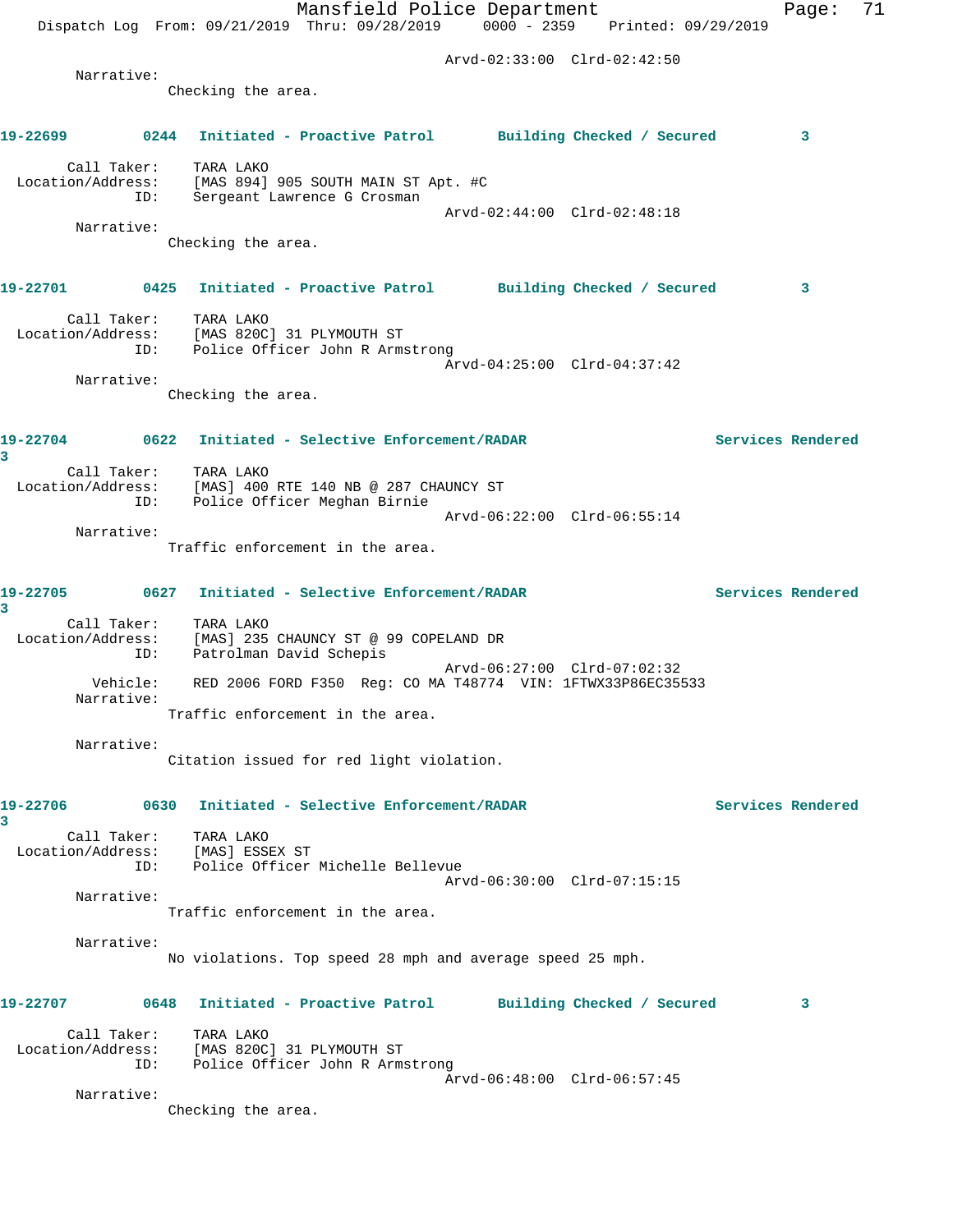Call Taker: APRIL LEHANE Location/Address: [MAS 945] 8 COTTAGE ST ID: Police Officer Gregg S Kennedy Disp-08:20:29 Arvd-08:24:38 Clrd-08:27:35 ID: Police Officer John R Armstrong Disp-08:20:41 Arvd-08:24:41 Clrd-08:27:38 Narrative: alarm company reporting a front door and front garage. Spoke with a male on scene who had invalid code Narrative: Alarm company requesting a cancellation they spoke with a rep who advised that there is an employee on scene Narrative: Checked secure. Unable to locate that employee. **19-22711 0826 Initiated - Building Check Building Checked / Secured 3** Call Taker: JAMES VIERA Location/Address: [MAS 820C] 31 PLYMOUTH ST Narrative: Detail officer reports perimeter checks. **19-22712 0829 Initiated - Building Check Building Checked / Secured 3** Call Taker: JAMES VIERA Location/Address: [MAS 281A] 1 CROCKER ST ID: Police Officer Gregg S Kennedy Arvd-08:29:00 Clrd-08:34:37 **19-22713 0838 Initiated - Selective Enforcement/RADAR Citation / Warning Issued** Call Taker: JAMES VIERA Location/Address: [MAS] NORTH MAIN ST ID: Police Officer Gregg S Kennedy Arvd-08:38:00 Clrd-09:04:34 Vehicle: GRY 2010 TOYT COROLL Reg: PC MA 35KN57 VIN: 1NXBU4EE2AZ264349 Narrative: Cited for speed. **19-22714 0840 911 - Assist Fire Department Referred to Other Agency 3**  Call Taker: PATRICK FEENEY Location/Address: [MAS H413] 13 DOWN LN ID: Police Officer John R Armstrong Disp-08:42:02 Arvd-08:49:57 Clrd-08:56:16 Narrative: Resident reports an odor of gas in the home. **19-22715 0843 911 - Motor Veh Acc - No Injury Accident Report 1**  Call Taker: JAMES VIERA Location/Address: [MAS 969B110] 333 SCHOOL ST Apt. #110 ID: Police Officer Patrick J Pennie Disp-08:44:28 Arvd-08:50:37 Clrd-09:02:35 Vehicle: GRY 2017 CHEV COLORA Reg: PC MA 4YLC40 VIN: 1GCPTDE16H1172537 Vehicle: RED 2018 FORD TAURUS Reg: PC MA 76BR90 VIN: 1FAHP2F81JG126230 Narrative: MVA in the lot, no injuries.

**19-22709 0818 Phone - Alarm - Burglar Building Checked / Secured 1**

Narrative:

**3** 

Confirmed no injuries. Damage over \$1000.

Refer To Accident: 19MAS-365-AC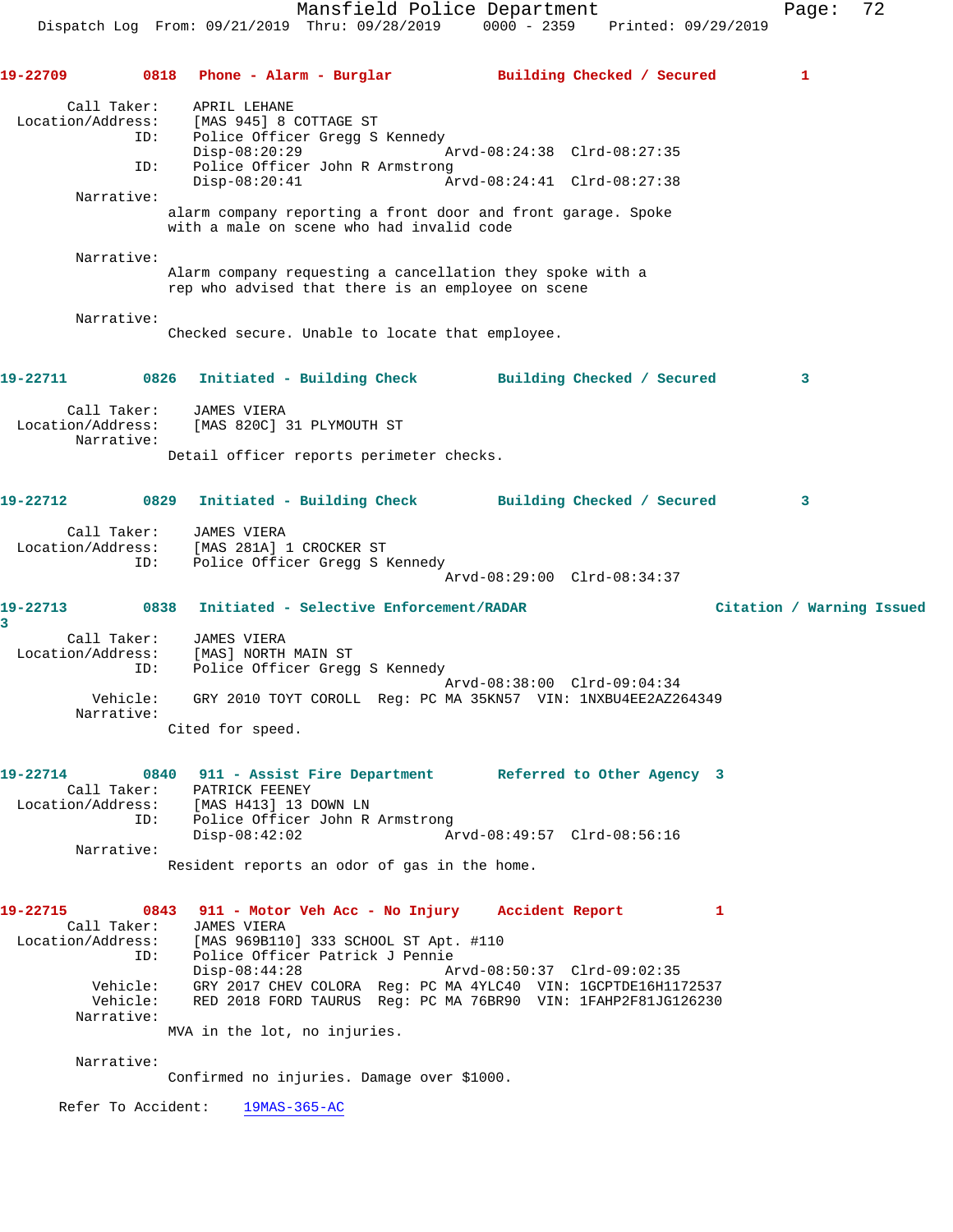Mansfield Police Department Fage: 73 Dispatch Log From: 09/21/2019 Thru: 09/28/2019 0000 - 2359 Printed: 09/29/2019 **19-22720 0956 Radio - Building Check Building Checked / Secured 3** Call Taker: PATRICK FEENEY Location/Address: [MAS 820C] 31 PLYMOUTH ST Narrative: Detail Ofc reports check completed. All secure. **19-22724 1132 911 - Assist Fire Department Referred to Other Agency 3**  Call Taker: PATRICK FEENEY Location/Address: [MAS 232A] 65 COPELAND DR ID: Police Officer Gregg S Kennedy Disp-11:35:55 Arvd-11:39:31 Clrd-11:42:26 Narrative: Assist MFD. **19-22725 1139 Radio - Building Check Building Checked / Secured 3** Call Taker: JAMES VIERA Location/Address: [MAS 820C] 31 PLYMOUTH ST Narrative: Detail officer reports perimeter checks. **19-22727 1236 Phone - Disturbance / Gathering Incident Report 1**  Call Taker: APRIL LEHANE Location/Address: [MAS 840J160A] 280 SCHOOL ST Apt. #J160 ID: Police Officer John R Armstrong<br>Disp-12:40:14 Am Disp-12:40:14 Arvd-12:43:28 Clrd-13:06:13 Narrative: Customer making threats to employee. Easton officer and Norton officer enroute. Narrative: Customer raised his voice to employees. The manager asked him to go into the office. He asked manager for her name and info. She did not feel comfortable giving it to him. He stated "dont worry I will find out everything about you" Narrative: Customer had gotten different information from customer service on the phone regarding transferring a phone number. He was given prroper paperwork and will go home to decide how to proceed. Refer To Incident: 19MAS-878-OF **19-22728 1253 911 - Motor Veh Acc - w/Injury Accident Report 1**  Call Taker: PATRICK FEENEY Vicinity of: [MAS] 86 EASTMAN ST @ 789 EAST ST OI: IMASI OU ENDINENT LET<br>ID: Sergeant Brian P Thibault<br>Disp-12:56:07 Disp-12:56:07 Arvd-13:10:29 Clrd-13:30:32 ID: Police Officer Gregg S Kennedy<br>Disp-12:56:12 A Arvd-12:57:33 Clrd-13:30:35 Vehicle: WHI 2016 FORD FOCUSH Reg: PC MA 6RP236 VIN: 1FADP3K20GL332855 Vehicle: RED 2014 JEEP UT PATRIO Reg: PC MA 5BZG30 VIN: 1C4NJRFB2ED651422 Vehicle: RED 2014 OEEF OF FAINIVERS' IS NO SERVICE TO A SERVICE THE VEHICLE: BLK 2018 MAZD UT CX-5 Reg: PC MA 1PXM74 VIN: JM3KFBDM3J0377737 Narrative: 911 caller reports a car crash with injuries. Airbags deployed. 1 oper bleeding from the face/head. MFD notified. Narrative: Operator of the Ford was advised and will take care of issue Monday. They have already been to court and it should have been cleared up. Refer To Accident: 19MAS-366-AC **19-22730 1313 Radio - Building Check Building Checked / Secured 3** Call Taker: JAMES VIERA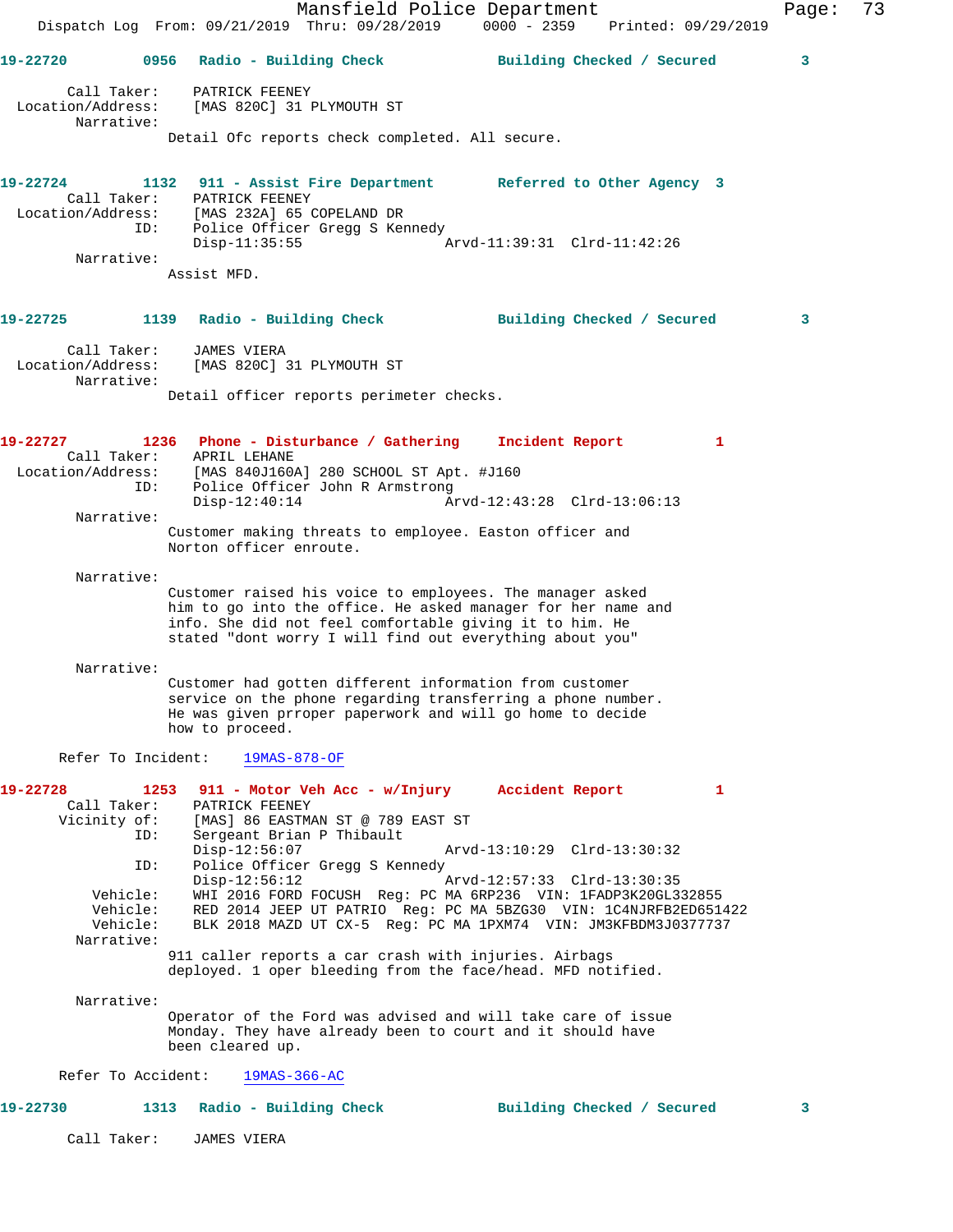Mansfield Police Department Page: 74 Dispatch Log From: 09/21/2019 Thru: 09/28/2019 0000 - 2359 Printed: 09/29/2019 Location/Address: [MAS 820C] 31 PLYMOUTH ST Narrative: Detail officer reported perimeter checked at 1313. **19-22731 1340 Radio - Building Check Building Checked / Secured 3** Call Taker: JAMES VIERA Location/Address: [MAS 820C] 31 PLYMOUTH ST Narrative: Detail officer reports perimeter checks. **19-22733 1417 911 - 911 Hang-ups & Verifications Services Rendered 2**  Call Taker: PATRICK FEENEY Vicinity of: [MAS] 1 OLD COLONY WAY ID: Police Officer Gregg S Kennedy Disp-14:20:15 Arvd-14:23:05 Clrd-14:26:34 Narrative: WPH1 Abandoned 911 call. No answer on the call backs. Mapped to the nearest address with no radius of probility. Narrative: Clear, nothing showing in the area. **19-22736 1435 Initiated - Community Policing Services Rendered 3**  Call Taker: JAMES VIERA Location: [MAS] SOUTH COMMON ID: Sergeant Brian P Thibault Arvd-14:35:00 Clrd-14:51:32 **19-22741 1524 Radio - Building Check Building Checked / Secured 3** Call Taker: JAMES VIERA Location/Address: [MAS 820C] 31 PLYMOUTH ST Narrative: Detail officer reports perimeter checks. **19-22742 1551 Phone - Animal Complaints Services Rendered 3**  Call Taker: APRIL LEHANE Location/Address: [MAS H6644] 505 WEST ST ID: Police Officer Patrick J Pennie Disp-15:52:42 Clrd-15:54:18 ID: Police Officer Danielle C Titus Disp-15:55:04 Arvd-16:02:25 Clrd-16:34:11 Vehicle: GRY 2001 TOYT UT RUNNER Reg: PC MA 8FX816 VIN: JT3HN86R810347851 Vehicle: BLU 2013 AUDI A7 Reg: PC MA 6NY324 VIN: WAUYGAFC7DN061261 Narrative: rp is reporting a dog is running in the street. She believes it belongs to this home but, nobody is home. Two vehicles in driveway Narrative: M12 reports the dog will not go to anyone. Message left for ACO1. Narrative: Dispatch was able to find a phone number for homeowner. They are in Wrentham and will be heading back to the residence Narrative: Dog was reunited with owner. **19-22744 1625 911 - Lockouts Referred to Other Agency 3**  Call Taker: JAMES VIERA Location/Address: [MAS H6451] 740 WARE ST<br>ID: Police Officer Joshua S ID: Police Officer Joshua S Ellender Arvd-16:37:30 Clrd-16:53:35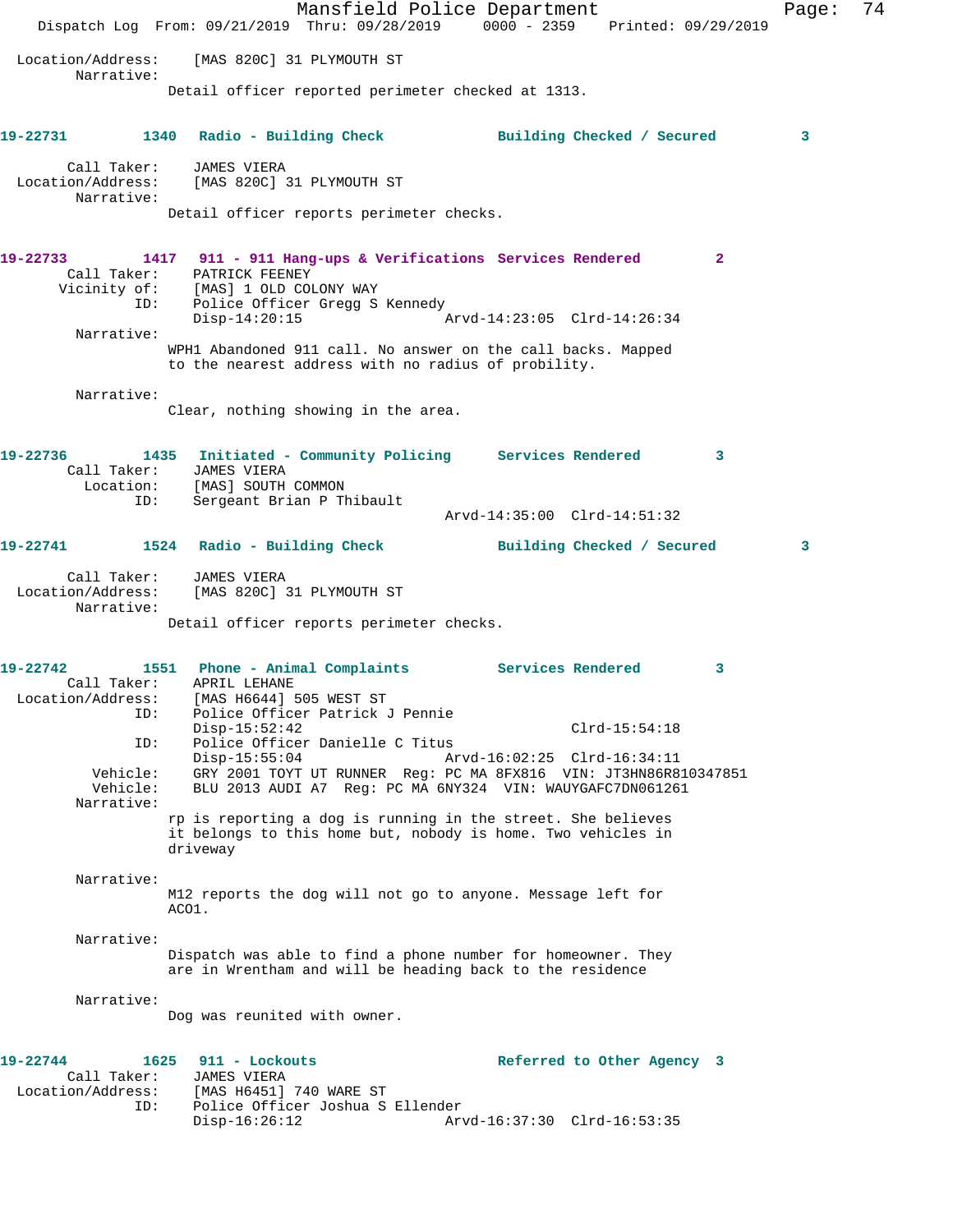Mansfield Police Department Fage: 75 Dispatch Log From: 09/21/2019 Thru: 09/28/2019 0000 - 2359 Printed: 09/29/2019 **19-22746 1656 Initiated - Proactive Patrol Services Rendered 3**  Call Taker: JAMES VIERA Location/Address: [MAS 281A] 1 CROCKER ST ID: Police Officer David J Pepicelli Arvd-16:56:00 Clrd-17:07:30 Narrative: Checking the lots. **19-22749 1726 Phone - Animal Complaints Services Rendered 3**  Call Taker: Support Staff Philip D Seaward Vicinity of: [MAS 840G100] 280 SCHOOL ST Apt. #G100 ID: Police Officer Nicole P Newport Disp-17:27:14 Arvd-17:33:19 Clrd-18:05:15 Narrative: RP called from the Animal Shelter to relay report of a dog or "king fisher" stuck in the mud. Ofc. Newport resp. Narrative: Bird is in the middle of the pond. Narrative: Environmental Police do not handle situations like this. Transferred to Animal Rescue League. ARL closed at 1730. Narrative: Mansfield ACO states there is nothing he can do to help. Narrative: Bird was recovered by a female bystander. **19-22752 1803 Initiated - Building Check Building Checked / Secured 3** Call Taker: JAMES VIERA Location/Address: [MAS 820C] 31 PLYMOUTH ST ID: Police Officer Michael T Fitzgerald Arvd-18:03:00 Clrd-18:14:50 **19-22754 1812 Phone - Neighbor Dispute Peace Restored 3**  Call Taker: APRIL LEHANE Location/Address: [MAS] 23 FRANCIS AVE Apt. #13 ID: Police Officer David J Pepicelli Disp-18:16:05 Arvd-18:19:34 Clrd-18:59:09 ID: Police Officer Joshua S Ellender Disp-18:17:48 Arvd-18:21:55 Clrd-18:59:06 Narrative: rp is reporting her daughter is being bullied by her neighbor. Daughter is now safe inside the residence Narrative: Parties have been advised of options. **19-22755 1814 Initiated - Selective Enforcement/RADAR Services Rendered 3**  Call Taker: JAMES VIERA Vicinity of: [MAS] GILBERT ST ID: Police Officer Nicole P Newport Arvd-18:14:00 Clrd-19:19:44 Narrative: No citations avg speed was 40 mph. **19-22757 1843 Initiated - Selective Enforcement/RADAR Services Rendered 3**  Call Taker: JEFFREY KEEFE Vicinity of: [MAS 982] 111 HOPE ST ID: Police Officer Danielle C Titus Arvd-18:43:00 Clrd-19:20:24 Narrative: No citations issued.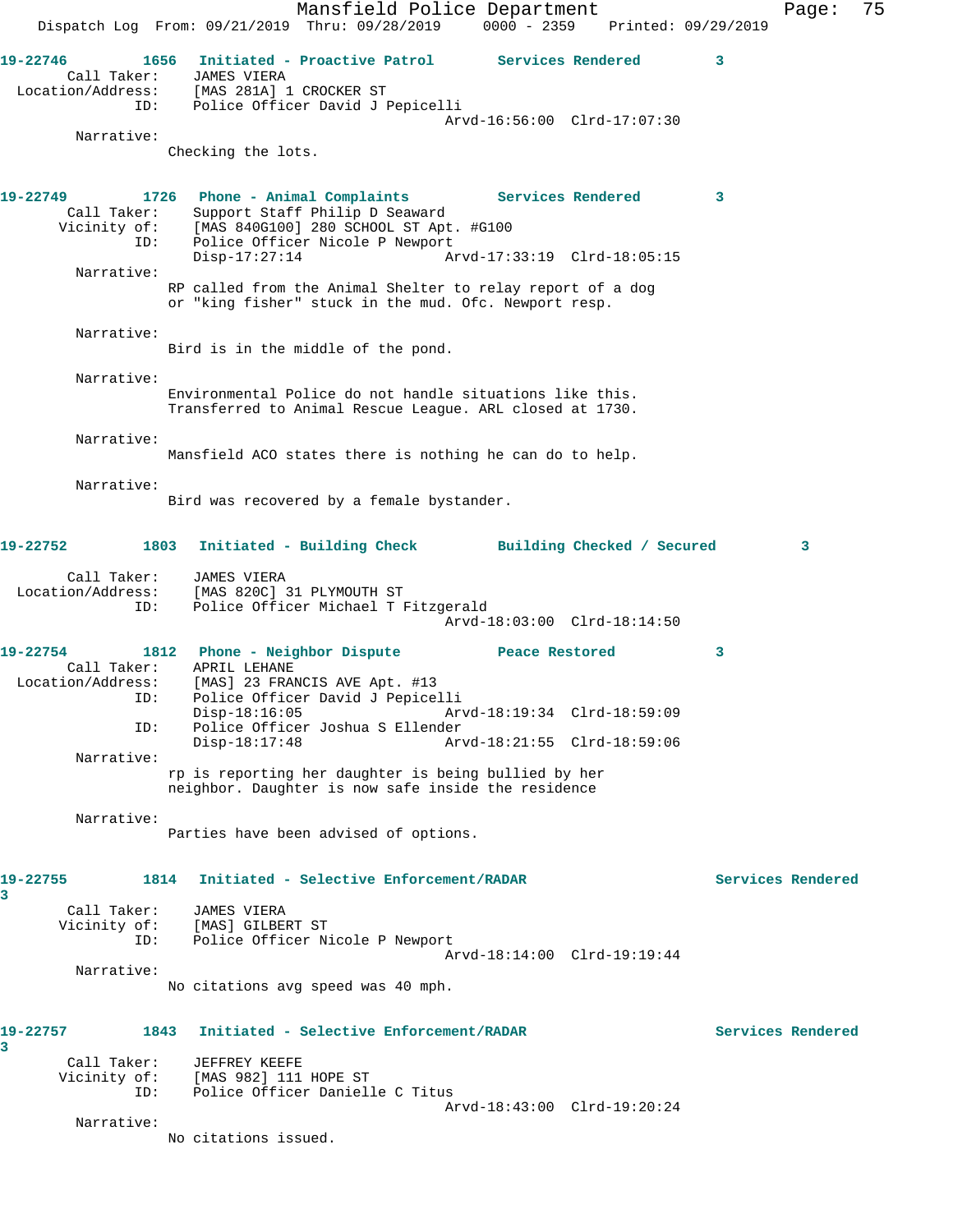**19-22761 1913 Initiated - Selective Enforcement/RADAR Services Rendered 3**  Call Taker: LINDSAY MITCHELL Location/Address: [MAS] NORTH MAIN ST ID: Police Officer David J Pepicelli Arvd-19:13:00 Clrd-19:33:17 Narrative: No citations avg speed 22 top speed 27. **19-22762 1913 Initiated - Motor Vehicle Stop Citation / Warning Issued 3**  Call Taker: JEFFREY KEEFE Vicinity of: [MAS] 562 MAPLE ST @ 3 JENNIFER DR ID: Police Officer Joshua S Ellender Arvd-19:13:00 Clrd-19:20:59 Vehicle: WHI 2003 MERC UT MOUNTA Reg: PC MA 394AW4 VIN: 4M2ZU86K83UJ15746 Narrative: citation issued for red light violation. **19-22763 1922 Initiated - Suspicious Actv / Persn / Veh Spoken To 2** Call Taker: JEFFREY KEEFE Location/Address: [MAS 451B] 500 EAST ST ID: Police Officer Danielle C Titus Arvd-19:22:00 Clrd-19:24:47 Vehicle: BLK 2018 MAZD SD 3 Reg: PC MA 2HAG11 VIN: 3MZBN1V3XJM255723 Narrative: Checking on a vehicle located in the back lot. Operator was confused of location **19-22765 1931 911 - Suspicious Actv / Persn / Veh Services Rendered 2**  Call Taker: JEFFREY KEEFE Location/Address: [MAS 900F] 242 CHAUNCY ST Apt. #6 ID: Police Officer David J Pepicelli Disp-19:34:01 Arvd-19:36:08 Clrd-19:46:07 ID: Police Officer Danielle C Titus Disp-19:34:06 Arvd-19:36:10 Clrd-19:46:09 Narrative: RP reports a suspicious female walking around the area. Narrative: Speaking to a female in the area matching the description. **19-22767 1940 Phone - Motor Veh Acc - No Injury Investigated - Report Taken 1** Call Taker: JEFFREY KEEFE Vicinity of: [MAS 244A] 4 SOUTH MAIN ST ID: Police Officer Joshua S Ellender Disp-19:41:40 Arvd-19:43:43 Clrd-20:21:10<br>TD: Police Officer Nicole P Newport Police Officer Nicole P Newport Disp-19:41:51 Arvd-19:44:18 Clrd-20:21:14 ID: Police Officer Danielle C Titus Disp-19:46:20 Arvd-19:46:22 Clrd-20:17:04<br>TD: Police Officer David J Pepicelli Police Officer David J Pepicelli<br>Disp-19:46:28 Ar Disp-19:46:28 Arvd-19:46:30 Clrd-19:51:51 Vehicle: WHI 2017 NISS LL ROGUE Reg: PC MA 7EF559 VIN: 5N1AT2MV1HC845054 Towed: For: Accident By: Achins Garage To: Achins Garage Vehicle: GRY 2007 CHRY SD 300 Reg: PC MA 32T320 VIN: 2C3KA53G97H799119 Towed: For: Accident By: Achins Garage To: Achins Garage Narrative: Cp reported a two car mva Narrative: Achins was contacted for two. Narrative: MFD on scene no injuries reported.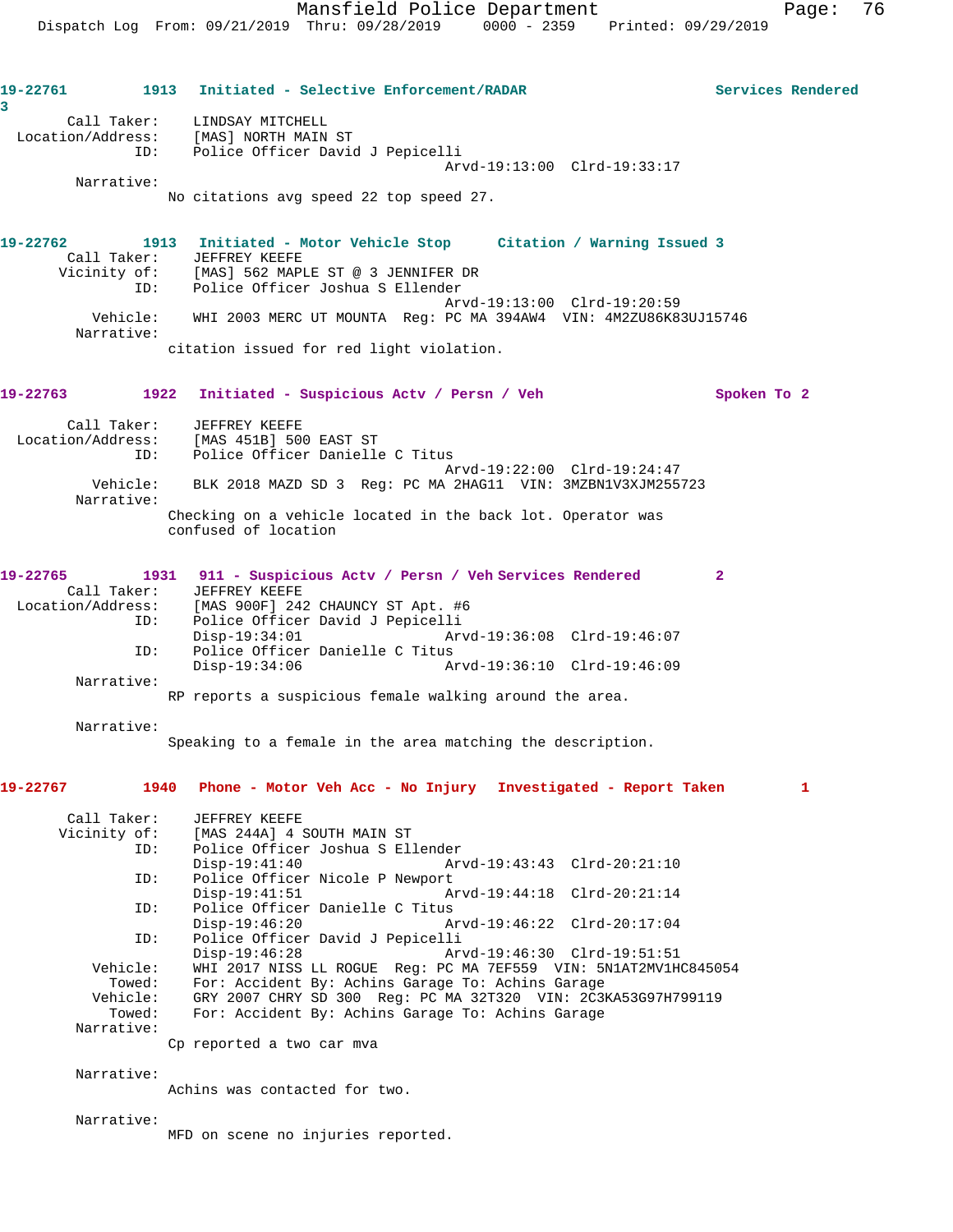Narrative:

Achins on location

Refer To Accident: 19MAS-367-AC

| 19-22768                 | 2004 Radio - Building Check Services Rendered<br>Call Taker: JEFFREY KEEFE<br>Vicinity of: [MAS 820C] 31 PLYMOUTH ST<br>ID:<br>Police Officer Michael T Fitzgerald |                             |                            | $\mathbf{3}$      |
|--------------------------|--------------------------------------------------------------------------------------------------------------------------------------------------------------------|-----------------------------|----------------------------|-------------------|
|                          | Disp-20:05:41                                                                                                                                                      | Arvd-20:05:45 Clrd-20:21:02 |                            |                   |
| 3                        | 19-22769  2025  Initiated - Selective Enforcement/RADAR                                                                                                            |                             |                            | Services Rendered |
| Call Taker:              | JEFFREY KEEFE                                                                                                                                                      |                             |                            |                   |
| ID:                      | Vicinity of: [MAS] 86 EASTMAN ST @ 2 STURBRIDGE DR<br>Police Officer Joshua S Ellender                                                                             |                             |                            |                   |
| ID:                      | Police Officer Joshua S Ellender                                                                                                                                   | Arvd-20:25:00 Clrd-20:27:30 |                            |                   |
|                          | $Disp-20:39:06$                                                                                                                                                    |                             |                            |                   |
| 19-22770                 | 2025 Phone - Alarm - Burglar               Services Rendered           1                                                                                           |                             |                            |                   |
|                          | Call Taker: TARA LAKO                                                                                                                                              |                             |                            |                   |
|                          | Location/Address: [MAS 191] 71 MAPLE ST<br>ID: Police Officer Joshua<br>Police Officer Joshua S Ellender                                                           |                             |                            |                   |
|                          | $Disp-20:27:52$                                                                                                                                                    | Arvd-20:31:21 Clrd-20:38:18 |                            |                   |
| ID:                      | Police Officer Danielle C Titus<br>$Disp-20:27:56$                                                                                                                 |                             | Clrd-20:28:35              |                   |
| ID:                      | Police Officer David J Pepicelli                                                                                                                                   |                             |                            |                   |
| Narrative:               | $Disp-20:28:49$                                                                                                                                                    |                             |                            |                   |
|                          | Main front door, office motion                                                                                                                                     |                             |                            |                   |
| Narrative:               |                                                                                                                                                                    |                             |                            |                   |
|                          | Fence line checks secure. Issuing a card.                                                                                                                          |                             |                            |                   |
| 19-22772                 | 2056 Phone - Suspicious Acty / Persn / Veh                                                                                                                         |                             |                            | Spoken To 2       |
|                          | Call Taker: LINDSAY MITCHELL<br>Location/Address: [MAS H5559] 15 HIGH ST                                                                                           |                             |                            |                   |
|                          |                                                                                                                                                                    |                             |                            |                   |
| ID:                      | Police Officer Danielle C Titus<br>$Disp-20:56:43$                                                                                                                 | Arvd-21:02:36 Clrd-21:10:02 |                            |                   |
| ID:                      | Police Officer Joshua S Ellender                                                                                                                                   |                             |                            |                   |
| Narrative:               | $Disp-20:56:43$                                                                                                                                                    | Arvd-21:02:38 Clrd-21:10:03 |                            |                   |
|                          | RP reports an individual standing by the pole                                                                                                                      |                             |                            |                   |
| Narrative:               |                                                                                                                                                                    |                             |                            |                   |
|                          | Officers out speaking with 2 males                                                                                                                                 |                             |                            |                   |
| Narrative:               |                                                                                                                                                                    |                             |                            |                   |
|                          | Officers clear, party advised of the complaint and is moving<br>along. States he is going to his fathers workplace at 125<br>High st                               |                             |                            |                   |
| 19-22777<br>Call Taker:  | Initiated - Proactive Patrol<br>2124<br>LINDSAY MITCHELL                                                                                                           |                             | Services Rendered          | 3                 |
| Location/Address:<br>ID: | [MAS 281A] 1 CROCKER ST<br>Police Officer David J Pepicelli                                                                                                        |                             |                            |                   |
|                          |                                                                                                                                                                    | Arvd-21:24:00 Clrd-21:51:30 |                            |                   |
| 19-22779                 | Initiated - Proactive Patrol<br>2132                                                                                                                               |                             | Building Checked / Secured | 3                 |
| Call Taker:              | JEFFREY KEEFE                                                                                                                                                      |                             |                            |                   |
| Vicinity of:<br>ID:      | [MAS] 15 BONNEY LN @ 4 ERICK RD<br>Police Officer Joshua S Ellender                                                                                                |                             |                            |                   |
|                          |                                                                                                                                                                    | Arvd-21:32:00 Clrd-21:40:54 |                            |                   |
| 19-22781                 | 2155<br>Initiated - Proactive Patrol                                                                                                                               |                             | Services Rendered          | 3                 |
| Call Taker:              | JEFFREY KEEFE                                                                                                                                                      |                             |                            |                   |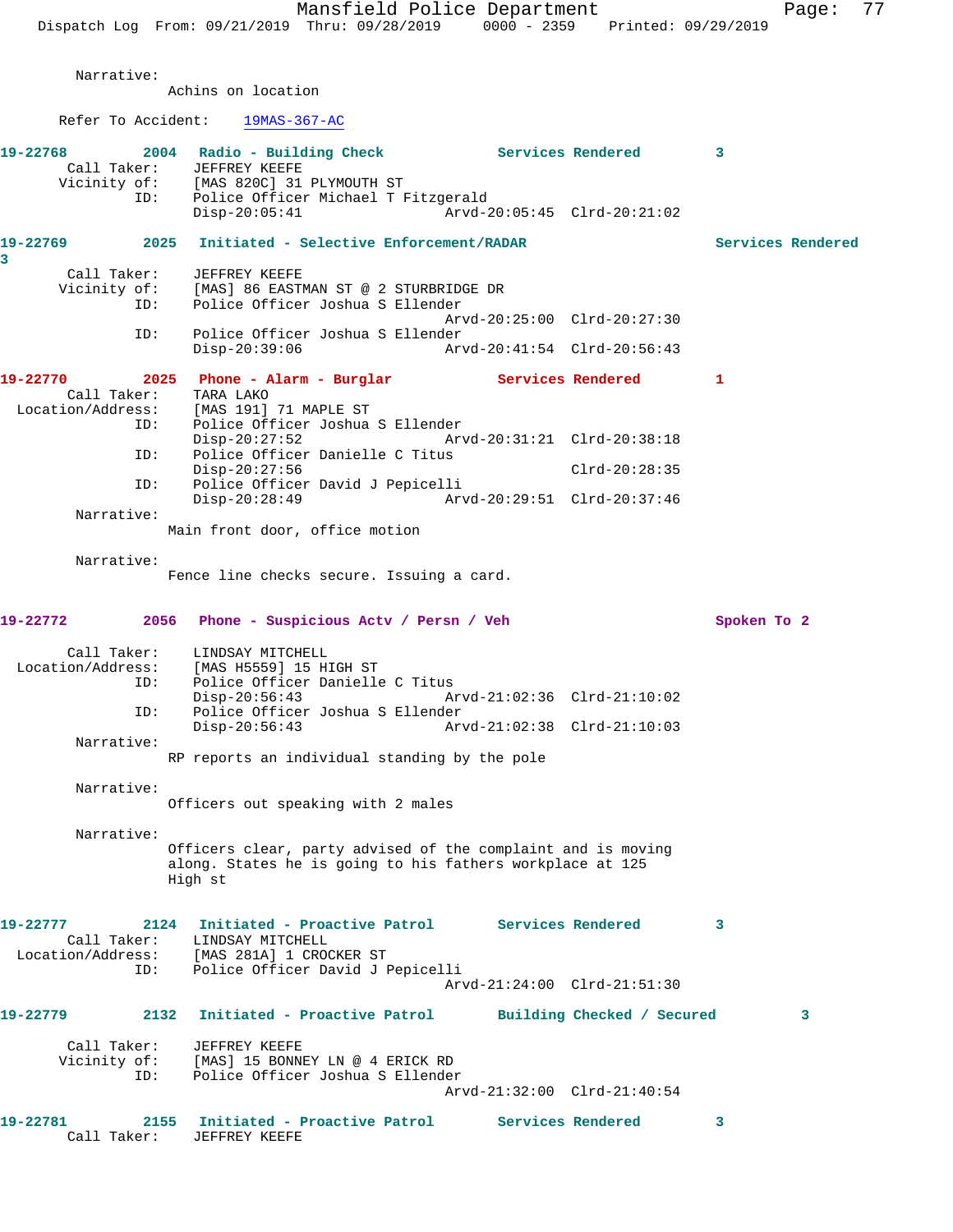Mansfield Police Department Fage: 78 Dispatch Log From: 09/21/2019 Thru: 09/28/2019 0000 - 2359 Printed: 09/29/2019 Vicinity of: [MAS 202] 16 OLD COLONY WAY ID: Police Officer David J Pepicelli Arvd-21:55:00 Clrd-21:56:07 **19-22783 2202 Radio - Building Check Building Checked / Secured 3** Call Taker: JEFFREY KEEFE Vicinity of: [MAS 820C] 31 PLYMOUTH ST ID: Police Officer Michael T Fitzgerald Disp-22:04:49 Arvd-22:04:53 Clrd-22:12:04 **19-22784 2205 Initiated - Proactive Patrol Services Rendered 3**  Call Taker: JEFFREY KEEFE Vicinity of: [MAS 987A] 125 HIGH ST Apt. #1-4 ID: Police Officer David J Pepicelli Arvd-22:05:00 Clrd-22:12:02 **19-22787 2225 Initiated - Proactive Patrol Services Rendered 3**  Call Taker: TARA LAKO Location/Address: [MAS 1002] 250 EAST ST ID: Police Officer David J Pepicelli Arvd-22:25:00 Clrd-22:47:14 Narrative: Checking the area. **19-22793 2257 Initiated - Proactive Patrol Services Rendered 3**  Call Taker: JEFFREY KEEFE Vicinity of: [MAS 165] 91 CHAUNCY ST ID: Police Officer David J Pepicelli Arvd-22:57:00 Clrd-23:02:41 **19-22795 2301 Phone - Well Being Check Spoken To 3**  Call Taker: LINDSAY MITCHELL<br>Location/Address: [MAS H5515] 18 GO [MAS H5515] 18 GOWARD DR ID: Police Officer Joshua S Ellender<br>Disp-23:03:15 Arv Disp-23:03:15 Arvd-23:09:01 Clrd-23:15:53 ID: Police Officer David J Pepicelli Disp-23:03:15 Arvd-23:09:02 Clrd-23:15:55 Narrative: RP is requesting a well being check on her father in law who is not answering his phone. RP states this is not normal behavior. Dispatch called the residence and spoke to a female who states the male is sleeping and the RP is not welcome at the residence. Female said she was going to give the phone to her son and then the line went dead. Officers out for well being check. Narrative: Officers spoke to the residents, the male in question is asleep and fine. RP was contacted by the son prior to Officers arrival **19-22797 2314 Initiated - Proactive Patrol Services Rendered 3**  Call Taker: LINDSAY MITCHELL Location/Address: [MAS 820C] 31 PLYMOUTH ST ID: Police Officer Michael T Fitzgerald Arvd-23:14:00 Clrd-23:22:59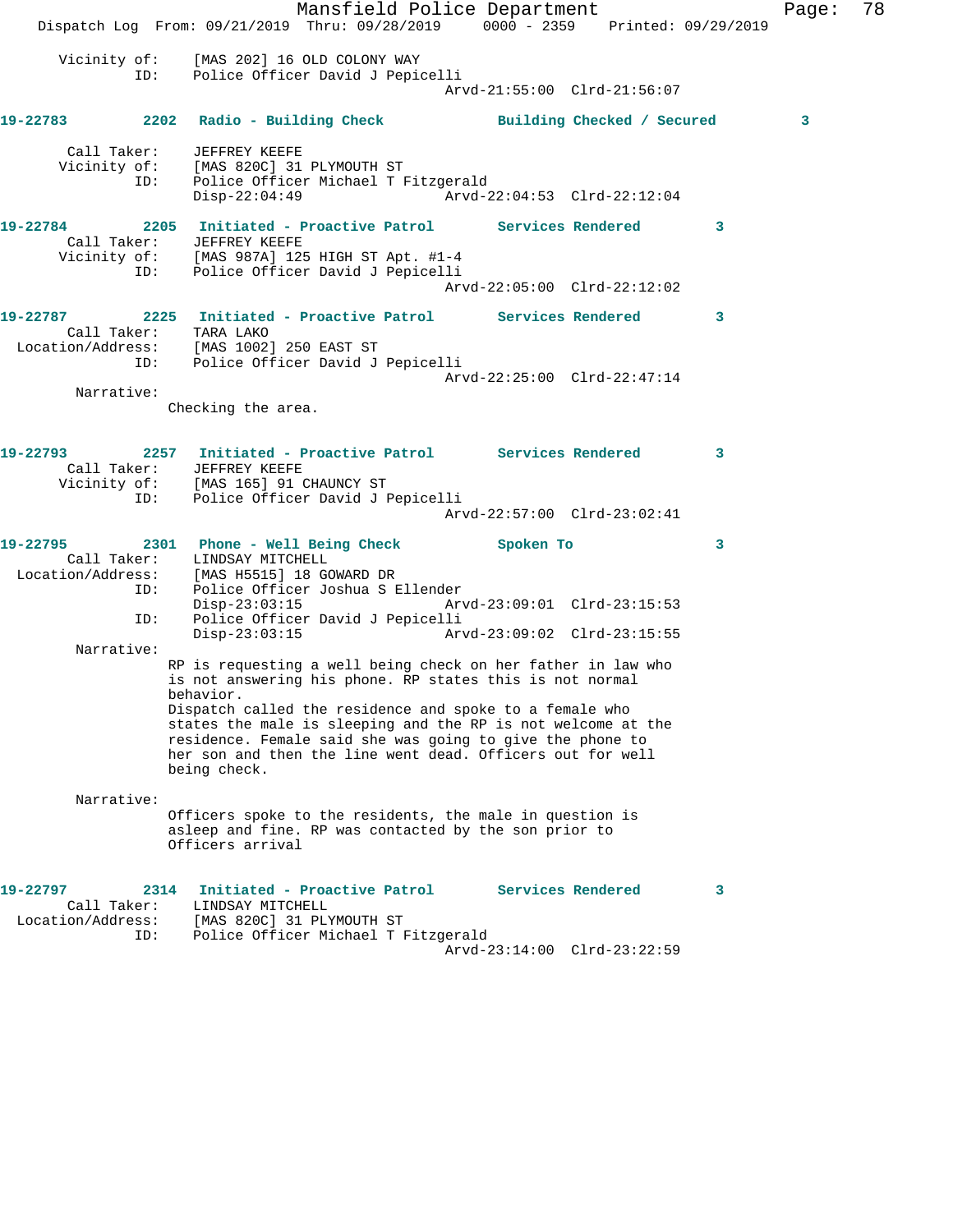|                                                             |      | Mansfield Police Department<br>Dispatch Log From: 09/29/2019 Thru: 10/01/2019 0000 - 0000 Printed: 10/05/2019                                 |                             |                   | 1<br>Page:                  |
|-------------------------------------------------------------|------|-----------------------------------------------------------------------------------------------------------------------------------------------|-----------------------------|-------------------|-----------------------------|
| For Date: 09/29/2019 - Sunday                               |      |                                                                                                                                               |                             |                   |                             |
| Call Number                                                 | Time | Call Reason                                                                                                                                   | Action                      |                   | Priority                    |
| 19-22802                                                    | ID:  | 0004 Initiated - Proactive Patrol<br>Call Taker: JEFFREY KEEFE<br>Vicinity of: [MAS 820C] 31 PLYMOUTH ST<br>Officer Raymond E Maigret         | Arvd-00:04:00 Clrd-00:17:09 | Services Rendered | 3                           |
|                                                             |      | 19-22803 0008 Phone - Assist Fire Department Building Checked / Secured                                                                       |                             |                   | 3                           |
| Call Taker:<br>Narrative:                                   | ID:  | LINDSAY MITCHELL<br>Location/Address: [MAS H6511] 217 WILLIAMS ST<br>Patrolman David Schepis<br>$Disp-00:08:51$                               |                             | $Clrd-00:12:58$   |                             |
|                                                             |      | Assist MFD with an alarm sounding, no smoke or fire                                                                                           |                             |                   |                             |
| Narrative:                                                  |      | Diverted to an alarm. MFD clear, no issues prior to Officer<br>returning                                                                      |                             |                   |                             |
|                                                             |      | 19-22804     0011  Phone - Alarm - Burglar       Building Checked / Secured                                                                   |                             |                   | 1                           |
| Call Taker:                                                 | ID:  | JEFFREY KEEFE<br>Location/Address: [MAS 35A] 135 FORBES BLVD<br>Patrolman David Schepis<br>$Disp-00:13:17$                                    | Arvd-00:16:30 Clrd-00:22:39 |                   |                             |
|                                                             | ID:  | Police Officer Meghan Birnie<br>$Disp-00:13:32$                                                                                               | Arvd-00:17:58 Clrd-00:22:43 |                   |                             |
| Narrative:                                                  |      | Commercial burglar alarm for RH Scales. Reported as loading<br>dock activation.                                                               |                             |                   |                             |
|                                                             |      | 19-22807 0050 Phone - Property Offenses - non specfc                                                                                          |                             |                   | Investigated - Report Taken |
| $\overline{\mathbf{2}}$<br>Call Taker:<br>Location/Address: | ID:  | Support Staff Derek M Stark<br>Police Officer Meghan Birnie<br>$Disp-00:53:09$                                                                | Arvd-00:55:54 Clrd-01:17:43 |                   |                             |
| Narrative:                                                  | ID:  | Police Officer Michelle Bellevue<br>$Disp-00:53:16$                                                                                           | Arvd-00:57:43 Clrd-01:17:46 |                   |                             |
|                                                             |      | Refer To Incident: 19MAS-880-OF                                                                                                               |                             |                   |                             |
|                                                             |      | 19-22809        0103     Initiated - Proactive Patrol       Services Rendered                                                                 |                             |                   | 3                           |
|                                                             | ID:  | Call Taker: JEFFREY KEEFE<br>Location/Address: [MAS 840] 280 SCHOOL ST<br>Patrolman David Schepis                                             | Arvd-01:03:00 Clrd-01:07:37 |                   |                             |
|                                                             |      | 19-22810      0123   Initiated - Proactive Patrol      Services Rendered<br>Call Taker: TARA LAKO<br>Location/Address: [MAS 1002] 250 EAST ST |                             |                   | 3                           |
|                                                             | ID:  | Police Officer Michelle Bellevue                                                                                                              | Arvd-01:23:00 Clrd-01:33:40 |                   |                             |
| Narrative:                                                  |      | Checking the area.                                                                                                                            |                             |                   |                             |
| 19-22820<br>Call Taker:                                     |      | 0210 Initiated - Proactive Patrol<br>LINDSAY MITCHELL                                                                                         | Services Rendered           |                   | 3                           |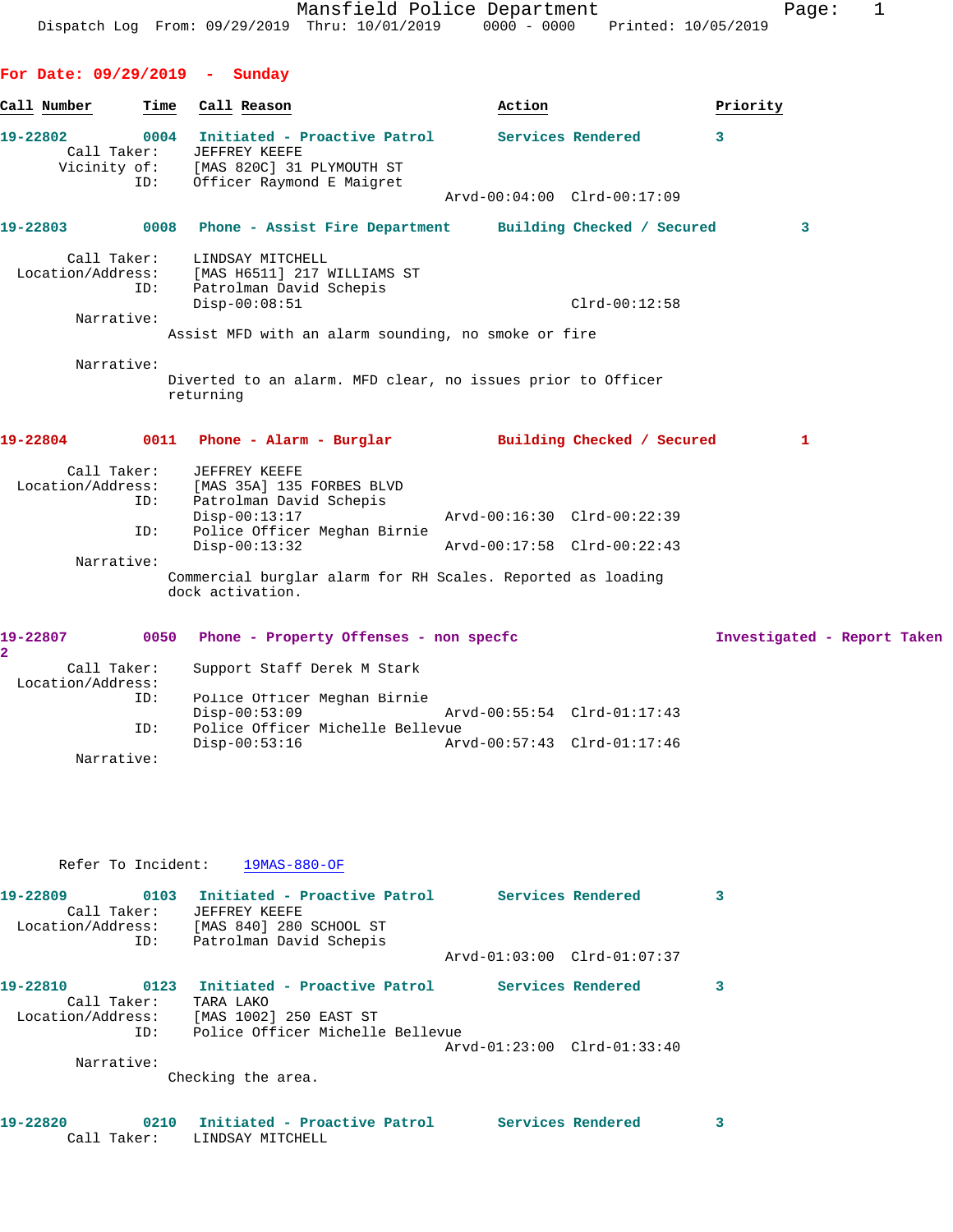|                                  | Mansfield Police Department<br>Dispatch Log From: 09/29/2019 Thru: 10/01/2019 0000 - 0000 Printed: 10/05/2019                                                                      |                                                                          |                             |   | Pa <sub>'</sub> |
|----------------------------------|------------------------------------------------------------------------------------------------------------------------------------------------------------------------------------|--------------------------------------------------------------------------|-----------------------------|---|-----------------|
|                                  | Location/Address: [MAS 820C] 31 PLYMOUTH ST<br>ID: Officer Raymond E Maigret                                                                                                       | Arvd-02:10:00 Clrd-02:20:52                                              |                             |   |                 |
|                                  | 19-22821 0210 Initiated - Proactive Patrol Services Rendered<br>Call Taker: TARA LAKO<br>Location/Address: [MAS] 4 ERICK RD @ 15 BONNEY LN<br>ID: Police Officer Michelle Bellevue |                                                                          |                             | 3 |                 |
|                                  |                                                                                                                                                                                    | Arvd-02:10:00 Clrd-02:25:57                                              |                             |   |                 |
| Narrative:                       | Checking the area.                                                                                                                                                                 |                                                                          |                             |   |                 |
| ID:                              | 19-22823 0212 Initiated - Proactive Patrol Services Rendered 3<br>Call Taker: LINDSAY MITCHELL<br>Location/Address: [MAS 280] 440 FORBES BLVD<br>Detective Christopher P Walsh     |                                                                          |                             |   |                 |
|                                  |                                                                                                                                                                                    | Arvd-02:12:00 Clrd-02:18:39                                              |                             |   |                 |
|                                  | 19-22825 0218 Initiated - Proactive Patrol Services Rendered<br>Call Taker: LINDSAY MITCHELL<br>Location/Address: [MAS 411] 60 FORBES BLVD                                         |                                                                          |                             | 3 |                 |
|                                  | ID: Detective Christopher P Walsh                                                                                                                                                  | Arvd-02:18:00 Clrd-02:26:19                                              |                             |   |                 |
|                                  | 19-22826 0222 Initiated - Proactive Patrol Services Rendered<br>Call Taker: JEFFREY KEEFE<br>Vicinity of: [MAS 4] 31 HAMPSHIRE ST<br>ID: Patrolman David Schepis                   |                                                                          |                             | 3 |                 |
|                                  |                                                                                                                                                                                    | Arvd-02:22:00 Clrd-02:32:33                                              |                             |   |                 |
| ID:                              | 19-22827 0228 Initiated - Proactive Patrol Services Rendered<br>Call Taker: JEFFREY KEEFE<br>Vicinity of: [MAS 834] 261 CHAUNCY ST<br>Detective Christopher P Walsh                |                                                                          |                             | 3 |                 |
|                                  |                                                                                                                                                                                    | Arvd-02:28:00 Clrd-02:46:38                                              |                             |   |                 |
|                                  | 19-22828 0235 Initiated - Proactive Patrol Services Rendered<br>Call Taker: JEFFREY KEEFE<br>Vicinity of: [MAS 907E] 390 WEST ST<br>ID: Patrolman David Schepis                    |                                                                          |                             | 3 |                 |
|                                  |                                                                                                                                                                                    | Arvd-02:35:00 Clrd-02:37:05                                              |                             |   |                 |
| 19-22829<br>0235                 | Phone - Disturbance / Gathering                                                                                                                                                    |                                                                          | Investigated - Report Taken |   | 1               |
| Call Taker:<br>Location/Address: | LINDSAY MITCHELL                                                                                                                                                                   |                                                                          |                             |   |                 |
| ID:<br>ID:                       | Police Officer Meghan Birnie<br>Disp-02:36:00<br>Patrolman David Schepis                                                                                                           | Arvd-02:43:25 Clrd-03:15:43                                              |                             |   |                 |
| Vehicle:<br>Narrative:           | $Disp-02:36:00$<br>GRY 2004 JEEP UT GRAND                                                                                                                                          | Arvd-02:40:08 Clrd-03:15:43<br>Req: PAS MA NE67RK VIN: 1J8GW68J14C203618 |                             |   |                 |

Refer To Incident: 19MAS-881-OF

| 19-22834     |     | 0402 Other - Building Check |                             | Services Rendered |  |
|--------------|-----|-----------------------------|-----------------------------|-------------------|--|
| Call Taker:  |     | JEFFREY KEEFE               |                             |                   |  |
| Vicinity of: |     | [MAS 820C] 31 PLYMOUTH ST   |                             |                   |  |
|              | ID: | Officer Raymond E Maigret   |                             |                   |  |
|              |     | Disp-04:03:20               | Arvd-04:03:23 Clrd-04:13:44 |                   |  |
|              |     |                             |                             |                   |  |

**19-22836 0602 911 - 911 Hang-ups & Verifications Confirmed misdial/Accdntl Call 2**

 Call Taker: JEFFREY KEEFE Location/Address: [MAS H4922] 295 WARE ST ID: Police Officer Michelle Bellevue Page: 2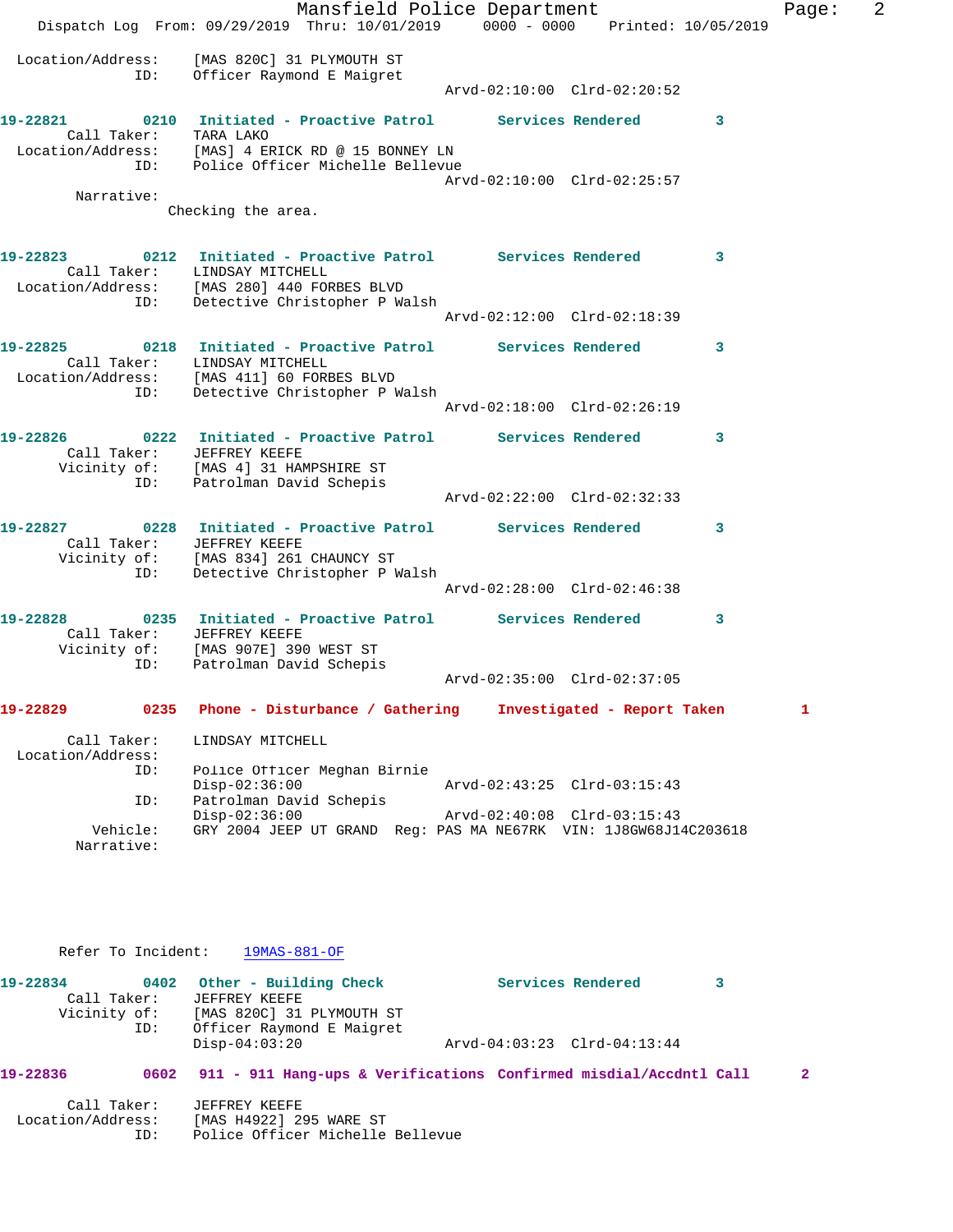|                         |                                  |                                                                       | Mansfield Police Department<br>Dispatch Log From: 09/29/2019 Thru: 10/01/2019 0000 - 0000 Printed: 10/05/2019 |                             |                            |                   | Page:             | 3 |
|-------------------------|----------------------------------|-----------------------------------------------------------------------|---------------------------------------------------------------------------------------------------------------|-----------------------------|----------------------------|-------------------|-------------------|---|
|                         |                                  |                                                                       |                                                                                                               |                             |                            |                   |                   |   |
|                         | Narrative:                       | $Disp-06:05:03$                                                       |                                                                                                               |                             |                            |                   |                   |   |
|                         |                                  |                                                                       | 911 hang up verification. CP stated all was okay.                                                             |                             |                            |                   |                   |   |
| 19-22837                |                                  | 0608                                                                  | Initiated - Proactive Patrol Building Checked / Secured                                                       |                             |                            |                   | 3                 |   |
|                         | Call Taker:                      | JEFFREY KEEFE                                                         |                                                                                                               |                             |                            |                   |                   |   |
|                         | ID:                              | Vicinity of: [MAS 820C] 31 PLYMOUTH ST<br>Officer Raymond E Maigret   |                                                                                                               |                             |                            |                   |                   |   |
|                         |                                  |                                                                       |                                                                                                               | Arvd-06:08:00 Clrd-06:19:48 |                            |                   |                   |   |
| $\overline{\mathbf{2}}$ |                                  |                                                                       |                                                                                                               |                             |                            | Services Rendered |                   |   |
|                         |                                  | Call Taker: JEFFREY KEEFE<br>Vicinity of: [MAS] OAKLAND ST            |                                                                                                               |                             |                            |                   |                   |   |
|                         | ID:                              |                                                                       | Police Officer Meghan Birnie                                                                                  |                             |                            |                   |                   |   |
|                         |                                  |                                                                       |                                                                                                               | Arvd-06:21:00 Clrd-06:59:38 |                            |                   |                   |   |
|                         |                                  |                                                                       |                                                                                                               |                             |                            |                   | Services Rendered |   |
| 3                       |                                  | Call Taker: JEFFREY KEEFE                                             |                                                                                                               |                             |                            |                   |                   |   |
|                         |                                  |                                                                       | Vicinity of: [MAS H6573] 185 WINTER ST<br>ID: Police Officer Michelle Bellevue                                |                             |                            |                   |                   |   |
|                         |                                  |                                                                       |                                                                                                               | Arvd-06:33:00 Clrd-07:03:02 |                            |                   |                   |   |
|                         | Narrative:                       |                                                                       | Clear with zero citations, average speed 28mph, top speed                                                     |                             |                            |                   |                   |   |
|                         |                                  | 34mph                                                                 |                                                                                                               |                             |                            |                   |                   |   |
| 19-22843                |                                  |                                                                       | 0717 911 - Assist Fire Department Transported to Hospital 3                                                   |                             |                            |                   |                   |   |
|                         |                                  | Call Taker: MEGHAN MILLS<br>Location/Address: [MAS H5189] 18 DAVIS ST |                                                                                                               |                             |                            |                   |                   |   |
|                         | ID:                              | Patrolman David Schepis                                               |                                                                                                               |                             |                            |                   |                   |   |
|                         | ID:                              | $Disp-07:19:42$                                                       | Police Officer Meghan Birnie                                                                                  |                             | $Clrd-07:22:40$            |                   |                   |   |
|                         | Narrative:                       | $Disp-07:22:44$                                                       |                                                                                                               | Arvd-07:23:14 Clrd-07:26:59 |                            |                   |                   |   |
|                         |                                  | Assist MFD with the medical                                           |                                                                                                               |                             |                            |                   |                   |   |
|                         | Narrative:                       |                                                                       |                                                                                                               |                             |                            |                   |                   |   |
|                         |                                  | Transport to Sturdy                                                   |                                                                                                               |                             |                            |                   |                   |   |
| 19-22844                |                                  | 0725 Phone - Alarm - Burglar                                          |                                                                                                               |                             | Building Checked / Secured |                   | 1                 |   |
|                         | Call Taker:<br>Location/Address: | TARA LAKO                                                             | [MAS 401A] 360 FORBES BLVD                                                                                    |                             |                            |                   |                   |   |
|                         | ID:                              | Patrolman David Schepis                                               |                                                                                                               |                             |                            |                   |                   |   |
|                         | ID:                              | $Disp-07:27:56$                                                       | Police Officer Meghan Birnie                                                                                  | Arvd-07:32:47 Clrd-07:41:35 |                            |                   |                   |   |
|                         | Narrative:                       | $Disp-07:27:58$                                                       |                                                                                                               | Arvd-07:31:02 Clrd-07:41:33 |                            |                   |                   |   |
|                         |                                  | detector.                                                             | Alarm company reports activation for zone 13, side motion                                                     |                             |                            |                   |                   |   |
|                         | Narrative:                       |                                                                       |                                                                                                               |                             |                            |                   |                   |   |
|                         |                                  |                                                                       | Ofc Schepis reports there is an open door.                                                                    |                             |                            |                   |                   |   |
|                         | Narrative:                       |                                                                       |                                                                                                               |                             |                            |                   |                   |   |
|                         |                                  |                                                                       | Ofc Schepis reports they will be doing a check of the inside                                                  |                             |                            |                   |                   |   |
|                         | Narrative:                       |                                                                       |                                                                                                               |                             |                            |                   |                   |   |
|                         |                                  | trouble for zone 5                                                    | Ofc Schepis reports the fire alarm panel is showing in                                                        |                             |                            |                   |                   |   |
|                         | Narrative:                       |                                                                       |                                                                                                               |                             |                            |                   |                   |   |
|                         |                                  |                                                                       |                                                                                                               |                             |                            |                   |                   |   |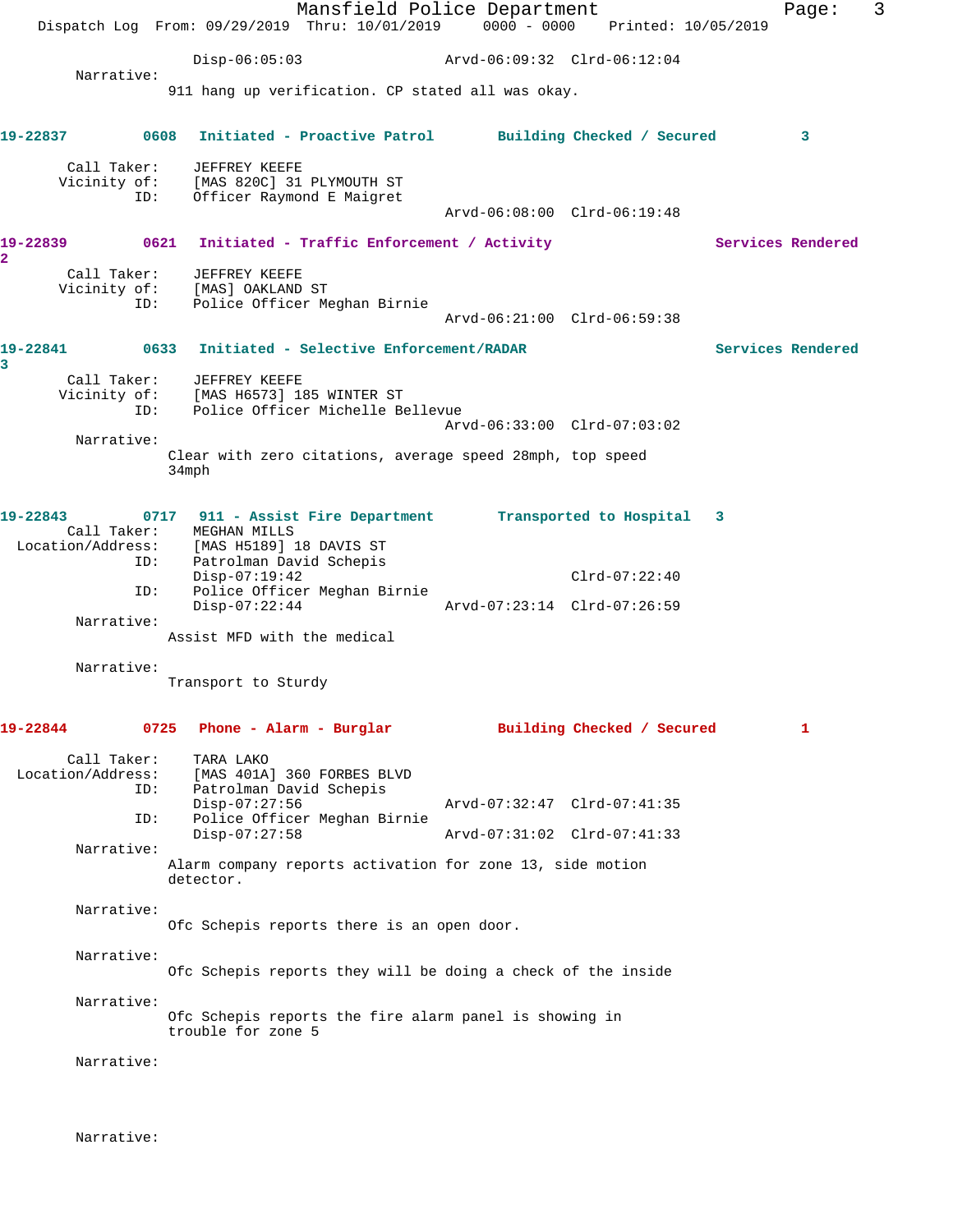Mansfield Police Department Fage: 4 Dispatch Log From: 09/29/2019 Thru: 10/01/2019 0000 - 0000 Printed: 10/05/2019 Dispatch spoke with primary contact and they will have someone go out to secure the door. **19-22845 0742 Phone - 911 Hang-ups & Verifications Spoken To 2** Call Taker: Kieran M Ruth Location/Address: [MAS H2738] 779 WARE ST Police Officer Michelle Bellevue<br>Disp-07:43:16 Ar Disp-07:43:16 Arvd-07:47:41 Clrd-07:51:03 ID: Detective Christopher P Walsh Disp-07:43:20 Arvd-07:49:45 Clrd-07:51:05 Vehicle: GRY 2015 SUBA UT FOREST Reg: PC MA 6LH445 VIN: JF2SJADC5FH542500 Vehicle: GRY 2008 TOYT UT SEQUOI Reg: PAS MA IC45PF VIN: 5TDBY64A18S013050 Narrative: Multiple 911 hang ups from a 911 only phone pinged to 14 meters Narrative: Ofc Bellevue reports two vehicles in the driveway, come back to the homeowner. Narrative: Ofc Bellevue reports no issues at the residence. Residents do have a 911 only phone but is stored away and may be faulty. **19-22847 0822 Walk-In - Child Safety Seat Program Services Rendered 3**  Call Taker: Support Staff Derek M Stark Location/Address: [MAS 451B] 500 EAST ST ID: Police Officer Nicole M Boldrighini Disp-08:25:31 Arvd-08:27:29 Clrd-08:41:13 Vehicle: BRO 2015 GMC UT ACADIA Reg: PC MA 6VT442 VIN: 1GKKVPKD1FJ386924 Narrative: Ofc. Boldrighini installing a child safety seat. Narrative: Ofc Boldrighini reports one seat checked. **19-22850 0902 Initiated - Proactive Patrol Building Checked / Secured 3** Call Taker: TARA LAKO Location/Address: [MAS 281A] 1 CROCKER ST ID: Police Officer Nicole M Boldrighini Arvd-09:02:00 Clrd-09:07:40 Narrative: Checking the area. **19-22851 0921 Initiated - Proactive Patrol Building Checked / Secured 3** Call Taker: TARA LAKO Location/Address: [MAS 820C] 31 PLYMOUTH ST ID: Police Officer Joshua S Ellender Arvd-09:21:00 Clrd-09:38:24 Narrative: Checking the area. **19-22852 0933 Initiated - Selective Enforcement/RADAR Services Rendered 3**  Call Taker: TARA LAKO Location/Address: [MAS] NORTH MAIN ST ID: Police Officer Nicole M Boldrighini Arvd-09:33:00 Clrd-09:55:17 Narrative: Traffic enforcement in the area. **19-22855 0958 Phone - Alarm - Burglar False / Accidental Alarm 1**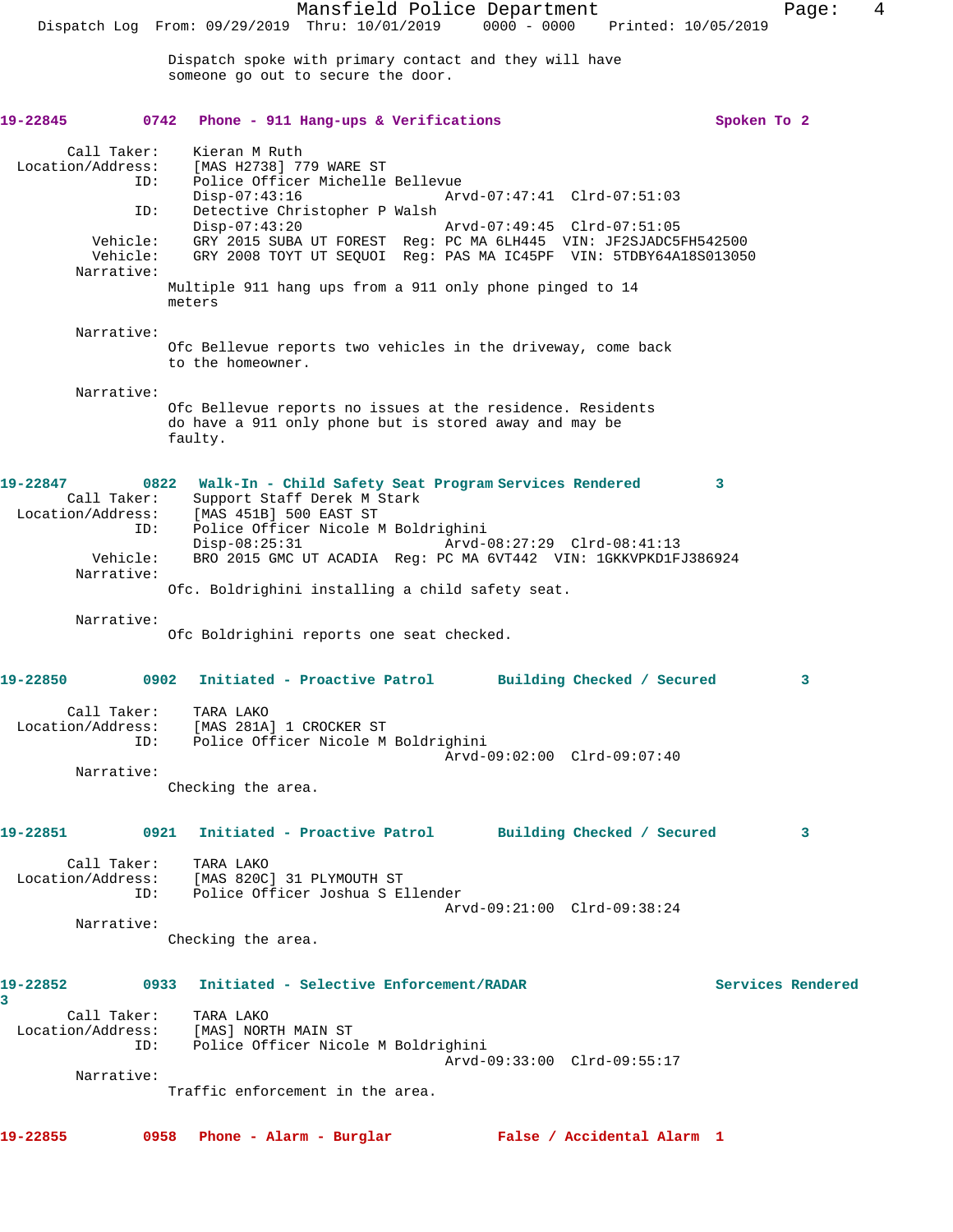|                                                                                                  | Mansfield Police Department<br>Dispatch Log From: 09/29/2019 Thru: 10/01/2019 0000 - 0000 Printed: 10/05/2019                                                                                                                                                                                                                                                                                                                                                                                                                                                                               | Page:             | 5 |
|--------------------------------------------------------------------------------------------------|---------------------------------------------------------------------------------------------------------------------------------------------------------------------------------------------------------------------------------------------------------------------------------------------------------------------------------------------------------------------------------------------------------------------------------------------------------------------------------------------------------------------------------------------------------------------------------------------|-------------------|---|
| Call Taker:<br>Location/Address:<br>ID:<br>ID:                                                   | TARA LAKO<br>[MAS 12] 250 EAST ST<br>Police Officer John R Armstrong<br>$Disp-10:00:46$<br>Arvd-10:01:27 Clrd-10:07:30<br>Police Officer Nicole M Boldrighini<br>$Disp-10:00:48$<br>Arvd-10:03:45 Clrd-10:07:30                                                                                                                                                                                                                                                                                                                                                                             |                   |   |
| Narrative:                                                                                       | Alarm company reporting and activation for the perimeter<br>burglar alarm for door 12 weight room.                                                                                                                                                                                                                                                                                                                                                                                                                                                                                          |                   |   |
| Narrative:                                                                                       | All doors checked secure.                                                                                                                                                                                                                                                                                                                                                                                                                                                                                                                                                                   |                   |   |
| 19-22856                                                                                         | 1003 Initiated - Proactive Patrol Building Checked / Secured                                                                                                                                                                                                                                                                                                                                                                                                                                                                                                                                | 3                 |   |
| Call Taker:<br>Location/Address:<br>ID:                                                          | TARA LAKO<br>[MAS 840] 280 SCHOOL ST<br>Police Officer David J Pepicelli<br>Arvd-10:03:00 Clrd-10:17:23                                                                                                                                                                                                                                                                                                                                                                                                                                                                                     |                   |   |
| Narrative:                                                                                       | Checking the area.                                                                                                                                                                                                                                                                                                                                                                                                                                                                                                                                                                          |                   |   |
| 19-22858<br>3                                                                                    | 1006 Walk-In - Fingerprinting - non crimnl                                                                                                                                                                                                                                                                                                                                                                                                                                                                                                                                                  | Services Rendered |   |
| Call Taker:<br>ID:                                                                               | Officer Jason R Bouck<br>Location/Address: [MAS 451B] 500 EAST ST<br>Sergeant Brian P Thibault<br>$Disp-10:09:04$<br>Arvd-10:09:25 Clrd-10:22:57                                                                                                                                                                                                                                                                                                                                                                                                                                            |                   |   |
| Narrative:                                                                                       | Sgt. Thibault assisting with fingerprints.                                                                                                                                                                                                                                                                                                                                                                                                                                                                                                                                                  |                   |   |
| 19-22859<br>Call Taker:<br>Location/Address:<br>ID:<br>ID:<br>Vehicle:<br>Vehicle:<br>Narrative: | 1015 Phone - Alarm - Burglar Mark False / Accidental Alarm 1<br>TARA LAKO<br>[MAS H2881] 242 WILLIAMS ST<br>Police Officer Nicole M Boldrighini<br>$Disp-10:16:54$<br>Arvd-10:23:15 Clrd-10:24:12<br>Police Officer David J Pepicelli<br>$Disp-10:17:36$<br>Arvd-10:20:11 Clrd-10:24:14<br>GRY 1999 MERZ CLK320 Reg: PC MA 1DE932 VIN: WDBLK65G9XT014759<br>BLK 2007 TOYT CAMRY Reg: PC MA 997FH3 VIN: 4T1BK46K67U530765<br>Alarm company reporting a perimeter alarm for the master<br>bath window. Alarm company did receive an acknowledgement<br>for the alarm, may be someone on site. |                   |   |
| Narrative:                                                                                       | Ofc Pepicelli reports there are 2 vehicles in the driveway,<br>one comes back to the homeowner.                                                                                                                                                                                                                                                                                                                                                                                                                                                                                             |                   |   |
| Narrative:                                                                                       | Ofc Pepicelli reports speaking with the daughter who opened<br>the parents bedroom window and did not realize it was in<br>alarm.                                                                                                                                                                                                                                                                                                                                                                                                                                                           |                   |   |
| 19-22860<br>Call Taker:<br>Location/Address:<br>ID:<br>Narrative:                                | Walk-In - Assist Citizen - P S A Services Rendered<br>1043<br>3<br>Officer Jason R Bouck<br>Police Officer David J Pepicelli<br>$Disp-10:46:43$<br>Arvd-11:04:52 Clrd-11:16:25                                                                                                                                                                                                                                                                                                                                                                                                              |                   |   |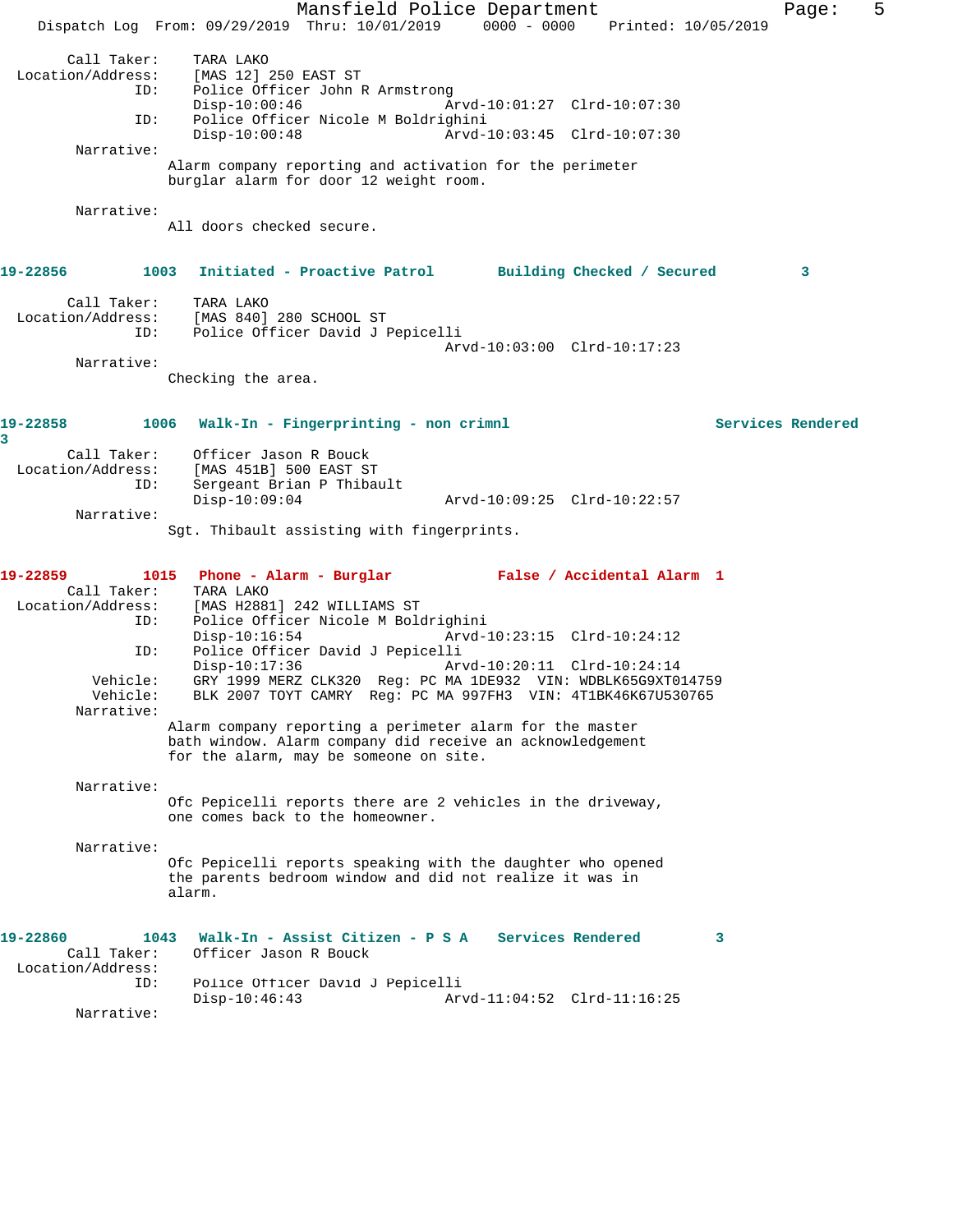Mansfield Police Department Fage: 6 Dispatch Log From: 09/29/2019 Thru: 10/01/2019 0000 - 0000 Printed: 10/05/2019 **19-22862 1047 Walk-In - Motor Veh Acc - Hit & Run Incident Report 1**  Call Taker: Officer Jason R Bouck Location/Address: [MAS 907] 390 WEST ST Apt. #A ID: Police Officer Nicole M Boldrighini Disp-10:52:54 Arvd-10:53:54 Clrd-11:24:43 Vehicle: GRN 2007 TOYT UT RAVNEW Reg: PC MA 744WPF VIN: JTMBD33V075090446 Narrative: Party requesting assistance for a past hit & run. Refer To Incident: 19MAS-882-OF **19-22864 1132 Initiated - Proactive Patrol Building Checked / Secured 3** Call Taker: APRIL LEHANE Location/Address: [MAS 840] 280 SCHOOL ST ID: Sergeant Brian P Thibault Arvd-11:32:00 Clrd-11:40:36 Narrative: Checking the area. **19-22866 1147 Initiated - Proactive Patrol Building Checked / Secured 3** Call Taker: APRIL LEHANE Location/Address: [MAS 281A] 1 CROCKER ST ID: Sergeant Brian P Thibault Arvd-11:47:00 Clrd-11:57:14 Narrative: Checking the area. **19-22867 1153 Initiated - Proactive Patrol Building Checked / Secured 3** Call Taker: APRIL LEHANE Location/Address: [MAS 820C] 31 PLYMOUTH ST ID: Police Officer Joshua S Ellender Arvd-11:53:00 Clrd-12:28:23 Narrative: Checking the area. **19-22868 1156 Phone - Disabled Motor Vehicle Services Rendered 3**  Call Taker: Kieran M Ruth Location/Address: [MAS] 300 RTE 140 NB @ 375 WEST ST ID: Police Officer David J Pepicelli Disp-11:58:14 Arvd-12:03:18 Clrd-12:06:54 Narrative: Out for a DMV turning left on to West St Narrative: Operator has friends going for gas. They are attempting to push car off the roadway **19-22872 1223 Walk-In - Motor Veh Acc - Hit & Run Assisted Party 1**  Call Taker: Officer Jason R Bouck Location/Address: [MAS 255] 377 CHAUNCY ST ID: Police Officer David J Pepicelli Disp-12:29:40 Arvd-12:33:35 Clrd-13:04:54 Narrative: Party requesting assistance for a past hit & run. Narrative: Stop & Shop advised of the incident and are aware of the situation. **19-22871 1226 Phone - Assist Fire Department Transported to Hospital 3**  Call Taker: Kieran M Ruth Location/Address: [MAS 825] 25 COBB ST Apt. #L ID: Police Officer Nicole M Boldrighini Disp-12:28:24 Arvd-12:31:31 Clrd-12:39:01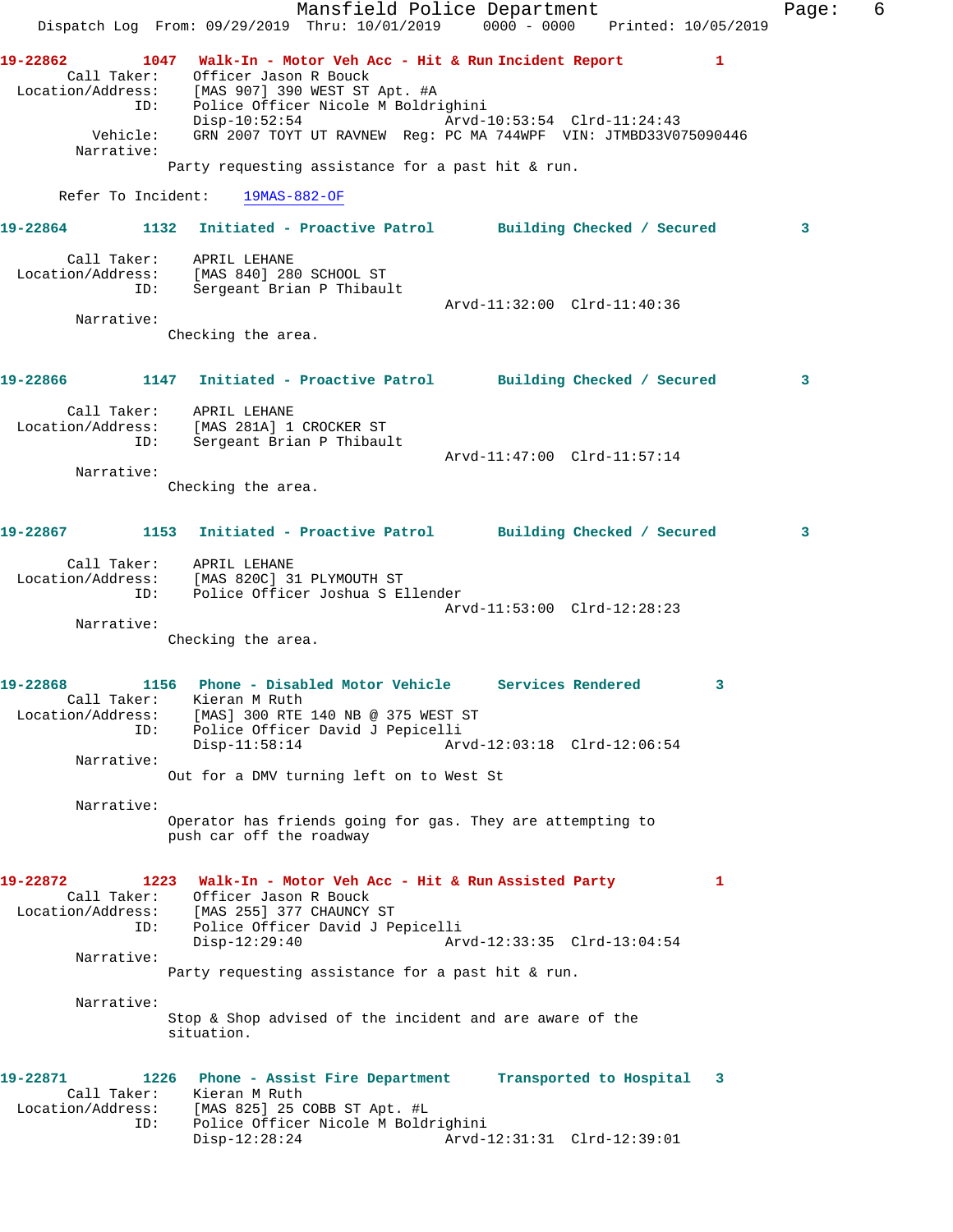Mansfield Police Department Fage: 7 Dispatch Log From: 09/29/2019 Thru: 10/01/2019 0000 - 0000 Printed: 10/05/2019 **19-22873 1253 Walk-In - Assist Citizen - P S A Services Rendered 3**  Call Taker: Officer Jason R Bouck Location/Address: [MAS 451B] 500 EAST ST Narrative: Party requesting copy of accident report (refer to #19- 22767). **19-22877 1334 Initiated - Proactive Patrol Building Checked / Secured 3** Call Taker: APRIL LEHANE Location/Address: [MAS 820C] 31 PLYMOUTH ST ID: Police Officer Joshua S Ellender Arvd-13:34:00 Clrd-13:56:32 Narrative: Checking the area. **19-22888 1512 Walk-In - Child Safety Seat Program Services Rendered 3**  Call Taker: Officer Jason R Bouck Location/Address: [MAS 451B] 500 EAST ST<br>ID: Police Officer Nicole M Police Officer Nicole M Boldrighini<br>Disp-15:16:23 Arvd-1 Disp-15:16:23 Arvd-15:17:18 Clrd-15:29:39 Vehicle: WHI 2016 BMW X3 Reg: PC MA 3ZC869 VIN: 5UXWX9C50G0D67509 Narrative: Ofc. Boldrighini installing a child safety seat. Narrative: One seat installed **19-22889 1553 Phone - Motor Veh Acc - No Injury Accident Report 1**  Call Taker: NICHOLAS GOYETTE Location/Address: [MAS] 200 CHAUNCY ST @ 234 CENTRAL ST<br>ID: Police Officer Danielle C Titus Police Officer Danielle C Titus Disp-16:00:45 Arvd-16:00:49 Clrd-16:21:31 ID: Police Officer David J Pepicelli Disp-16:04:25 Arvd-16:04:26 Clrd-16:09:11 Vehicle: GRY 2019 FORD SD FUSION Reg: PC MA 9ZK323 VIN: 3FA6P0CD2KR224481<br>Vehicle: BLU 2012 VOLV S60 Reg: PC MA 693RS2 VIN: YV1622FS2C2127330 BLU 2012 VOLV S60 Reg: PC MA 693RS2 VIN: YV1622FS2C2127330 Narrative: Officers responding for the two car mva, no reported injuries. RP calling to request officer assistance as the other operator cannot provide paperwork. Narrative: Citation issued for following too closely Refer To Accident: 19MAS-368-AC **19-22892 1651 Walk-In - Missing Person Services Rendered 1**  Call Taker: Support Staff Amanda Crisfulla Location/Address: [MAS] 35 KING ARTHUR WAY ID: Police Officer David J Pepicelli Disp-16:56:48 Arvd-16:59:26 Clrd-18:42:25 ID: Police Officer Jay J Sparrow Disp-17:21:11 Arvd-17:21:12 Clrd-17:31:48<br>ID: Police Officer Danielle C Titus Police Officer Danielle C Titus Disp-17:21:15 Arvd-17:21:16 Clrd-17:31:26<br>ID: Police Officer Joshua S Ellender Police Officer Joshua S Ellender<br>Disp-17:21:30 Ar Disp-17:21:30 Arvd-17:21:31 Clrd-17:37:18 Narrative: Rp in lobby requesting to speak with an Ofc. regarding her husband who has gone missing. Narrative: Ofc. Ellender reports 25/75 Forbes and Crystler clear. Ofc. Titus checking the Red Roof and Stop & Shop lots. 1728 Ofc. Titus reports Stop & Shop clear.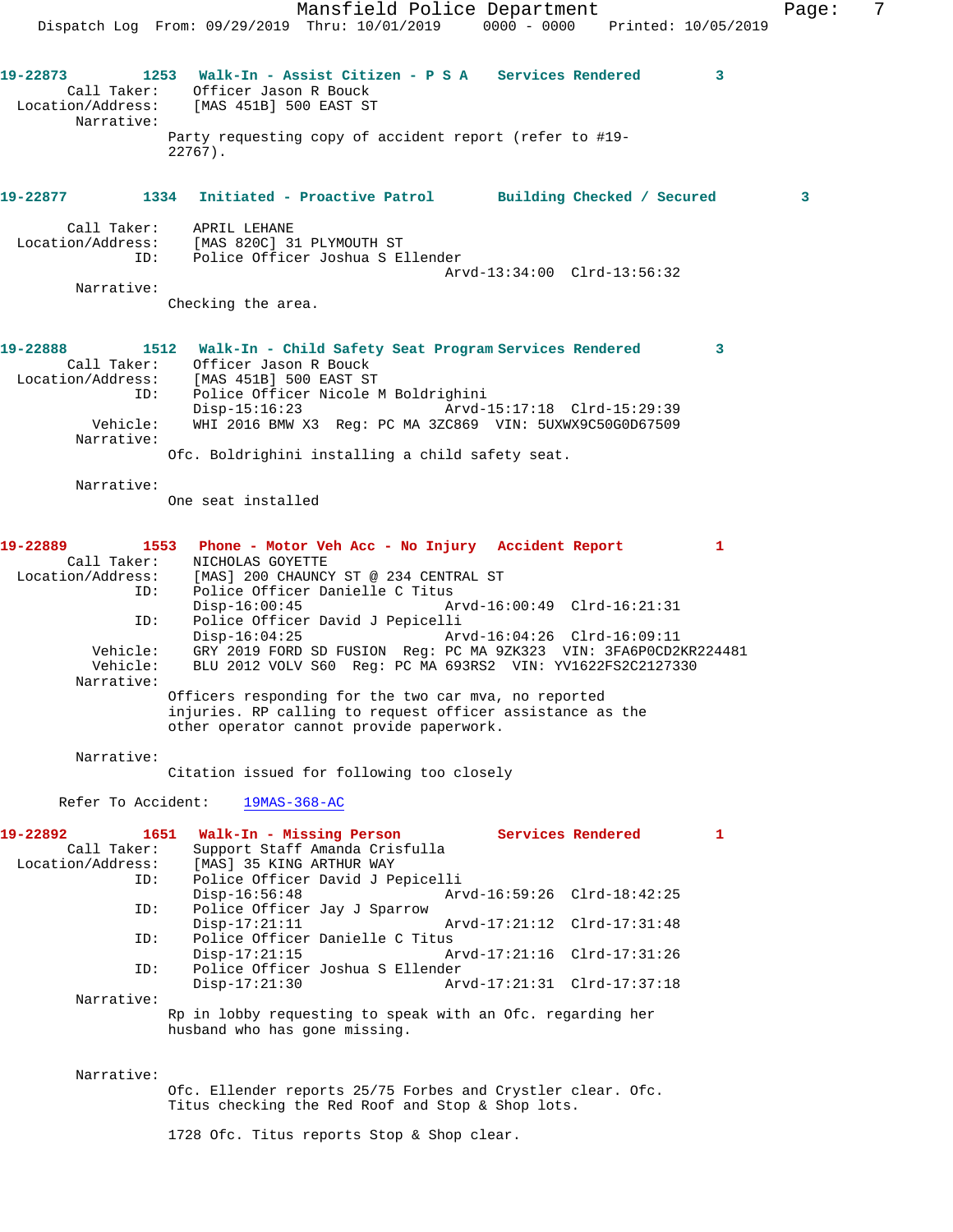Dispatch Log From: 09/29/2019 Thru: 10/01/2019 0000 - 0000 Printed: 10/05/2019 Narrative: 1802 GBC BOLO sent out Narrative: Ofc. Pepicelli out to Stop & Ship for a follow up Narrative: Front Desk reports male party located, GBC BOLO canceled. Narrative: Refer To Incident: 19MAS-883-OF **19-22893 1704 Initiated - Proactive Patrol Building Checked / Secured 3** Call Taker: NICHOLAS GOYETTE Location/Address: [MAS 820C] 31 PLYMOUTH ST ID: Sergeant Lawrence G Crosman<br>Disp-17:22:11 Disp-17:22:11 Arvd-17:22:13 Clrd-17:22:14 Narrative: Checking the area. **19-22894 1717 Phone - Larceny under \$1200 Spoken To 2**  Call Taker: NICHOLAS GOYETTE<br>Location/Address: [MAS H6205] 26 S [MAS H6205] 26 SHAWMUT AVE ID: Police Officer Danielle C Titus Disp-17:20:16 Clrd-17:21:04<br>TD: Police Officer Joshua S Ellender Police Officer Joshua S Ellender Disp-17:20:18 Clrd-17:21:06 ID: Police Officer Danielle C Titus Disp-17:31:28 Clrd-17:34:23<br>ID: Police Officer Jay J Sparrow Police Officer Jay J Sparrow<br>Disp-17:40:30 Disp-17:40:30 Arvd-17:40:31 Clrd-17:55:22 ID: Police Officer Danielle C Titus Disp-17:40:34 Arvd-17:41:51 Clrd-17:55:23 Narrative: RP calling to report having about \$170 worth of clothing stolen from him. Narrative: Officers spoke with RP who was advised of the process, this is a civil matter only. **19-22895 1734 Initiated - Motor Vehicle Stop Citation / Warning Issued 3**  NICHOLAS GOYETTE Location/Address: [MAS 240A] 189 CHAUNCY ST ID: Police Officer Danielle C Titus Arvd-17:34:00 Clrd-17:40:19<br>ID: Police Officer Jay J Sparrow Police Officer Jay J Sparrow Disp-17:34:47 Arvd-17:34:48 Clrd-17:36:15<br>Vehicle: WHI 2014 HYUN SANTAF Req: PC MA 8788BD VIN: 5XYZU3LA3EG1 Vehicle: WHI 2014 HYUN SANTAF Reg: PC MA 8788BD VIN: 5XYZU3LA3EG162286 Narrative: Out with an mv stop. RO OLN showing EXPI. Operator cited, operator will advise RO of the status. **19-22896 1758 Initiated - Motor Vehicle Stop Citation / Warning Issued 3**  Call Taker: NICHOLAS GOYETTE<br>Vicinity of: [MAS H9973] 277 of: [MAS H9973] 277 PRATT ST<br>ID: Police Officer Danielle ( Police Officer Danielle C Titus Arvd-17:58:00 Clrd-18:07:10 Vehicle: BLU 2007 GMC UT ENVOY Reg: PC MA 926MW3 VIN: 1GKDT13S572285180 Narrative: Out with an mv stop. RO cited for equipment violation.

Mansfield Police Department Fage: 8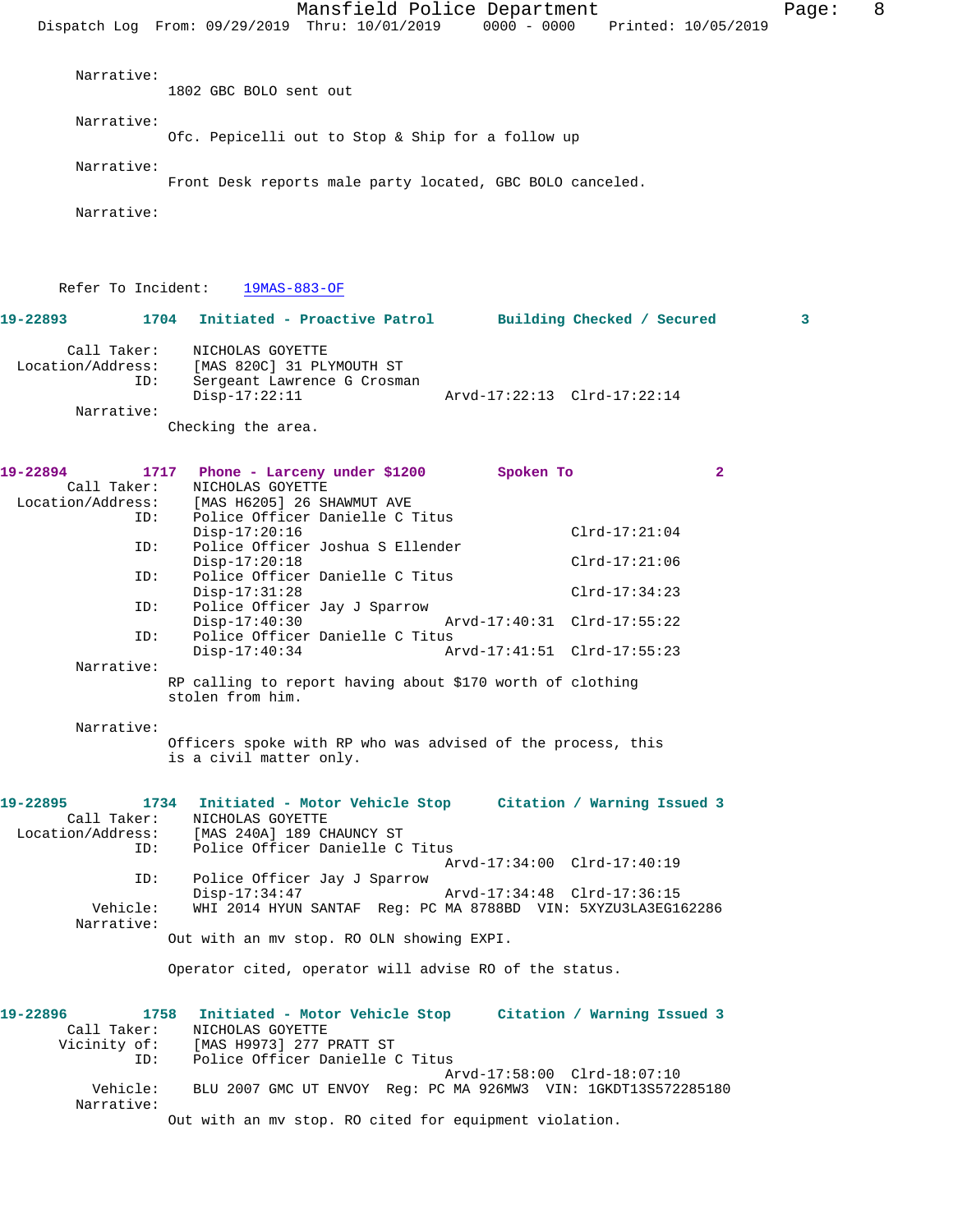**19-22898 1814 Initiated - Selective Enforcement/RADAR Citation / Warning Issued 3**  Call Taker: NICHOLAS GOYETTE Location/Address: [MAS] 86 EASTMAN ST @ 2 STURBRIDGE DR ID: Police Officer Joshua S Ellender Arvd-18:14:00 Clrd-18:44:32 Vehicle: BLK 2014 HOND UT PILOT Reg: PAS MA TCW177 VIN: 5FNYF4H96EB041950 Vehicle: GRN 2014 JEEP GRACHE Reg: PC MA 8EG966 VIN: 1C4RJFCGXEC184417 Vehicle: GRY 2018 MAZD CX9 Reg: PC MA 514KZ1 VIN: JM3TCBCY6J0226733 Narrative: Traffic enforcement in the area. Narrative: Out with an mv stop. RO cited for marked lanes. Narrative: Out with an mv stop. RO cited for marked lanes violation. Narrative: Cited for marked lanes violation **19-22899 1817 Phone - Disturbance / Gathering Confirmed misdial/Accdntl Call 1** Call Taker: NICHOLAS GOYETTE<br>! Location/Address: [MAS H1037] 160 [MAS H1037] 160 STEARNS AVE ID: Police Officer Jay J Sparrow Disp-18:17:34 Arvd-18:21:08 Clrd-18:24:06 ID: Police Officer Danielle C Titus Disp-18:17:37 Arvd-18:21:07 Clrd-18:24:06 Narrative: Officers reponding for an open line 911, commotion in the background. Narrative: Contact made with the calling party, claims no emergency, new phone. **19-22903 1856 911 - 911 Hang-ups & Verifications Confirmed misdial/Accdntl Call 2** Call Taker: DAVID SULLIVAN Location/Address: [FOX] 2 WASHINGTON ST Apt. #1 ID: Patrolman PAUL POLITSOPOULOS<br>Disp-18:58:34 Disp-18:58:34 Arvd-19:03:54 Clrd-19:07:48<br>TD: Police Officer Joshua S Ellender Police Officer Joshua S Ellender<br>Disp-19:02:54 Arv Disp-19:02:54 Arvd-19:02:55 Clrd-19:02:58 Narrative: 911 Open Line. No ANswer On Call Back. Narrative: C18 reporting it appears accidental **19-22904 1859 Phone - Well Being Check Spoken To 3**  Call Taker: NICHOLAS GOYETTE<br>Location/Address: [MAS H3097] 159 1 ess: [MAS H3097] 159 RUMFORD AVE<br>ID: Police Officer Danielle C T: Police Officer Danielle C Titus Disp-19:02:52 Arvd-19:07:43 Clrd-19:30:01<br>ID: Police Officer Joshua S Ellender Police Officer Joshua S Ellender<br>Disp-19:03:02 Ar Disp-19:03:02 Arvd-19:04:53 Clrd-19:30:02 Narrative: RP calling to report a baby that appears to be crying and in distress and claims it is unusual and has been going on for the past coupled days. Unsure of the apartment #, but it is in the building to the left of 151 Rumford. Narrative: Ofc. Ellender reports checking the area with nothing

showing. Only one window is open and has children inside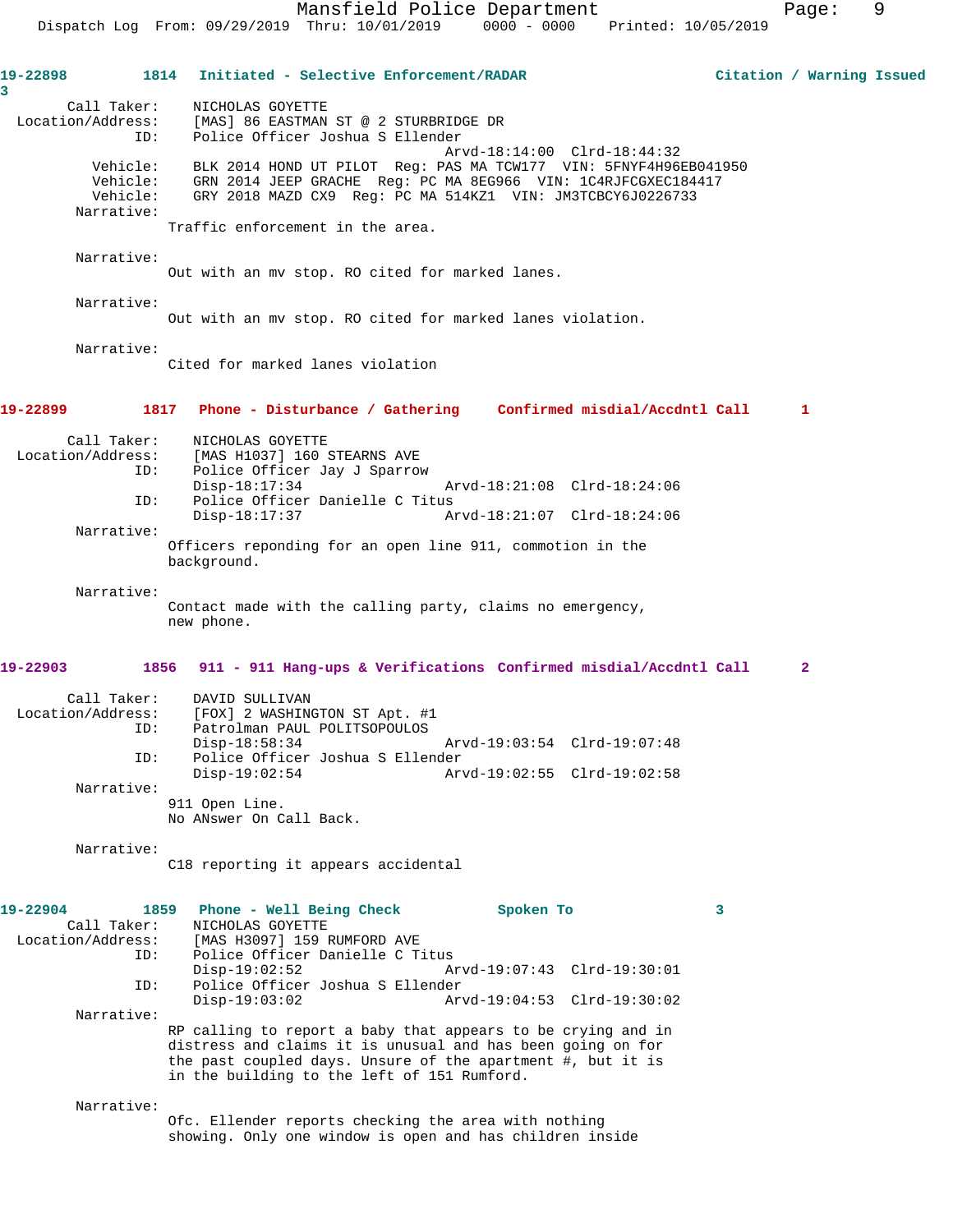|                                                                                                     |      | Dispatch Log From: 09/29/2019 Thru: 10/01/2019 0000 - 0000 Printed: 10/05/2019                                                                                |  | Mansfield Police Department |                 |                         | Page:             | 10 |
|-----------------------------------------------------------------------------------------------------|------|---------------------------------------------------------------------------------------------------------------------------------------------------------------|--|-----------------------------|-----------------|-------------------------|-------------------|----|
|                                                                                                     |      | laughing and playing. Nobody in the area reports similar<br>findings.                                                                                         |  |                             |                 |                         |                   |    |
| Narrative:                                                                                          |      | Ofc. Titus reports checking the area with no results. Spoke<br>to the RP, baby crying believed to be coming from second<br>floor which is in darkness. Clear. |  |                             |                 |                         |                   |    |
| 19-22907<br>Call Taker:<br>Location/Address: [MAS 417] 9 FRANCIS AVE<br>ID: Police Officer Joshua S | ID:  | 1931 Initiated - Proactive Patrol Services Rendered<br>NICHOLAS GOYETTE<br>Police Officer Joshua S Ellender                                                   |  |                             |                 | $\overline{\mathbf{3}}$ |                   |    |
| Narrative:                                                                                          |      |                                                                                                                                                               |  | Arvd-19:31:00 Clrd-19:42:56 |                 |                         |                   |    |
|                                                                                                     |      | Checking the area.                                                                                                                                            |  |                             |                 |                         |                   |    |
| 19-22908 2012                                                                                       |      | 1934 Initiated - Proactive Patrol Building Checked / Secured                                                                                                  |  |                             |                 |                         | 3                 |    |
| Call Taker:<br>Location/Address: [MAS 820C] 31 PLYMOUTH ST                                          | ID:  | NICHOLAS GOYETTE<br>Sergeant Lawrence G Crosman                                                                                                               |  |                             |                 |                         |                   |    |
|                                                                                                     |      |                                                                                                                                                               |  | Arvd-19:34:00 Clrd-19:52:02 |                 |                         |                   |    |
| Narrative:                                                                                          |      | Checking the area.                                                                                                                                            |  |                             |                 |                         |                   |    |
| 19-22913 2014                                                                                       |      | 2007 Initiated - Proactive Patrol Building Checked / Secured                                                                                                  |  |                             |                 |                         | 3                 |    |
| Call Taker:<br>Location/Address: [MAS 281A] 1 CROCKER ST                                            | ID:  | NICHOLAS GOYETTE<br>Police Officer Danielle C Titus                                                                                                           |  |                             |                 |                         |                   |    |
| Narrative:                                                                                          |      |                                                                                                                                                               |  | Arvd-20:07:00 Clrd-20:19:13 |                 |                         |                   |    |
|                                                                                                     |      | Checking the area.                                                                                                                                            |  |                             |                 |                         |                   |    |
| 19-22919                                                                                            |      | 2110 Initiated - Proactive Patrol Building Checked / Secured                                                                                                  |  |                             |                 |                         | 3                 |    |
| Call Taker:<br>Location/Address:<br>ID: Police Officer Joshua S Ellender                            |      | NICHOLAS GOYETTE<br>[MAS 1016] 4 ERICK RD                                                                                                                     |  |                             |                 |                         |                   |    |
| Narrative:                                                                                          |      |                                                                                                                                                               |  | Arvd-21:10:00 Clrd-21:22:38 |                 |                         |                   |    |
|                                                                                                     |      | Checking the area.                                                                                                                                            |  |                             |                 |                         |                   |    |
| 19-22922                                                                                            | 2120 | Initiated - Proactive Patrol Building Checked / Secured                                                                                                       |  |                             |                 |                         | 3                 |    |
| Call Taker:<br>Location/Address:                                                                    | ID:  | NICHOLAS GOYETTE<br>[MAS 820C] 31 PLYMOUTH ST<br>Sergeant Lawrence G Crosman                                                                                  |  |                             |                 |                         |                   |    |
| Narrative:                                                                                          |      | Checking the area.                                                                                                                                            |  | Arvd-21:20:00 Clrd-21:31:32 |                 |                         |                   |    |
| 19-22923<br>2                                                                                       |      | 2151 Phone - Suspicious Actv / Persn / Veh                                                                                                                    |  |                             |                 |                         | Services Rendered |    |
| Call Taker:<br>Location/Address:                                                                    | ID:  | DAVID SULLIVAN<br>[MAS] AZALEA RD<br>Police Officer Danielle C Titus                                                                                          |  |                             |                 |                         |                   |    |
|                                                                                                     | ID:  | $Disp-21:54:04$<br>Police Officer Joshua S Ellender                                                                                                           |  |                             | $Clrd-22:00:20$ |                         |                   |    |
|                                                                                                     | ID:  | $Disp-21:54:06$<br>Police Officer David J Pepicelli                                                                                                           |  |                             | $Clrd-21:54:38$ |                         |                   |    |
|                                                                                                     | ID:  | $Disp-21:54:40$<br>Police Officer Jay J Sparrow                                                                                                               |  | Arvd-22:05:59 Clrd-22:15:03 |                 |                         |                   |    |
| Narrative:                                                                                          |      | $Disp-22:00:23$<br>Abandoned House Next Door.                                                                                                                 |  | Arvd-22:05:58 Clrd-22:15:04 |                 |                         |                   |    |
|                                                                                                     |      |                                                                                                                                                               |  |                             |                 |                         |                   |    |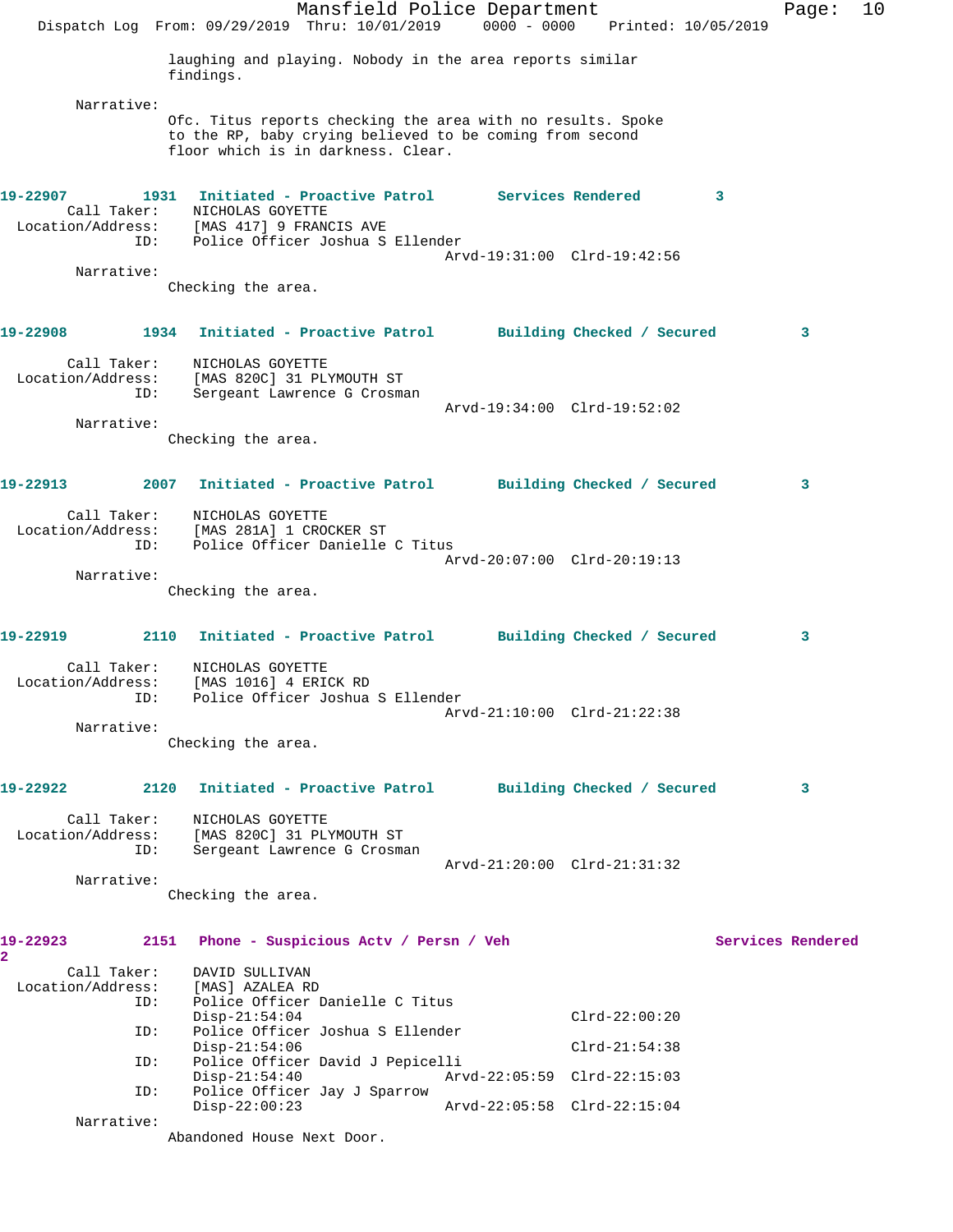Mansfield Police Department Fage: 11 Dispatch Log From: 09/29/2019 Thru: 10/01/2019 0000 - 0000 Printed: 10/05/2019 Front Door Open. Narrative: Ofc. Pepicelli and Ofc. Sparrow checked the property which had a sign displayed that stated the property was unsafe to enter. No signs of forced entry, appears to be an oversight. Property management alerted. **19-22925 2234 Walk-In - Vandalism Incident Report 3**  Call Taker: Support Staff Amanda Crisfulla Location/Address: [MAS] 33 CHURCH ST ID: Police Officer Danielle C Titus<br>Disp-22:39:32 Ar Disp-22:39:32 Arvd-22:40:21 Clrd-23:58:10 Narrative: RP in lobby to file a police report. Was visiting a friends house and his car was vandalized by landlord of the property Refer To Incident: 19MAS-885-OF **19-22926 2357 Initiated - Proactive Patrol Building Checked / Secured 3** Call Taker: NICHOLAS GOYETTE Location/Address: [MAS 820C] 31 PLYMOUTH ST ID: Sergeant Lawrence G Crosman Arvd-23:57:00 Clrd-09/30/2019 @ 00:30:59

Narrative:

Checking the area.

## **For Date: 09/30/2019 - Monday**

| 19-22927<br>0016<br>Call Taker:<br>ID:                           | Phone - Assist Citizen - P S A Services Rendered<br>3<br>Support Staff Derek M Stark<br>Location/Address: [MAS H3505] 420 MAPLE ST<br>Police Officer Christopher D Sorge                                                                                                      |   |
|------------------------------------------------------------------|-------------------------------------------------------------------------------------------------------------------------------------------------------------------------------------------------------------------------------------------------------------------------------|---|
| ID:                                                              | $Disp-00:22:01$<br>Arvd-00:24:52 Clrd-00:31:06<br>Police Officer Michelle Bellevue<br>$Disp-00:22:06$<br>Arvd-00:24:22 Clrd-00:31:03                                                                                                                                          |   |
| Narrative:                                                       | Caller reporting he was walking home from the train and he<br>encountered a group coyotes that began following him. Caller<br>since ran to 420 Maple staying in a lit area awaiting police<br>assitance.                                                                      |   |
| Narrative:                                                       | Ofc. Sorge transporting the involved                                                                                                                                                                                                                                          |   |
| 19-22928<br>Location/Address: [MAS] CASA DR<br>TD:<br>Narrative: | 0048 Phone - Disturbance / Gathering Unfounded/Unverifed<br>1.<br>Call Taker: APRIL LEHANE<br>Police Officer Danielle C Titus<br>$Disp-00:50:16$<br>Arvd-00:58:32 Clrd-01:02:23<br>RP would like an officer to check the area. He keeps hering<br>a very loud screaming noise |   |
| Narrative:                                                       | Checked the area, nothing showing                                                                                                                                                                                                                                             |   |
| 19-22934                                                         | 0104<br>Initiated - Proactive Patrol<br>Building Checked / Secured                                                                                                                                                                                                            | 3 |
| Call Taker:<br>ID:<br>Narrative:                                 | NICHOLAS GOYETTE<br>Location/Address: [MAS 322] 31 HAMPSHIRE ST<br>Police Officer Danielle C Titus<br>$Arvd-01:04:00$ $Clrd-01:14:03$<br>Checking the area.                                                                                                                   |   |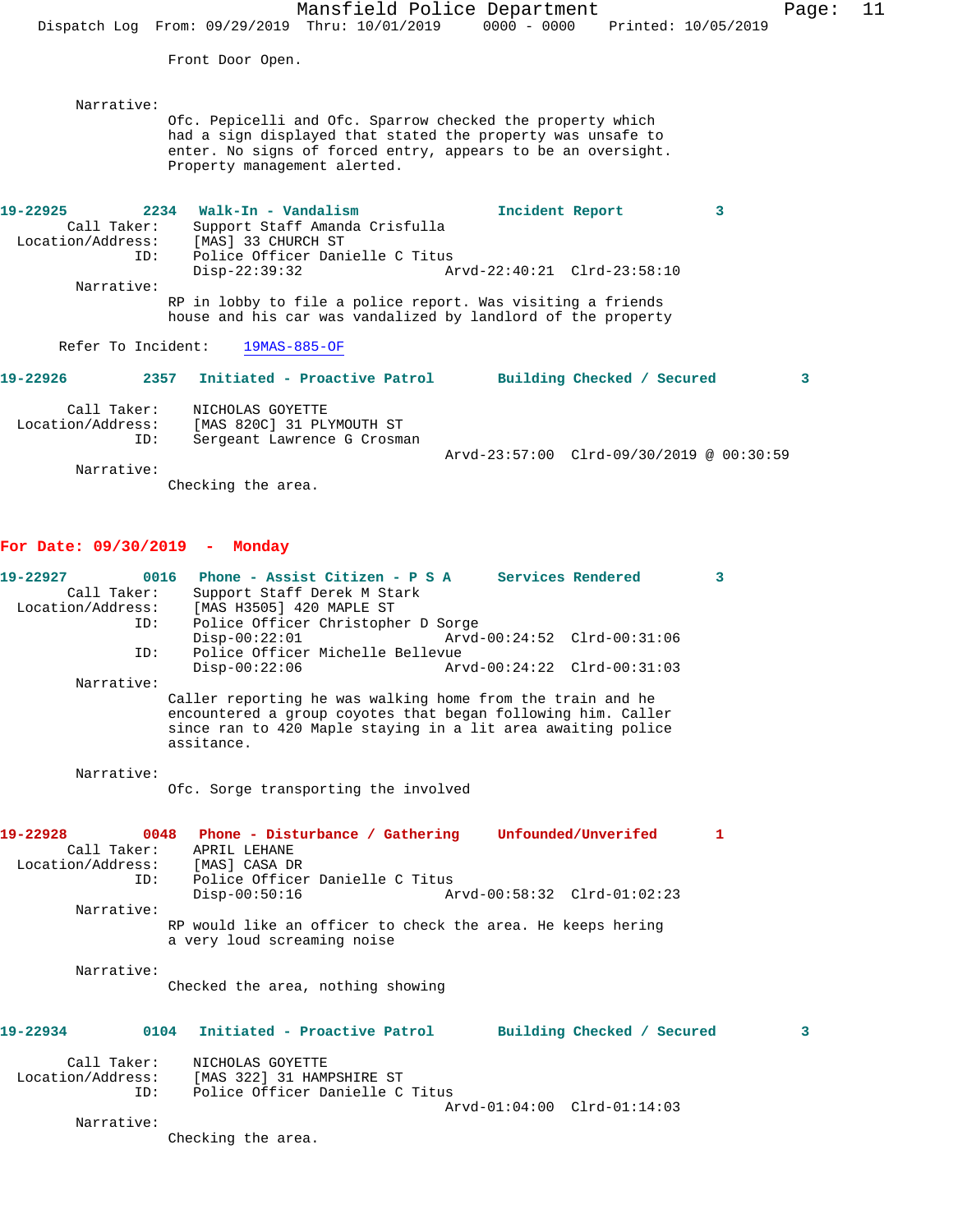|          |                    | 19-22940 0113 Initiated - Proactive Patrol Building Checked / Secured 3                                               |  |                             |                            |                 |   |
|----------|--------------------|-----------------------------------------------------------------------------------------------------------------------|--|-----------------------------|----------------------------|-----------------|---|
|          |                    | Call Taker:<br>NICHOLAS GOYETTE<br>Location/Address: [MAS 1015] 30 CHAUNCY ST<br>ID: Police Officer Michelle Bellevue |  | Arvd-01:13:00 Clrd-01:17:46 |                            |                 |   |
|          | Narrative:         | Checking the area.                                                                                                    |  |                             |                            |                 |   |
|          |                    | 19-22943 0119 Initiated - Proactive Patrol Building Checked / Secured 3                                               |  |                             |                            |                 |   |
|          |                    | Call Taker: NICHOLAS GOYETTE<br>Location/Address: [MAS 281A] 1 CROCKER ST<br>ID: Police Officer Michelle Bellevue     |  | Arvd-01:19:00 Clrd-01:21:06 |                            |                 |   |
|          | Narrative:         | Checking the area.                                                                                                    |  |                             |                            |                 |   |
|          |                    | 19-22944 0124 Initiated - Proactive Patrol Building Checked / Secured 3                                               |  |                             |                            |                 |   |
|          |                    | Call Taker: NICHOLAS GOYETTE<br>Location/Address: [MAS 417] 9 FRANCIS AVE<br>ID: Police Officer Michelle Bellevue     |  | Arvd-01:24:00 Clrd-01:53:33 |                            |                 |   |
|          | Narrative:         | Checking the area.                                                                                                    |  |                             |                            |                 |   |
|          |                    | 19-22947 0140 Initiated - Proactive Patrol Building Checked / Secured 3                                               |  |                             |                            |                 |   |
|          |                    | Call Taker: NICHOLAS GOYETTE<br>Location/Address: [MAS 1002] 250 EAST ST<br>ID: Police Officer Christopher D Sorge    |  | Arvd-01:40:00 Clrd-01:53:22 |                            |                 |   |
|          | Narrative:         | Checking the area.                                                                                                    |  |                             |                            |                 |   |
|          |                    | 19-22950 0151 Initiated - Building Check Building Checked / Secured 3                                                 |  |                             |                            |                 |   |
|          |                    | Call Taker: Patrolman JOSEPH GODINO<br>  Location/Address: [FOX 43] 60 SOUTH ST<br>ID: Patrolman JOSEPH GODINO        |  |                             |                            |                 |   |
|          | ID:                | Police Officer Christopher D Sorge<br>Disp-01:53:42 Enrt-01:53:42                                                     |  | Arvd-01:51:34 Clrd-01:54:58 |                            | $Clrd-01:53:46$ |   |
| 19-22951 |                    | 0153 Initiated - Proactive Patrol                                                                                     |  |                             | Building Checked / Secured |                 | 3 |
|          | Call Taker:<br>ID: | NICHOLAS GOYETTE<br>Vicinity of: [MAS 253] 330 PRATT ST Apt. #A<br>Police Officer Christopher D Sorge                 |  | Arvd-01:53:00 Clrd-01:56:02 |                            |                 |   |
|          | Narrative:         | Checking the area.                                                                                                    |  |                             |                            |                 |   |
| 19-22953 |                    | 0156 Initiated - Proactive Patrol Building Checked / Secured                                                          |  |                             |                            |                 | 3 |
|          | Call Taker:<br>ID: | NICHOLAS GOYETTE<br>Location/Address: [MAS 992] 660 EAST ST<br>Police Officer Christopher D Sorge                     |  |                             |                            |                 |   |
|          | Narrative:         | Checking the area.                                                                                                    |  | Arvd-01:56:00 Clrd-02:01:47 |                            |                 |   |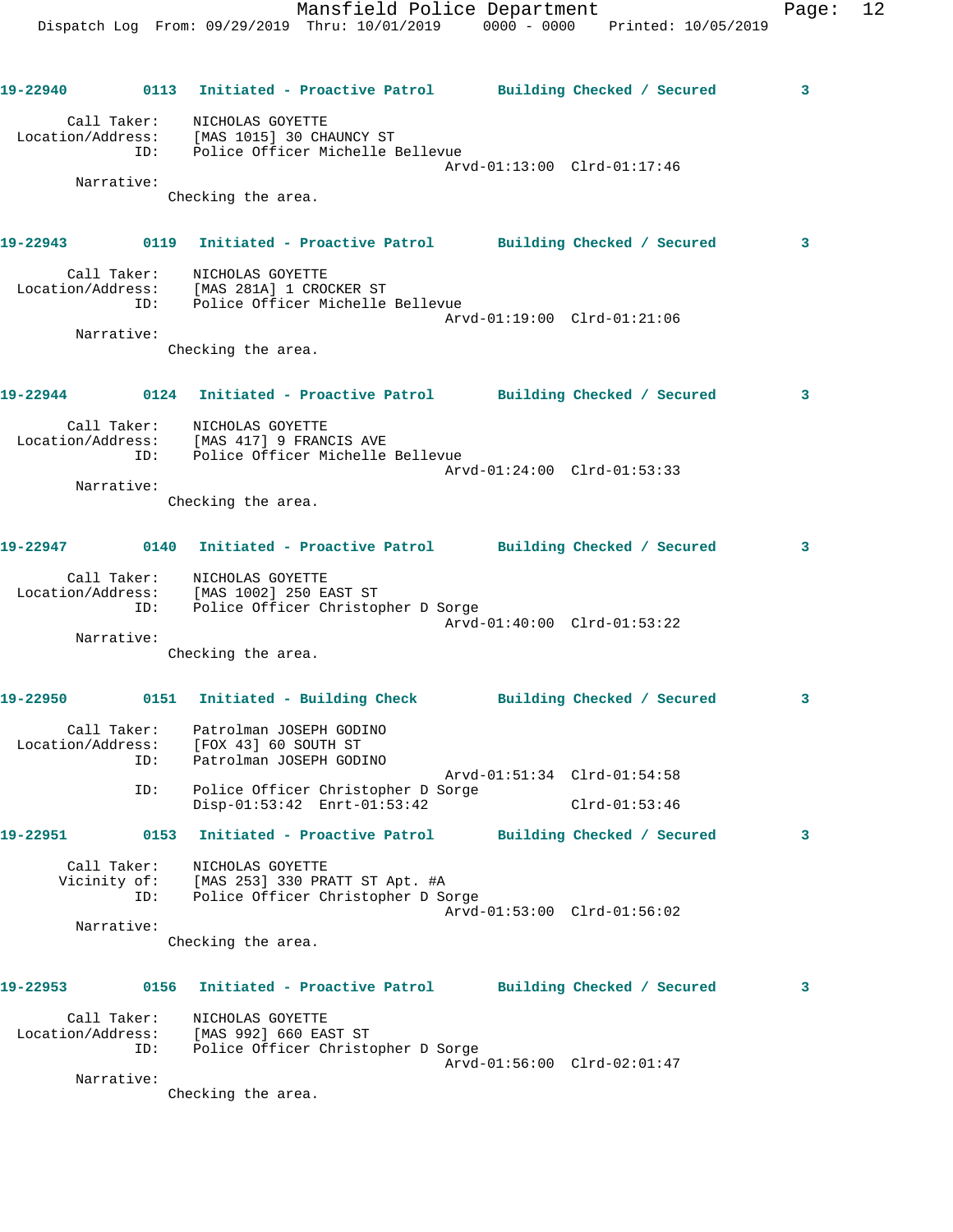|                   |                    |                                                                                                        | Mansfield Police Department<br>Dispatch Log From: 09/29/2019 Thru: 10/01/2019 0000 - 0000 Printed: 10/05/2019         |                             |                            | Page: | 13 |
|-------------------|--------------------|--------------------------------------------------------------------------------------------------------|-----------------------------------------------------------------------------------------------------------------------|-----------------------------|----------------------------|-------|----|
| 19-22959          |                    |                                                                                                        | 0220 Initiated - Proactive Patrol Building Checked / Secured                                                          |                             |                            | 3     |    |
| Location/Address: | Call Taker:        | NICHOLAS GOYETTE<br>[MAS 280] 440 FORBES BLVD                                                          |                                                                                                                       |                             |                            |       |    |
|                   | ID:                | Sergeant Robert S Pierce                                                                               |                                                                                                                       | Arvd-02:20:00 Clrd-02:24:11 |                            |       |    |
|                   | Narrative:         | Checking the area.                                                                                     |                                                                                                                       |                             |                            |       |    |
|                   |                    |                                                                                                        | 19-22962 0306 Initiated - Proactive Patrol Building Checked / Secured                                                 |                             |                            | 3     |    |
|                   | Call Taker:<br>ID: | NICHOLAS GOYETTE<br>Location/Address: [MAS 2] 60 FORBES BLVD                                           | Police Officer Danielle C Titus                                                                                       |                             |                            |       |    |
|                   | Narrative:         |                                                                                                        |                                                                                                                       | Arvd-03:06:00 Clrd-03:11:19 |                            |       |    |
|                   |                    | Checking the area.                                                                                     |                                                                                                                       |                             |                            |       |    |
| 19-22963          |                    |                                                                                                        | 0306 Initiated - Proactive Patrol Building Checked / Secured                                                          |                             |                            | 3     |    |
|                   | ID:                | Call Taker: NICHOLAS GOYETTE<br>Location/Address: [MAS 834] 261 CHAUNCY ST<br>Sergeant Robert S Pierce |                                                                                                                       |                             |                            |       |    |
|                   |                    |                                                                                                        |                                                                                                                       | Arvd-03:06:00 Clrd-03:21:22 |                            |       |    |
|                   | Narrative:         | Checking the area.                                                                                     |                                                                                                                       |                             |                            |       |    |
| 19-22964          |                    | Call Taker: DAVID SULLIVAN                                                                             | 0312 Phone - Alarm - Burglar               False / Accidental Alarm 1                                                 |                             |                            |       |    |
|                   | ID:                | $Disp-03:15:00$                                                                                        | Location/Address: [MAS 120A1] 71 HAMPDEN RD Apt. #100<br>Police Officer Danielle C Titus                              | Arvd-03:16:47 Clrd-03:22:03 |                            |       |    |
|                   | ID:<br>Vehicle:    | $Disp-03:15:02$                                                                                        | Police Officer Michelle Bellevue<br>RED 2001 TOYT TACOMA Req: PC MA 9ZR496 VIN: 5TEWN72N61Z862167                     | Arvd-03:18:28 Clrd-03:22:04 |                            |       |    |
|                   | Narrative:         |                                                                                                        | entry / exit door #5 Front Warehouse.                                                                                 |                             |                            |       |    |
|                   |                    | Warehouse Office.<br>provided.                                                                         | Alsrm Comp. spoke to a "Domingos" on site wrong password                                                              |                             |                            |       |    |
|                   | Narrative:         |                                                                                                        | Ofc. Titus reports speaking with the involved party, proper<br>passcode was obtained and all checks ok, he is a truck |                             |                            |       |    |
|                   |                    |                                                                                                        | driver who comes in every morning.                                                                                    |                             |                            |       |    |
| 19-22965          | 0358               |                                                                                                        | Initiated - Proactive Patrol                                                                                          |                             | Building Checked / Secured | 3     |    |
| Location/Address: | Call Taker:<br>ID: | NICHOLAS GOYETTE<br>[MAS 840] 280 SCHOOL ST                                                            | Police Officer Danielle C Titus                                                                                       |                             |                            |       |    |
|                   | Narrative:         |                                                                                                        |                                                                                                                       | Arvd-03:58:00 Clrd-04:09:19 |                            |       |    |
|                   |                    | Checking the area.                                                                                     |                                                                                                                       |                             |                            |       |    |
| 19-22969          |                    |                                                                                                        | 0508 Initiated - Proactive Patrol                                                                                     |                             | Building Checked / Secured | 3     |    |
| Location/Address: | Call Taker:<br>ID: | NICHOLAS GOYETTE<br>[MAS 820C] 31 PLYMOUTH ST                                                          | Sergeant Lawrence G Crosman                                                                                           |                             |                            |       |    |
|                   |                    |                                                                                                        |                                                                                                                       | Arvd-05:08:00 Clrd-05:28:37 |                            |       |    |
|                   | Narrative:         | Checking the area.                                                                                     |                                                                                                                       |                             |                            |       |    |
| 19-22970          | Call Taker:        | 0537 Phone - Alarm - Burglar<br>APRIL LEHANE                                                           |                                                                                                                       |                             | False / Accidental Alarm 1 |       |    |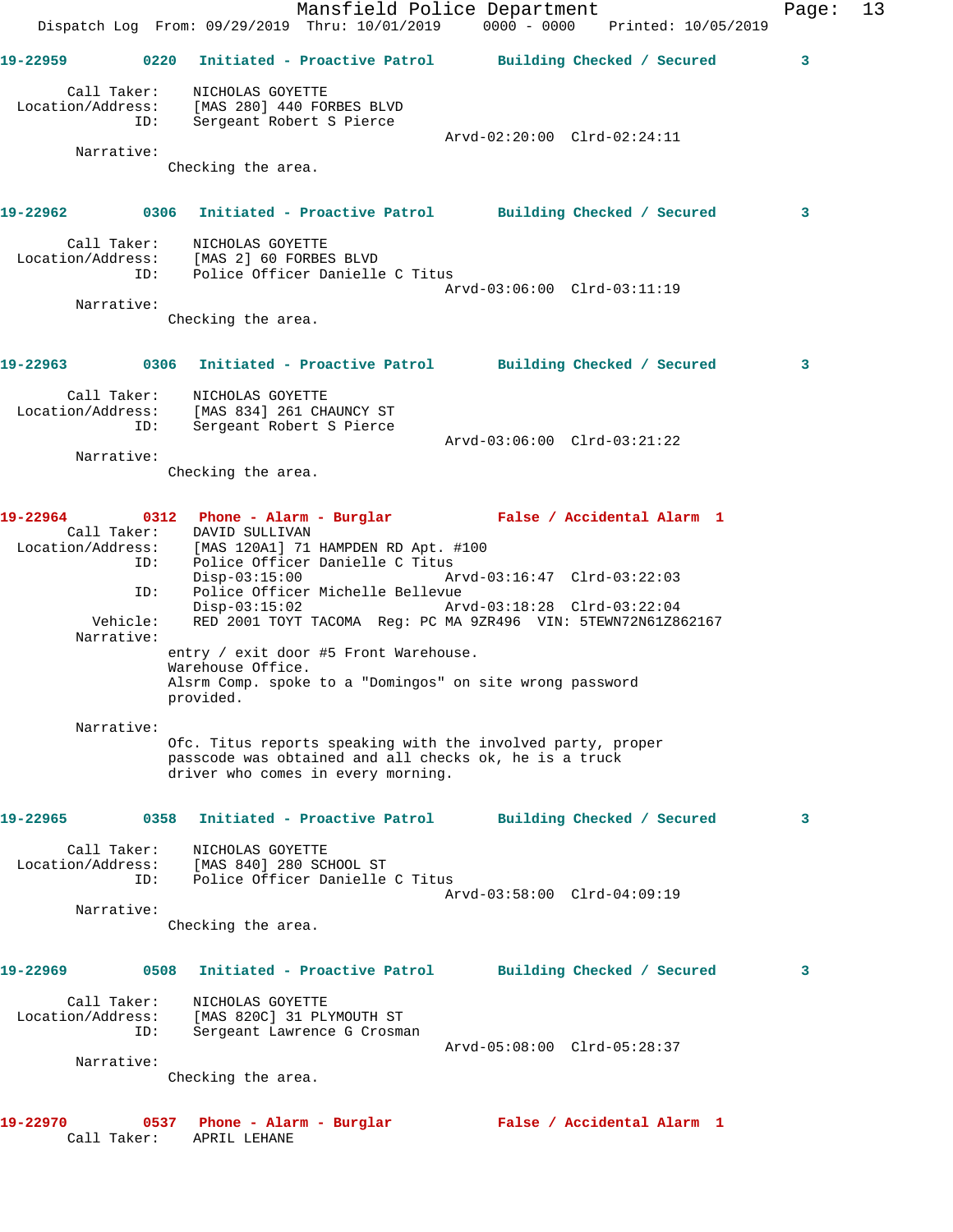Mansfield Police Department Form Page: 14 Dispatch Log From: 09/29/2019 Thru: 10/01/2019 0000 - 0000 Printed: 10/05/2019 Location/Address: [MAS 840F160] 280 SCHOOL ST Apt. #F160 Police Officer Danielle C Titus Disp-05:39:27 Arvd-05:43:28 Clrd-05:52:23 ID: Police Officer Michelle Bellevue Disp-05:39:29 Arvd-05:43:57 Clrd-05:52:24 Narrative: front motion burglar Narrative: Ofc. Titus reports an open back door open with audible alarm sounding Narrative: Units clear, Ofc. Titus reports back door unable to be secured and audible alarm is sounding. Message left with primary contact. **19-22973 0620 Phone - 911 Hang-ups & Verifications Confirmed misdial/Accdntl Call 2**  Call Taker: NICHOLAS GOYETTE<br>Location/Address: [MAS H275] 18 TAI لمصديد.<br>Location: [MAS H275] 18 TANYA DR<br>ID: Police Office: 2 Police Officer Christopher D Sorge<br>Disp-06:21:30 Arvd- Disp-06:21:30 Arvd-06:24:41 Clrd-06:26:05 ID: Police Officer Michelle Bellevue Disp-06:21:32 Arvd-06:26:06 Clrd-06:26:07 Narrative: Out for the 911 hangup Narrative: Clear, confirmed misdial **19-22975 0636 Initiated - Motor Vehicle Stop Verbal Warning 3**  Call Taker: CARLY MORIARTY Location/Address: [MAS] 1689 WEST ST @ 16 PLAIN ST ID: Sergeant Robert S Pierce Arvd-06:36:00 Clrd-06:38:57 Vehicle: BLK 2012 KIA 4D FORTE Reg: PC MA 923RF6 Narrative: Mvs-verbal **19-22977 0639 911 - Suspicious Actv / Persn / Veh Spoken To 2**  Call Taker: DAVID SULLIVAN Location/Address: [MAS] WINTHROP AVE ID: Police Officer Michelle Bellevue Disp-06:41:05 Arvd-06:50:09 Clrd-06:50:12 Vehicle: Reg: TL ON N7878P Narrative: R/p stated a "large truck" was parked in the dirt lot across the street. R/p stated that the vehicle does not belong there. Narrative: Ptl. Bellevue spoke with the driver who was eating breakfast and waiting to make a delivery at #30, no issue **19-22979 0652 Initiated - Traffic Enforcement / Activity Citation / Warning Issued 2**  Call Taker: CARLY MORIARTY Location/Address: [MAS] NORTH MAIN ST ID: Police Officer Michelle Bellevue Arvd-06:52:00 Clrd-07:10:21 Vehicle: BLK 2000 CHEV SILVER Reg: PC MA 3CZ449 VIN: 2GCEK19T3Y1330377 Narrative: Traffic enforcement Narrative: Out with MA/3CZ449, cited for a red light violation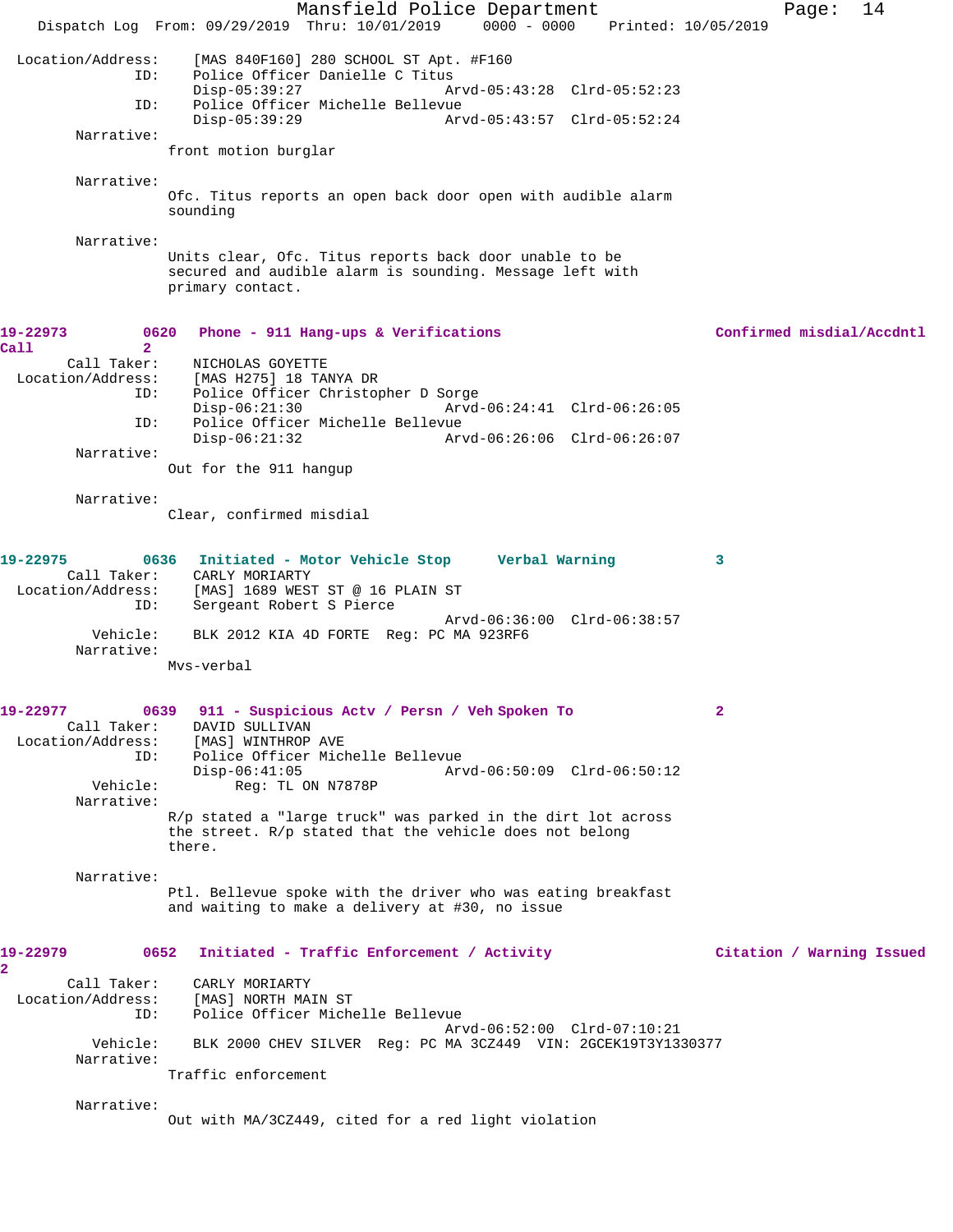Mansfield Police Department Fage: 15 Dispatch Log From: 09/29/2019 Thru: 10/01/2019 0000 - 0000 Printed: 10/05/2019 **19-22981 0711 Phone - Alarm - Burglar False / Accidental Alarm 1**  Call Taker: Kieran M Ruth Location/Address: [MAS 147D] 603 WEST ST Apt. #1 ID: Police Officer Michelle Bellevue Disp-07:12:46 Arvd-07:16:19 Clrd-07:20:31 ID: Police Officer Danielle C Titus Disp-07:12:51 Arvd-07:14:26 Clrd-07:20:27 Narrative: Out for the front door alarm Narrative: Accidental by employee **19-22982 0745 Initiated - Motor Vehicle Stop Verbal Warning 3**  Call Taker: Kieran M Ruth Location/Address: [MAS] RTE 140 NB ID: Police Officer David W Kinahan Arvd-07:45:00 Clrd-07:51:30 Vehicle: WHI 2015 FORD F250 Reg: CO MA V25994 VIN: 1FT7X2B69FEA49331 Narrative: Out with MA/C V25994 Narrative: Verbal **19-22984 0753 Initiated - Motor Vehicle Stop Verbal Warning 3**  Call Taker: Kieran M Ruth Vicinity of: [MAS] 287 CHAUNCY ST ID: Police Officer David W Kinahan<br>Disp-07:55:11 Arvd-07:55:16 Clrd-07:58:41 Vehicle: BLU 2008 HOND UT CRV Reg: PC MA 47EY86 VIN: 5J6RE48738L033497 Narrative: Out with MA/47EY86 Narrative: Verbal **19-22986 0804 Initiated - Selective Enforcement/RADAR Citation / Warning Issued 3**  Call Taker: Kieran M Ruth Location/Address: [MAS] 44 CROCKER ST @ 377 NORTH MAIN ST ID: Police Officer David W Kinahan Arvd-08:04:00 Clrd-09:07:14 Vehicle: WHI 2015 NISS ROGUE Reg: PC MA 3FA213 VIN: 5N1AT2MV3FC888100 Narrative: Traffic enforcement in the area. Narrative: Out with MA/3FA231, cited for cell phone violation **19-22995 0849 Initiated - Motor Vehicle Stop Verbal Warning 3**  Call Taker: Kieran M Ruth Location/Address: [MAS] 971 WEST ST @ 2 GROVE ST ID: Police Officer Patrick J Pennie Arvd-08:49:00 Clrd-08:52:13 Vehicle: WHI 2017 FORD FUSION Reg: PC MA 5JY232 VIN: 3FA6P0T92HR338209 Narrative: Out with MA/5JY232 **19-22999 0924 Initiated - Motor Vehicle Stop Citation / Warning Issued 3**  Call Taker: Kieran M Ruth Vicinity of: [MAS] 370 PRATT ST of: [MAS] 370 PRATT ST<br>ID: Police Officer David W Kinahan Arvd-09:24:00 Clrd-09:42:17 ID: Police Officer Matthew A Souza<br>Disp-09:25:46 A Disp-09:25:46 Arvd-09:25:49 Clrd-09:42:17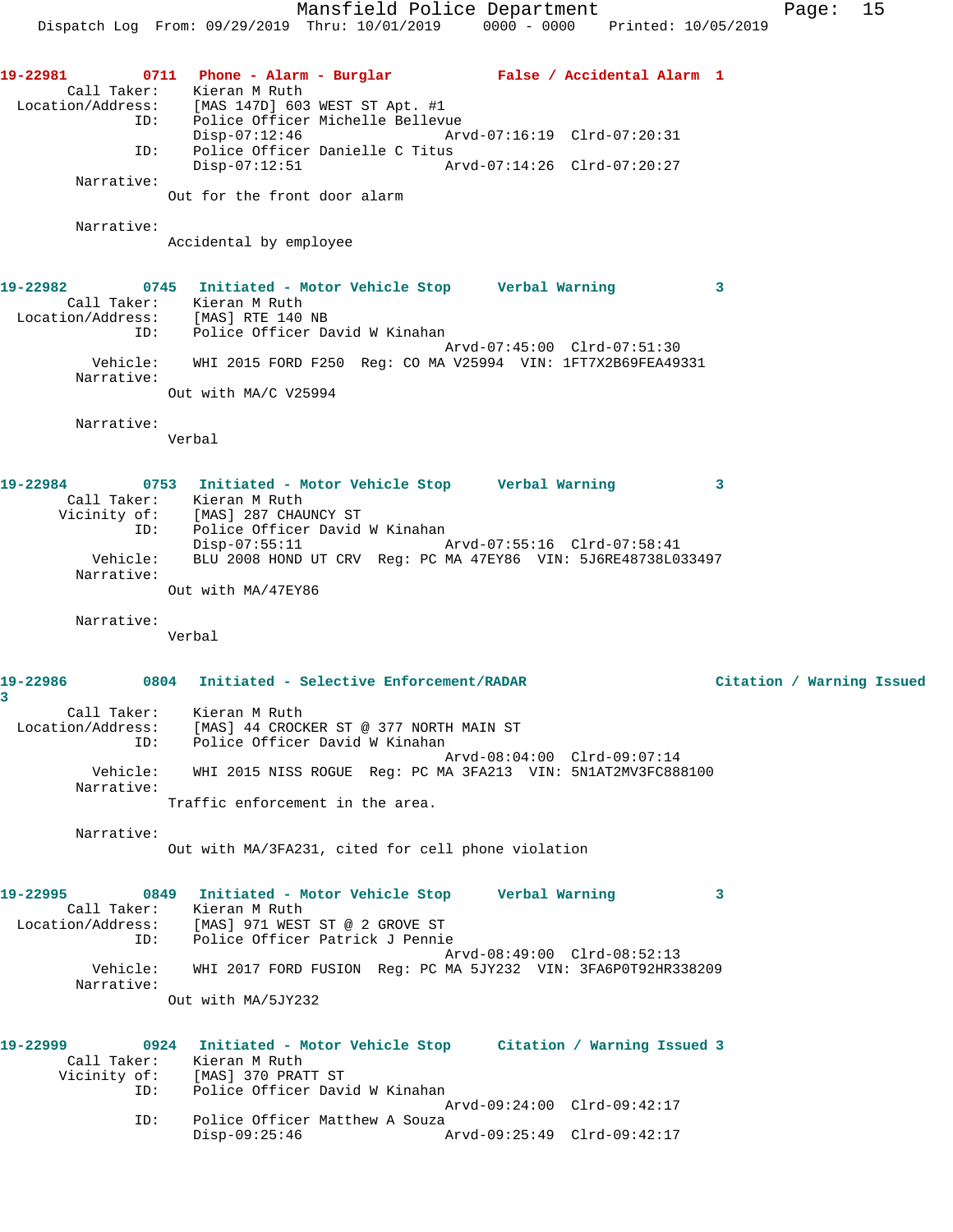Mansfield Police Department Fage: 16 Dispatch Log From: 09/29/2019 Thru: 10/01/2019 0000 - 0000 Printed: 10/05/2019 Vehicle: BLK 2016 FORD ESCAPE Reg: PC MA 6KJ262 VIN: 1FMCU9GX0GUB42758 Narrative: Out with MA/6KJ262 Narrative: Cited for speed and no license in possession **19-23000 0928 Initiated - Proactive Patrol Building Checked / Secured 3** Call Taker: Kieran M Ruth Location/Address: [MAS] 4 ERICK RD @ 15 BONNEY LN ID: Police Officer Nicole M Boldrighini Arvd-09:28:00 Clrd-09:37:24 Narrative: Checking the area. **19-23001 0934 Initiated - Assist Fire Department Transported to Hospital 3**  Call Taker: Kieran M Ruth Location/Address: [MAS 12] 250 EAST ST ID: Detective Kenneth E Wright Arvd-09:34:00 Clrd-09:47:26 Narrative: MS1 requesting EMS for a crisis patient Refer To Incident: 19MAS-886-OF **19-23002 0954 911 - Well Being Check Unfounded/Unverifed 3**  Call Taker: DAVID SULLIVAN<br>Location/Address: [MAS] 375 WEST Location/Address: [MAS] 375 WEST ST @ 300 RTE 140 NB ID: Police Officer Patrick J Pennie Disp-09:56:42 Arvd-09:59:49 Clrd-10:06:18 ID: Police Officer Matthew A Souza<br>Disp-09:56:50 Disp-09:56:50 Arvd-10:00:07 Clrd-10:06:15<br>ID: Police Officer David W Kinahan Police Officer David W Kinahan<br>Disp-10:01:30 P Arvd-10:01:34 Clrd-10:06:12 Narrative: Male Oper Dark Colored SUV exited vehicle staggering. Narrative: Area checked negative for the male party or the vehicle **19-23004 1014 Initiated - Proactive Patrol Building Checked / Secured 3** Call Taker: Kieran M Ruth Location/Address: [MAS 840] 280 SCHOOL ST ID: Police Officer Matthew A Souza Arvd-10:14:00 Clrd-10:43:13 Narrative: Checking the area. **19-23009 1122 Initiated - Proactive Patrol Building Checked / Secured 3** Call Taker: Kieran M Ruth Location/Address: [MAS 417] 9 FRANCIS AVE ID: Police Officer Nicole M Boldrighini Arvd-11:22:00 Clrd-11:32:58 Narrative: Checking the area. **19-23013 1238 Phone - Disturbance / Gathering Incident Report 1**  Call Taker: LINDSAY MITCHELL Location/Address: ID: Police Officer Nicole M Boldrighini Disp-12:38:00 Arvd-12:40:46 Clrd-12:59:25<br>ID: Police Officer Patrick J Pennie Police Officer Patrick J Pennie<br>Disp-12:38:00 Ar Disp-12:38:00 Arvd-12:40:49 Clrd-12:59:25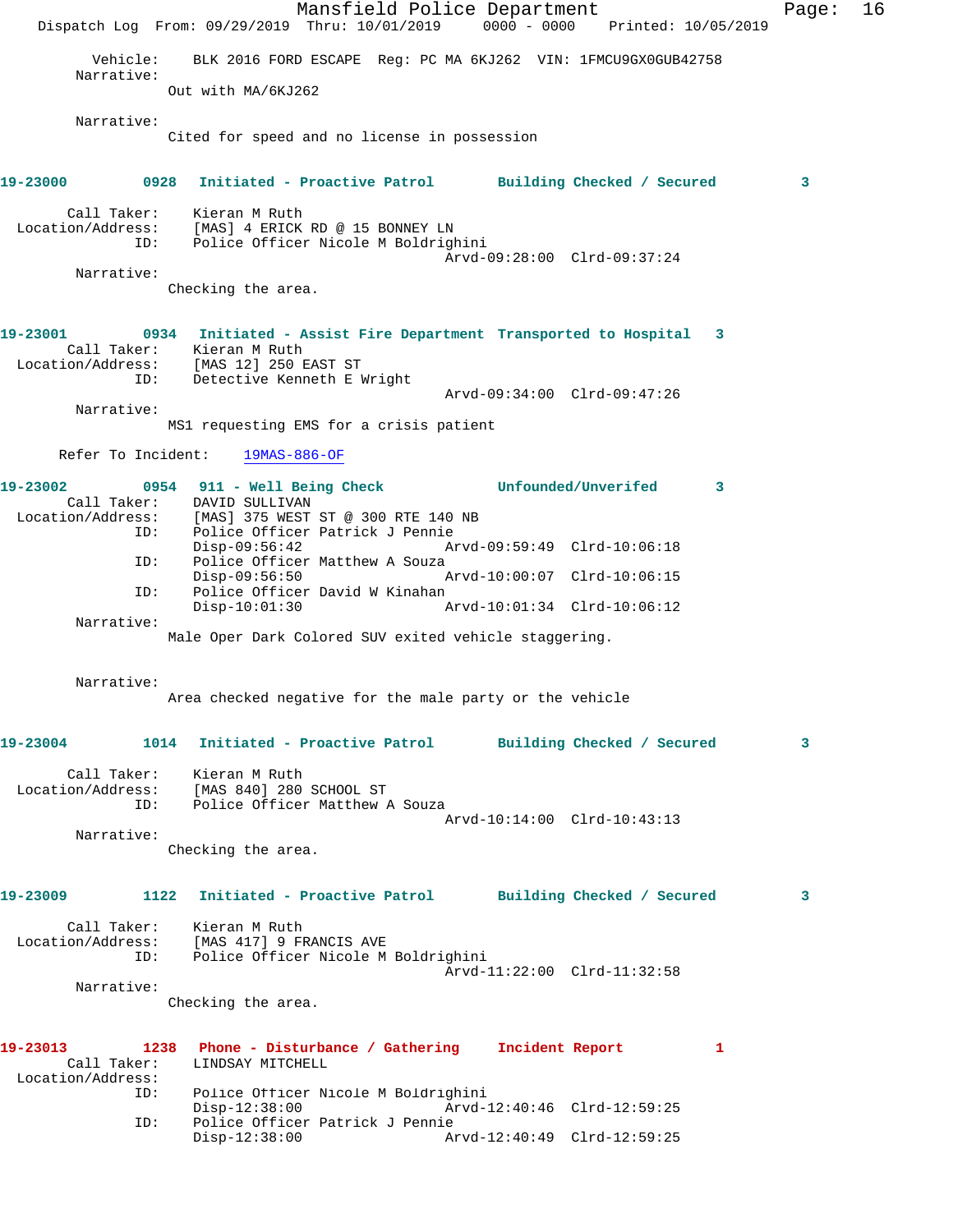|                                              | Mansfield Police Department<br>Dispatch Log From: 09/29/2019 Thru: 10/01/2019 0000 - 0000 Printed: 10/05/2019 |                             | Page: | 17 |
|----------------------------------------------|---------------------------------------------------------------------------------------------------------------|-----------------------------|-------|----|
| ID:<br>Narrative:                            | Police Officer Matthew A Souza<br>$Disp-12:40:18$                                                             | Arvd-12:45:22 Clrd-12:59:25 |       |    |
| Refer To Incident:                           | 19MAS-887-OF                                                                                                  |                             |       |    |
| 19-23014<br>Call Taker:<br>Location/Address: | 1305 Walk-In - Assist Citizen - P S A Services Rendered<br>Support Staff Matthew Todesco                      |                             |       |    |
| ID:<br>Narrative:                            | Police Officer Patrick J Pennie<br>$Disp-13:07:54$                                                            | Arvd-13:14:20 Clrd-13:27:17 |       |    |

**19-23015 1310 Phone - Erratic Oper MV / Road Rage Unfounded/Unverifed 3**  Call Taker: Kieran M Ruth Location/Address: [MAS] 145 SCHOOL ST @ 231 SPRING ST ID: Police Officer Nicole M Boldrighini Disp-13:11:54 <br>Vehicle: BLK 2015 NISS ALTIMA Req: PC MA 8ZE578 VIN: 1N4AL3AP8FC2! BLK 2015 NISS ALTIMA Reg: PC MA 8ZE578 VIN: 1N4AL3AP8FC258708 Narrative: Erratic driver in MA/8ZE578, in the area of School, West and spring

## Narrative:

Unfounded

| 19-23021          |     | 1341 Phone - Well Being Check       |  | Spoken To                                         |  |
|-------------------|-----|-------------------------------------|--|---------------------------------------------------|--|
| Call Taker:       |     | Kieran M Ruth                       |  |                                                   |  |
| Location/Address: |     | [MAS H4435] 21 HEMLOCK LN           |  |                                                   |  |
|                   | ID: | Police Officer Nicole M Boldrighini |  |                                                   |  |
|                   |     | $Disp-13:42:15$                     |  | Arvd-13:49:32 Clrd-14:04:51                       |  |
|                   | ID: | Police Officer Patrick J Pennie     |  |                                                   |  |
|                   |     | $Disp-13:42:15$                     |  | Arvd-13:50:55 Clrd-14:04:51                       |  |
| Narrative:        |     |                                     |  |                                                   |  |
|                   |     |                                     |  | Out to speak with the homeowner regarding her son |  |

| 19-23022          | 1346<br>Radio - Metro LEC Activation                         | <b>Services Rendered</b>    | $\mathbf{1}$ |
|-------------------|--------------------------------------------------------------|-----------------------------|--------------|
| Call Taker:       | Support Staff Matthew Todesco                                |                             |              |
| Location/Address: | [MAS 451B] 500 EAST ST                                       |                             |              |
| ID:               | M315 - Not on file                                           |                             |              |
|                   | $Disp-13:46:00$                                              | Arvd-13:46:29 Clrd-16:17:05 |              |
| ID:               | Lieutenant Roy D Bain JR                                     |                             |              |
|                   | $Disp-13:46:00$                                              | Arvd-13:46:29 Clrd-17:02:40 |              |
| ID:               | Chief Ronald Sellon                                          |                             |              |
|                   | $Disp-13:46:00$                                              |                             |              |
| ID:               | Police Officer David M Sennott                               |                             |              |
|                   | $Disp-14:13:00$                                              |                             |              |
| ID:               | Police Officer Joshua S Ellender                             |                             |              |
|                   | $Disp-14:24:00$                                              | Arvd-13:46:52 Clrd-17:02:43 |              |
| ID:               | Police Officer Gregg S Kennedy                               |                             |              |
|                   | $Disp-13:46:00$                                              | Arvd-13:46:39 Clrd-17:02:37 |              |
| ID:               | Patrolman David Schepis                                      |                             |              |
|                   | $Disp-13:46:00$                                              | Arvd-13:46:30 Clrd-16:26:14 |              |
| ID:               | Support Staff Philip D Seaward                               |                             |              |
|                   | $Disp-14:54:47$                                              | Arvd-14:54:51 Clrd-16:40:02 |              |
| Narrative:        |                                                              |                             |              |
|                   | Officers Ellender, Kennedy, Schepis, Chief Sellon, and Dep   |                             |              |
|                   | Chief Ellsworth are responding to Stoughton for a Metro call |                             |              |

out.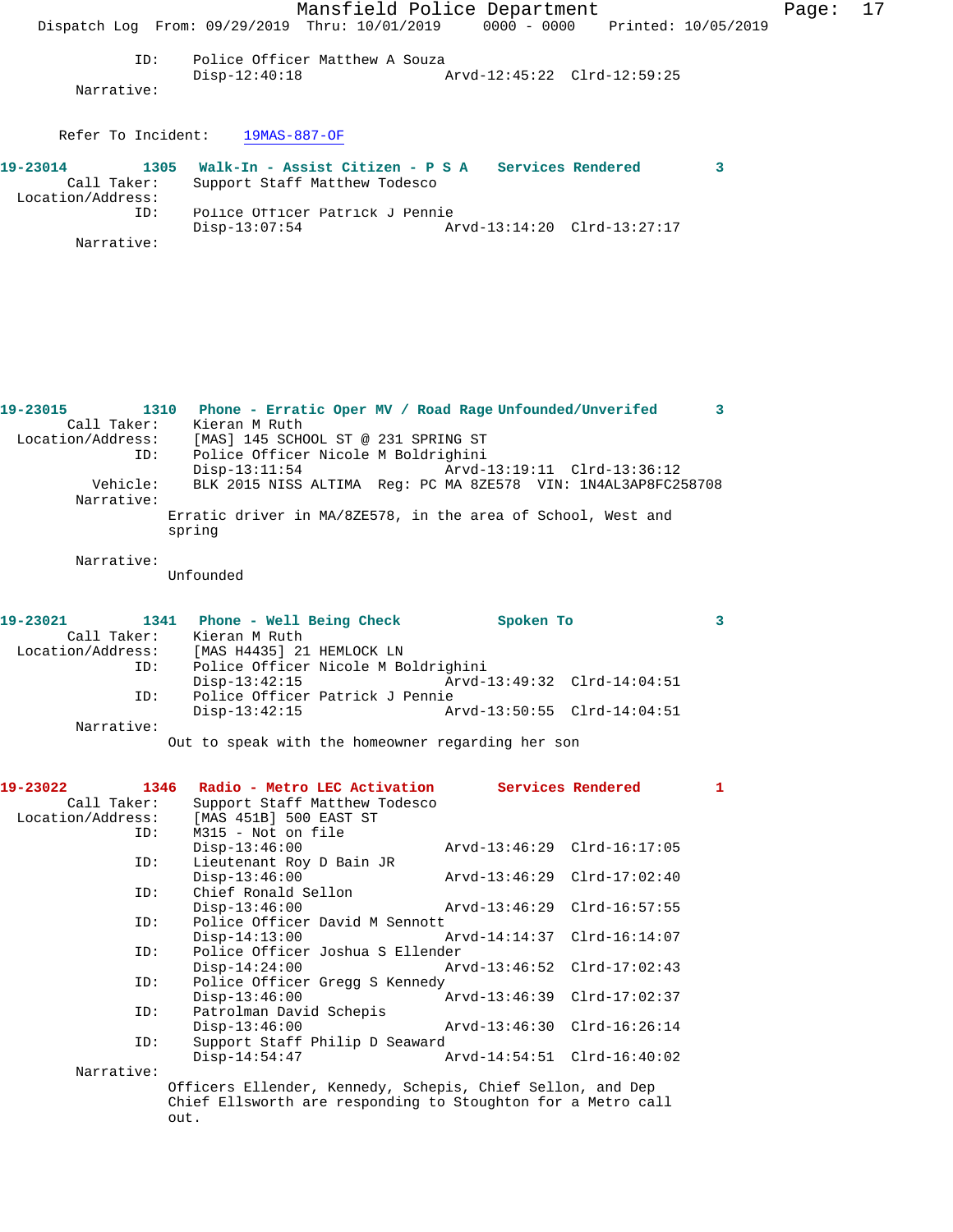Mansfield Police Department Fage: 18 Dispatch Log From: 09/29/2019 Thru: 10/01/2019 0000 - 0000 Printed: 10/05/2019 Narrative: Ofc Sennott is also responding to the call out. **19-23023 1400 Initiated - Disabled Motor Vehicle Services Rendered 3**  Call Taker: Kieran M Ruth Location/Address: [MAS] 800 SOUTH MAIN ST @ 10 RESERVOIR ST ID: Officer Brendan Fayles Arvd-14:00:00 Clrd-14:06:16 Vehicle: GRY 2014 NISS PATHFI Reg: PC MA 57HM63 VIN: 5N1AR2MM1EC692127 Narrative: Out with a DMV Narrative: The vehicle is off the road **19-23027 1426 Phone - Suspicious Actv / Persn / Veh Gone on Arrival 2**  Call Taker: LINDSAY MITCHELL Location/Address: [MAS 969B110] 333 SCHOOL ST Apt. #110 ID: Police Officer Nicole M Boldrighini Disp-14:26:00 Arvd-14:31:02 Clrd-14:35:14<br>ID: Police Officer Patrick J Pennie Police Officer Patrick J Pennie Disp-14:26:00 Arvd-14:28:48 Clrd-14:35:14 Narrative: Out for the report of a male and female party that approached a vehicle asking for a ride to the train station, the male party was carrying luggage Narrative: No one matching the description in the area **19-23029 1438 Phone - Alarm - Burglar False / Accidental Alarm 1**  Call Taker: LINDSAY MITCHELL Location/Address: [MAS H5053] 32 BELLVIEW DR ID: Police Officer Nicole M Boldrighini Disp-14:40:35 Arvd-14:45:08 Clrd-14:47:45 ID: Police Officer Patrick J Pennie Disp-14:40:41 Arvd-14:44:19 Clrd-14:47:45 Narrative: Officers responding for an interior motion Narrative: Homeowner supplied the alarm co with a proper passcode Narrative: Building checks secure, card to be issued **19-23035 1507 Phone - Assist Fire Department Transported to Hospital 3**  Call Taker: Kieran M Ruth Location/Address: [MAS] 165 COTTAGE ST @ 1 HILLSIDE TER ID: Police Officer Nicole M Boldrighini Disp-15:09:00 Arvd-15:12:59 Clrd-15:19:37 Narrative: Out to assist MFD with a 90/F fall victim **19-23038 1648 Phone - Larceny from a Motor Vehicle Incident Report 2**  Call Taker: NICHOLAS GOYETTE Location/Address: [MAS 280] 440 FORBES BLVD ID: Police Officer Danielle C Titus Disp-16:50:01 Arvd-17:00:53 Clrd-17:17:53<br>Vehicle: TOYT VIN: 4T1BZ1HK5JU013620 TOYT VIN: 4T1BZ1HK5JU013620 Narrative: Report of a smashed windshield at Toyota, only 1 mv affected. Narrative: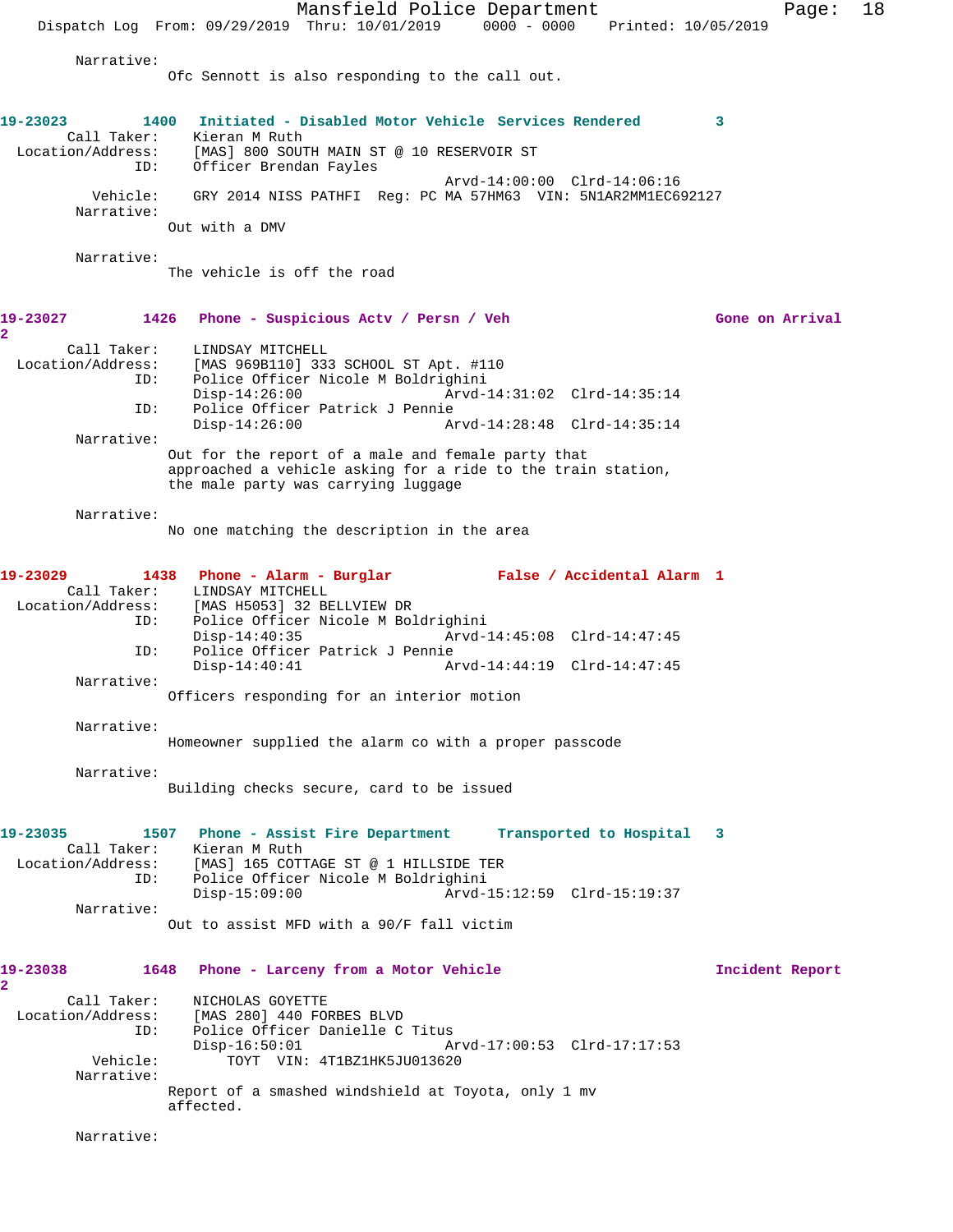Mansfield Police Department Fage: 19 Dispatch Log From: 09/29/2019 Thru: 10/01/2019 0000 - 0000 Printed: 10/05/2019 The passenger front side window was smashed, nothing appears to be taken Narrative: Employees requesting extra checks of Toyota Refer To Incident: 19MAS-888-OF **19-23040 1653 Walk-In - Assist Citizen - P S A Services Rendered 3**  Call Taker: Support Staff Derek M Stark Location/Address: ID: Police Officer David J Pepicelli Disp-17:02:06 Arvd-17:02:09 Clrd-17:50:02 ID: Police Officer Jay J Sparrow Disp-17:12:45 Arvd-17:25:50 Clrd-17:50:02 Narrative: **19-23041 1659 Phone - Burglary ( B & E ) Building Checked / Secured 2** Call Taker: NICHOLAS GOYETTE Location/Address: [MAS H2584] 4 LANGLEY DR ID: Police Officer William C Trudell Disp-17:00:20 Arvd-17:03:47 Clrd-17:12:20 ID: Police Officer Jay J Sparrow Disp-17:00:42 Arvd-17:04:23 Clrd-17:12:20<br>ID: Sergeant Jeffrey G Bombard Sergeant Jeffrey G Bombard<br>Disp-17:04:15 Disp-17:04:15 Arvd-17:04:19 Clrd-17:09:52 Narrative: Mother calling to report her 12yo son is home alone and called her to report hearing voices out back, and someone 'trying the back door' Narrative: Ofc. Trudell reports the residence is secure, the child is with the neighbors **19-23046 1739 Phone - Identity Theft Spoken To 1**  Call Taker: Kieran M Ruth Location/Address: [MAS 1019] 792 WEST ST Apt. #C110 ID: Police Officer Danielle C Titus<br>Disp-17:40:48 A Arvd-17:47:53 Clrd-18:24:43 Narrative: RP recieved a call that her Social Security is going to be canceled Narrative: Persons advised **19-23051 1814 Initiated - Proactive Patrol Building Checked / Secured 3** Call Taker: Kieran M Ruth Location/Address: [MAS 281A] 1 CROCKER ST ID: Police Officer Jay J Sparrow Arvd-18:14:00 Clrd-18:25:35 Narrative: Checking the area. **19-23052 1832 Initiated - Disabled Motor Vehicle Services Rendered 3**  Call Taker: Kieran M Ruth Location/Address: [MAS] RTE 140 SB ID: Police Officer Danielle C Titus Arvd-18:32:00 Clrd-18:35:58 Vehicle: WHI 2007 LINC MKX Reg: PC MA 381WN6 VIN: 2LMDU88C47BJ34957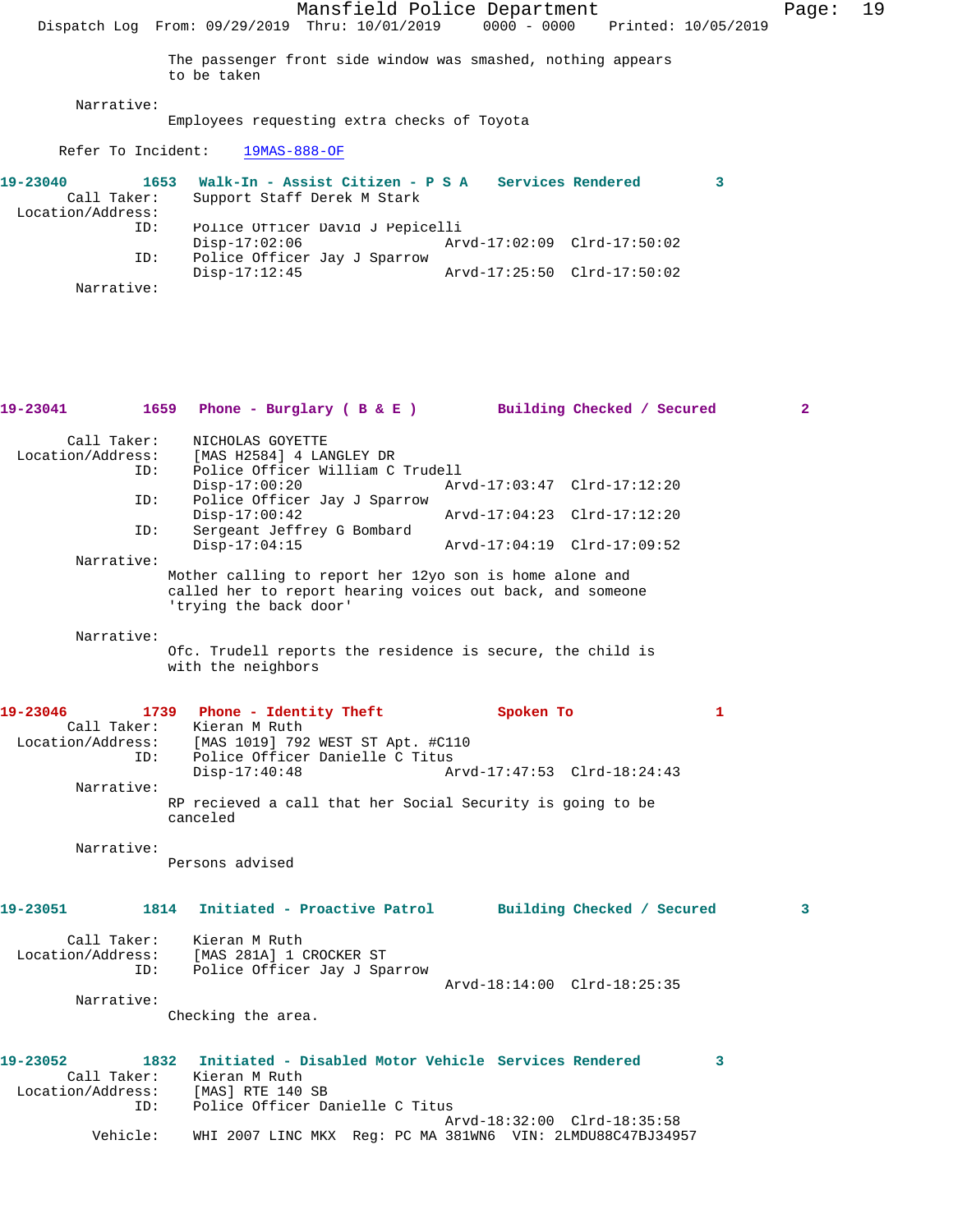|                                         | Dispatch Log From: 09/29/2019 Thru: 10/01/2019 0000 - 0000 Printed: 10/05/2019                                                                                                                                                  | Mansfield Police Department |                             |                   | 20<br>Page:              |
|-----------------------------------------|---------------------------------------------------------------------------------------------------------------------------------------------------------------------------------------------------------------------------------|-----------------------------|-----------------------------|-------------------|--------------------------|
| Narrative:                              |                                                                                                                                                                                                                                 |                             |                             |                   |                          |
|                                         | Out with disabled MA/381WN 6                                                                                                                                                                                                    |                             |                             |                   |                          |
| Narrative:                              | The party has help on the way, the vehicle is off the road                                                                                                                                                                      |                             |                             |                   |                          |
| 19-23053<br>3                           | 1841 Initiated - Selective Enforcement/RADAR                                                                                                                                                                                    |                             |                             | Services Rendered |                          |
|                                         | Call Taker: Kieran M Ruth<br>Location/Address: [MAS] RESERVOIR ST<br>ID: Police Officer Danielle C Titus                                                                                                                        |                             | Arvd-18:41:00 Clrd-19:22:35 |                   |                          |
| Narrative:                              | Traffic enforcement in the area.                                                                                                                                                                                                |                             |                             |                   |                          |
| Narrative:                              | Checking on CO/BTL067, the operator stopped for a nap                                                                                                                                                                           |                             |                             |                   |                          |
| 19-23054<br>3                           | 1845 Initiated - Selective Enforcement/RADAR                                                                                                                                                                                    |                             |                             | Services Rendered |                          |
| Call Taker:<br>Location/Address:<br>ID: | Kieran M Ruth<br>[MAS] 167 WEST ST @ 20 COPELAND DR<br>Police Officer Jay J Sparrow                                                                                                                                             |                             |                             |                   |                          |
| Vehicle:<br>Narrative:                  | BLK 1999 TOYT CAMRY Req: PC MA 351SV5 VIN: 2T1CF28P8XC224352                                                                                                                                                                    |                             | Arvd-18:45:00 Clrd-19:09:20 |                   |                          |
|                                         | Traffic enforcement in the area.                                                                                                                                                                                                |                             |                             |                   |                          |
| 19-23055                                | 1846 Radio - Assist Fire Department Referred to Other Agency 3<br>Call Taker: Kieran M Ruth<br>Location/Address: [MAS H6436] 560 WARE ST<br>ID: Police Officer David J J<br>Police Officer David J Pepicelli<br>$Disp-18:47:22$ |                             | Arvd-18:53:25 Clrd-18:57:01 |                   |                          |
| Narrative:                              | Out to assist MFD with a smoke detector activation                                                                                                                                                                              |                             |                             |                   |                          |
| 19-23058<br>$\mathbf{2}^-$              | 1907 Phone - Suspicious Actv / Persn / Veh                                                                                                                                                                                      |                             |                             |                   | Investigated - No Report |
| Location/Address:<br>ID:<br>Vehicle:    | Call Taker: NICHOLAS GOYETTE<br>[MAS] 8 HALL ST @ 600 SOUTH MAIN ST<br>Police Officer Jay J Sparrow<br>$Disp-19:09:33$<br>BLU 2003 SAA 93 Reg: PC MA 5AM995 VIN: YS3DF78K437003339                                              |                             | Arvd-19:13:53 Clrd-19:17:38 |                   |                          |
| Narrative:                              | Report of an abandoned my in the roadway                                                                                                                                                                                        |                             |                             |                   |                          |
| Narrative:                              | Vehicle is from 10 Hall St. Driveway being paved.                                                                                                                                                                               |                             |                             |                   |                          |
| 19-23060<br>Call Taker:                 | 1941 Initiated - Follow up Investigation Services Rendered<br>DAVID SULLIVAN<br>Location/Address: [MAS 8] 377 CHAUNCY ST<br>ID: Police Officer David J Pepicelli                                                                |                             | Arvd-19:41:00 Clrd-19:54:29 | 3                 |                          |
| Narrative:                              | Officer speaking with employees.                                                                                                                                                                                                |                             |                             |                   |                          |
| 19-23061<br>ID:                         | 1951 Initiated - Community Policing Services Rendered<br>Call Taker: DAVID SULLIVAN<br>Location/Address: [MAS 12] 250 EAST ST<br>ID: Police Officer Willia<br>Police Officer William C Trudell                                  |                             | Arvd-19:51:00 Clrd-20:22:25 | 3                 |                          |
| Narrative:                              | Officer out for Community Policing.                                                                                                                                                                                             |                             |                             |                   |                          |
|                                         |                                                                                                                                                                                                                                 |                             |                             |                   |                          |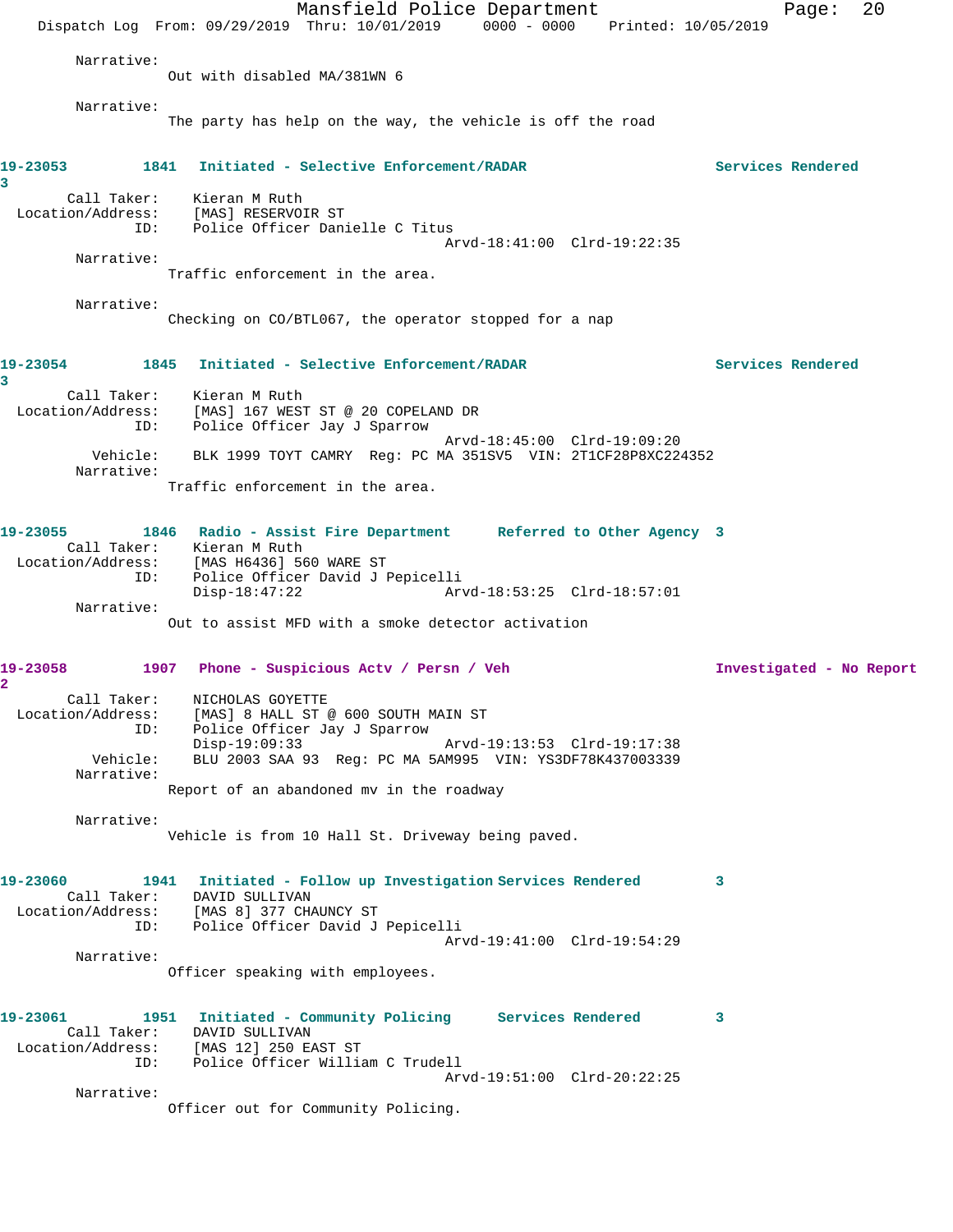Mansfield Police Department Fage: 21 Dispatch Log From: 09/29/2019 Thru: 10/01/2019 0000 - 0000 Printed: 10/05/2019 **19-23062 2008 Initiated - Building Check Services Rendered 3**  Call Taker: DAVID SULLIVAN Location/Address: [MAS 2] 60 FORBES BLVD ID: Police Officer Danielle C Titus Arvd-20:08:00 Clrd-20:14:01 19-23063 2015 Initiated - Building Check Services Rendered 3 Call Taker: DAVID SULLIVAN Location/Address: [MAS 280] 440 FORBES BLVD ID: Police Officer Danielle C Titus Arvd-20:15:00 Clrd-20:22:49 **19-23065 2036 911 - Disturbance / Gathering Unfounded/Unverifed 1**  Call Taker: DAVID SULLIVAN Location/Address: [MAS] 20 COTTAGE ST ID: Police Officer Jay J Sparrow Disp-20:38:34 Arvd-20:42:48 Clrd-20:46:55 ID: Police Officer William C Trudell Disp-20:38:40 Arvd-20:46:49 Clrd-20:46:52 Narrative: Caller can hear a group of people outside yelling swearing etc. Unk exact location. Narrative: Area Check was negative. Several residents were outside due to noise and voices prior to arrival. **19-23066 2040 Initiated - Building Check Services Rendered 3**  Call Taker: DAVID SULLIVAN Location/Address: [MAS 4] 31 HAMPSHIRE ST ID: Police Officer Danielle C Titus Arvd-20:40:00 Clrd-20:40:39 **19-23067 2051 Initiated - Building Check Services Rendered 3**  Call Taker: DAVID SULLIVAN Location/Address: [MAS] HIGH ST ID: Police Officer Jay J Sparrow Arvd-20:51:00 Clrd-20:55:14 **19-23068 2057 Initiated - Building Check Services Rendered 3**  Call Taker: DAVID SULLIVAN Location/Address: [MAS 417] 9 FRANCIS AVE ID: Police Officer William C Trudell Arvd-20:57:00 Clrd-21:02:36 **19-23070 2058 911 - Suspicious Actv / Persn / Veh Investigated - Report Taken 2** Call Taker: DAVID SULLIVAN Location/Address: [MAS] 242 CHAUNCY ST ID: Police Officer Jay J Sparrow Disp-21:02:49 Arvd-21:06:29 Clrd-21:22:10 Narrative: white pick up 2 females fled took laundry from dryer. Refer To Incident: 19MAS-889-OF **19-23069 2101 Initiated - Proactive Patrol Services Rendered 3**  Call Taker: NICHOLAS GOYETTE Location/Address: [MAS 840] 280 SCHOOL ST ID: Police Officer Danielle C Titus Arvd-21:01:00 Clrd-21:12:07 Narrative: Checking the area. **19-23072 2115 911 - 911 Hang-ups & Verifications Investigated - No Report 2**  Call Taker: DAVID SULLIVAN Location/Address: [MAS 894] 905 SOUTH MAIN ST Apt. #C ID: Police Officer Danielle C Titus Disp-21:16:53 Arvd-21:20:49 Clrd-21:25:31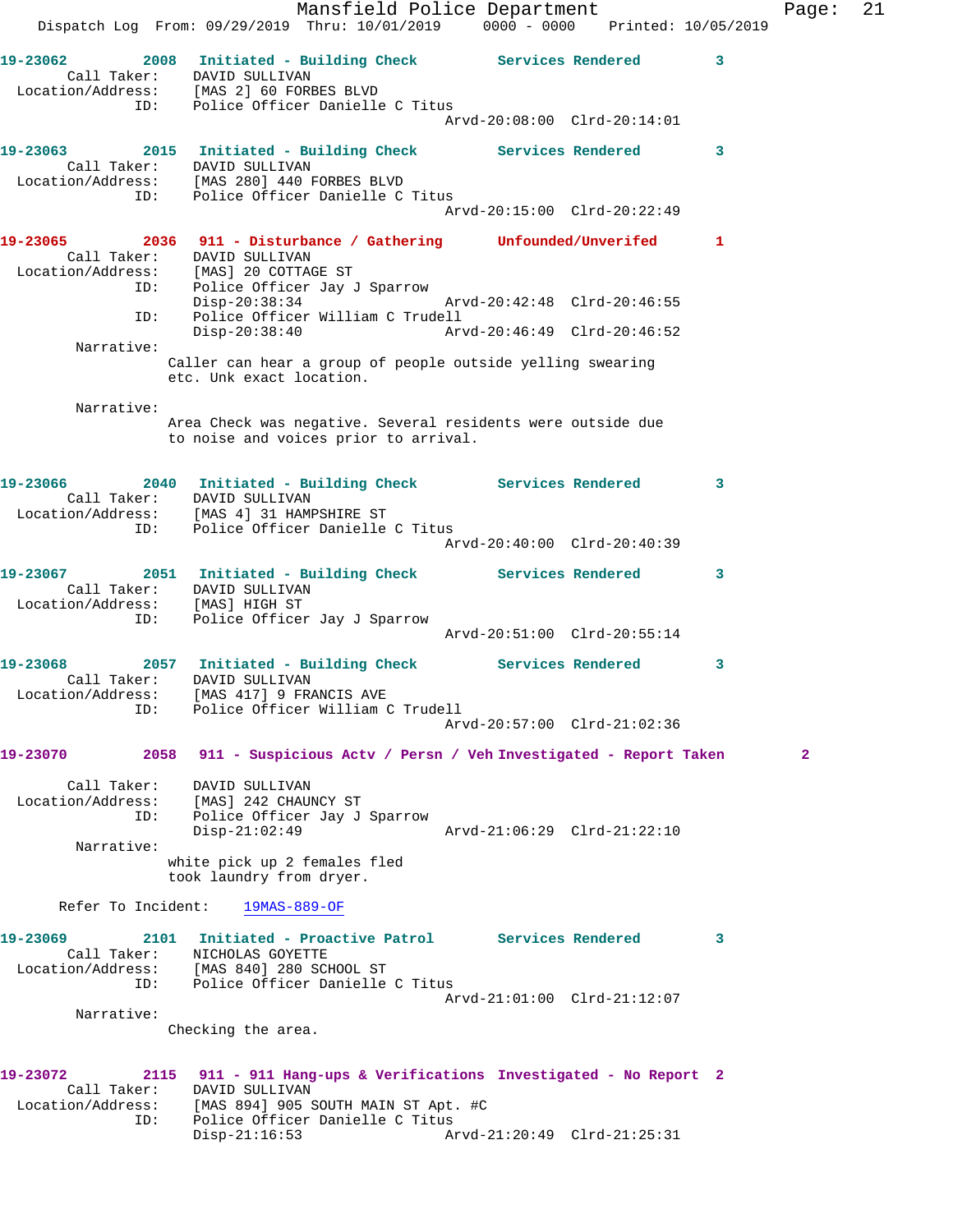Mansfield Police Department Page: 22 Dispatch Log From: 09/29/2019 Thru: 10/01/2019 0000 - 0000 Printed: 10/05/2019 Narrative: 911 Open Line. On redial spoke to a male customer stated was accidental. May have left the area. Narrative: Left Prior. No Problems FOund.. **19-23073 2140 911 - Assist Fire Department Services Rendered 3**  Call Taker:<br>Location/Address: [MAS 932] 12 PRATT ST Apt. #201 ID: Police Officer William C Trudell Disp-21:40:46 Clrd-21:41:35<br>ID: Police Officer David J Pepicelli Police Officer David J Pepicelli<br>Disp-21:41:24 Arv Arvd-21:58:33 Clrd-21:58:41 Narrative: Assist Fire Dept. **19-23074 2214 Initiated - Follow up Investigation Investigated - No Report 3**  Call Taker: DAVID SULLIVAN<br>Location/Address: [MAS 900F] 242 ess: [MAS 900F] 242 CHAUNCY ST Apt. #6<br>ID: Police Officer Jav J Sparrow Police Officer Jay J Sparrow Arvd-22:14:00 Clrd-22:26:58 ID: Police Officer David J Pepicelli Disp-22:15:46 Arvd-22:17:53 Clrd-22:27:03<br>Vehicle: WHI 2003 CHEV S10 Req: PC MA 5XE197 VIN: 1GCCS14H63825244 WHI 2003 CHEV S10 Reg: PC MA 5XE197 VIN: 1GCCS14H638252466 Narrative: Susp way be on site now. Narrative: Parties Spoken to. All returning to the station. **19-23076 2251 911 - Motor Veh Acc - w/Injury Investigated - Report Taken 1** Call Taker: DAVID SULLIVAN Location/Address: [MAS] 1 CHAUNCY ST @ 62 PRATT ST ID: Police Officer William C Trudell Disp-22:52:41 Arvd-22:52:58 Clrd-23:51:46 ID: Sergeant Jeffrey G Bombard Disp-22:52:51 Arvd-22:52:54 Clrd-23:51:39<br>ID: Police Officer Danielle C Titus Police Officer Danielle C Titus<br>Disp-22:53:28 A Disp-22:53:28 Arvd-22:53:31 Clrd-23:06:51<br>Vehicle: GRY 2008 TOYT CAMRY Reg: PC MA 6775ND VIN: 4T1BE46K38U77 GRY 2008 TOYT CAMRY Reg: PC MA 6775ND VIN: 4T1BE46K38U771997 Narrative: Achins Responding for tow, Unable to contact Central St. Refer To Accident: 19MAS-370-AC **19-23079 2309 Initiated - Motor Vehicle Stop Arrest(s) Made 3**  Call Taker: DAVID SULLIVAN Location/Address: [MAS] MANSFIELD AVE ID: Police Officer Danielle C Titus Arvd-23:09:00 Clrd-23:52:23 Vehicle: BLK 2016 CHEV TR CHEVY Reg: PAS TX DJH8330 VIN: 1GC1KWE85GF242385 Towed: For: Arrest By: Central Street Garage To: Central Street Garage Released To: PYNES On: 10/02/2019 @ 1536 PYNES On: 10/02/2019 @ 1536 Narrative: Officer req a tow for the vehicle. Also advises one in custody. Central St responding. Refer To Arrest: 19MAS-565-AR Arrest: PYNES, JOSHUA Address: 22014 SPRING OAKS DR SPRING, TX<br>Age: 40 Age:<br>:Charges LEAVE SCENE OF PROPERTY DAMAGE STOP/YIELD, FAIL TO OUI-LIQUOR OR .08%, 3RD OFFENSE